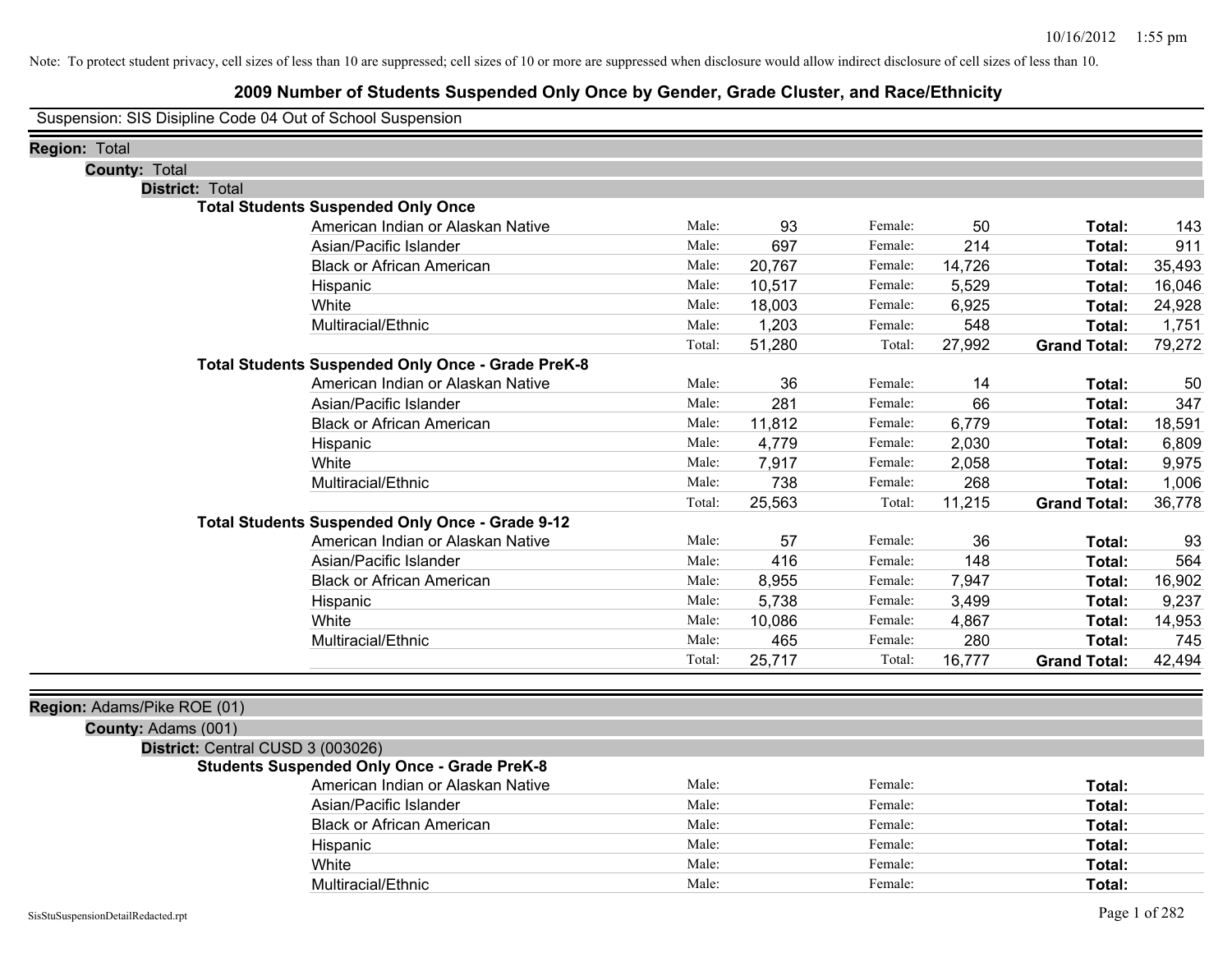| Suspension: SIS Disipline Code 04 Out of School Suspension |                                                    |        |         |                     |
|------------------------------------------------------------|----------------------------------------------------|--------|---------|---------------------|
|                                                            |                                                    | Total: | Total:  | <b>Grand Total:</b> |
|                                                            | <b>Students Suspended Only Once - Grade 9-12</b>   |        |         |                     |
|                                                            | American Indian or Alaskan Native                  | Male:  | Female: | Total:              |
|                                                            | Asian/Pacific Islander                             | Male:  | Female: | Total:              |
|                                                            | <b>Black or African American</b>                   | Male:  | Female: | Total:              |
|                                                            | Hispanic                                           | Male:  | Female: | Total:              |
|                                                            | White                                              | Male:  | Female: | Total:              |
|                                                            | Multiracial/Ethnic                                 | Male:  | Female: | Total:              |
|                                                            |                                                    | Total: | Total:  | <b>Grand Total:</b> |
| <b>District: CUSD 4 (004026)</b>                           |                                                    |        |         |                     |
|                                                            | <b>Students Suspended Only Once - Grade PreK-8</b> |        |         |                     |
|                                                            | American Indian or Alaskan Native                  | Male:  | Female: | Total:              |
|                                                            | Asian/Pacific Islander                             | Male:  | Female: | Total:              |
|                                                            | <b>Black or African American</b>                   | Male:  | Female: | Total:              |
|                                                            | Hispanic                                           | Male:  | Female: | Total:              |
|                                                            | White                                              | Male:  | Female: | Total:              |
|                                                            | Multiracial/Ethnic                                 | Male:  | Female: | Total:              |
|                                                            |                                                    | Total: | Total:  | <b>Grand Total:</b> |
|                                                            | <b>Students Suspended Only Once - Grade 9-12</b>   |        |         |                     |
|                                                            | American Indian or Alaskan Native                  | Male:  | Female: | Total:              |
|                                                            | Asian/Pacific Islander                             | Male:  | Female: | Total:              |
|                                                            | <b>Black or African American</b>                   | Male:  | Female: | Total:              |
|                                                            | Hispanic                                           | Male:  | Female: | Total:              |
|                                                            | White                                              | Male:  | Female: | Total:              |
|                                                            | Multiracial/Ethnic                                 | Male:  | Female: | Total:              |
|                                                            |                                                    | Total: | Total:  | <b>Grand Total:</b> |
| District: Liberty CUSD 2 (002026)                          |                                                    |        |         |                     |
|                                                            | <b>Students Suspended Only Once - Grade PreK-8</b> |        |         |                     |
|                                                            | American Indian or Alaskan Native                  | Male:  | Female: | Total:              |
|                                                            | Asian/Pacific Islander                             | Male:  | Female: | Total:              |
|                                                            | <b>Black or African American</b>                   | Male:  | Female: | Total:              |
|                                                            | Hispanic                                           | Male:  | Female: | Total:              |
|                                                            | White                                              | Male:  | Female: | Total:              |
|                                                            | Multiracial/Ethnic                                 | Male:  | Female: | Total:              |
|                                                            |                                                    | Total: | Total:  | <b>Grand Total:</b> |
|                                                            | <b>Students Suspended Only Once - Grade 9-12</b>   |        |         |                     |
|                                                            | American Indian or Alaskan Native                  | Male:  | Female: | Total:              |
|                                                            | Asian/Pacific Islander                             | Male:  | Female: | Total:              |
|                                                            | <b>Black or African American</b>                   | Male:  | Female: | Total:              |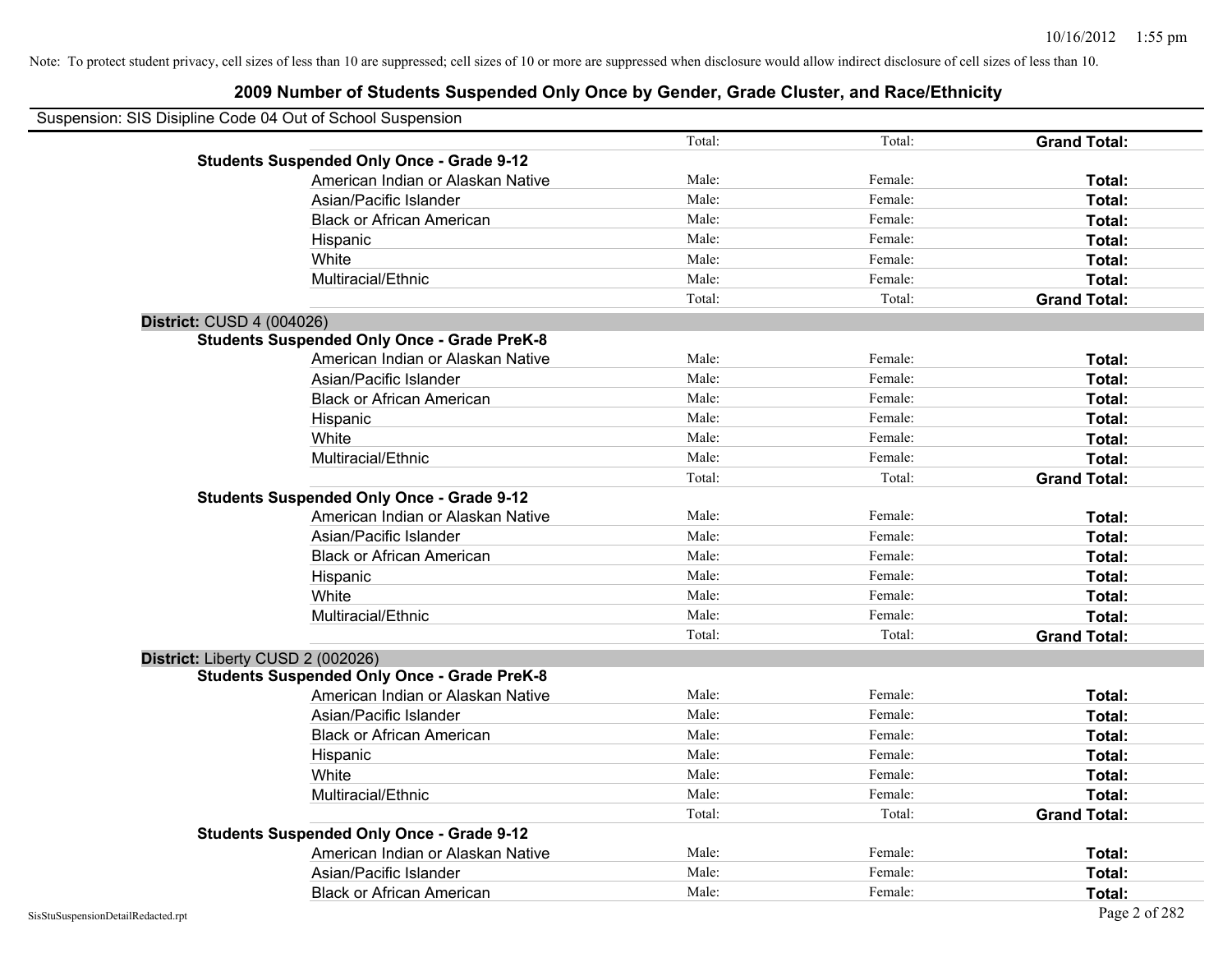|                                    | Suspension: SIS Disipline Code 04 Out of School Suspension |        |         |                     |
|------------------------------------|------------------------------------------------------------|--------|---------|---------------------|
|                                    | Hispanic                                                   | Male:  | Female: | Total:              |
|                                    | White                                                      | Male:  | Female: | Total:              |
|                                    | Multiracial/Ethnic                                         | Male:  | Female: | Total:              |
|                                    |                                                            | Total: | Total:  | <b>Grand Total:</b> |
|                                    | District: Quincy SD 172 (172022)                           |        |         |                     |
|                                    | <b>Students Suspended Only Once - Grade PreK-8</b>         |        |         |                     |
|                                    | American Indian or Alaskan Native                          | Male:  | Female: | Total:              |
|                                    | Asian/Pacific Islander                                     | Male:  | Female: | Total:              |
|                                    | <b>Black or African American</b>                           | Male:  | Female: | Total:              |
|                                    | Hispanic                                                   | Male:  | Female: | Total:              |
|                                    | White                                                      | Male:  | Female: | Total:              |
|                                    | Multiracial/Ethnic                                         | Male:  | Female: | Total:              |
|                                    |                                                            | Total: | Total:  | <b>Grand Total:</b> |
|                                    | <b>Students Suspended Only Once - Grade 9-12</b>           |        |         |                     |
|                                    | American Indian or Alaskan Native                          | Male:  | Female: | Total:              |
|                                    | Asian/Pacific Islander                                     | Male:  | Female: | Total:              |
|                                    | <b>Black or African American</b>                           | Male:  | Female: | Total:              |
|                                    | Hispanic                                                   | Male:  | Female: | Total:              |
|                                    | White                                                      | Male:  | Female: | Total:              |
|                                    | Multiracial/Ethnic                                         | Male:  | Female: | Total:              |
|                                    |                                                            | Total: | Total:  | <b>Grand Total:</b> |
| County: Non-Public School (000)    |                                                            |        |         |                     |
|                                    | District: Adams/Pike ROE (000000)                          |        |         |                     |
|                                    | <b>Students Suspended Only Once - Grade 9-12</b>           |        |         |                     |
|                                    | American Indian or Alaskan Native                          | Male:  | Female: | Total:              |
|                                    | Asian/Pacific Islander                                     | Male:  | Female: | Total:              |
|                                    | <b>Black or African American</b>                           | Male:  | Female: | Total:              |
|                                    | Hispanic                                                   | Male:  | Female: | Total:              |
|                                    | White                                                      | Male:  | Female: | Total:              |
|                                    | Multiracial/Ethnic                                         | Male:  | Female: | Total:              |
|                                    |                                                            | Total: | Total:  | <b>Grand Total:</b> |
| County: Pike (075)                 |                                                            |        |         |                     |
|                                    | District: Griggsville-Perry CUSD 4 (004026)                |        |         |                     |
|                                    | <b>Students Suspended Only Once - Grade PreK-8</b>         |        |         |                     |
|                                    | American Indian or Alaskan Native                          | Male:  | Female: | Total:              |
|                                    | Asian/Pacific Islander                                     | Male:  | Female: | <b>Total:</b>       |
|                                    | <b>Black or African American</b>                           | Male:  | Female: | Total:              |
|                                    | Hispanic                                                   | Male:  | Female: | Total:              |
|                                    | White                                                      | Male:  | Female: | Total:<br>10        |
| SisStuSuspensionDetailRedacted.rpt |                                                            |        |         | Page 3 of 282       |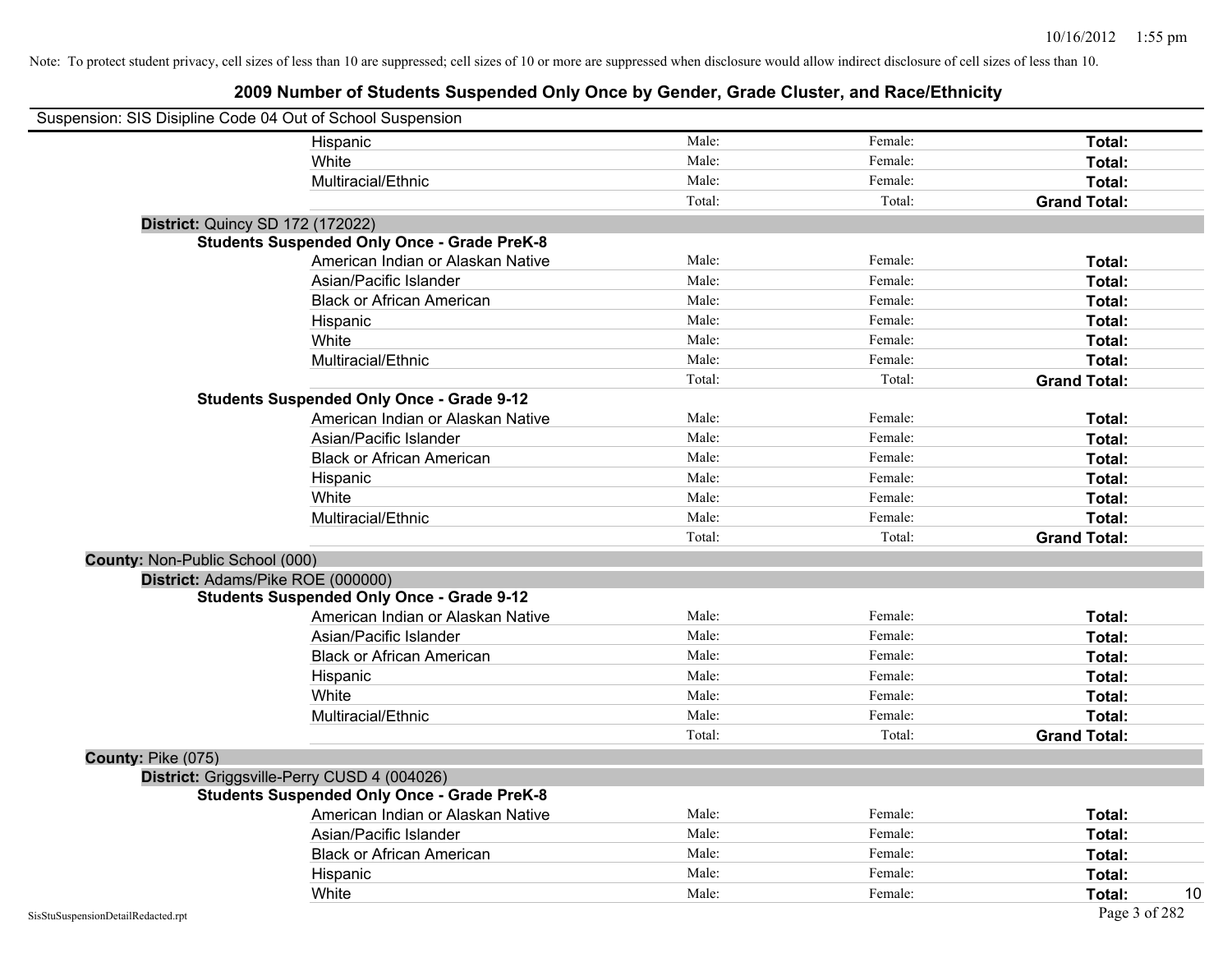| Suspension: SIS Disipline Code 04 Out of School Suspension |                                                    |        |         |                     |    |
|------------------------------------------------------------|----------------------------------------------------|--------|---------|---------------------|----|
|                                                            | Multiracial/Ethnic                                 | Male:  | Female: | Total:              |    |
|                                                            |                                                    | Total: | Total:  | <b>Grand Total:</b> |    |
|                                                            | <b>Students Suspended Only Once - Grade 9-12</b>   |        |         |                     |    |
|                                                            | American Indian or Alaskan Native                  | Male:  | Female: | Total:              |    |
|                                                            | Asian/Pacific Islander                             | Male:  | Female: | Total:              |    |
|                                                            | <b>Black or African American</b>                   | Male:  | Female: | Total:              |    |
|                                                            | Hispanic                                           | Male:  | Female: | Total:              |    |
|                                                            | White                                              | Male:  | Female: | Total:              |    |
|                                                            | Multiracial/Ethnic                                 | Male:  | Female: | Total:              |    |
|                                                            |                                                    | Total: | Total:  | <b>Grand Total:</b> |    |
| District: Pikeland CUSD 10 (010026)                        |                                                    |        |         |                     |    |
|                                                            | <b>Students Suspended Only Once - Grade PreK-8</b> |        |         |                     |    |
|                                                            | American Indian or Alaskan Native                  | Male:  | Female: | Total:              |    |
|                                                            | Asian/Pacific Islander                             | Male:  | Female: | Total:              |    |
|                                                            | <b>Black or African American</b>                   | Male:  | Female: | Total:              |    |
|                                                            | Hispanic                                           | Male:  | Female: | Total:              |    |
|                                                            | White                                              | Male:  | Female: | Total:              | 18 |
|                                                            | Multiracial/Ethnic                                 | Male:  | Female: | Total:              |    |
|                                                            |                                                    | Total: | Total:  | <b>Grand Total:</b> |    |
|                                                            | <b>Students Suspended Only Once - Grade 9-12</b>   |        |         |                     |    |
|                                                            | American Indian or Alaskan Native                  | Male:  | Female: | Total:              |    |
|                                                            | Asian/Pacific Islander                             | Male:  | Female: | Total:              |    |
|                                                            | <b>Black or African American</b>                   | Male:  | Female: | Total:              |    |
|                                                            | Hispanic                                           | Male:  | Female: | Total:              |    |
|                                                            | White                                              | Male:  | Female: | Total:              |    |
|                                                            | Multiracial/Ethnic                                 | Male:  | Female: | Total:              |    |
|                                                            |                                                    | Total: | Total:  | <b>Grand Total:</b> |    |
| District: Pleasant Hill CUSD 3 (003026)                    |                                                    |        |         |                     |    |
|                                                            | <b>Students Suspended Only Once - Grade PreK-8</b> |        |         |                     |    |
|                                                            | American Indian or Alaskan Native                  | Male:  | Female: | Total:              |    |
|                                                            | Asian/Pacific Islander                             | Male:  | Female: | Total:              |    |
|                                                            | <b>Black or African American</b>                   | Male:  | Female: | Total:              |    |
|                                                            | Hispanic                                           | Male:  | Female: | Total:              |    |
|                                                            | White                                              | Male:  | Female: | Total:              |    |
|                                                            | Multiracial/Ethnic                                 | Male:  | Female: | Total:              |    |
|                                                            |                                                    | Total: | Total:  | <b>Grand Total:</b> |    |
|                                                            | <b>Students Suspended Only Once - Grade 9-12</b>   |        |         |                     |    |
|                                                            | American Indian or Alaskan Native                  | Male:  | Female: | Total:              |    |
|                                                            | Asian/Pacific Islander                             | Male:  | Female: | Total:              |    |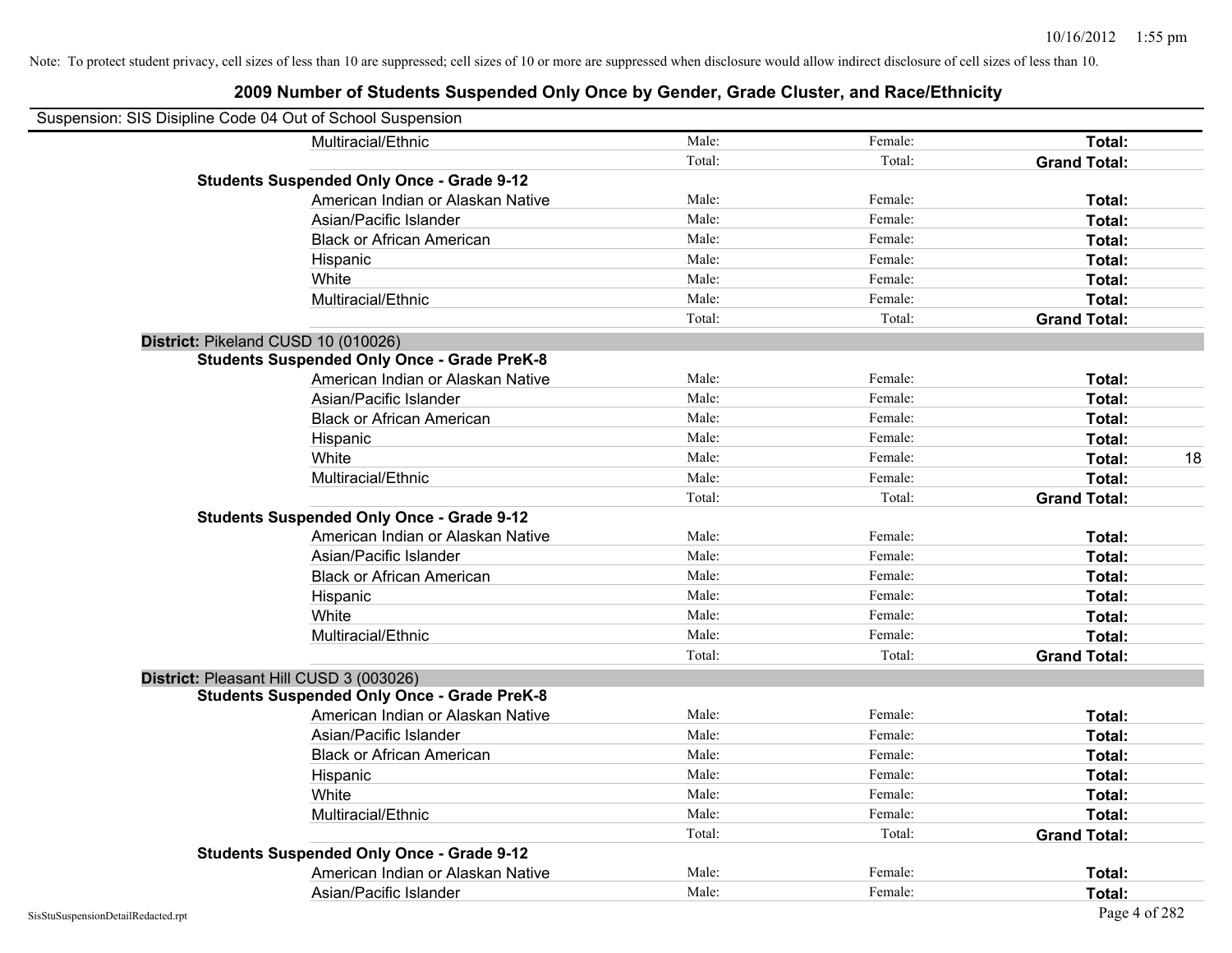| Suspension: SIS Disipline Code 04 Out of School Suspension |                                                    |        |    |         |    |                     |    |
|------------------------------------------------------------|----------------------------------------------------|--------|----|---------|----|---------------------|----|
|                                                            | <b>Black or African American</b>                   | Male:  |    | Female: |    | Total:              |    |
|                                                            | Hispanic                                           | Male:  |    | Female: |    | Total:              |    |
|                                                            | White                                              | Male:  |    | Female: |    | Total:              |    |
|                                                            | Multiracial/Ethnic                                 | Male:  |    | Female: |    | Total:              |    |
|                                                            |                                                    | Total: |    | Total:  |    | <b>Grand Total:</b> |    |
| District: Western CUSD 12 (012026)                         |                                                    |        |    |         |    |                     |    |
|                                                            | <b>Students Suspended Only Once - Grade PreK-8</b> |        |    |         |    |                     |    |
|                                                            | American Indian or Alaskan Native                  | Male:  |    | Female: |    | Total:              |    |
|                                                            | Asian/Pacific Islander                             | Male:  |    | Female: |    | Total:              |    |
|                                                            | <b>Black or African American</b>                   | Male:  |    | Female: |    | Total:              |    |
|                                                            | Hispanic                                           | Male:  |    | Female: |    | Total:              |    |
|                                                            | White                                              | Male:  |    | Female: |    | Total:              |    |
|                                                            | Multiracial/Ethnic                                 | Male:  |    | Female: |    | Total:              |    |
|                                                            |                                                    | Total: |    | Total:  |    | <b>Grand Total:</b> |    |
|                                                            | <b>Students Suspended Only Once - Grade 9-12</b>   |        |    |         |    |                     |    |
|                                                            | American Indian or Alaskan Native                  | Male:  |    | Female: |    | Total:              |    |
|                                                            | Asian/Pacific Islander                             | Male:  |    | Female: |    | Total:              |    |
|                                                            | <b>Black or African American</b>                   | Male:  |    | Female: |    | Total:              |    |
|                                                            | Hispanic                                           | Male:  |    | Female: |    | Total:              |    |
|                                                            | White                                              | Male:  |    | Female: |    | <b>Total:</b>       |    |
|                                                            | Multiracial/Ethnic                                 | Male:  |    | Female: |    | Total:              |    |
|                                                            |                                                    | Total: |    | Total:  |    | <b>Grand Total:</b> |    |
|                                                            |                                                    |        |    |         |    |                     |    |
| Region: Alxndr/John/Masc/Pulski/Unon ROE (02)              |                                                    |        |    |         |    |                     |    |
| County: Alexander (002)                                    |                                                    |        |    |         |    |                     |    |
| District: Cairo USD 1 (001022)                             |                                                    |        |    |         |    |                     |    |
|                                                            | <b>Students Suspended Only Once - Grade PreK-8</b> |        |    |         |    |                     |    |
|                                                            | American Indian or Alaskan Native                  | Male:  |    | Female: |    | Total:              |    |
|                                                            | Asian/Pacific Islander                             | Male:  |    | Female: |    | Total:              |    |
|                                                            | <b>Black or African American</b>                   | Male:  | 26 | Female: | 19 | Total:              | 45 |
|                                                            | Hispanic                                           | Male:  |    | Female: |    | Total:              |    |
|                                                            | White                                              | Male:  |    | Female: |    | Total:              |    |
|                                                            | Multiracial/Ethnic                                 | Male:  |    | Female: |    | Total:              |    |
|                                                            |                                                    | Total: |    | Total:  |    | <b>Grand Total:</b> |    |
|                                                            | <b>Students Suspended Only Once - Grade 9-12</b>   |        |    |         |    |                     |    |
|                                                            | American Indian or Alaskan Native                  | Male:  |    | Female: |    | Total:              |    |
|                                                            | Asian/Pacific Islander                             | Male:  |    | Female: |    | Total:              |    |
|                                                            | <b>Black or African American</b>                   | Male:  | 15 | Female: | 14 | Total:              | 29 |
|                                                            |                                                    |        |    |         |    |                     |    |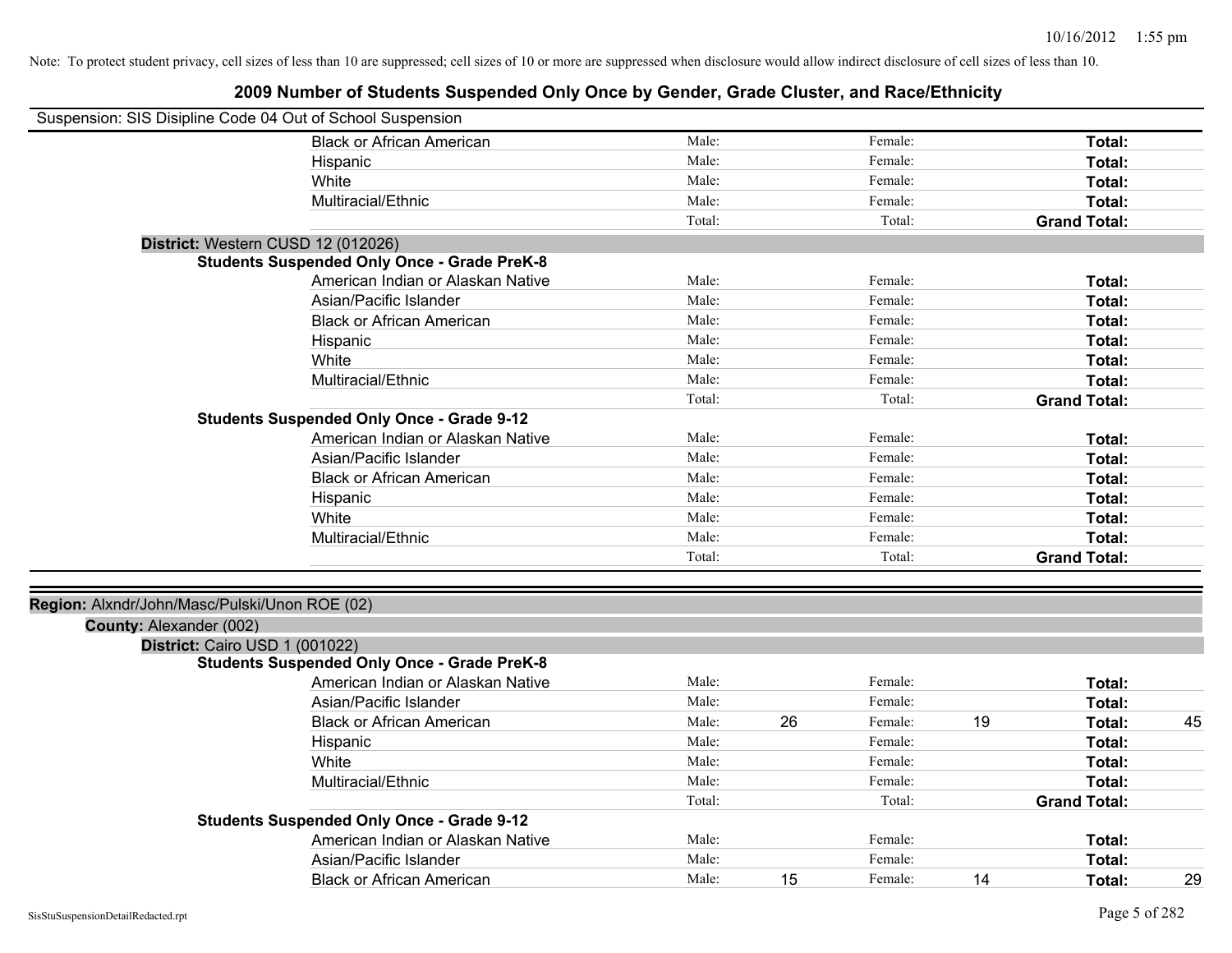| Suspension: SIS Disipline Code 04 Out of School Suspension |                                                    |        |         |                     |    |
|------------------------------------------------------------|----------------------------------------------------|--------|---------|---------------------|----|
|                                                            | Hispanic                                           | Male:  | Female: | Total:              |    |
|                                                            | White                                              | Male:  | Female: | Total:              |    |
|                                                            | Multiracial/Ethnic                                 | Male:  | Female: | Total:              |    |
|                                                            |                                                    | Total: | Total:  | <b>Grand Total:</b> |    |
| District: Egyptian CUSD 5 (005026)                         |                                                    |        |         |                     |    |
|                                                            | <b>Students Suspended Only Once - Grade PreK-8</b> |        |         |                     |    |
|                                                            | American Indian or Alaskan Native                  | Male:  | Female: | Total:              |    |
|                                                            | Asian/Pacific Islander                             | Male:  | Female: | Total:              |    |
|                                                            | <b>Black or African American</b>                   | Male:  | Female: | Total:              |    |
|                                                            | Hispanic                                           | Male:  | Female: | Total:              |    |
|                                                            | White                                              | Male:  | Female: | Total:              |    |
|                                                            | Multiracial/Ethnic                                 | Male:  | Female: | Total:              |    |
|                                                            |                                                    | Total: | Total:  | <b>Grand Total:</b> | 16 |
|                                                            | <b>Students Suspended Only Once - Grade 9-12</b>   |        |         |                     |    |
|                                                            | American Indian or Alaskan Native                  | Male:  | Female: | Total:              |    |
|                                                            | Asian/Pacific Islander                             | Male:  | Female: | Total:              |    |
|                                                            | <b>Black or African American</b>                   | Male:  | Female: | Total:              | 18 |
|                                                            | Hispanic                                           | Male:  | Female: | Total:              |    |
|                                                            | White                                              | Male:  | Female: | Total:              | 16 |
|                                                            | Multiracial/Ethnic                                 | Male:  | Female: | Total:              |    |
|                                                            |                                                    | Total: | Total:  | <b>Grand Total:</b> |    |
| County: Johnson (044)                                      |                                                    |        |         |                     |    |
| District: Goreville CUD 1 (001026)                         |                                                    |        |         |                     |    |
|                                                            | <b>Students Suspended Only Once - Grade PreK-8</b> |        |         |                     |    |
|                                                            | American Indian or Alaskan Native                  | Male:  | Female: | Total:              |    |
|                                                            | Asian/Pacific Islander                             | Male:  | Female: | Total:              |    |
|                                                            | <b>Black or African American</b>                   | Male:  | Female: | Total:              |    |
|                                                            | Hispanic                                           | Male:  | Female: | Total:              |    |
|                                                            | White                                              | Male:  | Female: | Total:              |    |
|                                                            | Multiracial/Ethnic                                 | Male:  | Female: | Total:              |    |
|                                                            |                                                    | Total: | Total:  | <b>Grand Total:</b> |    |
|                                                            | <b>Students Suspended Only Once - Grade 9-12</b>   |        |         |                     |    |
|                                                            | American Indian or Alaskan Native                  | Male:  | Female: | Total:              |    |
|                                                            | Asian/Pacific Islander                             | Male:  | Female: | Total:              |    |
|                                                            | <b>Black or African American</b>                   | Male:  | Female: | Total:              |    |
|                                                            | Hispanic                                           | Male:  | Female: | Total:              |    |
|                                                            | White                                              | Male:  | Female: | Total:              |    |
|                                                            | Multiracial/Ethnic                                 | Male:  | Female: | Total:              |    |
|                                                            |                                                    | Total: | Total:  | <b>Grand Total:</b> |    |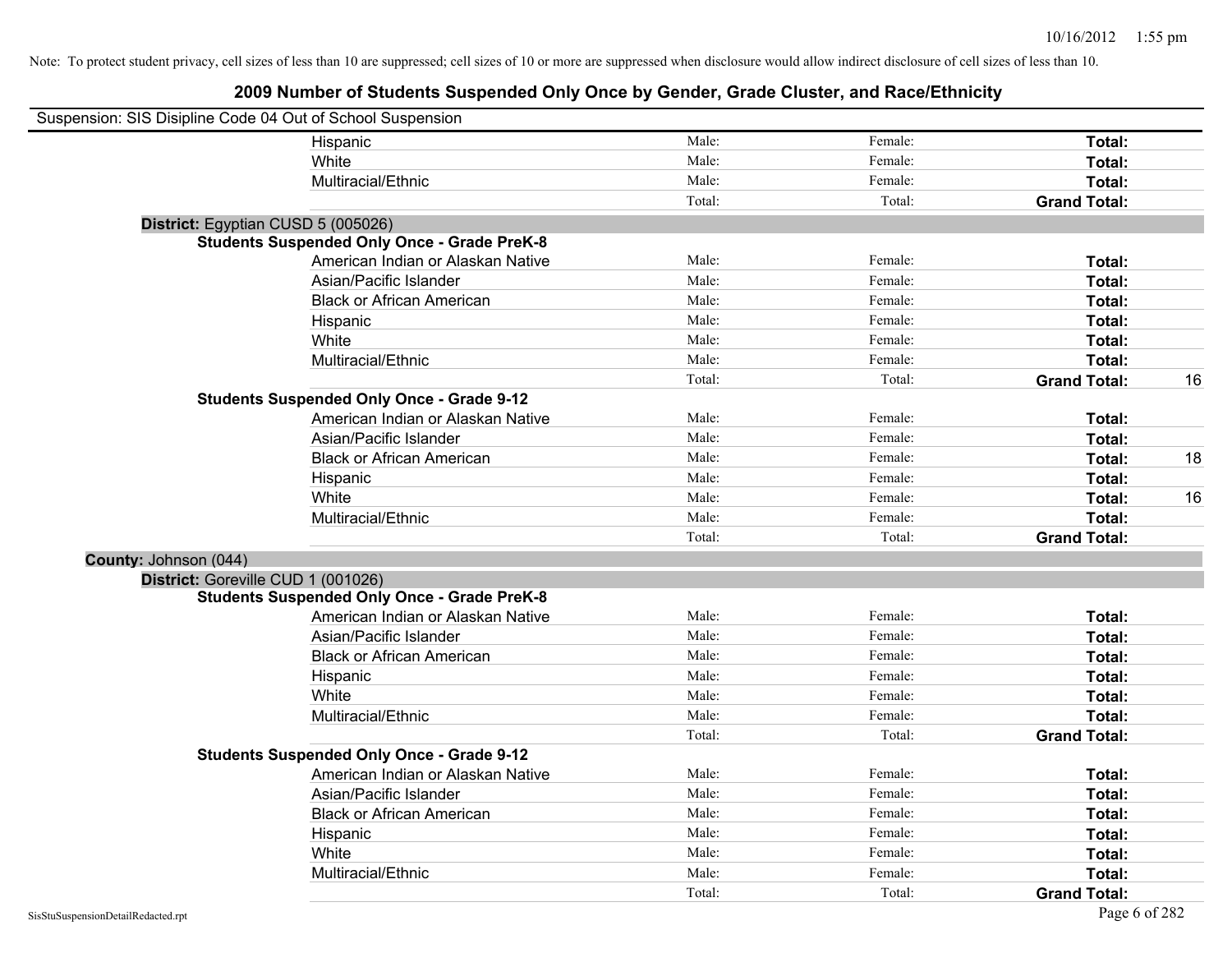### **2009 Number of Students Suspended Only Once by Gender, Grade Cluster, and Race/Ethnicity**

|                      | Suspension: SIS Disipline Code 04 Out of School Suspension |        |         |                     |    |
|----------------------|------------------------------------------------------------|--------|---------|---------------------|----|
|                      | District: New Simpson Hill SD 32 (032003)                  |        |         |                     |    |
|                      | <b>Students Suspended Only Once - Grade PreK-8</b>         |        |         |                     |    |
|                      | American Indian or Alaskan Native                          | Male:  | Female: | Total:              |    |
|                      | Asian/Pacific Islander                                     | Male:  | Female: | Total:              |    |
|                      | <b>Black or African American</b>                           | Male:  | Female: | Total:              |    |
|                      | Hispanic                                                   | Male:  | Female: | Total:              |    |
|                      | White                                                      | Male:  | Female: | Total:              |    |
|                      | Multiracial/Ethnic                                         | Male:  | Female: | Total:              |    |
|                      |                                                            | Total: | Total:  | <b>Grand Total:</b> |    |
|                      | <b>District: Vienna HSD 133 (133017)</b>                   |        |         |                     |    |
|                      | <b>Students Suspended Only Once - Grade 9-12</b>           |        |         |                     |    |
|                      | American Indian or Alaskan Native                          | Male:  | Female: | Total:              |    |
|                      | Asian/Pacific Islander                                     | Male:  | Female: | Total:              |    |
|                      | <b>Black or African American</b>                           | Male:  | Female: | Total:              |    |
|                      | Hispanic                                                   | Male:  | Female: | Total:              |    |
|                      | White                                                      | Male:  | Female: | Total:              | 24 |
|                      | Multiracial/Ethnic                                         | Male:  | Female: | Total:              |    |
|                      |                                                            | Total: | Total:  | <b>Grand Total:</b> |    |
|                      | District: Vienna SD 55 (055002)                            |        |         |                     |    |
|                      | <b>Students Suspended Only Once - Grade PreK-8</b>         |        |         |                     |    |
|                      | American Indian or Alaskan Native                          | Male:  | Female: | Total:              |    |
|                      | Asian/Pacific Islander                                     | Male:  | Female: | Total:              |    |
|                      | <b>Black or African American</b>                           | Male:  | Female: | Total:              |    |
|                      | Hispanic                                                   | Male:  | Female: | Total:              |    |
|                      | White                                                      | Male:  | Female: | Total:              | 15 |
|                      | Multiracial/Ethnic                                         | Male:  | Female: | Total:              |    |
|                      |                                                            | Total: | Total:  | <b>Grand Total:</b> |    |
| County: Massac (061) |                                                            |        |         |                     |    |
|                      | District: Joppa-Maple Grove UD 38 (038026)                 |        |         |                     |    |
|                      | <b>Students Suspended Only Once - Grade PreK-8</b>         |        |         |                     |    |
|                      | American Indian or Alaskan Native                          | Male:  | Female: | Total:              |    |
|                      | Asian/Pacific Islander                                     | Male:  | Female: | Total:              |    |
|                      | <b>Black or African American</b>                           | Male:  | Female: | Total:              |    |
|                      | Hispanic                                                   | Male:  | Female: | Total:              |    |
|                      | White                                                      | Male:  | Female: | Total:              |    |
|                      | Multiracial/Ethnic                                         | Male:  | Female: | Total:              |    |
|                      |                                                            | Total: | Total:  | <b>Grand Total:</b> |    |

**Students Suspended Only Once - Grade 9-12**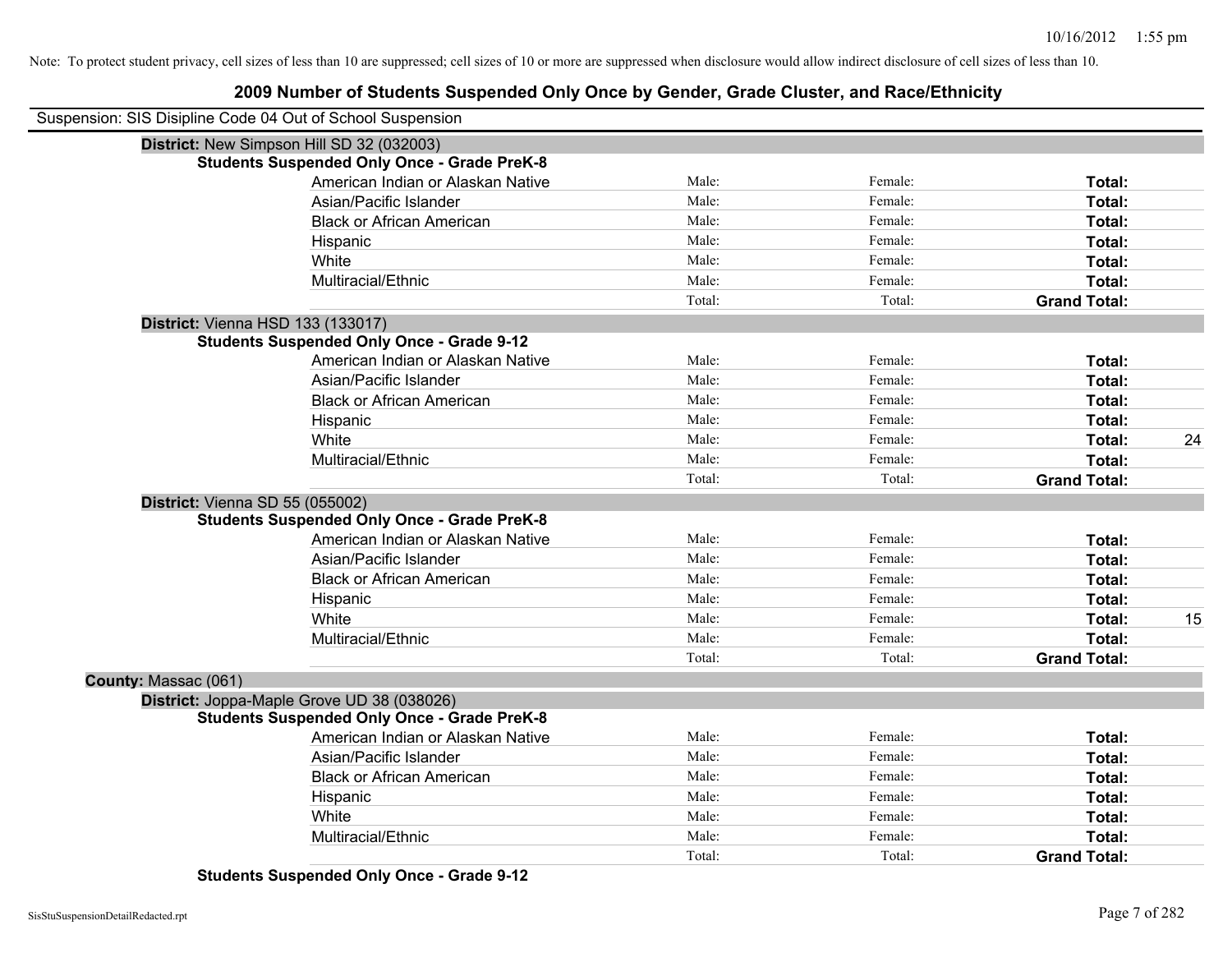|                       | Suspension: SIS Disipline Code 04 Out of School Suspension |        |    |         |    |                     |    |
|-----------------------|------------------------------------------------------------|--------|----|---------|----|---------------------|----|
|                       | American Indian or Alaskan Native                          | Male:  |    | Female: |    | Total:              |    |
|                       | Asian/Pacific Islander                                     | Male:  |    | Female: |    | Total:              |    |
|                       | <b>Black or African American</b>                           | Male:  |    | Female: |    | Total:              |    |
|                       | Hispanic                                                   | Male:  |    | Female: |    | Total:              |    |
|                       | White                                                      | Male:  |    | Female: |    | Total:              |    |
|                       | Multiracial/Ethnic                                         | Male:  |    | Female: |    | Total:              |    |
|                       |                                                            | Total: |    | Total:  |    | <b>Grand Total:</b> |    |
|                       | District: Massac UD 1 (001026)                             |        |    |         |    |                     |    |
|                       | <b>Students Suspended Only Once - Grade PreK-8</b>         |        |    |         |    |                     |    |
|                       | American Indian or Alaskan Native                          | Male:  |    | Female: |    | Total:              |    |
|                       | Asian/Pacific Islander                                     | Male:  |    | Female: |    | Total:              |    |
|                       | <b>Black or African American</b>                           | Male:  |    | Female: |    | Total:              |    |
|                       | Hispanic                                                   | Male:  |    | Female: |    | Total:              |    |
|                       | White                                                      | Male:  |    | Female: |    | Total:              | 36 |
|                       | Multiracial/Ethnic                                         | Male:  |    | Female: |    | Total:              |    |
|                       |                                                            | Total: |    | Total:  |    | <b>Grand Total:</b> |    |
|                       | <b>Students Suspended Only Once - Grade 9-12</b>           |        |    |         |    |                     |    |
|                       | American Indian or Alaskan Native                          | Male:  |    | Female: |    | Total:              |    |
|                       | Asian/Pacific Islander                                     | Male:  |    | Female: |    | Total:              |    |
|                       | <b>Black or African American</b>                           | Male:  |    | Female: |    | Total:              |    |
|                       | Hispanic                                                   | Male:  |    | Female: |    | Total:              |    |
|                       | White                                                      | Male:  | 22 | Female: | 13 | Total:              | 35 |
|                       | Multiracial/Ethnic                                         | Male:  |    | Female: |    | Total:              |    |
|                       |                                                            | Total: |    | Total:  |    | <b>Grand Total:</b> |    |
| County: Pulaski (077) |                                                            |        |    |         |    |                     |    |
|                       | District: Century CUSD 100 (100026)                        |        |    |         |    |                     |    |
|                       | <b>Students Suspended Only Once - Grade PreK-8</b>         |        |    |         |    |                     |    |
|                       | American Indian or Alaskan Native                          | Male:  |    | Female: |    | Total:              |    |
|                       | Asian/Pacific Islander                                     | Male:  |    | Female: |    | Total:              |    |
|                       | <b>Black or African American</b>                           | Male:  |    | Female: |    | Total:              |    |
|                       | Hispanic                                                   | Male:  |    | Female: |    | Total:              |    |
|                       | White                                                      | Male:  |    | Female: |    | Total:              | 12 |
|                       | Multiracial/Ethnic                                         | Male:  |    | Female: |    | Total:              |    |
|                       |                                                            | Total: |    | Total:  |    | <b>Grand Total:</b> |    |
|                       | <b>Students Suspended Only Once - Grade 9-12</b>           |        |    |         |    |                     |    |
|                       | American Indian or Alaskan Native                          | Male:  |    | Female: |    | Total:              |    |
|                       | Asian/Pacific Islander                                     | Male:  |    | Female: |    | Total:              |    |
|                       | <b>Black or African American</b>                           | Male:  |    | Female: |    | Total:              |    |
|                       | Hispanic                                                   | Male:  |    | Female: |    | Total:              |    |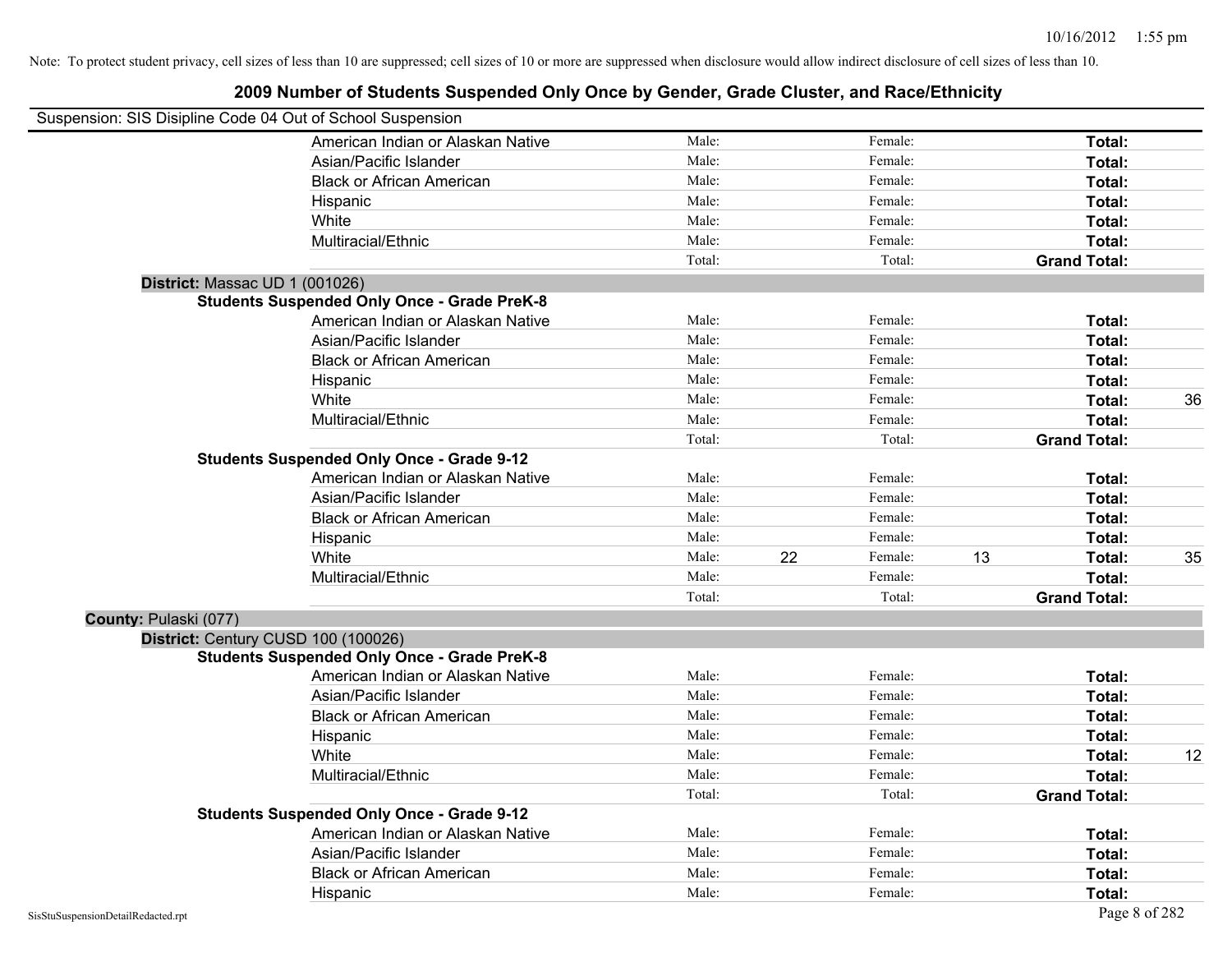| Suspension: SIS Disipline Code 04 Out of School Suspension |                                                    |        |    |         |    |                     |    |
|------------------------------------------------------------|----------------------------------------------------|--------|----|---------|----|---------------------|----|
|                                                            | <b>White</b>                                       | Male:  |    | Female: |    | Total:              |    |
|                                                            | Multiracial/Ethnic                                 | Male:  |    | Female: |    | Total:              |    |
|                                                            |                                                    | Total: |    | Total:  |    | <b>Grand Total:</b> | 11 |
|                                                            | District: Jamp Spec Educ Services (801060)         |        |    |         |    |                     |    |
|                                                            | <b>Students Suspended Only Once - Grade 9-12</b>   |        |    |         |    |                     |    |
|                                                            | American Indian or Alaskan Native                  | Male:  |    | Female: |    | Total:              |    |
|                                                            | Asian/Pacific Islander                             | Male:  |    | Female: |    | Total:              |    |
|                                                            | <b>Black or African American</b>                   | Male:  |    | Female: |    | Total:              |    |
|                                                            | Hispanic                                           | Male:  |    | Female: |    | Total:              |    |
|                                                            | White                                              | Male:  |    | Female: |    | Total:              |    |
|                                                            | Multiracial/Ethnic                                 | Male:  |    | Female: |    | Total:              |    |
|                                                            |                                                    | Total: |    | Total:  |    | <b>Grand Total:</b> |    |
| County: Union (091)                                        |                                                    |        |    |         |    |                     |    |
| District: Anna CCSD 37 (037004)                            |                                                    |        |    |         |    |                     |    |
|                                                            | <b>Students Suspended Only Once - Grade PreK-8</b> |        |    |         |    |                     |    |
|                                                            | American Indian or Alaskan Native                  | Male:  |    | Female: |    | Total:              |    |
|                                                            | Asian/Pacific Islander                             | Male:  |    | Female: |    | Total:              |    |
|                                                            | <b>Black or African American</b>                   | Male:  |    | Female: |    | Total:              |    |
|                                                            | Hispanic                                           | Male:  |    | Female: |    | Total:              |    |
|                                                            | White                                              | Male:  |    | Female: |    | Total:              | 10 |
|                                                            | Multiracial/Ethnic                                 | Male:  |    | Female: |    | Total:              |    |
|                                                            |                                                    | Total: |    | Total:  |    | <b>Grand Total:</b> |    |
|                                                            | District: Anna Jonesboro CHSD 81 (081016)          |        |    |         |    |                     |    |
|                                                            | <b>Students Suspended Only Once - Grade 9-12</b>   |        |    |         |    |                     |    |
|                                                            | American Indian or Alaskan Native                  | Male:  |    | Female: |    | Total:              |    |
|                                                            | Asian/Pacific Islander                             | Male:  |    | Female: |    | Total:              |    |
|                                                            | <b>Black or African American</b>                   | Male:  |    | Female: |    | Total:              |    |
|                                                            | Hispanic                                           | Male:  |    | Female: |    | Total:              |    |
|                                                            | White                                              | Male:  | 25 | Female: | 10 | Total:              | 35 |
|                                                            | Multiracial/Ethnic                                 | Male:  |    | Female: |    | Total:              |    |
|                                                            |                                                    | Total: |    | Total:  |    | <b>Grand Total:</b> |    |
| District: Cobden SUD 17 (017022)                           |                                                    |        |    |         |    |                     |    |
|                                                            | <b>Students Suspended Only Once - Grade PreK-8</b> |        |    |         |    |                     |    |
|                                                            | American Indian or Alaskan Native                  | Male:  |    | Female: |    | Total:              |    |
|                                                            | Asian/Pacific Islander                             | Male:  |    | Female: |    | Total:              |    |
|                                                            | <b>Black or African American</b>                   | Male:  |    | Female: |    | Total:              |    |
|                                                            | Hispanic                                           | Male:  |    | Female: |    | Total:              |    |
|                                                            | White                                              | Male:  |    | Female: |    | Total:              |    |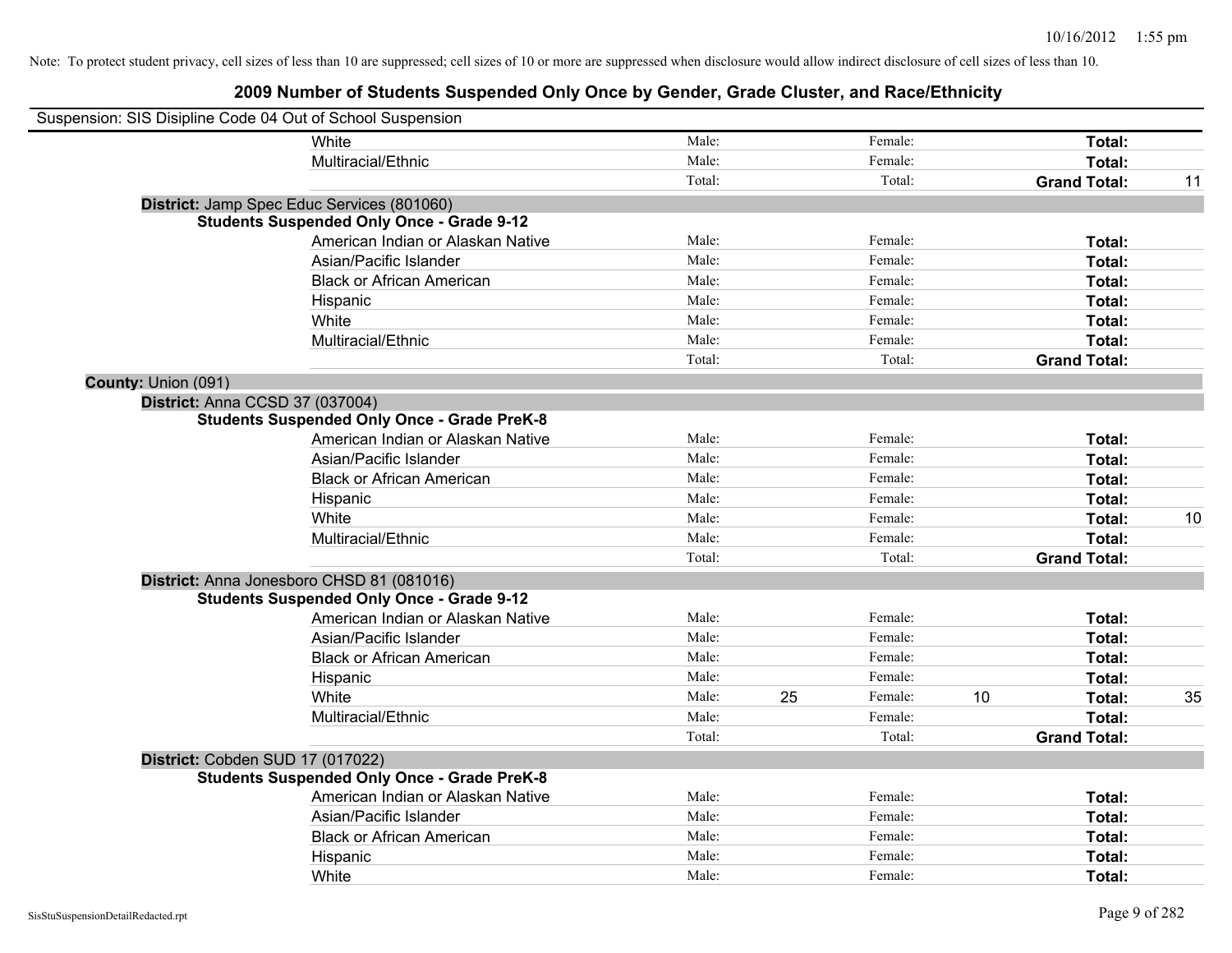| Suspension: SIS Disipline Code 04 Out of School Suspension |                                                    |        |         |                     |    |
|------------------------------------------------------------|----------------------------------------------------|--------|---------|---------------------|----|
|                                                            | Multiracial/Ethnic                                 | Male:  | Female: | Total:              |    |
|                                                            |                                                    | Total: | Total:  | <b>Grand Total:</b> | 10 |
|                                                            | <b>Students Suspended Only Once - Grade 9-12</b>   |        |         |                     |    |
|                                                            | American Indian or Alaskan Native                  | Male:  | Female: | Total:              |    |
|                                                            | Asian/Pacific Islander                             | Male:  | Female: | Total:              |    |
|                                                            | <b>Black or African American</b>                   | Male:  | Female: | Total:              |    |
|                                                            | Hispanic                                           | Male:  | Female: | Total:              |    |
|                                                            | White                                              | Male:  | Female: | Total:              |    |
|                                                            | Multiracial/Ethnic                                 | Male:  | Female: | Total:              |    |
|                                                            |                                                    | Total: | Total:  | <b>Grand Total:</b> | 13 |
|                                                            | District: Dongola USD 66 (066022)                  |        |         |                     |    |
|                                                            | <b>Students Suspended Only Once - Grade 9-12</b>   |        |         |                     |    |
|                                                            | American Indian or Alaskan Native                  | Male:  | Female: | Total:              |    |
|                                                            | Asian/Pacific Islander                             | Male:  | Female: | Total:              |    |
|                                                            | <b>Black or African American</b>                   | Male:  | Female: | Total:              |    |
|                                                            | Hispanic                                           | Male:  | Female: | Total:              |    |
|                                                            | White                                              | Male:  | Female: | Total:              |    |
|                                                            | Multiracial/Ethnic                                 | Male:  | Female: | Total:              |    |
|                                                            |                                                    | Total: | Total:  | <b>Grand Total:</b> |    |
|                                                            | District: Jonesboro CCSD 43 (043004)               |        |         |                     |    |
|                                                            | <b>Students Suspended Only Once - Grade PreK-8</b> |        |         |                     |    |
|                                                            | American Indian or Alaskan Native                  | Male:  | Female: | Total:              |    |
|                                                            | Asian/Pacific Islander                             | Male:  | Female: | Total:              |    |
|                                                            | <b>Black or African American</b>                   | Male:  | Female: | Total:              |    |
|                                                            | Hispanic                                           | Male:  | Female: | Total:              |    |
|                                                            | White                                              | Male:  | Female: | Total:              | 16 |
|                                                            | Multiracial/Ethnic                                 | Male:  | Female: | Total:              |    |
|                                                            |                                                    | Total: | Total:  | <b>Grand Total:</b> |    |
|                                                            | District: Lick Creek CCSD 16 (016004)              |        |         |                     |    |
|                                                            | <b>Students Suspended Only Once - Grade PreK-8</b> |        |         |                     |    |
|                                                            | American Indian or Alaskan Native                  | Male:  | Female: | Total:              |    |
|                                                            | Asian/Pacific Islander                             | Male:  | Female: | Total:              |    |
|                                                            | <b>Black or African American</b>                   | Male:  | Female: | Total:              |    |
|                                                            | Hispanic                                           | Male:  | Female: | Total:              |    |
|                                                            | White                                              | Male:  | Female: | Total:              |    |
|                                                            | Multiracial/Ethnic                                 | Male:  | Female: | Total:              |    |
|                                                            |                                                    | Total: | Total:  | <b>Grand Total:</b> |    |
|                                                            |                                                    |        |         |                     |    |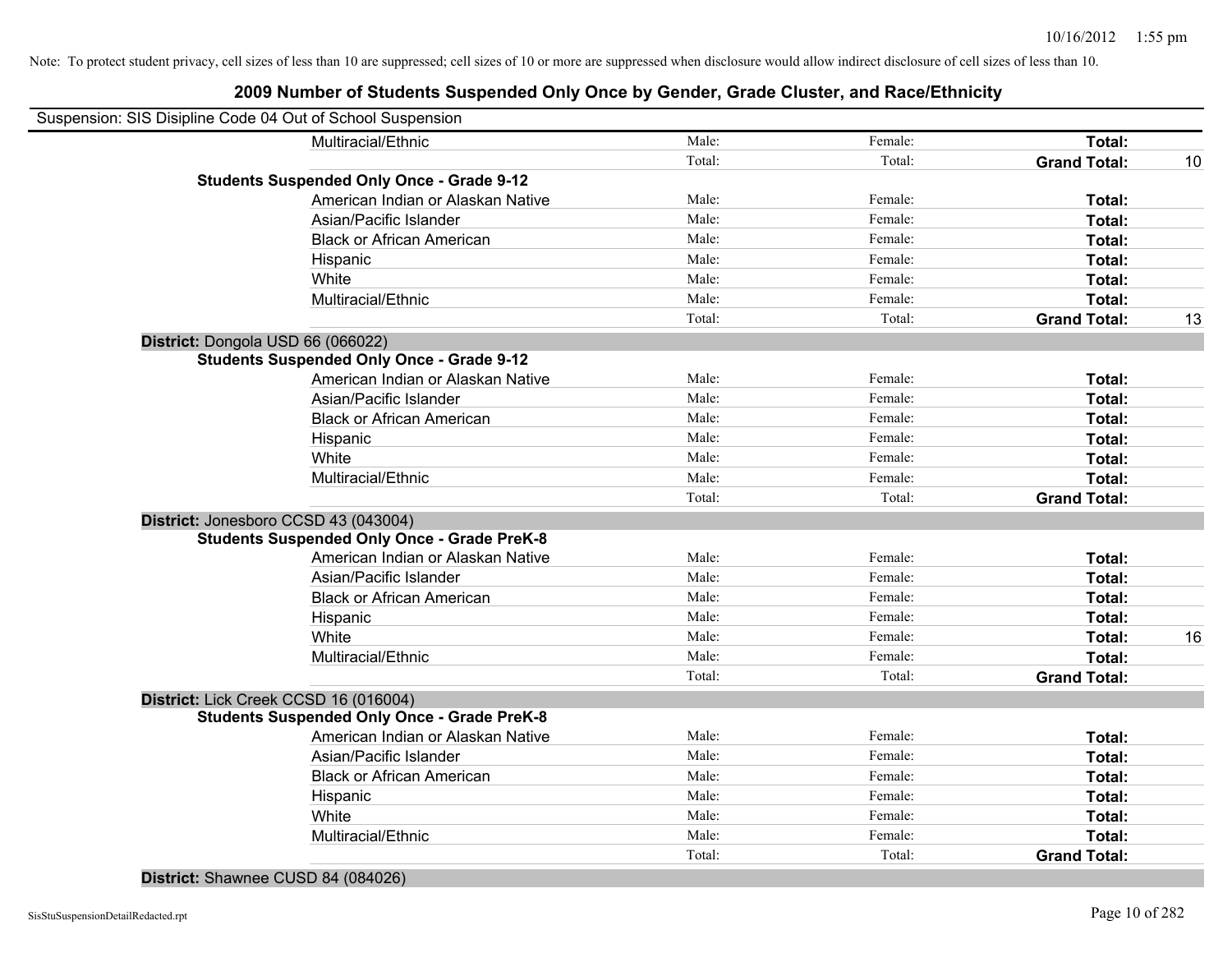|                    | Suspension: SIS Disipline Code 04 Out of School Suspension |        |    |         |    |                     |    |
|--------------------|------------------------------------------------------------|--------|----|---------|----|---------------------|----|
|                    | <b>Students Suspended Only Once - Grade PreK-8</b>         |        |    |         |    |                     |    |
|                    | American Indian or Alaskan Native                          | Male:  |    | Female: |    | Total:              |    |
|                    | Asian/Pacific Islander                                     | Male:  |    | Female: |    | Total:              |    |
|                    | <b>Black or African American</b>                           | Male:  |    | Female: |    | Total:              |    |
|                    | Hispanic                                                   | Male:  |    | Female: |    | Total:              |    |
|                    | White                                                      | Male:  |    | Female: |    | Total:              |    |
|                    | Multiracial/Ethnic                                         | Male:  |    | Female: |    | Total:              |    |
|                    |                                                            | Total: |    | Total:  |    | <b>Grand Total:</b> |    |
|                    | <b>Students Suspended Only Once - Grade 9-12</b>           |        |    |         |    |                     |    |
|                    | American Indian or Alaskan Native                          | Male:  |    | Female: |    | Total:              |    |
|                    | Asian/Pacific Islander                                     | Male:  |    | Female: |    | Total:              |    |
|                    | <b>Black or African American</b>                           | Male:  |    | Female: |    | Total:              |    |
|                    | Hispanic                                                   | Male:  |    | Female: |    | Total:              |    |
|                    | White                                                      | Male:  |    | Female: |    | Total:              |    |
|                    | Multiracial/Ethnic                                         | Male:  |    | Female: |    | Total:              |    |
|                    |                                                            | Total: |    | Total:  |    | <b>Grand Total:</b> |    |
| County: Bond (003) | District: Bond County CUSD 2 (002026)                      |        |    |         |    |                     |    |
|                    |                                                            |        |    |         |    |                     |    |
|                    | <b>Students Suspended Only Once - Grade PreK-8</b>         |        |    |         |    |                     |    |
|                    | American Indian or Alaskan Native                          | Male:  |    | Female: |    | Total:              |    |
|                    | Asian/Pacific Islander                                     | Male:  |    | Female: |    | Total:              |    |
|                    | <b>Black or African American</b>                           | Male:  |    | Female: |    | Total:              |    |
|                    | Hispanic                                                   | Male:  |    | Female: |    | Total:              |    |
|                    | White                                                      | Male:  |    | Female: |    | Total:              | 16 |
|                    | Multiracial/Ethnic                                         | Male:  |    | Female: |    | Total:              |    |
|                    |                                                            | Total: |    | Total:  |    | <b>Grand Total:</b> |    |
|                    | <b>Students Suspended Only Once - Grade 9-12</b>           |        |    |         |    |                     |    |
|                    | American Indian or Alaskan Native                          | Male:  |    | Female: |    | Total:              |    |
|                    | Asian/Pacific Islander                                     | Male:  |    | Female: |    | Total:              |    |
|                    | <b>Black or African American</b>                           | Male:  |    | Female: |    | Total:              |    |
|                    | Hispanic                                                   | Male:  |    | Female: |    | Total:              |    |
|                    | White                                                      | Male:  | 37 | Female: | 17 | Total:              | 54 |
|                    | Multiracial/Ethnic                                         | Male:  |    | Female: |    | Total:              |    |
|                    |                                                            | Total: |    | Total:  |    | <b>Grand Total:</b> |    |
|                    | District: Mulberry Grove CUSD 1 (001026)                   |        |    |         |    |                     |    |

### **2009 Number of Students Suspended Only Once by Gender, Grade Cluster, and Race/Ethnicity**

**Students Suspended Only Once - Grade PreK-8**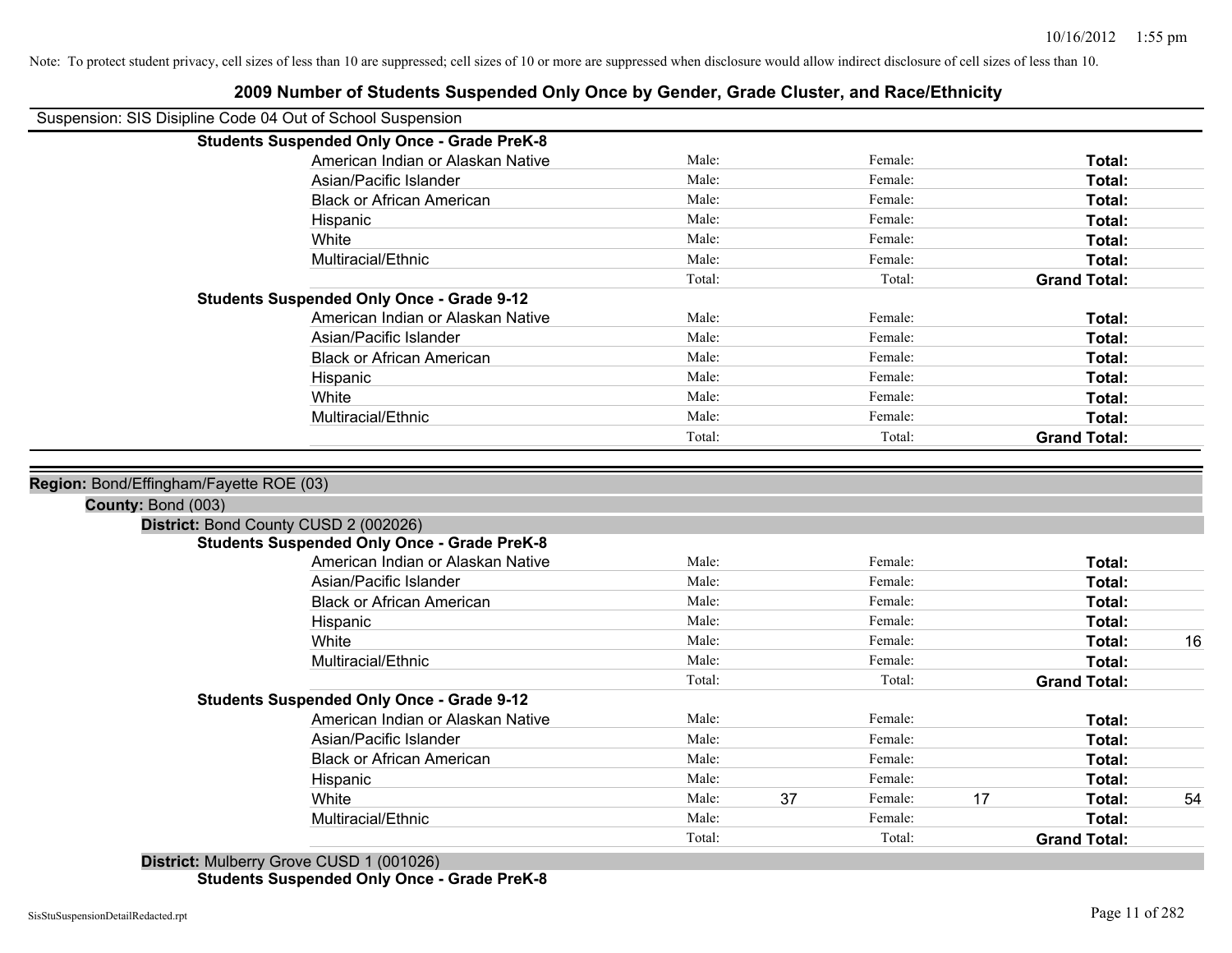| Suspension: SIS Disipline Code 04 Out of School Suspension |                                                    |        |         |                     |    |
|------------------------------------------------------------|----------------------------------------------------|--------|---------|---------------------|----|
|                                                            | American Indian or Alaskan Native                  | Male:  | Female: | Total:              |    |
|                                                            | Asian/Pacific Islander                             | Male:  | Female: | Total:              |    |
|                                                            | <b>Black or African American</b>                   | Male:  | Female: | Total:              |    |
|                                                            | Hispanic                                           | Male:  | Female: | Total:              |    |
|                                                            | White                                              | Male:  | Female: | Total:              |    |
|                                                            | Multiracial/Ethnic                                 | Male:  | Female: | Total:              |    |
|                                                            |                                                    | Total: | Total:  | <b>Grand Total:</b> |    |
|                                                            | <b>Students Suspended Only Once - Grade 9-12</b>   |        |         |                     |    |
|                                                            | American Indian or Alaskan Native                  | Male:  | Female: | Total:              |    |
|                                                            | Asian/Pacific Islander                             | Male:  | Female: | Total:              |    |
|                                                            | <b>Black or African American</b>                   | Male:  | Female: | Total:              |    |
|                                                            | Hispanic                                           | Male:  | Female: | Total:              |    |
|                                                            | White                                              | Male:  | Female: | Total:              |    |
|                                                            | Multiracial/Ethnic                                 | Male:  | Female: | Total:              |    |
|                                                            |                                                    | Total: | Total:  | <b>Grand Total:</b> |    |
| County: Effingham (025)                                    |                                                    |        |         |                     |    |
|                                                            | District: Altamont CUSD 10 (010026)                |        |         |                     |    |
|                                                            | <b>Students Suspended Only Once - Grade PreK-8</b> |        |         |                     |    |
|                                                            | American Indian or Alaskan Native                  | Male:  | Female: | Total:              |    |
|                                                            | Asian/Pacific Islander                             | Male:  | Female: | Total:              |    |
|                                                            | <b>Black or African American</b>                   | Male:  | Female: | Total:              |    |
|                                                            | Hispanic                                           | Male:  | Female: | Total:              |    |
|                                                            | White                                              | Male:  | Female: | Total:              |    |
|                                                            | Multiracial/Ethnic                                 | Male:  | Female: | Total:              |    |
|                                                            |                                                    | Total: | Total:  | <b>Grand Total:</b> |    |
|                                                            | <b>Students Suspended Only Once - Grade 9-12</b>   |        |         |                     |    |
|                                                            | American Indian or Alaskan Native                  | Male:  | Female: | Total:              |    |
|                                                            | Asian/Pacific Islander                             | Male:  | Female: | Total:              |    |
|                                                            | <b>Black or African American</b>                   | Male:  | Female: | Total:              |    |
|                                                            | Hispanic                                           | Male:  | Female: | Total:              |    |
|                                                            | White                                              | Male:  | Female: | Total:              | 15 |
|                                                            | Multiracial/Ethnic                                 | Male:  | Female: | Total:              |    |
|                                                            |                                                    | Total: | Total:  | <b>Grand Total:</b> |    |
|                                                            | District: Beecher City CUSD 20 (020026)            |        |         |                     |    |
|                                                            | <b>Students Suspended Only Once - Grade PreK-8</b> |        |         |                     |    |
|                                                            | American Indian or Alaskan Native                  | Male:  | Female: | Total:              |    |
|                                                            | Asian/Pacific Islander                             | Male:  | Female: | Total:              |    |
|                                                            | <b>Black or African American</b>                   | Male:  | Female: | Total:              |    |
|                                                            | Hispanic                                           | Male:  | Female: | Total:              |    |
| SisStuSuspensionDetailRedacted.rpt                         |                                                    |        |         | Page 12 of 282      |    |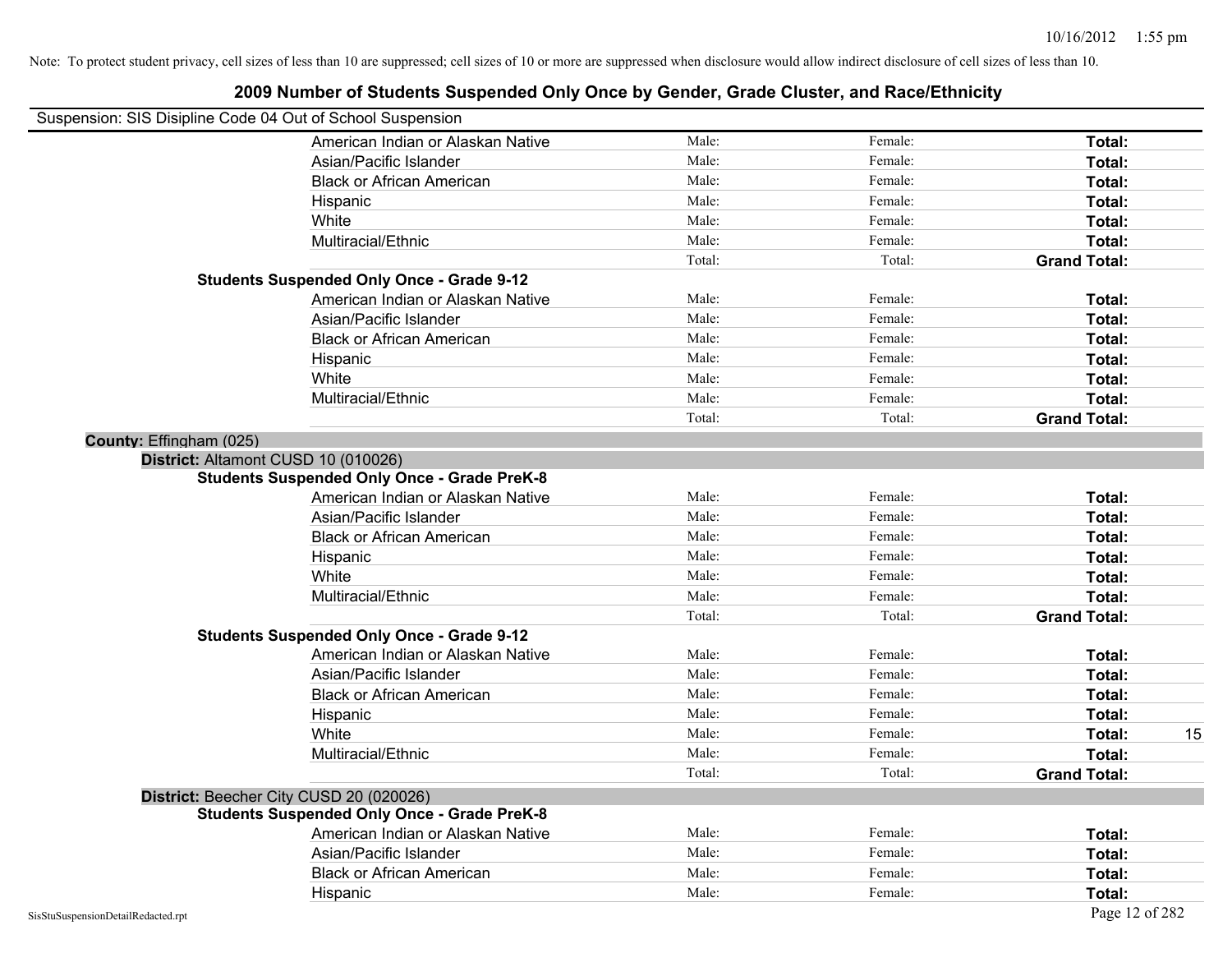| Suspension: SIS Disipline Code 04 Out of School Suspension |        |         |                     |    |
|------------------------------------------------------------|--------|---------|---------------------|----|
| White                                                      | Male:  | Female: | Total:              |    |
| Multiracial/Ethnic                                         | Male:  | Female: | Total:              |    |
|                                                            | Total: | Total:  | <b>Grand Total:</b> |    |
| <b>Students Suspended Only Once - Grade 9-12</b>           |        |         |                     |    |
| American Indian or Alaskan Native                          | Male:  | Female: | Total:              |    |
| Asian/Pacific Islander                                     | Male:  | Female: | Total:              |    |
| <b>Black or African American</b>                           | Male:  | Female: | Total:              |    |
| Hispanic                                                   | Male:  | Female: | Total:              |    |
| White                                                      | Male:  | Female: | Total:              |    |
| Multiracial/Ethnic                                         | Male:  | Female: | Total:              |    |
|                                                            | Total: | Total:  | <b>Grand Total:</b> |    |
| District: Dieterich CUSD 30 (030026)                       |        |         |                     |    |
| <b>Students Suspended Only Once - Grade PreK-8</b>         |        |         |                     |    |
| American Indian or Alaskan Native                          | Male:  | Female: | Total:              |    |
| Asian/Pacific Islander                                     | Male:  | Female: | Total:              |    |
| <b>Black or African American</b>                           | Male:  | Female: | Total:              |    |
| Hispanic                                                   | Male:  | Female: | Total:              |    |
| White                                                      | Male:  | Female: | Total:              |    |
| Multiracial/Ethnic                                         | Male:  | Female: | Total:              |    |
|                                                            | Total: | Total:  | <b>Grand Total:</b> |    |
| <b>Students Suspended Only Once - Grade 9-12</b>           |        |         |                     |    |
| American Indian or Alaskan Native                          | Male:  | Female: | Total:              |    |
| Asian/Pacific Islander                                     | Male:  | Female: | Total:              |    |
| <b>Black or African American</b>                           | Male:  | Female: | Total:              |    |
| Hispanic                                                   | Male:  | Female: | Total:              |    |
| White                                                      | Male:  | Female: | Total:              |    |
| Multiracial/Ethnic                                         | Male:  | Female: | Total:              |    |
|                                                            | Total: | Total:  | <b>Grand Total:</b> |    |
| District: Effingham CUSD 40 (040026)                       |        |         |                     |    |
| <b>Students Suspended Only Once - Grade PreK-8</b>         |        |         |                     |    |
| American Indian or Alaskan Native                          | Male:  | Female: | Total:              |    |
| Asian/Pacific Islander                                     | Male:  | Female: | Total:              |    |
| <b>Black or African American</b>                           | Male:  | Female: | Total:              |    |
| Hispanic                                                   | Male:  | Female: | Total:              |    |
| White                                                      | Male:  | Female: | Total:              | 32 |
| Multiracial/Ethnic                                         | Male:  | Female: | Total:              |    |
|                                                            | Total: | Total:  | <b>Grand Total:</b> |    |
| <b>Students Suspended Only Once - Grade 9-12</b>           |        |         |                     |    |
| American Indian or Alaskan Native                          | Male:  | Female: | Total:              |    |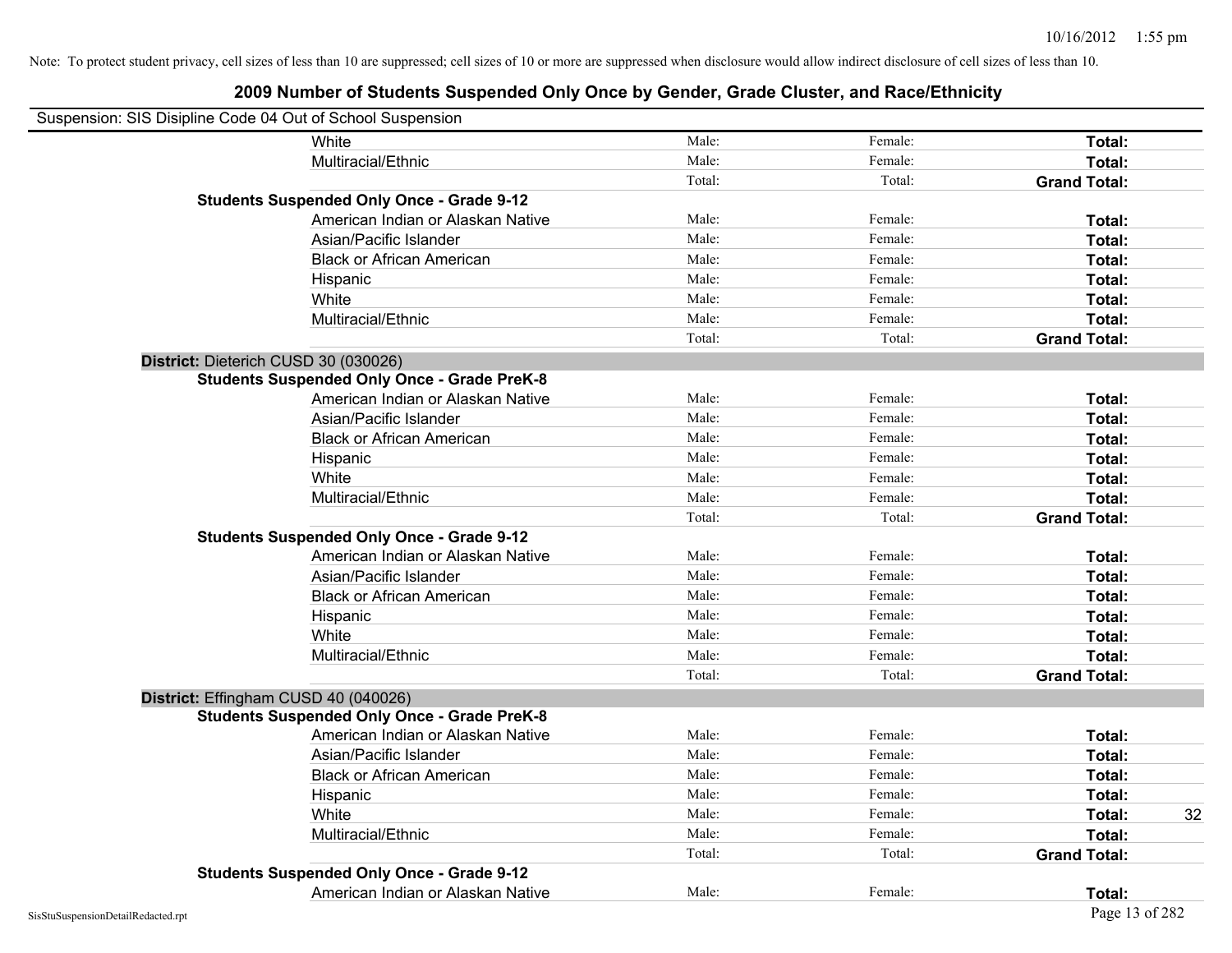| Suspension: SIS Disipline Code 04 Out of School Suspension |                                                    |        |         |                     |    |
|------------------------------------------------------------|----------------------------------------------------|--------|---------|---------------------|----|
|                                                            | Asian/Pacific Islander                             | Male:  | Female: | Total:              |    |
|                                                            | <b>Black or African American</b>                   | Male:  | Female: | Total:              |    |
|                                                            | Hispanic                                           | Male:  | Female: | Total:              |    |
|                                                            | White                                              | Male:  | Female: | Total:              | 21 |
|                                                            | Multiracial/Ethnic                                 | Male:  | Female: | Total:              |    |
|                                                            |                                                    | Total: | Total:  | <b>Grand Total:</b> |    |
| District: Teutopolis CUSD 50 (050026)                      |                                                    |        |         |                     |    |
|                                                            | <b>Students Suspended Only Once - Grade 9-12</b>   |        |         |                     |    |
|                                                            | American Indian or Alaskan Native                  | Male:  | Female: | Total:              |    |
|                                                            | Asian/Pacific Islander                             | Male:  | Female: | Total:              |    |
|                                                            | <b>Black or African American</b>                   | Male:  | Female: | Total:              |    |
|                                                            | Hispanic                                           | Male:  | Female: | Total:              |    |
|                                                            | White                                              | Male:  | Female: | Total:              |    |
|                                                            | Multiracial/Ethnic                                 | Male:  | Female: | Total:              |    |
|                                                            |                                                    | Total: | Total:  | <b>Grand Total:</b> |    |
| <b>County: Fayette (026)</b>                               |                                                    |        |         |                     |    |
| District: Brownstown CUSD 201 (201026)                     |                                                    |        |         |                     |    |
|                                                            | <b>Students Suspended Only Once - Grade PreK-8</b> |        |         |                     |    |
|                                                            | American Indian or Alaskan Native                  | Male:  | Female: | Total:              |    |
|                                                            | Asian/Pacific Islander                             | Male:  | Female: | Total:              |    |
|                                                            | <b>Black or African American</b>                   | Male:  | Female: | Total:              |    |
|                                                            | Hispanic                                           | Male:  | Female: | Total:              |    |
|                                                            | White                                              | Male:  | Female: | Total:              |    |
|                                                            | Multiracial/Ethnic                                 | Male:  | Female: | Total:              |    |
|                                                            |                                                    | Total: | Total:  | <b>Grand Total:</b> |    |
|                                                            | <b>Students Suspended Only Once - Grade 9-12</b>   |        |         |                     |    |
|                                                            | American Indian or Alaskan Native                  | Male:  | Female: | Total:              |    |
|                                                            | Asian/Pacific Islander                             | Male:  | Female: | Total:              |    |
|                                                            | <b>Black or African American</b>                   | Male:  | Female: | Total:              |    |
|                                                            | Hispanic                                           | Male:  | Female: | Total:              |    |
|                                                            | White                                              | Male:  | Female: | Total:              | 11 |
|                                                            | Multiracial/Ethnic                                 | Male:  | Female: | Total:              |    |
|                                                            |                                                    | Total: | Total:  | <b>Grand Total:</b> |    |
| District: Non-Public School (2030)                         |                                                    |        |         |                     |    |
|                                                            | <b>Students Suspended Only Once - Grade 9-12</b>   |        |         |                     |    |
|                                                            | American Indian or Alaskan Native                  | Male:  | Female: | Total:              |    |
|                                                            | Asian/Pacific Islander                             | Male:  | Female: | Total:              |    |
|                                                            | <b>Black or African American</b>                   | Male:  | Female: | Total:              |    |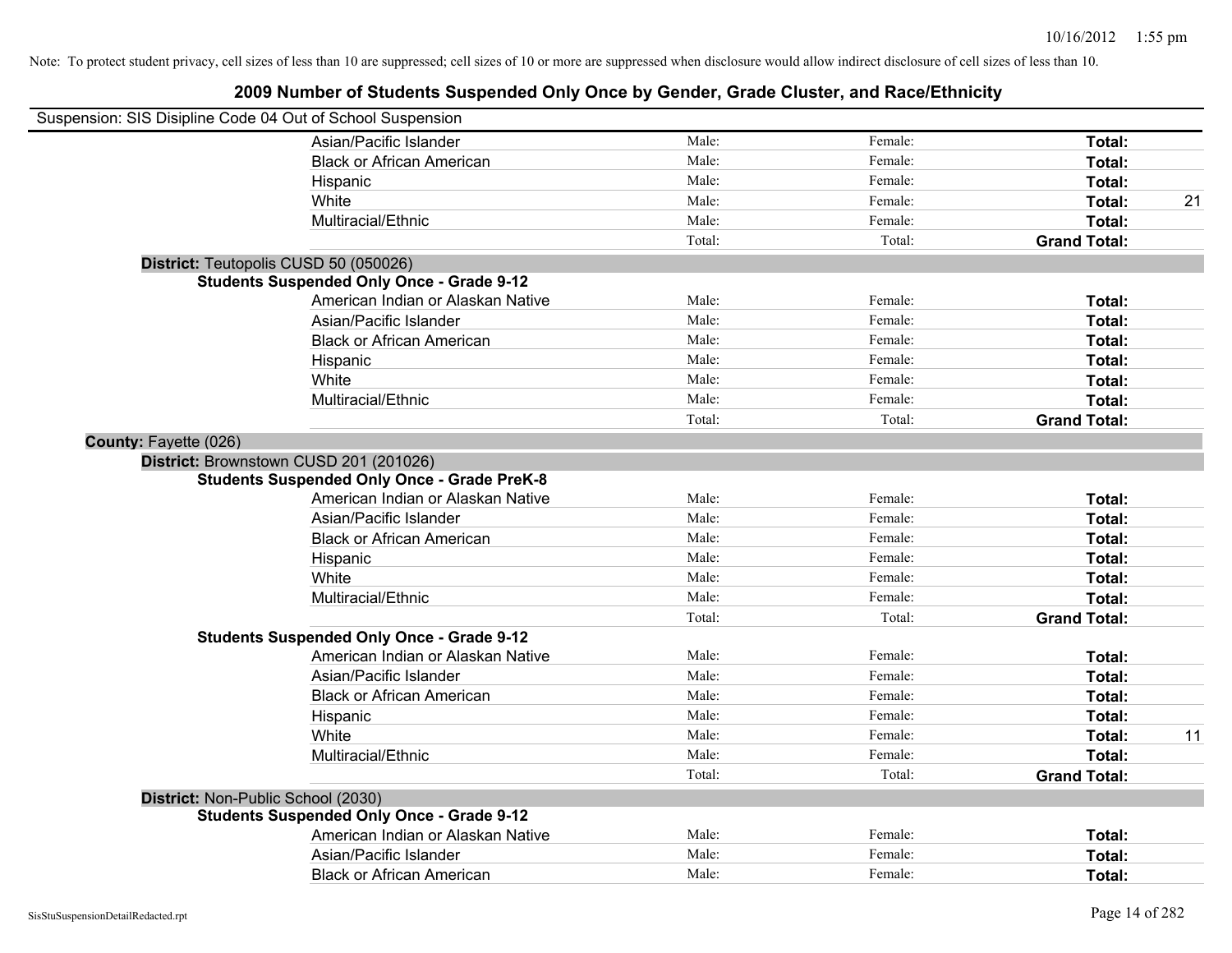| Suspension: SIS Disipline Code 04 Out of School Suspension |                                                    |        |         |                     |    |
|------------------------------------------------------------|----------------------------------------------------|--------|---------|---------------------|----|
|                                                            | Hispanic                                           | Male:  | Female: | Total:              |    |
|                                                            | White                                              | Male:  | Female: | Total:              |    |
|                                                            | Multiracial/Ethnic                                 | Male:  | Female: | Total:              |    |
|                                                            |                                                    | Total: | Total:  | <b>Grand Total:</b> |    |
|                                                            | District: Ramsey CUSD 204 (204026)                 |        |         |                     |    |
|                                                            | <b>Students Suspended Only Once - Grade PreK-8</b> |        |         |                     |    |
|                                                            | American Indian or Alaskan Native                  | Male:  | Female: | Total:              |    |
|                                                            | Asian/Pacific Islander                             | Male:  | Female: | Total:              |    |
|                                                            | <b>Black or African American</b>                   | Male:  | Female: | Total:              |    |
|                                                            | Hispanic                                           | Male:  | Female: | Total:              |    |
|                                                            | White                                              | Male:  | Female: | Total:              | 16 |
|                                                            | Multiracial/Ethnic                                 | Male:  | Female: | Total:              |    |
|                                                            |                                                    | Total: | Total:  | <b>Grand Total:</b> |    |
|                                                            | <b>Students Suspended Only Once - Grade 9-12</b>   |        |         |                     |    |
|                                                            | American Indian or Alaskan Native                  | Male:  | Female: | Total:              |    |
|                                                            | Asian/Pacific Islander                             | Male:  | Female: | Total:              |    |
|                                                            | <b>Black or African American</b>                   | Male:  | Female: | Total:              |    |
|                                                            | Hispanic                                           | Male:  | Female: | Total:              |    |
|                                                            | White                                              | Male:  | Female: | Total:              |    |
|                                                            | Multiracial/Ethnic                                 | Male:  | Female: | Total:              |    |
|                                                            |                                                    | Total: | Total:  | <b>Grand Total:</b> |    |
|                                                            | District: St Elmo CUSD 202 (202026)                |        |         |                     |    |
|                                                            | <b>Students Suspended Only Once - Grade PreK-8</b> |        |         |                     |    |
|                                                            | American Indian or Alaskan Native                  | Male:  | Female: | Total:              |    |
|                                                            | Asian/Pacific Islander                             | Male:  | Female: | Total:              |    |
|                                                            | <b>Black or African American</b>                   | Male:  | Female: | Total:              |    |
|                                                            | Hispanic                                           | Male:  | Female: | Total:              |    |
|                                                            | White                                              | Male:  | Female: | Total:              |    |
|                                                            | Multiracial/Ethnic                                 | Male:  | Female: | Total:              |    |
|                                                            |                                                    | Total: | Total:  | <b>Grand Total:</b> |    |
|                                                            | <b>Students Suspended Only Once - Grade 9-12</b>   |        |         |                     |    |
|                                                            | American Indian or Alaskan Native                  | Male:  | Female: | Total:              |    |
|                                                            | Asian/Pacific Islander                             | Male:  | Female: | Total:              |    |
|                                                            | <b>Black or African American</b>                   | Male:  | Female: | <b>Total:</b>       |    |
|                                                            | Hispanic                                           | Male:  | Female: | Total:              |    |
|                                                            | White                                              | Male:  | Female: | Total:              | 12 |
|                                                            | Multiracial/Ethnic                                 | Male:  | Female: | Total:              |    |
|                                                            |                                                    | Total: | Total:  | <b>Grand Total:</b> |    |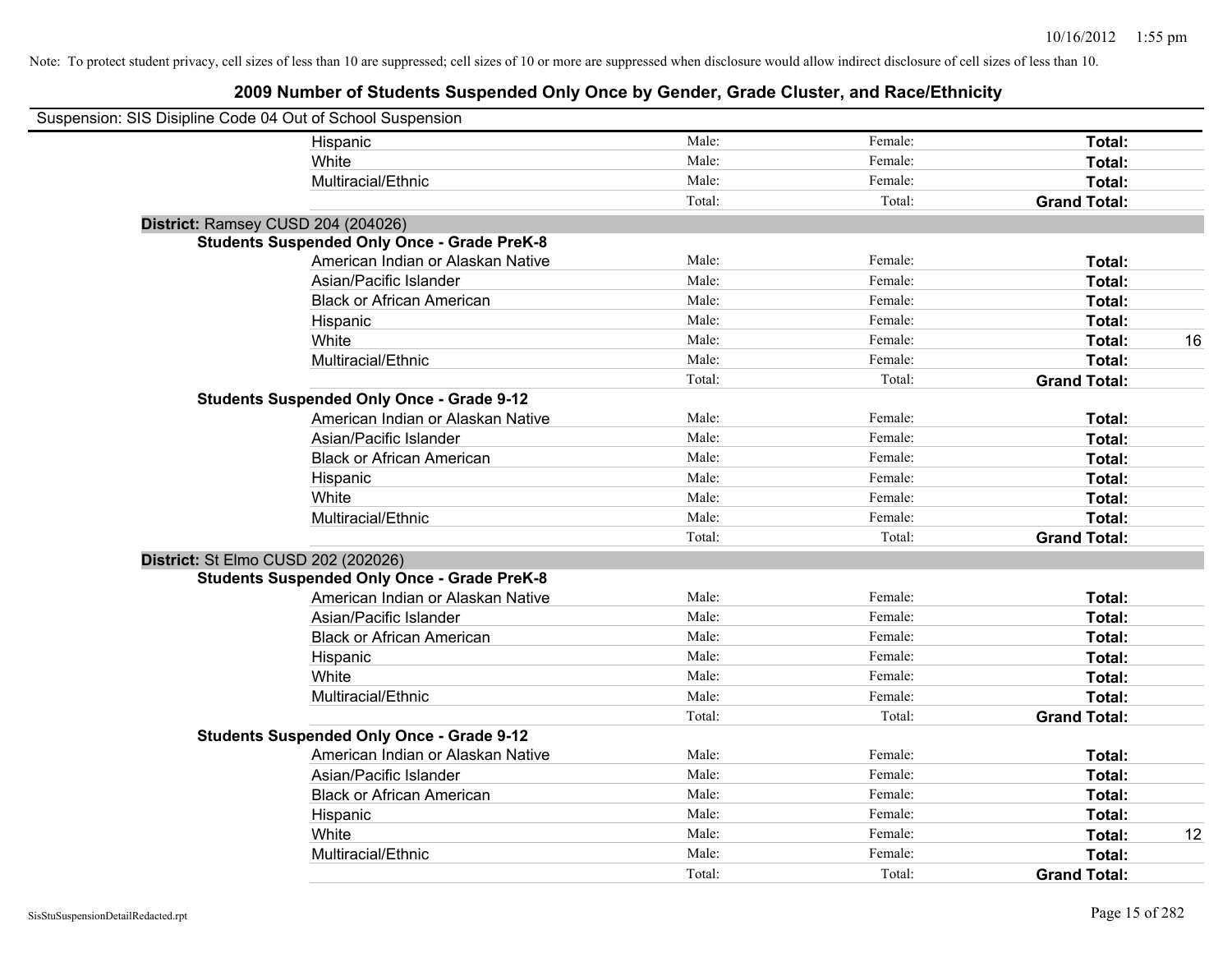| Suspension: SIS Disipline Code 04 Out of School Suspension |                                                    |        |    |         |    |                     |    |
|------------------------------------------------------------|----------------------------------------------------|--------|----|---------|----|---------------------|----|
| District: Vandalia CUSD 203 (203026)                       |                                                    |        |    |         |    |                     |    |
|                                                            | <b>Students Suspended Only Once - Grade PreK-8</b> |        |    |         |    |                     |    |
|                                                            | American Indian or Alaskan Native                  | Male:  |    | Female: |    | Total:              |    |
|                                                            | Asian/Pacific Islander                             | Male:  |    | Female: |    | Total:              |    |
|                                                            | <b>Black or African American</b>                   | Male:  |    | Female: |    | Total:              |    |
|                                                            | Hispanic                                           | Male:  |    | Female: |    | Total:              |    |
|                                                            | White                                              | Male:  |    | Female: |    | Total:              | 10 |
|                                                            | Multiracial/Ethnic                                 | Male:  |    | Female: |    | Total:              |    |
|                                                            |                                                    | Total: |    | Total:  |    | <b>Grand Total:</b> |    |
|                                                            | <b>Students Suspended Only Once - Grade 9-12</b>   |        |    |         |    |                     |    |
|                                                            | American Indian or Alaskan Native                  | Male:  |    | Female: |    | Total:              |    |
|                                                            | Asian/Pacific Islander                             | Male:  |    | Female: |    | Total:              |    |
|                                                            | <b>Black or African American</b>                   | Male:  |    | Female: |    | Total:              |    |
|                                                            | Hispanic                                           | Male:  |    | Female: |    | Total:              |    |
|                                                            | White                                              | Male:  |    | Female: |    | Total:              | 33 |
|                                                            | Multiracial/Ethnic                                 | Male:  |    | Female: |    | Total:              |    |
|                                                            |                                                    | Total: |    | Total:  |    | <b>Grand Total:</b> |    |
| County: Non-Public School (000)                            |                                                    |        |    |         |    |                     |    |
|                                                            | District: Bond/Effingham/Fayette ROE (000000)      |        |    |         |    |                     |    |
|                                                            | <b>Students Suspended Only Once - Grade 9-12</b>   |        |    |         |    |                     |    |
|                                                            | American Indian or Alaskan Native                  | Male:  |    | Female: |    | Total:              |    |
|                                                            | Asian/Pacific Islander                             | Male:  |    | Female: |    | Total:              |    |
|                                                            | <b>Black or African American</b>                   | Male:  |    | Female: |    | Total:              |    |
|                                                            | Hispanic                                           | Male:  |    | Female: |    | Total:              |    |
|                                                            | White                                              | Male:  |    | Female: |    | Total:              |    |
|                                                            | Multiracial/Ethnic                                 | Male:  |    | Female: |    | Total:              |    |
|                                                            |                                                    | Total: |    | Total:  |    | <b>Grand Total:</b> |    |
|                                                            |                                                    |        |    |         |    |                     |    |
| Region: Boone/Winnebago ROE (04)                           |                                                    |        |    |         |    |                     |    |
| County: Boone (004)                                        |                                                    |        |    |         |    |                     |    |
| District: Belvidere CUSD 100 (100026)                      |                                                    |        |    |         |    |                     |    |
|                                                            | <b>Students Suspended Only Once - Grade PreK-8</b> |        |    |         |    |                     |    |
|                                                            | American Indian or Alaskan Native                  | Male:  |    | Female: |    | Total:              |    |
|                                                            | Asian/Pacific Islander                             | Male:  |    | Female: |    | Total:              |    |
|                                                            | <b>Black or African American</b>                   | Male:  |    | Female: |    | Total:              |    |
|                                                            | Hispanic                                           | Male:  | 20 | Female: | 13 | Total:              | 33 |
|                                                            | White                                              | Male:  |    | Female: |    | Total:              | 27 |
|                                                            | Multiracial/Ethnic                                 | Male:  |    | Female: |    | Total:              |    |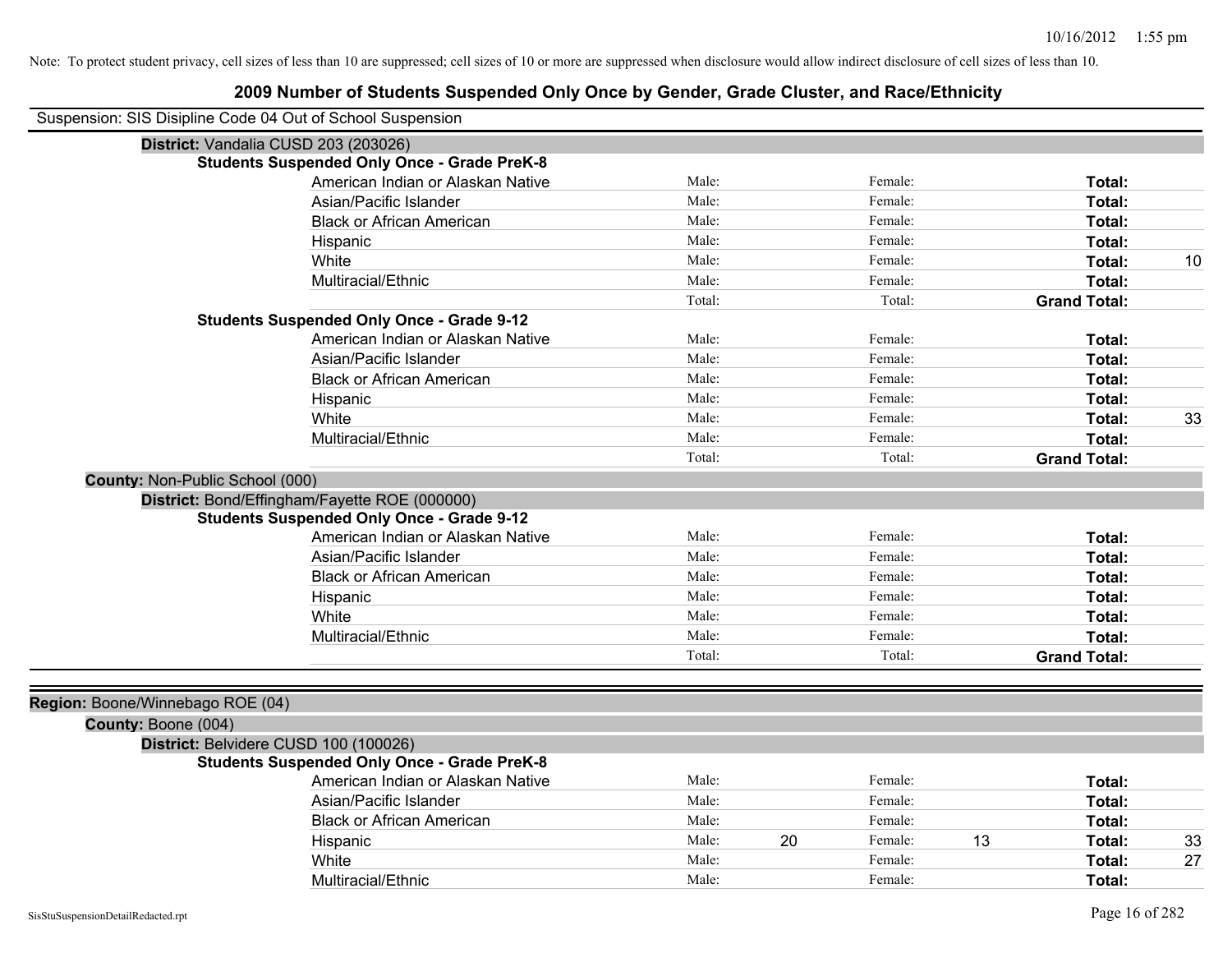### **2009 Number of Students Suspended Only Once by Gender, Grade Cluster, and Race/Ethnicity**

| Suspension: SIS Disipline Code 04 Out of School Suspension |        |    |         |    |                     |    |
|------------------------------------------------------------|--------|----|---------|----|---------------------|----|
|                                                            | Total: |    | Total:  |    | <b>Grand Total:</b> |    |
| <b>Students Suspended Only Once - Grade 9-12</b>           |        |    |         |    |                     |    |
| American Indian or Alaskan Native                          | Male:  |    | Female: |    | Total:              |    |
| Asian/Pacific Islander                                     | Male:  |    | Female: |    | Total:              |    |
| <b>Black or African American</b>                           | Male:  |    | Female: |    | Total:              |    |
| Hispanic                                                   | Male:  | 15 | Female: | 10 | Total:              | 25 |
| White                                                      | Male:  |    | Female: |    | Total:              | 37 |
| Multiracial/Ethnic                                         | Male:  |    | Female: |    | Total:              |    |
|                                                            | Total: |    | Total:  |    | <b>Grand Total:</b> |    |
| District: North Boone CUSD 200 (200026)                    |        |    |         |    |                     |    |
| <b>Students Suspended Only Once - Grade PreK-8</b>         |        |    |         |    |                     |    |
| American Indian or Alaskan Native                          | Male:  |    | Female: |    | Total:              |    |
| Asian/Pacific Islander                                     | Male:  |    | Female: |    | Total:              |    |
| <b>Black or African American</b>                           | Male:  |    | Female: |    | Total:              |    |
| Hispanic                                                   | Male:  |    | Female: |    | Total:              |    |
| White                                                      | Male:  |    | Female: |    | Total:              |    |
| Multiracial/Ethnic                                         | Male:  |    | Female: |    | Total:              |    |
|                                                            | Total: |    | Total:  |    | <b>Grand Total:</b> |    |
| County: Non-Public School (000)                            |        |    |         |    |                     |    |
| District: Boone/Winnebago ROE (000000)                     |        |    |         |    |                     |    |
| <b>Students Suspended Only Once - Grade PreK-8</b>         |        |    |         |    |                     |    |
| American Indian or Alaskan Native                          | Male:  |    | Female: |    | Total:              |    |
| Asian/Pacific Islander                                     | Male:  |    | Female: |    | Total:              |    |
| <b>Black or African American</b>                           | Male:  |    | Female: |    | Total:              |    |
| Hispanic                                                   | Male:  |    | Female: |    | Total:              |    |
| White                                                      | Male:  |    | Female: |    | Total:              |    |
| Multiracial/Ethnic                                         | Male:  |    | Female: |    | Total:              |    |
|                                                            | Total: |    | Total:  |    | <b>Grand Total:</b> |    |
| <b>Students Suspended Only Once - Grade 9-12</b>           |        |    |         |    |                     |    |
| American Indian or Alaskan Native                          | Male:  |    | Female: |    | Total:              |    |
| Asian/Pacific Islander                                     | Male:  |    | Female: |    | Total:              |    |
| <b>Black or African American</b>                           | Male:  |    | Female: |    | Total:              |    |
| Hispanic                                                   | Male:  |    | Female: |    | Total:              |    |
| White                                                      | Male:  |    | Female: |    | Total:              |    |
| Multiracial/Ethnic                                         | Male:  |    | Female: |    | Total:              |    |
|                                                            | Total: |    | Total:  |    | <b>Grand Total:</b> |    |

**County:** Winnebago (101)

**District:** County of Winnebago SD 320 (320026) **Students Suspended Only Once - Grade PreK-8**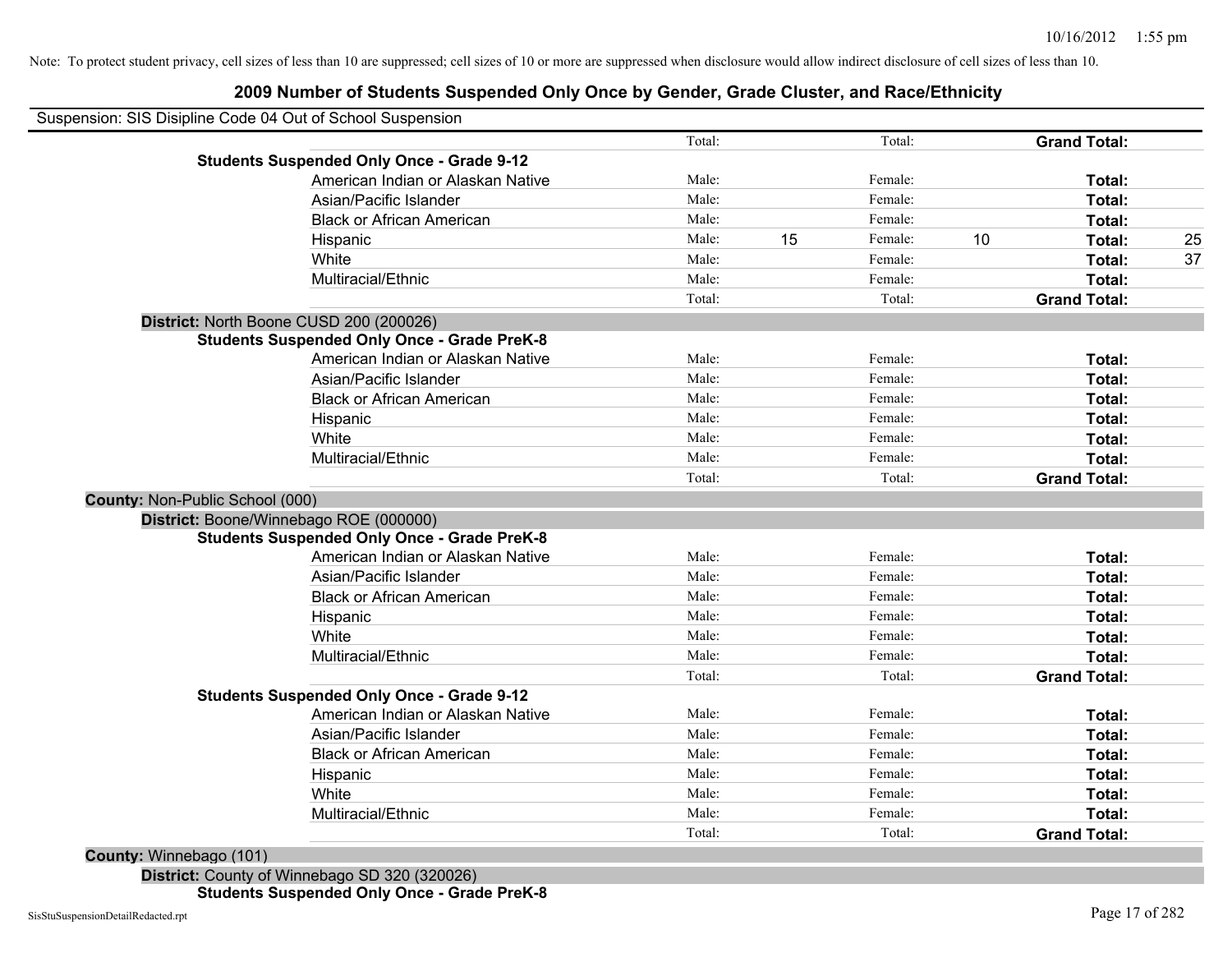### **2009 Number of Students Suspended Only Once by Gender, Grade Cluster, and Race/Ethnicity** Suspension: SIS Disipline Code 04 Out of School Suspension American Indian or Alaskan Native **Male:** Male: Female: Female: **Total:** Total: Asian/Pacific Islander **Figure 1.1 Contained Asian** Male: Female: **Female: Total: Total: Total: Total: Total: Total: Total: Total: Total: Total: Total: Total: Total: Total: Total: Total: T** Black or African American **American** Male: Male: Female: **Female: Total: Total: Total: Female: Total: Total: Total: Total: Total: Total: Total: Total: Total: Total: Total: Total: Total:** Hispanic **Total:** Male: Female: **Total:** Female: **Total:** Total: **Total:** Female: **Total:** Total: **Total:** Total: **Total:** Total: **Total:** Total: **Total:** Total: **Total:** Total: **Total:** Total: **Total:** Total: **Total:** Tot White **Male:** Male: **Total: 12** Male: **Total: 12** Male: **Total: 12** Multiracial/Ethnic **Total:** Male: Female: **Total:** Female: **Total:** Female: **Total:** Female: **Total:** Female: **Total:** Female: **Total:** Female: **Total:** Female: **Total:** Female: **Total:** Female: **Total:** Female: **Total:** F Total: Total: Total: **Grand Total: Students Suspended Only Once - Grade 9-12** American Indian or Alaskan Native **Male:** Male: Female: Female: **Total:** Total: Asian/Pacific Islander **Figure 1.1 Contact Contact Contact Contact Contact Contact Contact Contact Total: Total:** Black or African American **Figure 1.1 and Total:** Male: Female: Female: **Total: Total:** Total: Hispanic **Total:** Male: Female: **Total:** Female: **Total:** Total: **Total:** Female: **Total:** Total: **Total:** Total: **Total:** Total: **Total:** Total: **Total:** Total: **Total:** Total: **Total:** Total: **Total:** Total: **Total:** Tot White **Male:** 10 Female: 11 **Total:** 21 **Total:** 21 Multiracial/Ethnic **Total:** Male: Female: **Total:** Female: **Total:** Female: **Total:** Female: **Total:** Female: **Total:** Female: **Total:** Female: **Total:** Female: **Total:** Female: **Total:** Female: **Total:** Female: **Total:** F Total: Total: **Grand Total: District:** Durand CUSD 322 (322026) **Students Suspended Only Once - Grade PreK-8** American Indian or Alaskan Native **Male:** Male: Female: Female: **Total:** Total: Asian/Pacific Islander **Figure 1.1 Contact 1.1 Contact 1.1 Contact 1.1 Contact 1.1 Contact 1.1 Contact 1.1 Contact 1.1 Contact 1.1 Contact 1.1 Contact 1.1 Contact 1.1 Contact 1.1 Contact 1.1 Contact 1.1 Contact 1.1 Contact** Black or African American **American** Male: Male: Female: **Female: Total: Total: Total: Female: Total: Total: Total: Total: Total: Total: Total: Total: Total: Total: Total: Total: Total:** Hispanic **Total:** Male: Female: **Total:** Female: **Total:** Total: White **Total:** Male: Female: **Total:** Total: **Total:** Female: **Total:** Total: Multiracial/Ethnic **Total:** Male: Male: Female: **Total:** Female: **Total:** Total: Total: Total: **Grand Total: Students Suspended Only Once - Grade 9-12** American Indian or Alaskan Native **Male:** Male: Female: Female: **Total:** Total: Asian/Pacific Islander **Figure 1.1 Contained Asian/Pacific Islander Female:** Female: **Total: Total:** Total: Black or African American **Figure 1.1 and Total:** Male: Female: Female: **Total: Total:** Total: Hispanic **Total:** Male: Female: **Total:** Female: **Total:** Total: White **Total:** Male: Female: **Total:** Total: **Total:** Female: **Total:** Total: Multiracial/Ethnic **Total:** Male: Female: **Total:** Female: **Total:** Female: **Total:** Total: Total: Total: **Grand Total: District:** Harlem UD 122 (122022) **Students Suspended Only Once - Grade PreK-8** American Indian or Alaskan Native **Male:** Male: Female: Female: **Total:** Total: Asian/Pacific Islander **Figure 1.1 Contained Asian** Male: Female: **Female: Total: Total: Total: Total: Total: Total: Total: Total: Total: Total: Total: Total: Total: Total: Total: Total: T** Black or African American **Male:** Male: Female: Female: **Total:** 15 Hispanic Male: Female: **Total:** 13 White **Male:** 78 Female: 20 Total: 98 Male: 78 Female: 20 Total: 98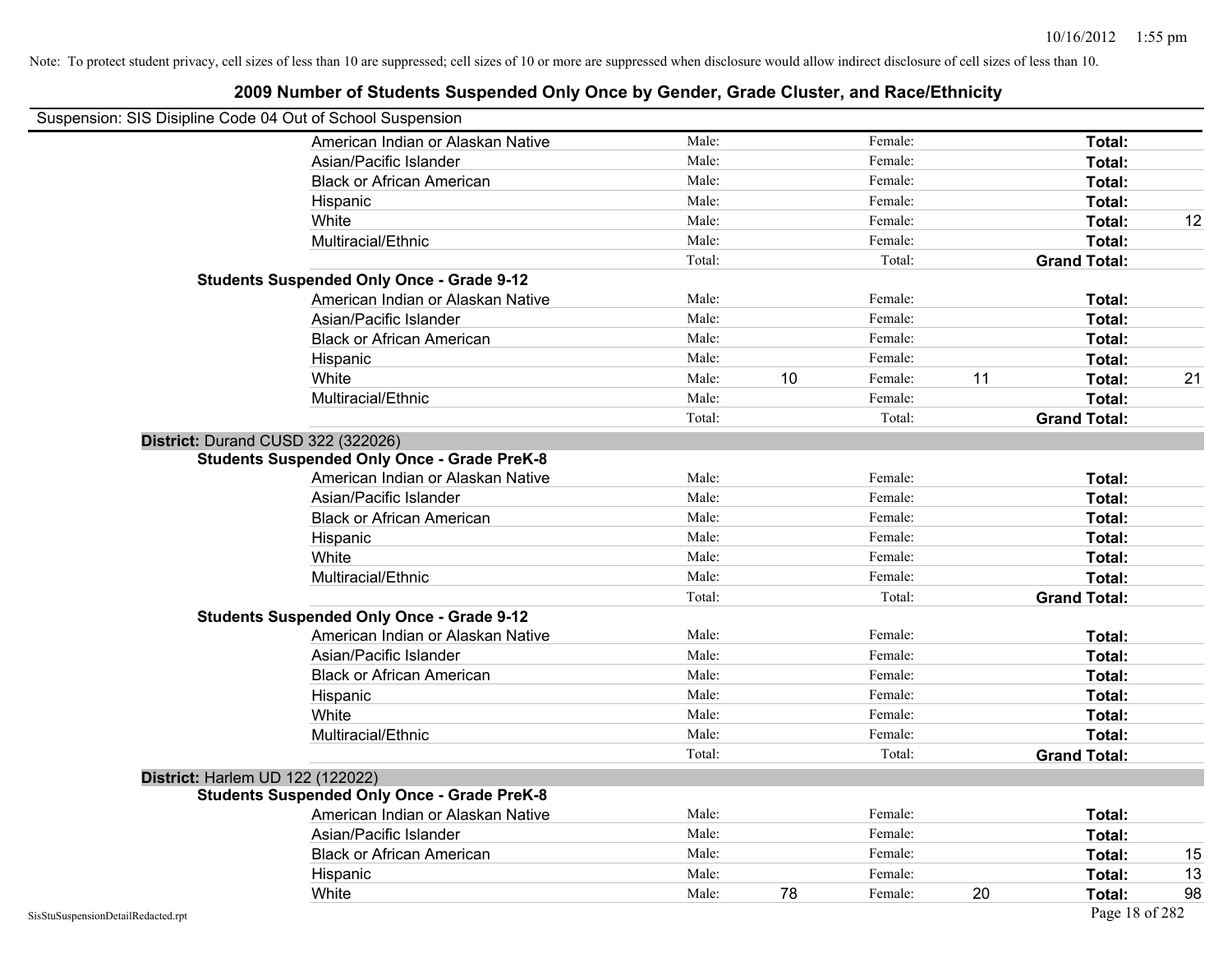### **2009 Number of Students Suspended Only Once by Gender, Grade Cluster, and Race/Ethnicity**

| Suspension: SIS Disipline Code 04 Out of School Suspension |        |               |    |                     |     |
|------------------------------------------------------------|--------|---------------|----|---------------------|-----|
| Multiracial/Ethnic                                         | Male:  | Female:       |    | Total:              |     |
|                                                            | Total: | Total:        |    | <b>Grand Total:</b> |     |
| <b>Students Suspended Only Once - Grade 9-12</b>           |        |               |    |                     |     |
| American Indian or Alaskan Native                          | Male:  | Female:       |    | Total:              |     |
| Asian/Pacific Islander                                     | Male:  | Female:       |    | Total:              |     |
| <b>Black or African American</b>                           | Male:  | Female:       |    | Total:              | 14  |
| Hispanic                                                   | Male:  | Female:       |    | Total:              | 10  |
| White                                                      | Male:  | 78<br>Female: | 36 | Total:              | 114 |
| Multiracial/Ethnic                                         | Male:  | Female:       |    | Total:              |     |
|                                                            | Total: | 96<br>Total:  | 52 | <b>Grand Total:</b> | 148 |
| District: Hononegah CHD 207 (207016)                       |        |               |    |                     |     |
| <b>Students Suspended Only Once - Grade 9-12</b>           |        |               |    |                     |     |
| American Indian or Alaskan Native                          | Male:  | Female:       |    | Total:              |     |
| Asian/Pacific Islander                                     | Male:  | Female:       |    | Total:              |     |
| <b>Black or African American</b>                           | Male:  | Female:       |    | Total:              |     |
| Hispanic                                                   | Male:  | Female:       |    | Total:              |     |
| White                                                      | Male:  | Female:       |    | Total:              | 15  |
| Multiracial/Ethnic                                         | Male:  | Female:       |    | Total:              |     |
|                                                            | Total: | Total:        |    | <b>Grand Total:</b> |     |
| District: Kinnikinnick CCSD 131 (131004)                   |        |               |    |                     |     |
| <b>Students Suspended Only Once - Grade PreK-8</b>         |        |               |    |                     |     |
| American Indian or Alaskan Native                          | Male:  | Female:       |    | Total:              |     |
| Asian/Pacific Islander                                     | Male:  | Female:       |    | Total:              |     |
| <b>Black or African American</b>                           | Male:  | Female:       |    | Total:              |     |
| Hispanic                                                   | Male:  | Female:       |    | Total:              |     |
| White                                                      | Male:  | Female:       |    | Total:              | 17  |
| Multiracial/Ethnic                                         | Male:  | Female:       |    | Total:              |     |
|                                                            | Total: | Total:        |    | <b>Grand Total:</b> |     |
| District: Pecatonica CUSD 321 (321026)                     |        |               |    |                     |     |
| <b>Students Suspended Only Once - Grade PreK-8</b>         |        |               |    |                     |     |
| American Indian or Alaskan Native                          | Male:  | Female:       |    | Total:              |     |
| Asian/Pacific Islander                                     | Male:  | Female:       |    | Total:              |     |
| <b>Black or African American</b>                           | Male:  | Female:       |    | Total:              |     |
| Hispanic                                                   | Male:  | Female:       |    | Total:              |     |
| White                                                      | Male:  | Female:       |    | Total:              | 12  |
| Multiracial/Ethnic                                         | Male:  | Female:       |    | Total:              |     |
|                                                            | Total: | Total:        |    | <b>Grand Total:</b> |     |

**Students Suspended Only Once - Grade 9-12**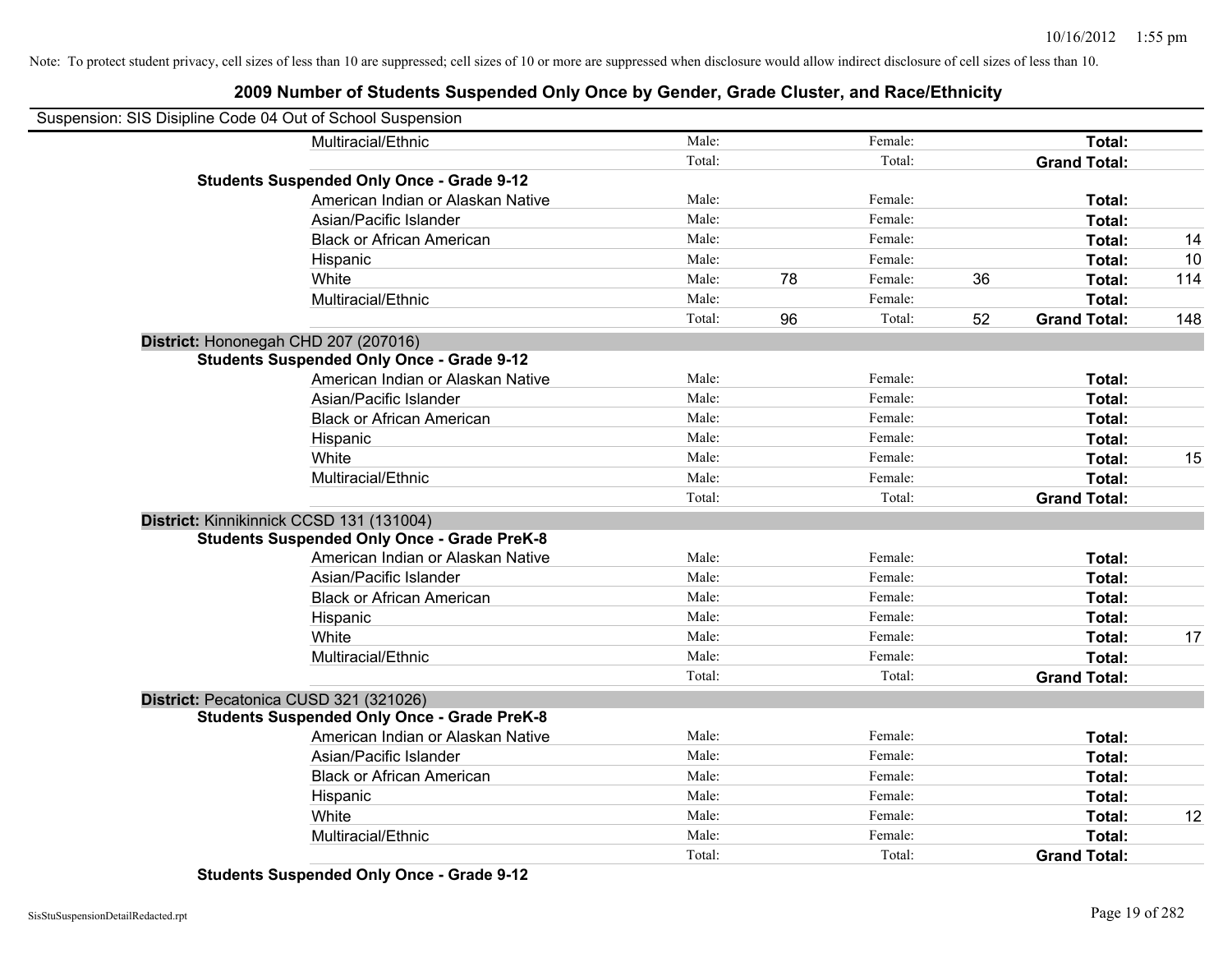| Male:<br>Female:<br>American Indian or Alaskan Native<br>Total:<br>Male:<br>Female:<br>Asian/Pacific Islander<br>Total:<br>Male:<br>Female:<br>Total:<br><b>Black or African American</b><br>Male:<br>Female:<br>Total:<br>Hispanic<br>Male:<br>Female:<br>White<br>Total:<br>16<br>Male:<br>Female:<br>Total:<br>Multiracial/Ethnic<br>Total:<br>Total:<br><b>Grand Total:</b><br>District: Prairie Hill CCSD 133 (133004)<br><b>Students Suspended Only Once - Grade PreK-8</b> |
|-----------------------------------------------------------------------------------------------------------------------------------------------------------------------------------------------------------------------------------------------------------------------------------------------------------------------------------------------------------------------------------------------------------------------------------------------------------------------------------|
|                                                                                                                                                                                                                                                                                                                                                                                                                                                                                   |
|                                                                                                                                                                                                                                                                                                                                                                                                                                                                                   |
|                                                                                                                                                                                                                                                                                                                                                                                                                                                                                   |
|                                                                                                                                                                                                                                                                                                                                                                                                                                                                                   |
|                                                                                                                                                                                                                                                                                                                                                                                                                                                                                   |
|                                                                                                                                                                                                                                                                                                                                                                                                                                                                                   |
|                                                                                                                                                                                                                                                                                                                                                                                                                                                                                   |
|                                                                                                                                                                                                                                                                                                                                                                                                                                                                                   |
|                                                                                                                                                                                                                                                                                                                                                                                                                                                                                   |
| American Indian or Alaskan Native<br>Male:<br>Female:<br>Total:                                                                                                                                                                                                                                                                                                                                                                                                                   |
| Asian/Pacific Islander<br>Male:<br>Female:<br>Total:                                                                                                                                                                                                                                                                                                                                                                                                                              |
| Male:<br>Female:<br><b>Black or African American</b><br>Total:                                                                                                                                                                                                                                                                                                                                                                                                                    |
| Male:<br>Female:<br>Total:<br>Hispanic                                                                                                                                                                                                                                                                                                                                                                                                                                            |
| White<br>Male:<br>Female:<br>Total:                                                                                                                                                                                                                                                                                                                                                                                                                                               |
| Male:<br>Multiracial/Ethnic<br>Female:<br>Total:                                                                                                                                                                                                                                                                                                                                                                                                                                  |
| Total:<br>Total:<br><b>Grand Total:</b>                                                                                                                                                                                                                                                                                                                                                                                                                                           |
| District: Rockford SD 205 (205025)                                                                                                                                                                                                                                                                                                                                                                                                                                                |
| <b>Students Suspended Only Once - Grade PreK-8</b>                                                                                                                                                                                                                                                                                                                                                                                                                                |
| Male:<br>Female:<br>American Indian or Alaskan Native<br>Total:                                                                                                                                                                                                                                                                                                                                                                                                                   |
| Male:<br>Female:<br>Total:<br>10<br>Asian/Pacific Islander                                                                                                                                                                                                                                                                                                                                                                                                                        |
| Male:<br>Female:<br>670<br>400<br>270<br>Total:<br><b>Black or African American</b>                                                                                                                                                                                                                                                                                                                                                                                               |
| Male:<br>Female:<br>69<br>136<br>Total:<br>205<br>Hispanic                                                                                                                                                                                                                                                                                                                                                                                                                        |
| Male:<br>Female:<br>White<br>241<br>108<br>Total:<br>349                                                                                                                                                                                                                                                                                                                                                                                                                          |
| Multiracial/Ethnic<br>Male:<br>68<br>Female:<br>25<br>Total:<br>93                                                                                                                                                                                                                                                                                                                                                                                                                |
| Total:<br>Total:<br><b>Grand Total:</b>                                                                                                                                                                                                                                                                                                                                                                                                                                           |
| <b>Students Suspended Only Once - Grade 9-12</b>                                                                                                                                                                                                                                                                                                                                                                                                                                  |
| American Indian or Alaskan Native<br>Male:<br>Female:<br>Total:                                                                                                                                                                                                                                                                                                                                                                                                                   |
| Male:<br>Female:<br>Total:<br>19<br>Asian/Pacific Islander<br>195<br>202<br>Male:<br>Female:<br>Total:<br>397                                                                                                                                                                                                                                                                                                                                                                     |
| <b>Black or African American</b><br>Male:<br>114<br>Female:<br>77<br>Total:                                                                                                                                                                                                                                                                                                                                                                                                       |
| 191<br>Hispanic<br>Female:<br>112<br>White<br>Male:<br>197<br>309<br>Total:                                                                                                                                                                                                                                                                                                                                                                                                       |
| Male:<br>Female:<br>Multiracial/Ethnic<br>Total:                                                                                                                                                                                                                                                                                                                                                                                                                                  |
| 16<br>Total:<br>Total:<br><b>Grand Total:</b>                                                                                                                                                                                                                                                                                                                                                                                                                                     |
|                                                                                                                                                                                                                                                                                                                                                                                                                                                                                   |
| <b>District: Rockton SD 140 (140004)</b><br><b>Students Suspended Only Once - Grade PreK-8</b>                                                                                                                                                                                                                                                                                                                                                                                    |
| American Indian or Alaskan Native<br>Male:<br>Female:<br>Total:                                                                                                                                                                                                                                                                                                                                                                                                                   |
| Asian/Pacific Islander<br>Male:<br>Female:<br>Total:                                                                                                                                                                                                                                                                                                                                                                                                                              |
| Male:<br><b>Black or African American</b><br>Female:<br>Total:                                                                                                                                                                                                                                                                                                                                                                                                                    |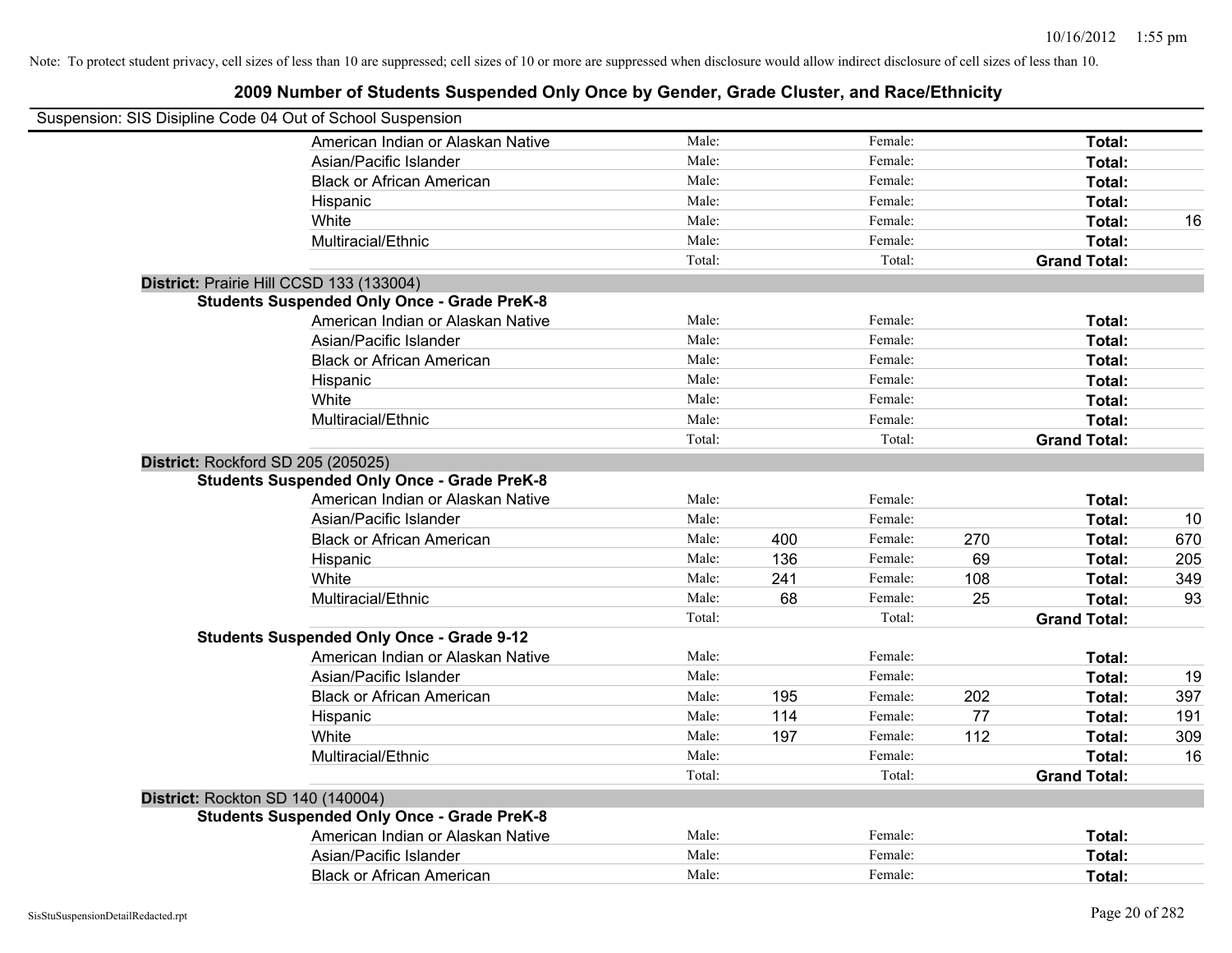| Suspension: SIS Disipline Code 04 Out of School Suspension |                                                    |        |         |                     |
|------------------------------------------------------------|----------------------------------------------------|--------|---------|---------------------|
|                                                            | Hispanic                                           | Male:  | Female: | Total:              |
|                                                            | White                                              | Male:  | Female: | Total:              |
|                                                            | Multiracial/Ethnic                                 | Male:  | Female: | Total:              |
|                                                            |                                                    | Total: | Total:  | <b>Grand Total:</b> |
| District: Shirland CCSD 134 (134004)                       |                                                    |        |         |                     |
|                                                            | <b>Students Suspended Only Once - Grade PreK-8</b> |        |         |                     |
|                                                            | American Indian or Alaskan Native                  | Male:  | Female: | Total:              |
|                                                            | Asian/Pacific Islander                             | Male:  | Female: | Total:              |
|                                                            | <b>Black or African American</b>                   | Male:  | Female: | Total:              |
|                                                            | Hispanic                                           | Male:  | Female: | Total:              |
|                                                            | White                                              | Male:  | Female: | Total:              |
|                                                            | Multiracial/Ethnic                                 | Male:  | Female: | Total:              |
|                                                            |                                                    | Total: | Total:  | <b>Grand Total:</b> |
| District: Winnebago CUSD 323 (323026)                      |                                                    |        |         |                     |
|                                                            | <b>Students Suspended Only Once - Grade PreK-8</b> |        |         |                     |
|                                                            | American Indian or Alaskan Native                  | Male:  | Female: | Total:              |
|                                                            | Asian/Pacific Islander                             | Male:  | Female: | Total:              |
|                                                            | <b>Black or African American</b>                   | Male:  | Female: | Total:              |
|                                                            | Hispanic                                           | Male:  | Female: | Total:              |
|                                                            | White                                              | Male:  | Female: | Total:              |
|                                                            | Multiracial/Ethnic                                 | Male:  | Female: | Total:              |
|                                                            |                                                    | Total: | Total:  | <b>Grand Total:</b> |
|                                                            |                                                    |        |         |                     |
| Region: Brown/Cass/Morgan/Scott ROE (46)                   |                                                    |        |         |                     |
| County: Brown (005)                                        |                                                    |        |         |                     |
| District: Brown County CUSD 1 (001026)                     |                                                    |        |         |                     |
|                                                            | <b>Students Suspended Only Once - Grade PreK-8</b> |        |         |                     |
|                                                            | American Indian or Alaskan Native                  | Male:  | Female: | Total:              |
|                                                            | Asian/Pacific Islander                             | Male:  | Female: | Total:              |
|                                                            | <b>Black or African American</b>                   | Male:  | Female: | Total:              |
|                                                            | Hispanic                                           | Male:  | Female: | Total:              |
|                                                            | White                                              | Male:  | Female: | Total:              |
|                                                            | Multiracial/Ethnic                                 | Male:  | Female: | Total:              |
|                                                            |                                                    | Total: | Total:  | <b>Grand Total:</b> |
|                                                            | <b>Students Suspended Only Once - Grade 9-12</b>   |        |         |                     |
|                                                            | American Indian or Alaskan Native                  | Male:  | Female: | Total:              |
|                                                            | Asian/Pacific Islander                             | Male:  | Female: | Total:              |
|                                                            | <b>Black or African American</b>                   | Male:  | Female: | Total:              |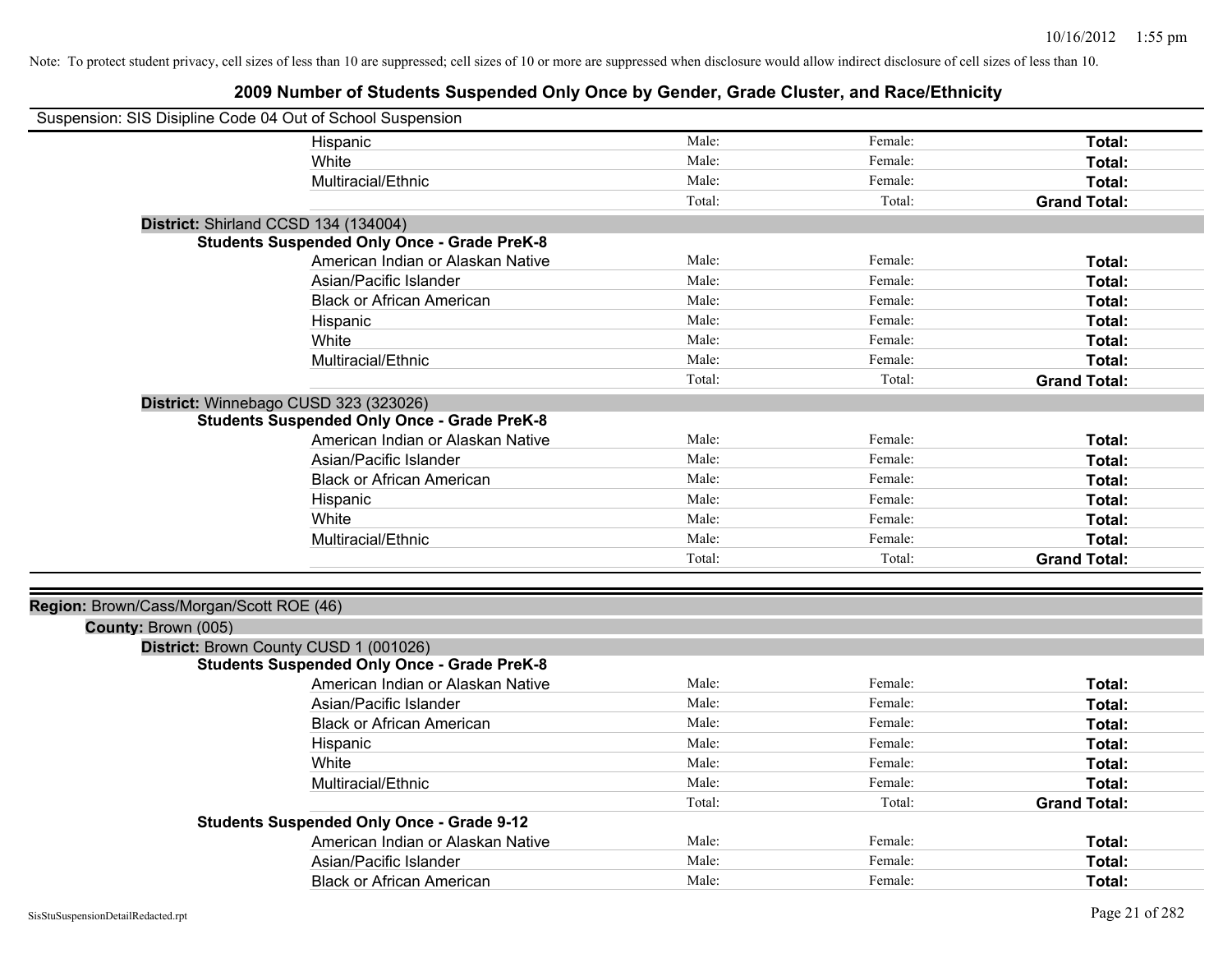|                                    | Suspension: SIS Disipline Code 04 Out of School Suspension |        |         |                     |    |
|------------------------------------|------------------------------------------------------------|--------|---------|---------------------|----|
|                                    | Hispanic                                                   | Male:  | Female: | Total:              |    |
|                                    | White                                                      | Male:  | Female: | Total:              |    |
|                                    | Multiracial/Ethnic                                         | Male:  | Female: | Total:              |    |
|                                    |                                                            | Total: | Total:  | <b>Grand Total:</b> | 11 |
| County: Cass (009)                 |                                                            |        |         |                     |    |
|                                    | District: A-C Central CUSD 262 (262026)                    |        |         |                     |    |
|                                    | <b>Students Suspended Only Once - Grade 9-12</b>           |        |         |                     |    |
|                                    | American Indian or Alaskan Native                          | Male:  | Female: | Total:              |    |
|                                    | Asian/Pacific Islander                                     | Male:  | Female: | Total:              |    |
|                                    | <b>Black or African American</b>                           | Male:  | Female: | Total:              |    |
|                                    | Hispanic                                                   | Male:  | Female: | Total:              |    |
|                                    | White                                                      | Male:  | Female: | Total:              |    |
|                                    | Multiracial/Ethnic                                         | Male:  | Female: | Total:              |    |
|                                    |                                                            | Total: | Total:  | <b>Grand Total:</b> |    |
|                                    | District: Virginia CUSD 64 (064026)                        |        |         |                     |    |
|                                    | <b>Students Suspended Only Once - Grade PreK-8</b>         |        |         |                     |    |
|                                    | American Indian or Alaskan Native                          | Male:  | Female: | Total:              |    |
|                                    | Asian/Pacific Islander                                     | Male:  | Female: | Total:              |    |
|                                    | <b>Black or African American</b>                           | Male:  | Female: | Total:              |    |
|                                    | Hispanic                                                   | Male:  | Female: | Total:              |    |
|                                    | White                                                      | Male:  | Female: | Total:              |    |
|                                    | Multiracial/Ethnic                                         | Male:  | Female: | Total:              |    |
|                                    |                                                            | Total: | Total:  | <b>Grand Total:</b> |    |
|                                    | <b>Students Suspended Only Once - Grade 9-12</b>           |        |         |                     |    |
|                                    | American Indian or Alaskan Native                          | Male:  | Female: | Total:              |    |
|                                    | Asian/Pacific Islander                                     | Male:  | Female: | Total:              |    |
|                                    | <b>Black or African American</b>                           | Male:  | Female: | Total:              |    |
|                                    | Hispanic                                                   | Male:  | Female: | Total:              |    |
|                                    | White                                                      | Male:  | Female: | Total:              |    |
|                                    | Multiracial/Ethnic                                         | Male:  | Female: | Total:              |    |
|                                    |                                                            | Total: | Total:  | <b>Grand Total:</b> |    |
| County: Morgan (069)               |                                                            |        |         |                     |    |
|                                    | District: Four Rivers Spec Educ Dist (801060)              |        |         |                     |    |
|                                    | <b>Students Suspended Only Once - Grade PreK-8</b>         |        |         |                     |    |
|                                    | American Indian or Alaskan Native                          | Male:  | Female: | Total:              |    |
|                                    | Asian/Pacific Islander                                     | Male:  | Female: | Total:              |    |
|                                    | <b>Black or African American</b>                           | Male:  | Female: | Total:              |    |
|                                    | Hispanic                                                   | Male:  | Female: | Total:              |    |
|                                    | White                                                      | Male:  | Female: | Total:              |    |
| SisStuSuspensionDetailRedacted.rpt |                                                            |        |         | Page 22 of 282      |    |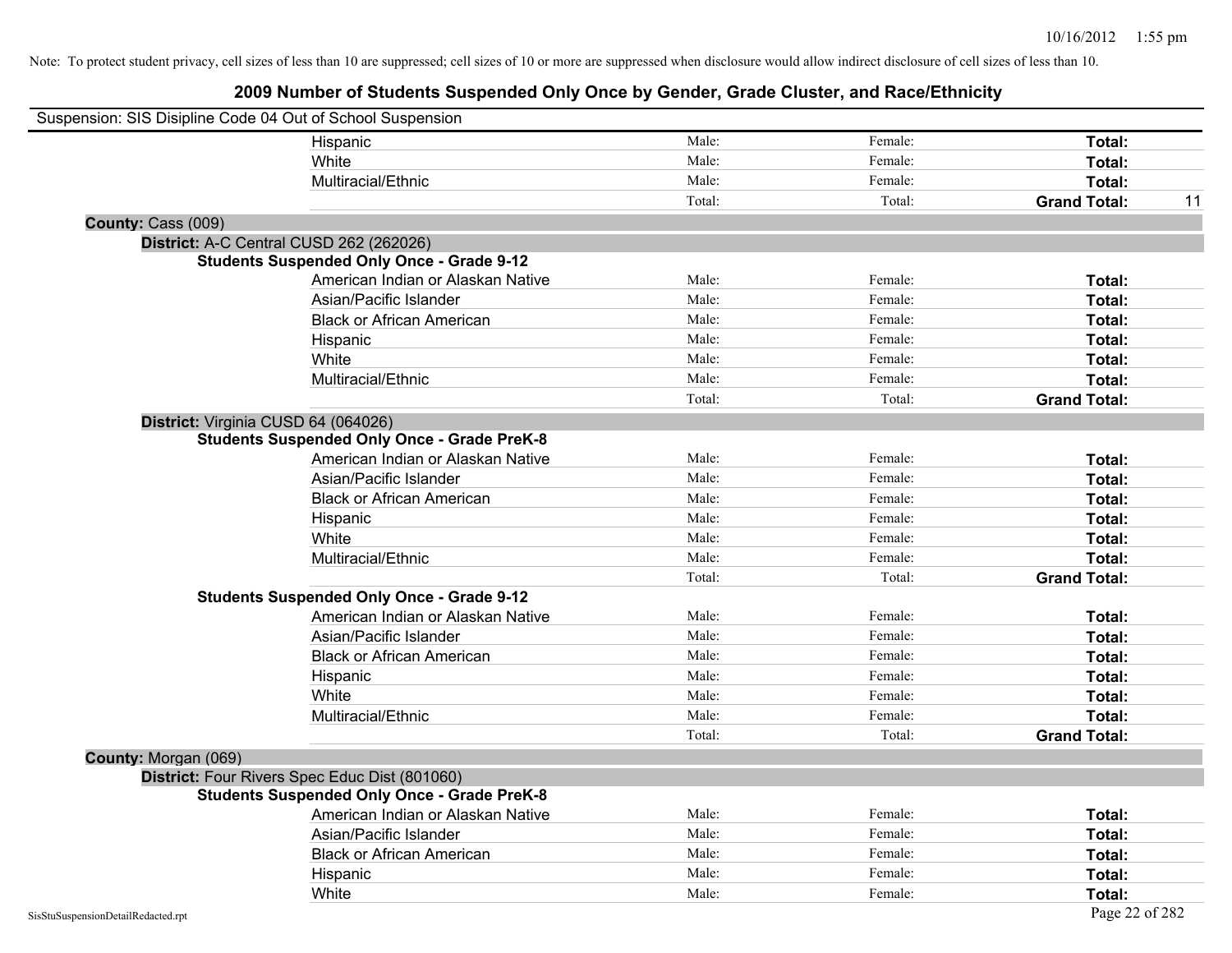### **2009 Number of Students Suspended Only Once by Gender, Grade Cluster, and Race/Ethnicity**

|                        | Suspension: SIS Disipline Code 04 Out of School Suspension |        |    |         |    |                     |    |
|------------------------|------------------------------------------------------------|--------|----|---------|----|---------------------|----|
|                        | Multiracial/Ethnic                                         | Male:  |    | Female: |    | Total:              |    |
|                        |                                                            | Total: |    | Total:  |    | <b>Grand Total:</b> |    |
|                        | District: Franklin CUSD 1 (001026)                         |        |    |         |    |                     |    |
|                        | <b>Students Suspended Only Once - Grade PreK-8</b>         |        |    |         |    |                     |    |
|                        | American Indian or Alaskan Native                          | Male:  |    | Female: |    | Total:              |    |
|                        | Asian/Pacific Islander                                     | Male:  |    | Female: |    | Total:              |    |
|                        | <b>Black or African American</b>                           | Male:  |    | Female: |    | Total:              |    |
|                        | Hispanic                                                   | Male:  |    | Female: |    | Total:              |    |
|                        | White                                                      | Male:  |    | Female: |    | Total:              |    |
|                        | Multiracial/Ethnic                                         | Male:  |    | Female: |    | Total:              |    |
|                        |                                                            | Total: |    | Total:  |    | <b>Grand Total:</b> |    |
|                        | <b>Students Suspended Only Once - Grade 9-12</b>           |        |    |         |    |                     |    |
|                        | American Indian or Alaskan Native                          | Male:  |    | Female: |    | Total:              |    |
|                        | Asian/Pacific Islander                                     | Male:  |    | Female: |    | Total:              |    |
|                        | <b>Black or African American</b>                           | Male:  |    | Female: |    | Total:              |    |
|                        | Hispanic                                                   | Male:  |    | Female: |    | Total:              |    |
|                        | White                                                      | Male:  |    | Female: |    | Total:              |    |
|                        | Multiracial/Ethnic                                         | Male:  |    | Female: |    | Total:              |    |
|                        |                                                            | Total: |    | Total:  |    | <b>Grand Total:</b> |    |
|                        | District: Jacksonville SD 117 (117022)                     |        |    |         |    |                     |    |
|                        | <b>Students Suspended Only Once - Grade PreK-8</b>         |        |    |         |    |                     |    |
|                        | American Indian or Alaskan Native                          | Male:  |    | Female: |    | Total:              |    |
|                        | Asian/Pacific Islander                                     | Male:  |    | Female: |    | Total:              |    |
|                        | <b>Black or African American</b>                           | Male:  |    | Female: |    | Total:              | 14 |
|                        | Hispanic                                                   | Male:  |    | Female: |    | Total:              |    |
|                        | White                                                      | Male:  |    | Female: |    | Total:              | 31 |
|                        | Multiracial/Ethnic                                         | Male:  |    | Female: |    | Total:              |    |
|                        |                                                            | Total: |    | Total:  |    | <b>Grand Total:</b> |    |
|                        | <b>Students Suspended Only Once - Grade 9-12</b>           |        |    |         |    |                     |    |
|                        | American Indian or Alaskan Native                          | Male:  |    | Female: |    | Total:              |    |
|                        | Asian/Pacific Islander                                     | Male:  |    | Female: |    | Total:              |    |
|                        | <b>Black or African American</b>                           | Male:  |    | Female: |    | Total:              |    |
|                        | Hispanic                                                   | Male:  |    | Female: |    | Total:              |    |
|                        | White                                                      | Male:  | 40 | Female: | 27 | Total:              | 67 |
|                        | Multiracial/Ethnic                                         | Male:  |    | Female: |    | Total:              |    |
|                        |                                                            | Total: |    | Total:  |    | <b>Grand Total:</b> | 84 |
| <b>Bistolick Masse</b> | 0.10044000                                                 |        |    |         |    |                     |    |

**District:** Meredosia-Chambersburg CUSD 11 (011026) **Students Suspended Only Once - Grade PreK-8**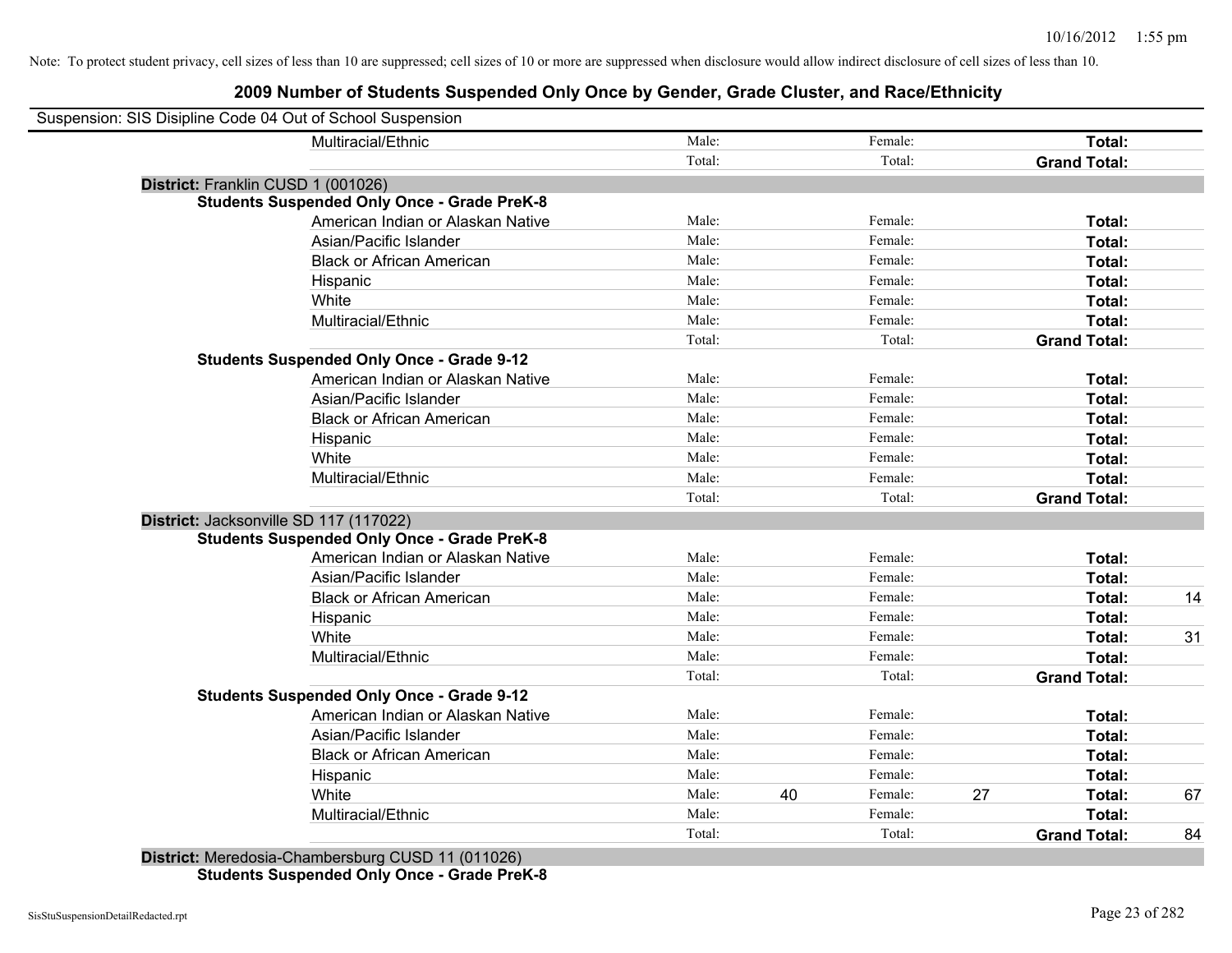## Suspension: SIS Disipline Code 04 Out of School Suspension American Indian or Alaskan Native **Male:** Male: Female: Female: **Total:** Total: Asian/Pacific Islander **Figure 1.1 Contained Asian** Male: Female: **Female: Total: Total: Total: Total: Total: Total: Total: Total: Total: Total: Total: Total: Total: Total: Total: Total: T** Black or African American **American** Male: Male: Female: **Female: Total: Total: Total: Female: Total: Total: Total: Total: Total: Total: Total: Total: Total: Total: Total: Total: Total:** Hispanic **Total:** Male: Female: **Total:** Female: **Total:** Total: **Total:** Female: **Total:** Total: **Total:** Total: **Total:** Total: **Total:** Total: **Total:** Total: **Total:** Total: **Total:** Total: **Total:** Total: **Total:** Tot White **Male:** Male: **Total: 11** Male: **Total: 11** Male: **Total: 11** Male: 11 Multiracial/Ethnic **Total:** Male: Female: **Total:** Female: **Total:** Female: **Total:** Female: **Total:** Female: **Total:** Female: **Total:** Female: **Total:** Female: **Total:** Female: **Total:** Female: **Total:** Female: **Total:** F Total: Total: Total: **Grand Total: Students Suspended Only Once - Grade 9-12** American Indian or Alaskan Native **Male:** Male: Female: Female: **Total:** Total: Asian/Pacific Islander **Figure 1.1 Contact Contact Contact Contact Contact Contact Contact Contact Total: Total:** Black or African American **Figure 1.1 and Total:** Male: Female: Female: **Total:** Total: Hispanic **Total:** Male: Female: **Total:** Female: **Total:** Total: **Total:** Female: **Total:** Total: **Total:** Total: **Total:** Total: **Total:** Total: **Total:** Total: **Total:** Total: **Total:** Total: **Total:** Total: **Total:** Tot White **Total:** Male: Female: **Total:** Female: **Total:** Total: Multiracial/Ethnic **Total:** Male: Female: **Total:** Female: **Total:** Female: **Total:** Female: **Total:** Female: **Total:** Female: **Total:** Female: **Total:** Female: **Total:** Female: **Total:** Female: **Total:** Female: **Total:** F Total: Total: **Grand Total: District:** Triopia CUSD 27 (027026) **Students Suspended Only Once - Grade PreK-8** American Indian or Alaskan Native **Male:** Male: Female: Female: **Total:** Total: Asian/Pacific Islander **Figure 1.1 Contact 1.1 Contact 1.1 Contact 1.1 Contact 1.1 Contact 1.1 Contact 1.1 Contact 1.1 Contact 1.1 Contact 1.1 Contact 1.1 Contact 1.1 Contact 1.1 Contact 1.1 Contact 1.1 Contact 1.1 Contact** Black or African American **American** Male: Male: Female: **Female: Total: Total: Total: Female: Total: Total: Total: Total: Total: Total: Total: Total: Total: Total: Total: Total: Total:** Hispanic **Total:** Male: Female: **Total:** Female: **Total:** Total: White **Total:** Male: Female: **Total:** Total: **Total:** Female: **Total:** Total: Multiracial/Ethnic **Total:** Male: Female: **Total:** Female: **Total:** Female: **Total:** Total: Total: Total: **Grand Total: Students Suspended Only Once - Grade 9-12** American Indian or Alaskan Native **Male:** Male: Female: Female: **Total:** Total: Asian/Pacific Islander **Figure 1.1 Contained Asian/Pacific Islander Female:** Female: **Total: Total:** Total: Black or African American **Figure 1.1 and Total:** Male: Female: Female: **Total: Total:** Total: Hispanic **Total:** Male: Female: **Total:** Female: **Total:** Total: White **Male:** Male: **Total: 11** Male: **Total: 11** Male: **Total: 11** Male: 11 Multiracial/Ethnic **Total:** Male: Female: **Total:** Female: **Total:** Female: **Total:** Total: Total: Total: **Grand Total: District:** Waverly CUSD 6 (006026) **Students Suspended Only Once - Grade 9-12** American Indian or Alaskan Native **Male:** Male: Female: Female: **Total:** Total: Asian/Pacific Islander **Figure 1.1 Contained Asian** Male: Female: **Female: Total: Total: Total: Total: Total: Total: Total: Total: Total: Total: Total: Total: Total: Total: Total: Total: T** Black or African American **Figure 1.1 and Total:** Male: Female: Female: **Total:** Total: Hispanic **Total:** Male: Female: **Total:** Female: **Total:** Total: **Total:** Female: **Total:** Total: **Total:** Total: **Total:** Total: **Total:** Total: **Total:** Total: **Total:** Total: **Total:** Total: **Total:** Total: **Total:** Tot White **Total:** Male: Female: **Total:** Female: **Total:** Total: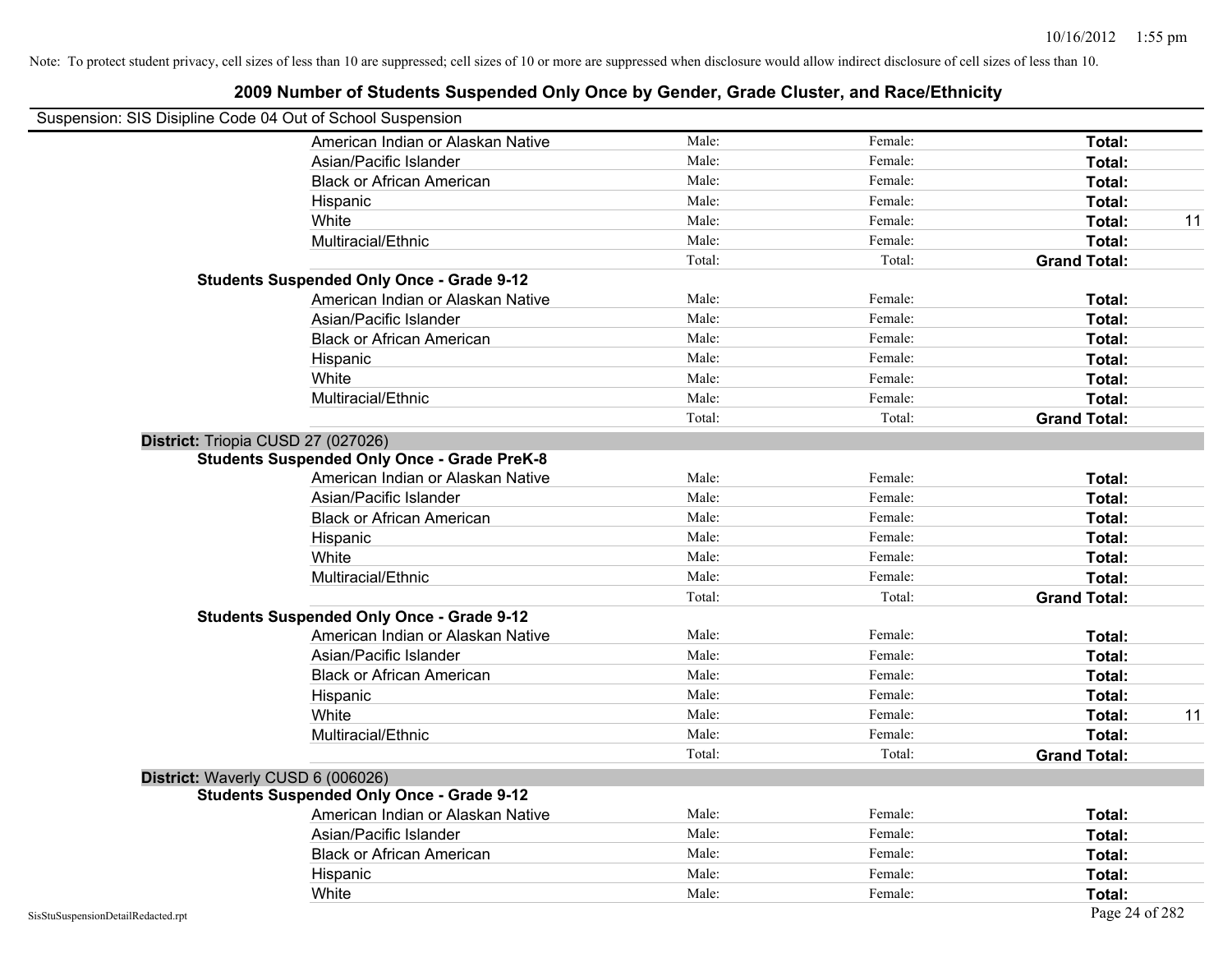| Suspension: SIS Disipline Code 04 Out of School Suspension |                                                    |        |         |                     |
|------------------------------------------------------------|----------------------------------------------------|--------|---------|---------------------|
|                                                            | Multiracial/Ethnic                                 | Male:  | Female: | Total:              |
|                                                            |                                                    | Total: | Total:  | <b>Grand Total:</b> |
| County: Scott (086)                                        |                                                    |        |         |                     |
|                                                            | District: Scott-Morgan CUSD 2 (002026)             |        |         |                     |
|                                                            | <b>Students Suspended Only Once - Grade PreK-8</b> |        |         |                     |
|                                                            | American Indian or Alaskan Native                  | Male:  | Female: | Total:              |
|                                                            | Asian/Pacific Islander                             | Male:  | Female: | Total:              |
|                                                            | <b>Black or African American</b>                   | Male:  | Female: | Total:              |
|                                                            | Hispanic                                           | Male:  | Female: | Total:              |
|                                                            | White                                              | Male:  | Female: | Total:              |
|                                                            | Multiracial/Ethnic                                 | Male:  | Female: | Total:              |
|                                                            |                                                    | Total: | Total:  | <b>Grand Total:</b> |
|                                                            | <b>Students Suspended Only Once - Grade 9-12</b>   |        |         |                     |
|                                                            | American Indian or Alaskan Native                  | Male:  | Female: | <b>Total:</b>       |
|                                                            | Asian/Pacific Islander                             | Male:  | Female: | <b>Total:</b>       |
|                                                            | <b>Black or African American</b>                   | Male:  | Female: | Total:              |
|                                                            | Hispanic                                           | Male:  | Female: | Total:              |
|                                                            | White                                              | Male:  | Female: | Total:              |
|                                                            | Multiracial/Ethnic                                 | Male:  | Female: | Total:              |
|                                                            |                                                    | Total: | Total:  | <b>Grand Total:</b> |
|                                                            | District: Winchester CUSD 1 (001026)               |        |         |                     |
|                                                            | <b>Students Suspended Only Once - Grade 9-12</b>   |        |         |                     |
|                                                            | American Indian or Alaskan Native                  | Male:  | Female: | Total:              |
|                                                            | Asian/Pacific Islander                             | Male:  | Female: | Total:              |
|                                                            | <b>Black or African American</b>                   | Male:  | Female: | Total:              |
|                                                            | Hispanic                                           | Male:  | Female: | Total:              |
|                                                            | White                                              | Male:  | Female: | Total:              |
|                                                            | Multiracial/Ethnic                                 | Male:  | Female: | Total:              |
|                                                            |                                                    | Total: | Total:  | <b>Grand Total:</b> |
|                                                            |                                                    |        |         |                     |
| Region: Bureau/Henry/Stark ROE (28)                        |                                                    |        |         |                     |
| County: Bureau (006)                                       |                                                    |        |         |                     |
|                                                            | District: Bureau Valley CUSD 340 (340026)          |        |         |                     |
|                                                            | <b>Students Suspended Only Once - Grade PreK-8</b> |        |         |                     |
|                                                            | American Indian or Alaskan Native                  | Male:  | Female: | Total:              |
|                                                            | Asian/Pacific Islander                             | Male:  | Female: | <b>Total:</b>       |
|                                                            | <b>Black or African American</b>                   | Male:  | Female: | <b>Total:</b>       |
|                                                            | Hispanic                                           | Male:  | Female: | <b>Total:</b>       |
|                                                            |                                                    |        |         |                     |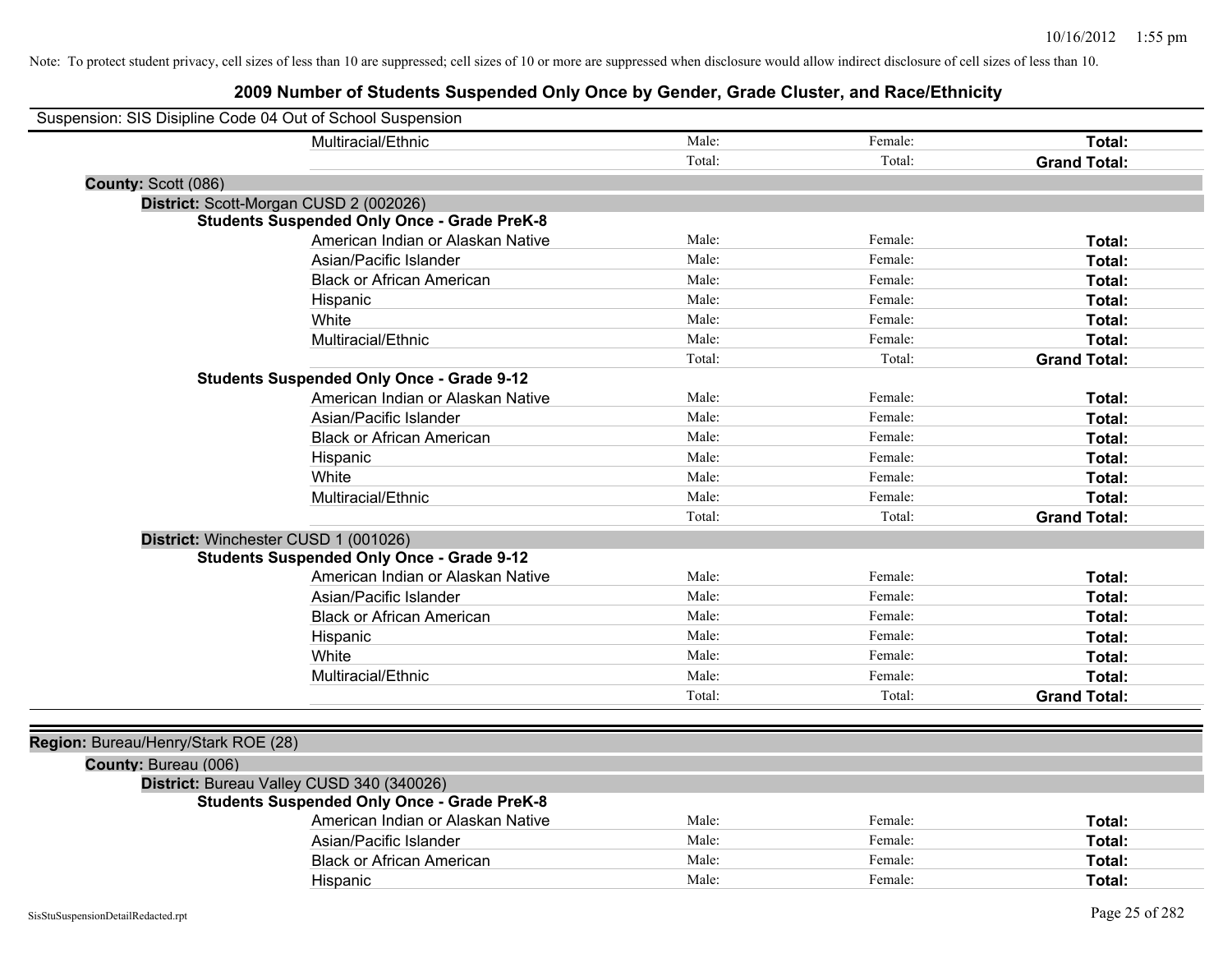| Suspension: SIS Disipline Code 04 Out of School Suspension |        |         |                     |    |
|------------------------------------------------------------|--------|---------|---------------------|----|
| White                                                      | Male:  | Female: | Total:              |    |
| Multiracial/Ethnic                                         | Male:  | Female: | Total:              |    |
|                                                            | Total: | Total:  | <b>Grand Total:</b> |    |
| <b>Students Suspended Only Once - Grade 9-12</b>           |        |         |                     |    |
| American Indian or Alaskan Native                          | Male:  | Female: | Total:              |    |
| Asian/Pacific Islander                                     | Male:  | Female: | Total:              |    |
| <b>Black or African American</b>                           | Male:  | Female: | Total:              |    |
| Hispanic                                                   | Male:  | Female: | Total:              |    |
| White                                                      | Male:  | Female: | Total:              | 14 |
| Multiracial/Ethnic                                         | Male:  | Female: | Total:              |    |
|                                                            | Total: | Total:  | <b>Grand Total:</b> |    |
| District: DePue USD 103 (103022)                           |        |         |                     |    |
| <b>Students Suspended Only Once - Grade PreK-8</b>         |        |         |                     |    |
| American Indian or Alaskan Native                          | Male:  | Female: | Total:              |    |
| Asian/Pacific Islander                                     | Male:  | Female: | Total:              |    |
| <b>Black or African American</b>                           | Male:  | Female: | Total:              |    |
| Hispanic                                                   | Male:  | Female: | Total:              |    |
| White                                                      | Male:  | Female: | Total:              |    |
| Multiracial/Ethnic                                         | Male:  | Female: | Total:              |    |
|                                                            | Total: | Total:  | <b>Grand Total:</b> |    |
| <b>Students Suspended Only Once - Grade 9-12</b>           |        |         |                     |    |
| American Indian or Alaskan Native                          | Male:  | Female: | Total:              |    |
| Asian/Pacific Islander                                     | Male:  | Female: | Total:              |    |
| <b>Black or African American</b>                           | Male:  | Female: | Total:              |    |
| Hispanic                                                   | Male:  | Female: | Total:              |    |
| White                                                      | Male:  | Female: | Total:              |    |
| Multiracial/Ethnic                                         | Male:  | Female: | Total:              |    |
|                                                            | Total: | Total:  | <b>Grand Total:</b> |    |
| District: Hall HSD 502 (502017)                            |        |         |                     |    |
| <b>Students Suspended Only Once - Grade 9-12</b>           |        |         |                     |    |
| American Indian or Alaskan Native                          | Male:  | Female: | Total:              |    |
| Asian/Pacific Islander                                     | Male:  | Female: | Total:              |    |
| <b>Black or African American</b>                           | Male:  | Female: | Total:              |    |
| Hispanic                                                   | Male:  | Female: | Total:              |    |
| White                                                      | Male:  | Female: | Total:              |    |
| Multiracial/Ethnic                                         | Male:  | Female: | Total:              |    |
|                                                            | Total: | Total:  | <b>Grand Total:</b> |    |
| District: La Moille CUSD 303 (303026)                      |        |         |                     |    |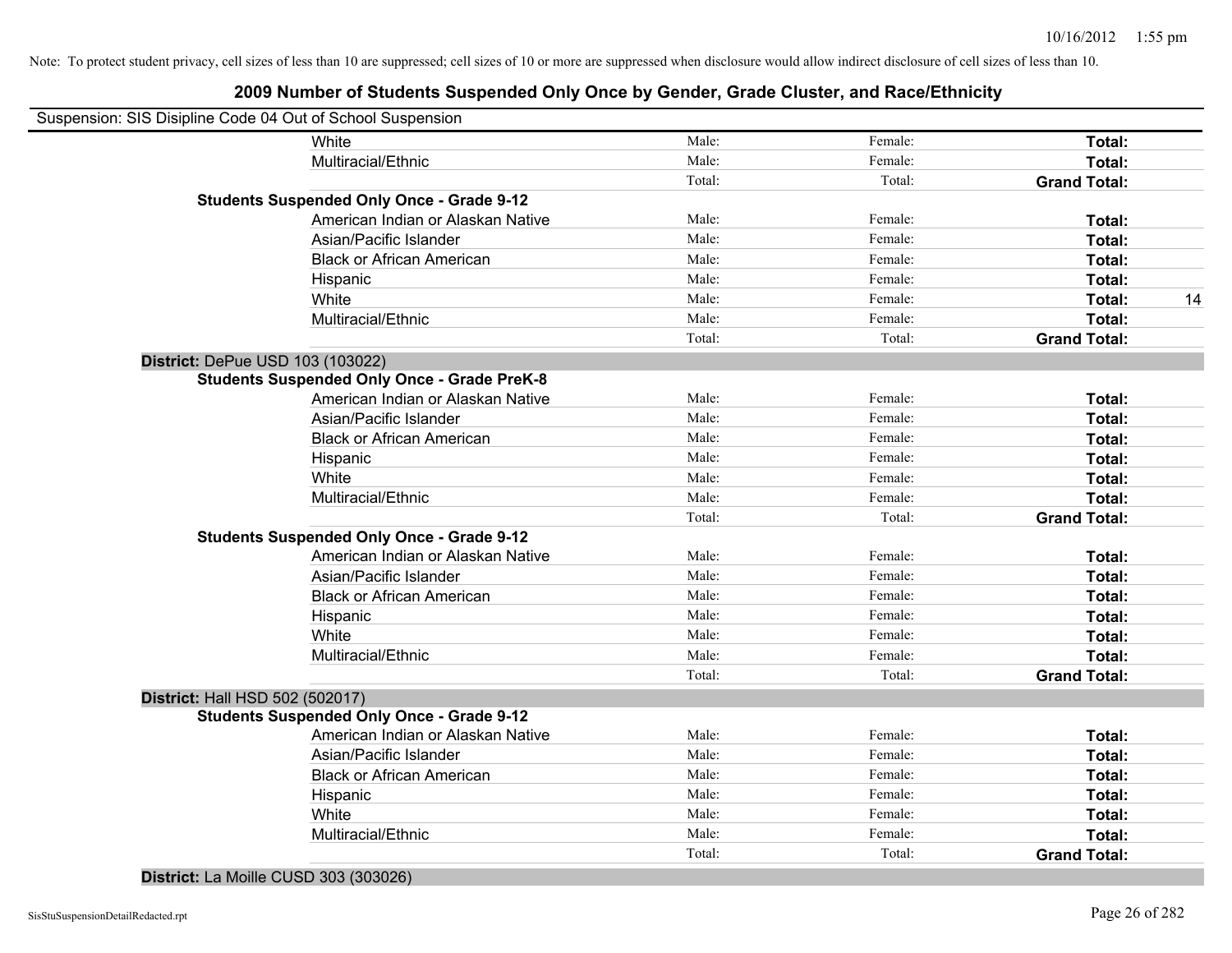| Suspension: SIS Disipline Code 04 Out of School Suspension |        |         |                     |
|------------------------------------------------------------|--------|---------|---------------------|
| <b>Students Suspended Only Once - Grade PreK-8</b>         |        |         |                     |
| American Indian or Alaskan Native                          | Male:  | Female: | Total:              |
| Asian/Pacific Islander                                     | Male:  | Female: | Total:              |
| <b>Black or African American</b>                           | Male:  | Female: | Total:              |
| Hispanic                                                   | Male:  | Female: | Total:              |
| White                                                      | Male:  | Female: | Total:              |
| Multiracial/Ethnic                                         | Male:  | Female: | Total:              |
|                                                            | Total: | Total:  | <b>Grand Total:</b> |
| <b>Students Suspended Only Once - Grade 9-12</b>           |        |         |                     |
| American Indian or Alaskan Native                          | Male:  | Female: | Total:              |
| Asian/Pacific Islander                                     | Male:  | Female: | Total:              |
| <b>Black or African American</b>                           | Male:  | Female: | Total:              |
| Hispanic                                                   | Male:  | Female: | Total:              |
| White                                                      | Male:  | Female: | Total:              |
| Multiracial/Ethnic                                         | Male:  | Female: | Total:              |
|                                                            | Total: | Total:  | <b>Grand Total:</b> |
| District: Malden CCSD 84 (084004)                          |        |         |                     |
| <b>Students Suspended Only Once - Grade PreK-8</b>         |        |         |                     |
| American Indian or Alaskan Native                          | Male:  | Female: | Total:              |
| Asian/Pacific Islander                                     | Male:  | Female: | Total:              |
| <b>Black or African American</b>                           | Male:  | Female: | Total:              |
| Hispanic                                                   | Male:  | Female: | Total:              |
| White                                                      | Male:  | Female: | Total:              |
| Multiracial/Ethnic                                         | Male:  | Female: | Total:              |
|                                                            | Total: | Total:  | <b>Grand Total:</b> |
| District: Ohio CHSD 505 (505016)                           |        |         |                     |
| <b>Students Suspended Only Once - Grade 9-12</b>           |        |         |                     |
| American Indian or Alaskan Native                          | Male:  | Female: | Total:              |
| Asian/Pacific Islander                                     | Male:  | Female: | Total:              |
| <b>Black or African American</b>                           | Male:  | Female: | Total:              |
| Hispanic                                                   | Male:  | Female: | Total:              |
| White                                                      | Male:  | Female: | Total:              |
| Multiracial/Ethnic                                         | Male:  | Female: | Total:              |
|                                                            | Total: | Total:  | <b>Grand Total:</b> |
| District: Princeton ESD 115 (115002)                       |        |         |                     |
| <b>Students Suspended Only Once - Grade PreK-8</b>         |        |         |                     |
| American Indian or Alaskan Native                          | Male:  | Female: | Total:              |
| Asian/Pacific Islander                                     | Male:  | Female: | Total:              |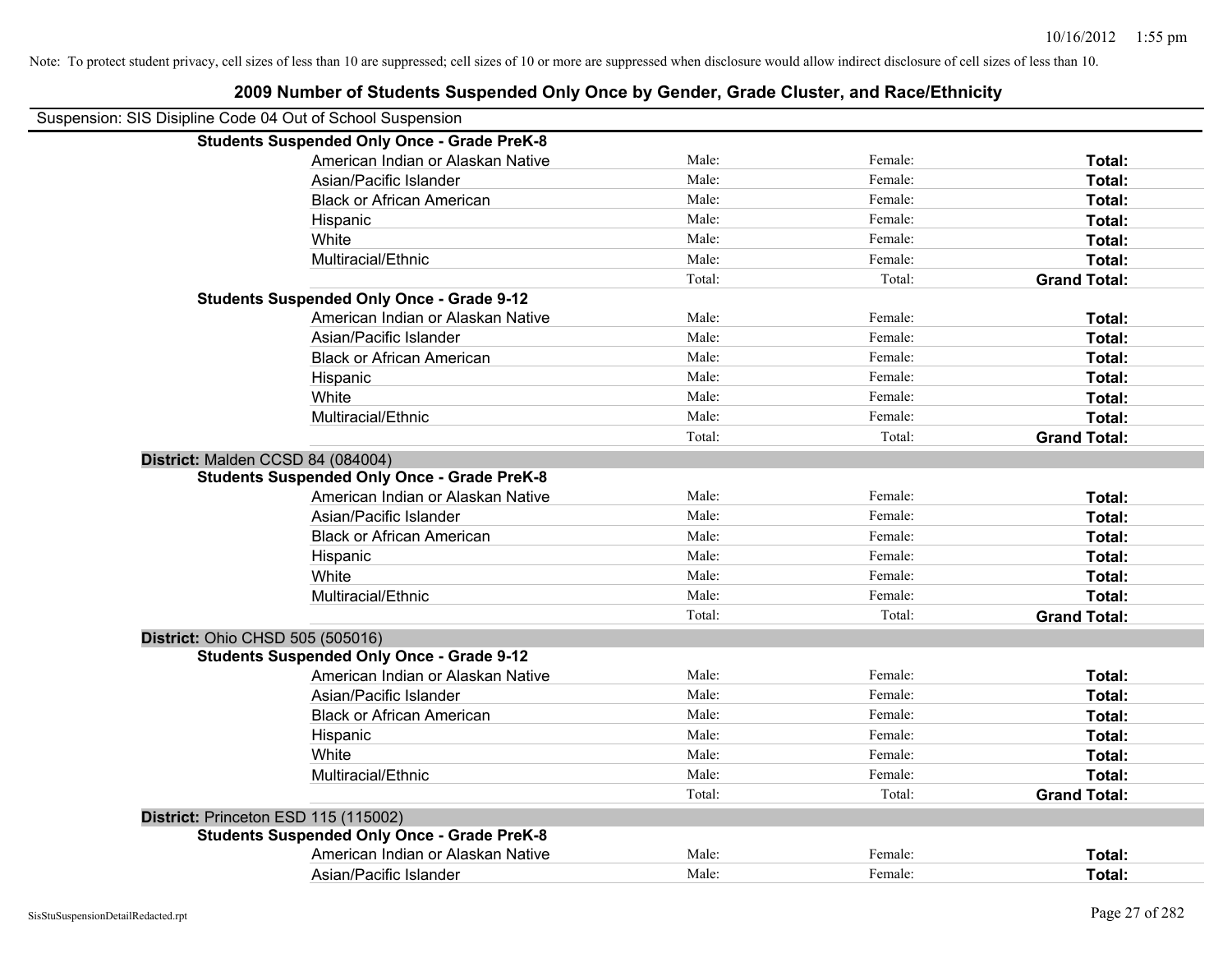| Suspension: SIS Disipline Code 04 Out of School Suspension |                                                    |        |         |                     |
|------------------------------------------------------------|----------------------------------------------------|--------|---------|---------------------|
|                                                            | <b>Black or African American</b>                   | Male:  | Female: | Total:              |
|                                                            | Hispanic                                           | Male:  | Female: | Total:              |
|                                                            | White                                              | Male:  | Female: | Total:<br>16        |
|                                                            | Multiracial/Ethnic                                 | Male:  | Female: | Total:              |
|                                                            |                                                    | Total: | Total:  | <b>Grand Total:</b> |
|                                                            | District: Spring Valley CCSD 99 (099004)           |        |         |                     |
|                                                            | <b>Students Suspended Only Once - Grade PreK-8</b> |        |         |                     |
|                                                            | American Indian or Alaskan Native                  | Male:  | Female: | Total:              |
|                                                            | Asian/Pacific Islander                             | Male:  | Female: | Total:              |
|                                                            | <b>Black or African American</b>                   | Male:  | Female: | Total:              |
|                                                            | Hispanic                                           | Male:  | Female: | Total:              |
|                                                            | White                                              | Male:  | Female: | Total:              |
|                                                            | Multiracial/Ethnic                                 | Male:  | Female: | Total:              |
|                                                            |                                                    | Total: | Total:  | <b>Grand Total:</b> |
| County: Henry (037)                                        |                                                    |        |         |                     |
|                                                            | District: AlWood CUSD 225 (225026)                 |        |         |                     |
|                                                            | <b>Students Suspended Only Once - Grade PreK-8</b> |        |         |                     |
|                                                            | American Indian or Alaskan Native                  | Male:  | Female: | Total:              |
|                                                            | Asian/Pacific Islander                             | Male:  | Female: | Total:              |
|                                                            | <b>Black or African American</b>                   | Male:  | Female: | Total:              |
|                                                            | Hispanic                                           | Male:  | Female: | Total:              |
|                                                            | White                                              | Male:  | Female: | Total:              |
|                                                            | Multiracial/Ethnic                                 | Male:  | Female: | Total:              |
|                                                            |                                                    | Total: | Total:  | <b>Grand Total:</b> |
|                                                            | District: Annawan CUSD 226 (226026)                |        |         |                     |
|                                                            | <b>Students Suspended Only Once - Grade PreK-8</b> |        |         |                     |
|                                                            | American Indian or Alaskan Native                  | Male:  | Female: | Total:              |
|                                                            | Asian/Pacific Islander                             | Male:  | Female: | Total:              |
|                                                            | <b>Black or African American</b>                   | Male:  | Female: | Total:              |
|                                                            | Hispanic                                           | Male:  | Female: | Total:              |
|                                                            | White                                              | Male:  | Female: | Total:              |
|                                                            | Multiracial/Ethnic                                 | Male:  | Female: | Total:              |
|                                                            |                                                    | Total: | Total:  | <b>Grand Total:</b> |
|                                                            | <b>Students Suspended Only Once - Grade 9-12</b>   |        |         |                     |
|                                                            | American Indian or Alaskan Native                  | Male:  | Female: | Total:              |
|                                                            | Asian/Pacific Islander                             | Male:  | Female: | Total:              |
|                                                            | <b>Black or African American</b>                   | Male:  | Female: | Total:              |
|                                                            | Hispanic                                           | Male:  | Female: | Total:              |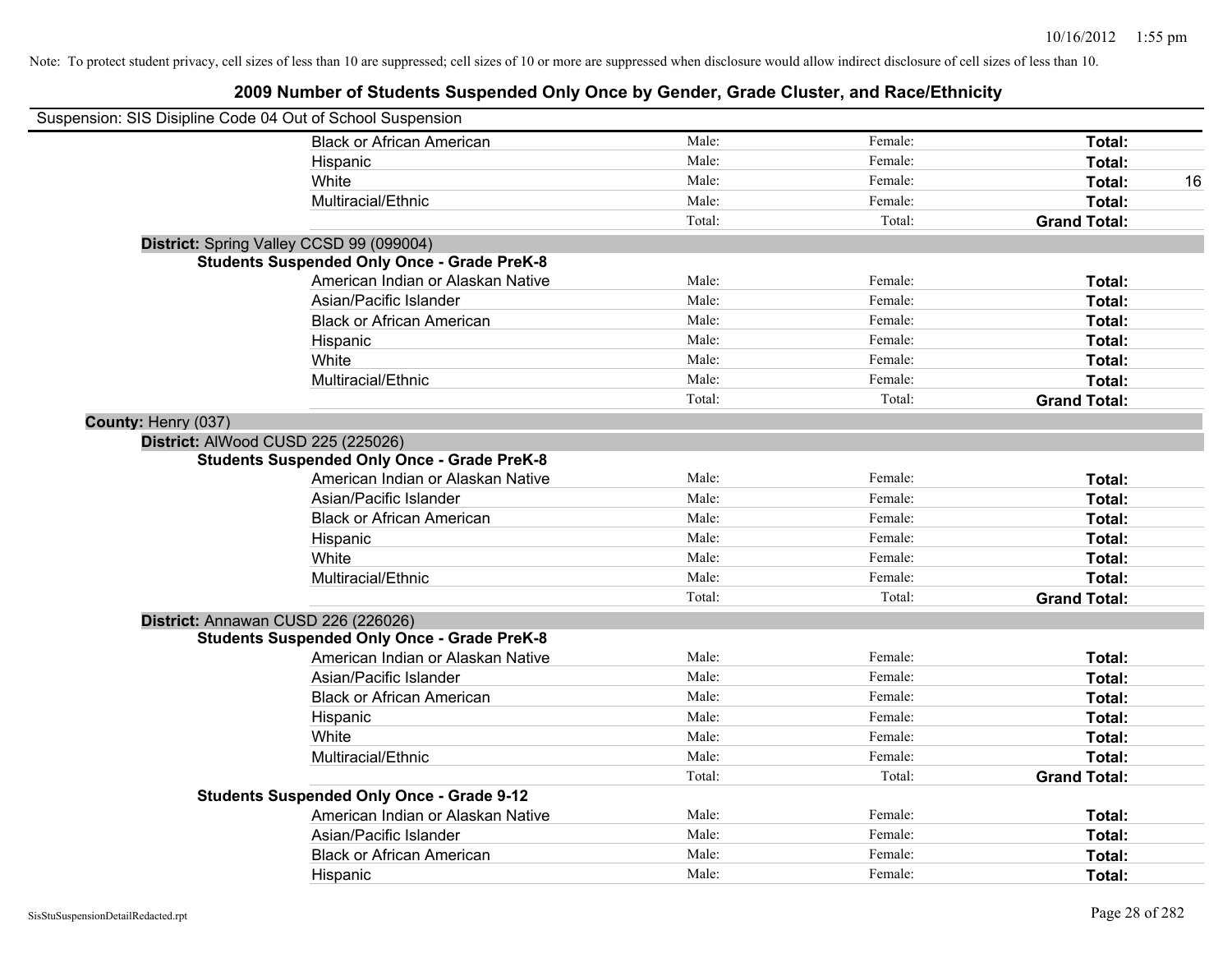| Suspension: SIS Disipline Code 04 Out of School Suspension |                                                    |        |         |                     |    |
|------------------------------------------------------------|----------------------------------------------------|--------|---------|---------------------|----|
|                                                            | White                                              | Male:  | Female: | Total:              |    |
|                                                            | Multiracial/Ethnic                                 | Male:  | Female: | Total:              |    |
|                                                            |                                                    | Total: | Total:  | <b>Grand Total:</b> |    |
| District: Cambridge CUSD 227 (227026)                      |                                                    |        |         |                     |    |
|                                                            | <b>Students Suspended Only Once - Grade PreK-8</b> |        |         |                     |    |
|                                                            | American Indian or Alaskan Native                  | Male:  | Female: | Total:              |    |
|                                                            | Asian/Pacific Islander                             | Male:  | Female: | Total:              |    |
|                                                            | <b>Black or African American</b>                   | Male:  | Female: | Total:              |    |
|                                                            | Hispanic                                           | Male:  | Female: | Total:              |    |
|                                                            | White                                              | Male:  | Female: | Total:              |    |
|                                                            | Multiracial/Ethnic                                 | Male:  | Female: | Total:              |    |
|                                                            |                                                    | Total: | Total:  | <b>Grand Total:</b> |    |
|                                                            | <b>Students Suspended Only Once - Grade 9-12</b>   |        |         |                     |    |
|                                                            | American Indian or Alaskan Native                  | Male:  | Female: | Total:              |    |
|                                                            | Asian/Pacific Islander                             | Male:  | Female: | Total:              |    |
|                                                            | <b>Black or African American</b>                   | Male:  | Female: | Total:              |    |
|                                                            | Hispanic                                           | Male:  | Female: | Total:              |    |
|                                                            | White                                              | Male:  | Female: | Total:              | 13 |
|                                                            | Multiracial/Ethnic                                 | Male:  | Female: | Total:              |    |
|                                                            |                                                    | Total: | Total:  | <b>Grand Total:</b> |    |
| District: Colona SD 190 (190002)                           |                                                    |        |         |                     |    |
|                                                            | <b>Students Suspended Only Once - Grade PreK-8</b> |        |         |                     |    |
|                                                            | American Indian or Alaskan Native                  | Male:  | Female: | Total:              |    |
|                                                            | Asian/Pacific Islander                             | Male:  | Female: | Total:              |    |
|                                                            | <b>Black or African American</b>                   | Male:  | Female: | Total:              |    |
|                                                            | Hispanic                                           | Male:  | Female: | Total:              |    |
|                                                            | White                                              | Male:  | Female: | Total:              |    |
|                                                            | Multiracial/Ethnic                                 | Male:  | Female: | Total:              |    |
|                                                            |                                                    | Total: | Total:  | <b>Grand Total:</b> |    |
| District: Galva CUSD 224 (224026)                          |                                                    |        |         |                     |    |
|                                                            | <b>Students Suspended Only Once - Grade PreK-8</b> |        |         |                     |    |
|                                                            | American Indian or Alaskan Native                  | Male:  | Female: | Total:              |    |
|                                                            | Asian/Pacific Islander                             | Male:  | Female: | Total:              |    |
|                                                            | <b>Black or African American</b>                   | Male:  | Female: | Total:              |    |
|                                                            | Hispanic                                           | Male:  | Female: | Total:              |    |
|                                                            | White                                              | Male:  | Female: | Total:              |    |
|                                                            | Multiracial/Ethnic                                 | Male:  | Female: | Total:              |    |
|                                                            |                                                    | Total: | Total:  | <b>Grand Total:</b> |    |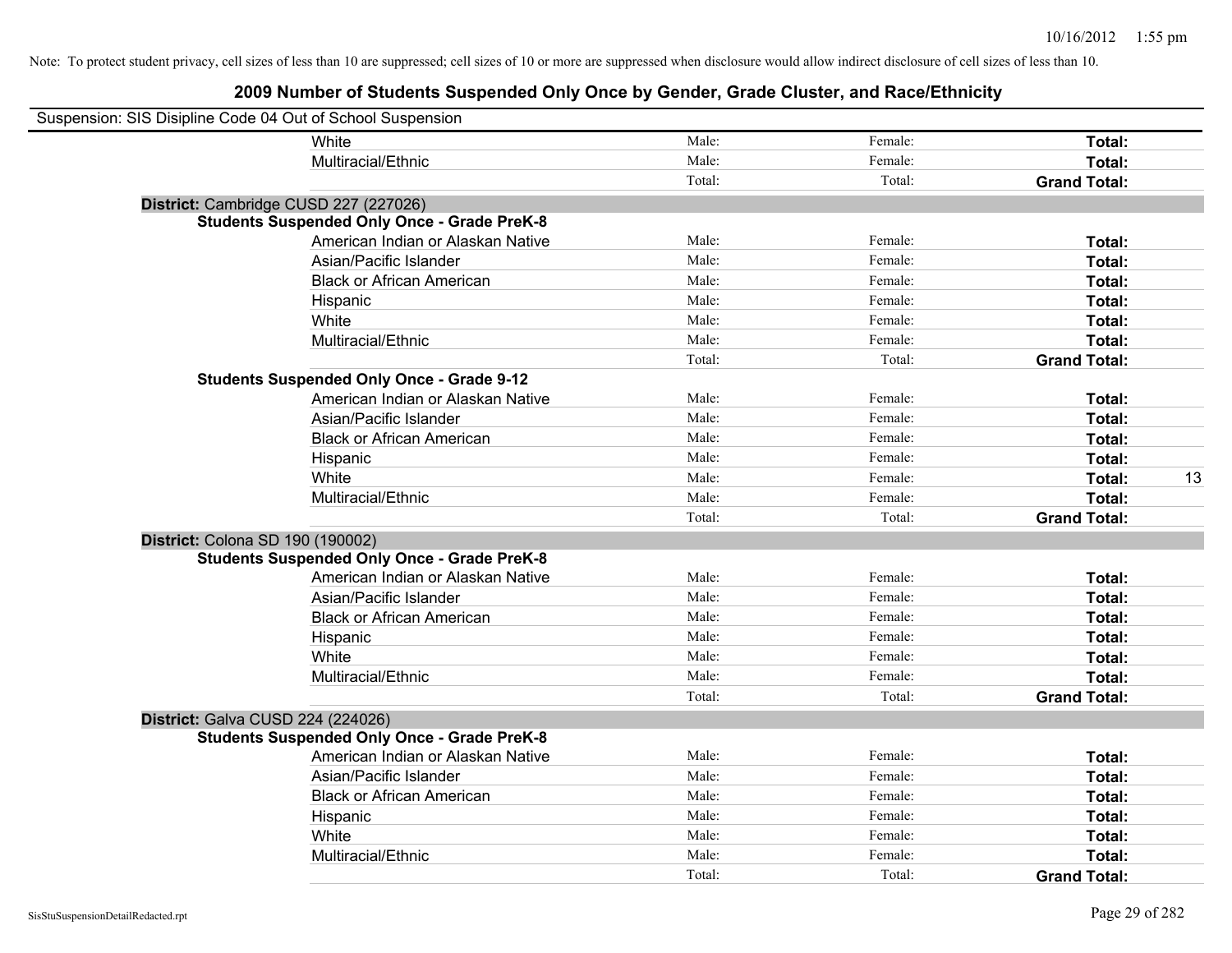| Suspension: SIS Disipline Code 04 Out of School Suspension |        |    |               |                     |    |
|------------------------------------------------------------|--------|----|---------------|---------------------|----|
| <b>Students Suspended Only Once - Grade 9-12</b>           |        |    |               |                     |    |
| American Indian or Alaskan Native                          | Male:  |    | Female:       | Total:              |    |
| Asian/Pacific Islander                                     | Male:  |    | Female:       | Total:              |    |
| <b>Black or African American</b>                           | Male:  |    | Female:       | Total:              |    |
| Hispanic                                                   | Male:  |    | Female:       | Total:              |    |
| White                                                      | Male:  |    | Female:       | Total:              | 13 |
| Multiracial/Ethnic                                         | Male:  |    | Female:       | Total:              |    |
|                                                            | Total: |    | Total:        | <b>Grand Total:</b> |    |
| District: Geneseo CUSD 228 (228026)                        |        |    |               |                     |    |
| <b>Students Suspended Only Once - Grade PreK-8</b>         |        |    |               |                     |    |
| American Indian or Alaskan Native                          | Male:  |    | Female:       | Total:              |    |
| Asian/Pacific Islander                                     | Male:  |    | Female:       | Total:              |    |
| <b>Black or African American</b>                           | Male:  |    | Female:       | Total:              |    |
| Hispanic                                                   | Male:  |    | Female:       | Total:              |    |
| White                                                      | Male:  |    | Female:       | Total:              | 13 |
| Multiracial/Ethnic                                         | Male:  |    | Female:       | Total:              |    |
|                                                            | Total: |    | Total:        | <b>Grand Total:</b> |    |
| <b>Students Suspended Only Once - Grade 9-12</b>           |        |    |               |                     |    |
| American Indian or Alaskan Native                          | Male:  |    | Female:       | Total:              |    |
| Asian/Pacific Islander                                     | Male:  |    | Female:       | Total:              |    |
| <b>Black or African American</b>                           | Male:  |    | Female:       | Total:              |    |
| Hispanic                                                   | Male:  |    | Female:       | Total:              |    |
| White                                                      | Male:  | 20 | 15<br>Female: | Total:              | 35 |
| Multiracial/Ethnic                                         | Male:  |    | Female:       | Total:              |    |
|                                                            | Total: |    | Total:        | <b>Grand Total:</b> |    |
| District: Henry-Stark County Spec Ed Dist (801060)         |        |    |               |                     |    |
| <b>Students Suspended Only Once - Grade 9-12</b>           |        |    |               |                     |    |
| American Indian or Alaskan Native                          | Male:  |    | Female:       | Total:              |    |
| Asian/Pacific Islander                                     | Male:  |    | Female:       | Total:              |    |
| <b>Black or African American</b>                           | Male:  |    | Female:       | Total:              |    |
| Hispanic                                                   | Male:  |    | Female:       | Total:              |    |
| White                                                      | Male:  |    | Female:       | Total:              |    |
| Multiracial/Ethnic                                         | Male:  |    | Female:       | Total:              |    |
|                                                            | Total: |    | Total:        | <b>Grand Total:</b> |    |
| District: Kewanee CUSD 229 (229026)                        |        |    |               |                     |    |
| <b>Students Suspended Only Once - Grade PreK-8</b>         |        |    |               |                     |    |
| American Indian or Alaskan Native                          | Male:  |    | Female:       | Total:              |    |
| Asian/Pacific Islander                                     | Male:  |    | Female:       | Total:              |    |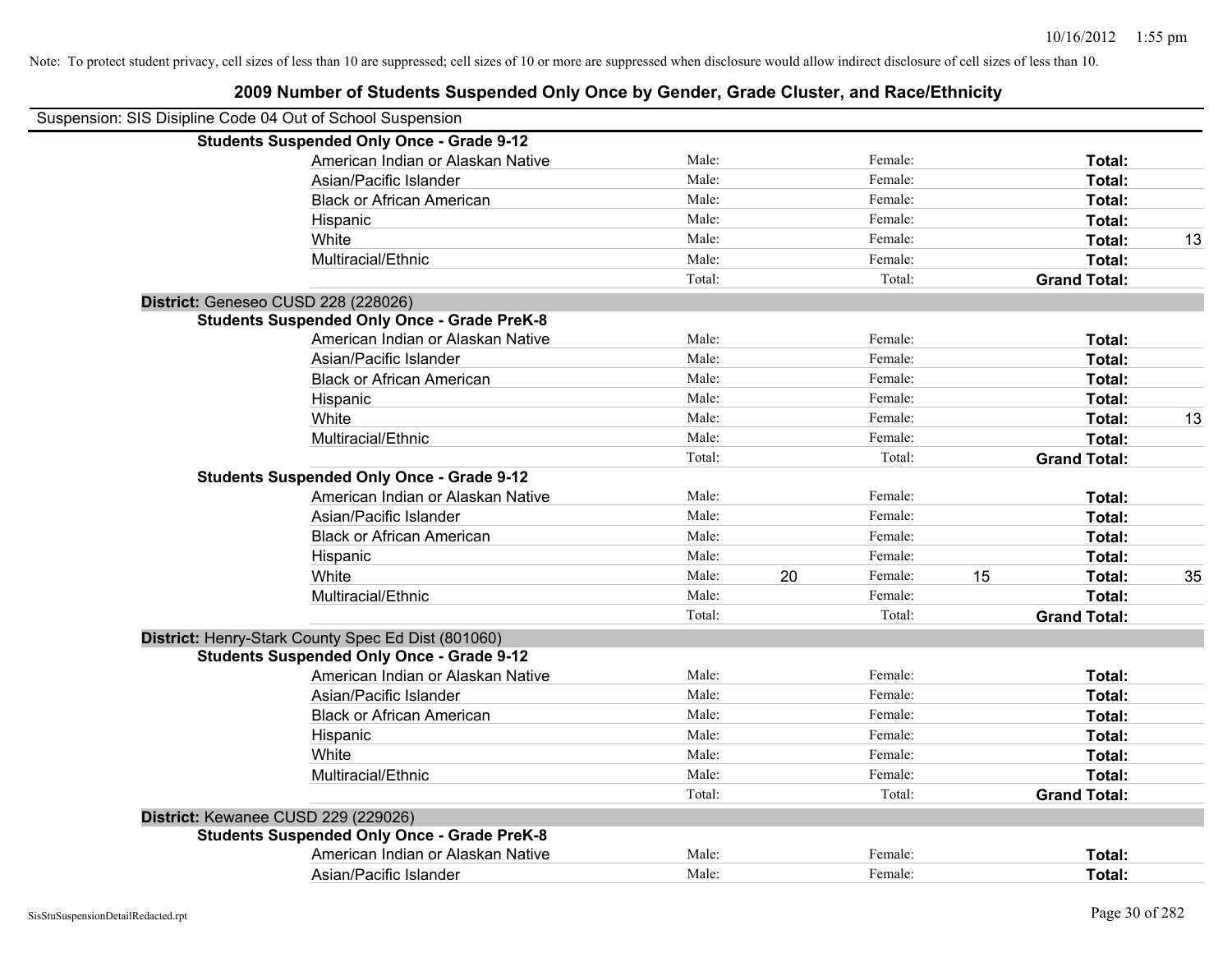| Suspension: SIS Disipline Code 04 Out of School Suspension |                                                    |        |    |         |    |                     |    |
|------------------------------------------------------------|----------------------------------------------------|--------|----|---------|----|---------------------|----|
|                                                            | <b>Black or African American</b>                   | Male:  |    | Female: |    | Total:              |    |
|                                                            | Hispanic                                           | Male:  |    | Female: |    | Total:              |    |
|                                                            | White                                              | Male:  |    | Female: |    | Total:              | 35 |
|                                                            | Multiracial/Ethnic                                 | Male:  |    | Female: |    | Total:              |    |
|                                                            |                                                    | Total: | 40 | Total:  | 15 | <b>Grand Total:</b> | 55 |
|                                                            | <b>Students Suspended Only Once - Grade 9-12</b>   |        |    |         |    |                     |    |
|                                                            | American Indian or Alaskan Native                  | Male:  |    | Female: |    | Total:              |    |
|                                                            | Asian/Pacific Islander                             | Male:  |    | Female: |    | Total:              |    |
|                                                            | <b>Black or African American</b>                   | Male:  |    | Female: |    | Total:              |    |
|                                                            | Hispanic                                           | Male:  |    | Female: |    | Total:              |    |
|                                                            | White                                              | Male:  |    | Female: |    | Total:              | 11 |
|                                                            | Multiracial/Ethnic                                 | Male:  |    | Female: |    | Total:              |    |
|                                                            |                                                    | Total: |    | Total:  |    | <b>Grand Total:</b> |    |
| District: Orion CUSD 223 (223026)                          |                                                    |        |    |         |    |                     |    |
|                                                            | <b>Students Suspended Only Once - Grade PreK-8</b> |        |    |         |    |                     |    |
|                                                            | American Indian or Alaskan Native                  | Male:  |    | Female: |    | Total:              |    |
|                                                            | Asian/Pacific Islander                             | Male:  |    | Female: |    | Total:              |    |
|                                                            | <b>Black or African American</b>                   | Male:  |    | Female: |    | Total:              |    |
|                                                            | Hispanic                                           | Male:  |    | Female: |    | Total:              |    |
|                                                            | White                                              | Male:  |    | Female: |    | Total:              |    |
|                                                            | Multiracial/Ethnic                                 | Male:  |    | Female: |    | Total:              |    |
|                                                            |                                                    | Total: |    | Total:  |    | <b>Grand Total:</b> | 10 |
|                                                            | <b>Students Suspended Only Once - Grade 9-12</b>   |        |    |         |    |                     |    |
|                                                            | American Indian or Alaskan Native                  | Male:  |    | Female: |    | Total:              |    |
|                                                            | Asian/Pacific Islander                             | Male:  |    | Female: |    | Total:              |    |
|                                                            | <b>Black or African American</b>                   | Male:  |    | Female: |    | Total:              |    |
|                                                            | Hispanic                                           | Male:  |    | Female: |    | Total:              |    |
|                                                            | White                                              | Male:  |    | Female: |    | Total:              |    |
|                                                            | Multiracial/Ethnic                                 | Male:  |    | Female: |    | Total:              |    |
|                                                            |                                                    | Total: |    | Total:  |    | <b>Grand Total:</b> |    |
| District: Wethersfield CUSD 230 (230026)                   |                                                    |        |    |         |    |                     |    |
|                                                            | <b>Students Suspended Only Once - Grade PreK-8</b> |        |    |         |    |                     |    |
|                                                            | American Indian or Alaskan Native                  | Male:  |    | Female: |    | Total:              |    |
|                                                            | Asian/Pacific Islander                             | Male:  |    | Female: |    | Total:              |    |
|                                                            | <b>Black or African American</b>                   | Male:  |    | Female: |    | Total:              |    |
|                                                            | Hispanic                                           | Male:  |    | Female: |    | Total:              |    |
|                                                            | White                                              | Male:  |    | Female: |    | Total:              |    |
|                                                            | Multiracial/Ethnic                                 | Male:  |    | Female: |    | Total:              |    |
|                                                            |                                                    | Total: |    | Total:  |    | <b>Grand Total:</b> |    |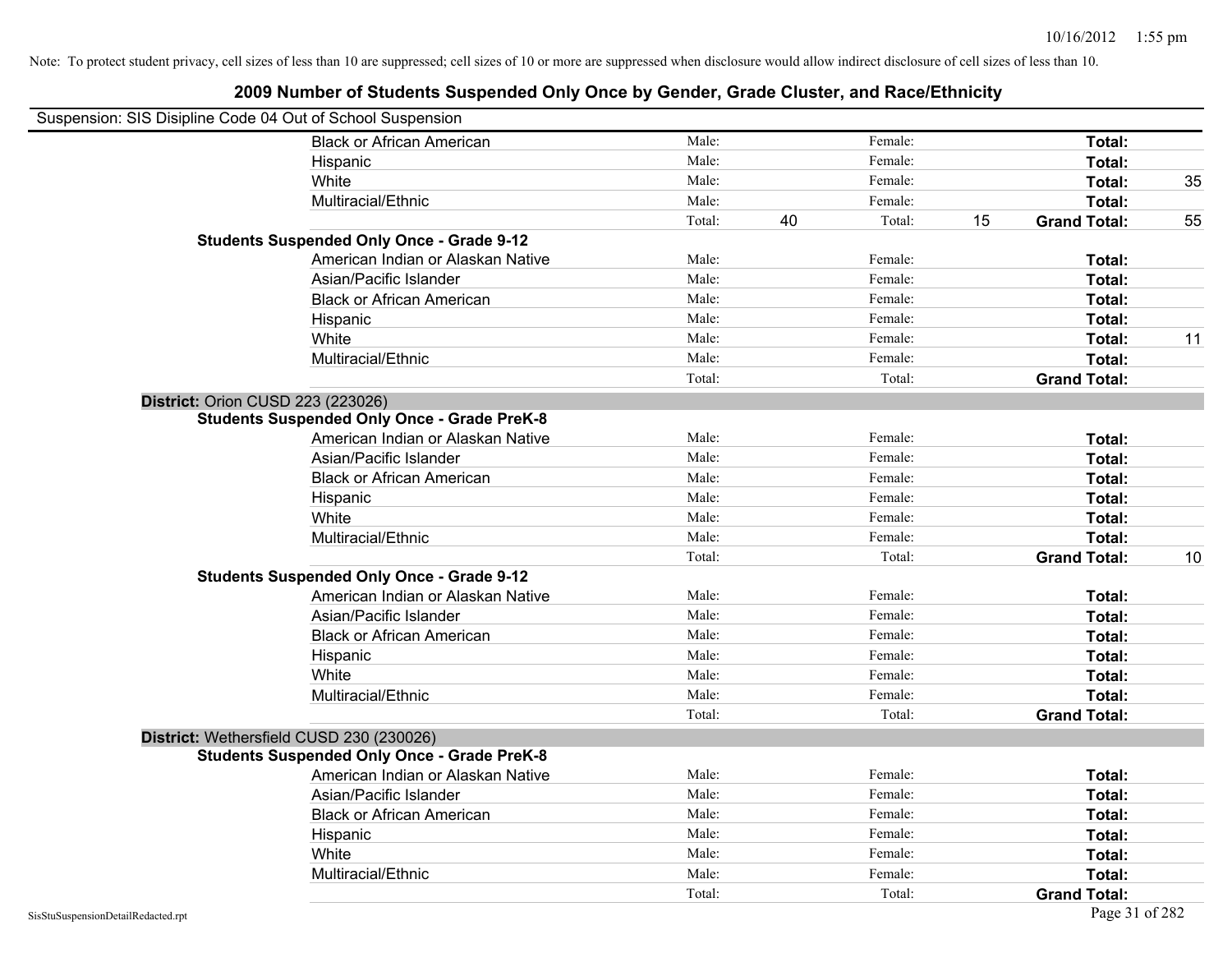|                     | Suspension: SIS Disipline Code 04 Out of School Suspension |        |         |                     |    |
|---------------------|------------------------------------------------------------|--------|---------|---------------------|----|
|                     | <b>Students Suspended Only Once - Grade 9-12</b>           |        |         |                     |    |
|                     | American Indian or Alaskan Native                          | Male:  | Female: | Total:              |    |
|                     | Asian/Pacific Islander                                     | Male:  | Female: | Total:              |    |
|                     | <b>Black or African American</b>                           | Male:  | Female: | Total:              |    |
|                     | Hispanic                                                   | Male:  | Female: | Total:              |    |
|                     | White                                                      | Male:  | Female: | Total:              | 18 |
|                     | Multiracial/Ethnic                                         | Male:  | Female: | Total:              |    |
|                     |                                                            | Total: | Total:  | <b>Grand Total:</b> |    |
|                     | County: Non-Public School (000)                            |        |         |                     |    |
|                     | District: Bureau/Henry/Stark ROE (000000)                  |        |         |                     |    |
|                     | <b>Students Suspended Only Once - Grade PreK-8</b>         |        |         |                     |    |
|                     | American Indian or Alaskan Native                          | Male:  | Female: | Total:              |    |
|                     | Asian/Pacific Islander                                     | Male:  | Female: | Total:              |    |
|                     | <b>Black or African American</b>                           | Male:  | Female: | Total:              |    |
|                     | Hispanic                                                   | Male:  | Female: | Total:              |    |
|                     | White                                                      | Male:  | Female: | Total:              |    |
|                     | Multiracial/Ethnic                                         | Male:  | Female: | Total:              |    |
|                     |                                                            | Total: | Total:  | <b>Grand Total:</b> |    |
| County: Stark (088) |                                                            |        |         |                     |    |
|                     | District: Bradford CUSD 1 (001026)                         |        |         |                     |    |
|                     | <b>Students Suspended Only Once - Grade PreK-8</b>         |        |         |                     |    |
|                     | American Indian or Alaskan Native                          | Male:  | Female: | Total:              |    |
|                     | Asian/Pacific Islander                                     | Male:  | Female: | Total:              |    |
|                     | <b>Black or African American</b>                           | Male:  | Female: | Total:              |    |
|                     | Hispanic                                                   | Male:  | Female: | Total:              |    |
|                     | White                                                      | Male:  | Female: | Total:              |    |
|                     | Multiracial/Ethnic                                         | Male:  | Female: | Total:              |    |
|                     |                                                            | Total: | Total:  | <b>Grand Total:</b> |    |
|                     | District: Stark County CUSD 100 (100026)                   |        |         |                     |    |
|                     | <b>Students Suspended Only Once - Grade PreK-8</b>         |        |         |                     |    |
|                     | American Indian or Alaskan Native                          | Male:  | Female: | Total:              |    |
|                     | Asian/Pacific Islander                                     | Male:  | Female: | Total:              |    |
|                     | <b>Black or African American</b>                           | Male:  | Female: | Total:              |    |
|                     | Hispanic                                                   | Male:  | Female: | Total:              |    |
|                     | White                                                      | Male:  | Female: | Total:              | 29 |
|                     | Multiracial/Ethnic                                         | Male:  | Female: | Total:              |    |
|                     |                                                            | Total: | Total:  | <b>Grand Total:</b> |    |
|                     | <b>Students Suspended Only Once - Grade 9-12</b>           |        |         |                     |    |
|                     | American Indian or Alaskan Native                          | Male:  | Female: | Total:              |    |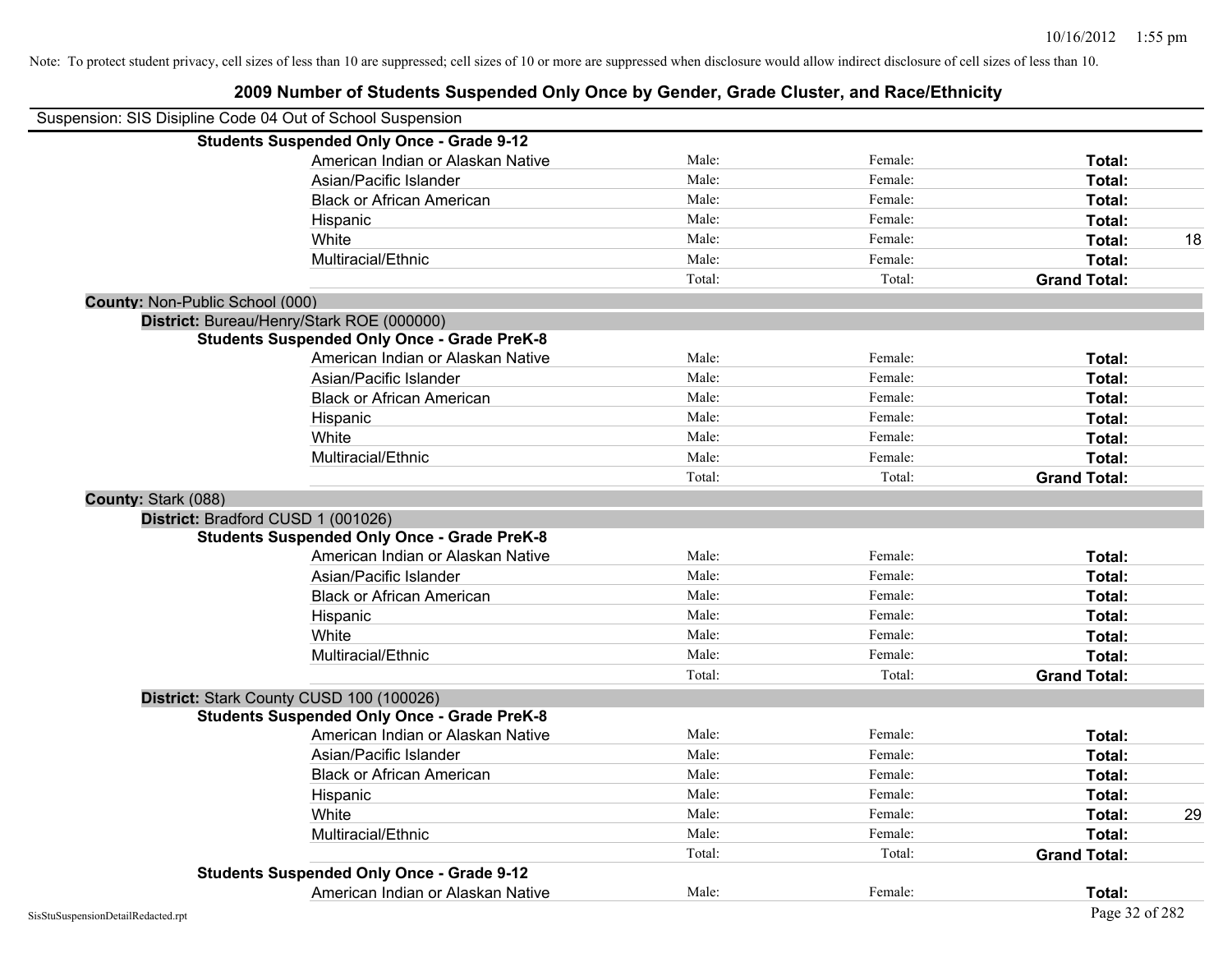### **2009 Number of Students Suspended Only Once by Gender, Grade Cluster, and Race/Ethnicity**

| Suspension: SIS Disipline Code 04 Out of School Suspension                               |        |    |         |    |                     |    |
|------------------------------------------------------------------------------------------|--------|----|---------|----|---------------------|----|
| Asian/Pacific Islander                                                                   | Male:  |    | Female: |    | Total:              |    |
| <b>Black or African American</b>                                                         | Male:  |    | Female: |    | Total:              |    |
| Hispanic                                                                                 | Male:  |    | Female: |    | Total:              |    |
| White                                                                                    | Male:  | 25 | Female: | 14 | Total:              | 39 |
| Multiracial/Ethnic                                                                       | Male:  |    | Female: |    | <b>Total:</b>       |    |
|                                                                                          | Total: |    | Total:  |    | <b>Grand Total:</b> |    |
| Region: Calhoun/Greene/Jersy/Macoupin ROE (40)                                           |        |    |         |    |                     |    |
| County: Calhoun (007)                                                                    |        |    |         |    |                     |    |
| District: Brussels CUSD 42 (042026)<br><b>Students Suspended Only Once - Grade 9-12</b>  |        |    |         |    |                     |    |
| American Indian or Alaskan Native                                                        | Male:  |    | Female: |    | Total:              |    |
| Asian/Pacific Islander                                                                   | Male:  |    | Female: |    | Total:              |    |
| <b>Black or African American</b>                                                         | Male:  |    | Female: |    | Total:              |    |
| Hispanic                                                                                 | Male:  |    | Female: |    | Total:              |    |
| White                                                                                    | Male:  |    | Female: |    | Total:              |    |
| Multiracial/Ethnic                                                                       | Male:  |    | Female: |    | Total:              |    |
|                                                                                          | Total: |    | Total:  |    | <b>Grand Total:</b> |    |
| District: Calhoun CUSD 40 (040026)<br><b>Students Suspended Only Once - Grade PreK-8</b> |        |    |         |    |                     |    |
| American Indian or Alaskan Native                                                        | Male:  |    | Female: |    | Total:              |    |
| Asian/Pacific Islander                                                                   | Male:  |    | Female: |    | Total:              |    |
| <b>Black or African American</b>                                                         | Male:  |    | Female: |    | Total:              |    |
| Hispanic                                                                                 | Male:  |    | Female: |    | Total:              |    |
| White                                                                                    | Male:  |    | Female: |    | Total:              |    |
| Multiracial/Ethnic                                                                       | Male:  |    | Female: |    | Total:              |    |
|                                                                                          | Total: |    | Total:  |    | <b>Grand Total:</b> |    |
| <b>Students Suspended Only Once - Grade 9-12</b>                                         |        |    |         |    |                     |    |
| American Indian or Alaskan Native                                                        | Male:  |    | Female: |    | Total:              |    |
| Asian/Pacific Islander                                                                   | Male:  |    | Female: |    | Total:              |    |
| <b>Black or African American</b>                                                         | Male:  |    | Female: |    | Total:              |    |
| Hispanic                                                                                 | Male:  |    | Female: |    | Total:              |    |
| White                                                                                    | Male:  |    | Female: |    | Total:              |    |
| Multiracial/Ethnic                                                                       | Male:  |    | Female: |    | Total:              |    |
|                                                                                          | Total: |    | Total:  |    | <b>Grand Total:</b> |    |

**County:** Greene (031)

**District:** Carrollton CUSD 1 (001026) **Students Suspended Only Once - Grade 9-12**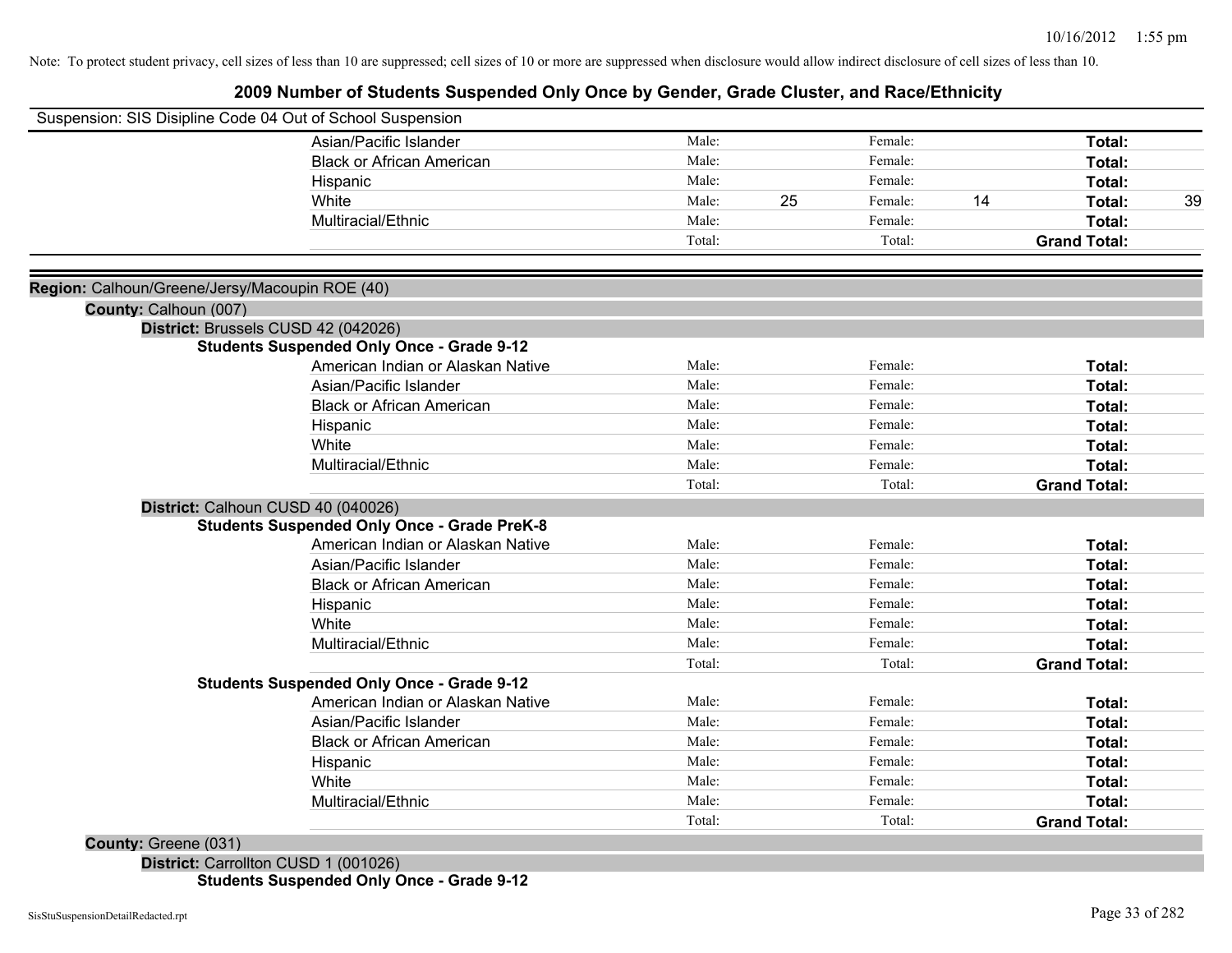| Suspension: SIS Disipline Code 04 Out of School Suspension |        |         |                     |
|------------------------------------------------------------|--------|---------|---------------------|
| American Indian or Alaskan Native                          | Male:  | Female: | Total:              |
| Asian/Pacific Islander                                     | Male:  | Female: | Total:              |
| <b>Black or African American</b>                           | Male:  | Female: | Total:              |
| Hispanic                                                   | Male:  | Female: | Total:              |
| White                                                      | Male:  | Female: | Total:              |
| Multiracial/Ethnic                                         | Male:  | Female: | Total:              |
|                                                            | Total: | Total:  | <b>Grand Total:</b> |
| District: Greenfield CUSD 10 (010026)                      |        |         |                     |
| <b>Students Suspended Only Once - Grade PreK-8</b>         |        |         |                     |
| American Indian or Alaskan Native                          | Male:  | Female: | Total:              |
| Asian/Pacific Islander                                     | Male:  | Female: | Total:              |
| <b>Black or African American</b>                           | Male:  | Female: | Total:              |
| Hispanic                                                   | Male:  | Female: | Total:              |
| White                                                      | Male:  | Female: | Total:              |
| Multiracial/Ethnic                                         | Male:  | Female: | Total:              |
|                                                            | Total: | Total:  | <b>Grand Total:</b> |
| <b>Students Suspended Only Once - Grade 9-12</b>           |        |         |                     |
| American Indian or Alaskan Native                          | Male:  | Female: | Total:              |
| Asian/Pacific Islander                                     | Male:  | Female: | Total:              |
| <b>Black or African American</b>                           | Male:  | Female: | Total:              |
| Hispanic                                                   | Male:  | Female: | Total:              |
| White                                                      | Male:  | Female: | Total:              |
| Multiracial/Ethnic                                         | Male:  | Female: | Total:              |
|                                                            | Total: | Total:  | <b>Grand Total:</b> |
| District: North Greene CUSD 3 (003026)                     |        |         |                     |
| <b>Students Suspended Only Once - Grade PreK-8</b>         |        |         |                     |
| American Indian or Alaskan Native                          | Male:  | Female: | Total:              |
| Asian/Pacific Islander                                     | Male:  | Female: | Total:              |
| <b>Black or African American</b>                           | Male:  | Female: | Total:              |
| Hispanic                                                   | Male:  | Female: | Total:              |
| White                                                      | Male:  | Female: | Total:<br>24        |
| Multiracial/Ethnic                                         | Male:  | Female: | Total:              |
|                                                            | Total: | Total:  | <b>Grand Total:</b> |
| <b>Students Suspended Only Once - Grade 9-12</b>           |        |         |                     |
| American Indian or Alaskan Native                          | Male:  | Female: | Total:              |
| Asian/Pacific Islander                                     | Male:  | Female: | Total:              |
| <b>Black or African American</b>                           | Male:  | Female: | Total:              |
| Hispanic                                                   | Male:  | Female: | Total:              |
| White                                                      | Male:  | Female: | Total:<br>28        |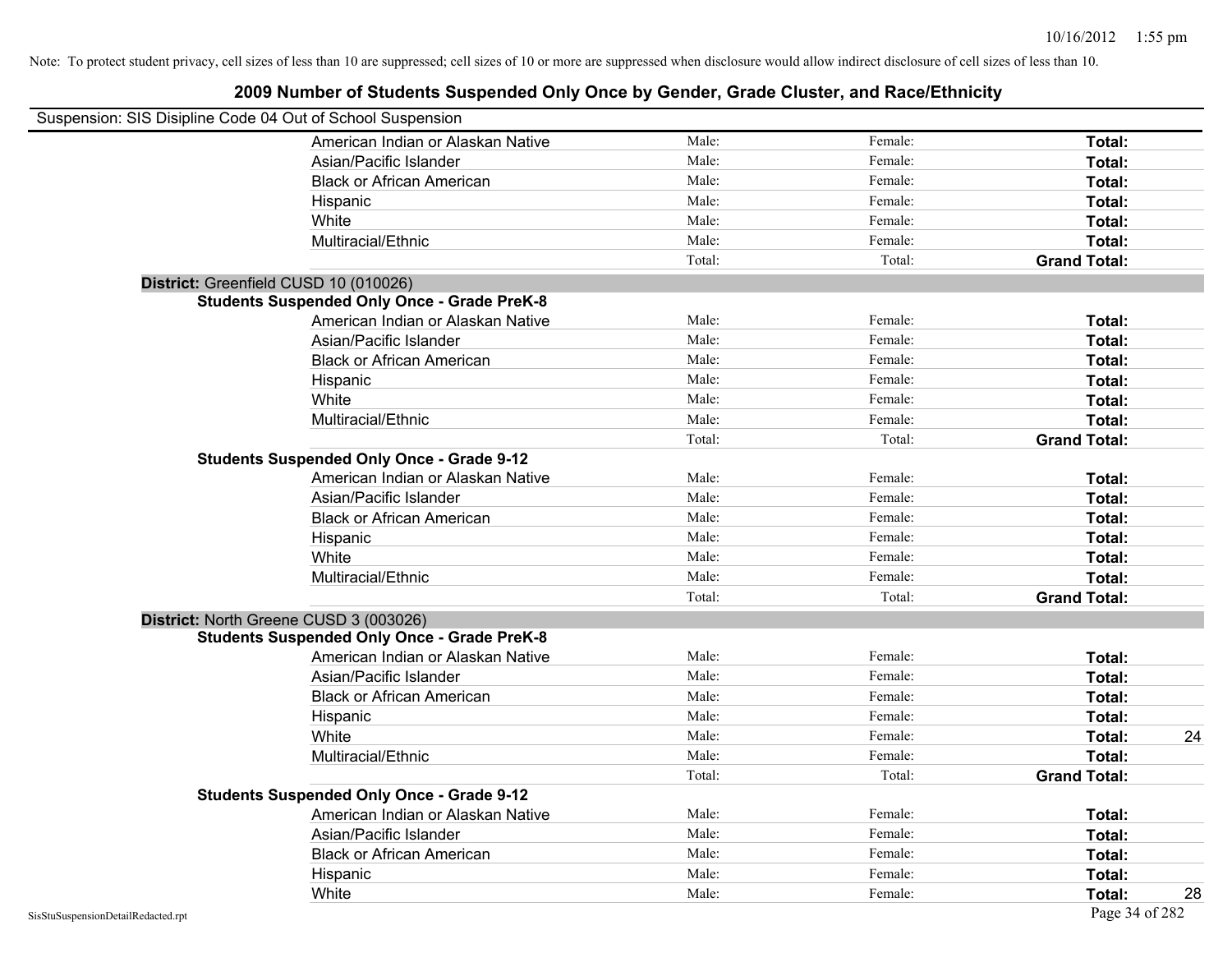|                        | Suspension: SIS Disipline Code 04 Out of School Suspension |        |    |         |    |                     |    |
|------------------------|------------------------------------------------------------|--------|----|---------|----|---------------------|----|
|                        | Multiracial/Ethnic                                         | Male:  |    | Female: |    | Total:              |    |
|                        |                                                            | Total: |    | Total:  |    | <b>Grand Total:</b> |    |
| County: Jersey (042)   |                                                            |        |    |         |    |                     |    |
|                        | District: Jersey CUSD 100 (100026)                         |        |    |         |    |                     |    |
|                        | <b>Students Suspended Only Once - Grade PreK-8</b>         |        |    |         |    |                     |    |
|                        | American Indian or Alaskan Native                          | Male:  |    | Female: |    | Total:              |    |
|                        | Asian/Pacific Islander                                     | Male:  |    | Female: |    | Total:              |    |
|                        | <b>Black or African American</b>                           | Male:  |    | Female: |    | Total:              |    |
|                        | Hispanic                                                   | Male:  |    | Female: |    | Total:              |    |
|                        | White                                                      | Male:  |    | Female: |    | Total:              | 48 |
|                        | Multiracial/Ethnic                                         | Male:  |    | Female: |    | Total:              |    |
|                        |                                                            | Total: |    | Total:  |    | <b>Grand Total:</b> |    |
|                        | <b>Students Suspended Only Once - Grade 9-12</b>           |        |    |         |    |                     |    |
|                        | American Indian or Alaskan Native                          | Male:  |    | Female: |    | Total:              |    |
|                        | Asian/Pacific Islander                                     | Male:  |    | Female: |    | Total:              |    |
|                        | <b>Black or African American</b>                           | Male:  |    | Female: |    | Total:              |    |
|                        | Hispanic                                                   | Male:  |    | Female: |    | Total:              |    |
|                        | White                                                      | Male:  | 34 | Female: | 14 | Total:              | 48 |
|                        | Multiracial/Ethnic                                         | Male:  |    | Female: |    | Total:              |    |
|                        |                                                            | Total: |    | Total:  |    | <b>Grand Total:</b> |    |
| County: Macoupin (056) |                                                            |        |    |         |    |                     |    |
|                        | District: Bunker Hill CUSD 8 (008026)                      |        |    |         |    |                     |    |
|                        | <b>Students Suspended Only Once - Grade PreK-8</b>         |        |    |         |    |                     |    |
|                        | American Indian or Alaskan Native                          | Male:  |    | Female: |    | Total:              |    |
|                        | Asian/Pacific Islander                                     | Male:  |    | Female: |    | Total:              |    |
|                        | <b>Black or African American</b>                           | Male:  |    | Female: |    | Total:              |    |
|                        | Hispanic                                                   | Male:  |    | Female: |    | Total:              |    |
|                        | White                                                      | Male:  |    | Female: |    | Total:              |    |
|                        | Multiracial/Ethnic                                         | Male:  |    | Female: |    | Total:              |    |
|                        |                                                            | Total: |    | Total:  |    | <b>Grand Total:</b> |    |
|                        | <b>Students Suspended Only Once - Grade 9-12</b>           |        |    |         |    |                     |    |
|                        | American Indian or Alaskan Native                          | Male:  |    | Female: |    | Total:              |    |
|                        | Asian/Pacific Islander                                     | Male:  |    | Female: |    | Total:              |    |
|                        | <b>Black or African American</b>                           | Male:  |    | Female: |    | Total:              |    |
|                        | Hispanic                                                   | Male:  |    | Female: |    | Total:              |    |
|                        | White                                                      | Male:  |    | Female: |    | Total:              |    |
|                        | Multiracial/Ethnic                                         | Male:  |    | Female: |    | Total:              |    |
|                        |                                                            | Total: |    | Total:  |    | <b>Grand Total:</b> | 10 |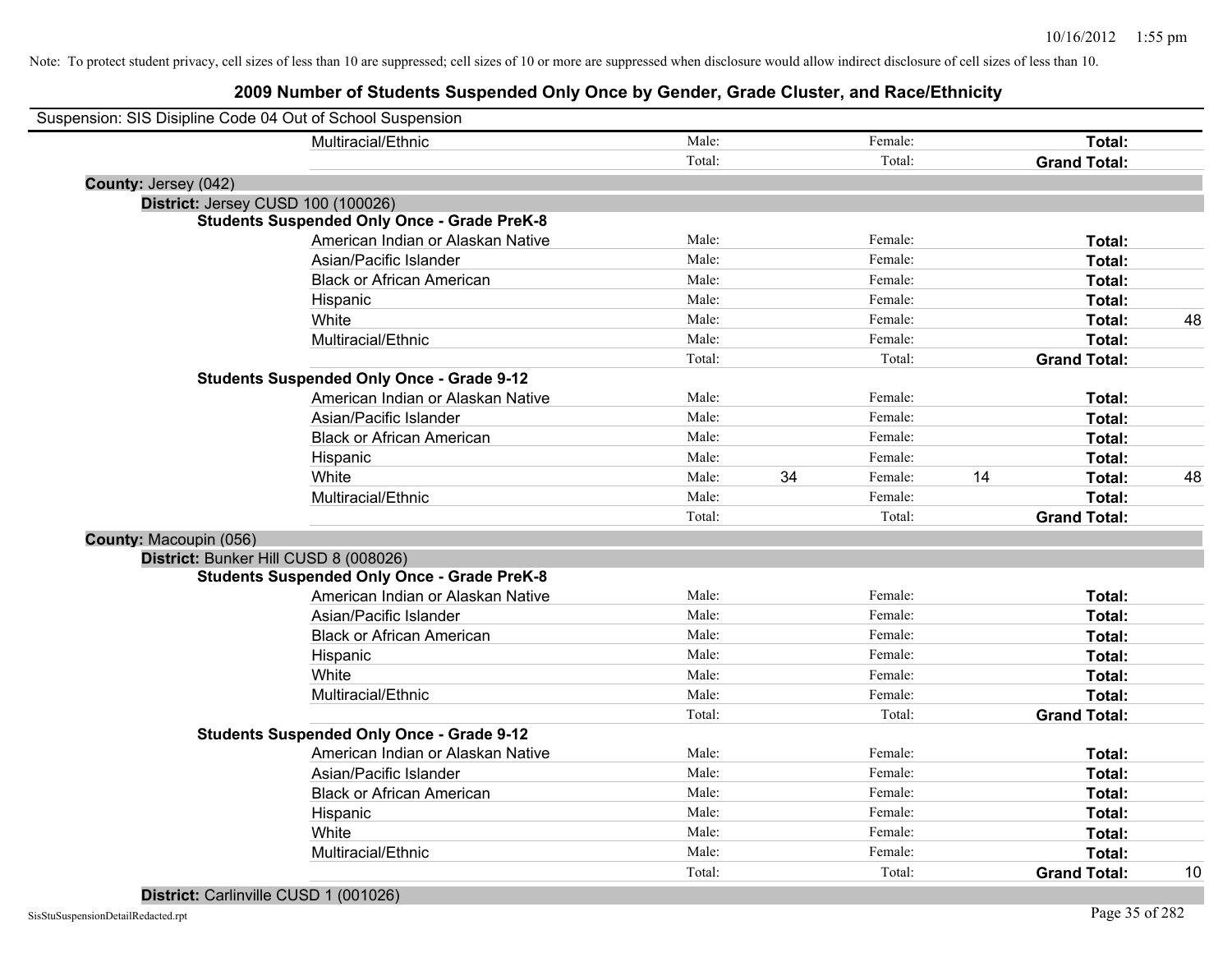|                                    | <b>Students Suspended Only Once - Grade PreK-8</b> |        |         |                     |    |
|------------------------------------|----------------------------------------------------|--------|---------|---------------------|----|
|                                    | American Indian or Alaskan Native                  | Male:  | Female: | Total:              |    |
|                                    | Asian/Pacific Islander                             | Male:  | Female: | Total:              |    |
|                                    | <b>Black or African American</b>                   | Male:  | Female: | Total:              |    |
|                                    | Hispanic                                           | Male:  | Female: | Total:              |    |
|                                    | White                                              | Male:  | Female: | Total:              | 13 |
|                                    | Multiracial/Ethnic                                 | Male:  | Female: | Total:              |    |
|                                    |                                                    | Total: | Total:  | <b>Grand Total:</b> |    |
|                                    | <b>Students Suspended Only Once - Grade 9-12</b>   |        |         |                     |    |
|                                    | American Indian or Alaskan Native                  | Male:  | Female: | Total:              |    |
|                                    | Asian/Pacific Islander                             | Male:  | Female: | Total:              |    |
|                                    | <b>Black or African American</b>                   | Male:  | Female: | Total:              |    |
|                                    | Hispanic                                           | Male:  | Female: | Total:              |    |
|                                    | White                                              | Male:  | Female: | Total:              | 16 |
|                                    | Multiracial/Ethnic                                 | Male:  | Female: | Total:              |    |
|                                    |                                                    | Total: | Total:  | <b>Grand Total:</b> |    |
|                                    | District: Gillespie CUSD 7 (007026)                |        |         |                     |    |
|                                    | <b>Students Suspended Only Once - Grade PreK-8</b> |        |         |                     |    |
|                                    | American Indian or Alaskan Native                  | Male:  | Female: | Total:              |    |
|                                    | Asian/Pacific Islander                             | Male:  | Female: | Total:              |    |
|                                    | <b>Black or African American</b>                   | Male:  | Female: | Total:              |    |
|                                    | Hispanic                                           | Male:  | Female: | Total:              |    |
|                                    | White                                              | Male:  | Female: | Total:              | 15 |
|                                    | Multiracial/Ethnic                                 | Male:  | Female: | Total:              |    |
|                                    |                                                    | Total: | Total:  | <b>Grand Total:</b> |    |
|                                    | <b>Students Suspended Only Once - Grade 9-12</b>   |        |         |                     |    |
|                                    | American Indian or Alaskan Native                  | Male:  | Female: | Total:              |    |
|                                    | Asian/Pacific Islander                             | Male:  | Female: | Total:              |    |
|                                    | <b>Black or African American</b>                   | Male:  | Female: | Total:              |    |
|                                    | Hispanic                                           | Male:  | Female: | Total:              |    |
|                                    | White                                              | Male:  | Female: | Total:              | 29 |
|                                    | Multiracial/Ethnic                                 | Male:  | Female: | Total:              |    |
|                                    |                                                    | Total: | Total:  | <b>Grand Total:</b> |    |
|                                    | District: Girard CUSD 3 (003026)                   |        |         |                     |    |
|                                    | <b>Students Suspended Only Once - Grade PreK-8</b> |        |         |                     |    |
|                                    | American Indian or Alaskan Native                  | Male:  | Female: | Total:              |    |
|                                    | Asian/Pacific Islander                             | Male:  | Female: | Total:              |    |
|                                    | <b>Black or African American</b>                   | Male:  | Female: | Total:              |    |
|                                    | Hispanic                                           | Male:  | Female: | Total:              |    |
| SisStuSuspensionDetailRedacted.rpt |                                                    |        |         | Page 36 of 282      |    |

#### **2009 Number of Students Suspended Only Once by Gender, Grade Cluster, and Race/Ethnicity**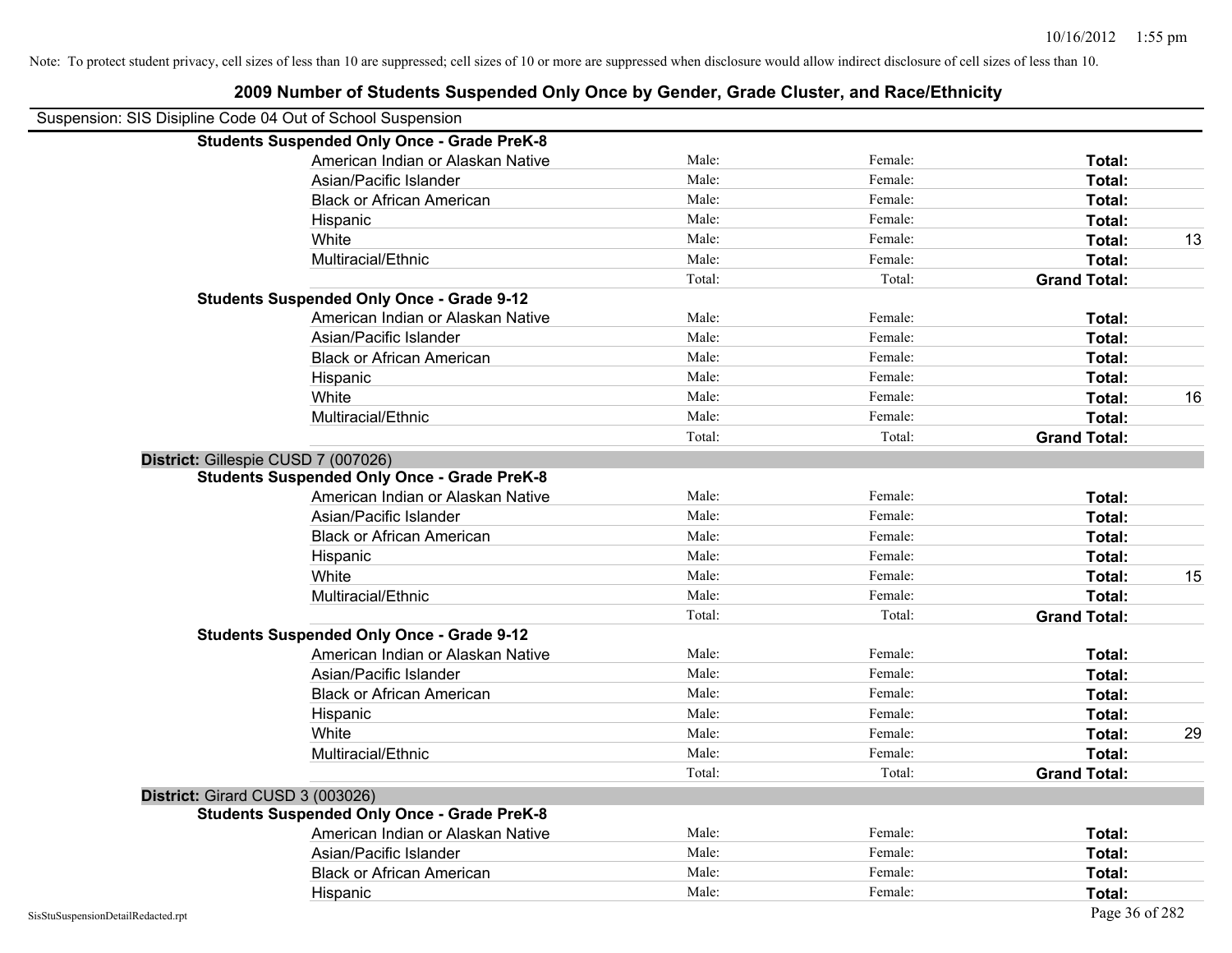| Suspension: SIS Disipline Code 04 Out of School Suspension |                                                    |        |         |                     |
|------------------------------------------------------------|----------------------------------------------------|--------|---------|---------------------|
|                                                            | White                                              | Male:  | Female: | Total:              |
|                                                            | Multiracial/Ethnic                                 | Male:  | Female: | Total:              |
|                                                            |                                                    | Total: | Total:  | <b>Grand Total:</b> |
| District: Mount Olive CUSD 5 (005026)                      |                                                    |        |         |                     |
|                                                            | <b>Students Suspended Only Once - Grade PreK-8</b> |        |         |                     |
|                                                            | American Indian or Alaskan Native                  | Male:  | Female: | Total:              |
|                                                            | Asian/Pacific Islander                             | Male:  | Female: | Total:              |
|                                                            | <b>Black or African American</b>                   | Male:  | Female: | Total:              |
|                                                            | Hispanic                                           | Male:  | Female: | Total:              |
|                                                            | White                                              | Male:  | Female: | Total:              |
|                                                            | Multiracial/Ethnic                                 | Male:  | Female: | Total:              |
|                                                            |                                                    | Total: | Total:  | <b>Grand Total:</b> |
|                                                            | <b>Students Suspended Only Once - Grade 9-12</b>   |        |         |                     |
|                                                            | American Indian or Alaskan Native                  | Male:  | Female: | Total:              |
|                                                            | Asian/Pacific Islander                             | Male:  | Female: | Total:              |
|                                                            | <b>Black or African American</b>                   | Male:  | Female: | Total:              |
|                                                            | Hispanic                                           | Male:  | Female: | Total:              |
|                                                            | White                                              | Male:  | Female: | Total:              |
|                                                            | Multiracial/Ethnic                                 | Male:  | Female: | Total:              |
|                                                            |                                                    | Total: | Total:  | <b>Grand Total:</b> |
| District: Northwestern CUSD 2 (002026)                     |                                                    |        |         |                     |
|                                                            | <b>Students Suspended Only Once - Grade PreK-8</b> |        |         |                     |
|                                                            | American Indian or Alaskan Native                  | Male:  | Female: | Total:              |
|                                                            | Asian/Pacific Islander                             | Male:  | Female: | Total:              |
|                                                            | <b>Black or African American</b>                   | Male:  | Female: | Total:              |
|                                                            | Hispanic                                           | Male:  | Female: | Total:              |
|                                                            | White                                              | Male:  | Female: | Total:              |
|                                                            | Multiracial/Ethnic                                 | Male:  | Female: | Total:              |
|                                                            |                                                    | Total: | Total:  | <b>Grand Total:</b> |
|                                                            | <b>Students Suspended Only Once - Grade 9-12</b>   |        |         |                     |
|                                                            | American Indian or Alaskan Native                  | Male:  | Female: | Total:              |
|                                                            | Asian/Pacific Islander                             | Male:  | Female: | Total:              |
|                                                            | <b>Black or African American</b>                   | Male:  | Female: | Total:              |
|                                                            | Hispanic                                           | Male:  | Female: | Total:              |
|                                                            | White                                              | Male:  | Female: | Total:              |
|                                                            | Multiracial/Ethnic                                 | Male:  | Female: | Total:              |
|                                                            |                                                    | Total: | Total:  | <b>Grand Total:</b> |
|                                                            |                                                    |        |         |                     |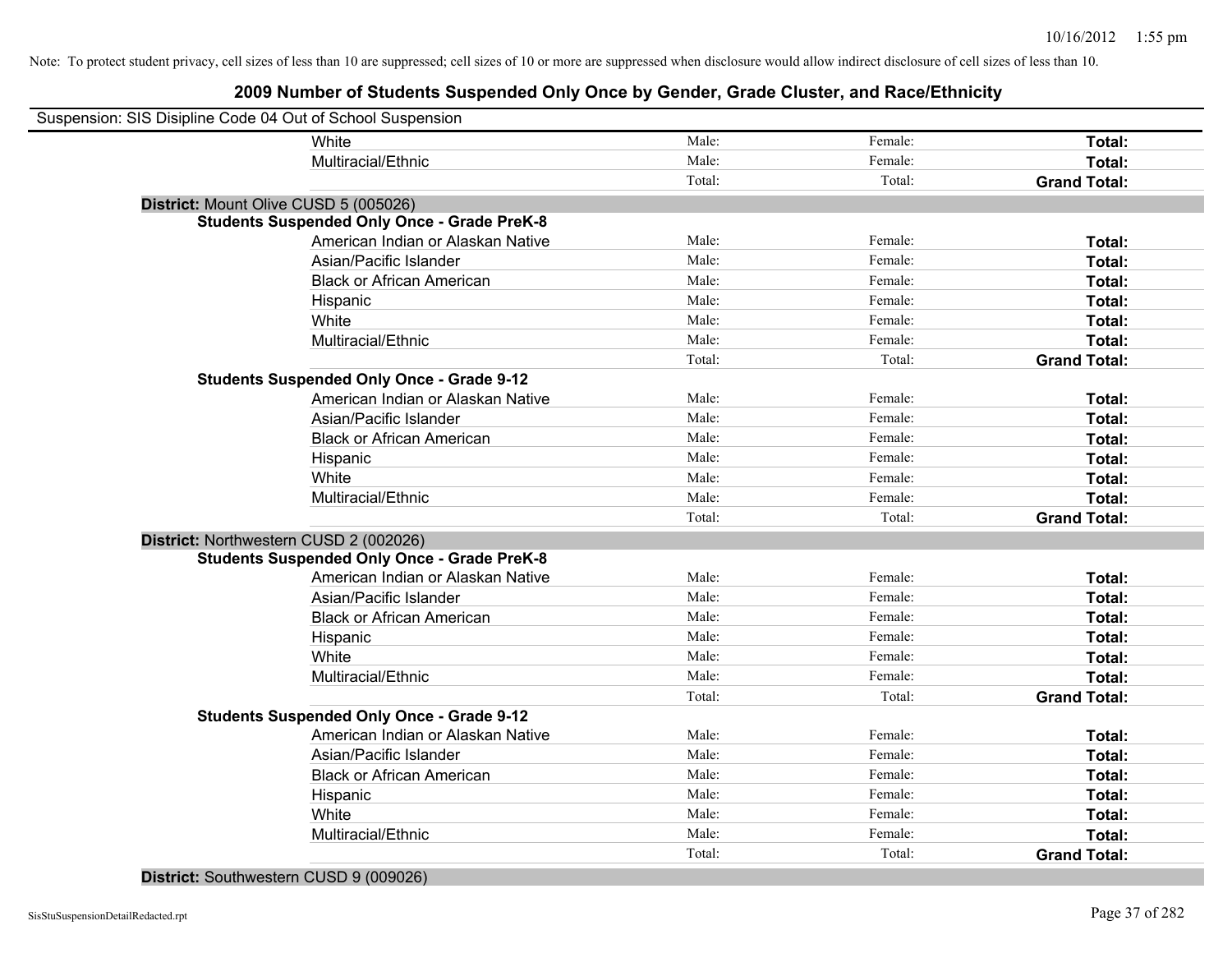|                                    | <b>Students Suspended Only Once - Grade PreK-8</b> |        |         |                     |    |
|------------------------------------|----------------------------------------------------|--------|---------|---------------------|----|
|                                    | American Indian or Alaskan Native                  | Male:  | Female: | Total:              |    |
|                                    | Asian/Pacific Islander                             | Male:  | Female: | Total:              |    |
|                                    | <b>Black or African American</b>                   | Male:  | Female: | Total:              |    |
|                                    | Hispanic                                           | Male:  | Female: | Total:              |    |
|                                    | White                                              | Male:  | Female: | Total:              | 24 |
|                                    | Multiracial/Ethnic                                 | Male:  | Female: | Total:              |    |
|                                    |                                                    | Total: | Total:  | <b>Grand Total:</b> |    |
|                                    | <b>Students Suspended Only Once - Grade 9-12</b>   |        |         |                     |    |
|                                    | American Indian or Alaskan Native                  | Male:  | Female: | Total:              |    |
|                                    | Asian/Pacific Islander                             | Male:  | Female: | Total:              |    |
|                                    | <b>Black or African American</b>                   | Male:  | Female: | Total:              |    |
|                                    | Hispanic                                           | Male:  | Female: | Total:              |    |
|                                    | White                                              | Male:  | Female: | Total:              | 17 |
|                                    | Multiracial/Ethnic                                 | Male:  | Female: | Total:              |    |
|                                    |                                                    | Total: | Total:  | <b>Grand Total:</b> |    |
|                                    | District: Staunton CUSD 6 (006026)                 |        |         |                     |    |
|                                    | <b>Students Suspended Only Once - Grade PreK-8</b> |        |         |                     |    |
|                                    | American Indian or Alaskan Native                  | Male:  | Female: | Total:              |    |
|                                    | Asian/Pacific Islander                             | Male:  | Female: | Total:              |    |
|                                    | <b>Black or African American</b>                   | Male:  | Female: | Total:              |    |
|                                    | Hispanic                                           | Male:  | Female: | Total:              |    |
|                                    | White                                              | Male:  | Female: | Total:              | 11 |
|                                    | Multiracial/Ethnic                                 | Male:  | Female: | Total:              |    |
|                                    |                                                    | Total: | Total:  | <b>Grand Total:</b> |    |
|                                    | <b>Students Suspended Only Once - Grade 9-12</b>   |        |         |                     |    |
|                                    | American Indian or Alaskan Native                  | Male:  | Female: | Total:              |    |
|                                    | Asian/Pacific Islander                             | Male:  | Female: | Total:              |    |
|                                    | <b>Black or African American</b>                   | Male:  | Female: | Total:              |    |
|                                    | Hispanic                                           | Male:  | Female: | Total:              |    |
|                                    | White                                              | Male:  | Female: | Total:              | 14 |
|                                    | Multiracial/Ethnic                                 | Male:  | Female: | Total:              |    |
|                                    |                                                    | Total: | Total:  | <b>Grand Total:</b> |    |
|                                    | District: Virden CUSD 4 (004026)                   |        |         |                     |    |
|                                    | <b>Students Suspended Only Once - Grade PreK-8</b> |        |         |                     |    |
|                                    | American Indian or Alaskan Native                  | Male:  | Female: | Total:              |    |
|                                    | Asian/Pacific Islander                             | Male:  | Female: | Total:              |    |
|                                    | <b>Black or African American</b>                   | Male:  | Female: | Total:              |    |
|                                    | Hispanic                                           | Male:  | Female: | Total:              |    |
| SisStuSuspensionDetailRedacted.rpt |                                                    |        |         | Page 38 of 282      |    |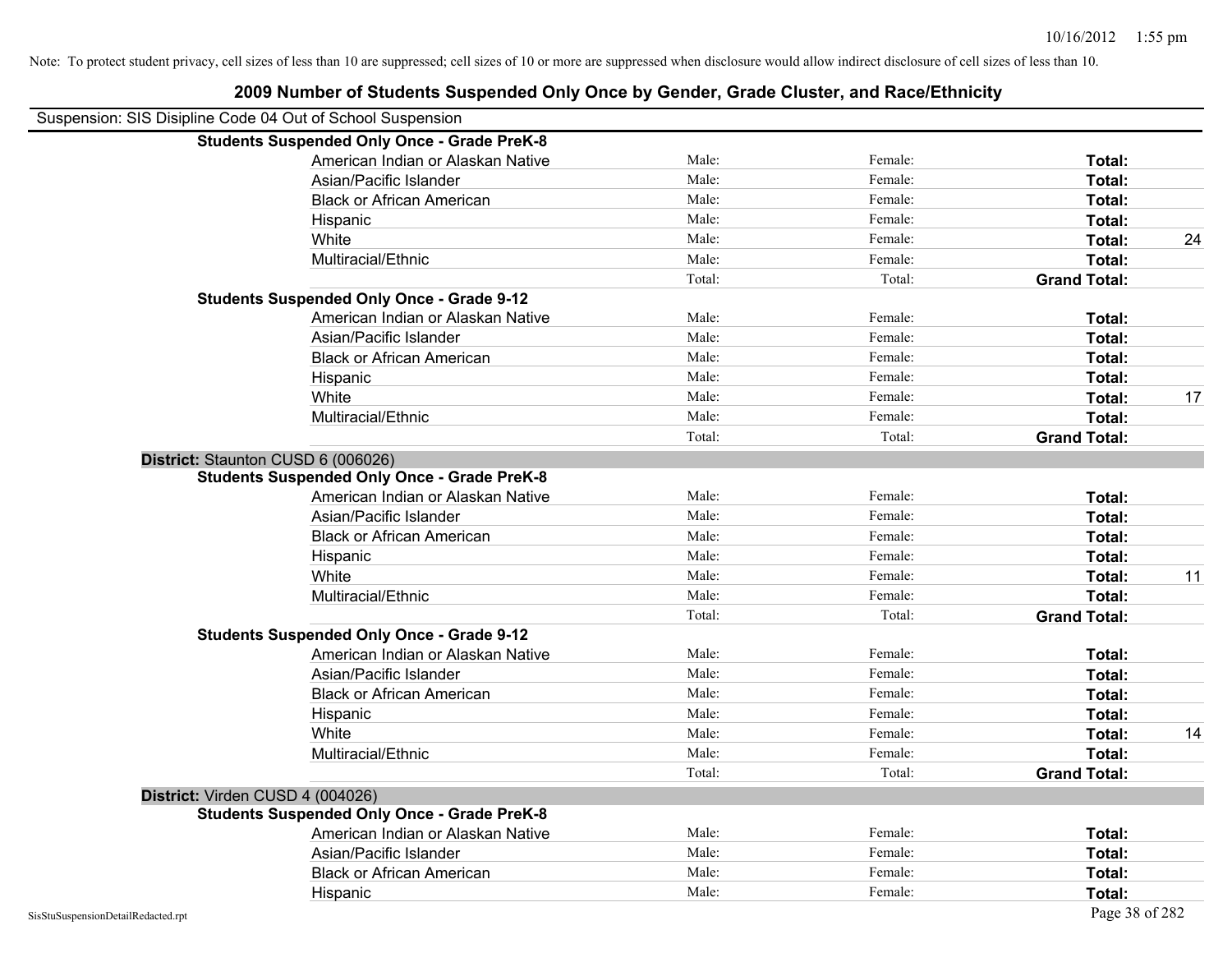| Suspension: SIS Disipline Code 04 Out of School Suspension |        |         |                     |    |
|------------------------------------------------------------|--------|---------|---------------------|----|
| White                                                      | Male:  | Female: | Total:              | 15 |
| Multiracial/Ethnic                                         | Male:  | Female: | Total:              |    |
|                                                            | Total: | Total:  | <b>Grand Total:</b> |    |
| <b>Students Suspended Only Once - Grade 9-12</b>           |        |         |                     |    |
| American Indian or Alaskan Native                          | Male:  | Female: | Total:              |    |
| Asian/Pacific Islander                                     | Male:  | Female: | Total:              |    |
| <b>Black or African American</b>                           | Male:  | Female: | Total:              |    |
| Hispanic                                                   | Male:  | Female: | Total:              |    |
| White                                                      | Male:  | Female: | Total:              |    |
| Multiracial/Ethnic                                         | Male:  | Female: | Total:              |    |
|                                                            | Total: | Total:  | <b>Grand Total:</b> | 10 |
| Region: Carroll/Jo Daviess/Stephenson ROE (08)             |        |         |                     |    |
| County: Carroll (008)                                      |        |         |                     |    |
| District: Chadwick-Milledgeville CUSD 399 (399026)         |        |         |                     |    |
| <b>Students Suspended Only Once - Grade PreK-8</b>         |        |         |                     |    |
| American Indian or Alaskan Native                          | Male:  | Female: | Total:              |    |
| Asian/Pacific Islander                                     | Male:  | Female: | Total:              |    |
| <b>Black or African American</b>                           | Male:  | Female: | Total:              |    |
| Hispanic                                                   | Male:  | Female: | Total:              |    |
| White                                                      | Male:  | Female: | Total:              |    |
| Multiracial/Ethnic                                         | Male:  | Female: | Total:              |    |
|                                                            | Total: | Total:  | <b>Grand Total:</b> |    |
| District: Eastland CUSD 308 (308026)                       |        |         |                     |    |
| <b>Students Suspended Only Once - Grade PreK-8</b>         |        |         |                     |    |
| American Indian or Alaskan Native                          | Male:  | Female: | Total:              |    |
| Asian/Pacific Islander                                     | Male:  | Female: | Total:              |    |
| <b>Black or African American</b>                           | Male:  | Female: | Total:              |    |
| Hispanic                                                   | Male:  | Female: | Total:              |    |
| White                                                      | Male:  | Female: | Total:              |    |
| Multiracial/Ethnic                                         | Male:  | Female: | Total:              |    |
|                                                            | Total: | Total:  | <b>Grand Total:</b> |    |
| <b>Students Suspended Only Once - Grade 9-12</b>           |        |         |                     |    |
| American Indian or Alaskan Native                          | Male:  | Female: | Total:              |    |
| Asian/Pacific Islander                                     | Male:  | Female: | Total:              |    |
| <b>Black or African American</b>                           | Male:  | Female: | Total:              |    |
| Hispanic                                                   | Male:  | Female: | Total:              |    |
| White                                                      | Male:  | Female: | Total:              |    |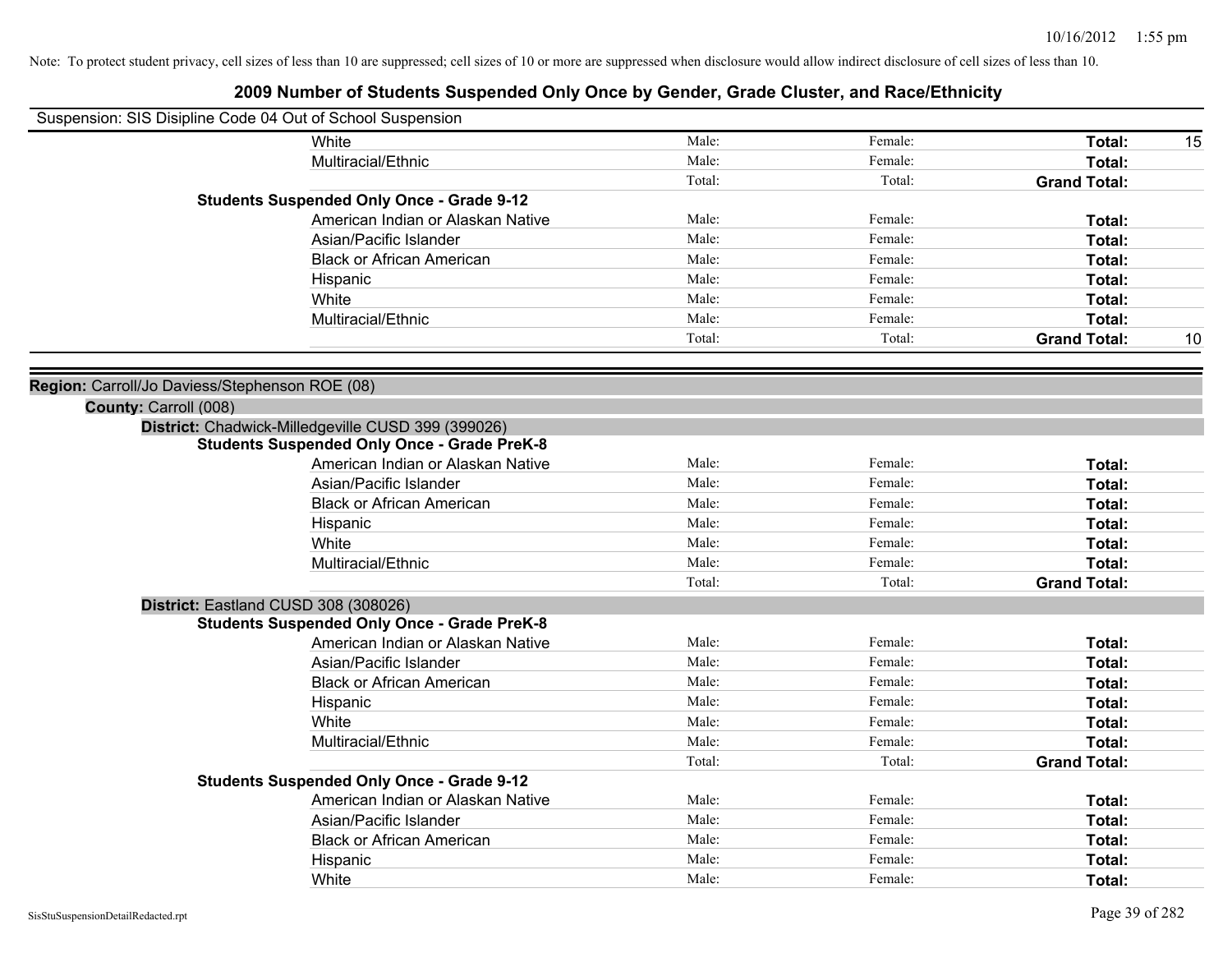| Suspension: SIS Disipline Code 04 Out of School Suspension |                                                    |        |    |         |    |                     |    |
|------------------------------------------------------------|----------------------------------------------------|--------|----|---------|----|---------------------|----|
|                                                            | Multiracial/Ethnic                                 | Male:  |    | Female: |    | Total:              |    |
|                                                            |                                                    | Total: |    | Total:  |    | <b>Grand Total:</b> |    |
| District: West Carroll CUSD 314 (314026)                   |                                                    |        |    |         |    |                     |    |
|                                                            | <b>Students Suspended Only Once - Grade PreK-8</b> |        |    |         |    |                     |    |
|                                                            | American Indian or Alaskan Native                  | Male:  |    | Female: |    | Total:              |    |
|                                                            | Asian/Pacific Islander                             | Male:  |    | Female: |    | Total:              |    |
|                                                            | <b>Black or African American</b>                   | Male:  |    | Female: |    | Total:              |    |
|                                                            | Hispanic                                           | Male:  |    | Female: |    | Total:              |    |
|                                                            | White                                              | Male:  |    | Female: |    | Total:              | 41 |
|                                                            | Multiracial/Ethnic                                 | Male:  |    | Female: |    | Total:              |    |
|                                                            |                                                    | Total: |    | Total:  |    | <b>Grand Total:</b> |    |
|                                                            | <b>Students Suspended Only Once - Grade 9-12</b>   |        |    |         |    |                     |    |
|                                                            | American Indian or Alaskan Native                  | Male:  |    | Female: |    | Total:              |    |
|                                                            | Asian/Pacific Islander                             | Male:  |    | Female: |    | Total:              |    |
|                                                            | <b>Black or African American</b>                   | Male:  |    | Female: |    | Total:              |    |
|                                                            | Hispanic                                           | Male:  |    | Female: |    | Total:              |    |
|                                                            | White                                              | Male:  | 19 | Female: | 16 | Total:              | 35 |
|                                                            | Multiracial/Ethnic                                 | Male:  |    | Female: |    | Total:              |    |
|                                                            |                                                    | Total: |    | Total:  |    | <b>Grand Total:</b> |    |
| <b>County: Jodaviess (043)</b>                             |                                                    |        |    |         |    |                     |    |
| District: East Dubuque USD 119 (119022)                    |                                                    |        |    |         |    |                     |    |
|                                                            | <b>Students Suspended Only Once - Grade PreK-8</b> |        |    |         |    |                     |    |
|                                                            | American Indian or Alaskan Native                  | Male:  |    | Female: |    | Total:              |    |
|                                                            | Asian/Pacific Islander                             | Male:  |    | Female: |    | Total:              |    |
|                                                            | <b>Black or African American</b>                   | Male:  |    | Female: |    | Total:              |    |
|                                                            | Hispanic                                           | Male:  |    | Female: |    | Total:              |    |
|                                                            | White                                              | Male:  |    | Female: |    | Total:              |    |
|                                                            | Multiracial/Ethnic                                 | Male:  |    | Female: |    | Total:              |    |
|                                                            |                                                    | Total: |    | Total:  |    | <b>Grand Total:</b> |    |
|                                                            | <b>Students Suspended Only Once - Grade 9-12</b>   |        |    |         |    |                     |    |
|                                                            | American Indian or Alaskan Native                  | Male:  |    | Female: |    | Total:              |    |
|                                                            | Asian/Pacific Islander                             | Male:  |    | Female: |    | Total:              |    |
|                                                            | <b>Black or African American</b>                   | Male:  |    | Female: |    | Total:              |    |
|                                                            | Hispanic                                           | Male:  |    | Female: |    | Total:              |    |
|                                                            | White                                              | Male:  |    | Female: |    | Total:              |    |
|                                                            | Multiracial/Ethnic                                 | Male:  |    | Female: |    | Total:              |    |
|                                                            |                                                    | Total: |    | Total:  |    | <b>Grand Total:</b> |    |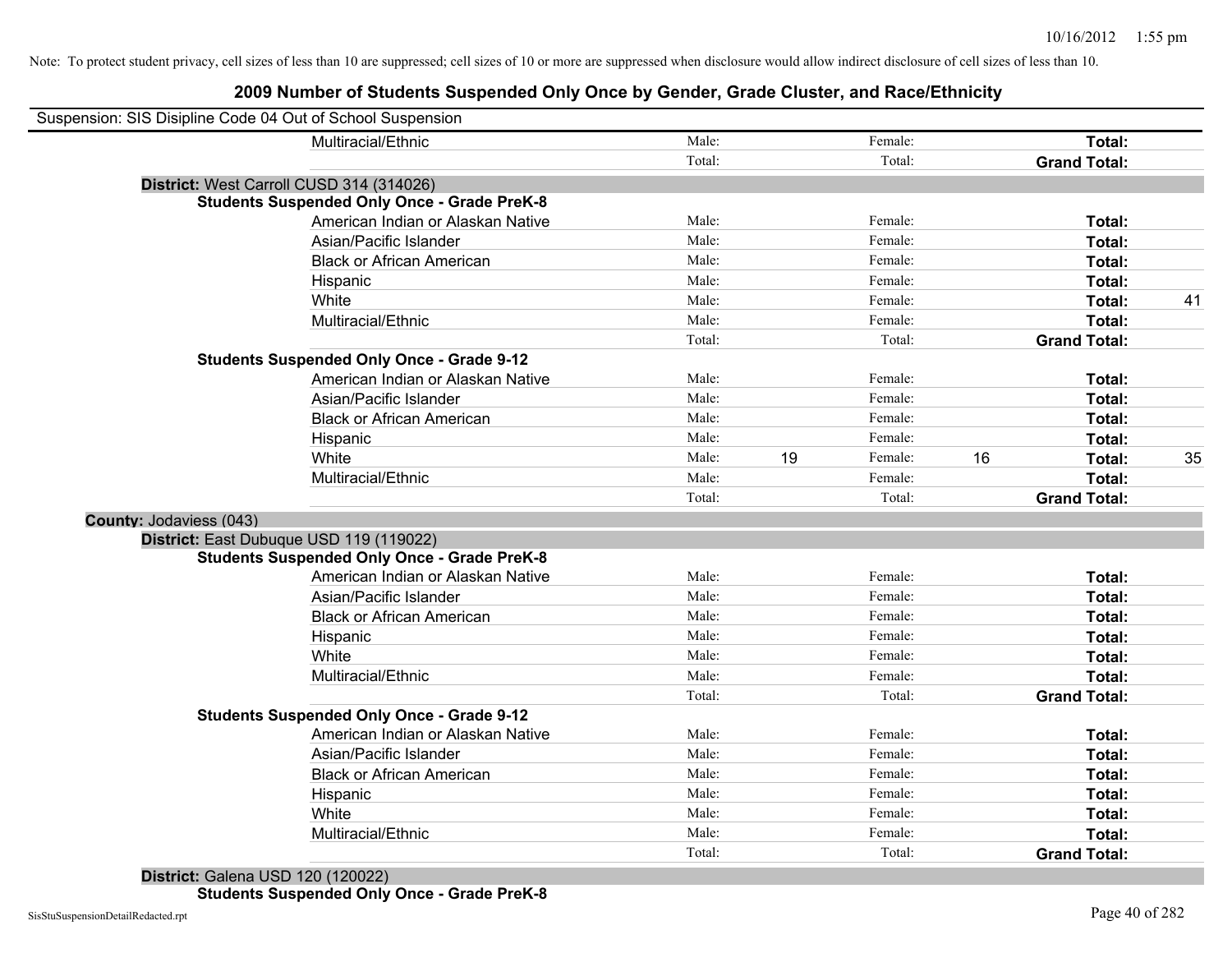| Suspension: SIS Disipline Code 04 Out of School Suspension |                                                    |        |         |                     |
|------------------------------------------------------------|----------------------------------------------------|--------|---------|---------------------|
|                                                            | American Indian or Alaskan Native                  | Male:  | Female: | Total:              |
|                                                            | Asian/Pacific Islander                             | Male:  | Female: | Total:              |
|                                                            | <b>Black or African American</b>                   | Male:  | Female: | Total:              |
|                                                            | Hispanic                                           | Male:  | Female: | Total:              |
|                                                            | White                                              | Male:  | Female: | Total:              |
|                                                            | Multiracial/Ethnic                                 | Male:  | Female: | Total:              |
|                                                            |                                                    | Total: | Total:  | <b>Grand Total:</b> |
|                                                            | <b>Students Suspended Only Once - Grade 9-12</b>   |        |         |                     |
|                                                            | American Indian or Alaskan Native                  | Male:  | Female: | Total:              |
|                                                            | Asian/Pacific Islander                             | Male:  | Female: | Total:              |
|                                                            | <b>Black or African American</b>                   | Male:  | Female: | Total:              |
|                                                            | Hispanic                                           | Male:  | Female: | Total:              |
|                                                            | White                                              | Male:  | Female: | Total:              |
|                                                            | Multiracial/Ethnic                                 | Male:  | Female: | Total:              |
|                                                            |                                                    | Total: | Total:  | <b>Grand Total:</b> |
|                                                            | District: River Ridge CUSD 210 (210026)            |        |         |                     |
|                                                            | <b>Students Suspended Only Once - Grade PreK-8</b> |        |         |                     |
|                                                            | American Indian or Alaskan Native                  | Male:  | Female: | Total:              |
|                                                            | Asian/Pacific Islander                             | Male:  | Female: | Total:              |
|                                                            | <b>Black or African American</b>                   | Male:  | Female: | Total:              |
|                                                            | Hispanic                                           | Male:  | Female: | Total:              |
|                                                            | White                                              | Male:  | Female: | Total:              |
|                                                            | Multiracial/Ethnic                                 | Male:  | Female: | Total:              |
|                                                            |                                                    | Total: | Total:  | <b>Grand Total:</b> |
|                                                            | <b>Students Suspended Only Once - Grade 9-12</b>   |        |         |                     |
|                                                            | American Indian or Alaskan Native                  | Male:  | Female: | Total:              |
|                                                            | Asian/Pacific Islander                             | Male:  | Female: | Total:              |
|                                                            | <b>Black or African American</b>                   | Male:  | Female: | Total:              |
|                                                            | Hispanic                                           | Male:  | Female: | Total:              |
|                                                            | White                                              | Male:  | Female: | Total:              |
|                                                            | Multiracial/Ethnic                                 | Male:  | Female: | Total:              |
|                                                            |                                                    | Total: | Total:  | <b>Grand Total:</b> |
|                                                            | District: Stockton CUSD 206 (206026)               |        |         |                     |
|                                                            | <b>Students Suspended Only Once - Grade PreK-8</b> |        |         |                     |
|                                                            | American Indian or Alaskan Native                  | Male:  | Female: | Total:              |
|                                                            | Asian/Pacific Islander                             | Male:  | Female: | Total:              |
|                                                            | <b>Black or African American</b>                   | Male:  | Female: | Total:              |
|                                                            | Hispanic                                           | Male:  | Female: | Total:              |
|                                                            | White                                              | Male:  | Female: | Total:              |
| SisStuSuspensionDetailRedacted.rpt                         |                                                    |        |         | Page 41 of 282      |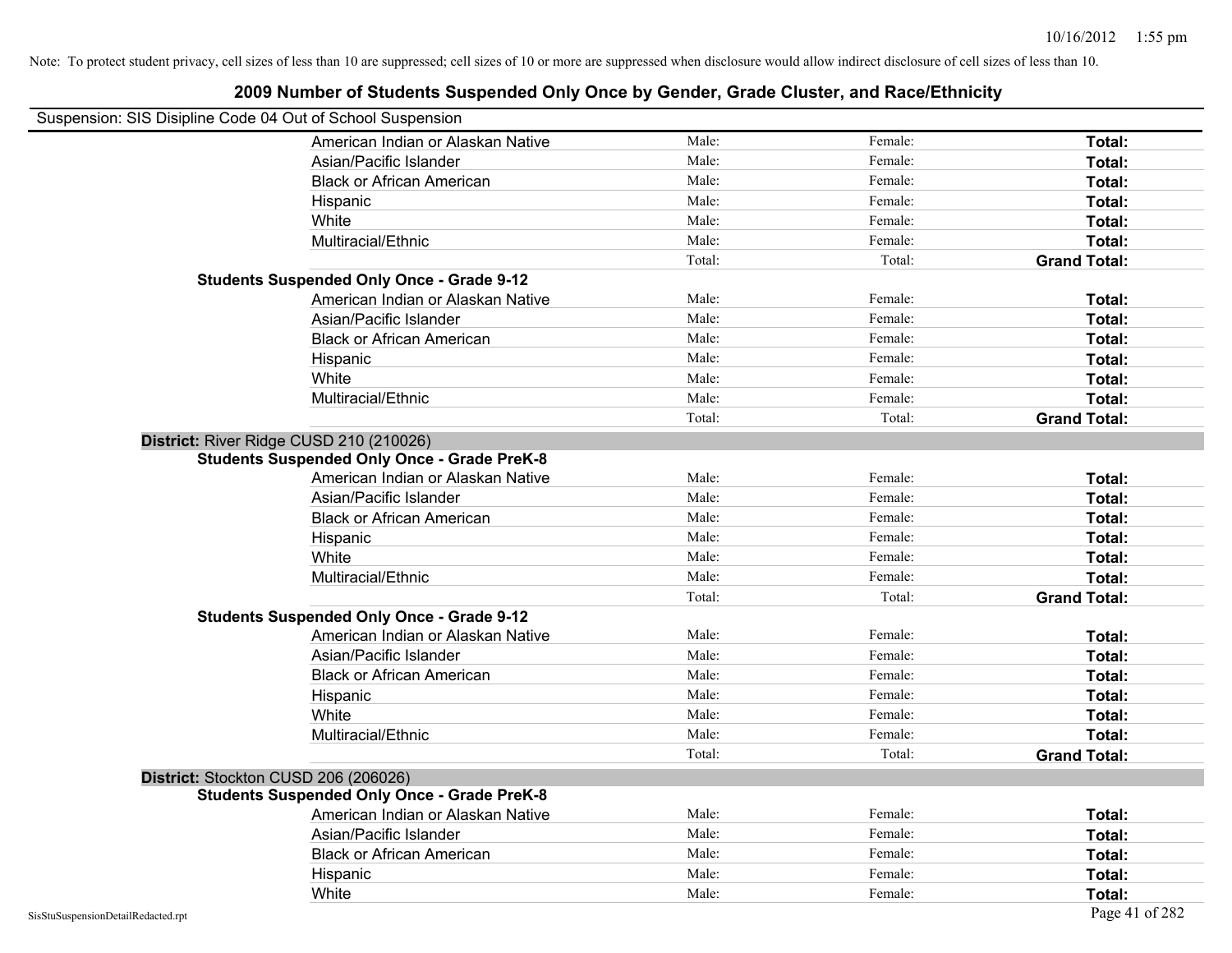| Suspension: SIS Disipline Code 04 Out of School Suspension |                                                      |        |         |                     |    |
|------------------------------------------------------------|------------------------------------------------------|--------|---------|---------------------|----|
|                                                            | Multiracial/Ethnic                                   | Male:  | Female: | Total:              |    |
|                                                            |                                                      | Total: | Total:  | <b>Grand Total:</b> |    |
|                                                            | <b>Students Suspended Only Once - Grade 9-12</b>     |        |         |                     |    |
|                                                            | American Indian or Alaskan Native                    | Male:  | Female: | Total:              |    |
|                                                            | Asian/Pacific Islander                               | Male:  | Female: | Total:              |    |
|                                                            | <b>Black or African American</b>                     | Male:  | Female: | Total:              |    |
|                                                            | Hispanic                                             | Male:  | Female: | Total:              |    |
|                                                            | White                                                | Male:  | Female: | Total:              | 12 |
|                                                            | Multiracial/Ethnic                                   | Male:  | Female: | Total:              |    |
|                                                            |                                                      | Total: | Total:  | <b>Grand Total:</b> |    |
| County: Non-Public School (000)                            |                                                      |        |         |                     |    |
|                                                            | District: Carroll/Jo Daviess/Stephenson ROE (000000) |        |         |                     |    |
|                                                            | <b>Students Suspended Only Once - Grade PreK-8</b>   |        |         |                     |    |
|                                                            | American Indian or Alaskan Native                    | Male:  | Female: | Total:              |    |
|                                                            | Asian/Pacific Islander                               | Male:  | Female: | Total:              |    |
|                                                            | <b>Black or African American</b>                     | Male:  | Female: | Total:              |    |
|                                                            | Hispanic                                             | Male:  | Female: | Total:              |    |
|                                                            | White                                                | Male:  | Female: | Total:              |    |
|                                                            | Multiracial/Ethnic                                   | Male:  | Female: | Total:              |    |
|                                                            |                                                      | Total: | Total:  | <b>Grand Total:</b> |    |
|                                                            | <b>Students Suspended Only Once - Grade 9-12</b>     |        |         |                     |    |
|                                                            | American Indian or Alaskan Native                    | Male:  | Female: | Total:              |    |
|                                                            | Asian/Pacific Islander                               | Male:  | Female: | Total:              |    |
|                                                            | <b>Black or African American</b>                     | Male:  | Female: | Total:              |    |
|                                                            | Hispanic                                             | Male:  | Female: | Total:              |    |
|                                                            | White                                                | Male:  | Female: | Total:              |    |
|                                                            | Multiracial/Ethnic                                   | Male:  | Female: | Total:              |    |
|                                                            |                                                      | Total: | Total:  | <b>Grand Total:</b> |    |
| County: Stephenson (089)                                   |                                                      |        |         |                     |    |
| District: Dakota CUSD 201 (201026)                         |                                                      |        |         |                     |    |
|                                                            | <b>Students Suspended Only Once - Grade PreK-8</b>   |        |         |                     |    |
|                                                            | American Indian or Alaskan Native                    | Male:  | Female: | Total:              |    |
|                                                            | Asian/Pacific Islander                               | Male:  | Female: | Total:              |    |
|                                                            | <b>Black or African American</b>                     | Male:  | Female: | Total:              |    |
|                                                            | Hispanic                                             | Male:  | Female: | Total:              |    |
|                                                            | White                                                | Male:  | Female: | Total:              |    |
|                                                            | Multiracial/Ethnic                                   | Male:  | Female: | Total:              |    |
|                                                            |                                                      | Total: | Total:  | <b>Grand Total:</b> |    |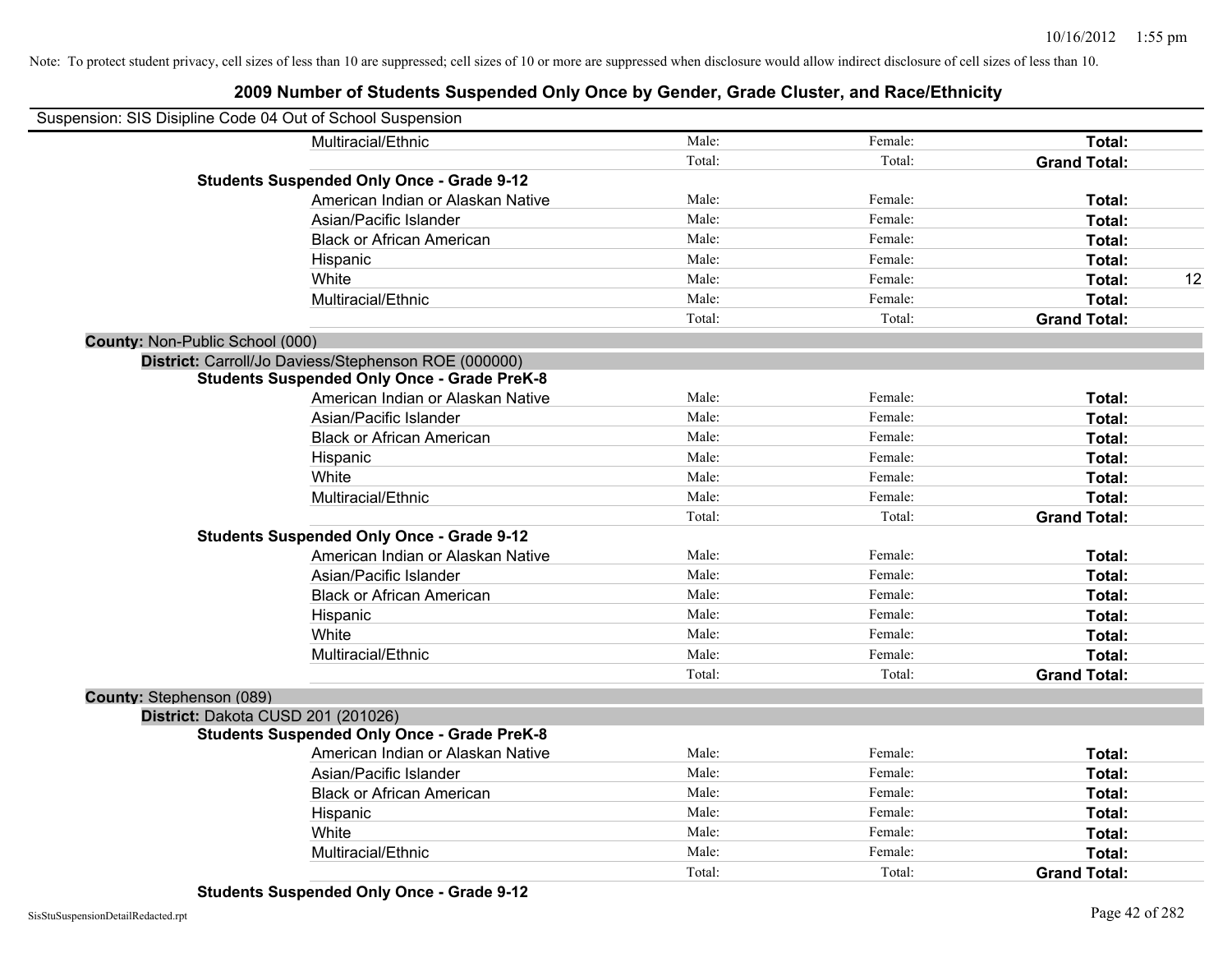| Suspension: SIS Disipline Code 04 Out of School Suspension |                                                    |        |    |         |    |                     |     |
|------------------------------------------------------------|----------------------------------------------------|--------|----|---------|----|---------------------|-----|
|                                                            | American Indian or Alaskan Native                  | Male:  |    | Female: |    | Total:              |     |
|                                                            | Asian/Pacific Islander                             | Male:  |    | Female: |    | Total:              |     |
|                                                            | <b>Black or African American</b>                   | Male:  |    | Female: |    | Total:              |     |
|                                                            | Hispanic                                           | Male:  |    | Female: |    | Total:              |     |
|                                                            | White                                              | Male:  |    | Female: |    | Total:              | 20  |
|                                                            | Multiracial/Ethnic                                 | Male:  |    | Female: |    | Total:              |     |
|                                                            |                                                    | Total: |    | Total:  |    | <b>Grand Total:</b> |     |
|                                                            | District: Freeport SD 145 (145022)                 |        |    |         |    |                     |     |
|                                                            | <b>Students Suspended Only Once - Grade PreK-8</b> |        |    |         |    |                     |     |
|                                                            | American Indian or Alaskan Native                  | Male:  |    | Female: |    | Total:              |     |
|                                                            | Asian/Pacific Islander                             | Male:  |    | Female: |    | Total:              |     |
|                                                            | <b>Black or African American</b>                   | Male:  |    | Female: |    | Total:              | 13  |
|                                                            | Hispanic                                           | Male:  |    | Female: |    | Total:              |     |
|                                                            | White                                              | Male:  |    | Female: |    | Total:              | 13  |
|                                                            | Multiracial/Ethnic                                 | Male:  |    | Female: |    | Total:              |     |
|                                                            |                                                    | Total: |    | Total:  |    | <b>Grand Total:</b> |     |
|                                                            | <b>Students Suspended Only Once - Grade 9-12</b>   |        |    |         |    |                     |     |
|                                                            | American Indian or Alaskan Native                  | Male:  |    | Female: |    | Total:              |     |
|                                                            | Asian/Pacific Islander                             | Male:  |    | Female: |    | Total:              |     |
|                                                            | <b>Black or African American</b>                   | Male:  | 13 | Female: | 31 | Total:              | 44  |
|                                                            | Hispanic                                           | Male:  |    | Female: |    | Total:              |     |
|                                                            | White                                              | Male:  | 24 | Female: | 25 | Total:              | 49  |
|                                                            | Multiracial/Ethnic                                 | Male:  |    | Female: |    | Total:              |     |
|                                                            |                                                    | Total: |    | Total:  |    | <b>Grand Total:</b> | 106 |
|                                                            | District: Lena Winslow CUSD 202 (202026)           |        |    |         |    |                     |     |
|                                                            | <b>Students Suspended Only Once - Grade PreK-8</b> |        |    |         |    |                     |     |
|                                                            | American Indian or Alaskan Native                  | Male:  |    | Female: |    | Total:              |     |
|                                                            | Asian/Pacific Islander                             | Male:  |    | Female: |    | Total:              |     |
|                                                            | <b>Black or African American</b>                   | Male:  |    | Female: |    | Total:              |     |
|                                                            | Hispanic                                           | Male:  |    | Female: |    | Total:              |     |
|                                                            | White                                              | Male:  |    | Female: |    | Total:              |     |
|                                                            | Multiracial/Ethnic                                 | Male:  |    | Female: |    | Total:              |     |
|                                                            |                                                    | Total: |    | Total:  |    | <b>Grand Total:</b> |     |
|                                                            | <b>Students Suspended Only Once - Grade 9-12</b>   |        |    |         |    |                     |     |
|                                                            | American Indian or Alaskan Native                  | Male:  |    | Female: |    | Total:              |     |
|                                                            | Asian/Pacific Islander                             | Male:  |    | Female: |    | Total:              |     |
|                                                            | <b>Black or African American</b>                   | Male:  |    | Female: |    | Total:              |     |
|                                                            | Hispanic                                           | Male:  |    | Female: |    | Total:              |     |
|                                                            | White                                              | Male:  |    | Female: |    | Total:              |     |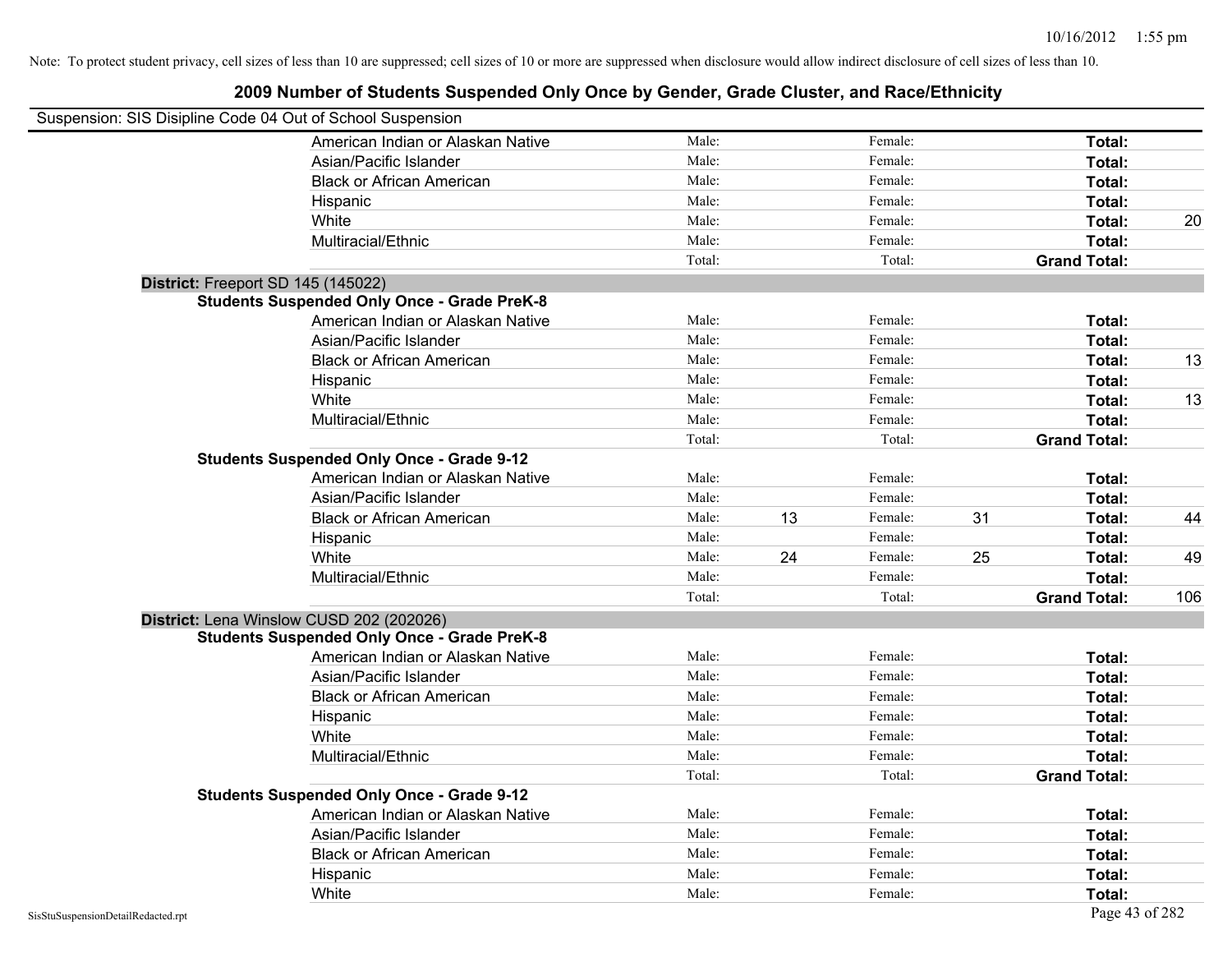| Suspension: SIS Disipline Code 04 Out of School Suspension |                                                    |        |         |                     |
|------------------------------------------------------------|----------------------------------------------------|--------|---------|---------------------|
|                                                            | Multiracial/Ethnic                                 | Male:  | Female: | Total:              |
|                                                            |                                                    | Total: | Total:  | <b>Grand Total:</b> |
|                                                            | District: Northwest Sp Ed Cooperative (145061)     |        |         |                     |
|                                                            | <b>Students Suspended Only Once - Grade PreK-8</b> |        |         |                     |
|                                                            | American Indian or Alaskan Native                  | Male:  | Female: | Total:              |
|                                                            | Asian/Pacific Islander                             | Male:  | Female: | Total:              |
|                                                            | <b>Black or African American</b>                   | Male:  | Female: | Total:              |
|                                                            | Hispanic                                           | Male:  | Female: | Total:              |
|                                                            | White                                              | Male:  | Female: | Total:              |
|                                                            | Multiracial/Ethnic                                 | Male:  | Female: | Total:              |
|                                                            |                                                    | Total: | Total:  | <b>Grand Total:</b> |
|                                                            | <b>Students Suspended Only Once - Grade 9-12</b>   |        |         |                     |
|                                                            | American Indian or Alaskan Native                  | Male:  | Female: | Total:              |
|                                                            | Asian/Pacific Islander                             | Male:  | Female: | Total:              |
|                                                            | <b>Black or African American</b>                   | Male:  | Female: | Total:              |
|                                                            | Hispanic                                           | Male:  | Female: | Total:              |
|                                                            | White                                              | Male:  | Female: | Total:              |
|                                                            | Multiracial/Ethnic                                 | Male:  | Female: | <b>Total:</b>       |
|                                                            |                                                    | Total: | Total:  | <b>Grand Total:</b> |
| District: Orangeville CUSD 203 (203026)                    |                                                    |        |         |                     |
|                                                            | <b>Students Suspended Only Once - Grade PreK-8</b> |        |         |                     |
|                                                            | American Indian or Alaskan Native                  | Male:  | Female: | Total:              |
|                                                            | Asian/Pacific Islander                             | Male:  | Female: | Total:              |
|                                                            | <b>Black or African American</b>                   | Male:  | Female: | Total:              |
|                                                            | Hispanic                                           | Male:  | Female: | Total:              |
|                                                            | White                                              | Male:  | Female: | Total:              |
|                                                            | Multiracial/Ethnic                                 | Male:  | Female: | Total:              |
|                                                            |                                                    | Total: | Total:  | <b>Grand Total:</b> |
|                                                            | <b>Students Suspended Only Once - Grade 9-12</b>   |        |         |                     |
|                                                            | American Indian or Alaskan Native                  | Male:  | Female: | Total:              |
|                                                            | Asian/Pacific Islander                             | Male:  | Female: | Total:              |
|                                                            | <b>Black or African American</b>                   | Male:  | Female: | Total:              |
|                                                            | Hispanic                                           | Male:  | Female: | Total:              |
|                                                            | White                                              | Male:  | Female: | Total:              |
|                                                            | Multiracial/Ethnic                                 | Male:  | Female: | <b>Total:</b>       |
|                                                            |                                                    | Total: | Total:  | <b>Grand Total:</b> |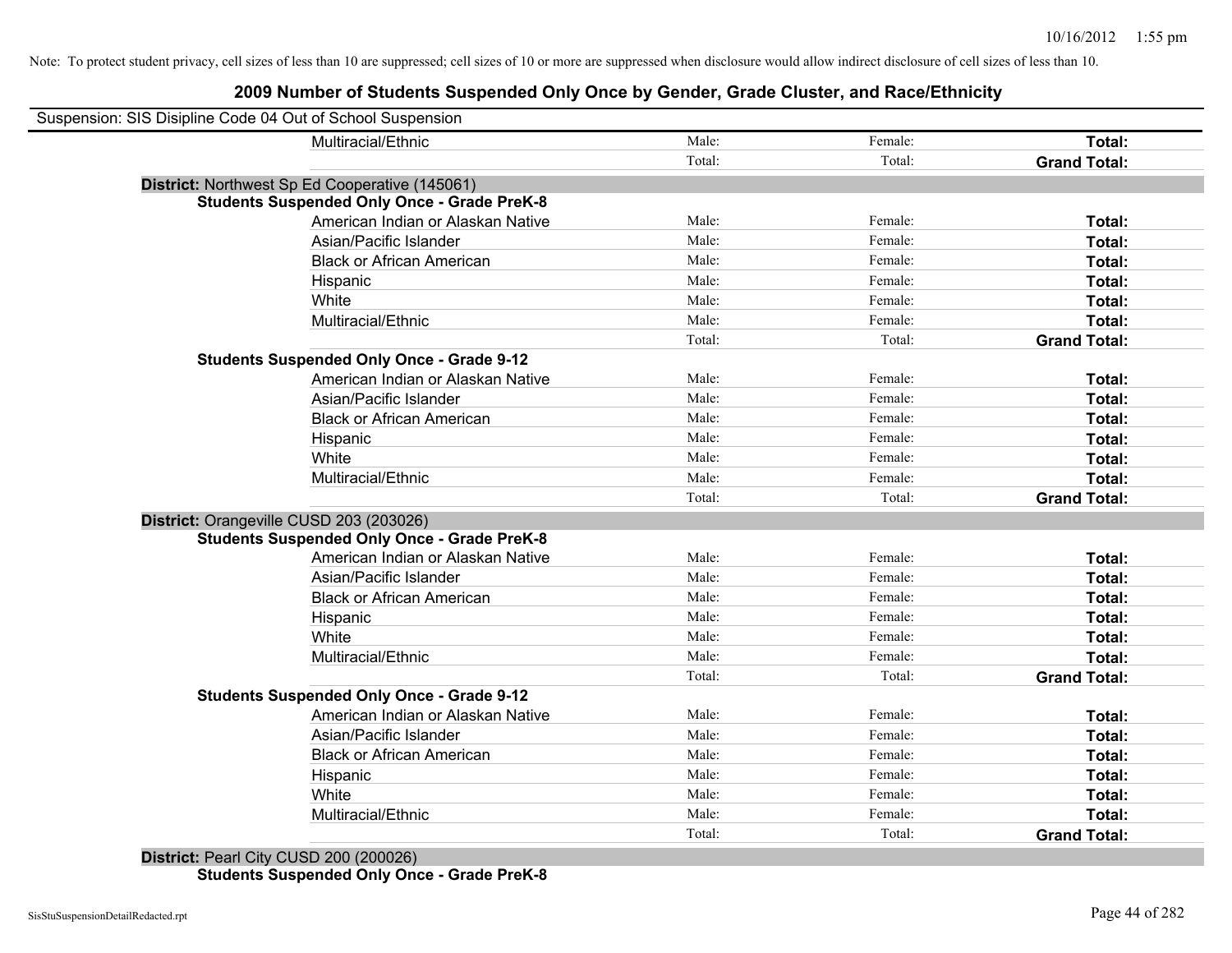### **2009 Number of Students Suspended Only Once by Gender, Grade Cluster, and Race/Ethnicity**

| Suspension: SIS Disipline Code 04 Out of School Suspension |                                                    |        |     |         |    |                     |     |
|------------------------------------------------------------|----------------------------------------------------|--------|-----|---------|----|---------------------|-----|
|                                                            | American Indian or Alaskan Native                  | Male:  |     | Female: |    | Total:              |     |
|                                                            | Asian/Pacific Islander                             | Male:  |     | Female: |    | Total:              |     |
|                                                            | <b>Black or African American</b>                   | Male:  |     | Female: |    | Total:              |     |
|                                                            | Hispanic                                           | Male:  |     | Female: |    | Total:              |     |
|                                                            | White                                              | Male:  |     | Female: |    | Total:              |     |
|                                                            | Multiracial/Ethnic                                 | Male:  |     | Female: |    | Total:              |     |
|                                                            |                                                    | Total: |     | Total:  |    | <b>Grand Total:</b> |     |
| Region: Champaign/Ford ROE (09)                            |                                                    |        |     |         |    |                     |     |
| County: Champaign (010)                                    |                                                    |        |     |         |    |                     |     |
| District: Champaign CUSD 4 (004026)                        |                                                    |        |     |         |    |                     |     |
|                                                            | <b>Students Suspended Only Once - Grade PreK-8</b> |        |     |         |    |                     |     |
|                                                            | American Indian or Alaskan Native                  | Male:  |     | Female: |    | Total:              |     |
|                                                            | Asian/Pacific Islander                             | Male:  |     | Female: |    | Total:              |     |
|                                                            | <b>Black or African American</b>                   | Male:  | 164 | Female: | 72 | Total:              | 236 |
|                                                            | Hispanic                                           | Male:  |     | Female: |    | Total:              | 21  |
|                                                            | White                                              | Male:  | 35  | Female: | 15 | Total:              | 50  |
|                                                            | Multiracial/Ethnic                                 | Male:  |     | Female: |    | Total:              |     |
|                                                            |                                                    | Total: |     | Total:  |    | <b>Grand Total:</b> |     |
|                                                            | <b>Students Suspended Only Once - Grade 9-12</b>   |        |     |         |    |                     |     |
|                                                            | American Indian or Alaskan Native                  | Male:  |     | Female: |    | Total:              |     |
|                                                            | Asian/Pacific Islander                             | Male:  |     | Female: |    | Total:              |     |
|                                                            | <b>Black or African American</b>                   | Male:  | 59  | Female: | 57 | Total:              | 116 |
|                                                            | Hispanic                                           | Male:  |     | Female: |    | Total:              |     |
|                                                            | White                                              | Male:  |     | Female: |    | Total:              | 35  |
|                                                            | Multiracial/Ethnic                                 | Male:  |     | Female: |    | Total:              |     |
|                                                            |                                                    | Total: |     | Total:  |    | <b>Grand Total:</b> |     |
|                                                            | District: Cunningham Childrens Home (006700)       |        |     |         |    |                     |     |
|                                                            | <b>Students Suspended Only Once - Grade PreK-8</b> |        |     |         |    |                     |     |
|                                                            | American Indian or Alaskan Native                  | Male:  |     | Female: |    | Total:              |     |
|                                                            | Asian/Pacific Islander                             | Male:  |     | Female: |    | Total:              |     |
|                                                            | <b>Black or African American</b>                   | Male:  |     | Female: |    | Total:              |     |
|                                                            | Hispanic                                           | Male:  |     | Female: |    | Total:              |     |
|                                                            | White                                              | Male:  |     | Female: |    | Total:              |     |
|                                                            | Multiracial/Ethnic                                 | Male:  |     | Female: |    | Total:              |     |
|                                                            |                                                    | Total: |     | Total:  |    | <b>Grand Total:</b> |     |

**District:** Fisher CUSD 1 (001026) **Students Suspended Only Once - Grade PreK-8**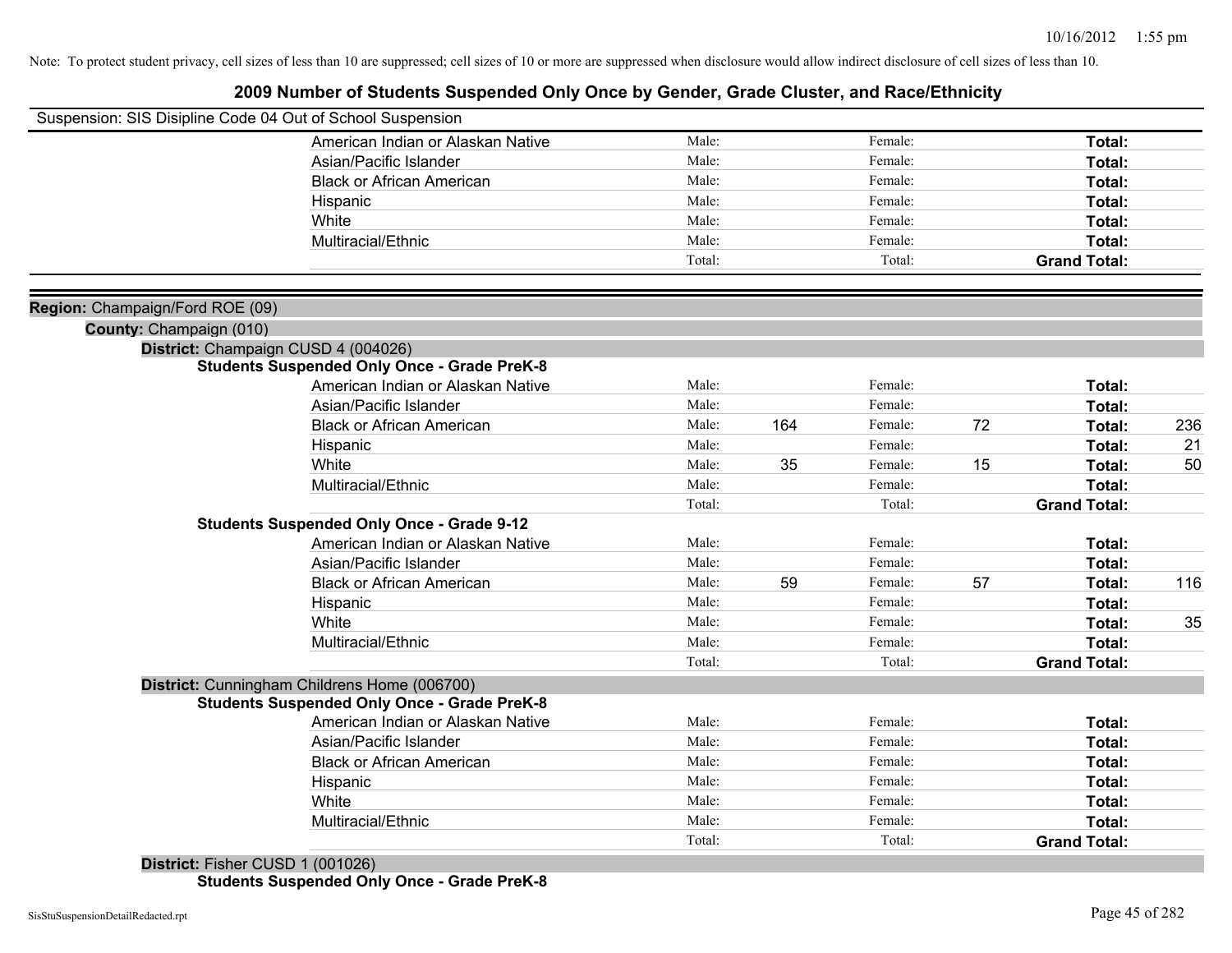## Suspension: SIS Disipline Code 04 Out of School Suspension American Indian or Alaskan Native **Male:** Male: Female: Female: **Total:** Total: Asian/Pacific Islander **Figure 1.1 Contained Asian** Male: Female: **Female: Total: Total: Total: Total: Total: Total: Total: Total: Total: Total: Total: Total: Total: Total: Total: Total: T** Black or African American **American** Male: Male: Female: **Female: Total: Total: Total: Female: Total: Total: Total: Total: Total: Total: Total: Total: Total: Total: Total: Total: Total:** Hispanic **Total:** Male: Female: **Total:** Female: **Total:** Total: **Total:** Female: **Total:** Total: **Total:** Total: **Total:** Total: **Total:** Total: **Total:** Total: **Total:** Total: **Total:** Total: **Total:** Total: **Total:** Tot White **Total:** Male: Female: **Total:** Female: **Total:** Total: Multiracial/Ethnic **Total:** Male: Female: **Total:** Female: **Total:** Female: **Total:** Female: **Total:** Female: **Total:** Female: **Total:** Female: **Total:** Female: **Total:** Female: **Total:** Female: **Total:** Female: **Total:** F Total: Total: Total: **Grand Total: Students Suspended Only Once - Grade 9-12** American Indian or Alaskan Native **Male:** Male: Female: Female: **Total:** Total: Asian/Pacific Islander **Figure 1.1 Contact Contact Contact Contact Contact Contact Contact Contact Total: Total:** Black or African American **Figure 1.1 and Total:** Male: Female: Female: **Total: Total:** Total: Hispanic **Total:** Male: Female: **Total:** Female: **Total:** Total: **Total:** Female: **Total:** Total: **Total:** Total: **Total:** Total: **Total:** Total: **Total:** Total: **Total:** Total: **Total:** Total: **Total:** Total: **Total:** Tot White **Total:** Male: Female: **Total:** Female: **Total:** Total: Multiracial/Ethnic **Total:** Male: Female: **Total:** Female: **Total:** Female: **Total:** Female: **Total:** Female: **Total:** Female: **Total:** Female: **Total:** Female: **Total:** Female: **Total:** Female: **Total:** Female: **Total:** F Total: Total: **Grand Total: District:** Gifford CCSD 188 (188004) **Students Suspended Only Once - Grade PreK-8** American Indian or Alaskan Native **Male:** Male: Female: Female: **Total:** Total: Asian/Pacific Islander **Figure 1.1 Contact 1.1 Contact 1.1 Contact 1.1 Contact 1.1 Contact 1.1 Contact 1.1 Contact 1.1 Contact 1.1 Contact 1.1 Contact 1.1 Contact 1.1 Contact 1.1 Contact 1.1 Contact 1.1 Contact 1.1 Contact** Black or African American **American** Male: Male: Female: **Female: Total: Total: Total: Female: Total: Total: Total: Total: Total: Total: Total: Total: Total: Total: Total: Total: Total:** Hispanic **Total:** Male: Female: **Total:** Female: **Total:** Total: White **Total:** Male: Female: **Total:** Total: **Total:** Female: **Total:** Total: Multiracial/Ethnic **Total:** Male: Female: **Total:** Female: **Total:** Female: **Total:** Total: Total: Total: **Grand Total: District:** Heritage CUSD 8 (008026) **Students Suspended Only Once - Grade PreK-8** American Indian or Alaskan Native **Male:** Male: Female: Female: **Total:** Total: Asian/Pacific Islander **Figure 1.1 Contained Asian** Male: Female: **Female: Total: Total: Total: Total: Total: Total: Total: Total: Total: Total: Total: Total: Total: Total: Total: Total: T** Black or African American **Figure 1.1 and Total:** Male: Female: Female: **Total:** Total: Hispanic **Total:** Male: Female: **Total:** Female: **Total:** Total: **Total:** Female: **Total:** Total: **Total:** Total: **Total:** Total: **Total:** Total: **Total:** Total: **Total:** Total: **Total:** Total: **Total:** Total: **Total:** Tot White **Total:** Male: Female: **Total:** Female: **Total:** Total: Multiracial/Ethnic **Total:** Male: Male: Female: **Total:** Total: Total: Total: **Grand Total: Students Suspended Only Once - Grade 9-12** American Indian or Alaskan Native **Male:** Male: Female: Female: **Total:** Total: Asian/Pacific Islander **Figure 1.1 Contained Asian** Male: Female: **Female: Total: Total: Total: Total: Total: Total: Total: Total: Total: Total: Total: Total: Total: Total: Total: Total: T** Black or African American **Figure 1.1 and Total:** Male: Female: Female: **Total:** Total: Hispanic **Total:** Male: Female: **Total:** Female: **Total:** Total: **Total:** Female: **Total:** Total: **Total:** Total: **Total:** Total: **Total:** Total: **Total:** Total: **Total:** Total: **Total:** Total: **Total:** Total: **Total:** Tot White **Male:** Male: **Total: 11** Male: **Total: 11** Male: **Total: 11** Male: 11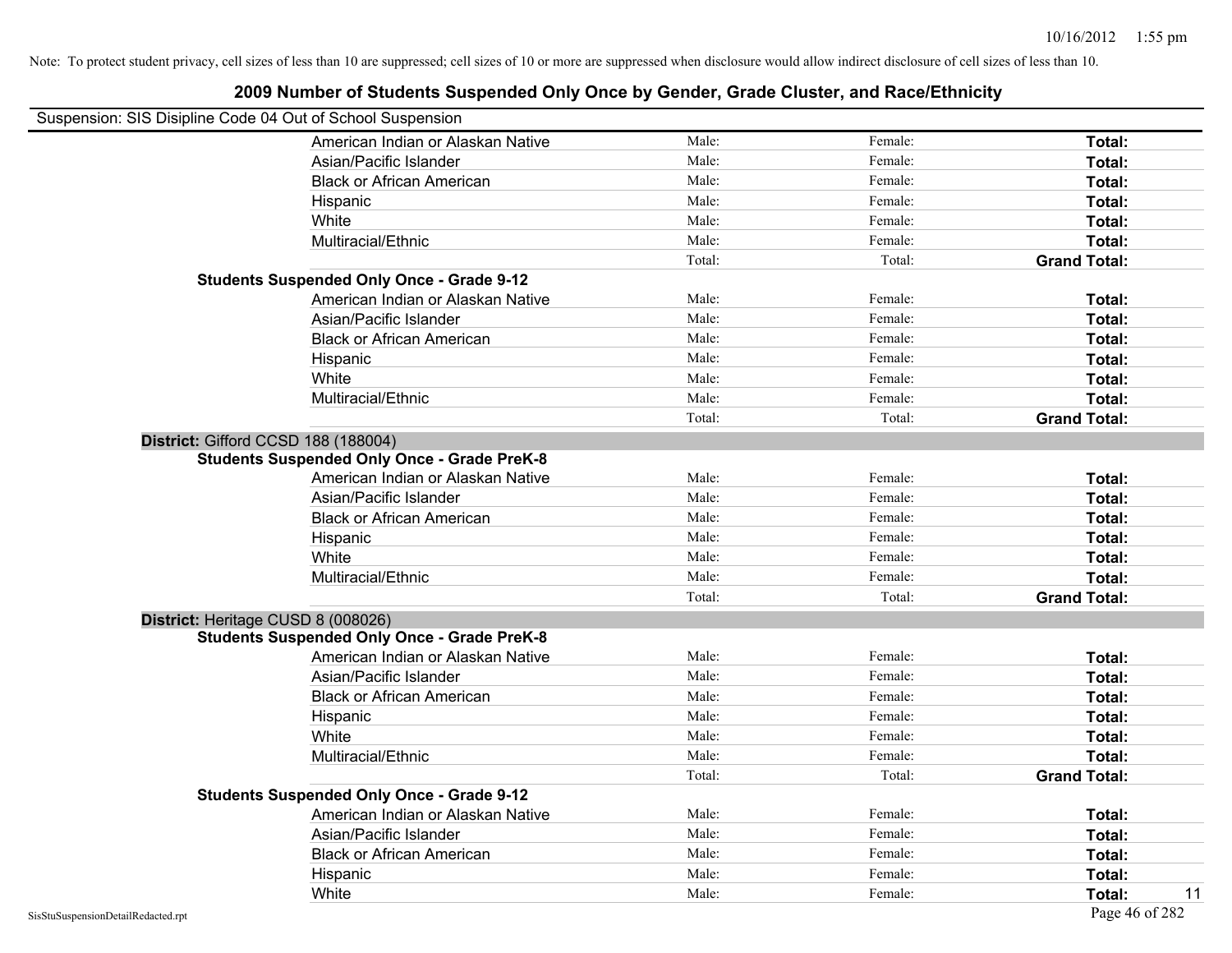### **2009 Number of Students Suspended Only Once by Gender, Grade Cluster, and Race/Ethnicity**

| Suspension: SIS Disipline Code 04 Out of School Suspension |                                                      |        |    |         |    |                     |    |
|------------------------------------------------------------|------------------------------------------------------|--------|----|---------|----|---------------------|----|
|                                                            | Multiracial/Ethnic                                   | Male:  |    | Female: |    | Total:              |    |
|                                                            |                                                      | Total: |    | Total:  |    | <b>Grand Total:</b> |    |
|                                                            | District: Mahomet-Seymour CUSD 3 (003026)            |        |    |         |    |                     |    |
|                                                            | <b>Students Suspended Only Once - Grade PreK-8</b>   |        |    |         |    |                     |    |
|                                                            | American Indian or Alaskan Native                    | Male:  |    | Female: |    | Total:              |    |
|                                                            | Asian/Pacific Islander                               | Male:  |    | Female: |    | Total:              |    |
|                                                            | <b>Black or African American</b>                     | Male:  |    | Female: |    | Total:              |    |
|                                                            | Hispanic                                             | Male:  |    | Female: |    | Total:              |    |
|                                                            | White                                                | Male:  |    | Female: |    | Total:              | 29 |
|                                                            | Multiracial/Ethnic                                   | Male:  |    | Female: |    | Total:              |    |
|                                                            |                                                      | Total: |    | Total:  |    | <b>Grand Total:</b> |    |
|                                                            | <b>Students Suspended Only Once - Grade 9-12</b>     |        |    |         |    |                     |    |
|                                                            | American Indian or Alaskan Native                    | Male:  |    | Female: |    | Total:              |    |
|                                                            | Asian/Pacific Islander                               | Male:  |    | Female: |    | Total:              |    |
|                                                            | <b>Black or African American</b>                     | Male:  |    | Female: |    | Total:              |    |
|                                                            | Hispanic                                             | Male:  |    | Female: |    | Total:              |    |
|                                                            | White                                                | Male:  | 18 | Female: | 11 | Total:              | 29 |
|                                                            | Multiracial/Ethnic                                   | Male:  |    | Female: |    | Total:              |    |
|                                                            |                                                      | Total: |    | Total:  |    | <b>Grand Total:</b> |    |
|                                                            | District: Pavilion Behavioral Health System (017200) |        |    |         |    |                     |    |
|                                                            | <b>Students Suspended Only Once - Grade PreK-8</b>   |        |    |         |    |                     |    |
|                                                            | American Indian or Alaskan Native                    | Male:  |    | Female: |    | Total:              |    |
|                                                            | Asian/Pacific Islander                               | Male:  |    | Female: |    | Total:              |    |
|                                                            | <b>Black or African American</b>                     | Male:  |    | Female: |    | Total:              |    |
|                                                            | Hispanic                                             | Male:  |    | Female: |    | Total:              |    |
|                                                            | White                                                | Male:  |    | Female: |    | Total:              |    |
|                                                            | Multiracial/Ethnic                                   | Male:  |    | Female: |    | Total:              |    |
|                                                            |                                                      | Total: |    | Total:  |    | <b>Grand Total:</b> |    |
|                                                            | District: Prairieview-Ogden CCSD 197 (197004)        |        |    |         |    |                     |    |
|                                                            | <b>Students Suspended Only Once - Grade PreK-8</b>   |        |    |         |    |                     |    |
|                                                            | American Indian or Alaskan Native                    | Male:  |    | Female: |    | Total:              |    |
|                                                            | Asian/Pacific Islander                               | Male:  |    | Female: |    | Total:              |    |
|                                                            | <b>Black or African American</b>                     | Male:  |    | Female: |    | Total:              |    |
|                                                            | Hispanic                                             | Male:  |    | Female: |    | Total:              |    |
|                                                            | White                                                | Male:  |    | Female: |    | Total:              |    |
|                                                            | Multiracial/Ethnic                                   | Male:  |    | Female: |    | Total:              |    |
|                                                            |                                                      | Total: |    | Total:  |    | <b>Grand Total:</b> |    |
|                                                            |                                                      |        |    |         |    |                     |    |

**District:** Rantoul City SD 137 (137002)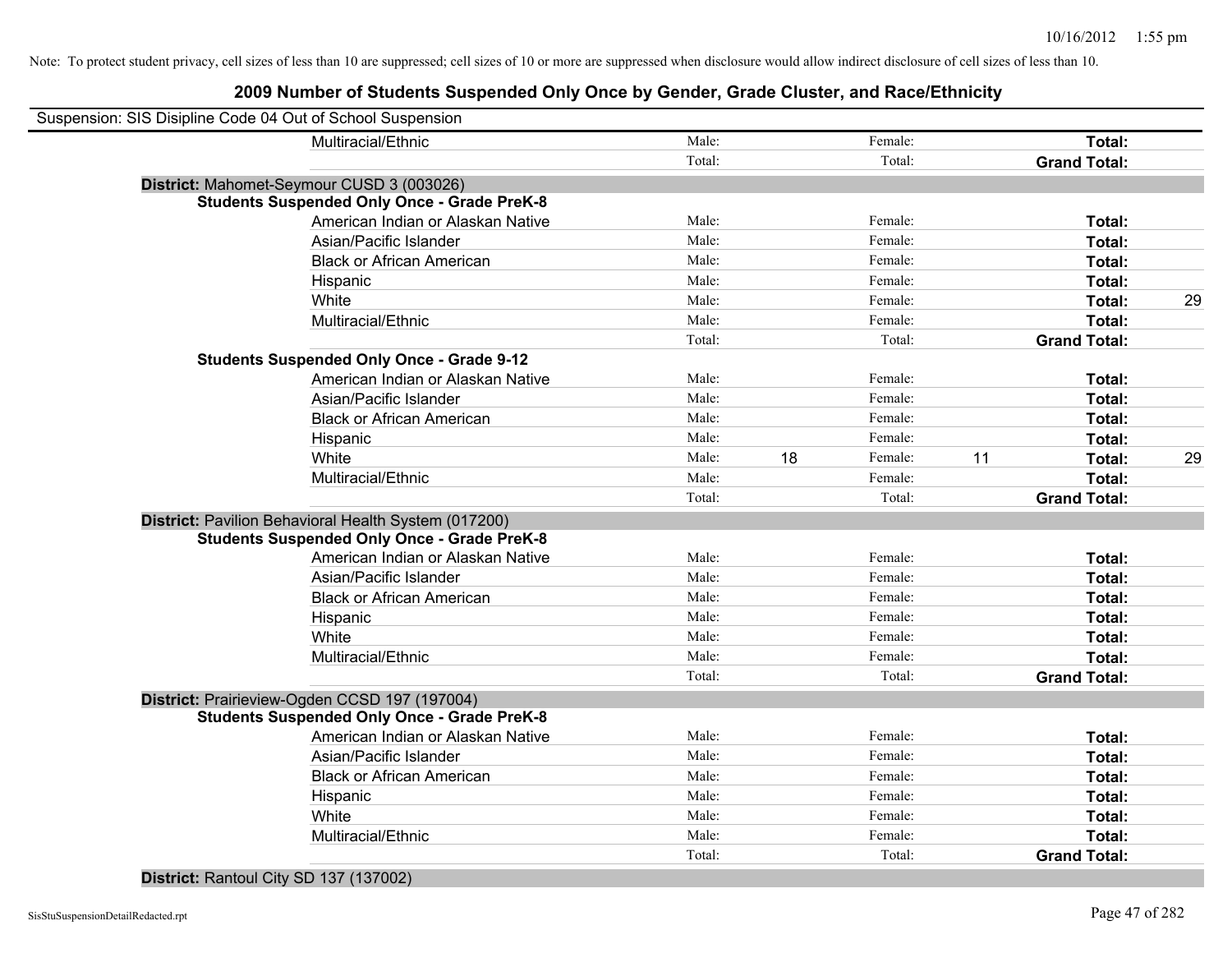| Suspension: SIS Disipline Code 04 Out of School Suspension |        |    |         |    |                     |    |
|------------------------------------------------------------|--------|----|---------|----|---------------------|----|
| <b>Students Suspended Only Once - Grade PreK-8</b>         |        |    |         |    |                     |    |
| American Indian or Alaskan Native                          | Male:  |    | Female: |    | Total:              |    |
| Asian/Pacific Islander                                     | Male:  |    | Female: |    | Total:              |    |
| <b>Black or African American</b>                           | Male:  | 45 | Female: | 26 | Total:              | 71 |
| Hispanic                                                   | Male:  |    | Female: |    | Total:              | 18 |
| White                                                      | Male:  | 21 | Female: | 12 | Total:              | 33 |
| Multiracial/Ethnic                                         | Male:  |    | Female: |    | Total:              |    |
|                                                            | Total: |    | Total:  |    | <b>Grand Total:</b> |    |
| District: St Joseph Ogden CHSD 305 (305016)                |        |    |         |    |                     |    |
| <b>Students Suspended Only Once - Grade 9-12</b>           |        |    |         |    |                     |    |
| American Indian or Alaskan Native                          | Male:  |    | Female: |    | Total:              |    |
| Asian/Pacific Islander                                     | Male:  |    | Female: |    | Total:              |    |
| <b>Black or African American</b>                           | Male:  |    | Female: |    | Total:              |    |
| Hispanic                                                   | Male:  |    | Female: |    | Total:              |    |
| White                                                      | Male:  |    | Female: |    | Total:              | 19 |
| Multiracial/Ethnic                                         | Male:  |    | Female: |    | Total:              |    |
|                                                            | Total: |    | Total:  |    | <b>Grand Total:</b> |    |
| District: Thomasboro CCSD 130 (130004)                     |        |    |         |    |                     |    |
| <b>Students Suspended Only Once - Grade PreK-8</b>         |        |    |         |    |                     |    |
| American Indian or Alaskan Native                          | Male:  |    | Female: |    | Total:              |    |
| Asian/Pacific Islander                                     | Male:  |    | Female: |    | Total:              |    |
| <b>Black or African American</b>                           | Male:  |    | Female: |    | Total:              |    |
| Hispanic                                                   | Male:  |    | Female: |    | Total:              |    |
| White                                                      | Male:  |    | Female: |    | Total:              |    |
| Multiracial/Ethnic                                         | Male:  |    | Female: |    | Total:              |    |
|                                                            | Total: |    | Total:  |    | <b>Grand Total:</b> | 13 |
| District: Tolono CUSD 7 (007026)                           |        |    |         |    |                     |    |
| <b>Students Suspended Only Once - Grade PreK-8</b>         |        |    |         |    |                     |    |
| American Indian or Alaskan Native                          | Male:  |    | Female: |    | Total:              |    |
| Asian/Pacific Islander                                     | Male:  |    | Female: |    | Total:              |    |
| <b>Black or African American</b>                           | Male:  |    | Female: |    | Total:              |    |
| Hispanic                                                   | Male:  |    | Female: |    | Total:              |    |
| White                                                      | Male:  |    | Female: |    | Total:              | 18 |
| Multiracial/Ethnic                                         | Male:  |    | Female: |    | Total:              |    |
|                                                            | Total: |    | Total:  |    | <b>Grand Total:</b> |    |
| <b>Students Suspended Only Once - Grade 9-12</b>           |        |    |         |    |                     |    |
| American Indian or Alaskan Native                          | Male:  |    | Female: |    | Total:              |    |
| Asian/Pacific Islander                                     | Male:  |    | Female: |    | Total:              |    |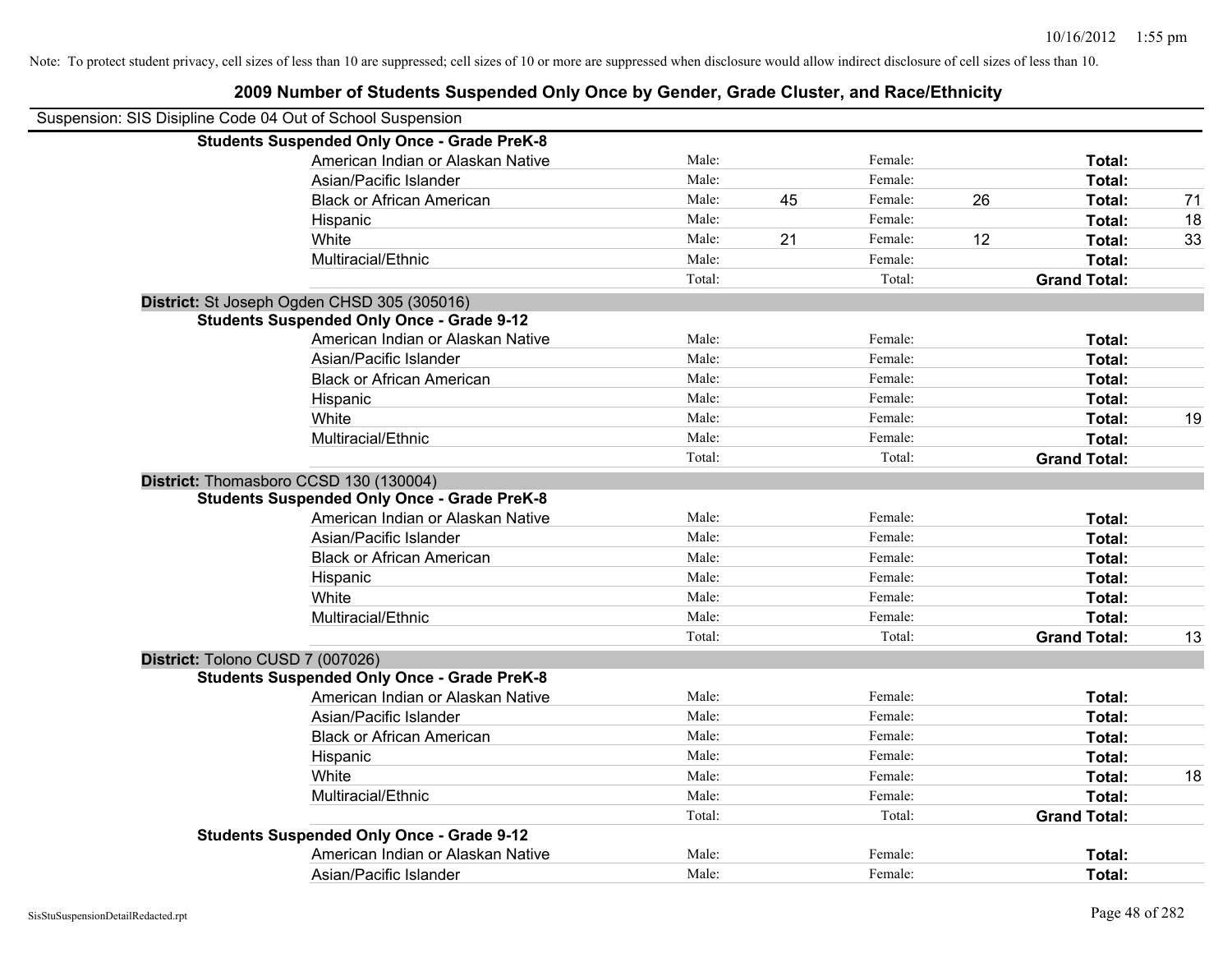| Suspension: SIS Disipline Code 04 Out of School Suspension |                                                     |        |    |         |    |                     |    |
|------------------------------------------------------------|-----------------------------------------------------|--------|----|---------|----|---------------------|----|
|                                                            | <b>Black or African American</b>                    | Male:  |    | Female: |    | Total:              |    |
|                                                            | Hispanic                                            | Male:  |    | Female: |    | Total:              |    |
|                                                            | White                                               | Male:  |    | Female: |    | Total:              | 17 |
|                                                            | Multiracial/Ethnic                                  | Male:  |    | Female: |    | Total:              |    |
|                                                            |                                                     | Total: |    | Total:  |    | <b>Grand Total:</b> |    |
| District: Urbana SD 116 (116022)                           |                                                     |        |    |         |    |                     |    |
|                                                            | <b>Students Suspended Only Once - Grade PreK-8</b>  |        |    |         |    |                     |    |
|                                                            | American Indian or Alaskan Native                   | Male:  |    | Female: |    | Total:              |    |
|                                                            | Asian/Pacific Islander                              | Male:  |    | Female: |    | Total:              |    |
|                                                            | <b>Black or African American</b>                    | Male:  | 52 | Female: | 29 | Total:              | 81 |
|                                                            | Hispanic                                            | Male:  |    | Female: |    | Total:              | 15 |
|                                                            | White                                               | Male:  |    | Female: |    | Total:              | 39 |
|                                                            | Multiracial/Ethnic                                  | Male:  |    | Female: |    | Total:              | 12 |
|                                                            |                                                     | Total: |    | Total:  |    | <b>Grand Total:</b> |    |
|                                                            | <b>Students Suspended Only Once - Grade 9-12</b>    |        |    |         |    |                     |    |
|                                                            | American Indian or Alaskan Native                   | Male:  |    | Female: |    | Total:              |    |
|                                                            | Asian/Pacific Islander                              | Male:  |    | Female: |    | Total:              |    |
|                                                            | <b>Black or African American</b>                    | Male:  | 31 | Female: | 21 | Total:              | 52 |
|                                                            | Hispanic                                            | Male:  |    | Female: |    | Total:              |    |
|                                                            | White                                               | Male:  |    | Female: |    | Total:              | 26 |
|                                                            | Multiracial/Ethnic                                  | Male:  |    | Female: |    | Total:              |    |
|                                                            |                                                     | Total: | 59 | Total:  | 33 | <b>Grand Total:</b> | 92 |
| County: Ford (027)                                         |                                                     |        |    |         |    |                     |    |
|                                                            | District: Gibson City-Melvin-Sibley CUSD 5 (005026) |        |    |         |    |                     |    |
|                                                            | <b>Students Suspended Only Once - Grade PreK-8</b>  |        |    |         |    |                     |    |
|                                                            | American Indian or Alaskan Native                   | Male:  |    | Female: |    | Total:              |    |
|                                                            | Asian/Pacific Islander                              | Male:  |    | Female: |    | Total:              |    |
|                                                            | <b>Black or African American</b>                    | Male:  |    | Female: |    | Total:              |    |
|                                                            | Hispanic                                            | Male:  |    | Female: |    | Total:              |    |
|                                                            | White                                               | Male:  |    | Female: |    | Total:              |    |
|                                                            | Multiracial/Ethnic                                  | Male:  |    | Female: |    | Total:              |    |
|                                                            |                                                     | Total: |    | Total:  |    | <b>Grand Total:</b> |    |
|                                                            | <b>Students Suspended Only Once - Grade 9-12</b>    |        |    |         |    |                     |    |
|                                                            | American Indian or Alaskan Native                   | Male:  |    | Female: |    | Total:              |    |
|                                                            | Asian/Pacific Islander                              | Male:  |    | Female: |    | Total:              |    |
|                                                            | <b>Black or African American</b>                    | Male:  |    | Female: |    | Total:              |    |
|                                                            | Hispanic                                            | Male:  |    | Female: |    | Total:              |    |
|                                                            | White                                               | Male:  |    | Female: |    | Total:              | 12 |
|                                                            | Multiracial/Ethnic                                  | Male:  |    | Female: |    | Total:              |    |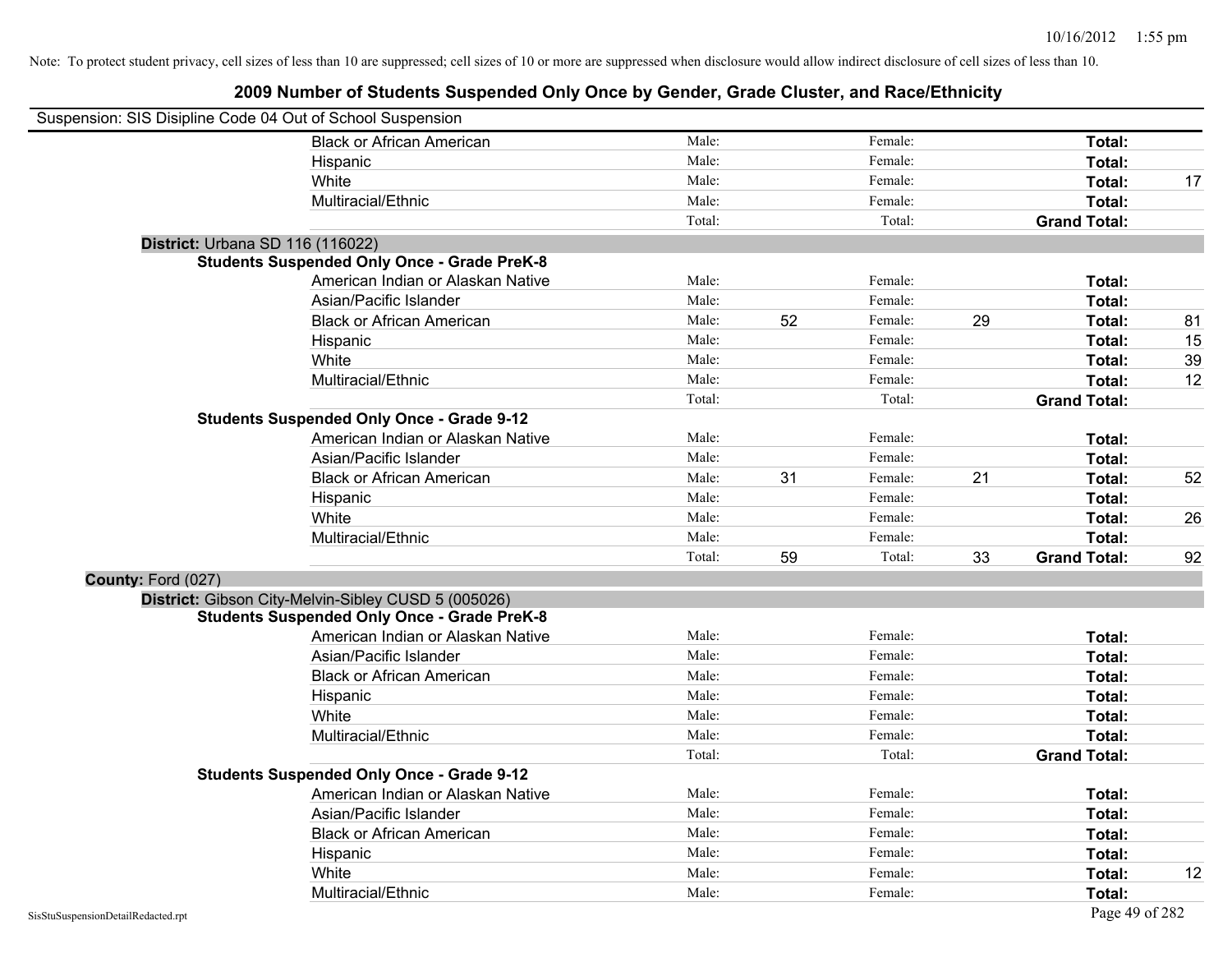|                                       | Suspension: SIS Disipline Code 04 Out of School Suspension |        |    |         |    |                     |    |
|---------------------------------------|------------------------------------------------------------|--------|----|---------|----|---------------------|----|
|                                       |                                                            | Total: |    | Total:  |    | <b>Grand Total:</b> |    |
|                                       | District: Paxton-Buckley-Loda CUD 10 (010026)              |        |    |         |    |                     |    |
|                                       | <b>Students Suspended Only Once - Grade PreK-8</b>         |        |    |         |    |                     |    |
|                                       | American Indian or Alaskan Native                          | Male:  |    | Female: |    | Total:              |    |
|                                       | Asian/Pacific Islander                                     | Male:  |    | Female: |    | <b>Total:</b>       |    |
|                                       | <b>Black or African American</b>                           | Male:  |    | Female: |    | Total:              |    |
|                                       | Hispanic                                                   | Male:  |    | Female: |    | Total:              |    |
|                                       | White                                                      | Male:  |    | Female: |    | Total:              | 27 |
|                                       | Multiracial/Ethnic                                         | Male:  |    | Female: |    | Total:              |    |
|                                       |                                                            | Total: |    | Total:  |    | <b>Grand Total:</b> |    |
|                                       | <b>Students Suspended Only Once - Grade 9-12</b>           |        |    |         |    |                     |    |
|                                       | American Indian or Alaskan Native                          | Male:  |    | Female: |    | Total:              |    |
|                                       | Asian/Pacific Islander                                     | Male:  |    | Female: |    | Total:              |    |
|                                       | <b>Black or African American</b>                           | Male:  |    | Female: |    | Total:              |    |
|                                       | Hispanic                                                   | Male:  |    | Female: |    | Total:              |    |
|                                       | White                                                      | Male:  | 26 | Female: | 10 | Total:              | 36 |
|                                       | Multiracial/Ethnic                                         | Male:  |    | Female: |    | Total:              |    |
|                                       |                                                            | Total: |    | Total:  |    | <b>Grand Total:</b> |    |
| County: Non-Public School (000)       |                                                            |        |    |         |    |                     |    |
|                                       | District: Champaign/Ford ROE (000000)                      |        |    |         |    |                     |    |
|                                       | <b>Students Suspended Only Once - Grade 9-12</b>           |        |    |         |    |                     |    |
|                                       | American Indian or Alaskan Native                          | Male:  |    | Female: |    | Total:              |    |
|                                       | Asian/Pacific Islander                                     | Male:  |    | Female: |    | Total:              |    |
|                                       | <b>Black or African American</b>                           | Male:  |    | Female: |    | Total:              |    |
|                                       | Hispanic                                                   | Male:  |    | Female: |    | Total:              |    |
|                                       | White                                                      | Male:  |    | Female: |    | Total:              |    |
|                                       | Multiracial/Ethnic                                         | Male:  |    | Female: |    | Total:              |    |
|                                       |                                                            | Total: |    | Total:  |    | <b>Grand Total:</b> |    |
|                                       |                                                            |        |    |         |    |                     |    |
| Region: Christian/Montgomery ROE (10) |                                                            |        |    |         |    |                     |    |
| County: Christian (011)               |                                                            |        |    |         |    |                     |    |
|                                       | District: Edinburg CUSD 4 (004026)                         |        |    |         |    |                     |    |
|                                       | <b>Students Suspended Only Once - Grade PreK-8</b>         |        |    |         |    |                     |    |
|                                       | American Indian or Alaskan Native                          | Male:  |    | Female: |    | Total:              |    |
|                                       | Asian/Pacific Islander                                     | Male:  |    | Female: |    | Total:              |    |
|                                       | <b>Black or African American</b>                           | Male:  |    | Female: |    | Total:              |    |
|                                       | Hispanic                                                   | Male:  |    | Female: |    | Total:              |    |
|                                       | White                                                      | Male:  |    | Female: |    | Total:              |    |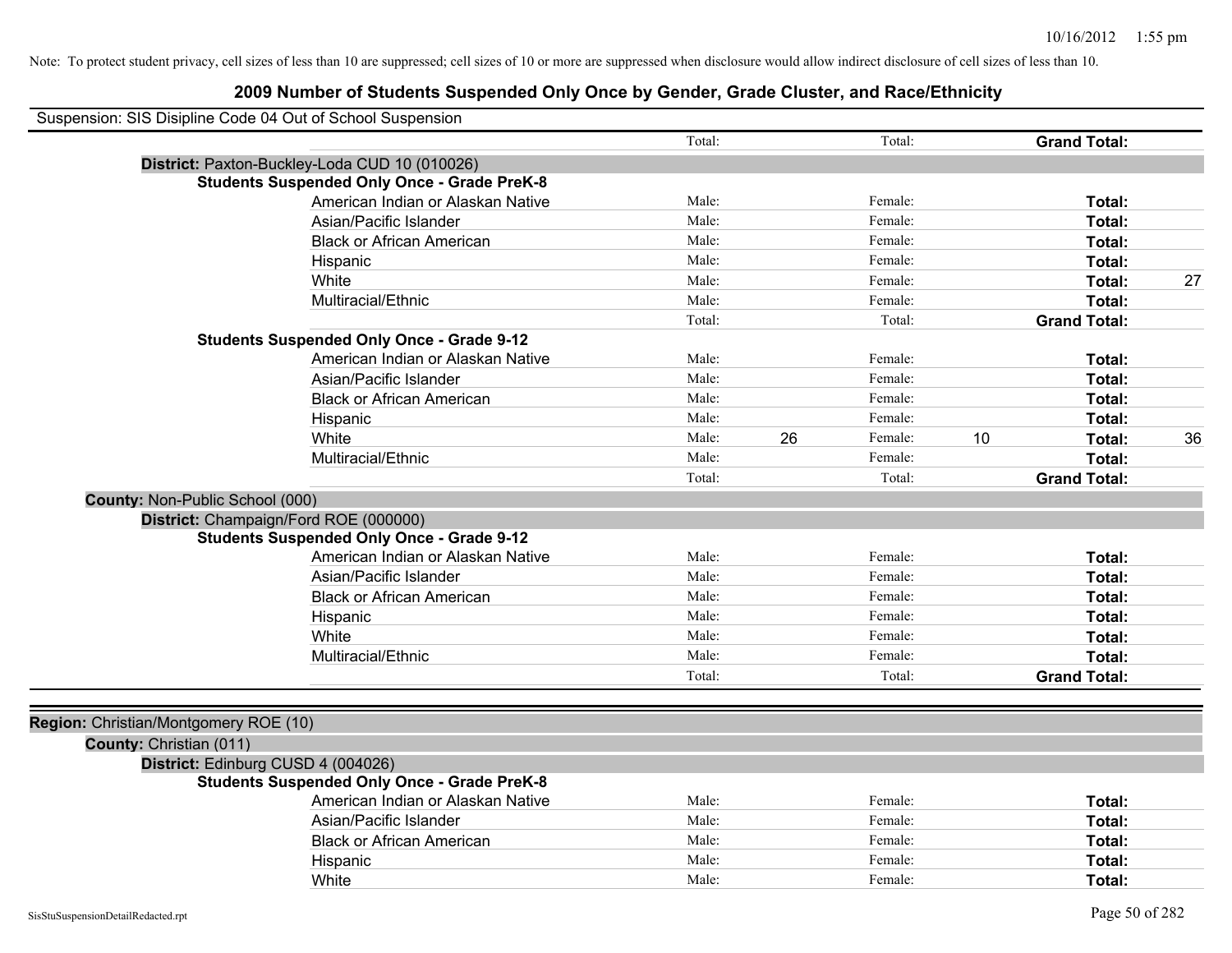| Suspension: SIS Disipline Code 04 Out of School Suspension |                                                    |        |         |                     |    |
|------------------------------------------------------------|----------------------------------------------------|--------|---------|---------------------|----|
|                                                            | Multiracial/Ethnic                                 | Male:  | Female: | Total:              |    |
|                                                            |                                                    | Total: | Total:  | <b>Grand Total:</b> |    |
|                                                            | <b>Students Suspended Only Once - Grade 9-12</b>   |        |         |                     |    |
|                                                            | American Indian or Alaskan Native                  | Male:  | Female: | Total:              |    |
|                                                            | Asian/Pacific Islander                             | Male:  | Female: | Total:              |    |
|                                                            | <b>Black or African American</b>                   | Male:  | Female: | Total:              |    |
|                                                            | Hispanic                                           | Male:  | Female: | Total:              |    |
|                                                            | White                                              | Male:  | Female: | Total:              |    |
|                                                            | Multiracial/Ethnic                                 | Male:  | Female: | Total:              |    |
|                                                            |                                                    | Total: | Total:  | <b>Grand Total:</b> |    |
| District: Morrisonville CUSD 1 (001026)                    |                                                    |        |         |                     |    |
|                                                            | <b>Students Suspended Only Once - Grade PreK-8</b> |        |         |                     |    |
|                                                            | American Indian or Alaskan Native                  | Male:  | Female: | Total:              |    |
|                                                            | Asian/Pacific Islander                             | Male:  | Female: | Total:              |    |
|                                                            | <b>Black or African American</b>                   | Male:  | Female: | Total:              |    |
|                                                            | Hispanic                                           | Male:  | Female: | Total:              |    |
|                                                            | White                                              | Male:  | Female: | Total:              | 10 |
|                                                            | Multiracial/Ethnic                                 | Male:  | Female: | Total:              |    |
|                                                            |                                                    | Total: | Total:  | <b>Grand Total:</b> |    |
|                                                            | <b>Students Suspended Only Once - Grade 9-12</b>   |        |         |                     |    |
|                                                            | American Indian or Alaskan Native                  | Male:  | Female: | Total:              |    |
|                                                            | Asian/Pacific Islander                             | Male:  | Female: | Total:              |    |
|                                                            | <b>Black or African American</b>                   | Male:  | Female: | Total:              |    |
|                                                            | Hispanic                                           | Male:  | Female: | Total:              |    |
|                                                            | White                                              | Male:  | Female: | Total:              |    |
|                                                            | Multiracial/Ethnic                                 | Male:  | Female: | Total:              |    |
|                                                            |                                                    | Total: | Total:  | <b>Grand Total:</b> |    |
| District: Pana CUSD 8 (008026)                             |                                                    |        |         |                     |    |
|                                                            | <b>Students Suspended Only Once - Grade PreK-8</b> |        |         |                     |    |
|                                                            | American Indian or Alaskan Native                  | Male:  | Female: | Total:              |    |
|                                                            | Asian/Pacific Islander                             | Male:  | Female: | Total:              |    |
|                                                            | <b>Black or African American</b>                   | Male:  | Female: | Total:              |    |
|                                                            | Hispanic                                           | Male:  | Female: | Total:              |    |
|                                                            | White                                              | Male:  | Female: | Total:              |    |
|                                                            | Multiracial/Ethnic                                 | Male:  | Female: | Total:              |    |
|                                                            |                                                    | Total: | Total:  | <b>Grand Total:</b> |    |
|                                                            | <b>Students Suspended Only Once - Grade 9-12</b>   |        |         |                     |    |
|                                                            | American Indian or Alaskan Native                  | Male:  | Female: | Total:              |    |
|                                                            | Asian/Pacific Islander                             | Male:  | Female: | Total:              |    |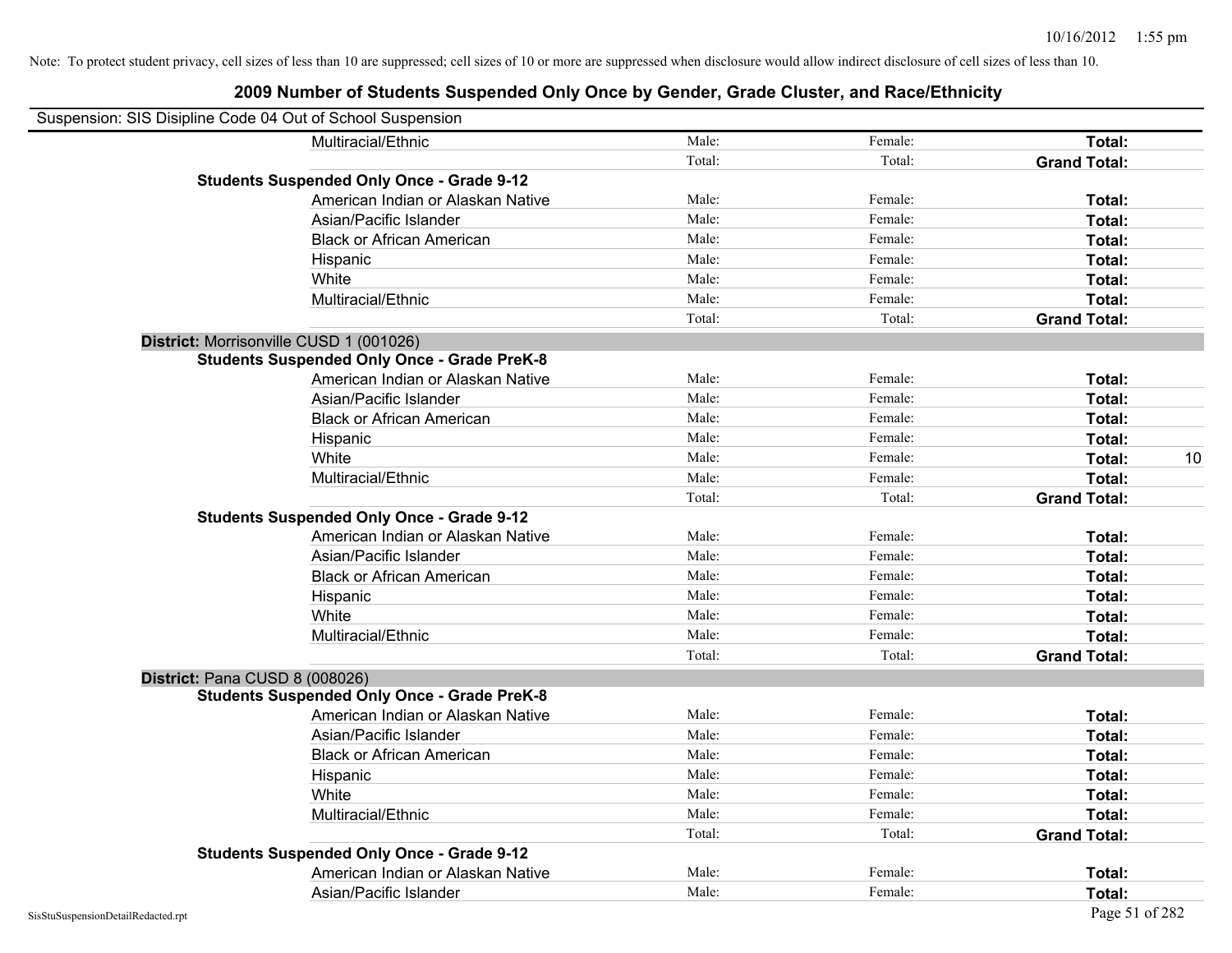| Suspension: SIS Disipline Code 04 Out of School Suspension |                                                    |        |    |         |    |                     |    |
|------------------------------------------------------------|----------------------------------------------------|--------|----|---------|----|---------------------|----|
|                                                            | <b>Black or African American</b>                   | Male:  |    | Female: |    | Total:              |    |
|                                                            | Hispanic                                           | Male:  |    | Female: |    | Total:              |    |
|                                                            | White                                              | Male:  |    | Female: |    | Total:              | 25 |
|                                                            | Multiracial/Ethnic                                 | Male:  |    | Female: |    | Total:              |    |
|                                                            |                                                    | Total: |    | Total:  |    | <b>Grand Total:</b> |    |
| District: South Fork SD 14 (014024)                        |                                                    |        |    |         |    |                     |    |
|                                                            | <b>Students Suspended Only Once - Grade PreK-8</b> |        |    |         |    |                     |    |
|                                                            | American Indian or Alaskan Native                  | Male:  |    | Female: |    | Total:              |    |
|                                                            | Asian/Pacific Islander                             | Male:  |    | Female: |    | Total:              |    |
|                                                            | <b>Black or African American</b>                   | Male:  |    | Female: |    | Total:              |    |
|                                                            | Hispanic                                           | Male:  |    | Female: |    | Total:              |    |
|                                                            | White                                              | Male:  |    | Female: |    | Total:              | 14 |
|                                                            | Multiracial/Ethnic                                 | Male:  |    | Female: |    | Total:              |    |
|                                                            |                                                    | Total: |    | Total:  |    | <b>Grand Total:</b> |    |
|                                                            | <b>Students Suspended Only Once - Grade 9-12</b>   |        |    |         |    |                     |    |
|                                                            | American Indian or Alaskan Native                  | Male:  |    | Female: |    | Total:              |    |
|                                                            | Asian/Pacific Islander                             | Male:  |    | Female: |    | Total:              |    |
|                                                            | <b>Black or African American</b>                   | Male:  |    | Female: |    | Total:              |    |
|                                                            | Hispanic                                           | Male:  |    | Female: |    | Total:              |    |
|                                                            | White                                              | Male:  |    | Female: |    | Total:              |    |
|                                                            | Multiracial/Ethnic                                 | Male:  |    | Female: |    | Total:              |    |
|                                                            |                                                    | Total: |    | Total:  |    | <b>Grand Total:</b> |    |
| District: Taylorville CUSD 3 (003026)                      |                                                    |        |    |         |    |                     |    |
|                                                            | <b>Students Suspended Only Once - Grade PreK-8</b> |        |    |         |    |                     |    |
|                                                            | American Indian or Alaskan Native                  | Male:  |    | Female: |    | Total:              |    |
|                                                            | Asian/Pacific Islander                             | Male:  |    | Female: |    | Total:              |    |
|                                                            | <b>Black or African American</b>                   | Male:  |    | Female: |    | Total:              |    |
|                                                            | Hispanic                                           | Male:  |    | Female: |    | Total:              |    |
|                                                            | White                                              | Male:  |    | Female: |    | Total:              | 27 |
|                                                            | Multiracial/Ethnic                                 | Male:  |    | Female: |    | Total:              |    |
|                                                            |                                                    | Total: |    | Total:  |    | <b>Grand Total:</b> |    |
|                                                            | <b>Students Suspended Only Once - Grade 9-12</b>   |        |    |         |    |                     |    |
|                                                            | American Indian or Alaskan Native                  | Male:  |    | Female: |    | Total:              |    |
|                                                            | Asian/Pacific Islander                             | Male:  |    | Female: |    | Total:              |    |
|                                                            | <b>Black or African American</b>                   | Male:  |    | Female: |    | Total:              |    |
|                                                            | Hispanic                                           | Male:  |    | Female: |    | Total:              |    |
|                                                            | White                                              | Male:  | 30 | Female: | 16 | Total:              | 46 |
|                                                            | Multiracial/Ethnic                                 | Male:  |    | Female: |    | Total:              |    |
|                                                            |                                                    | Total: |    | Total:  |    | <b>Grand Total:</b> |    |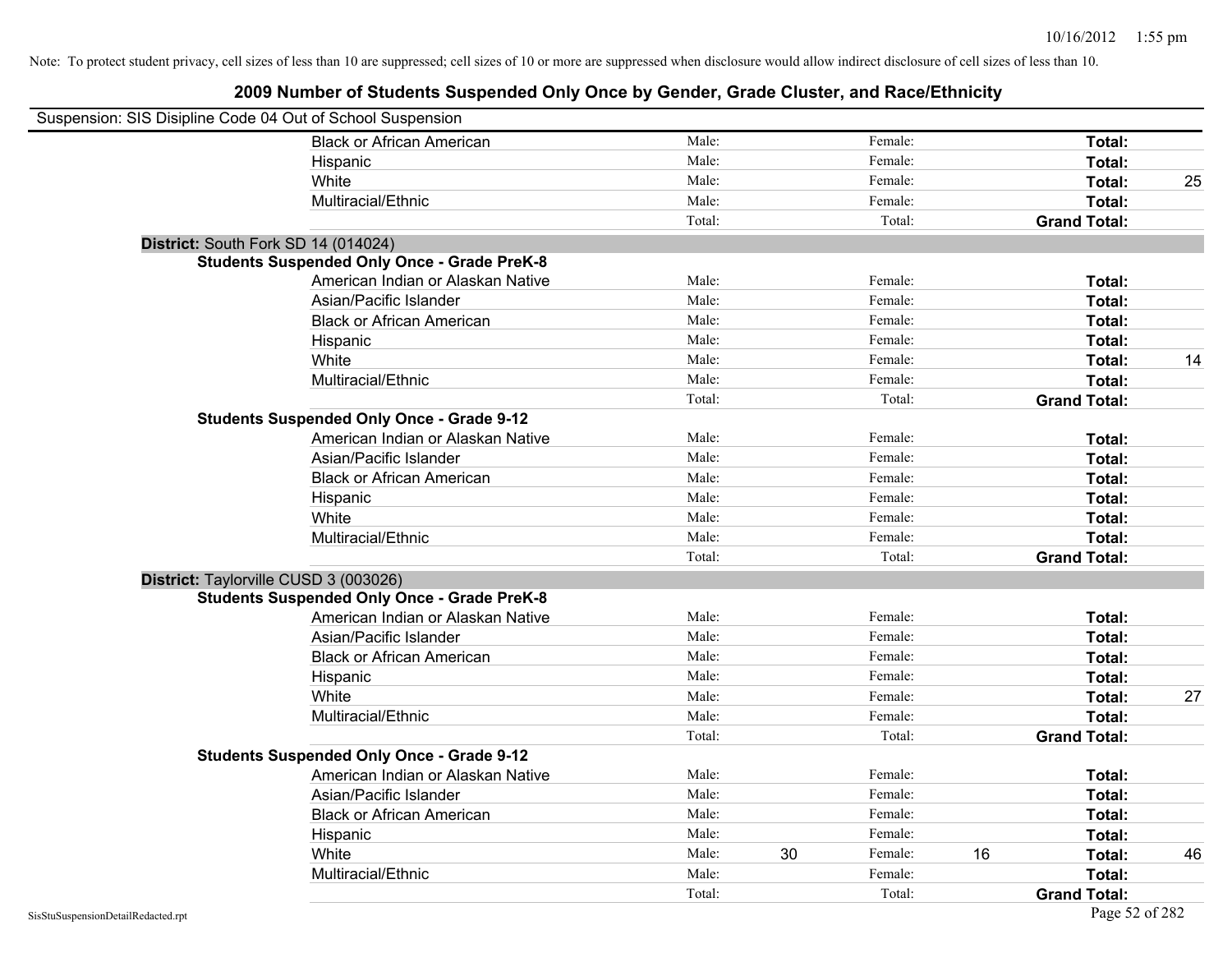| Suspension: SIS Disipline Code 04 Out of School Suspension |
|------------------------------------------------------------|
|------------------------------------------------------------|

| <b>County: Montgomery (068)</b>    |                                                    |        |    |         |    |                     |    |
|------------------------------------|----------------------------------------------------|--------|----|---------|----|---------------------|----|
|                                    | District: Hillsboro CUSD 3 (003026)                |        |    |         |    |                     |    |
|                                    | <b>Students Suspended Only Once - Grade PreK-8</b> |        |    |         |    |                     |    |
|                                    | American Indian or Alaskan Native                  | Male:  |    | Female: |    | Total:              |    |
|                                    | Asian/Pacific Islander                             | Male:  |    | Female: |    | Total:              |    |
|                                    | <b>Black or African American</b>                   | Male:  |    | Female: |    | Total:              |    |
|                                    | Hispanic                                           | Male:  |    | Female: |    | Total:              |    |
|                                    | White                                              | Male:  |    | Female: |    | Total:              | 45 |
|                                    | Multiracial/Ethnic                                 | Male:  |    | Female: |    | Total:              |    |
|                                    |                                                    | Total: |    | Total:  |    | <b>Grand Total:</b> |    |
|                                    | <b>Students Suspended Only Once - Grade 9-12</b>   |        |    |         |    |                     |    |
|                                    | American Indian or Alaskan Native                  | Male:  |    | Female: |    | Total:              |    |
|                                    | Asian/Pacific Islander                             | Male:  |    | Female: |    | Total:              |    |
|                                    | <b>Black or African American</b>                   | Male:  |    | Female: |    | Total:              |    |
|                                    | Hispanic                                           | Male:  |    | Female: |    | Total:              |    |
|                                    | White                                              | Male:  | 26 | Female: | 10 | Total:              | 36 |
|                                    | Multiracial/Ethnic                                 | Male:  |    | Female: |    | Total:              |    |
|                                    |                                                    | Total: |    | Total:  |    | <b>Grand Total:</b> |    |
|                                    | District: Litchfield CUSD 12 (012026)              |        |    |         |    |                     |    |
|                                    | <b>Students Suspended Only Once - Grade PreK-8</b> |        |    |         |    |                     |    |
|                                    | American Indian or Alaskan Native                  | Male:  |    | Female: |    | Total:              |    |
|                                    | Asian/Pacific Islander                             | Male:  |    | Female: |    | Total:              |    |
|                                    | <b>Black or African American</b>                   | Male:  |    | Female: |    | Total:              |    |
|                                    | Hispanic                                           | Male:  |    | Female: |    | Total:              |    |
|                                    | White                                              | Male:  |    | Female: |    | Total:              | 18 |
|                                    | Multiracial/Ethnic                                 | Male:  |    | Female: |    | Total:              |    |
|                                    |                                                    | Total: |    | Total:  |    | <b>Grand Total:</b> |    |
|                                    | <b>Students Suspended Only Once - Grade 9-12</b>   |        |    |         |    |                     |    |
|                                    | American Indian or Alaskan Native                  | Male:  |    | Female: |    | Total:              |    |
|                                    | Asian/Pacific Islander                             | Male:  |    | Female: |    | Total:              |    |
|                                    | <b>Black or African American</b>                   | Male:  |    | Female: |    | Total:              |    |
|                                    | Hispanic                                           | Male:  |    | Female: |    | Total:              |    |
|                                    | White                                              | Male:  |    | Female: |    | Total:              | 21 |
|                                    | Multiracial/Ethnic                                 | Male:  |    | Female: |    | Total:              |    |
|                                    |                                                    | Total: |    | Total:  |    | <b>Grand Total:</b> |    |
|                                    | District: Nokomis CUSD 22 (022026)                 |        |    |         |    |                     |    |
|                                    | <b>Students Suspended Only Once - Grade PreK-8</b> |        |    |         |    |                     |    |
|                                    | American Indian or Alaskan Native                  | Male:  |    | Female: |    | Total:              |    |
|                                    | Asian/Pacific Islander                             | Male:  |    | Female: |    | <b>Total:</b>       |    |
| SisStuSuspensionDetailRedacted.rpt |                                                    |        |    |         |    | Page 53 of 282      |    |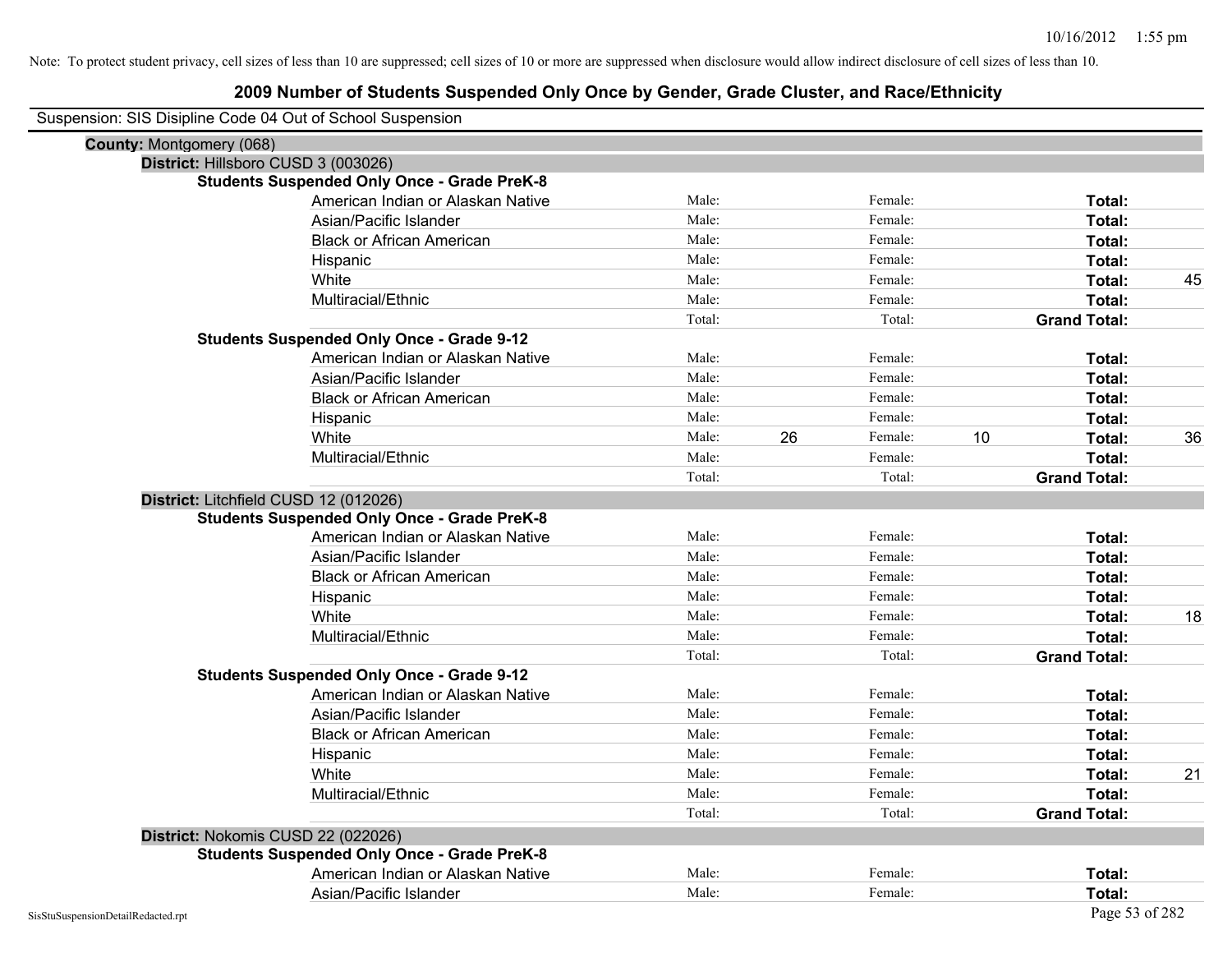| Suspension: SIS Disipline Code 04 Out of School Suspension |                                                    |        |         |                     |    |
|------------------------------------------------------------|----------------------------------------------------|--------|---------|---------------------|----|
|                                                            | <b>Black or African American</b>                   | Male:  | Female: | Total:              |    |
|                                                            | Hispanic                                           | Male:  | Female: | Total:              |    |
|                                                            | White                                              | Male:  | Female: | Total:              | 11 |
|                                                            | Multiracial/Ethnic                                 | Male:  | Female: | Total:              |    |
|                                                            |                                                    | Total: | Total:  | <b>Grand Total:</b> |    |
|                                                            | <b>Students Suspended Only Once - Grade 9-12</b>   |        |         |                     |    |
|                                                            | American Indian or Alaskan Native                  | Male:  | Female: | Total:              |    |
|                                                            | Asian/Pacific Islander                             | Male:  | Female: | Total:              |    |
|                                                            | <b>Black or African American</b>                   | Male:  | Female: | Total:              |    |
|                                                            | Hispanic                                           | Male:  | Female: | Total:              |    |
|                                                            | White                                              | Male:  | Female: | Total:              | 13 |
|                                                            | Multiracial/Ethnic                                 | Male:  | Female: | Total:              |    |
|                                                            |                                                    | Total: | Total:  | <b>Grand Total:</b> |    |
|                                                            | District: Panhandle CUSD 2 (002026)                |        |         |                     |    |
|                                                            | <b>Students Suspended Only Once - Grade PreK-8</b> |        |         |                     |    |
|                                                            | American Indian or Alaskan Native                  | Male:  | Female: | Total:              |    |
|                                                            | Asian/Pacific Islander                             | Male:  | Female: | Total:              |    |
|                                                            | <b>Black or African American</b>                   | Male:  | Female: | Total:              |    |
|                                                            | Hispanic                                           | Male:  | Female: | Total:              |    |
|                                                            | White                                              | Male:  | Female: | Total:              |    |
|                                                            | Multiracial/Ethnic                                 | Male:  | Female: | Total:              |    |
|                                                            |                                                    | Total: | Total:  | <b>Grand Total:</b> |    |
|                                                            | <b>Students Suspended Only Once - Grade 9-12</b>   |        |         |                     |    |
|                                                            | American Indian or Alaskan Native                  | Male:  | Female: | Total:              |    |
|                                                            | Asian/Pacific Islander                             | Male:  | Female: | Total:              |    |
|                                                            | <b>Black or African American</b>                   | Male:  | Female: | Total:              |    |
|                                                            | Hispanic                                           | Male:  | Female: | Total:              |    |
|                                                            | White                                              | Male:  | Female: | Total:              |    |
|                                                            | Multiracial/Ethnic                                 | Male:  | Female: | Total:              |    |
|                                                            |                                                    | Total: | Total:  | <b>Grand Total:</b> |    |
|                                                            |                                                    |        |         |                     |    |
| Region: Clay/Cwford/Jsper/Lwrnce/Rhland (12)               |                                                    |        |         |                     |    |
| County: Clay (013)                                         |                                                    |        |         |                     |    |
| District: Flora CUSD 35 (035026)                           |                                                    |        |         |                     |    |
|                                                            | <b>Students Suspended Only Once - Grade PreK-8</b> |        |         |                     |    |
|                                                            | American Indian or Alaskan Native                  | Male:  | Female: | Total:              |    |
|                                                            | Asian/Pacific Islander                             | Male:  | Female: | Total:              |    |
|                                                            | <b>Black or African American</b>                   | Male:  | Female: | Total:              |    |
|                                                            |                                                    |        |         |                     |    |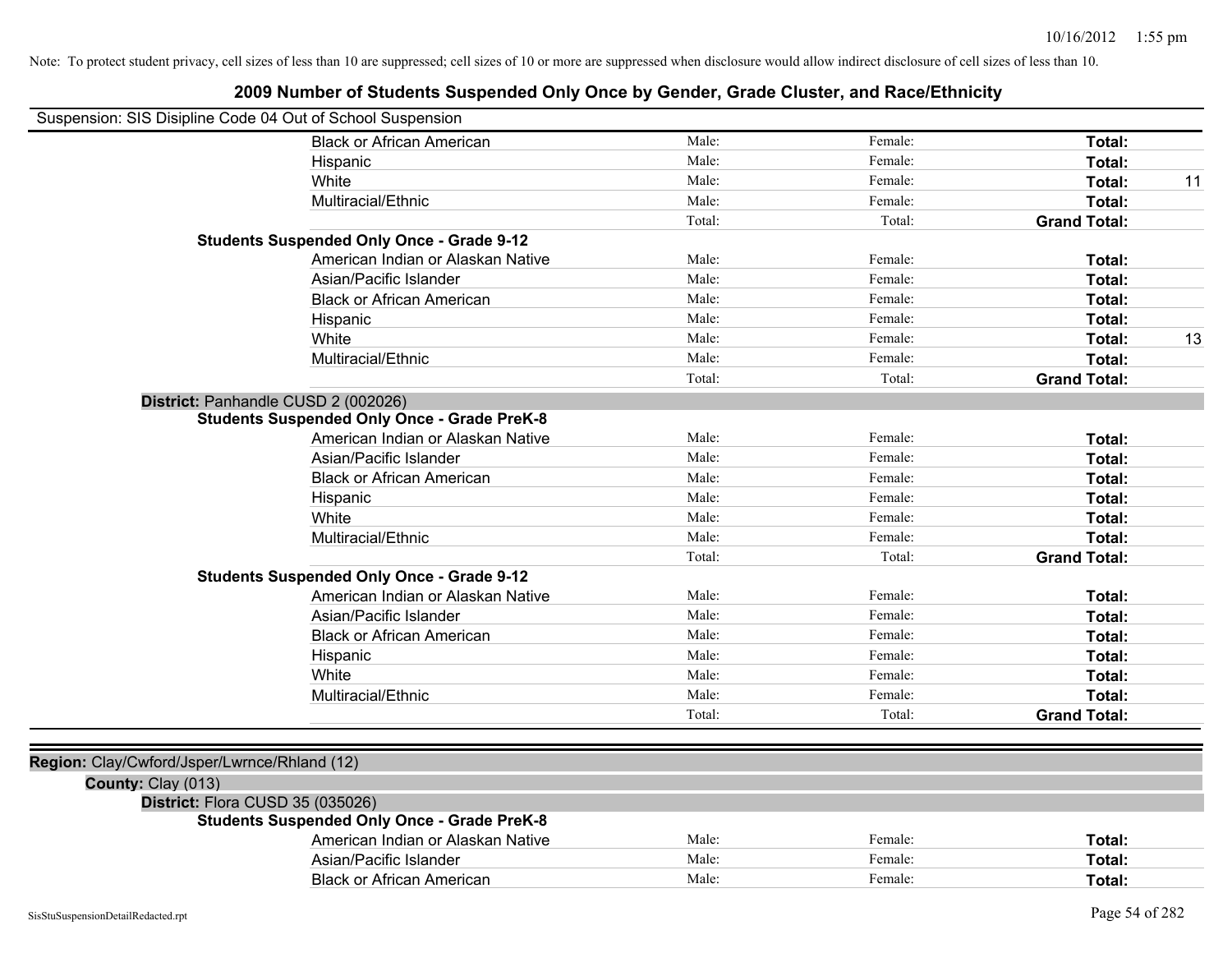| Suspension: SIS Disipline Code 04 Out of School Suspension |                                                    |        |         |                     |
|------------------------------------------------------------|----------------------------------------------------|--------|---------|---------------------|
|                                                            | Hispanic                                           | Male:  | Female: | Total:              |
|                                                            | White                                              | Male:  | Female: | Total:              |
|                                                            | Multiracial/Ethnic                                 | Male:  | Female: | Total:              |
|                                                            |                                                    | Total: | Total:  | <b>Grand Total:</b> |
| District: North Clay CUSD 25 (025026)                      |                                                    |        |         |                     |
|                                                            | <b>Students Suspended Only Once - Grade PreK-8</b> |        |         |                     |
|                                                            | American Indian or Alaskan Native                  | Male:  | Female: | Total:              |
|                                                            | Asian/Pacific Islander                             | Male:  | Female: | Total:              |
|                                                            | <b>Black or African American</b>                   | Male:  | Female: | Total:              |
|                                                            | Hispanic                                           | Male:  | Female: | Total:              |
|                                                            | White                                              | Male:  | Female: | Total:              |
|                                                            | Multiracial/Ethnic                                 | Male:  | Female: | Total:              |
|                                                            |                                                    | Total: | Total:  | <b>Grand Total:</b> |
|                                                            | <b>Students Suspended Only Once - Grade 9-12</b>   |        |         |                     |
|                                                            | American Indian or Alaskan Native                  | Male:  | Female: | Total:              |
|                                                            | Asian/Pacific Islander                             | Male:  | Female: | Total:              |
|                                                            | <b>Black or African American</b>                   | Male:  | Female: | Total:              |
|                                                            | Hispanic                                           | Male:  | Female: | Total:              |
|                                                            | White                                              | Male:  | Female: | Total:              |
|                                                            | Multiracial/Ethnic                                 | Male:  | Female: | Total:              |
|                                                            |                                                    | Total: | Total:  | <b>Grand Total:</b> |
| County: Crawford (017)                                     |                                                    |        |         |                     |
| District: Hutsonville CUSD 1 (001026)                      |                                                    |        |         |                     |
|                                                            | <b>Students Suspended Only Once - Grade PreK-8</b> |        |         |                     |
|                                                            | American Indian or Alaskan Native                  | Male:  | Female: | Total:              |
|                                                            | Asian/Pacific Islander                             | Male:  | Female: | Total:              |
|                                                            | <b>Black or African American</b>                   | Male:  | Female: | Total:              |
|                                                            | Hispanic                                           | Male:  | Female: | Total:              |
|                                                            | White                                              | Male:  | Female: | Total:              |
|                                                            | Multiracial/Ethnic                                 | Male:  | Female: | Total:              |
|                                                            |                                                    | Total: | Total:  | <b>Grand Total:</b> |
|                                                            | <b>Students Suspended Only Once - Grade 9-12</b>   |        |         |                     |
|                                                            | American Indian or Alaskan Native                  | Male:  | Female: | Total:              |
|                                                            | Asian/Pacific Islander                             | Male:  | Female: | Total:              |
|                                                            | <b>Black or African American</b>                   | Male:  | Female: | Total:              |
|                                                            | Hispanic                                           | Male:  | Female: | Total:              |
|                                                            | White                                              | Male:  | Female: | Total:              |
|                                                            | Multiracial/Ethnic                                 | Male:  | Female: | Total:              |
|                                                            |                                                    | Total: | Total:  | <b>Grand Total:</b> |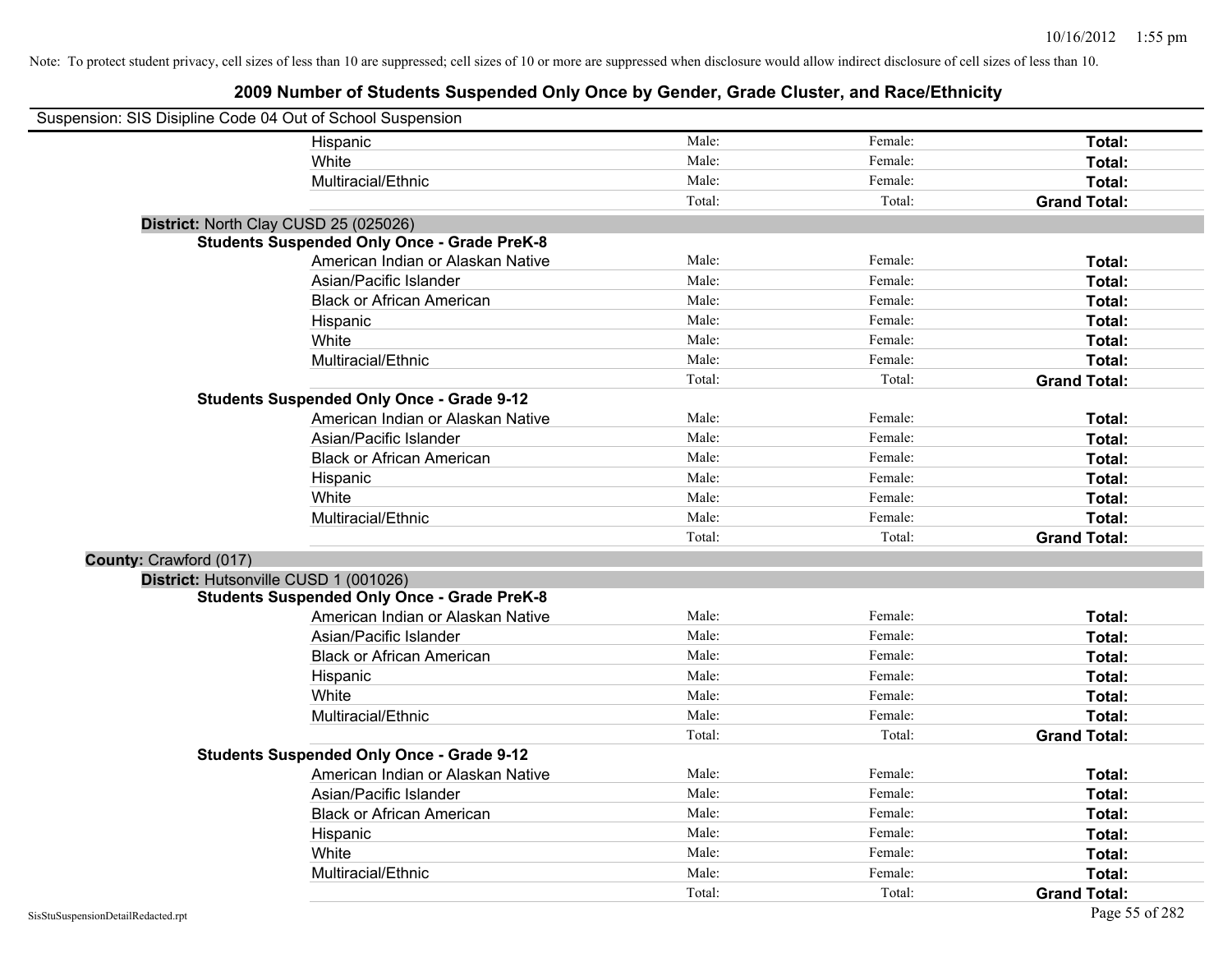| Suspension: SIS Disipline Code 04 Out of School Suspension |                                                    |        |         |                     |    |
|------------------------------------------------------------|----------------------------------------------------|--------|---------|---------------------|----|
| District: Palestine CUSD 3 (003026)                        |                                                    |        |         |                     |    |
|                                                            | <b>Students Suspended Only Once - Grade PreK-8</b> |        |         |                     |    |
|                                                            | American Indian or Alaskan Native                  | Male:  | Female: | Total:              |    |
|                                                            | Asian/Pacific Islander                             | Male:  | Female: | Total:              |    |
|                                                            | <b>Black or African American</b>                   | Male:  | Female: | Total:              |    |
|                                                            | Hispanic                                           | Male:  | Female: | Total:              |    |
|                                                            | White                                              | Male:  | Female: | Total:              |    |
|                                                            | Multiracial/Ethnic                                 | Male:  | Female: | Total:              |    |
|                                                            |                                                    | Total: | Total:  | <b>Grand Total:</b> |    |
|                                                            | <b>Students Suspended Only Once - Grade 9-12</b>   |        |         |                     |    |
|                                                            | American Indian or Alaskan Native                  | Male:  | Female: | Total:              |    |
|                                                            | Asian/Pacific Islander                             | Male:  | Female: | Total:              |    |
|                                                            | <b>Black or African American</b>                   | Male:  | Female: | Total:              |    |
|                                                            | Hispanic                                           | Male:  | Female: | Total:              |    |
|                                                            | White                                              | Male:  | Female: | Total:              | 11 |
|                                                            | Multiracial/Ethnic                                 | Male:  | Female: | Total:              |    |
|                                                            |                                                    | Total: | Total:  | <b>Grand Total:</b> |    |
| District: Robinson CUSD 2 (002026)                         |                                                    |        |         |                     |    |
|                                                            | <b>Students Suspended Only Once - Grade PreK-8</b> |        |         |                     |    |
|                                                            | American Indian or Alaskan Native                  | Male:  | Female: | Total:              |    |
|                                                            | Asian/Pacific Islander                             | Male:  | Female: | Total:              |    |
|                                                            | <b>Black or African American</b>                   | Male:  | Female: | Total:              |    |
|                                                            | Hispanic                                           | Male:  | Female: | Total:              |    |
|                                                            | White                                              | Male:  | Female: | Total:              | 16 |
|                                                            | Multiracial/Ethnic                                 | Male:  | Female: | Total:              |    |
|                                                            |                                                    | Total: | Total:  | <b>Grand Total:</b> |    |
|                                                            | <b>Students Suspended Only Once - Grade 9-12</b>   |        |         |                     |    |
|                                                            | American Indian or Alaskan Native                  | Male:  | Female: | Total:              |    |
|                                                            | Asian/Pacific Islander                             | Male:  | Female: | Total:              |    |
|                                                            | <b>Black or African American</b>                   | Male:  | Female: | Total:              |    |
|                                                            | Hispanic                                           | Male:  | Female: | Total:              |    |
|                                                            | White                                              | Male:  | Female: | Total:              | 15 |
|                                                            | Multiracial/Ethnic                                 | Male:  | Female: | Total:              |    |
|                                                            |                                                    | Total: | Total:  | <b>Grand Total:</b> |    |
| County: Jasper (040)                                       |                                                    |        |         |                     |    |
|                                                            | District: Jasper County CUD 1 (001026)             |        |         |                     |    |
|                                                            | <b>Students Suspended Only Once - Grade PreK-8</b> |        |         |                     |    |
|                                                            | American Indian or Alaskan Native                  | Male:  | Female: | <b>Total:</b>       |    |
|                                                            | Asian/Pacific Islander                             | Male:  | Female: | Total:              |    |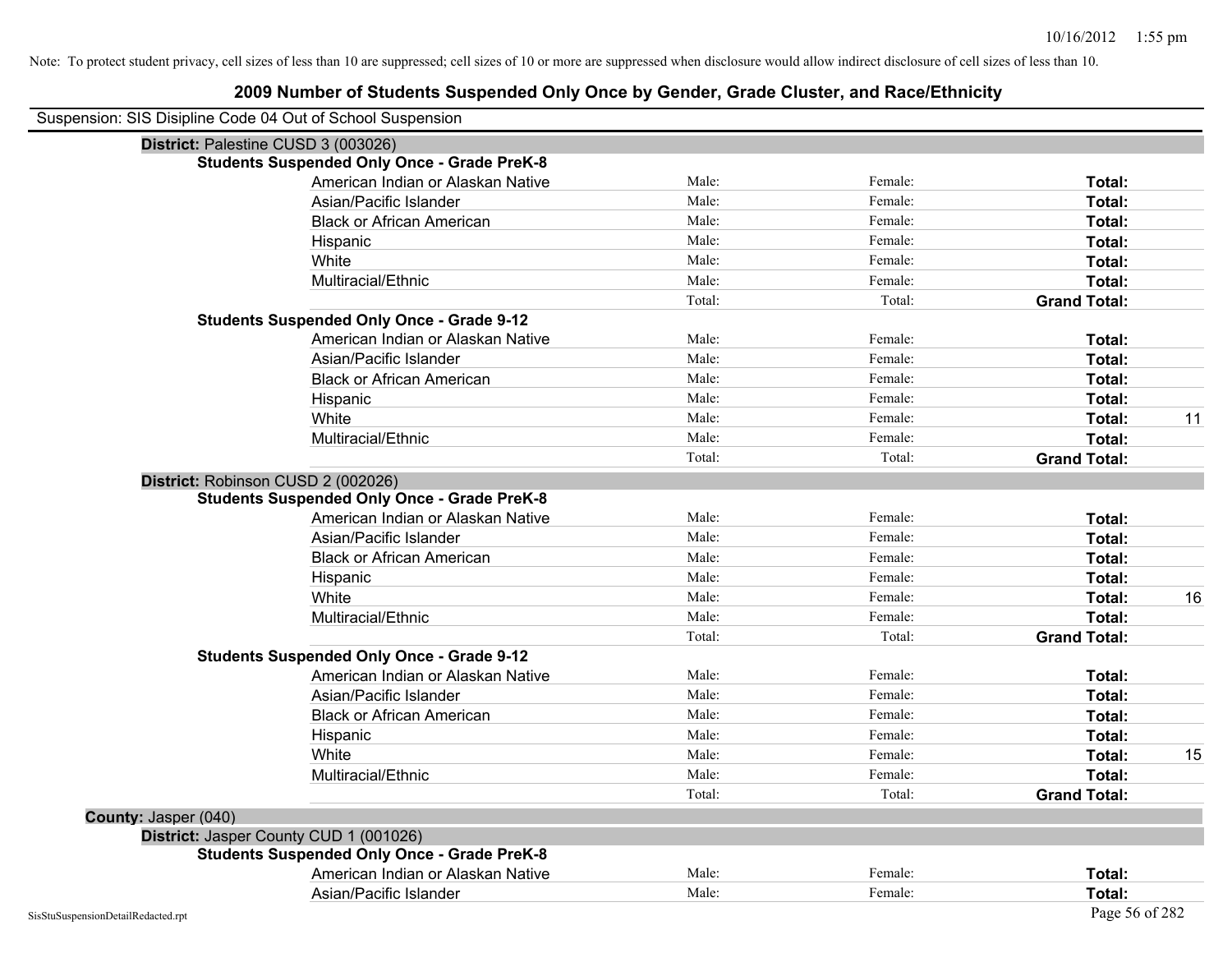| Suspension: SIS Disipline Code 04 Out of School Suspension |                                                    |        |         |                     |    |
|------------------------------------------------------------|----------------------------------------------------|--------|---------|---------------------|----|
|                                                            | <b>Black or African American</b>                   | Male:  | Female: | Total:              |    |
| Hispanic                                                   |                                                    | Male:  | Female: | Total:              |    |
| White                                                      |                                                    | Male:  | Female: | Total:              | 14 |
|                                                            | Multiracial/Ethnic                                 | Male:  | Female: | Total:              |    |
|                                                            |                                                    | Total: | Total:  | <b>Grand Total:</b> |    |
|                                                            | <b>Students Suspended Only Once - Grade 9-12</b>   |        |         |                     |    |
|                                                            | American Indian or Alaskan Native                  | Male:  | Female: | Total:              |    |
|                                                            | Asian/Pacific Islander                             | Male:  | Female: | Total:              |    |
|                                                            | <b>Black or African American</b>                   | Male:  | Female: | Total:              |    |
| Hispanic                                                   |                                                    | Male:  | Female: | Total:              |    |
| White                                                      |                                                    | Male:  | Female: | Total:              | 24 |
|                                                            | Multiracial/Ethnic                                 | Male:  | Female: | Total:              |    |
|                                                            |                                                    | Total: | Total:  | <b>Grand Total:</b> |    |
| County: Lawrence (051)                                     |                                                    |        |         |                     |    |
| District: Lawrence County CUD 20 (020026)                  |                                                    |        |         |                     |    |
|                                                            | <b>Students Suspended Only Once - Grade PreK-8</b> |        |         |                     |    |
|                                                            | American Indian or Alaskan Native                  | Male:  | Female: | Total:              |    |
|                                                            | Asian/Pacific Islander                             | Male:  | Female: | Total:              |    |
|                                                            | <b>Black or African American</b>                   | Male:  | Female: | Total:              |    |
| Hispanic                                                   |                                                    | Male:  | Female: | Total:              |    |
| White                                                      |                                                    | Male:  | Female: | Total:              |    |
|                                                            | Multiracial/Ethnic                                 | Male:  | Female: | Total:              |    |
|                                                            |                                                    | Total: | Total:  | <b>Grand Total:</b> |    |
|                                                            | <b>Students Suspended Only Once - Grade 9-12</b>   |        |         |                     |    |
|                                                            | American Indian or Alaskan Native                  | Male:  | Female: | Total:              |    |
|                                                            | Asian/Pacific Islander                             | Male:  | Female: | Total:              |    |
|                                                            | <b>Black or African American</b>                   | Male:  | Female: | Total:              |    |
| Hispanic                                                   |                                                    | Male:  | Female: | Total:              |    |
| White                                                      |                                                    | Male:  | Female: | Total:              | 24 |
|                                                            | Multiracial/Ethnic                                 | Male:  | Female: | Total:              |    |
|                                                            |                                                    | Total: | Total:  | <b>Grand Total:</b> |    |
| District: Red Hill CUSD 10 (010026)                        |                                                    |        |         |                     |    |
|                                                            | <b>Students Suspended Only Once - Grade PreK-8</b> |        |         |                     |    |
|                                                            | American Indian or Alaskan Native                  | Male:  | Female: | Total:              |    |
|                                                            | Asian/Pacific Islander                             | Male:  | Female: | Total:              |    |
|                                                            | <b>Black or African American</b>                   | Male:  | Female: | Total:              |    |
| Hispanic                                                   |                                                    | Male:  | Female: | Total:              |    |
| White                                                      |                                                    | Male:  | Female: | Total:              | 26 |
|                                                            | Multiracial/Ethnic                                 | Male:  | Female: | Total:              |    |
| SisStuSuspensionDetailRedacted.rpt                         |                                                    |        |         | Page 57 of 282      |    |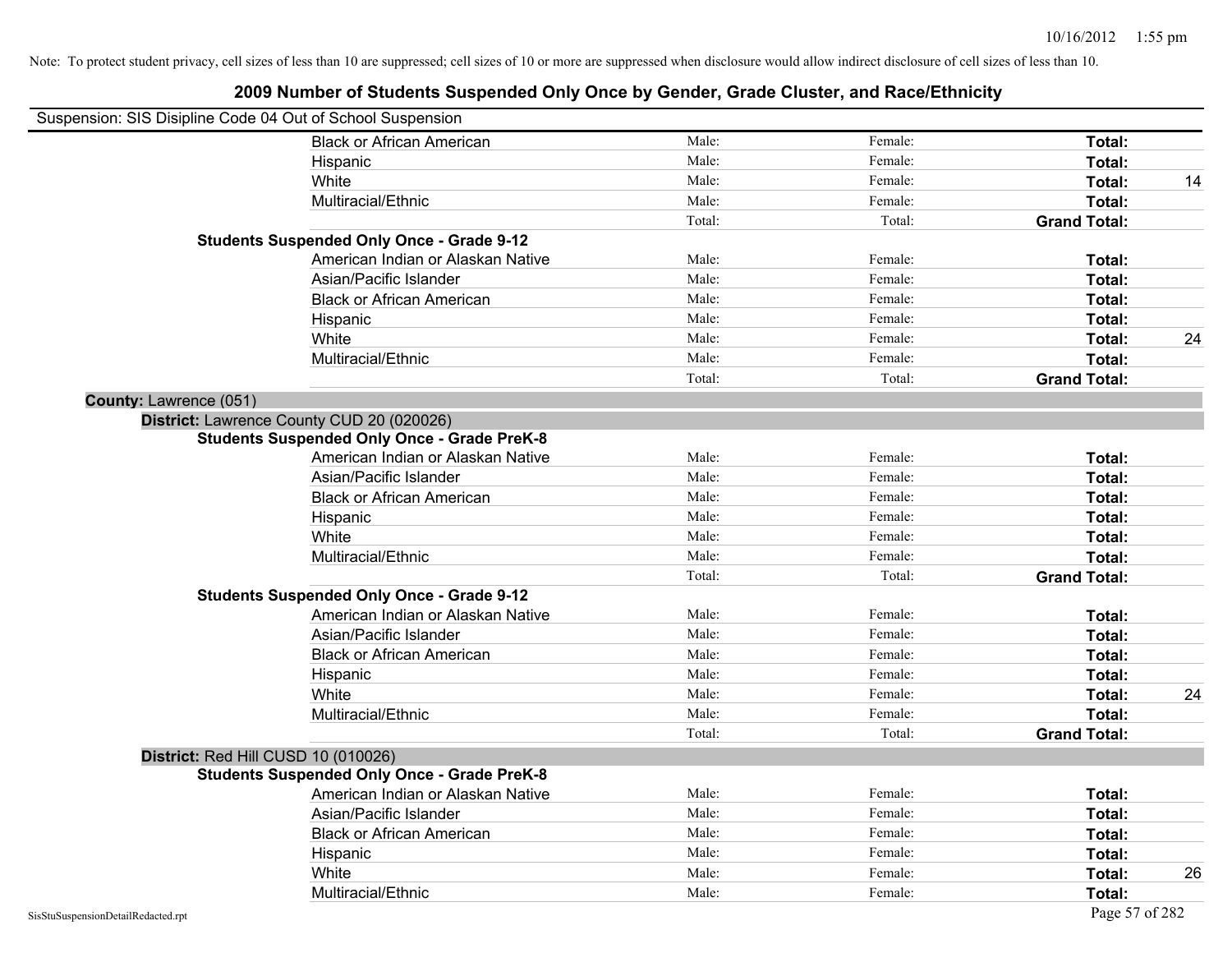| Suspension: SIS Disipline Code 04 Out of School Suspension |        |         |                     |    |
|------------------------------------------------------------|--------|---------|---------------------|----|
|                                                            | Total: | Total:  | <b>Grand Total:</b> |    |
| <b>Students Suspended Only Once - Grade 9-12</b>           |        |         |                     |    |
| American Indian or Alaskan Native                          | Male:  | Female: | Total:              |    |
| Asian/Pacific Islander                                     | Male:  | Female: | Total:              |    |
| <b>Black or African American</b>                           | Male:  | Female: | Total:              |    |
| Hispanic                                                   | Male:  | Female: | Total:              |    |
| White                                                      | Male:  | Female: | Total:              | 12 |
| Multiracial/Ethnic                                         | Male:  | Female: | Total:              |    |
|                                                            | Total: | Total:  | <b>Grand Total:</b> |    |
| <b>County: Non-Public School (000)</b>                     |        |         |                     |    |
| District: Clay/Cwford/Jsper/Lwrnce/Rhland (000000)         |        |         |                     |    |
| <b>Students Suspended Only Once - Grade PreK-8</b>         |        |         |                     |    |
| American Indian or Alaskan Native                          | Male:  | Female: | Total:              |    |
| Asian/Pacific Islander                                     | Male:  | Female: | Total:              |    |
| <b>Black or African American</b>                           | Male:  | Female: | Total:              |    |
| Hispanic                                                   | Male:  | Female: | Total:              |    |
| White                                                      | Male:  | Female: | Total:              |    |
| Multiracial/Ethnic                                         | Male:  | Female: | Total:              |    |
|                                                            | Total: | Total:  | <b>Grand Total:</b> |    |
| <b>Students Suspended Only Once - Grade 9-12</b>           |        |         |                     |    |
| American Indian or Alaskan Native                          | Male:  | Female: | Total:              |    |
| Asian/Pacific Islander                                     | Male:  | Female: | Total:              |    |
| <b>Black or African American</b>                           | Male:  | Female: | Total:              |    |
| Hispanic                                                   | Male:  | Female: | Total:              |    |
| White                                                      | Male:  | Female: | Total:              |    |
| Multiracial/Ethnic                                         | Male:  | Female: | Total:              |    |
|                                                            | Total: | Total:  | <b>Grand Total:</b> |    |
| County: Richland (080)                                     |        |         |                     |    |
| District: East Richland CUSD 1 (001026)                    |        |         |                     |    |
| <b>Students Suspended Only Once - Grade PreK-8</b>         |        |         |                     |    |
| American Indian or Alaskan Native                          | Male:  | Female: | Total:              |    |
| Asian/Pacific Islander                                     | Male:  | Female: | Total:              |    |
| <b>Black or African American</b>                           | Male:  | Female: | Total:              |    |
| Hispanic                                                   | Male:  | Female: | Total:              |    |
| White                                                      | Male:  | Female: | Total:              | 32 |
| Multiracial/Ethnic                                         | Male:  | Female: | Total:              |    |
|                                                            | Total: | Total:  | <b>Grand Total:</b> |    |
| <b>Students Suspended Only Once - Grade 9-12</b>           |        |         |                     |    |
| American Indian or Alaskan Native                          | Male:  | Female: | Total:              |    |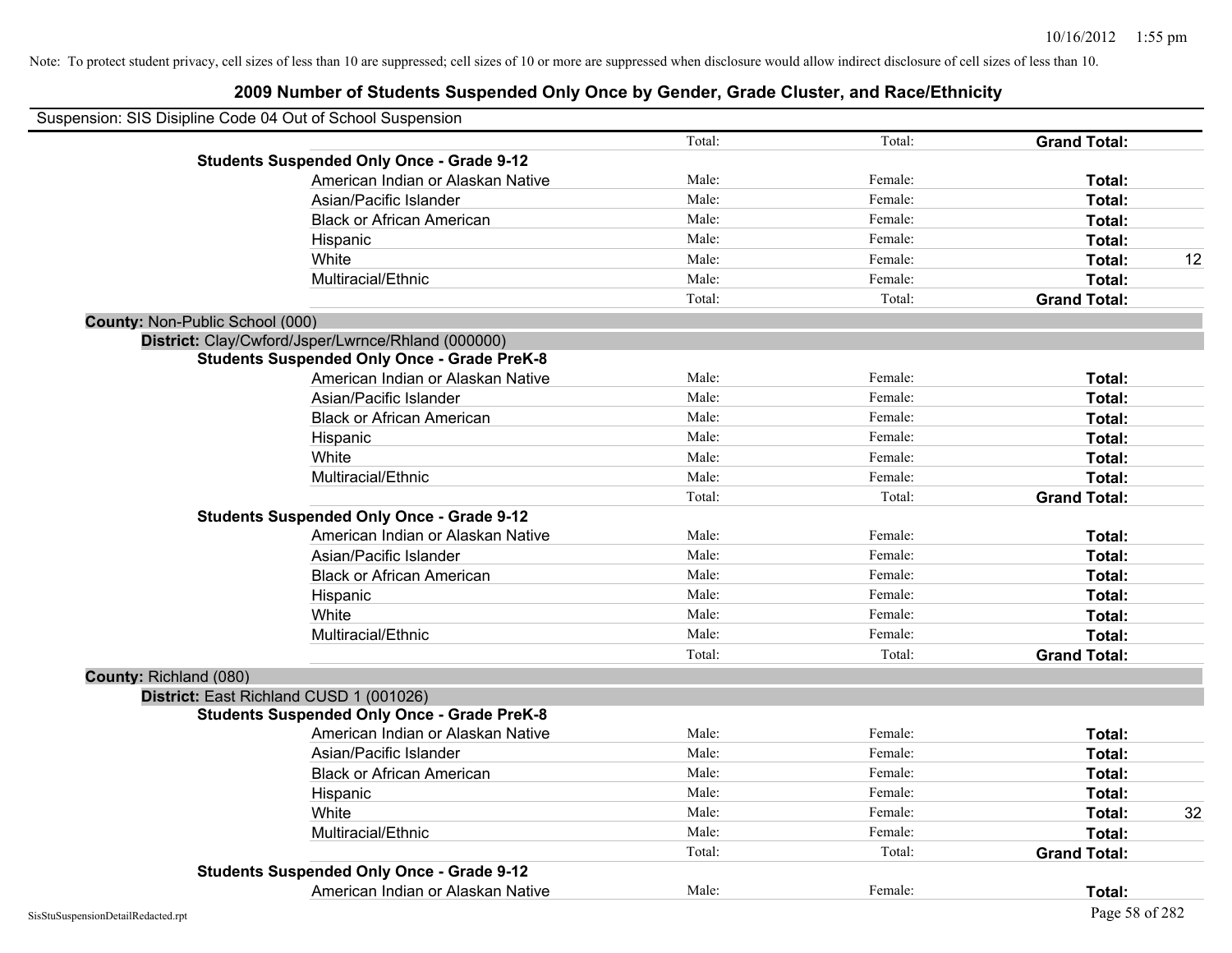| Suspension: SIS Disipline Code 04 Out of School Suspension          |                                                    |        |         |                     |    |
|---------------------------------------------------------------------|----------------------------------------------------|--------|---------|---------------------|----|
|                                                                     | Asian/Pacific Islander                             | Male:  | Female: | Total:              |    |
|                                                                     | <b>Black or African American</b>                   | Male:  | Female: | Total:              |    |
|                                                                     | Hispanic                                           | Male:  | Female: | Total:              |    |
|                                                                     | White                                              | Male:  | Female: | Total:              | 33 |
|                                                                     | Multiracial/Ethnic                                 | Male:  | Female: | Total:              |    |
|                                                                     |                                                    | Total: | Total:  | <b>Grand Total:</b> |    |
|                                                                     | District: West Richland CUSD 2 (002026)            |        |         |                     |    |
|                                                                     | <b>Students Suspended Only Once - Grade PreK-8</b> |        |         |                     |    |
|                                                                     | American Indian or Alaskan Native                  | Male:  | Female: | Total:              |    |
|                                                                     | Asian/Pacific Islander                             | Male:  | Female: | Total:              |    |
|                                                                     | <b>Black or African American</b>                   | Male:  | Female: | Total:              |    |
|                                                                     | Hispanic                                           | Male:  | Female: | Total:              |    |
|                                                                     | White                                              | Male:  | Female: | Total:              |    |
|                                                                     | Multiracial/Ethnic                                 | Male:  | Female: | Total:              |    |
|                                                                     |                                                    | Total: | Total:  | <b>Grand Total:</b> |    |
|                                                                     | <b>Students Suspended Only Once - Grade 9-12</b>   |        |         |                     |    |
|                                                                     | American Indian or Alaskan Native                  | Male:  | Female: | Total:              |    |
|                                                                     | Asian/Pacific Islander                             | Male:  | Female: | Total:              |    |
|                                                                     | <b>Black or African American</b>                   | Male:  | Female: | Total:              |    |
|                                                                     | Hispanic                                           | Male:  | Female: | Total:              |    |
|                                                                     | White                                              | Male:  | Female: | Total:              | 10 |
|                                                                     | Multiracial/Ethnic                                 | Male:  | Female: | Total:              |    |
|                                                                     |                                                    | Total: | Total:  | <b>Grand Total:</b> |    |
|                                                                     |                                                    |        |         |                     |    |
| Region: Clinton/Marion/Washington ROE (13)<br>County: Clinton (014) |                                                    |        |         |                     |    |
| District: Aviston SD 21 (021002)                                    |                                                    |        |         |                     |    |
|                                                                     | <b>Students Suspended Only Once - Grade PreK-8</b> |        |         |                     |    |
|                                                                     | American Indian or Alaskan Native                  | Male:  | Female: | Total:              |    |
|                                                                     | Asian/Pacific Islander                             | Male:  | Female: | Total:              |    |
|                                                                     | <b>Black or African American</b>                   | Male:  | Female: | Total:              |    |
|                                                                     | Hispanic                                           | Male:  | Female: | Total:              |    |
|                                                                     | White                                              | Male:  | Female: | Total:              |    |
|                                                                     | Multiracial/Ethnic                                 | Male:  | Female: | Total:              |    |
|                                                                     |                                                    | Total: | Total:  | <b>Grand Total:</b> |    |
|                                                                     |                                                    |        |         |                     |    |
| <b>District: Breese SD 12 (012004)</b>                              | <b>Students Suspended Only Once - Grade PreK-8</b> |        |         |                     |    |
|                                                                     | American Indian or Alaskan Native                  | Male:  | Female: | Total:              |    |
|                                                                     |                                                    |        |         |                     |    |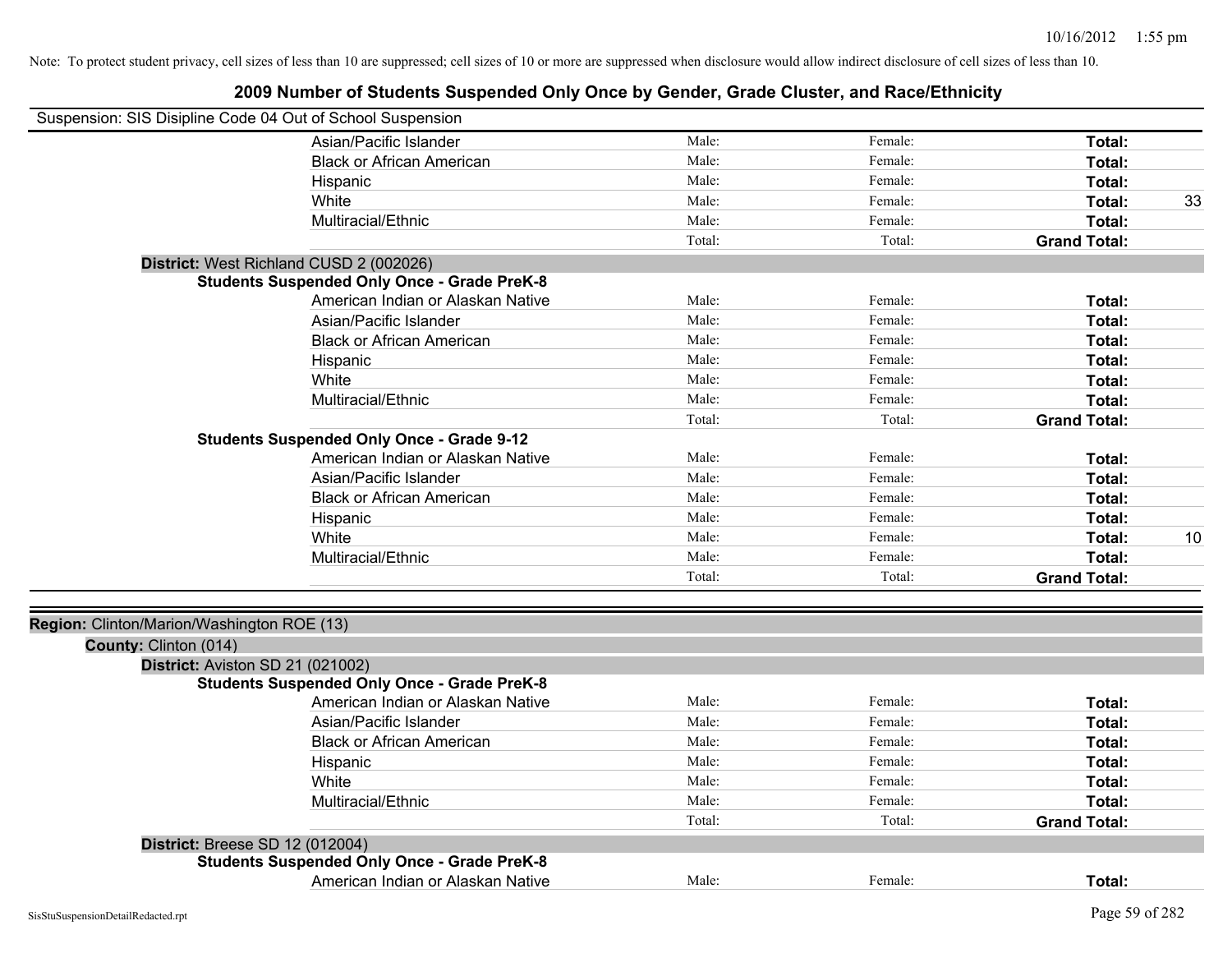| Suspension: SIS Disipline Code 04 Out of School Suspension |                                                    |        |         |                     |    |
|------------------------------------------------------------|----------------------------------------------------|--------|---------|---------------------|----|
|                                                            | Asian/Pacific Islander                             | Male:  | Female: | Total:              |    |
|                                                            | <b>Black or African American</b>                   | Male:  | Female: | Total:              |    |
|                                                            | Hispanic                                           | Male:  | Female: | Total:              |    |
|                                                            | White                                              | Male:  | Female: | Total:              | 11 |
|                                                            | Multiracial/Ethnic                                 | Male:  | Female: | Total:              |    |
|                                                            |                                                    | Total: | Total:  | <b>Grand Total:</b> |    |
| District: Carlyle CUSD 1 (001026)                          |                                                    |        |         |                     |    |
|                                                            | <b>Students Suspended Only Once - Grade PreK-8</b> |        |         |                     |    |
|                                                            | American Indian or Alaskan Native                  | Male:  | Female: | Total:              |    |
|                                                            | Asian/Pacific Islander                             | Male:  | Female: | Total:              |    |
|                                                            | <b>Black or African American</b>                   | Male:  | Female: | Total:              |    |
|                                                            | Hispanic                                           | Male:  | Female: | Total:              |    |
|                                                            | White                                              | Male:  | Female: | Total:              | 19 |
|                                                            | Multiracial/Ethnic                                 | Male:  | Female: | Total:              |    |
|                                                            |                                                    | Total: | Total:  | <b>Grand Total:</b> |    |
|                                                            | <b>Students Suspended Only Once - Grade 9-12</b>   |        |         |                     |    |
|                                                            | American Indian or Alaskan Native                  | Male:  | Female: | Total:              |    |
|                                                            | Asian/Pacific Islander                             | Male:  | Female: | Total:              |    |
|                                                            | <b>Black or African American</b>                   | Male:  | Female: | Total:              |    |
|                                                            | Hispanic                                           | Male:  | Female: | Total:              |    |
|                                                            | White                                              | Male:  | Female: | Total:              |    |
|                                                            | Multiracial/Ethnic                                 | Male:  | Female: | Total:              |    |
|                                                            |                                                    | Total: | Total:  | <b>Grand Total:</b> |    |
| District: Germantown SD 60 (060002)                        |                                                    |        |         |                     |    |
|                                                            | <b>Students Suspended Only Once - Grade PreK-8</b> |        |         |                     |    |
|                                                            | American Indian or Alaskan Native                  | Male:  | Female: | Total:              |    |
|                                                            | Asian/Pacific Islander                             | Male:  | Female: | Total:              |    |
|                                                            | <b>Black or African American</b>                   | Male:  | Female: | Total:              |    |
|                                                            | Hispanic                                           | Male:  | Female: | Total:              |    |
|                                                            | White                                              | Male:  | Female: | Total:              |    |
|                                                            | Multiracial/Ethnic                                 | Male:  | Female: | Total:              |    |
|                                                            |                                                    | Total: | Total:  | <b>Grand Total:</b> |    |
|                                                            | District: North Wamac SD 186 (186002)              |        |         |                     |    |
|                                                            | <b>Students Suspended Only Once - Grade PreK-8</b> |        |         |                     |    |
|                                                            | American Indian or Alaskan Native                  | Male:  | Female: | Total:              |    |
|                                                            | Asian/Pacific Islander                             | Male:  | Female: | Total:              |    |
|                                                            | <b>Black or African American</b>                   | Male:  | Female: | Total:              |    |
|                                                            | Hispanic                                           | Male:  | Female: | Total:              |    |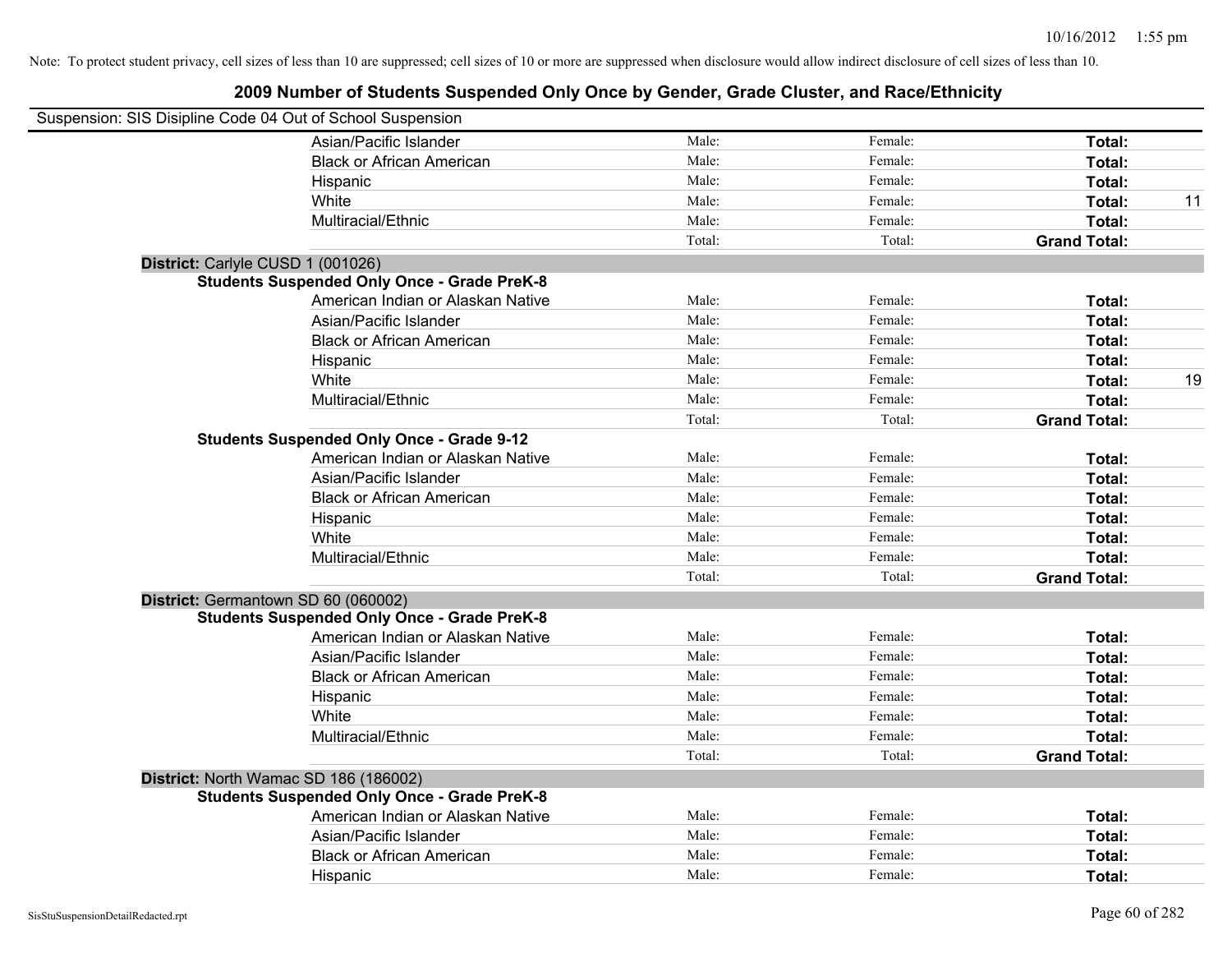| Suspension: SIS Disipline Code 04 Out of School Suspension |                                                    |        |    |         |    |                     |    |
|------------------------------------------------------------|----------------------------------------------------|--------|----|---------|----|---------------------|----|
|                                                            | White                                              | Male:  |    | Female: |    | Total:              |    |
|                                                            | Multiracial/Ethnic                                 | Male:  |    | Female: |    | Total:              |    |
|                                                            |                                                    | Total: |    | Total:  |    | <b>Grand Total:</b> |    |
| <b>District:</b> St Rose SD 14-15 (141502)                 |                                                    |        |    |         |    |                     |    |
|                                                            | <b>Students Suspended Only Once - Grade PreK-8</b> |        |    |         |    |                     |    |
|                                                            | American Indian or Alaskan Native                  | Male:  |    | Female: |    | Total:              |    |
|                                                            | Asian/Pacific Islander                             | Male:  |    | Female: |    | Total:              |    |
|                                                            | <b>Black or African American</b>                   | Male:  |    | Female: |    | Total:              |    |
|                                                            | Hispanic                                           | Male:  |    | Female: |    | Total:              |    |
|                                                            | White                                              | Male:  |    | Female: |    | Total:              |    |
|                                                            | Multiracial/Ethnic                                 | Male:  |    | Female: |    | Total:              |    |
|                                                            |                                                    | Total: |    | Total:  |    | <b>Grand Total:</b> |    |
| District: Wesclin CUSD 3 (003026)                          |                                                    |        |    |         |    |                     |    |
|                                                            | <b>Students Suspended Only Once - Grade PreK-8</b> |        |    |         |    |                     |    |
|                                                            | American Indian or Alaskan Native                  | Male:  |    | Female: |    | Total:              |    |
|                                                            | Asian/Pacific Islander                             | Male:  |    | Female: |    | Total:              |    |
|                                                            | <b>Black or African American</b>                   | Male:  |    | Female: |    | Total:              |    |
|                                                            | Hispanic                                           | Male:  |    | Female: |    | Total:              |    |
|                                                            | White                                              | Male:  |    | Female: |    | Total:              | 11 |
|                                                            | Multiracial/Ethnic                                 | Male:  |    | Female: |    | Total:              |    |
|                                                            |                                                    | Total: |    | Total:  |    | <b>Grand Total:</b> |    |
|                                                            | <b>Students Suspended Only Once - Grade 9-12</b>   |        |    |         |    |                     |    |
|                                                            | American Indian or Alaskan Native                  | Male:  |    | Female: |    | Total:              |    |
|                                                            | Asian/Pacific Islander                             | Male:  |    | Female: |    | Total:              |    |
|                                                            | <b>Black or African American</b>                   | Male:  |    | Female: |    | Total:              |    |
|                                                            | Hispanic                                           | Male:  |    | Female: |    | Total:              |    |
|                                                            | White                                              | Male:  | 13 | Female: | 13 | Total:              | 26 |
|                                                            | Multiracial/Ethnic                                 | Male:  |    | Female: |    | Total:              |    |
|                                                            |                                                    | Total: |    | Total:  |    | <b>Grand Total:</b> |    |
| District: Willow Grove SD 46 (046002)                      |                                                    |        |    |         |    |                     |    |
|                                                            | <b>Students Suspended Only Once - Grade PreK-8</b> |        |    |         |    |                     |    |
|                                                            | American Indian or Alaskan Native                  | Male:  |    | Female: |    | Total:              |    |
|                                                            | Asian/Pacific Islander                             | Male:  |    | Female: |    | Total:              |    |
|                                                            | <b>Black or African American</b>                   | Male:  |    | Female: |    | Total:              |    |
|                                                            | Hispanic                                           | Male:  |    | Female: |    | Total:              |    |
|                                                            | White                                              | Male:  |    | Female: |    | Total:              |    |
|                                                            | Multiracial/Ethnic                                 | Male:  |    | Female: |    | Total:              |    |
|                                                            |                                                    | Total: |    | Total:  |    | <b>Grand Total:</b> |    |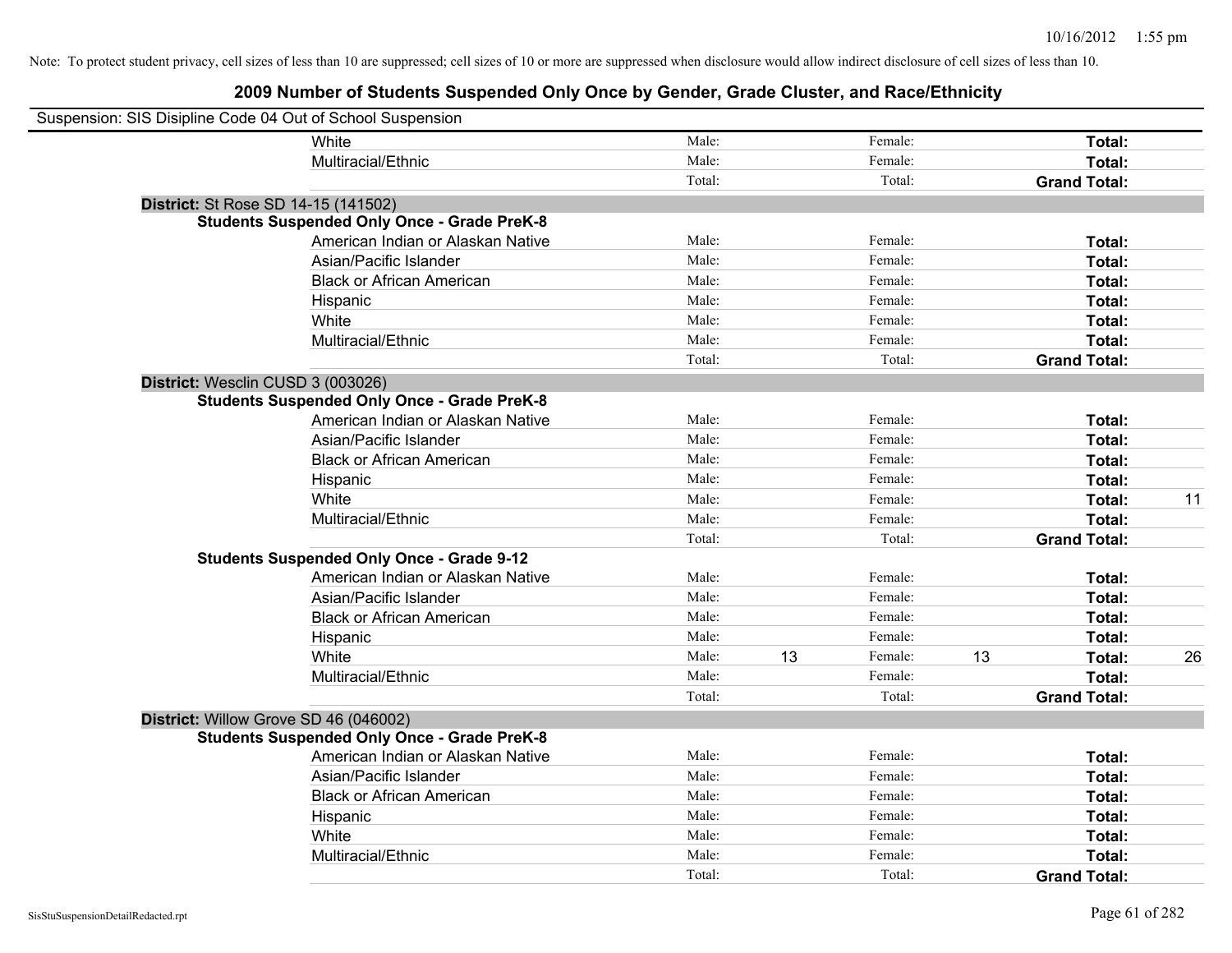### **2009 Number of Students Suspended Only Once by Gender, Grade Cluster, and Race/Ethnicity**

| Suspension: SIS Disipline Code 04 Out of School Suspension |                                                    |        |    |         |    |                     |    |
|------------------------------------------------------------|----------------------------------------------------|--------|----|---------|----|---------------------|----|
| County: Marion (058)                                       |                                                    |        |    |         |    |                     |    |
| District: Central City SD 133 (133002)                     |                                                    |        |    |         |    |                     |    |
|                                                            | <b>Students Suspended Only Once - Grade PreK-8</b> |        |    |         |    |                     |    |
|                                                            | American Indian or Alaskan Native                  | Male:  |    | Female: |    | Total:              |    |
|                                                            | Asian/Pacific Islander                             | Male:  |    | Female: |    | Total:              |    |
|                                                            | <b>Black or African American</b>                   | Male:  |    | Female: |    | Total:              |    |
|                                                            | Hispanic                                           | Male:  |    | Female: |    | Total:              |    |
|                                                            | White                                              | Male:  |    | Female: |    | Total:              |    |
|                                                            | Multiracial/Ethnic                                 | Male:  |    | Female: |    | Total:              |    |
|                                                            |                                                    | Total: |    | Total:  |    | <b>Grand Total:</b> |    |
| District: Centralia HSD 200 (200017)                       |                                                    |        |    |         |    |                     |    |
|                                                            | <b>Students Suspended Only Once - Grade 9-12</b>   |        |    |         |    |                     |    |
|                                                            | American Indian or Alaskan Native                  | Male:  |    | Female: |    | Total:              |    |
|                                                            | Asian/Pacific Islander                             | Male:  |    | Female: |    | Total:              |    |
|                                                            | <b>Black or African American</b>                   | Male:  |    | Female: |    | Total:              | 12 |
|                                                            | Hispanic                                           | Male:  |    | Female: |    | Total:              |    |
|                                                            | White                                              | Male:  | 38 | Female: | 16 | Total:              | 54 |
|                                                            | Multiracial/Ethnic                                 | Male:  |    | Female: |    | Total:              |    |
|                                                            |                                                    | Total: |    | Total:  |    | <b>Grand Total:</b> |    |
| District: Centralia SD 135 (135002)                        |                                                    |        |    |         |    |                     |    |
|                                                            | <b>Students Suspended Only Once - Grade PreK-8</b> |        |    |         |    |                     |    |
|                                                            | American Indian or Alaskan Native                  | Male:  |    | Female: |    | Total:              |    |
|                                                            | Asian/Pacific Islander                             | Male:  |    | Female: |    | Total:              |    |
|                                                            | <b>Black or African American</b>                   | Male:  |    | Female: |    | Total:              | 10 |
|                                                            | Hispanic                                           | Male:  |    | Female: |    | Total:              |    |
|                                                            | White                                              | Male:  |    | Female: |    | Total:              | 21 |
|                                                            | Multiracial/Ethnic                                 | Male:  |    | Female: |    | Total:              |    |
|                                                            |                                                    | Total: |    | Total:  |    | <b>Grand Total:</b> |    |
| District: luka CCSD 7 (007004)                             |                                                    |        |    |         |    |                     |    |
|                                                            | <b>Students Suspended Only Once - Grade PreK-8</b> |        |    |         |    |                     |    |
|                                                            | American Indian or Alaskan Native                  | Male:  |    | Female: |    | Total:              |    |
|                                                            | Asian/Pacific Islander                             | Male:  |    | Female: |    | Total:              |    |
|                                                            | <b>Black or African American</b>                   | Male:  |    | Female: |    | Total:              |    |
|                                                            | Hispanic                                           | Male:  |    | Female: |    | Total:              |    |
|                                                            | White                                              | Male:  |    | Female: |    | Total:              |    |
|                                                            | Multiracial/Ethnic                                 | Male:  |    | Female: |    | Total:              |    |
|                                                            |                                                    | Total: |    | Total:  |    | <b>Grand Total:</b> |    |

#### **District:** Odin CHSD 700 (700016)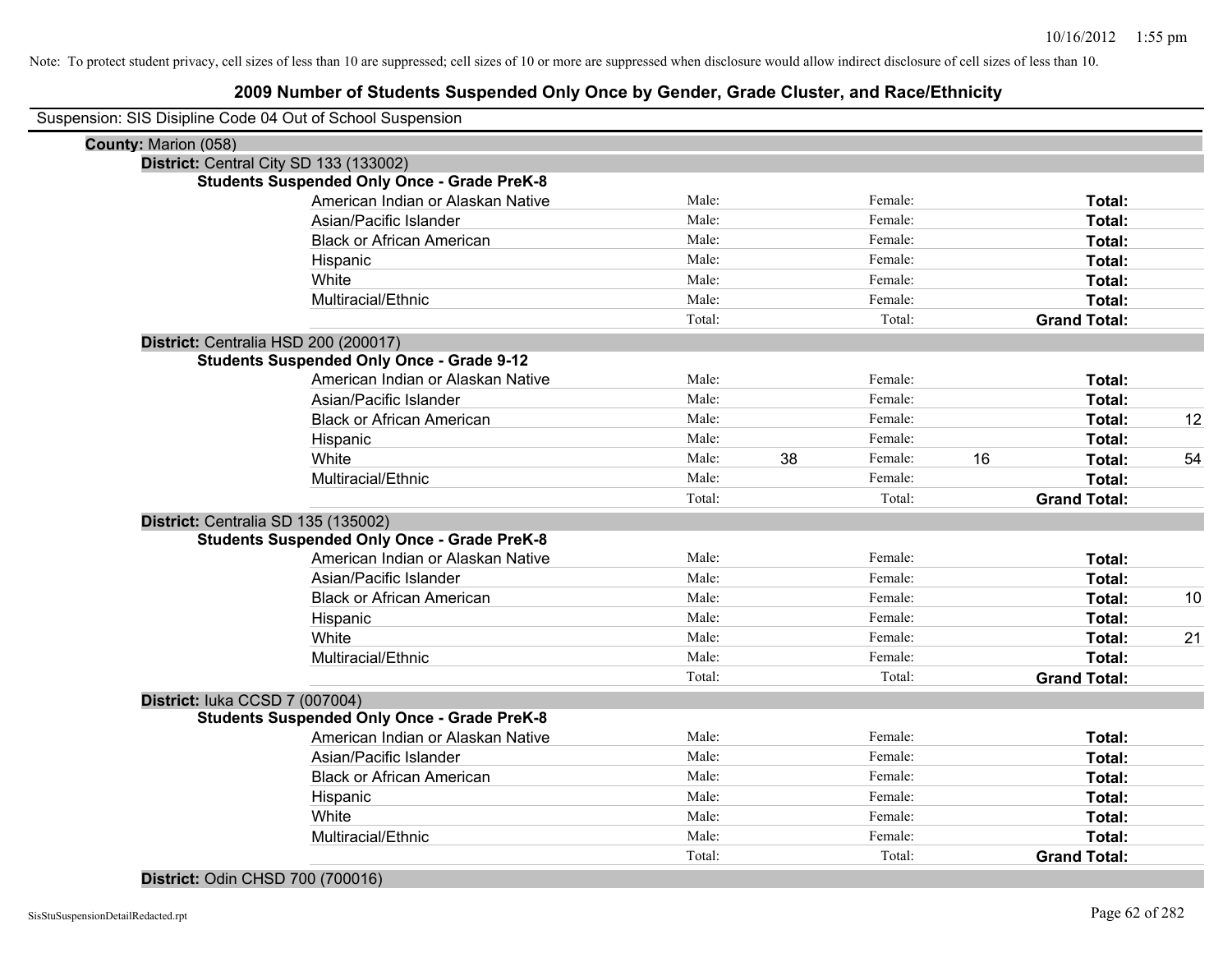| Suspension: SIS Disipline Code 04 Out of School Suspension |        |         |                     |    |
|------------------------------------------------------------|--------|---------|---------------------|----|
| <b>Students Suspended Only Once - Grade 9-12</b>           |        |         |                     |    |
| American Indian or Alaskan Native                          | Male:  | Female: | Total:              |    |
| Asian/Pacific Islander                                     | Male:  | Female: | Total:              |    |
| <b>Black or African American</b>                           | Male:  | Female: | Total:              |    |
| Hispanic                                                   | Male:  | Female: | Total:              |    |
| White                                                      | Male:  | Female: | Total:              |    |
| Multiracial/Ethnic                                         | Male:  | Female: | Total:              |    |
|                                                            | Total: | Total:  | <b>Grand Total:</b> |    |
| District: Patoka CUSD 100 (100026)                         |        |         |                     |    |
| <b>Students Suspended Only Once - Grade PreK-8</b>         |        |         |                     |    |
| American Indian or Alaskan Native                          | Male:  | Female: | Total:              |    |
| Asian/Pacific Islander                                     | Male:  | Female: | Total:              |    |
| <b>Black or African American</b>                           | Male:  | Female: | Total:              |    |
| Hispanic                                                   | Male:  | Female: | Total:              |    |
| White                                                      | Male:  | Female: | Total:              | 10 |
| Multiracial/Ethnic                                         | Male:  | Female: | Total:              |    |
|                                                            | Total: | Total:  | <b>Grand Total:</b> |    |
| <b>Students Suspended Only Once - Grade 9-12</b>           |        |         |                     |    |
| American Indian or Alaskan Native                          | Male:  | Female: | Total:              |    |
| Asian/Pacific Islander                                     | Male:  | Female: | Total:              |    |
| <b>Black or African American</b>                           | Male:  | Female: | Total:              |    |
| Hispanic                                                   | Male:  | Female: | Total:              |    |
| White                                                      | Male:  | Female: | Total:              |    |
| Multiracial/Ethnic                                         | Male:  | Female: | Total:              |    |
|                                                            | Total: | Total:  | <b>Grand Total:</b> |    |
| District: Raccoon Cons SD 1 (001003)                       |        |         |                     |    |
| <b>Students Suspended Only Once - Grade PreK-8</b>         |        |         |                     |    |
| American Indian or Alaskan Native                          | Male:  | Female: | Total:              |    |
| Asian/Pacific Islander                                     | Male:  | Female: | Total:              |    |
| <b>Black or African American</b>                           | Male:  | Female: | Total:              |    |
| Hispanic                                                   | Male:  | Female: | Total:              |    |
| White                                                      | Male:  | Female: | Total:              |    |
| Multiracial/Ethnic                                         | Male:  | Female: | Total:              |    |
|                                                            | Total: | Total:  | <b>Grand Total:</b> |    |
| District: Salem CHSD 600 (600016)                          |        |         |                     |    |
| <b>Students Suspended Only Once - Grade 9-12</b>           |        |         |                     |    |
| American Indian or Alaskan Native                          | Male:  | Female: | Total:              |    |
| Asian/Pacific Islander                                     | Male:  | Female: | Total:              |    |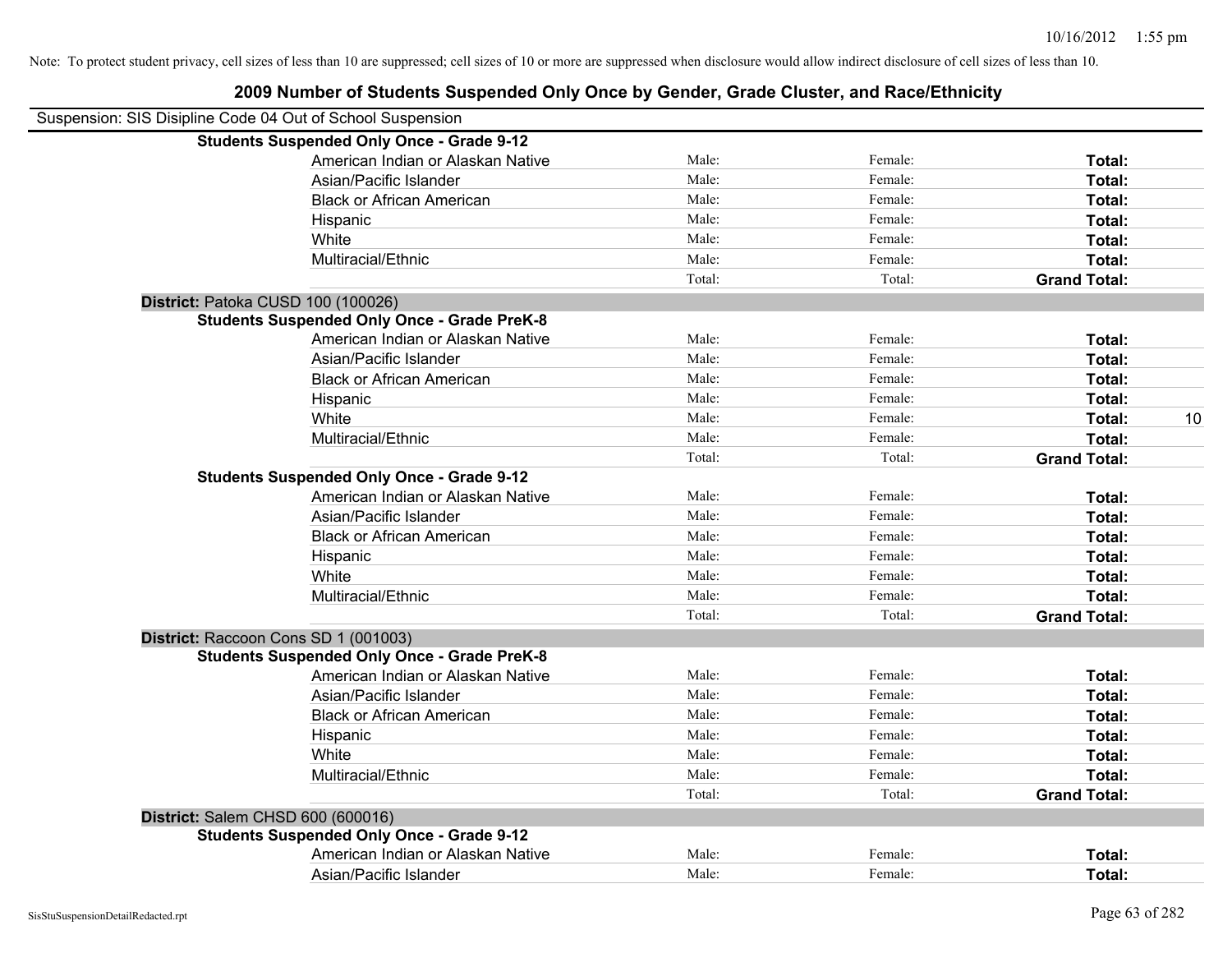| Suspension: SIS Disipline Code 04 Out of School Suspension |                                                    |        |    |         |    |                     |    |
|------------------------------------------------------------|----------------------------------------------------|--------|----|---------|----|---------------------|----|
|                                                            | <b>Black or African American</b>                   | Male:  |    | Female: |    | Total:              |    |
|                                                            | Hispanic                                           | Male:  |    | Female: |    | Total:              |    |
|                                                            | White                                              | Male:  | 24 | Female: | 19 | Total:              | 43 |
|                                                            | Multiracial/Ethnic                                 | Male:  |    | Female: |    | Total:              |    |
|                                                            |                                                    | Total: |    | Total:  |    | <b>Grand Total:</b> |    |
| District: Salem SD 111 (111002)                            |                                                    |        |    |         |    |                     |    |
|                                                            | <b>Students Suspended Only Once - Grade PreK-8</b> |        |    |         |    |                     |    |
|                                                            | American Indian or Alaskan Native                  | Male:  |    | Female: |    | Total:              |    |
|                                                            | Asian/Pacific Islander                             | Male:  |    | Female: |    | Total:              |    |
|                                                            | <b>Black or African American</b>                   | Male:  |    | Female: |    | Total:              |    |
|                                                            | Hispanic                                           | Male:  |    | Female: |    | Total:              |    |
|                                                            | White                                              | Male:  |    | Female: |    | Total:              | 21 |
|                                                            | Multiracial/Ethnic                                 | Male:  |    | Female: |    | Total:              |    |
|                                                            |                                                    | Total: |    | Total:  |    | <b>Grand Total:</b> |    |
| District: Sandoval CUSD 501 (501026)                       |                                                    |        |    |         |    |                     |    |
|                                                            | <b>Students Suspended Only Once - Grade PreK-8</b> |        |    |         |    |                     |    |
|                                                            | American Indian or Alaskan Native                  | Male:  |    | Female: |    | Total:              |    |
|                                                            | Asian/Pacific Islander                             | Male:  |    | Female: |    | Total:              |    |
|                                                            | <b>Black or African American</b>                   | Male:  |    | Female: |    | Total:              |    |
|                                                            | Hispanic                                           | Male:  |    | Female: |    | Total:              |    |
|                                                            | White                                              | Male:  |    | Female: |    | Total:              |    |
|                                                            | Multiracial/Ethnic                                 | Male:  |    | Female: |    | Total:              |    |
|                                                            |                                                    | Total: |    | Total:  |    | <b>Grand Total:</b> |    |
|                                                            | <b>Students Suspended Only Once - Grade 9-12</b>   |        |    |         |    |                     |    |
|                                                            | American Indian or Alaskan Native                  | Male:  |    | Female: |    | Total:              |    |
|                                                            | Asian/Pacific Islander                             | Male:  |    | Female: |    | Total:              |    |
|                                                            | <b>Black or African American</b>                   | Male:  |    | Female: |    | Total:              |    |
|                                                            | Hispanic                                           | Male:  |    | Female: |    | Total:              |    |
|                                                            | White                                              | Male:  |    | Female: |    | Total:              |    |
|                                                            | Multiracial/Ethnic                                 | Male:  |    | Female: |    | Total:              |    |
|                                                            |                                                    | Total: |    | Total:  |    | <b>Grand Total:</b> | 10 |
| District: Selmaville CCSD 10 (010004)                      |                                                    |        |    |         |    |                     |    |
|                                                            | <b>Students Suspended Only Once - Grade PreK-8</b> |        |    |         |    |                     |    |
|                                                            | American Indian or Alaskan Native                  | Male:  |    | Female: |    | Total:              |    |
|                                                            | Asian/Pacific Islander                             | Male:  |    | Female: |    | Total:              |    |
|                                                            | <b>Black or African American</b>                   | Male:  |    | Female: |    | Total:              |    |
|                                                            | Hispanic                                           | Male:  |    | Female: |    | Total:              |    |
|                                                            | White                                              | Male:  |    | Female: |    | Total:              |    |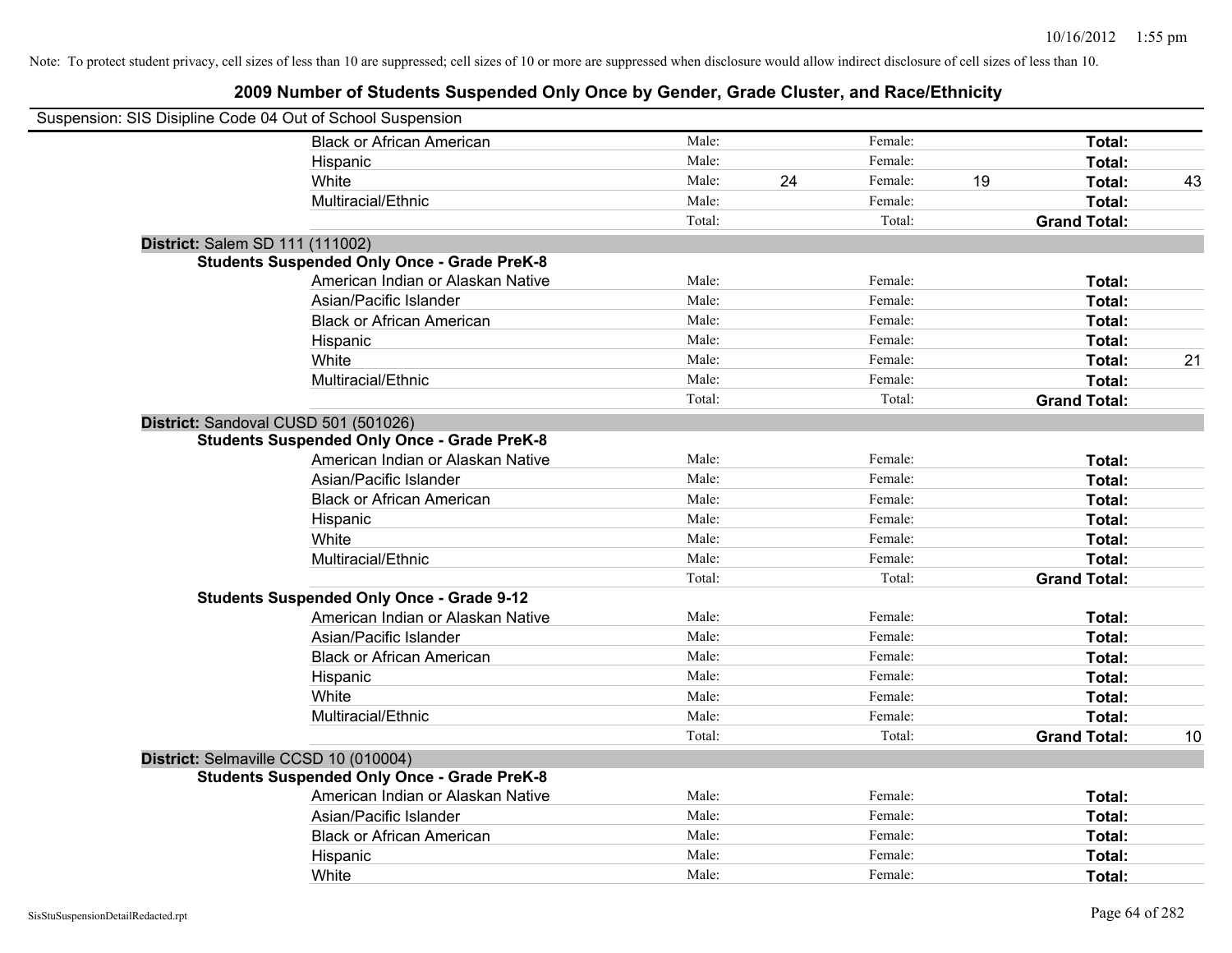| Suspension: SIS Disipline Code 04 Out of School Suspension |        |         |                     |
|------------------------------------------------------------|--------|---------|---------------------|
| Multiracial/Ethnic                                         | Male:  | Female: | Total:              |
|                                                            | Total: | Total:  | <b>Grand Total:</b> |
| District: South Central CUD 401 (401026)                   |        |         |                     |
| <b>Students Suspended Only Once - Grade PreK-8</b>         |        |         |                     |
| American Indian or Alaskan Native                          | Male:  | Female: | Total:              |
| Asian/Pacific Islander                                     | Male:  | Female: | Total:              |
| <b>Black or African American</b>                           | Male:  | Female: | Total:              |
| Hispanic                                                   | Male:  | Female: | Total:              |
| White                                                      | Male:  | Female: | Total:              |
| Multiracial/Ethnic                                         | Male:  | Female: | Total:              |
|                                                            | Total: | Total:  | <b>Grand Total:</b> |
| County: Non-Public School (000)                            |        |         |                     |
| District: Clinton/Marion/Washington ROE (000000)           |        |         |                     |
| <b>Students Suspended Only Once - Grade PreK-8</b>         |        |         |                     |
| American Indian or Alaskan Native                          | Male:  | Female: | Total:              |
| Asian/Pacific Islander                                     | Male:  | Female: | Total:              |
| <b>Black or African American</b>                           | Male:  | Female: | Total:              |
| Hispanic                                                   | Male:  | Female: | Total:              |
| White                                                      | Male:  | Female: | Total:              |
| Multiracial/Ethnic                                         | Male:  | Female: | Total:              |
|                                                            | Total: | Total:  | <b>Grand Total:</b> |
| <b>Students Suspended Only Once - Grade 9-12</b>           |        |         |                     |
| American Indian or Alaskan Native                          | Male:  | Female: | Total:              |
| Asian/Pacific Islander                                     | Male:  | Female: | Total:              |
| <b>Black or African American</b>                           | Male:  | Female: | Total:              |
| Hispanic                                                   | Male:  | Female: | Total:              |
| White                                                      | Male:  | Female: | Total:              |
| Multiracial/Ethnic                                         | Male:  | Female: | Total:              |
|                                                            | Total: | Total:  | <b>Grand Total:</b> |
| County: Washington (095)                                   |        |         |                     |
| District: Irvington CCSD 11 (011004)                       |        |         |                     |
| <b>Students Suspended Only Once - Grade PreK-8</b>         |        |         |                     |
| American Indian or Alaskan Native                          | Male:  | Female: | Total:              |
| Asian/Pacific Islander                                     | Male:  | Female: | Total:              |
| <b>Black or African American</b>                           | Male:  | Female: | Total:              |
| Hispanic                                                   | Male:  | Female: | Total:              |
| White                                                      | Male:  | Female: | Total:              |
| Multiracial/Ethnic                                         | Male:  | Female: | Total:              |
|                                                            | Total: | Total:  | <b>Grand Total:</b> |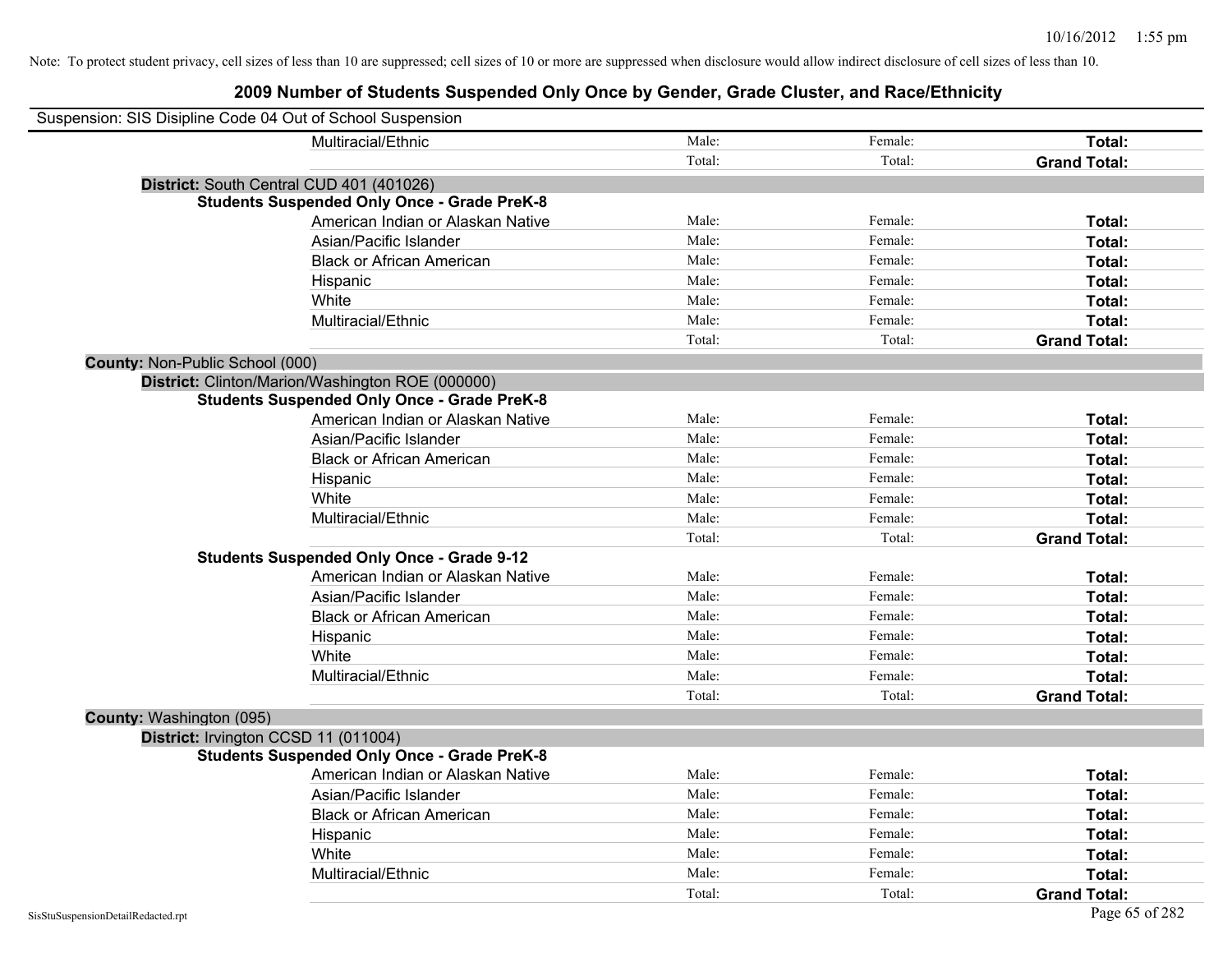# **2009 Number of Students Suspended Only Once by Gender, Grade Cluster, and Race/Ethnicity**

| Suspension: SIS Disipline Code 04 Out of School Suspension |                                                    |        |         |                     |    |
|------------------------------------------------------------|----------------------------------------------------|--------|---------|---------------------|----|
| District: Nashville CCSD 49 (049004)                       |                                                    |        |         |                     |    |
|                                                            | <b>Students Suspended Only Once - Grade PreK-8</b> |        |         |                     |    |
|                                                            | American Indian or Alaskan Native                  | Male:  | Female: | Total:              |    |
|                                                            | Asian/Pacific Islander                             | Male:  | Female: | <b>Total:</b>       |    |
|                                                            | <b>Black or African American</b>                   | Male:  | Female: | <b>Total:</b>       |    |
|                                                            | Hispanic                                           | Male:  | Female: | Total:              |    |
|                                                            | White                                              | Male:  | Female: | <b>Total:</b>       |    |
|                                                            | Multiracial/Ethnic                                 | Male:  | Female: | Total:              |    |
|                                                            |                                                    | Total: | Total:  | <b>Grand Total:</b> | 10 |
| District: Nashville CHSD 99 (099016)                       |                                                    |        |         |                     |    |
|                                                            | <b>Students Suspended Only Once - Grade 9-12</b>   |        |         |                     |    |
|                                                            | American Indian or Alaskan Native                  | Male:  | Female: | Total:              |    |
|                                                            | Asian/Pacific Islander                             | Male:  | Female: | Total:              |    |
|                                                            | <b>Black or African American</b>                   | Male:  | Female: | Total:              |    |
|                                                            | Hispanic                                           | Male:  | Female: | Total:              |    |
|                                                            | White                                              | Male:  | Female: | Total:              | 18 |
|                                                            | Multiracial/Ethnic                                 | Male:  | Female: | Total:              |    |
|                                                            |                                                    | Total: | Total:  | <b>Grand Total:</b> |    |
|                                                            | District: West Washington Co CUD 10 (010026)       |        |         |                     |    |
|                                                            | <b>Students Suspended Only Once - Grade PreK-8</b> |        |         |                     |    |
|                                                            | American Indian or Alaskan Native                  | Male:  | Female: | Total:              |    |
|                                                            | Asian/Pacific Islander                             | Male:  | Female: | <b>Total:</b>       |    |
|                                                            | <b>Black or African American</b>                   | Male:  | Female: | <b>Total:</b>       |    |
|                                                            | Hispanic                                           | Male:  | Female: | Total:              |    |
|                                                            | White                                              | Male:  | Female: | Total:              |    |
|                                                            | Multiracial/Ethnic                                 | Male:  | Female: | Total:              |    |
|                                                            |                                                    | Total: | Total:  | <b>Grand Total:</b> |    |
|                                                            | <b>Students Suspended Only Once - Grade 9-12</b>   |        |         |                     |    |
|                                                            | American Indian or Alaskan Native                  | Male:  | Female: | Total:              |    |
|                                                            | Asian/Pacific Islander                             | Male:  | Female: | Total:              |    |
|                                                            | <b>Black or African American</b>                   | Male:  | Female: | Total:              |    |
|                                                            | Hispanic                                           | Male:  | Female: | <b>Total:</b>       |    |
|                                                            | White                                              | Male:  | Female: | Total:              |    |
|                                                            | Multiracial/Ethnic                                 | Male:  | Female: | Total:              |    |
|                                                            |                                                    | Total: | Total:  | <b>Grand Total:</b> |    |

**Region:** Clk/Cls/Cmbn/Dglas/Edgr/Mltr/Shlb (11)

**County:** Clark (012)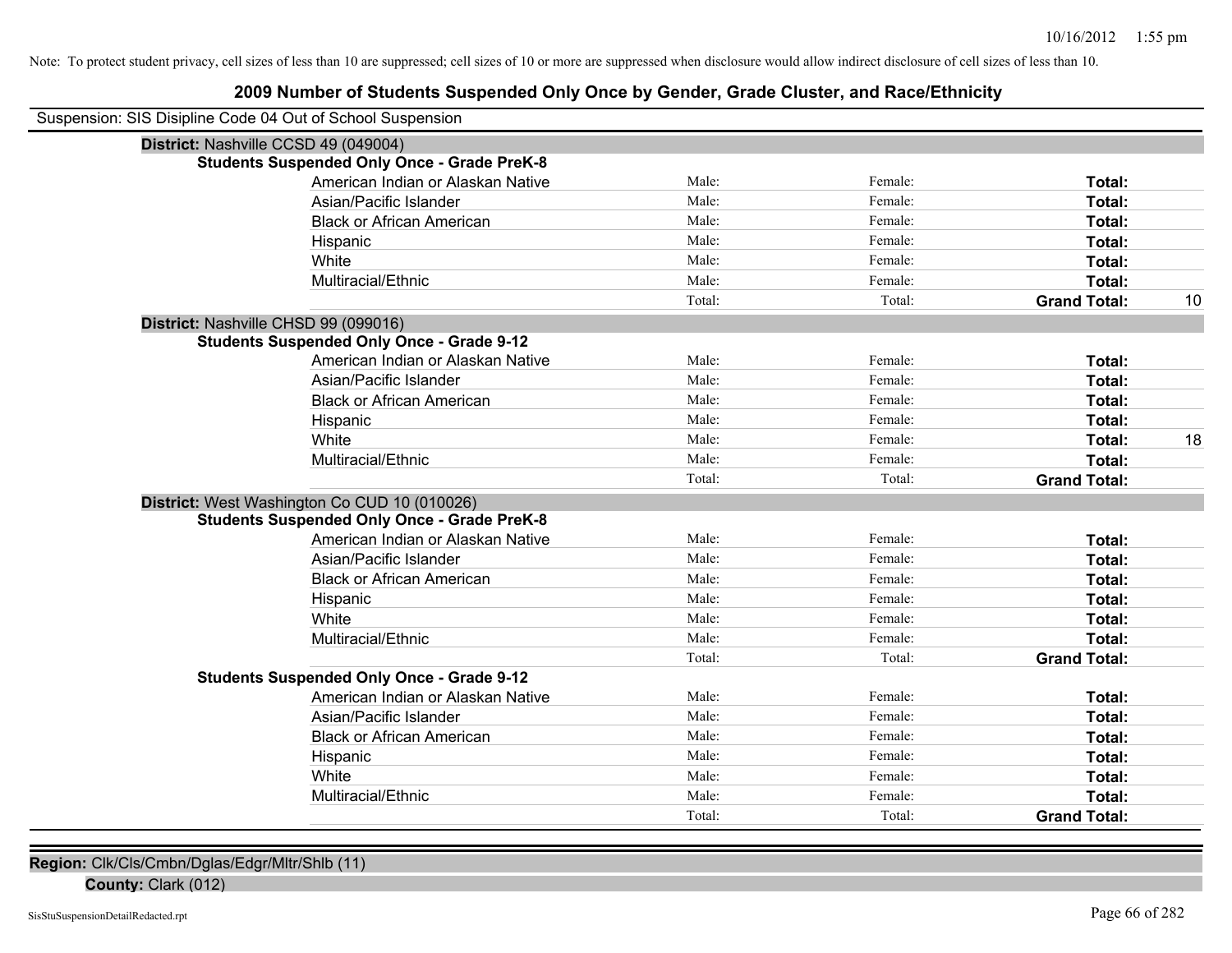| Suspension: SIS Disipline Code 04 Out of School Suspension |        |         |                     |    |
|------------------------------------------------------------|--------|---------|---------------------|----|
| District: Casey-Westfield CUSD 4C (004C26)                 |        |         |                     |    |
| <b>Students Suspended Only Once - Grade PreK-8</b>         |        |         |                     |    |
| American Indian or Alaskan Native                          | Male:  | Female: | Total:              |    |
| Asian/Pacific Islander                                     | Male:  | Female: | Total:              |    |
| <b>Black or African American</b>                           | Male:  | Female: | Total:              |    |
| Hispanic                                                   | Male:  | Female: | Total:              |    |
| White                                                      | Male:  | Female: | Total:              |    |
| Multiracial/Ethnic                                         | Male:  | Female: | Total:              |    |
|                                                            | Total: | Total:  | <b>Grand Total:</b> |    |
| <b>Students Suspended Only Once - Grade 9-12</b>           |        |         |                     |    |
| American Indian or Alaskan Native                          | Male:  | Female: | Total:              |    |
| Asian/Pacific Islander                                     | Male:  | Female: | Total:              |    |
| <b>Black or African American</b>                           | Male:  | Female: | Total:              |    |
| Hispanic                                                   | Male:  | Female: | Total:              |    |
| White                                                      | Male:  | Female: | Total:              | 11 |
| Multiracial/Ethnic                                         | Male:  | Female: | Total:              |    |
|                                                            | Total: | Total:  | <b>Grand Total:</b> |    |
| District: Marshall CUSD 2C (002C26)                        |        |         |                     |    |
| <b>Students Suspended Only Once - Grade PreK-8</b>         |        |         |                     |    |
| American Indian or Alaskan Native                          | Male:  | Female: | Total:              |    |
| Asian/Pacific Islander                                     | Male:  | Female: | Total:              |    |
| <b>Black or African American</b>                           | Male:  | Female: | Total:              |    |
| Hispanic                                                   | Male:  | Female: | Total:              |    |
| White                                                      | Male:  | Female: | Total:              |    |
| Multiracial/Ethnic                                         | Male:  | Female: | Total:              |    |
|                                                            | Total: | Total:  | <b>Grand Total:</b> |    |
| <b>Students Suspended Only Once - Grade 9-12</b>           |        |         |                     |    |
| American Indian or Alaskan Native                          | Male:  | Female: | Total:              |    |
| Asian/Pacific Islander                                     | Male:  | Female: | Total:              |    |
| <b>Black or African American</b>                           | Male:  | Female: | Total:              |    |
| Hispanic                                                   | Male:  | Female: | Total:              |    |
| White                                                      | Male:  | Female: | Total:              | 12 |
| Multiracial/Ethnic                                         | Male:  | Female: | Total:              |    |
|                                                            | Total: | Total:  | <b>Grand Total:</b> |    |
| District: Martinsville CUSD 3C (003C26)                    |        |         |                     |    |
| <b>Students Suspended Only Once - Grade PreK-8</b>         |        |         |                     |    |
| American Indian or Alaskan Native                          | Male:  | Female: | <b>Total:</b>       |    |
| Asian/Pacific Islander                                     | Male:  | Female: | Total:              |    |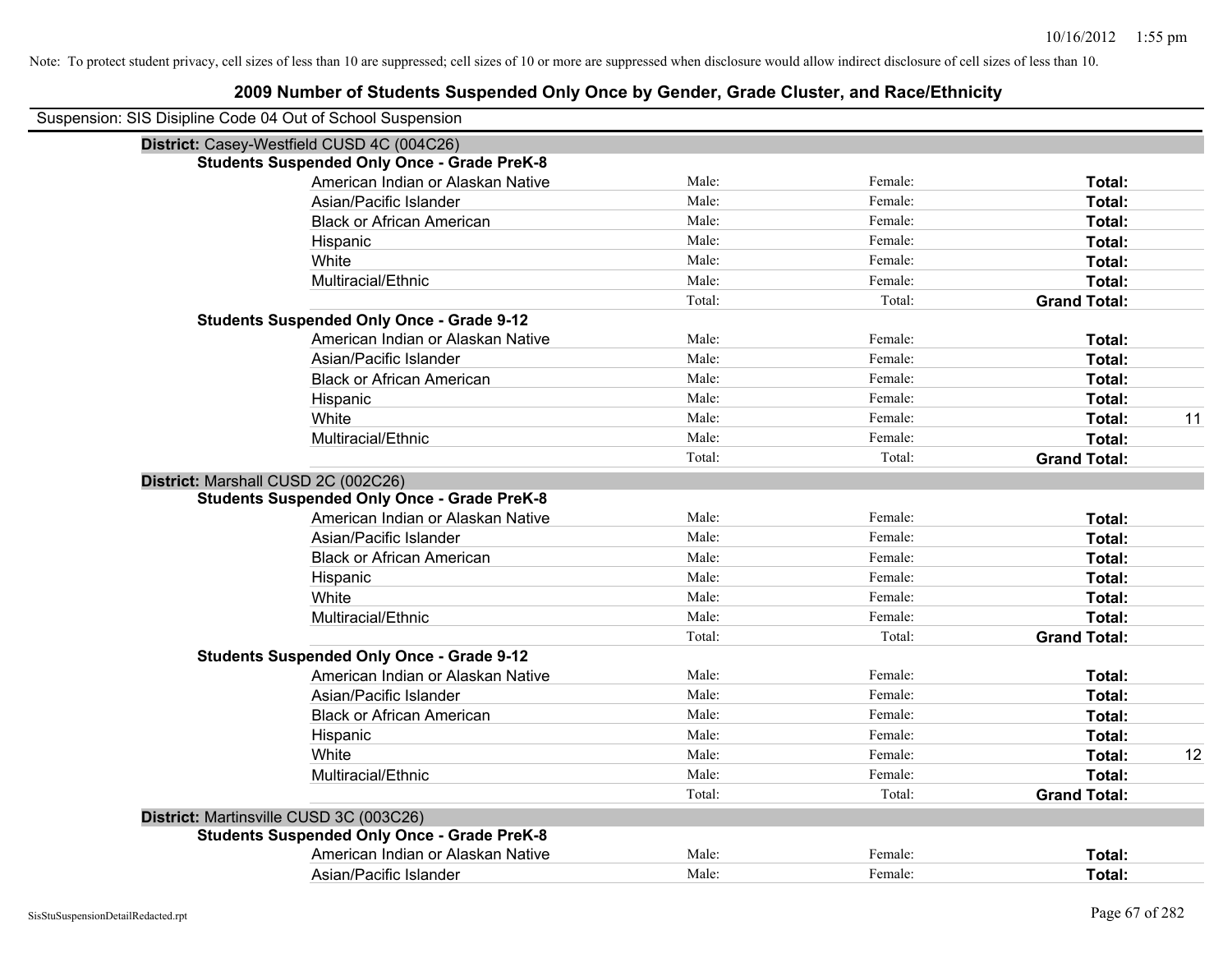| Suspension: SIS Disipline Code 04 Out of School Suspension |                                                    |        |         |                     |    |
|------------------------------------------------------------|----------------------------------------------------|--------|---------|---------------------|----|
|                                                            | <b>Black or African American</b>                   | Male:  | Female: | Total:              |    |
|                                                            | Hispanic                                           | Male:  | Female: | Total:              |    |
|                                                            | White                                              | Male:  | Female: | Total:              | 10 |
|                                                            | Multiracial/Ethnic                                 | Male:  | Female: | Total:              |    |
|                                                            |                                                    | Total: | Total:  | <b>Grand Total:</b> |    |
|                                                            | <b>Students Suspended Only Once - Grade 9-12</b>   |        |         |                     |    |
|                                                            | American Indian or Alaskan Native                  | Male:  | Female: | Total:              |    |
|                                                            | Asian/Pacific Islander                             | Male:  | Female: | Total:              |    |
|                                                            | <b>Black or African American</b>                   | Male:  | Female: | Total:              |    |
|                                                            | Hispanic                                           | Male:  | Female: | Total:              |    |
|                                                            | White                                              | Male:  | Female: | Total:              | 22 |
|                                                            | Multiracial/Ethnic                                 | Male:  | Female: | Total:              |    |
|                                                            |                                                    | Total: | Total:  | <b>Grand Total:</b> |    |
| County: Coles (015)                                        |                                                    |        |         |                     |    |
|                                                            | District: Charleston CUSD 1 (001026)               |        |         |                     |    |
|                                                            | <b>Students Suspended Only Once - Grade PreK-8</b> |        |         |                     |    |
|                                                            | American Indian or Alaskan Native                  | Male:  | Female: | Total:              |    |
|                                                            | Asian/Pacific Islander                             | Male:  | Female: | Total:              |    |
|                                                            | <b>Black or African American</b>                   | Male:  | Female: | Total:              |    |
|                                                            | Hispanic                                           | Male:  | Female: | Total:              |    |
|                                                            | White                                              | Male:  | Female: | Total:              | 13 |
|                                                            | Multiracial/Ethnic                                 | Male:  | Female: | Total:              |    |
|                                                            |                                                    | Total: | Total:  | <b>Grand Total:</b> |    |
|                                                            | <b>Students Suspended Only Once - Grade 9-12</b>   |        |         |                     |    |
|                                                            | American Indian or Alaskan Native                  | Male:  | Female: | Total:              |    |
|                                                            | Asian/Pacific Islander                             | Male:  | Female: | Total:              |    |
|                                                            | <b>Black or African American</b>                   | Male:  | Female: | Total:              |    |
|                                                            | Hispanic                                           | Male:  | Female: | Total:              |    |
|                                                            | White                                              | Male:  | Female: | Total:              | 25 |
|                                                            | Multiracial/Ethnic                                 | Male:  | Female: | Total:              |    |
|                                                            |                                                    | Total: | Total:  | <b>Grand Total:</b> |    |
|                                                            | District: Eastern IL Area of Spec Educ (801060)    |        |         |                     |    |
|                                                            | <b>Students Suspended Only Once - Grade PreK-8</b> |        |         |                     |    |
|                                                            | American Indian or Alaskan Native                  | Male:  | Female: | Total:              |    |
|                                                            | Asian/Pacific Islander                             | Male:  | Female: | Total:              |    |
|                                                            | <b>Black or African American</b>                   | Male:  | Female: | Total:              |    |
|                                                            | Hispanic                                           | Male:  | Female: | Total:              |    |
|                                                            | White                                              | Male:  | Female: | Total:              |    |
|                                                            | Multiracial/Ethnic                                 | Male:  | Female: | Total:              |    |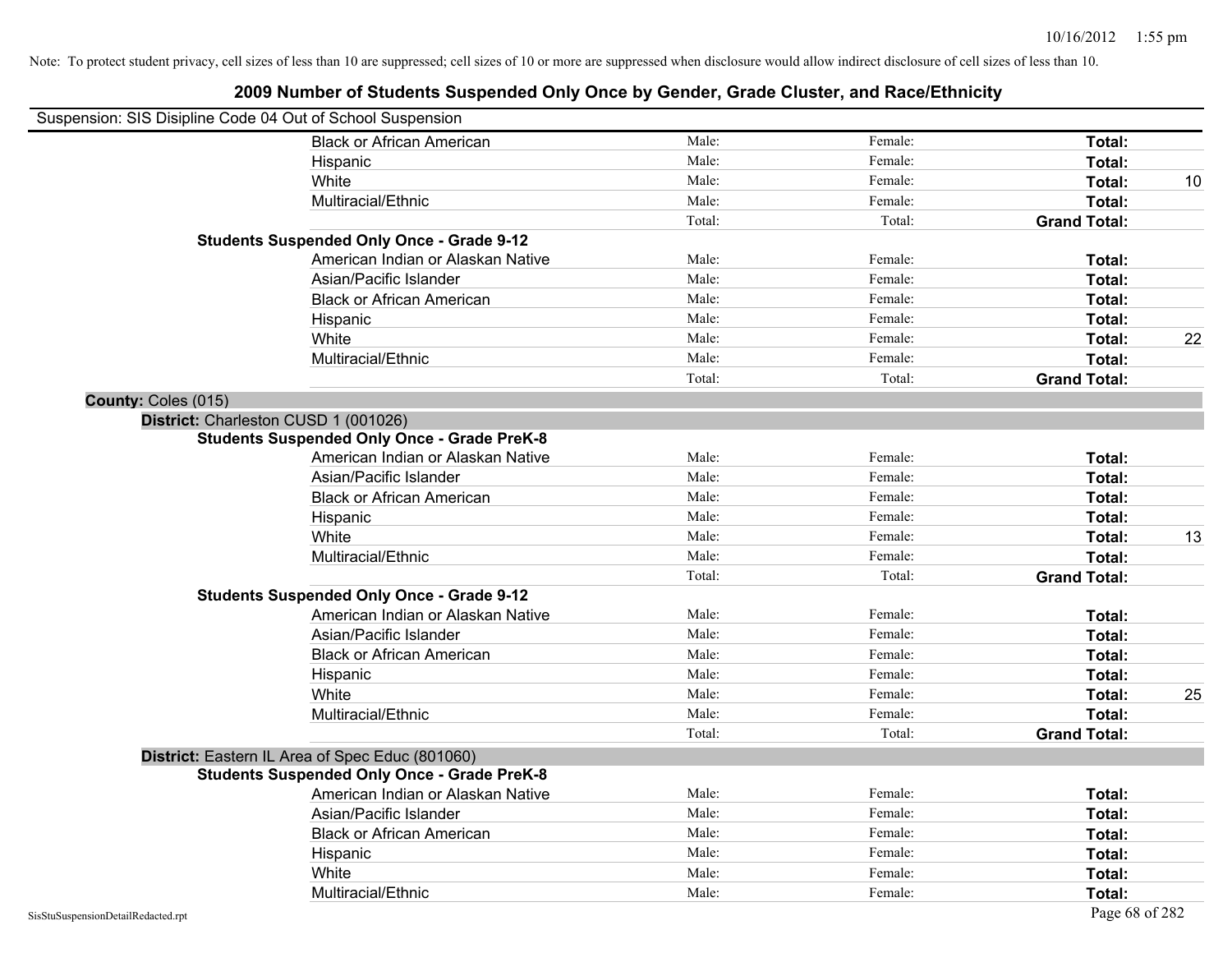| Suspension: SIS Disipline Code 04 Out of School Suspension |                                   |        |    |         |    |                     |    |
|------------------------------------------------------------|-----------------------------------|--------|----|---------|----|---------------------|----|
|                                                            |                                   | Total: |    | Total:  |    | <b>Grand Total:</b> |    |
| District: Mattoon CUSD 2 (002026)                          |                                   |        |    |         |    |                     |    |
| <b>Students Suspended Only Once - Grade PreK-8</b>         |                                   |        |    |         |    |                     |    |
|                                                            | American Indian or Alaskan Native | Male:  |    | Female: |    | Total:              |    |
|                                                            | Asian/Pacific Islander            | Male:  |    | Female: |    | Total:              |    |
|                                                            | <b>Black or African American</b>  | Male:  |    | Female: |    | Total:              |    |
| Hispanic                                                   |                                   | Male:  |    | Female: |    | Total:              |    |
| White                                                      |                                   | Male:  |    | Female: |    | Total:              | 29 |
| Multiracial/Ethnic                                         |                                   | Male:  |    | Female: |    | Total:              |    |
|                                                            |                                   | Total: |    | Total:  |    | <b>Grand Total:</b> |    |
| <b>Students Suspended Only Once - Grade 9-12</b>           |                                   |        |    |         |    |                     |    |
|                                                            | American Indian or Alaskan Native | Male:  |    | Female: |    | Total:              |    |
|                                                            | Asian/Pacific Islander            | Male:  |    | Female: |    | Total:              |    |
|                                                            | <b>Black or African American</b>  | Male:  |    | Female: |    | Total:              |    |
| Hispanic                                                   |                                   | Male:  |    | Female: |    | Total:              |    |
| White                                                      |                                   | Male:  | 33 | Female: | 16 | Total:              | 49 |
| Multiracial/Ethnic                                         |                                   | Male:  |    | Female: |    | Total:              |    |
|                                                            |                                   | Total: |    | Total:  |    | <b>Grand Total:</b> |    |
| District: Oakland CUSD 5 (005026)                          |                                   |        |    |         |    |                     |    |
| <b>Students Suspended Only Once - Grade PreK-8</b>         |                                   |        |    |         |    |                     |    |
|                                                            | American Indian or Alaskan Native | Male:  |    | Female: |    | Total:              |    |
|                                                            | Asian/Pacific Islander            | Male:  |    | Female: |    | Total:              |    |
|                                                            | <b>Black or African American</b>  | Male:  |    | Female: |    | Total:              |    |
| Hispanic                                                   |                                   | Male:  |    | Female: |    | Total:              |    |
| White                                                      |                                   | Male:  |    | Female: |    | Total:              |    |
| Multiracial/Ethnic                                         |                                   | Male:  |    | Female: |    | Total:              |    |
|                                                            |                                   | Total: |    | Total:  |    | <b>Grand Total:</b> |    |
| <b>Students Suspended Only Once - Grade 9-12</b>           |                                   |        |    |         |    |                     |    |
|                                                            | American Indian or Alaskan Native | Male:  |    | Female: |    | Total:              |    |
|                                                            | Asian/Pacific Islander            | Male:  |    | Female: |    | Total:              |    |
|                                                            | <b>Black or African American</b>  | Male:  |    | Female: |    | Total:              |    |
| Hispanic                                                   |                                   | Male:  |    | Female: |    | Total:              |    |
| White                                                      |                                   | Male:  |    | Female: |    | Total:              |    |
| Multiracial/Ethnic                                         |                                   | Male:  |    | Female: |    | Total:              |    |
|                                                            |                                   | Total: |    | Total:  |    | <b>Grand Total:</b> |    |
| County: Cumberland (018)                                   |                                   |        |    |         |    |                     |    |
| District: Neoga CUSD 3 (003026)                            |                                   |        |    |         |    |                     |    |
| <b>Students Suspended Only Once - Grade PreK-8</b>         |                                   |        |    |         |    |                     |    |
|                                                            | American Indian or Alaskan Native | Male:  |    | Female: |    | Total:              |    |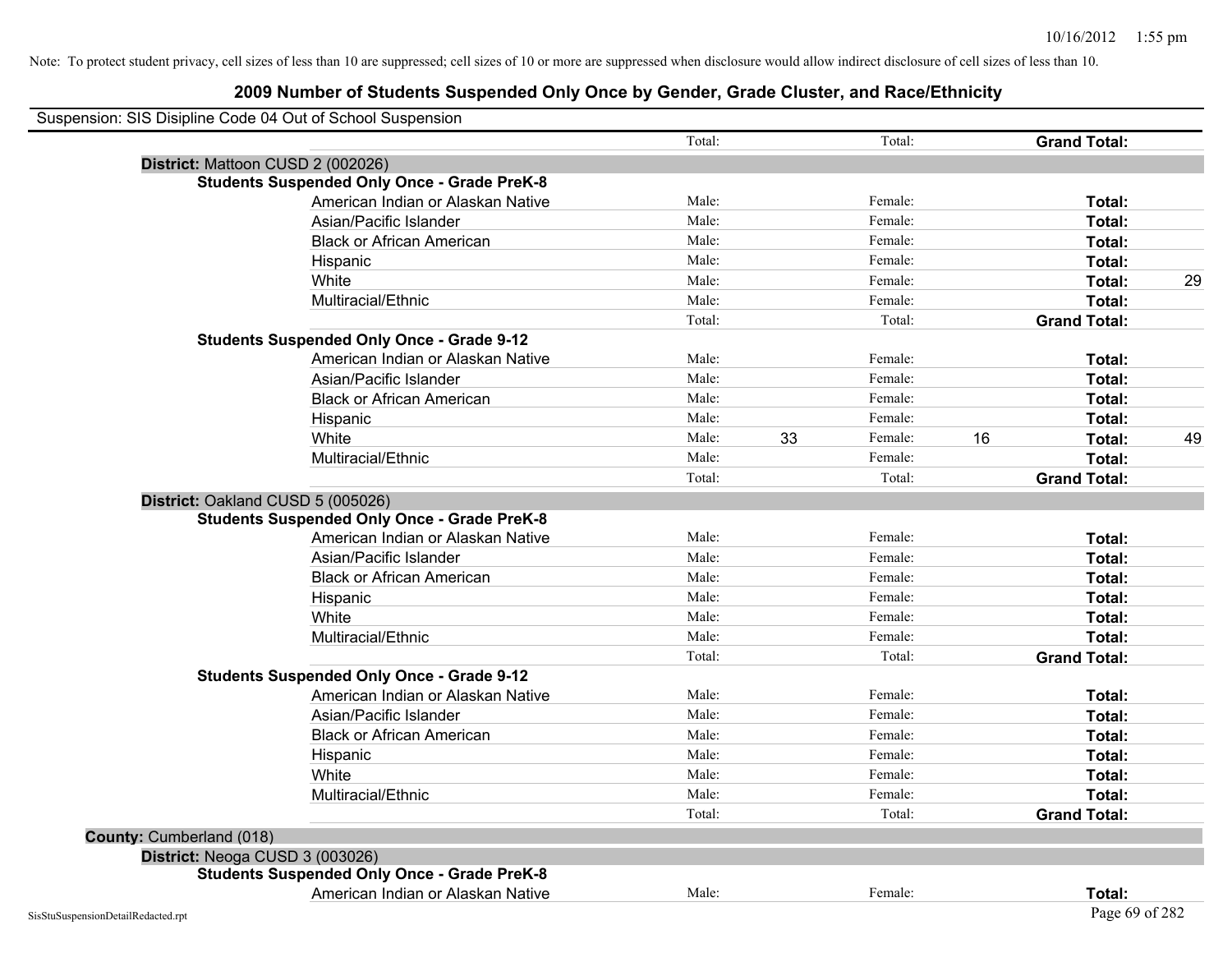|                       | Suspension: SIS Disipline Code 04 Out of School Suspension |        |         |                     |
|-----------------------|------------------------------------------------------------|--------|---------|---------------------|
|                       | Asian/Pacific Islander                                     | Male:  | Female: | Total:              |
|                       | <b>Black or African American</b>                           | Male:  | Female: | Total:              |
|                       | Hispanic                                                   | Male:  | Female: | Total:              |
|                       | White                                                      | Male:  | Female: | Total:              |
|                       | Multiracial/Ethnic                                         | Male:  | Female: | Total:              |
|                       |                                                            | Total: | Total:  | <b>Grand Total:</b> |
|                       | <b>Students Suspended Only Once - Grade 9-12</b>           |        |         |                     |
|                       | American Indian or Alaskan Native                          | Male:  | Female: | Total:              |
|                       | Asian/Pacific Islander                                     | Male:  | Female: | Total:              |
|                       | <b>Black or African American</b>                           | Male:  | Female: | Total:              |
|                       | Hispanic                                                   | Male:  | Female: | Total:              |
|                       | White                                                      | Male:  | Female: | Total:<br>10        |
|                       | Multiracial/Ethnic                                         | Male:  | Female: | Total:              |
|                       |                                                            | Total: | Total:  | <b>Grand Total:</b> |
| County: Douglas (021) |                                                            |        |         |                     |
|                       | District: Arthur CUSD 305 (305026)                         |        |         |                     |
|                       | <b>Students Suspended Only Once - Grade PreK-8</b>         |        |         |                     |
|                       | American Indian or Alaskan Native                          | Male:  | Female: | Total:              |
|                       | Asian/Pacific Islander                                     | Male:  | Female: | Total:              |
|                       | <b>Black or African American</b>                           | Male:  | Female: | Total:              |
|                       | Hispanic                                                   | Male:  | Female: | Total:              |
|                       | White                                                      | Male:  | Female: | Total:              |
|                       | Multiracial/Ethnic                                         | Male:  | Female: | Total:              |
|                       |                                                            | Total: | Total:  | <b>Grand Total:</b> |
|                       | <b>Students Suspended Only Once - Grade 9-12</b>           |        |         |                     |
|                       | American Indian or Alaskan Native                          | Male:  | Female: | Total:              |
|                       | Asian/Pacific Islander                                     | Male:  | Female: | Total:              |
|                       | <b>Black or African American</b>                           | Male:  | Female: | Total:              |
|                       | Hispanic                                                   | Male:  | Female: | Total:              |
|                       | White                                                      | Male:  | Female: | Total:              |
|                       | Multiracial/Ethnic                                         | Male:  | Female: | Total:              |
|                       |                                                            | Total: | Total:  | <b>Grand Total:</b> |
|                       | District: Tuscola CUSD 301 (301026)                        |        |         |                     |
|                       | <b>Students Suspended Only Once - Grade PreK-8</b>         |        |         |                     |
|                       | American Indian or Alaskan Native                          | Male:  | Female: | Total:              |
|                       | Asian/Pacific Islander                                     | Male:  | Female: | Total:              |
|                       | <b>Black or African American</b>                           | Male:  | Female: | Total:              |
|                       | Hispanic                                                   | Male:  | Female: | Total:              |
|                       | White                                                      | Male:  | Female: | Total:              |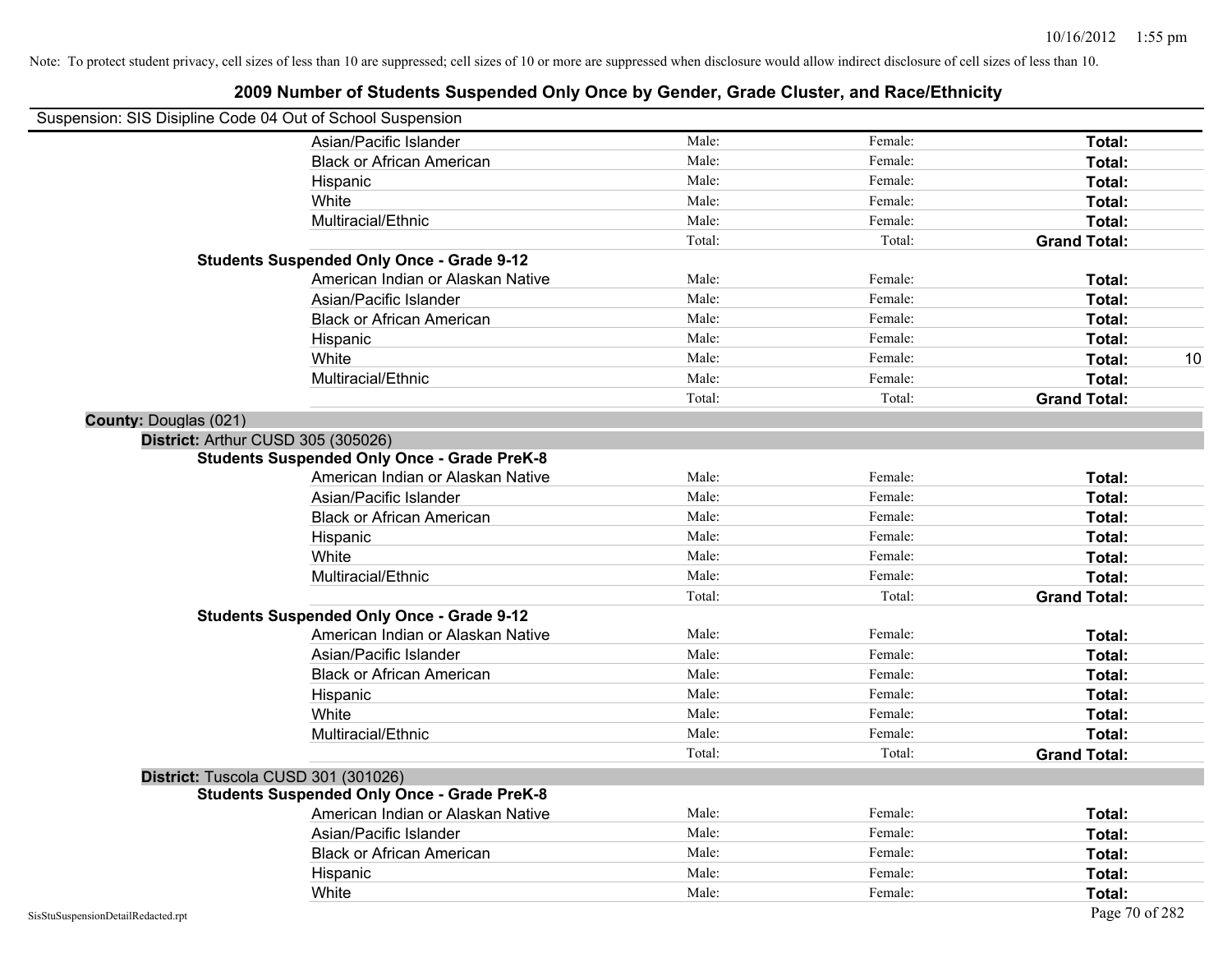| Suspension: SIS Disipline Code 04 Out of School Suspension |                                                    |        |         |                     |    |
|------------------------------------------------------------|----------------------------------------------------|--------|---------|---------------------|----|
|                                                            | Multiracial/Ethnic                                 | Male:  | Female: | Total:              |    |
|                                                            |                                                    | Total: | Total:  | <b>Grand Total:</b> |    |
| District: Villa Grove CUSD 302 (302026)                    |                                                    |        |         |                     |    |
|                                                            | <b>Students Suspended Only Once - Grade PreK-8</b> |        |         |                     |    |
|                                                            | American Indian or Alaskan Native                  | Male:  | Female: | Total:              |    |
|                                                            | Asian/Pacific Islander                             | Male:  | Female: | Total:              |    |
|                                                            | <b>Black or African American</b>                   | Male:  | Female: | Total:              |    |
|                                                            | Hispanic                                           | Male:  | Female: | Total:              |    |
|                                                            | White                                              | Male:  | Female: | Total:              | 14 |
|                                                            | Multiracial/Ethnic                                 | Male:  | Female: | Total:              |    |
|                                                            |                                                    | Total: | Total:  | <b>Grand Total:</b> |    |
|                                                            | <b>Students Suspended Only Once - Grade 9-12</b>   |        |         |                     |    |
|                                                            | American Indian or Alaskan Native                  | Male:  | Female: | Total:              |    |
|                                                            | Asian/Pacific Islander                             | Male:  | Female: | Total:              |    |
|                                                            | <b>Black or African American</b>                   | Male:  | Female: | Total:              |    |
|                                                            | Hispanic                                           | Male:  | Female: | Total:              |    |
|                                                            | White                                              | Male:  | Female: | Total:              | 10 |
|                                                            | Multiracial/Ethnic                                 | Male:  | Female: | Total:              |    |
|                                                            |                                                    | Total: | Total:  | <b>Grand Total:</b> |    |
| County: Edgar (023)                                        |                                                    |        |         |                     |    |
| District: Edgar County CUD 6 (006026)                      |                                                    |        |         |                     |    |
|                                                            | <b>Students Suspended Only Once - Grade PreK-8</b> |        |         |                     |    |
|                                                            | American Indian or Alaskan Native                  | Male:  | Female: | Total:              |    |
|                                                            | Asian/Pacific Islander                             | Male:  | Female: | Total:              |    |
|                                                            | <b>Black or African American</b>                   | Male:  | Female: | Total:              |    |
|                                                            | Hispanic                                           | Male:  | Female: | Total:              |    |
|                                                            | White                                              | Male:  | Female: | Total:              |    |
|                                                            | Multiracial/Ethnic                                 | Male:  | Female: | Total:              |    |
|                                                            |                                                    | Total: | Total:  | <b>Grand Total:</b> |    |
|                                                            | <b>Students Suspended Only Once - Grade 9-12</b>   |        |         |                     |    |
|                                                            | American Indian or Alaskan Native                  | Male:  | Female: | Total:              |    |
|                                                            | Asian/Pacific Islander                             | Male:  | Female: | Total:              |    |
|                                                            | <b>Black or African American</b>                   | Male:  | Female: | Total:              |    |
|                                                            | Hispanic                                           | Male:  | Female: | Total:              |    |
|                                                            | White                                              | Male:  | Female: | Total:              |    |
|                                                            | Multiracial/Ethnic                                 | Male:  | Female: | Total:              |    |
|                                                            |                                                    | Total: | Total:  | <b>Grand Total:</b> |    |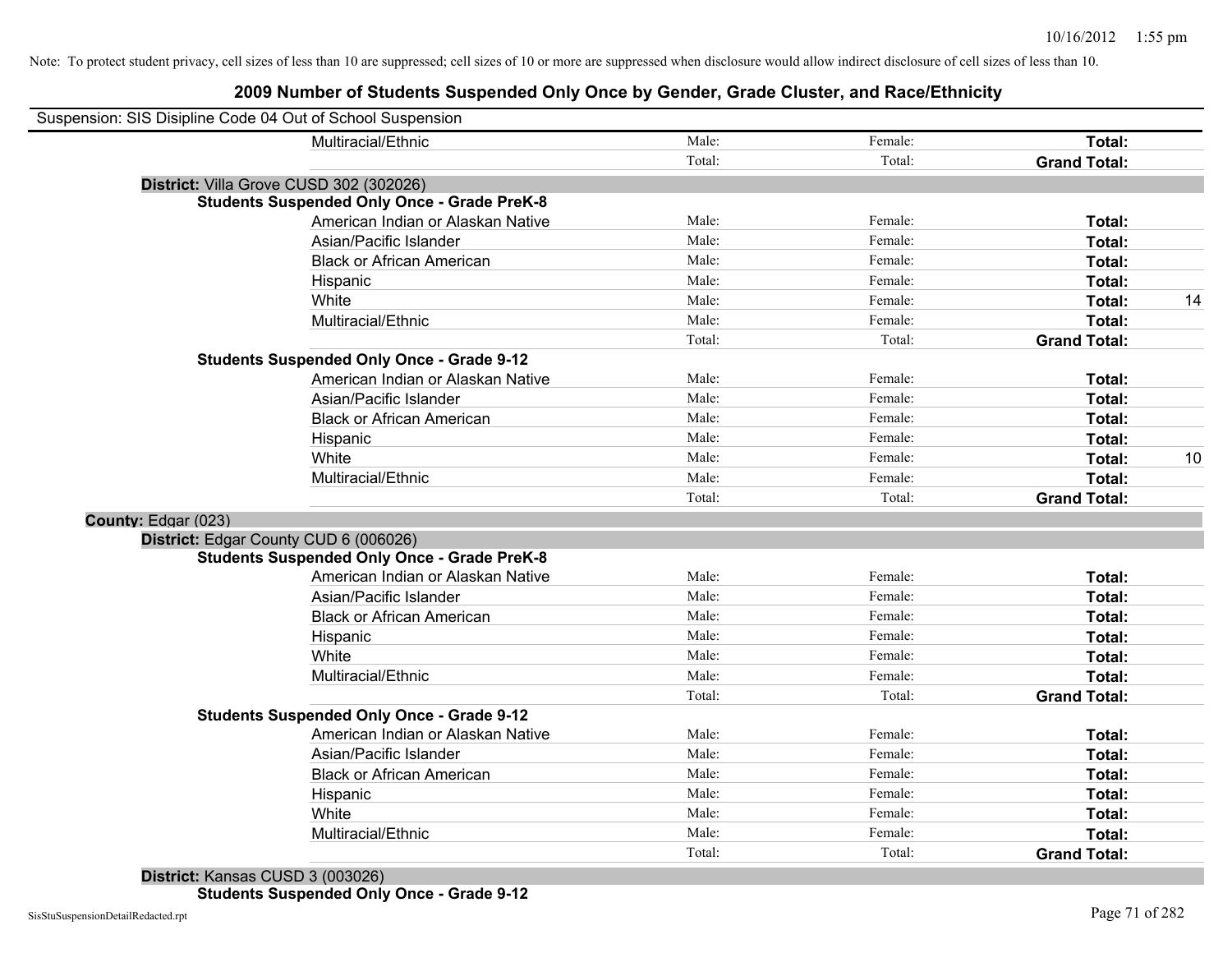|                               | Suspension: SIS Disipline Code 04 Out of School Suspension |        |    |         |    |                     |    |
|-------------------------------|------------------------------------------------------------|--------|----|---------|----|---------------------|----|
|                               | American Indian or Alaskan Native                          | Male:  |    | Female: |    | Total:              |    |
|                               | Asian/Pacific Islander                                     | Male:  |    | Female: |    | Total:              |    |
|                               | <b>Black or African American</b>                           | Male:  |    | Female: |    | Total:              |    |
|                               | Hispanic                                                   | Male:  |    | Female: |    | Total:              |    |
|                               | White                                                      | Male:  |    | Female: |    | Total:              |    |
|                               | Multiracial/Ethnic                                         | Male:  |    | Female: |    | Total:              |    |
|                               |                                                            | Total: |    | Total:  |    | <b>Grand Total:</b> |    |
|                               | District: Paris-Union SD 95 (095025)                       |        |    |         |    |                     |    |
|                               | <b>Students Suspended Only Once - Grade PreK-8</b>         |        |    |         |    |                     |    |
|                               | American Indian or Alaskan Native                          | Male:  |    | Female: |    | Total:              |    |
|                               | Asian/Pacific Islander                                     | Male:  |    | Female: |    | Total:              |    |
|                               | <b>Black or African American</b>                           | Male:  |    | Female: |    | Total:              |    |
|                               | Hispanic                                                   | Male:  |    | Female: |    | Total:              |    |
|                               | White                                                      | Male:  |    | Female: |    | Total:              |    |
|                               | Multiracial/Ethnic                                         | Male:  |    | Female: |    | Total:              |    |
|                               |                                                            | Total: |    | Total:  |    | <b>Grand Total:</b> |    |
|                               | <b>Students Suspended Only Once - Grade 9-12</b>           |        |    |         |    |                     |    |
|                               | American Indian or Alaskan Native                          | Male:  |    | Female: |    | Total:              |    |
|                               | Asian/Pacific Islander                                     | Male:  |    | Female: |    | Total:              |    |
|                               | <b>Black or African American</b>                           | Male:  |    | Female: |    | Total:              |    |
|                               | Hispanic                                                   | Male:  |    | Female: |    | Total:              |    |
|                               | White                                                      | Male:  | 31 | Female: | 10 | Total:              | 41 |
|                               | Multiracial/Ethnic                                         | Male:  |    | Female: |    | Total:              |    |
|                               |                                                            | Total: |    | Total:  |    | <b>Grand Total:</b> |    |
|                               | District: Shiloh CUSD 1 (001026)                           |        |    |         |    |                     |    |
|                               | <b>Students Suspended Only Once - Grade 9-12</b>           |        |    |         |    |                     |    |
|                               | American Indian or Alaskan Native                          | Male:  |    | Female: |    | Total:              |    |
|                               | Asian/Pacific Islander                                     | Male:  |    | Female: |    | Total:              |    |
|                               | <b>Black or African American</b>                           | Male:  |    | Female: |    | Total:              |    |
|                               | Hispanic                                                   | Male:  |    | Female: |    | Total:              |    |
|                               | White                                                      | Male:  |    | Female: |    | Total:              |    |
|                               | Multiracial/Ethnic                                         | Male:  |    | Female: |    | Total:              |    |
|                               |                                                            | Total: |    | Total:  |    | <b>Grand Total:</b> |    |
| <b>County: Moultrie (070)</b> |                                                            |        |    |         |    |                     |    |
|                               | District: Lovington CUSD 303 (303026)                      |        |    |         |    |                     |    |
|                               | <b>Students Suspended Only Once - Grade PreK-8</b>         |        |    |         |    |                     |    |
|                               | American Indian or Alaskan Native                          | Male:  |    | Female: |    | Total:              |    |
|                               | Asian/Pacific Islander                                     | Male:  |    | Female: |    | Total:              |    |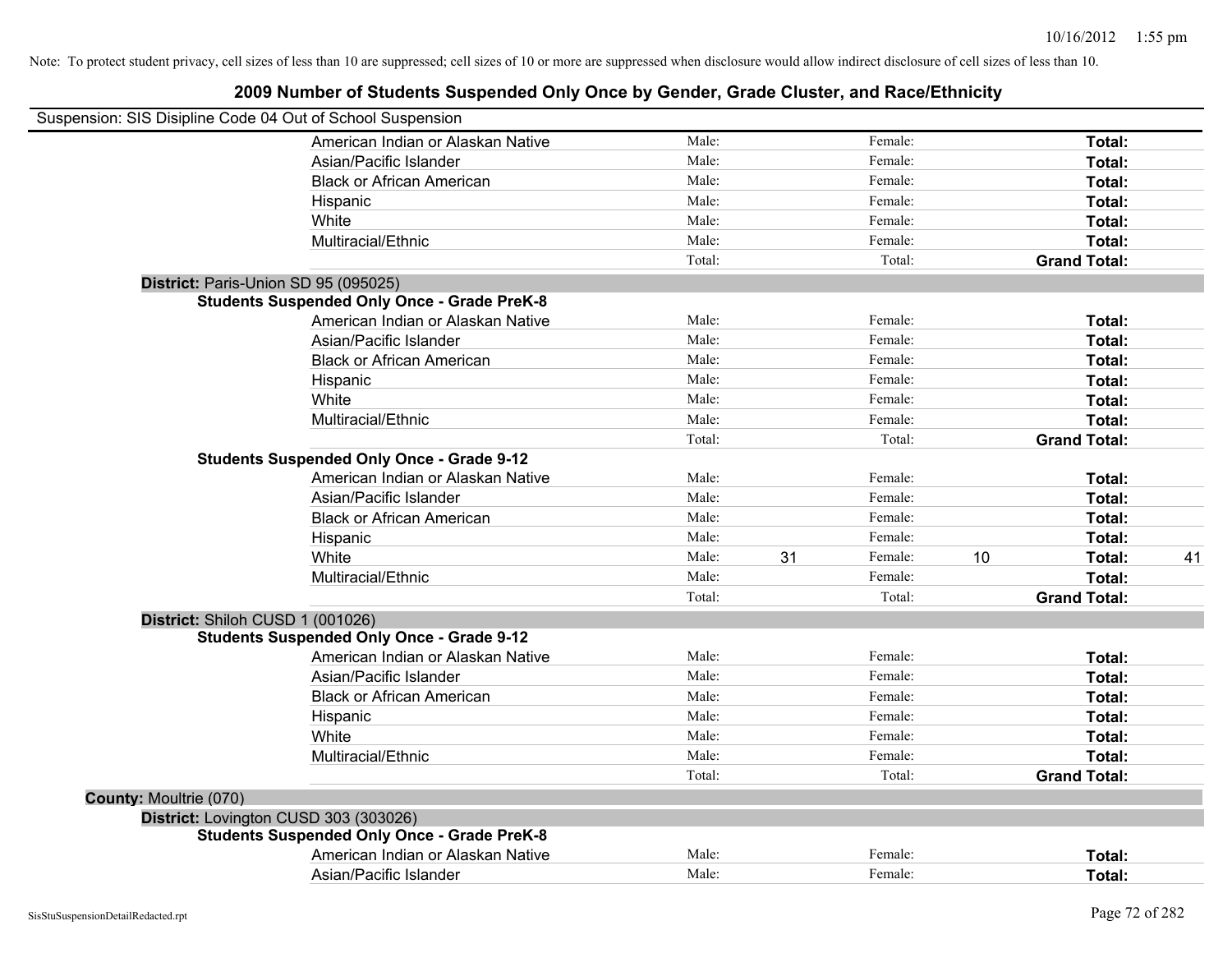| Suspension: SIS Disipline Code 04 Out of School Suspension |                                                    |        |         |                     |
|------------------------------------------------------------|----------------------------------------------------|--------|---------|---------------------|
|                                                            | <b>Black or African American</b>                   | Male:  | Female: | Total:              |
|                                                            | Hispanic                                           | Male:  | Female: | Total:              |
|                                                            | White                                              | Male:  | Female: | Total:              |
|                                                            | Multiracial/Ethnic                                 | Male:  | Female: | Total:              |
|                                                            |                                                    | Total: | Total:  | <b>Grand Total:</b> |
|                                                            | <b>Students Suspended Only Once - Grade 9-12</b>   |        |         |                     |
|                                                            | American Indian or Alaskan Native                  | Male:  | Female: | Total:              |
|                                                            | Asian/Pacific Islander                             | Male:  | Female: | Total:              |
|                                                            | <b>Black or African American</b>                   | Male:  | Female: | Total:              |
|                                                            | Hispanic                                           | Male:  | Female: | Total:              |
|                                                            | White                                              | Male:  | Female: | Total:              |
|                                                            | Multiracial/Ethnic                                 | Male:  | Female: | Total:              |
|                                                            |                                                    | Total: | Total:  | <b>Grand Total:</b> |
| District: Okaw Valley CUSD 302 (302026)                    |                                                    |        |         |                     |
|                                                            | <b>Students Suspended Only Once - Grade PreK-8</b> |        |         |                     |
|                                                            | American Indian or Alaskan Native                  | Male:  | Female: | Total:              |
|                                                            | Asian/Pacific Islander                             | Male:  | Female: | Total:              |
|                                                            | <b>Black or African American</b>                   | Male:  | Female: | Total:              |
|                                                            | Hispanic                                           | Male:  | Female: | Total:              |
|                                                            | White                                              | Male:  | Female: | Total:              |
|                                                            | Multiracial/Ethnic                                 | Male:  | Female: | Total:              |
|                                                            |                                                    | Total: | Total:  | <b>Grand Total:</b> |
|                                                            | <b>Students Suspended Only Once - Grade 9-12</b>   |        |         |                     |
|                                                            | American Indian or Alaskan Native                  | Male:  | Female: | Total:              |
|                                                            | Asian/Pacific Islander                             | Male:  | Female: | Total:              |
|                                                            | <b>Black or African American</b>                   | Male:  | Female: | Total:              |
|                                                            | Hispanic                                           | Male:  | Female: | Total:              |
|                                                            | White                                              | Male:  | Female: | Total:              |
|                                                            | Multiracial/Ethnic                                 | Male:  | Female: | Total:              |
|                                                            |                                                    | Total: | Total:  | <b>Grand Total:</b> |
| District: Sullivan CUSD 300 (300026)                       |                                                    |        |         |                     |
|                                                            | <b>Students Suspended Only Once - Grade PreK-8</b> |        |         |                     |
|                                                            | American Indian or Alaskan Native                  | Male:  | Female: | Total:              |
|                                                            | Asian/Pacific Islander                             | Male:  | Female: | Total:              |
|                                                            | <b>Black or African American</b>                   | Male:  | Female: | Total:              |
|                                                            | Hispanic                                           | Male:  | Female: | Total:              |
|                                                            | White                                              | Male:  | Female: | Total:              |
|                                                            | Multiracial/Ethnic                                 | Male:  | Female: | Total:              |
|                                                            |                                                    | Total: | Total:  | <b>Grand Total:</b> |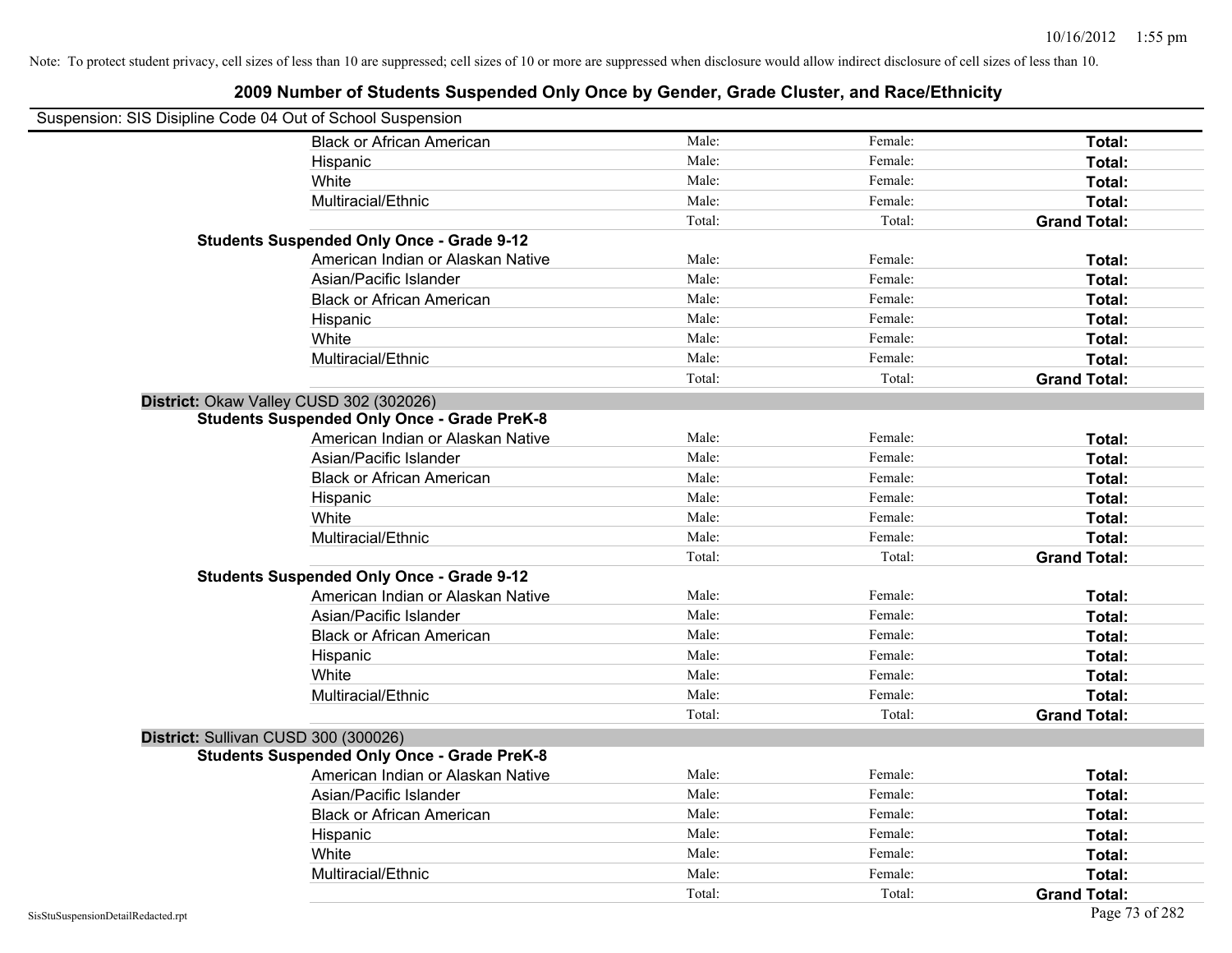|                                    | Suspension: SIS Disipline Code 04 Out of School Suspension |        |         |                     |    |
|------------------------------------|------------------------------------------------------------|--------|---------|---------------------|----|
|                                    | <b>Students Suspended Only Once - Grade 9-12</b>           |        |         |                     |    |
|                                    | American Indian or Alaskan Native                          | Male:  | Female: | Total:              |    |
|                                    | Asian/Pacific Islander                                     | Male:  | Female: | Total:              |    |
|                                    | <b>Black or African American</b>                           | Male:  | Female: | Total:              |    |
|                                    | Hispanic                                                   | Male:  | Female: | Total:              |    |
|                                    | White                                                      | Male:  | Female: | Total:              |    |
|                                    | Multiracial/Ethnic                                         | Male:  | Female: | Total:              |    |
|                                    |                                                            | Total: | Total:  | <b>Grand Total:</b> |    |
| County: Non-Public School (000)    |                                                            |        |         |                     |    |
|                                    | District: Clk/Cls/Cmbn/Dglas/Edgr/Mltr/Shlb (000000)       |        |         |                     |    |
|                                    | <b>Students Suspended Only Once - Grade 9-12</b>           |        |         |                     |    |
|                                    | American Indian or Alaskan Native                          | Male:  | Female: | Total:              |    |
|                                    | Asian/Pacific Islander                                     | Male:  | Female: | Total:              |    |
|                                    | <b>Black or African American</b>                           | Male:  | Female: | Total:              |    |
|                                    | Hispanic                                                   | Male:  | Female: | Total:              |    |
|                                    | White                                                      | Male:  | Female: | Total:              |    |
|                                    | Multiracial/Ethnic                                         | Male:  | Female: | Total:              |    |
|                                    |                                                            | Total: | Total:  | <b>Grand Total:</b> |    |
| County: Shelby (087)               |                                                            |        |         |                     |    |
|                                    | District: Central A & M CUD 21 (021026)                    |        |         |                     |    |
|                                    | <b>Students Suspended Only Once - Grade PreK-8</b>         |        |         |                     |    |
|                                    | American Indian or Alaskan Native                          | Male:  | Female: | Total:              |    |
|                                    | Asian/Pacific Islander                                     | Male:  | Female: | Total:              |    |
|                                    | <b>Black or African American</b>                           | Male:  | Female: | Total:              |    |
|                                    | Hispanic                                                   | Male:  | Female: | Total:              |    |
|                                    | White                                                      | Male:  | Female: | Total:              |    |
|                                    | Multiracial/Ethnic                                         | Male:  | Female: | Total:              |    |
|                                    |                                                            | Total: | Total:  | <b>Grand Total:</b> |    |
|                                    | <b>Students Suspended Only Once - Grade 9-12</b>           |        |         |                     |    |
|                                    | American Indian or Alaskan Native                          | Male:  | Female: | Total:              |    |
|                                    | Asian/Pacific Islander                                     | Male:  | Female: | Total:              |    |
|                                    | <b>Black or African American</b>                           | Male:  | Female: | Total:              |    |
|                                    | Hispanic                                                   | Male:  | Female: | Total:              |    |
|                                    | White                                                      | Male:  | Female: | Total:              | 12 |
|                                    | Multiracial/Ethnic                                         | Male:  | Female: | Total:              |    |
|                                    |                                                            | Total: | Total:  | <b>Grand Total:</b> |    |
|                                    | District: Cowden-Herrick CUSD 3A (003A26)                  |        |         |                     |    |
|                                    | <b>Students Suspended Only Once - Grade PreK-8</b>         |        |         |                     |    |
|                                    | American Indian or Alaskan Native                          | Male:  | Female: | <b>Total:</b>       |    |
| SisStuSuspensionDetailRedacted.rpt |                                                            |        |         | Page 74 of 282      |    |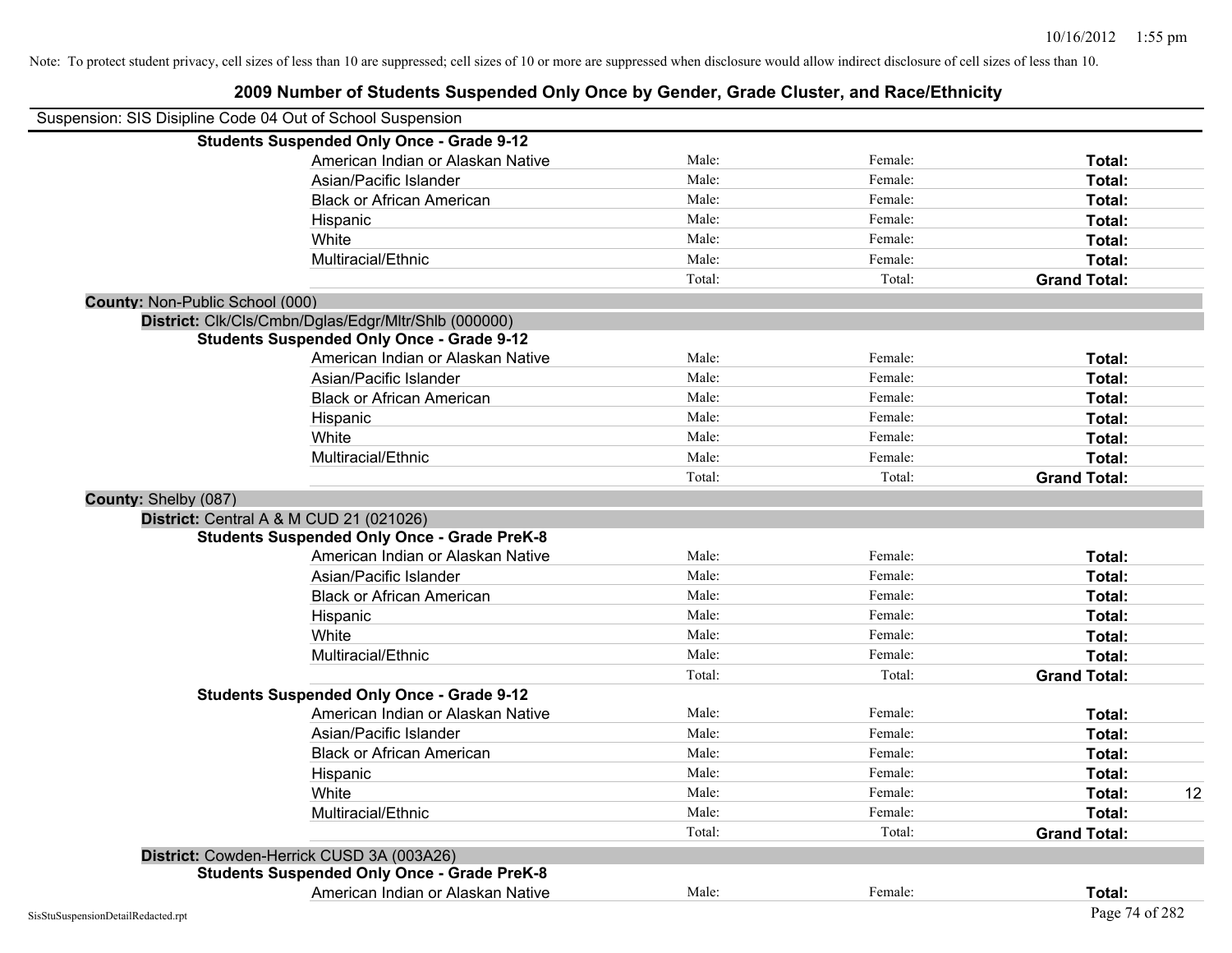| Suspension: SIS Disipline Code 04 Out of School Suspension |                                                    |        |         |                     |
|------------------------------------------------------------|----------------------------------------------------|--------|---------|---------------------|
|                                                            | Asian/Pacific Islander                             | Male:  | Female: | Total:              |
|                                                            | <b>Black or African American</b>                   | Male:  | Female: | Total:              |
|                                                            | Hispanic                                           | Male:  | Female: | Total:              |
|                                                            | White                                              | Male:  | Female: | Total:              |
|                                                            | Multiracial/Ethnic                                 | Male:  | Female: | Total:              |
|                                                            |                                                    | Total: | Total:  | <b>Grand Total:</b> |
|                                                            | <b>Students Suspended Only Once - Grade 9-12</b>   |        |         |                     |
|                                                            | American Indian or Alaskan Native                  | Male:  | Female: | Total:              |
|                                                            | Asian/Pacific Islander                             | Male:  | Female: | Total:              |
|                                                            | <b>Black or African American</b>                   | Male:  | Female: | Total:              |
|                                                            | Hispanic                                           | Male:  | Female: | Total:              |
|                                                            | White                                              | Male:  | Female: | Total:              |
|                                                            | Multiracial/Ethnic                                 | Male:  | Female: | Total:              |
|                                                            |                                                    | Total: | Total:  | <b>Grand Total:</b> |
| District: Shelbyville CUSD 4 (004026)                      |                                                    |        |         |                     |
|                                                            | <b>Students Suspended Only Once - Grade PreK-8</b> |        |         |                     |
|                                                            | American Indian or Alaskan Native                  | Male:  | Female: | Total:              |
|                                                            | Asian/Pacific Islander                             | Male:  | Female: | Total:              |
|                                                            | <b>Black or African American</b>                   | Male:  | Female: | Total:              |
|                                                            | Hispanic                                           | Male:  | Female: | Total:              |
|                                                            | White                                              | Male:  | Female: | Total:              |
|                                                            | Multiracial/Ethnic                                 | Male:  | Female: | Total:              |
|                                                            |                                                    | Total: | Total:  | <b>Grand Total:</b> |
|                                                            | <b>Students Suspended Only Once - Grade 9-12</b>   |        |         |                     |
|                                                            | American Indian or Alaskan Native                  | Male:  | Female: | Total:              |
|                                                            | Asian/Pacific Islander                             | Male:  | Female: | Total:              |
|                                                            | <b>Black or African American</b>                   | Male:  | Female: | Total:              |
|                                                            | Hispanic                                           | Male:  | Female: | Total:              |
|                                                            | White                                              | Male:  | Female: | Total:              |
|                                                            | Multiracial/Ethnic                                 | Male:  | Female: | Total:              |
|                                                            |                                                    | Total: | Total:  | <b>Grand Total:</b> |
|                                                            | District: Stewardson-Strasburg CUD 5A (005A26)     |        |         |                     |
|                                                            | <b>Students Suspended Only Once - Grade 9-12</b>   |        |         |                     |
|                                                            | American Indian or Alaskan Native                  | Male:  | Female: | Total:              |
|                                                            | Asian/Pacific Islander                             | Male:  | Female: | Total:              |
|                                                            | <b>Black or African American</b>                   | Male:  | Female: | Total:              |
|                                                            | Hispanic                                           | Male:  | Female: | Total:              |
|                                                            | White                                              | Male:  | Female: | <b>Total:</b>       |
|                                                            | Multiracial/Ethnic                                 | Male:  | Female: | Total:              |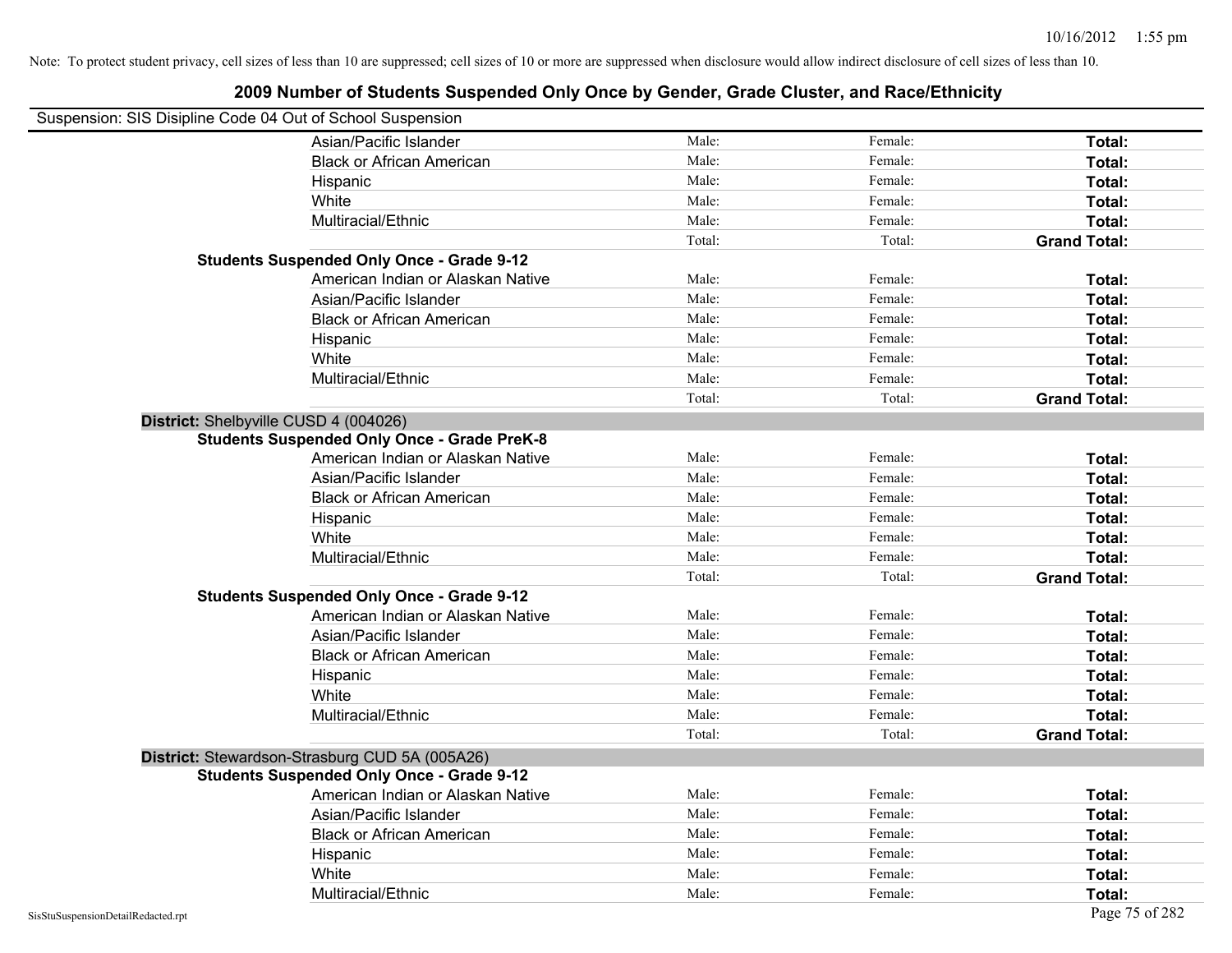| Suspension: SIS Disipline Code 04 Out of School Suspension |                                                    |        |       |         |       |                     |       |
|------------------------------------------------------------|----------------------------------------------------|--------|-------|---------|-------|---------------------|-------|
|                                                            |                                                    | Total: |       | Total:  |       | <b>Grand Total:</b> |       |
|                                                            | District: Windsor CUSD 1 (001026)                  |        |       |         |       |                     |       |
|                                                            | <b>Students Suspended Only Once - Grade PreK-8</b> |        |       |         |       |                     |       |
|                                                            | American Indian or Alaskan Native                  | Male:  |       | Female: |       | Total:              |       |
|                                                            | Asian/Pacific Islander                             | Male:  |       | Female: |       | Total:              |       |
|                                                            | <b>Black or African American</b>                   | Male:  |       | Female: |       | Total:              |       |
|                                                            | Hispanic                                           | Male:  |       | Female: |       | Total:              |       |
|                                                            | White                                              | Male:  |       | Female: |       | Total:              | 11    |
|                                                            | Multiracial/Ethnic                                 | Male:  |       | Female: |       | Total:              |       |
|                                                            |                                                    | Total: |       | Total:  |       | <b>Grand Total:</b> |       |
|                                                            | <b>Students Suspended Only Once - Grade 9-12</b>   |        |       |         |       |                     |       |
|                                                            | American Indian or Alaskan Native                  | Male:  |       | Female: |       | Total:              |       |
|                                                            | Asian/Pacific Islander                             | Male:  |       | Female: |       | Total:              |       |
|                                                            | <b>Black or African American</b>                   | Male:  |       | Female: |       | Total:              |       |
|                                                            | Hispanic                                           | Male:  |       | Female: |       | Total:              |       |
|                                                            | White                                              | Male:  |       | Female: |       | Total:              |       |
|                                                            | Multiracial/Ethnic                                 | Male:  |       | Female: |       | Total:              |       |
|                                                            |                                                    | Total: |       | Total:  |       | <b>Grand Total:</b> |       |
|                                                            |                                                    |        |       |         |       |                     |       |
| Region: Crawford-Lawrence Educ Serv Reg (15)               |                                                    |        |       |         |       |                     |       |
| County: Cook (016)                                         |                                                    |        |       |         |       |                     |       |
|                                                            | District: City of Chicago SD 299 (299025)          |        |       |         |       |                     |       |
|                                                            | <b>Students Suspended Only Once - Grade PreK-8</b> |        |       |         |       |                     |       |
|                                                            | American Indian or Alaskan Native                  | Male:  |       | Female: |       | Total:              | 14    |
|                                                            | Asian/Pacific Islander                             | Male:  | 65    | Female: | 13    | Total:              | 78    |
|                                                            | <b>Black or African American</b>                   | Male:  | 5,310 | Female: | 3,201 | Total:              | 8,511 |
|                                                            | Hispanic                                           | Male:  | 1,740 | Female: | 729   | Total:              | 2,469 |
|                                                            | White                                              | Male:  | 312   | Female: | 83    | Total:              | 395   |
|                                                            | Multiracial/Ethnic                                 | Male:  |       | Female: |       | Total:              |       |
|                                                            |                                                    | Total: |       | Total:  |       | <b>Grand Total:</b> |       |
|                                                            | <b>Students Suspended Only Once - Grade 9-12</b>   |        |       |         |       |                     |       |
|                                                            | American Indian or Alaskan Native                  | Male:  |       | Female: |       | Total:              | 17    |
|                                                            | Asian/Pacific Islander                             | Male:  | 81    | Female: | 38    | Total:              | 119   |
|                                                            | <b>Black or African American</b>                   | Male:  | 4,150 | Female: | 3,731 | Total:              | 7,881 |
|                                                            | Hispanic                                           | Male:  | 2,174 | Female: | 1,363 | Total:              | 3,537 |
|                                                            | White                                              | Male:  | 406   | Female: | 232   | Total:              | 638   |
|                                                            | Multiracial/Ethnic                                 | Male:  |       | Female: |       | Total:              |       |
|                                                            |                                                    | Total: |       | Total:  |       | <b>Grand Total:</b> |       |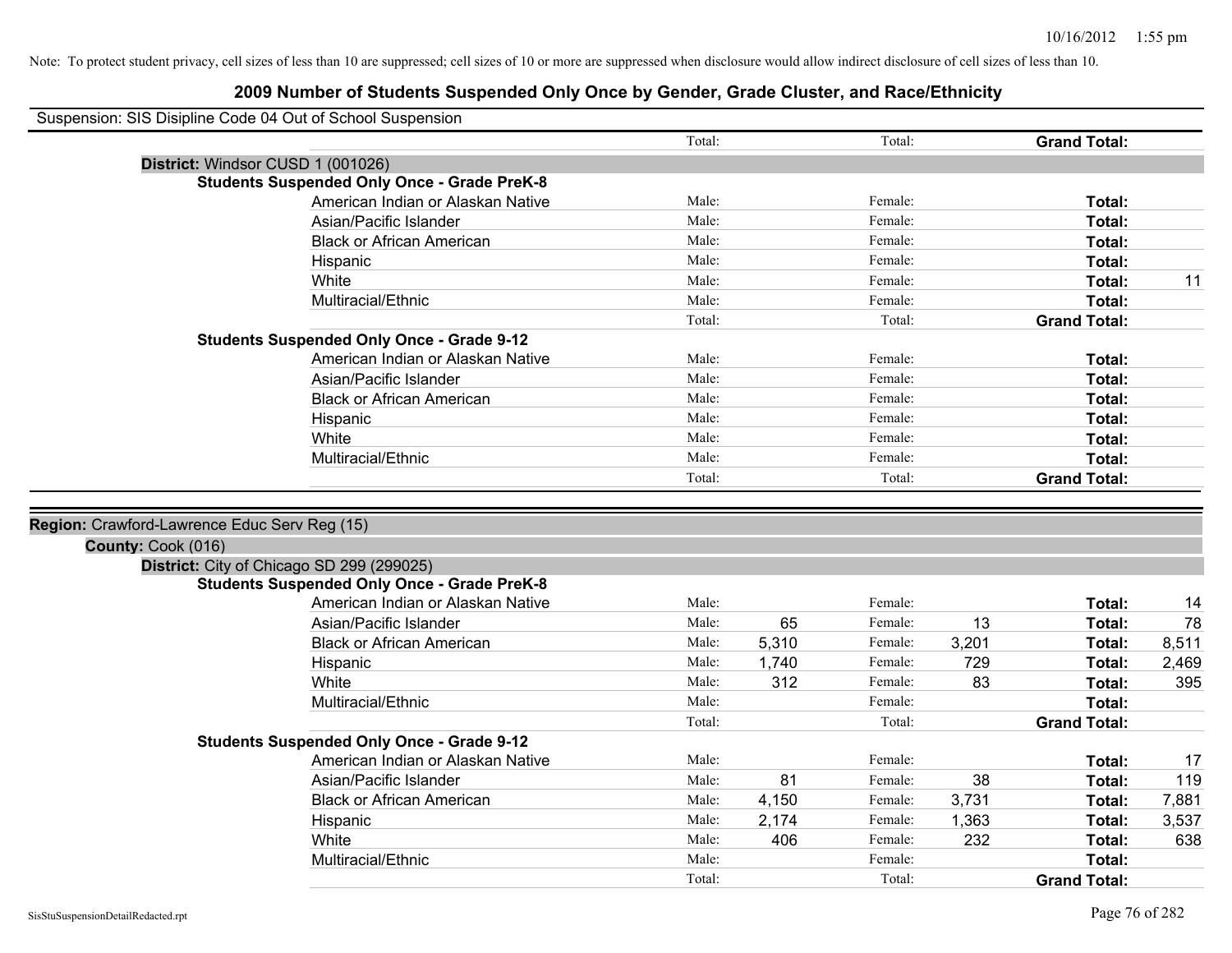# **2009 Number of Students Suspended Only Once by Gender, Grade Cluster, and Race/Ethnicity**

Suspension: SIS Disipline Code 04 Out of School Suspension

| Region: De Kalb ROE (16) |                                                    |        |    |         |    |                     |    |
|--------------------------|----------------------------------------------------|--------|----|---------|----|---------------------|----|
| County: Dekalb (019)     |                                                    |        |    |         |    |                     |    |
|                          | District: DeKalb CUSD 428 (428026)                 |        |    |         |    |                     |    |
|                          | <b>Students Suspended Only Once - Grade PreK-8</b> |        |    |         |    |                     |    |
|                          | American Indian or Alaskan Native                  | Male:  |    | Female: |    | Total:              |    |
|                          | Asian/Pacific Islander                             | Male:  |    | Female: |    | <b>Total:</b>       |    |
|                          | <b>Black or African American</b>                   | Male:  | 21 | Female: | 21 | Total:              | 42 |
|                          | Hispanic                                           | Male:  | 15 | Female: | 15 | Total:              | 30 |
|                          | White                                              | Male:  | 40 | Female: | 17 | Total:              | 57 |
|                          | Multiracial/Ethnic                                 | Male:  |    | Female: |    | <b>Total:</b>       | 10 |
|                          |                                                    | Total: |    | Total:  |    | <b>Grand Total:</b> |    |
|                          | <b>Students Suspended Only Once - Grade 9-12</b>   |        |    |         |    |                     |    |
|                          | American Indian or Alaskan Native                  | Male:  |    | Female: |    | Total:              |    |
|                          | Asian/Pacific Islander                             | Male:  |    | Female: |    | <b>Total:</b>       |    |
|                          | <b>Black or African American</b>                   | Male:  | 10 | Female: | 16 | Total:              | 26 |
|                          | Hispanic                                           | Male:  | 17 | Female: | 15 | Total:              | 32 |
|                          | White                                              | Male:  | 44 | Female: | 30 | Total:              | 74 |
|                          | Multiracial/Ethnic                                 | Male:  |    | Female: |    | Total:              |    |
|                          |                                                    | Total: |    | Total:  |    | <b>Grand Total:</b> |    |
|                          | District: Genoa Kingston CUSD 424 (424026)         |        |    |         |    |                     |    |
|                          | <b>Students Suspended Only Once - Grade PreK-8</b> |        |    |         |    |                     |    |
|                          | American Indian or Alaskan Native                  | Male:  |    | Female: |    | Total:              |    |
|                          | Asian/Pacific Islander                             | Male:  |    | Female: |    | Total:              |    |
|                          | <b>Black or African American</b>                   | Male:  |    | Female: |    | Total:              |    |
|                          | Hispanic                                           | Male:  |    | Female: |    | <b>Total:</b>       |    |
|                          | White                                              | Male:  |    | Female: |    | Total:              | 18 |
|                          | Multiracial/Ethnic                                 | Male:  |    | Female: |    | Total:              |    |
|                          |                                                    | Total: |    | Total:  |    | <b>Grand Total:</b> |    |
|                          | <b>Students Suspended Only Once - Grade 9-12</b>   |        |    |         |    |                     |    |
|                          | American Indian or Alaskan Native                  | Male:  |    | Female: |    | Total:              |    |
|                          | Asian/Pacific Islander                             | Male:  |    | Female: |    | Total:              |    |
|                          | <b>Black or African American</b>                   | Male:  |    | Female: |    | Total:              |    |
|                          | Hispanic                                           | Male:  |    | Female: |    | Total:              |    |
|                          | White                                              | Male:  |    | Female: |    | Total:              | 27 |
|                          | Multiracial/Ethnic                                 | Male:  |    | Female: |    | Total:              |    |
|                          |                                                    | Total: |    | Total:  |    | <b>Grand Total:</b> |    |
|                          |                                                    |        |    |         |    |                     |    |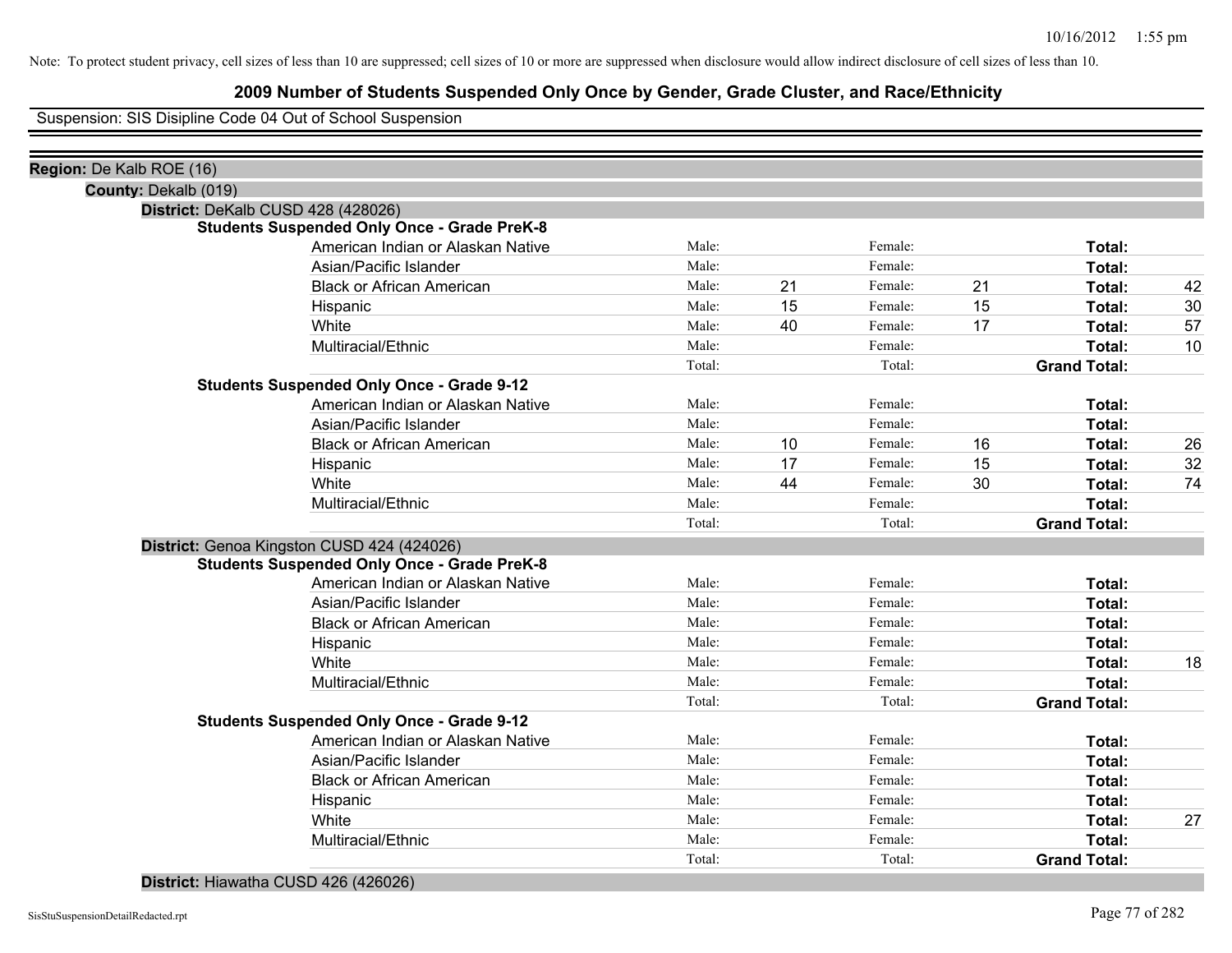|                                    | <b>Students Suspended Only Once - Grade PreK-8</b> |        |         |                     |    |
|------------------------------------|----------------------------------------------------|--------|---------|---------------------|----|
|                                    | American Indian or Alaskan Native                  | Male:  | Female: | Total:              |    |
|                                    | Asian/Pacific Islander                             | Male:  | Female: | Total:              |    |
|                                    | <b>Black or African American</b>                   | Male:  | Female: | Total:              |    |
|                                    | Hispanic                                           | Male:  | Female: | Total:              |    |
|                                    | White                                              | Male:  | Female: | Total:              |    |
|                                    | Multiracial/Ethnic                                 | Male:  | Female: | Total:              |    |
|                                    |                                                    | Total: | Total:  | <b>Grand Total:</b> | 10 |
|                                    | <b>Students Suspended Only Once - Grade 9-12</b>   |        |         |                     |    |
|                                    | American Indian or Alaskan Native                  | Male:  | Female: | Total:              |    |
|                                    | Asian/Pacific Islander                             | Male:  | Female: | Total:              |    |
|                                    | <b>Black or African American</b>                   | Male:  | Female: | Total:              |    |
|                                    | Hispanic                                           | Male:  | Female: | Total:              |    |
|                                    | White                                              | Male:  | Female: | Total:              | 12 |
|                                    | Multiracial/Ethnic                                 | Male:  | Female: | Total:              |    |
|                                    |                                                    | Total: | Total:  | <b>Grand Total:</b> |    |
|                                    | District: Hinckley Big Rock CUSD 429 (429026)      |        |         |                     |    |
|                                    | <b>Students Suspended Only Once - Grade PreK-8</b> |        |         |                     |    |
|                                    | American Indian or Alaskan Native                  | Male:  | Female: | Total:              |    |
|                                    | Asian/Pacific Islander                             | Male:  | Female: | Total:              |    |
|                                    | <b>Black or African American</b>                   | Male:  | Female: | Total:              |    |
|                                    | Hispanic                                           | Male:  | Female: | Total:              |    |
|                                    | White                                              | Male:  | Female: | Total:              |    |
|                                    | Multiracial/Ethnic                                 | Male:  | Female: | Total:              |    |
|                                    |                                                    | Total: | Total:  | <b>Grand Total:</b> |    |
|                                    | <b>Students Suspended Only Once - Grade 9-12</b>   |        |         |                     |    |
|                                    | American Indian or Alaskan Native                  | Male:  | Female: | Total:              |    |
|                                    | Asian/Pacific Islander                             | Male:  | Female: | Total:              |    |
|                                    | <b>Black or African American</b>                   | Male:  | Female: | Total:              |    |
|                                    | Hispanic                                           | Male:  | Female: | Total:              |    |
|                                    | White                                              | Male:  | Female: | Total:              |    |
|                                    | Multiracial/Ethnic                                 | Male:  | Female: | Total:              |    |
|                                    |                                                    | Total: | Total:  | <b>Grand Total:</b> |    |
|                                    | District: Indian Creek CUSD 425 (425026)           |        |         |                     |    |
|                                    | <b>Students Suspended Only Once - Grade PreK-8</b> |        |         |                     |    |
|                                    | American Indian or Alaskan Native                  | Male:  | Female: | Total:              |    |
|                                    | Asian/Pacific Islander                             | Male:  | Female: | Total:              |    |
|                                    | <b>Black or African American</b>                   | Male:  | Female: | Total:              |    |
|                                    | Hispanic                                           | Male:  | Female: | Total:              |    |
| SisStuSuspensionDetailRedacted.rpt |                                                    |        |         | Page 78 of 282      |    |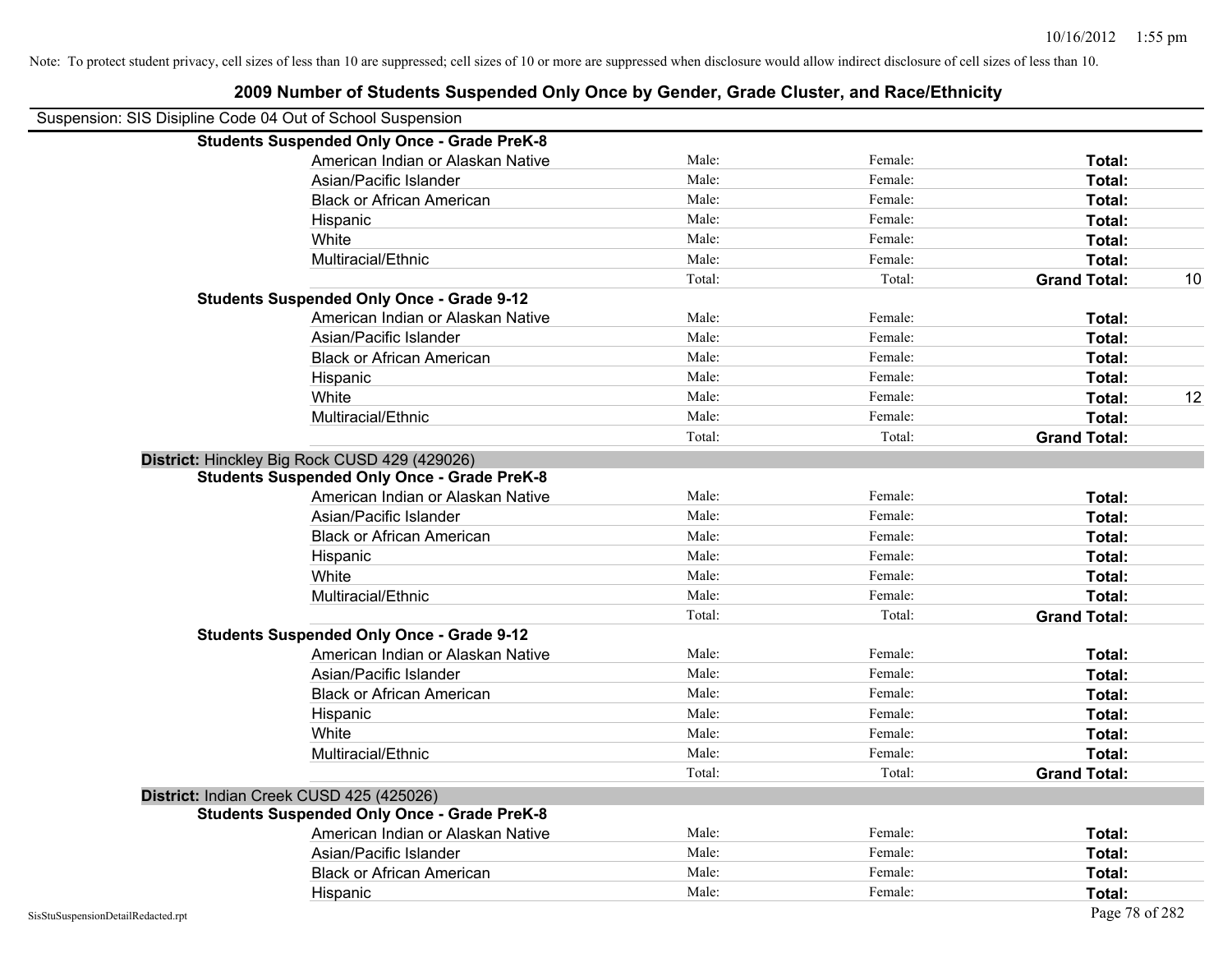| Suspension: SIS Disipline Code 04 Out of School Suspension |        |    |         |    |                     |    |
|------------------------------------------------------------|--------|----|---------|----|---------------------|----|
| White                                                      | Male:  |    | Female: |    | Total:              |    |
| Multiracial/Ethnic                                         | Male:  |    | Female: |    | Total:              |    |
|                                                            | Total: |    | Total:  |    | <b>Grand Total:</b> |    |
| <b>Students Suspended Only Once - Grade 9-12</b>           |        |    |         |    |                     |    |
| American Indian or Alaskan Native                          | Male:  |    | Female: |    | Total:              |    |
| Asian/Pacific Islander                                     | Male:  |    | Female: |    | Total:              |    |
| <b>Black or African American</b>                           | Male:  |    | Female: |    | Total:              |    |
| Hispanic                                                   | Male:  |    | Female: |    | Total:              |    |
| White                                                      | Male:  |    | Female: |    | Total:              | 11 |
| Multiracial/Ethnic                                         | Male:  |    | Female: |    | Total:              |    |
|                                                            | Total: |    | Total:  |    | <b>Grand Total:</b> |    |
| District: Sandwich CUSD 430 (430026)                       |        |    |         |    |                     |    |
| <b>Students Suspended Only Once - Grade 9-12</b>           |        |    |         |    |                     |    |
| American Indian or Alaskan Native                          | Male:  |    | Female: |    | Total:              |    |
| Asian/Pacific Islander                                     | Male:  |    | Female: |    | Total:              |    |
| <b>Black or African American</b>                           | Male:  |    | Female: |    | Total:              |    |
| Hispanic                                                   | Male:  |    | Female: |    | Total:              |    |
| White                                                      | Male:  | 18 | Female: | 13 | Total:              | 31 |
| Multiracial/Ethnic                                         | Male:  |    | Female: |    | Total:              |    |
|                                                            | Total: |    | Total:  |    | <b>Grand Total:</b> |    |
| District: Somonauk CUSD 432 (432026)                       |        |    |         |    |                     |    |
| <b>Students Suspended Only Once - Grade PreK-8</b>         |        |    |         |    |                     |    |
| American Indian or Alaskan Native                          | Male:  |    | Female: |    | Total:              |    |
| Asian/Pacific Islander                                     | Male:  |    | Female: |    | Total:              |    |
| <b>Black or African American</b>                           | Male:  |    | Female: |    | Total:              |    |
| Hispanic                                                   | Male:  |    | Female: |    | Total:              |    |
| White                                                      | Male:  |    | Female: |    | Total:              |    |
| Multiracial/Ethnic                                         | Male:  |    | Female: |    | Total:              |    |
|                                                            | Total: |    | Total:  |    | <b>Grand Total:</b> |    |
| <b>Students Suspended Only Once - Grade 9-12</b>           |        |    |         |    |                     |    |
| American Indian or Alaskan Native                          | Male:  |    | Female: |    | Total:              |    |
| Asian/Pacific Islander                                     | Male:  |    | Female: |    | Total:              |    |
| <b>Black or African American</b>                           | Male:  |    | Female: |    | Total:              |    |
| Hispanic                                                   | Male:  |    | Female: |    | Total:              |    |
| White                                                      | Male:  |    | Female: |    | Total:              | 13 |
| Multiracial/Ethnic                                         | Male:  |    | Female: |    | Total:              |    |
|                                                            | Total: |    | Total:  |    | <b>Grand Total:</b> |    |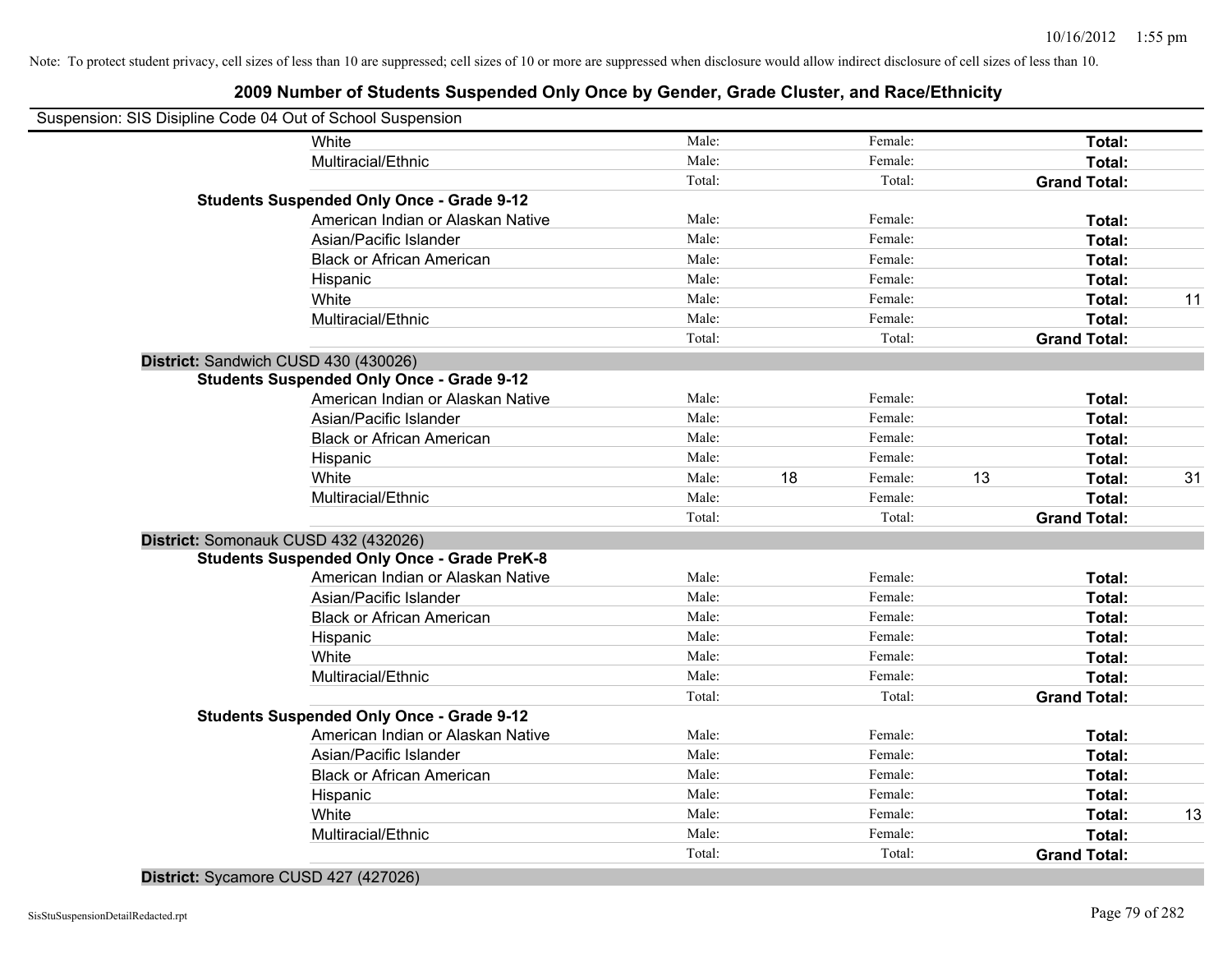|                                 | Suspension: SIS Disipline Code 04 Out of School Suspension |        |         |                     |
|---------------------------------|------------------------------------------------------------|--------|---------|---------------------|
|                                 | <b>Students Suspended Only Once - Grade PreK-8</b>         |        |         |                     |
|                                 | American Indian or Alaskan Native                          | Male:  | Female: | Total:              |
|                                 | Asian/Pacific Islander                                     | Male:  | Female: | Total:              |
|                                 | <b>Black or African American</b>                           | Male:  | Female: | <b>Total:</b>       |
|                                 | Hispanic                                                   | Male:  | Female: | Total:              |
|                                 | White                                                      | Male:  | Female: | Total:              |
|                                 | Multiracial/Ethnic                                         | Male:  | Female: | Total:              |
|                                 |                                                            | Total: | Total:  | <b>Grand Total:</b> |
|                                 | <b>Students Suspended Only Once - Grade 9-12</b>           |        |         |                     |
|                                 | American Indian or Alaskan Native                          | Male:  | Female: | Total:              |
|                                 | Asian/Pacific Islander                                     | Male:  | Female: | Total:              |
|                                 | <b>Black or African American</b>                           | Male:  | Female: | Total:              |
|                                 | Hispanic                                                   | Male:  | Female: | Total:              |
|                                 | White                                                      | Male:  | Female: | Total:              |
|                                 | Multiracial/Ethnic                                         | Male:  | Female: | Total:              |
|                                 |                                                            | Total: | Total:  | <b>Grand Total:</b> |
| County: Non-Public School (000) |                                                            |        |         |                     |
|                                 | District: Non-Public School (0000)                         |        |         |                     |
|                                 | <b>Students Suspended Only Once - Grade 9-12</b>           |        |         |                     |
|                                 | American Indian or Alaskan Native                          | Male:  | Female: | Total:              |
|                                 | American Indian or Alaskan Native                          | Male:  | Female: | Total:              |
|                                 | Asian/Pacific Islander                                     | Male:  | Female: | Total:              |
|                                 | Asian/Pacific Islander                                     | Male:  | Female: | Total:              |
|                                 | <b>Black or African American</b>                           | Male:  | Female: | Total:              |
|                                 | <b>Black or African American</b>                           | Male:  | Female: | Total:              |
|                                 | Hispanic                                                   | Male:  | Female: | Total:              |
|                                 | Hispanic                                                   | Male:  | Female: | Total:              |
|                                 | White                                                      | Male:  | Female: | Total:              |
|                                 | White                                                      | Male:  | Female: | Total:              |
|                                 | Multiracial/Ethnic                                         | Male:  | Female: | Total:              |
|                                 | Multiracial/Ethnic                                         | Male:  | Female: | Total:              |
|                                 |                                                            | Total: | Total:  | <b>Grand Total:</b> |
|                                 |                                                            | Total: | Total:  | <b>Grand Total:</b> |

#### **2009 Number of Students Suspended Only Once by Gender, Grade Cluster, and Race/Ethnicity**

#### **County:** Dewitt (020)

**District:** Blue Ridge CUSD 18 (018026)

# **Students Suspended Only Once - Grade PreK-8**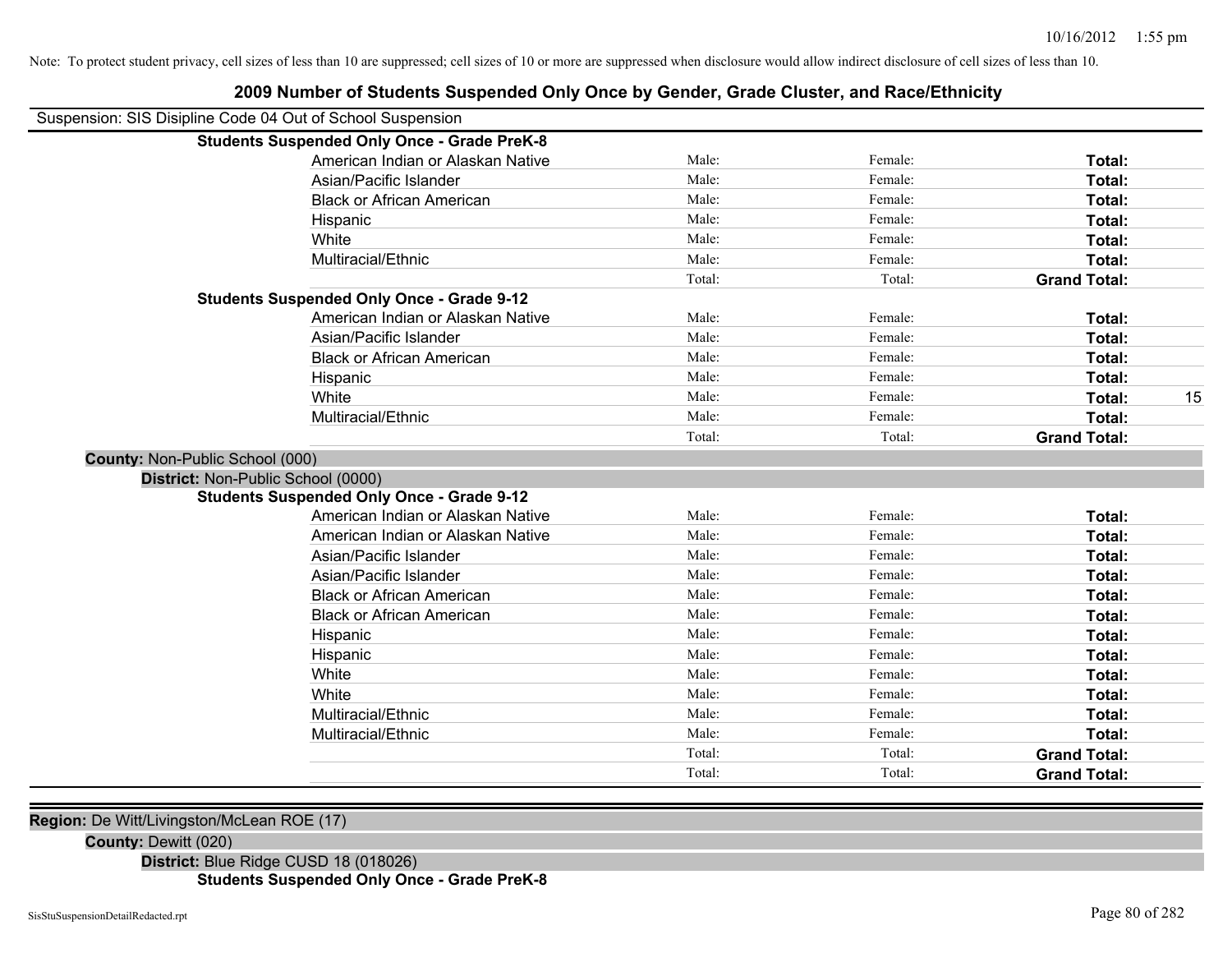|                                    | 2009 Number of Students Suspended Only Once by Gender, Grade Cluster, and Race/Ethnicity |        |         |                     |
|------------------------------------|------------------------------------------------------------------------------------------|--------|---------|---------------------|
|                                    | Suspension: SIS Disipline Code 04 Out of School Suspension                               |        |         |                     |
|                                    | American Indian or Alaskan Native                                                        | Male:  | Female: | Total:              |
|                                    | Asian/Pacific Islander                                                                   | Male:  | Female: | Total:              |
|                                    | <b>Black or African American</b>                                                         | Male:  | Female: | Total:              |
|                                    | Hispanic                                                                                 | Male:  | Female: | Total:              |
|                                    | White                                                                                    | Male:  | Female: | Total:              |
|                                    | Multiracial/Ethnic                                                                       | Male:  | Female: | Total:              |
|                                    |                                                                                          | Total: | Total:  | <b>Grand Total:</b> |
|                                    | <b>Students Suspended Only Once - Grade 9-12</b>                                         |        |         |                     |
|                                    | American Indian or Alaskan Native                                                        | Male:  | Female: | Total:              |
|                                    | Asian/Pacific Islander                                                                   | Male:  | Female: | Total:              |
|                                    | <b>Black or African American</b>                                                         | Male:  | Female: | Total:              |
|                                    | Hispanic                                                                                 | Male:  | Female: | Total:              |
|                                    | White                                                                                    | Male:  | Female: | Total:              |
|                                    | Multiracial/Ethnic                                                                       | Male:  | Female: | Total:              |
|                                    |                                                                                          | Total: | Total:  | <b>Grand Total:</b> |
|                                    | District: Clinton CUSD 15 (015026)                                                       |        |         |                     |
|                                    | <b>Students Suspended Only Once - Grade PreK-8</b>                                       |        |         |                     |
|                                    | American Indian or Alaskan Native                                                        | Male:  | Female: | Total:              |
|                                    | Asian/Pacific Islander                                                                   | Male:  | Female: | Total:              |
|                                    | <b>Black or African American</b>                                                         | Male:  | Female: | Total:              |
|                                    | Hispanic                                                                                 | Male:  | Female: | Total:              |
|                                    | White                                                                                    | Male:  | Female: | Total:              |
|                                    | Multiracial/Ethnic                                                                       | Male:  | Female: | Total:              |
|                                    |                                                                                          | Total: | Total:  | <b>Grand Total:</b> |
|                                    | <b>Students Suspended Only Once - Grade 9-12</b>                                         |        |         |                     |
|                                    | American Indian or Alaskan Native                                                        | Male:  | Female: | Total:              |
|                                    | Asian/Pacific Islander                                                                   | Male:  | Female: | Total:              |
|                                    | <b>Black or African American</b>                                                         | Male:  | Female: | Total:              |
|                                    | Hispanic                                                                                 | Male:  | Female: | Total:              |
|                                    | White                                                                                    | Male:  | Female: | Total:              |
|                                    | Multiracial/Ethnic                                                                       | Male:  | Female: | Total:              |
|                                    |                                                                                          | Total: | Total:  | <b>Grand Total:</b> |
| <b>County: Livingston (053)</b>    |                                                                                          |        |         |                     |
|                                    | District: Cornell CCSD 426 (426004)                                                      |        |         |                     |
|                                    | <b>Students Suspended Only Once - Grade PreK-8</b>                                       |        |         |                     |
|                                    | American Indian or Alaskan Native                                                        | Male:  | Female: | Total:              |
|                                    | Asian/Pacific Islander                                                                   | Male:  | Female: | Total:              |
|                                    | <b>Black or African American</b>                                                         | Male:  | Female: | Total:              |
|                                    | Hispanic                                                                                 | Male:  | Female: | Total:              |
| SisStuSuspensionDetailRedacted.rpt |                                                                                          |        |         | Page 81 of 282      |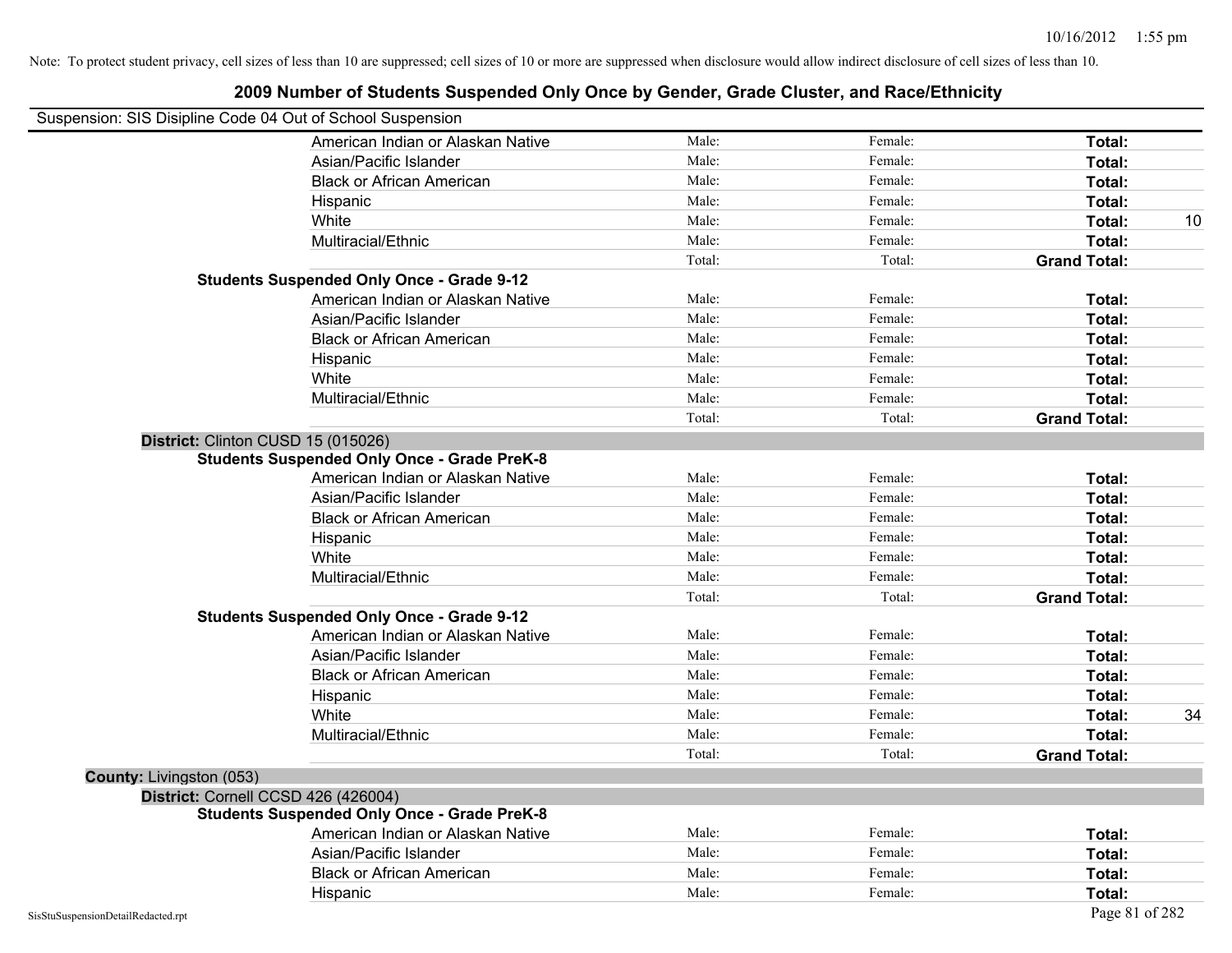| Suspension: SIS Disipline Code 04 Out of School Suspension |                                                    |        |         |                     |
|------------------------------------------------------------|----------------------------------------------------|--------|---------|---------------------|
|                                                            | White                                              | Male:  | Female: | Total:              |
|                                                            | Multiracial/Ethnic                                 | Male:  | Female: | Total:              |
|                                                            |                                                    | Total: | Total:  | <b>Grand Total:</b> |
| District: Dwight Common SD 232 (232002)                    |                                                    |        |         |                     |
|                                                            | <b>Students Suspended Only Once - Grade PreK-8</b> |        |         |                     |
|                                                            | American Indian or Alaskan Native                  | Male:  | Female: | Total:              |
|                                                            | Asian/Pacific Islander                             | Male:  | Female: | Total:              |
|                                                            | <b>Black or African American</b>                   | Male:  | Female: | Total:              |
|                                                            | Hispanic                                           | Male:  | Female: | Total:              |
|                                                            | White                                              | Male:  | Female: | Total:              |
|                                                            | Multiracial/Ethnic                                 | Male:  | Female: | Total:              |
|                                                            |                                                    | Total: | Total:  | <b>Grand Total:</b> |
| District: Dwight Twp HSD 230 (230017)                      |                                                    |        |         |                     |
|                                                            | <b>Students Suspended Only Once - Grade 9-12</b>   |        |         |                     |
|                                                            | American Indian or Alaskan Native                  | Male:  | Female: | Total:              |
|                                                            | Asian/Pacific Islander                             | Male:  | Female: | Total:              |
|                                                            | <b>Black or African American</b>                   | Male:  | Female: | Total:              |
|                                                            | Hispanic                                           | Male:  | Female: | Total:              |
|                                                            | White                                              | Male:  | Female: | Total:              |
|                                                            | Multiracial/Ethnic                                 | Male:  | Female: | Total:              |
|                                                            |                                                    | Total: | Total:  | <b>Grand Total:</b> |
| District: Flanagan-Cornell Dist 74 (074027)                |                                                    |        |         |                     |
|                                                            | <b>Students Suspended Only Once - Grade 9-12</b>   |        |         |                     |
|                                                            | American Indian or Alaskan Native                  | Male:  | Female: | Total:              |
|                                                            | Asian/Pacific Islander                             | Male:  | Female: | Total:              |
|                                                            | <b>Black or African American</b>                   | Male:  | Female: | Total:              |
|                                                            | Hispanic                                           | Male:  | Female: | Total:              |
|                                                            | White                                              | Male:  | Female: | Total:              |
|                                                            | Multiracial/Ethnic                                 | Male:  | Female: | Total:              |
|                                                            |                                                    | Total: | Total:  | <b>Grand Total:</b> |
| District: Odell CCSD 435 (435004)                          |                                                    |        |         |                     |
|                                                            | <b>Students Suspended Only Once - Grade PreK-8</b> |        |         |                     |
|                                                            | American Indian or Alaskan Native                  | Male:  | Female: | Total:              |
|                                                            | Asian/Pacific Islander                             | Male:  | Female: | Total:              |
|                                                            | <b>Black or African American</b>                   | Male:  | Female: | Total:              |
|                                                            | Hispanic                                           | Male:  | Female: | Total:              |
|                                                            | White                                              | Male:  | Female: | Total:              |
|                                                            | Multiracial/Ethnic                                 | Male:  | Female: | Total:              |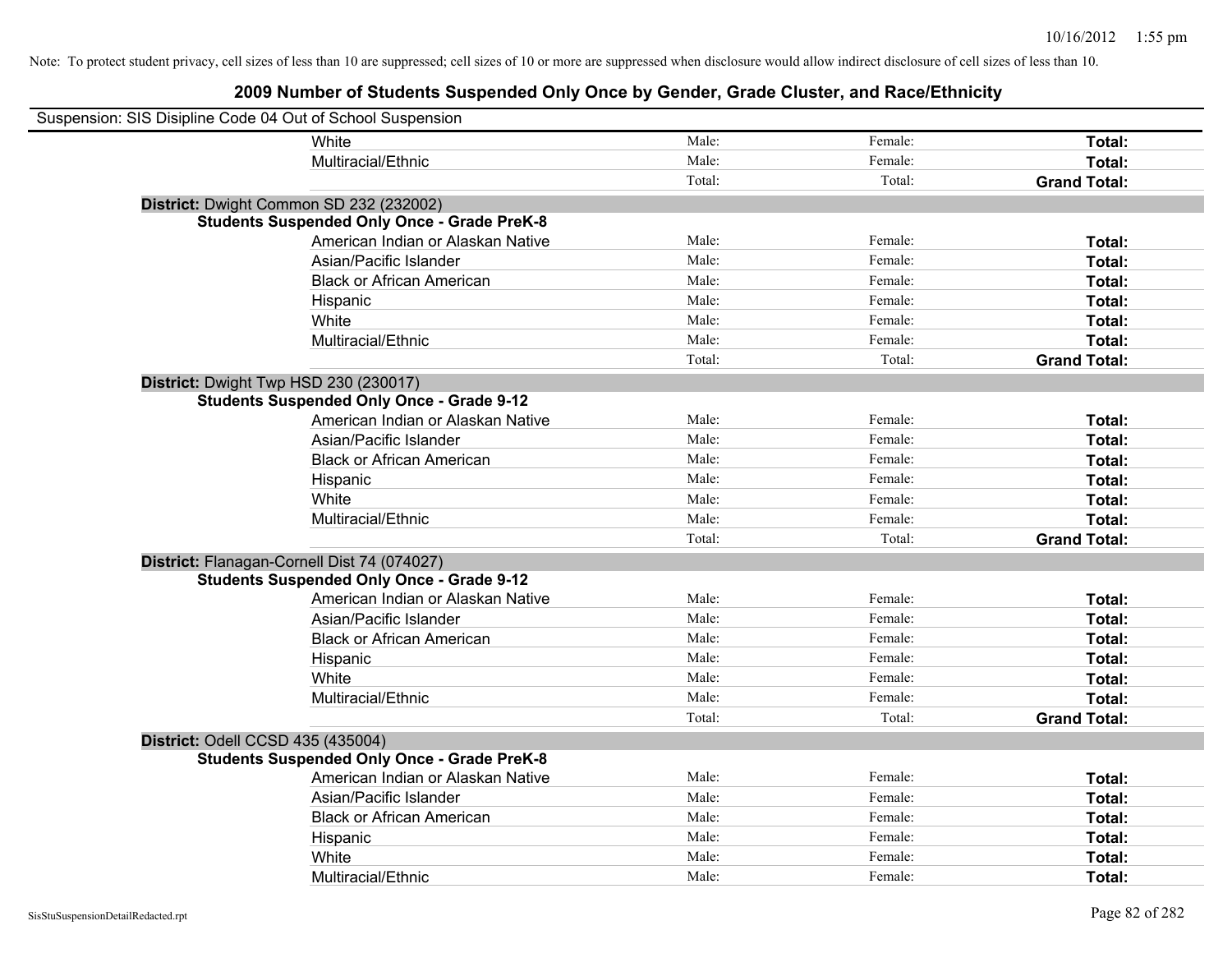# **2009 Number of Students Suspended Only Once by Gender, Grade Cluster, and Race/Ethnicity**

| Suspension: SIS Disipline Code 04 Out of School Suspension |        |    |         |    |                     |    |
|------------------------------------------------------------|--------|----|---------|----|---------------------|----|
|                                                            | Total: |    | Total:  |    | <b>Grand Total:</b> |    |
| District: Pontiac CCSD 429 (429004)                        |        |    |         |    |                     |    |
| <b>Students Suspended Only Once - Grade PreK-8</b>         |        |    |         |    |                     |    |
| American Indian or Alaskan Native                          | Male:  |    | Female: |    | Total:              |    |
| Asian/Pacific Islander                                     | Male:  |    | Female: |    | Total:              |    |
| <b>Black or African American</b>                           | Male:  |    | Female: |    | Total:              |    |
| Hispanic                                                   | Male:  |    | Female: |    | Total:              |    |
| White                                                      | Male:  |    | Female: |    | Total:              | 17 |
| Multiracial/Ethnic                                         | Male:  |    | Female: |    | Total:              |    |
|                                                            | Total: |    | Total:  |    | <b>Grand Total:</b> |    |
| District: Pontiac Twp HSD 90 (090017)                      |        |    |         |    |                     |    |
| <b>Students Suspended Only Once - Grade 9-12</b>           |        |    |         |    |                     |    |
| American Indian or Alaskan Native                          | Male:  |    | Female: |    | Total:              |    |
| Asian/Pacific Islander                                     | Male:  |    | Female: |    | Total:              |    |
| <b>Black or African American</b>                           | Male:  |    | Female: |    | Total:              |    |
| Hispanic                                                   | Male:  |    | Female: |    | Total:              |    |
| White                                                      | Male:  | 20 | Female: | 13 | Total:              | 33 |
| Multiracial/Ethnic                                         | Male:  |    | Female: |    | Total:              |    |
|                                                            | Total: |    | Total:  |    | <b>Grand Total:</b> |    |
| District: Prairie Central CUSD 8 (008026)                  |        |    |         |    |                     |    |
| <b>Students Suspended Only Once - Grade PreK-8</b>         |        |    |         |    |                     |    |
| American Indian or Alaskan Native                          | Male:  |    | Female: |    | Total:              |    |
| Asian/Pacific Islander                                     | Male:  |    | Female: |    | Total:              |    |
| <b>Black or African American</b>                           | Male:  |    | Female: |    | Total:              |    |
| Hispanic                                                   | Male:  |    | Female: |    | Total:              |    |
| White                                                      | Male:  |    | Female: |    | Total:              | 15 |
| Multiracial/Ethnic                                         | Male:  |    | Female: |    | Total:              |    |
|                                                            | Total: |    | Total:  |    | <b>Grand Total:</b> |    |
| <b>Students Suspended Only Once - Grade 9-12</b>           |        |    |         |    |                     |    |
| American Indian or Alaskan Native                          | Male:  |    | Female: |    | Total:              |    |
| Asian/Pacific Islander                                     | Male:  |    | Female: |    | Total:              |    |
| <b>Black or African American</b>                           | Male:  |    | Female: |    | Total:              |    |
| Hispanic                                                   | Male:  |    | Female: |    | Total:              |    |
| White                                                      | Male:  |    | Female: |    | Total:              | 23 |
| Multiracial/Ethnic                                         | Male:  |    | Female: |    | Total:              |    |
|                                                            | Total: |    | Total:  |    | <b>Grand Total:</b> |    |
|                                                            |        |    |         |    |                     |    |

**District:** Saunemin CCSD 438 (438004) **Students Suspended Only Once - Grade PreK-8**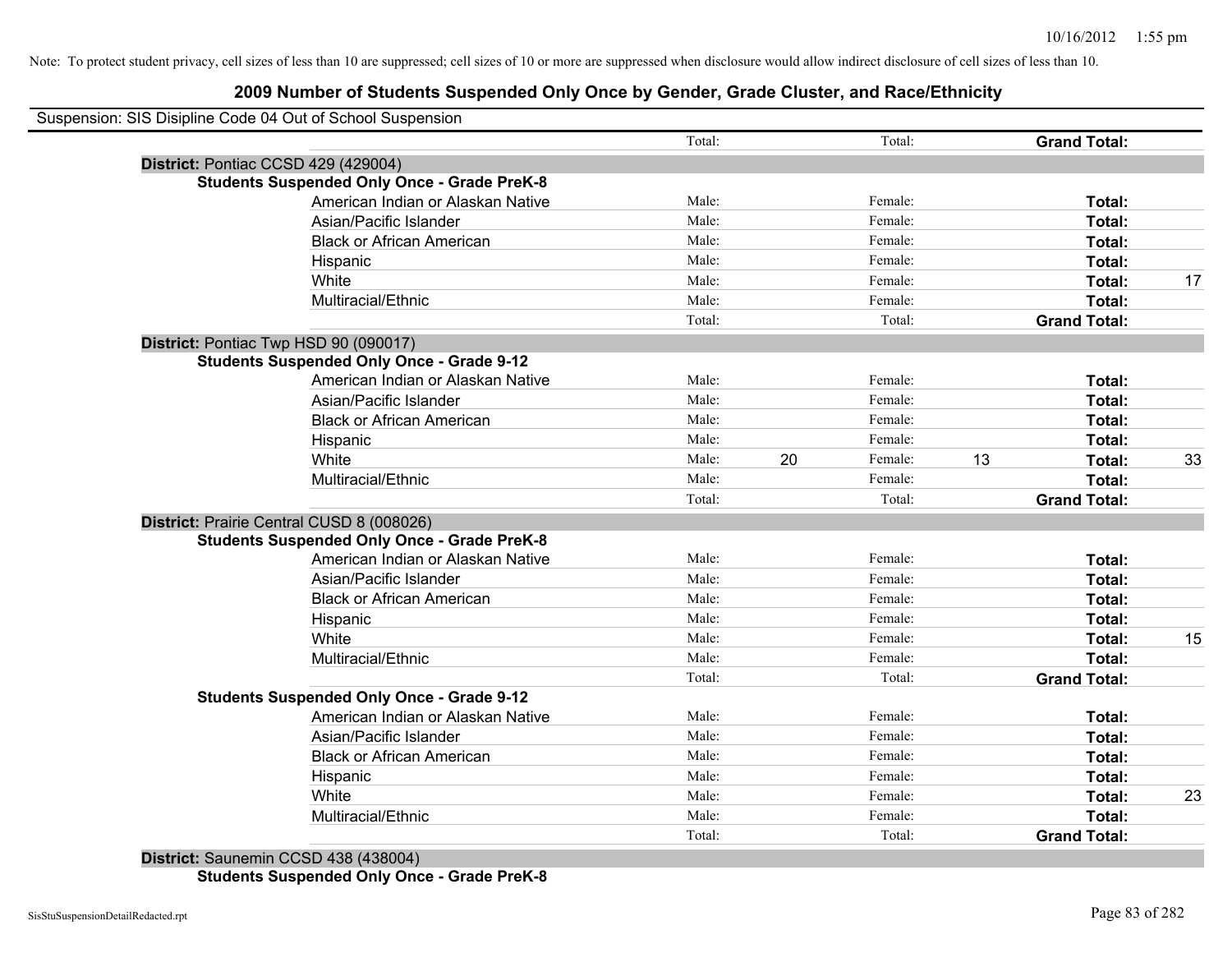|                              | Suspension: SIS Disipline Code 04 Out of School Suspension                               |        |         |                     |
|------------------------------|------------------------------------------------------------------------------------------|--------|---------|---------------------|
|                              | American Indian or Alaskan Native                                                        | Male:  | Female: | Total:              |
|                              | Asian/Pacific Islander                                                                   | Male:  | Female: | Total:              |
|                              | <b>Black or African American</b>                                                         | Male:  | Female: | Total:              |
|                              | Hispanic                                                                                 | Male:  | Female: | Total:              |
|                              | White                                                                                    | Male:  | Female: | Total:              |
|                              | Multiracial/Ethnic                                                                       | Male:  | Female: | Total:              |
|                              |                                                                                          | Total: | Total:  | <b>Grand Total:</b> |
|                              | District: Tri Point CUSD 6-J (006J26)                                                    |        |         |                     |
|                              | <b>Students Suspended Only Once - Grade 9-12</b>                                         |        |         |                     |
|                              | American Indian or Alaskan Native                                                        | Male:  | Female: | Total:              |
|                              | Asian/Pacific Islander                                                                   | Male:  | Female: | Total:              |
|                              | <b>Black or African American</b>                                                         | Male:  | Female: | Total:              |
|                              | Hispanic                                                                                 | Male:  | Female: | Total:              |
|                              | White                                                                                    | Male:  | Female: | 13<br>Total:        |
|                              | Multiracial/Ethnic                                                                       | Male:  | Female: | Total:              |
|                              |                                                                                          | Total: | Total:  | <b>Grand Total:</b> |
|                              | District: Woodland CUSD 5 (005026)<br><b>Students Suspended Only Once - Grade PreK-8</b> |        |         |                     |
|                              | American Indian or Alaskan Native                                                        | Male:  | Female: | Total:              |
|                              | Asian/Pacific Islander                                                                   | Male:  | Female: | Total:              |
|                              | <b>Black or African American</b>                                                         | Male:  | Female: | Total:              |
|                              | Hispanic                                                                                 | Male:  | Female: | Total:              |
|                              | White                                                                                    | Male:  | Female: | Total:              |
|                              | Multiracial/Ethnic                                                                       | Male:  | Female: | Total:              |
|                              |                                                                                          | Total: | Total:  | <b>Grand Total:</b> |
|                              | <b>Students Suspended Only Once - Grade 9-12</b>                                         |        |         |                     |
|                              | American Indian or Alaskan Native                                                        | Male:  | Female: | Total:              |
|                              | Asian/Pacific Islander                                                                   | Male:  | Female: | Total:              |
|                              | <b>Black or African American</b>                                                         | Male:  | Female: | Total:              |
|                              | Hispanic                                                                                 | Male:  | Female: | Total:              |
|                              | White                                                                                    | Male:  | Female: | Total:              |
|                              | Multiracial/Ethnic                                                                       | Male:  | Female: | Total:              |
|                              |                                                                                          | Total: | Total:  | <b>Grand Total:</b> |
| County: Mclean (064)         |                                                                                          |        |         |                     |
| District: Baby Fold (001500) |                                                                                          |        |         |                     |
|                              | <b>Students Suspended Only Once - Grade PreK-8</b>                                       |        |         |                     |
|                              | American Indian or Alaskan Native                                                        | Male:  | Female: | Total:              |
|                              | Asian/Pacific Islander                                                                   | Male:  | Female: | Total:              |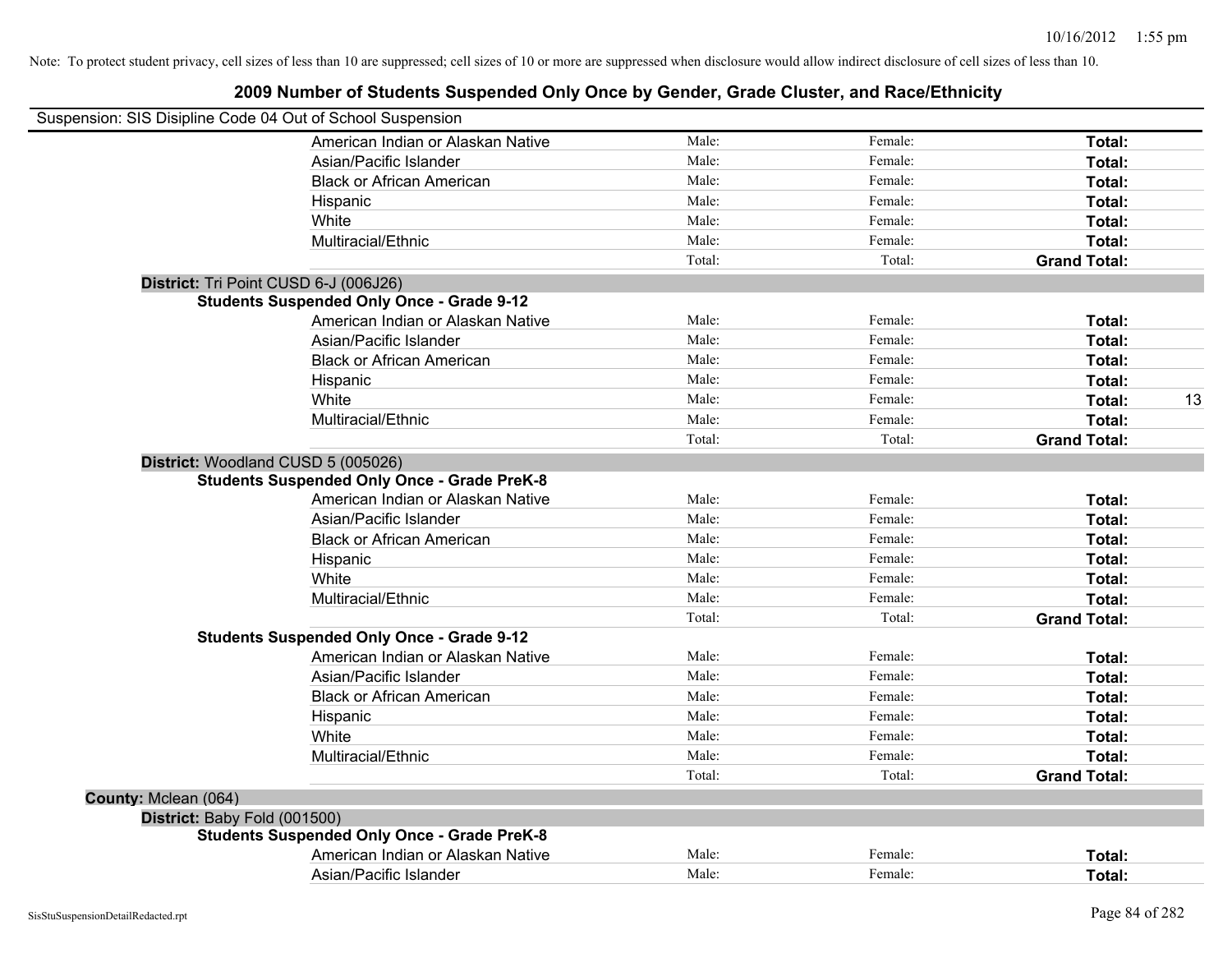| Suspension: SIS Disipline Code 04 Out of School Suspension |                                                    |        |    |         |    |                     |     |
|------------------------------------------------------------|----------------------------------------------------|--------|----|---------|----|---------------------|-----|
|                                                            | <b>Black or African American</b>                   | Male:  |    | Female: |    | Total:              |     |
|                                                            | Hispanic                                           | Male:  |    | Female: |    | Total:              |     |
|                                                            | White                                              | Male:  |    | Female: |    | Total:              |     |
|                                                            | Multiracial/Ethnic                                 | Male:  |    | Female: |    | Total:              |     |
|                                                            |                                                    | Total: |    | Total:  |    | <b>Grand Total:</b> |     |
|                                                            | <b>Students Suspended Only Once - Grade 9-12</b>   |        |    |         |    |                     |     |
|                                                            | American Indian or Alaskan Native                  | Male:  |    | Female: |    | Total:              |     |
|                                                            | Asian/Pacific Islander                             | Male:  |    | Female: |    | Total:              |     |
|                                                            | <b>Black or African American</b>                   | Male:  |    | Female: |    | Total:              |     |
|                                                            | Hispanic                                           | Male:  |    | Female: |    | Total:              |     |
|                                                            | White                                              | Male:  |    | Female: |    | Total:              |     |
|                                                            | Multiracial/Ethnic                                 | Male:  |    | Female: |    | Total:              |     |
|                                                            |                                                    | Total: |    | Total:  |    | <b>Grand Total:</b> |     |
| District: Bloomington SD 87 (087025)                       |                                                    |        |    |         |    |                     |     |
|                                                            | <b>Students Suspended Only Once - Grade PreK-8</b> |        |    |         |    |                     |     |
|                                                            | American Indian or Alaskan Native                  | Male:  |    | Female: |    | Total:              |     |
|                                                            | Asian/Pacific Islander                             | Male:  |    | Female: |    | Total:              |     |
|                                                            | <b>Black or African American</b>                   | Male:  | 49 | Female: | 32 | Total:              | 81  |
|                                                            | Hispanic                                           | Male:  |    | Female: |    | Total:              | 13  |
|                                                            | White                                              | Male:  | 48 | Female: | 15 | Total:              | 63  |
|                                                            | Multiracial/Ethnic                                 | Male:  |    | Female: |    | Total:              | 11  |
|                                                            |                                                    | Total: |    | Total:  |    | <b>Grand Total:</b> |     |
|                                                            | <b>Students Suspended Only Once - Grade 9-12</b>   |        |    |         |    |                     |     |
|                                                            | American Indian or Alaskan Native                  | Male:  |    | Female: |    | Total:              |     |
|                                                            | Asian/Pacific Islander                             | Male:  |    | Female: |    | Total:              |     |
|                                                            | <b>Black or African American</b>                   | Male:  | 30 | Female: | 18 | Total:              | 48  |
|                                                            | Hispanic                                           | Male:  |    | Female: |    | Total:              |     |
|                                                            | White                                              | Male:  | 34 | Female: | 10 | Total:              | 44  |
|                                                            | Multiracial/Ethnic                                 | Male:  |    | Female: |    | Total:              |     |
|                                                            |                                                    | Total: |    | Total:  |    | <b>Grand Total:</b> | 106 |
| District: Heyworth CUSD 4 (004026)                         |                                                    |        |    |         |    |                     |     |
|                                                            | <b>Students Suspended Only Once - Grade PreK-8</b> |        |    |         |    |                     |     |
|                                                            | American Indian or Alaskan Native                  | Male:  |    | Female: |    | Total:              |     |
|                                                            | Asian/Pacific Islander                             | Male:  |    | Female: |    | Total:              |     |
|                                                            | <b>Black or African American</b>                   | Male:  |    | Female: |    | Total:              |     |
|                                                            | Hispanic                                           | Male:  |    | Female: |    | Total:              |     |
|                                                            | White                                              | Male:  |    | Female: |    | Total:              | 13  |
|                                                            | Multiracial/Ethnic                                 | Male:  |    | Female: |    | Total:              |     |
|                                                            |                                                    | Total: |    | Total:  |    | <b>Grand Total:</b> |     |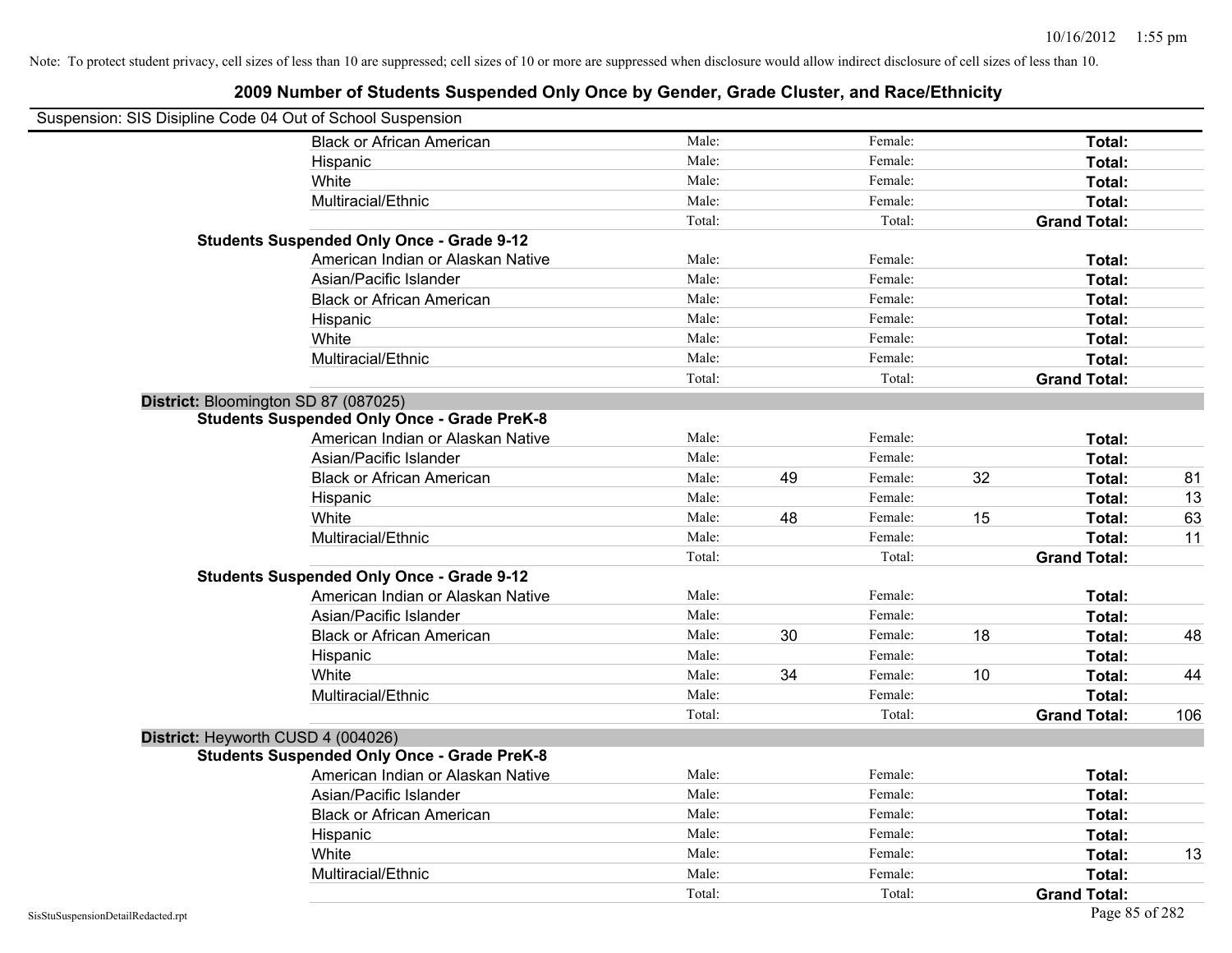| Suspension: SIS Disipline Code 04 Out of School Suspension |                                                    |        |         |                     |    |
|------------------------------------------------------------|----------------------------------------------------|--------|---------|---------------------|----|
|                                                            | <b>Students Suspended Only Once - Grade 9-12</b>   |        |         |                     |    |
|                                                            | American Indian or Alaskan Native                  | Male:  | Female: | Total:              |    |
|                                                            | Asian/Pacific Islander                             | Male:  | Female: | Total:              |    |
|                                                            | <b>Black or African American</b>                   | Male:  | Female: | Total:              |    |
|                                                            | Hispanic                                           | Male:  | Female: | Total:              |    |
|                                                            | White                                              | Male:  | Female: | Total:              | 15 |
|                                                            | Multiracial/Ethnic                                 | Male:  | Female: | Total:              |    |
|                                                            |                                                    | Total: | Total:  | <b>Grand Total:</b> |    |
|                                                            | District: LeRoy CUSD 2 (002026)                    |        |         |                     |    |
|                                                            | <b>Students Suspended Only Once - Grade PreK-8</b> |        |         |                     |    |
|                                                            | American Indian or Alaskan Native                  | Male:  | Female: | Total:              |    |
|                                                            | Asian/Pacific Islander                             | Male:  | Female: | Total:              |    |
|                                                            | <b>Black or African American</b>                   | Male:  | Female: | Total:              |    |
|                                                            | Hispanic                                           | Male:  | Female: | Total:              |    |
|                                                            | White                                              | Male:  | Female: | Total:              |    |
|                                                            | Multiracial/Ethnic                                 | Male:  | Female: | Total:              |    |
|                                                            |                                                    | Total: | Total:  | <b>Grand Total:</b> |    |
|                                                            | <b>Students Suspended Only Once - Grade 9-12</b>   |        |         |                     |    |
|                                                            | American Indian or Alaskan Native                  | Male:  | Female: | Total:              |    |
|                                                            | Asian/Pacific Islander                             | Male:  | Female: | Total:              |    |
|                                                            | <b>Black or African American</b>                   | Male:  | Female: | Total:              |    |
|                                                            | Hispanic                                           | Male:  | Female: | Total:              |    |
|                                                            | White                                              | Male:  | Female: | Total:              |    |
|                                                            | Multiracial/Ethnic                                 | Male:  | Female: | Total:              |    |
|                                                            |                                                    | Total: | Total:  | <b>Grand Total:</b> |    |
|                                                            | District: Lexington CUSD 7 (007026)                |        |         |                     |    |
|                                                            | <b>Students Suspended Only Once - Grade PreK-8</b> |        |         |                     |    |
|                                                            | American Indian or Alaskan Native                  | Male:  | Female: | Total:              |    |
|                                                            | Asian/Pacific Islander                             | Male:  | Female: | Total:              |    |
|                                                            | <b>Black or African American</b>                   | Male:  | Female: | Total:              |    |
|                                                            | Hispanic                                           | Male:  | Female: | Total:              |    |
|                                                            | White                                              | Male:  | Female: | Total:              |    |
|                                                            | Multiracial/Ethnic                                 | Male:  | Female: | Total:              |    |
|                                                            |                                                    | Total: | Total:  | <b>Grand Total:</b> |    |
|                                                            | <b>Students Suspended Only Once - Grade 9-12</b>   |        |         |                     |    |
|                                                            | American Indian or Alaskan Native                  | Male:  | Female: | Total:              |    |
|                                                            | Asian/Pacific Islander                             | Male:  | Female: | Total:              |    |
|                                                            | <b>Black or African American</b>                   | Male:  | Female: | Total:              |    |
|                                                            | Hispanic                                           | Male:  | Female: | Total:              |    |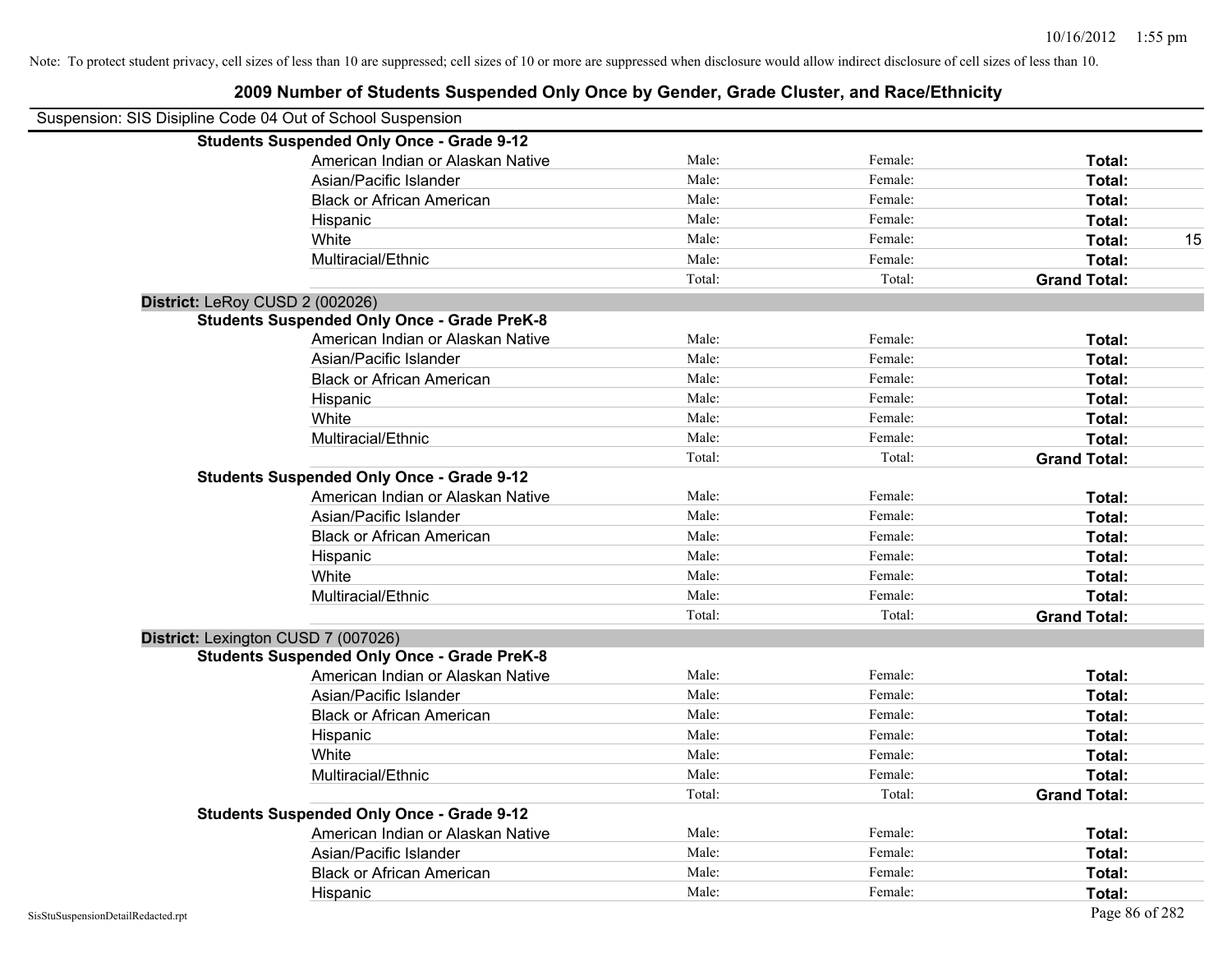# **2009 Number of Students Suspended Only Once by Gender, Grade Cluster, and Race/Ethnicity**

| Suspension: SIS Disipline Code 04 Out of School Suspension |                                                    |        |    |         |    |                     |    |
|------------------------------------------------------------|----------------------------------------------------|--------|----|---------|----|---------------------|----|
|                                                            | White                                              | Male:  |    | Female: |    | Total:              |    |
|                                                            | Multiracial/Ethnic                                 | Male:  |    | Female: |    | Total:              |    |
|                                                            |                                                    | Total: |    | Total:  |    | <b>Grand Total:</b> |    |
| District: McLean County USD 5 (005026)                     |                                                    |        |    |         |    |                     |    |
|                                                            | <b>Students Suspended Only Once - Grade PreK-8</b> |        |    |         |    |                     |    |
|                                                            | American Indian or Alaskan Native                  | Male:  |    | Female: |    | Total:              |    |
|                                                            | Asian/Pacific Islander                             | Male:  |    | Female: |    | Total:              |    |
|                                                            | <b>Black or African American</b>                   | Male:  | 51 | Female: | 17 | Total:              | 68 |
|                                                            | Hispanic                                           | Male:  |    | Female: |    | Total:              |    |
|                                                            | White                                              | Male:  | 60 | Female: | 15 | Total:              | 75 |
|                                                            | Multiracial/Ethnic                                 | Male:  |    | Female: |    | Total:              | 14 |
|                                                            |                                                    | Total: |    | Total:  |    | <b>Grand Total:</b> |    |
|                                                            | <b>Students Suspended Only Once - Grade 9-12</b>   |        |    |         |    |                     |    |
|                                                            | American Indian or Alaskan Native                  | Male:  |    | Female: |    | Total:              |    |
|                                                            | Asian/Pacific Islander                             | Male:  |    | Female: |    | Total:              |    |
|                                                            | <b>Black or African American</b>                   | Male:  | 18 | Female: | 31 | Total:              | 49 |
|                                                            | Hispanic                                           | Male:  |    | Female: |    | Total:              | 14 |
|                                                            | White                                              | Male:  | 63 | Female: | 34 | Total:              | 97 |
|                                                            | Multiracial/Ethnic                                 | Male:  |    | Female: |    | Total:              |    |
|                                                            |                                                    | Total: |    | Total:  |    | <b>Grand Total:</b> |    |
| District: Olympia CUSD 16 (016026)                         |                                                    |        |    |         |    |                     |    |
|                                                            | <b>Students Suspended Only Once - Grade PreK-8</b> |        |    |         |    |                     |    |
|                                                            | American Indian or Alaskan Native                  | Male:  |    | Female: |    | Total:              |    |
|                                                            | Asian/Pacific Islander                             | Male:  |    | Female: |    | Total:              |    |
|                                                            | <b>Black or African American</b>                   | Male:  |    | Female: |    | Total:              |    |
|                                                            | Hispanic                                           | Male:  |    | Female: |    | Total:              |    |
|                                                            | White                                              | Male:  |    | Female: |    | Total:              |    |
|                                                            | Multiracial/Ethnic                                 | Male:  |    | Female: |    | Total:              |    |
|                                                            |                                                    | Total: |    | Total:  |    | <b>Grand Total:</b> |    |
|                                                            | <b>Students Suspended Only Once - Grade 9-12</b>   |        |    |         |    |                     |    |
|                                                            | American Indian or Alaskan Native                  | Male:  |    | Female: |    | Total:              |    |
|                                                            | Asian/Pacific Islander                             | Male:  |    | Female: |    | Total:              |    |
|                                                            | <b>Black or African American</b>                   | Male:  |    | Female: |    | Total:              |    |
|                                                            | Hispanic                                           | Male:  |    | Female: |    | Total:              |    |
|                                                            | White                                              | Male:  | 16 | Female: | 11 | Total:              | 27 |
|                                                            | Multiracial/Ethnic                                 | Male:  |    | Female: |    | Total:              |    |
|                                                            |                                                    | Total: |    | Total:  |    | <b>Grand Total:</b> |    |

#### **District:** Ridgeview CUSD 19 (019026)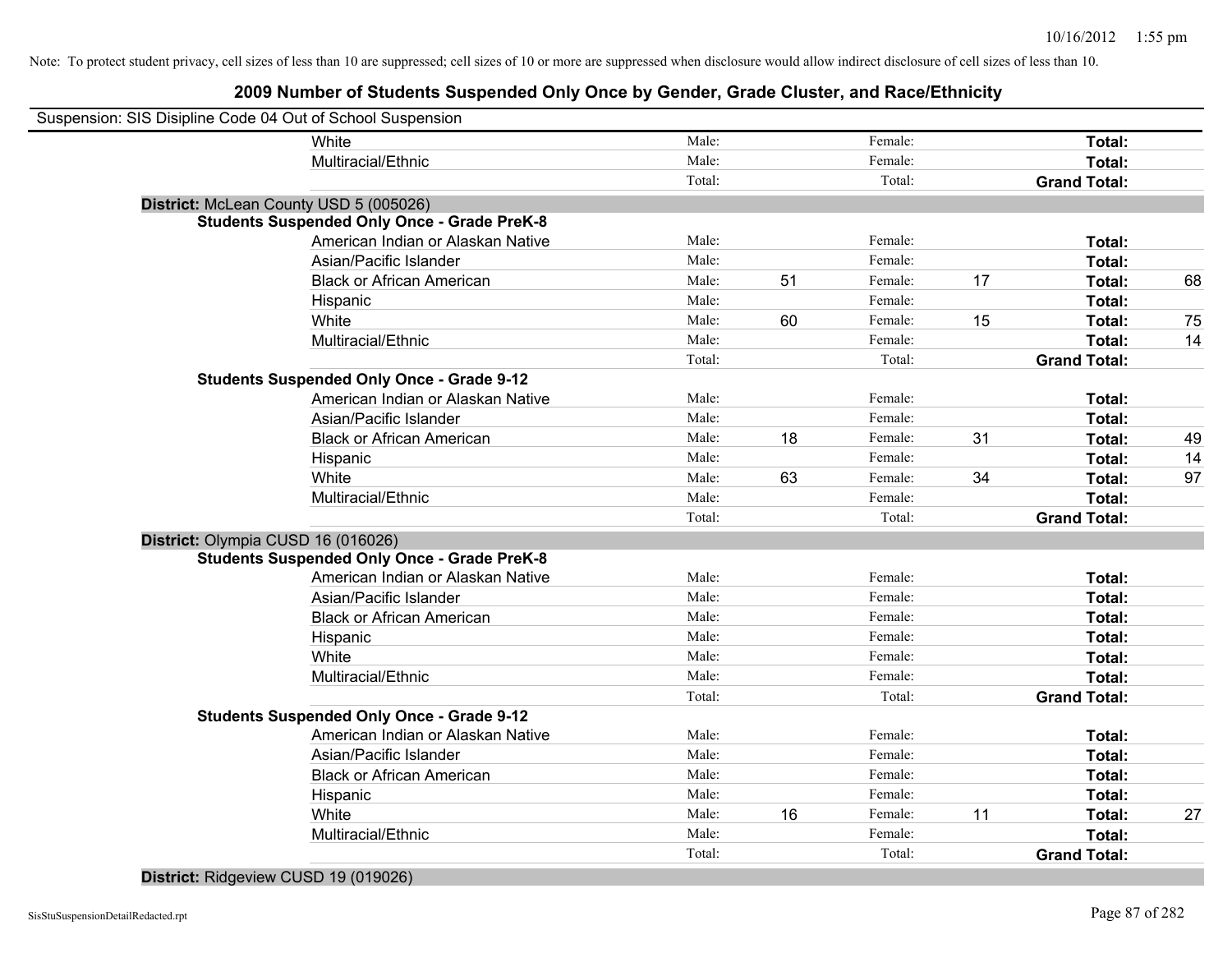|                                                            | 2009 Number of Students Suspended Only Once by Gender, Grade Cluster, and Race/Ethnicity |        |         |                     |
|------------------------------------------------------------|------------------------------------------------------------------------------------------|--------|---------|---------------------|
| Suspension: SIS Disipline Code 04 Out of School Suspension |                                                                                          |        |         |                     |
|                                                            | <b>Students Suspended Only Once - Grade PreK-8</b>                                       |        |         |                     |
|                                                            | American Indian or Alaskan Native                                                        | Male:  | Female: | Total:              |
|                                                            | Asian/Pacific Islander                                                                   | Male:  | Female: | Total:              |
|                                                            | <b>Black or African American</b>                                                         | Male:  | Female: | Total:              |
|                                                            | Hispanic                                                                                 | Male:  | Female: | Total:              |
|                                                            | White                                                                                    | Male:  | Female: | Total:              |
|                                                            | Multiracial/Ethnic                                                                       | Male:  | Female: | Total:              |
|                                                            |                                                                                          | Total: | Total:  | <b>Grand Total:</b> |
|                                                            | <b>Students Suspended Only Once - Grade 9-12</b>                                         |        |         |                     |
|                                                            | American Indian or Alaskan Native                                                        | Male:  | Female: | Total:              |
|                                                            | Asian/Pacific Islander                                                                   | Male:  | Female: | Total:              |
|                                                            | <b>Black or African American</b>                                                         | Male:  | Female: | Total:              |
|                                                            | Hispanic                                                                                 | Male:  | Female: | Total:              |
|                                                            | White                                                                                    | Male:  | Female: | Total:              |
|                                                            | Multiracial/Ethnic                                                                       | Male:  | Female: | Total:              |
|                                                            |                                                                                          | Total: | Total:  | <b>Grand Total:</b> |
|                                                            | District: Tri Valley CUSD 3 (003026)                                                     |        |         |                     |
|                                                            | <b>Students Suspended Only Once - Grade PreK-8</b>                                       |        |         |                     |
|                                                            | American Indian or Alaskan Native                                                        | Male:  | Female: | Total:              |
|                                                            | Asian/Pacific Islander                                                                   | Male:  | Female: | Total:              |
|                                                            | <b>Black or African American</b>                                                         | Male:  | Female: | Total:              |
|                                                            | Hispanic                                                                                 | Male:  | Female: | Total:              |
|                                                            | White                                                                                    | Male:  | Female: | Total:              |
|                                                            | Multiracial/Ethnic                                                                       | Male:  | Female: | Total:              |
|                                                            |                                                                                          | Total: | Total:  | <b>Grand Total:</b> |
|                                                            | <b>Students Suspended Only Once - Grade 9-12</b>                                         |        |         |                     |
|                                                            | American Indian or Alaskan Native                                                        | Male:  | Female: | Total:              |
|                                                            | Asian/Pacific Islander                                                                   | Male:  | Female: | Total:              |
|                                                            | <b>Black or African American</b>                                                         | Male:  | Female: | Total:              |
|                                                            | Hispanic                                                                                 | Male:  | Female: | Total:              |
|                                                            | White                                                                                    | Male:  | Female: | Total:              |
|                                                            | Multiracial/Ethnic                                                                       | Male:  | Female: | Total:              |
|                                                            |                                                                                          | Total: | Total:  | <b>Grand Total:</b> |
| <b>County: Non-Public School (000)</b>                     |                                                                                          |        |         |                     |
|                                                            | District: De Witt/Livingston/McLean ROE (000000)                                         |        |         |                     |
|                                                            | <b>Students Suspended Only Once - Grade 9-12</b>                                         |        |         |                     |
|                                                            | American Indian or Alaskan Native                                                        | Male:  | Female: | Total:              |
|                                                            | Asian/Pacific Islander                                                                   | Male:  | Female: | Total:              |
|                                                            | <b>Black or African American</b>                                                         | Male:  | Female: | Total:              |
| SisStuSuspensionDetailRedacted.rpt                         |                                                                                          |        |         | Page 88 of 282      |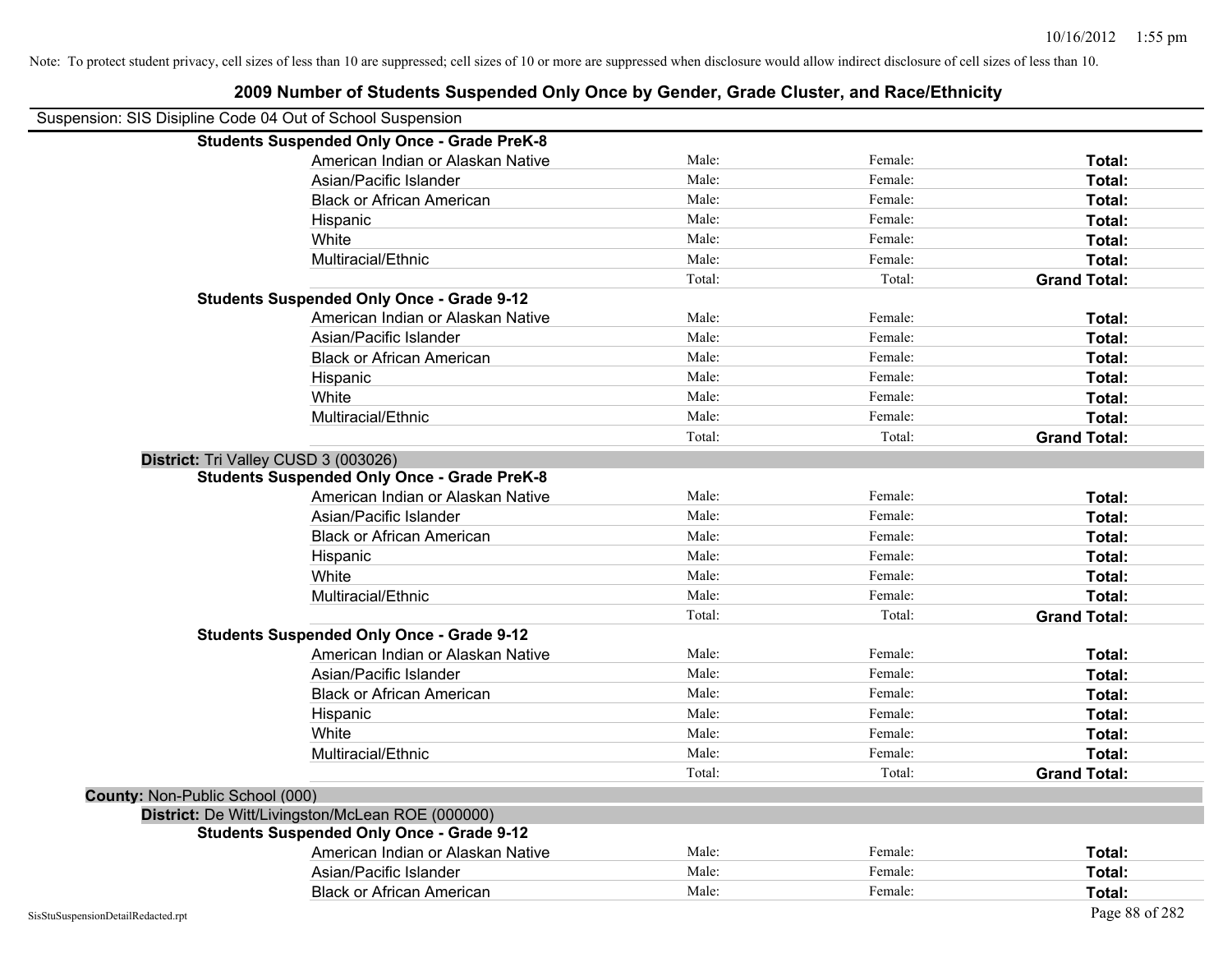|                         | Suspension: SIS Disipline Code 04 Out of School Suspension |        |         |                     |    |
|-------------------------|------------------------------------------------------------|--------|---------|---------------------|----|
|                         | Hispanic                                                   | Male:  | Female: | Total:              |    |
|                         | White                                                      | Male:  | Female: | Total:              |    |
|                         | Multiracial/Ethnic                                         | Male:  | Female: | <b>Total:</b>       |    |
|                         |                                                            | Total: | Total:  | <b>Grand Total:</b> |    |
|                         |                                                            |        |         |                     |    |
| Region: DuPage ROE (19) |                                                            |        |         |                     |    |
| County: Dupage (022)    |                                                            |        |         |                     |    |
|                         | District: Addison SD 4 (004002)                            |        |         |                     |    |
|                         | <b>Students Suspended Only Once - Grade PreK-8</b>         |        |         |                     |    |
|                         | American Indian or Alaskan Native                          | Male:  | Female: | Total:              |    |
|                         | Asian/Pacific Islander                                     | Male:  | Female: | Total:              |    |
|                         | <b>Black or African American</b>                           | Male:  | Female: | Total:              |    |
|                         | Hispanic                                                   | Male:  | Female: | Total:              | 20 |
|                         | White                                                      | Male:  | Female: | Total:              |    |
|                         | Multiracial/Ethnic                                         | Male:  | Female: | <b>Total:</b>       |    |
|                         |                                                            | Total: | Total:  | <b>Grand Total:</b> | 38 |
|                         | District: Adventist GlenOaks Hospital (024200)             |        |         |                     |    |
|                         | <b>Students Suspended Only Once - Grade 9-12</b>           |        |         |                     |    |
|                         | American Indian or Alaskan Native                          | Male:  | Female: | Total:              |    |
|                         | Asian/Pacific Islander                                     | Male:  | Female: | <b>Total:</b>       |    |
|                         | <b>Black or African American</b>                           | Male:  | Female: | Total:              |    |
|                         | Hispanic                                                   | Male:  | Female: | Total:              |    |
|                         | White                                                      | Male:  | Female: | Total:              |    |
|                         | Multiracial/Ethnic                                         | Male:  | Female: | Total:              |    |
|                         |                                                            | Total: | Total:  | <b>Grand Total:</b> |    |
|                         | District: Benjamin SD 25 (025002)                          |        |         |                     |    |
|                         | <b>Students Suspended Only Once - Grade PreK-8</b>         |        |         |                     |    |
|                         | American Indian or Alaskan Native                          | Male:  | Female: | Total:              |    |
|                         | Asian/Pacific Islander                                     | Male:  | Female: | <b>Total:</b>       |    |
|                         | <b>Black or African American</b>                           | Male:  | Female: | Total:              |    |
|                         | Hispanic                                                   | Male:  | Female: | Total:              |    |
|                         | White                                                      | Male:  | Female: | Total:              |    |
|                         | Multiracial/Ethnic                                         | Male:  | Female: | Total:              |    |
|                         |                                                            | Total: | Total:  | <b>Grand Total:</b> |    |
|                         | District: Bensenville SD 2 (002002)                        |        |         |                     |    |
|                         | <b>Students Suspended Only Once - Grade PreK-8</b>         |        |         |                     |    |
|                         | American Indian or Alaskan Native                          | Male:  | Female: | <b>Total:</b>       |    |
|                         | Asian/Pacific Islander                                     | Male:  | Female: | Total:              |    |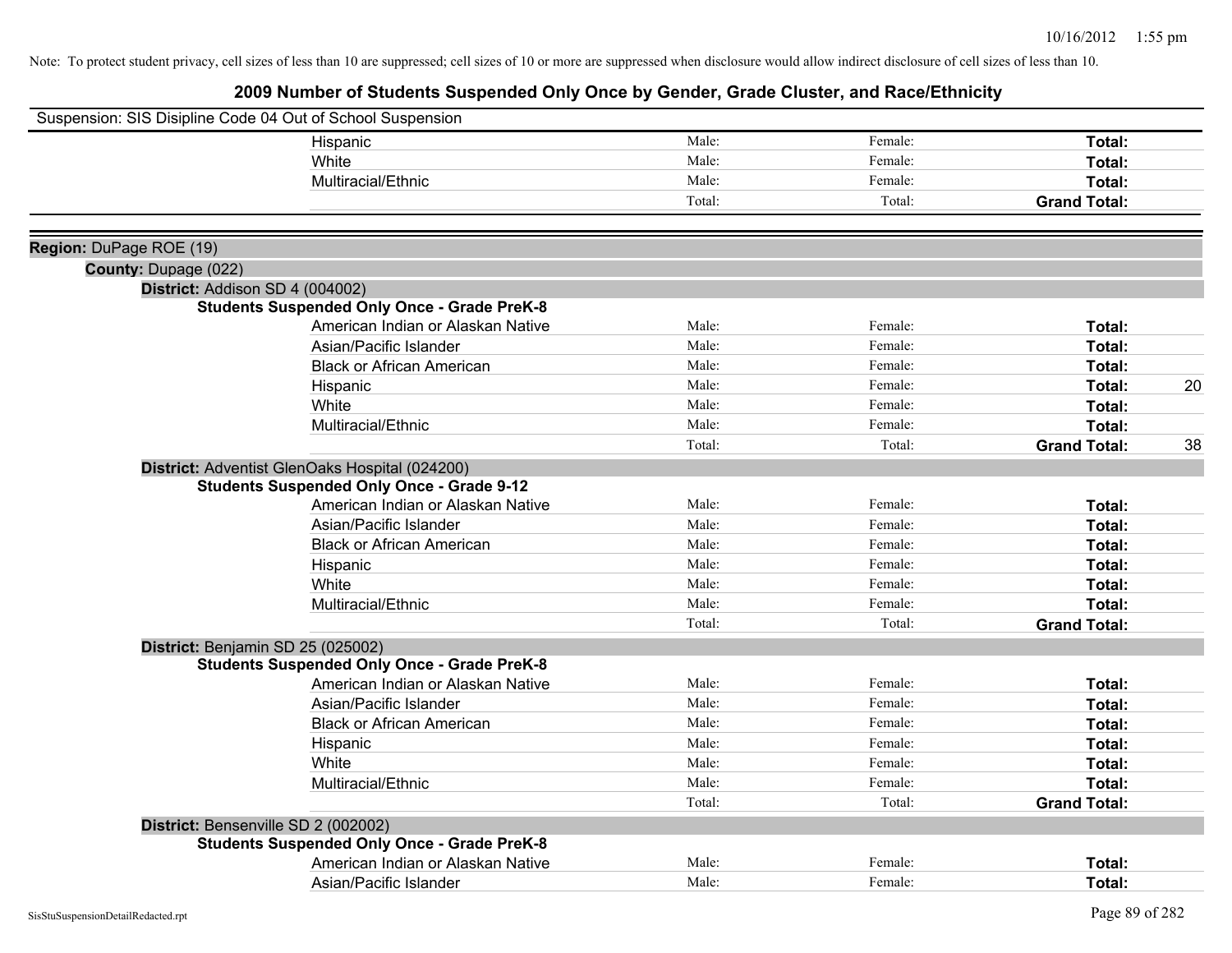| Suspension: SIS Disipline Code 04 Out of School Suspension |        |    |         |    |                     |    |
|------------------------------------------------------------|--------|----|---------|----|---------------------|----|
| <b>Black or African American</b>                           | Male:  |    | Female: |    | Total:              |    |
| Hispanic                                                   | Male:  | 34 | Female: | 11 | Total:              | 45 |
| White                                                      | Male:  |    | Female: |    | Total:              | 18 |
| Multiracial/Ethnic                                         | Male:  |    | Female: |    | Total:              |    |
|                                                            | Total: |    | Total:  |    | <b>Grand Total:</b> | 79 |
| District: Bloomingdale SD 13 (013002)                      |        |    |         |    |                     |    |
| <b>Students Suspended Only Once - Grade PreK-8</b>         |        |    |         |    |                     |    |
| American Indian or Alaskan Native                          | Male:  |    | Female: |    | Total:              |    |
| Asian/Pacific Islander                                     | Male:  |    | Female: |    | Total:              |    |
| <b>Black or African American</b>                           | Male:  |    | Female: |    | Total:              |    |
| Hispanic                                                   | Male:  |    | Female: |    | Total:              |    |
| White                                                      | Male:  |    | Female: |    | Total:              |    |
| Multiracial/Ethnic                                         | Male:  |    | Female: |    | Total:              |    |
|                                                            | Total: |    | Total:  |    | <b>Grand Total:</b> |    |
| District: Butler SD 53 (053002)                            |        |    |         |    |                     |    |
| <b>Students Suspended Only Once - Grade PreK-8</b>         |        |    |         |    |                     |    |
| American Indian or Alaskan Native                          | Male:  |    | Female: |    | Total:              |    |
| Asian/Pacific Islander                                     | Male:  |    | Female: |    | Total:              |    |
| <b>Black or African American</b>                           | Male:  |    | Female: |    | Total:              |    |
| Hispanic                                                   | Male:  |    | Female: |    | Total:              |    |
| White                                                      | Male:  |    | Female: |    | Total:              |    |
| Multiracial/Ethnic                                         | Male:  |    | Female: |    | Total:              |    |
|                                                            | Total: |    | Total:  |    | <b>Grand Total:</b> |    |
| <b>District: Cass SD 63 (063002)</b>                       |        |    |         |    |                     |    |
| <b>Students Suspended Only Once - Grade PreK-8</b>         |        |    |         |    |                     |    |
| American Indian or Alaskan Native                          | Male:  |    | Female: |    | Total:              |    |
| Asian/Pacific Islander                                     | Male:  |    | Female: |    | Total:              |    |
| <b>Black or African American</b>                           | Male:  |    | Female: |    | Total:              |    |
| Hispanic                                                   | Male:  |    | Female: |    | Total:              |    |
| White                                                      | Male:  |    | Female: |    | Total:              |    |
| Multiracial/Ethnic                                         | Male:  |    | Female: |    | Total:              |    |
|                                                            | Total: |    | Total:  |    | <b>Grand Total:</b> |    |
| District: CCSD 180 (180004)                                |        |    |         |    |                     |    |
| <b>Students Suspended Only Once - Grade PreK-8</b>         |        |    |         |    |                     |    |
| American Indian or Alaskan Native                          | Male:  |    | Female: |    | Total:              |    |
| Asian/Pacific Islander                                     | Male:  |    | Female: |    | Total:              |    |
| <b>Black or African American</b>                           | Male:  | 29 | Female: | 25 | Total:              | 54 |
| Hispanic                                                   | Male:  |    | Female: |    | Total:              |    |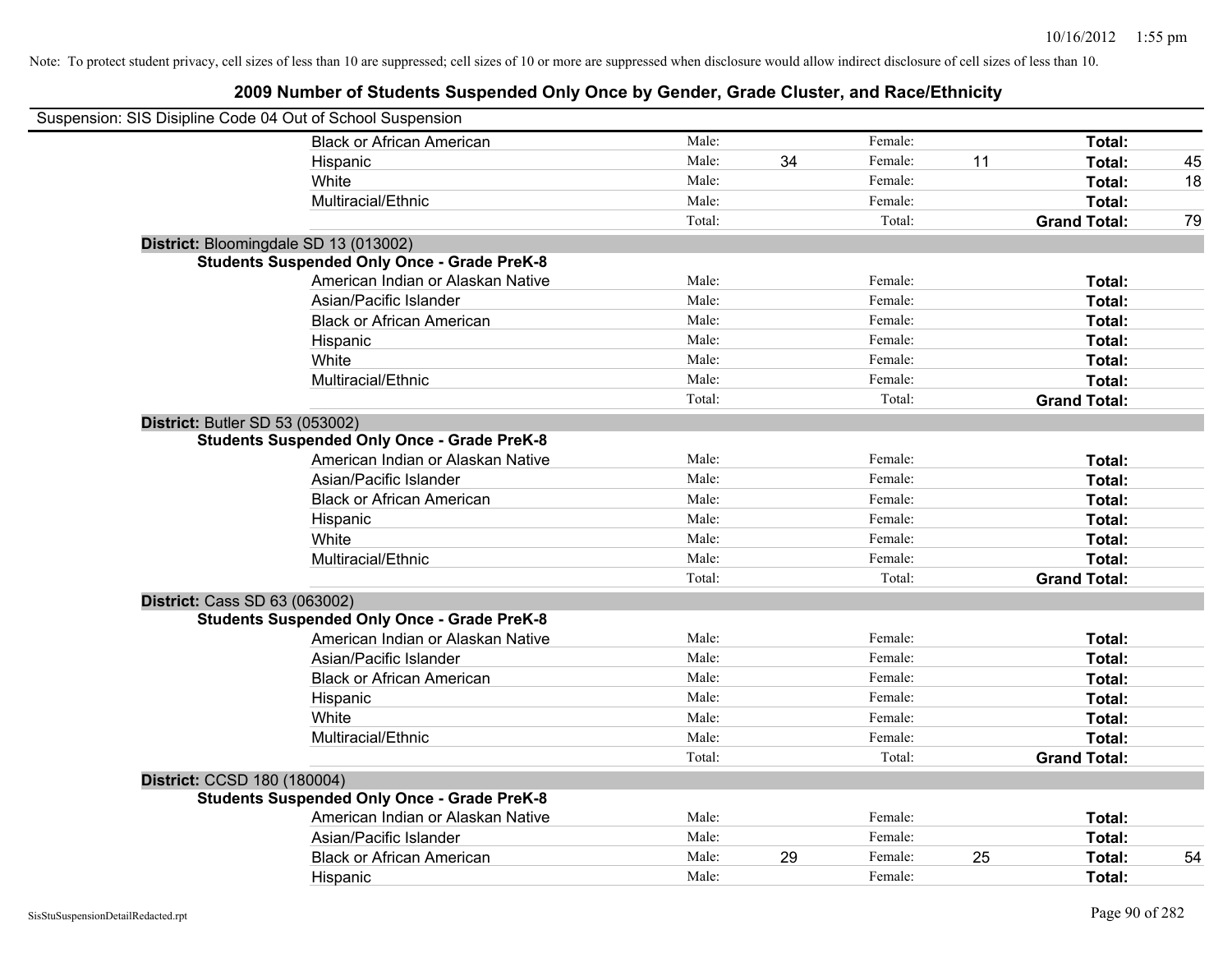| Suspension: SIS Disipline Code 04 Out of School Suspension |                                                    |        |    |         |    |                     |    |
|------------------------------------------------------------|----------------------------------------------------|--------|----|---------|----|---------------------|----|
|                                                            | White                                              | Male:  |    | Female: |    | Total:              |    |
|                                                            | Multiracial/Ethnic                                 | Male:  |    | Female: |    | Total:              |    |
|                                                            |                                                    | Total: |    | Total:  |    | <b>Grand Total:</b> | 71 |
| District: CCSD 89 (089004)                                 |                                                    |        |    |         |    |                     |    |
|                                                            | <b>Students Suspended Only Once - Grade PreK-8</b> |        |    |         |    |                     |    |
|                                                            | American Indian or Alaskan Native                  | Male:  |    | Female: |    | Total:              |    |
|                                                            | Asian/Pacific Islander                             | Male:  |    | Female: |    | Total:              |    |
|                                                            | <b>Black or African American</b>                   | Male:  |    | Female: |    | Total:              |    |
|                                                            | Hispanic                                           | Male:  |    | Female: |    | Total:              |    |
|                                                            | White                                              | Male:  |    | Female: |    | Total:              | 10 |
|                                                            | Multiracial/Ethnic                                 | Male:  |    | Female: |    | Total:              |    |
|                                                            |                                                    | Total: |    | Total:  |    | <b>Grand Total:</b> | 22 |
| District: CCSD 93 (093004)                                 |                                                    |        |    |         |    |                     |    |
|                                                            | <b>Students Suspended Only Once - Grade PreK-8</b> |        |    |         |    |                     |    |
|                                                            | American Indian or Alaskan Native                  | Male:  |    | Female: |    | Total:              |    |
|                                                            | Asian/Pacific Islander                             | Male:  |    | Female: |    | Total:              |    |
|                                                            | <b>Black or African American</b>                   | Male:  |    | Female: |    | Total:              |    |
|                                                            | Hispanic                                           | Male:  |    | Female: |    | Total:              |    |
|                                                            | White                                              | Male:  |    | Female: |    | Total:              |    |
|                                                            | Multiracial/Ethnic                                 | Male:  |    | Female: |    | Total:              |    |
|                                                            |                                                    | Total: |    | Total:  |    | <b>Grand Total:</b> |    |
| District: Center Cass SD 66 (066002)                       |                                                    |        |    |         |    |                     |    |
|                                                            | <b>Students Suspended Only Once - Grade PreK-8</b> |        |    |         |    |                     |    |
|                                                            | American Indian or Alaskan Native                  | Male:  |    | Female: |    | Total:              |    |
|                                                            | Asian/Pacific Islander                             | Male:  |    | Female: |    | Total:              |    |
|                                                            | <b>Black or African American</b>                   | Male:  |    | Female: |    | Total:              |    |
|                                                            | Hispanic                                           | Male:  |    | Female: |    | Total:              |    |
|                                                            | White                                              | Male:  |    | Female: |    | Total:              |    |
|                                                            | Multiracial/Ethnic                                 | Male:  |    | Female: |    | Total:              |    |
|                                                            |                                                    | Total: |    | Total:  |    | <b>Grand Total:</b> |    |
| District: CHSD 94 (094016)                                 |                                                    |        |    |         |    |                     |    |
|                                                            | <b>Students Suspended Only Once - Grade 9-12</b>   |        |    |         |    |                     |    |
|                                                            | American Indian or Alaskan Native                  | Male:  |    | Female: |    | Total:              |    |
|                                                            | Asian/Pacific Islander                             | Male:  |    | Female: |    | Total:              |    |
|                                                            | <b>Black or African American</b>                   | Male:  |    | Female: |    | Total:              |    |
|                                                            | Hispanic                                           | Male:  | 40 | Female: | 12 | Total:              | 52 |
|                                                            | White                                              | Male:  | 23 | Female: | 15 | Total:              | 38 |
|                                                            | Multiracial/Ethnic                                 | Male:  |    | Female: |    | Total:              |    |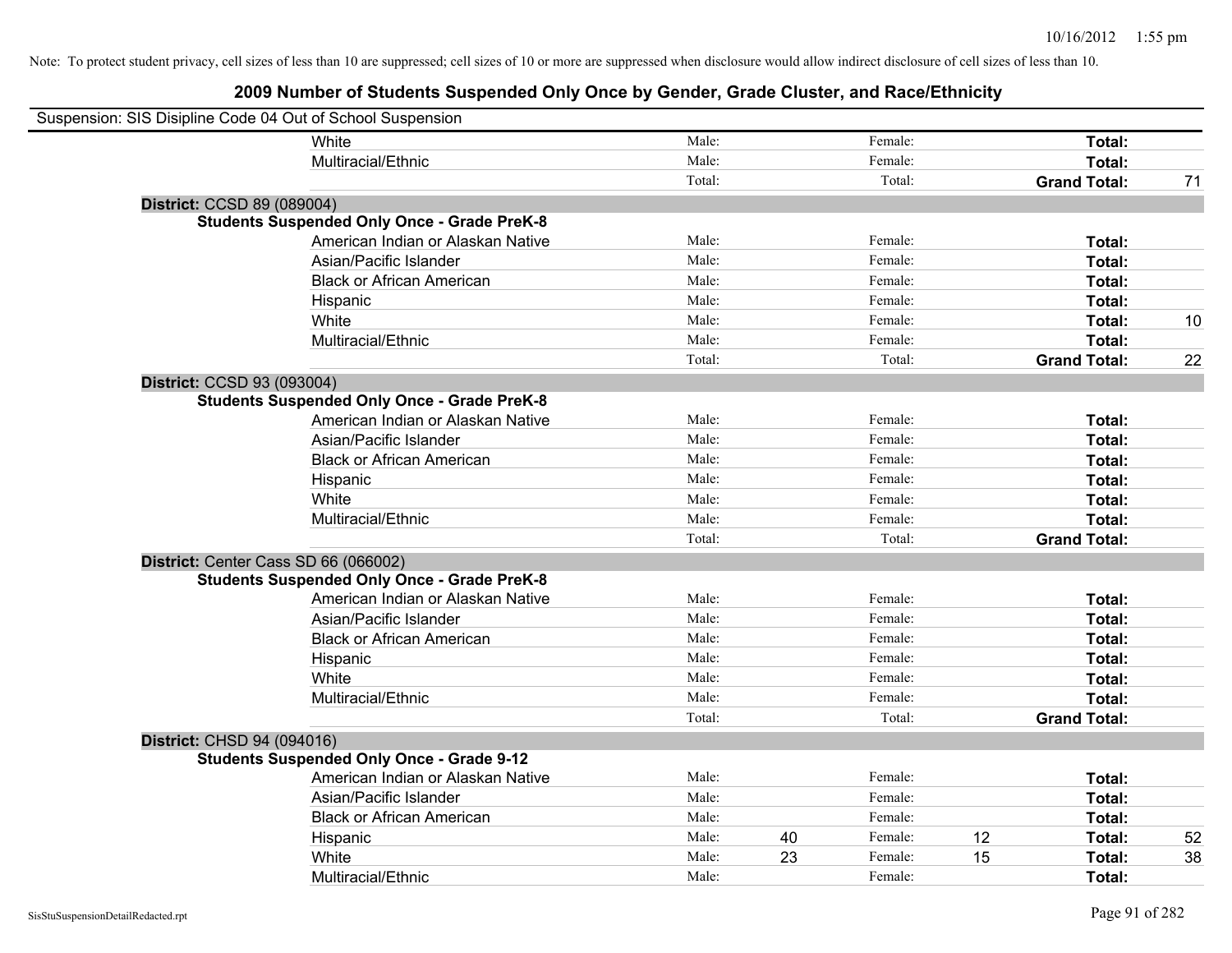|                            | Suspension: SIS Disipline Code 04 Out of School Suspension |        |     |         |    |                     |     |
|----------------------------|------------------------------------------------------------|--------|-----|---------|----|---------------------|-----|
|                            |                                                            | Total: |     | Total:  |    | <b>Grand Total:</b> | 101 |
| District: CHSD 99 (099016) |                                                            |        |     |         |    |                     |     |
|                            | <b>Students Suspended Only Once - Grade 9-12</b>           |        |     |         |    |                     |     |
|                            | American Indian or Alaskan Native                          | Male:  |     | Female: |    | Total:              |     |
|                            | Asian/Pacific Islander                                     | Male:  |     | Female: |    | Total:              | 10  |
|                            | <b>Black or African American</b>                           | Male:  | 43  | Female: | 23 | Total:              | 66  |
|                            | Hispanic                                                   | Male:  |     | Female: |    | Total:              | 21  |
|                            | White                                                      | Male:  | 105 | Female: | 45 | Total:              | 150 |
|                            | Multiracial/Ethnic                                         | Male:  |     | Female: |    | Total:              | 15  |
|                            |                                                            | Total: |     | Total:  |    | <b>Grand Total:</b> |     |
|                            | District: Coop Assoc for Spec Educ (044061)                |        |     |         |    |                     |     |
|                            | <b>Students Suspended Only Once - Grade PreK-8</b>         |        |     |         |    |                     |     |
|                            | American Indian or Alaskan Native                          | Male:  |     | Female: |    | Total:              |     |
|                            | Asian/Pacific Islander                                     | Male:  |     | Female: |    | Total:              |     |
|                            | <b>Black or African American</b>                           | Male:  |     | Female: |    | Total:              |     |
|                            | Hispanic                                                   | Male:  |     | Female: |    | Total:              |     |
|                            | White                                                      | Male:  |     | Female: |    | Total:              |     |
|                            | Multiracial/Ethnic                                         | Male:  |     | Female: |    | Total:              |     |
|                            |                                                            | Total: |     | Total:  |    | <b>Grand Total:</b> |     |
|                            | <b>Students Suspended Only Once - Grade 9-12</b>           |        |     |         |    |                     |     |
|                            | American Indian or Alaskan Native                          | Male:  |     | Female: |    | Total:              |     |
|                            | Asian/Pacific Islander                                     | Male:  |     | Female: |    | Total:              |     |
|                            | <b>Black or African American</b>                           | Male:  |     | Female: |    | Total:              |     |
|                            | Hispanic                                                   | Male:  |     | Female: |    | Total:              |     |
|                            | White                                                      | Male:  |     | Female: |    | Total:              |     |
|                            | Multiracial/Ethnic                                         | Male:  |     | Female: |    | Total:              |     |
|                            |                                                            | Total: |     | Total:  |    | <b>Grand Total:</b> |     |
|                            | District: CUSD 200 (200026)                                |        |     |         |    |                     |     |
|                            | <b>Students Suspended Only Once - Grade PreK-8</b>         |        |     |         |    |                     |     |
|                            | American Indian or Alaskan Native                          | Male:  |     | Female: |    | Total:              |     |
|                            | Asian/Pacific Islander                                     | Male:  |     | Female: |    | Total:              |     |
|                            | <b>Black or African American</b>                           | Male:  | 19  | Female: | 11 | Total:              | 30  |
|                            | Hispanic                                                   | Male:  |     | Female: |    | Total:              | 31  |
|                            | White                                                      | Male:  |     | Female: |    | Total:              | 47  |
|                            | Multiracial/Ethnic                                         | Male:  |     | Female: |    | Total:              |     |
|                            |                                                            | Total: | 92  | Total:  | 29 | <b>Grand Total:</b> | 121 |
|                            | <b>Students Suspended Only Once - Grade 9-12</b>           |        |     |         |    |                     |     |
|                            | American Indian or Alaskan Native                          | Male:  |     | Female: |    | Total:              |     |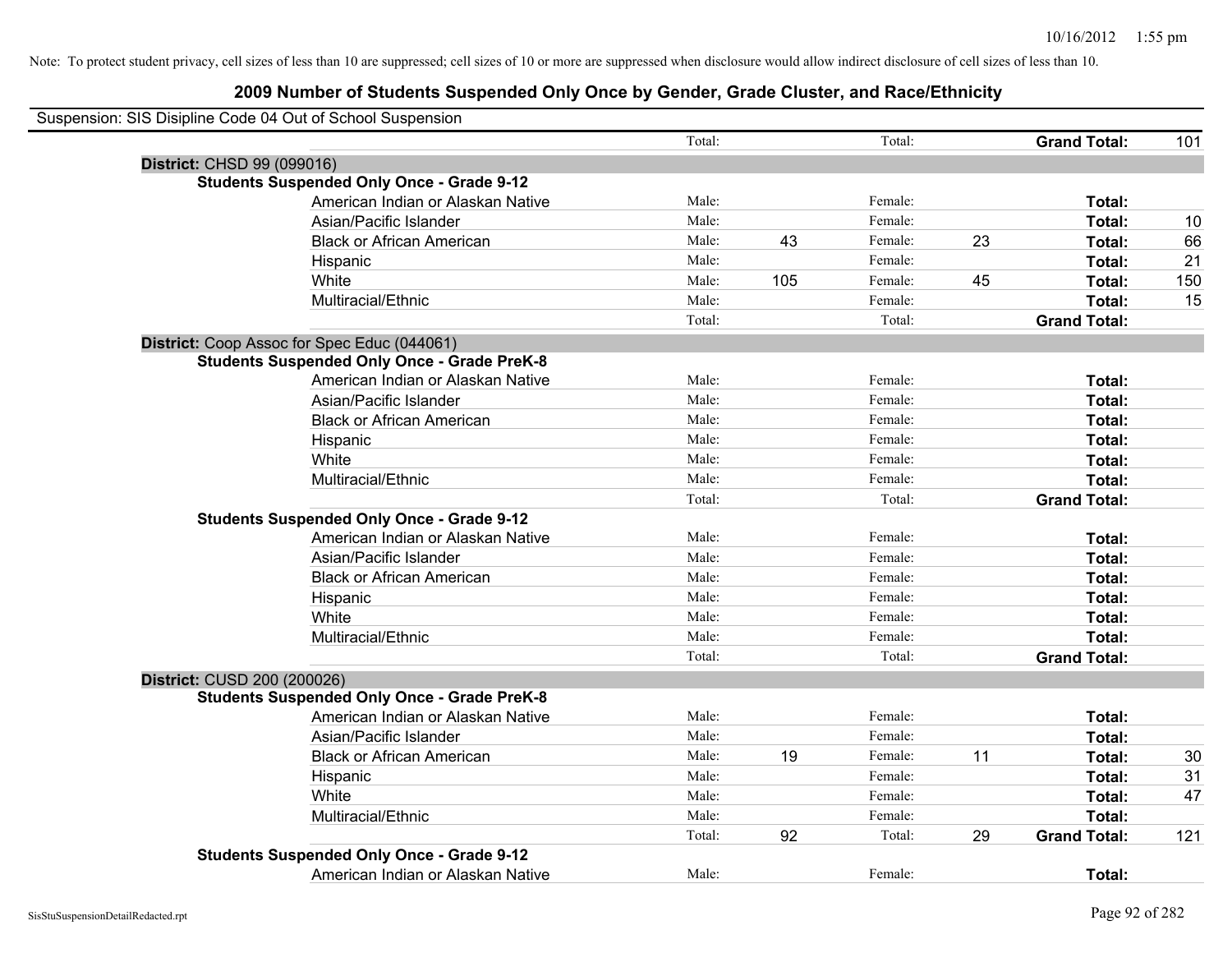| Suspension: SIS Disipline Code 04 Out of School Suspension |        |    |         |    |                     |    |
|------------------------------------------------------------|--------|----|---------|----|---------------------|----|
| Asian/Pacific Islander                                     | Male:  |    | Female: |    | Total:              |    |
| <b>Black or African American</b>                           | Male:  | 22 | Female: | 22 | Total:              | 44 |
| Hispanic                                                   | Male:  | 21 | Female: | 20 | Total:              | 41 |
| White                                                      | Male:  | 59 | Female: | 24 | Total:              | 83 |
| Multiracial/Ethnic                                         | Male:  |    | Female: |    | Total:              |    |
|                                                            | Total: |    | Total:  |    | <b>Grand Total:</b> |    |
| District: CUSD 201 (201026)                                |        |    |         |    |                     |    |
| <b>Students Suspended Only Once - Grade PreK-8</b>         |        |    |         |    |                     |    |
| American Indian or Alaskan Native                          | Male:  |    | Female: |    | Total:              |    |
| Asian/Pacific Islander                                     | Male:  |    | Female: |    | Total:              |    |
| <b>Black or African American</b>                           | Male:  |    | Female: |    | Total:              |    |
| Hispanic                                                   | Male:  |    | Female: |    | Total:              |    |
| White                                                      | Male:  |    | Female: |    | Total:              | 14 |
| Multiracial/Ethnic                                         | Male:  |    | Female: |    | Total:              |    |
|                                                            | Total: |    | Total:  |    | <b>Grand Total:</b> | 28 |
| <b>Students Suspended Only Once - Grade 9-12</b>           |        |    |         |    |                     |    |
| American Indian or Alaskan Native                          | Male:  |    | Female: |    | Total:              |    |
| Asian/Pacific Islander                                     | Male:  |    | Female: |    | Total:              |    |
| <b>Black or African American</b>                           | Male:  |    | Female: |    | Total:              |    |
| Hispanic                                                   | Male:  |    | Female: |    | Total:              |    |
| White                                                      | Male:  |    | Female: |    | Total:              | 27 |
| Multiracial/Ethnic                                         | Male:  |    | Female: |    | Total:              |    |
|                                                            | Total: |    | Total:  |    | <b>Grand Total:</b> |    |
| District: Darien SD 61 (061002)                            |        |    |         |    |                     |    |
| <b>Students Suspended Only Once - Grade PreK-8</b>         |        |    |         |    |                     |    |
| American Indian or Alaskan Native                          | Male:  |    | Female: |    | Total:              |    |
| Asian/Pacific Islander                                     | Male:  |    | Female: |    | Total:              |    |
| <b>Black or African American</b>                           | Male:  |    | Female: |    | Total:              |    |
| Hispanic                                                   | Male:  |    | Female: |    | Total:              |    |
| White                                                      | Male:  |    | Female: |    | Total:              |    |
| Multiracial/Ethnic                                         | Male:  |    | Female: |    | Total:              |    |
|                                                            | Total: |    | Total:  |    | <b>Grand Total:</b> |    |
| District: Downers Grove GSD 58 (058002)                    |        |    |         |    |                     |    |
| <b>Students Suspended Only Once - Grade PreK-8</b>         |        |    |         |    |                     |    |
| American Indian or Alaskan Native                          | Male:  |    | Female: |    | Total:              |    |
| Asian/Pacific Islander                                     | Male:  |    | Female: |    | Total:              |    |
| <b>Black or African American</b>                           | Male:  |    | Female: |    | <b>Total:</b>       |    |
| Hispanic                                                   | Male:  |    | Female: |    | Total:              |    |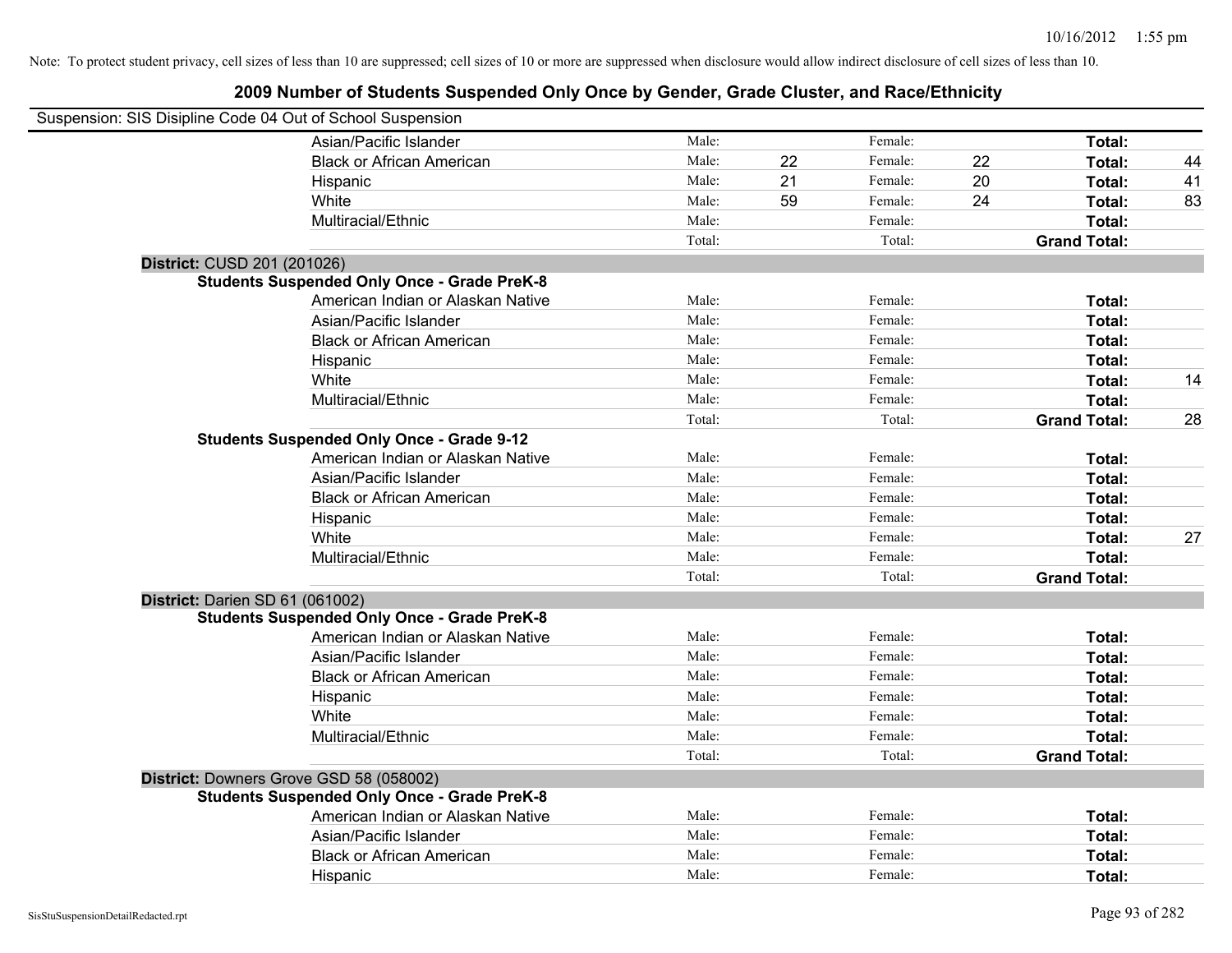| Suspension: SIS Disipline Code 04 Out of School Suspension |                                                    |        |     |         |    |                     |     |
|------------------------------------------------------------|----------------------------------------------------|--------|-----|---------|----|---------------------|-----|
|                                                            | <b>White</b>                                       | Male:  |     | Female: |    | Total:              | 10  |
|                                                            | Multiracial/Ethnic                                 | Male:  |     | Female: |    | Total:              |     |
|                                                            |                                                    | Total: |     | Total:  |    | <b>Grand Total:</b> |     |
| District: DuPage HSD 88 (088016)                           |                                                    |        |     |         |    |                     |     |
|                                                            | <b>Students Suspended Only Once - Grade 9-12</b>   |        |     |         |    |                     |     |
|                                                            | American Indian or Alaskan Native                  | Male:  |     | Female: |    | Total:              |     |
|                                                            | Asian/Pacific Islander                             | Male:  |     | Female: |    | Total:              |     |
|                                                            | <b>Black or African American</b>                   | Male:  | 24  | Female: | 18 | Total:              | 42  |
|                                                            | Hispanic                                           | Male:  | 78  | Female: | 27 | Total:              | 105 |
|                                                            | White                                              | Male:  | 102 | Female: | 43 | Total:              | 145 |
|                                                            | Multiracial/Ethnic                                 | Male:  |     | Female: |    | Total:              |     |
|                                                            |                                                    | Total: |     | Total:  |    | <b>Grand Total:</b> | 303 |
| District: Elmhurst SD 205 (205026)                         |                                                    |        |     |         |    |                     |     |
|                                                            | <b>Students Suspended Only Once - Grade PreK-8</b> |        |     |         |    |                     |     |
|                                                            | American Indian or Alaskan Native                  | Male:  |     | Female: |    | Total:              |     |
|                                                            | Asian/Pacific Islander                             | Male:  |     | Female: |    | Total:              |     |
|                                                            | <b>Black or African American</b>                   | Male:  |     | Female: |    | Total:              |     |
|                                                            | Hispanic                                           | Male:  |     | Female: |    | Total:              | 18  |
|                                                            | White                                              | Male:  |     | Female: |    | Total:              | 22  |
|                                                            | Multiracial/Ethnic                                 | Male:  |     | Female: |    | Total:              |     |
|                                                            |                                                    | Total: |     | Total:  |    | <b>Grand Total:</b> |     |
|                                                            | <b>Students Suspended Only Once - Grade 9-12</b>   |        |     |         |    |                     |     |
|                                                            | American Indian or Alaskan Native                  | Male:  |     | Female: |    | Total:              |     |
|                                                            | Asian/Pacific Islander                             | Male:  |     | Female: |    | Total:              |     |
|                                                            | <b>Black or African American</b>                   | Male:  |     | Female: |    | Total:              | 21  |
|                                                            | Hispanic                                           | Male:  |     | Female: |    | Total:              | 22  |
|                                                            | White                                              | Male:  | 53  | Female: | 13 | Total:              | 66  |
|                                                            | Multiracial/Ethnic                                 | Male:  |     | Female: |    | Total:              |     |
|                                                            |                                                    | Total: |     | Total:  |    | <b>Grand Total:</b> |     |
| District: Fenton CHSD 100 (100016)                         |                                                    |        |     |         |    |                     |     |
|                                                            | <b>Students Suspended Only Once - Grade 9-12</b>   |        |     |         |    |                     |     |
|                                                            | American Indian or Alaskan Native                  | Male:  |     | Female: |    | Total:              |     |
|                                                            | Asian/Pacific Islander                             | Male:  |     | Female: |    | Total:              |     |
|                                                            | <b>Black or African American</b>                   | Male:  |     | Female: |    | Total:              |     |
|                                                            | Hispanic                                           | Male:  | 45  | Female: | 16 | Total:              | 61  |
|                                                            | White                                              | Male:  | 31  | Female: | 23 | Total:              | 54  |
|                                                            | Multiracial/Ethnic                                 | Male:  |     | Female: |    | Total:              |     |
|                                                            |                                                    | Total: |     | Total:  |    | <b>Grand Total:</b> | 125 |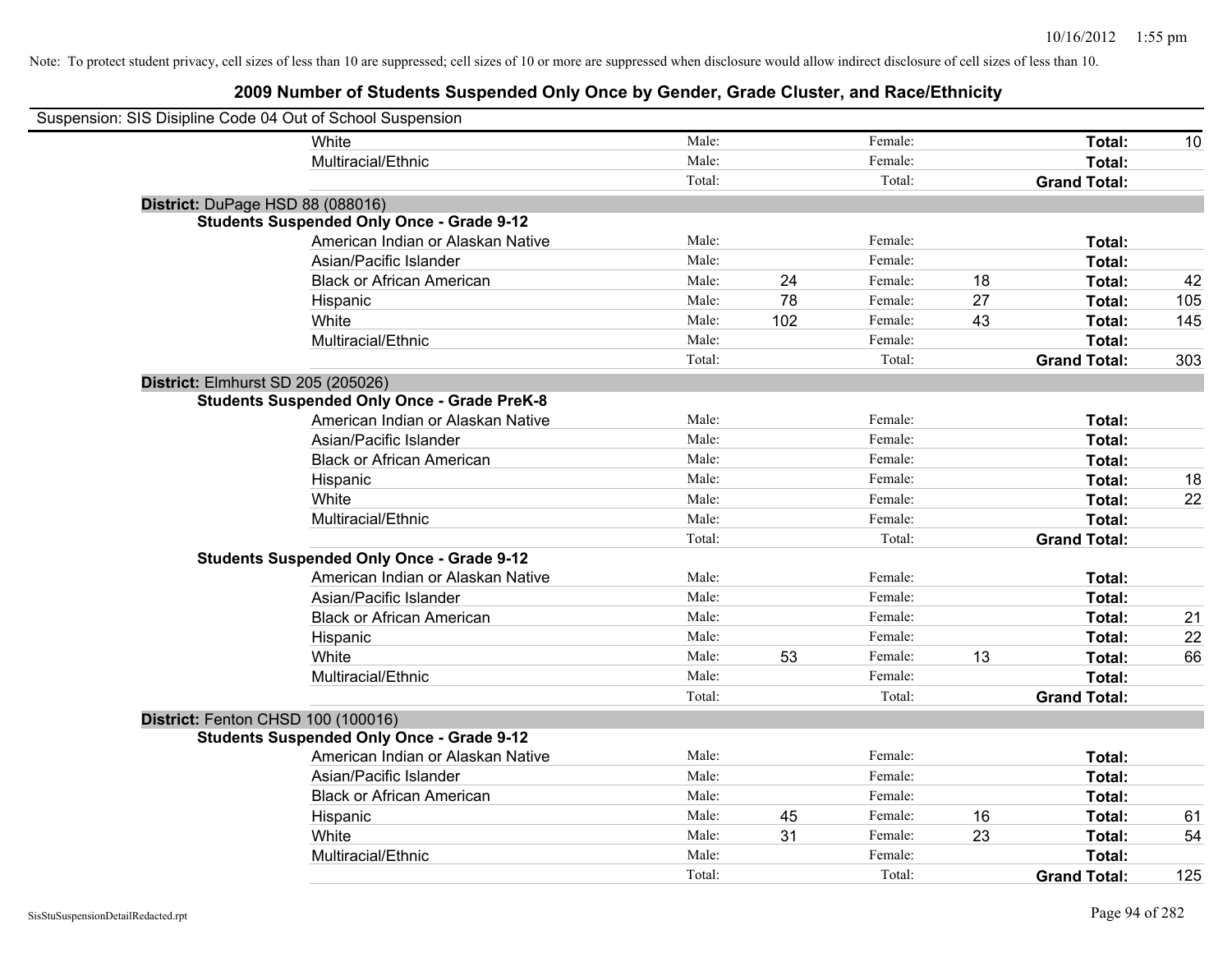# **2009 Number of Students Suspended Only Once by Gender, Grade Cluster, and Race/Ethnicity**

|                                         | Suspension: SIS Disipline Code 04 Out of School Suspension |        |     |         |    |                     |     |
|-----------------------------------------|------------------------------------------------------------|--------|-----|---------|----|---------------------|-----|
| District: Giant Steps Illinois (025100) |                                                            |        |     |         |    |                     |     |
|                                         | <b>Students Suspended Only Once - Grade PreK-8</b>         |        |     |         |    |                     |     |
|                                         | American Indian or Alaskan Native                          | Male:  |     | Female: |    | Total:              |     |
|                                         | Asian/Pacific Islander                                     | Male:  |     | Female: |    | Total:              |     |
|                                         | <b>Black or African American</b>                           | Male:  |     | Female: |    | Total:              |     |
|                                         | Hispanic                                                   | Male:  |     | Female: |    | Total:              |     |
|                                         | White                                                      | Male:  |     | Female: |    | Total:              |     |
|                                         | Multiracial/Ethnic                                         | Male:  |     | Female: |    | Total:              |     |
|                                         |                                                            | Total: |     | Total:  |    | <b>Grand Total:</b> |     |
| District: Glen Ellyn SD 41 (041002)     |                                                            |        |     |         |    |                     |     |
|                                         | <b>Students Suspended Only Once - Grade PreK-8</b>         |        |     |         |    |                     |     |
|                                         | American Indian or Alaskan Native                          | Male:  |     | Female: |    | Total:              |     |
|                                         | Asian/Pacific Islander                                     | Male:  |     | Female: |    | Total:              |     |
|                                         | <b>Black or African American</b>                           | Male:  |     | Female: |    | Total:              |     |
|                                         | Hispanic                                                   | Male:  |     | Female: |    | Total:              |     |
|                                         | White                                                      | Male:  |     | Female: |    | Total:              | 13  |
|                                         | Multiracial/Ethnic                                         | Male:  |     | Female: |    | Total:              |     |
|                                         |                                                            | Total: |     | Total:  |    | <b>Grand Total:</b> | 27  |
| District: Glenbard Twp HSD 87 (087017)  |                                                            |        |     |         |    |                     |     |
|                                         | <b>Students Suspended Only Once - Grade 9-12</b>           |        |     |         |    |                     |     |
|                                         | American Indian or Alaskan Native                          | Male:  |     | Female: |    | Total:              |     |
|                                         | Asian/Pacific Islander                                     | Male:  |     | Female: |    | Total:              | 29  |
|                                         | <b>Black or African American</b>                           | Male:  | 59  | Female: | 41 | Total:              | 100 |
|                                         | Hispanic                                                   | Male:  | 60  | Female: | 41 | Total:              | 101 |
|                                         | White                                                      | Male:  | 130 | Female: | 58 | Total:              | 188 |
|                                         | Multiracial/Ethnic                                         | Male:  | 12  | Female: | 10 | Total:              | 22  |
|                                         |                                                            | Total: |     | Total:  |    | <b>Grand Total:</b> |     |
| District: Gower SD 62 (062002)          |                                                            |        |     |         |    |                     |     |
|                                         | <b>Students Suspended Only Once - Grade PreK-8</b>         |        |     |         |    |                     |     |
|                                         | American Indian or Alaskan Native                          | Male:  |     | Female: |    | Total:              |     |
|                                         | Asian/Pacific Islander                                     | Male:  |     | Female: |    | Total:              |     |
|                                         | <b>Black or African American</b>                           | Male:  |     | Female: |    | Total:              |     |
|                                         | Hispanic                                                   | Male:  |     | Female: |    | Total:              |     |
|                                         | White                                                      | Male:  |     | Female: |    | Total:              | 13  |
|                                         | Multiracial/Ethnic                                         | Male:  |     | Female: |    | Total:              |     |
|                                         |                                                            | Total: |     | Total:  |    | <b>Grand Total:</b> |     |
| District: Hinsdale CCSD 181 (181004)    |                                                            |        |     |         |    |                     |     |

**Students Suspended Only Once - Grade PreK-8**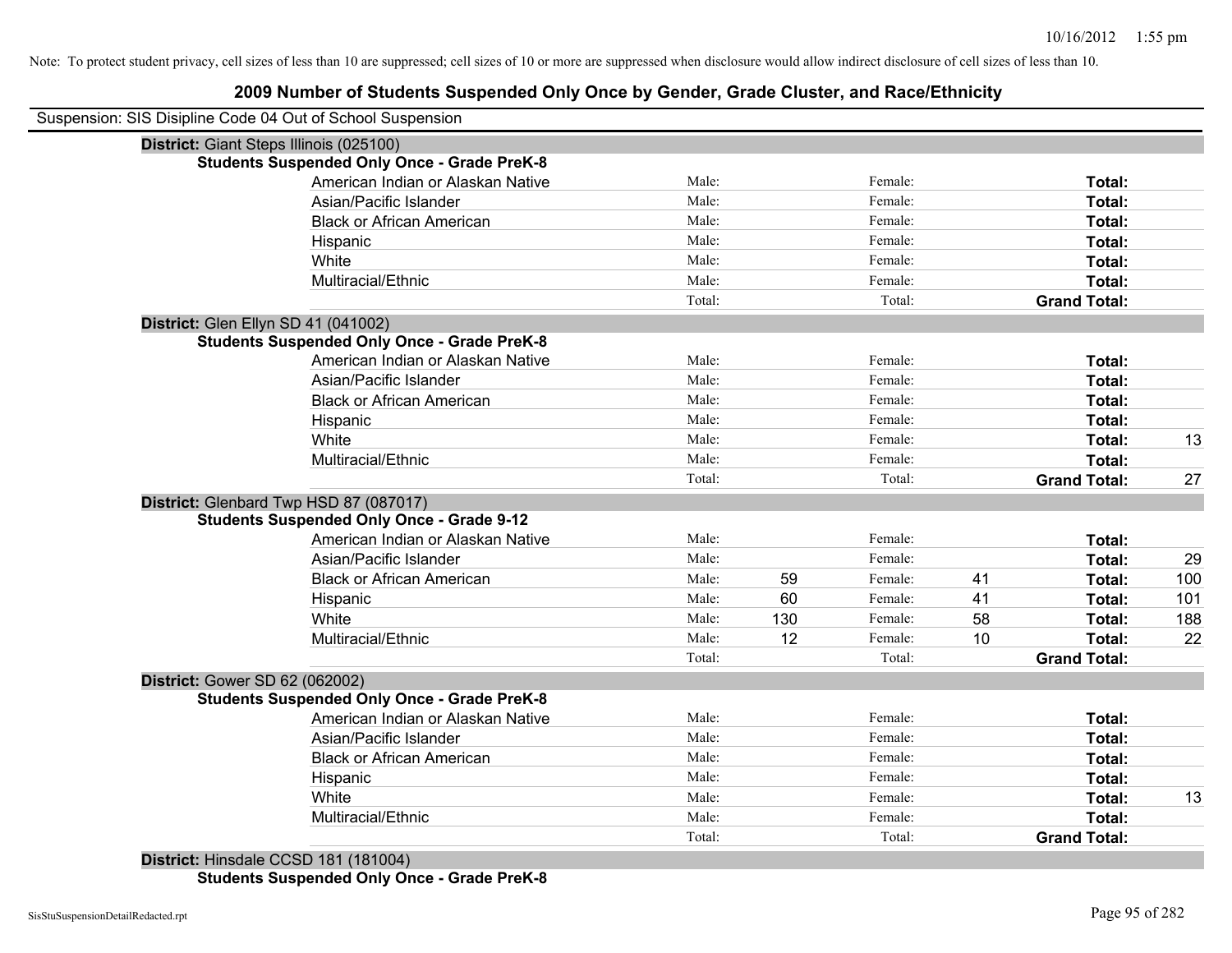| Suspension: SIS Disipline Code 04 Out of School Suspension |        |     |         |    |                     |     |
|------------------------------------------------------------|--------|-----|---------|----|---------------------|-----|
| American Indian or Alaskan Native                          | Male:  |     | Female: |    | Total:              |     |
| Asian/Pacific Islander                                     | Male:  |     | Female: |    | Total:              |     |
| <b>Black or African American</b>                           | Male:  |     | Female: |    | Total:              |     |
| Hispanic                                                   | Male:  |     | Female: |    | Total:              |     |
| White                                                      | Male:  |     | Female: |    | Total:              | 10  |
| Multiracial/Ethnic                                         | Male:  |     | Female: |    | Total:              |     |
|                                                            | Total: |     | Total:  |    | <b>Grand Total:</b> |     |
| District: Hinsdale Twp HSD 86 (086017)                     |        |     |         |    |                     |     |
| <b>Students Suspended Only Once - Grade 9-12</b>           |        |     |         |    |                     |     |
| American Indian or Alaskan Native                          | Male:  |     | Female: |    | Total:              |     |
| Asian/Pacific Islander                                     | Male:  |     | Female: |    | Total:              |     |
| <b>Black or African American</b>                           | Male:  | 20  | Female: | 13 | Total:              | 33  |
| Hispanic                                                   | Male:  |     | Female: |    | Total:              | 14  |
| White                                                      | Male:  | 78  | Female: | 23 | Total:              | 101 |
| Multiracial/Ethnic                                         | Male:  |     | Female: |    | Total:              |     |
|                                                            | Total: |     | Total:  |    | <b>Grand Total:</b> | 160 |
| District: Indian Prairie CUSD 204 (204026)                 |        |     |         |    |                     |     |
| <b>Students Suspended Only Once - Grade PreK-8</b>         |        |     |         |    |                     |     |
| American Indian or Alaskan Native                          | Male:  |     | Female: |    | Total:              |     |
| Asian/Pacific Islander                                     | Male:  |     | Female: |    | Total:              | 13  |
| <b>Black or African American</b>                           | Male:  | 43  | Female: | 23 | Total:              | 66  |
| Hispanic                                                   | Male:  |     | Female: |    | Total:              | 22  |
| White                                                      | Male:  |     | Female: |    | Total:              | 92  |
| Multiracial/Ethnic                                         | Male:  |     | Female: |    | Total:              | 12  |
|                                                            | Total: |     | Total:  |    | <b>Grand Total:</b> |     |
| <b>Students Suspended Only Once - Grade 9-12</b>           |        |     |         |    |                     |     |
| American Indian or Alaskan Native                          | Male:  |     | Female: |    | Total:              |     |
| Asian/Pacific Islander                                     | Male:  |     | Female: |    | Total:              | 25  |
| <b>Black or African American</b>                           | Male:  | 69  | Female: | 33 | Total:              | 102 |
| Hispanic                                                   | Male:  |     | Female: |    | Total:              | 39  |
| White                                                      | Male:  | 128 | Female: | 37 | Total:              | 165 |
| Multiracial/Ethnic                                         | Male:  |     | Female: |    | Total:              | 11  |
|                                                            | Total: |     | Total:  |    | <b>Grand Total:</b> |     |
| District: Itasca SD 10 (010002)                            |        |     |         |    |                     |     |
| <b>Students Suspended Only Once - Grade PreK-8</b>         |        |     |         |    |                     |     |
| American Indian or Alaskan Native                          | Male:  |     | Female: |    | Total:              |     |
| Asian/Pacific Islander                                     | Male:  |     | Female: |    | Total:              |     |
| <b>Black or African American</b>                           | Male:  |     | Female: |    | Total:              |     |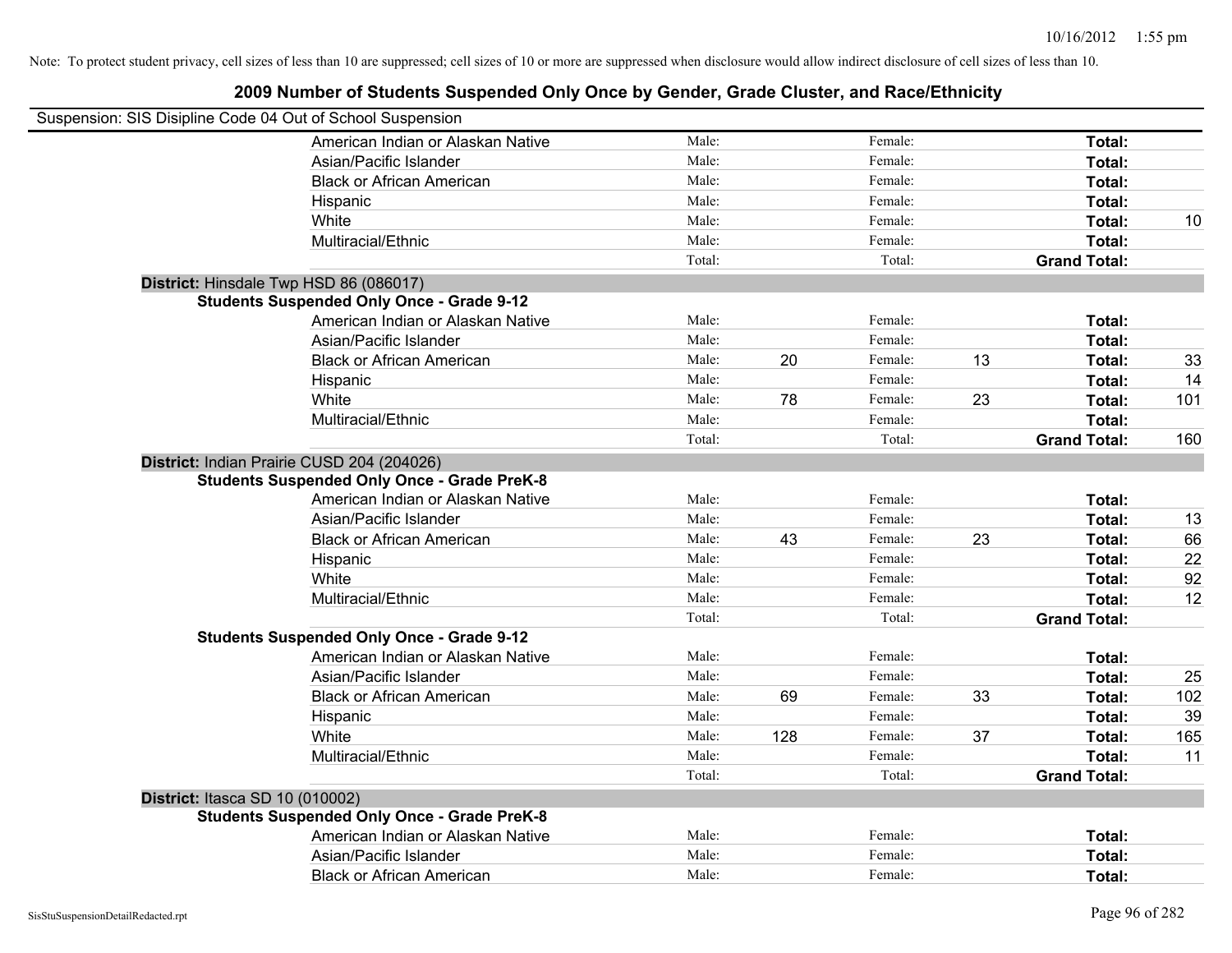| Suspension: SIS Disipline Code 04 Out of School Suspension |                                                    |        |    |         |    |                     |    |
|------------------------------------------------------------|----------------------------------------------------|--------|----|---------|----|---------------------|----|
|                                                            | Hispanic                                           | Male:  |    | Female: |    | Total:              |    |
|                                                            | White                                              | Male:  |    | Female: |    | Total:              |    |
|                                                            | Multiracial/Ethnic                                 | Male:  |    | Female: |    | Total:              |    |
|                                                            |                                                    | Total: |    | Total:  |    | <b>Grand Total:</b> |    |
| District: Keeneyville SD 20 (020002)                       |                                                    |        |    |         |    |                     |    |
|                                                            | <b>Students Suspended Only Once - Grade PreK-8</b> |        |    |         |    |                     |    |
|                                                            | American Indian or Alaskan Native                  | Male:  |    | Female: |    | Total:              |    |
|                                                            | Asian/Pacific Islander                             | Male:  |    | Female: |    | Total:              |    |
|                                                            | <b>Black or African American</b>                   | Male:  |    | Female: |    | Total:              |    |
|                                                            | Hispanic                                           | Male:  |    | Female: |    | Total:              |    |
|                                                            | White                                              | Male:  |    | Female: |    | Total:              |    |
|                                                            | Multiracial/Ethnic                                 | Male:  |    | Female: |    | Total:              |    |
|                                                            |                                                    | Total: |    | Total:  |    | <b>Grand Total:</b> | 12 |
| District: Lake Park CHSD 108 (108016)                      |                                                    |        |    |         |    |                     |    |
|                                                            | <b>Students Suspended Only Once - Grade 9-12</b>   |        |    |         |    |                     |    |
|                                                            | American Indian or Alaskan Native                  | Male:  |    | Female: |    | Total:              |    |
|                                                            | Asian/Pacific Islander                             | Male:  |    | Female: |    | Total:              |    |
|                                                            | <b>Black or African American</b>                   | Male:  |    | Female: |    | Total:              | 21 |
|                                                            | Hispanic                                           | Male:  |    | Female: |    | Total:              | 11 |
|                                                            | White                                              | Male:  | 34 | Female: | 16 | Total:              | 50 |
|                                                            | Multiracial/Ethnic                                 | Male:  |    | Female: |    | Total:              |    |
|                                                            |                                                    | Total: |    | Total:  |    | <b>Grand Total:</b> |    |
| District: Lisle CUSD 202 (202026)                          |                                                    |        |    |         |    |                     |    |
|                                                            | <b>Students Suspended Only Once - Grade PreK-8</b> |        |    |         |    |                     |    |
|                                                            | American Indian or Alaskan Native                  | Male:  |    | Female: |    | Total:              |    |
|                                                            | Asian/Pacific Islander                             | Male:  |    | Female: |    | Total:              |    |
|                                                            | <b>Black or African American</b>                   | Male:  |    | Female: |    | Total:              |    |
|                                                            | Hispanic                                           | Male:  |    | Female: |    | Total:              |    |
|                                                            | White                                              | Male:  |    | Female: |    | Total:              | 10 |
|                                                            | Multiracial/Ethnic                                 | Male:  |    | Female: |    | Total:              |    |
|                                                            |                                                    | Total: |    | Total:  |    | <b>Grand Total:</b> |    |
|                                                            | <b>Students Suspended Only Once - Grade 9-12</b>   |        |    |         |    |                     |    |
|                                                            | American Indian or Alaskan Native                  | Male:  |    | Female: |    | Total:              |    |
|                                                            | Asian/Pacific Islander                             | Male:  |    | Female: |    | Total:              |    |
|                                                            | <b>Black or African American</b>                   | Male:  |    | Female: |    | Total:              |    |
|                                                            | Hispanic                                           | Male:  |    | Female: |    | Total:              |    |
|                                                            | White                                              | Male:  |    | Female: |    | Total:              | 10 |
|                                                            | Multiracial/Ethnic                                 | Male:  |    | Female: |    | Total:              |    |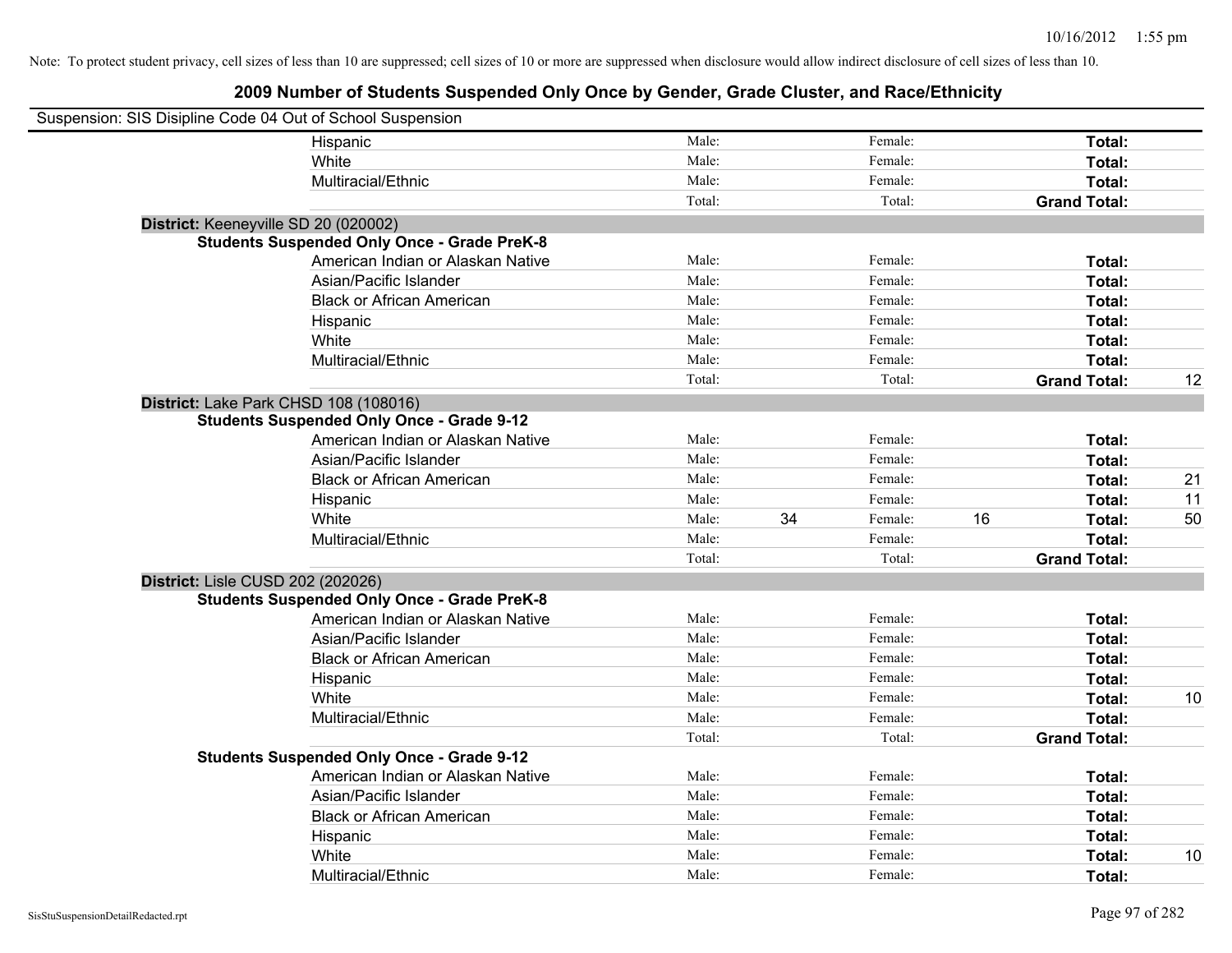# **2009 Number of Students Suspended Only Once by Gender, Grade Cluster, and Race/Ethnicity**

|                                   | Suspension: SIS Disipline Code 04 Out of School Suspension |        |         |                     |    |
|-----------------------------------|------------------------------------------------------------|--------|---------|---------------------|----|
|                                   |                                                            | Total: | Total:  | <b>Grand Total:</b> |    |
| District: Little Friends (013600) |                                                            |        |         |                     |    |
|                                   | <b>Students Suspended Only Once - Grade 9-12</b>           |        |         |                     |    |
|                                   | American Indian or Alaskan Native                          | Male:  | Female: | Total:              |    |
|                                   | Asian/Pacific Islander                                     | Male:  | Female: | Total:              |    |
|                                   | <b>Black or African American</b>                           | Male:  | Female: | Total:              |    |
|                                   | Hispanic                                                   | Male:  | Female: | Total:              |    |
|                                   | White                                                      | Male:  | Female: | Total:              |    |
|                                   | Multiracial/Ethnic                                         | Male:  | Female: | Total:              |    |
|                                   |                                                            | Total: | Total:  | <b>Grand Total:</b> |    |
| District: Lombard SD 44 (044002)  |                                                            |        |         |                     |    |
|                                   | <b>Students Suspended Only Once - Grade PreK-8</b>         |        |         |                     |    |
|                                   | American Indian or Alaskan Native                          | Male:  | Female: | Total:              |    |
|                                   | Asian/Pacific Islander                                     | Male:  | Female: | Total:              |    |
|                                   | <b>Black or African American</b>                           | Male:  | Female: | Total:              |    |
|                                   | Hispanic                                                   | Male:  | Female: | Total:              |    |
|                                   | White                                                      | Male:  | Female: | Total:              | 20 |
|                                   | Multiracial/Ethnic                                         | Male:  | Female: | Total:              |    |
|                                   |                                                            | Total: | Total:  | <b>Grand Total:</b> |    |
|                                   | District: Lutheran Child & Family Services (013900)        |        |         |                     |    |
|                                   | <b>Students Suspended Only Once - Grade 9-12</b>           |        |         |                     |    |
|                                   | American Indian or Alaskan Native                          | Male:  | Female: | Total:              |    |
|                                   | Asian/Pacific Islander                                     | Male:  | Female: | Total:              |    |
|                                   | <b>Black or African American</b>                           | Male:  | Female: | Total:              |    |
|                                   | Hispanic                                                   | Male:  | Female: | Total:              |    |
|                                   | White                                                      | Male:  | Female: | Total:              |    |
|                                   | Multiracial/Ethnic                                         | Male:  | Female: | Total:              |    |
|                                   |                                                            | Total: | Total:  | <b>Grand Total:</b> |    |
| District: Maercker SD 60 (060002) |                                                            |        |         |                     |    |
|                                   | <b>Students Suspended Only Once - Grade PreK-8</b>         |        |         |                     |    |
|                                   | American Indian or Alaskan Native                          | Male:  | Female: | Total:              |    |
|                                   | Asian/Pacific Islander                                     | Male:  | Female: | Total:              |    |
|                                   | <b>Black or African American</b>                           | Male:  | Female: | Total:              |    |
|                                   | Hispanic                                                   | Male:  | Female: | Total:              |    |
|                                   | White                                                      | Male:  | Female: | Total:              |    |
|                                   | Multiracial/Ethnic                                         | Male:  | Female: | Total:              |    |
|                                   |                                                            | Total: | Total:  | <b>Grand Total:</b> | 12 |

#### **District:** Marquardt SD 15 (015002)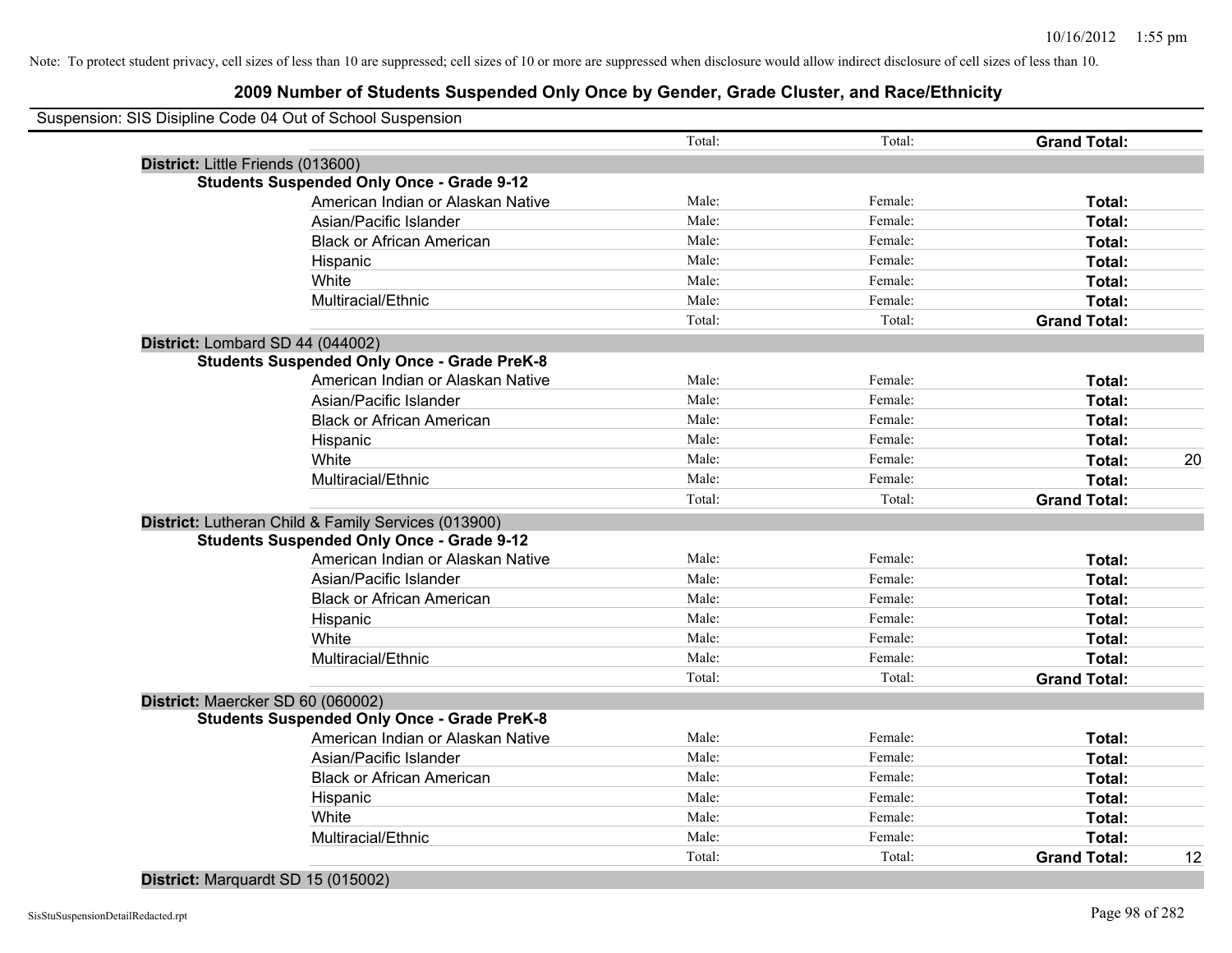| Suspension: SIS Disipline Code 04 Out of School Suspension |                                                    |        |    |         |    |                     |     |
|------------------------------------------------------------|----------------------------------------------------|--------|----|---------|----|---------------------|-----|
|                                                            | <b>Students Suspended Only Once - Grade PreK-8</b> |        |    |         |    |                     |     |
|                                                            | American Indian or Alaskan Native                  | Male:  |    | Female: |    | Total:              |     |
|                                                            | Asian/Pacific Islander                             | Male:  |    | Female: |    | Total:              |     |
|                                                            | <b>Black or African American</b>                   | Male:  |    | Female: |    | Total:              | 20  |
|                                                            | Hispanic                                           | Male:  |    | Female: |    | Total:              | 12  |
|                                                            | White                                              | Male:  |    | Female: |    | Total:              | 14  |
|                                                            | Multiracial/Ethnic                                 | Male:  |    | Female: |    | Total:              |     |
|                                                            |                                                    | Total: |    | Total:  |    | <b>Grand Total:</b> |     |
| District: Medinah SD 11 (011002)                           |                                                    |        |    |         |    |                     |     |
|                                                            | <b>Students Suspended Only Once - Grade PreK-8</b> |        |    |         |    |                     |     |
|                                                            | American Indian or Alaskan Native                  | Male:  |    | Female: |    | Total:              |     |
|                                                            | Asian/Pacific Islander                             | Male:  |    | Female: |    | Total:              |     |
|                                                            | <b>Black or African American</b>                   | Male:  |    | Female: |    | Total:              |     |
|                                                            | Hispanic                                           | Male:  |    | Female: |    | Total:              |     |
|                                                            | White                                              | Male:  |    | Female: |    | Total:              |     |
|                                                            | Multiracial/Ethnic                                 | Male:  |    | Female: |    | Total:              |     |
|                                                            |                                                    | Total: |    | Total:  |    | <b>Grand Total:</b> |     |
| District: Naperville CUSD 203 (203026)                     |                                                    |        |    |         |    |                     |     |
|                                                            | <b>Students Suspended Only Once - Grade PreK-8</b> |        |    |         |    |                     |     |
|                                                            | American Indian or Alaskan Native                  | Male:  |    | Female: |    | Total:              |     |
|                                                            | Asian/Pacific Islander                             | Male:  |    | Female: |    | Total:              |     |
|                                                            | <b>Black or African American</b>                   | Male:  |    | Female: |    | Total:              | 20  |
|                                                            | Hispanic                                           | Male:  |    | Female: |    | Total:              | 14  |
|                                                            | White                                              | Male:  | 36 | Female: | 10 | Total:              | 46  |
|                                                            | Multiracial/Ethnic                                 | Male:  |    | Female: |    | Total:              |     |
|                                                            |                                                    | Total: | 68 | Total:  | 22 | <b>Grand Total:</b> | 90  |
|                                                            | <b>Students Suspended Only Once - Grade 9-12</b>   |        |    |         |    |                     |     |
|                                                            | American Indian or Alaskan Native                  | Male:  |    | Female: |    | Total:              |     |
|                                                            | Asian/Pacific Islander                             | Male:  |    | Female: |    | Total:              | 13  |
|                                                            | <b>Black or African American</b>                   | Male:  | 16 | Female: | 16 | Total:              | 32  |
|                                                            | Hispanic                                           | Male:  |    | Female: |    | Total:              | 15  |
|                                                            | White                                              | Male:  | 83 | Female: | 50 | Total:              | 133 |
|                                                            | Multiracial/Ethnic                                 | Male:  |    | Female: |    | Total:              |     |
|                                                            |                                                    | Total: |    | Total:  |    | <b>Grand Total:</b> |     |
|                                                            | District: North DuPage Sp Ed Cooperative (802060)  |        |    |         |    |                     |     |
|                                                            | <b>Students Suspended Only Once - Grade 9-12</b>   |        |    |         |    |                     |     |
|                                                            | American Indian or Alaskan Native                  | Male:  |    | Female: |    | Total:              |     |
|                                                            | Asian/Pacific Islander                             | Male:  |    | Female: |    | Total:              |     |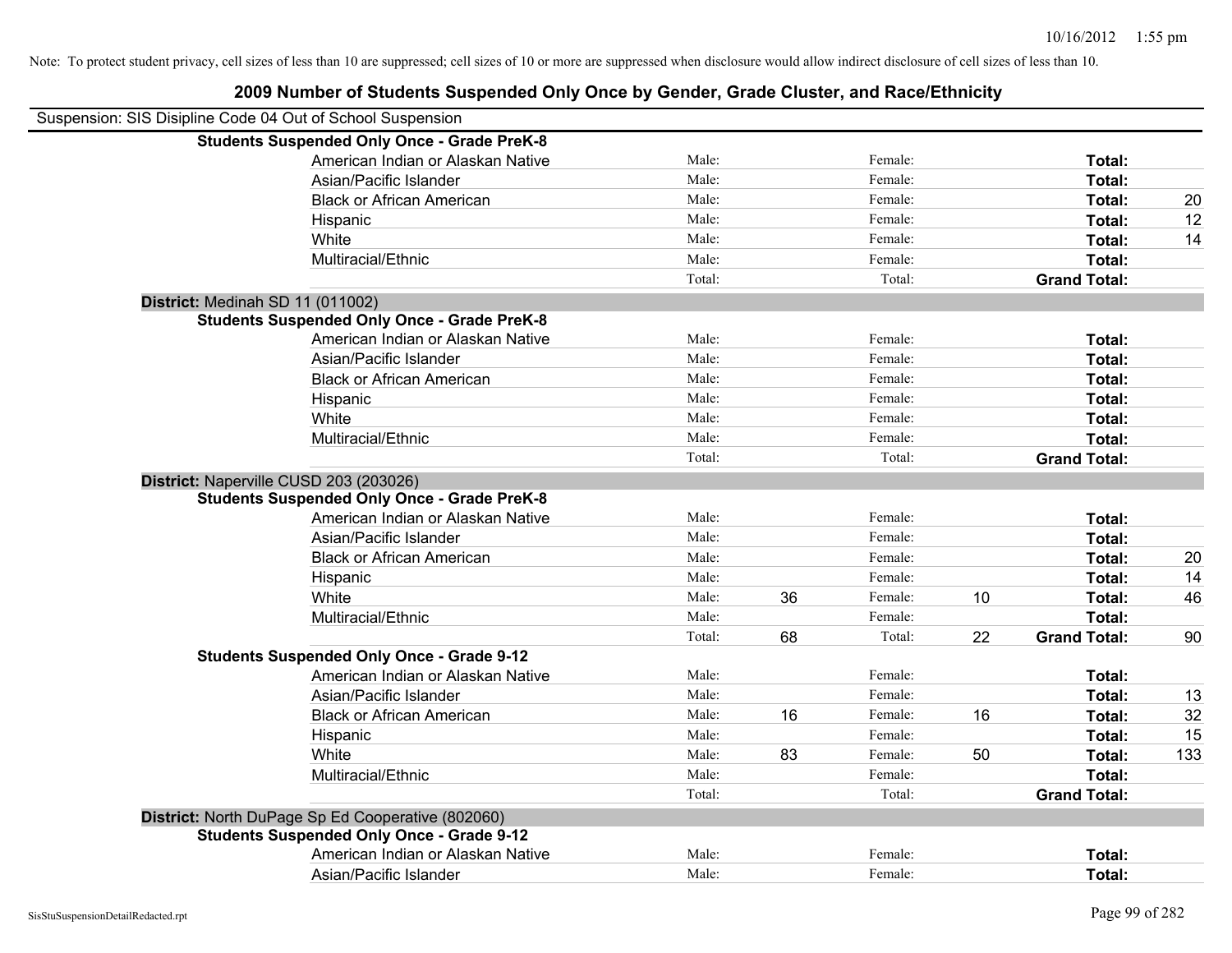| Suspension: SIS Disipline Code 04 Out of School Suspension |        |         |                     |    |
|------------------------------------------------------------|--------|---------|---------------------|----|
| <b>Black or African American</b>                           | Male:  | Female: | Total:              |    |
| Hispanic                                                   | Male:  | Female: | Total:              |    |
| White                                                      | Male:  | Female: | Total:              |    |
| Multiracial/Ethnic                                         | Male:  | Female: | Total:              |    |
|                                                            | Total: | Total:  | <b>Grand Total:</b> |    |
| District: Queen Bee SD 16 (016002)                         |        |         |                     |    |
| <b>Students Suspended Only Once - Grade PreK-8</b>         |        |         |                     |    |
| American Indian or Alaskan Native                          | Male:  | Female: | Total:              |    |
| Asian/Pacific Islander                                     | Male:  | Female: | Total:              |    |
| <b>Black or African American</b>                           | Male:  | Female: | Total:              |    |
| Hispanic                                                   | Male:  | Female: | Total:              |    |
| White                                                      | Male:  | Female: | Total:              |    |
| Multiracial/Ethnic                                         | Male:  | Female: | Total:              |    |
|                                                            | Total: | Total:  | <b>Grand Total:</b> | 19 |
| District: Roselle SD 12 (012002)                           |        |         |                     |    |
| <b>Students Suspended Only Once - Grade PreK-8</b>         |        |         |                     |    |
| American Indian or Alaskan Native                          | Male:  | Female: | Total:              |    |
| Asian/Pacific Islander                                     | Male:  | Female: | Total:              |    |
| <b>Black or African American</b>                           | Male:  | Female: | Total:              |    |
| Hispanic                                                   | Male:  | Female: | Total:              |    |
| White                                                      | Male:  | Female: | Total:              |    |
| Multiracial/Ethnic                                         | Male:  | Female: | Total:              |    |
|                                                            | Total: | Total:  | <b>Grand Total:</b> |    |
| District: Salt Creek SD 48 (048002)                        |        |         |                     |    |
| <b>Students Suspended Only Once - Grade PreK-8</b>         |        |         |                     |    |
| American Indian or Alaskan Native                          | Male:  | Female: | Total:              |    |
| Asian/Pacific Islander                                     | Male:  | Female: | Total:              |    |
| <b>Black or African American</b>                           | Male:  | Female: | Total:              |    |
| Hispanic                                                   | Male:  | Female: | Total:              |    |
| White                                                      | Male:  | Female: | Total:              |    |
| Multiracial/Ethnic                                         | Male:  | Female: | Total:              |    |
|                                                            | Total: | Total:  | <b>Grand Total:</b> |    |
| District: Sch Assoc Sped Educ DuPage SASED (066061)        |        |         |                     |    |
| <b>Students Suspended Only Once - Grade PreK-8</b>         |        |         |                     |    |
| American Indian or Alaskan Native                          | Male:  | Female: | Total:              |    |
| Asian/Pacific Islander                                     | Male:  | Female: | Total:              |    |
| <b>Black or African American</b>                           | Male:  | Female: | Total:              |    |
| Hispanic                                                   | Male:  | Female: | Total:              |    |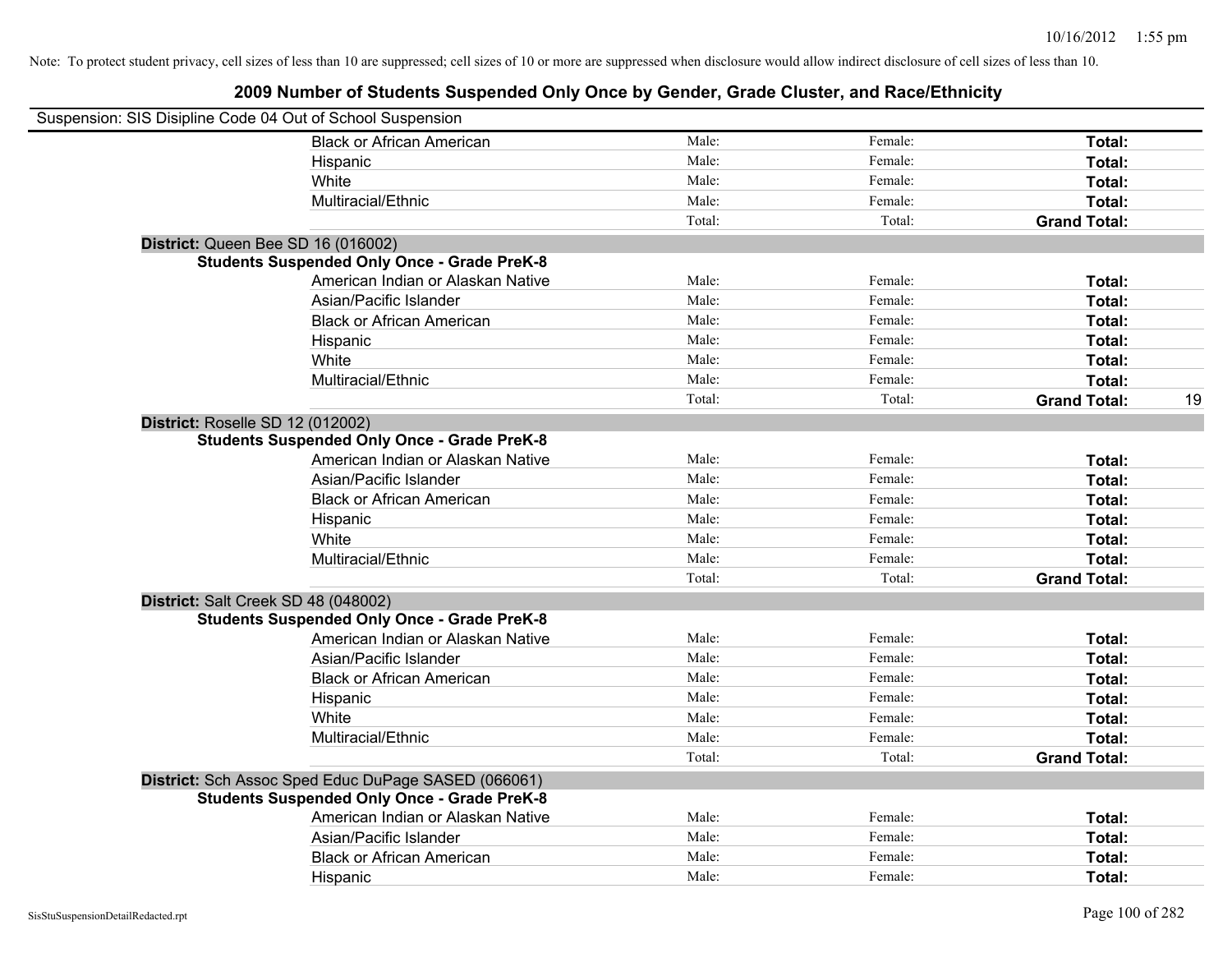|   | Suspension: SIS Disipline Code 04 Out of School Suspension |        |         |                     |    |
|---|------------------------------------------------------------|--------|---------|---------------------|----|
|   | White                                                      | Male:  | Female: | Total:              |    |
|   | Multiracial/Ethnic                                         | Male:  | Female: | Total:              |    |
|   |                                                            | Total: | Total:  | <b>Grand Total:</b> |    |
|   | <b>Students Suspended Only Once - Grade 9-12</b>           |        |         |                     |    |
|   | American Indian or Alaskan Native                          | Male:  | Female: | Total:              |    |
|   | Asian/Pacific Islander                                     | Male:  | Female: | Total:              |    |
|   | <b>Black or African American</b>                           | Male:  | Female: | Total:              |    |
|   | Hispanic                                                   | Male:  | Female: | Total:              |    |
|   | White                                                      | Male:  | Female: | Total:              |    |
|   | Multiracial/Ethnic                                         | Male:  | Female: | Total:              |    |
|   |                                                            | Total: | Total:  | <b>Grand Total:</b> |    |
|   | District: SD 45 DuPage County (045002)                     |        |         |                     |    |
|   | <b>Students Suspended Only Once - Grade PreK-8</b>         |        |         |                     |    |
|   | American Indian or Alaskan Native                          | Male:  | Female: | Total:              |    |
|   | Asian/Pacific Islander                                     | Male:  | Female: | Total:              |    |
|   | <b>Black or African American</b>                           | Male:  | Female: | Total:              | 15 |
|   | Hispanic                                                   | Male:  | Female: | Total:              | 17 |
|   | White                                                      | Male:  | Female: | Total:              | 21 |
|   | Multiracial/Ethnic                                         | Male:  | Female: | Total:              |    |
|   |                                                            | Total: | Total:  | <b>Grand Total:</b> |    |
|   | <b>District: SEAL (028200)</b>                             |        |         |                     |    |
|   | <b>Students Suspended Only Once - Grade PreK-8</b>         |        |         |                     |    |
|   | American Indian or Alaskan Native                          | Male:  | Female: | Total:              |    |
|   | Asian/Pacific Islander                                     | Male:  | Female: | Total:              |    |
|   | <b>Black or African American</b>                           | Male:  | Female: | Total:              |    |
|   | Hispanic                                                   | Male:  | Female: | Total:              |    |
|   | White                                                      | Male:  | Female: | Total:              |    |
|   | Multiracial/Ethnic                                         | Male:  | Female: | Total:              |    |
|   |                                                            | Total: | Total:  | <b>Grand Total:</b> |    |
|   | <b>Students Suspended Only Once - Grade 9-12</b>           |        |         |                     |    |
|   | American Indian or Alaskan Native                          | Male:  | Female: | Total:              |    |
|   | Asian/Pacific Islander                                     | Male:  | Female: | Total:              |    |
|   | <b>Black or African American</b>                           | Male:  | Female: | Total:              |    |
|   | Hispanic                                                   | Male:  | Female: | Total:              |    |
|   | White                                                      | Male:  | Female: | Total:              |    |
|   | Multiracial/Ethnic                                         | Male:  | Female: | Total:              |    |
|   |                                                            | Total: | Total:  | <b>Grand Total:</b> |    |
| . |                                                            |        |         |                     |    |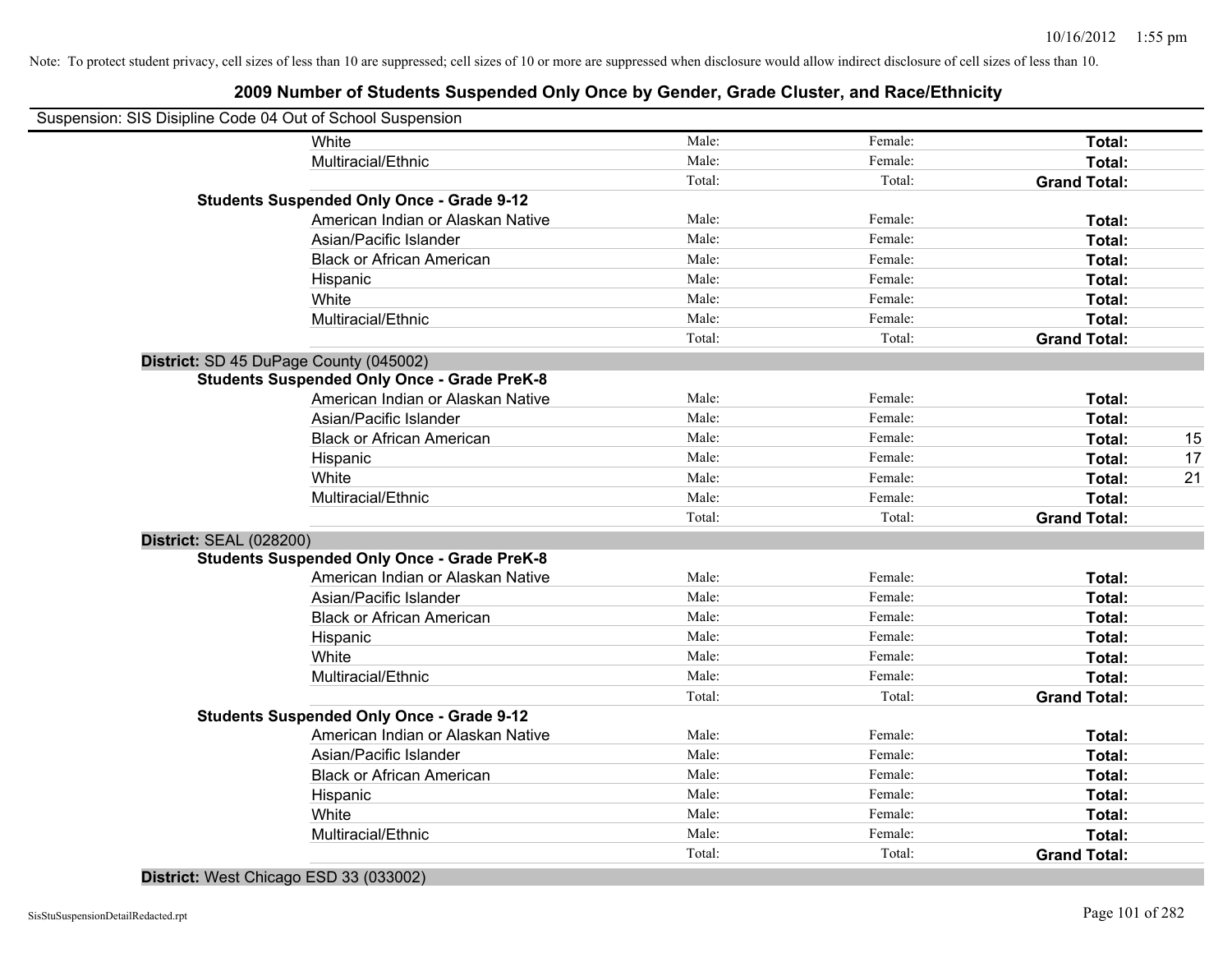|                                 | 2009 Number of Students Suspended Only Once by Gender, Grade Cluster, and Race/Ethnicity |        |    |         |    |                     |    |
|---------------------------------|------------------------------------------------------------------------------------------|--------|----|---------|----|---------------------|----|
|                                 | Suspension: SIS Disipline Code 04 Out of School Suspension                               |        |    |         |    |                     |    |
|                                 | <b>Students Suspended Only Once - Grade PreK-8</b>                                       |        |    |         |    |                     |    |
|                                 | American Indian or Alaskan Native                                                        | Male:  |    | Female: |    | Total:              |    |
|                                 | Asian/Pacific Islander                                                                   | Male:  |    | Female: |    | Total:              |    |
|                                 | <b>Black or African American</b>                                                         | Male:  |    | Female: |    | Total:              |    |
|                                 | Hispanic                                                                                 | Male:  | 27 | Female: | 23 | Total:              | 50 |
|                                 | White                                                                                    | Male:  |    | Female: |    | Total:              |    |
|                                 | Multiracial/Ethnic                                                                       | Male:  |    | Female: |    | Total:              |    |
|                                 |                                                                                          | Total: |    | Total:  |    | <b>Grand Total:</b> | 60 |
|                                 | District: Wood Dale SD 7 (007002)                                                        |        |    |         |    |                     |    |
|                                 | <b>Students Suspended Only Once - Grade PreK-8</b>                                       |        |    |         |    |                     |    |
|                                 | American Indian or Alaskan Native                                                        | Male:  |    | Female: |    | Total:              |    |
|                                 | Asian/Pacific Islander                                                                   | Male:  |    | Female: |    | Total:              |    |
|                                 | <b>Black or African American</b>                                                         | Male:  |    | Female: |    | Total:              |    |
|                                 | Hispanic                                                                                 | Male:  |    | Female: |    | Total:              | 11 |
|                                 | White                                                                                    | Male:  |    | Female: |    | Total:              | 13 |
|                                 | Multiracial/Ethnic                                                                       | Male:  |    | Female: |    | Total:              |    |
|                                 |                                                                                          | Total: |    | Total:  |    | <b>Grand Total:</b> |    |
|                                 | District: Woodridge SD 68 (068002)                                                       |        |    |         |    |                     |    |
|                                 | <b>Students Suspended Only Once - Grade PreK-8</b>                                       |        |    |         |    |                     |    |
|                                 | American Indian or Alaskan Native                                                        | Male:  |    | Female: |    | Total:              |    |
|                                 | Asian/Pacific Islander                                                                   | Male:  |    | Female: |    | Total:              |    |
|                                 | <b>Black or African American</b>                                                         | Male:  |    | Female: |    | Total:              | 22 |
|                                 | Hispanic                                                                                 | Male:  |    | Female: |    | Total:              |    |
|                                 | White                                                                                    | Male:  |    | Female: |    | Total:              | 16 |
|                                 | Multiracial/Ethnic                                                                       | Male:  |    | Female: |    | Total:              |    |
|                                 |                                                                                          | Total: |    | Total:  |    | <b>Grand Total:</b> | 52 |
| County: Non-Public School (000) |                                                                                          |        |    |         |    |                     |    |
|                                 | District: DuPage ROE (000000)                                                            |        |    |         |    |                     |    |
|                                 | <b>Students Suspended Only Once - Grade PreK-8</b>                                       |        |    |         |    |                     |    |
|                                 | American Indian or Alaskan Native                                                        | Male:  |    | Female: |    | Total:              |    |
|                                 | Asian/Pacific Islander                                                                   | Male:  |    | Female: |    | Total:              |    |
|                                 | <b>Black or African American</b>                                                         | Male:  |    | Female: |    | Total:              |    |
|                                 | Hispanic                                                                                 | Male:  |    | Female: |    | Total:              |    |
|                                 | White                                                                                    | Male:  |    | Female: |    | Total:              |    |
|                                 | Multiracial/Ethnic                                                                       | Male:  |    | Female: |    | Total:              |    |
|                                 |                                                                                          | Total: |    | Total:  |    | <b>Grand Total:</b> |    |
|                                 | <b>Students Suspended Only Once - Grade 9-12</b>                                         |        |    |         |    |                     |    |
|                                 | American Indian or Alaskan Native                                                        | Male:  |    | Female: |    | Total:              |    |
|                                 | Asian/Pacific Islander                                                                   | Male:  |    | Female: |    | Total:              |    |

# SisStuSuspensionDetailRedacted.rpt Page 102 of 282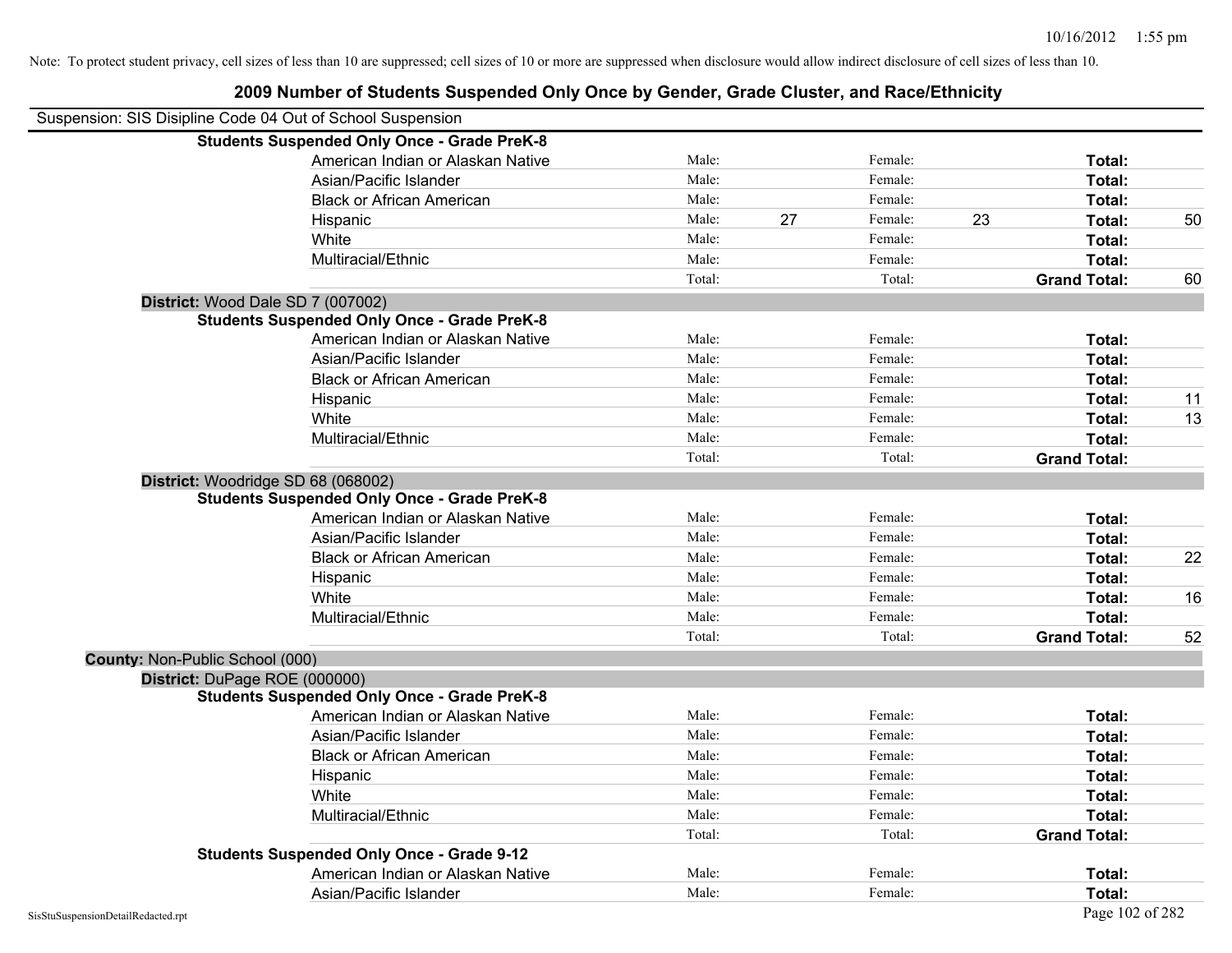|                                                | Suspension: SIS Disipline Code 04 Out of School Suspension |        |         |                     |    |
|------------------------------------------------|------------------------------------------------------------|--------|---------|---------------------|----|
|                                                | <b>Black or African American</b>                           | Male:  | Female: | Total:              |    |
|                                                | Hispanic                                                   | Male:  | Female: | Total:              |    |
|                                                | White                                                      | Male:  | Female: | Total:              |    |
|                                                | Multiracial/Ethnic                                         | Male:  | Female: | Total:              |    |
|                                                |                                                            | Total: | Total:  | <b>Grand Total:</b> |    |
| Region: Edwd/Gltn/Hdin/Pop/Slne/Wbh/Wn/Wh (20) |                                                            |        |         |                     |    |
| County: Edwards (024)                          |                                                            |        |         |                     |    |
|                                                | District: Edwards County CUSD 1 (001026)                   |        |         |                     |    |
|                                                | <b>Students Suspended Only Once - Grade PreK-8</b>         |        |         |                     |    |
|                                                | American Indian or Alaskan Native                          | Male:  | Female: | Total:              |    |
|                                                | Asian/Pacific Islander                                     | Male:  | Female: | Total:              |    |
|                                                | <b>Black or African American</b>                           | Male:  | Female: | Total:              |    |
|                                                | Hispanic                                                   | Male:  | Female: | Total:              |    |
|                                                | White                                                      | Male:  | Female: | Total:              | 16 |
|                                                | Multiracial/Ethnic                                         | Male:  | Female: | Total:              |    |
|                                                |                                                            | Total: | Total:  | <b>Grand Total:</b> |    |
|                                                | <b>Students Suspended Only Once - Grade 9-12</b>           |        |         |                     |    |
|                                                | American Indian or Alaskan Native                          | Male:  | Female: | Total:              |    |
|                                                | Asian/Pacific Islander                                     | Male:  | Female: | Total:              |    |
|                                                | <b>Black or African American</b>                           | Male:  | Female: | Total:              |    |
|                                                | Hispanic                                                   | Male:  | Female: | Total:              |    |
|                                                | White                                                      | Male:  | Female: | Total:              | 30 |
|                                                | Multiracial/Ethnic                                         | Male:  | Female: | Total:              |    |
|                                                |                                                            | Total: | Total:  | <b>Grand Total:</b> |    |
| County: Gallatin (030)                         |                                                            |        |         |                     |    |
|                                                | District: Gallatin CUSD 7 (007026)                         |        |         |                     |    |
|                                                | <b>Students Suspended Only Once - Grade PreK-8</b>         |        |         |                     |    |
|                                                | American Indian or Alaskan Native                          | Male:  | Female: | Total:              |    |
|                                                | Asian/Pacific Islander                                     | Male:  | Female: | Total:              |    |
|                                                | <b>Black or African American</b>                           | Male:  | Female: | Total:              |    |
|                                                | Hispanic                                                   | Male:  | Female: | Total:              |    |
|                                                | White                                                      | Male:  | Female: | Total:              | 12 |
|                                                | Multiracial/Ethnic                                         | Male:  | Female: | Total:              |    |
|                                                |                                                            | Total: | Total:  | <b>Grand Total:</b> |    |
|                                                | <b>Students Suspended Only Once - Grade 9-12</b>           |        |         |                     |    |
|                                                | American Indian or Alaskan Native                          | Male:  | Female: | Total:              |    |
|                                                | Asian/Pacific Islander                                     | Male:  | Female: | Total:              |    |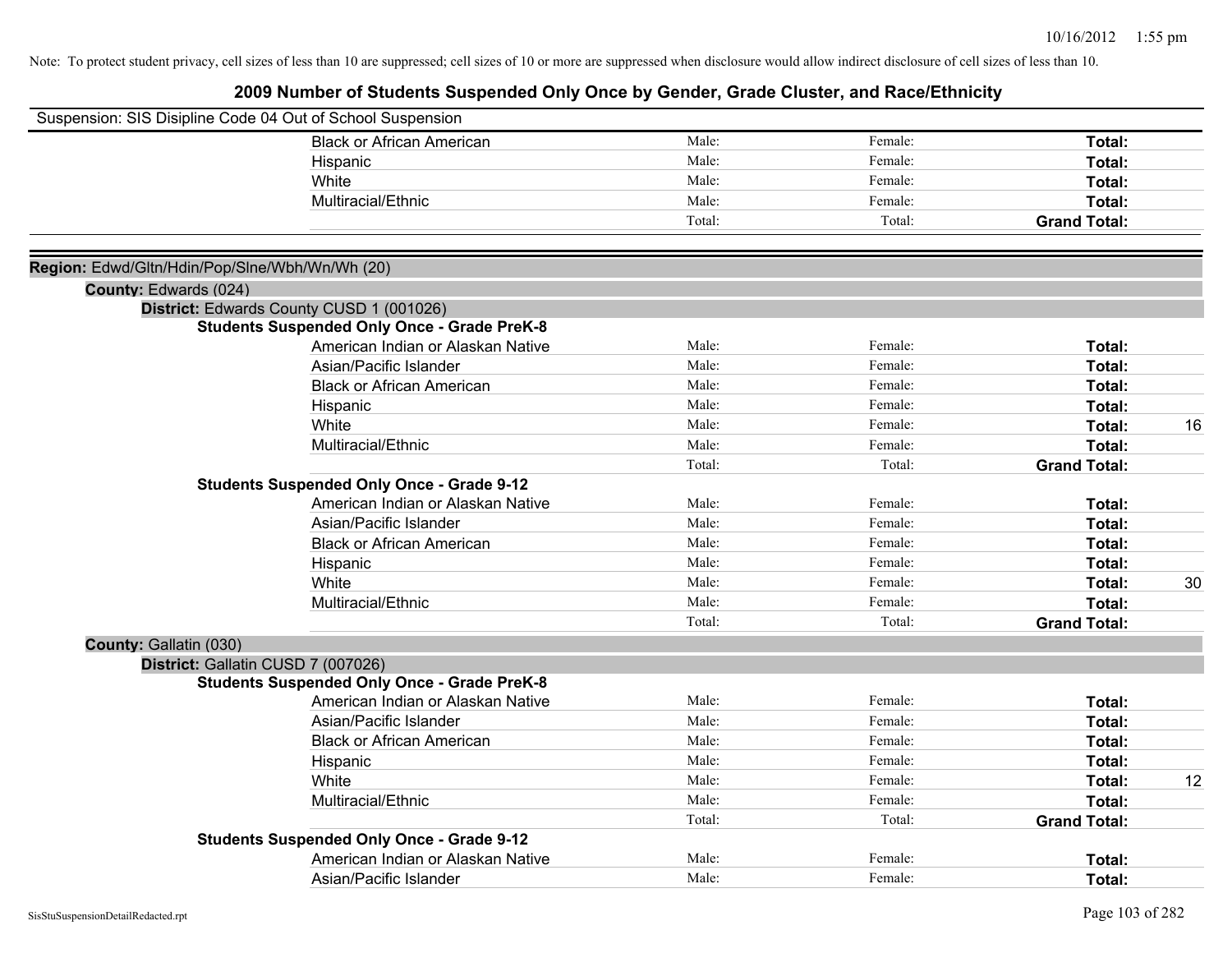| Suspension: SIS Disipline Code 04 Out of School Suspension |                                                      |        |         |                     |
|------------------------------------------------------------|------------------------------------------------------|--------|---------|---------------------|
|                                                            | <b>Black or African American</b>                     | Male:  | Female: | Total:              |
|                                                            | Hispanic                                             | Male:  | Female: | Total:              |
|                                                            | White                                                | Male:  | Female: | Total:              |
|                                                            | Multiracial/Ethnic                                   | Male:  | Female: | Total:              |
|                                                            |                                                      | Total: | Total:  | <b>Grand Total:</b> |
| County: Hardin (035)                                       |                                                      |        |         |                     |
|                                                            | District: Hardin County CUSD 1 (001026)              |        |         |                     |
|                                                            | <b>Students Suspended Only Once - Grade PreK-8</b>   |        |         |                     |
|                                                            | American Indian or Alaskan Native                    | Male:  | Female: | Total:              |
|                                                            | Asian/Pacific Islander                               | Male:  | Female: | Total:              |
|                                                            | <b>Black or African American</b>                     | Male:  | Female: | Total:              |
|                                                            | Hispanic                                             | Male:  | Female: | Total:              |
|                                                            | White                                                | Male:  | Female: | Total:              |
|                                                            | Multiracial/Ethnic                                   | Male:  | Female: | Total:              |
|                                                            |                                                      | Total: | Total:  | <b>Grand Total:</b> |
|                                                            | <b>Students Suspended Only Once - Grade 9-12</b>     |        |         |                     |
|                                                            | American Indian or Alaskan Native                    | Male:  | Female: | Total:              |
|                                                            | Asian/Pacific Islander                               | Male:  | Female: | Total:              |
|                                                            | <b>Black or African American</b>                     | Male:  | Female: | Total:              |
|                                                            | Hispanic                                             | Male:  | Female: | Total:              |
|                                                            | White                                                | Male:  | Female: | 11<br>Total:        |
|                                                            | Multiracial/Ethnic                                   | Male:  | Female: | Total:              |
|                                                            |                                                      | Total: | Total:  | <b>Grand Total:</b> |
| County: Non-Public School (000)                            |                                                      |        |         |                     |
|                                                            | District: Edwd/Gltn/Hdin/Pop/Slne/Wbh/Wn/Wh (000000) |        |         |                     |
|                                                            | <b>Students Suspended Only Once - Grade 9-12</b>     |        |         |                     |
|                                                            | American Indian or Alaskan Native                    | Male:  | Female: | Total:              |
|                                                            | Asian/Pacific Islander                               | Male:  | Female: | Total:              |
|                                                            | <b>Black or African American</b>                     | Male:  | Female: | Total:              |
|                                                            | Hispanic                                             | Male:  | Female: | Total:              |
|                                                            | White                                                | Male:  | Female: | Total:              |
|                                                            | Multiracial/Ethnic                                   | Male:  | Female: | Total:              |
|                                                            |                                                      | Total: | Total:  | <b>Grand Total:</b> |
| County: Pope (076)                                         |                                                      |        |         |                     |
| District: Pope Co CUD 1 (001026)                           |                                                      |        |         |                     |
|                                                            | <b>Students Suspended Only Once - Grade PreK-8</b>   |        |         |                     |
|                                                            | American Indian or Alaskan Native                    | Male:  | Female: | Total:              |
|                                                            | Asian/Pacific Islander                               | Male:  | Female: | Total:              |
|                                                            | <b>Black or African American</b>                     | Male:  | Female: | Total:              |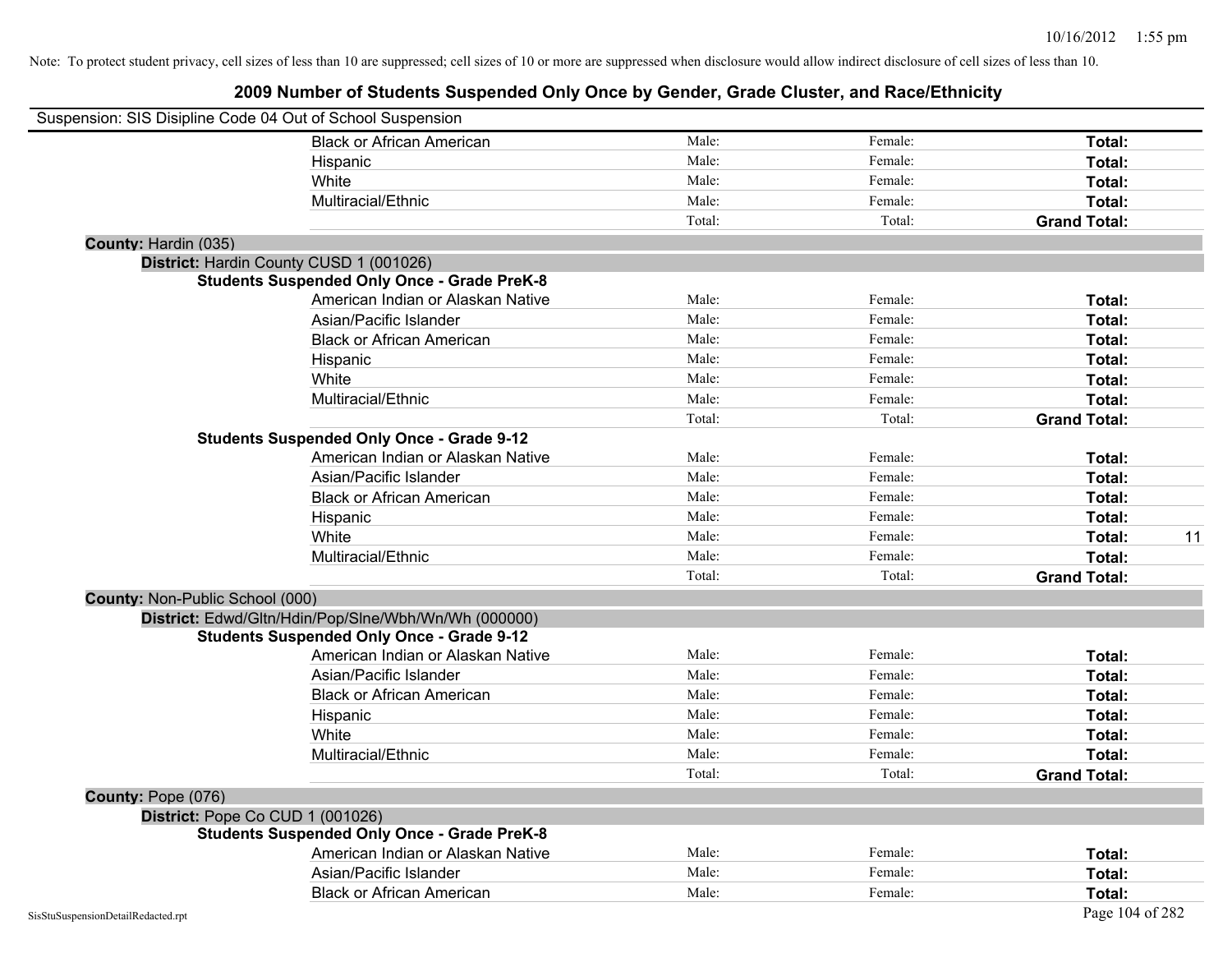|                      | Suspension: SIS Disipline Code 04 Out of School Suspension |        |         |                     |    |
|----------------------|------------------------------------------------------------|--------|---------|---------------------|----|
|                      | Hispanic                                                   | Male:  | Female: | Total:              |    |
|                      | White                                                      | Male:  | Female: | Total:              | 10 |
|                      | Multiracial/Ethnic                                         | Male:  | Female: | Total:              |    |
|                      |                                                            | Total: | Total:  | <b>Grand Total:</b> |    |
|                      | <b>Students Suspended Only Once - Grade 9-12</b>           |        |         |                     |    |
|                      | American Indian or Alaskan Native                          | Male:  | Female: | Total:              |    |
|                      | Asian/Pacific Islander                                     | Male:  | Female: | Total:              |    |
|                      | <b>Black or African American</b>                           | Male:  | Female: | Total:              |    |
|                      | Hispanic                                                   | Male:  | Female: | Total:              |    |
|                      | White                                                      | Male:  | Female: | Total:              | 15 |
|                      | Multiracial/Ethnic                                         | Male:  | Female: | Total:              |    |
|                      |                                                            | Total: | Total:  | <b>Grand Total:</b> |    |
| County: Saline (083) |                                                            |        |         |                     |    |
|                      | District: Carrier Mills-Stonefort CUSD 2 (002026)          |        |         |                     |    |
|                      | <b>Students Suspended Only Once - Grade PreK-8</b>         |        |         |                     |    |
|                      | American Indian or Alaskan Native                          | Male:  | Female: | Total:              |    |
|                      | Asian/Pacific Islander                                     | Male:  | Female: | Total:              |    |
|                      | <b>Black or African American</b>                           | Male:  | Female: | Total:              |    |
|                      | Hispanic                                                   | Male:  | Female: | Total:              |    |
|                      | White                                                      | Male:  | Female: | Total:              | 16 |
|                      | Multiracial/Ethnic                                         | Male:  | Female: | Total:              |    |
|                      |                                                            | Total: | Total:  | <b>Grand Total:</b> |    |
|                      | <b>Students Suspended Only Once - Grade 9-12</b>           |        |         |                     |    |
|                      | American Indian or Alaskan Native                          | Male:  | Female: | Total:              |    |
|                      | Asian/Pacific Islander                                     | Male:  | Female: | Total:              |    |
|                      | <b>Black or African American</b>                           | Male:  | Female: | Total:              |    |
|                      | Hispanic                                                   | Male:  | Female: | Total:              |    |
|                      | White                                                      | Male:  | Female: | Total:              |    |
|                      | Multiracial/Ethnic                                         | Male:  | Female: | Total:              |    |
|                      |                                                            | Total: | Total:  | <b>Grand Total:</b> | 14 |
|                      | District: Eldorado CUSD 4 (004026)                         |        |         |                     |    |
|                      | <b>Students Suspended Only Once - Grade PreK-8</b>         |        |         |                     |    |
|                      | American Indian or Alaskan Native                          | Male:  | Female: | Total:              |    |
|                      | Asian/Pacific Islander                                     | Male:  | Female: | Total:              |    |
|                      | <b>Black or African American</b>                           | Male:  | Female: | Total:              |    |
|                      | Hispanic                                                   | Male:  | Female: | Total:              |    |
|                      | White                                                      | Male:  | Female: | Total:              | 10 |
|                      | Multiracial/Ethnic                                         | Male:  | Female: | Total:              |    |
|                      |                                                            | Total: | Total:  | <b>Grand Total:</b> |    |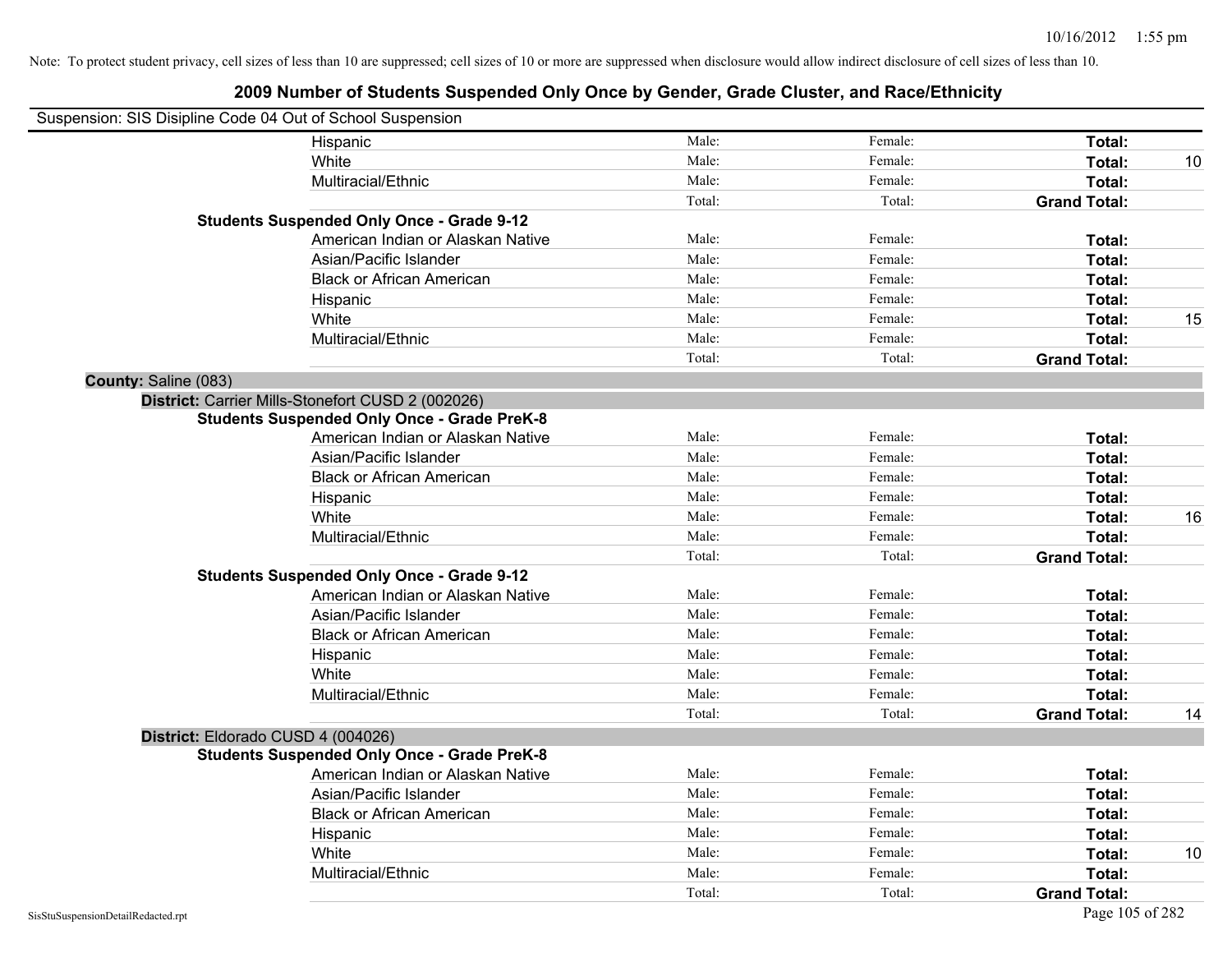| Suspension: SIS Disipline Code 04 Out of School Suspension |                                                    |        |    |         |    |                     |    |
|------------------------------------------------------------|----------------------------------------------------|--------|----|---------|----|---------------------|----|
|                                                            | <b>Students Suspended Only Once - Grade 9-12</b>   |        |    |         |    |                     |    |
|                                                            | American Indian or Alaskan Native                  | Male:  |    | Female: |    | Total:              |    |
|                                                            | Asian/Pacific Islander                             | Male:  |    | Female: |    | Total:              |    |
|                                                            | <b>Black or African American</b>                   | Male:  |    | Female: |    | Total:              |    |
|                                                            | Hispanic                                           | Male:  |    | Female: |    | Total:              |    |
|                                                            | White                                              | Male:  |    | Female: |    | Total:              | 25 |
|                                                            | Multiracial/Ethnic                                 | Male:  |    | Female: |    | Total:              |    |
|                                                            |                                                    | Total: |    | Total:  |    | <b>Grand Total:</b> |    |
| District: Galatia CUSD 1 (001026)                          |                                                    |        |    |         |    |                     |    |
|                                                            | <b>Students Suspended Only Once - Grade PreK-8</b> |        |    |         |    |                     |    |
|                                                            | American Indian or Alaskan Native                  | Male:  |    | Female: |    | Total:              |    |
|                                                            | Asian/Pacific Islander                             | Male:  |    | Female: |    | Total:              |    |
|                                                            | <b>Black or African American</b>                   | Male:  |    | Female: |    | Total:              |    |
|                                                            | Hispanic                                           | Male:  |    | Female: |    | Total:              |    |
|                                                            | White                                              | Male:  |    | Female: |    | Total:              | 11 |
|                                                            | Multiracial/Ethnic                                 | Male:  |    | Female: |    | Total:              |    |
|                                                            |                                                    | Total: |    | Total:  |    | <b>Grand Total:</b> |    |
|                                                            | <b>Students Suspended Only Once - Grade 9-12</b>   |        |    |         |    |                     |    |
|                                                            | American Indian or Alaskan Native                  | Male:  |    | Female: |    | Total:              |    |
|                                                            | Asian/Pacific Islander                             | Male:  |    | Female: |    | Total:              |    |
|                                                            | <b>Black or African American</b>                   | Male:  |    | Female: |    | Total:              |    |
|                                                            | Hispanic                                           | Male:  |    | Female: |    | Total:              |    |
|                                                            | White                                              | Male:  |    | Female: |    | Total:              |    |
|                                                            | Multiracial/Ethnic                                 | Male:  |    | Female: |    | Total:              |    |
|                                                            |                                                    | Total: |    | Total:  |    | <b>Grand Total:</b> |    |
| District: Harrisburg CUSD 3 (003026)                       |                                                    |        |    |         |    |                     |    |
|                                                            | <b>Students Suspended Only Once - Grade PreK-8</b> |        |    |         |    |                     |    |
|                                                            | American Indian or Alaskan Native                  | Male:  |    | Female: |    | Total:              |    |
|                                                            | Asian/Pacific Islander                             | Male:  |    | Female: |    | Total:              |    |
|                                                            | <b>Black or African American</b>                   | Male:  |    | Female: |    | Total:              |    |
|                                                            | Hispanic                                           | Male:  |    | Female: |    | Total:              |    |
|                                                            | White                                              | Male:  | 19 | Female: | 11 | Total:              | 30 |
|                                                            | Multiracial/Ethnic                                 | Male:  |    | Female: |    | Total:              |    |
|                                                            |                                                    | Total: |    | Total:  |    | <b>Grand Total:</b> |    |
|                                                            | <b>Students Suspended Only Once - Grade 9-12</b>   |        |    |         |    |                     |    |
|                                                            | American Indian or Alaskan Native                  | Male:  |    | Female: |    | Total:              |    |
|                                                            | Asian/Pacific Islander                             | Male:  |    | Female: |    | Total:              |    |
|                                                            | <b>Black or African American</b>                   | Male:  |    | Female: |    | Total:              |    |
|                                                            | Hispanic                                           | Male:  |    | Female: |    | Total:              |    |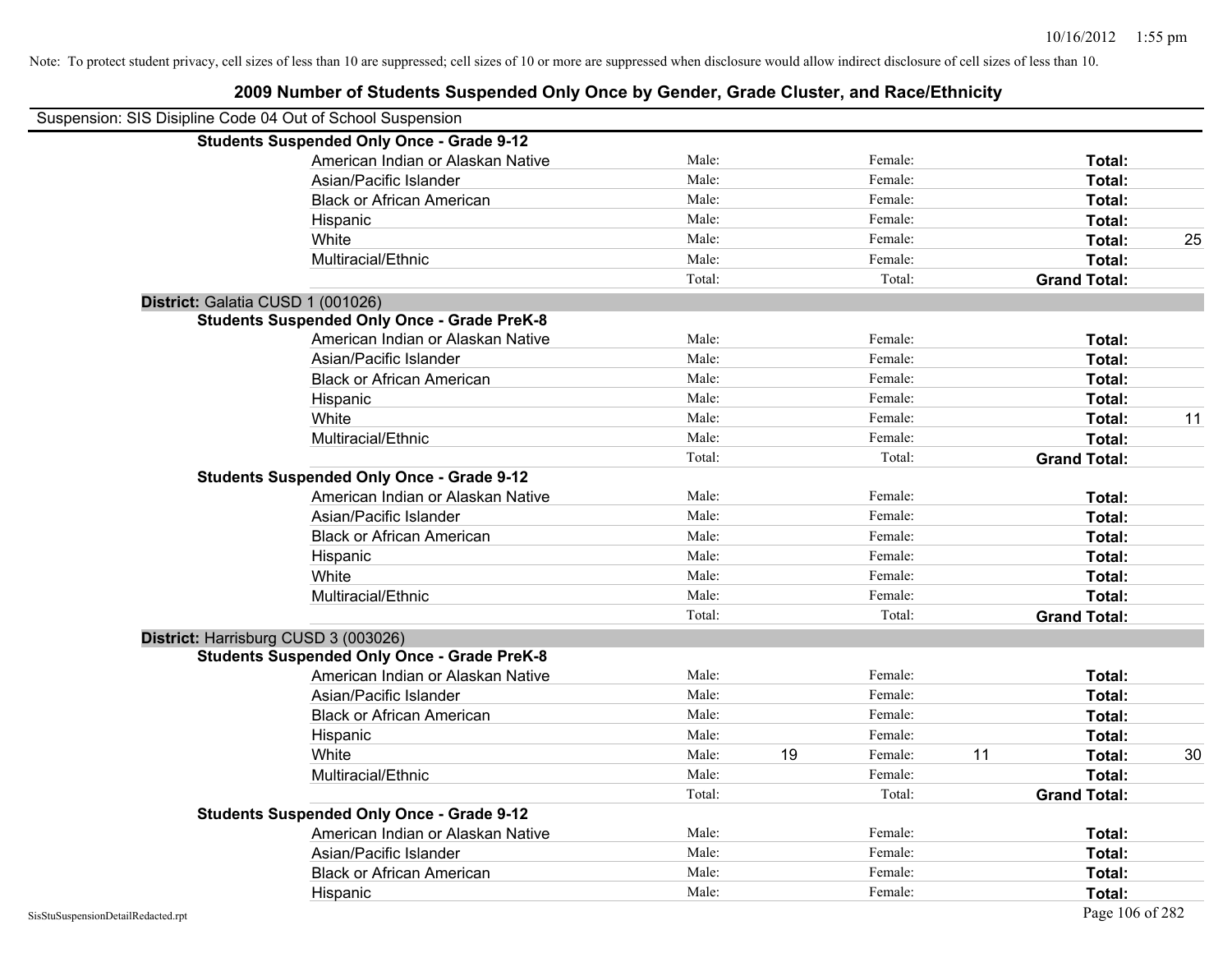| Suspension: SIS Disipline Code 04 Out of School Suspension |                                                    |        |                 |         |    |                     |    |
|------------------------------------------------------------|----------------------------------------------------|--------|-----------------|---------|----|---------------------|----|
|                                                            | White                                              | Male:  | $\overline{12}$ | Female: | 11 | Total:              | 23 |
|                                                            | Multiracial/Ethnic                                 | Male:  |                 | Female: |    | Total:              |    |
|                                                            |                                                    | Total: |                 | Total:  |    | <b>Grand Total:</b> |    |
| County: Wabash (093)                                       |                                                    |        |                 |         |    |                     |    |
|                                                            | District: Allendale CCSD 17 (017024)               |        |                 |         |    |                     |    |
|                                                            | <b>Students Suspended Only Once - Grade PreK-8</b> |        |                 |         |    |                     |    |
|                                                            | American Indian or Alaskan Native                  | Male:  |                 | Female: |    | Total:              |    |
|                                                            | Asian/Pacific Islander                             | Male:  |                 | Female: |    | Total:              |    |
|                                                            | <b>Black or African American</b>                   | Male:  |                 | Female: |    | Total:              |    |
|                                                            | Hispanic                                           | Male:  |                 | Female: |    | Total:              |    |
|                                                            | White                                              | Male:  |                 | Female: |    | Total:              |    |
|                                                            | Multiracial/Ethnic                                 | Male:  |                 | Female: |    | Total:              |    |
|                                                            |                                                    | Total: |                 | Total:  |    | <b>Grand Total:</b> |    |
|                                                            | District: Wabash CUSD 348 (348026)                 |        |                 |         |    |                     |    |
|                                                            | <b>Students Suspended Only Once - Grade PreK-8</b> |        |                 |         |    |                     |    |
|                                                            | American Indian or Alaskan Native                  | Male:  |                 | Female: |    | Total:              |    |
|                                                            | Asian/Pacific Islander                             | Male:  |                 | Female: |    | Total:              |    |
|                                                            | <b>Black or African American</b>                   | Male:  |                 | Female: |    | Total:              |    |
|                                                            | Hispanic                                           | Male:  |                 | Female: |    | Total:              |    |
|                                                            | White                                              | Male:  |                 | Female: |    | Total:              | 25 |
|                                                            | Multiracial/Ethnic                                 | Male:  |                 | Female: |    | Total:              |    |
|                                                            |                                                    | Total: |                 | Total:  |    | <b>Grand Total:</b> |    |
|                                                            | <b>Students Suspended Only Once - Grade 9-12</b>   |        |                 |         |    |                     |    |
|                                                            | American Indian or Alaskan Native                  | Male:  |                 | Female: |    | Total:              |    |
|                                                            | Asian/Pacific Islander                             | Male:  |                 | Female: |    | Total:              |    |
|                                                            | <b>Black or African American</b>                   | Male:  |                 | Female: |    | Total:              |    |
|                                                            | Hispanic                                           | Male:  |                 | Female: |    | Total:              |    |
|                                                            | White                                              | Male:  | 26              | Female: | 15 | Total:              | 41 |
|                                                            | Multiracial/Ethnic                                 | Male:  |                 | Female: |    | Total:              |    |
|                                                            |                                                    | Total: |                 | Total:  |    | <b>Grand Total:</b> |    |
| County: Wayne (096)                                        |                                                    |        |                 |         |    |                     |    |
|                                                            | District: Fairfield Comm H S Dist 225 (225016)     |        |                 |         |    |                     |    |
|                                                            | <b>Students Suspended Only Once - Grade 9-12</b>   |        |                 |         |    |                     |    |
|                                                            | American Indian or Alaskan Native                  | Male:  |                 | Female: |    | Total:              |    |
|                                                            | Asian/Pacific Islander                             | Male:  |                 | Female: |    | Total:              |    |
|                                                            | <b>Black or African American</b>                   | Male:  |                 | Female: |    | Total:              |    |
|                                                            | Hispanic                                           | Male:  |                 | Female: |    | Total:              |    |
|                                                            | White                                              | Male:  |                 | Female: |    | Total:              | 21 |
|                                                            | Multiracial/Ethnic                                 | Male:  |                 | Female: |    | Total:              |    |
| SisStuSuspensionDetailRedacted.rpt                         |                                                    |        |                 |         |    | Page 107 of 282     |    |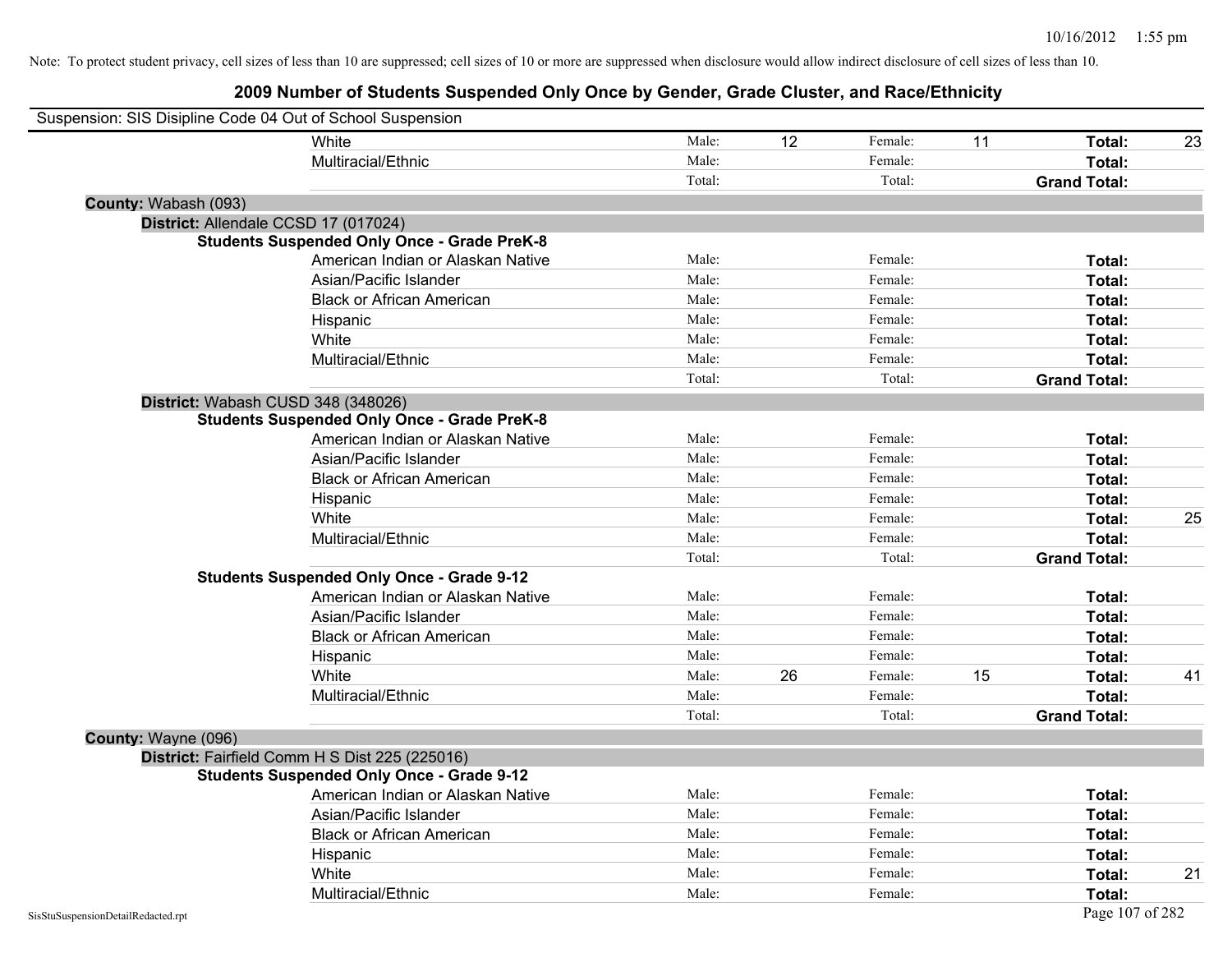| Suspension: SIS Disipline Code 04 Out of School Suspension |        |         |                     |    |
|------------------------------------------------------------|--------|---------|---------------------|----|
|                                                            | Total: | Total:  | <b>Grand Total:</b> |    |
| District: Fairfield PSD 112 (112004)                       |        |         |                     |    |
| <b>Students Suspended Only Once - Grade PreK-8</b>         |        |         |                     |    |
| American Indian or Alaskan Native                          | Male:  | Female: | Total:              |    |
| Asian/Pacific Islander                                     | Male:  | Female: | Total:              |    |
| <b>Black or African American</b>                           | Male:  | Female: | Total:              |    |
| Hispanic                                                   | Male:  | Female: | <b>Total:</b>       |    |
| White                                                      | Male:  | Female: | Total:              | 13 |
| Multiracial/Ethnic                                         | Male:  | Female: | Total:              |    |
|                                                            | Total: | Total:  | <b>Grand Total:</b> |    |
| District: New Hope CCSD 6 (006004)                         |        |         |                     |    |
| <b>Students Suspended Only Once - Grade PreK-8</b>         |        |         |                     |    |
| American Indian or Alaskan Native                          | Male:  | Female: | Total:              |    |
| Asian/Pacific Islander                                     | Male:  | Female: | Total:              |    |
| <b>Black or African American</b>                           | Male:  | Female: | Total:              |    |
| Hispanic                                                   | Male:  | Female: | Total:              |    |
| White                                                      | Male:  | Female: | Total:              |    |
| Multiracial/Ethnic                                         | Male:  | Female: | Total:              |    |
|                                                            | Total: | Total:  | <b>Grand Total:</b> |    |
| District: North Wayne CUSD 200 (200026)                    |        |         |                     |    |
| <b>Students Suspended Only Once - Grade PreK-8</b>         |        |         |                     |    |
| American Indian or Alaskan Native                          | Male:  | Female: | Total:              |    |
| Asian/Pacific Islander                                     | Male:  | Female: | Total:              |    |
| <b>Black or African American</b>                           | Male:  | Female: | Total:              |    |
| Hispanic                                                   | Male:  | Female: | Total:              |    |
| White                                                      | Male:  | Female: | Total:              |    |
| Multiracial/Ethnic                                         | Male:  | Female: | Total:              |    |
|                                                            | Total: | Total:  | <b>Grand Total:</b> |    |
| <b>Students Suspended Only Once - Grade 9-12</b>           |        |         |                     |    |
| American Indian or Alaskan Native                          | Male:  | Female: | Total:              |    |
| Asian/Pacific Islander                                     | Male:  | Female: | Total:              |    |
| <b>Black or African American</b>                           | Male:  | Female: | Total:              |    |
| Hispanic                                                   | Male:  | Female: | Total:              |    |
| White                                                      | Male:  | Female: | Total:              |    |
| Multiracial/Ethnic                                         | Male:  | Female: | Total:              |    |
|                                                            | Total: | Total:  | <b>Grand Total:</b> |    |
|                                                            |        |         |                     |    |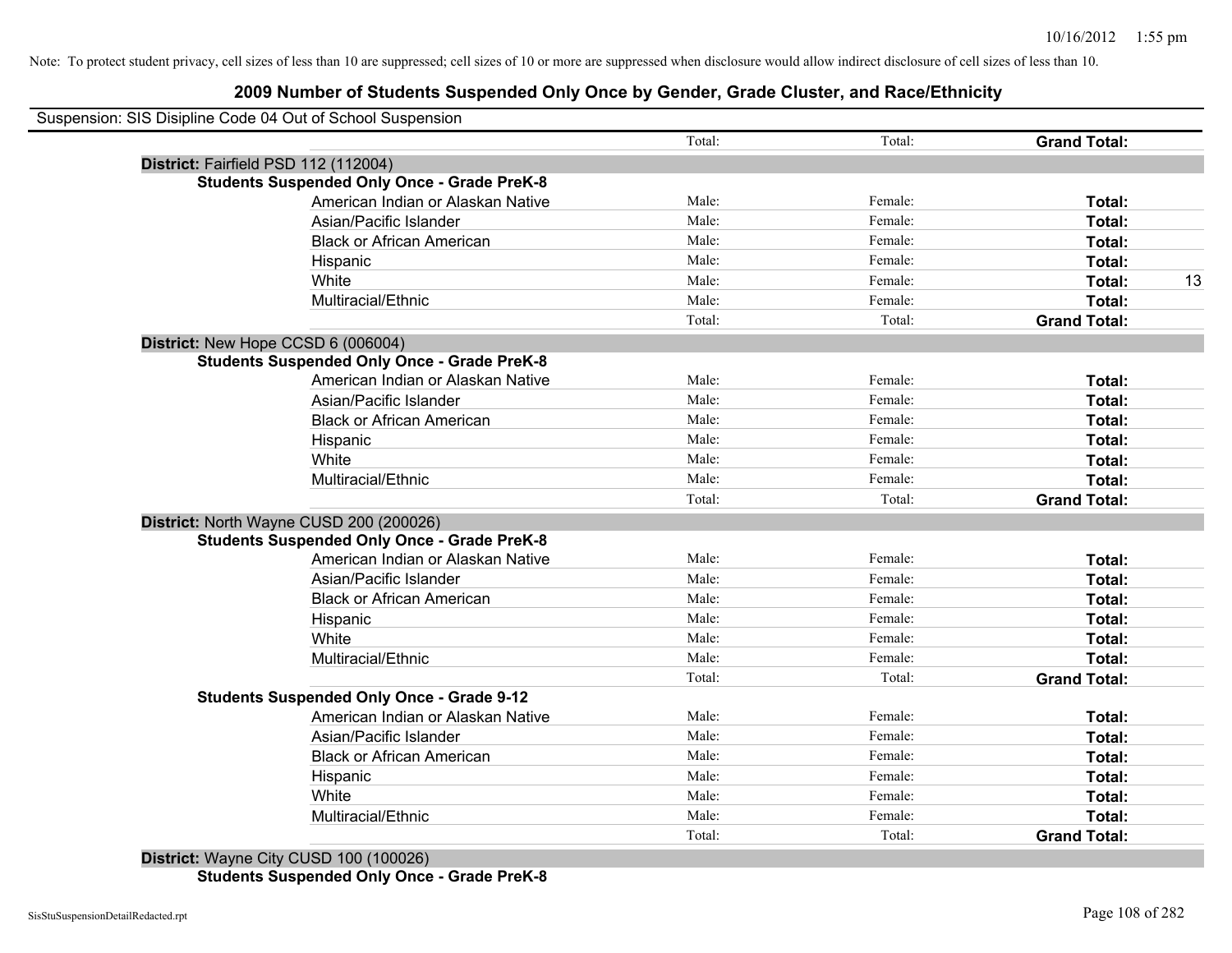|                                                            | 2009 Number of Students Suspended Only Once by Gender, Grade Cluster, and Race/Ethnicity |        |    |         |    |                     |    |
|------------------------------------------------------------|------------------------------------------------------------------------------------------|--------|----|---------|----|---------------------|----|
| Suspension: SIS Disipline Code 04 Out of School Suspension |                                                                                          |        |    |         |    |                     |    |
|                                                            | American Indian or Alaskan Native                                                        | Male:  |    | Female: |    | Total:              |    |
|                                                            | Asian/Pacific Islander                                                                   | Male:  |    | Female: |    | Total:              |    |
|                                                            | <b>Black or African American</b>                                                         | Male:  |    | Female: |    | Total:              |    |
|                                                            | Hispanic                                                                                 | Male:  |    | Female: |    | Total:              |    |
|                                                            | White                                                                                    | Male:  |    | Female: |    | Total:              | 17 |
|                                                            | Multiracial/Ethnic                                                                       | Male:  |    | Female: |    | Total:              |    |
|                                                            |                                                                                          | Total: |    | Total:  |    | <b>Grand Total:</b> |    |
|                                                            | <b>Students Suspended Only Once - Grade 9-12</b>                                         |        |    |         |    |                     |    |
|                                                            | American Indian or Alaskan Native                                                        | Male:  |    | Female: |    | Total:              |    |
|                                                            | Asian/Pacific Islander                                                                   | Male:  |    | Female: |    | Total:              |    |
|                                                            | <b>Black or African American</b>                                                         | Male:  |    | Female: |    | Total:              |    |
|                                                            | Hispanic                                                                                 | Male:  |    | Female: |    | Total:              |    |
|                                                            | White                                                                                    | Male:  |    | Female: |    | Total:              | 19 |
|                                                            | Multiracial/Ethnic                                                                       | Male:  |    | Female: |    | Total:              |    |
|                                                            |                                                                                          | Total: |    | Total:  |    | <b>Grand Total:</b> |    |
| County: White (097)                                        |                                                                                          |        |    |         |    |                     |    |
|                                                            | District: Carmi-White County CUSD 5 (005026)                                             |        |    |         |    |                     |    |
|                                                            | <b>Students Suspended Only Once - Grade PreK-8</b>                                       |        |    |         |    |                     |    |
|                                                            | American Indian or Alaskan Native                                                        | Male:  |    | Female: |    | Total:              |    |
|                                                            | Asian/Pacific Islander                                                                   | Male:  |    | Female: |    | Total:              |    |
|                                                            | <b>Black or African American</b>                                                         | Male:  |    | Female: |    | Total:              |    |
|                                                            | Hispanic                                                                                 | Male:  |    | Female: |    | Total:              |    |
|                                                            | White                                                                                    | Male:  |    | Female: |    | Total:              |    |
|                                                            | Multiracial/Ethnic                                                                       | Male:  |    | Female: |    | Total:              |    |
|                                                            |                                                                                          | Total: |    | Total:  |    | <b>Grand Total:</b> |    |
|                                                            | <b>Students Suspended Only Once - Grade 9-12</b>                                         |        |    |         |    |                     |    |
|                                                            | American Indian or Alaskan Native                                                        | Male:  |    | Female: |    | Total:              |    |
|                                                            | Asian/Pacific Islander                                                                   | Male:  |    | Female: |    | Total:              |    |
|                                                            | <b>Black or African American</b>                                                         | Male:  |    | Female: |    | Total:              |    |
|                                                            | Hispanic                                                                                 | Male:  |    | Female: |    | Total:              |    |
|                                                            | White                                                                                    | Male:  | 14 | Female: | 11 | Total:              | 25 |
|                                                            | Multiracial/Ethnic                                                                       | Male:  |    | Female: |    | Total:              |    |
|                                                            |                                                                                          | Total: |    | Total:  |    | <b>Grand Total:</b> |    |
|                                                            | District: Grayville CUSD 1 (001026)                                                      |        |    |         |    |                     |    |
|                                                            | <b>Students Suspended Only Once - Grade PreK-8</b>                                       |        |    |         |    |                     |    |
|                                                            | American Indian or Alaskan Native                                                        | Male:  |    | Female: |    | Total:              |    |
|                                                            | Asian/Pacific Islander                                                                   | Male:  |    | Female: |    | Total:              |    |
|                                                            | <b>Black or African American</b>                                                         | Male:  |    | Female: |    | Total:              |    |
|                                                            | Hispanic                                                                                 | Male:  |    | Female: |    | Total:              |    |
| SisStuSuspensionDetailRedacted.rpt                         |                                                                                          |        |    |         |    | Page 109 of 282     |    |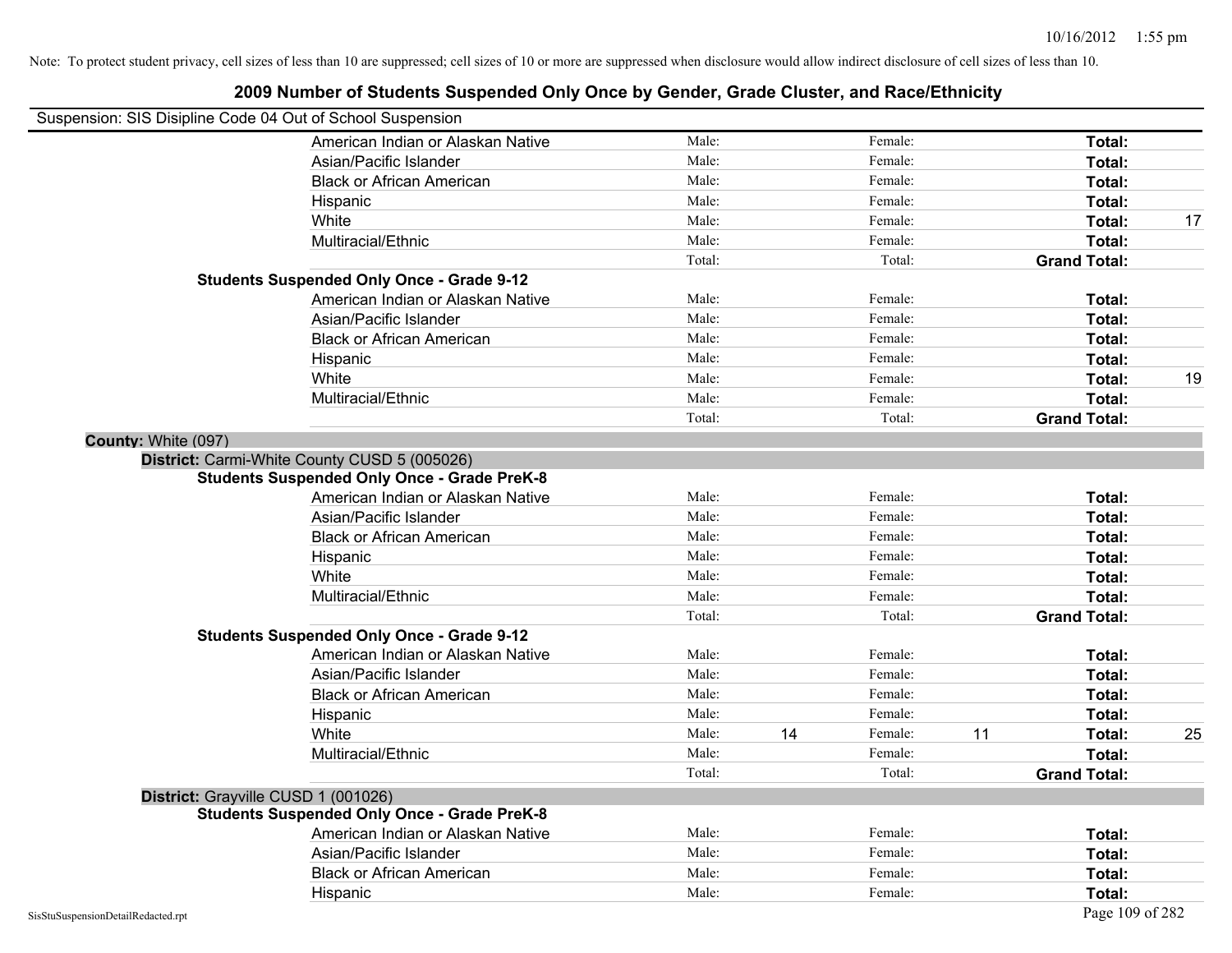| Suspension: SIS Disipline Code 04 Out of School Suspension |                                                     |        |         |                     |
|------------------------------------------------------------|-----------------------------------------------------|--------|---------|---------------------|
|                                                            | White                                               | Male:  | Female: | Total:              |
|                                                            | Multiracial/Ethnic                                  | Male:  | Female: | Total:              |
|                                                            |                                                     | Total: | Total:  | <b>Grand Total:</b> |
|                                                            | <b>Students Suspended Only Once - Grade 9-12</b>    |        |         |                     |
|                                                            | American Indian or Alaskan Native                   | Male:  | Female: | Total:              |
|                                                            | Asian/Pacific Islander                              | Male:  | Female: | Total:              |
|                                                            | <b>Black or African American</b>                    | Male:  | Female: | Total:              |
|                                                            | Hispanic                                            | Male:  | Female: | Total:              |
|                                                            | White                                               | Male:  | Female: | Total:              |
|                                                            | Multiracial/Ethnic                                  | Male:  | Female: | Total:              |
|                                                            |                                                     | Total: | Total:  | <b>Grand Total:</b> |
|                                                            | District: Norris City-Omaha-Enfield CUSD 3 (003026) |        |         |                     |
|                                                            | <b>Students Suspended Only Once - Grade PreK-8</b>  |        |         |                     |
|                                                            | American Indian or Alaskan Native                   | Male:  | Female: | Total:              |
|                                                            | Asian/Pacific Islander                              | Male:  | Female: | Total:              |
|                                                            | <b>Black or African American</b>                    | Male:  | Female: | Total:              |
|                                                            | Hispanic                                            | Male:  | Female: | Total:              |
|                                                            | White                                               | Male:  | Female: | Total:              |
|                                                            | Multiracial/Ethnic                                  | Male:  | Female: | Total:              |
|                                                            |                                                     | Total: | Total:  | <b>Grand Total:</b> |
|                                                            | <b>Students Suspended Only Once - Grade 9-12</b>    |        |         |                     |
|                                                            | American Indian or Alaskan Native                   | Male:  | Female: | Total:              |
|                                                            | Asian/Pacific Islander                              | Male:  | Female: | Total:              |
|                                                            | <b>Black or African American</b>                    | Male:  | Female: | Total:              |
|                                                            | Hispanic                                            | Male:  | Female: | Total:              |
|                                                            | White                                               | Male:  | Female: | Total:              |
|                                                            | Multiracial/Ethnic                                  | Male:  | Female: | Total:              |
|                                                            |                                                     | Total: | Total:  | <b>Grand Total:</b> |
|                                                            | District: Wabash & Ohio Valley Sp Ed Dist (801060)  |        |         |                     |
|                                                            | <b>Students Suspended Only Once - Grade PreK-8</b>  |        |         |                     |
|                                                            | American Indian or Alaskan Native                   | Male:  | Female: | Total:              |
|                                                            | Asian/Pacific Islander                              | Male:  | Female: | Total:              |
|                                                            | <b>Black or African American</b>                    | Male:  | Female: | Total:              |
|                                                            | Hispanic                                            | Male:  | Female: | Total:              |
|                                                            | White                                               | Male:  | Female: | Total:              |
|                                                            | Multiracial/Ethnic                                  | Male:  | Female: | Total:              |
|                                                            |                                                     | Total: | Total:  | <b>Grand Total:</b> |
|                                                            | <b>Students Suspended Only Once - Grade 9-12</b>    |        |         |                     |
|                                                            | American Indian or Alaskan Native                   | Male:  | Female: | Total:              |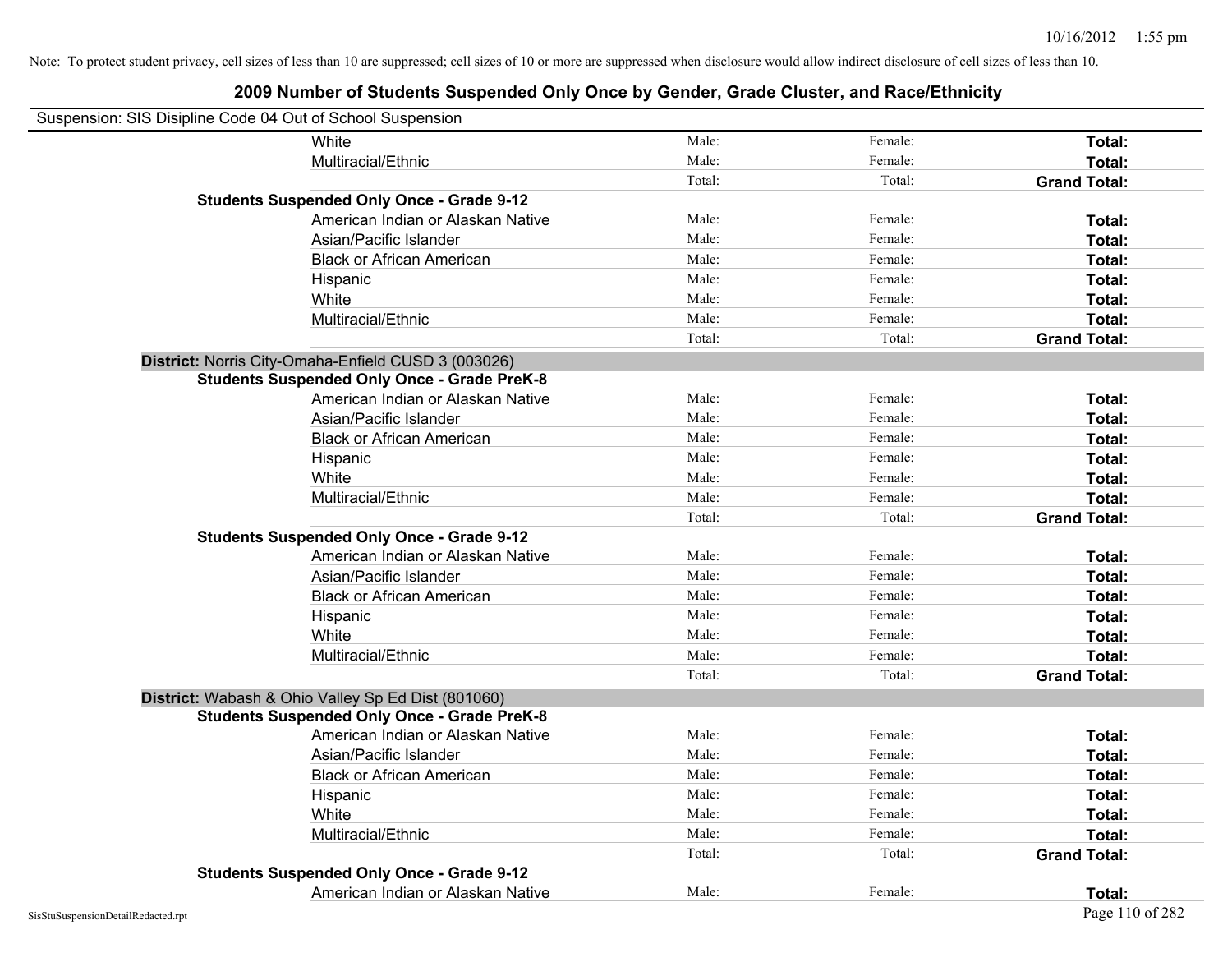| Suspension: SIS Disipline Code 04 Out of School Suspension |                                                    |        |         |                     |    |
|------------------------------------------------------------|----------------------------------------------------|--------|---------|---------------------|----|
|                                                            | Asian/Pacific Islander                             | Male:  | Female: | Total:              |    |
|                                                            | <b>Black or African American</b>                   | Male:  | Female: | Total:              |    |
|                                                            | Hispanic                                           | Male:  | Female: | Total:              |    |
|                                                            | White                                              | Male:  | Female: | Total:              |    |
|                                                            | Multiracial/Ethnic                                 | Male:  | Female: | Total:              |    |
|                                                            |                                                    | Total: | Total:  | <b>Grand Total:</b> |    |
|                                                            |                                                    |        |         |                     |    |
| Region: Franklin/Williamson ROE (21)                       |                                                    |        |         |                     |    |
| County: Franklin (028)                                     |                                                    |        |         |                     |    |
|                                                            | District: Akin CCSD 91 (091004)                    |        |         |                     |    |
|                                                            | <b>Students Suspended Only Once - Grade PreK-8</b> |        |         |                     |    |
|                                                            | American Indian or Alaskan Native                  | Male:  | Female: | Total:              |    |
|                                                            | Asian/Pacific Islander                             | Male:  | Female: | Total:              |    |
|                                                            | <b>Black or African American</b>                   | Male:  | Female: | Total:              |    |
|                                                            | Hispanic                                           | Male:  | Female: | Total:              |    |
|                                                            | White                                              | Male:  | Female: | Total:              |    |
|                                                            | Multiracial/Ethnic                                 | Male:  | Female: | Total:              |    |
|                                                            |                                                    | Total: | Total:  | <b>Grand Total:</b> |    |
|                                                            | District: Benton CCSD 47 (047004)                  |        |         |                     |    |
|                                                            | <b>Students Suspended Only Once - Grade PreK-8</b> |        |         |                     |    |
|                                                            | American Indian or Alaskan Native                  | Male:  | Female: | Total:              |    |
|                                                            | Asian/Pacific Islander                             | Male:  | Female: | Total:              |    |
|                                                            | <b>Black or African American</b>                   | Male:  | Female: | Total:              |    |
|                                                            | Hispanic                                           | Male:  | Female: | Total:              |    |
|                                                            | White                                              | Male:  | Female: | Total:              | 23 |
|                                                            | Multiracial/Ethnic                                 | Male:  | Female: | Total:              |    |
|                                                            |                                                    | Total: | Total:  | <b>Grand Total:</b> |    |
|                                                            | District: Christopher USD 99 (099026)              |        |         |                     |    |
|                                                            | <b>Students Suspended Only Once - Grade PreK-8</b> |        |         |                     |    |
|                                                            | American Indian or Alaskan Native                  | Male:  | Female: | Total:              |    |
|                                                            | Asian/Pacific Islander                             | Male:  | Female: | Total:              |    |
|                                                            | <b>Black or African American</b>                   | Male:  | Female: | Total:              |    |
|                                                            | Hispanic                                           | Male:  | Female: | Total:              |    |
|                                                            | White                                              | Male:  | Female: | Total:              | 19 |
|                                                            | Multiracial/Ethnic                                 | Male:  | Female: | Total:              |    |
|                                                            |                                                    | Total: | Total:  | <b>Grand Total:</b> |    |
|                                                            | <b>Students Suspended Only Once - Grade 9-12</b>   |        |         |                     |    |
|                                                            | American Indian or Alaskan Native                  | Male:  | Female: | Total:              |    |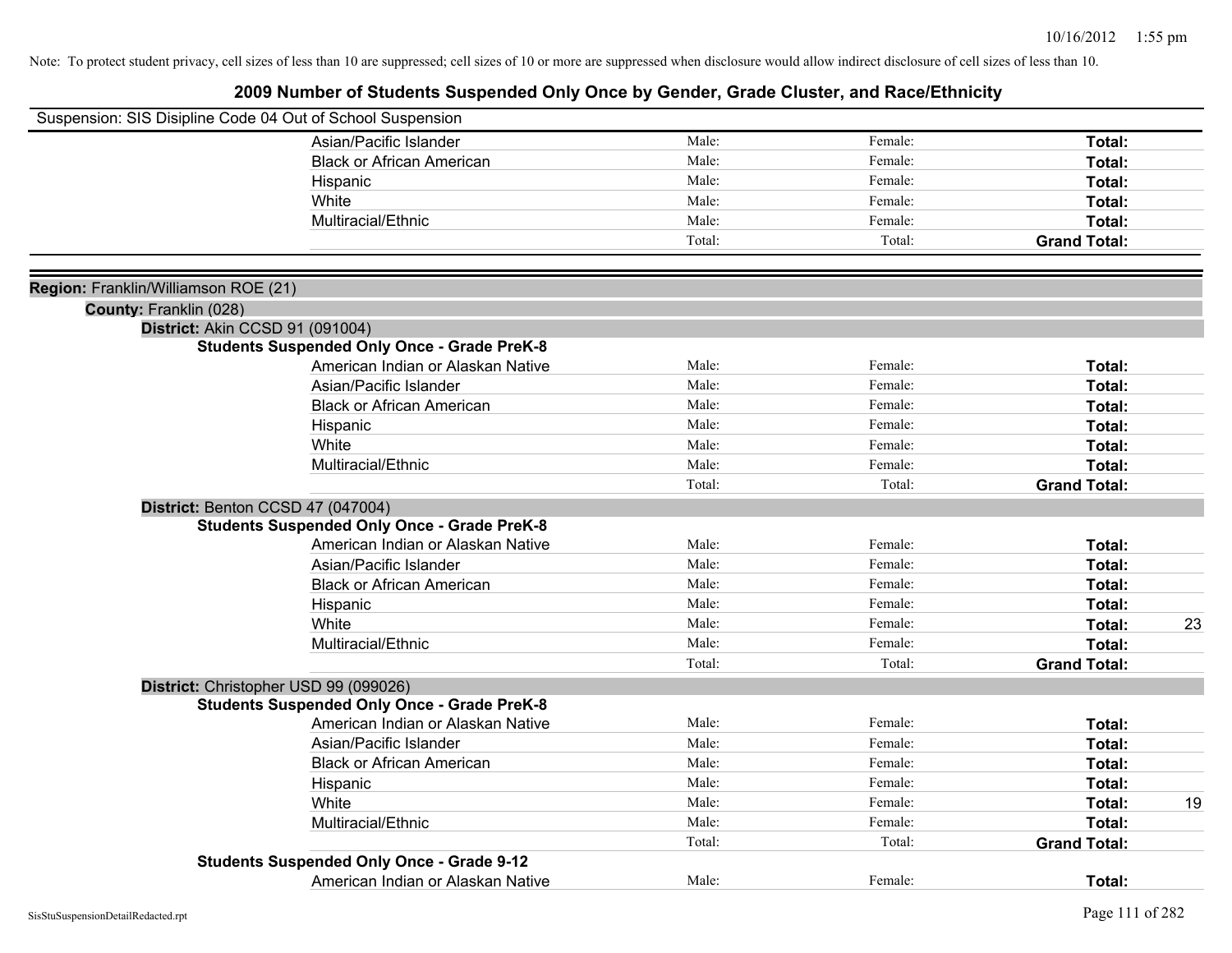| Suspension: SIS Disipline Code 04 Out of School Suspension |                                                    |        |         |                     |    |
|------------------------------------------------------------|----------------------------------------------------|--------|---------|---------------------|----|
|                                                            | Asian/Pacific Islander                             | Male:  | Female: | Total:              |    |
|                                                            | <b>Black or African American</b>                   | Male:  | Female: | Total:              |    |
|                                                            | Hispanic                                           | Male:  | Female: | Total:              |    |
|                                                            | White                                              | Male:  | Female: | Total:              | 15 |
|                                                            | Multiracial/Ethnic                                 | Male:  | Female: | Total:              |    |
|                                                            |                                                    | Total: | Total:  | <b>Grand Total:</b> |    |
| District: Frankfort CUSD 168 (168026)                      |                                                    |        |         |                     |    |
|                                                            | <b>Students Suspended Only Once - Grade PreK-8</b> |        |         |                     |    |
|                                                            | American Indian or Alaskan Native                  | Male:  | Female: | Total:              |    |
|                                                            | Asian/Pacific Islander                             | Male:  | Female: | Total:              |    |
|                                                            | <b>Black or African American</b>                   | Male:  | Female: | Total:              |    |
|                                                            | Hispanic                                           | Male:  | Female: | Total:              |    |
|                                                            | White                                              | Male:  | Female: | Total:              |    |
|                                                            | Multiracial/Ethnic                                 | Male:  | Female: | Total:              |    |
|                                                            |                                                    | Total: | Total:  | <b>Grand Total:</b> |    |
|                                                            | <b>Students Suspended Only Once - Grade 9-12</b>   |        |         |                     |    |
|                                                            | American Indian or Alaskan Native                  | Male:  | Female: | Total:              |    |
|                                                            | Asian/Pacific Islander                             | Male:  | Female: | Total:              |    |
|                                                            | <b>Black or African American</b>                   | Male:  | Female: | Total:              |    |
|                                                            | Hispanic                                           | Male:  | Female: | Total:              |    |
|                                                            | White                                              | Male:  | Female: | Total:              | 12 |
|                                                            | Multiracial/Ethnic                                 | Male:  | Female: | Total:              |    |
|                                                            |                                                    | Total: | Total:  | <b>Grand Total:</b> |    |
|                                                            | District: Sesser-Valier CUSD 196 (196026)          |        |         |                     |    |
|                                                            | <b>Students Suspended Only Once - Grade PreK-8</b> |        |         |                     |    |
|                                                            | American Indian or Alaskan Native                  | Male:  | Female: | Total:              |    |
|                                                            | Asian/Pacific Islander                             | Male:  | Female: | Total:              |    |
|                                                            | <b>Black or African American</b>                   | Male:  | Female: | Total:              |    |
|                                                            | Hispanic                                           | Male:  | Female: | Total:              |    |
|                                                            | White                                              | Male:  | Female: | Total:              |    |
|                                                            | Multiracial/Ethnic                                 | Male:  | Female: | Total:              |    |
|                                                            |                                                    | Total: | Total:  | <b>Grand Total:</b> |    |
|                                                            | <b>Students Suspended Only Once - Grade 9-12</b>   |        |         |                     |    |
|                                                            | American Indian or Alaskan Native                  | Male:  | Female: | Total:              |    |
|                                                            | Asian/Pacific Islander                             | Male:  | Female: | Total:              |    |
|                                                            | <b>Black or African American</b>                   | Male:  | Female: | Total:              |    |
|                                                            | Hispanic                                           | Male:  | Female: | Total:              |    |
|                                                            | White                                              | Male:  | Female: | Total:              |    |
|                                                            | Multiracial/Ethnic                                 | Male:  | Female: | Total:              |    |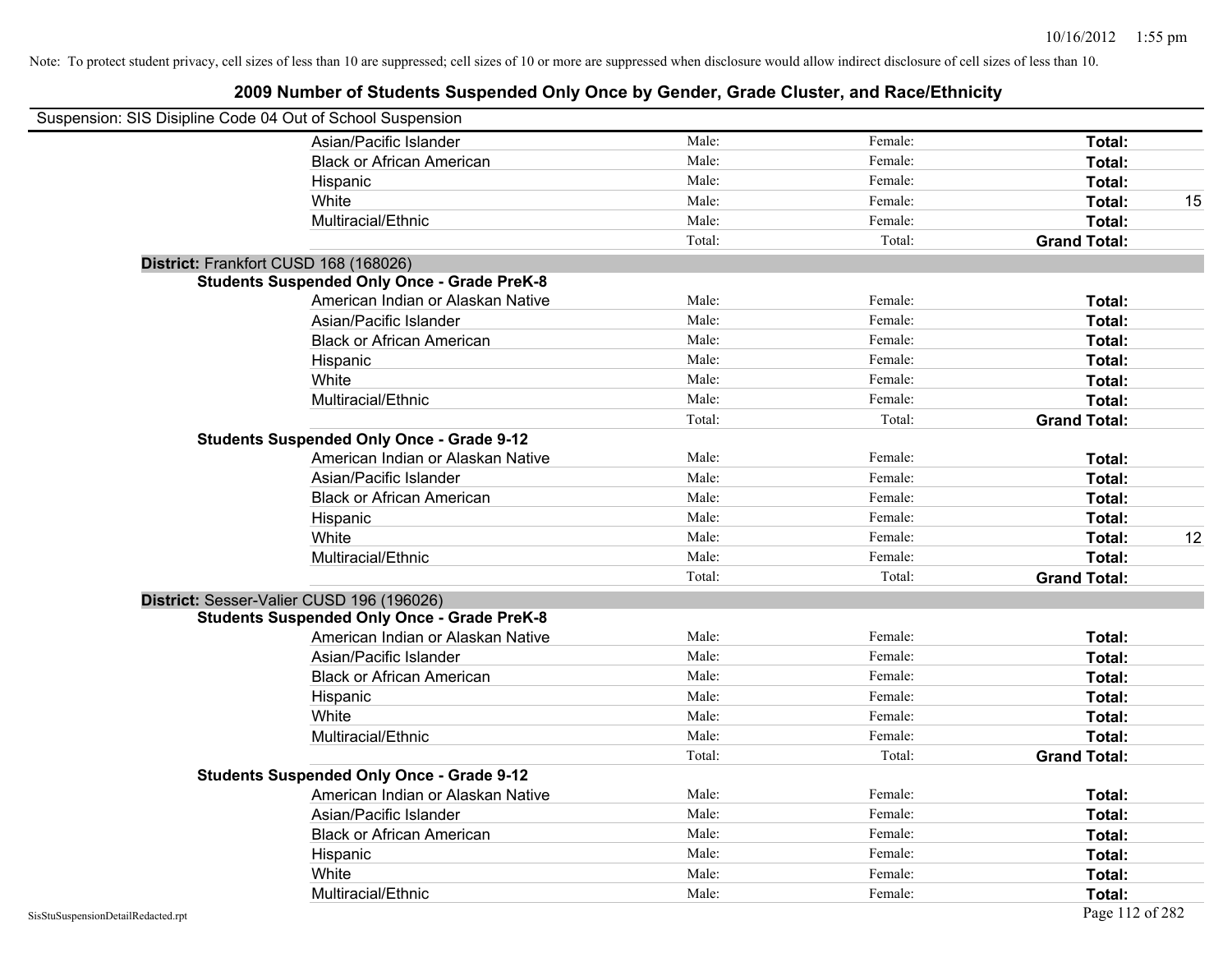| Suspension: SIS Disipline Code 04 Out of School Suspension |                                                    |        |         |                     |    |
|------------------------------------------------------------|----------------------------------------------------|--------|---------|---------------------|----|
|                                                            |                                                    | Total: | Total:  | <b>Grand Total:</b> |    |
| District: Thompsonville CUSD 174 (174026)                  |                                                    |        |         |                     |    |
|                                                            | <b>Students Suspended Only Once - Grade 9-12</b>   |        |         |                     |    |
|                                                            | American Indian or Alaskan Native                  | Male:  | Female: | Total:              |    |
|                                                            | Asian/Pacific Islander                             | Male:  | Female: | Total:              |    |
|                                                            | <b>Black or African American</b>                   | Male:  | Female: | Total:              |    |
|                                                            | Hispanic                                           | Male:  | Female: | Total:              |    |
|                                                            | White                                              | Male:  | Female: | Total:              | 11 |
|                                                            | Multiracial/Ethnic                                 | Male:  | Female: | Total:              |    |
|                                                            |                                                    | Total: | Total:  | <b>Grand Total:</b> |    |
| District: Zeigler-Royalton CUSD 188 (188026)               |                                                    |        |         |                     |    |
|                                                            | <b>Students Suspended Only Once - Grade 9-12</b>   |        |         |                     |    |
|                                                            | American Indian or Alaskan Native                  | Male:  | Female: | Total:              |    |
|                                                            | Asian/Pacific Islander                             | Male:  | Female: | Total:              |    |
|                                                            | <b>Black or African American</b>                   | Male:  | Female: | Total:              |    |
|                                                            | Hispanic                                           | Male:  | Female: | Total:              |    |
|                                                            | White                                              | Male:  | Female: | Total:              | 10 |
|                                                            | Multiracial/Ethnic                                 | Male:  | Female: | Total:              |    |
|                                                            |                                                    | Total: | Total:  | <b>Grand Total:</b> |    |
| <b>County: Non-Public School (000)</b>                     |                                                    |        |         |                     |    |
| District: Franklin/Williamson ROE (000000)                 |                                                    |        |         |                     |    |
|                                                            | <b>Students Suspended Only Once - Grade 9-12</b>   |        |         |                     |    |
|                                                            | American Indian or Alaskan Native                  | Male:  | Female: | Total:              |    |
|                                                            | Asian/Pacific Islander                             | Male:  | Female: | Total:              |    |
|                                                            | <b>Black or African American</b>                   | Male:  | Female: | Total:              |    |
|                                                            | Hispanic                                           | Male:  | Female: | Total:              |    |
|                                                            | White                                              | Male:  | Female: | Total:              |    |
|                                                            | Multiracial/Ethnic                                 | Male:  | Female: | Total:              |    |
|                                                            |                                                    | Total: | Total:  | <b>Grand Total:</b> |    |
| <b>County: Williamson (100)</b>                            |                                                    |        |         |                     |    |
| District: Carterville CUSD 5 (005026)                      |                                                    |        |         |                     |    |
|                                                            | <b>Students Suspended Only Once - Grade PreK-8</b> |        |         |                     |    |
|                                                            | American Indian or Alaskan Native                  | Male:  | Female: | Total:              |    |
|                                                            | Asian/Pacific Islander                             | Male:  | Female: | Total:              |    |
|                                                            | <b>Black or African American</b>                   | Male:  | Female: | Total:              |    |
|                                                            | Hispanic                                           | Male:  | Female: | Total:              |    |
|                                                            | White                                              | Male:  | Female: | Total:              | 25 |
|                                                            | Multiracial/Ethnic                                 | Male:  | Female: | Total:              |    |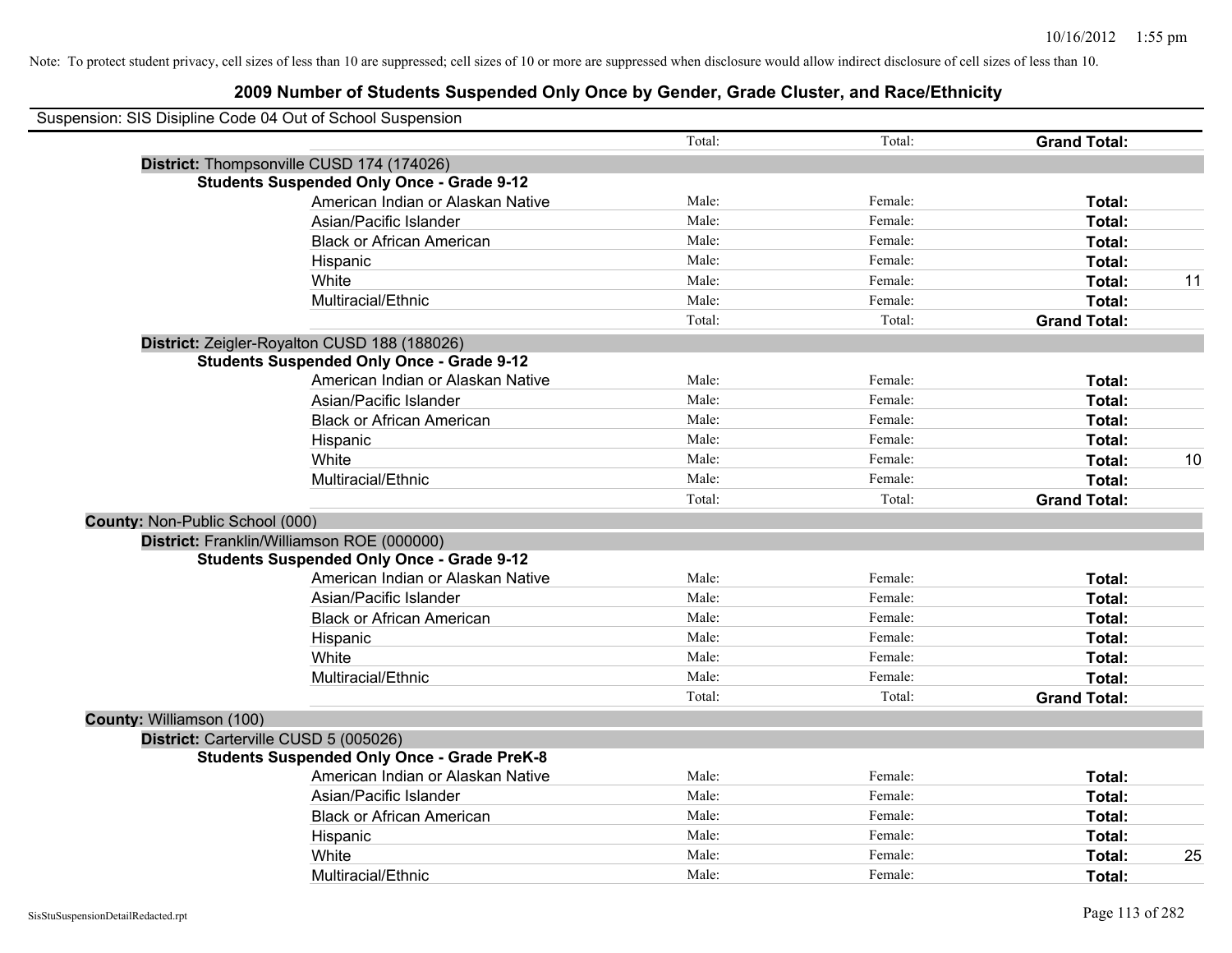| Suspension: SIS Disipline Code 04 Out of School Suspension |        |    |         |    |                     |    |
|------------------------------------------------------------|--------|----|---------|----|---------------------|----|
|                                                            | Total: |    | Total:  |    | <b>Grand Total:</b> |    |
| <b>Students Suspended Only Once - Grade 9-12</b>           |        |    |         |    |                     |    |
| American Indian or Alaskan Native                          | Male:  |    | Female: |    | Total:              |    |
| Asian/Pacific Islander                                     | Male:  |    | Female: |    | Total:              |    |
| <b>Black or African American</b>                           | Male:  |    | Female: |    | Total:              |    |
| Hispanic                                                   | Male:  |    | Female: |    | Total:              |    |
| White                                                      | Male:  |    | Female: |    | Total:              | 23 |
| Multiracial/Ethnic                                         | Male:  |    | Female: |    | Total:              |    |
|                                                            | Total: |    | Total:  |    | <b>Grand Total:</b> |    |
| District: Crab Orchard CUSD 3 (003026)                     |        |    |         |    |                     |    |
| <b>Students Suspended Only Once - Grade 9-12</b>           |        |    |         |    |                     |    |
| American Indian or Alaskan Native                          | Male:  |    | Female: |    | Total:              |    |
| Asian/Pacific Islander                                     | Male:  |    | Female: |    | Total:              |    |
| <b>Black or African American</b>                           | Male:  |    | Female: |    | Total:              |    |
| Hispanic                                                   | Male:  |    | Female: |    | Total:              |    |
| White                                                      | Male:  |    | Female: |    | Total:              |    |
| Multiracial/Ethnic                                         | Male:  |    | Female: |    | Total:              |    |
|                                                            | Total: |    | Total:  |    | <b>Grand Total:</b> |    |
| District: Herrin CUSD 4 (004026)                           |        |    |         |    |                     |    |
| <b>Students Suspended Only Once - Grade PreK-8</b>         |        |    |         |    |                     |    |
| American Indian or Alaskan Native                          | Male:  |    | Female: |    | Total:              |    |
| Asian/Pacific Islander                                     | Male:  |    | Female: |    | Total:              |    |
| <b>Black or African American</b>                           | Male:  |    | Female: |    | Total:              |    |
| Hispanic                                                   | Male:  |    | Female: |    | Total:              |    |
| White                                                      | Male:  | 55 | Female: | 27 | Total:              | 82 |
| Multiracial/Ethnic                                         | Male:  |    | Female: |    | Total:              |    |
|                                                            | Total: |    | Total:  |    | <b>Grand Total:</b> | 95 |
| <b>Students Suspended Only Once - Grade 9-12</b>           |        |    |         |    |                     |    |
| American Indian or Alaskan Native                          | Male:  |    | Female: |    | Total:              |    |
| Asian/Pacific Islander                                     | Male:  |    | Female: |    | Total:              |    |
| <b>Black or African American</b>                           | Male:  |    | Female: |    | Total:              |    |
| Hispanic                                                   | Male:  |    | Female: |    | Total:              |    |
| White                                                      | Male:  | 32 | Female: | 12 | Total:              | 44 |
| Multiracial/Ethnic                                         | Male:  |    | Female: |    | Total:              |    |
|                                                            | Total: |    | Total:  |    | <b>Grand Total:</b> | 54 |
| District: Johnston City CUSD 1 (001026)                    |        |    |         |    |                     |    |
| <b>Students Suspended Only Once - Grade PreK-8</b>         |        |    |         |    |                     |    |
| American Indian or Alaskan Native                          | Male:  |    | Female: |    | Total:              |    |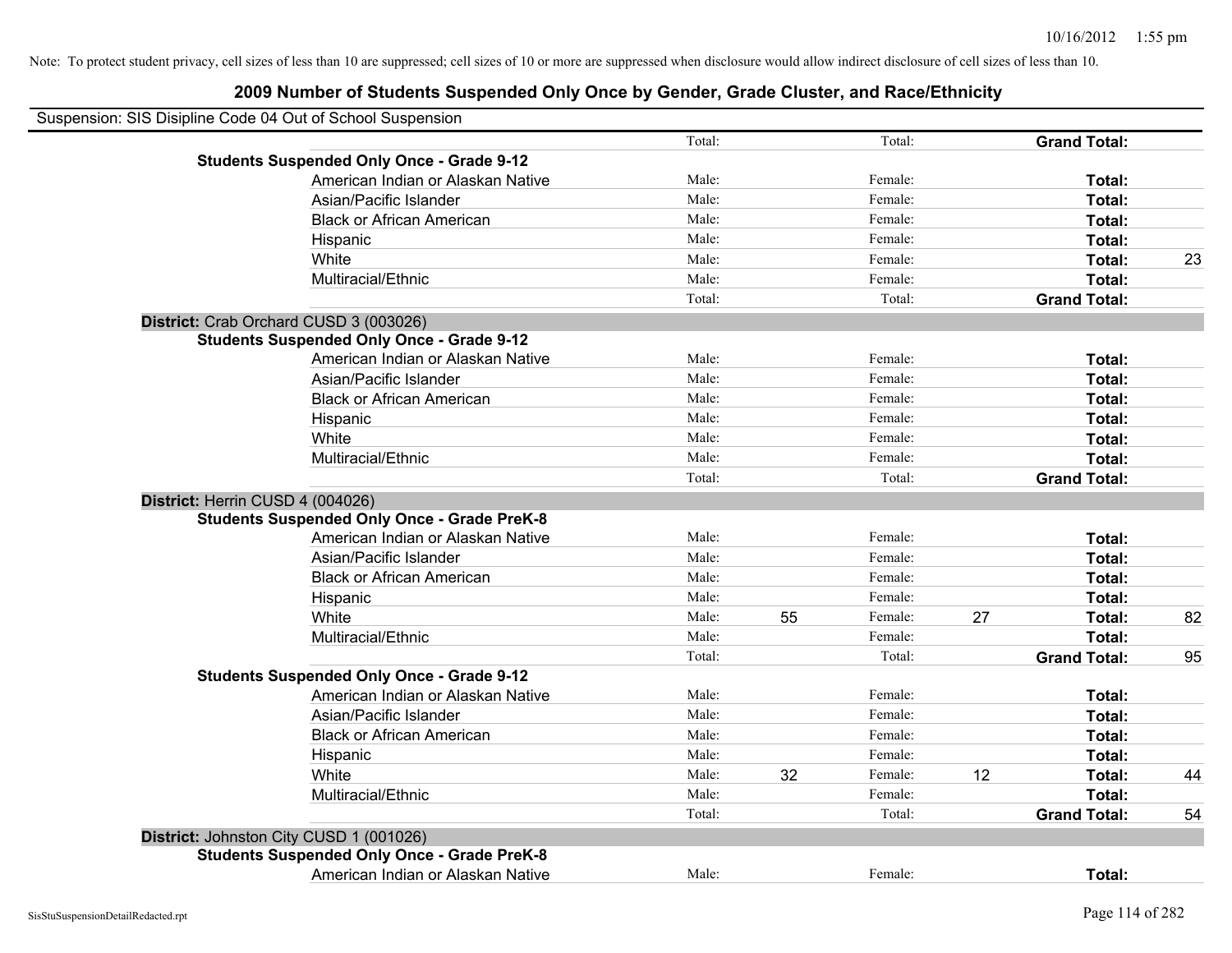| Suspension: SIS Disipline Code 04 Out of School Suspension |                                                     |        |         |                     |    |
|------------------------------------------------------------|-----------------------------------------------------|--------|---------|---------------------|----|
|                                                            | Asian/Pacific Islander                              | Male:  | Female: | Total:              |    |
|                                                            | <b>Black or African American</b>                    | Male:  | Female: | Total:              |    |
|                                                            | Hispanic                                            | Male:  | Female: | Total:              |    |
|                                                            | White                                               | Male:  | Female: | Total:              | 21 |
|                                                            | Multiracial/Ethnic                                  | Male:  | Female: | Total:              |    |
|                                                            |                                                     | Total: | Total:  | <b>Grand Total:</b> |    |
|                                                            | <b>Students Suspended Only Once - Grade 9-12</b>    |        |         |                     |    |
|                                                            | American Indian or Alaskan Native                   | Male:  | Female: | Total:              |    |
|                                                            | Asian/Pacific Islander                              | Male:  | Female: | Total:              |    |
|                                                            | <b>Black or African American</b>                    | Male:  | Female: | Total:              |    |
|                                                            | Hispanic                                            | Male:  | Female: | Total:              |    |
|                                                            | White                                               | Male:  | Female: | Total:              | 26 |
|                                                            | Multiracial/Ethnic                                  | Male:  | Female: | Total:              |    |
|                                                            |                                                     | Total: | Total:  | <b>Grand Total:</b> |    |
| District: Marion CUSD 2 (002026)                           |                                                     |        |         |                     |    |
|                                                            | <b>Students Suspended Only Once - Grade PreK-8</b>  |        |         |                     |    |
|                                                            | American Indian or Alaskan Native                   | Male:  | Female: | Total:              |    |
|                                                            | Asian/Pacific Islander                              | Male:  | Female: | Total:              |    |
|                                                            | <b>Black or African American</b>                    | Male:  | Female: | Total:              |    |
|                                                            | Hispanic                                            | Male:  | Female: | Total:              |    |
|                                                            | White                                               | Male:  | Female: | Total:              |    |
|                                                            | Multiracial/Ethnic                                  | Male:  | Female: | Total:              |    |
|                                                            |                                                     | Total: | Total:  | <b>Grand Total:</b> |    |
|                                                            | <b>Students Suspended Only Once - Grade 9-12</b>    |        |         |                     |    |
|                                                            | American Indian or Alaskan Native                   | Male:  | Female: | Total:              |    |
|                                                            | Asian/Pacific Islander                              | Male:  | Female: | Total:              |    |
|                                                            | <b>Black or African American</b>                    | Male:  | Female: | Total:              |    |
|                                                            | Hispanic                                            | Male:  | Female: | Total:              |    |
|                                                            | White                                               | Male:  | Female: | Total:              | 22 |
|                                                            | Multiracial/Ethnic                                  | Male:  | Female: | Total:              |    |
|                                                            |                                                     | Total: | Total:  | <b>Grand Total:</b> |    |
|                                                            | District: Williamson Co Spec Educ District (801060) |        |         |                     |    |
|                                                            | <b>Students Suspended Only Once - Grade 9-12</b>    |        |         |                     |    |
|                                                            | American Indian or Alaskan Native                   | Male:  | Female: | Total:              |    |
|                                                            | Asian/Pacific Islander                              | Male:  | Female: | Total:              |    |
|                                                            | <b>Black or African American</b>                    | Male:  | Female: | Total:              |    |
|                                                            | Hispanic                                            | Male:  | Female: | Total:              |    |
|                                                            | White                                               | Male:  | Female: | Total:              |    |
|                                                            | Multiracial/Ethnic                                  | Male:  | Female: | Total:              |    |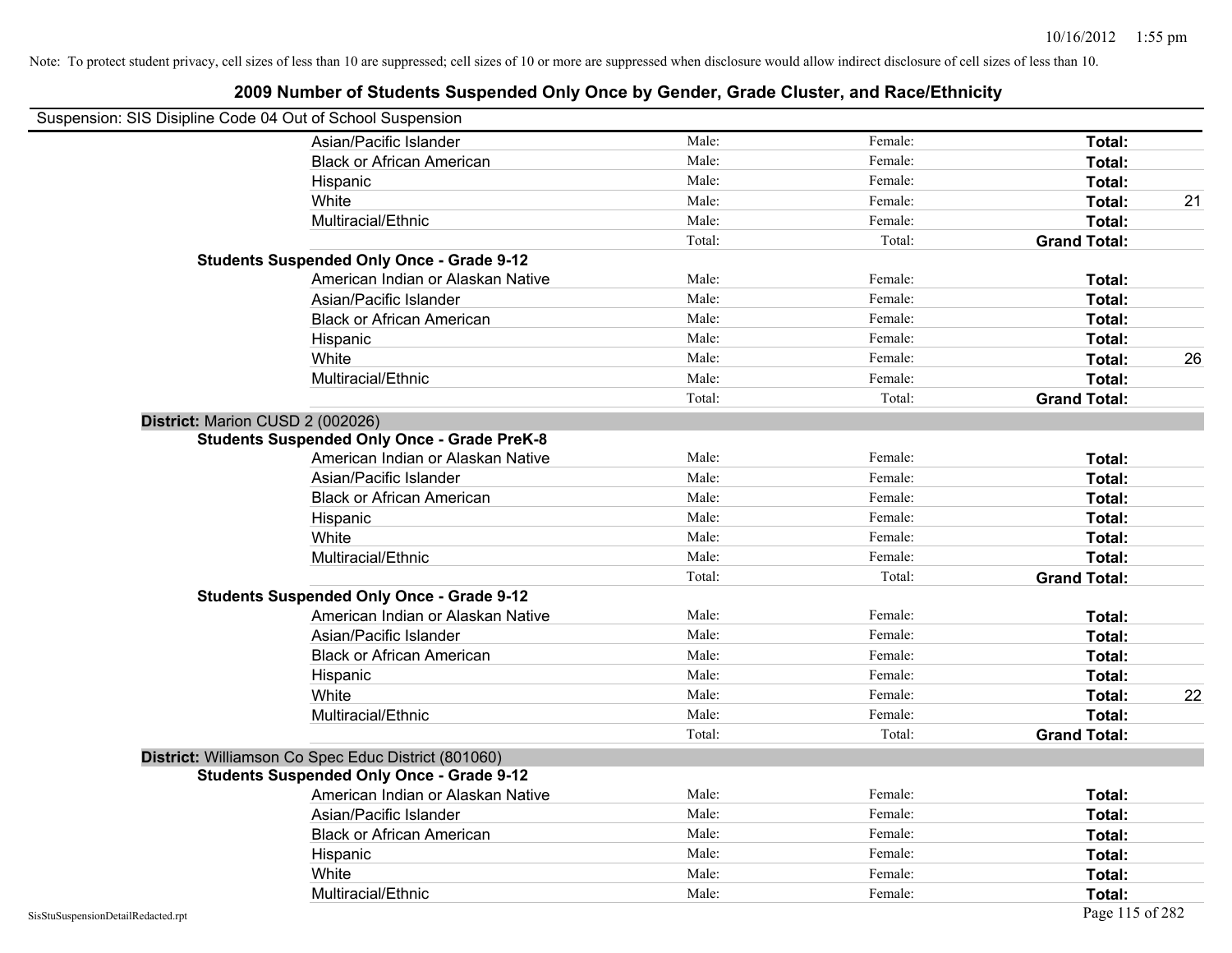|                                  | Suspension: SIS Disipline Code 04 Out of School Suspension                              |        |         |                     |
|----------------------------------|-----------------------------------------------------------------------------------------|--------|---------|---------------------|
|                                  |                                                                                         | Total: | Total:  | <b>Grand Total:</b> |
|                                  |                                                                                         |        |         |                     |
| Region: Fulton/Schuyler ROE (22) |                                                                                         |        |         |                     |
| County: Fulton (029)             |                                                                                         |        |         |                     |
|                                  | District: Astoria CUSD 1 (001026)<br><b>Students Suspended Only Once - Grade PreK-8</b> |        |         |                     |
|                                  | American Indian or Alaskan Native                                                       | Male:  | Female: | Total:              |
|                                  | Asian/Pacific Islander                                                                  | Male:  | Female: | Total:              |
|                                  | <b>Black or African American</b>                                                        | Male:  | Female: | Total:              |
|                                  | Hispanic                                                                                | Male:  | Female: | Total:              |
|                                  | White                                                                                   | Male:  | Female: | Total:              |
|                                  | Multiracial/Ethnic                                                                      | Male:  | Female: | Total:              |
|                                  |                                                                                         | Total: | Total:  | <b>Grand Total:</b> |
|                                  | <b>Students Suspended Only Once - Grade 9-12</b>                                        |        |         |                     |
|                                  | American Indian or Alaskan Native                                                       | Male:  | Female: | Total:              |
|                                  | Asian/Pacific Islander                                                                  | Male:  | Female: | Total:              |
|                                  | <b>Black or African American</b>                                                        | Male:  | Female: | Total:              |
|                                  | Hispanic                                                                                | Male:  | Female: | Total:              |
|                                  | White                                                                                   | Male:  | Female: | Total:              |
|                                  | Multiracial/Ethnic                                                                      | Male:  | Female: | Total:              |
|                                  |                                                                                         | Total: | Total:  | <b>Grand Total:</b> |
|                                  | District: Avon CUSD 176 (176026)                                                        |        |         |                     |
|                                  | <b>Students Suspended Only Once - Grade PreK-8</b>                                      |        |         |                     |
|                                  | American Indian or Alaskan Native                                                       | Male:  | Female: | Total:              |
|                                  | Asian/Pacific Islander                                                                  | Male:  | Female: | Total:              |
|                                  | <b>Black or African American</b>                                                        | Male:  | Female: | Total:              |
|                                  | Hispanic                                                                                | Male:  | Female: | Total:              |
|                                  | White                                                                                   | Male:  | Female: | Total:              |
|                                  | Multiracial/Ethnic                                                                      | Male:  | Female: | Total:              |
|                                  |                                                                                         | Total: | Total:  | <b>Grand Total:</b> |
|                                  | District: Canton Union SD 66 (066025)                                                   |        |         |                     |
|                                  | <b>Students Suspended Only Once - Grade PreK-8</b>                                      |        |         |                     |
|                                  | American Indian or Alaskan Native                                                       | Male:  | Female: | Total:              |
|                                  | Asian/Pacific Islander                                                                  | Male:  | Female: | Total:              |
|                                  | <b>Black or African American</b>                                                        | Male:  | Female: | Total:              |
|                                  | Hispanic                                                                                | Male:  | Female: | Total:              |
|                                  | White                                                                                   | Male:  | Female: | 28<br><b>Total:</b> |
|                                  | Multiracial/Ethnic                                                                      | Male:  | Female: | Total:              |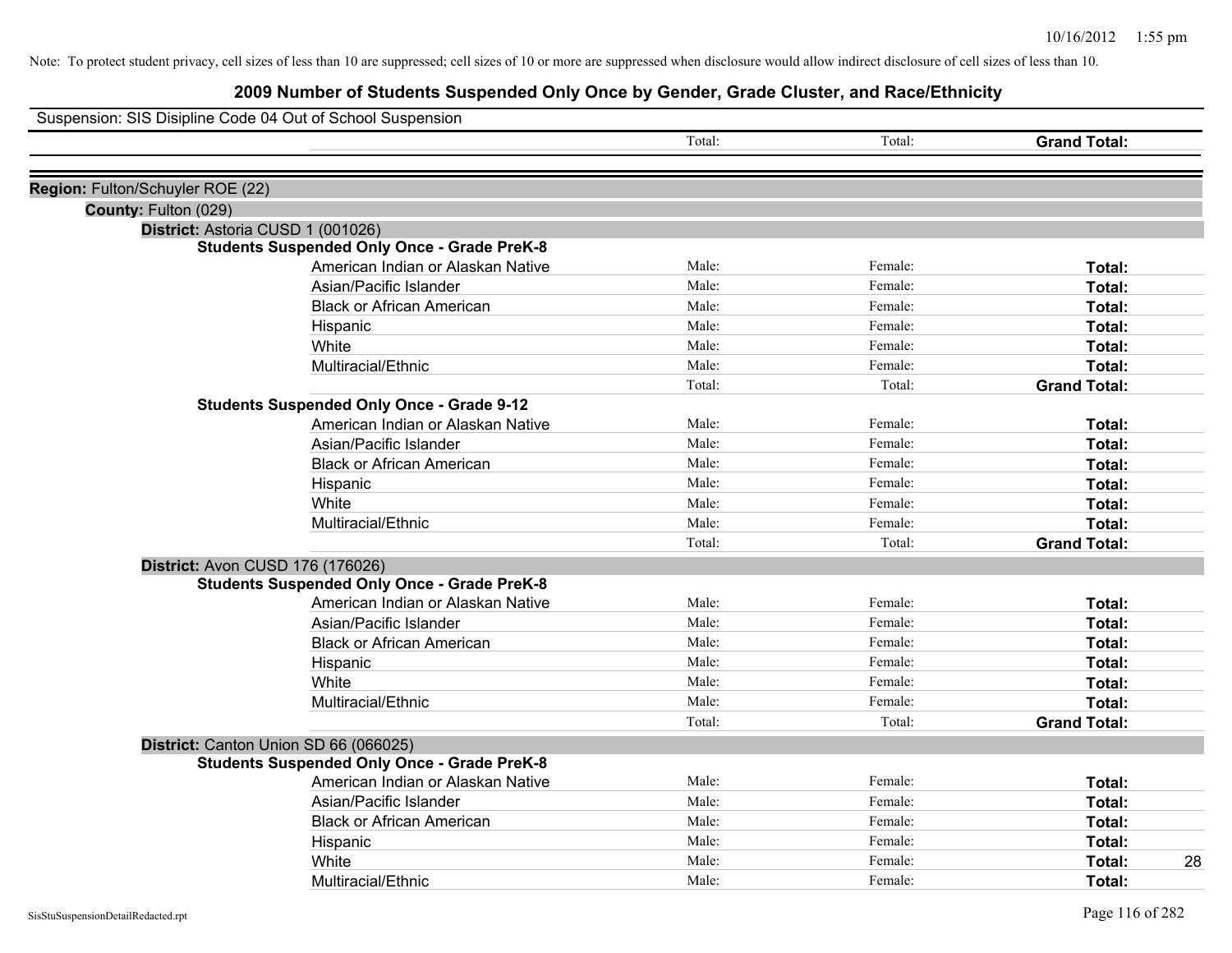| Suspension: SIS Disipline Code 04 Out of School Suspension |        |    |         |    |                     |    |
|------------------------------------------------------------|--------|----|---------|----|---------------------|----|
|                                                            | Total: |    | Total:  |    | <b>Grand Total:</b> |    |
| <b>Students Suspended Only Once - Grade 9-12</b>           |        |    |         |    |                     |    |
| American Indian or Alaskan Native                          | Male:  |    | Female: |    | Total:              |    |
| Asian/Pacific Islander                                     | Male:  |    | Female: |    | Total:              |    |
| <b>Black or African American</b>                           | Male:  |    | Female: |    | Total:              |    |
| Hispanic                                                   | Male:  |    | Female: |    | Total:              |    |
| White                                                      | Male:  | 25 | Female: | 15 | Total:              | 40 |
| Multiracial/Ethnic                                         | Male:  |    | Female: |    | Total:              |    |
|                                                            | Total: |    | Total:  |    | <b>Grand Total:</b> |    |
| District: CUSD 3 Fulton County (003026)                    |        |    |         |    |                     |    |
| <b>Students Suspended Only Once - Grade PreK-8</b>         |        |    |         |    |                     |    |
| American Indian or Alaskan Native                          | Male:  |    | Female: |    | Total:              |    |
| Asian/Pacific Islander                                     | Male:  |    | Female: |    | Total:              |    |
| <b>Black or African American</b>                           | Male:  |    | Female: |    | Total:              |    |
| Hispanic                                                   | Male:  |    | Female: |    | Total:              |    |
| White                                                      | Male:  |    | Female: |    | Total:              |    |
| Multiracial/Ethnic                                         | Male:  |    | Female: |    | Total:              |    |
|                                                            | Total: |    | Total:  |    | <b>Grand Total:</b> |    |
| District: Lewistown CUSD 97 (097026)                       |        |    |         |    |                     |    |
| <b>Students Suspended Only Once - Grade PreK-8</b>         |        |    |         |    |                     |    |
| American Indian or Alaskan Native                          | Male:  |    | Female: |    | Total:              |    |
| Asian/Pacific Islander                                     | Male:  |    | Female: |    | Total:              |    |
| <b>Black or African American</b>                           | Male:  |    | Female: |    | Total:              |    |
| Hispanic                                                   | Male:  |    | Female: |    | Total:              |    |
| White                                                      | Male:  |    | Female: |    | Total:              | 22 |
| Multiracial/Ethnic                                         | Male:  |    | Female: |    | Total:              |    |
|                                                            | Total: |    | Total:  |    | <b>Grand Total:</b> |    |
| <b>Students Suspended Only Once - Grade 9-12</b>           |        |    |         |    |                     |    |
| American Indian or Alaskan Native                          | Male:  |    | Female: |    | Total:              |    |
| Asian/Pacific Islander                                     | Male:  |    | Female: |    | Total:              |    |
| <b>Black or African American</b>                           | Male:  |    | Female: |    | Total:              |    |
| Hispanic                                                   | Male:  |    | Female: |    | Total:              |    |
| White                                                      | Male:  |    | Female: |    | Total:              |    |
| Multiracial/Ethnic                                         | Male:  |    | Female: |    | Total:              |    |
|                                                            | Total: |    | Total:  |    | <b>Grand Total:</b> |    |
| District: Spoon River Valley CUSD 4 (004026)               |        |    |         |    |                     |    |
| <b>Students Suspended Only Once - Grade PreK-8</b>         |        |    |         |    |                     |    |
| American Indian or Alaskan Native                          | Male:  |    | Female: |    | Total:              |    |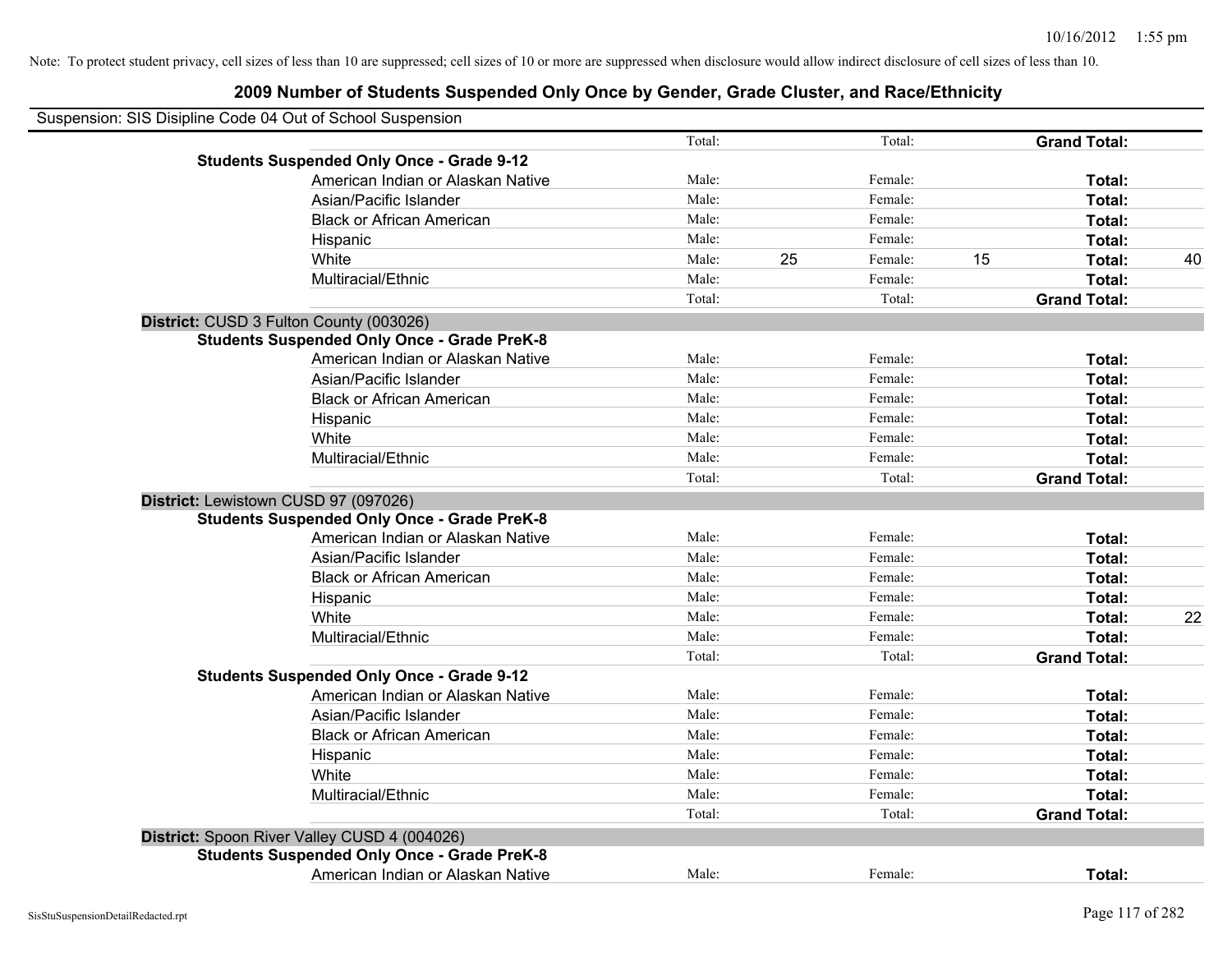| Suspension: SIS Disipline Code 04 Out of School Suspension |                                                    |        |         |                     |
|------------------------------------------------------------|----------------------------------------------------|--------|---------|---------------------|
|                                                            | Asian/Pacific Islander                             | Male:  | Female: | Total:              |
|                                                            | <b>Black or African American</b>                   | Male:  | Female: | Total:              |
|                                                            | Hispanic                                           | Male:  | Female: | Total:              |
|                                                            | White                                              | Male:  | Female: | Total:              |
|                                                            | Multiracial/Ethnic                                 | Male:  | Female: | Total:              |
|                                                            |                                                    | Total: | Total:  | <b>Grand Total:</b> |
|                                                            | <b>Students Suspended Only Once - Grade 9-12</b>   |        |         |                     |
|                                                            | American Indian or Alaskan Native                  | Male:  | Female: | Total:              |
|                                                            | Asian/Pacific Islander                             | Male:  | Female: | Total:              |
|                                                            | <b>Black or African American</b>                   | Male:  | Female: | Total:              |
|                                                            | Hispanic                                           | Male:  | Female: | Total:              |
|                                                            | White                                              | Male:  | Female: | Total:              |
|                                                            | Multiracial/Ethnic                                 | Male:  | Female: | Total:              |
|                                                            |                                                    | Total: | Total:  | <b>Grand Total:</b> |
| District: V I T CUSD 2 (002026)                            |                                                    |        |         |                     |
|                                                            | <b>Students Suspended Only Once - Grade PreK-8</b> |        |         |                     |
|                                                            | American Indian or Alaskan Native                  | Male:  | Female: | Total:              |
|                                                            | Asian/Pacific Islander                             | Male:  | Female: | Total:              |
|                                                            | <b>Black or African American</b>                   | Male:  | Female: | Total:              |
|                                                            | Hispanic                                           | Male:  | Female: | Total:              |
|                                                            | White                                              | Male:  | Female: | Total:              |
|                                                            | Multiracial/Ethnic                                 | Male:  | Female: | Total:              |
|                                                            |                                                    | Total: | Total:  | <b>Grand Total:</b> |
|                                                            | <b>Students Suspended Only Once - Grade 9-12</b>   |        |         |                     |
|                                                            | American Indian or Alaskan Native                  | Male:  | Female: | Total:              |
|                                                            | Asian/Pacific Islander                             | Male:  | Female: | Total:              |
|                                                            | <b>Black or African American</b>                   | Male:  | Female: | Total:              |
|                                                            | Hispanic                                           | Male:  | Female: | Total:              |
|                                                            | White                                              | Male:  | Female: | Total:              |
|                                                            | Multiracial/Ethnic                                 | Male:  | Female: | Total:              |
|                                                            |                                                    | Total: | Total:  | <b>Grand Total:</b> |
| County: Non-Public School (000)                            |                                                    |        |         |                     |
|                                                            | District: Fulton/Schuyler ROE (000000)             |        |         |                     |
|                                                            | <b>Students Suspended Only Once - Grade 9-12</b>   |        |         |                     |
|                                                            | American Indian or Alaskan Native                  | Male:  | Female: | Total:              |
|                                                            | Asian/Pacific Islander                             | Male:  | Female: | Total:              |
|                                                            | <b>Black or African American</b>                   | Male:  | Female: | Total:              |
|                                                            | Hispanic                                           | Male:  | Female: | Total:              |
|                                                            | White                                              | Male:  | Female: | Total:              |
| SisStuSuspensionDetailRedacted.rpt                         |                                                    |        |         | Page 118 of 282     |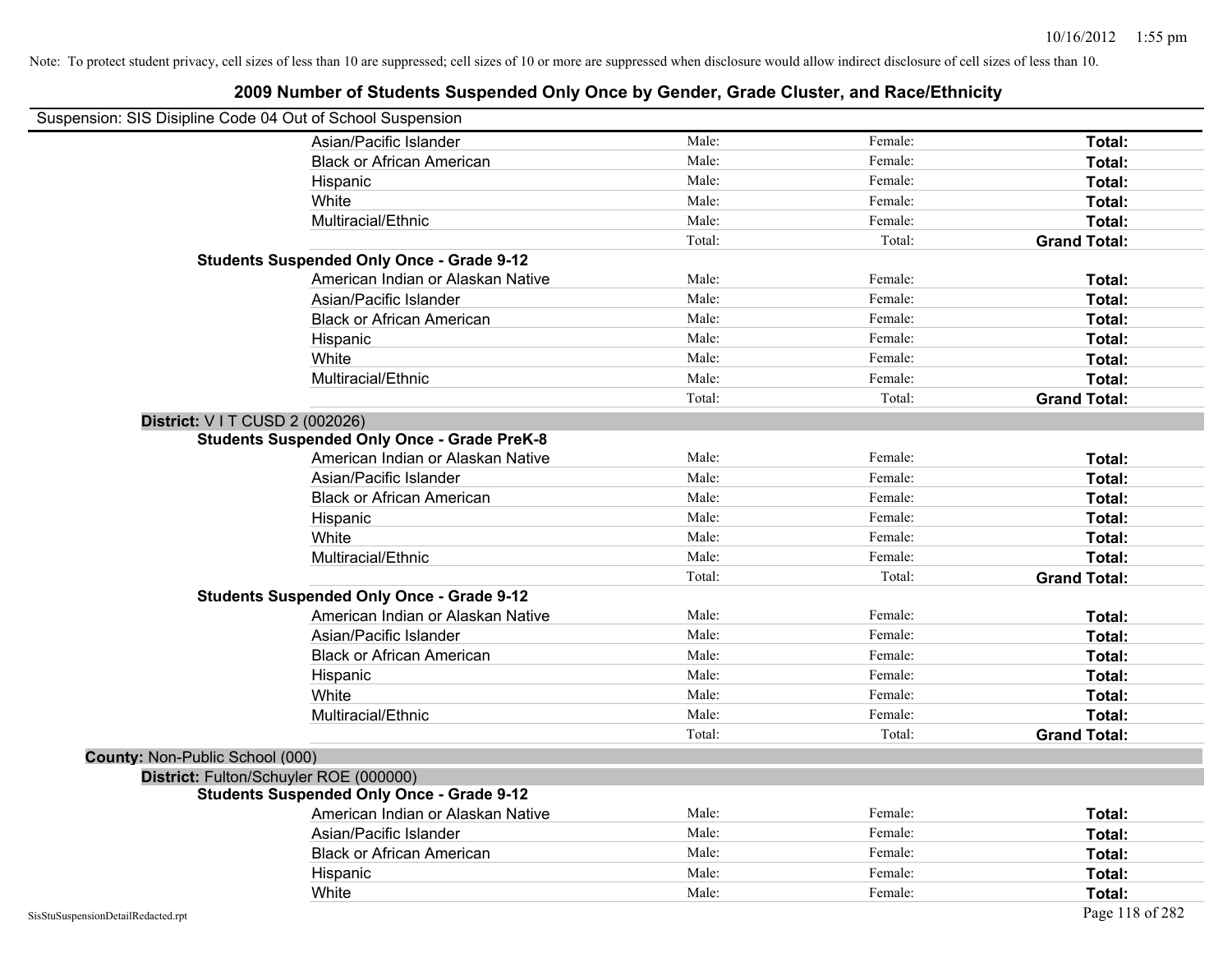| Suspension: SIS Disipline Code 04 Out of School Suspension |                                                    |        |         |                     |    |
|------------------------------------------------------------|----------------------------------------------------|--------|---------|---------------------|----|
|                                                            | Multiracial/Ethnic                                 | Male:  | Female: | Total:              |    |
|                                                            |                                                    | Total: | Total:  | <b>Grand Total:</b> |    |
| County: Schuyler (085)                                     |                                                    |        |         |                     |    |
|                                                            | District: Schuyler-Industry CUSD 5 (005026)        |        |         |                     |    |
|                                                            | <b>Students Suspended Only Once - Grade PreK-8</b> |        |         |                     |    |
|                                                            | American Indian or Alaskan Native                  | Male:  | Female: | Total:              |    |
|                                                            | Asian/Pacific Islander                             | Male:  | Female: | Total:              |    |
|                                                            | <b>Black or African American</b>                   | Male:  | Female: | Total:              |    |
|                                                            | Hispanic                                           | Male:  | Female: | Total:              |    |
|                                                            | White                                              | Male:  | Female: | Total:              |    |
|                                                            | Multiracial/Ethnic                                 | Male:  | Female: | Total:              |    |
|                                                            |                                                    | Total: | Total:  | <b>Grand Total:</b> |    |
|                                                            | <b>Students Suspended Only Once - Grade 9-12</b>   |        |         |                     |    |
|                                                            | American Indian or Alaskan Native                  | Male:  | Female: | Total:              |    |
|                                                            | Asian/Pacific Islander                             | Male:  | Female: | Total:              |    |
|                                                            | <b>Black or African American</b>                   | Male:  | Female: | Total:              |    |
|                                                            | Hispanic                                           | Male:  | Female: | Total:              |    |
|                                                            | White                                              | Male:  | Female: | Total:              | 15 |
|                                                            | Multiracial/Ethnic                                 | Male:  | Female: | Total:              |    |
|                                                            |                                                    | Total: | Total:  | <b>Grand Total:</b> |    |
|                                                            |                                                    |        |         |                     |    |
| Region: Grundy/Kendall ROE (24)                            |                                                    |        |         |                     |    |
| County: Grundy (032)                                       |                                                    |        |         |                     |    |
|                                                            | District: Braceville SD 75 (075002)                |        |         |                     |    |
|                                                            | <b>Students Suspended Only Once - Grade PreK-8</b> |        |         |                     |    |
|                                                            | American Indian or Alaskan Native                  | Male:  | Female: | Total:              |    |
|                                                            | Asian/Pacific Islander                             | Male:  | Female: | Total:              |    |
|                                                            | <b>Black or African American</b>                   | Male:  | Female: | Total:              |    |
|                                                            | Hispanic                                           | Male:  | Female: | Total:              |    |
|                                                            | White                                              | Male:  | Female: | Total:              |    |
|                                                            | Multiracial/Ethnic                                 | Male:  | Female: | Total:              |    |
|                                                            |                                                    | Total: | Total:  | <b>Grand Total:</b> |    |
|                                                            | District: Coal City CUSD 1 (001026)                |        |         |                     |    |
|                                                            | <b>Students Suspended Only Once - Grade PreK-8</b> |        |         |                     |    |
|                                                            | American Indian or Alaskan Native                  | Male:  | Female: | Total:              |    |
|                                                            | Asian/Pacific Islander                             | Male:  | Female: | Total:              |    |
|                                                            | <b>Black or African American</b>                   | Male:  | Female: | Total:              |    |
|                                                            | Hispanic                                           | Male:  | Female: | Total:              |    |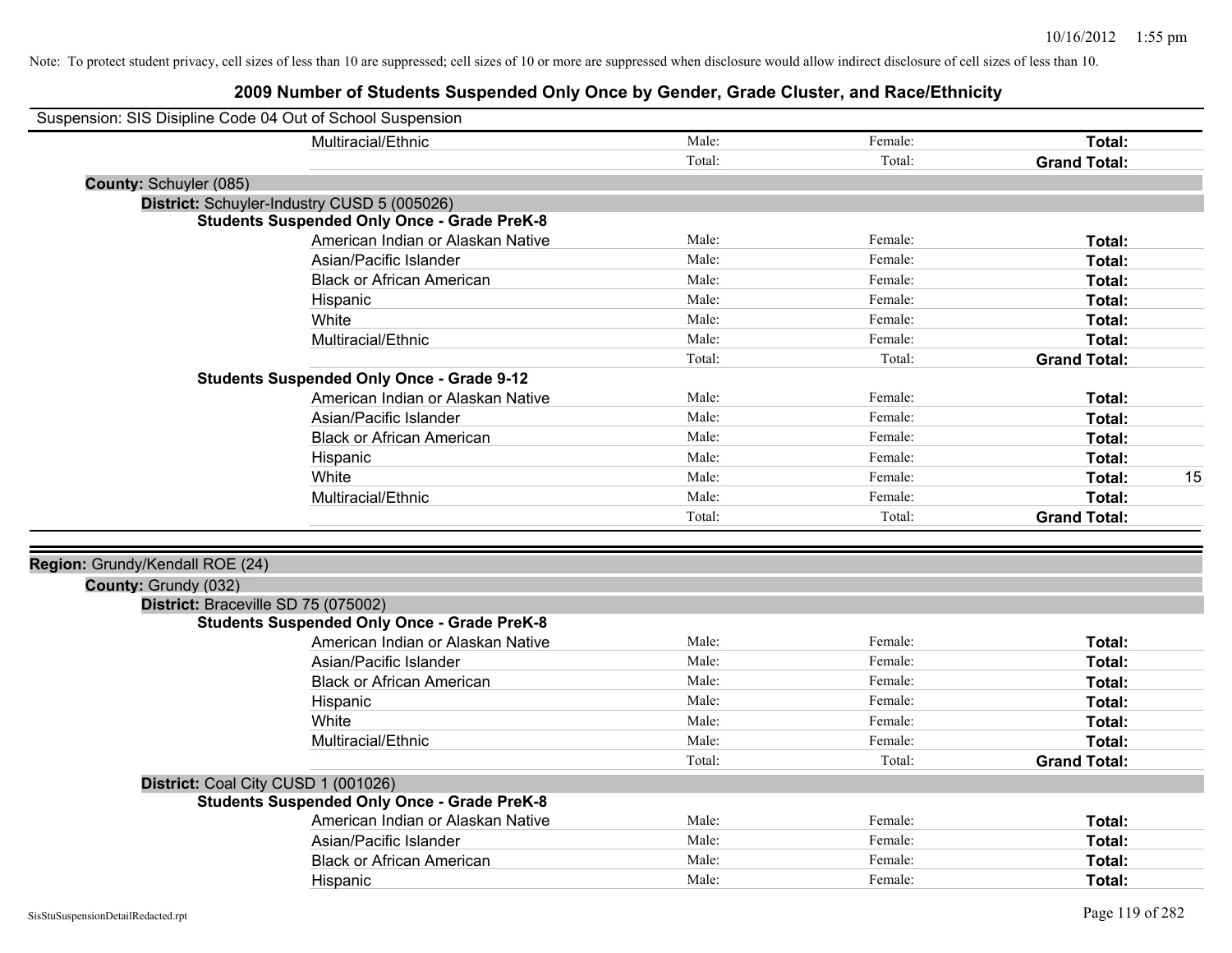| Suspension: SIS Disipline Code 04 Out of School Suspension |                                                    |        |    |         |    |                     |    |
|------------------------------------------------------------|----------------------------------------------------|--------|----|---------|----|---------------------|----|
|                                                            | White                                              | Male:  |    | Female: |    | Total:              |    |
|                                                            | Multiracial/Ethnic                                 | Male:  |    | Female: |    | Total:              |    |
|                                                            |                                                    | Total: |    | Total:  |    | <b>Grand Total:</b> | 11 |
|                                                            | <b>Students Suspended Only Once - Grade 9-12</b>   |        |    |         |    |                     |    |
|                                                            | American Indian or Alaskan Native                  | Male:  |    | Female: |    | Total:              |    |
|                                                            | Asian/Pacific Islander                             | Male:  |    | Female: |    | Total:              |    |
|                                                            | <b>Black or African American</b>                   | Male:  |    | Female: |    | Total:              |    |
|                                                            | Hispanic                                           | Male:  |    | Female: |    | Total:              |    |
|                                                            | White                                              | Male:  | 23 | Female: | 14 | Total:              | 37 |
|                                                            | Multiracial/Ethnic                                 | Male:  |    | Female: |    | Total:              |    |
|                                                            |                                                    | Total: |    | Total:  |    | <b>Grand Total:</b> |    |
|                                                            | District: Gardner CCSD 72C (072C04)                |        |    |         |    |                     |    |
|                                                            | <b>Students Suspended Only Once - Grade PreK-8</b> |        |    |         |    |                     |    |
|                                                            | American Indian or Alaskan Native                  | Male:  |    | Female: |    | Total:              |    |
|                                                            | Asian/Pacific Islander                             | Male:  |    | Female: |    | Total:              |    |
|                                                            | <b>Black or African American</b>                   | Male:  |    | Female: |    | Total:              |    |
|                                                            | Hispanic                                           | Male:  |    | Female: |    | Total:              |    |
|                                                            | White                                              | Male:  |    | Female: |    | Total:              |    |
|                                                            | Multiracial/Ethnic                                 | Male:  |    | Female: |    | Total:              |    |
|                                                            |                                                    | Total: |    | Total:  |    | <b>Grand Total:</b> |    |
|                                                            | District: Gardner S Wilmington Twp HSD 73 (073017) |        |    |         |    |                     |    |
|                                                            | <b>Students Suspended Only Once - Grade 9-12</b>   |        |    |         |    |                     |    |
|                                                            | American Indian or Alaskan Native                  | Male:  |    | Female: |    | Total:              |    |
|                                                            | Asian/Pacific Islander                             | Male:  |    | Female: |    | Total:              |    |
|                                                            | <b>Black or African American</b>                   | Male:  |    | Female: |    | Total:              |    |
|                                                            | Hispanic                                           | Male:  |    | Female: |    | Total:              |    |
|                                                            | White                                              | Male:  |    | Female: |    | Total:              |    |
|                                                            | Multiracial/Ethnic                                 | Male:  |    | Female: |    | Total:              |    |
|                                                            |                                                    | Total: |    | Total:  |    | <b>Grand Total:</b> |    |
|                                                            | District: Minooka CCSD 201 (201004)                |        |    |         |    |                     |    |
|                                                            | <b>Students Suspended Only Once - Grade PreK-8</b> |        |    |         |    |                     |    |
|                                                            | American Indian or Alaskan Native                  | Male:  |    | Female: |    | Total:              |    |
|                                                            | Asian/Pacific Islander                             | Male:  |    | Female: |    | Total:              |    |
|                                                            | <b>Black or African American</b>                   | Male:  |    | Female: |    | Total:              | 10 |
|                                                            | Hispanic                                           | Male:  |    | Female: |    | Total:              | 12 |
|                                                            | White                                              | Male:  |    | Female: |    | Total:              | 39 |
|                                                            | Multiracial/Ethnic                                 | Male:  |    | Female: |    | Total:              |    |
|                                                            |                                                    | Total: |    | Total:  |    | <b>Grand Total:</b> |    |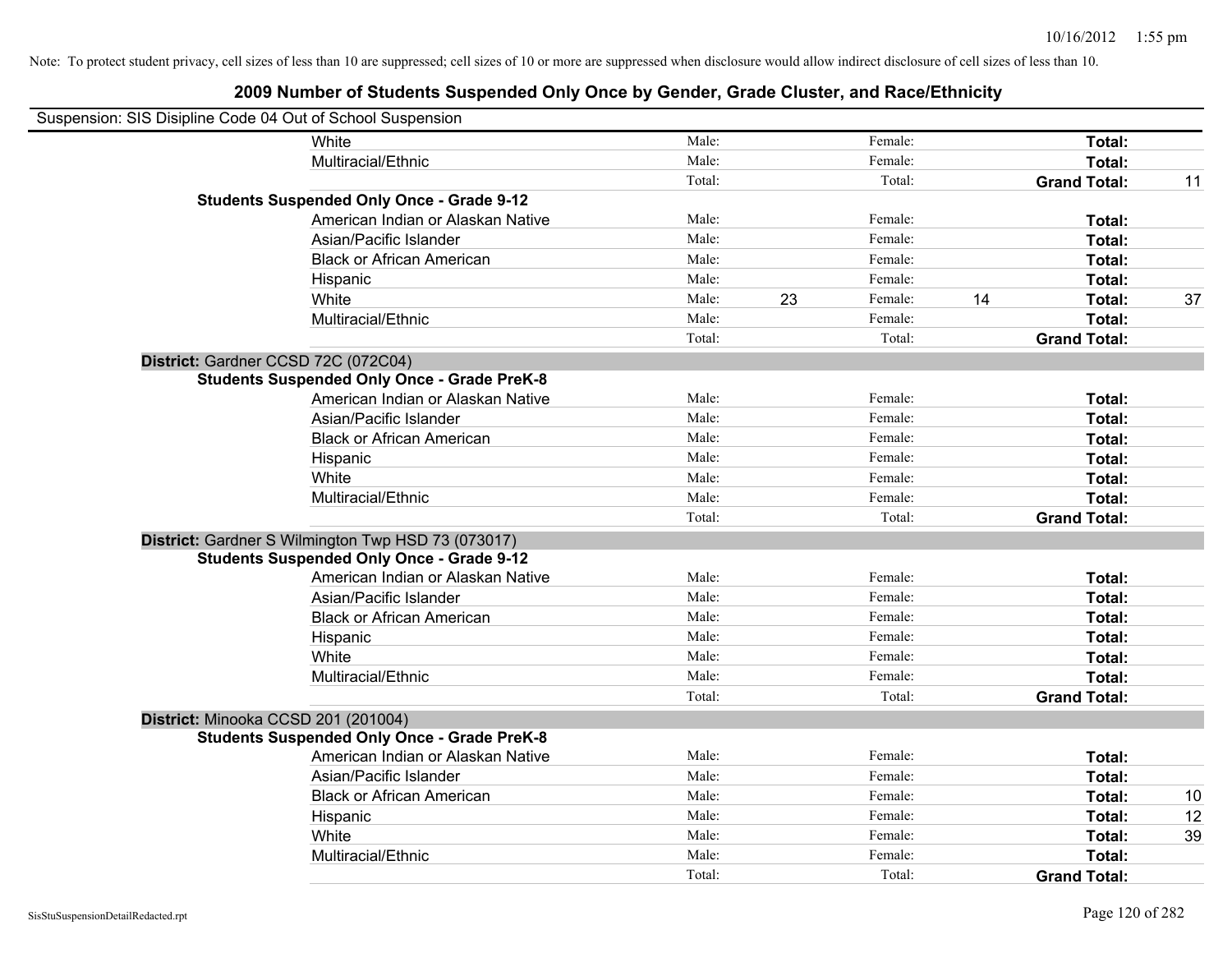# **2009 Number of Students Suspended Only Once by Gender, Grade Cluster, and Race/Ethnicity**

| Male:  |       |         |         | Total:              |    |
|--------|-------|---------|---------|---------------------|----|
|        |       | Female: |         | Total:              |    |
| Male:  |       | Female: |         | Total:              |    |
| Male:  |       | Female: |         | Total:              |    |
| Male:  |       | Female: |         | Total:              | 20 |
| Male:  |       | Female: |         | Total:              |    |
| Total: |       | Total:  |         | <b>Grand Total:</b> |    |
|        |       |         |         |                     |    |
|        |       |         |         |                     |    |
| Male:  |       | Female: |         | Total:              |    |
| Male:  |       | Female: |         | Total:              |    |
| Male:  |       | Female: |         | Total:              |    |
| Male:  |       | Female: |         | Total:              |    |
| Male:  | 28    | Female: | 13      | Total:              | 41 |
| Male:  |       | Female: |         | Total:              |    |
| Total: |       | Total:  |         | <b>Grand Total:</b> |    |
|        |       |         |         |                     |    |
|        |       |         |         |                     |    |
| Male:  |       | Female: |         | Total:              |    |
| Male:  |       | Female: |         | Total:              |    |
| Male:  |       | Female: |         | Total:              |    |
| Male:  |       | Female: |         | Total:              |    |
| Male:  |       | Female: |         | Total:              |    |
| Male:  |       | Female: |         | Total:              |    |
| Total: |       | Total:  |         | <b>Grand Total:</b> |    |
|        |       |         |         |                     |    |
|        |       |         |         |                     |    |
| Male:  |       | Female: |         | Total:              |    |
| Male:  |       | Female: |         | Total:              |    |
| Male:  |       | Female: |         | Total:              |    |
| Male:  |       | Female: |         | Total:              |    |
| Male:  |       | Female: |         | Total:              |    |
| Male:  |       | Female: |         | Total:              |    |
| Total: |       | Total:  |         | <b>Grand Total:</b> |    |
|        | Male: |         | Female: |                     |    |

**District:** Kendall Co Spec Educ Coop (000061)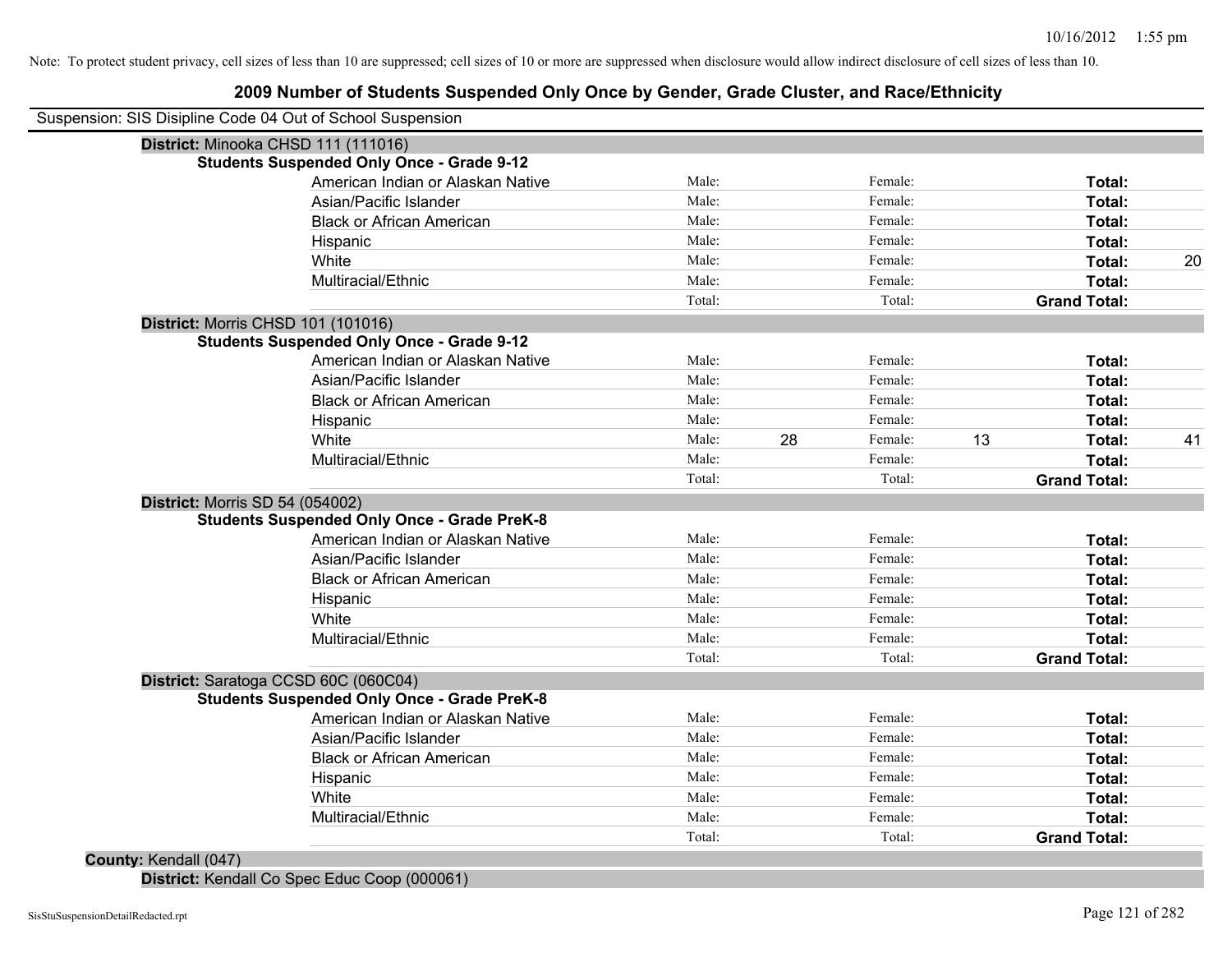| Suspension: SIS Disipline Code 04 Out of School Suspension |        |    |         |    |                     |     |
|------------------------------------------------------------|--------|----|---------|----|---------------------|-----|
| <b>Students Suspended Only Once - Grade 9-12</b>           |        |    |         |    |                     |     |
| American Indian or Alaskan Native                          | Male:  |    | Female: |    | Total:              |     |
| Asian/Pacific Islander                                     | Male:  |    | Female: |    | Total:              |     |
| <b>Black or African American</b>                           | Male:  |    | Female: |    | Total:              |     |
| Hispanic                                                   | Male:  |    | Female: |    | Total:              |     |
| White                                                      | Male:  |    | Female: |    | Total:              |     |
| Multiracial/Ethnic                                         | Male:  |    | Female: |    | Total:              |     |
|                                                            | Total: |    | Total:  |    | <b>Grand Total:</b> |     |
| District: Newark CHSD 18 (018016)                          |        |    |         |    |                     |     |
| <b>Students Suspended Only Once - Grade 9-12</b>           |        |    |         |    |                     |     |
| American Indian or Alaskan Native                          | Male:  |    | Female: |    | Total:              |     |
| Asian/Pacific Islander                                     | Male:  |    | Female: |    | Total:              |     |
| <b>Black or African American</b>                           | Male:  |    | Female: |    | Total:              |     |
| Hispanic                                                   | Male:  |    | Female: |    | Total:              |     |
| White                                                      | Male:  |    | Female: |    | Total:              |     |
| Multiracial/Ethnic                                         | Male:  |    | Female: |    | Total:              |     |
|                                                            | Total: |    | Total:  |    | <b>Grand Total:</b> |     |
| District: Oswego CUSD 308 (308026)                         |        |    |         |    |                     |     |
| <b>Students Suspended Only Once - Grade PreK-8</b>         |        |    |         |    |                     |     |
| American Indian or Alaskan Native                          | Male:  |    | Female: |    | Total:              |     |
| Asian/Pacific Islander                                     | Male:  |    | Female: |    | Total:              |     |
| <b>Black or African American</b>                           | Male:  | 19 | Female: | 13 | Total:              | 32  |
| Hispanic                                                   | Male:  | 30 | Female: | 14 | Total:              | 44  |
| White                                                      | Male:  | 70 | Female: | 20 | Total:              | 90  |
| Multiracial/Ethnic                                         | Male:  |    | Female: |    | Total:              |     |
|                                                            | Total: |    | Total:  |    | <b>Grand Total:</b> | 178 |
| <b>Students Suspended Only Once - Grade 9-12</b>           |        |    |         |    |                     |     |
| American Indian or Alaskan Native                          | Male:  |    | Female: |    | Total:              |     |
| Asian/Pacific Islander                                     | Male:  |    | Female: |    | Total:              |     |
| <b>Black or African American</b>                           | Male:  | 36 | Female: | 13 | Total:              | 49  |
| Hispanic                                                   | Male:  | 35 | Female: | 23 | Total:              | 58  |
| White                                                      | Male:  | 95 | Female: | 47 | Total:              | 142 |
| Multiracial/Ethnic                                         | Male:  |    | Female: |    | Total:              |     |
|                                                            | Total: |    | Total:  |    | <b>Grand Total:</b> |     |
| District: Plano CUSD 88 (088026)                           |        |    |         |    |                     |     |
| <b>Students Suspended Only Once - Grade PreK-8</b>         |        |    |         |    |                     |     |
| American Indian or Alaskan Native                          | Male:  |    | Female: |    | Total:              |     |
| Asian/Pacific Islander                                     | Male:  |    | Female: |    | Total:              |     |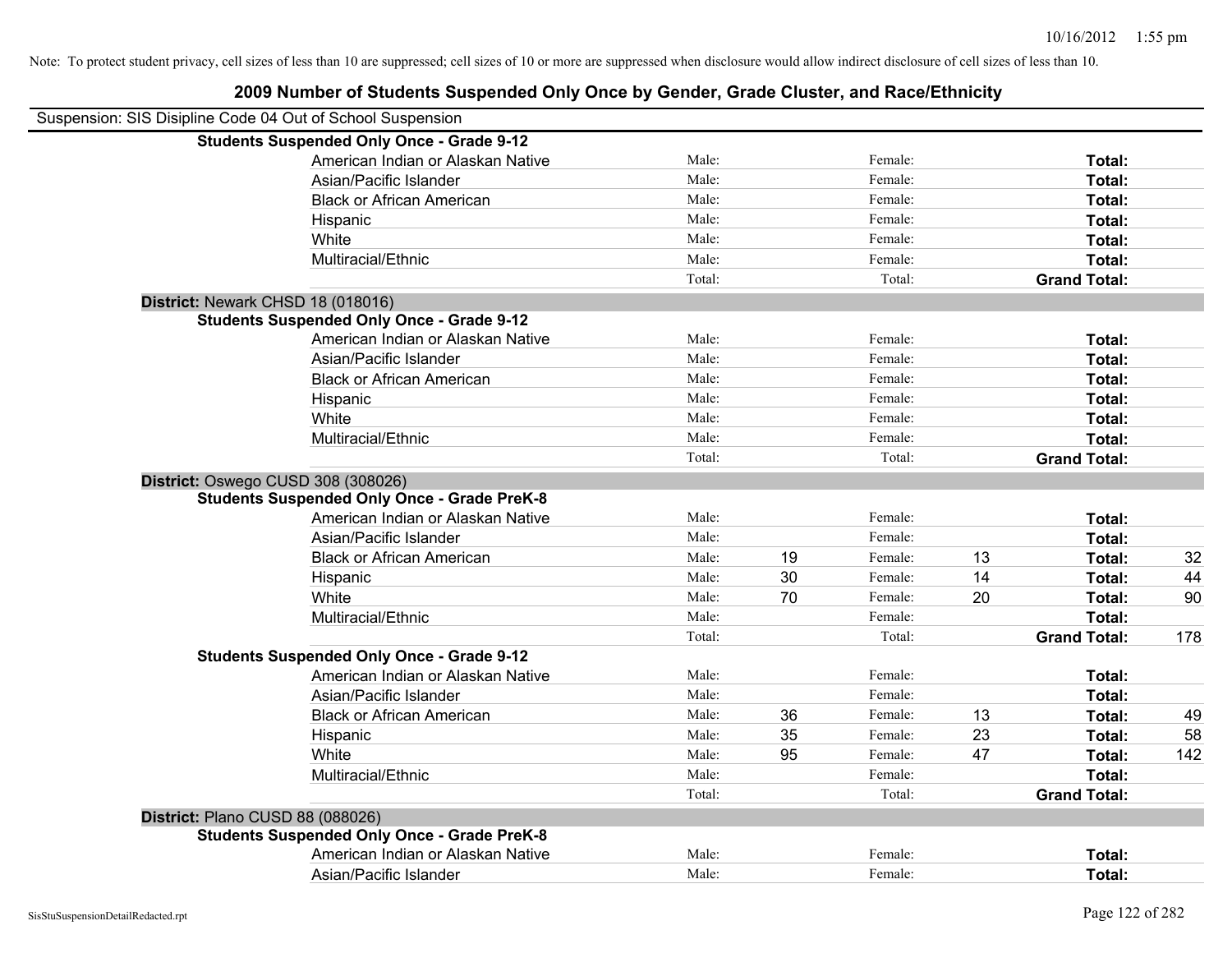| Suspension: SIS Disipline Code 04 Out of School Suspension |                                                    |        |    |         |    |                     |    |
|------------------------------------------------------------|----------------------------------------------------|--------|----|---------|----|---------------------|----|
|                                                            | <b>Black or African American</b>                   | Male:  |    | Female: |    | Total:              |    |
|                                                            | Hispanic                                           | Male:  |    | Female: |    | Total:              |    |
|                                                            | White                                              | Male:  |    | Female: |    | Total:              |    |
|                                                            | Multiracial/Ethnic                                 | Male:  |    | Female: |    | Total:              |    |
|                                                            |                                                    | Total: |    | Total:  |    | <b>Grand Total:</b> | 16 |
|                                                            | <b>Students Suspended Only Once - Grade 9-12</b>   |        |    |         |    |                     |    |
|                                                            | American Indian or Alaskan Native                  | Male:  |    | Female: |    | Total:              |    |
|                                                            | Asian/Pacific Islander                             | Male:  |    | Female: |    | Total:              |    |
|                                                            | <b>Black or African American</b>                   | Male:  |    | Female: |    | Total:              |    |
|                                                            | Hispanic                                           | Male:  |    | Female: |    | Total:              | 16 |
|                                                            | White                                              | Male:  |    | Female: |    | Total:              | 16 |
|                                                            | Multiracial/Ethnic                                 | Male:  |    | Female: |    | Total:              |    |
|                                                            |                                                    | Total: |    | Total:  |    | <b>Grand Total:</b> |    |
| District: Yorkville CUSD 115 (115026)                      |                                                    |        |    |         |    |                     |    |
|                                                            | <b>Students Suspended Only Once - Grade PreK-8</b> |        |    |         |    |                     |    |
|                                                            | American Indian or Alaskan Native                  | Male:  |    | Female: |    | Total:              |    |
|                                                            | Asian/Pacific Islander                             | Male:  |    | Female: |    | Total:              |    |
|                                                            | <b>Black or African American</b>                   | Male:  |    | Female: |    | Total:              |    |
|                                                            | Hispanic                                           | Male:  |    | Female: |    | Total:              |    |
|                                                            | White                                              | Male:  |    | Female: |    | Total:              | 36 |
|                                                            | Multiracial/Ethnic                                 | Male:  |    | Female: |    | Total:              |    |
|                                                            |                                                    | Total: |    | Total:  |    | <b>Grand Total:</b> | 51 |
|                                                            | <b>Students Suspended Only Once - Grade 9-12</b>   |        |    |         |    |                     |    |
|                                                            | American Indian or Alaskan Native                  | Male:  |    | Female: |    | Total:              |    |
|                                                            | Asian/Pacific Islander                             | Male:  |    | Female: |    | Total:              |    |
|                                                            | <b>Black or African American</b>                   | Male:  |    | Female: |    | Total:              | 13 |
|                                                            | Hispanic                                           | Male:  |    | Female: |    | Total:              | 14 |
|                                                            | White                                              | Male:  | 35 | Female: | 17 | Total:              | 52 |
|                                                            | Multiracial/Ethnic                                 | Male:  |    | Female: |    | Total:              |    |
|                                                            |                                                    | Total: |    | Total:  |    | <b>Grand Total:</b> |    |
|                                                            |                                                    |        |    |         |    |                     |    |
| Region: Hamilton/Jefferson ROE (25)                        |                                                    |        |    |         |    |                     |    |
| County: Hamilton (033)                                     |                                                    |        |    |         |    |                     |    |
|                                                            | District: Hamilton Co CUSD 10 (010026)             |        |    |         |    |                     |    |
|                                                            | <b>Students Suspended Only Once - Grade PreK-8</b> |        |    |         |    |                     |    |
|                                                            | American Indian or Alaskan Native                  | Male:  |    | Female: |    | Total:              |    |
|                                                            | Asian/Pacific Islander                             | Male:  |    | Female: |    | Total:              |    |
|                                                            | <b>Black or African American</b>                   | Male:  |    | Female: |    | Total:              |    |
|                                                            |                                                    |        |    |         |    |                     |    |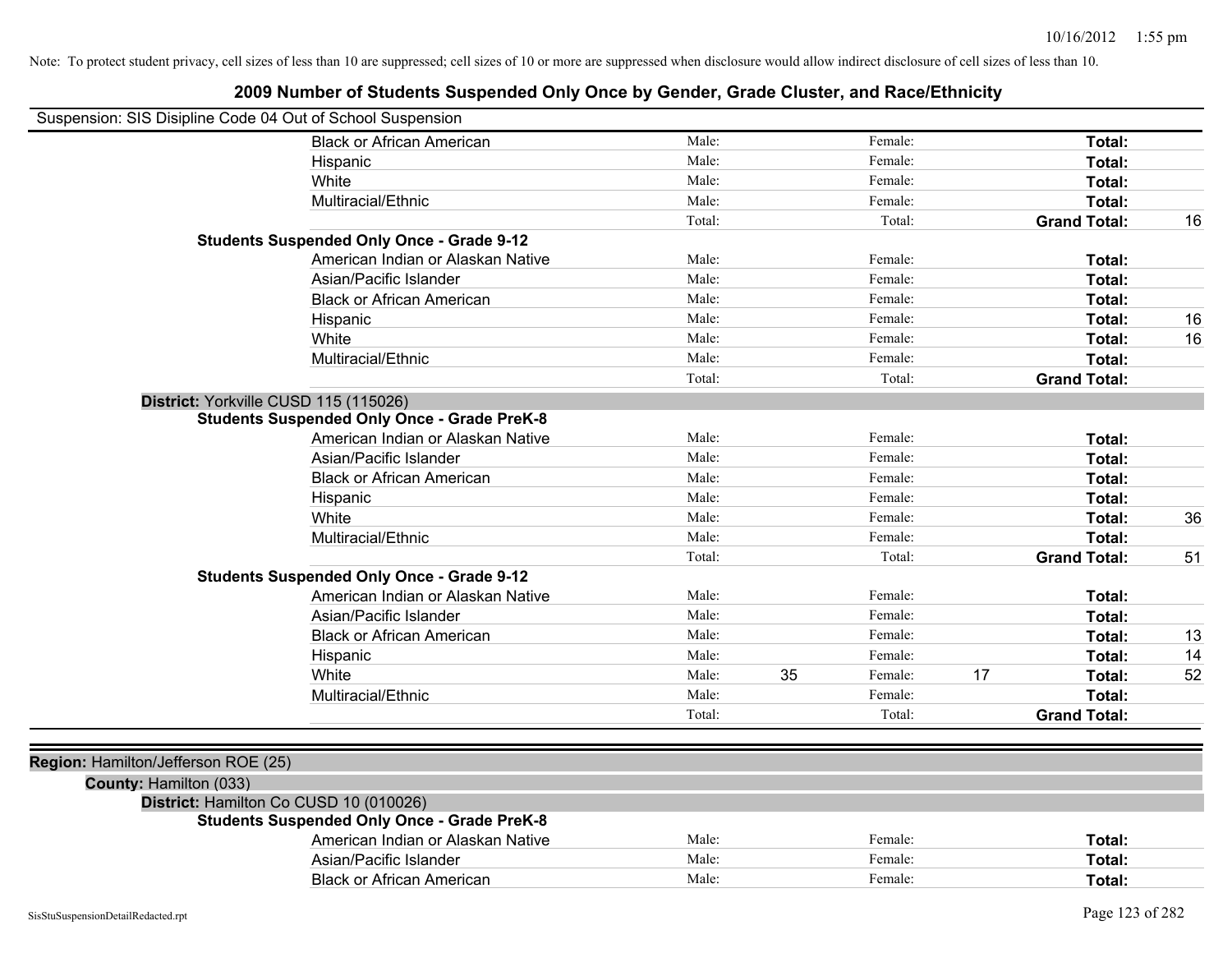| Suspension: SIS Disipline Code 04 Out of School Suspension |                                                    |        |         |                     |    |
|------------------------------------------------------------|----------------------------------------------------|--------|---------|---------------------|----|
|                                                            | Hispanic                                           | Male:  | Female: | Total:              |    |
|                                                            | White                                              | Male:  | Female: | Total:              | 24 |
|                                                            | Multiracial/Ethnic                                 | Male:  | Female: | Total:              |    |
|                                                            |                                                    | Total: | Total:  | <b>Grand Total:</b> |    |
|                                                            | <b>Students Suspended Only Once - Grade 9-12</b>   |        |         |                     |    |
|                                                            | American Indian or Alaskan Native                  | Male:  | Female: | Total:              |    |
|                                                            | Asian/Pacific Islander                             | Male:  | Female: | Total:              |    |
|                                                            | <b>Black or African American</b>                   | Male:  | Female: | Total:              |    |
|                                                            | Hispanic                                           | Male:  | Female: | Total:              |    |
|                                                            | White                                              | Male:  | Female: | Total:              | 27 |
|                                                            | Multiracial/Ethnic                                 | Male:  | Female: | Total:              |    |
|                                                            |                                                    | Total: | Total:  | <b>Grand Total:</b> |    |
| County: Jefferson (041)                                    |                                                    |        |         |                     |    |
| District: Bluford CCSD 114 (114004)                        |                                                    |        |         |                     |    |
|                                                            | <b>Students Suspended Only Once - Grade PreK-8</b> |        |         |                     |    |
|                                                            | American Indian or Alaskan Native                  | Male:  | Female: | Total:              |    |
|                                                            | Asian/Pacific Islander                             | Male:  | Female: | Total:              |    |
|                                                            | <b>Black or African American</b>                   | Male:  | Female: | Total:              |    |
|                                                            | Hispanic                                           | Male:  | Female: | Total:              |    |
|                                                            | White                                              | Male:  | Female: | Total:              |    |
|                                                            | Multiracial/Ethnic                                 | Male:  | Female: | Total:              |    |
|                                                            |                                                    | Total: | Total:  | <b>Grand Total:</b> |    |
| <b>District: Ina CCSD 8 (008004)</b>                       |                                                    |        |         |                     |    |
|                                                            | <b>Students Suspended Only Once - Grade PreK-8</b> |        |         |                     |    |
|                                                            | American Indian or Alaskan Native                  | Male:  | Female: | Total:              |    |
|                                                            | Asian/Pacific Islander                             | Male:  | Female: | Total:              |    |
|                                                            | <b>Black or African American</b>                   | Male:  | Female: | Total:              |    |
|                                                            | Hispanic                                           | Male:  | Female: | Total:              |    |
|                                                            | White                                              | Male:  | Female: | Total:              |    |
|                                                            | Multiracial/Ethnic                                 | Male:  | Female: | Total:              |    |
|                                                            |                                                    | Total: | Total:  | <b>Grand Total:</b> |    |
|                                                            | District: McClellan CCSD 12 (012004)               |        |         |                     |    |
|                                                            | <b>Students Suspended Only Once - Grade PreK-8</b> |        |         |                     |    |
|                                                            | American Indian or Alaskan Native                  | Male:  | Female: | Total:              |    |
|                                                            | Asian/Pacific Islander                             | Male:  | Female: | Total:              |    |
|                                                            | <b>Black or African American</b>                   | Male:  | Female: | Total:              |    |
|                                                            | Hispanic                                           | Male:  | Female: | <b>Total:</b>       |    |
|                                                            | White                                              | Male:  | Female: | Total:              |    |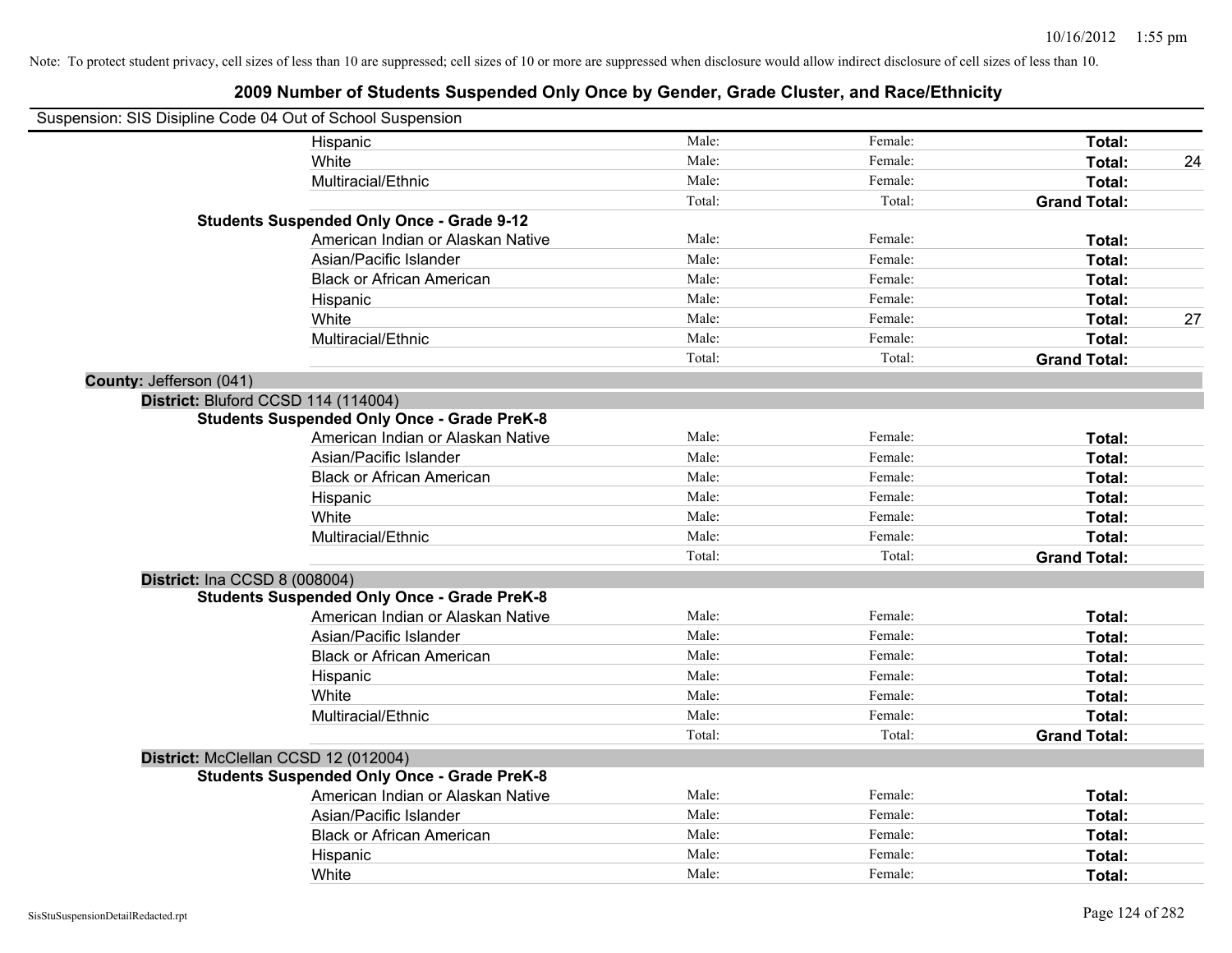| Suspension: SIS Disipline Code 04 Out of School Suspension |                                                    |        |    |         |    |                     |    |
|------------------------------------------------------------|----------------------------------------------------|--------|----|---------|----|---------------------|----|
|                                                            | Multiracial/Ethnic                                 | Male:  |    | Female: |    | Total:              |    |
|                                                            |                                                    | Total: |    | Total:  |    | <b>Grand Total:</b> |    |
| District: Mount Vernon SD 80 (080002)                      |                                                    |        |    |         |    |                     |    |
|                                                            | <b>Students Suspended Only Once - Grade PreK-8</b> |        |    |         |    |                     |    |
|                                                            | American Indian or Alaskan Native                  | Male:  |    | Female: |    | Total:              |    |
|                                                            | Asian/Pacific Islander                             | Male:  |    | Female: |    | Total:              |    |
|                                                            | <b>Black or African American</b>                   | Male:  | 29 | Female: | 13 | Total:              | 42 |
|                                                            | Hispanic                                           | Male:  |    | Female: |    | Total:              |    |
|                                                            | White                                              | Male:  |    | Female: |    | Total:              | 26 |
|                                                            | Multiracial/Ethnic                                 | Male:  |    | Female: |    | Total:              |    |
|                                                            |                                                    | Total: | 55 | Total:  | 23 | <b>Grand Total:</b> | 78 |
| District: Mt Vernon Twp HSD 201 (201017)                   |                                                    |        |    |         |    |                     |    |
|                                                            | <b>Students Suspended Only Once - Grade 9-12</b>   |        |    |         |    |                     |    |
|                                                            | American Indian or Alaskan Native                  | Male:  |    | Female: |    | Total:              |    |
|                                                            | Asian/Pacific Islander                             | Male:  |    | Female: |    | Total:              |    |
|                                                            | <b>Black or African American</b>                   | Male:  | 16 | Female: | 13 | Total:              | 29 |
|                                                            | Hispanic                                           | Male:  |    | Female: |    | Total:              |    |
|                                                            | White                                              | Male:  | 33 | Female: | 22 | Total:              | 55 |
|                                                            | Multiracial/Ethnic                                 | Male:  |    | Female: |    | Total:              |    |
|                                                            |                                                    | Total: |    | Total:  |    | <b>Grand Total:</b> |    |
|                                                            | District: Opdyke-Belle-Rive CCSD 5 (005004)        |        |    |         |    |                     |    |
|                                                            | <b>Students Suspended Only Once - Grade PreK-8</b> |        |    |         |    |                     |    |
|                                                            | American Indian or Alaskan Native                  | Male:  |    | Female: |    | Total:              |    |
|                                                            | Asian/Pacific Islander                             | Male:  |    | Female: |    | Total:              |    |
|                                                            | <b>Black or African American</b>                   | Male:  |    | Female: |    | Total:              |    |
|                                                            | Hispanic                                           | Male:  |    | Female: |    | Total:              |    |
|                                                            | White                                              | Male:  |    | Female: |    | Total:              |    |
|                                                            | Multiracial/Ethnic                                 | Male:  |    | Female: |    | Total:              |    |
|                                                            |                                                    | Total: |    | Total:  |    | <b>Grand Total:</b> |    |
| District: Rome CCSD 2 (002004)                             |                                                    |        |    |         |    |                     |    |
|                                                            | <b>Students Suspended Only Once - Grade PreK-8</b> |        |    |         |    |                     |    |
|                                                            | American Indian or Alaskan Native                  | Male:  |    | Female: |    | Total:              |    |
|                                                            | Asian/Pacific Islander                             | Male:  |    | Female: |    | Total:              |    |
|                                                            | <b>Black or African American</b>                   | Male:  |    | Female: |    | Total:              |    |
|                                                            | Hispanic                                           | Male:  |    | Female: |    | Total:              |    |
|                                                            | White                                              | Male:  |    | Female: |    | Total:              | 16 |
|                                                            | Multiracial/Ethnic                                 | Male:  |    | Female: |    | Total:              |    |
|                                                            |                                                    | Total: |    | Total:  |    | <b>Grand Total:</b> |    |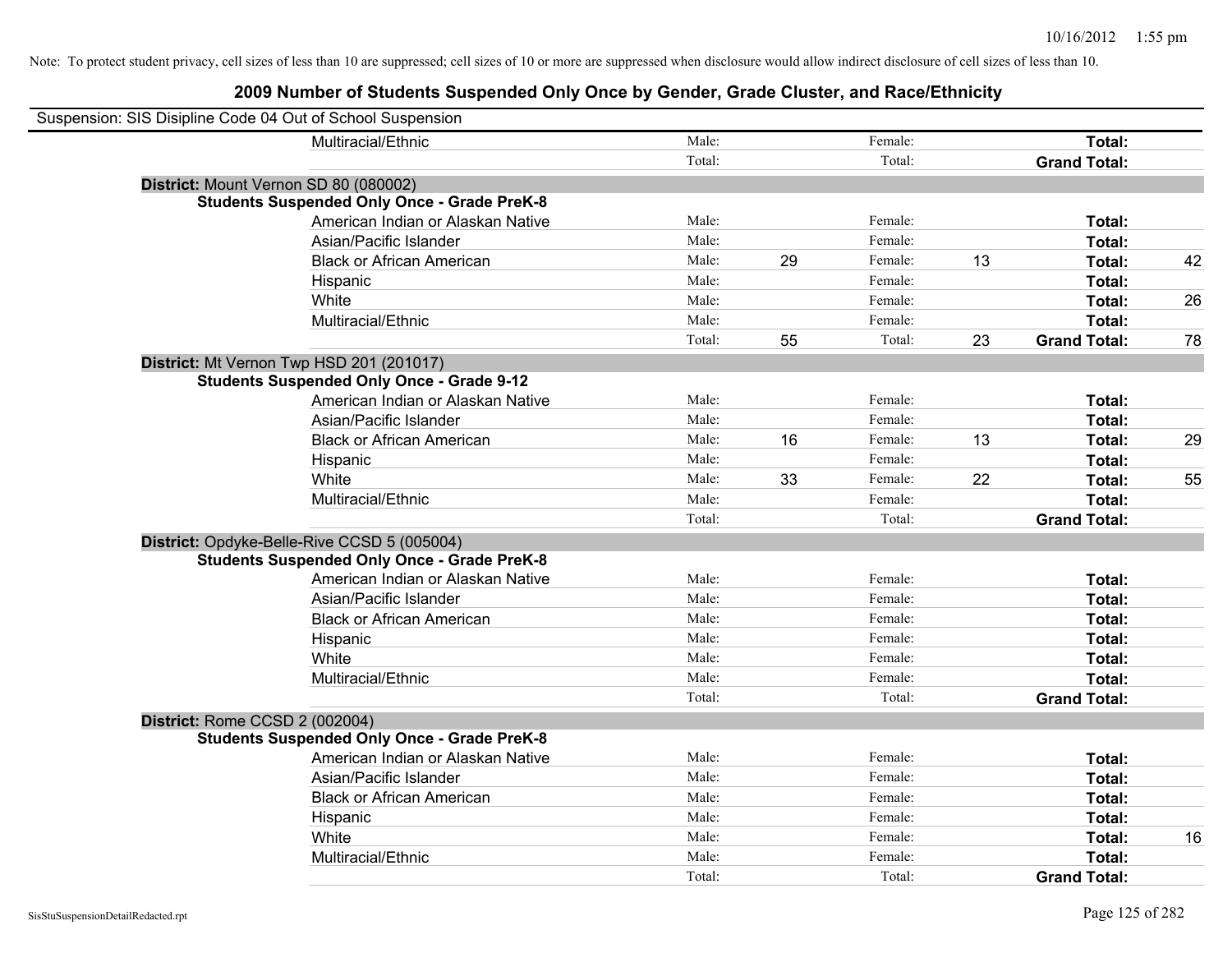# **2009 Number of Students Suspended Only Once by Gender, Grade Cluster, and Race/Ethnicity**

|                                 | Suspension: SIS Disipline Code 04 Out of School Suspension |        |         |                     |    |
|---------------------------------|------------------------------------------------------------|--------|---------|---------------------|----|
|                                 | District: Waltonville CUSD 1 (001026)                      |        |         |                     |    |
|                                 | <b>Students Suspended Only Once - Grade PreK-8</b>         |        |         |                     |    |
|                                 | American Indian or Alaskan Native                          | Male:  | Female: | Total:              |    |
|                                 | Asian/Pacific Islander                                     | Male:  | Female: | Total:              |    |
|                                 | <b>Black or African American</b>                           | Male:  | Female: | Total:              |    |
|                                 | Hispanic                                                   | Male:  | Female: | Total:              |    |
|                                 | White                                                      | Male:  | Female: | Total:              |    |
|                                 | Multiracial/Ethnic                                         | Male:  | Female: | Total:              |    |
|                                 |                                                            | Total: | Total:  | <b>Grand Total:</b> |    |
|                                 | District: Webber Twp HSD 204 (204017)                      |        |         |                     |    |
|                                 | <b>Students Suspended Only Once - Grade 9-12</b>           |        |         |                     |    |
|                                 | American Indian or Alaskan Native                          | Male:  | Female: | Total:              |    |
|                                 | Asian/Pacific Islander                                     | Male:  | Female: | Total:              |    |
|                                 | <b>Black or African American</b>                           | Male:  | Female: | Total:              |    |
|                                 | Hispanic                                                   | Male:  | Female: | Total:              |    |
|                                 | White                                                      | Male:  | Female: | Total:              |    |
|                                 | Multiracial/Ethnic                                         | Male:  | Female: | Total:              |    |
|                                 |                                                            | Total: | Total:  | <b>Grand Total:</b> |    |
|                                 | District: Woodlawn CHSD 205 (205016)                       |        |         |                     |    |
|                                 | <b>Students Suspended Only Once - Grade 9-12</b>           |        |         |                     |    |
|                                 | American Indian or Alaskan Native                          | Male:  | Female: | Total:              |    |
|                                 | Asian/Pacific Islander                                     | Male:  | Female: | Total:              |    |
|                                 | <b>Black or African American</b>                           | Male:  | Female: | Total:              |    |
|                                 | Hispanic                                                   | Male:  | Female: | Total:              |    |
|                                 | White                                                      | Male:  | Female: | Total:              | 11 |
|                                 | Multiracial/Ethnic                                         | Male:  | Female: | Total:              |    |
|                                 |                                                            | Total: | Total:  | <b>Grand Total:</b> |    |
| County: Non-Public School (000) |                                                            |        |         |                     |    |
|                                 | District: Hamilton/Jefferson ROE (000000)                  |        |         |                     |    |
|                                 | <b>Students Suspended Only Once - Grade PreK-8</b>         |        |         |                     |    |
|                                 | American Indian or Alaskan Native                          | Male:  | Female: | Total:              |    |
|                                 | Asian/Pacific Islander                                     | Male:  | Female: | Total:              |    |
|                                 | <b>Black or African American</b>                           | Male:  | Female: | Total:              |    |
|                                 | Hispanic                                                   | Male:  | Female: | Total:              |    |
|                                 | White                                                      | Male:  | Female: | Total:              |    |
|                                 | Multiracial/Ethnic                                         | Male:  | Female: | Total:              |    |
|                                 |                                                            | Total: | Total:  | <b>Grand Total:</b> |    |

**Students Suspended Only Once - Grade 9-12**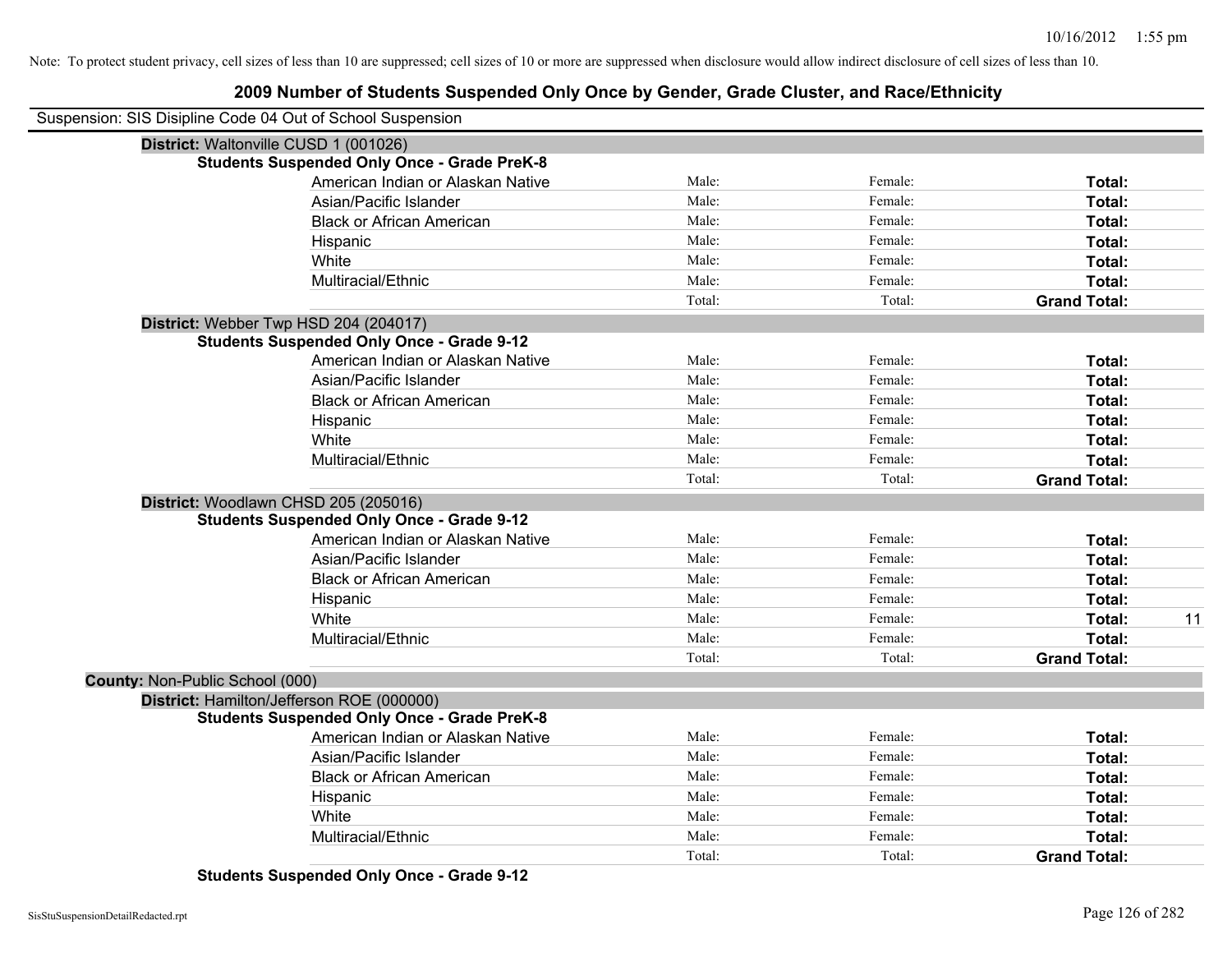# **2009 Number of Students Suspended Only Once by Gender, Grade Cluster, and Race/Ethnicity**

|                                    | Suspension: SIS Disipline Code 04 Out of School Suspension |        |         |                     |
|------------------------------------|------------------------------------------------------------|--------|---------|---------------------|
|                                    | American Indian or Alaskan Native                          | Male:  | Female: | Total:              |
|                                    | Asian/Pacific Islander                                     | Male:  | Female: | Total:              |
|                                    | <b>Black or African American</b>                           | Male:  | Female: | Total:              |
|                                    | Hispanic                                                   | Male:  | Female: | Total:              |
|                                    | White                                                      | Male:  | Female: | Total:              |
|                                    | Multiracial/Ethnic                                         | Male:  | Female: | Total:              |
|                                    |                                                            | Total: | Total:  | <b>Grand Total:</b> |
|                                    |                                                            |        |         |                     |
| Region: Hancock/McDonough ROE (26) |                                                            |        |         |                     |
|                                    |                                                            |        |         |                     |
| County: Hancock (034)              | District: Carthage ESD 317 (317004)                        |        |         |                     |
|                                    | <b>Students Suspended Only Once - Grade PreK-8</b>         |        |         |                     |
|                                    | American Indian or Alaskan Native                          | Male:  | Female: | Total:              |
|                                    | Asian/Pacific Islander                                     | Male:  | Female: | Total:              |
|                                    | <b>Black or African American</b>                           | Male:  | Female: | Total:              |
|                                    | Hispanic                                                   | Male:  | Female: | Total:              |
|                                    | White                                                      | Male:  | Female: | Total:              |
|                                    | Multiracial/Ethnic                                         | Male:  | Female: | Total:              |
|                                    |                                                            | Total: | Total:  | <b>Grand Total:</b> |
|                                    | District: Dallas ESD 327 (327004)                          |        |         |                     |
|                                    | <b>Students Suspended Only Once - Grade PreK-8</b>         |        |         |                     |
|                                    | American Indian or Alaskan Native                          | Male:  | Female: | Total:              |
|                                    | Asian/Pacific Islander                                     | Male:  | Female: | Total:              |
|                                    | <b>Black or African American</b>                           | Male:  | Female: | Total:              |
|                                    | Hispanic                                                   | Male:  | Female: | Total:              |
|                                    | White                                                      | Male:  | Female: | Total:              |
|                                    | Multiracial/Ethnic                                         | Male:  | Female: | Total:              |
|                                    |                                                            | Total: | Total:  | <b>Grand Total:</b> |
|                                    | District: Illini West H S Dist 307 (307016)                |        |         |                     |
|                                    | <b>Students Suspended Only Once - Grade 9-12</b>           |        |         |                     |
|                                    | American Indian or Alaskan Native                          | Male:  | Female: | Total:              |
|                                    | Asian/Pacific Islander                                     | Male:  | Female: | Total:              |
|                                    | <b>Black or African American</b>                           | Male:  | Female: | Total:              |
|                                    | Hispanic                                                   | Male:  | Female: | Total:              |
|                                    | White                                                      | Male:  | Female: | Total:              |
|                                    | Multiracial/Ethnic                                         | Male:  | Female: | Total:              |
|                                    |                                                            | Total: | Total:  | <b>Grand Total:</b> |
|                                    |                                                            |        |         |                     |

### **District:** La Harpe CSD 347 (347004)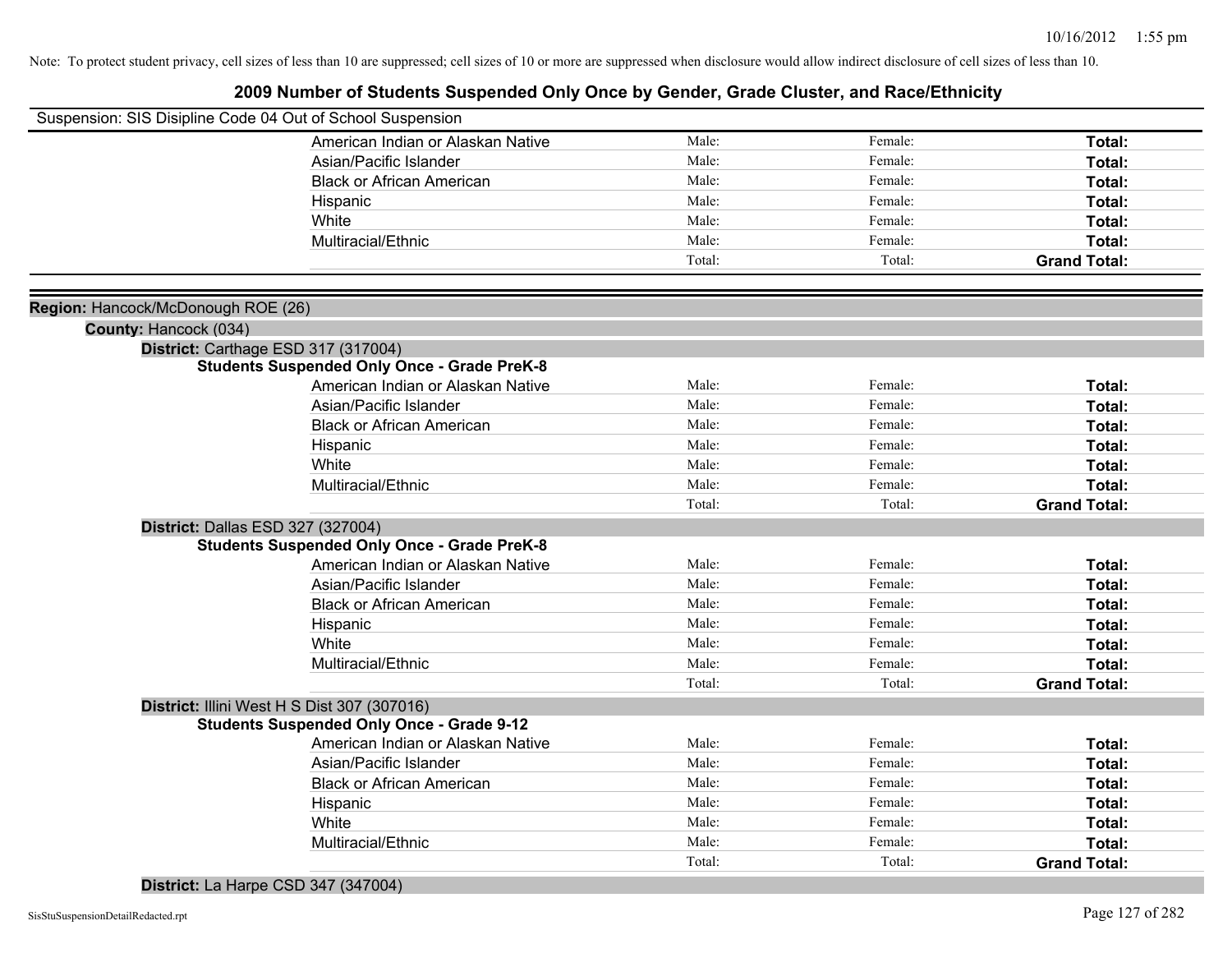| Suspension: SIS Disipline Code 04 Out of School Suspension |                                                    |        |         |                     |
|------------------------------------------------------------|----------------------------------------------------|--------|---------|---------------------|
|                                                            | <b>Students Suspended Only Once - Grade PreK-8</b> |        |         |                     |
|                                                            | American Indian or Alaskan Native                  | Male:  | Female: | Total:              |
|                                                            | Asian/Pacific Islander                             | Male:  | Female: | Total:              |
|                                                            | <b>Black or African American</b>                   | Male:  | Female: | Total:              |
|                                                            | Hispanic                                           | Male:  | Female: | Total:              |
|                                                            | White                                              | Male:  | Female: | Total:              |
|                                                            | Multiracial/Ethnic                                 | Male:  | Female: | Total:              |
|                                                            |                                                    | Total: | Total:  | <b>Grand Total:</b> |
| District: Southeastern CUSD 337 (337026)                   |                                                    |        |         |                     |
|                                                            | <b>Students Suspended Only Once - Grade PreK-8</b> |        |         |                     |
|                                                            | American Indian or Alaskan Native                  | Male:  | Female: | Total:              |
|                                                            | Asian/Pacific Islander                             | Male:  | Female: | Total:              |
|                                                            | <b>Black or African American</b>                   | Male:  | Female: | Total:              |
|                                                            | Hispanic                                           | Male:  | Female: | Total:              |
|                                                            | White                                              | Male:  | Female: | Total:              |
|                                                            | Multiracial/Ethnic                                 | Male:  | Female: | Total:              |
|                                                            |                                                    | Total: | Total:  | <b>Grand Total:</b> |
|                                                            | <b>Students Suspended Only Once - Grade 9-12</b>   |        |         |                     |
|                                                            | American Indian or Alaskan Native                  | Male:  | Female: | Total:              |
|                                                            | Asian/Pacific Islander                             | Male:  | Female: | Total:              |
|                                                            | <b>Black or African American</b>                   | Male:  | Female: | Total:              |
|                                                            | Hispanic                                           | Male:  | Female: | Total:              |
|                                                            | White                                              | Male:  | Female: | Total:              |
|                                                            | Multiracial/Ethnic                                 | Male:  | Female: | Total:              |
|                                                            |                                                    | Total: | Total:  | <b>Grand Total:</b> |
| District: Warsaw CUSD 316 (316026)                         |                                                    |        |         |                     |
|                                                            | <b>Students Suspended Only Once - Grade PreK-8</b> |        |         |                     |
|                                                            | American Indian or Alaskan Native                  | Male:  | Female: | Total:              |
|                                                            | Asian/Pacific Islander                             | Male:  | Female: | Total:              |
|                                                            | <b>Black or African American</b>                   | Male:  | Female: | Total:              |
|                                                            | Hispanic                                           | Male:  | Female: | Total:              |
|                                                            | White                                              | Male:  | Female: | Total:              |
|                                                            | Multiracial/Ethnic                                 | Male:  | Female: | Total:              |
|                                                            |                                                    | Total: | Total:  | <b>Grand Total:</b> |
|                                                            | <b>Students Suspended Only Once - Grade 9-12</b>   |        |         |                     |
|                                                            | American Indian or Alaskan Native                  | Male:  | Female: | Total:              |
|                                                            | Asian/Pacific Islander                             | Male:  | Female: | Total:              |
|                                                            | <b>Black or African American</b>                   | Male:  | Female: | Total:              |
|                                                            | Hispanic                                           | Male:  | Female: | Total:              |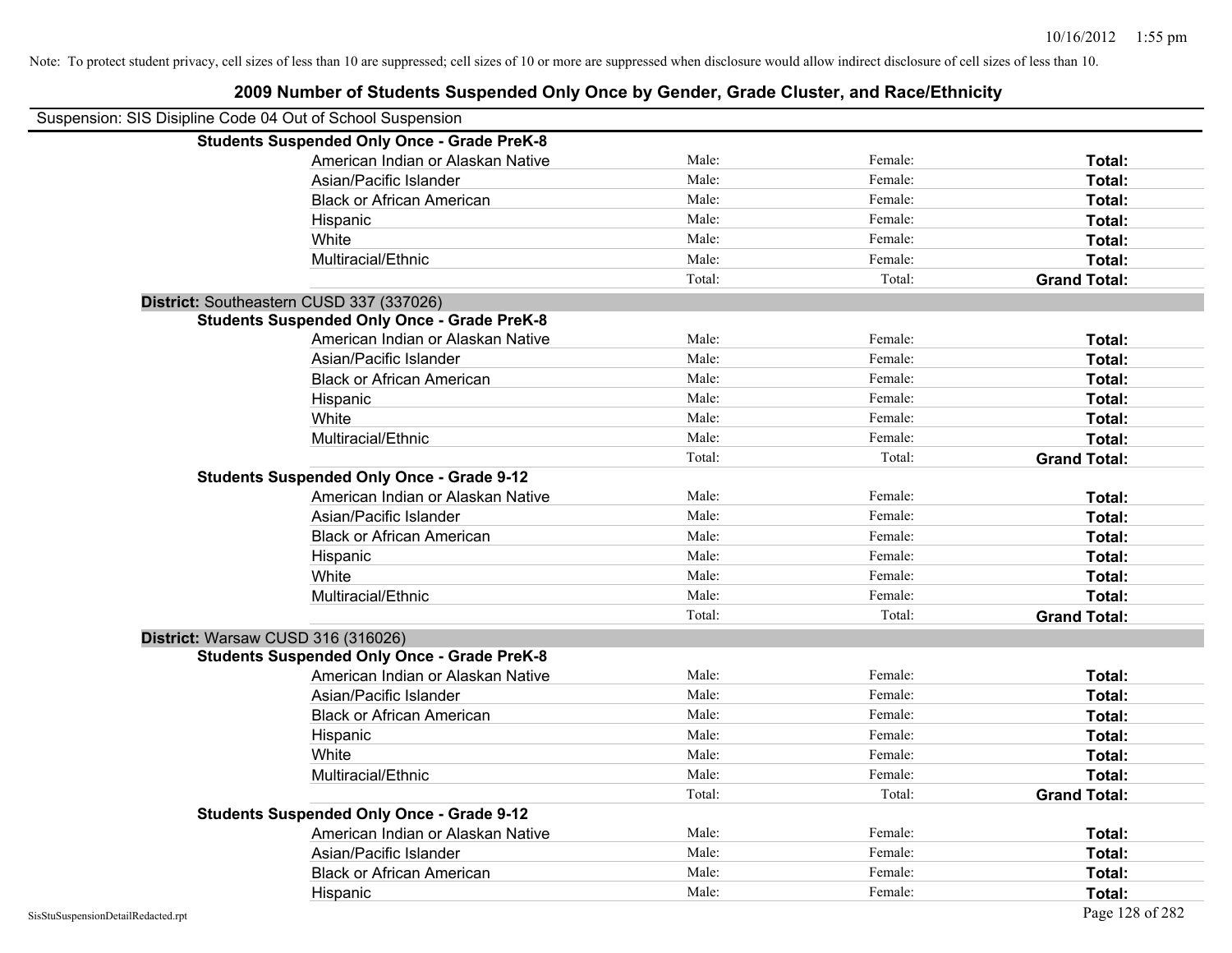| Suspension: SIS Disipline Code 04 Out of School Suspension |                                                    |        |         |                     |    |
|------------------------------------------------------------|----------------------------------------------------|--------|---------|---------------------|----|
|                                                            | <b>White</b>                                       | Male:  | Female: | Total:              |    |
|                                                            | Multiracial/Ethnic                                 | Male:  | Female: | Total:              |    |
|                                                            |                                                    | Total: | Total:  | <b>Grand Total:</b> |    |
| County: Mcdonough (062)                                    |                                                    |        |         |                     |    |
|                                                            | District: Bushnell Prairie City CUSD 170 (170026)  |        |         |                     |    |
|                                                            | <b>Students Suspended Only Once - Grade PreK-8</b> |        |         |                     |    |
|                                                            | American Indian or Alaskan Native                  | Male:  | Female: | Total:              |    |
|                                                            | Asian/Pacific Islander                             | Male:  | Female: | Total:              |    |
|                                                            | <b>Black or African American</b>                   | Male:  | Female: | Total:              |    |
|                                                            | Hispanic                                           | Male:  | Female: | Total:              |    |
|                                                            | White                                              | Male:  | Female: | Total:              | 23 |
|                                                            | Multiracial/Ethnic                                 | Male:  | Female: | Total:              |    |
|                                                            |                                                    | Total: | Total:  | <b>Grand Total:</b> |    |
|                                                            | <b>Students Suspended Only Once - Grade 9-12</b>   |        |         |                     |    |
|                                                            | American Indian or Alaskan Native                  | Male:  | Female: | Total:              |    |
|                                                            | Asian/Pacific Islander                             | Male:  | Female: | Total:              |    |
|                                                            | <b>Black or African American</b>                   | Male:  | Female: | Total:              |    |
|                                                            | Hispanic                                           | Male:  | Female: | Total:              |    |
|                                                            | White                                              | Male:  | Female: | Total:              | 15 |
|                                                            | Multiracial/Ethnic                                 | Male:  | Female: | Total:              |    |
|                                                            |                                                    | Total: | Total:  | <b>Grand Total:</b> |    |
| District: Macomb CUSD 185 (185026)                         |                                                    |        |         |                     |    |
|                                                            | <b>Students Suspended Only Once - Grade PreK-8</b> |        |         |                     |    |
|                                                            | American Indian or Alaskan Native                  | Male:  | Female: | Total:              |    |
|                                                            | Asian/Pacific Islander                             | Male:  | Female: | Total:              |    |
|                                                            | <b>Black or African American</b>                   | Male:  | Female: | Total:              |    |
|                                                            | Hispanic                                           | Male:  | Female: | Total:              |    |
|                                                            | White                                              | Male:  | Female: | Total:              | 12 |
|                                                            | Multiracial/Ethnic                                 | Male:  | Female: | Total:              |    |
|                                                            |                                                    | Total: | Total:  | <b>Grand Total:</b> |    |
|                                                            | <b>Students Suspended Only Once - Grade 9-12</b>   |        |         |                     |    |
|                                                            | American Indian or Alaskan Native                  | Male:  | Female: | Total:              |    |
|                                                            | Asian/Pacific Islander                             | Male:  | Female: | Total:              |    |
|                                                            | <b>Black or African American</b>                   | Male:  | Female: | Total:              |    |
|                                                            | Hispanic                                           | Male:  | Female: | Total:              |    |
|                                                            | White                                              | Male:  | Female: | Total:              | 23 |
|                                                            | Multiracial/Ethnic                                 | Male:  | Female: | Total:              |    |
|                                                            |                                                    | Total: | Total:  | <b>Grand Total:</b> |    |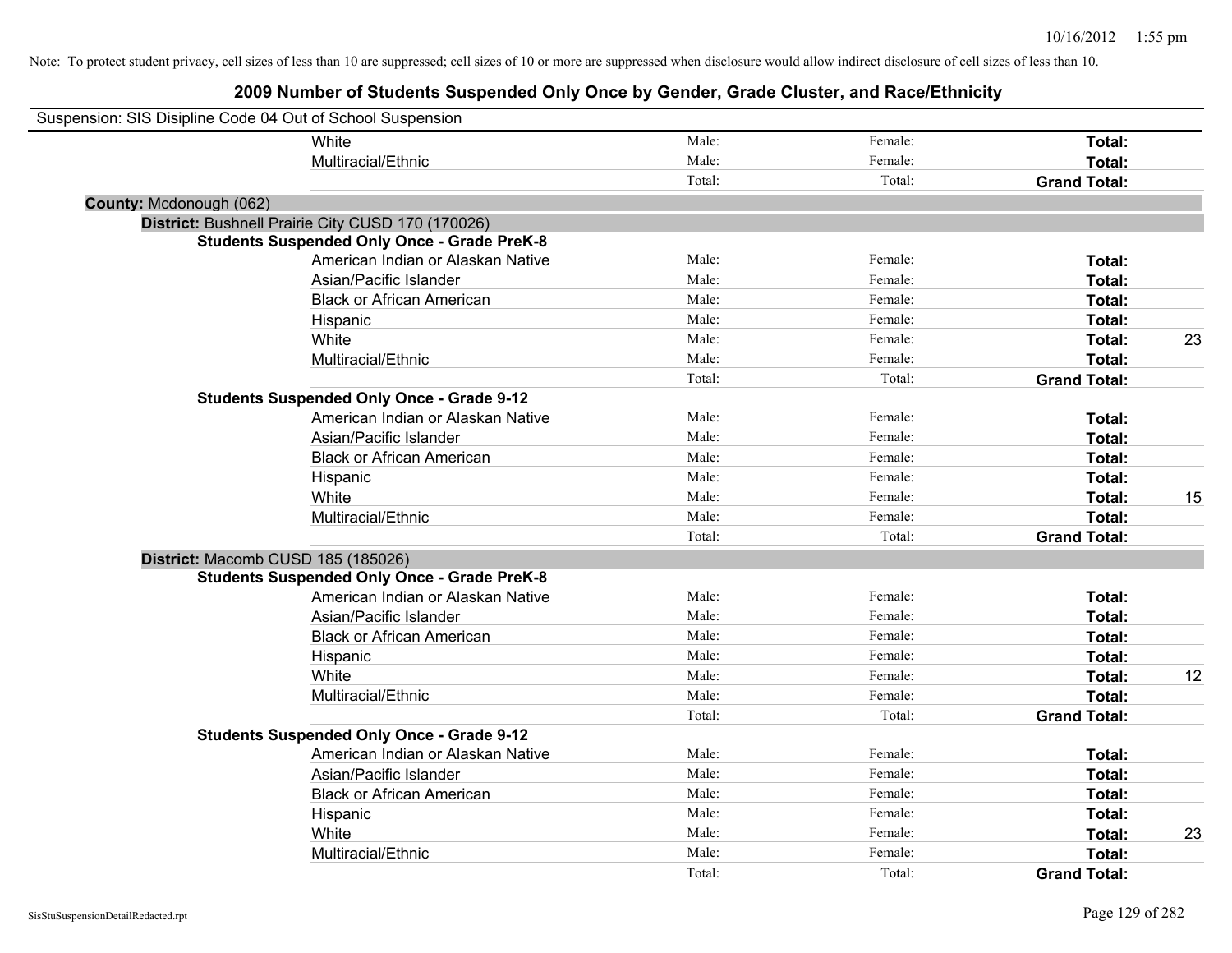|                                          | Suspension: SIS Disipline Code 04 Out of School Suspension |        |         |                     |    |
|------------------------------------------|------------------------------------------------------------|--------|---------|---------------------|----|
|                                          | District: West Central IL Spec Educ Coop (000061)          |        |         |                     |    |
|                                          | <b>Students Suspended Only Once - Grade 9-12</b>           |        |         |                     |    |
|                                          | American Indian or Alaskan Native                          | Male:  | Female: | Total:              |    |
|                                          | Asian/Pacific Islander                                     | Male:  | Female: | Total:              |    |
|                                          | <b>Black or African American</b>                           | Male:  | Female: | <b>Total:</b>       |    |
|                                          | Hispanic                                                   | Male:  | Female: | Total:              |    |
|                                          | White                                                      | Male:  | Female: | Total:              |    |
|                                          | Multiracial/Ethnic                                         | Male:  | Female: | Total:              |    |
|                                          |                                                            | Total: | Total:  | <b>Grand Total:</b> |    |
|                                          | District: West Prairie CUSD 103 (103026)                   |        |         |                     |    |
|                                          | <b>Students Suspended Only Once - Grade PreK-8</b>         |        |         |                     |    |
|                                          | American Indian or Alaskan Native                          | Male:  | Female: | Total:              |    |
|                                          | Asian/Pacific Islander                                     | Male:  | Female: | Total:              |    |
|                                          | <b>Black or African American</b>                           | Male:  | Female: | Total:              |    |
|                                          | Hispanic                                                   | Male:  | Female: | Total:              |    |
|                                          | White                                                      | Male:  | Female: | Total:              | 12 |
|                                          | Multiracial/Ethnic                                         | Male:  | Female: | Total:              |    |
|                                          |                                                            | Total: | Total:  | <b>Grand Total:</b> |    |
|                                          | <b>Students Suspended Only Once - Grade 9-12</b>           |        |         |                     |    |
|                                          | American Indian or Alaskan Native                          | Male:  | Female: | Total:              |    |
|                                          | Asian/Pacific Islander                                     | Male:  | Female: | Total:              |    |
|                                          | <b>Black or African American</b>                           | Male:  | Female: | Total:              |    |
|                                          | Hispanic                                                   | Male:  | Female: | Total:              |    |
|                                          | White                                                      | Male:  | Female: | Total:              | 10 |
|                                          | Multiracial/Ethnic                                         | Male:  | Female: | Total:              |    |
|                                          |                                                            | Total: | Total:  | <b>Grand Total:</b> |    |
|                                          |                                                            |        |         |                     |    |
| Region: Henderson/Mercer/Warren ROE (27) |                                                            |        |         |                     |    |
| County: Henderson (036)                  |                                                            |        |         |                     |    |
|                                          | District: West Central CUSD 235 (235026)                   |        |         |                     |    |
|                                          | <b>Students Suspended Only Once - Grade PreK-8</b>         |        |         |                     |    |
|                                          | American Indian or Alaskan Native                          | Male:  | Female: | Total:              |    |
|                                          | Asian/Pacific Islander                                     | Male:  | Female: | Total:              |    |
|                                          | <b>Black or African American</b>                           | Male:  | Female: | Total:              |    |
|                                          | Hispanic                                                   | Male:  | Female: | Total:              |    |
|                                          | White                                                      | Male:  | Female: | Total:              |    |
|                                          | Multiracial/Ethnic                                         | Male:  | Female: | Total:              |    |
|                                          |                                                            | Total: | Total:  | <b>Grand Total:</b> |    |
|                                          |                                                            |        |         |                     |    |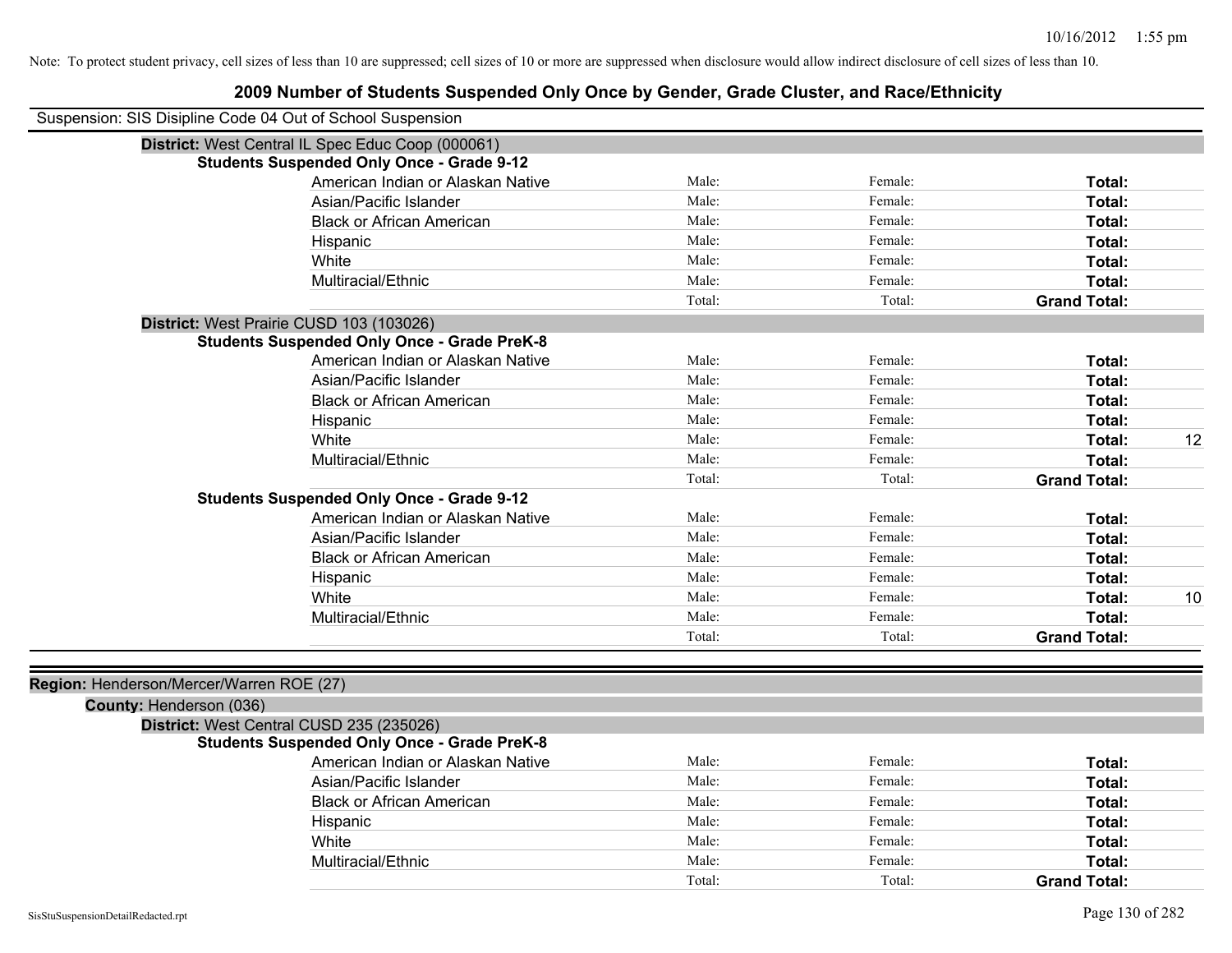|                                   | Suspension: SIS Disipline Code 04 Out of School Suspension |        |         |                     |    |
|-----------------------------------|------------------------------------------------------------|--------|---------|---------------------|----|
|                                   | <b>Students Suspended Only Once - Grade 9-12</b>           |        |         |                     |    |
|                                   | American Indian or Alaskan Native                          | Male:  | Female: | Total:              |    |
|                                   | Asian/Pacific Islander                                     | Male:  | Female: | Total:              |    |
|                                   | <b>Black or African American</b>                           | Male:  | Female: | Total:              |    |
|                                   | Hispanic                                                   | Male:  | Female: | Total:              |    |
|                                   | White                                                      | Male:  | Female: | Total:              | 20 |
|                                   | Multiracial/Ethnic                                         | Male:  | Female: | Total:              |    |
|                                   |                                                            | Total: | Total:  | <b>Grand Total:</b> |    |
| County: Mercer (066)              |                                                            |        |         |                     |    |
| District: Aledo CUSD 201 (201026) |                                                            |        |         |                     |    |
|                                   | <b>Students Suspended Only Once - Grade 9-12</b>           |        |         |                     |    |
|                                   | American Indian or Alaskan Native                          | Male:  | Female: | Total:              |    |
|                                   | Asian/Pacific Islander                                     | Male:  | Female: | Total:              |    |
|                                   | <b>Black or African American</b>                           | Male:  | Female: | Total:              |    |
|                                   | Hispanic                                                   | Male:  | Female: | Total:              |    |
|                                   | White                                                      | Male:  | Female: | Total:              | 12 |
|                                   | Multiracial/Ethnic                                         | Male:  | Female: | Total:              |    |
|                                   |                                                            | Total: | Total:  | <b>Grand Total:</b> |    |
|                                   | District: Westmer CUSD 203 (203026)                        |        |         |                     |    |
|                                   | <b>Students Suspended Only Once - Grade PreK-8</b>         |        |         |                     |    |
|                                   | American Indian or Alaskan Native                          | Male:  | Female: | Total:              |    |
|                                   | Asian/Pacific Islander                                     | Male:  | Female: | Total:              |    |
|                                   | <b>Black or African American</b>                           | Male:  | Female: | Total:              |    |
|                                   | Hispanic                                                   | Male:  | Female: | Total:              |    |
|                                   | White                                                      | Male:  | Female: | Total:              | 11 |
|                                   | Multiracial/Ethnic                                         | Male:  | Female: | Total:              |    |
|                                   |                                                            | Total: | Total:  | <b>Grand Total:</b> |    |
|                                   | <b>Students Suspended Only Once - Grade 9-12</b>           |        |         |                     |    |
|                                   | American Indian or Alaskan Native                          | Male:  | Female: | Total:              |    |
|                                   | Asian/Pacific Islander                                     | Male:  | Female: | Total:              |    |
|                                   | <b>Black or African American</b>                           | Male:  | Female: | Total:              |    |
|                                   | Hispanic                                                   | Male:  | Female: | Total:              |    |
|                                   | White                                                      | Male:  | Female: | Total:              | 14 |
|                                   | Multiracial/Ethnic                                         | Male:  | Female: | Total:              |    |
|                                   |                                                            | Total: | Total:  | <b>Grand Total:</b> |    |
| County: Warren (094)              |                                                            |        |         |                     |    |
|                                   | District: Monmouth-Roseville CUSD 238 (238026)             |        |         |                     |    |
|                                   | <b>Students Suspended Only Once - Grade PreK-8</b>         |        |         |                     |    |
|                                   | American Indian or Alaskan Native                          | Male:  | Female: | Total:              |    |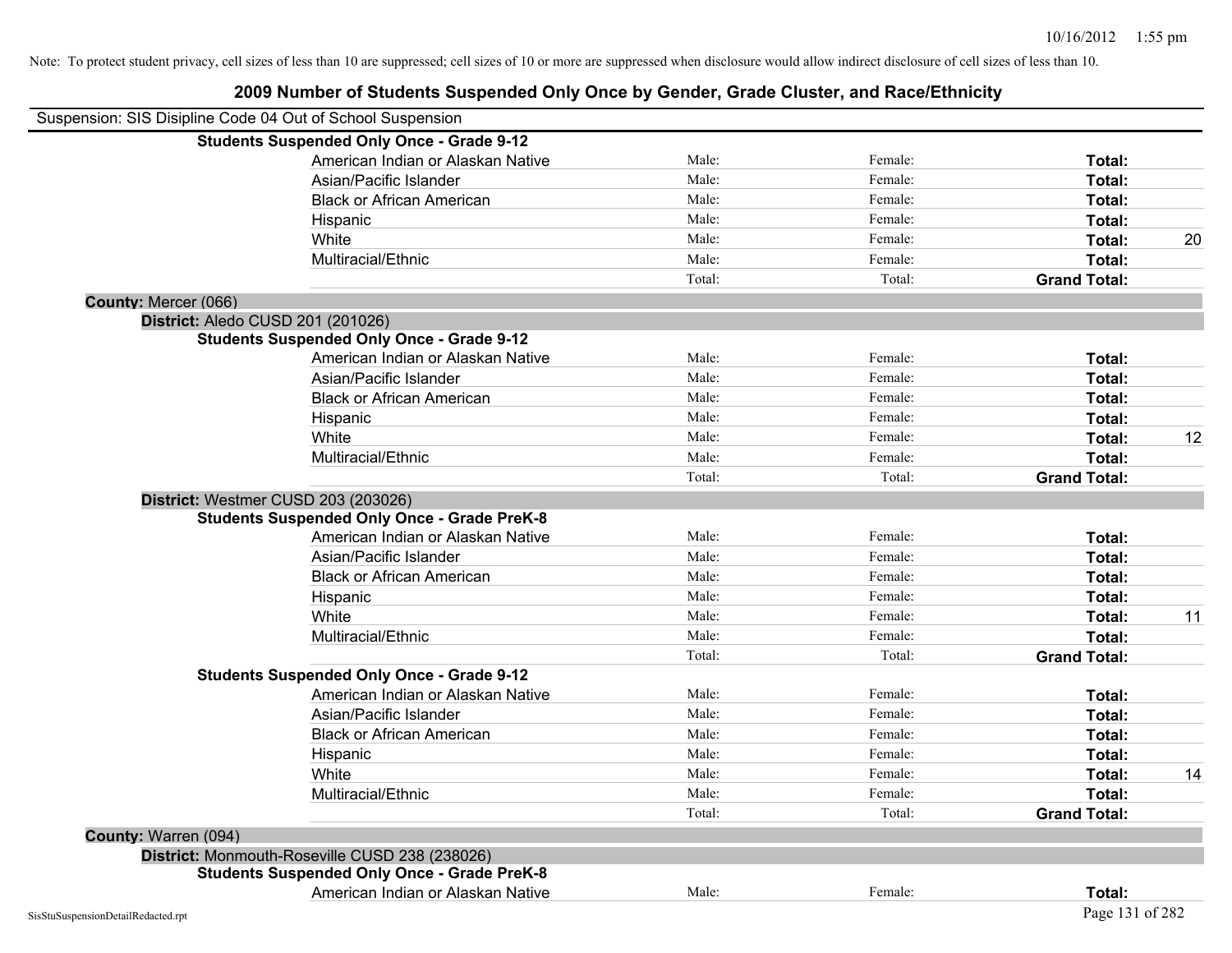| Suspension: SIS Disipline Code 04 Out of School Suspension |                                                    |        |    |         |    |                     |    |
|------------------------------------------------------------|----------------------------------------------------|--------|----|---------|----|---------------------|----|
|                                                            | Asian/Pacific Islander                             | Male:  |    | Female: |    | Total:              |    |
|                                                            | <b>Black or African American</b>                   | Male:  |    | Female: |    | Total:              |    |
|                                                            | Hispanic                                           | Male:  |    | Female: |    | Total:              |    |
|                                                            | White                                              | Male:  |    | Female: |    | Total:              | 27 |
|                                                            | Multiracial/Ethnic                                 | Male:  |    | Female: |    | Total:              |    |
|                                                            |                                                    | Total: |    | Total:  |    | <b>Grand Total:</b> | 39 |
|                                                            | <b>Students Suspended Only Once - Grade 9-12</b>   |        |    |         |    |                     |    |
|                                                            | American Indian or Alaskan Native                  | Male:  |    | Female: |    | Total:              |    |
|                                                            | Asian/Pacific Islander                             | Male:  |    | Female: |    | Total:              |    |
|                                                            | <b>Black or African American</b>                   | Male:  |    | Female: |    | Total:              |    |
|                                                            | Hispanic                                           | Male:  |    | Female: |    | Total:              |    |
|                                                            | White                                              | Male:  | 16 | Female: | 15 | Total:              | 31 |
|                                                            | Multiracial/Ethnic                                 | Male:  |    | Female: |    | Total:              |    |
|                                                            |                                                    | Total: |    | Total:  |    | <b>Grand Total:</b> |    |
| District: United CUSD 304 (304026)                         |                                                    |        |    |         |    |                     |    |
|                                                            | <b>Students Suspended Only Once - Grade PreK-8</b> |        |    |         |    |                     |    |
|                                                            | American Indian or Alaskan Native                  | Male:  |    | Female: |    | Total:              |    |
|                                                            | Asian/Pacific Islander                             | Male:  |    | Female: |    | Total:              |    |
|                                                            | <b>Black or African American</b>                   | Male:  |    | Female: |    | Total:              |    |
|                                                            | Hispanic                                           | Male:  |    | Female: |    | Total:              |    |
|                                                            | White                                              | Male:  |    | Female: |    | Total:              |    |
|                                                            | Multiracial/Ethnic                                 | Male:  |    | Female: |    | Total:              |    |
|                                                            |                                                    | Total: |    | Total:  |    | <b>Grand Total:</b> |    |
|                                                            | <b>Students Suspended Only Once - Grade 9-12</b>   |        |    |         |    |                     |    |
|                                                            | American Indian or Alaskan Native                  | Male:  |    | Female: |    | Total:              |    |
|                                                            | Asian/Pacific Islander                             | Male:  |    | Female: |    | Total:              |    |
|                                                            | <b>Black or African American</b>                   | Male:  |    | Female: |    | Total:              |    |
|                                                            | Hispanic                                           | Male:  |    | Female: |    | Total:              |    |
|                                                            | White                                              | Male:  |    | Female: |    | Total:              |    |
|                                                            | Multiracial/Ethnic                                 | Male:  |    | Female: |    | Total:              |    |
|                                                            |                                                    | Total: |    | Total:  |    | <b>Grand Total:</b> |    |
|                                                            |                                                    |        |    |         |    |                     |    |
| Region: Iroquois/Kankakee ROE (32)                         |                                                    |        |    |         |    |                     |    |
| <b>County: Iroquois (038)</b>                              |                                                    |        |    |         |    |                     |    |
| District: Central CUSD 4 (004026)                          |                                                    |        |    |         |    |                     |    |
|                                                            | <b>Students Suspended Only Once - Grade PreK-8</b> |        |    |         |    |                     |    |
|                                                            | American Indian or Alaskan Native                  | Male:  |    | Female: |    | Total:              |    |
|                                                            | Asian/Pacific Islander                             | Male:  |    | Female: |    | Total:              |    |
|                                                            |                                                    |        |    |         |    |                     |    |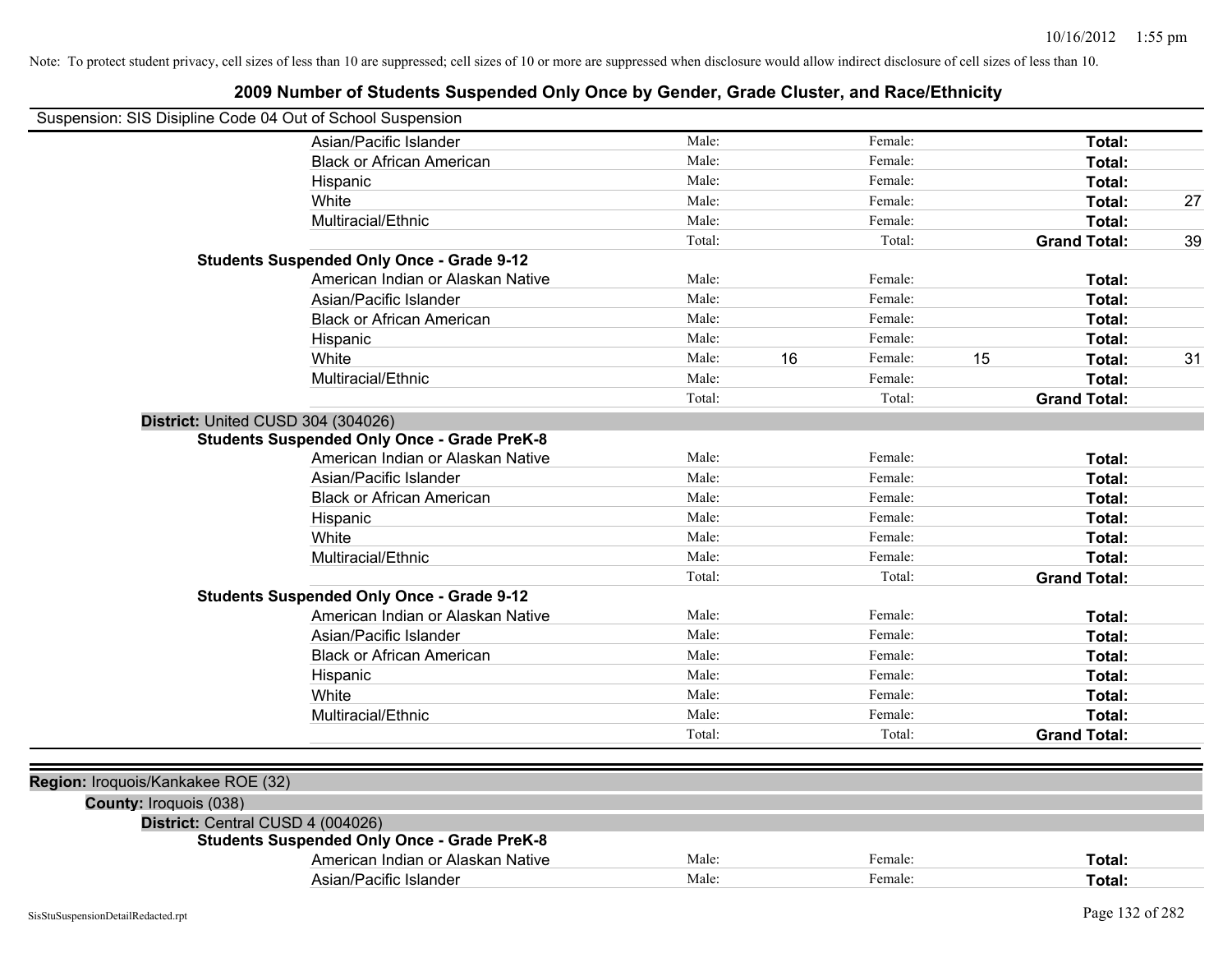| Suspension: SIS Disipline Code 04 Out of School Suspension |        |         |                     |    |
|------------------------------------------------------------|--------|---------|---------------------|----|
| <b>Black or African American</b>                           | Male:  | Female: | Total:              |    |
| Hispanic                                                   | Male:  | Female: | Total:              |    |
| White                                                      | Male:  | Female: | Total:              | 14 |
| Multiracial/Ethnic                                         | Male:  | Female: | Total:              |    |
|                                                            | Total: | Total:  | <b>Grand Total:</b> |    |
| <b>Students Suspended Only Once - Grade 9-12</b>           |        |         |                     |    |
| American Indian or Alaskan Native                          | Male:  | Female: | Total:              |    |
| Asian/Pacific Islander                                     | Male:  | Female: | Total:              |    |
| <b>Black or African American</b>                           | Male:  | Female: | Total:              |    |
| Hispanic                                                   | Male:  | Female: | Total:              |    |
| White                                                      | Male:  | Female: | Total:              | 11 |
| Multiracial/Ethnic                                         | Male:  | Female: | Total:              |    |
|                                                            | Total: | Total:  | <b>Grand Total:</b> |    |
| District: Cissna Park CUSD 6 (006026)                      |        |         |                     |    |
| <b>Students Suspended Only Once - Grade 9-12</b>           |        |         |                     |    |
| American Indian or Alaskan Native                          | Male:  | Female: | Total:              |    |
| Asian/Pacific Islander                                     | Male:  | Female: | Total:              |    |
| <b>Black or African American</b>                           | Male:  | Female: | Total:              |    |
| Hispanic                                                   | Male:  | Female: | Total:              |    |
| White                                                      | Male:  | Female: | Total:              |    |
| Multiracial/Ethnic                                         | Male:  | Female: | Total:              |    |
|                                                            | Total: | Total:  | <b>Grand Total:</b> |    |
| District: Crescent Iroquois CUSD 249 (249026)              |        |         |                     |    |
| <b>Students Suspended Only Once - Grade PreK-8</b>         |        |         |                     |    |
| American Indian or Alaskan Native                          | Male:  | Female: | Total:              |    |
| Asian/Pacific Islander                                     | Male:  | Female: | Total:              |    |
| <b>Black or African American</b>                           | Male:  | Female: | Total:              |    |
| Hispanic                                                   | Male:  | Female: | Total:              |    |
| White                                                      | Male:  | Female: | Total:              |    |
| Multiracial/Ethnic                                         | Male:  | Female: | Total:              |    |
|                                                            | Total: | Total:  | <b>Grand Total:</b> |    |
| <b>Students Suspended Only Once - Grade 9-12</b>           |        |         |                     |    |
| American Indian or Alaskan Native                          | Male:  | Female: | Total:              |    |
| Asian/Pacific Islander                                     | Male:  | Female: | Total:              |    |
| <b>Black or African American</b>                           | Male:  | Female: | Total:              |    |
| Hispanic                                                   | Male:  | Female: | Total:              |    |
| White                                                      | Male:  | Female: | Total:              |    |
| Multiracial/Ethnic                                         | Male:  | Female: | Total:              |    |
|                                                            | Total: | Total:  | <b>Grand Total:</b> |    |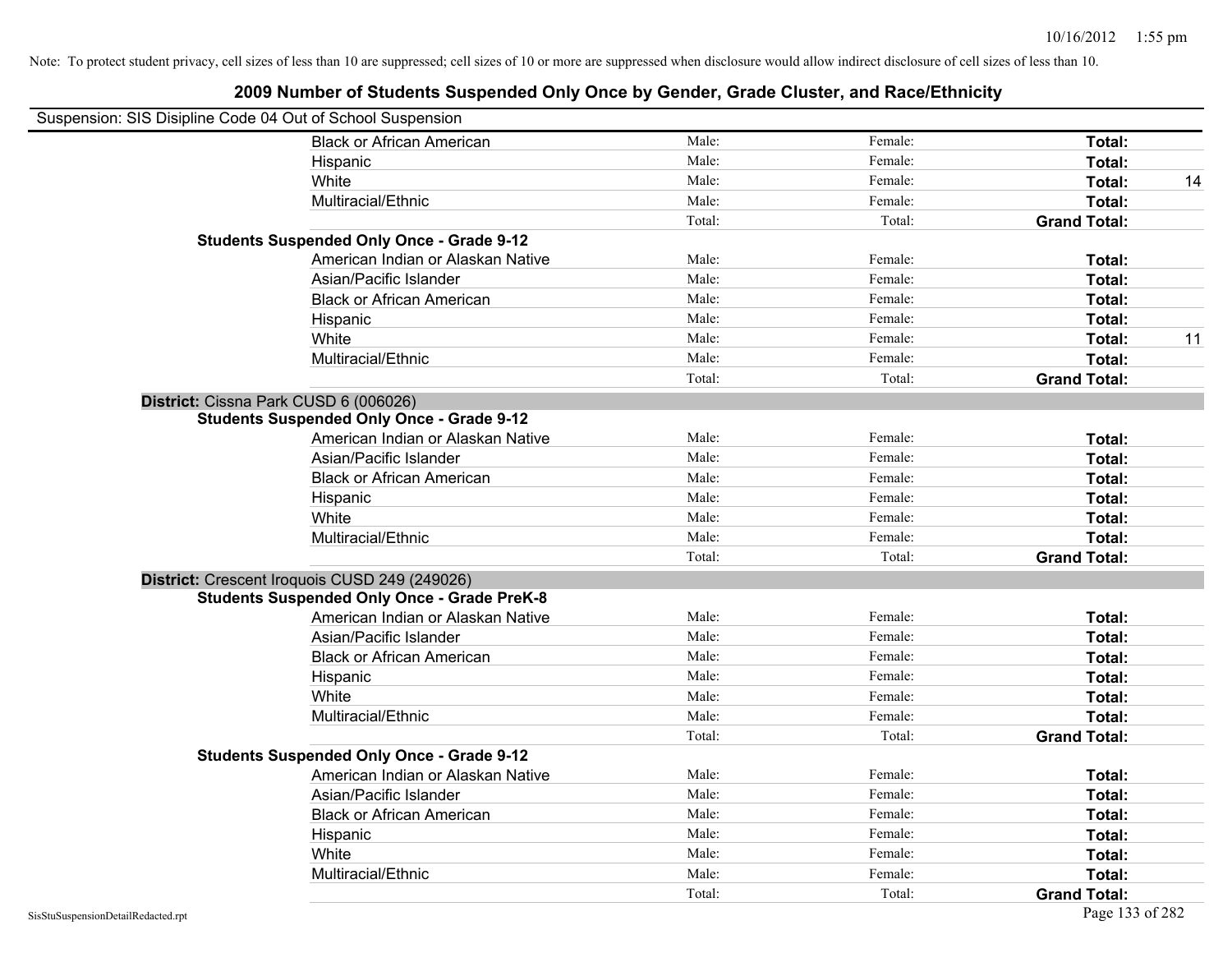| Suspension: SIS Disipline Code 04 Out of School Suspension |        |         |                     |    |
|------------------------------------------------------------|--------|---------|---------------------|----|
| District: Donovan CUSD 3 (003026)                          |        |         |                     |    |
| <b>Students Suspended Only Once - Grade PreK-8</b>         |        |         |                     |    |
| American Indian or Alaskan Native                          | Male:  | Female: | Total:              |    |
| Asian/Pacific Islander                                     | Male:  | Female: | Total:              |    |
| <b>Black or African American</b>                           | Male:  | Female: | Total:              |    |
| Hispanic                                                   | Male:  | Female: | Total:              |    |
| White                                                      | Male:  | Female: | Total:              |    |
| Multiracial/Ethnic                                         | Male:  | Female: | Total:              |    |
|                                                            | Total: | Total:  | <b>Grand Total:</b> |    |
| <b>Students Suspended Only Once - Grade 9-12</b>           |        |         |                     |    |
| American Indian or Alaskan Native                          | Male:  | Female: | Total:              |    |
| Asian/Pacific Islander                                     | Male:  | Female: | Total:              |    |
| <b>Black or African American</b>                           | Male:  | Female: | Total:              |    |
| Hispanic                                                   | Male:  | Female: | Total:              |    |
| White                                                      | Male:  | Female: | Total:              |    |
| Multiracial/Ethnic                                         | Male:  | Female: | Total:              |    |
|                                                            | Total: | Total:  | <b>Grand Total:</b> |    |
| District: Iroquois County CUSD 9 (009026)                  |        |         |                     |    |
| <b>Students Suspended Only Once - Grade PreK-8</b>         |        |         |                     |    |
| American Indian or Alaskan Native                          | Male:  | Female: | Total:              |    |
| Asian/Pacific Islander                                     | Male:  | Female: | Total:              |    |
| <b>Black or African American</b>                           | Male:  | Female: | Total:              |    |
| Hispanic                                                   | Male:  | Female: | Total:              |    |
| White                                                      | Male:  | Female: | Total:              | 10 |
| Multiracial/Ethnic                                         | Male:  | Female: | Total:              |    |
|                                                            | Total: | Total:  | <b>Grand Total:</b> |    |
| <b>Students Suspended Only Once - Grade 9-12</b>           |        |         |                     |    |
| American Indian or Alaskan Native                          | Male:  | Female: | Total:              |    |
| Asian/Pacific Islander                                     | Male:  | Female: | Total:              |    |
| <b>Black or African American</b>                           | Male:  | Female: | Total:              |    |
| Hispanic                                                   | Male:  | Female: | Total:              |    |
| <b>White</b>                                               | Male:  | Female: | Total:              | 20 |
| Multiracial/Ethnic                                         | Male:  | Female: | Total:              |    |
|                                                            | Total: | Total:  | <b>Grand Total:</b> |    |
| District: Iroquois West CUSD 10 (010026)                   |        |         |                     |    |
| <b>Students Suspended Only Once - Grade PreK-8</b>         |        |         |                     |    |
| American Indian or Alaskan Native                          | Male:  | Female: | <b>Total:</b>       |    |
| Asian/Pacific Islander                                     | Male:  | Female: | Total:              |    |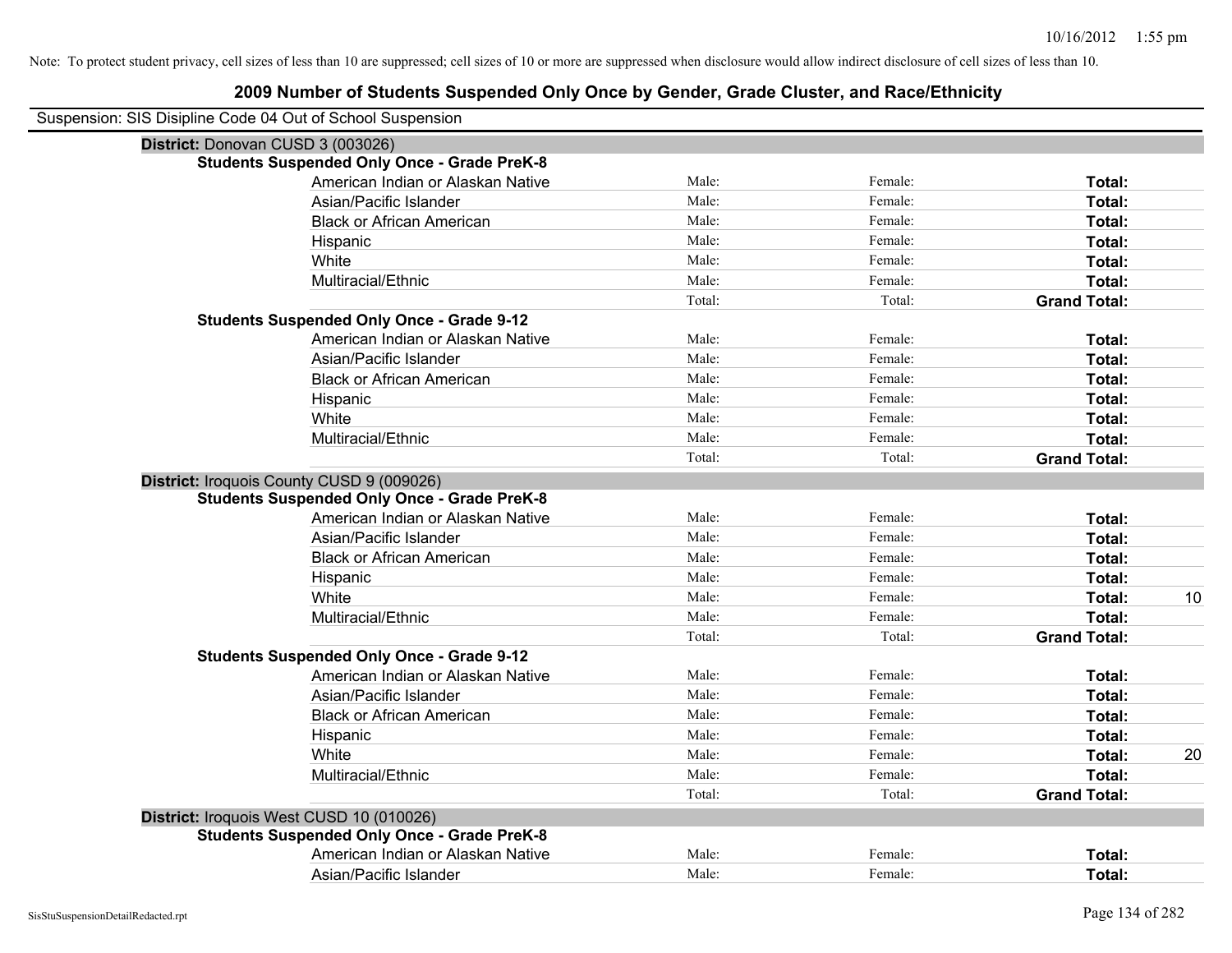|                        | Suspension: SIS Disipline Code 04 Out of School Suspension |        |         |                     |    |
|------------------------|------------------------------------------------------------|--------|---------|---------------------|----|
|                        | <b>Black or African American</b>                           | Male:  | Female: | Total:              |    |
|                        | Hispanic                                                   | Male:  | Female: | Total:              |    |
|                        | White                                                      | Male:  | Female: | Total:              |    |
|                        | Multiracial/Ethnic                                         | Male:  | Female: | Total:              |    |
|                        |                                                            | Total: | Total:  | <b>Grand Total:</b> | 11 |
|                        | <b>Students Suspended Only Once - Grade 9-12</b>           |        |         |                     |    |
|                        | American Indian or Alaskan Native                          | Male:  | Female: | Total:              |    |
|                        | Asian/Pacific Islander                                     | Male:  | Female: | Total:              |    |
|                        | <b>Black or African American</b>                           | Male:  | Female: | Total:              |    |
|                        | Hispanic                                                   | Male:  | Female: | Total:              |    |
|                        | White                                                      | Male:  | Female: | Total:              |    |
|                        | Multiracial/Ethnic                                         | Male:  | Female: | Total:              |    |
|                        |                                                            | Total: | Total:  | <b>Grand Total:</b> | 12 |
|                        | District: Milford CCSD 280 (280004)                        |        |         |                     |    |
|                        | <b>Students Suspended Only Once - Grade PreK-8</b>         |        |         |                     |    |
|                        | American Indian or Alaskan Native                          | Male:  | Female: | Total:              |    |
|                        | Asian/Pacific Islander                                     | Male:  | Female: | Total:              |    |
|                        | <b>Black or African American</b>                           | Male:  | Female: | Total:              |    |
|                        | Hispanic                                                   | Male:  | Female: | Total:              |    |
|                        | White                                                      | Male:  | Female: | Total:              |    |
|                        | Multiracial/Ethnic                                         | Male:  | Female: | Total:              |    |
|                        |                                                            | Total: | Total:  | <b>Grand Total:</b> |    |
|                        | District: Milford Twp HSD 233 (233017)                     |        |         |                     |    |
|                        | <b>Students Suspended Only Once - Grade 9-12</b>           |        |         |                     |    |
|                        | American Indian or Alaskan Native                          | Male:  | Female: | Total:              |    |
|                        | Asian/Pacific Islander                                     | Male:  | Female: | Total:              |    |
|                        | <b>Black or African American</b>                           | Male:  | Female: | Total:              |    |
|                        | Hispanic                                                   | Male:  | Female: | Total:              |    |
|                        | White                                                      | Male:  | Female: | Total:              | 10 |
|                        | Multiracial/Ethnic                                         | Male:  | Female: | Total:              |    |
|                        |                                                            | Total: | Total:  | <b>Grand Total:</b> |    |
| County: Kankakee (046) |                                                            |        |         |                     |    |
|                        | District: Bourbonnais SD 53 (053002)                       |        |         |                     |    |
|                        | <b>Students Suspended Only Once - Grade PreK-8</b>         |        |         |                     |    |
|                        | American Indian or Alaskan Native                          | Male:  | Female: | Total:              |    |
|                        | Asian/Pacific Islander                                     | Male:  | Female: | Total:              |    |
|                        | <b>Black or African American</b>                           | Male:  | Female: | Total:              | 11 |
|                        | Hispanic                                                   | Male:  | Female: | Total:              |    |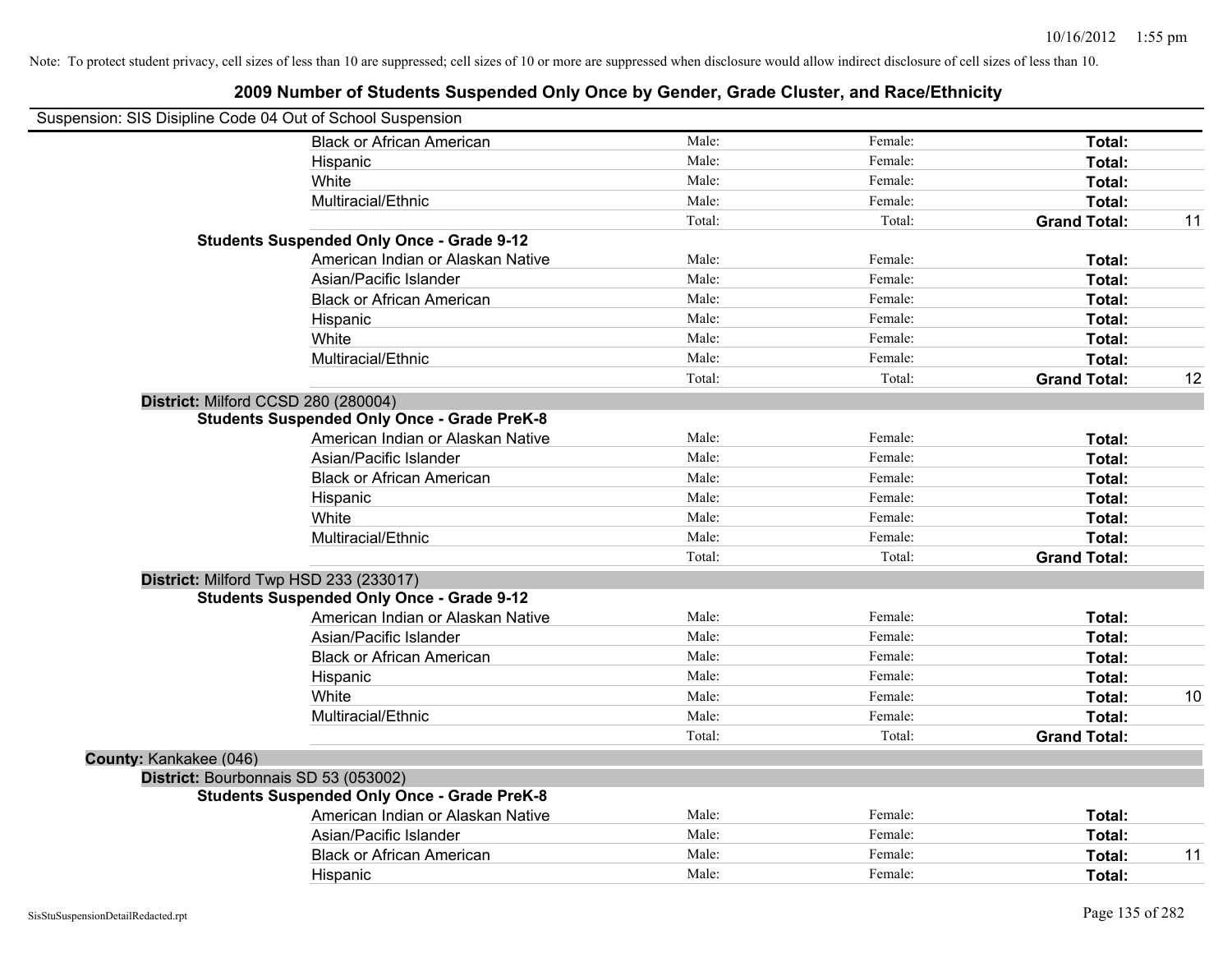| Suspension: SIS Disipline Code 04 Out of School Suspension |                                                    |        |    |         |    |                     |     |
|------------------------------------------------------------|----------------------------------------------------|--------|----|---------|----|---------------------|-----|
|                                                            | White                                              | Male:  |    | Female: |    | Total:              | 31  |
|                                                            | Multiracial/Ethnic                                 | Male:  |    | Female: |    | Total:              |     |
|                                                            |                                                    | Total: |    | Total:  |    | <b>Grand Total:</b> |     |
|                                                            | District: Bradley Bourbonnais CHSD 307 (307016)    |        |    |         |    |                     |     |
|                                                            | <b>Students Suspended Only Once - Grade 9-12</b>   |        |    |         |    |                     |     |
|                                                            | American Indian or Alaskan Native                  | Male:  |    | Female: |    | Total:              |     |
|                                                            | Asian/Pacific Islander                             | Male:  |    | Female: |    | Total:              |     |
|                                                            | <b>Black or African American</b>                   | Male:  | 19 | Female: | 12 | Total:              | 31  |
|                                                            | Hispanic                                           | Male:  |    | Female: |    | Total:              |     |
|                                                            | White                                              | Male:  | 67 | Female: | 42 | Total:              | 109 |
|                                                            | Multiracial/Ethnic                                 | Male:  |    | Female: |    | Total:              |     |
|                                                            |                                                    | Total: |    | Total:  |    | <b>Grand Total:</b> | 154 |
| District: Bradley SD 61 (061002)                           |                                                    |        |    |         |    |                     |     |
|                                                            | <b>Students Suspended Only Once - Grade PreK-8</b> |        |    |         |    |                     |     |
|                                                            | American Indian or Alaskan Native                  | Male:  |    | Female: |    | Total:              |     |
|                                                            | Asian/Pacific Islander                             | Male:  |    | Female: |    | Total:              |     |
|                                                            | <b>Black or African American</b>                   | Male:  |    | Female: |    | Total:              |     |
|                                                            | Hispanic                                           | Male:  |    | Female: |    | Total:              |     |
|                                                            | White                                              | Male:  |    | Female: |    | Total:              | 13  |
|                                                            | Multiracial/Ethnic                                 | Male:  |    | Female: |    | Total:              |     |
|                                                            |                                                    | Total: |    | Total:  |    | <b>Grand Total:</b> |     |
| District: Grant Park CUSD 6 (006026)                       |                                                    |        |    |         |    |                     |     |
|                                                            | <b>Students Suspended Only Once - Grade PreK-8</b> |        |    |         |    |                     |     |
|                                                            | American Indian or Alaskan Native                  | Male:  |    | Female: |    | Total:              |     |
|                                                            | Asian/Pacific Islander                             | Male:  |    | Female: |    | Total:              |     |
|                                                            | <b>Black or African American</b>                   | Male:  |    | Female: |    | Total:              |     |
|                                                            | Hispanic                                           | Male:  |    | Female: |    | Total:              |     |
|                                                            | White                                              | Male:  |    | Female: |    | Total:              |     |
|                                                            | Multiracial/Ethnic                                 | Male:  |    | Female: |    | Total:              |     |
|                                                            |                                                    | Total: |    | Total:  |    | <b>Grand Total:</b> |     |
|                                                            | <b>Students Suspended Only Once - Grade 9-12</b>   |        |    |         |    |                     |     |
|                                                            | American Indian or Alaskan Native                  | Male:  |    | Female: |    | Total:              |     |
|                                                            | Asian/Pacific Islander                             | Male:  |    | Female: |    | Total:              |     |
|                                                            | <b>Black or African American</b>                   | Male:  |    | Female: |    | Total:              |     |
|                                                            | Hispanic                                           | Male:  |    | Female: |    | Total:              |     |
|                                                            | White                                              | Male:  |    | Female: |    | Total:              | 13  |
|                                                            | Multiracial/Ethnic                                 | Male:  |    | Female: |    | Total:              |     |
|                                                            |                                                    | Total: |    | Total:  |    | <b>Grand Total:</b> |     |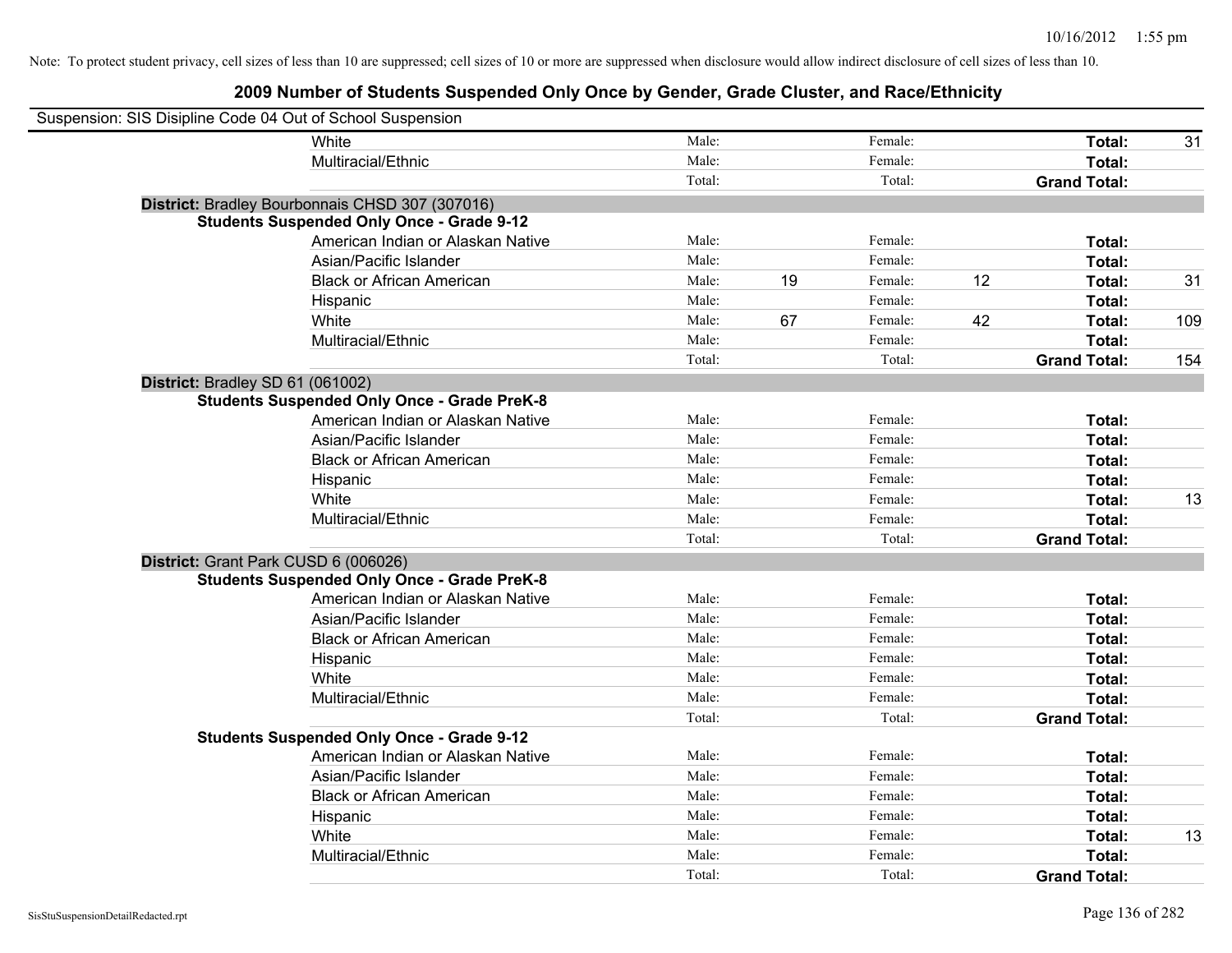|                                   | Suspension: SIS Disipline Code 04 Out of School Suspension |        |     |         |    |                     |     |
|-----------------------------------|------------------------------------------------------------|--------|-----|---------|----|---------------------|-----|
|                                   | District: Herscher CUSD 2 (002026)                         |        |     |         |    |                     |     |
|                                   | <b>Students Suspended Only Once - Grade PreK-8</b>         |        |     |         |    |                     |     |
|                                   | American Indian or Alaskan Native                          | Male:  |     | Female: |    | Total:              |     |
|                                   | Asian/Pacific Islander                                     | Male:  |     | Female: |    | Total:              |     |
|                                   | <b>Black or African American</b>                           | Male:  |     | Female: |    | Total:              |     |
|                                   | Hispanic                                                   | Male:  |     | Female: |    | Total:              |     |
|                                   | White                                                      | Male:  |     | Female: |    | Total:              |     |
|                                   | Multiracial/Ethnic                                         | Male:  |     | Female: |    | Total:              |     |
|                                   |                                                            | Total: |     | Total:  |    | <b>Grand Total:</b> |     |
|                                   | <b>Students Suspended Only Once - Grade 9-12</b>           |        |     |         |    |                     |     |
|                                   | American Indian or Alaskan Native                          | Male:  |     | Female: |    | Total:              |     |
|                                   | Asian/Pacific Islander                                     | Male:  |     | Female: |    | Total:              |     |
|                                   | <b>Black or African American</b>                           | Male:  |     | Female: |    | Total:              |     |
|                                   | Hispanic                                                   | Male:  |     | Female: |    | Total:              |     |
|                                   | White                                                      | Male:  |     | Female: |    | Total:              | 25  |
|                                   | Multiracial/Ethnic                                         | Male:  |     | Female: |    | <b>Total:</b>       |     |
|                                   |                                                            | Total: |     | Total:  |    | <b>Grand Total:</b> |     |
|                                   | District: Kankakee SD 111 (111025)                         |        |     |         |    |                     |     |
|                                   | <b>Students Suspended Only Once - Grade PreK-8</b>         |        |     |         |    |                     |     |
|                                   | American Indian or Alaskan Native                          | Male:  |     | Female: |    | Total:              |     |
|                                   | Asian/Pacific Islander                                     | Male:  |     | Female: |    | Total:              |     |
|                                   | <b>Black or African American</b>                           | Male:  | 122 | Female: | 73 | Total:              | 195 |
|                                   | Hispanic                                                   | Male:  |     | Female: |    | Total:              | 23  |
|                                   | White                                                      | Male:  |     | Female: |    | Total:              | 23  |
|                                   | Multiracial/Ethnic                                         | Male:  |     | Female: |    | Total:              |     |
|                                   |                                                            | Total: | 159 | Total:  | 92 | <b>Grand Total:</b> | 251 |
|                                   | <b>Students Suspended Only Once - Grade 9-12</b>           |        |     |         |    |                     |     |
|                                   | American Indian or Alaskan Native                          | Male:  |     | Female: |    | Total:              |     |
|                                   | Asian/Pacific Islander                                     | Male:  |     | Female: |    | Total:              |     |
|                                   | <b>Black or African American</b>                           | Male:  | 63  | Female: | 74 | Total:              | 137 |
|                                   | Hispanic                                                   | Male:  | 14  | Female: | 12 | Total:              | 26  |
|                                   | White                                                      | Male:  |     | Female: |    | Total:              | 20  |
|                                   | Multiracial/Ethnic                                         | Male:  |     | Female: |    | <b>Total:</b>       |     |
|                                   |                                                            | Total: |     | Total:  |    | <b>Grand Total:</b> |     |
| District: Manteno CUSD 5 (005026) |                                                            |        |     |         |    |                     |     |
|                                   | <b>Students Suspended Only Once - Grade PreK-8</b>         |        |     |         |    |                     |     |
|                                   | American Indian or Alaskan Native                          | Male:  |     | Female: |    | <b>Total:</b>       |     |
|                                   | Asian/Pacific Islander                                     | Male:  |     | Female: |    | Total:              |     |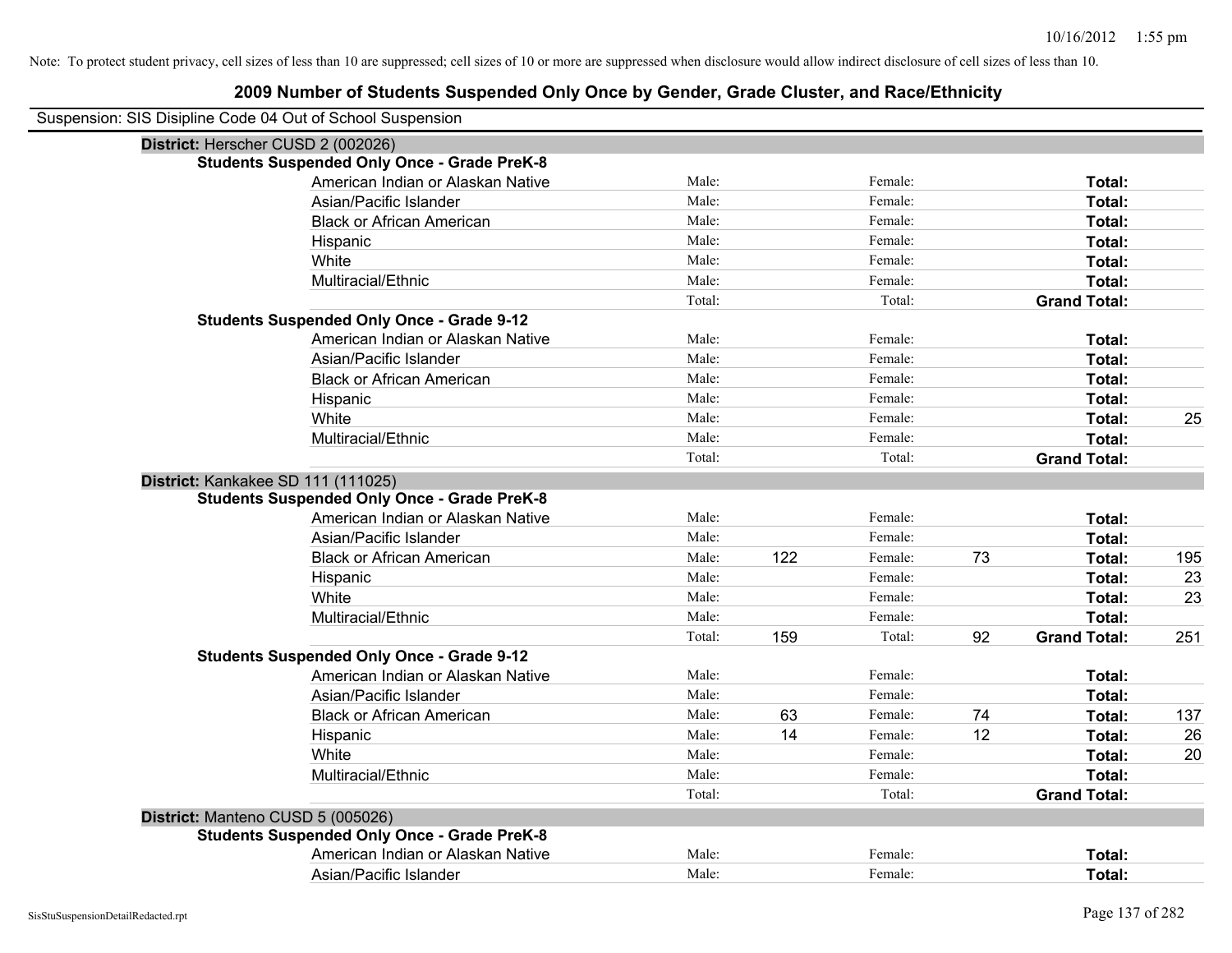| Suspension: SIS Disipline Code 04 Out of School Suspension |        |    |         |    |                     |    |
|------------------------------------------------------------|--------|----|---------|----|---------------------|----|
| <b>Black or African American</b>                           | Male:  |    | Female: |    | Total:              |    |
| Hispanic                                                   | Male:  |    | Female: |    | Total:              |    |
| White                                                      | Male:  |    | Female: |    | Total:              |    |
| Multiracial/Ethnic                                         | Male:  |    | Female: |    | Total:              |    |
|                                                            | Total: |    | Total:  |    | <b>Grand Total:</b> |    |
| <b>Students Suspended Only Once - Grade 9-12</b>           |        |    |         |    |                     |    |
| American Indian or Alaskan Native                          | Male:  |    | Female: |    | Total:              |    |
| Asian/Pacific Islander                                     | Male:  |    | Female: |    | Total:              |    |
| <b>Black or African American</b>                           | Male:  |    | Female: |    | Total:              |    |
| Hispanic                                                   | Male:  |    | Female: |    | Total:              |    |
| White                                                      | Male:  |    | Female: |    | Total:              | 26 |
| Multiracial/Ethnic                                         | Male:  |    | Female: |    | Total:              |    |
|                                                            | Total: |    | Total:  |    | <b>Grand Total:</b> |    |
| District: Momence CUSD 1 (001026)                          |        |    |         |    |                     |    |
| <b>Students Suspended Only Once - Grade PreK-8</b>         |        |    |         |    |                     |    |
| American Indian or Alaskan Native                          | Male:  |    | Female: |    | Total:              |    |
| Asian/Pacific Islander                                     | Male:  |    | Female: |    | Total:              |    |
| <b>Black or African American</b>                           | Male:  |    | Female: |    | Total:              | 17 |
| Hispanic                                                   | Male:  |    | Female: |    | Total:              |    |
| White                                                      | Male:  |    | Female: |    | Total:              | 16 |
| Multiracial/Ethnic                                         | Male:  |    | Female: |    | Total:              |    |
|                                                            | Total: |    | Total:  |    | <b>Grand Total:</b> |    |
| <b>Students Suspended Only Once - Grade 9-12</b>           |        |    |         |    |                     |    |
| American Indian or Alaskan Native                          | Male:  |    | Female: |    | Total:              |    |
| Asian/Pacific Islander                                     | Male:  |    | Female: |    | Total:              |    |
| <b>Black or African American</b>                           | Male:  |    | Female: |    | Total:              | 14 |
| Hispanic                                                   | Male:  |    | Female: |    | Total:              |    |
| White                                                      | Male:  |    | Female: |    | Total:              | 16 |
| Multiracial/Ethnic                                         | Male:  |    | Female: |    | Total:              |    |
|                                                            | Total: |    | Total:  |    | <b>Grand Total:</b> |    |
| District: Pembroke CCSD 259 (259004)                       |        |    |         |    |                     |    |
| <b>Students Suspended Only Once - Grade PreK-8</b>         |        |    |         |    |                     |    |
| American Indian or Alaskan Native                          | Male:  |    | Female: |    | Total:              |    |
| Asian/Pacific Islander                                     | Male:  |    | Female: |    | Total:              |    |
| <b>Black or African American</b>                           | Male:  | 36 | Female: | 34 | Total:              | 70 |
| Hispanic                                                   | Male:  |    | Female: |    | Total:              |    |
| White                                                      | Male:  |    | Female: |    | Total:              |    |
| Multiracial/Ethnic                                         | Male:  |    | Female: |    | Total:              |    |
|                                                            | Total: |    | Total:  |    | <b>Grand Total:</b> |    |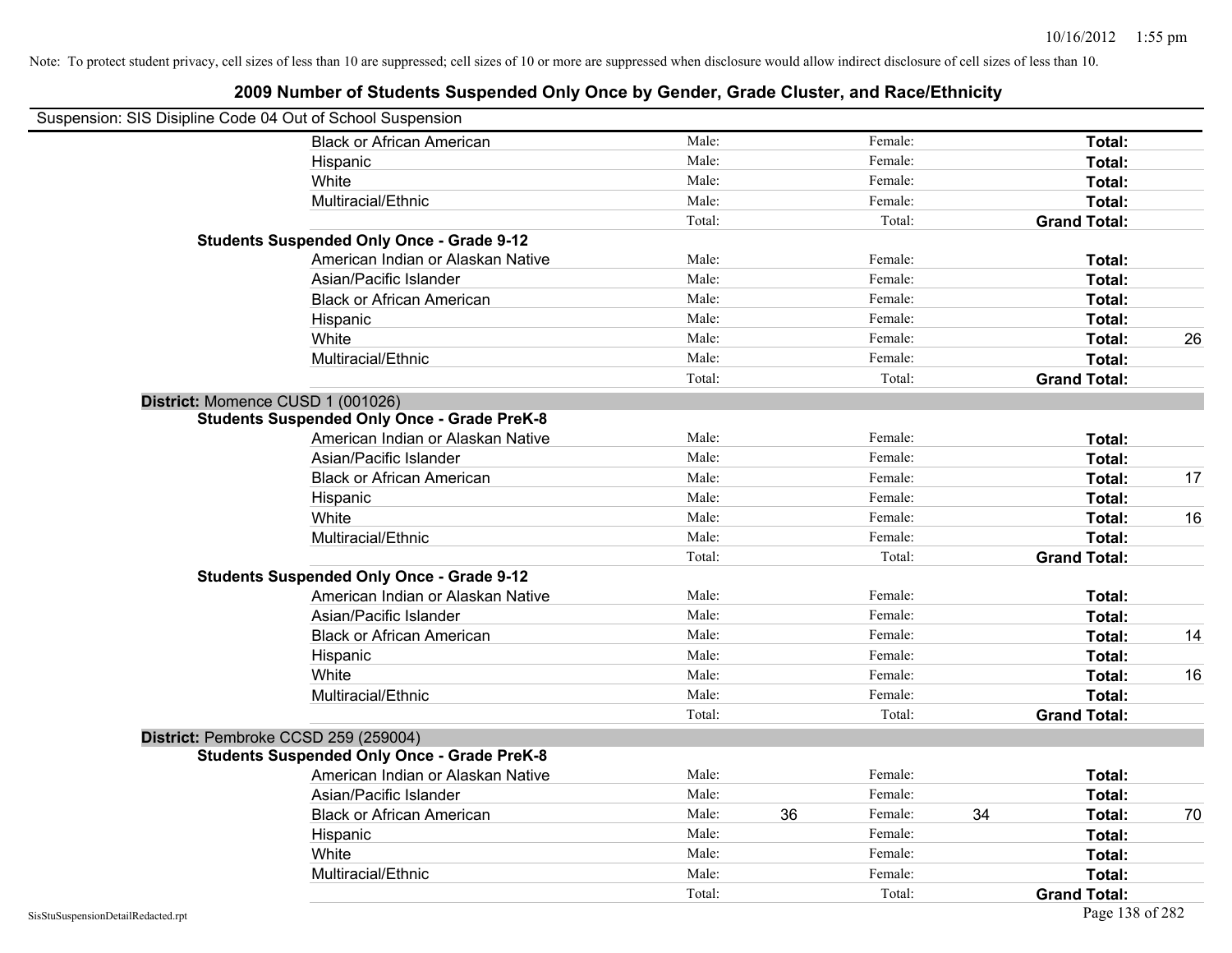| Suspension: SIS Disipline Code 04 Out of School Suspension |                                                    |        |         |                     |    |
|------------------------------------------------------------|----------------------------------------------------|--------|---------|---------------------|----|
|                                                            | District: St Anne CCSD 256 (256004)                |        |         |                     |    |
|                                                            | <b>Students Suspended Only Once - Grade PreK-8</b> |        |         |                     |    |
|                                                            | American Indian or Alaskan Native                  | Male:  | Female: | Total:              |    |
|                                                            | Asian/Pacific Islander                             | Male:  | Female: | Total:              |    |
|                                                            | <b>Black or African American</b>                   | Male:  | Female: | Total:              |    |
|                                                            | Hispanic                                           | Male:  | Female: | Total:              |    |
|                                                            | White                                              | Male:  | Female: | Total:              | 11 |
|                                                            | Multiracial/Ethnic                                 | Male:  | Female: | Total:              |    |
|                                                            |                                                    | Total: | Total:  | <b>Grand Total:</b> |    |
|                                                            | District: St Anne CHSD 302 (302016)                |        |         |                     |    |
|                                                            | <b>Students Suspended Only Once - Grade 9-12</b>   |        |         |                     |    |
|                                                            | American Indian or Alaskan Native                  | Male:  | Female: | Total:              |    |
|                                                            | Asian/Pacific Islander                             | Male:  | Female: | Total:              |    |
|                                                            | <b>Black or African American</b>                   | Male:  | Female: | Total:              | 22 |
|                                                            | Hispanic                                           | Male:  | Female: | Total:              |    |
|                                                            | White                                              | Male:  | Female: | Total:              |    |
|                                                            | Multiracial/Ethnic                                 | Male:  | Female: | Total:              |    |
|                                                            |                                                    | Total: | Total:  | <b>Grand Total:</b> |    |
|                                                            | District: St George CCSD 258 (258004)              |        |         |                     |    |
|                                                            | <b>Students Suspended Only Once - Grade PreK-8</b> |        |         |                     |    |
|                                                            | American Indian or Alaskan Native                  | Male:  | Female: | Total:              |    |
|                                                            | Asian/Pacific Islander                             | Male:  | Female: | Total:              |    |
|                                                            | <b>Black or African American</b>                   | Male:  | Female: | Total:              |    |
|                                                            | Hispanic                                           | Male:  | Female: | Total:              |    |
|                                                            | White                                              | Male:  | Female: | Total:              |    |
|                                                            | Multiracial/Ethnic                                 | Male:  | Female: | Total:              |    |
|                                                            |                                                    | Total: | Total:  | <b>Grand Total:</b> | 11 |
| County: Non-Public School (000)                            |                                                    |        |         |                     |    |
|                                                            | District: Iroquois/Kankakee ROE (000000)           |        |         |                     |    |
|                                                            | <b>Students Suspended Only Once - Grade 9-12</b>   |        |         |                     |    |
|                                                            | American Indian or Alaskan Native                  | Male:  | Female: | Total:              |    |
|                                                            | Asian/Pacific Islander                             | Male:  | Female: | Total:              |    |
|                                                            | <b>Black or African American</b>                   | Male:  | Female: | Total:              | 14 |
|                                                            | Hispanic                                           | Male:  | Female: | Total:              |    |
|                                                            | White                                              | Male:  | Female: | Total:              |    |
|                                                            | Multiracial/Ethnic                                 | Male:  | Female: | Total:              |    |
|                                                            |                                                    | Total: | Total:  | <b>Grand Total:</b> |    |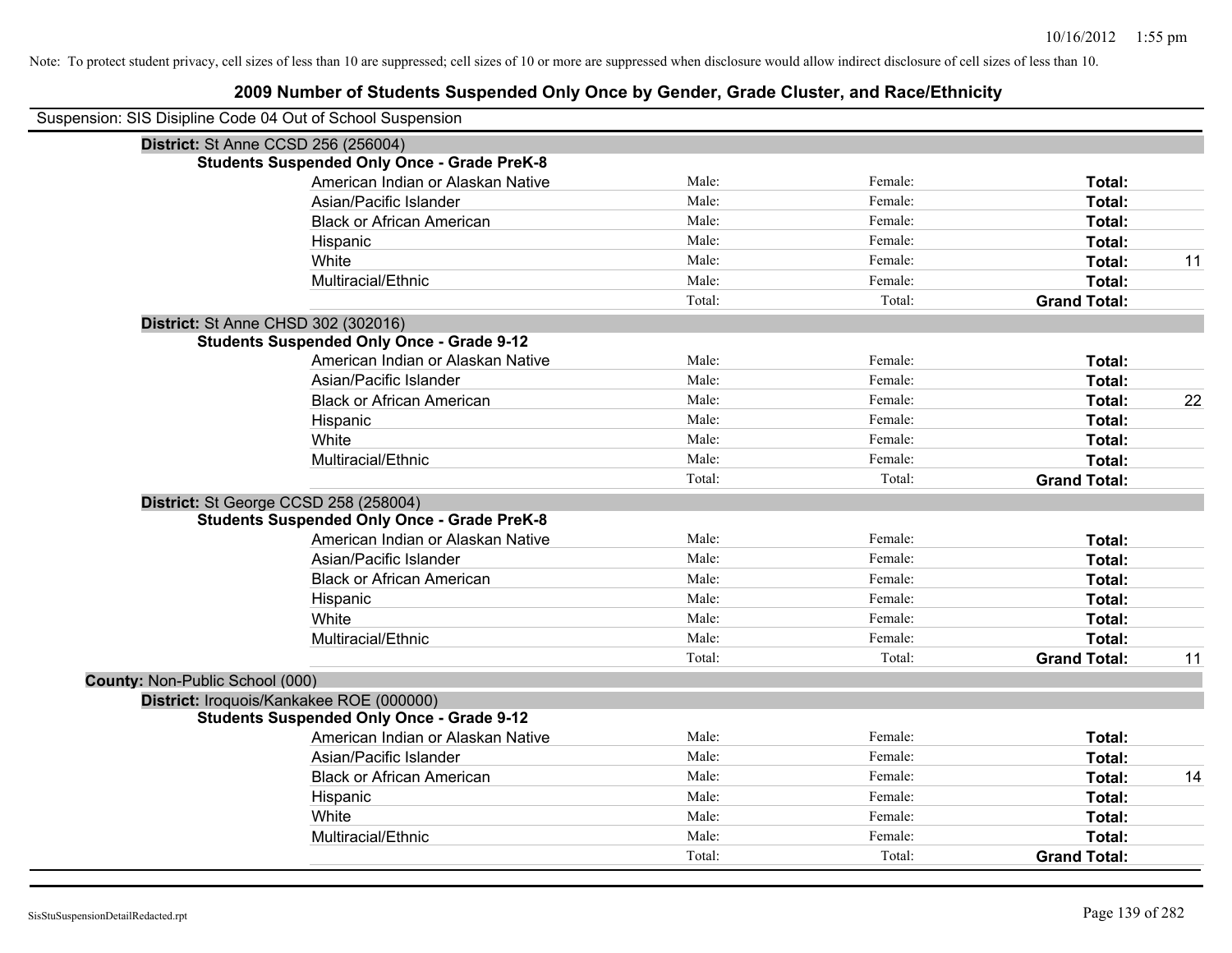# **2009 Number of Students Suspended Only Once by Gender, Grade Cluster, and Race/Ethnicity**

Suspension: SIS Disipline Code 04 Out of School Suspension

| Region: Jackson/Perry ROE (30) |                                                    |        |    |         |    |                     |    |
|--------------------------------|----------------------------------------------------|--------|----|---------|----|---------------------|----|
|                                | County: Jackson (039)                              |        |    |         |    |                     |    |
|                                | District: Carbondale CHSD 165 (165016)             |        |    |         |    |                     |    |
|                                | <b>Students Suspended Only Once - Grade 9-12</b>   |        |    |         |    |                     |    |
|                                | American Indian or Alaskan Native                  | Male:  |    | Female: |    | Total:              |    |
|                                | Asian/Pacific Islander                             | Male:  |    | Female: |    | Total:              |    |
|                                | <b>Black or African American</b>                   | Male:  | 33 | Female: | 19 | Total:              | 52 |
|                                | Hispanic                                           | Male:  |    | Female: |    | Total:              |    |
|                                | White                                              | Male:  | 26 | Female: | 11 | Total:              | 37 |
|                                | Multiracial/Ethnic                                 | Male:  |    | Female: |    | Total:              |    |
|                                |                                                    | Total: |    | Total:  |    | <b>Grand Total:</b> |    |
|                                | District: Carbondale ESD 95 (095002)               |        |    |         |    |                     |    |
|                                | <b>Students Suspended Only Once - Grade PreK-8</b> |        |    |         |    |                     |    |
|                                | American Indian or Alaskan Native                  | Male:  |    | Female: |    | Total:              |    |
|                                | Asian/Pacific Islander                             | Male:  |    | Female: |    | Total:              |    |
|                                | <b>Black or African American</b>                   | Male:  |    | Female: |    | Total:              | 22 |
|                                | Hispanic                                           | Male:  |    | Female: |    | Total:              |    |
|                                | White                                              | Male:  |    | Female: |    | Total:              |    |
|                                | Multiracial/Ethnic                                 | Male:  |    | Female: |    | Total:              |    |
|                                |                                                    | Total: |    | Total:  |    | <b>Grand Total:</b> |    |
|                                | District: DeSoto Cons SD 86 (086003)               |        |    |         |    |                     |    |
|                                | <b>Students Suspended Only Once - Grade PreK-8</b> |        |    |         |    |                     |    |
|                                | American Indian or Alaskan Native                  | Male:  |    | Female: |    | Total:              |    |
|                                | Asian/Pacific Islander                             | Male:  |    | Female: |    | Total:              |    |
|                                | <b>Black or African American</b>                   | Male:  |    | Female: |    | Total:              |    |
|                                | Hispanic                                           | Male:  |    | Female: |    | Total:              |    |
|                                | White                                              | Male:  |    | Female: |    | Total:              |    |
|                                | Multiracial/Ethnic                                 | Male:  |    | Female: |    | Total:              |    |
|                                |                                                    | Total: |    | Total:  |    | <b>Grand Total:</b> |    |
|                                | District: Elverado CUSD 196 (196026)               |        |    |         |    |                     |    |
|                                | <b>Students Suspended Only Once - Grade PreK-8</b> |        |    |         |    |                     |    |
|                                | American Indian or Alaskan Native                  | Male:  |    | Female: |    | Total:              |    |
|                                | Asian/Pacific Islander                             | Male:  |    | Female: |    | Total:              |    |
|                                | <b>Black or African American</b>                   | Male:  |    | Female: |    | Total:              |    |
|                                | Hispanic                                           | Male:  |    | Female: |    | Total:              |    |
|                                | White                                              | Male:  |    | Female: |    | Total:              |    |
|                                | Multiracial/Ethnic                                 | Male:  |    | Female: |    | <b>Total:</b>       |    |
|                                |                                                    | Total: |    | Total:  |    | <b>Grand Total:</b> |    |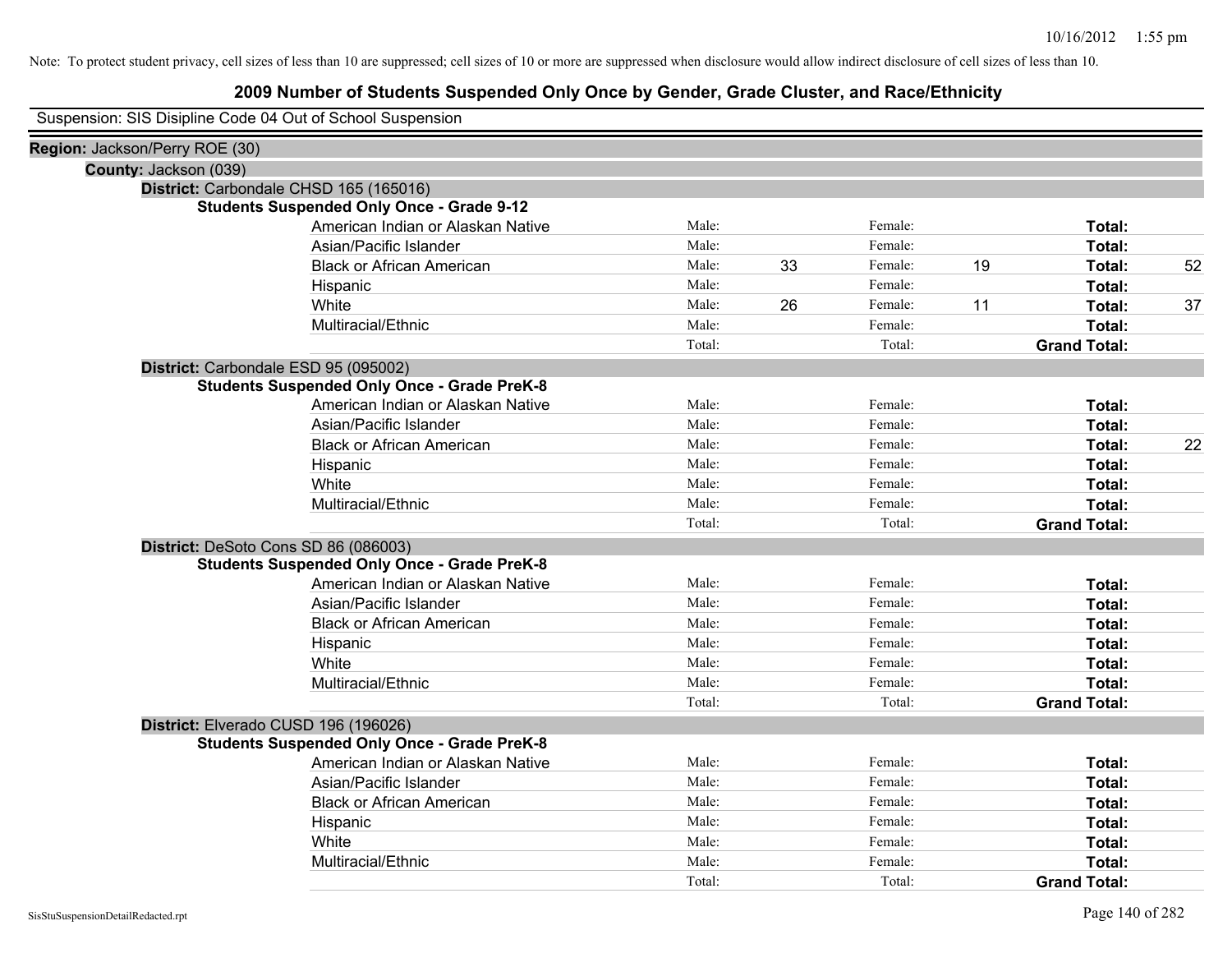| Suspension: SIS Disipline Code 04 Out of School Suspension |                                                    |        |    |         |    |                     |    |
|------------------------------------------------------------|----------------------------------------------------|--------|----|---------|----|---------------------|----|
|                                                            | <b>Students Suspended Only Once - Grade 9-12</b>   |        |    |         |    |                     |    |
|                                                            | American Indian or Alaskan Native                  | Male:  |    | Female: |    | Total:              |    |
|                                                            | Asian/Pacific Islander                             | Male:  |    | Female: |    | Total:              |    |
|                                                            | <b>Black or African American</b>                   | Male:  |    | Female: |    | Total:              |    |
|                                                            | Hispanic                                           | Male:  |    | Female: |    | Total:              |    |
|                                                            | White                                              | Male:  |    | Female: |    | Total:              | 12 |
|                                                            | Multiracial/Ethnic                                 | Male:  |    | Female: |    | Total:              |    |
|                                                            |                                                    | Total: |    | Total:  |    | <b>Grand Total:</b> |    |
|                                                            | District: Giant City CCSD 130 (130004)             |        |    |         |    |                     |    |
|                                                            | <b>Students Suspended Only Once - Grade PreK-8</b> |        |    |         |    |                     |    |
|                                                            | American Indian or Alaskan Native                  | Male:  |    | Female: |    | Total:              |    |
|                                                            | Asian/Pacific Islander                             | Male:  |    | Female: |    | Total:              |    |
|                                                            | <b>Black or African American</b>                   | Male:  |    | Female: |    | Total:              |    |
|                                                            | Hispanic                                           | Male:  |    | Female: |    | Total:              |    |
|                                                            | White                                              | Male:  |    | Female: |    | Total:              |    |
|                                                            | Multiracial/Ethnic                                 | Male:  |    | Female: |    | Total:              |    |
|                                                            |                                                    | Total: |    | Total:  |    | <b>Grand Total:</b> |    |
|                                                            | District: Murphysboro CUSD 186 (186026)            |        |    |         |    |                     |    |
|                                                            | <b>Students Suspended Only Once - Grade PreK-8</b> |        |    |         |    |                     |    |
|                                                            | American Indian or Alaskan Native                  | Male:  |    | Female: |    | Total:              |    |
|                                                            | Asian/Pacific Islander                             | Male:  |    | Female: |    | Total:              |    |
|                                                            | <b>Black or African American</b>                   | Male:  |    | Female: |    | Total:              | 11 |
|                                                            | Hispanic                                           | Male:  |    | Female: |    | Total:              |    |
|                                                            | White                                              | Male:  |    | Female: |    | Total:              | 14 |
|                                                            | Multiracial/Ethnic                                 | Male:  |    | Female: |    | Total:              |    |
|                                                            |                                                    | Total: |    | Total:  |    | <b>Grand Total:</b> |    |
|                                                            | <b>Students Suspended Only Once - Grade 9-12</b>   |        |    |         |    |                     |    |
|                                                            | American Indian or Alaskan Native                  | Male:  |    | Female: |    | Total:              |    |
|                                                            | Asian/Pacific Islander                             | Male:  |    | Female: |    | Total:              |    |
|                                                            | <b>Black or African American</b>                   | Male:  |    | Female: |    | Total:              | 13 |
|                                                            | Hispanic                                           | Male:  |    | Female: |    | Total:              |    |
|                                                            | White                                              | Male:  | 31 | Female: | 18 | Total:              | 49 |
|                                                            | Multiracial/Ethnic                                 | Male:  |    | Female: |    | Total:              |    |
|                                                            |                                                    | Total: |    | Total:  |    | <b>Grand Total:</b> |    |
| <b>District: Trico CUSD 176 (176026)</b>                   |                                                    |        |    |         |    |                     |    |
|                                                            | <b>Students Suspended Only Once - Grade PreK-8</b> |        |    |         |    |                     |    |
|                                                            | American Indian or Alaskan Native                  | Male:  |    | Female: |    | Total:              |    |
|                                                            | Asian/Pacific Islander                             | Male:  |    | Female: |    | Total:              |    |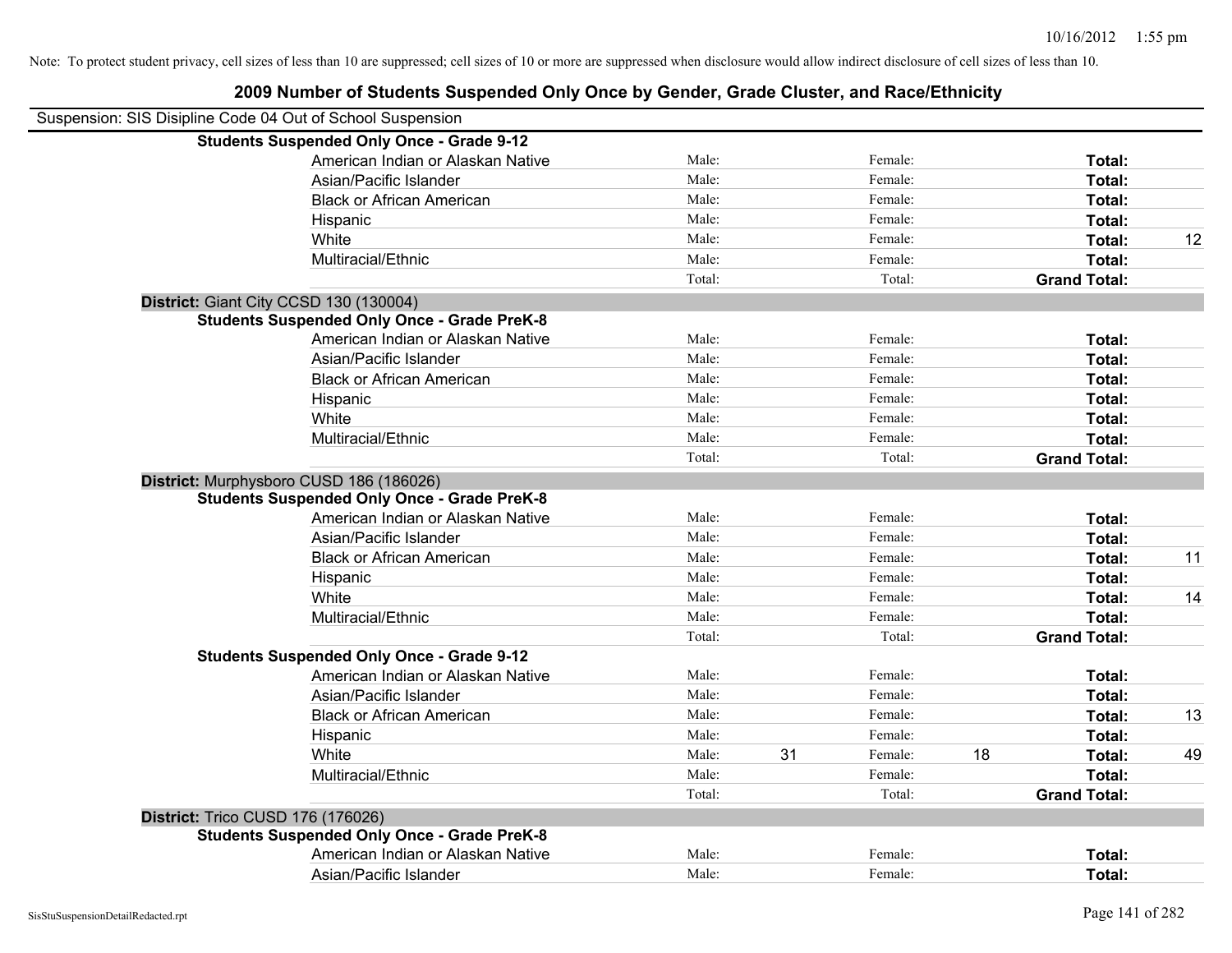|                             | Suspension: SIS Disipline Code 04 Out of School Suspension |        |         |                     |    |
|-----------------------------|------------------------------------------------------------|--------|---------|---------------------|----|
|                             | <b>Black or African American</b>                           | Male:  | Female: | Total:              |    |
|                             | Hispanic                                                   | Male:  | Female: | Total:              |    |
|                             | White                                                      | Male:  | Female: | Total:              | 12 |
|                             | Multiracial/Ethnic                                         | Male:  | Female: | Total:              |    |
|                             |                                                            | Total: | Total:  | <b>Grand Total:</b> |    |
|                             | <b>Students Suspended Only Once - Grade 9-12</b>           |        |         |                     |    |
|                             | American Indian or Alaskan Native                          | Male:  | Female: | Total:              |    |
|                             | Asian/Pacific Islander                                     | Male:  | Female: | Total:              |    |
|                             | <b>Black or African American</b>                           | Male:  | Female: | Total:              |    |
|                             | Hispanic                                                   | Male:  | Female: | Total:              |    |
|                             | White                                                      | Male:  | Female: | Total:              | 21 |
|                             | Multiracial/Ethnic                                         | Male:  | Female: | Total:              |    |
|                             |                                                            | Total: | Total:  | <b>Grand Total:</b> |    |
|                             | District: Tri-County Sp Ed Jnt Agreement (186061)          |        |         |                     |    |
|                             | <b>Students Suspended Only Once - Grade 9-12</b>           |        |         |                     |    |
|                             | American Indian or Alaskan Native                          | Male:  | Female: | Total:              |    |
|                             | Asian/Pacific Islander                                     | Male:  | Female: | Total:              |    |
|                             | <b>Black or African American</b>                           | Male:  | Female: | Total:              |    |
|                             | Hispanic                                                   | Male:  | Female: | Total:              |    |
|                             | White                                                      | Male:  | Female: | Total:              |    |
|                             | Multiracial/Ethnic                                         | Male:  | Female: | Total:              |    |
|                             |                                                            | Total: | Total:  | <b>Grand Total:</b> |    |
|                             | District: Unity Point CCSD 140 (140004)                    |        |         |                     |    |
|                             | <b>Students Suspended Only Once - Grade PreK-8</b>         |        |         |                     |    |
|                             | American Indian or Alaskan Native                          | Male:  | Female: | Total:              |    |
|                             | Asian/Pacific Islander                                     | Male:  | Female: | Total:              |    |
|                             | <b>Black or African American</b>                           | Male:  | Female: | Total:              |    |
|                             | Hispanic                                                   | Male:  | Female: | Total:              |    |
|                             | White                                                      | Male:  | Female: | Total:              |    |
|                             | Multiracial/Ethnic                                         | Male:  | Female: | Total:              |    |
|                             |                                                            | Total: | Total:  | <b>Grand Total:</b> | 13 |
| County: Perry (073)         |                                                            |        |         |                     |    |
| District: CCSD 204 (204004) |                                                            |        |         |                     |    |
|                             | <b>Students Suspended Only Once - Grade PreK-8</b>         |        |         |                     |    |
|                             | American Indian or Alaskan Native                          | Male:  | Female: | Total:              |    |
|                             | Asian/Pacific Islander                                     | Male:  | Female: | Total:              |    |
|                             | <b>Black or African American</b>                           | Male:  | Female: | Total:              |    |
|                             | Hispanic                                                   | Male:  | Female: | Total:              |    |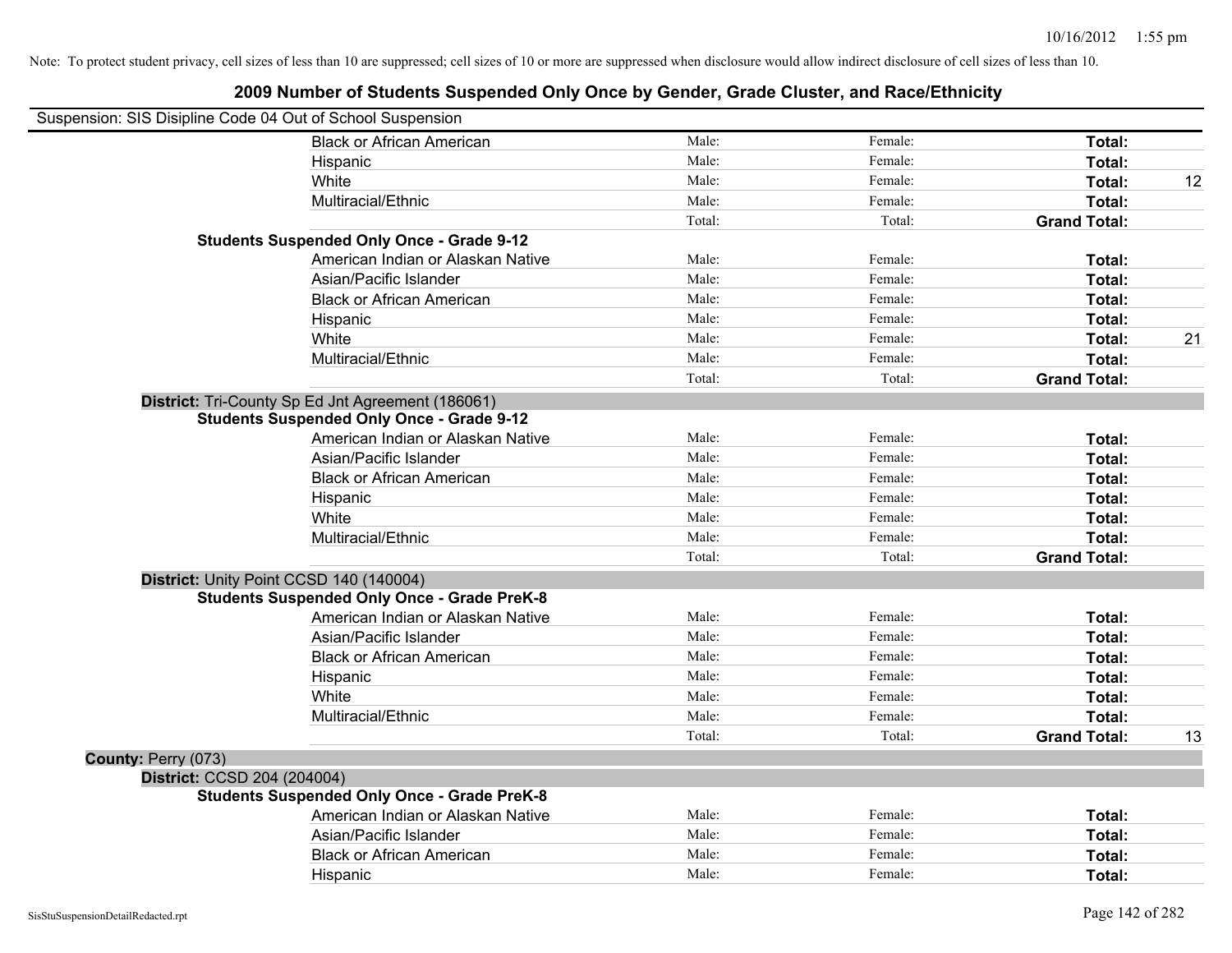| Suspension: SIS Disipline Code 04 Out of School Suspension |                                                    |        |               |                     |    |
|------------------------------------------------------------|----------------------------------------------------|--------|---------------|---------------------|----|
|                                                            | White                                              | Male:  | Female:       | Total:              |    |
|                                                            | Multiracial/Ethnic                                 | Male:  | Female:       | Total:              |    |
|                                                            |                                                    | Total: | Total:        | <b>Grand Total:</b> |    |
| District: Duquoin CUSD 300 (300026)                        |                                                    |        |               |                     |    |
|                                                            | <b>Students Suspended Only Once - Grade PreK-8</b> |        |               |                     |    |
|                                                            | American Indian or Alaskan Native                  | Male:  | Female:       | Total:              |    |
|                                                            | Asian/Pacific Islander                             | Male:  | Female:       | Total:              |    |
|                                                            | <b>Black or African American</b>                   | Male:  | Female:       | Total:              |    |
|                                                            | Hispanic                                           | Male:  | Female:       | Total:              |    |
|                                                            | White                                              | Male:  | Female:       | Total:              |    |
|                                                            | Multiracial/Ethnic                                 | Male:  | Female:       | Total:              |    |
|                                                            |                                                    | Total: | Total:        | <b>Grand Total:</b> |    |
| District: Pinckneyville CHSD 101 (101016)                  |                                                    |        |               |                     |    |
|                                                            | <b>Students Suspended Only Once - Grade 9-12</b>   |        |               |                     |    |
|                                                            | American Indian or Alaskan Native                  | Male:  | Female:       | Total:              |    |
|                                                            | Asian/Pacific Islander                             | Male:  | Female:       | Total:              |    |
|                                                            | <b>Black or African American</b>                   | Male:  | Female:       | Total:              |    |
|                                                            | Hispanic                                           | Male:  | Female:       | Total:              |    |
|                                                            | White                                              | Male:  | Female:       | Total:              |    |
|                                                            | Multiracial/Ethnic                                 | Male:  | Female:       | Total:              |    |
|                                                            |                                                    | Total: | Total:        | <b>Grand Total:</b> |    |
| District: Pinckneyville SD 50 (050002)                     |                                                    |        |               |                     |    |
|                                                            | <b>Students Suspended Only Once - Grade PreK-8</b> |        |               |                     |    |
|                                                            | American Indian or Alaskan Native                  | Male:  | Female:       | Total:              |    |
|                                                            | Asian/Pacific Islander                             | Male:  | Female:       | Total:              |    |
|                                                            | <b>Black or African American</b>                   | Male:  | Female:       | Total:              |    |
|                                                            | Hispanic                                           | Male:  | Female:       | Total:              |    |
|                                                            | White                                              | Male:  | Female:       | Total:              | 18 |
|                                                            | Multiracial/Ethnic                                 | Male:  | Female:       | Total:              |    |
|                                                            |                                                    | Total: | Total:        | <b>Grand Total:</b> |    |
|                                                            |                                                    |        |               |                     |    |
| Region: Kane ROE (31)                                      |                                                    |        |               |                     |    |
| County: Kane (045)                                         |                                                    |        |               |                     |    |
| District: Aurora East USD 131 (131022)                     |                                                    |        |               |                     |    |
|                                                            | <b>Students Suspended Only Once - Grade 9-12</b>   |        |               |                     |    |
|                                                            | American Indian or Alaskan Native                  | Male:  | Female:       | Total:              |    |
|                                                            | Asian/Pacific Islander                             | Male:  | Female:       | Total:              |    |
|                                                            | <b>Black or African American</b>                   | Male:  | 30<br>Female: | 25<br>Total:        | 55 |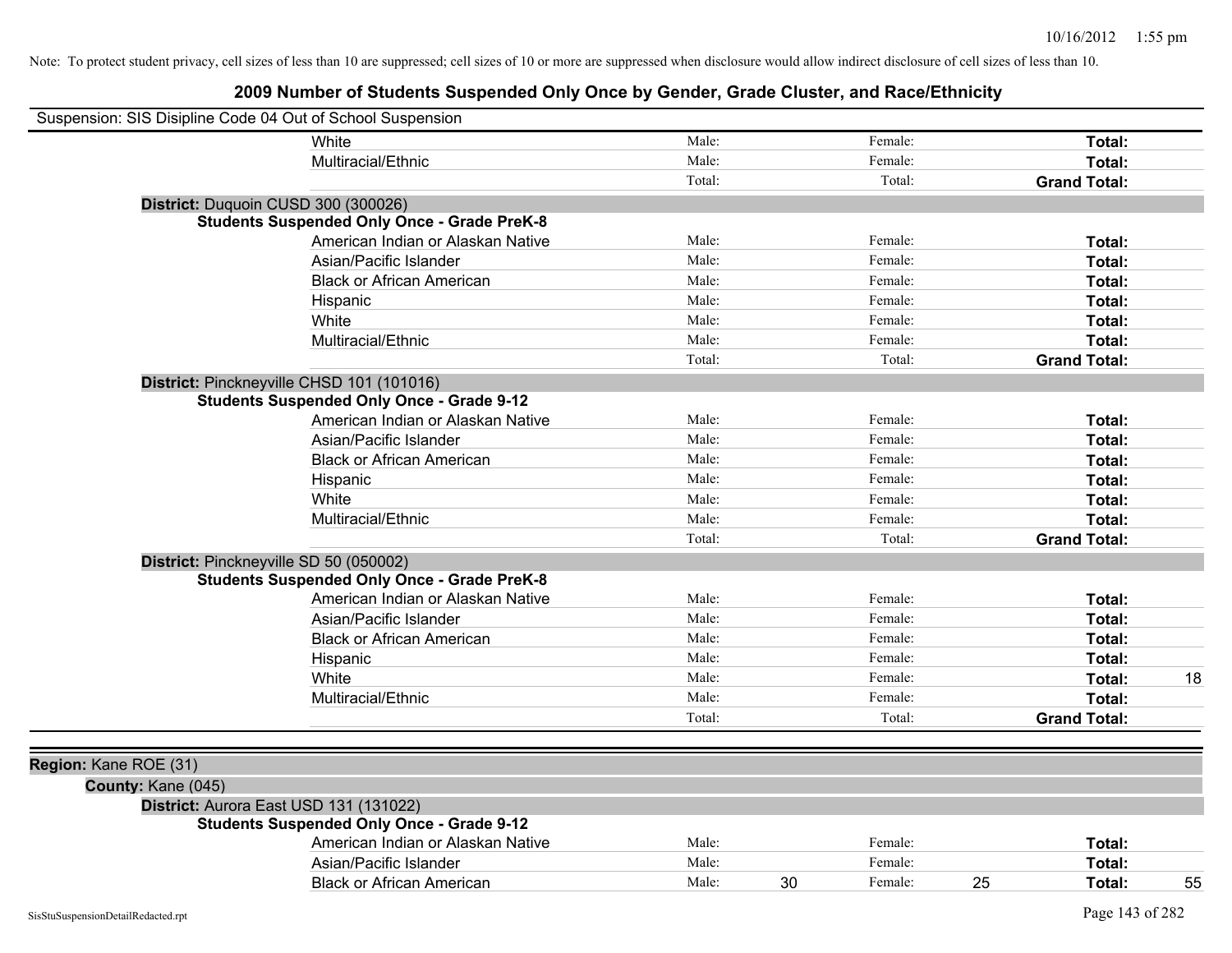| Suspension: SIS Disipline Code 04 Out of School Suspension |                                                    |        |     |         |     |                     |     |
|------------------------------------------------------------|----------------------------------------------------|--------|-----|---------|-----|---------------------|-----|
|                                                            | Hispanic                                           | Male:  | 177 | Female: | 131 | Total:              | 308 |
|                                                            | White                                              | Male:  |     | Female: |     | Total:              | 18  |
|                                                            | Multiracial/Ethnic                                 | Male:  |     | Female: |     | Total:              |     |
|                                                            |                                                    | Total: |     | Total:  |     | <b>Grand Total:</b> |     |
| District: Aurora West USD 129 (129022)                     |                                                    |        |     |         |     |                     |     |
|                                                            | <b>Students Suspended Only Once - Grade PreK-8</b> |        |     |         |     |                     |     |
|                                                            | American Indian or Alaskan Native                  | Male:  |     | Female: |     | Total:              |     |
|                                                            | Asian/Pacific Islander                             | Male:  |     | Female: |     | Total:              |     |
|                                                            | <b>Black or African American</b>                   | Male:  | 81  | Female: | 35  | Total:              | 116 |
|                                                            | Hispanic                                           | Male:  | 151 | Female: | 70  | Total:              | 221 |
|                                                            | White                                              | Male:  | 69  | Female: | 18  | Total:              | 87  |
|                                                            | Multiracial/Ethnic                                 | Male:  |     | Female: |     | Total:              | 19  |
|                                                            |                                                    | Total: |     | Total:  |     | <b>Grand Total:</b> |     |
|                                                            | <b>Students Suspended Only Once - Grade 9-12</b>   |        |     |         |     |                     |     |
|                                                            | American Indian or Alaskan Native                  | Male:  |     | Female: |     | Total:              |     |
|                                                            | Asian/Pacific Islander                             | Male:  |     | Female: |     | Total:              |     |
|                                                            | <b>Black or African American</b>                   | Male:  | 51  | Female: | 61  | Total:              | 112 |
|                                                            | Hispanic                                           | Male:  | 114 | Female: | 95  | Total:              | 209 |
|                                                            | White                                              | Male:  | 52  | Female: | 61  | Total:              | 113 |
|                                                            | Multiracial/Ethnic                                 | Male:  |     | Female: |     | Total:              |     |
|                                                            |                                                    | Total: |     | Total:  |     | <b>Grand Total:</b> |     |
| District: Batavia USD 101 (101022)                         |                                                    |        |     |         |     |                     |     |
|                                                            | <b>Students Suspended Only Once - Grade PreK-8</b> |        |     |         |     |                     |     |
|                                                            | American Indian or Alaskan Native                  | Male:  |     | Female: |     | Total:              |     |
|                                                            | Asian/Pacific Islander                             | Male:  |     | Female: |     | Total:              |     |
|                                                            | <b>Black or African American</b>                   | Male:  |     | Female: |     | Total:              |     |
|                                                            | Hispanic                                           | Male:  |     | Female: |     | Total:              |     |
|                                                            | White                                              | Male:  |     | Female: |     | Total:              | 21  |
|                                                            | Multiracial/Ethnic                                 | Male:  |     | Female: |     | Total:              |     |
|                                                            |                                                    | Total: | 23  | Total:  | 11  | <b>Grand Total:</b> | 34  |
|                                                            | <b>Students Suspended Only Once - Grade 9-12</b>   |        |     |         |     |                     |     |
|                                                            | American Indian or Alaskan Native                  | Male:  |     | Female: |     | Total:              |     |
|                                                            | Asian/Pacific Islander                             | Male:  |     | Female: |     | Total:              |     |
|                                                            | <b>Black or African American</b>                   | Male:  |     | Female: |     | Total:              |     |
|                                                            | Hispanic                                           | Male:  |     | Female: |     | Total:              | 12  |
|                                                            | White                                              | Male:  | 35  | Female: | 18  | Total:              | 53  |
|                                                            | Multiracial/Ethnic                                 | Male:  |     | Female: |     | Total:              |     |
|                                                            |                                                    | Total: |     | Total:  |     | <b>Grand Total:</b> |     |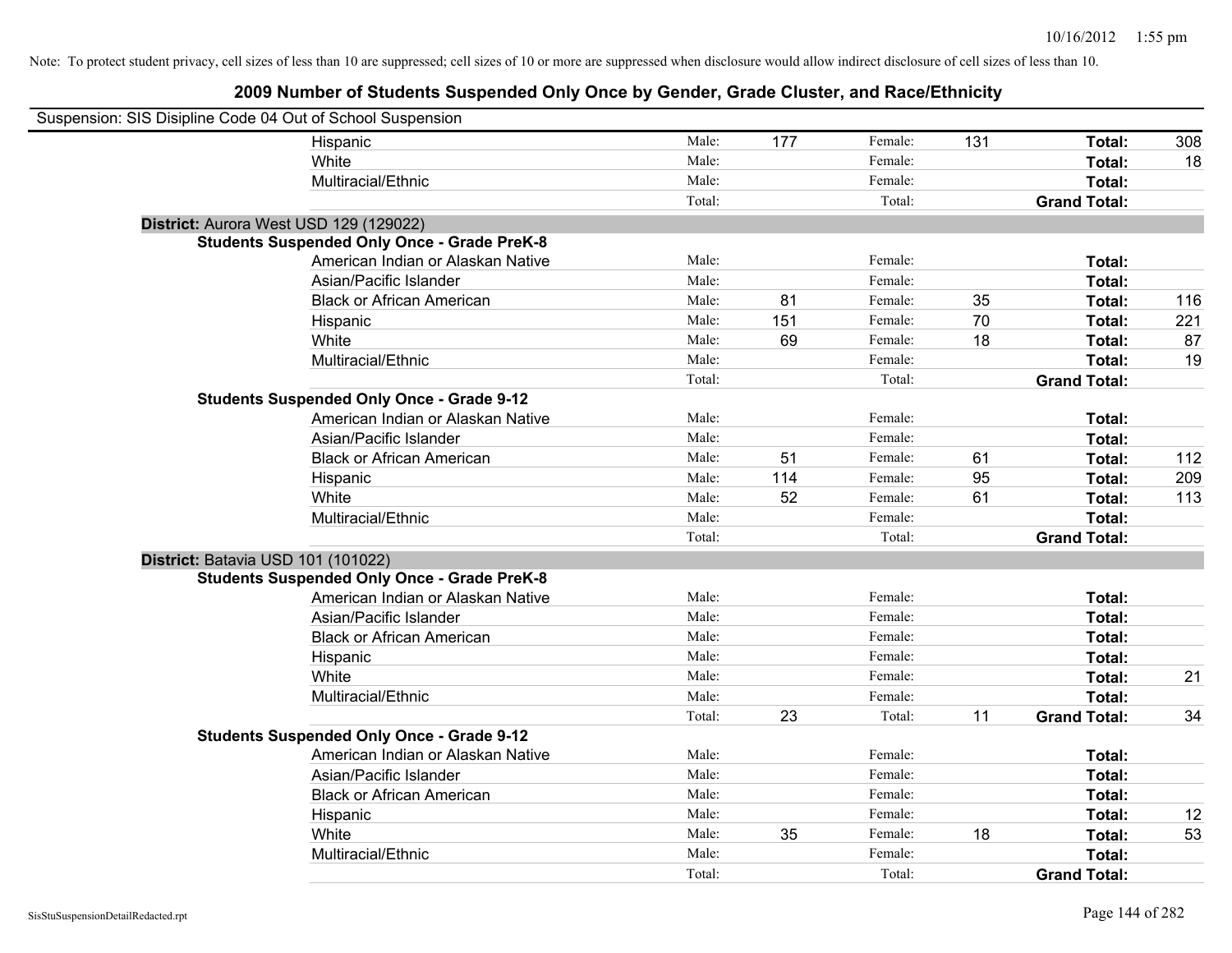| Suspension: SIS Disipline Code 04 Out of School Suspension |        |     |         |    |                     |     |
|------------------------------------------------------------|--------|-----|---------|----|---------------------|-----|
| District: Central CUSD 301 (301026)                        |        |     |         |    |                     |     |
| <b>Students Suspended Only Once - Grade PreK-8</b>         |        |     |         |    |                     |     |
| American Indian or Alaskan Native                          | Male:  |     | Female: |    | Total:              |     |
| Asian/Pacific Islander                                     | Male:  |     | Female: |    | Total:              |     |
| <b>Black or African American</b>                           | Male:  |     | Female: |    | Total:              |     |
| Hispanic                                                   | Male:  |     | Female: |    | Total:              |     |
| White                                                      | Male:  |     | Female: |    | Total:              |     |
| Multiracial/Ethnic                                         | Male:  |     | Female: |    | Total:              |     |
|                                                            | Total: |     | Total:  |    | <b>Grand Total:</b> | 10  |
| <b>Students Suspended Only Once - Grade 9-12</b>           |        |     |         |    |                     |     |
| American Indian or Alaskan Native                          | Male:  |     | Female: |    | Total:              |     |
| Asian/Pacific Islander                                     | Male:  |     | Female: |    | Total:              |     |
| <b>Black or African American</b>                           | Male:  |     | Female: |    | Total:              |     |
| Hispanic                                                   | Male:  |     | Female: |    | Total:              |     |
| White                                                      | Male:  |     | Female: |    | Total:              | 32  |
| Multiracial/Ethnic                                         | Male:  |     | Female: |    | Total:              |     |
|                                                            | Total: |     | Total:  |    | <b>Grand Total:</b> | 45  |
| District: CUSD 300 (300026)                                |        |     |         |    |                     |     |
| <b>Students Suspended Only Once - Grade PreK-8</b>         |        |     |         |    |                     |     |
| American Indian or Alaskan Native                          | Male:  |     | Female: |    | Total:              |     |
| Asian/Pacific Islander                                     | Male:  |     | Female: |    | Total:              |     |
| <b>Black or African American</b>                           | Male:  | 30  | Female: | 18 | Total:              | 48  |
| Hispanic                                                   | Male:  | 72  | Female: | 39 | Total:              | 111 |
| White                                                      | Male:  | 79  | Female: | 20 | Total:              | 99  |
| Multiracial/Ethnic                                         | Male:  |     | Female: |    | Total:              | 10  |
|                                                            | Total: |     | Total:  |    | <b>Grand Total:</b> |     |
| <b>Students Suspended Only Once - Grade 9-12</b>           |        |     |         |    |                     |     |
| American Indian or Alaskan Native                          | Male:  |     | Female: |    | Total:              |     |
| Asian/Pacific Islander                                     | Male:  |     | Female: |    | Total:              | 13  |
| <b>Black or African American</b>                           | Male:  | 31  | Female: | 13 | Total:              | 44  |
| Hispanic                                                   | Male:  | 85  | Female: | 57 | Total:              | 142 |
| White                                                      | Male:  | 126 | Female: | 58 | Total:              | 184 |
| Multiracial/Ethnic                                         | Male:  |     | Female: |    | Total:              |     |
|                                                            | Total: |     | Total:  |    | <b>Grand Total:</b> | 396 |
| District: Geneva CUSD 304 (304026)                         |        |     |         |    |                     |     |
| <b>Students Suspended Only Once - Grade PreK-8</b>         |        |     |         |    |                     |     |
| American Indian or Alaskan Native                          | Male:  |     | Female: |    | Total:              |     |
| Asian/Pacific Islander                                     | Male:  |     | Female: |    | Total:              |     |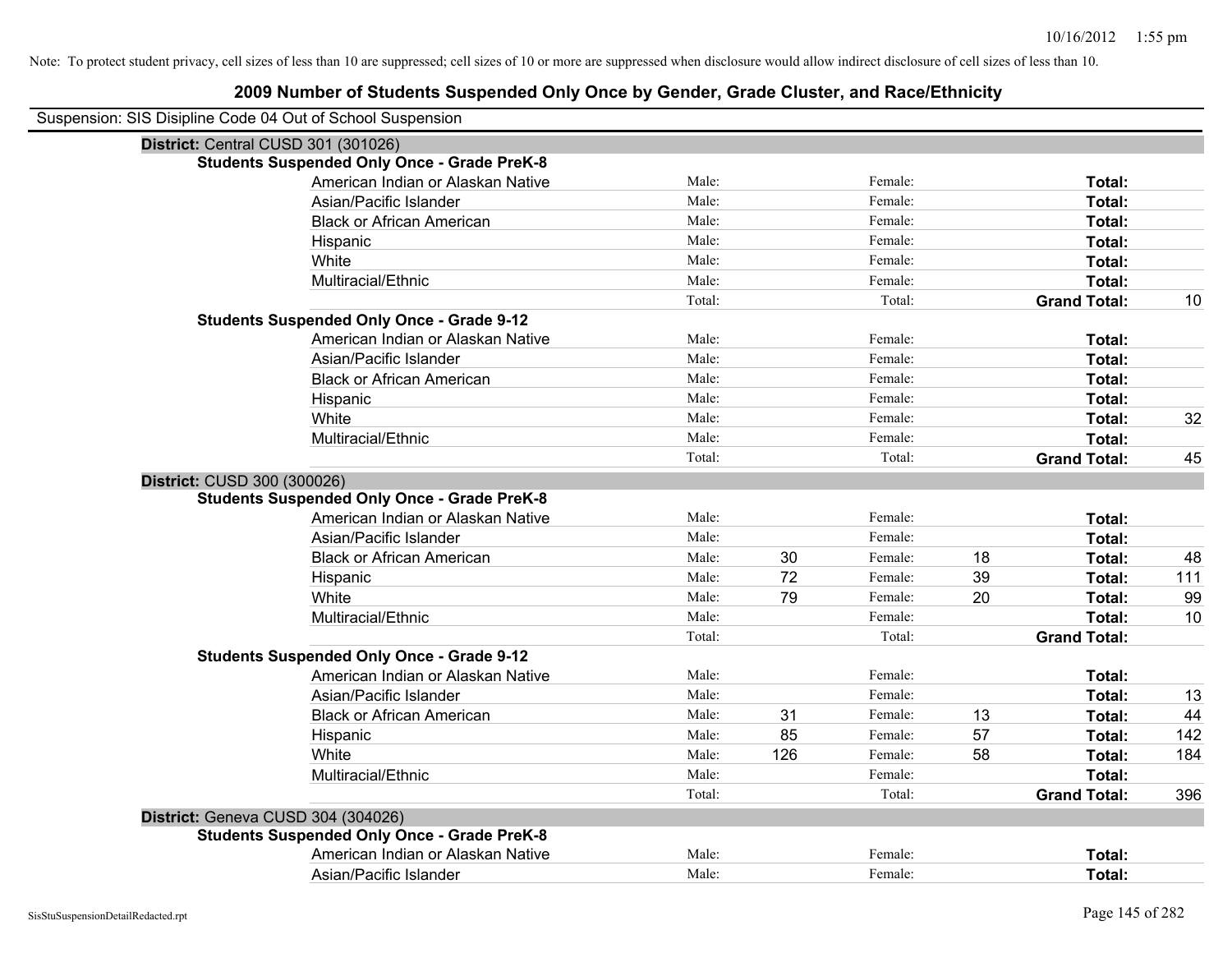| Suspension: SIS Disipline Code 04 Out of School Suspension |                                                    |        |    |         |    |                     |    |
|------------------------------------------------------------|----------------------------------------------------|--------|----|---------|----|---------------------|----|
|                                                            | <b>Black or African American</b>                   | Male:  |    | Female: |    | Total:              |    |
|                                                            | Hispanic                                           | Male:  |    | Female: |    | Total:              |    |
|                                                            | White                                              | Male:  |    | Female: |    | Total:              |    |
|                                                            | Multiracial/Ethnic                                 | Male:  |    | Female: |    | Total:              |    |
|                                                            |                                                    | Total: |    | Total:  |    | <b>Grand Total:</b> |    |
|                                                            | <b>Students Suspended Only Once - Grade 9-12</b>   |        |    |         |    |                     |    |
|                                                            | American Indian or Alaskan Native                  | Male:  |    | Female: |    | Total:              |    |
|                                                            | Asian/Pacific Islander                             | Male:  |    | Female: |    | Total:              |    |
|                                                            | <b>Black or African American</b>                   | Male:  |    | Female: |    | Total:              |    |
|                                                            | Hispanic                                           | Male:  |    | Female: |    | Total:              |    |
|                                                            | White                                              | Male:  | 43 | Female: | 14 | Total:              | 57 |
|                                                            | Multiracial/Ethnic                                 | Male:  |    | Female: |    | Total:              |    |
|                                                            |                                                    | Total: |    | Total:  |    | <b>Grand Total:</b> | 68 |
| District: Hamilton Academy (010000)                        |                                                    |        |    |         |    |                     |    |
|                                                            | <b>Students Suspended Only Once - Grade 9-12</b>   |        |    |         |    |                     |    |
|                                                            | American Indian or Alaskan Native                  | Male:  |    | Female: |    | Total:              |    |
|                                                            | Asian/Pacific Islander                             | Male:  |    | Female: |    | Total:              |    |
|                                                            | <b>Black or African American</b>                   | Male:  |    | Female: |    | Total:              |    |
|                                                            | Hispanic                                           | Male:  |    | Female: |    | Total:              |    |
|                                                            | White                                              | Male:  |    | Female: |    | Total:              |    |
|                                                            | Multiracial/Ethnic                                 | Male:  |    | Female: |    | Total:              |    |
|                                                            |                                                    | Total: |    | Total:  |    | <b>Grand Total:</b> |    |
| District: Kaneland CUSD 302 (302026)                       |                                                    |        |    |         |    |                     |    |
|                                                            | <b>Students Suspended Only Once - Grade PreK-8</b> |        |    |         |    |                     |    |
|                                                            | American Indian or Alaskan Native                  | Male:  |    | Female: |    | Total:              |    |
|                                                            | Asian/Pacific Islander                             | Male:  |    | Female: |    | Total:              |    |
|                                                            | <b>Black or African American</b>                   | Male:  |    | Female: |    | Total:              |    |
|                                                            | Hispanic                                           | Male:  |    | Female: |    | Total:              |    |
|                                                            | White                                              | Male:  |    | Female: |    | Total:              | 10 |
|                                                            | Multiracial/Ethnic                                 | Male:  |    | Female: |    | Total:              |    |
|                                                            |                                                    | Total: |    | Total:  |    | <b>Grand Total:</b> |    |
|                                                            | <b>Students Suspended Only Once - Grade 9-12</b>   |        |    |         |    |                     |    |
|                                                            | American Indian or Alaskan Native                  | Male:  |    | Female: |    | Total:              |    |
|                                                            | Asian/Pacific Islander                             | Male:  |    | Female: |    | Total:              |    |
|                                                            | <b>Black or African American</b>                   | Male:  |    | Female: |    | Total:              |    |
|                                                            | Hispanic                                           | Male:  |    | Female: |    | Total:              |    |
|                                                            | White                                              | Male:  | 42 | Female: | 13 | Total:              | 55 |
|                                                            | Multiracial/Ethnic                                 | Male:  |    | Female: |    | Total:              |    |
|                                                            |                                                    | Total: |    | Total:  |    | <b>Grand Total:</b> | 66 |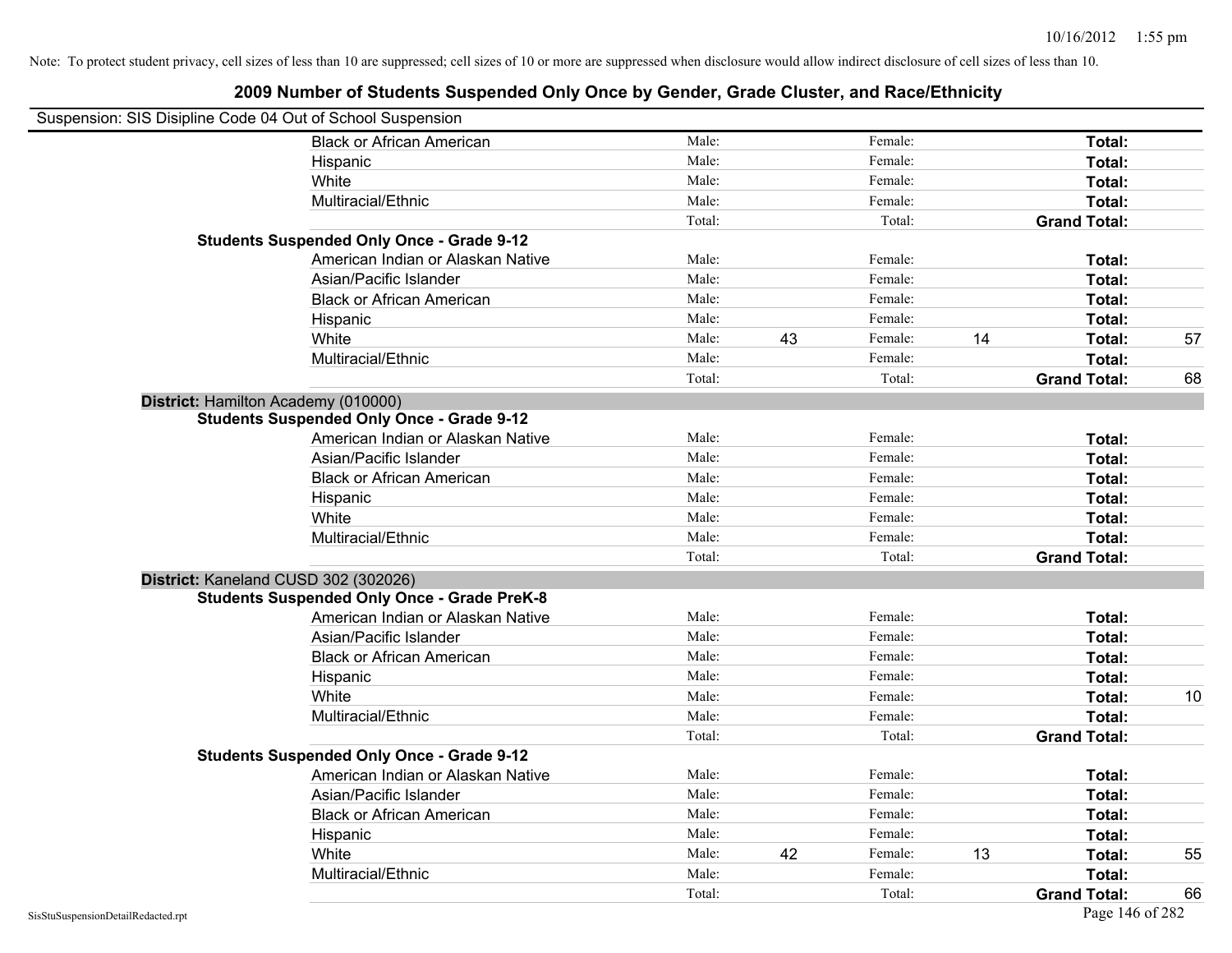| Suspension: SIS Disipline Code 04 Out of School Suspension |                                                    |        |     |         |     |                     |     |
|------------------------------------------------------------|----------------------------------------------------|--------|-----|---------|-----|---------------------|-----|
| District: Larkin Center (012500)                           |                                                    |        |     |         |     |                     |     |
|                                                            | <b>Students Suspended Only Once - Grade 9-12</b>   |        |     |         |     |                     |     |
|                                                            | American Indian or Alaskan Native                  | Male:  |     | Female: |     | Total:              |     |
|                                                            | Asian/Pacific Islander                             | Male:  |     | Female: |     | Total:              |     |
|                                                            | <b>Black or African American</b>                   | Male:  |     | Female: |     | Total:              |     |
|                                                            | Hispanic                                           | Male:  |     | Female: |     | Total:              |     |
|                                                            | White                                              | Male:  |     | Female: |     | Total:              |     |
|                                                            | Multiracial/Ethnic                                 | Male:  |     | Female: |     | Total:              |     |
|                                                            |                                                    | Total: |     | Total:  |     | <b>Grand Total:</b> |     |
| District: SD U-46 (046022)                                 |                                                    |        |     |         |     |                     |     |
|                                                            | <b>Students Suspended Only Once - Grade PreK-8</b> |        |     |         |     |                     |     |
|                                                            | American Indian or Alaskan Native                  | Male:  |     | Female: |     | Total:              |     |
|                                                            | Asian/Pacific Islander                             | Male:  |     | Female: |     | Total:              | 27  |
|                                                            | <b>Black or African American</b>                   | Male:  | 78  | Female: | 44  | Total:              | 122 |
|                                                            | Hispanic                                           | Male:  | 250 | Female: | 130 | Total:              | 380 |
|                                                            | White                                              | Male:  | 112 | Female: | 23  | Total:              | 135 |
|                                                            | Multiracial/Ethnic                                 | Male:  | 28  | Female: | 16  | Total:              | 44  |
|                                                            |                                                    | Total: |     | Total:  |     | <b>Grand Total:</b> |     |
|                                                            | <b>Students Suspended Only Once - Grade 9-12</b>   |        |     |         |     |                     |     |
|                                                            | American Indian or Alaskan Native                  | Male:  |     | Female: |     | Total:              |     |
|                                                            | Asian/Pacific Islander                             | Male:  |     | Female: |     | Total:              | 22  |
|                                                            | <b>Black or African American</b>                   | Male:  | 75  | Female: | 80  | Total:              | 155 |
|                                                            | Hispanic                                           | Male:  | 304 | Female: | 199 | Total:              | 503 |
|                                                            | White                                              | Male:  | 151 | Female: | 86  | Total:              | 237 |
|                                                            | Multiracial/Ethnic                                 | Male:  |     | Female: |     | Total:              | 11  |
|                                                            |                                                    | Total: |     | Total:  |     | <b>Grand Total:</b> |     |
|                                                            | District: Special Education Services (020200)      |        |     |         |     |                     |     |
|                                                            | <b>Students Suspended Only Once - Grade PreK-8</b> |        |     |         |     |                     |     |
|                                                            | American Indian or Alaskan Native                  | Male:  |     | Female: |     | Total:              |     |
|                                                            | Asian/Pacific Islander                             | Male:  |     | Female: |     | Total:              |     |
|                                                            | <b>Black or African American</b>                   | Male:  |     | Female: |     | Total:              |     |
|                                                            | Hispanic                                           | Male:  |     | Female: |     | Total:              |     |
|                                                            | White                                              | Male:  |     | Female: |     | Total:              |     |
|                                                            | Multiracial/Ethnic                                 | Male:  |     | Female: |     | Total:              |     |
|                                                            |                                                    | Total: |     | Total:  |     | <b>Grand Total:</b> |     |
|                                                            | <b>Students Suspended Only Once - Grade 9-12</b>   |        |     |         |     |                     |     |
|                                                            | American Indian or Alaskan Native                  | Male:  |     | Female: |     | <b>Total:</b>       |     |
|                                                            | Asian/Pacific Islander                             | Male:  |     | Female: |     | Total:              |     |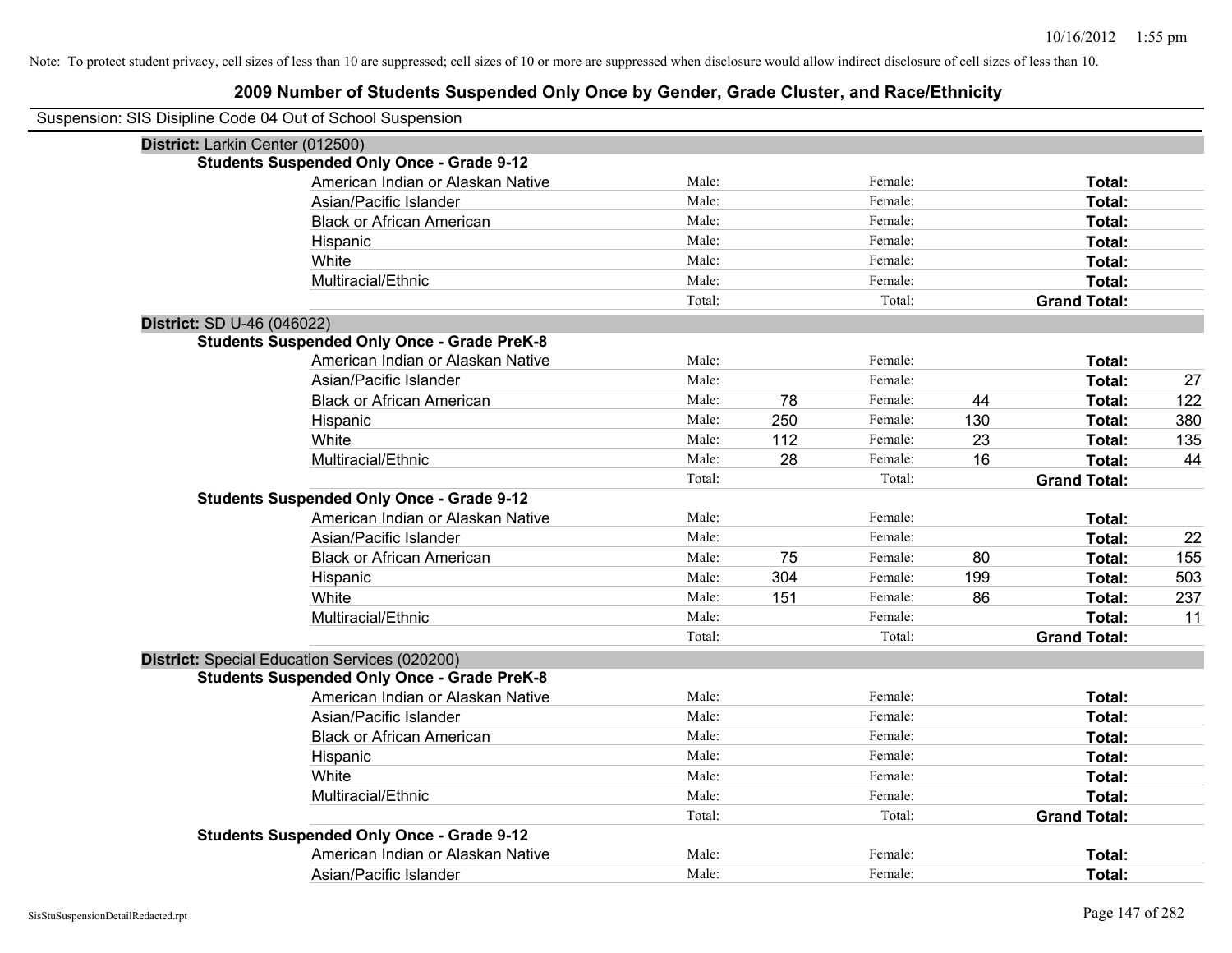| Suspension: SIS Disipline Code 04 Out of School Suspension |                                                    |        |    |         |    |                     |     |
|------------------------------------------------------------|----------------------------------------------------|--------|----|---------|----|---------------------|-----|
|                                                            | <b>Black or African American</b>                   | Male:  |    | Female: |    | Total:              |     |
|                                                            | Hispanic                                           | Male:  |    | Female: |    | <b>Total:</b>       |     |
|                                                            | White                                              | Male:  |    | Female: |    | Total:              |     |
|                                                            | Multiracial/Ethnic                                 | Male:  |    | Female: |    | Total:              |     |
|                                                            |                                                    | Total: |    | Total:  |    | <b>Grand Total:</b> |     |
|                                                            | District: St Charles CUSD 303 (303026)             |        |    |         |    |                     |     |
|                                                            | <b>Students Suspended Only Once - Grade PreK-8</b> |        |    |         |    |                     |     |
|                                                            | American Indian or Alaskan Native                  | Male:  |    | Female: |    | Total:              |     |
|                                                            | Asian/Pacific Islander                             | Male:  |    | Female: |    | Total:              |     |
|                                                            | <b>Black or African American</b>                   | Male:  |    | Female: |    | Total:              |     |
|                                                            | Hispanic                                           | Male:  |    | Female: |    | Total:              |     |
|                                                            | White                                              | Male:  |    | Female: |    | Total:              | 44  |
|                                                            | Multiracial/Ethnic                                 | Male:  |    | Female: |    | Total:              |     |
|                                                            |                                                    | Total: |    | Total:  |    | <b>Grand Total:</b> | 61  |
|                                                            | <b>Students Suspended Only Once - Grade 9-12</b>   |        |    |         |    |                     |     |
|                                                            | American Indian or Alaskan Native                  | Male:  |    | Female: |    | Total:              |     |
|                                                            | Asian/Pacific Islander                             | Male:  |    | Female: |    | Total:              |     |
|                                                            | <b>Black or African American</b>                   | Male:  |    | Female: |    | Total:              |     |
|                                                            | Hispanic                                           | Male:  |    | Female: |    | Total:              | 18  |
|                                                            | White                                              | Male:  | 89 | Female: | 34 | Total:              | 123 |
|                                                            | Multiracial/Ethnic                                 | Male:  |    | Female: |    | Total:              |     |
|                                                            |                                                    | Total: |    | Total:  |    | <b>Grand Total:</b> | 153 |
| District: Summit School (021700)                           |                                                    |        |    |         |    |                     |     |
|                                                            | <b>Students Suspended Only Once - Grade 9-12</b>   |        |    |         |    |                     |     |
|                                                            | American Indian or Alaskan Native                  | Male:  |    | Female: |    | Total:              |     |
|                                                            | Asian/Pacific Islander                             | Male:  |    | Female: |    | Total:              |     |
|                                                            | <b>Black or African American</b>                   | Male:  |    | Female: |    | Total:              |     |
|                                                            | Hispanic                                           | Male:  |    | Female: |    | Total:              |     |
|                                                            | White                                              | Male:  |    | Female: |    | Total:              |     |
|                                                            | Multiracial/Ethnic                                 | Male:  |    | Female: |    | Total:              |     |
|                                                            |                                                    | Total: |    | Total:  |    | <b>Grand Total:</b> |     |
| County: Non-Public School (000)                            |                                                    |        |    |         |    |                     |     |
| District: Kane ROE (000000)                                |                                                    |        |    |         |    |                     |     |
|                                                            | <b>Students Suspended Only Once - Grade PreK-8</b> |        |    |         |    |                     |     |
|                                                            | American Indian or Alaskan Native                  | Male:  |    | Female: |    | Total:              |     |
|                                                            | Asian/Pacific Islander                             | Male:  |    | Female: |    | Total:              |     |
|                                                            | <b>Black or African American</b>                   | Male:  |    | Female: |    | Total:              |     |
|                                                            | Hispanic                                           | Male:  |    | Female: |    | Total:              |     |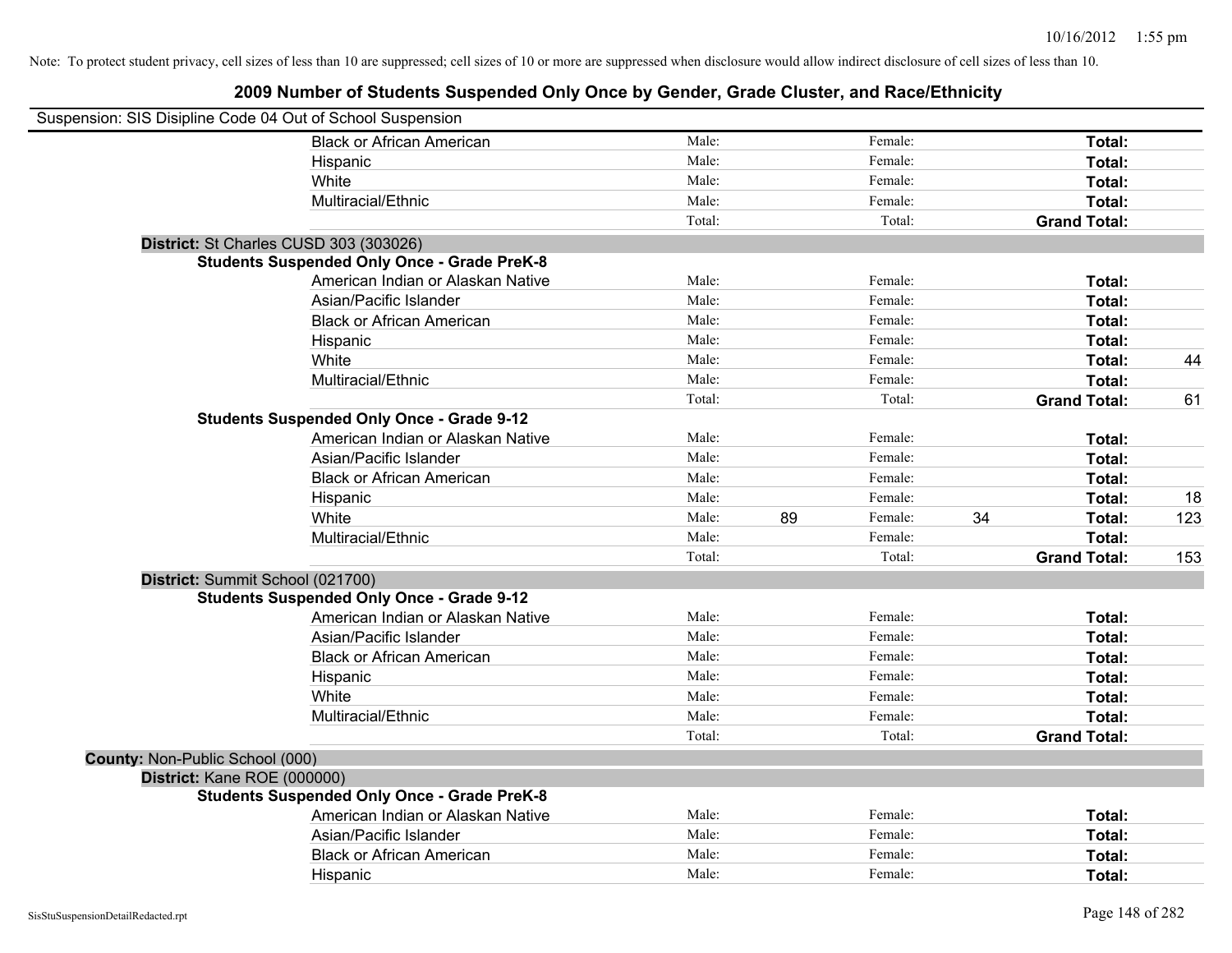|                       | Suspension: SIS Disipline Code 04 Out of School Suspension |        |    |         |    |                     |    |
|-----------------------|------------------------------------------------------------|--------|----|---------|----|---------------------|----|
|                       | White                                                      | Male:  |    | Female: |    | Total:              |    |
|                       | Multiracial/Ethnic                                         | Male:  |    | Female: |    | Total:              |    |
|                       |                                                            | Total: |    | Total:  |    | <b>Grand Total:</b> |    |
|                       | <b>Students Suspended Only Once - Grade 9-12</b>           |        |    |         |    |                     |    |
|                       | American Indian or Alaskan Native                          | Male:  |    | Female: |    | Total:              |    |
|                       | Asian/Pacific Islander                                     | Male:  |    | Female: |    | Total:              |    |
|                       | <b>Black or African American</b>                           | Male:  |    | Female: |    | Total:              |    |
|                       | Hispanic                                                   | Male:  |    | Female: |    | Total:              |    |
|                       | White                                                      | Male:  |    | Female: |    | Total:              |    |
|                       | Multiracial/Ethnic                                         | Male:  |    | Female: |    | Total:              |    |
|                       |                                                            | Total: |    | Total:  |    | <b>Grand Total:</b> |    |
| Region: Knox ROE (33) |                                                            |        |    |         |    |                     |    |
| County: Knox (048)    |                                                            |        |    |         |    |                     |    |
|                       | District: Abingdon CUSD 217 (217026)                       |        |    |         |    |                     |    |
|                       | <b>Students Suspended Only Once - Grade PreK-8</b>         |        |    |         |    |                     |    |
|                       | American Indian or Alaskan Native                          | Male:  |    | Female: |    | Total:              |    |
|                       | Asian/Pacific Islander                                     | Male:  |    | Female: |    | Total:              |    |
|                       | <b>Black or African American</b>                           | Male:  |    | Female: |    | Total:              |    |
|                       | Hispanic                                                   | Male:  |    | Female: |    | Total:              |    |
|                       | White                                                      | Male:  |    | Female: |    | Total:              |    |
|                       | Multiracial/Ethnic                                         | Male:  |    | Female: |    | Total:              |    |
|                       |                                                            | Total: |    | Total:  |    | <b>Grand Total:</b> |    |
|                       | <b>Students Suspended Only Once - Grade 9-12</b>           |        |    |         |    |                     |    |
|                       | American Indian or Alaskan Native                          | Male:  |    | Female: |    | Total:              |    |
|                       | Asian/Pacific Islander                                     | Male:  |    | Female: |    | Total:              |    |
|                       | <b>Black or African American</b>                           | Male:  |    | Female: |    | Total:              |    |
|                       | Hispanic                                                   | Male:  |    | Female: |    | Total:              |    |
|                       | White                                                      | Male:  |    | Female: |    | Total:              |    |
|                       | Multiracial/Ethnic                                         | Male:  |    | Female: |    | Total:              |    |
|                       |                                                            | Total: |    | Total:  |    | <b>Grand Total:</b> |    |
|                       | District: Galesburg CUSD 205 (205026)                      |        |    |         |    |                     |    |
|                       | <b>Students Suspended Only Once - Grade PreK-8</b>         |        |    |         |    |                     |    |
|                       | American Indian or Alaskan Native                          | Male:  |    | Female: |    | Total:              |    |
|                       | Asian/Pacific Islander                                     | Male:  |    | Female: |    | Total:              |    |
|                       | <b>Black or African American</b>                           | Male:  | 21 | Female: | 10 | Total:              | 31 |
|                       | Hispanic                                                   | Male:  |    | Female: |    | Total:              |    |
|                       | White                                                      | Male:  | 49 | Female: | 15 | Total:              | 64 |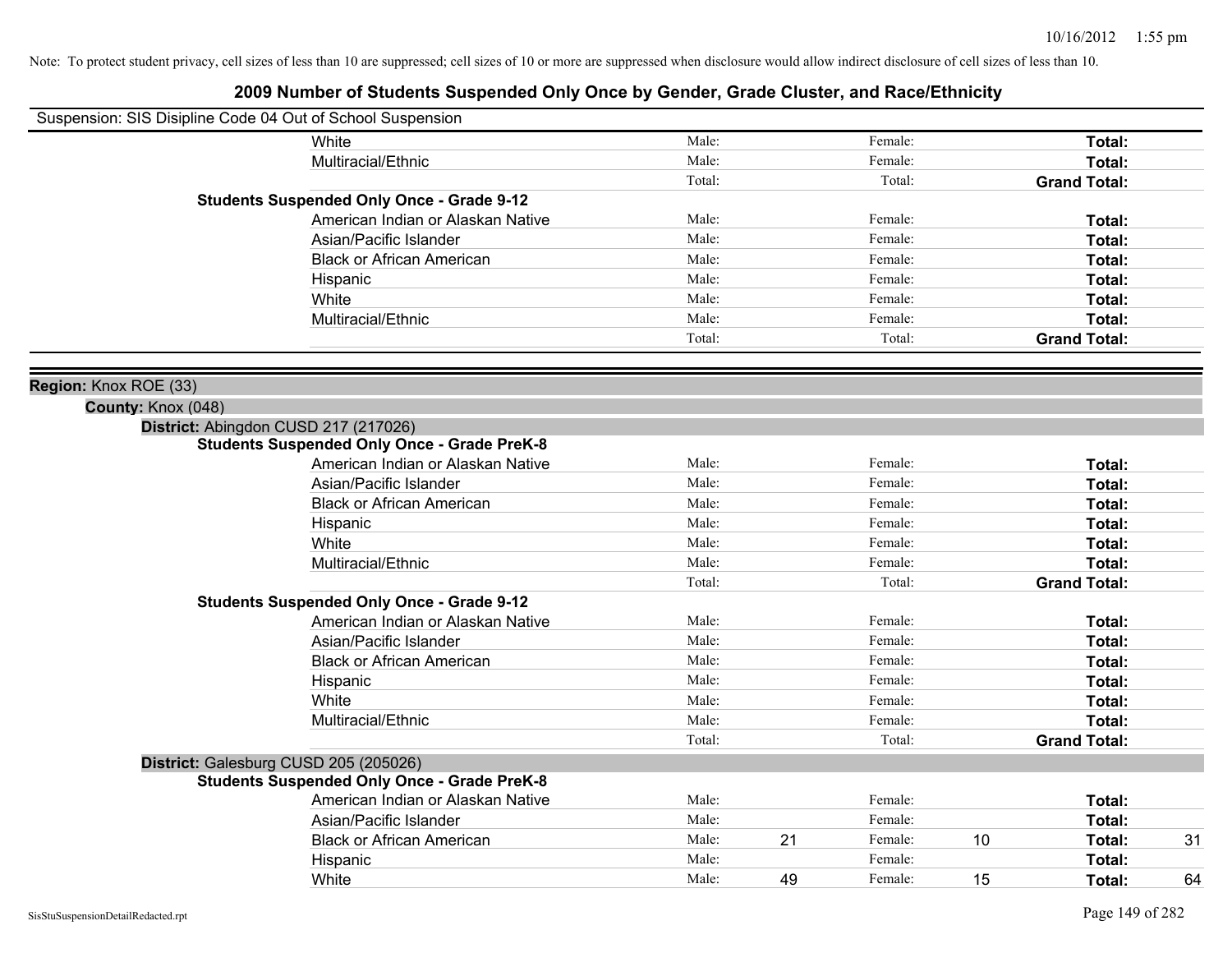| Suspension: SIS Disipline Code 04 Out of School Suspension |                                                    |        |         |                     |    |
|------------------------------------------------------------|----------------------------------------------------|--------|---------|---------------------|----|
|                                                            | Multiracial/Ethnic                                 | Male:  | Female: | Total:              | 11 |
|                                                            |                                                    | Total: | Total:  | <b>Grand Total:</b> |    |
|                                                            | <b>Students Suspended Only Once - Grade 9-12</b>   |        |         |                     |    |
|                                                            | American Indian or Alaskan Native                  | Male:  | Female: | Total:              |    |
|                                                            | Asian/Pacific Islander                             | Male:  | Female: | Total:              |    |
|                                                            | <b>Black or African American</b>                   | Male:  | Female: | Total:              | 18 |
|                                                            | Hispanic                                           | Male:  | Female: | Total:              |    |
|                                                            | White                                              | Male:  | Female: | Total:              | 35 |
|                                                            | Multiracial/Ethnic                                 | Male:  | Female: | Total:              |    |
|                                                            |                                                    | Total: | Total:  | <b>Grand Total:</b> |    |
| District: Knoxville CUSD 202 (202026)                      |                                                    |        |         |                     |    |
|                                                            | <b>Students Suspended Only Once - Grade PreK-8</b> |        |         |                     |    |
|                                                            | American Indian or Alaskan Native                  | Male:  | Female: | Total:              |    |
|                                                            | Asian/Pacific Islander                             | Male:  | Female: | Total:              |    |
|                                                            | <b>Black or African American</b>                   | Male:  | Female: | Total:              |    |
|                                                            | Hispanic                                           | Male:  | Female: | Total:              |    |
|                                                            | White                                              | Male:  | Female: | Total:              |    |
|                                                            | Multiracial/Ethnic                                 | Male:  | Female: | Total:              |    |
|                                                            |                                                    | Total: | Total:  | <b>Grand Total:</b> |    |
|                                                            | <b>Students Suspended Only Once - Grade 9-12</b>   |        |         |                     |    |
|                                                            | American Indian or Alaskan Native                  | Male:  | Female: | Total:              |    |
|                                                            | Asian/Pacific Islander                             | Male:  | Female: | Total:              |    |
|                                                            | <b>Black or African American</b>                   | Male:  | Female: | Total:              |    |
|                                                            | Hispanic                                           | Male:  | Female: | Total:              |    |
|                                                            | White                                              | Male:  | Female: | Total:              | 12 |
|                                                            | Multiracial/Ethnic                                 | Male:  | Female: | Total:              |    |
|                                                            |                                                    | Total: | Total:  | <b>Grand Total:</b> |    |
| District: R O W V A CUSD 208 (208026)                      |                                                    |        |         |                     |    |
|                                                            | <b>Students Suspended Only Once - Grade PreK-8</b> |        |         |                     |    |
|                                                            | American Indian or Alaskan Native                  | Male:  | Female: | Total:              |    |
|                                                            | Asian/Pacific Islander                             | Male:  | Female: | Total:              |    |
|                                                            | <b>Black or African American</b>                   | Male:  | Female: | Total:              |    |
|                                                            | Hispanic                                           | Male:  | Female: | Total:              |    |
|                                                            | White                                              | Male:  | Female: | Total:              | 19 |
|                                                            | Multiracial/Ethnic                                 | Male:  | Female: | Total:              |    |
|                                                            |                                                    | Total: | Total:  | <b>Grand Total:</b> |    |
|                                                            | <b>Students Suspended Only Once - Grade 9-12</b>   |        |         |                     |    |
|                                                            | American Indian or Alaskan Native                  | Male:  | Female: | Total:              |    |
|                                                            | Asian/Pacific Islander                             | Male:  | Female: | Total:              |    |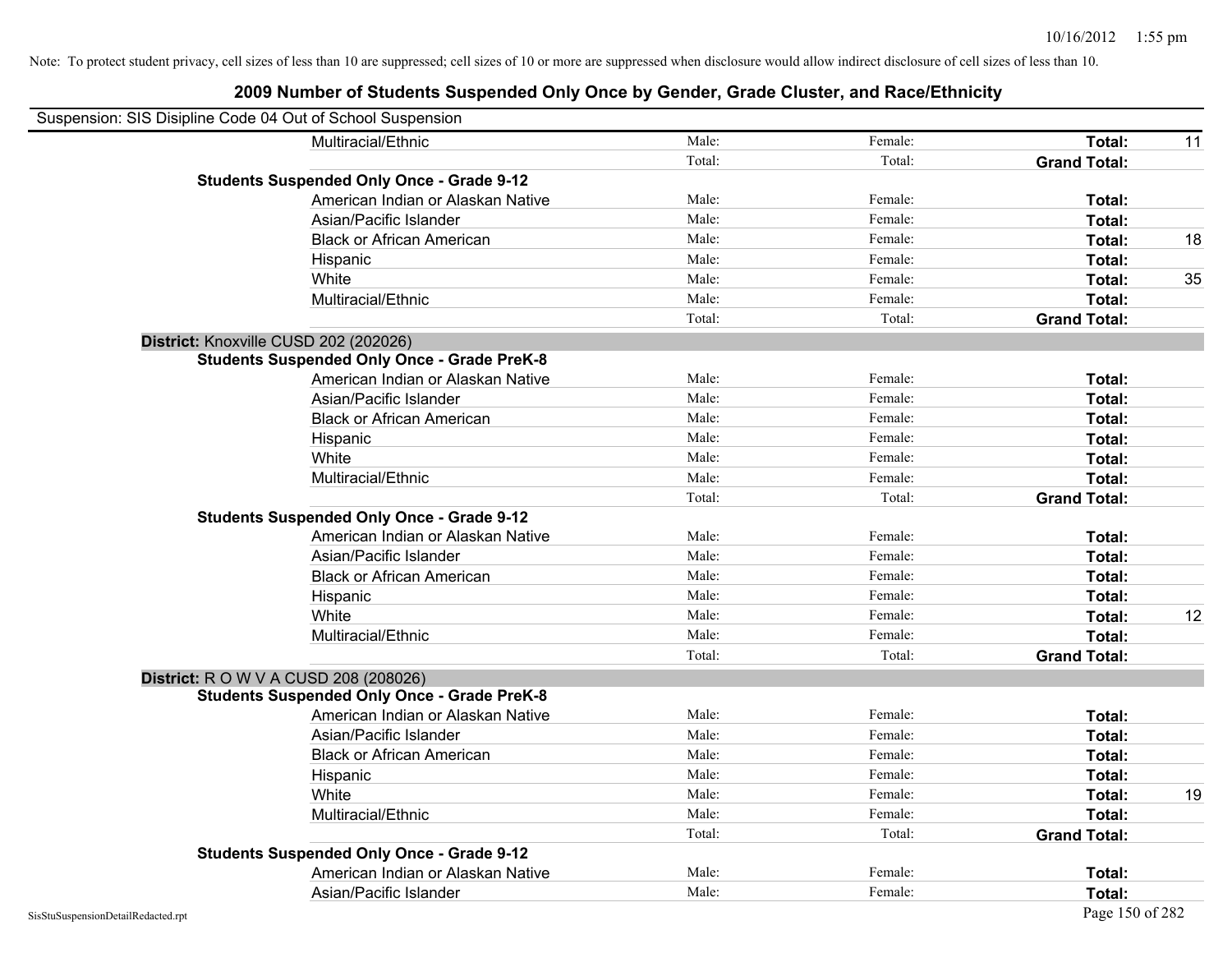| Suspension: SIS Disipline Code 04 Out of School Suspension |                                                    |        |         |                     |    |
|------------------------------------------------------------|----------------------------------------------------|--------|---------|---------------------|----|
|                                                            | <b>Black or African American</b>                   | Male:  | Female: | Total:              |    |
|                                                            | Hispanic                                           | Male:  | Female: | Total:              |    |
|                                                            | White                                              | Male:  | Female: | Total:              | 10 |
|                                                            | Multiracial/Ethnic                                 | Male:  | Female: | Total:              |    |
|                                                            |                                                    | Total: | Total:  | <b>Grand Total:</b> |    |
|                                                            | District: Williamsfield CUSD 210 (210026)          |        |         |                     |    |
|                                                            | <b>Students Suspended Only Once - Grade PreK-8</b> |        |         |                     |    |
|                                                            | American Indian or Alaskan Native                  | Male:  | Female: | Total:              |    |
|                                                            | Asian/Pacific Islander                             | Male:  | Female: | Total:              |    |
|                                                            | <b>Black or African American</b>                   | Male:  | Female: | Total:              |    |
|                                                            | Hispanic                                           | Male:  | Female: | Total:              |    |
|                                                            | White                                              | Male:  | Female: | Total:              |    |
|                                                            | Multiracial/Ethnic                                 | Male:  | Female: | Total:              |    |
|                                                            |                                                    | Total: | Total:  | <b>Grand Total:</b> |    |
|                                                            | <b>Students Suspended Only Once - Grade 9-12</b>   |        |         |                     |    |
|                                                            | American Indian or Alaskan Native                  | Male:  | Female: | Total:              |    |
|                                                            | Asian/Pacific Islander                             | Male:  | Female: | Total:              |    |
|                                                            | <b>Black or African American</b>                   | Male:  | Female: | Total:              |    |
|                                                            | Hispanic                                           | Male:  | Female: | Total:              |    |
|                                                            | White                                              | Male:  | Female: | Total:              |    |
|                                                            | Multiracial/Ethnic                                 | Male:  | Female: | Total:              |    |
|                                                            |                                                    | Total: | Total:  | <b>Grand Total:</b> |    |
|                                                            |                                                    |        |         |                     |    |
| Region: La Salle ROE (35)                                  |                                                    |        |         |                     |    |
| County: Lasalle (050)                                      |                                                    |        |         |                     |    |
| District: Earlville CUSD 9 (009026)                        |                                                    |        |         |                     |    |
|                                                            | <b>Students Suspended Only Once - Grade PreK-8</b> |        |         |                     |    |
|                                                            | American Indian or Alaskan Native                  | Male:  | Female: | Total:              |    |
|                                                            | Asian/Pacific Islander                             | Male:  | Female: | Total:              |    |
|                                                            | <b>Black or African American</b>                   | Male:  | Female: | Total:              |    |
|                                                            | Hispanic                                           | Male:  | Female: | Total:              |    |
|                                                            | White                                              | Male:  | Female: | Total:              | 11 |
|                                                            | Multiracial/Ethnic                                 | Male:  | Female: | Total:              |    |
|                                                            |                                                    | Total: | Total:  | <b>Grand Total:</b> |    |
|                                                            | <b>Students Suspended Only Once - Grade 9-12</b>   |        |         |                     |    |
|                                                            | American Indian or Alaskan Native                  | Male:  | Female: | Total:              |    |
|                                                            | Asian/Pacific Islander                             | Male:  | Female: | Total:              |    |
|                                                            | <b>Black or African American</b>                   | Male:  | Female: | Total:              |    |
|                                                            |                                                    |        |         |                     |    |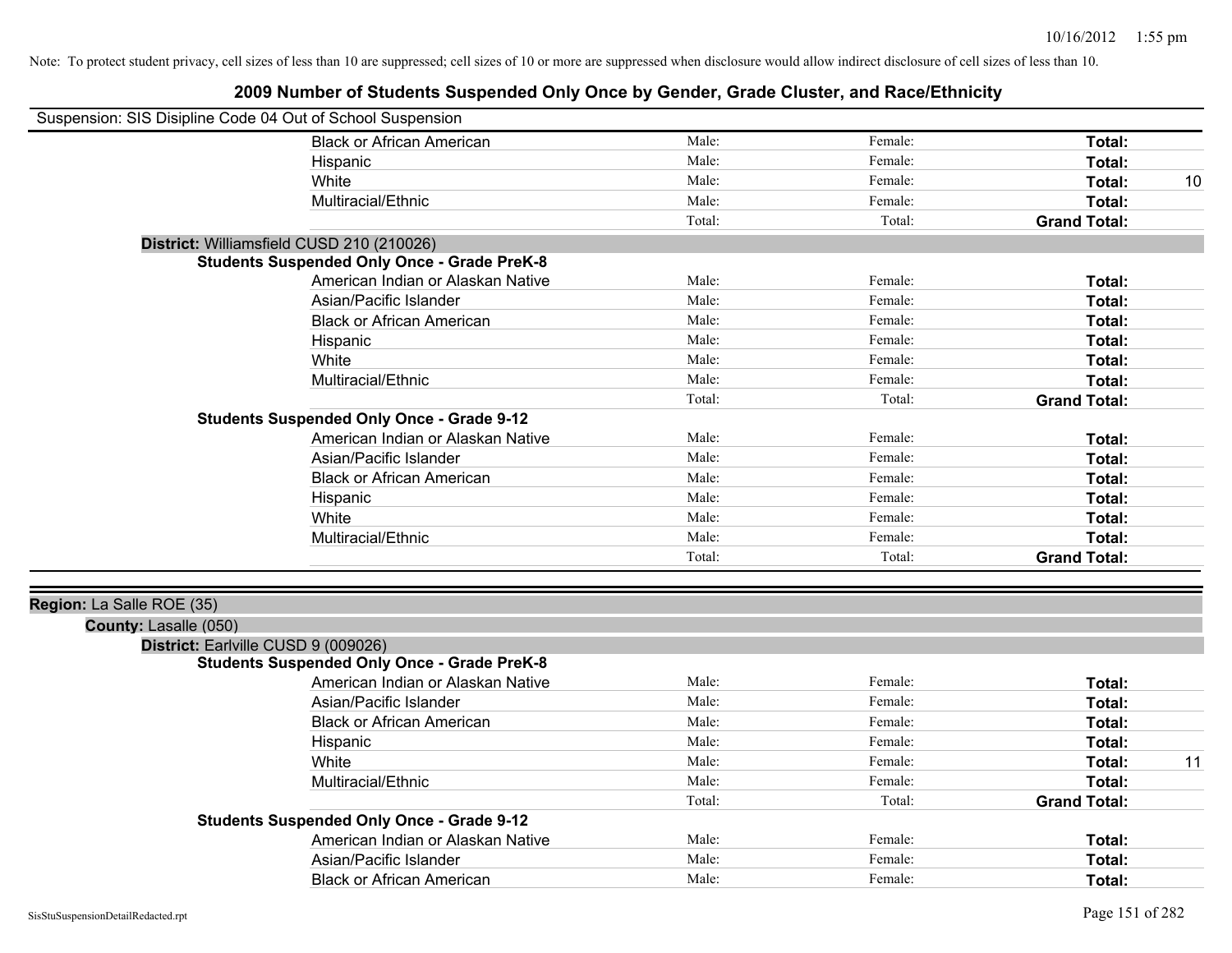| Suspension: SIS Disipline Code 04 Out of School Suspension |                                                    |        |    |         |    |                     |    |
|------------------------------------------------------------|----------------------------------------------------|--------|----|---------|----|---------------------|----|
|                                                            | Hispanic                                           | Male:  |    | Female: |    | Total:              |    |
|                                                            | White                                              | Male:  |    | Female: |    | Total:              |    |
|                                                            | Multiracial/Ethnic                                 | Male:  |    | Female: |    | Total:              |    |
|                                                            |                                                    | Total: |    | Total:  |    | <b>Grand Total:</b> |    |
| District: Grand Ridge CCSD 95 (095004)                     |                                                    |        |    |         |    |                     |    |
|                                                            | <b>Students Suspended Only Once - Grade PreK-8</b> |        |    |         |    |                     |    |
|                                                            | American Indian or Alaskan Native                  | Male:  |    | Female: |    | Total:              |    |
|                                                            | Asian/Pacific Islander                             | Male:  |    | Female: |    | Total:              |    |
|                                                            | <b>Black or African American</b>                   | Male:  |    | Female: |    | Total:              |    |
|                                                            | Hispanic                                           | Male:  |    | Female: |    | Total:              |    |
|                                                            | White                                              | Male:  |    | Female: |    | Total:              |    |
|                                                            | Multiracial/Ethnic                                 | Male:  |    | Female: |    | Total:              |    |
|                                                            |                                                    | Total: |    | Total:  |    | <b>Grand Total:</b> |    |
| District: La Salle ESD 122 (122002)                        |                                                    |        |    |         |    |                     |    |
|                                                            | <b>Students Suspended Only Once - Grade PreK-8</b> |        |    |         |    |                     |    |
|                                                            | American Indian or Alaskan Native                  | Male:  |    | Female: |    | Total:              |    |
|                                                            | Asian/Pacific Islander                             | Male:  |    | Female: |    | Total:              |    |
|                                                            | <b>Black or African American</b>                   | Male:  |    | Female: |    | Total:              |    |
|                                                            | Hispanic                                           | Male:  |    | Female: |    | Total:              |    |
|                                                            | White                                              | Male:  |    | Female: |    | Total:              | 21 |
|                                                            | Multiracial/Ethnic                                 | Male:  |    | Female: |    | Total:              |    |
|                                                            |                                                    | Total: |    | Total:  |    | <b>Grand Total:</b> |    |
|                                                            | District: La Salle-Peru Twp HSD 120 (120017)       |        |    |         |    |                     |    |
|                                                            | <b>Students Suspended Only Once - Grade 9-12</b>   |        |    |         |    |                     |    |
|                                                            | American Indian or Alaskan Native                  | Male:  |    | Female: |    | Total:              |    |
|                                                            | Asian/Pacific Islander                             | Male:  |    | Female: |    | Total:              |    |
|                                                            | <b>Black or African American</b>                   | Male:  |    | Female: |    | Total:              |    |
|                                                            | Hispanic                                           | Male:  |    | Female: |    | Total:              | 19 |
|                                                            | White                                              | Male:  | 46 | Female: | 32 | Total:              | 78 |
|                                                            | Multiracial/Ethnic                                 | Male:  |    | Female: |    | Total:              |    |
|                                                            |                                                    | Total: |    | Total:  |    | <b>Grand Total:</b> |    |
| District: Leland CUSD 1 (001026)                           |                                                    |        |    |         |    |                     |    |
|                                                            | <b>Students Suspended Only Once - Grade PreK-8</b> |        |    |         |    |                     |    |
|                                                            | American Indian or Alaskan Native                  | Male:  |    | Female: |    | Total:              |    |
|                                                            | Asian/Pacific Islander                             | Male:  |    | Female: |    | Total:              |    |
|                                                            | <b>Black or African American</b>                   | Male:  |    | Female: |    | Total:              |    |
|                                                            | Hispanic                                           | Male:  |    | Female: |    | Total:              |    |
|                                                            | White                                              | Male:  |    | Female: |    | Total:              |    |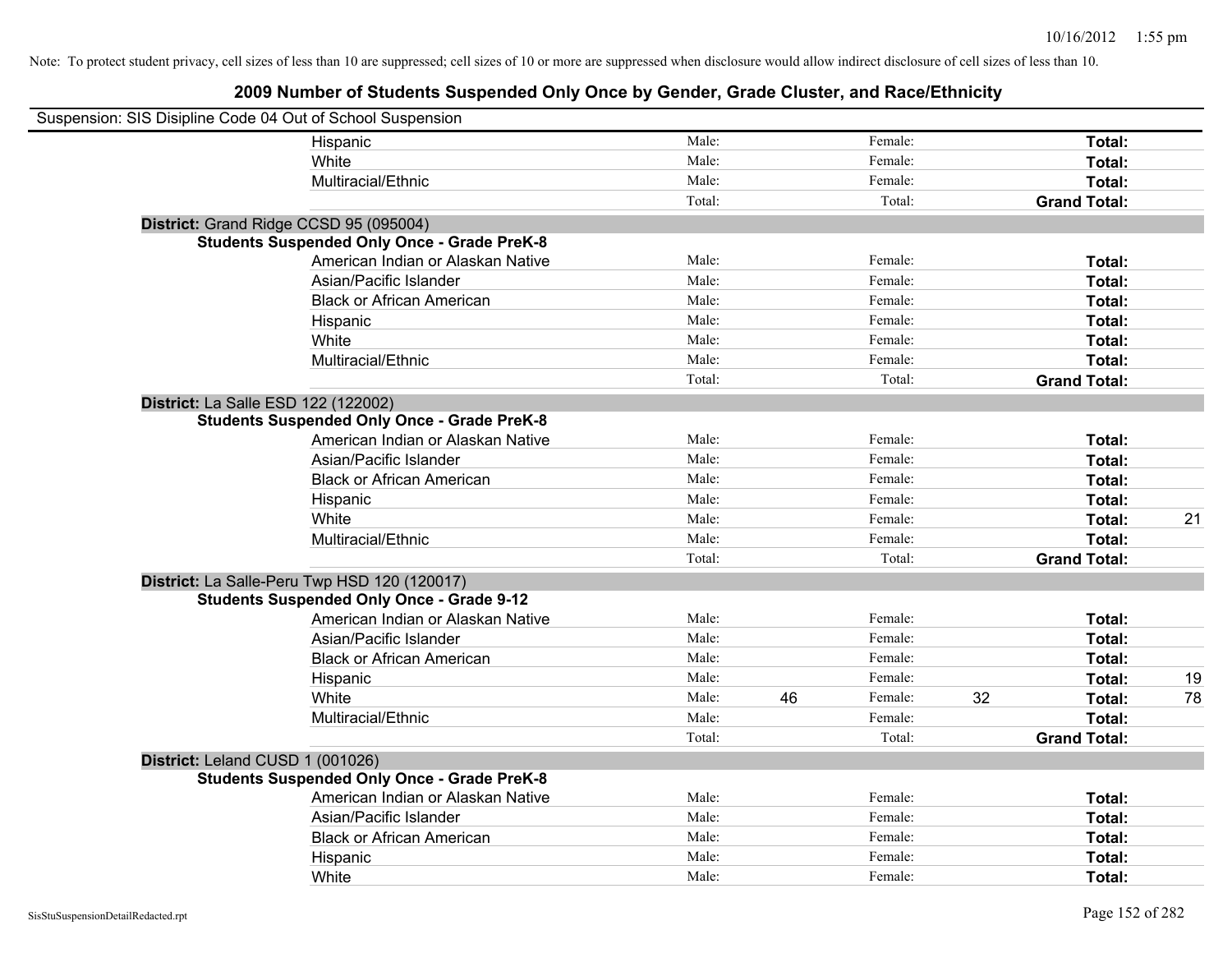## **2009 Number of Students Suspended Only Once by Gender, Grade Cluster, and Race/Ethnicity**

| Suspension: SIS Disipline Code 04 Out of School Suspension |        |    |         |    |                     |    |
|------------------------------------------------------------|--------|----|---------|----|---------------------|----|
| Multiracial/Ethnic                                         | Male:  |    | Female: |    | Total:              |    |
|                                                            | Total: |    | Total:  |    | <b>Grand Total:</b> |    |
| <b>Students Suspended Only Once - Grade 9-12</b>           |        |    |         |    |                     |    |
| American Indian or Alaskan Native                          | Male:  |    | Female: |    | Total:              |    |
| Asian/Pacific Islander                                     | Male:  |    | Female: |    | Total:              |    |
| <b>Black or African American</b>                           | Male:  |    | Female: |    | Total:              |    |
| Hispanic                                                   | Male:  |    | Female: |    | Total:              |    |
| White                                                      | Male:  |    | Female: |    | Total:              |    |
| Multiracial/Ethnic                                         | Male:  |    | Female: |    | Total:              |    |
|                                                            | Total: |    | Total:  |    | <b>Grand Total:</b> |    |
| District: Marseilles ESD 150 (150002)                      |        |    |         |    |                     |    |
| <b>Students Suspended Only Once - Grade PreK-8</b>         |        |    |         |    |                     |    |
| American Indian or Alaskan Native                          | Male:  |    | Female: |    | Total:              |    |
| Asian/Pacific Islander                                     | Male:  |    | Female: |    | Total:              |    |
| <b>Black or African American</b>                           | Male:  |    | Female: |    | Total:              |    |
| Hispanic                                                   | Male:  |    | Female: |    | Total:              |    |
| White                                                      | Male:  |    | Female: |    | Total:              | 23 |
| Multiracial/Ethnic                                         | Male:  |    | Female: |    | Total:              |    |
|                                                            | Total: |    | Total:  |    | <b>Grand Total:</b> |    |
| District: Mendota CCSD 289 (289004)                        |        |    |         |    |                     |    |
| <b>Students Suspended Only Once - Grade PreK-8</b>         |        |    |         |    |                     |    |
| American Indian or Alaskan Native                          | Male:  |    | Female: |    | Total:              |    |
| Asian/Pacific Islander                                     | Male:  |    | Female: |    | Total:              |    |
| <b>Black or African American</b>                           | Male:  |    | Female: |    | Total:              |    |
| Hispanic                                                   | Male:  |    | Female: |    | Total:              |    |
| White                                                      | Male:  |    | Female: |    | Total:              |    |
| Multiracial/Ethnic                                         | Male:  |    | Female: |    | Total:              |    |
|                                                            | Total: |    | Total:  |    | <b>Grand Total:</b> |    |
| District: Mendota Twp HSD 280 (280017)                     |        |    |         |    |                     |    |
| <b>Students Suspended Only Once - Grade 9-12</b>           |        |    |         |    |                     |    |
| American Indian or Alaskan Native                          | Male:  |    | Female: |    | Total:              |    |
| Asian/Pacific Islander                                     | Male:  |    | Female: |    | Total:              |    |
| <b>Black or African American</b>                           | Male:  |    | Female: |    | Total:              |    |
| Hispanic                                                   | Male:  |    | Female: |    | Total:              | 17 |
| White                                                      | Male:  | 17 | Female: | 13 | Total:              | 30 |
| Multiracial/Ethnic                                         | Male:  |    | Female: |    | Total:              |    |
|                                                            | Total: |    | Total:  |    | <b>Grand Total:</b> |    |

**District:** Miller Twp CCSD 210 (210004)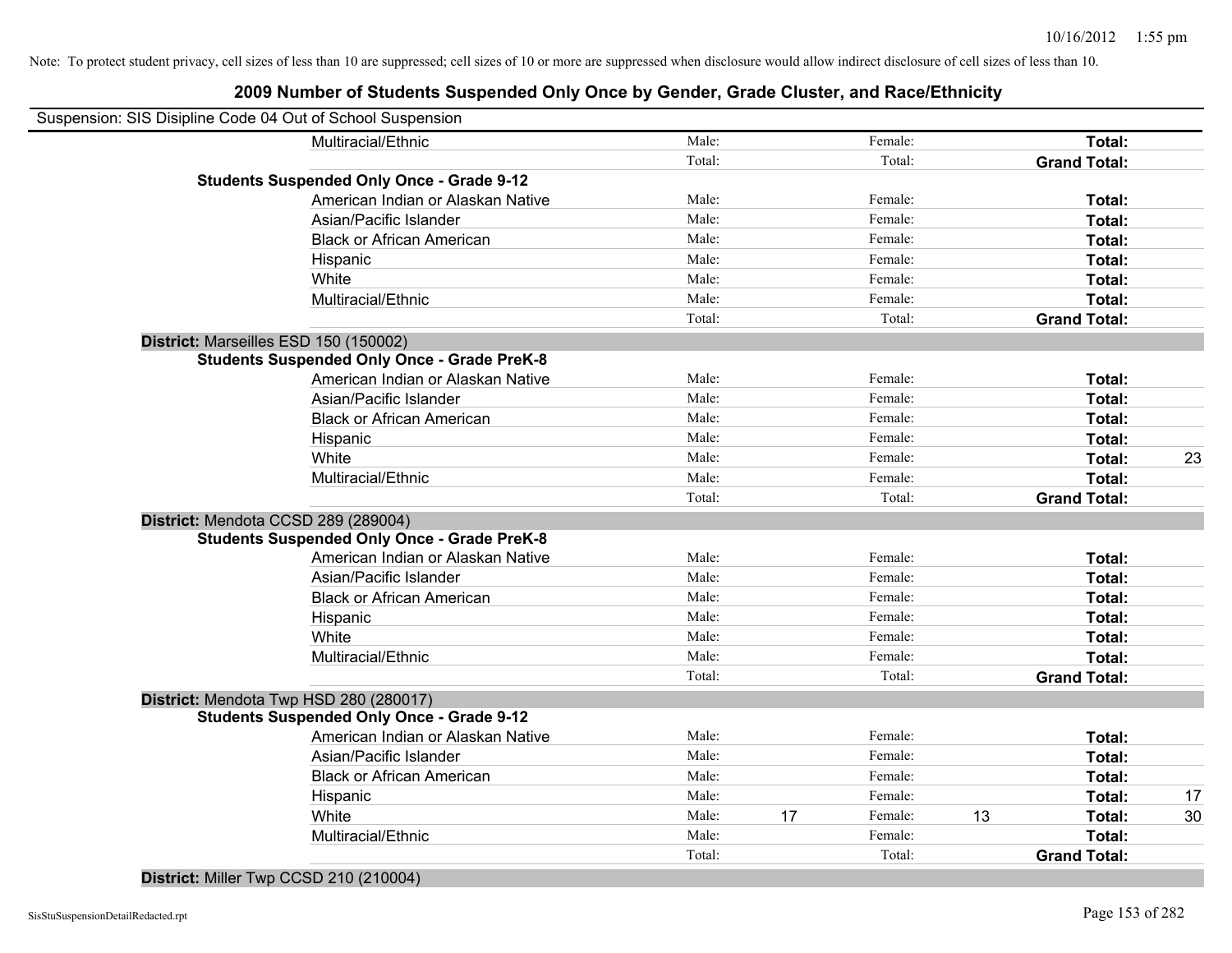| Suspension: SIS Disipline Code 04 Out of School Suspension |                                                    |        |    |         |    |                     |     |
|------------------------------------------------------------|----------------------------------------------------|--------|----|---------|----|---------------------|-----|
|                                                            | <b>Students Suspended Only Once - Grade PreK-8</b> |        |    |         |    |                     |     |
|                                                            | American Indian or Alaskan Native                  | Male:  |    | Female: |    | Total:              |     |
|                                                            | Asian/Pacific Islander                             | Male:  |    | Female: |    | Total:              |     |
|                                                            | <b>Black or African American</b>                   | Male:  |    | Female: |    | Total:              |     |
|                                                            | Hispanic                                           | Male:  |    | Female: |    | Total:              |     |
|                                                            | White                                              | Male:  |    | Female: |    | Total:              |     |
|                                                            | Multiracial/Ethnic                                 | Male:  |    | Female: |    | Total:              |     |
|                                                            |                                                    | Total: |    | Total:  |    | <b>Grand Total:</b> |     |
| District: Oglesby ESD 125 (125002)                         |                                                    |        |    |         |    |                     |     |
|                                                            | <b>Students Suspended Only Once - Grade PreK-8</b> |        |    |         |    |                     |     |
|                                                            | American Indian or Alaskan Native                  | Male:  |    | Female: |    | Total:              |     |
|                                                            | Asian/Pacific Islander                             | Male:  |    | Female: |    | Total:              |     |
|                                                            | <b>Black or African American</b>                   | Male:  |    | Female: |    | Total:              |     |
|                                                            | Hispanic                                           | Male:  |    | Female: |    | Total:              |     |
|                                                            | White                                              | Male:  |    | Female: |    | Total:              | 21  |
|                                                            | Multiracial/Ethnic                                 | Male:  |    | Female: |    | Total:              |     |
|                                                            |                                                    | Total: |    | Total:  |    | <b>Grand Total:</b> |     |
| District: Ottawa ESD 141 (141002)                          |                                                    |        |    |         |    |                     |     |
|                                                            | <b>Students Suspended Only Once - Grade PreK-8</b> |        |    |         |    |                     |     |
|                                                            | American Indian or Alaskan Native                  | Male:  |    | Female: |    | Total:              |     |
|                                                            | Asian/Pacific Islander                             | Male:  |    | Female: |    | Total:              |     |
|                                                            | <b>Black or African American</b>                   | Male:  |    | Female: |    | Total:              |     |
|                                                            | Hispanic                                           | Male:  |    | Female: |    | Total:              |     |
|                                                            | White                                              | Male:  |    | Female: |    | Total:              | 46  |
|                                                            | Multiracial/Ethnic                                 | Male:  |    | Female: |    | Total:              |     |
|                                                            |                                                    | Total: | 49 | Total:  | 10 | <b>Grand Total:</b> | 59  |
|                                                            | District: Ottawa Twp HSD 140 (140017)              |        |    |         |    |                     |     |
|                                                            | <b>Students Suspended Only Once - Grade 9-12</b>   |        |    |         |    |                     |     |
|                                                            | American Indian or Alaskan Native                  | Male:  |    | Female: |    | Total:              |     |
|                                                            | Asian/Pacific Islander                             | Male:  |    | Female: |    | Total:              |     |
|                                                            | <b>Black or African American</b>                   | Male:  |    | Female: |    | Total:              |     |
|                                                            | Hispanic                                           | Male:  |    | Female: |    | Total:              | 11  |
|                                                            | White                                              | Male:  | 76 | Female: | 35 | Total:              | 111 |
|                                                            | Multiracial/Ethnic                                 | Male:  |    | Female: |    | Total:              |     |
|                                                            |                                                    | Total: |    | Total:  |    | <b>Grand Total:</b> | 132 |
| District: Peru ESD 124 (124002)                            |                                                    |        |    |         |    |                     |     |
|                                                            | <b>Students Suspended Only Once - Grade PreK-8</b> |        |    |         |    |                     |     |
|                                                            | American Indian or Alaskan Native                  | Male:  |    | Female: |    | Total:              |     |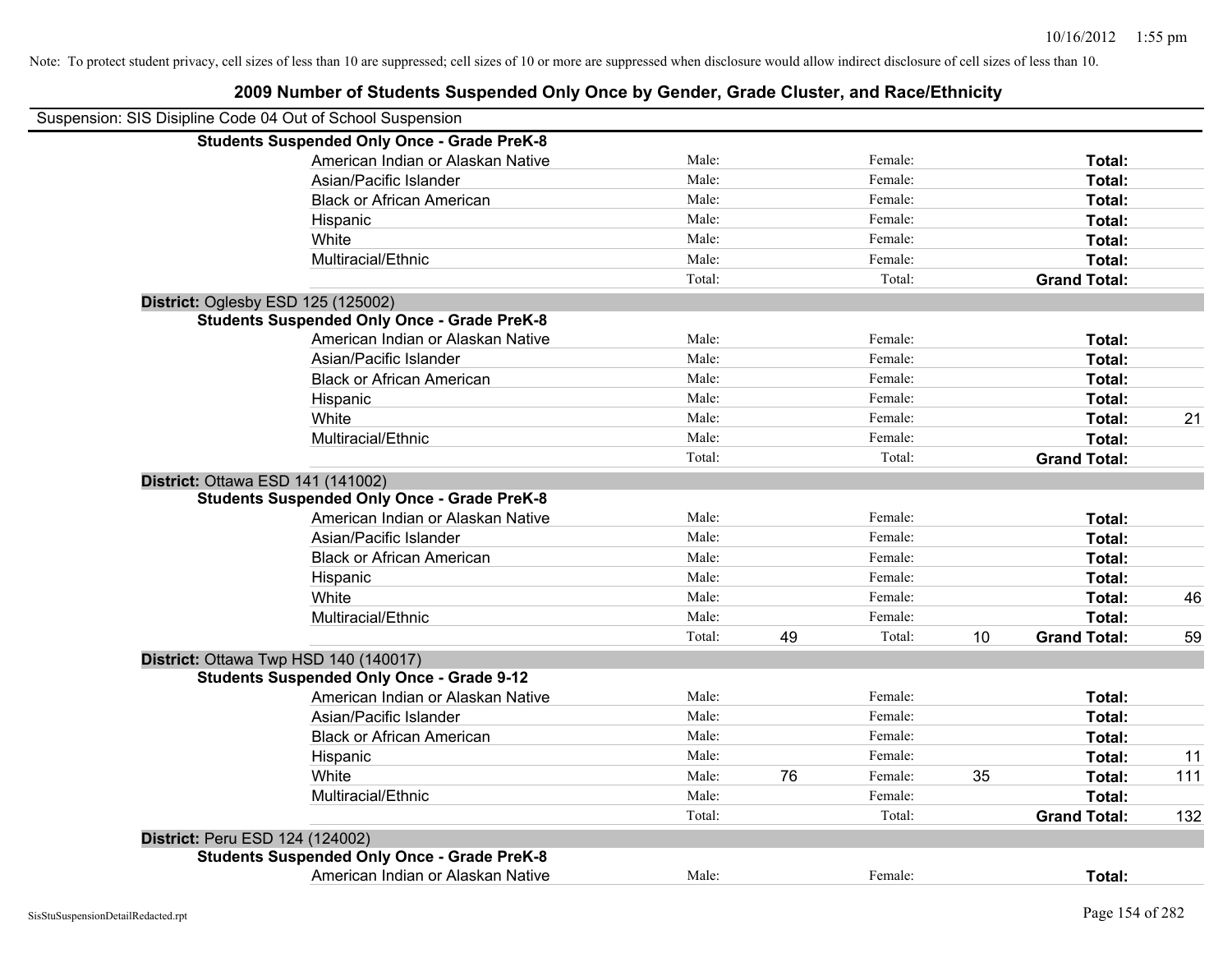| Suspension: SIS Disipline Code 04 Out of School Suspension |                                                    |        |         |                     |    |
|------------------------------------------------------------|----------------------------------------------------|--------|---------|---------------------|----|
|                                                            | Asian/Pacific Islander                             | Male:  | Female: | Total:              |    |
|                                                            | <b>Black or African American</b>                   | Male:  | Female: | Total:              |    |
|                                                            | Hispanic                                           | Male:  | Female: | Total:              |    |
|                                                            | White                                              | Male:  | Female: | Total:              | 13 |
|                                                            | Multiracial/Ethnic                                 | Male:  | Female: | Total:              |    |
|                                                            |                                                    | Total: | Total:  | <b>Grand Total:</b> |    |
| District: Seneca CCSD 170 (170004)                         |                                                    |        |         |                     |    |
|                                                            | <b>Students Suspended Only Once - Grade PreK-8</b> |        |         |                     |    |
|                                                            | American Indian or Alaskan Native                  | Male:  | Female: | Total:              |    |
|                                                            | Asian/Pacific Islander                             | Male:  | Female: | Total:              |    |
|                                                            | <b>Black or African American</b>                   | Male:  | Female: | Total:              |    |
|                                                            | Hispanic                                           | Male:  | Female: | Total:              |    |
|                                                            | White                                              | Male:  | Female: | Total:              |    |
|                                                            | Multiracial/Ethnic                                 | Male:  | Female: | Total:              |    |
|                                                            |                                                    | Total: | Total:  | <b>Grand Total:</b> | 10 |
| District: Seneca Twp HSD 160 (160017)                      |                                                    |        |         |                     |    |
|                                                            | <b>Students Suspended Only Once - Grade 9-12</b>   |        |         |                     |    |
|                                                            | American Indian or Alaskan Native                  | Male:  | Female: | Total:              |    |
|                                                            | Asian/Pacific Islander                             | Male:  | Female: | Total:              |    |
|                                                            | <b>Black or African American</b>                   | Male:  | Female: | Total:              |    |
|                                                            | Hispanic                                           | Male:  | Female: | Total:              |    |
|                                                            | White                                              | Male:  | Female: | Total:              | 15 |
|                                                            | Multiracial/Ethnic                                 | Male:  | Female: | Total:              |    |
|                                                            |                                                    | Total: | Total:  | <b>Grand Total:</b> |    |
| District: Serena CUSD 2 (002026)                           |                                                    |        |         |                     |    |
|                                                            | <b>Students Suspended Only Once - Grade PreK-8</b> |        |         |                     |    |
|                                                            | American Indian or Alaskan Native                  | Male:  | Female: | Total:              |    |
|                                                            | Asian/Pacific Islander                             | Male:  | Female: | Total:              |    |
|                                                            | <b>Black or African American</b>                   | Male:  | Female: | Total:              |    |
|                                                            | Hispanic                                           | Male:  | Female: | Total:              |    |
|                                                            | White                                              | Male:  | Female: | Total:              |    |
|                                                            | Multiracial/Ethnic                                 | Male:  | Female: | Total:              |    |
|                                                            |                                                    | Total: | Total:  | <b>Grand Total:</b> |    |
|                                                            | <b>Students Suspended Only Once - Grade 9-12</b>   |        |         |                     |    |
|                                                            | American Indian or Alaskan Native                  | Male:  | Female: | Total:              |    |
|                                                            | Asian/Pacific Islander                             | Male:  | Female: | Total:              |    |
|                                                            | <b>Black or African American</b>                   | Male:  | Female: | Total:              |    |
|                                                            | Hispanic                                           | Male:  | Female: | Total:              |    |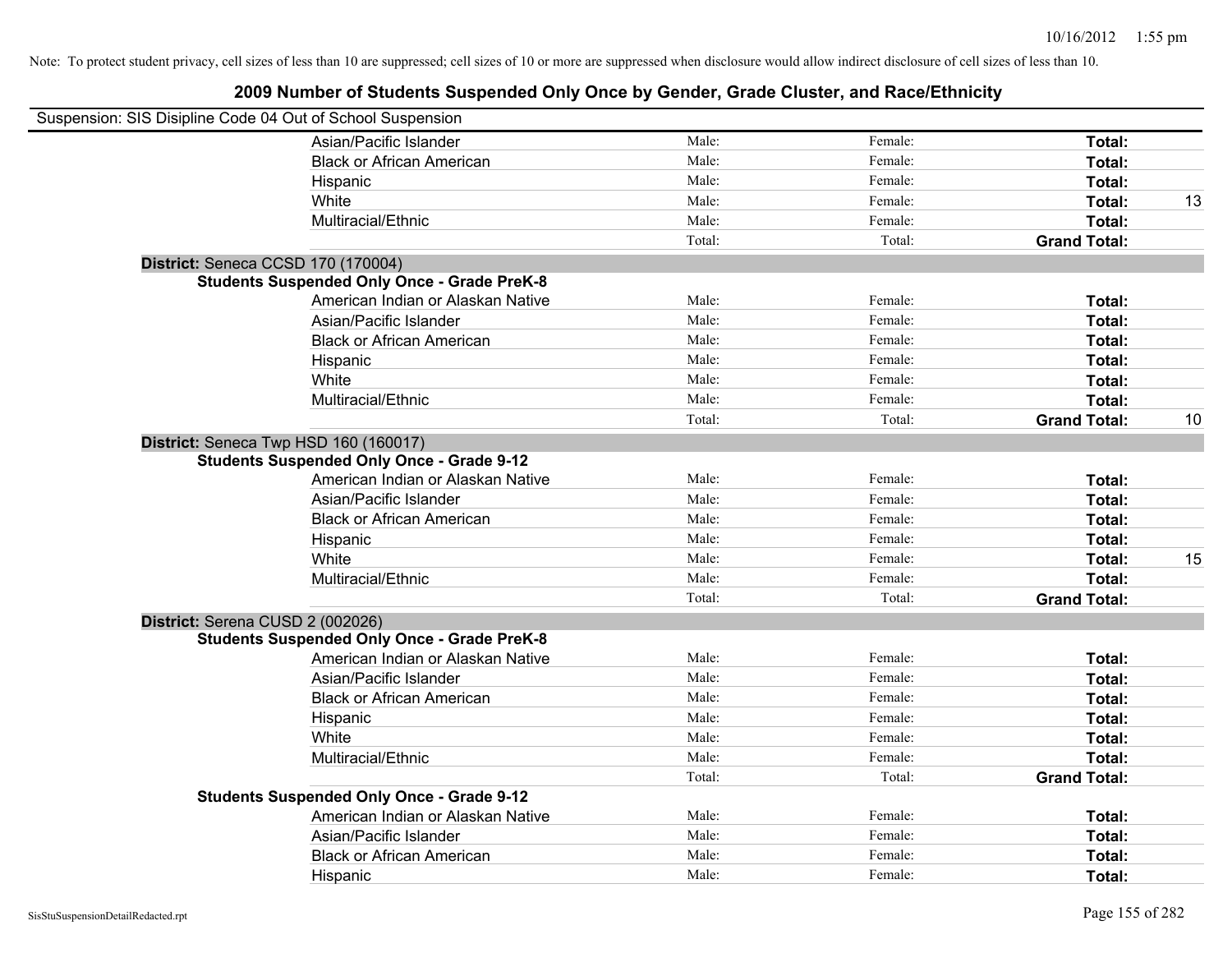| Suspension: SIS Disipline Code 04 Out of School Suspension |                                                    |        |    |         |    |                     |    |
|------------------------------------------------------------|----------------------------------------------------|--------|----|---------|----|---------------------|----|
|                                                            | White                                              | Male:  |    | Female: |    | Total:              | 14 |
|                                                            | Multiracial/Ethnic                                 | Male:  |    | Female: |    | Total:              |    |
|                                                            |                                                    | Total: |    | Total:  |    | <b>Grand Total:</b> |    |
| District: Streator ESD 44 (044002)                         |                                                    |        |    |         |    |                     |    |
|                                                            | <b>Students Suspended Only Once - Grade PreK-8</b> |        |    |         |    |                     |    |
|                                                            | American Indian or Alaskan Native                  | Male:  |    | Female: |    | Total:              |    |
|                                                            | Asian/Pacific Islander                             | Male:  |    | Female: |    | Total:              |    |
|                                                            | <b>Black or African American</b>                   | Male:  |    | Female: |    | Total:              |    |
|                                                            | Hispanic                                           | Male:  |    | Female: |    | Total:              |    |
|                                                            | White                                              | Male:  | 25 | Female: | 12 | Total:              | 37 |
|                                                            | Multiracial/Ethnic                                 | Male:  |    | Female: |    | Total:              |    |
|                                                            |                                                    | Total: |    | Total:  |    | <b>Grand Total:</b> | 53 |
|                                                            | District: Streator Twp HSD 40 (040017)             |        |    |         |    |                     |    |
|                                                            | <b>Students Suspended Only Once - Grade 9-12</b>   |        |    |         |    |                     |    |
|                                                            | American Indian or Alaskan Native                  | Male:  |    | Female: |    | Total:              |    |
|                                                            | Asian/Pacific Islander                             | Male:  |    | Female: |    | Total:              |    |
|                                                            | <b>Black or African American</b>                   | Male:  |    | Female: |    | Total:              |    |
|                                                            | Hispanic                                           | Male:  |    | Female: |    | Total:              |    |
|                                                            | White                                              | Male:  | 29 | Female: | 23 | Total:              | 52 |
|                                                            | Multiracial/Ethnic                                 | Male:  |    | Female: |    | Total:              |    |
|                                                            |                                                    | Total: |    | Total:  |    | <b>Grand Total:</b> | 72 |
| District: Tonica CCSD 79 (079004)                          |                                                    |        |    |         |    |                     |    |
|                                                            | <b>Students Suspended Only Once - Grade PreK-8</b> |        |    |         |    |                     |    |
|                                                            | American Indian or Alaskan Native                  | Male:  |    | Female: |    | Total:              |    |
|                                                            | Asian/Pacific Islander                             | Male:  |    | Female: |    | Total:              |    |
|                                                            | <b>Black or African American</b>                   | Male:  |    | Female: |    | Total:              |    |
|                                                            | Hispanic                                           | Male:  |    | Female: |    | Total:              |    |
|                                                            | White                                              | Male:  |    | Female: |    | Total:              |    |
|                                                            | Multiracial/Ethnic                                 | Male:  |    | Female: |    | Total:              |    |
|                                                            |                                                    | Total: |    | Total:  |    | <b>Grand Total:</b> |    |
| District: Wallace CCSD 195 (195004)                        |                                                    |        |    |         |    |                     |    |
|                                                            | <b>Students Suspended Only Once - Grade PreK-8</b> |        |    |         |    |                     |    |
|                                                            | American Indian or Alaskan Native                  | Male:  |    | Female: |    | Total:              |    |
|                                                            | Asian/Pacific Islander                             | Male:  |    | Female: |    | Total:              |    |
|                                                            | <b>Black or African American</b>                   | Male:  |    | Female: |    | Total:              |    |
|                                                            | Hispanic                                           | Male:  |    | Female: |    | Total:              |    |
|                                                            | White                                              | Male:  |    | Female: |    | Total:              |    |
|                                                            | Multiracial/Ethnic                                 | Male:  |    | Female: |    | Total:              |    |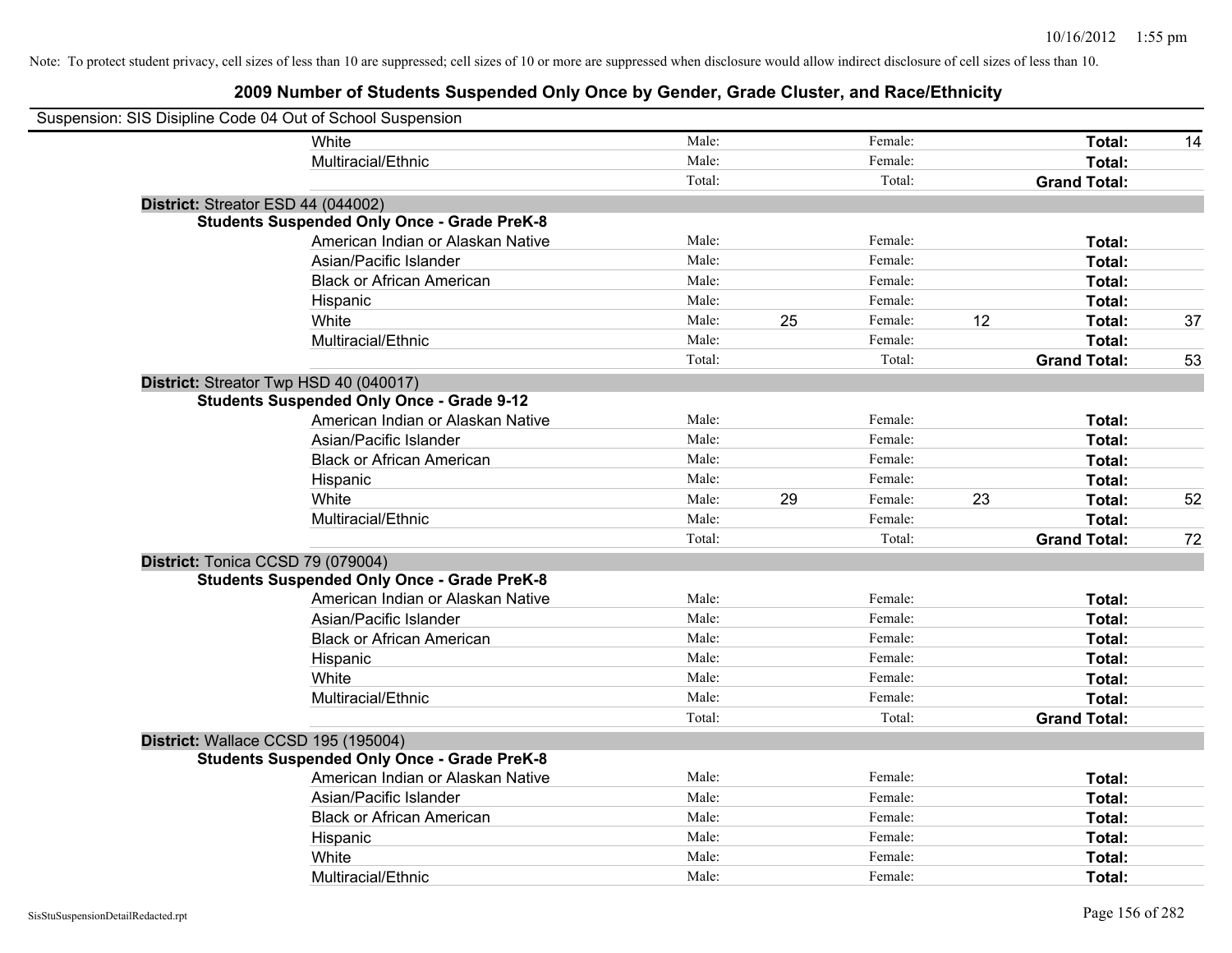| Suspension: SIS Disipline Code 04 Out of School Suspension |                                                    |        |         |                     |    |
|------------------------------------------------------------|----------------------------------------------------|--------|---------|---------------------|----|
|                                                            |                                                    | Total: | Total:  | <b>Grand Total:</b> |    |
|                                                            | District: Waltham CCSD 185 (185004)                |        |         |                     |    |
|                                                            | <b>Students Suspended Only Once - Grade PreK-8</b> |        |         |                     |    |
|                                                            | American Indian or Alaskan Native                  | Male:  | Female: | Total:              |    |
|                                                            | Asian/Pacific Islander                             | Male:  | Female: | Total:              |    |
|                                                            | <b>Black or African American</b>                   | Male:  | Female: | Total:              |    |
|                                                            | Hispanic                                           | Male:  | Female: | Total:              |    |
|                                                            | White                                              | Male:  | Female: | Total:              |    |
|                                                            | Multiracial/Ethnic                                 | Male:  | Female: | Total:              |    |
|                                                            |                                                    | Total: | Total:  | <b>Grand Total:</b> |    |
| County: Non-Public School (000)                            |                                                    |        |         |                     |    |
|                                                            | District: La Salle ROE (000000)                    |        |         |                     |    |
|                                                            | <b>Students Suspended Only Once - Grade 9-12</b>   |        |         |                     |    |
|                                                            | American Indian or Alaskan Native                  | Male:  | Female: | Total:              |    |
|                                                            | Asian/Pacific Islander                             | Male:  | Female: | Total:              |    |
|                                                            | <b>Black or African American</b>                   | Male:  | Female: | Total:              |    |
|                                                            | Hispanic                                           | Male:  | Female: | Total:              |    |
|                                                            | White                                              | Male:  | Female: | Total:              |    |
|                                                            | Multiracial/Ethnic                                 | Male:  | Female: | Total:              |    |
|                                                            |                                                    | Total: | Total:  | <b>Grand Total:</b> |    |
| Region: Lake ROE (34)                                      |                                                    |        |         |                     |    |
| County: Lake (049)                                         |                                                    |        |         |                     |    |
|                                                            | District: Adlai E Stevenson HSD 125 (125013)       |        |         |                     |    |
|                                                            | <b>Students Suspended Only Once - Grade 9-12</b>   |        |         |                     |    |
|                                                            | American Indian or Alaskan Native                  | Male:  | Female: | Total:              |    |
|                                                            | Asian/Pacific Islander                             | Male:  | Female: | Total:              | 11 |
|                                                            | <b>Black or African American</b>                   | Male:  | Female: | Total:              |    |
|                                                            | Hispanic                                           | Male:  | Female: | Total:              | 16 |
|                                                            | White                                              | Male:  | Female: | Total:              | 51 |
|                                                            | Multiracial/Ethnic                                 | Male:  | Female: | Total:              |    |
|                                                            |                                                    | Total: | Total:  | <b>Grand Total:</b> |    |
|                                                            | District: Antioch CCSD 34 (034004)                 |        |         |                     |    |
|                                                            | <b>Students Suspended Only Once - Grade PreK-8</b> |        |         |                     |    |
|                                                            | American Indian or Alaskan Native                  | Male:  | Female: | Total:              |    |
|                                                            | Asian/Pacific Islander                             | Male:  | Female: | Total:              |    |
|                                                            | <b>Black or African American</b>                   | Male:  | Female: | Total:              |    |
|                                                            | Hispanic                                           | Male:  | Female: | Total:              |    |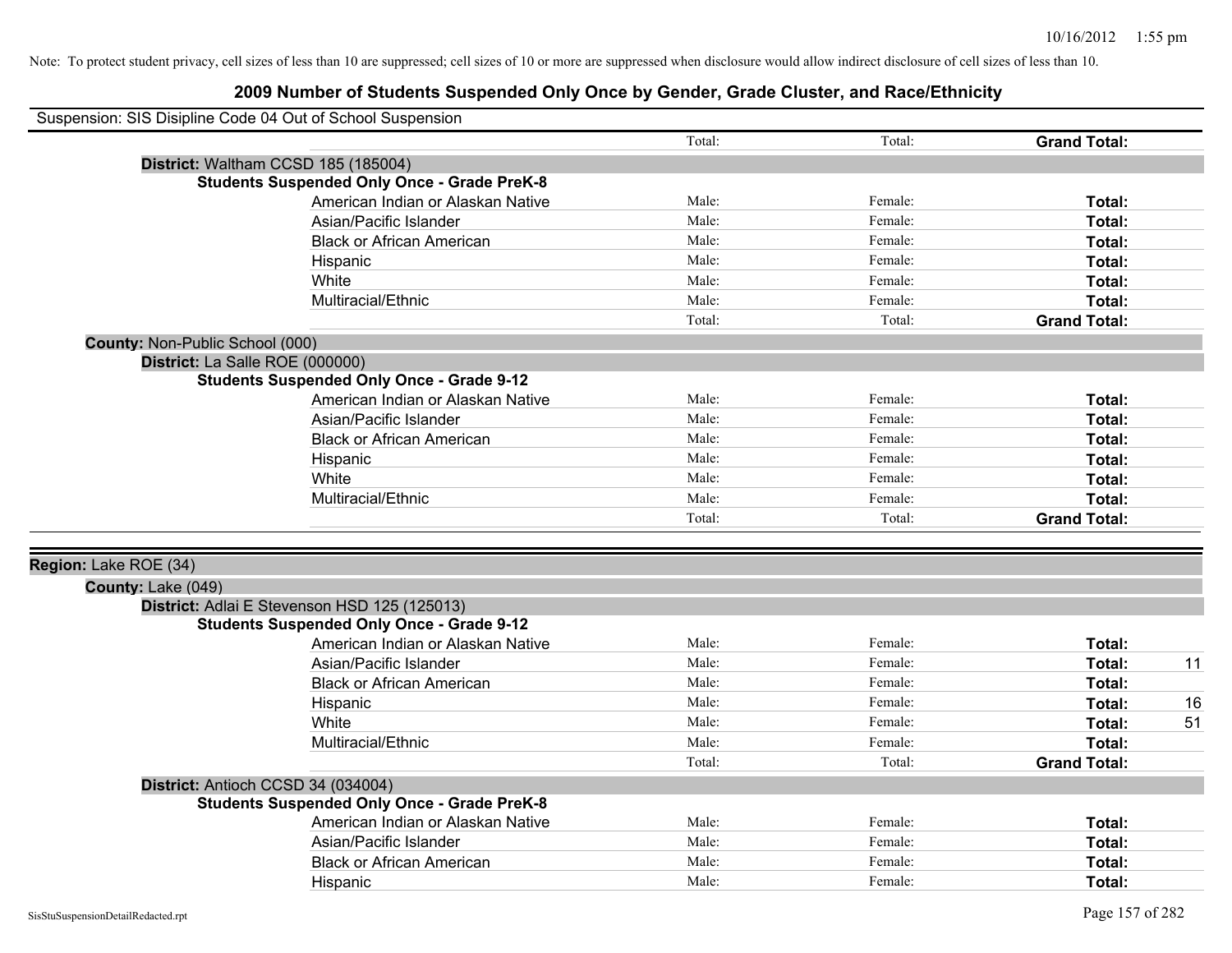| Suspension: SIS Disipline Code 04 Out of School Suspension |                                                    |        |    |         |    |                     |     |
|------------------------------------------------------------|----------------------------------------------------|--------|----|---------|----|---------------------|-----|
|                                                            | White                                              | Male:  |    | Female: |    | Total:              | 28  |
|                                                            | Multiracial/Ethnic                                 | Male:  |    | Female: |    | Total:              |     |
|                                                            |                                                    | Total: |    | Total:  |    | <b>Grand Total:</b> |     |
| District: Barrington CUSD 220 (220026)                     |                                                    |        |    |         |    |                     |     |
|                                                            | <b>Students Suspended Only Once - Grade PreK-8</b> |        |    |         |    |                     |     |
|                                                            | American Indian or Alaskan Native                  | Male:  |    | Female: |    | Total:              |     |
|                                                            | Asian/Pacific Islander                             | Male:  |    | Female: |    | Total:              |     |
|                                                            | <b>Black or African American</b>                   | Male:  |    | Female: |    | Total:              |     |
|                                                            | Hispanic                                           | Male:  |    | Female: |    | Total:              | 20  |
|                                                            | White                                              | Male:  |    | Female: |    | Total:              | 41  |
|                                                            | Multiracial/Ethnic                                 | Male:  |    | Female: |    | Total:              |     |
|                                                            |                                                    | Total: | 64 | Total:  | 10 | <b>Grand Total:</b> | 74  |
|                                                            | <b>Students Suspended Only Once - Grade 9-12</b>   |        |    |         |    |                     |     |
|                                                            | American Indian or Alaskan Native                  | Male:  |    | Female: |    | Total:              |     |
|                                                            | Asian/Pacific Islander                             | Male:  |    | Female: |    | Total:              |     |
|                                                            | <b>Black or African American</b>                   | Male:  |    | Female: |    | Total:              |     |
|                                                            | Hispanic                                           | Male:  |    | Female: |    | Total:              | 14  |
|                                                            | White                                              | Male:  | 34 | Female: | 13 | Total:              | 47  |
|                                                            | Multiracial/Ethnic                                 | Male:  |    | Female: |    | Total:              |     |
|                                                            |                                                    | Total: |    | Total:  |    | <b>Grand Total:</b> |     |
| District: Beach Park CCSD 3 (003004)                       |                                                    |        |    |         |    |                     |     |
|                                                            | <b>Students Suspended Only Once - Grade PreK-8</b> |        |    |         |    |                     |     |
|                                                            | American Indian or Alaskan Native                  | Male:  |    | Female: |    | Total:              |     |
|                                                            | Asian/Pacific Islander                             | Male:  |    | Female: |    | Total:              |     |
|                                                            | <b>Black or African American</b>                   | Male:  | 36 | Female: | 21 | Total:              | 57  |
|                                                            | Hispanic                                           | Male:  | 30 | Female: | 13 | Total:              | 43  |
|                                                            | White                                              | Male:  | 29 | Female: | 13 | Total:              | 42  |
|                                                            | Multiracial/Ethnic                                 | Male:  |    | Female: |    | Total:              |     |
|                                                            |                                                    | Total: |    | Total:  |    | <b>Grand Total:</b> | 153 |
| District: Big Hollow SD 38 (038002)                        |                                                    |        |    |         |    |                     |     |
|                                                            | <b>Students Suspended Only Once - Grade PreK-8</b> |        |    |         |    |                     |     |
|                                                            | American Indian or Alaskan Native                  | Male:  |    | Female: |    | Total:              |     |
|                                                            | Asian/Pacific Islander                             | Male:  |    | Female: |    | Total:              |     |
|                                                            | <b>Black or African American</b>                   | Male:  |    | Female: |    | Total:              |     |
|                                                            | Hispanic                                           | Male:  |    | Female: |    | Total:              |     |
|                                                            | White                                              | Male:  |    | Female: |    | Total:              |     |
|                                                            | Multiracial/Ethnic                                 | Male:  |    | Female: |    | Total:              |     |
|                                                            |                                                    | Total: |    | Total:  |    | <b>Grand Total:</b> |     |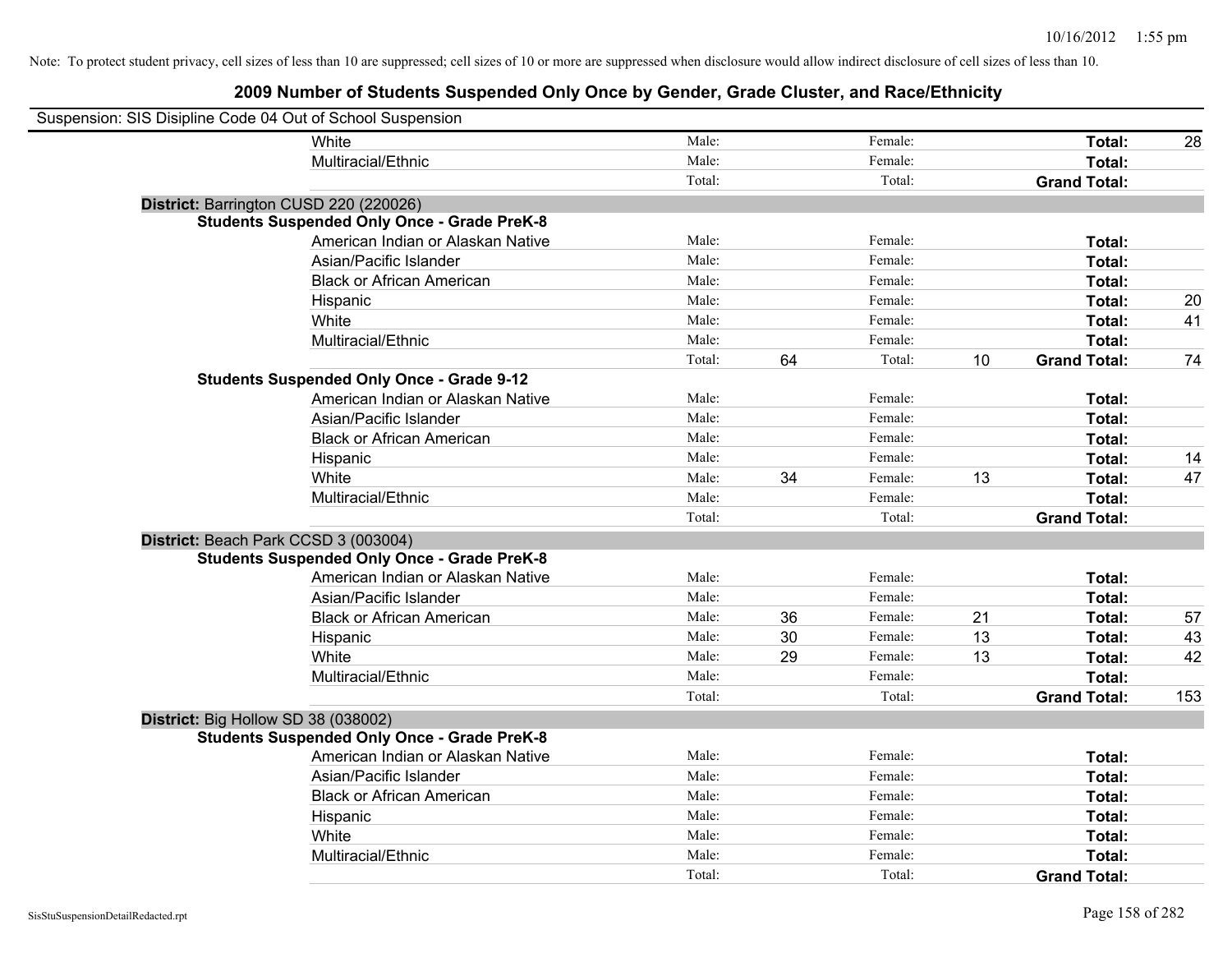#### **2009 Number of Students Suspended Only Once by Gender, Grade Cluster, and Race/Ethnicity**

| Suspension: SIS Disipline Code 04 Out of School Suspension |        |    |         |    |                     |     |
|------------------------------------------------------------|--------|----|---------|----|---------------------|-----|
| District: CHSD 117 (117016)                                |        |    |         |    |                     |     |
| <b>Students Suspended Only Once - Grade 9-12</b>           |        |    |         |    |                     |     |
| American Indian or Alaskan Native                          | Male:  |    | Female: |    | Total:              |     |
| Asian/Pacific Islander                                     | Male:  |    | Female: |    | Total:              |     |
| <b>Black or African American</b>                           | Male:  |    | Female: |    | Total:              | 11  |
| Hispanic                                                   | Male:  |    | Female: |    | Total:              | 13  |
| White                                                      | Male:  | 68 | Female: | 34 | Total:              | 102 |
| Multiracial/Ethnic                                         | Male:  |    | Female: |    | Total:              |     |
|                                                            | Total: |    | Total:  |    | <b>Grand Total:</b> |     |
| District: CHSD 128 (128016)                                |        |    |         |    |                     |     |
| <b>Students Suspended Only Once - Grade 9-12</b>           |        |    |         |    |                     |     |
| American Indian or Alaskan Native                          | Male:  |    | Female: |    | Total:              |     |
| Asian/Pacific Islander                                     | Male:  |    | Female: |    | Total:              |     |
| <b>Black or African American</b>                           | Male:  |    | Female: |    | Total:              |     |
| Hispanic                                                   | Male:  |    | Female: |    | Total:              | 12  |
| White                                                      | Male:  | 52 | Female: | 14 | Total:              | 66  |
| Multiracial/Ethnic                                         | Male:  |    | Female: |    | Total:              |     |
|                                                            | Total: |    | Total:  |    | <b>Grand Total:</b> |     |
| District: Deerfield SD 109 (109002)                        |        |    |         |    |                     |     |
| <b>Students Suspended Only Once - Grade PreK-8</b>         |        |    |         |    |                     |     |
| American Indian or Alaskan Native                          | Male:  |    | Female: |    | Total:              |     |
| Asian/Pacific Islander                                     | Male:  |    | Female: |    | Total:              |     |
| <b>Black or African American</b>                           | Male:  |    | Female: |    | Total:              |     |
| Hispanic                                                   | Male:  |    | Female: |    | Total:              |     |
| White                                                      | Male:  |    | Female: |    | Total:              |     |
| Multiracial/Ethnic                                         | Male:  |    | Female: |    | Total:              |     |
|                                                            | Total: |    | Total:  |    | <b>Grand Total:</b> |     |
| District: Diamond Lake SD 76 (076002)                      |        |    |         |    |                     |     |
| <b>Students Suspended Only Once - Grade PreK-8</b>         |        |    |         |    |                     |     |
| American Indian or Alaskan Native                          | Male:  |    | Female: |    | Total:              |     |
| Asian/Pacific Islander                                     | Male:  |    | Female: |    | Total:              |     |
| <b>Black or African American</b>                           | Male:  |    | Female: |    | Total:              |     |
| Hispanic                                                   | Male:  |    | Female: |    | Total:              | 14  |
| White                                                      | Male:  |    | Female: |    | Total:              |     |
| Multiracial/Ethnic                                         | Male:  |    | Female: |    | Total:              |     |
|                                                            | Total: |    | Total:  |    | <b>Grand Total:</b> |     |

**District:** Emmons SD 33 (033002) **Students Suspended Only Once - Grade PreK-8**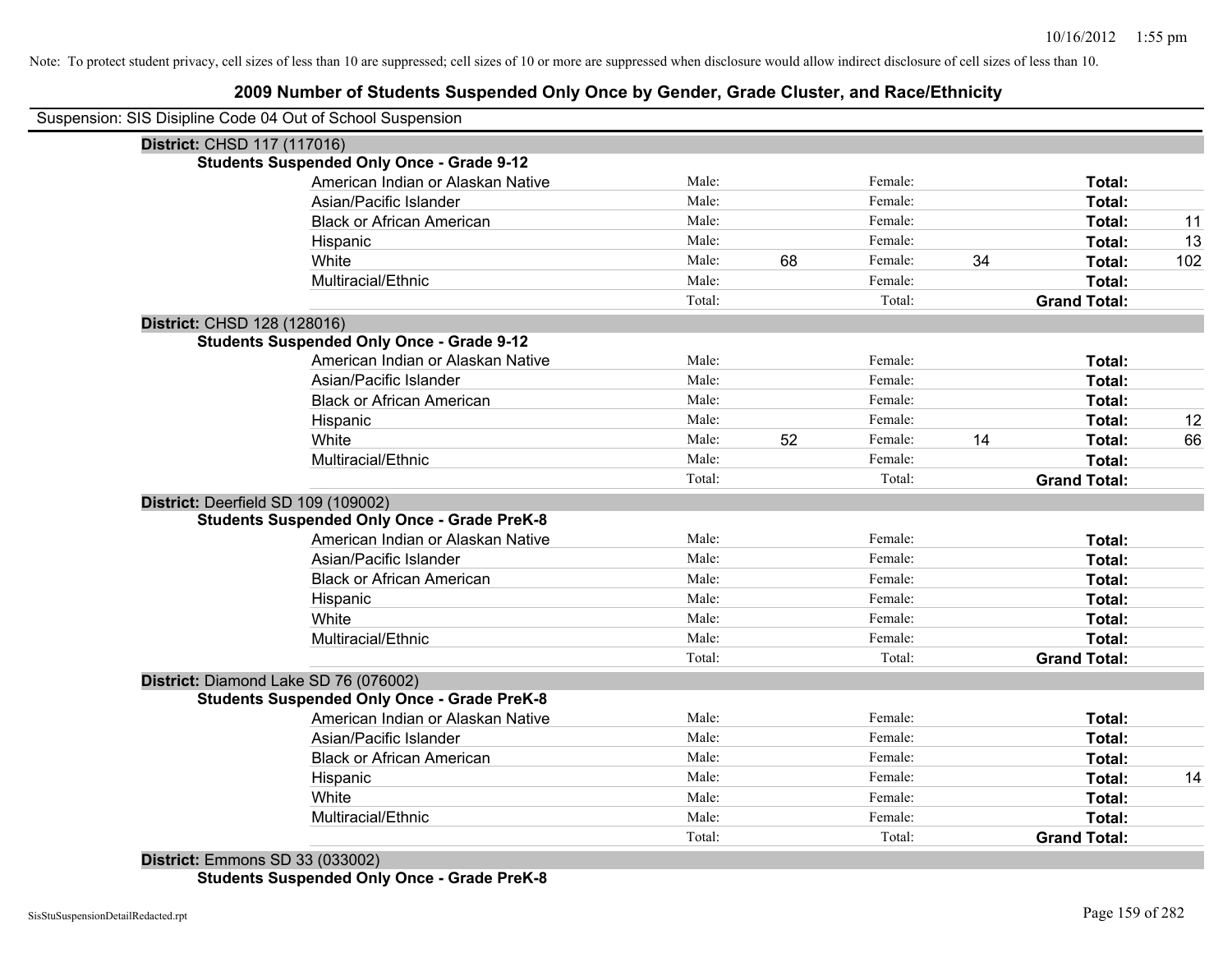| Suspension: SIS Disipline Code 04 Out of School Suspension                             |        |         |                     |    |
|----------------------------------------------------------------------------------------|--------|---------|---------------------|----|
| American Indian or Alaskan Native                                                      | Male:  | Female: | Total:              |    |
| Asian/Pacific Islander                                                                 | Male:  | Female: | Total:              |    |
| <b>Black or African American</b>                                                       | Male:  | Female: | Total:              |    |
| Hispanic                                                                               | Male:  | Female: | Total:              |    |
| White                                                                                  | Male:  | Female: | Total:              |    |
| Multiracial/Ethnic                                                                     | Male:  | Female: | Total:              |    |
|                                                                                        | Total: | Total:  | <b>Grand Total:</b> |    |
| District: Fox Lake GSD 114 (114002)                                                    |        |         |                     |    |
| <b>Students Suspended Only Once - Grade PreK-8</b>                                     |        |         |                     |    |
| American Indian or Alaskan Native                                                      | Male:  | Female: | Total:              |    |
| Asian/Pacific Islander                                                                 | Male:  | Female: | Total:              |    |
| <b>Black or African American</b>                                                       | Male:  | Female: | Total:              |    |
| Hispanic                                                                               | Male:  | Female: | Total:              |    |
| White                                                                                  | Male:  | Female: | Total:              |    |
| Multiracial/Ethnic                                                                     | Male:  | Female: | Total:              |    |
|                                                                                        | Total: | Total:  | <b>Grand Total:</b> | 11 |
| District: Fremont SD 79 (079002)<br><b>Students Suspended Only Once - Grade PreK-8</b> |        |         |                     |    |
| American Indian or Alaskan Native                                                      | Male:  | Female: | Total:              |    |
| Asian/Pacific Islander                                                                 | Male:  | Female: | Total:              |    |
| <b>Black or African American</b>                                                       | Male:  | Female: | Total:              |    |
| Hispanic                                                                               | Male:  | Female: | Total:              |    |
| White                                                                                  | Male:  | Female: | Total:              |    |
| Multiracial/Ethnic                                                                     | Male:  | Female: | Total:              |    |
|                                                                                        | Total: | Total:  | <b>Grand Total:</b> |    |
| District: Gavin SD 37 (037002)                                                         |        |         |                     |    |
| <b>Students Suspended Only Once - Grade PreK-8</b>                                     |        |         |                     |    |
| American Indian or Alaskan Native                                                      | Male:  | Female: | Total:              |    |
| Asian/Pacific Islander                                                                 | Male:  | Female: | Total:              |    |
| <b>Black or African American</b>                                                       | Male:  | Female: | Total:              |    |
| Hispanic                                                                               | Male:  | Female: | Total:              |    |
| White                                                                                  | Male:  | Female: | Total:              |    |
| Multiracial/Ethnic                                                                     | Male:  | Female: | Total:              |    |
|                                                                                        | Total: | Total:  | <b>Grand Total:</b> | 19 |
| District: Grant CHSD 124 (124016)                                                      |        |         |                     |    |
| <b>Students Suspended Only Once - Grade 9-12</b>                                       |        |         |                     |    |
| American Indian or Alaskan Native                                                      | Male:  | Female: | Total:              |    |
| Asian/Pacific Islander                                                                 | Male:  | Female: | Total:              |    |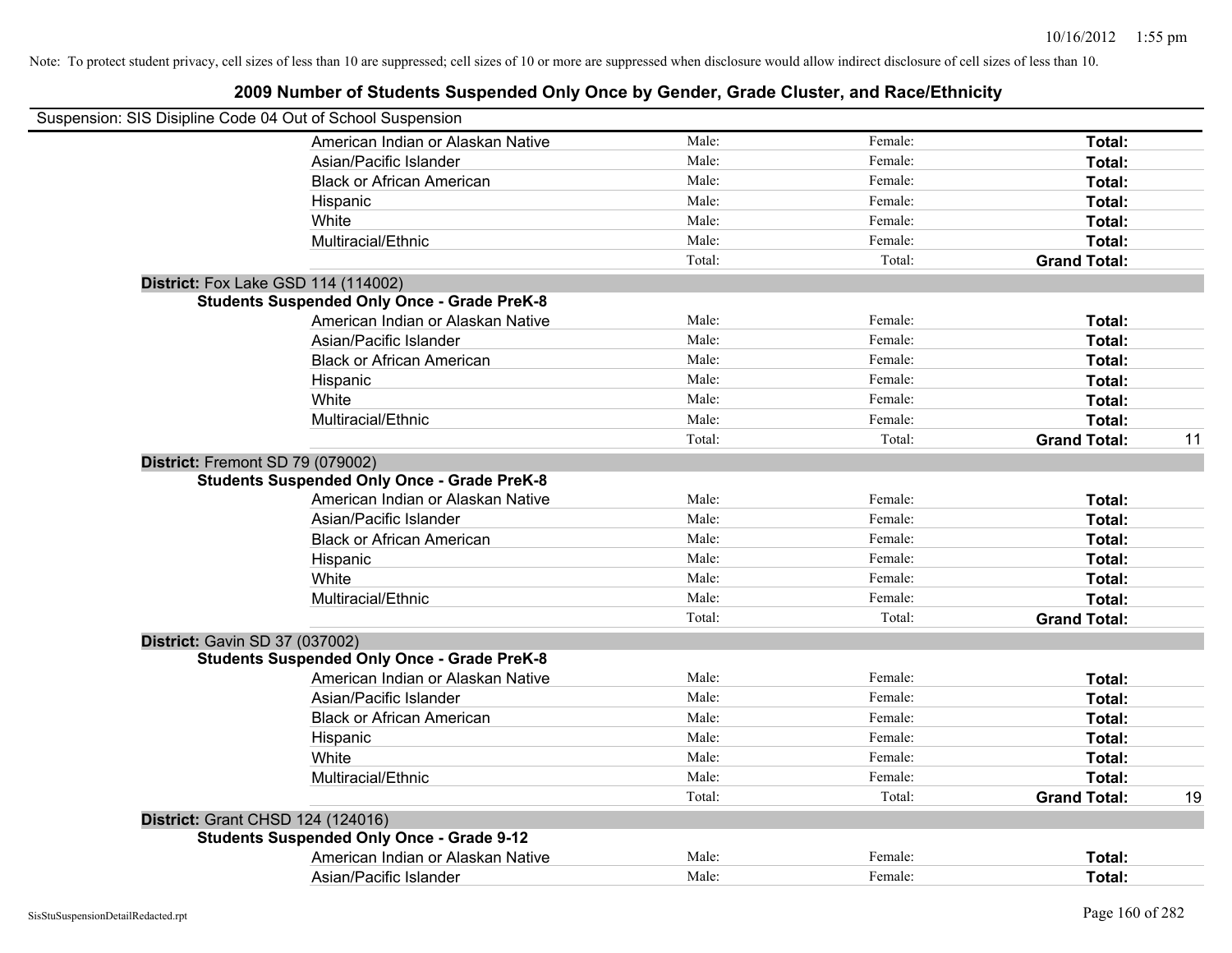| Suspension: SIS Disipline Code 04 Out of School Suspension |                                                    |        |    |         |    |                     |     |
|------------------------------------------------------------|----------------------------------------------------|--------|----|---------|----|---------------------|-----|
|                                                            | <b>Black or African American</b>                   | Male:  |    | Female: |    | Total:              |     |
| Hispanic                                                   |                                                    | Male:  |    | Female: |    | Total:              | 16  |
| White                                                      |                                                    | Male:  | 53 | Female: | 24 | Total:              | 77  |
|                                                            | Multiracial/Ethnic                                 | Male:  |    | Female: |    | Total:              | 11  |
|                                                            |                                                    | Total: |    | Total:  |    | <b>Grand Total:</b> |     |
| District: Grayslake CCSD 46 (046004)                       |                                                    |        |    |         |    |                     |     |
|                                                            | <b>Students Suspended Only Once - Grade PreK-8</b> |        |    |         |    |                     |     |
|                                                            | American Indian or Alaskan Native                  | Male:  |    | Female: |    | Total:              |     |
|                                                            | Asian/Pacific Islander                             | Male:  |    | Female: |    | Total:              |     |
|                                                            | <b>Black or African American</b>                   | Male:  |    | Female: |    | Total:              |     |
| Hispanic                                                   |                                                    | Male:  |    | Female: |    | Total:              | 10  |
| White                                                      |                                                    | Male:  |    | Female: |    | Total:              | 21  |
|                                                            | Multiracial/Ethnic                                 | Male:  |    | Female: |    | Total:              |     |
|                                                            |                                                    | Total: | 31 | Total:  | 10 | <b>Grand Total:</b> | 41  |
| District: Grayslake CHSD 127 (127016)                      |                                                    |        |    |         |    |                     |     |
|                                                            | <b>Students Suspended Only Once - Grade 9-12</b>   |        |    |         |    |                     |     |
|                                                            | American Indian or Alaskan Native                  | Male:  |    | Female: |    | Total:              |     |
|                                                            | Asian/Pacific Islander                             | Male:  |    | Female: |    | Total:              |     |
|                                                            | <b>Black or African American</b>                   | Male:  |    | Female: |    | Total:              |     |
| Hispanic                                                   |                                                    | Male:  |    | Female: |    | Total:              | 24  |
| White                                                      |                                                    | Male:  | 58 | Female: | 11 | Total:              | 69  |
|                                                            | Multiracial/Ethnic                                 | Male:  |    | Female: |    | Total:              |     |
|                                                            |                                                    | Total: | 82 | Total:  | 26 | <b>Grand Total:</b> | 108 |
| District: Gurnee SD 56 (056002)                            |                                                    |        |    |         |    |                     |     |
|                                                            | <b>Students Suspended Only Once - Grade PreK-8</b> |        |    |         |    |                     |     |
|                                                            | American Indian or Alaskan Native                  | Male:  |    | Female: |    | Total:              |     |
|                                                            | Asian/Pacific Islander                             | Male:  |    | Female: |    | Total:              |     |
|                                                            | <b>Black or African American</b>                   | Male:  |    | Female: |    | Total:              |     |
| Hispanic                                                   |                                                    | Male:  |    | Female: |    | Total:              | 15  |
| White                                                      |                                                    | Male:  |    | Female: |    | Total:              | 10  |
|                                                            | Multiracial/Ethnic                                 | Male:  |    | Female: |    | Total:              |     |
|                                                            |                                                    | Total: |    | Total:  |    | <b>Grand Total:</b> | 40  |
| District: Hawthorn CCSD 73 (073004)                        |                                                    |        |    |         |    |                     |     |
|                                                            | <b>Students Suspended Only Once - Grade PreK-8</b> |        |    |         |    |                     |     |
|                                                            | American Indian or Alaskan Native                  | Male:  |    | Female: |    | Total:              |     |
|                                                            | Asian/Pacific Islander                             | Male:  |    | Female: |    | Total:              |     |
|                                                            | <b>Black or African American</b>                   | Male:  |    | Female: |    | Total:              |     |
| Hispanic                                                   |                                                    | Male:  |    | Female: |    | Total:              |     |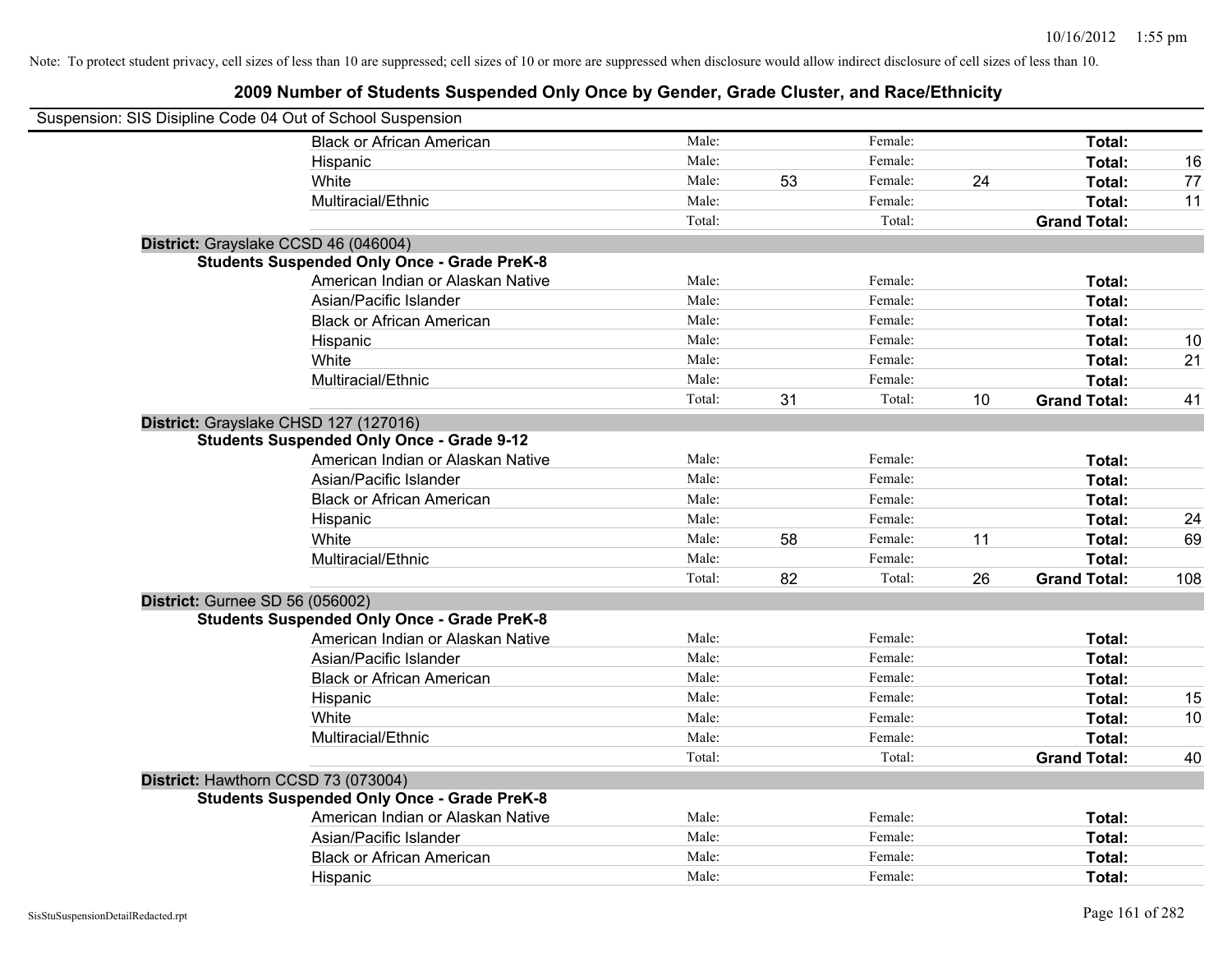| Suspension: SIS Disipline Code 04 Out of School Suspension |                                                    |        |         |                     |
|------------------------------------------------------------|----------------------------------------------------|--------|---------|---------------------|
|                                                            | White                                              | Male:  | Female: | Total:              |
|                                                            | Multiracial/Ethnic                                 | Male:  | Female: | Total:              |
|                                                            |                                                    | Total: | Total:  | <b>Grand Total:</b> |
|                                                            | District: Kildeer Countryside CCSD 96 (096004)     |        |         |                     |
|                                                            | <b>Students Suspended Only Once - Grade PreK-8</b> |        |         |                     |
|                                                            | American Indian or Alaskan Native                  | Male:  | Female: | Total:              |
|                                                            | Asian/Pacific Islander                             | Male:  | Female: | Total:              |
|                                                            | <b>Black or African American</b>                   | Male:  | Female: | Total:              |
|                                                            | Hispanic                                           | Male:  | Female: | Total:              |
|                                                            | White                                              | Male:  | Female: | Total:              |
|                                                            | Multiracial/Ethnic                                 | Male:  | Female: | Total:              |
|                                                            |                                                    | Total: | Total:  | <b>Grand Total:</b> |
| District: Lake Bluff ESD 65 (065002)                       |                                                    |        |         |                     |
|                                                            | <b>Students Suspended Only Once - Grade PreK-8</b> |        |         |                     |
|                                                            | American Indian or Alaskan Native                  | Male:  | Female: | Total:              |
|                                                            | Asian/Pacific Islander                             | Male:  | Female: | Total:              |
|                                                            | <b>Black or African American</b>                   | Male:  | Female: | Total:              |
|                                                            | Hispanic                                           | Male:  | Female: | Total:              |
|                                                            | White                                              | Male:  | Female: | Total:              |
|                                                            | Multiracial/Ethnic                                 | Male:  | Female: | Total:              |
|                                                            |                                                    | Total: | Total:  | <b>Grand Total:</b> |
| District: Lake Forest SD 67 (067005)                       |                                                    |        |         |                     |
|                                                            | <b>Students Suspended Only Once - Grade PreK-8</b> |        |         |                     |
|                                                            | American Indian or Alaskan Native                  | Male:  | Female: | Total:              |
|                                                            | Asian/Pacific Islander                             | Male:  | Female: | Total:              |
|                                                            | <b>Black or African American</b>                   | Male:  | Female: | Total:              |
|                                                            | Hispanic                                           | Male:  | Female: | Total:              |
|                                                            | White                                              | Male:  | Female: | 18<br>Total:        |
|                                                            | Multiracial/Ethnic                                 | Male:  | Female: | Total:              |
|                                                            |                                                    | Total: | Total:  | <b>Grand Total:</b> |
| District: Lake Villa CCSD 41 (041004)                      |                                                    |        |         |                     |
|                                                            | <b>Students Suspended Only Once - Grade PreK-8</b> |        |         |                     |
|                                                            | American Indian or Alaskan Native                  | Male:  | Female: | Total:              |
|                                                            | Asian/Pacific Islander                             | Male:  | Female: | Total:              |
|                                                            | <b>Black or African American</b>                   | Male:  | Female: | Total:              |
|                                                            | Hispanic                                           | Male:  | Female: | Total:              |
|                                                            | White                                              | Male:  | Female: | Total:<br>31        |
|                                                            | Multiracial/Ethnic                                 | Male:  | Female: | Total:              |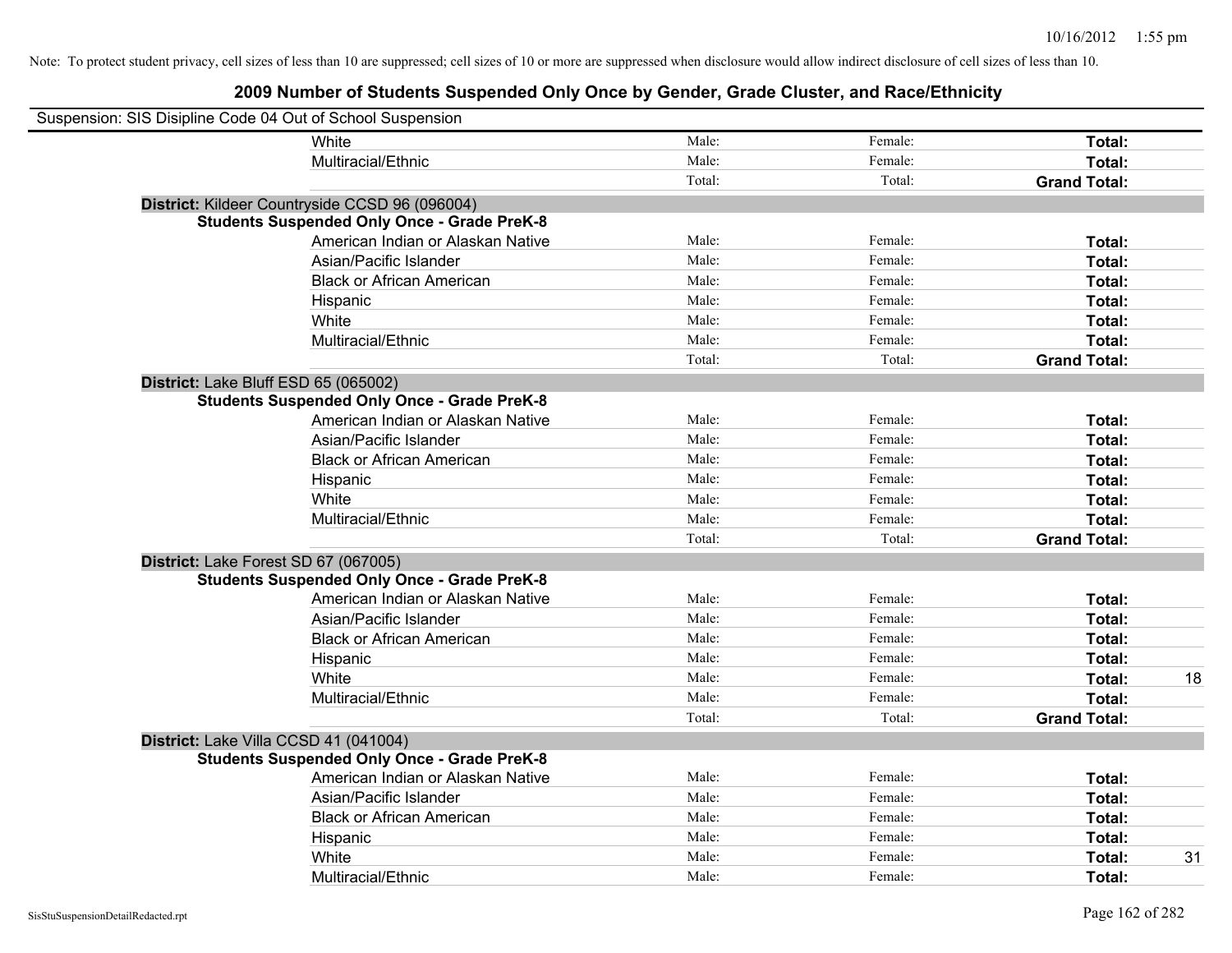## **2009 Number of Students Suspended Only Once by Gender, Grade Cluster, and Race/Ethnicity**

| Suspension: SIS Disipline Code 04 Out of School Suspension |        |         |                     |    |
|------------------------------------------------------------|--------|---------|---------------------|----|
|                                                            | Total: | Total:  | <b>Grand Total:</b> |    |
| District: Lake Zurich CUSD 95 (095026)                     |        |         |                     |    |
| <b>Students Suspended Only Once - Grade PreK-8</b>         |        |         |                     |    |
| American Indian or Alaskan Native                          | Male:  | Female: | Total:              |    |
| Asian/Pacific Islander                                     | Male:  | Female: | Total:              |    |
| <b>Black or African American</b>                           | Male:  | Female: | Total:              |    |
| Hispanic                                                   | Male:  | Female: | Total:              |    |
| White                                                      | Male:  | Female: | Total:              |    |
| Multiracial/Ethnic                                         | Male:  | Female: | Total:              |    |
|                                                            | Total: | Total:  | <b>Grand Total:</b> |    |
| <b>Students Suspended Only Once - Grade 9-12</b>           |        |         |                     |    |
| American Indian or Alaskan Native                          | Male:  | Female: | Total:              |    |
| Asian/Pacific Islander                                     | Male:  | Female: | <b>Total:</b>       |    |
| <b>Black or African American</b>                           | Male:  | Female: | Total:              |    |
| Hispanic                                                   | Male:  | Female: | Total:              |    |
| White                                                      | Male:  | Female: | Total:              |    |
| Multiracial/Ethnic                                         | Male:  | Female: | <b>Total:</b>       |    |
|                                                            | Total: | Total:  | <b>Grand Total:</b> | 12 |
| District: Libertyville SD 70 (070002)                      |        |         |                     |    |
| <b>Students Suspended Only Once - Grade PreK-8</b>         |        |         |                     |    |
| American Indian or Alaskan Native                          | Male:  | Female: | Total:              |    |
| Asian/Pacific Islander                                     | Male:  | Female: | Total:              |    |
| <b>Black or African American</b>                           | Male:  | Female: | Total:              |    |
| Hispanic                                                   | Male:  | Female: | Total:              |    |
| White                                                      | Male:  | Female: | Total:              |    |
| Multiracial/Ethnic                                         | Male:  | Female: | Total:              |    |
|                                                            | Total: | Total:  | <b>Grand Total:</b> | 10 |
| District: Lincolnshire-Prairieview SD 103 (103002)         |        |         |                     |    |
| <b>Students Suspended Only Once - Grade PreK-8</b>         |        |         |                     |    |
| American Indian or Alaskan Native                          | Male:  | Female: | Total:              |    |
| Asian/Pacific Islander                                     | Male:  | Female: | Total:              |    |
| <b>Black or African American</b>                           | Male:  | Female: | Total:              |    |
| Hispanic                                                   | Male:  | Female: | Total:              |    |
| White                                                      | Male:  | Female: | Total:              |    |
| Multiracial/Ethnic                                         | Male:  | Female: | Total:              |    |
|                                                            | Total: | Total:  | <b>Grand Total:</b> |    |

**District:** Millburn CCSD 24 (024004) **Students Suspended Only Once - Grade PreK-8**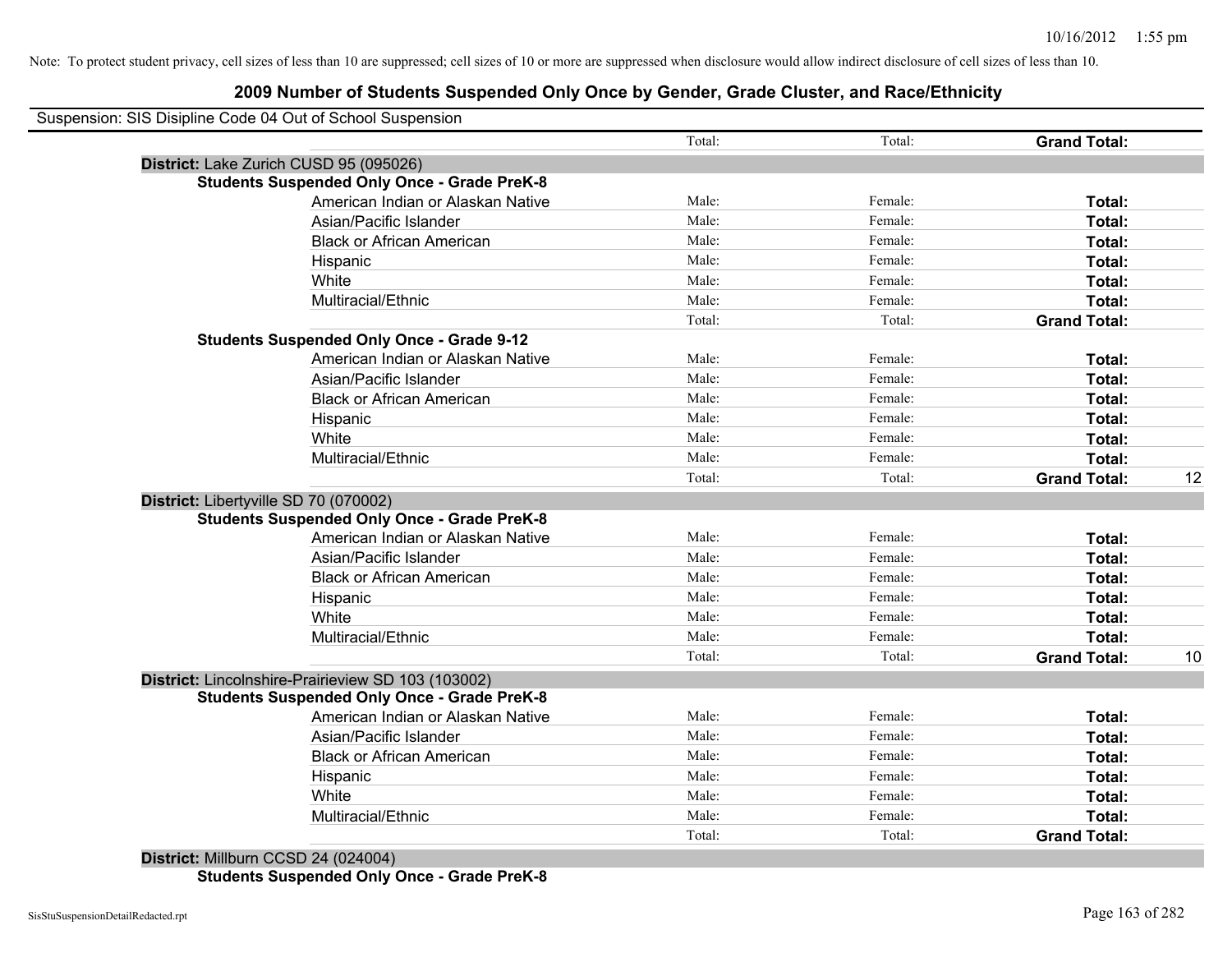| Suspension: SIS Disipline Code 04 Out of School Suspension |                                                    |        |    |         |    |                     |    |
|------------------------------------------------------------|----------------------------------------------------|--------|----|---------|----|---------------------|----|
|                                                            | American Indian or Alaskan Native                  | Male:  |    | Female: |    | Total:              |    |
|                                                            | Asian/Pacific Islander                             | Male:  |    | Female: |    | Total:              |    |
|                                                            | <b>Black or African American</b>                   | Male:  |    | Female: |    | Total:              |    |
|                                                            | Hispanic                                           | Male:  |    | Female: |    | Total:              |    |
|                                                            | White                                              | Male:  |    | Female: |    | Total:              |    |
|                                                            | Multiracial/Ethnic                                 | Male:  |    | Female: |    | Total:              |    |
|                                                            |                                                    | Total: |    | Total:  |    | <b>Grand Total:</b> |    |
|                                                            | District: Mundelein Cons HSD 120 (120013)          |        |    |         |    |                     |    |
|                                                            | <b>Students Suspended Only Once - Grade 9-12</b>   |        |    |         |    |                     |    |
|                                                            | American Indian or Alaskan Native                  | Male:  |    | Female: |    | Total:              |    |
|                                                            | Asian/Pacific Islander                             | Male:  |    | Female: |    | Total:              |    |
|                                                            | <b>Black or African American</b>                   | Male:  |    | Female: |    | Total:              | 11 |
|                                                            | Hispanic                                           | Male:  | 46 | Female: | 21 | Total:              | 67 |
|                                                            | White                                              | Male:  | 27 | Female: | 13 | Total:              | 40 |
|                                                            | Multiracial/Ethnic                                 | Male:  |    | Female: |    | Total:              |    |
|                                                            |                                                    | Total: |    | Total:  |    | <b>Grand Total:</b> |    |
|                                                            | District: Mundelein ESD 75 (075002)                |        |    |         |    |                     |    |
|                                                            | <b>Students Suspended Only Once - Grade PreK-8</b> |        |    |         |    |                     |    |
|                                                            | American Indian or Alaskan Native                  | Male:  |    | Female: |    | Total:              |    |
|                                                            | Asian/Pacific Islander                             | Male:  |    | Female: |    | Total:              |    |
|                                                            | <b>Black or African American</b>                   | Male:  |    | Female: |    | Total:              |    |
|                                                            | Hispanic                                           | Male:  |    | Female: |    | Total:              | 20 |
|                                                            | White                                              | Male:  |    | Female: |    | Total:              | 10 |
|                                                            | Multiracial/Ethnic                                 | Male:  |    | Female: |    | Total:              |    |
|                                                            |                                                    | Total: |    | Total:  |    | <b>Grand Total:</b> |    |
| District: Non-Public School (044Z)                         |                                                    |        |    |         |    |                     |    |
|                                                            | <b>Students Suspended Only Once - Grade PreK-8</b> |        |    |         |    |                     |    |
|                                                            | American Indian or Alaskan Native                  | Male:  |    | Female: |    | Total:              |    |
|                                                            | Asian/Pacific Islander                             | Male:  |    | Female: |    | Total:              |    |
|                                                            | <b>Black or African American</b>                   | Male:  |    | Female: |    | Total:              |    |
|                                                            | Hispanic                                           | Male:  |    | Female: |    | Total:              |    |
|                                                            | White                                              | Male:  |    | Female: |    | Total:              |    |
|                                                            | Multiracial/Ethnic                                 | Male:  |    | Female: |    | Total:              |    |
|                                                            |                                                    | Total: |    | Total:  |    | <b>Grand Total:</b> |    |
|                                                            | <b>Students Suspended Only Once - Grade 9-12</b>   |        |    |         |    |                     |    |
|                                                            | American Indian or Alaskan Native                  | Male:  |    | Female: |    | Total:              |    |
|                                                            | Asian/Pacific Islander                             | Male:  |    | Female: |    | Total:              |    |
|                                                            | <b>Black or African American</b>                   | Male:  |    | Female: |    | Total:              |    |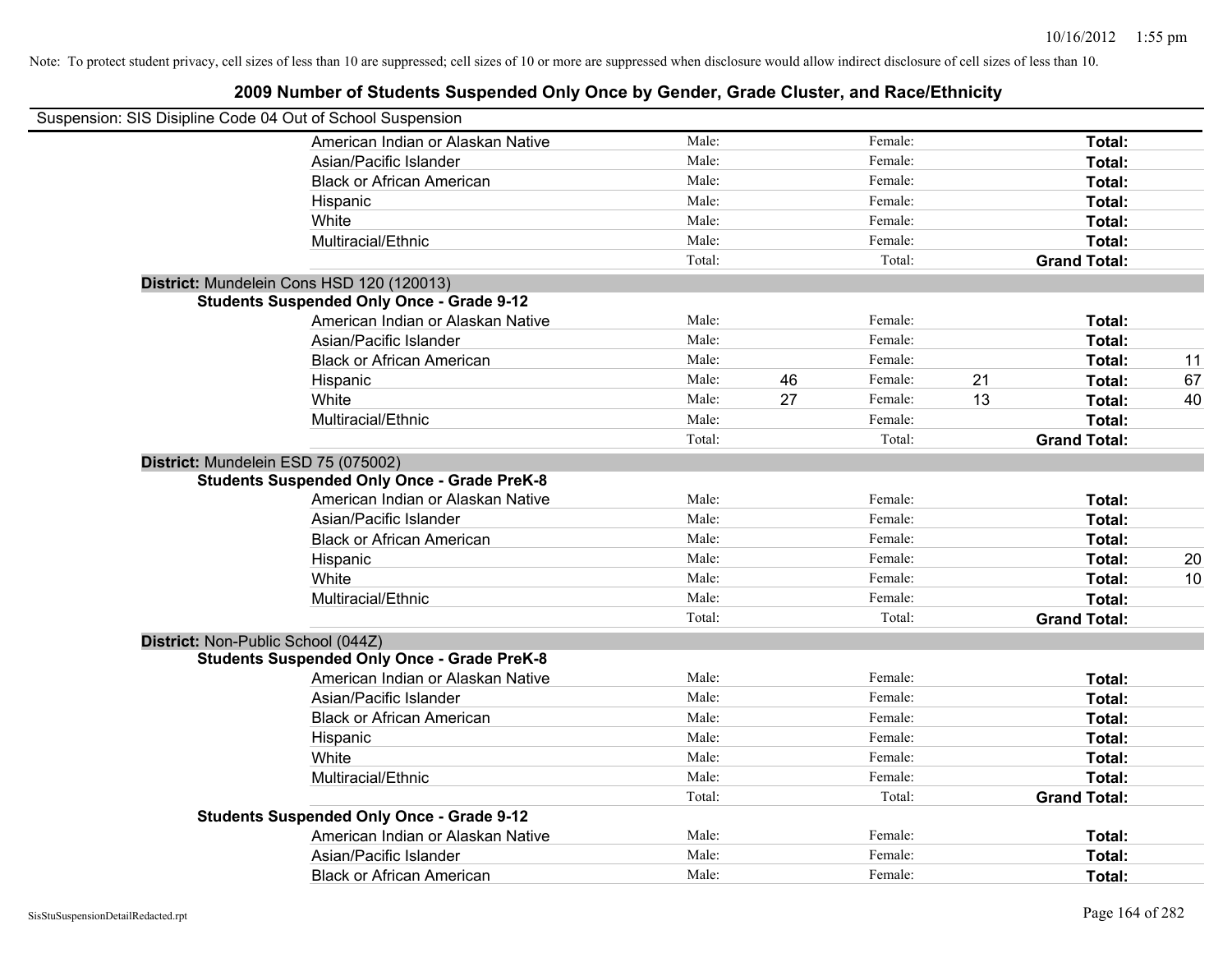| Suspension: SIS Disipline Code 04 Out of School Suspension |                                                    |        |    |         |    |                     |     |
|------------------------------------------------------------|----------------------------------------------------|--------|----|---------|----|---------------------|-----|
|                                                            | Hispanic                                           | Male:  |    | Female: |    | Total:              |     |
|                                                            | White                                              | Male:  |    | Female: |    | Total:              |     |
|                                                            | Multiracial/Ethnic                                 | Male:  |    | Female: |    | Total:              |     |
|                                                            |                                                    | Total: |    | Total:  |    | <b>Grand Total:</b> | 11  |
| District: North Chicago SD 187 (187026)                    |                                                    |        |    |         |    |                     |     |
|                                                            | <b>Students Suspended Only Once - Grade PreK-8</b> |        |    |         |    |                     |     |
|                                                            | American Indian or Alaskan Native                  | Male:  |    | Female: |    | Total:              |     |
|                                                            | Asian/Pacific Islander                             | Male:  |    | Female: |    | Total:              |     |
|                                                            | <b>Black or African American</b>                   | Male:  | 55 | Female: | 30 | Total:              | 85  |
|                                                            | Hispanic                                           | Male:  | 25 | Female: | 25 | Total:              | 50  |
|                                                            | White                                              | Male:  |    | Female: |    | Total:              |     |
|                                                            | Multiracial/Ethnic                                 | Male:  |    | Female: |    | Total:              |     |
|                                                            |                                                    | Total: |    | Total:  |    | <b>Grand Total:</b> | 145 |
| District: North Shore SD 112 (112002)                      |                                                    |        |    |         |    |                     |     |
|                                                            | <b>Students Suspended Only Once - Grade PreK-8</b> |        |    |         |    |                     |     |
|                                                            | American Indian or Alaskan Native                  | Male:  |    | Female: |    | Total:              |     |
|                                                            | Asian/Pacific Islander                             | Male:  |    | Female: |    | Total:              |     |
|                                                            | <b>Black or African American</b>                   | Male:  |    | Female: |    | Total:              |     |
|                                                            | Hispanic                                           | Male:  |    | Female: |    | Total:              | 18  |
|                                                            | White                                              | Male:  |    | Female: |    | Total:              |     |
|                                                            | Multiracial/Ethnic                                 | Male:  |    | Female: |    | Total:              |     |
|                                                            |                                                    | Total: |    | Total:  |    | <b>Grand Total:</b> | 29  |
|                                                            | District: Northern Suburban Spec Ed Dist (804060)  |        |    |         |    |                     |     |
|                                                            | <b>Students Suspended Only Once - Grade PreK-8</b> |        |    |         |    |                     |     |
|                                                            | American Indian or Alaskan Native                  | Male:  |    | Female: |    | Total:              |     |
|                                                            | Asian/Pacific Islander                             | Male:  |    | Female: |    | Total:              |     |
|                                                            | <b>Black or African American</b>                   | Male:  |    | Female: |    | Total:              |     |
|                                                            | Hispanic                                           | Male:  |    | Female: |    | Total:              |     |
|                                                            | White                                              | Male:  |    | Female: |    | Total:              |     |
|                                                            | Multiracial/Ethnic                                 | Male:  |    | Female: |    | Total:              |     |
|                                                            |                                                    | Total: |    | Total:  |    | <b>Grand Total:</b> |     |
|                                                            | <b>Students Suspended Only Once - Grade 9-12</b>   |        |    |         |    |                     |     |
|                                                            | American Indian or Alaskan Native                  | Male:  |    | Female: |    | Total:              |     |
|                                                            | Asian/Pacific Islander                             | Male:  |    | Female: |    | Total:              |     |
|                                                            | <b>Black or African American</b>                   | Male:  |    | Female: |    | Total:              |     |
|                                                            | Hispanic                                           | Male:  |    | Female: |    | Total:              |     |
|                                                            | White                                              | Male:  |    | Female: |    | Total:              |     |
|                                                            | Multiracial/Ethnic                                 | Male:  |    | Female: |    | Total:              |     |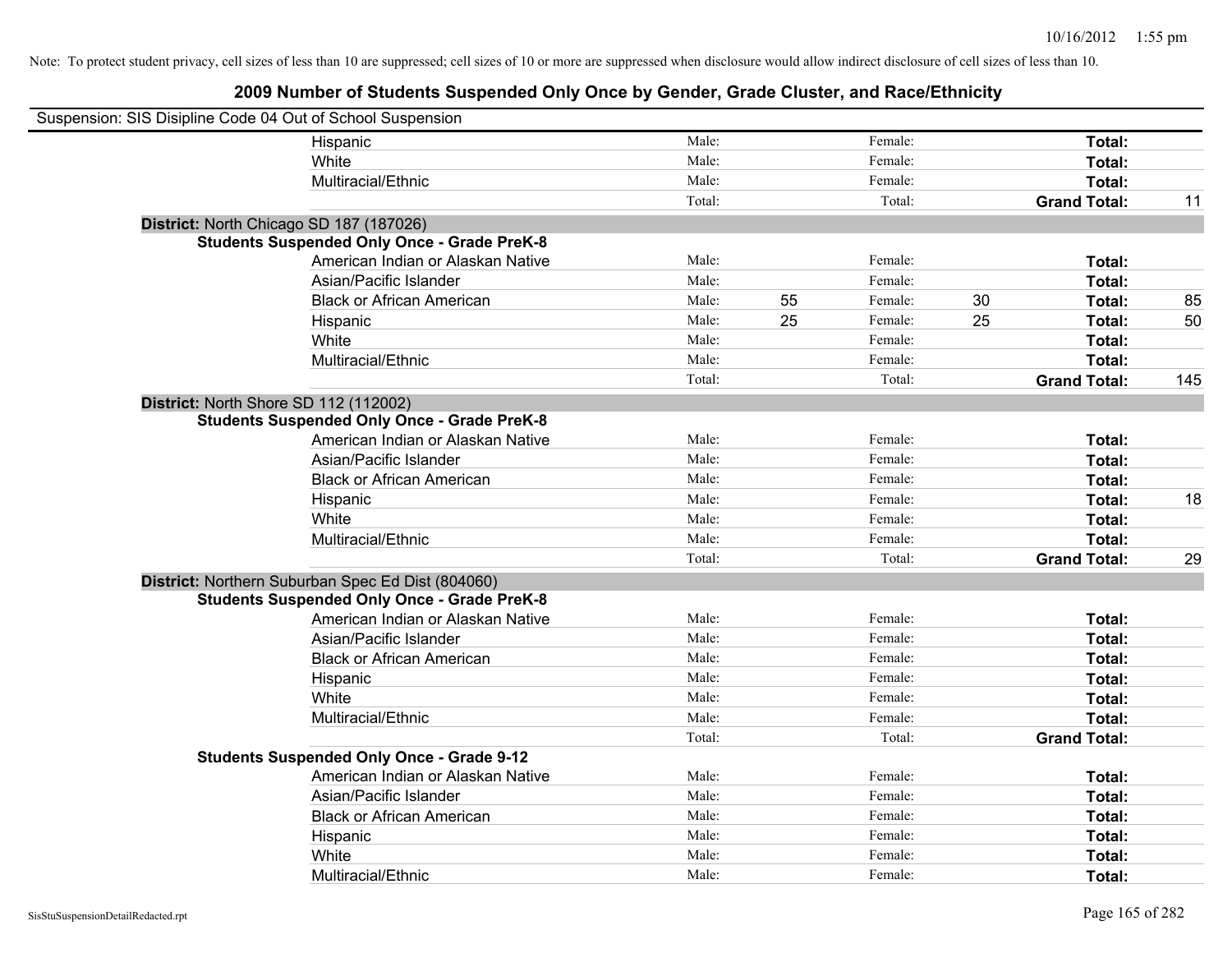## **2009 Number of Students Suspended Only Once by Gender, Grade Cluster, and Race/Ethnicity**

|                                  | Suspension: SIS Disipline Code 04 Out of School Suspension |        |    |         |    |                     |    |
|----------------------------------|------------------------------------------------------------|--------|----|---------|----|---------------------|----|
|                                  |                                                            | Total: |    | Total:  |    | <b>Grand Total:</b> |    |
|                                  | District: Prairie Crossing Charter School (900025)         |        |    |         |    |                     |    |
|                                  | <b>Students Suspended Only Once - Grade PreK-8</b>         |        |    |         |    |                     |    |
|                                  | American Indian or Alaskan Native                          | Male:  |    | Female: |    | Total:              |    |
|                                  | Asian/Pacific Islander                                     | Male:  |    | Female: |    | Total:              |    |
|                                  | <b>Black or African American</b>                           | Male:  |    | Female: |    | Total:              |    |
|                                  | Hispanic                                                   | Male:  |    | Female: |    | Total:              |    |
|                                  | White                                                      | Male:  |    | Female: |    | Total:              |    |
|                                  | Multiracial/Ethnic                                         | Male:  |    | Female: |    | <b>Total:</b>       |    |
|                                  |                                                            | Total: |    | Total:  |    | <b>Grand Total:</b> |    |
| District: Rondout SD 72 (072002) |                                                            |        |    |         |    |                     |    |
|                                  | <b>Students Suspended Only Once - Grade PreK-8</b>         |        |    |         |    |                     |    |
|                                  | American Indian or Alaskan Native                          | Male:  |    | Female: |    | Total:              |    |
|                                  | Asian/Pacific Islander                                     | Male:  |    | Female: |    | Total:              |    |
|                                  | <b>Black or African American</b>                           | Male:  |    | Female: |    | Total:              |    |
|                                  | Hispanic                                                   | Male:  |    | Female: |    | Total:              |    |
|                                  | White                                                      | Male:  |    | Female: |    | <b>Total:</b>       |    |
|                                  | Multiracial/Ethnic                                         | Male:  |    | Female: |    | Total:              |    |
|                                  |                                                            | Total: |    | Total:  |    | <b>Grand Total:</b> |    |
|                                  | District: Round Lake CUSD 116 (116026)                     |        |    |         |    |                     |    |
|                                  | <b>Students Suspended Only Once - Grade PreK-8</b>         |        |    |         |    |                     |    |
|                                  | American Indian or Alaskan Native                          | Male:  |    | Female: |    | Total:              |    |
|                                  | Asian/Pacific Islander                                     | Male:  |    | Female: |    | Total:              |    |
|                                  | <b>Black or African American</b>                           | Male:  |    | Female: |    | Total:              | 21 |
|                                  | Hispanic                                                   | Male:  | 50 | Female: | 31 | Total:              | 81 |
|                                  | White                                                      | Male:  | 22 | Female: | 11 | Total:              | 33 |
|                                  | Multiracial/Ethnic                                         | Male:  |    | Female: |    | <b>Total:</b>       |    |
|                                  |                                                            | Total: |    | Total:  |    | <b>Grand Total:</b> |    |
|                                  | <b>Students Suspended Only Once - Grade 9-12</b>           |        |    |         |    |                     |    |
|                                  | American Indian or Alaskan Native                          | Male:  |    | Female: |    | Total:              |    |
|                                  | Asian/Pacific Islander                                     | Male:  |    | Female: |    | Total:              |    |
|                                  | <b>Black or African American</b>                           | Male:  |    | Female: |    | Total:              | 17 |
|                                  | Hispanic                                                   | Male:  | 64 | Female: | 31 | Total:              | 95 |
|                                  | White                                                      | Male:  | 21 | Female: | 15 | Total:              | 36 |
|                                  | Multiracial/Ethnic                                         | Male:  |    | Female: |    | Total:              |    |
|                                  |                                                            | Total: |    | Total:  |    | <b>Grand Total:</b> |    |

**Students Suspended Only Once - Grade PreK-8**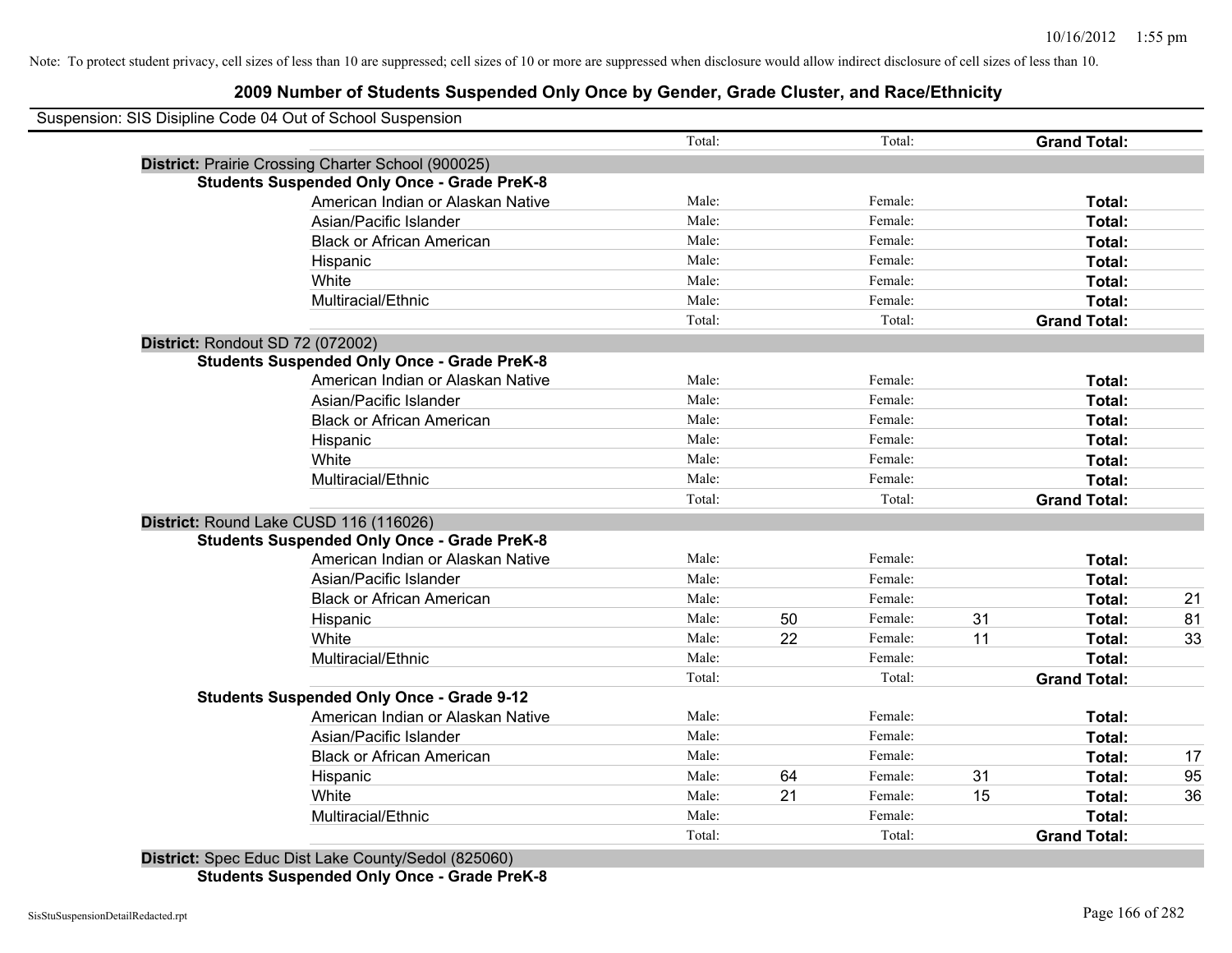|                                                            | Love namber of otaqente oueponaca only once by ochaer, orage onester, and nace/Lumbity |        |    |         |    |                     |    |
|------------------------------------------------------------|----------------------------------------------------------------------------------------|--------|----|---------|----|---------------------|----|
| Suspension: SIS Disipline Code 04 Out of School Suspension |                                                                                        |        |    |         |    |                     |    |
|                                                            | American Indian or Alaskan Native                                                      | Male:  |    | Female: |    | Total:              |    |
|                                                            | Asian/Pacific Islander                                                                 | Male:  |    | Female: |    | Total:              |    |
|                                                            | <b>Black or African American</b>                                                       | Male:  |    | Female: |    | Total:              |    |
|                                                            | Hispanic                                                                               | Male:  |    | Female: |    | Total:              |    |
|                                                            | White                                                                                  | Male:  |    | Female: |    | Total:              |    |
|                                                            | Multiracial/Ethnic                                                                     | Male:  |    | Female: |    | Total:              |    |
|                                                            |                                                                                        | Total: |    | Total:  |    | <b>Grand Total:</b> |    |
|                                                            | <b>Students Suspended Only Once - Grade 9-12</b>                                       |        |    |         |    |                     |    |
|                                                            | American Indian or Alaskan Native                                                      | Male:  |    | Female: |    | Total:              |    |
|                                                            | Asian/Pacific Islander                                                                 | Male:  |    | Female: |    | Total:              |    |
|                                                            | <b>Black or African American</b>                                                       | Male:  |    | Female: |    | Total:              |    |
|                                                            | Hispanic                                                                               | Male:  |    | Female: |    | Total:              |    |
|                                                            | White                                                                                  | Male:  |    | Female: |    | Total:              |    |
|                                                            | Multiracial/Ethnic                                                                     | Male:  |    | Female: |    | Total:              |    |
|                                                            |                                                                                        | Total: |    | Total:  |    | <b>Grand Total:</b> |    |
| <b>District:</b> Twp HSD 113 (113017)                      |                                                                                        |        |    |         |    |                     |    |
|                                                            | <b>Students Suspended Only Once - Grade 9-12</b>                                       |        |    |         |    |                     |    |
|                                                            | American Indian or Alaskan Native                                                      | Male:  |    | Female: |    | Total:              |    |
|                                                            | Asian/Pacific Islander                                                                 | Male:  |    | Female: |    | Total:              |    |
|                                                            | <b>Black or African American</b>                                                       | Male:  |    | Female: |    | Total:              |    |
|                                                            | Hispanic                                                                               | Male:  |    | Female: |    | Total:              | 16 |
|                                                            | White                                                                                  | Male:  |    | Female: |    | Total:              | 18 |
|                                                            | Multiracial/Ethnic                                                                     | Male:  |    | Female: |    | Total:              |    |
|                                                            |                                                                                        | Total: |    | Total:  |    | <b>Grand Total:</b> |    |
|                                                            | District: Warren Twp HSD 121 (121017)                                                  |        |    |         |    |                     |    |
|                                                            | <b>Students Suspended Only Once - Grade 9-12</b>                                       |        |    |         |    |                     |    |
|                                                            | American Indian or Alaskan Native                                                      | Male:  |    | Female: |    | <b>Total:</b>       |    |
|                                                            | Asian/Pacific Islander                                                                 | Male:  |    | Female: |    | Total:              | 10 |
|                                                            | <b>Black or African American</b>                                                       | Male:  | 34 | Female: | 24 | Total:              | 58 |
|                                                            | Hispanic                                                                               | Male:  | 40 | Female: | 23 | Total:              | 63 |
|                                                            | White                                                                                  | Male:  | 50 | Female: | 30 | Total:              | 80 |
|                                                            | Multiracial/Ethnic                                                                     | Male:  |    | Female: |    | Total:              |    |
|                                                            |                                                                                        | Total: |    | Total:  |    | <b>Grand Total:</b> |    |
|                                                            | District: Wauconda CUSD 118 (118026)                                                   |        |    |         |    |                     |    |
|                                                            | <b>Students Suspended Only Once - Grade PreK-8</b>                                     |        |    |         |    |                     |    |
|                                                            | American Indian or Alaskan Native                                                      | Male:  |    | Female: |    | Total:              |    |
|                                                            | Asian/Pacific Islander                                                                 | Male:  |    | Female: |    | <b>Total:</b>       |    |
|                                                            | <b>Black or African American</b>                                                       | Male:  |    | Female: |    | Total:              |    |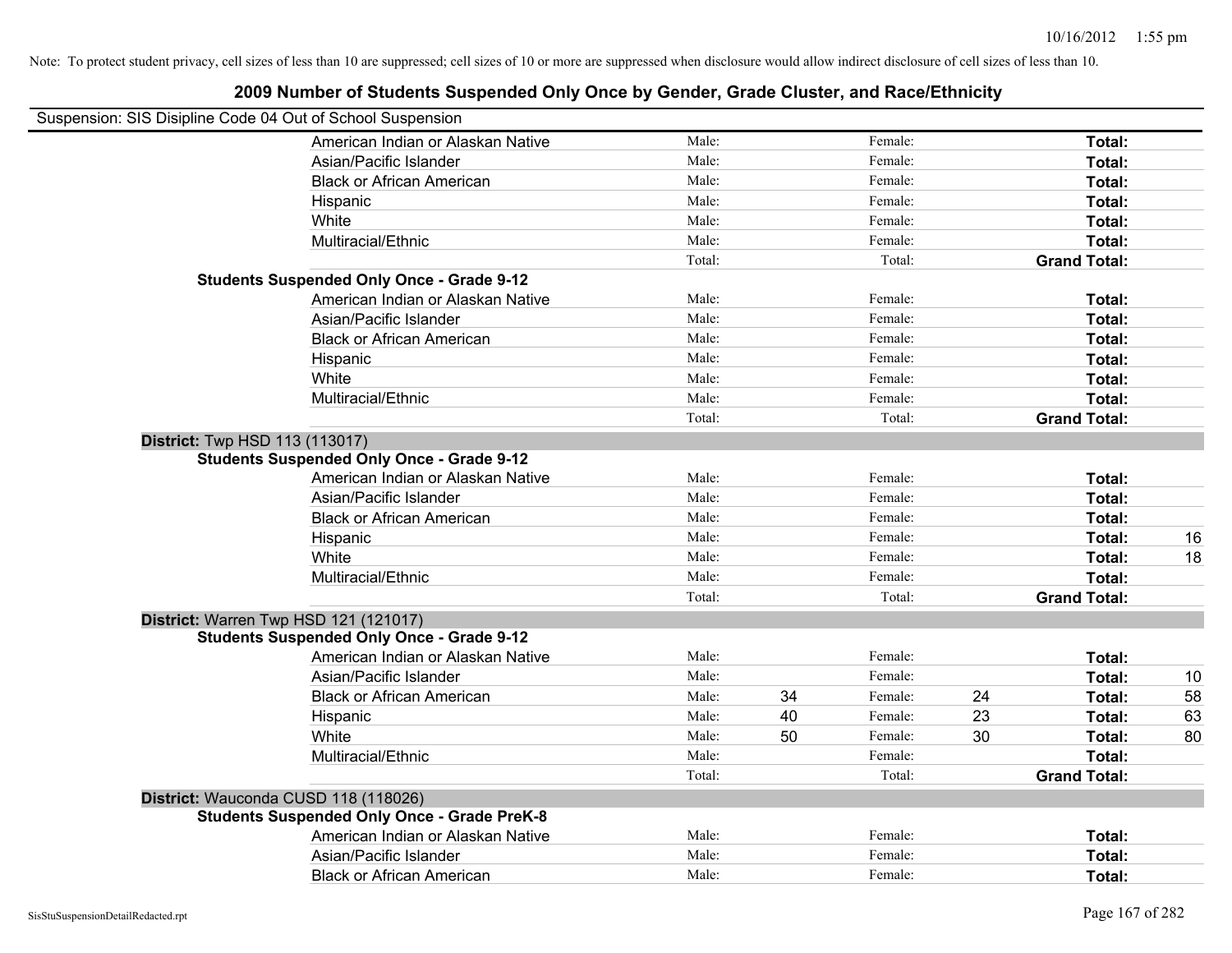| Suspension: SIS Disipline Code 04 Out of School Suspension |        |     |         |     |                     |     |
|------------------------------------------------------------|--------|-----|---------|-----|---------------------|-----|
| Hispanic                                                   | Male:  |     | Female: |     | Total:              |     |
| White                                                      | Male:  |     | Female: |     | Total:              | 17  |
| Multiracial/Ethnic                                         | Male:  |     | Female: |     | Total:              |     |
|                                                            | Total: |     | Total:  |     | <b>Grand Total:</b> |     |
| <b>Students Suspended Only Once - Grade 9-12</b>           |        |     |         |     |                     |     |
| American Indian or Alaskan Native                          | Male:  |     | Female: |     | Total:              |     |
| Asian/Pacific Islander                                     | Male:  |     | Female: |     | Total:              |     |
| <b>Black or African American</b>                           | Male:  |     | Female: |     | Total:              |     |
| Hispanic                                                   | Male:  |     | Female: |     | Total:              |     |
| White                                                      | Male:  | 51  | Female: | 18  | Total:              | 69  |
| Multiracial/Ethnic                                         | Male:  |     | Female: |     | Total:              |     |
|                                                            | Total: |     | Total:  |     | <b>Grand Total:</b> |     |
| District: Waukegan CUSD 60 (060026)                        |        |     |         |     |                     |     |
| <b>Students Suspended Only Once - Grade PreK-8</b>         |        |     |         |     |                     |     |
| American Indian or Alaskan Native                          | Male:  |     | Female: |     | Total:              |     |
| Asian/Pacific Islander                                     | Male:  |     | Female: |     | Total:              |     |
| <b>Black or African American</b>                           | Male:  | 141 | Female: | 102 | Total:              | 243 |
| Hispanic                                                   | Male:  | 215 | Female: | 115 | Total:              | 330 |
| White                                                      | Male:  |     | Female: |     | Total:              | 30  |
| Multiracial/Ethnic                                         | Male:  |     | Female: |     | Total:              | 20  |
|                                                            | Total: |     | Total:  |     | <b>Grand Total:</b> |     |
| <b>Students Suspended Only Once - Grade 9-12</b>           |        |     |         |     |                     |     |
| American Indian or Alaskan Native                          | Male:  |     | Female: |     | Total:              |     |
| Asian/Pacific Islander                                     | Male:  |     | Female: |     | Total:              |     |
| <b>Black or African American</b>                           | Male:  | 71  | Female: | 72  | Total:              | 143 |
| Hispanic                                                   | Male:  | 131 | Female: | 71  | Total:              | 202 |
| White                                                      | Male:  |     | Female: |     | Total:              |     |
| Multiracial/Ethnic                                         | Male:  |     | Female: |     | Total:              |     |
|                                                            | Total: |     | Total:  |     | <b>Grand Total:</b> | 359 |
| District: Winthrop Harbor SD 1 (001002)                    |        |     |         |     |                     |     |
| <b>Students Suspended Only Once - Grade PreK-8</b>         |        |     |         |     |                     |     |
| American Indian or Alaskan Native                          | Male:  |     | Female: |     | Total:              |     |
| Asian/Pacific Islander                                     | Male:  |     | Female: |     | Total:              |     |
| <b>Black or African American</b>                           | Male:  |     | Female: |     | Total:              |     |
| Hispanic                                                   | Male:  |     | Female: |     | Total:              |     |
| White                                                      | Male:  |     | Female: |     | Total:              |     |
| Multiracial/Ethnic                                         | Male:  |     | Female: |     | Total:              |     |
|                                                            | Total: |     | Total:  |     | <b>Grand Total:</b> |     |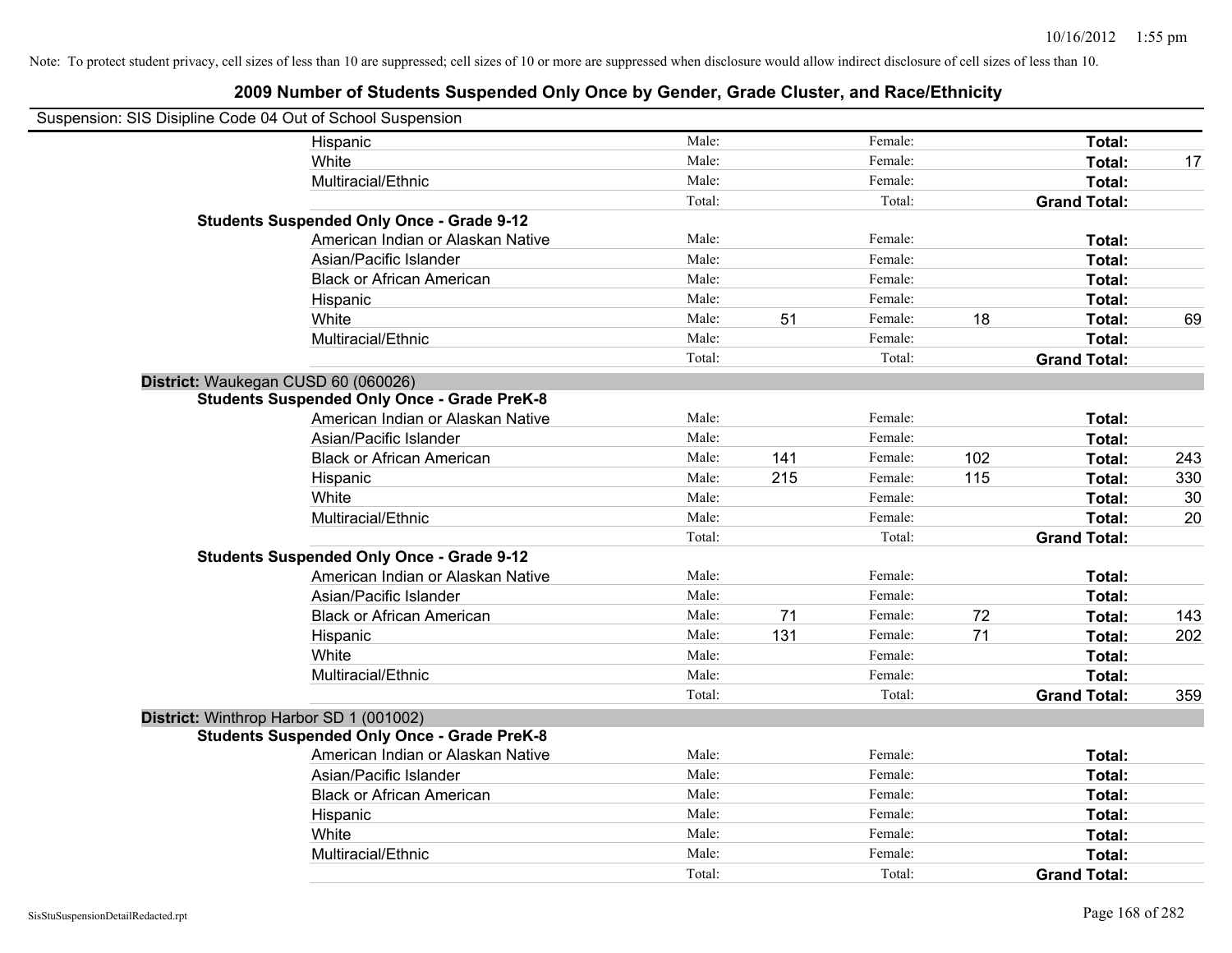|                               | Suspension: SIS Disipline Code 04 Out of School Suspension |        |    |         |    |                     |     |
|-------------------------------|------------------------------------------------------------|--------|----|---------|----|---------------------|-----|
|                               | District: Woodland CCSD 50 (050004)                        |        |    |         |    |                     |     |
|                               | <b>Students Suspended Only Once - Grade PreK-8</b>         |        |    |         |    |                     |     |
|                               | American Indian or Alaskan Native                          | Male:  |    | Female: |    | Total:              |     |
|                               | Asian/Pacific Islander                                     | Male:  |    | Female: |    | Total:              |     |
|                               | <b>Black or African American</b>                           | Male:  |    | Female: |    | Total:              |     |
|                               | Hispanic                                                   | Male:  |    | Female: |    | Total:              |     |
|                               | White                                                      | Male:  |    | Female: |    | Total:              |     |
|                               | Multiracial/Ethnic                                         | Male:  |    | Female: |    | Total:              |     |
|                               |                                                            | Total: |    | Total:  |    | <b>Grand Total:</b> | 18  |
| District: Zion ESD 6 (006002) |                                                            |        |    |         |    |                     |     |
|                               | <b>Students Suspended Only Once - Grade PreK-8</b>         |        |    |         |    |                     |     |
|                               | American Indian or Alaskan Native                          | Male:  |    | Female: |    | Total:              |     |
|                               | Asian/Pacific Islander                                     | Male:  |    | Female: |    | Total:              |     |
|                               | <b>Black or African American</b>                           | Male:  | 76 | Female: | 57 | Total:              | 133 |
|                               | Hispanic                                                   | Male:  | 33 | Female: | 15 | Total:              | 48  |
|                               | White                                                      | Male:  |    | Female: |    | Total:              | 13  |
|                               | Multiracial/Ethnic                                         | Male:  |    | Female: |    | Total:              | 14  |
|                               |                                                            | Total: |    | Total:  |    | <b>Grand Total:</b> |     |
|                               | District: Zion-Benton Twp HSD 126 (126017)                 |        |    |         |    |                     |     |
|                               | <b>Students Suspended Only Once - Grade 9-12</b>           |        |    |         |    |                     |     |
|                               | American Indian or Alaskan Native                          | Male:  |    | Female: |    | Total:              |     |
|                               | Asian/Pacific Islander                                     | Male:  |    | Female: |    | Total:              |     |
|                               | <b>Black or African American</b>                           | Male:  | 39 | Female: | 60 | Total:              | 99  |
|                               | Hispanic                                                   | Male:  | 28 | Female: | 16 | Total:              | 44  |
|                               | White                                                      | Male:  | 34 | Female: | 19 | Total:              | 53  |
|                               | Multiracial/Ethnic                                         | Male:  |    | Female: |    | Total:              | 10  |
|                               |                                                            | Total: |    | Total:  |    | <b>Grand Total:</b> |     |
|                               |                                                            |        |    |         |    |                     |     |
| Region: Lee/Ogle ROE (47)     |                                                            |        |    |         |    |                     |     |
| County: Lee (052)             |                                                            |        |    |         |    |                     |     |
|                               | District: Amboy CUSD 272 (272026)                          |        |    |         |    |                     |     |
|                               | <b>Students Suspended Only Once - Grade PreK-8</b>         |        |    |         |    |                     |     |
|                               | American Indian or Alaskan Native                          | Male:  |    | Female: |    | Total:              |     |
|                               | Asian/Pacific Islander                                     | Male:  |    | Female: |    | Total:              |     |
|                               | <b>Black or African American</b>                           | Male:  |    | Female: |    | Total:              |     |
|                               | Hispanic                                                   | Male:  |    | Female: |    | Total:              |     |
|                               | White                                                      | Male:  |    | Female: |    | Total:              | 13  |
|                               | Multiracial/Ethnic                                         | Male:  |    | Female: |    | Total:              |     |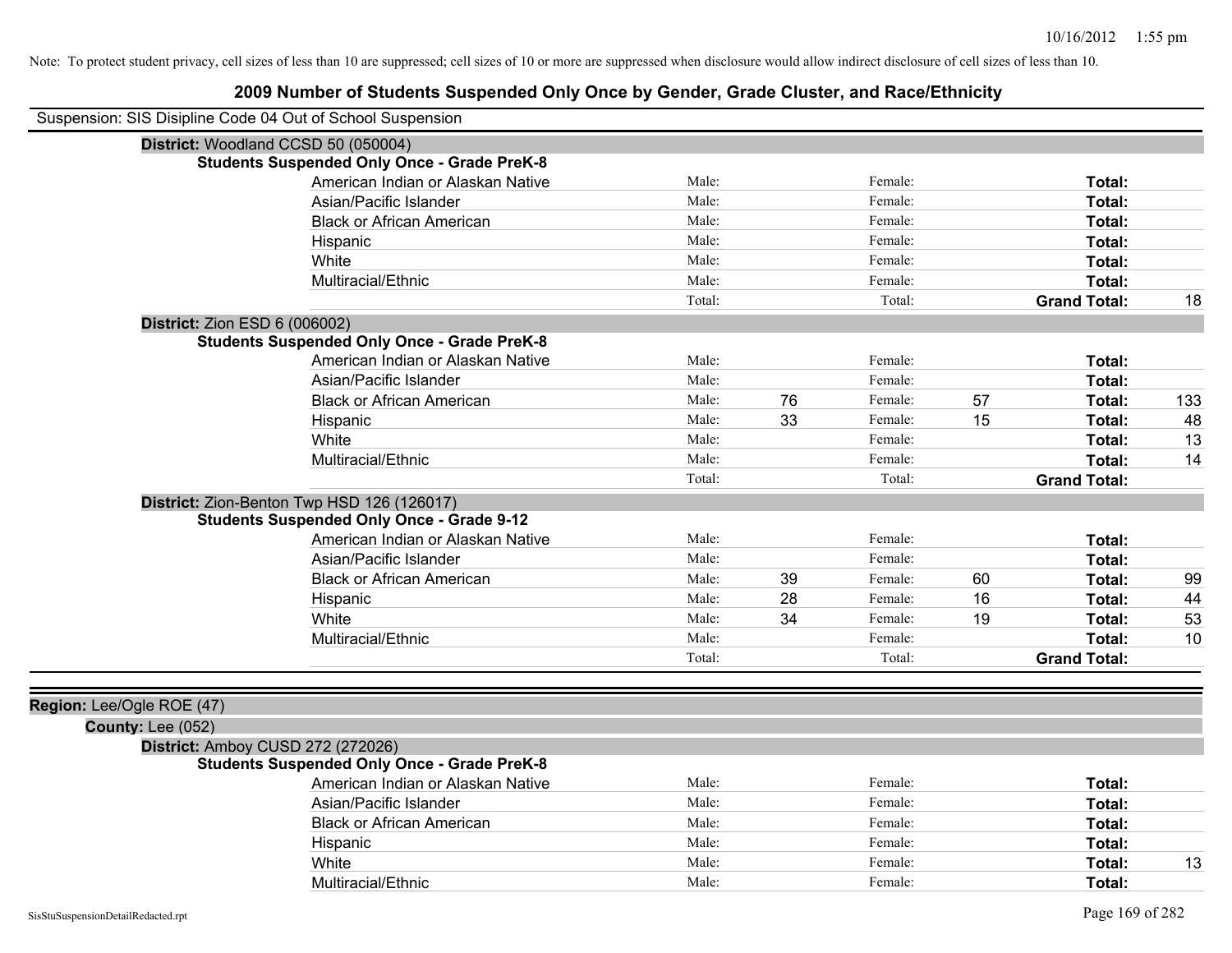| Suspension: SIS Disipline Code 04 Out of School Suspension |                                                    |        |    |         |    |                     |    |
|------------------------------------------------------------|----------------------------------------------------|--------|----|---------|----|---------------------|----|
|                                                            |                                                    | Total: |    | Total:  |    | <b>Grand Total:</b> |    |
|                                                            | <b>Students Suspended Only Once - Grade 9-12</b>   |        |    |         |    |                     |    |
|                                                            | American Indian or Alaskan Native                  | Male:  |    | Female: |    | Total:              |    |
|                                                            | Asian/Pacific Islander                             | Male:  |    | Female: |    | Total:              |    |
|                                                            | <b>Black or African American</b>                   | Male:  |    | Female: |    | Total:              |    |
|                                                            | Hispanic                                           | Male:  |    | Female: |    | Total:              |    |
|                                                            | White                                              | Male:  |    | Female: |    | Total:              | 14 |
|                                                            | Multiracial/Ethnic                                 | Male:  |    | Female: |    | Total:              |    |
|                                                            |                                                    | Total: |    | Total:  |    | <b>Grand Total:</b> |    |
| District: Ashton-Franklin Center CUSD 275 (275026)         |                                                    |        |    |         |    |                     |    |
|                                                            | <b>Students Suspended Only Once - Grade PreK-8</b> |        |    |         |    |                     |    |
|                                                            | American Indian or Alaskan Native                  | Male:  |    | Female: |    | Total:              |    |
|                                                            | Asian/Pacific Islander                             | Male:  |    | Female: |    | Total:              |    |
|                                                            | <b>Black or African American</b>                   | Male:  |    | Female: |    | Total:              |    |
|                                                            | Hispanic                                           | Male:  |    | Female: |    | Total:              |    |
|                                                            | White                                              | Male:  |    | Female: |    | Total:              |    |
|                                                            | Multiracial/Ethnic                                 | Male:  |    | Female: |    | Total:              |    |
|                                                            |                                                    | Total: |    | Total:  |    | <b>Grand Total:</b> |    |
|                                                            | <b>Students Suspended Only Once - Grade 9-12</b>   |        |    |         |    |                     |    |
|                                                            | American Indian or Alaskan Native                  | Male:  |    | Female: |    | Total:              |    |
|                                                            | Asian/Pacific Islander                             | Male:  |    | Female: |    | Total:              |    |
|                                                            | <b>Black or African American</b>                   | Male:  |    | Female: |    | Total:              |    |
|                                                            | Hispanic                                           | Male:  |    | Female: |    | Total:              |    |
|                                                            | White                                              | Male:  |    | Female: |    | Total:              |    |
|                                                            | Multiracial/Ethnic                                 | Male:  |    | Female: |    | Total:              |    |
|                                                            |                                                    | Total: |    | Total:  |    | <b>Grand Total:</b> |    |
| District: Dixon USD 170 (170022)                           |                                                    |        |    |         |    |                     |    |
|                                                            | <b>Students Suspended Only Once - Grade PreK-8</b> |        |    |         |    |                     |    |
|                                                            | American Indian or Alaskan Native                  | Male:  |    | Female: |    | Total:              |    |
|                                                            | Asian/Pacific Islander                             | Male:  |    | Female: |    | Total:              |    |
|                                                            | <b>Black or African American</b>                   | Male:  |    | Female: |    | Total:              |    |
|                                                            | Hispanic                                           | Male:  |    | Female: |    | Total:              |    |
|                                                            | White                                              | Male:  | 50 | Female: | 20 | Total:              | 70 |
|                                                            | Multiracial/Ethnic                                 | Male:  |    | Female: |    | Total:              |    |
|                                                            |                                                    | Total: |    | Total:  |    | <b>Grand Total:</b> | 87 |
|                                                            | <b>Students Suspended Only Once - Grade 9-12</b>   |        |    |         |    |                     |    |
|                                                            | American Indian or Alaskan Native                  | Male:  |    | Female: |    | Total:              |    |
|                                                            | Asian/Pacific Islander                             | Male:  |    | Female: |    | Total:              |    |
|                                                            | <b>Black or African American</b>                   | Male:  |    | Female: |    | Total:              |    |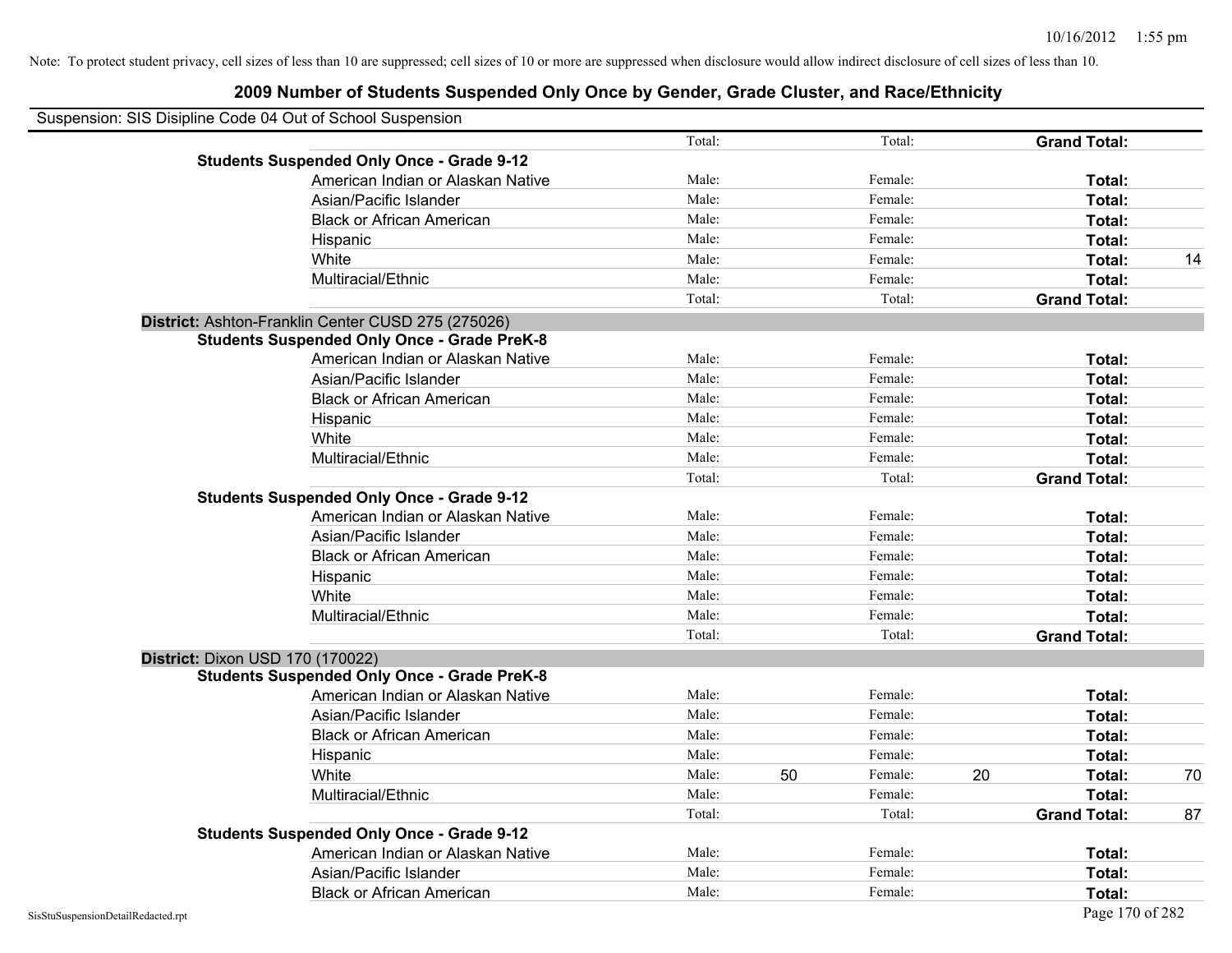| Suspension: SIS Disipline Code 04 Out of School Suspension |                                                    |        |    |         |    |                     |    |
|------------------------------------------------------------|----------------------------------------------------|--------|----|---------|----|---------------------|----|
|                                                            | Hispanic                                           | Male:  |    | Female: |    | Total:              |    |
|                                                            | White                                              | Male:  | 28 | Female: | 27 | Total:              | 55 |
|                                                            | Multiracial/Ethnic                                 | Male:  |    | Female: |    | Total:              |    |
|                                                            |                                                    | Total: |    | Total:  |    | <b>Grand Total:</b> | 70 |
|                                                            | District: Paw Paw CUSD 271 (271026)                |        |    |         |    |                     |    |
|                                                            | <b>Students Suspended Only Once - Grade 9-12</b>   |        |    |         |    |                     |    |
|                                                            | American Indian or Alaskan Native                  | Male:  |    | Female: |    | Total:              |    |
|                                                            | Asian/Pacific Islander                             | Male:  |    | Female: |    | Total:              |    |
|                                                            | <b>Black or African American</b>                   | Male:  |    | Female: |    | Total:              |    |
|                                                            | Hispanic                                           | Male:  |    | Female: |    | Total:              |    |
|                                                            | White                                              | Male:  |    | Female: |    | Total:              |    |
|                                                            | Multiracial/Ethnic                                 | Male:  |    | Female: |    | Total:              |    |
|                                                            |                                                    | Total: |    | Total:  |    | <b>Grand Total:</b> |    |
| County: Ogle (071)                                         |                                                    |        |    |         |    |                     |    |
| District: Byron CUSD 226 (226026)                          |                                                    |        |    |         |    |                     |    |
|                                                            | <b>Students Suspended Only Once - Grade PreK-8</b> |        |    |         |    |                     |    |
|                                                            | American Indian or Alaskan Native                  | Male:  |    | Female: |    | Total:              |    |
|                                                            | Asian/Pacific Islander                             | Male:  |    | Female: |    | Total:              |    |
|                                                            | <b>Black or African American</b>                   | Male:  |    | Female: |    | Total:              |    |
|                                                            | Hispanic                                           | Male:  |    | Female: |    | Total:              |    |
|                                                            | White                                              | Male:  |    | Female: |    | Total:              | 11 |
|                                                            | Multiracial/Ethnic                                 | Male:  |    | Female: |    | Total:              |    |
|                                                            |                                                    | Total: |    | Total:  |    | <b>Grand Total:</b> |    |
|                                                            | <b>Students Suspended Only Once - Grade 9-12</b>   |        |    |         |    |                     |    |
|                                                            | American Indian or Alaskan Native                  | Male:  |    | Female: |    | Total:              |    |
|                                                            | Asian/Pacific Islander                             | Male:  |    | Female: |    | Total:              |    |
|                                                            | <b>Black or African American</b>                   | Male:  |    | Female: |    | Total:              |    |
|                                                            | Hispanic                                           | Male:  |    | Female: |    | Total:              |    |
|                                                            | White                                              | Male:  |    | Female: |    | Total:              | 26 |
|                                                            | Multiracial/Ethnic                                 | Male:  |    | Female: |    | Total:              |    |
|                                                            |                                                    | Total: |    | Total:  |    | <b>Grand Total:</b> |    |
| District: Creston CCSD 161 (161004)                        |                                                    |        |    |         |    |                     |    |
|                                                            | <b>Students Suspended Only Once - Grade PreK-8</b> |        |    |         |    |                     |    |
|                                                            | American Indian or Alaskan Native                  | Male:  |    | Female: |    | Total:              |    |
|                                                            | Asian/Pacific Islander                             | Male:  |    | Female: |    | Total:              |    |
|                                                            | <b>Black or African American</b>                   | Male:  |    | Female: |    | Total:              |    |
|                                                            | Hispanic                                           | Male:  |    | Female: |    | Total:              |    |
|                                                            | White                                              | Male:  |    | Female: |    | Total:              |    |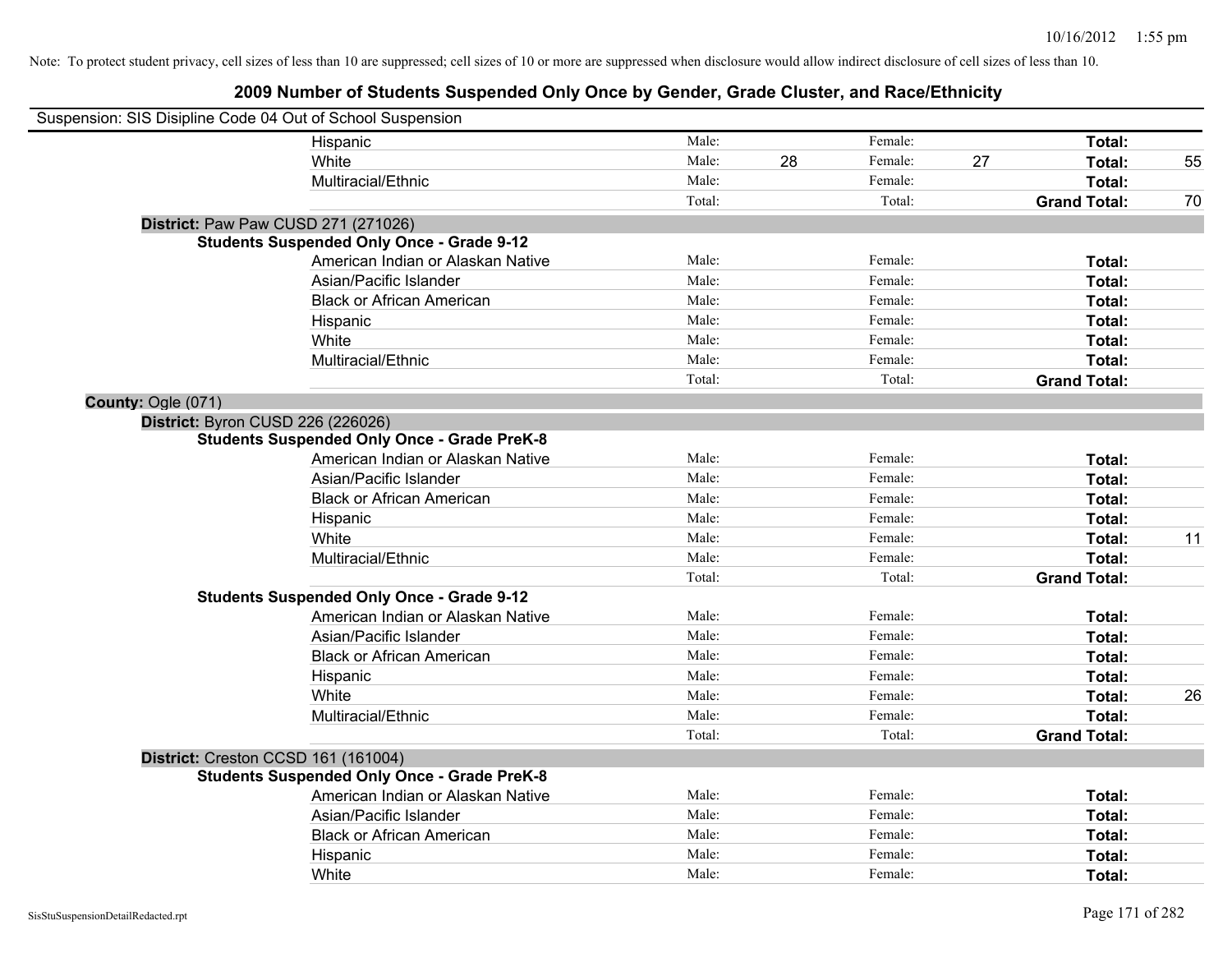## **2009 Number of Students Suspended Only Once by Gender, Grade Cluster, and Race/Ethnicity**

| Suspension: SIS Disipline Code 04 Out of School Suspension |                                                    |        |         |                     |    |
|------------------------------------------------------------|----------------------------------------------------|--------|---------|---------------------|----|
|                                                            | Multiracial/Ethnic                                 | Male:  | Female: | Total:              |    |
|                                                            |                                                    | Total: | Total:  | <b>Grand Total:</b> |    |
| District: Eswood CCSD 269 (269004)                         |                                                    |        |         |                     |    |
|                                                            | <b>Students Suspended Only Once - Grade PreK-8</b> |        |         |                     |    |
|                                                            | American Indian or Alaskan Native                  | Male:  | Female: | Total:              |    |
|                                                            | Asian/Pacific Islander                             | Male:  | Female: | Total:              |    |
|                                                            | <b>Black or African American</b>                   | Male:  | Female: | Total:              |    |
|                                                            | Hispanic                                           | Male:  | Female: | Total:              |    |
|                                                            | White                                              | Male:  | Female: | Total:              |    |
|                                                            | Multiracial/Ethnic                                 | Male:  | Female: | Total:              |    |
|                                                            |                                                    | Total: | Total:  | <b>Grand Total:</b> |    |
|                                                            | District: Forrestville Valley CUSD 221 (221026)    |        |         |                     |    |
|                                                            | <b>Students Suspended Only Once - Grade PreK-8</b> |        |         |                     |    |
|                                                            | American Indian or Alaskan Native                  | Male:  | Female: | Total:              |    |
|                                                            | Asian/Pacific Islander                             | Male:  | Female: | Total:              |    |
|                                                            | <b>Black or African American</b>                   | Male:  | Female: | Total:              |    |
|                                                            | Hispanic                                           | Male:  | Female: | Total:              |    |
|                                                            | White                                              | Male:  | Female: | Total:              |    |
|                                                            | Multiracial/Ethnic                                 | Male:  | Female: | Total:              |    |
|                                                            |                                                    | Total: | Total:  | <b>Grand Total:</b> |    |
|                                                            | <b>Students Suspended Only Once - Grade 9-12</b>   |        |         |                     |    |
|                                                            | American Indian or Alaskan Native                  | Male:  | Female: | Total:              |    |
|                                                            | Asian/Pacific Islander                             | Male:  | Female: | Total:              |    |
|                                                            | <b>Black or African American</b>                   | Male:  | Female: | Total:              |    |
|                                                            | Hispanic                                           | Male:  | Female: | Total:              |    |
|                                                            | White                                              | Male:  | Female: | Total:              | 11 |
|                                                            | Multiracial/Ethnic                                 | Male:  | Female: | Total:              |    |
|                                                            |                                                    | Total: | Total:  | <b>Grand Total:</b> |    |
| District: Meridian CUSD 223 (223026)                       |                                                    |        |         |                     |    |
|                                                            | <b>Students Suspended Only Once - Grade PreK-8</b> |        |         |                     |    |
|                                                            | American Indian or Alaskan Native                  | Male:  | Female: | Total:              |    |
|                                                            | Asian/Pacific Islander                             | Male:  | Female: | Total:              |    |
|                                                            | <b>Black or African American</b>                   | Male:  | Female: | Total:              |    |
|                                                            | Hispanic                                           | Male:  | Female: | Total:              |    |
|                                                            | White                                              | Male:  | Female: | Total:              | 18 |
|                                                            | Multiracial/Ethnic                                 | Male:  | Female: | <b>Total:</b>       |    |
|                                                            |                                                    | Total: | Total:  | <b>Grand Total:</b> |    |

**Students Suspended Only Once - Grade 9-12**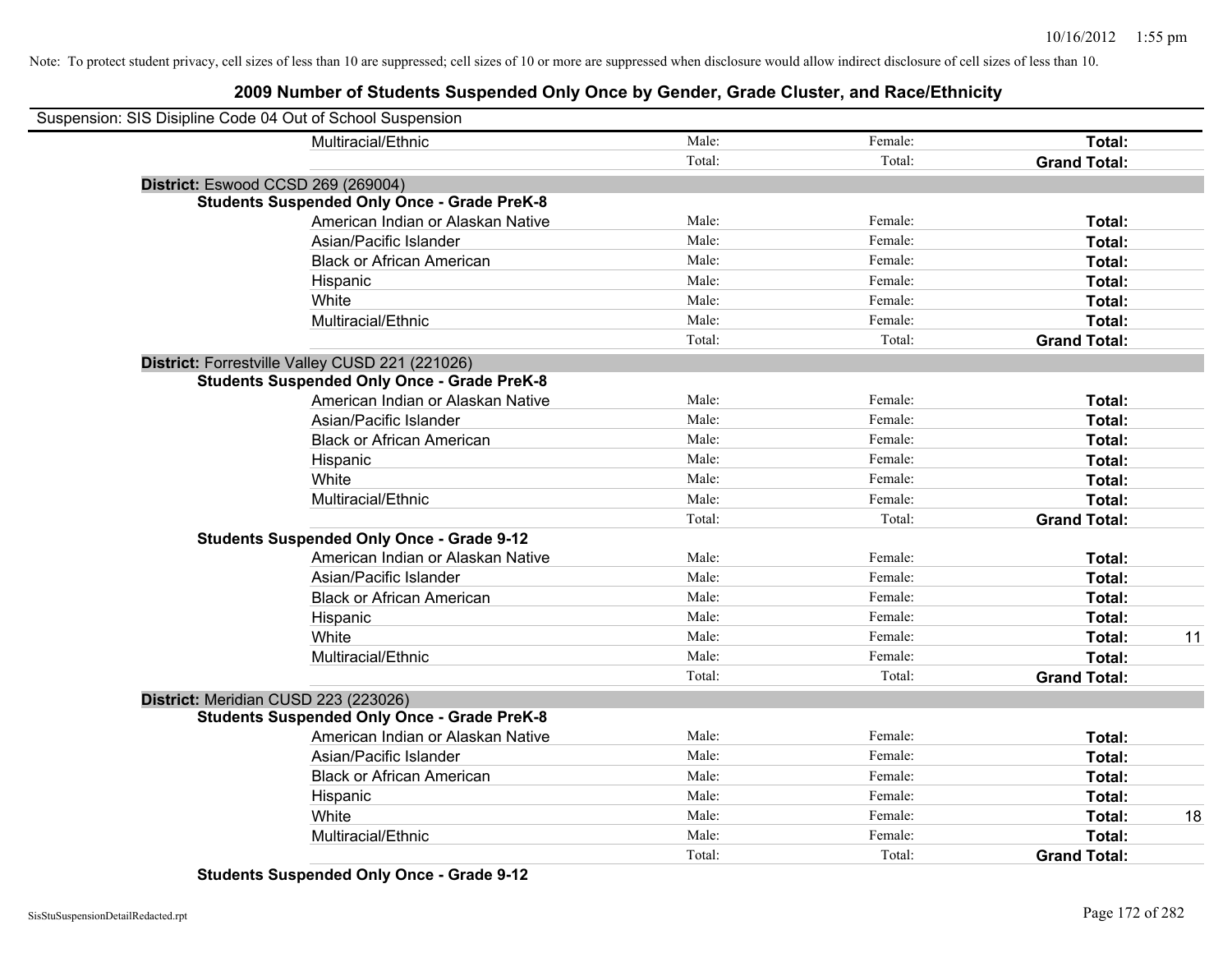| Suspension: SIS Disipline Code 04 Out of School Suspension                               |                 |    |                    |    |                     |    |
|------------------------------------------------------------------------------------------|-----------------|----|--------------------|----|---------------------|----|
| American Indian or Alaskan Native                                                        | Male:           |    | Female:            |    | Total:              |    |
| Asian/Pacific Islander                                                                   | Male:           |    | Female:            |    | Total:              |    |
| <b>Black or African American</b>                                                         | Male:           |    | Female:            |    | Total:              |    |
| Hispanic                                                                                 | Male:           |    | Female:            |    | Total:              |    |
| White                                                                                    | Male:           | 19 | Female:            | 10 | Total:              | 29 |
| Multiracial/Ethnic                                                                       | Male:           |    | Female:            |    | Total:              |    |
|                                                                                          | Total:          |    | Total:             |    | <b>Grand Total:</b> |    |
| District: Ogle Co Education Cooperative (801060)                                         |                 |    |                    |    |                     |    |
| <b>Students Suspended Only Once - Grade PreK-8</b>                                       |                 |    |                    |    |                     |    |
| American Indian or Alaskan Native                                                        | Male:           |    | Female:            |    | Total:              |    |
| Asian/Pacific Islander                                                                   | Male:           |    | Female:            |    | Total:              |    |
| <b>Black or African American</b>                                                         | Male:           |    | Female:            |    | Total:              |    |
| Hispanic                                                                                 | Male:           |    | Female:            |    | Total:              |    |
| White                                                                                    | Male:           |    | Female:            |    | Total:              |    |
| Multiracial/Ethnic                                                                       | Male:           |    | Female:            |    | Total:              |    |
|                                                                                          | Total:          |    | Total:             |    | <b>Grand Total:</b> |    |
| District: Oregon CUSD 220 (220026)<br><b>Students Suspended Only Once - Grade PreK-8</b> |                 |    |                    |    |                     |    |
| American Indian or Alaskan Native                                                        | Male:<br>Male:  |    | Female:<br>Female: |    | Total:              |    |
| Asian/Pacific Islander                                                                   | Male:           |    |                    |    | Total:              |    |
| <b>Black or African American</b>                                                         | Male:           |    | Female:            |    | Total:              |    |
| Hispanic                                                                                 | Male:           |    | Female:            |    | Total:              |    |
| White                                                                                    |                 |    | Female:            |    | Total:              | 34 |
| Multiracial/Ethnic                                                                       | Male:<br>Total: |    | Female:<br>Total:  |    | Total:              |    |
|                                                                                          |                 |    |                    |    | <b>Grand Total:</b> |    |
| District: Polo CUSD 222 (222026)<br><b>Students Suspended Only Once - Grade 9-12</b>     |                 |    |                    |    |                     |    |
| American Indian or Alaskan Native                                                        | Male:           |    | Female:            |    | Total:              |    |
| Asian/Pacific Islander                                                                   | Male:           |    | Female:            |    | Total:              |    |
| <b>Black or African American</b>                                                         | Male:           |    | Female:            |    | Total:              |    |
| Hispanic                                                                                 | Male:           |    | Female:            |    | Total:              |    |
| White                                                                                    | Male:           |    | Female:            |    | Total:              |    |
| Multiracial/Ethnic                                                                       | Male:           |    | Female:            |    | Total:              |    |
|                                                                                          | Total:          |    | Total:             |    | <b>Grand Total:</b> | 10 |
| District: Rochelle CCSD 231 (231004)                                                     |                 |    |                    |    |                     |    |
| <b>Students Suspended Only Once - Grade PreK-8</b>                                       |                 |    |                    |    |                     |    |
| American Indian or Alaskan Native                                                        | Male:           |    | Female:            |    | Total:              |    |
| Asian/Pacific Islander                                                                   | Male:           |    | Female:            |    | Total:              |    |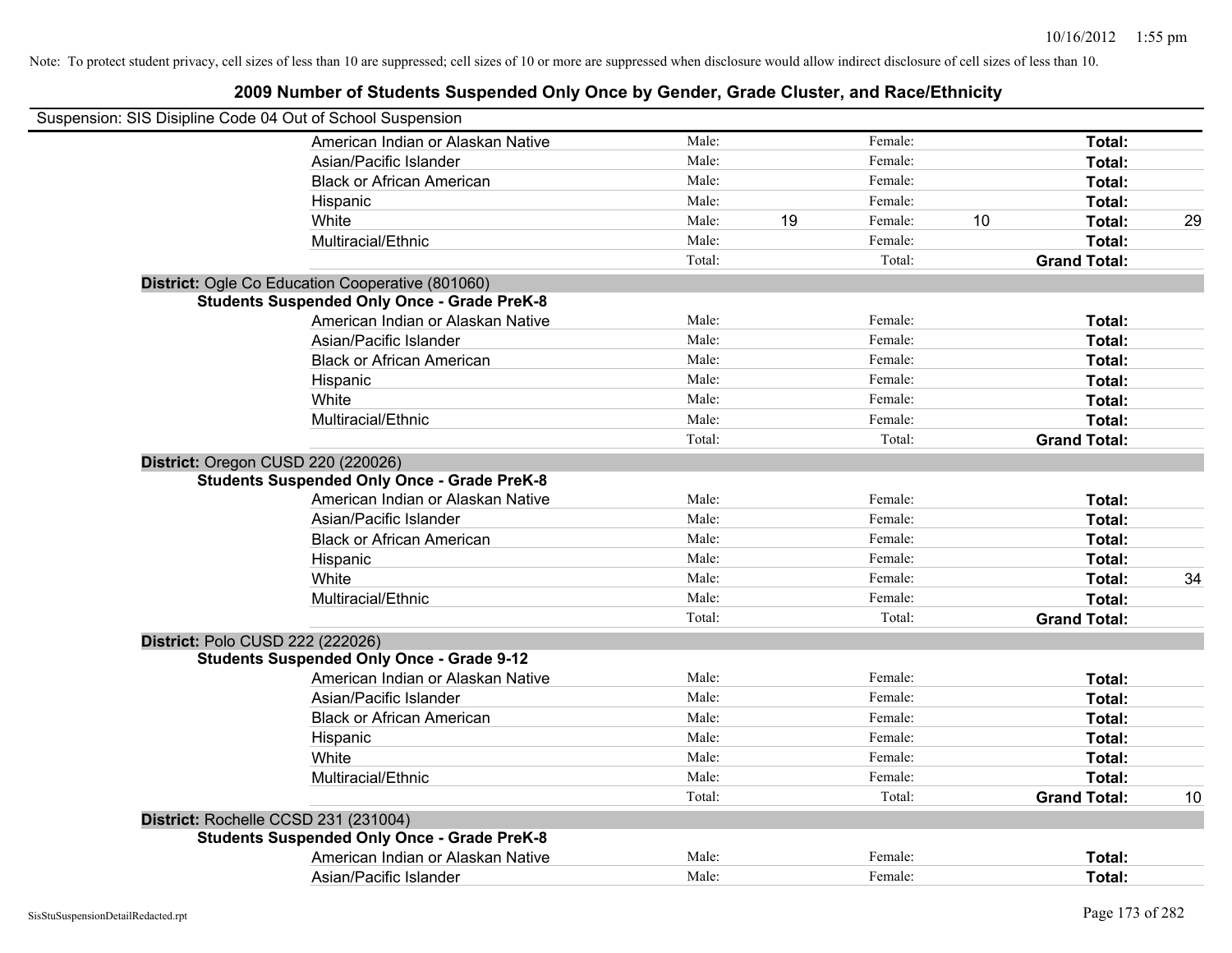| Suspension: SIS Disipline Code 04 Out of School Suspension |                                                    |        |    |         |    |                     |    |
|------------------------------------------------------------|----------------------------------------------------|--------|----|---------|----|---------------------|----|
|                                                            | <b>Black or African American</b>                   | Male:  |    | Female: |    | Total:              |    |
|                                                            | Hispanic                                           | Male:  |    | Female: |    | Total:              | 19 |
|                                                            | White                                              | Male:  |    | Female: |    | Total:              | 31 |
|                                                            | Multiracial/Ethnic                                 | Male:  |    | Female: |    | Total:              |    |
|                                                            |                                                    | Total: |    | Total:  |    | <b>Grand Total:</b> |    |
|                                                            | District: Rochelle Twp HSD 212 (212017)            |        |    |         |    |                     |    |
|                                                            | <b>Students Suspended Only Once - Grade 9-12</b>   |        |    |         |    |                     |    |
|                                                            | American Indian or Alaskan Native                  | Male:  |    | Female: |    | Total:              |    |
|                                                            | Asian/Pacific Islander                             | Male:  |    | Female: |    | Total:              |    |
|                                                            | <b>Black or African American</b>                   | Male:  |    | Female: |    | Total:              |    |
|                                                            | Hispanic                                           | Male:  |    | Female: |    | Total:              | 10 |
|                                                            | White                                              | Male:  |    | Female: |    | Total:              | 15 |
|                                                            | Multiracial/Ethnic                                 | Male:  |    | Female: |    | Total:              |    |
|                                                            |                                                    | Total: |    | Total:  |    | <b>Grand Total:</b> |    |
|                                                            |                                                    |        |    |         |    |                     |    |
| Region: Logan/Mason/Menard ROE (38)                        |                                                    |        |    |         |    |                     |    |
| County: Logan (054)                                        |                                                    |        |    |         |    |                     |    |
|                                                            | District: Chester-East Lincoln CCSD 61 (061004)    |        |    |         |    |                     |    |
|                                                            | <b>Students Suspended Only Once - Grade PreK-8</b> |        |    |         |    |                     |    |
|                                                            | American Indian or Alaskan Native                  | Male:  |    | Female: |    | Total:              |    |
|                                                            | Asian/Pacific Islander                             | Male:  |    | Female: |    | Total:              |    |
|                                                            | <b>Black or African American</b>                   | Male:  |    | Female: |    | Total:              |    |
|                                                            | Hispanic                                           | Male:  |    | Female: |    | Total:              |    |
|                                                            | White                                              | Male:  |    | Female: |    | Total:              |    |
|                                                            | Multiracial/Ethnic                                 | Male:  |    | Female: |    | Total:              |    |
|                                                            |                                                    | Total: |    | Total:  |    | <b>Grand Total:</b> |    |
| District: Lincoln CHSD 404 (404016)                        |                                                    |        |    |         |    |                     |    |
|                                                            | <b>Students Suspended Only Once - Grade 9-12</b>   |        |    |         |    |                     |    |
|                                                            | American Indian or Alaskan Native                  | Male:  |    | Female: |    | Total:              |    |
|                                                            | Asian/Pacific Islander                             | Male:  |    | Female: |    | Total:              |    |
|                                                            | <b>Black or African American</b>                   | Male:  |    | Female: |    | Total:              |    |
|                                                            | Hispanic                                           | Male:  |    | Female: |    | Total:              |    |
|                                                            | White                                              | Male:  | 44 | Female: | 25 | Total:              | 69 |
|                                                            | Multiracial/Ethnic                                 | Male:  |    | Female: |    | Total:              |    |
|                                                            |                                                    | Total: |    | Total:  |    | <b>Grand Total:</b> |    |
| District: Lincoln ESD 27 (027002)                          |                                                    |        |    |         |    |                     |    |
|                                                            | <b>Students Suspended Only Once - Grade PreK-8</b> |        |    |         |    |                     |    |
|                                                            | American Indian or Alaskan Native                  | Male:  |    | Female: |    | Total:              |    |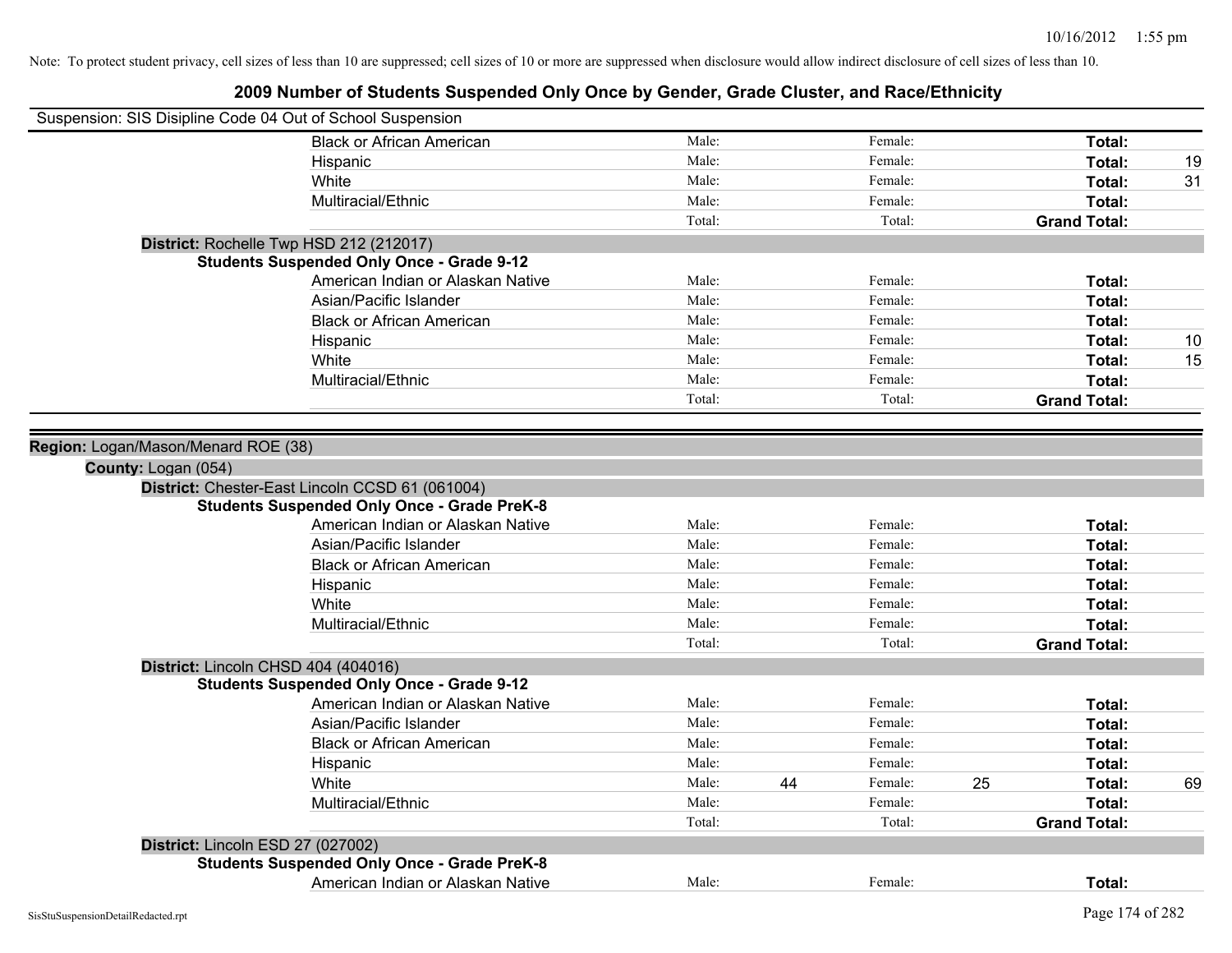| Suspension: SIS Disipline Code 04 Out of School Suspension |                                                    |        |         |                     |    |
|------------------------------------------------------------|----------------------------------------------------|--------|---------|---------------------|----|
|                                                            | Asian/Pacific Islander                             | Male:  | Female: | Total:              |    |
|                                                            | <b>Black or African American</b>                   | Male:  | Female: | Total:              |    |
|                                                            | Hispanic                                           | Male:  | Female: | Total:              |    |
|                                                            | White                                              | Male:  | Female: | Total:              | 23 |
|                                                            | Multiracial/Ethnic                                 | Male:  | Female: | Total:              |    |
|                                                            |                                                    | Total: | Total:  | <b>Grand Total:</b> |    |
| District: Mt Pulaski CUSD 23 (023026)                      |                                                    |        |         |                     |    |
|                                                            | <b>Students Suspended Only Once - Grade PreK-8</b> |        |         |                     |    |
|                                                            | American Indian or Alaskan Native                  | Male:  | Female: | Total:              |    |
|                                                            | Asian/Pacific Islander                             | Male:  | Female: | Total:              |    |
|                                                            | <b>Black or African American</b>                   | Male:  | Female: | Total:              |    |
|                                                            | Hispanic                                           | Male:  | Female: | Total:              |    |
|                                                            | White                                              | Male:  | Female: | Total:              | 11 |
|                                                            | Multiracial/Ethnic                                 | Male:  | Female: | Total:              |    |
|                                                            |                                                    | Total: | Total:  | <b>Grand Total:</b> |    |
|                                                            | <b>Students Suspended Only Once - Grade 9-12</b>   |        |         |                     |    |
|                                                            | American Indian or Alaskan Native                  | Male:  | Female: | Total:              |    |
|                                                            | Asian/Pacific Islander                             | Male:  | Female: | Total:              |    |
|                                                            | <b>Black or African American</b>                   | Male:  | Female: | Total:              |    |
|                                                            | Hispanic                                           | Male:  | Female: | Total:              |    |
|                                                            | White                                              | Male:  | Female: | Total:              | 11 |
|                                                            | Multiracial/Ethnic                                 | Male:  | Female: | Total:              |    |
|                                                            |                                                    | Total: | Total:  | <b>Grand Total:</b> |    |
|                                                            | District: New Holland-Middletown ED 88 (088002)    |        |         |                     |    |
|                                                            | <b>Students Suspended Only Once - Grade PreK-8</b> |        |         |                     |    |
|                                                            | American Indian or Alaskan Native                  | Male:  | Female: | Total:              |    |
|                                                            | Asian/Pacific Islander                             | Male:  | Female: | Total:              |    |
|                                                            | <b>Black or African American</b>                   | Male:  | Female: | Total:              |    |
|                                                            | Hispanic                                           | Male:  | Female: | Total:              |    |
|                                                            | White                                              | Male:  | Female: | Total:              |    |
|                                                            | Multiracial/Ethnic                                 | Male:  | Female: | Total:              |    |
|                                                            |                                                    | Total: | Total:  | <b>Grand Total:</b> |    |
| County: Mason (060)                                        |                                                    |        |         |                     |    |
| District: Havana CUSD 126 (126026)                         |                                                    |        |         |                     |    |
|                                                            | <b>Students Suspended Only Once - Grade PreK-8</b> |        |         |                     |    |
|                                                            | American Indian or Alaskan Native                  | Male:  | Female: | Total:              |    |
|                                                            | Asian/Pacific Islander                             | Male:  | Female: | Total:              |    |
|                                                            | <b>Black or African American</b>                   | Male:  | Female: | Total:              |    |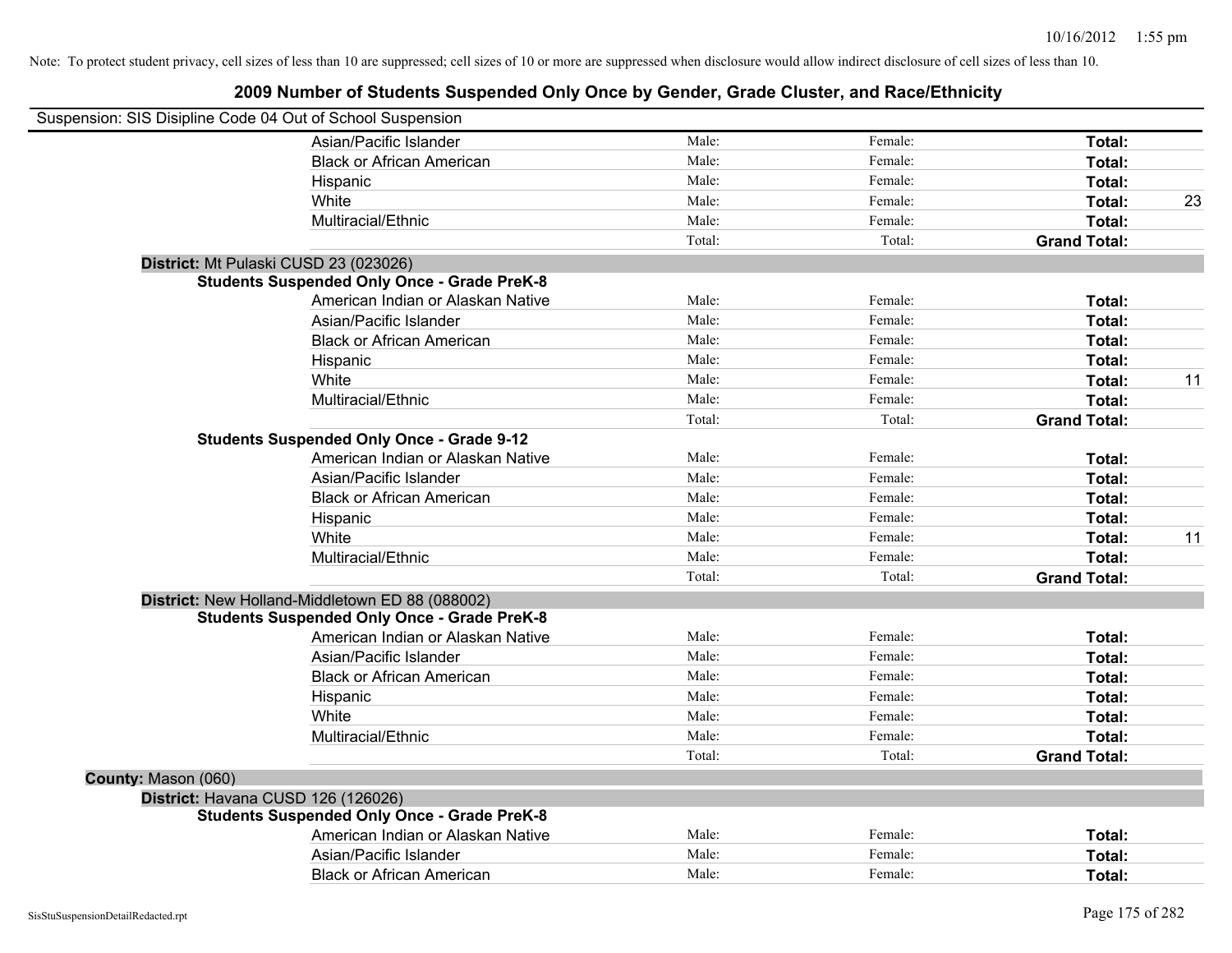| Suspension: SIS Disipline Code 04 Out of School Suspension |        |         |                     |    |
|------------------------------------------------------------|--------|---------|---------------------|----|
| Hispanic                                                   | Male:  | Female: | Total:              |    |
| White                                                      | Male:  | Female: | Total:              |    |
| Multiracial/Ethnic                                         | Male:  | Female: | Total:              |    |
|                                                            | Total: | Total:  | <b>Grand Total:</b> |    |
| <b>Students Suspended Only Once - Grade 9-12</b>           |        |         |                     |    |
| American Indian or Alaskan Native                          | Male:  | Female: | Total:              |    |
| Asian/Pacific Islander                                     | Male:  | Female: | Total:              |    |
| <b>Black or African American</b>                           | Male:  | Female: | Total:              |    |
| Hispanic                                                   | Male:  | Female: | Total:              |    |
| White                                                      | Male:  | Female: | Total:              |    |
| Multiracial/Ethnic                                         | Male:  | Female: | Total:              |    |
|                                                            | Total: | Total:  | <b>Grand Total:</b> |    |
| District: Illini Central CUSD 189 (189026)                 |        |         |                     |    |
| <b>Students Suspended Only Once - Grade PreK-8</b>         |        |         |                     |    |
| American Indian or Alaskan Native                          | Male:  | Female: | Total:              |    |
| Asian/Pacific Islander                                     | Male:  | Female: | Total:              |    |
| <b>Black or African American</b>                           | Male:  | Female: | Total:              |    |
| Hispanic                                                   | Male:  | Female: | Total:              |    |
| White                                                      | Male:  | Female: | Total:              | 11 |
| Multiracial/Ethnic                                         | Male:  | Female: | Total:              |    |
|                                                            | Total: | Total:  | <b>Grand Total:</b> |    |
| <b>Students Suspended Only Once - Grade 9-12</b>           |        |         |                     |    |
| American Indian or Alaskan Native                          | Male:  | Female: | Total:              |    |
| Asian/Pacific Islander                                     | Male:  | Female: | Total:              |    |
| <b>Black or African American</b>                           | Male:  | Female: | Total:              |    |
| Hispanic                                                   | Male:  | Female: | Total:              |    |
| White                                                      | Male:  | Female: | Total:              | 14 |
| Multiracial/Ethnic                                         | Male:  | Female: | Total:              |    |
|                                                            | Total: | Total:  | <b>Grand Total:</b> |    |
| District: Midwest Central CUSD 191 (191026)                |        |         |                     |    |
| <b>Students Suspended Only Once - Grade PreK-8</b>         |        |         |                     |    |
| American Indian or Alaskan Native                          | Male:  | Female: | Total:              |    |
| Asian/Pacific Islander                                     | Male:  | Female: | Total:              |    |
| <b>Black or African American</b>                           | Male:  | Female: | Total:              |    |
| Hispanic                                                   | Male:  | Female: | Total:              |    |
| White                                                      | Male:  | Female: | Total:              | 31 |
| Multiracial/Ethnic                                         | Male:  | Female: | Total:              |    |
|                                                            | Total: | Total:  | <b>Grand Total:</b> |    |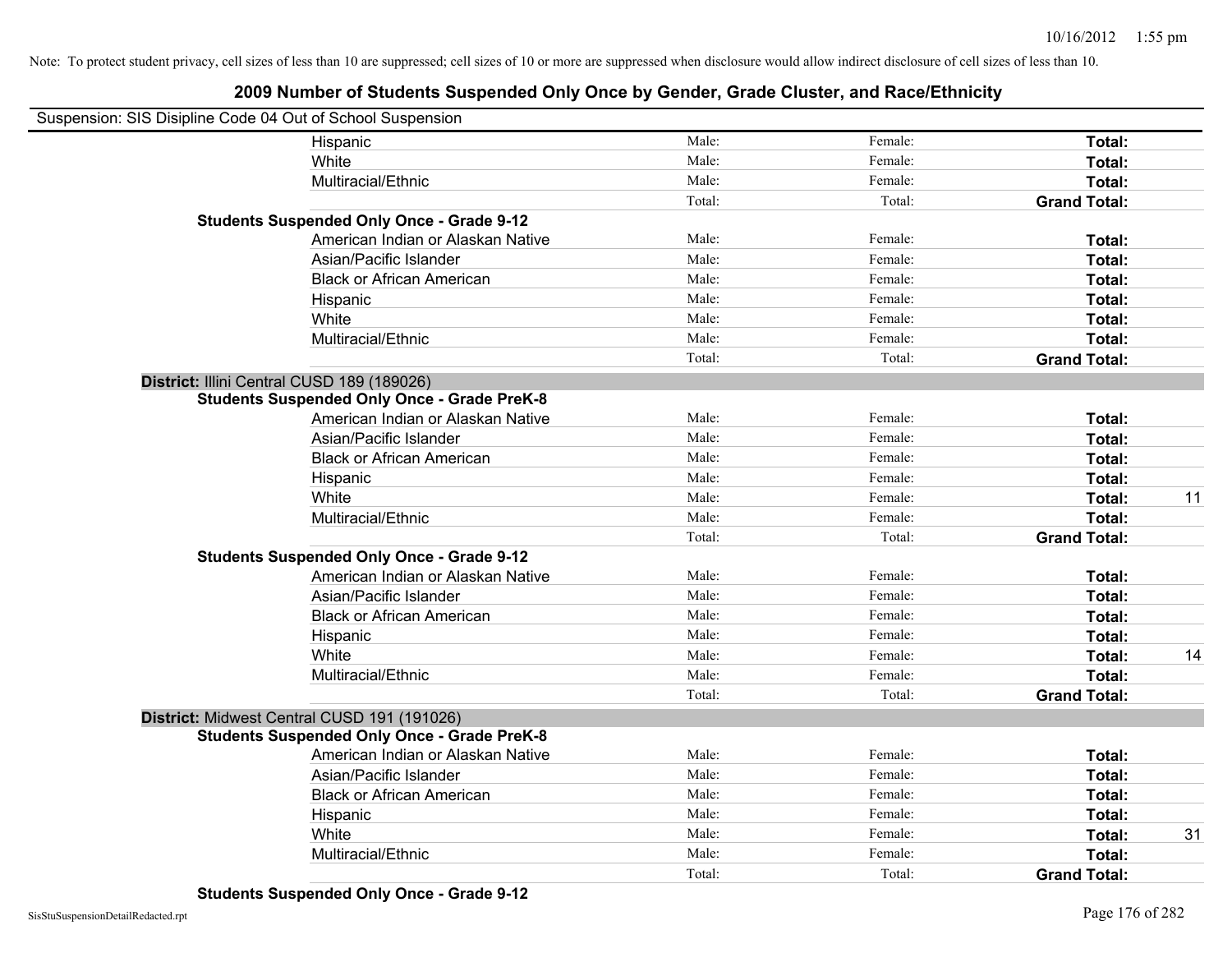| Suspension: SIS Disipline Code 04 Out of School Suspension |                                                    |        |    |         |    |                     |    |
|------------------------------------------------------------|----------------------------------------------------|--------|----|---------|----|---------------------|----|
|                                                            | American Indian or Alaskan Native                  | Male:  |    | Female: |    | Total:              |    |
|                                                            | Asian/Pacific Islander                             | Male:  |    | Female: |    | Total:              |    |
|                                                            | <b>Black or African American</b>                   | Male:  |    | Female: |    | Total:              |    |
|                                                            | Hispanic                                           | Male:  |    | Female: |    | Total:              |    |
|                                                            | White                                              | Male:  | 15 | Female: | 11 | Total:              | 26 |
|                                                            | Multiracial/Ethnic                                 | Male:  |    | Female: |    | Total:              |    |
|                                                            |                                                    | Total: |    | Total:  |    | <b>Grand Total:</b> |    |
| County: Menard (065)                                       |                                                    |        |    |         |    |                     |    |
|                                                            | District: Athens CUSD 213 (213026)                 |        |    |         |    |                     |    |
|                                                            | <b>Students Suspended Only Once - Grade PreK-8</b> |        |    |         |    |                     |    |
|                                                            | American Indian or Alaskan Native                  | Male:  |    | Female: |    | Total:              |    |
|                                                            | Asian/Pacific Islander                             | Male:  |    | Female: |    | Total:              |    |
|                                                            | <b>Black or African American</b>                   | Male:  |    | Female: |    | Total:              |    |
|                                                            | Hispanic                                           | Male:  |    | Female: |    | Total:              |    |
|                                                            | White                                              | Male:  |    | Female: |    | Total:              |    |
|                                                            | Multiracial/Ethnic                                 | Male:  |    | Female: |    | Total:              |    |
|                                                            |                                                    | Total: |    | Total:  |    | <b>Grand Total:</b> |    |
|                                                            | <b>Students Suspended Only Once - Grade 9-12</b>   |        |    |         |    |                     |    |
|                                                            | American Indian or Alaskan Native                  | Male:  |    | Female: |    | Total:              |    |
|                                                            | Asian/Pacific Islander                             | Male:  |    | Female: |    | Total:              |    |
|                                                            | <b>Black or African American</b>                   | Male:  |    | Female: |    | Total:              |    |
|                                                            | Hispanic                                           | Male:  |    | Female: |    | Total:              |    |
|                                                            | White                                              | Male:  |    | Female: |    | Total:              | 11 |
|                                                            | Multiracial/Ethnic                                 | Male:  |    | Female: |    | Total:              |    |
|                                                            |                                                    | Total: |    | Total:  |    | <b>Grand Total:</b> |    |
|                                                            | District: Greenview CUSD 200 (200026)              |        |    |         |    |                     |    |
|                                                            | <b>Students Suspended Only Once - Grade PreK-8</b> |        |    |         |    |                     |    |
|                                                            | American Indian or Alaskan Native                  | Male:  |    | Female: |    | Total:              |    |
|                                                            | Asian/Pacific Islander                             | Male:  |    | Female: |    | Total:              |    |
|                                                            | <b>Black or African American</b>                   | Male:  |    | Female: |    | Total:              |    |
|                                                            | Hispanic                                           | Male:  |    | Female: |    | Total:              |    |
|                                                            | White                                              | Male:  |    | Female: |    | Total:              |    |
|                                                            | Multiracial/Ethnic                                 | Male:  |    | Female: |    | Total:              |    |
|                                                            |                                                    | Total: |    | Total:  |    | <b>Grand Total:</b> |    |
|                                                            | <b>Students Suspended Only Once - Grade 9-12</b>   |        |    |         |    |                     |    |
|                                                            | American Indian or Alaskan Native                  | Male:  |    | Female: |    | Total:              |    |
|                                                            | Asian/Pacific Islander                             | Male:  |    | Female: |    | Total:              |    |
|                                                            | <b>Black or African American</b>                   | Male:  |    | Female: |    | Total:              |    |
|                                                            | Hispanic                                           | Male:  |    | Female: |    | Total:              |    |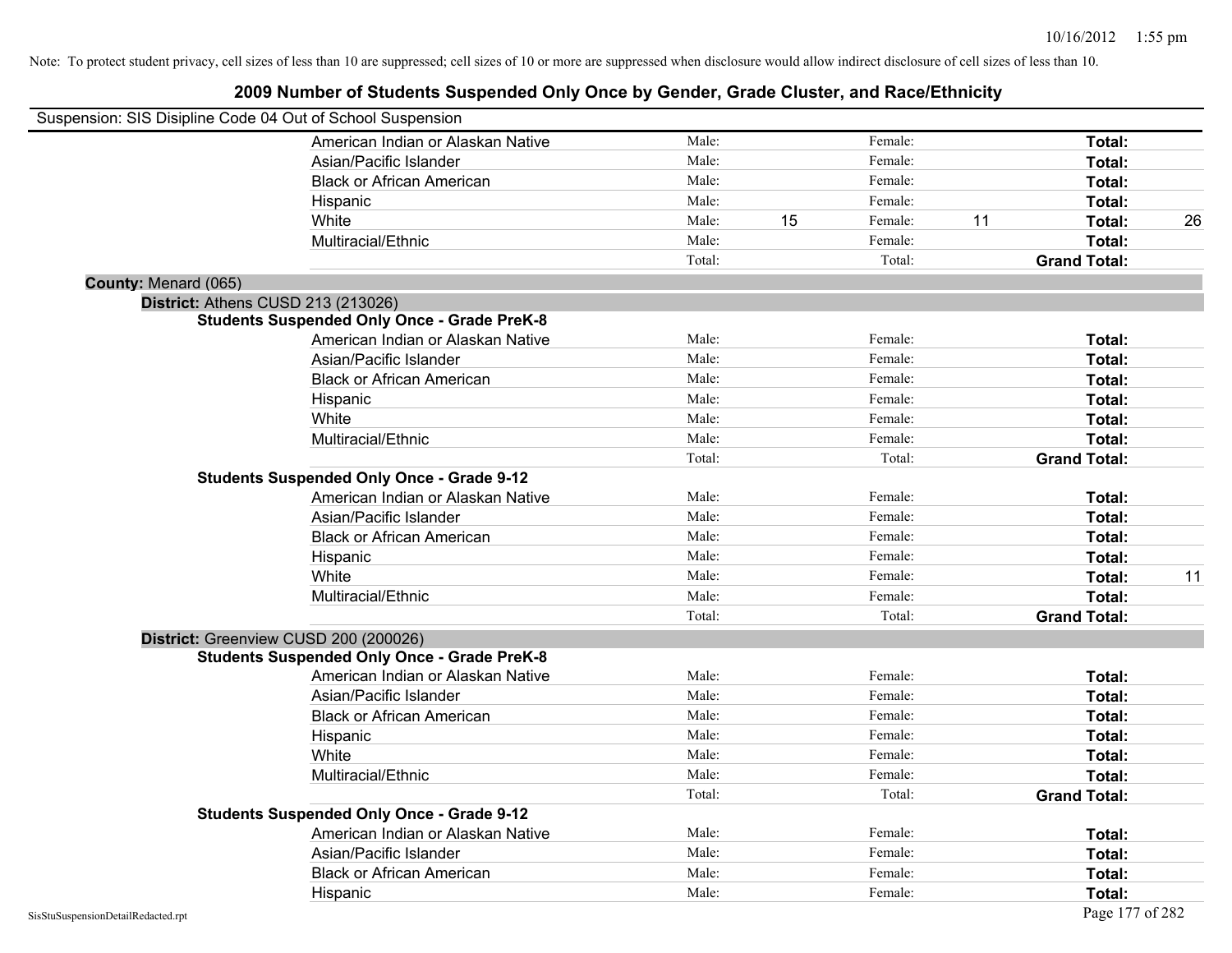| Suspension: SIS Disipline Code 04 Out of School Suspension |                                                    |        |     |         |    |                     |     |
|------------------------------------------------------------|----------------------------------------------------|--------|-----|---------|----|---------------------|-----|
|                                                            | White                                              | Male:  |     | Female: |    | Total:              |     |
|                                                            | Multiracial/Ethnic                                 | Male:  |     | Female: |    | Total:              |     |
|                                                            |                                                    | Total: |     | Total:  |    | <b>Grand Total:</b> |     |
| <b>District: Porta CUSD 202 (202026)</b>                   |                                                    |        |     |         |    |                     |     |
|                                                            | <b>Students Suspended Only Once - Grade PreK-8</b> |        |     |         |    |                     |     |
|                                                            | American Indian or Alaskan Native                  | Male:  |     | Female: |    | Total:              |     |
|                                                            | Asian/Pacific Islander                             | Male:  |     | Female: |    | Total:              |     |
|                                                            | <b>Black or African American</b>                   | Male:  |     | Female: |    | Total:              |     |
|                                                            | Hispanic                                           | Male:  |     | Female: |    | Total:              |     |
|                                                            | White                                              | Male:  |     | Female: |    | Total:              |     |
|                                                            | Multiracial/Ethnic                                 | Male:  |     | Female: |    | Total:              |     |
|                                                            |                                                    | Total: |     | Total:  |    | <b>Grand Total:</b> |     |
|                                                            |                                                    |        |     |         |    |                     |     |
| Region: Macon/Piatt ROE (39)                               |                                                    |        |     |         |    |                     |     |
| County: Macon (055)                                        |                                                    |        |     |         |    |                     |     |
| District: Argenta-Oreana CUSD 1 (001026)                   |                                                    |        |     |         |    |                     |     |
|                                                            | <b>Students Suspended Only Once - Grade PreK-8</b> |        |     |         |    |                     |     |
|                                                            | American Indian or Alaskan Native                  | Male:  |     | Female: |    | Total:              |     |
|                                                            | Asian/Pacific Islander                             | Male:  |     | Female: |    | Total:              |     |
|                                                            | <b>Black or African American</b>                   | Male:  |     | Female: |    | Total:              |     |
|                                                            | Hispanic                                           | Male:  |     | Female: |    | Total:              |     |
|                                                            | White                                              | Male:  |     | Female: |    | Total:              | 22  |
|                                                            | Multiracial/Ethnic                                 | Male:  |     | Female: |    | Total:              |     |
|                                                            |                                                    | Total: |     | Total:  |    | <b>Grand Total:</b> |     |
|                                                            | <b>Students Suspended Only Once - Grade 9-12</b>   |        |     |         |    |                     |     |
|                                                            | American Indian or Alaskan Native                  | Male:  |     | Female: |    | Total:              |     |
|                                                            | Asian/Pacific Islander                             | Male:  |     | Female: |    | Total:              |     |
|                                                            | <b>Black or African American</b>                   | Male:  |     | Female: |    | Total:              |     |
|                                                            | Hispanic                                           | Male:  |     | Female: |    | Total:              |     |
|                                                            | White                                              | Male:  |     | Female: |    | Total:              | 11  |
|                                                            | Multiracial/Ethnic                                 | Male:  |     | Female: |    | Total:              |     |
|                                                            |                                                    | Total: |     | Total:  |    | <b>Grand Total:</b> |     |
| District: Decatur SD 61 (061025)                           |                                                    |        |     |         |    |                     |     |
|                                                            | <b>Students Suspended Only Once - Grade PreK-8</b> |        |     |         |    |                     |     |
|                                                            | American Indian or Alaskan Native                  | Male:  |     | Female: |    | Total:              |     |
|                                                            | Asian/Pacific Islander                             | Male:  |     | Female: |    | <b>Total:</b>       |     |
|                                                            | <b>Black or African American</b>                   | Male:  | 166 | Female: | 93 | <b>Total:</b>       | 259 |
|                                                            | Hispanic                                           | Male:  |     | Female: |    | Total:              |     |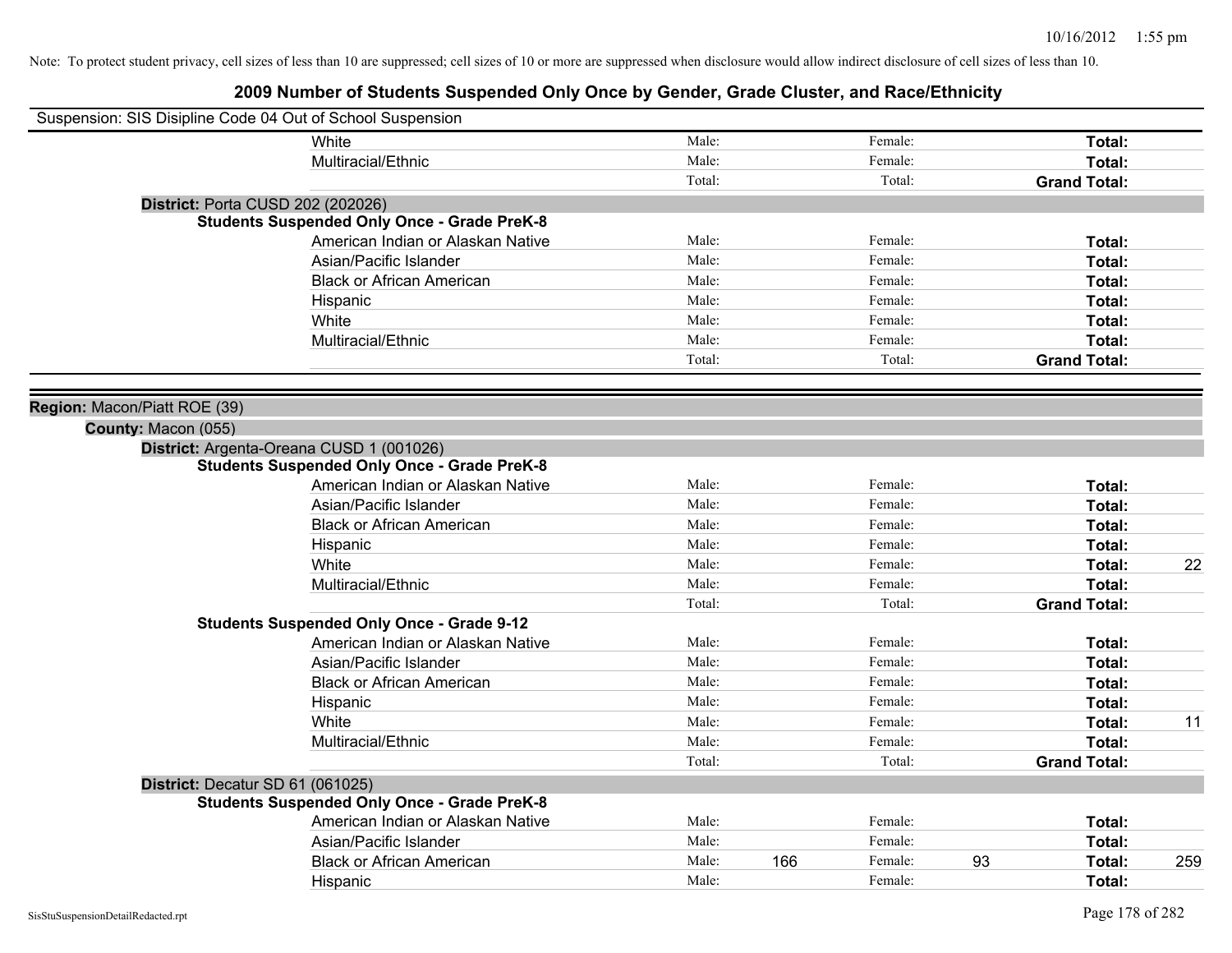| Suspension: SIS Disipline Code 04 Out of School Suspension |                                                    |        |     |         |    |                     |     |
|------------------------------------------------------------|----------------------------------------------------|--------|-----|---------|----|---------------------|-----|
|                                                            | <b>White</b>                                       | Male:  | 111 | Female: | 37 | Total:              | 148 |
|                                                            | Multiracial/Ethnic                                 | Male:  |     | Female: |    | Total:              | 33  |
|                                                            |                                                    | Total: |     | Total:  |    | <b>Grand Total:</b> |     |
|                                                            | <b>Students Suspended Only Once - Grade 9-12</b>   |        |     |         |    |                     |     |
|                                                            | American Indian or Alaskan Native                  | Male:  |     | Female: |    | Total:              |     |
|                                                            | Asian/Pacific Islander                             | Male:  |     | Female: |    | Total:              |     |
|                                                            | <b>Black or African American</b>                   | Male:  | 89  | Female: | 85 | Total:              | 174 |
|                                                            | Hispanic                                           | Male:  |     | Female: |    | Total:              |     |
|                                                            | White                                              | Male:  | 69  | Female: | 22 | Total:              | 91  |
|                                                            | Multiracial/Ethnic                                 | Male:  |     | Female: |    | Total:              | 10  |
|                                                            |                                                    | Total: |     | Total:  |    | <b>Grand Total:</b> |     |
| District: Maroa Forsyth CUSD 2 (002026)                    |                                                    |        |     |         |    |                     |     |
|                                                            | <b>Students Suspended Only Once - Grade PreK-8</b> |        |     |         |    |                     |     |
|                                                            | American Indian or Alaskan Native                  | Male:  |     | Female: |    | Total:              |     |
|                                                            | Asian/Pacific Islander                             | Male:  |     | Female: |    | Total:              |     |
|                                                            | <b>Black or African American</b>                   | Male:  |     | Female: |    | Total:              |     |
|                                                            | Hispanic                                           | Male:  |     | Female: |    | Total:              |     |
|                                                            | White                                              | Male:  |     | Female: |    | Total:              |     |
|                                                            | Multiracial/Ethnic                                 | Male:  |     | Female: |    | Total:              |     |
|                                                            |                                                    | Total: |     | Total:  |    | <b>Grand Total:</b> |     |
|                                                            | <b>Students Suspended Only Once - Grade 9-12</b>   |        |     |         |    |                     |     |
|                                                            | American Indian or Alaskan Native                  | Male:  |     | Female: |    | Total:              |     |
|                                                            | Asian/Pacific Islander                             | Male:  |     | Female: |    | Total:              |     |
|                                                            | <b>Black or African American</b>                   | Male:  |     | Female: |    | Total:              |     |
|                                                            | Hispanic                                           | Male:  |     | Female: |    | Total:              |     |
|                                                            | White                                              | Male:  |     | Female: |    | Total:              |     |
|                                                            | Multiracial/Ethnic                                 | Male:  |     | Female: |    | Total:              |     |
|                                                            |                                                    | Total: |     | Total:  |    | <b>Grand Total:</b> |     |
| District: Meridian CUSD 15 (015026)                        |                                                    |        |     |         |    |                     |     |
|                                                            | <b>Students Suspended Only Once - Grade PreK-8</b> |        |     |         |    |                     |     |
|                                                            | American Indian or Alaskan Native                  | Male:  |     | Female: |    | Total:              |     |
|                                                            | Asian/Pacific Islander                             | Male:  |     | Female: |    | Total:              |     |
|                                                            | <b>Black or African American</b>                   | Male:  |     | Female: |    | Total:              |     |
|                                                            | Hispanic                                           | Male:  |     | Female: |    | Total:              |     |
|                                                            | White                                              | Male:  |     | Female: |    | Total:              | 19  |
|                                                            | Multiracial/Ethnic                                 | Male:  |     | Female: |    | Total:              |     |
|                                                            |                                                    | Total: |     | Total:  |    | <b>Grand Total:</b> |     |
|                                                            | <b>Students Suspended Only Once - Grade 9-12</b>   |        |     |         |    |                     |     |
|                                                            | American Indian or Alaskan Native                  | Male:  |     | Female: |    | Total:              |     |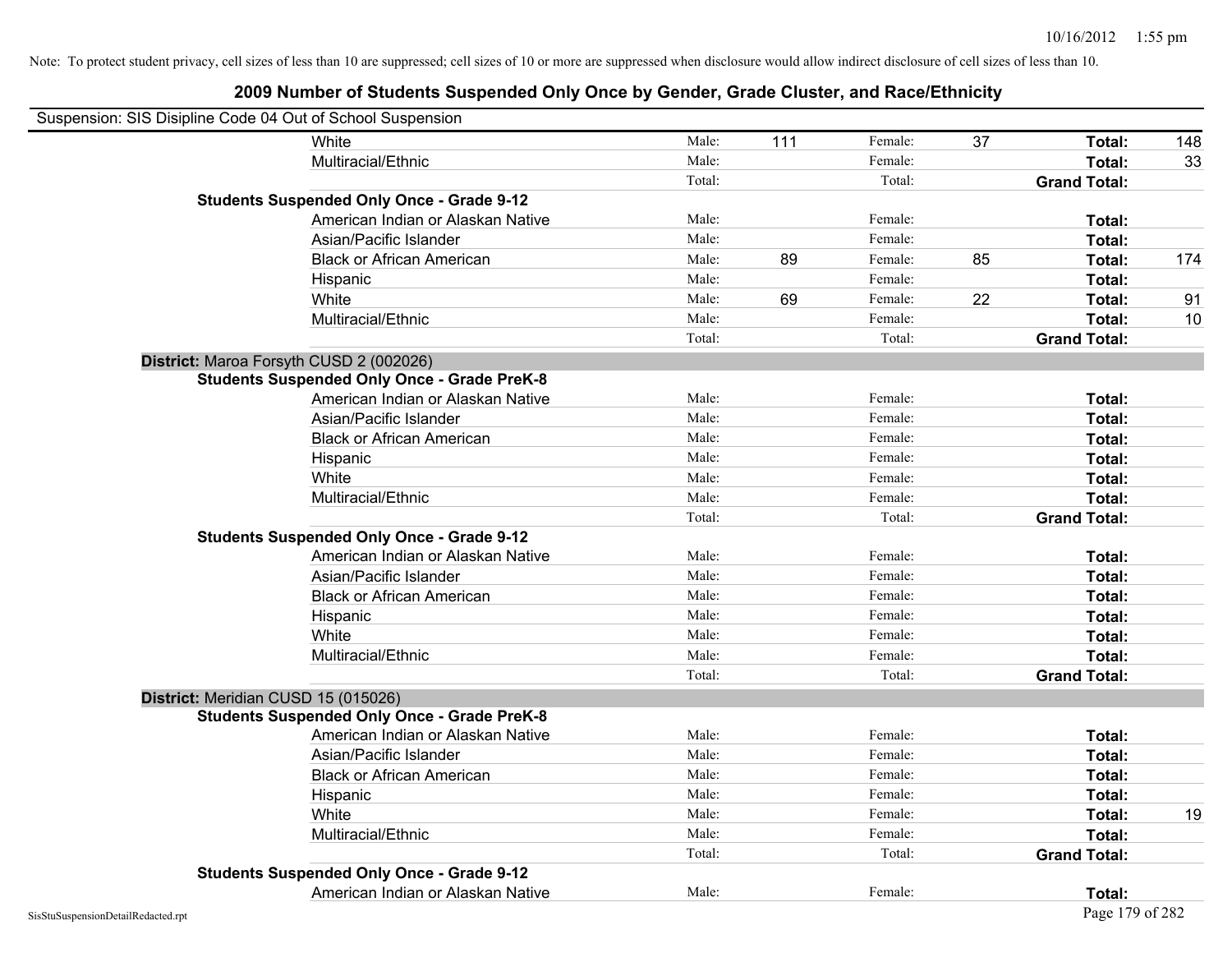| Suspension: SIS Disipline Code 04 Out of School Suspension |                                                    |        |         |                     |    |
|------------------------------------------------------------|----------------------------------------------------|--------|---------|---------------------|----|
|                                                            | Asian/Pacific Islander                             | Male:  | Female: | Total:              |    |
|                                                            | <b>Black or African American</b>                   | Male:  | Female: | Total:              |    |
|                                                            | Hispanic                                           | Male:  | Female: | Total:              |    |
|                                                            | White                                              | Male:  | Female: | Total:              | 10 |
|                                                            | Multiracial/Ethnic                                 | Male:  | Female: | Total:              |    |
|                                                            |                                                    | Total: | Total:  | <b>Grand Total:</b> |    |
| District: Mt Zion CUSD 3 (003026)                          |                                                    |        |         |                     |    |
|                                                            | <b>Students Suspended Only Once - Grade PreK-8</b> |        |         |                     |    |
|                                                            | American Indian or Alaskan Native                  | Male:  | Female: | Total:              |    |
|                                                            | Asian/Pacific Islander                             | Male:  | Female: | Total:              |    |
|                                                            | <b>Black or African American</b>                   | Male:  | Female: | Total:              |    |
|                                                            | Hispanic                                           | Male:  | Female: | Total:              |    |
|                                                            | White                                              | Male:  | Female: | Total:              | 15 |
|                                                            | Multiracial/Ethnic                                 | Male:  | Female: | Total:              |    |
|                                                            |                                                    | Total: | Total:  | <b>Grand Total:</b> |    |
|                                                            | <b>Students Suspended Only Once - Grade 9-12</b>   |        |         |                     |    |
|                                                            | American Indian or Alaskan Native                  | Male:  | Female: | Total:              |    |
|                                                            | Asian/Pacific Islander                             | Male:  | Female: | Total:              |    |
|                                                            | <b>Black or African American</b>                   | Male:  | Female: | Total:              |    |
|                                                            | Hispanic                                           | Male:  | Female: | Total:              |    |
|                                                            | White                                              | Male:  | Female: | Total:              | 27 |
|                                                            | Multiracial/Ethnic                                 | Male:  | Female: | Total:              |    |
|                                                            |                                                    | Total: | Total:  | <b>Grand Total:</b> |    |
|                                                            | District: Sangamon Valley CUSD 9 (009026)          |        |         |                     |    |
|                                                            | <b>Students Suspended Only Once - Grade PreK-8</b> |        |         |                     |    |
|                                                            | American Indian or Alaskan Native                  | Male:  | Female: | Total:              |    |
|                                                            | Asian/Pacific Islander                             | Male:  | Female: | Total:              |    |
|                                                            | <b>Black or African American</b>                   | Male:  | Female: | Total:              |    |
|                                                            | Hispanic                                           | Male:  | Female: | Total:              |    |
|                                                            | White                                              | Male:  | Female: | Total:              | 11 |
|                                                            | Multiracial/Ethnic                                 | Male:  | Female: | Total:              |    |
|                                                            |                                                    | Total: | Total:  | <b>Grand Total:</b> |    |
|                                                            | <b>Students Suspended Only Once - Grade 9-12</b>   |        |         |                     |    |
|                                                            | American Indian or Alaskan Native                  | Male:  | Female: | Total:              |    |
|                                                            | Asian/Pacific Islander                             | Male:  | Female: | Total:              |    |
|                                                            | <b>Black or African American</b>                   | Male:  | Female: | Total:              |    |
|                                                            | Hispanic                                           | Male:  | Female: | Total:              |    |
|                                                            | White                                              | Male:  | Female: | Total:              | 15 |
|                                                            | Multiracial/Ethnic                                 | Male:  | Female: | Total:              |    |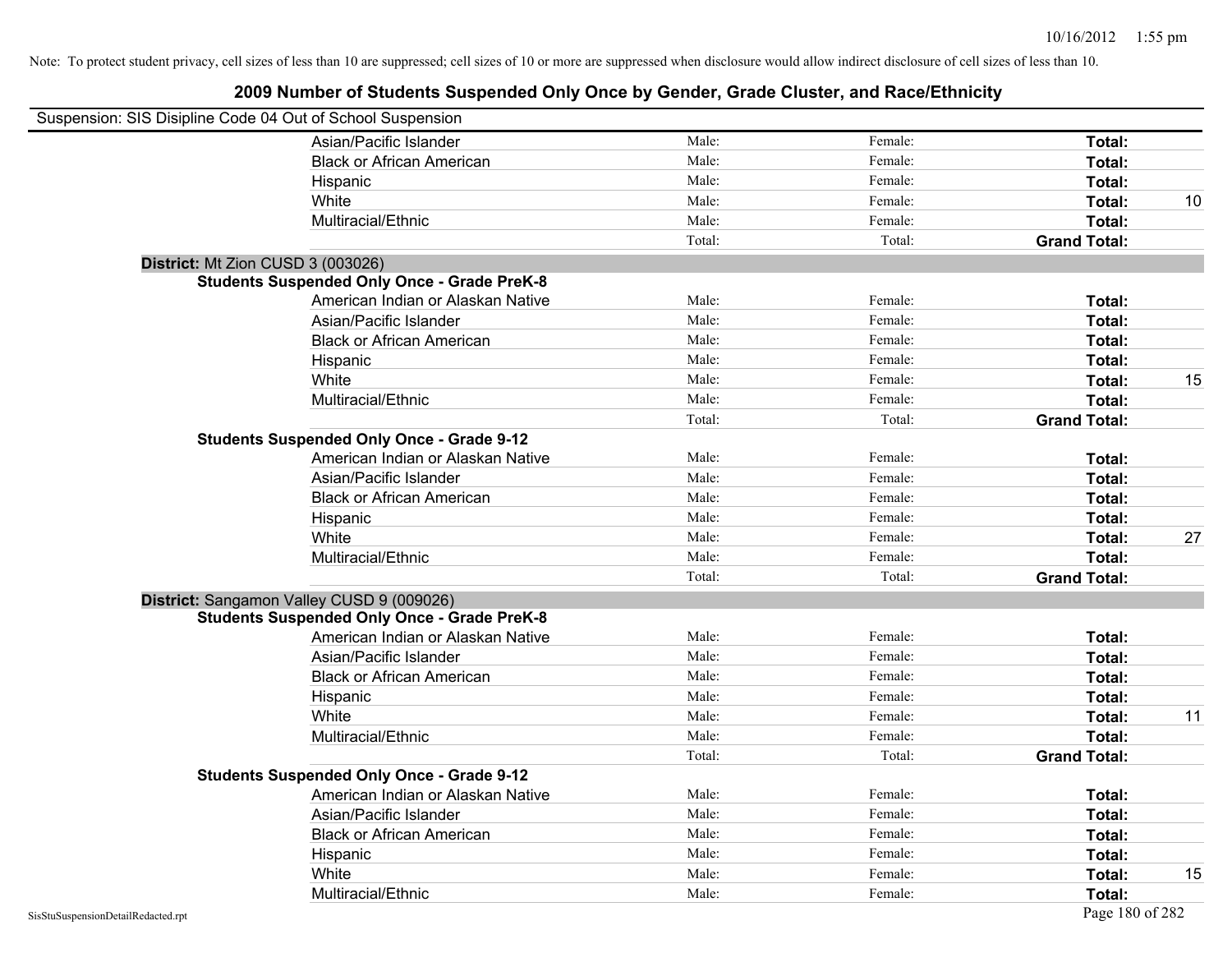| Suspension: SIS Disipline Code 04 Out of School Suspension |        |         |                     |    |
|------------------------------------------------------------|--------|---------|---------------------|----|
|                                                            | Total: | Total:  | <b>Grand Total:</b> |    |
| District: Warrensburg-Latham CUSD 11 (011026)              |        |         |                     |    |
| <b>Students Suspended Only Once - Grade PreK-8</b>         |        |         |                     |    |
| American Indian or Alaskan Native                          | Male:  | Female: | Total:              |    |
| Asian/Pacific Islander                                     | Male:  | Female: | Total:              |    |
| <b>Black or African American</b>                           | Male:  | Female: | Total:              |    |
| Hispanic                                                   | Male:  | Female: | Total:              |    |
| White                                                      | Male:  | Female: | Total:              | 12 |
| Multiracial/Ethnic                                         | Male:  | Female: | Total:              |    |
|                                                            | Total: | Total:  | <b>Grand Total:</b> |    |
| <b>Students Suspended Only Once - Grade 9-12</b>           |        |         |                     |    |
| American Indian or Alaskan Native                          | Male:  | Female: | Total:              |    |
| Asian/Pacific Islander                                     | Male:  | Female: | Total:              |    |
| <b>Black or African American</b>                           | Male:  | Female: | Total:              |    |
| Hispanic                                                   | Male:  | Female: | Total:              |    |
| White                                                      | Male:  | Female: | Total:              | 18 |
| Multiracial/Ethnic                                         | Male:  | Female: | Total:              |    |
|                                                            | Total: | Total:  | <b>Grand Total:</b> |    |
| County: Non-Public School (000)                            |        |         |                     |    |
| District: Macon/Piatt ROE (000000)                         |        |         |                     |    |
| <b>Students Suspended Only Once - Grade PreK-8</b>         |        |         |                     |    |
| American Indian or Alaskan Native                          | Male:  | Female: | Total:              |    |
| Asian/Pacific Islander                                     | Male:  | Female: | Total:              |    |
| <b>Black or African American</b>                           | Male:  | Female: | Total:              |    |
| Hispanic                                                   | Male:  | Female: | Total:              |    |
| White                                                      | Male:  | Female: | Total:              |    |
| Multiracial/Ethnic                                         | Male:  | Female: | Total:              |    |
|                                                            | Total: | Total:  | <b>Grand Total:</b> |    |
| County: Piatt (074)                                        |        |         |                     |    |
| District: Atwood Hammond CUSD 39 (039026)                  |        |         |                     |    |
| <b>Students Suspended Only Once - Grade 9-12</b>           |        |         |                     |    |
| American Indian or Alaskan Native                          | Male:  | Female: | Total:              |    |
| Asian/Pacific Islander                                     | Male:  | Female: | Total:              |    |
| <b>Black or African American</b>                           | Male:  | Female: | Total:              |    |
| Hispanic                                                   | Male:  | Female: | Total:              |    |
| White                                                      | Male:  | Female: | Total:              |    |
| Multiracial/Ethnic                                         | Male:  | Female: | Total:              |    |
|                                                            | Total: | Total:  | <b>Grand Total:</b> |    |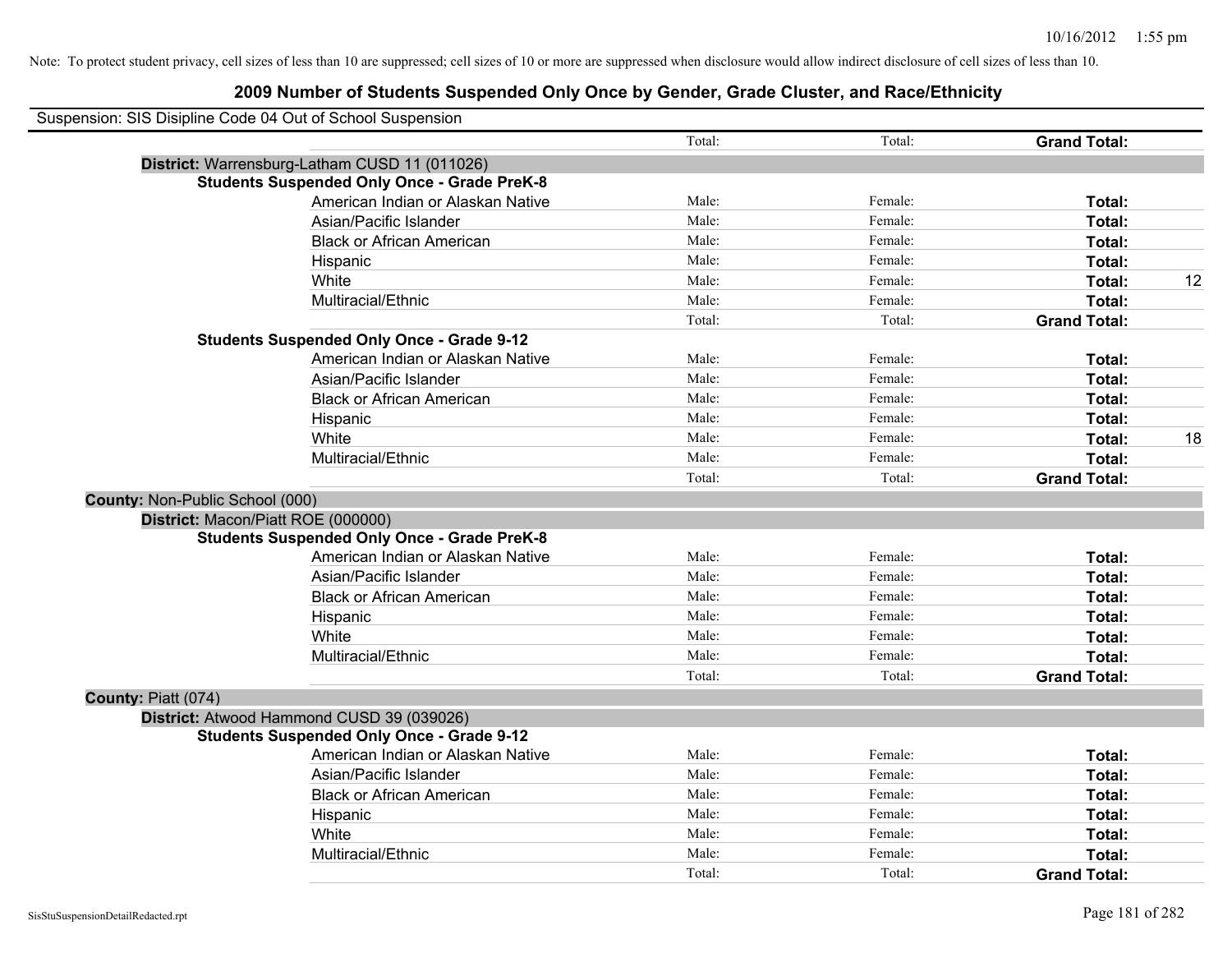| Suspension: SIS Disipline Code 04 Out of School Suspension |        |         |                     |
|------------------------------------------------------------|--------|---------|---------------------|
| District: Bement CUSD 5 (005026)                           |        |         |                     |
| <b>Students Suspended Only Once - Grade PreK-8</b>         |        |         |                     |
| American Indian or Alaskan Native                          | Male:  | Female: | Total:              |
| Asian/Pacific Islander                                     | Male:  | Female: | Total:              |
| <b>Black or African American</b>                           | Male:  | Female: | Total:              |
| Hispanic                                                   | Male:  | Female: | Total:              |
| White                                                      | Male:  | Female: | Total:              |
| Multiracial/Ethnic                                         | Male:  | Female: | Total:              |
|                                                            | Total: | Total:  | <b>Grand Total:</b> |
| <b>Students Suspended Only Once - Grade 9-12</b>           |        |         |                     |
| American Indian or Alaskan Native                          | Male:  | Female: | Total:              |
| Asian/Pacific Islander                                     | Male:  | Female: | Total:              |
| <b>Black or African American</b>                           | Male:  | Female: | Total:              |
| Hispanic                                                   | Male:  | Female: | Total:              |
| White                                                      | Male:  | Female: | Total:              |
| Multiracial/Ethnic                                         | Male:  | Female: | Total:              |
|                                                            | Total: | Total:  | <b>Grand Total:</b> |
| District: Cerro Gordo CUSD 100 (100026)                    |        |         |                     |
| <b>Students Suspended Only Once - Grade PreK-8</b>         |        |         |                     |
| American Indian or Alaskan Native                          | Male:  | Female: | Total:              |
| Asian/Pacific Islander                                     | Male:  | Female: | Total:              |
| <b>Black or African American</b>                           | Male:  | Female: | Total:              |
| Hispanic                                                   | Male:  | Female: | Total:              |
| White                                                      | Male:  | Female: | Total:<br>13        |
| Multiracial/Ethnic                                         | Male:  | Female: | Total:              |
|                                                            | Total: | Total:  | <b>Grand Total:</b> |
| <b>Students Suspended Only Once - Grade 9-12</b>           |        |         |                     |
| American Indian or Alaskan Native                          | Male:  | Female: | Total:              |
| Asian/Pacific Islander                                     | Male:  | Female: | Total:              |
| <b>Black or African American</b>                           | Male:  | Female: | Total:              |
| Hispanic                                                   | Male:  | Female: | Total:              |
| White                                                      | Male:  | Female: | Total:              |
| Multiracial/Ethnic                                         | Male:  | Female: | Total:              |
|                                                            | Total: | Total:  | <b>Grand Total:</b> |
| District: Deland-Weldon CUSD 57 (057026)                   |        |         |                     |
| <b>Students Suspended Only Once - Grade 9-12</b>           |        |         |                     |
| American Indian or Alaskan Native                          | Male:  | Female: | Total:              |
| Asian/Pacific Islander                                     | Male:  | Female: | Total:              |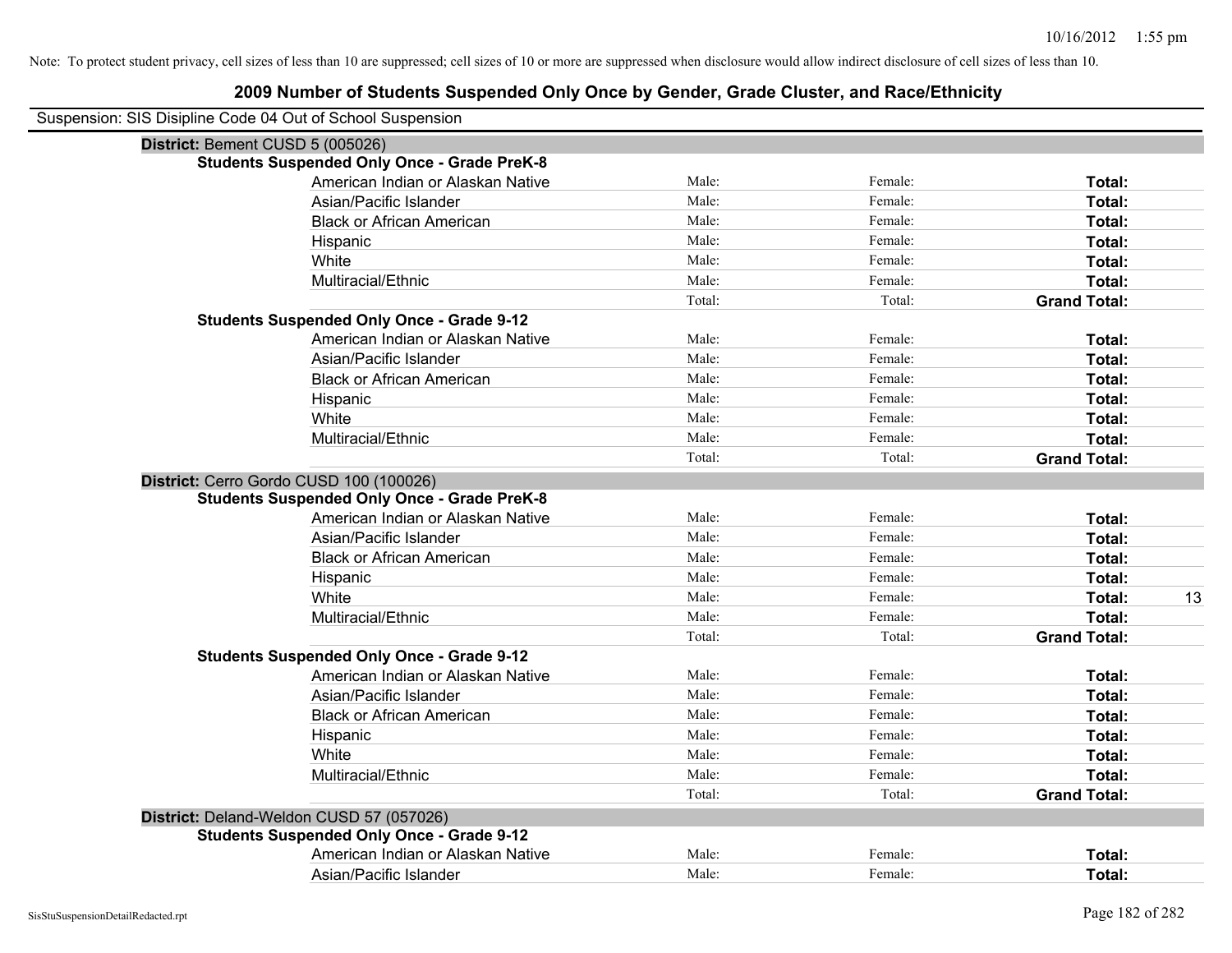| Suspension: SIS Disipline Code 04 Out of School Suspension |                                                    |        |    |         |    |                     |     |
|------------------------------------------------------------|----------------------------------------------------|--------|----|---------|----|---------------------|-----|
|                                                            | <b>Black or African American</b>                   | Male:  |    | Female: |    | Total:              |     |
|                                                            | Hispanic                                           | Male:  |    | Female: |    | Total:              |     |
|                                                            | White                                              | Male:  |    | Female: |    | Total:              |     |
|                                                            | Multiracial/Ethnic                                 | Male:  |    | Female: |    | Total:              |     |
|                                                            |                                                    | Total: |    | Total:  |    | <b>Grand Total:</b> |     |
| District: Monticello CUSD 25 (025026)                      |                                                    |        |    |         |    |                     |     |
|                                                            | <b>Students Suspended Only Once - Grade 9-12</b>   |        |    |         |    |                     |     |
|                                                            | American Indian or Alaskan Native                  | Male:  |    | Female: |    | Total:              |     |
|                                                            | Asian/Pacific Islander                             | Male:  |    | Female: |    | Total:              |     |
|                                                            | <b>Black or African American</b>                   | Male:  |    | Female: |    | Total:              |     |
|                                                            | Hispanic                                           | Male:  |    | Female: |    | Total:              |     |
|                                                            | White                                              | Male:  |    | Female: |    | Total:              |     |
|                                                            | Multiracial/Ethnic                                 | Male:  |    | Female: |    | Total:              |     |
|                                                            |                                                    | Total: |    | Total:  |    | <b>Grand Total:</b> |     |
|                                                            |                                                    |        |    |         |    |                     |     |
| Region: Madison ROE (41)                                   |                                                    |        |    |         |    |                     |     |
| County: Madison (057)                                      |                                                    |        |    |         |    |                     |     |
| District: Alton CUSD 11 (011026)                           |                                                    |        |    |         |    |                     |     |
|                                                            | <b>Students Suspended Only Once - Grade PreK-8</b> |        |    |         |    |                     |     |
|                                                            | American Indian or Alaskan Native                  | Male:  |    | Female: |    | Total:              |     |
|                                                            | Asian/Pacific Islander                             | Male:  |    | Female: |    | Total:              |     |
|                                                            | <b>Black or African American</b>                   | Male:  | 77 | Female: | 49 | Total:              | 126 |
|                                                            | Hispanic                                           | Male:  |    | Female: |    | Total:              |     |
|                                                            | White                                              | Male:  | 68 | Female: | 16 | Total:              | 84  |
|                                                            | Multiracial/Ethnic                                 | Male:  |    | Female: |    | Total:              | 11  |
|                                                            |                                                    | Total: |    | Total:  |    | <b>Grand Total:</b> |     |
|                                                            | <b>Students Suspended Only Once - Grade 9-12</b>   |        |    |         |    |                     |     |
|                                                            | American Indian or Alaskan Native                  | Male:  |    | Female: |    | Total:              |     |
|                                                            | Asian/Pacific Islander                             | Male:  |    | Female: |    | Total:              |     |
|                                                            | <b>Black or African American</b>                   | Male:  | 51 | Female: | 39 | Total:              | 90  |
|                                                            | Hispanic                                           | Male:  |    | Female: |    | Total:              |     |
|                                                            | White                                              | Male:  | 50 | Female: | 17 | Total:              | 67  |
|                                                            | Multiracial/Ethnic                                 | Male:  |    | Female: |    | Total:              |     |
|                                                            |                                                    | Total: |    | Total:  |    | <b>Grand Total:</b> |     |
| District: Bethalto CUSD 8 (008026)                         |                                                    |        |    |         |    |                     |     |
|                                                            | <b>Students Suspended Only Once - Grade PreK-8</b> |        |    |         |    |                     |     |
|                                                            | American Indian or Alaskan Native                  | Male:  |    | Female: |    | <b>Total:</b>       |     |
|                                                            | Asian/Pacific Islander                             | Male:  |    | Female: |    | Total:              |     |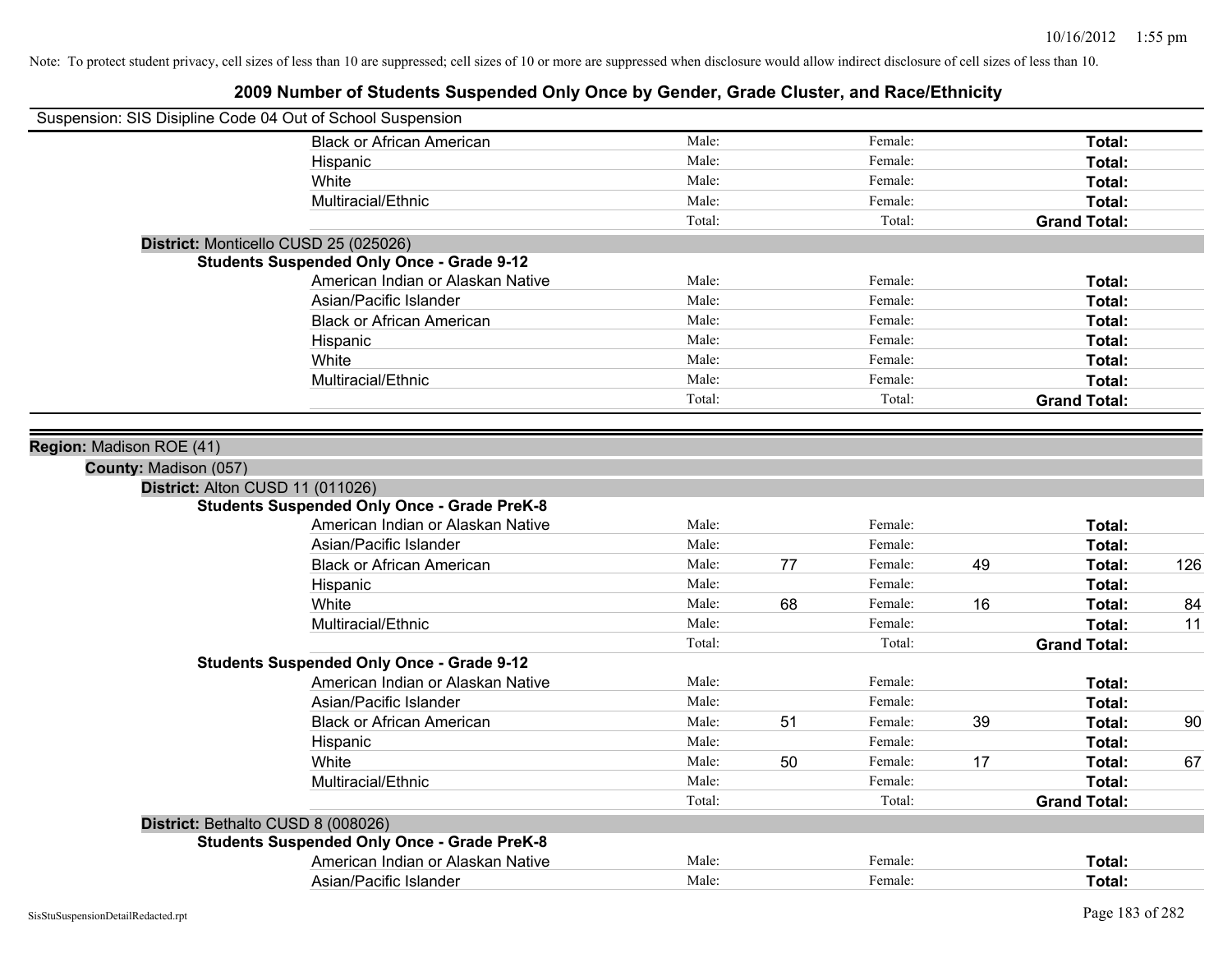| Suspension: SIS Disipline Code 04 Out of School Suspension |                                                      |        |    |         |    |                     |     |
|------------------------------------------------------------|------------------------------------------------------|--------|----|---------|----|---------------------|-----|
|                                                            | <b>Black or African American</b>                     | Male:  |    | Female: |    | Total:              |     |
|                                                            | Hispanic                                             | Male:  |    | Female: |    | Total:              |     |
|                                                            | White                                                | Male:  | 56 | Female: | 14 | Total:              | 70  |
|                                                            | Multiracial/Ethnic                                   | Male:  |    | Female: |    | Total:              |     |
|                                                            |                                                      | Total: |    | Total:  |    | <b>Grand Total:</b> |     |
|                                                            | <b>Students Suspended Only Once - Grade 9-12</b>     |        |    |         |    |                     |     |
|                                                            | American Indian or Alaskan Native                    | Male:  |    | Female: |    | Total:              |     |
|                                                            | Asian/Pacific Islander                               | Male:  |    | Female: |    | Total:              |     |
|                                                            | <b>Black or African American</b>                     | Male:  |    | Female: |    | Total:              |     |
|                                                            | Hispanic                                             | Male:  |    | Female: |    | Total:              |     |
|                                                            | White                                                | Male:  | 48 | Female: | 24 | Total:              | 72  |
|                                                            | Multiracial/Ethnic                                   | Male:  |    | Female: |    | Total:              |     |
|                                                            |                                                      | Total: |    | Total:  |    | <b>Grand Total:</b> |     |
|                                                            | District: Collinsville CUSD 10 (010026)              |        |    |         |    |                     |     |
|                                                            | <b>Students Suspended Only Once - Grade PreK-8</b>   |        |    |         |    |                     |     |
|                                                            | American Indian or Alaskan Native                    | Male:  |    | Female: |    | Total:              |     |
|                                                            | Asian/Pacific Islander                               | Male:  |    | Female: |    | Total:              |     |
|                                                            | <b>Black or African American</b>                     | Male:  | 25 | Female: | 17 | Total:              | 42  |
|                                                            | Hispanic                                             | Male:  |    | Female: |    | Total:              | 19  |
|                                                            | White                                                | Male:  | 99 | Female: | 23 | Total:              | 122 |
|                                                            | Multiracial/Ethnic                                   | Male:  |    | Female: |    | Total:              |     |
|                                                            |                                                      | Total: |    | Total:  |    | <b>Grand Total:</b> |     |
|                                                            | <b>Students Suspended Only Once - Grade 9-12</b>     |        |    |         |    |                     |     |
|                                                            | American Indian or Alaskan Native                    | Male:  |    | Female: |    | Total:              |     |
|                                                            | Asian/Pacific Islander                               | Male:  |    | Female: |    | Total:              |     |
|                                                            | <b>Black or African American</b>                     | Male:  | 22 | Female: | 15 | Total:              | 37  |
|                                                            | Hispanic                                             | Male:  |    | Female: |    | Total:              | 25  |
|                                                            | White                                                | Male:  | 54 | Female: | 47 | Total:              | 101 |
|                                                            | Multiracial/Ethnic                                   | Male:  |    | Female: |    | Total:              |     |
|                                                            |                                                      | Total: |    | Total:  |    | <b>Grand Total:</b> |     |
|                                                            | District: Coordinated Youth & Human Service (006000) |        |    |         |    |                     |     |
|                                                            | <b>Students Suspended Only Once - Grade 9-12</b>     |        |    |         |    |                     |     |
|                                                            | American Indian or Alaskan Native                    | Male:  |    | Female: |    | Total:              |     |
|                                                            | Asian/Pacific Islander                               | Male:  |    | Female: |    | Total:              |     |
|                                                            | <b>Black or African American</b>                     | Male:  |    | Female: |    | Total:              |     |
|                                                            | Hispanic                                             | Male:  |    | Female: |    | Total:              |     |
|                                                            | White                                                | Male:  |    | Female: |    | Total:              |     |
|                                                            | Multiracial/Ethnic                                   | Male:  |    | Female: |    | Total:              |     |
|                                                            |                                                      | Total: |    | Total:  |    | <b>Grand Total:</b> |     |
| SisStuSuspensionDetailRedacted.rpt                         |                                                      |        |    |         |    | Page 184 of 282     |     |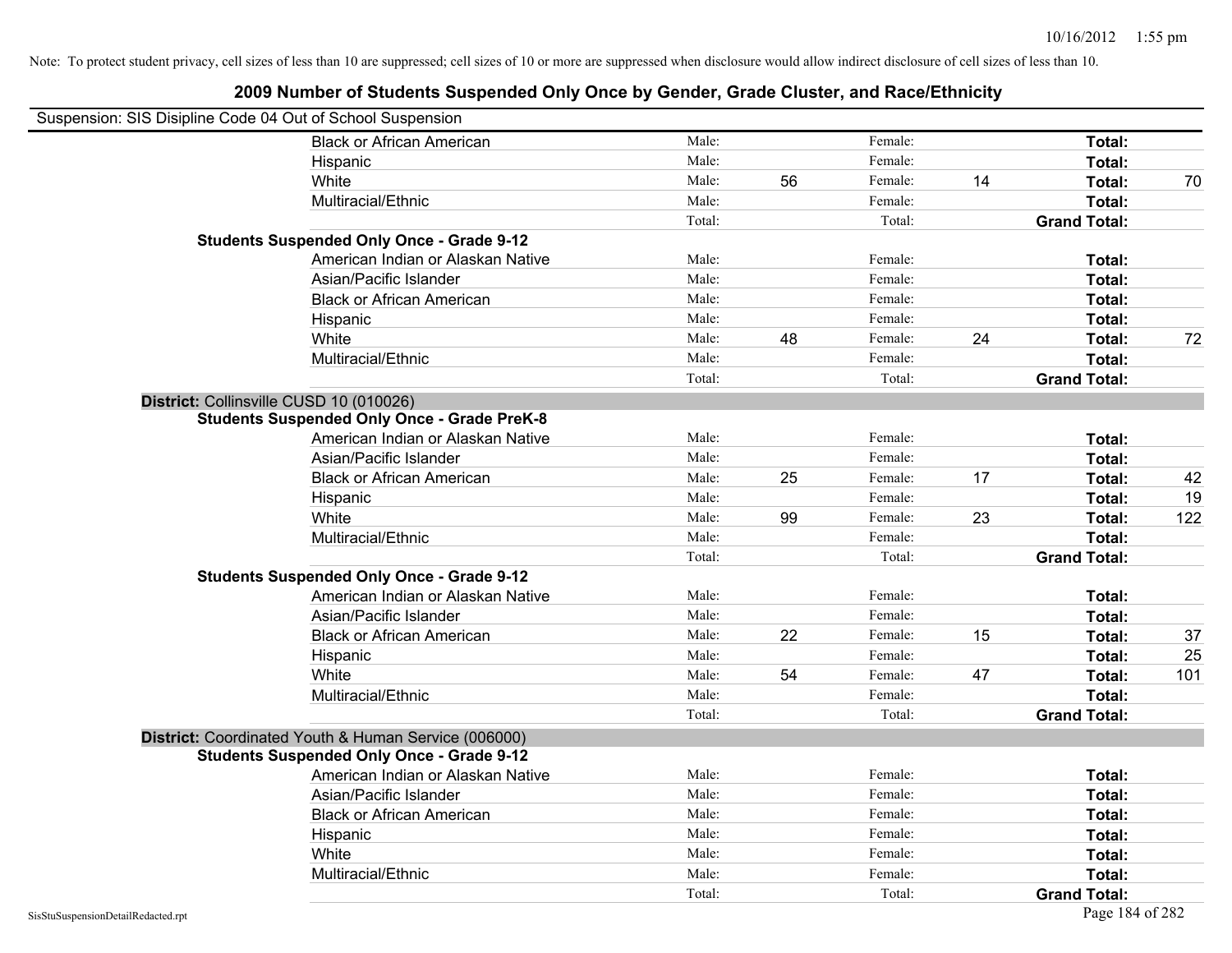| Suspension: SIS Disipline Code 04 Out of School Suspension |                                                    |        |    |         |    |                     |    |
|------------------------------------------------------------|----------------------------------------------------|--------|----|---------|----|---------------------|----|
| District: East Alton SD 13 (013002)                        |                                                    |        |    |         |    |                     |    |
|                                                            | <b>Students Suspended Only Once - Grade PreK-8</b> |        |    |         |    |                     |    |
|                                                            | American Indian or Alaskan Native                  | Male:  |    | Female: |    | Total:              |    |
|                                                            | Asian/Pacific Islander                             | Male:  |    | Female: |    | Total:              |    |
|                                                            | <b>Black or African American</b>                   | Male:  |    | Female: |    | Total:              |    |
|                                                            | Hispanic                                           | Male:  |    | Female: |    | Total:              |    |
|                                                            | White                                              | Male:  |    | Female: |    | Total:              | 32 |
|                                                            | Multiracial/Ethnic                                 | Male:  |    | Female: |    | Total:              |    |
|                                                            |                                                    | Total: |    | Total:  |    | <b>Grand Total:</b> |    |
|                                                            | District: East Alton-Wood River CHSD 14 (014016)   |        |    |         |    |                     |    |
|                                                            | <b>Students Suspended Only Once - Grade 9-12</b>   |        |    |         |    |                     |    |
|                                                            | American Indian or Alaskan Native                  | Male:  |    | Female: |    | Total:              |    |
|                                                            | Asian/Pacific Islander                             | Male:  |    | Female: |    | Total:              |    |
|                                                            | <b>Black or African American</b>                   | Male:  |    | Female: |    | Total:              |    |
|                                                            | Hispanic                                           | Male:  |    | Female: |    | Total:              |    |
|                                                            | White                                              | Male:  | 16 | Female: | 15 | Total:              | 31 |
|                                                            | Multiracial/Ethnic                                 | Male:  |    | Female: |    | Total:              |    |
|                                                            |                                                    | Total: |    | Total:  |    | <b>Grand Total:</b> |    |
|                                                            | District: Edwardsville CUSD 7 (007026)             |        |    |         |    |                     |    |
|                                                            | <b>Students Suspended Only Once - Grade PreK-8</b> |        |    |         |    |                     |    |
|                                                            | American Indian or Alaskan Native                  | Male:  |    | Female: |    | Total:              |    |
|                                                            | Asian/Pacific Islander                             | Male:  |    | Female: |    | Total:              |    |
|                                                            | <b>Black or African American</b>                   | Male:  |    | Female: |    | Total:              | 17 |
|                                                            | Hispanic                                           | Male:  |    | Female: |    | Total:              |    |
|                                                            | White                                              | Male:  |    | Female: |    | Total:              | 63 |
|                                                            | Multiracial/Ethnic                                 | Male:  |    | Female: |    | Total:              |    |
|                                                            |                                                    | Total: |    | Total:  |    | <b>Grand Total:</b> |    |
|                                                            | <b>Students Suspended Only Once - Grade 9-12</b>   |        |    |         |    |                     |    |
|                                                            | American Indian or Alaskan Native                  | Male:  |    | Female: |    | Total:              |    |
|                                                            | Asian/Pacific Islander                             | Male:  |    | Female: |    | Total:              |    |
|                                                            | <b>Black or African American</b>                   | Male:  |    | Female: |    | Total:              | 16 |
|                                                            | Hispanic                                           | Male:  |    | Female: |    | Total:              |    |
|                                                            | White                                              | Male:  | 48 | Female: | 19 | Total:              | 67 |
|                                                            | Multiracial/Ethnic                                 | Male:  |    | Female: |    | Total:              |    |
|                                                            |                                                    | Total: |    | Total:  |    | <b>Grand Total:</b> |    |
|                                                            | District: Granite City CUSD 9 (009026)             |        |    |         |    |                     |    |
|                                                            | <b>Students Suspended Only Once - Grade PreK-8</b> |        |    |         |    |                     |    |
|                                                            | American Indian or Alaskan Native                  | Male:  |    | Female: |    | Total:              |    |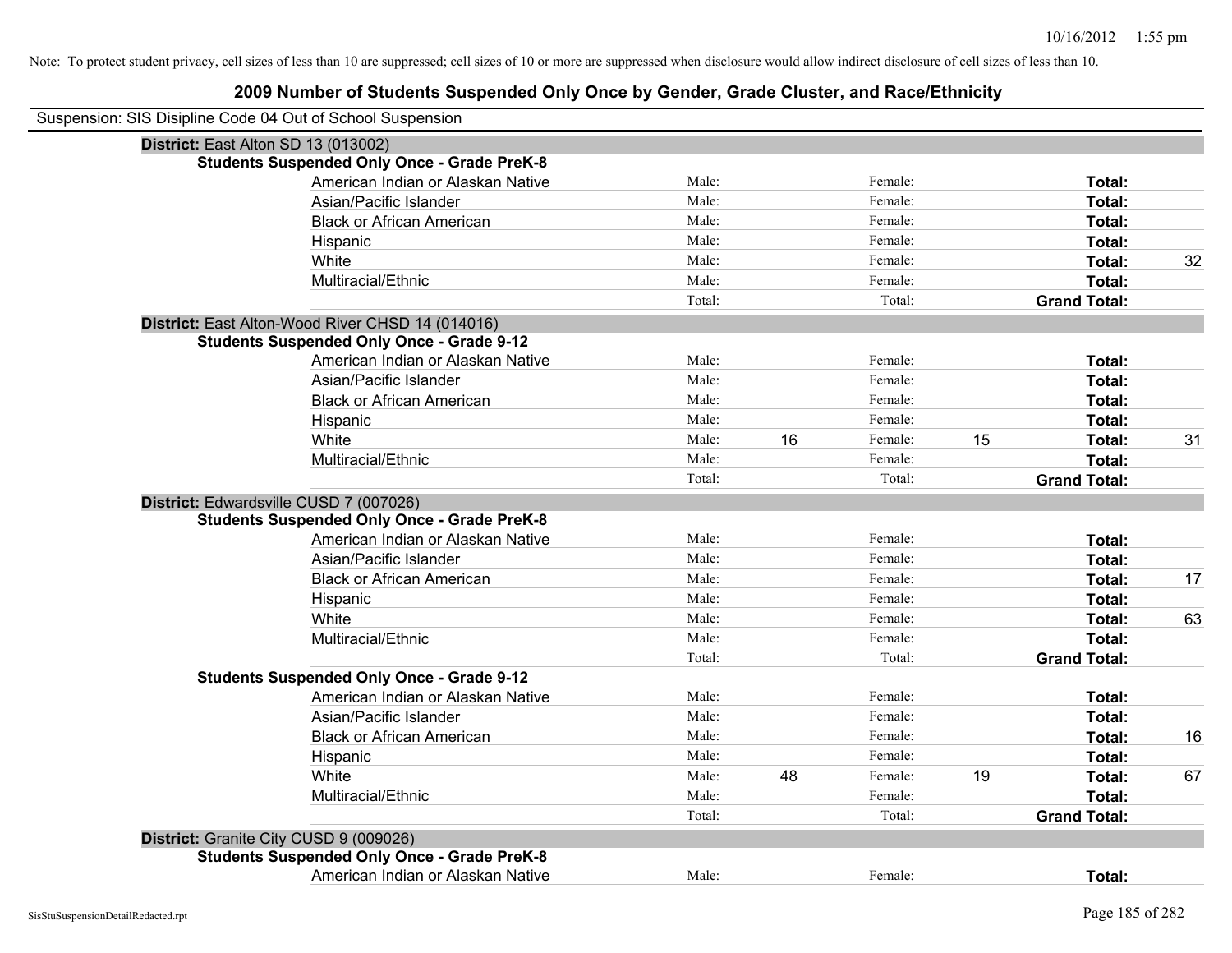| Suspension: SIS Disipline Code 04 Out of School Suspension |                                                     |        |     |         |    |                     |     |
|------------------------------------------------------------|-----------------------------------------------------|--------|-----|---------|----|---------------------|-----|
|                                                            | Asian/Pacific Islander                              | Male:  |     | Female: |    | Total:              |     |
|                                                            | <b>Black or African American</b>                    | Male:  |     | Female: |    | Total:              | 26  |
|                                                            | Hispanic                                            | Male:  |     | Female: |    | Total:              |     |
|                                                            | White                                               | Male:  | 83  | Female: | 15 | Total:              | 98  |
|                                                            | Multiracial/Ethnic                                  | Male:  |     | Female: |    | Total:              |     |
|                                                            |                                                     | Total: | 115 | Total:  | 26 | <b>Grand Total:</b> | 141 |
|                                                            | <b>Students Suspended Only Once - Grade 9-12</b>    |        |     |         |    |                     |     |
|                                                            | American Indian or Alaskan Native                   | Male:  |     | Female: |    | Total:              |     |
|                                                            | Asian/Pacific Islander                              | Male:  |     | Female: |    | Total:              |     |
|                                                            | <b>Black or African American</b>                    | Male:  | 20  | Female: | 14 | Total:              | 34  |
|                                                            | Hispanic                                            | Male:  |     | Female: |    | Total:              | 10  |
|                                                            | White                                               | Male:  | 84  | Female: | 45 | Total:              | 129 |
|                                                            | Multiracial/Ethnic                                  | Male:  |     | Female: |    | Total:              |     |
|                                                            |                                                     | Total: |     | Total:  |    | <b>Grand Total:</b> |     |
| District: Highland CUSD 5 (005026)                         |                                                     |        |     |         |    |                     |     |
|                                                            | <b>Students Suspended Only Once - Grade PreK-8</b>  |        |     |         |    |                     |     |
|                                                            | American Indian or Alaskan Native                   | Male:  |     | Female: |    | Total:              |     |
|                                                            | Asian/Pacific Islander                              | Male:  |     | Female: |    | Total:              |     |
|                                                            | <b>Black or African American</b>                    | Male:  |     | Female: |    | Total:              |     |
|                                                            | Hispanic                                            | Male:  |     | Female: |    | Total:              |     |
|                                                            | White                                               | Male:  |     | Female: |    | Total:              | 12  |
|                                                            | Multiracial/Ethnic                                  | Male:  |     | Female: |    | Total:              |     |
|                                                            |                                                     | Total: |     | Total:  |    | <b>Grand Total:</b> |     |
|                                                            | <b>Students Suspended Only Once - Grade 9-12</b>    |        |     |         |    |                     |     |
|                                                            | American Indian or Alaskan Native                   | Male:  |     | Female: |    | Total:              |     |
|                                                            | Asian/Pacific Islander                              | Male:  |     | Female: |    | Total:              |     |
|                                                            | <b>Black or African American</b>                    | Male:  |     | Female: |    | Total:              |     |
|                                                            | Hispanic                                            | Male:  |     | Female: |    | Total:              |     |
|                                                            | White                                               | Male:  |     | Female: |    | Total:              | 36  |
|                                                            | Multiracial/Ethnic                                  | Male:  |     | Female: |    | Total:              |     |
|                                                            |                                                     | Total: |     | Total:  |    | <b>Grand Total:</b> |     |
|                                                            | District: Madison Co Regional Office of Ed (028400) |        |     |         |    |                     |     |
|                                                            | <b>Students Suspended Only Once - Grade 9-12</b>    |        |     |         |    |                     |     |
|                                                            | American Indian or Alaskan Native                   | Male:  |     | Female: |    | Total:              |     |
|                                                            | Asian/Pacific Islander                              | Male:  |     | Female: |    | Total:              |     |
|                                                            | <b>Black or African American</b>                    | Male:  |     | Female: |    | Total:              |     |
|                                                            | Hispanic                                            | Male:  |     | Female: |    | Total:              |     |
|                                                            | White                                               | Male:  |     | Female: |    | Total:              |     |
|                                                            | Multiracial/Ethnic                                  | Male:  |     | Female: |    | Total:              |     |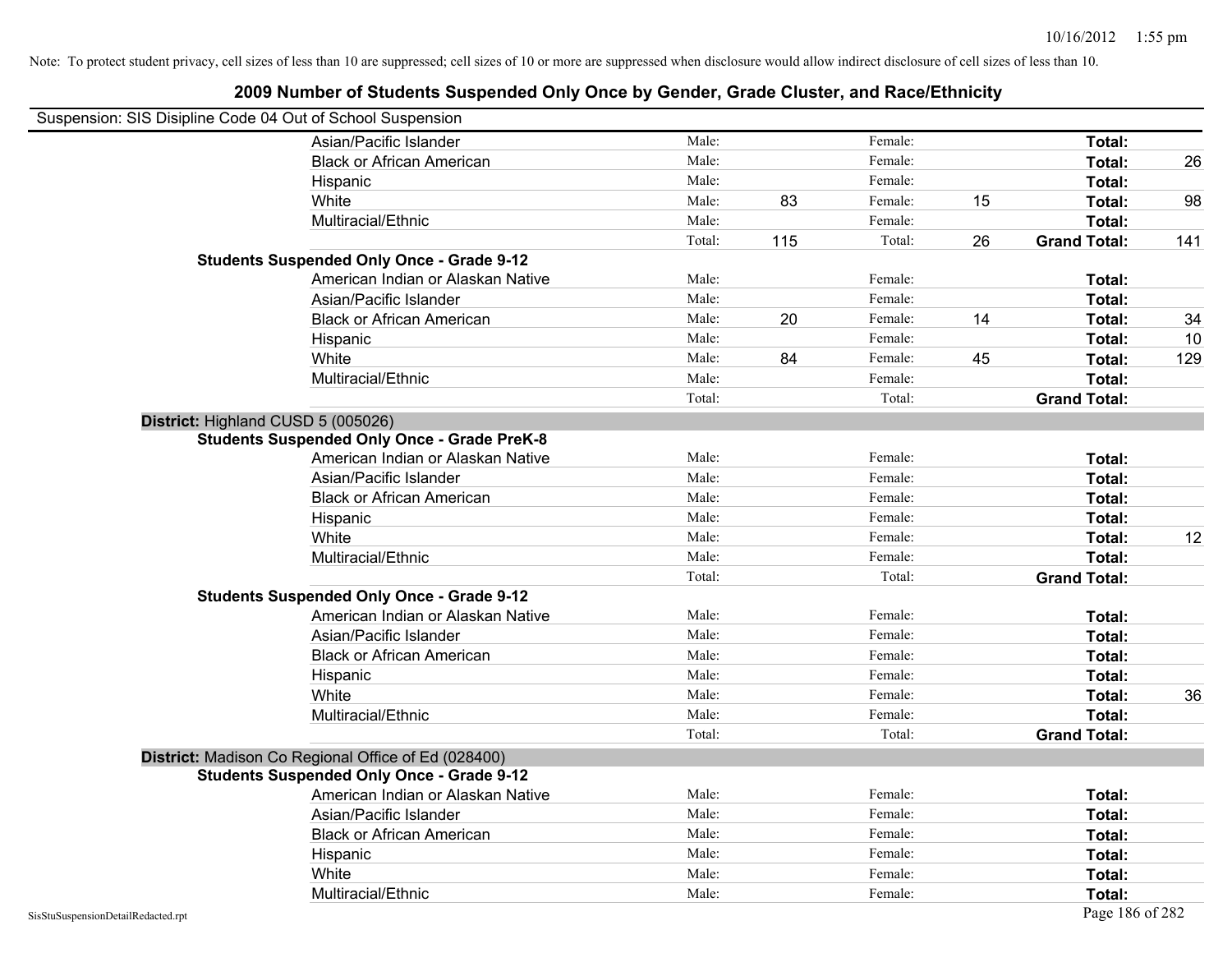| Suspension: SIS Disipline Code 04 Out of School Suspension |        |    |         |    |                     |    |
|------------------------------------------------------------|--------|----|---------|----|---------------------|----|
|                                                            | Total: |    | Total:  |    | <b>Grand Total:</b> |    |
| District: Madison CUSD 12 (012026)                         |        |    |         |    |                     |    |
| <b>Students Suspended Only Once - Grade PreK-8</b>         |        |    |         |    |                     |    |
| American Indian or Alaskan Native                          | Male:  |    | Female: |    | Total:              |    |
| Asian/Pacific Islander                                     | Male:  |    | Female: |    | Total:              |    |
| <b>Black or African American</b>                           | Male:  | 30 | Female: | 23 | Total:              | 53 |
| Hispanic                                                   | Male:  |    | Female: |    | Total:              |    |
| White                                                      | Male:  |    | Female: |    | Total:              |    |
| Multiracial/Ethnic                                         | Male:  |    | Female: |    | Total:              |    |
|                                                            | Total: |    | Total:  |    | <b>Grand Total:</b> |    |
| <b>Students Suspended Only Once - Grade 9-12</b>           |        |    |         |    |                     |    |
| American Indian or Alaskan Native                          | Male:  |    | Female: |    | Total:              |    |
| Asian/Pacific Islander                                     | Male:  |    | Female: |    | Total:              |    |
| <b>Black or African American</b>                           | Male:  | 25 | Female: | 16 | Total:              | 41 |
| Hispanic                                                   | Male:  |    | Female: |    | Total:              |    |
| White                                                      | Male:  |    | Female: |    | Total:              |    |
| Multiracial/Ethnic                                         | Male:  |    | Female: |    | Total:              |    |
|                                                            | Total: |    | Total:  |    | <b>Grand Total:</b> |    |
| District: Non-Public School (0100)                         |        |    |         |    |                     |    |
| <b>Students Suspended Only Once - Grade 9-12</b>           |        |    |         |    |                     |    |
| American Indian or Alaskan Native                          | Male:  |    | Female: |    | Total:              |    |
| Asian/Pacific Islander                                     | Male:  |    | Female: |    | Total:              |    |
| <b>Black or African American</b>                           | Male:  |    | Female: |    | Total:              |    |
| Hispanic                                                   | Male:  |    | Female: |    | Total:              |    |
| White                                                      | Male:  |    | Female: |    | Total:              |    |
| Multiracial/Ethnic                                         | Male:  |    | Female: |    | Total:              |    |
|                                                            | Total: |    | Total:  |    | <b>Grand Total:</b> |    |
| District: Roxana CUSD 1 (001026)                           |        |    |         |    |                     |    |
| <b>Students Suspended Only Once - Grade PreK-8</b>         |        |    |         |    |                     |    |
| American Indian or Alaskan Native                          | Male:  |    | Female: |    | Total:              |    |
| Asian/Pacific Islander                                     | Male:  |    | Female: |    | Total:              |    |
| <b>Black or African American</b>                           | Male:  |    | Female: |    | Total:              |    |
| Hispanic                                                   | Male:  |    | Female: |    | Total:              |    |
| White                                                      | Male:  |    | Female: |    | Total:              | 37 |
| Multiracial/Ethnic                                         | Male:  |    | Female: |    | Total:              |    |
|                                                            | Total: |    | Total:  |    | <b>Grand Total:</b> |    |
| <b>Students Suspended Only Once - Grade 9-12</b>           |        |    |         |    |                     |    |
| American Indian or Alaskan Native                          | Male:  |    | Female: |    | Total:              |    |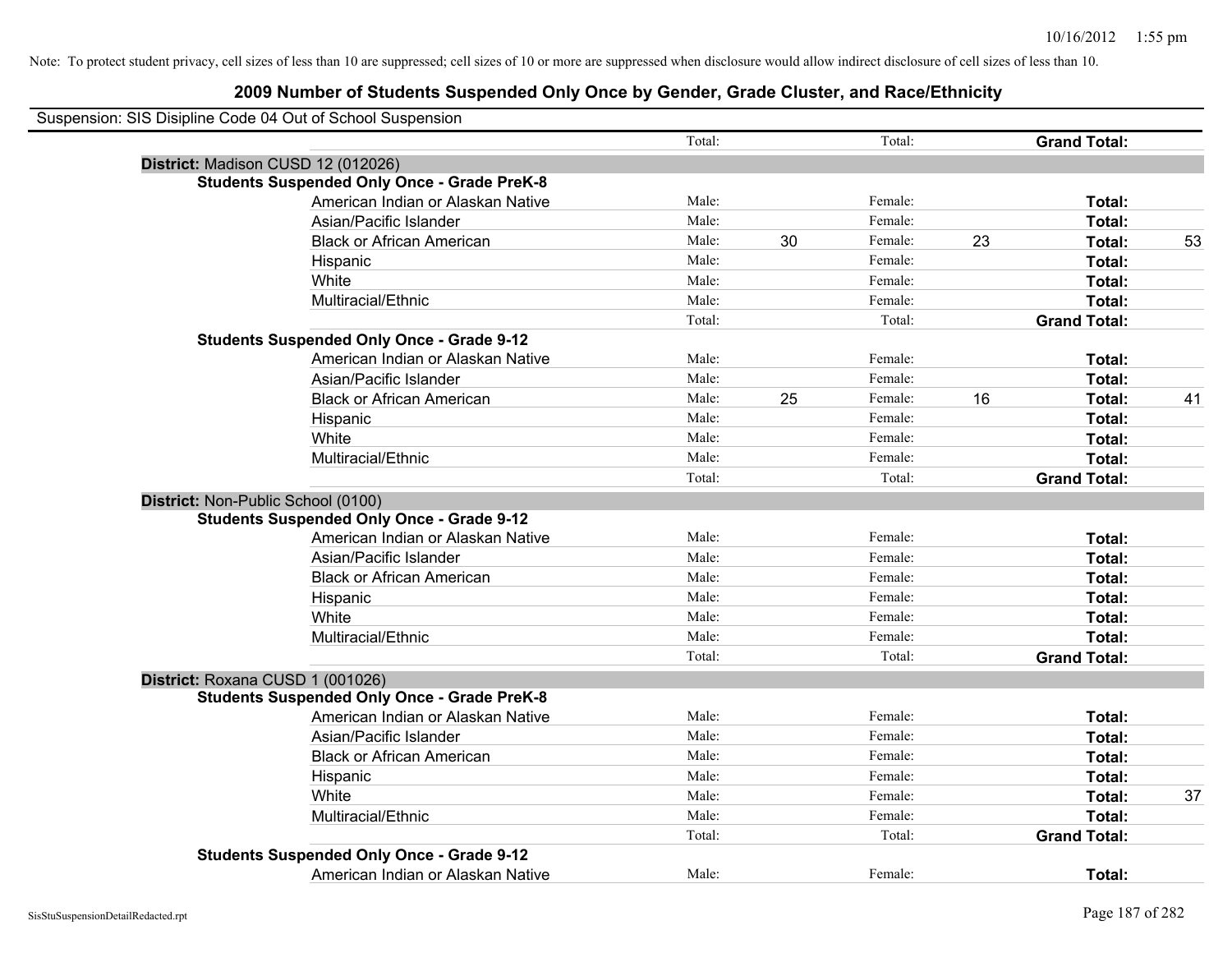| Suspension: SIS Disipline Code 04 Out of School Suspension |                                                    |        |    |         |    |                     |    |
|------------------------------------------------------------|----------------------------------------------------|--------|----|---------|----|---------------------|----|
|                                                            | Asian/Pacific Islander                             | Male:  |    | Female: |    | Total:              |    |
|                                                            | <b>Black or African American</b>                   | Male:  |    | Female: |    | Total:              |    |
|                                                            | Hispanic                                           | Male:  |    | Female: |    | Total:              |    |
|                                                            | White                                              | Male:  |    | Female: |    | Total:              | 33 |
|                                                            | Multiracial/Ethnic                                 | Male:  |    | Female: |    | Total:              |    |
|                                                            |                                                    | Total: |    | Total:  |    | <b>Grand Total:</b> |    |
| District: Triad CUSD 2 (002026)                            |                                                    |        |    |         |    |                     |    |
|                                                            | <b>Students Suspended Only Once - Grade PreK-8</b> |        |    |         |    |                     |    |
|                                                            | American Indian or Alaskan Native                  | Male:  |    | Female: |    | Total:              |    |
|                                                            | Asian/Pacific Islander                             | Male:  |    | Female: |    | Total:              |    |
|                                                            | <b>Black or African American</b>                   | Male:  |    | Female: |    | Total:              |    |
|                                                            | Hispanic                                           | Male:  |    | Female: |    | Total:              |    |
|                                                            | White                                              | Male:  |    | Female: |    | Total:              | 28 |
|                                                            | Multiracial/Ethnic                                 | Male:  |    | Female: |    | Total:              |    |
|                                                            |                                                    | Total: |    | Total:  |    | <b>Grand Total:</b> |    |
|                                                            | <b>Students Suspended Only Once - Grade 9-12</b>   |        |    |         |    |                     |    |
|                                                            | American Indian or Alaskan Native                  | Male:  |    | Female: |    | Total:              |    |
|                                                            | Asian/Pacific Islander                             | Male:  |    | Female: |    | Total:              |    |
|                                                            | <b>Black or African American</b>                   | Male:  |    | Female: |    | Total:              |    |
|                                                            | Hispanic                                           | Male:  |    | Female: |    | Total:              |    |
|                                                            | White                                              | Male:  | 45 | Female: | 28 | Total:              | 73 |
|                                                            | Multiracial/Ethnic                                 | Male:  |    | Female: |    | Total:              |    |
|                                                            |                                                    | Total: |    | Total:  |    | <b>Grand Total:</b> |    |
| District: Venice CUSD 3 (003026)                           |                                                    |        |    |         |    |                     |    |
|                                                            | <b>Students Suspended Only Once - Grade PreK-8</b> |        |    |         |    |                     |    |
|                                                            | American Indian or Alaskan Native                  | Male:  |    | Female: |    | Total:              |    |
|                                                            | Asian/Pacific Islander                             | Male:  |    | Female: |    | Total:              |    |
|                                                            | <b>Black or African American</b>                   | Male:  |    | Female: |    | Total:              | 11 |
|                                                            | Hispanic                                           | Male:  |    | Female: |    | Total:              |    |
|                                                            | White                                              | Male:  |    | Female: |    | Total:              |    |
|                                                            | Multiracial/Ethnic                                 | Male:  |    | Female: |    | Total:              |    |
|                                                            |                                                    | Total: |    | Total:  |    | <b>Grand Total:</b> |    |
|                                                            | District: Wood River-Hartford ESD 15 (015003)      |        |    |         |    |                     |    |
|                                                            | <b>Students Suspended Only Once - Grade PreK-8</b> |        |    |         |    |                     |    |
|                                                            | American Indian or Alaskan Native                  | Male:  |    | Female: |    | Total:              |    |
|                                                            | Asian/Pacific Islander                             | Male:  |    | Female: |    | Total:              |    |
|                                                            | <b>Black or African American</b>                   | Male:  |    | Female: |    | Total:              |    |
|                                                            | Hispanic                                           | Male:  |    | Female: |    | Total:              |    |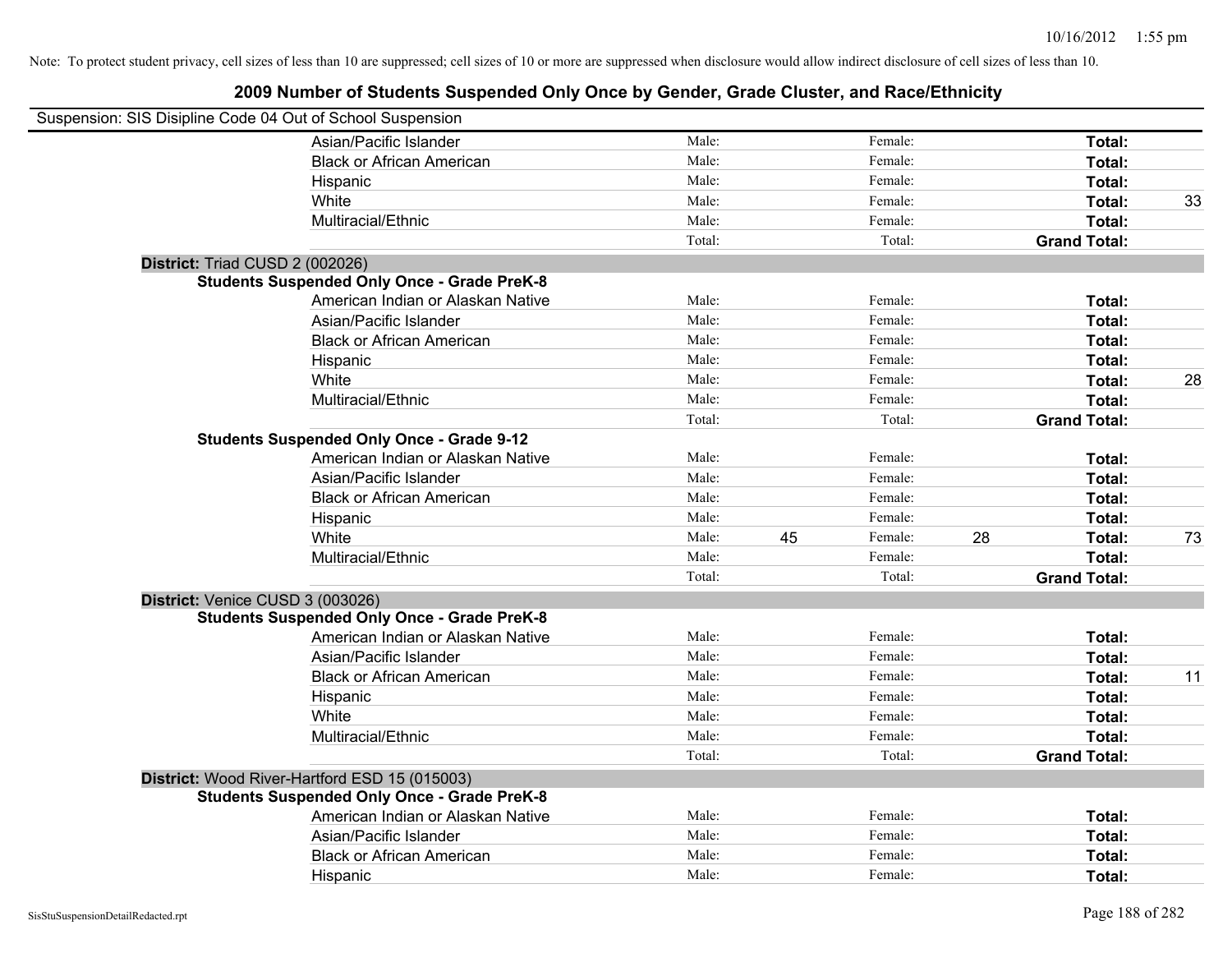| Suspension: SIS Disipline Code 04 Out of School Suspension |                                                    |        |         |                     |    |
|------------------------------------------------------------|----------------------------------------------------|--------|---------|---------------------|----|
|                                                            | White                                              | Male:  | Female: | Total:              | 20 |
|                                                            | Multiracial/Ethnic                                 | Male:  | Female: | Total:              |    |
|                                                            |                                                    | Total: | Total:  | <b>Grand Total:</b> |    |
| County: Non-Public School (000)                            |                                                    |        |         |                     |    |
| District: Madison ROE (000000)                             |                                                    |        |         |                     |    |
|                                                            | <b>Students Suspended Only Once - Grade PreK-8</b> |        |         |                     |    |
|                                                            | American Indian or Alaskan Native                  | Male:  | Female: | Total:              |    |
|                                                            | Asian/Pacific Islander                             | Male:  | Female: | Total:              |    |
|                                                            | <b>Black or African American</b>                   | Male:  | Female: | Total:              |    |
|                                                            | Hispanic                                           | Male:  | Female: | Total:              |    |
|                                                            | White                                              | Male:  | Female: | Total:              |    |
|                                                            | Multiracial/Ethnic                                 | Male:  | Female: | Total:              |    |
|                                                            |                                                    | Total: | Total:  | <b>Grand Total:</b> |    |
|                                                            | <b>Students Suspended Only Once - Grade 9-12</b>   |        |         |                     |    |
|                                                            | American Indian or Alaskan Native                  | Male:  | Female: | Total:              |    |
|                                                            | Asian/Pacific Islander                             | Male:  | Female: | Total:              |    |
|                                                            | <b>Black or African American</b>                   | Male:  | Female: | Total:              |    |
|                                                            | Hispanic                                           | Male:  | Female: | Total:              |    |
|                                                            | White                                              | Male:  | Female: | Total:              |    |
|                                                            | Multiracial/Ethnic                                 | Male:  | Female: | Total:              |    |
|                                                            |                                                    | Total: | Total:  | <b>Grand Total:</b> |    |
|                                                            |                                                    |        |         |                     |    |
| Region: Marshall/Putnam/Woodford ROE (43)                  |                                                    |        |         |                     |    |
| County: Marshall (059)                                     |                                                    |        |         |                     |    |
|                                                            | District: Henry-Senachwine CUSD 5 (005026)         |        |         |                     |    |
|                                                            | <b>Students Suspended Only Once - Grade PreK-8</b> |        |         |                     |    |
|                                                            | American Indian or Alaskan Native                  | Male:  | Female: | Total:              |    |
|                                                            | Asian/Pacific Islander                             | Male:  | Female: | Total:              |    |
|                                                            | <b>Black or African American</b>                   | Male:  | Female: | Total:              |    |
|                                                            | Hispanic                                           | Male:  | Female: | Total:              |    |
|                                                            | White                                              | Male:  | Female: | Total:              |    |
|                                                            | Multiracial/Ethnic                                 | Male:  | Female: | Total:              |    |
|                                                            |                                                    | Total: | Total:  | <b>Grand Total:</b> |    |
|                                                            | <b>Students Suspended Only Once - Grade 9-12</b>   |        |         |                     |    |
|                                                            | American Indian or Alaskan Native                  | Male:  | Female: | Total:              |    |
|                                                            | Asian/Pacific Islander                             | Male:  | Female: | Total:              |    |
|                                                            | <b>Black or African American</b>                   | Male:  | Female: | Total:              |    |
|                                                            | Hispanic                                           | Male:  | Female: | Total:              |    |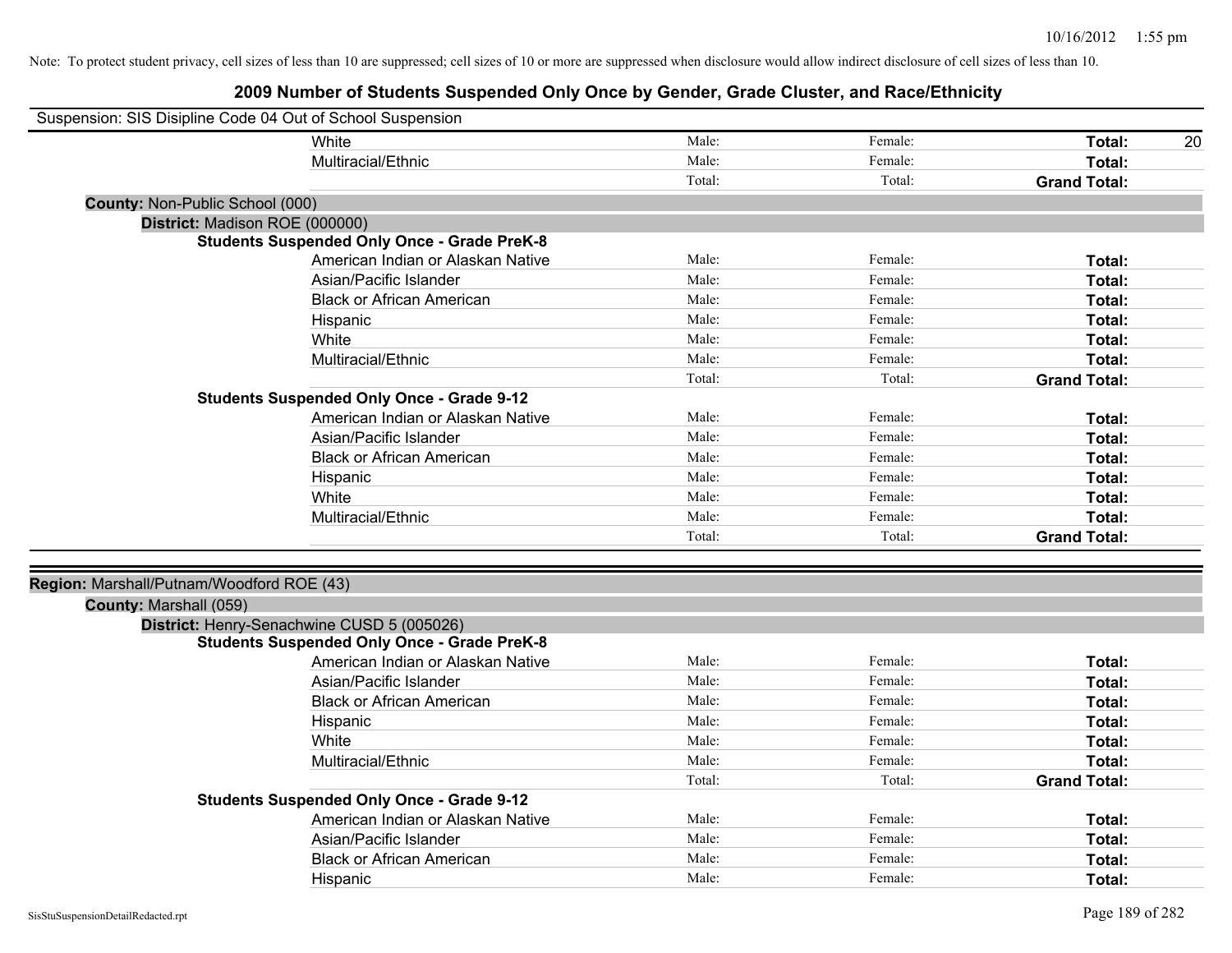| Suspension: SIS Disipline Code 04 Out of School Suspension |        |    |         |    |                     |    |
|------------------------------------------------------------|--------|----|---------|----|---------------------|----|
| White                                                      | Male:  |    | Female: |    | Total:              | 11 |
| Multiracial/Ethnic                                         | Male:  |    | Female: |    | Total:              |    |
|                                                            | Total: |    | Total:  |    | <b>Grand Total:</b> |    |
| District: Midland CUSD 7 (007026)                          |        |    |         |    |                     |    |
| <b>Students Suspended Only Once - Grade 9-12</b>           |        |    |         |    |                     |    |
| American Indian or Alaskan Native                          | Male:  |    | Female: |    | Total:              |    |
| Asian/Pacific Islander                                     | Male:  |    | Female: |    | Total:              |    |
| <b>Black or African American</b>                           | Male:  |    | Female: |    | Total:              |    |
| Hispanic                                                   | Male:  |    | Female: |    | Total:              |    |
| White                                                      | Male:  |    | Female: |    | Total:              | 15 |
| Multiracial/Ethnic                                         | Male:  |    | Female: |    | Total:              |    |
|                                                            | Total: |    | Total:  |    | <b>Grand Total:</b> |    |
| County: Non-Public School (000)                            |        |    |         |    |                     |    |
| District: Marshall/Putnam/Woodford ROE (000000)            |        |    |         |    |                     |    |
| <b>Students Suspended Only Once - Grade 9-12</b>           |        |    |         |    |                     |    |
| American Indian or Alaskan Native                          | Male:  |    | Female: |    | Total:              |    |
| Asian/Pacific Islander                                     | Male:  |    | Female: |    | Total:              |    |
| <b>Black or African American</b>                           | Male:  |    | Female: |    | Total:              |    |
| Hispanic                                                   | Male:  |    | Female: |    | Total:              |    |
| White                                                      | Male:  |    | Female: |    | Total:              |    |
| Multiracial/Ethnic                                         | Male:  |    | Female: |    | Total:              |    |
|                                                            | Total: |    | Total:  |    | <b>Grand Total:</b> |    |
| County: Putnam (078)                                       |        |    |         |    |                     |    |
| District: Putnam County CUSD 535 (535026)                  |        |    |         |    |                     |    |
| <b>Students Suspended Only Once - Grade PreK-8</b>         |        |    |         |    |                     |    |
| American Indian or Alaskan Native                          | Male:  |    | Female: |    | Total:              |    |
| Asian/Pacific Islander                                     | Male:  |    | Female: |    | Total:              |    |
| <b>Black or African American</b>                           | Male:  |    | Female: |    | Total:              |    |
| Hispanic                                                   | Male:  |    | Female: |    | Total:              |    |
| White                                                      | Male:  |    | Female: |    | Total:              |    |
| Multiracial/Ethnic                                         | Male:  |    | Female: |    | Total:              |    |
|                                                            | Total: |    | Total:  |    | <b>Grand Total:</b> |    |
| <b>Students Suspended Only Once - Grade 9-12</b>           |        |    |         |    |                     |    |
| American Indian or Alaskan Native                          | Male:  |    | Female: |    | Total:              |    |
| Asian/Pacific Islander                                     | Male:  |    | Female: |    | Total:              |    |
| <b>Black or African American</b>                           | Male:  |    | Female: |    | Total:              |    |
| Hispanic                                                   | Male:  |    | Female: |    | Total:              |    |
| White                                                      | Male:  | 15 | Female: | 10 | Total:              | 25 |
| Multiracial/Ethnic                                         | Male:  |    | Female: |    | Total:              |    |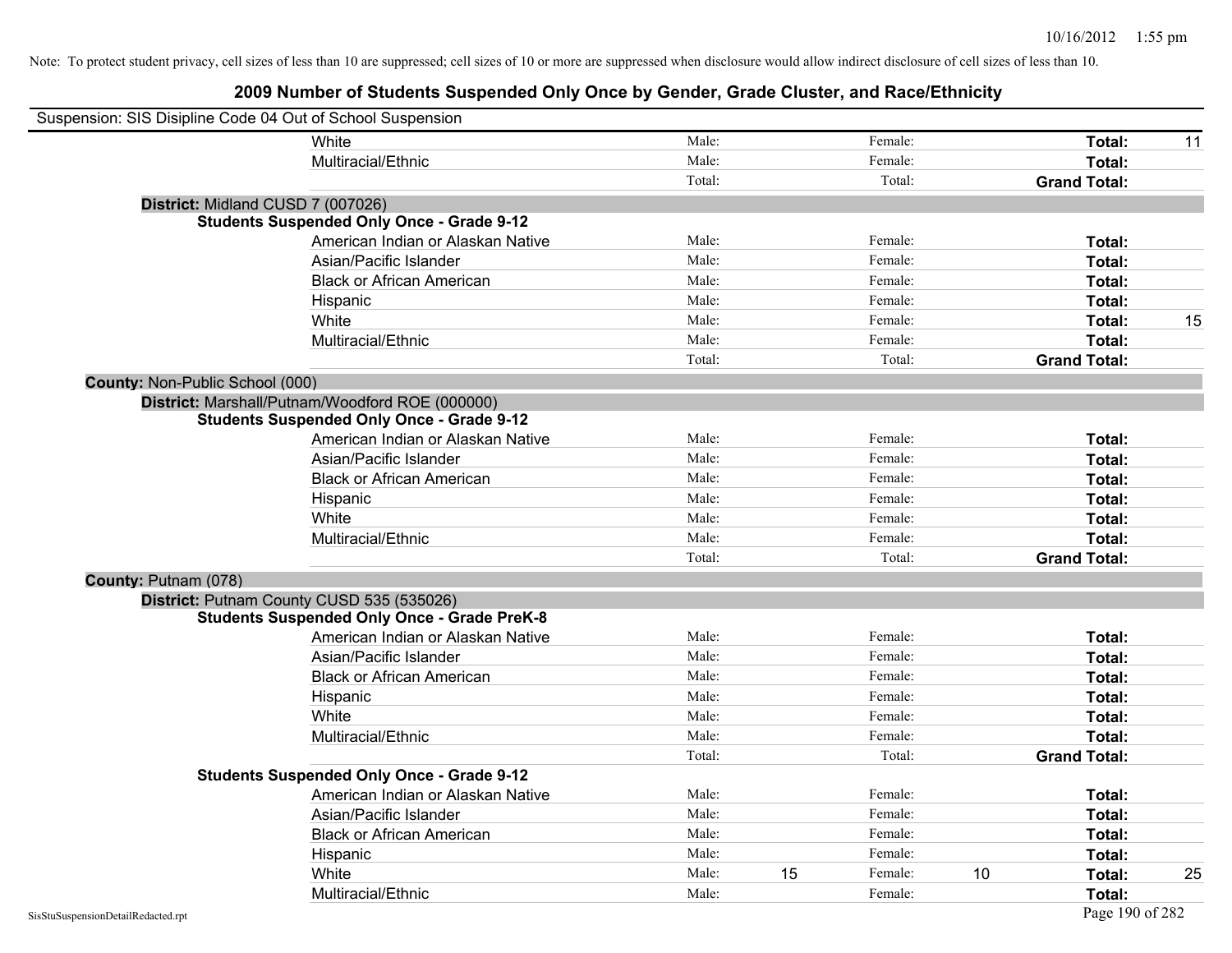|                        | Suspension: SIS Disipline Code 04 Out of School Suspension |        |    |         |    |                     |    |
|------------------------|------------------------------------------------------------|--------|----|---------|----|---------------------|----|
|                        |                                                            | Total: |    | Total:  |    | <b>Grand Total:</b> |    |
| County: Woodford (102) |                                                            |        |    |         |    |                     |    |
|                        | District: County of Woodford School (122017)               |        |    |         |    |                     |    |
|                        | <b>Students Suspended Only Once - Grade 9-12</b>           |        |    |         |    |                     |    |
|                        | American Indian or Alaskan Native                          | Male:  |    | Female: |    | Total:              |    |
|                        | Asian/Pacific Islander                                     | Male:  |    | Female: |    | Total:              |    |
|                        | <b>Black or African American</b>                           | Male:  |    | Female: |    | Total:              |    |
|                        | Hispanic                                                   | Male:  |    | Female: |    | Total:              |    |
|                        | White                                                      | Male:  | 39 | Female: | 12 | Total:              | 51 |
|                        | Multiracial/Ethnic                                         | Male:  |    | Female: |    | Total:              |    |
|                        |                                                            | Total: |    | Total:  |    | <b>Grand Total:</b> |    |
|                        | District: El Paso-Gridley CUSD 11 (011026)                 |        |    |         |    |                     |    |
|                        | <b>Students Suspended Only Once - Grade PreK-8</b>         |        |    |         |    |                     |    |
|                        | American Indian or Alaskan Native                          | Male:  |    | Female: |    | Total:              |    |
|                        | Asian/Pacific Islander                                     | Male:  |    | Female: |    | Total:              |    |
|                        | <b>Black or African American</b>                           | Male:  |    | Female: |    | Total:              |    |
|                        | Hispanic                                                   | Male:  |    | Female: |    | Total:              |    |
|                        | White                                                      | Male:  |    | Female: |    | Total:              |    |
|                        | Multiracial/Ethnic                                         | Male:  |    | Female: |    | Total:              |    |
|                        |                                                            | Total: |    | Total:  |    | <b>Grand Total:</b> |    |
|                        | <b>Students Suspended Only Once - Grade 9-12</b>           |        |    |         |    |                     |    |
|                        | American Indian or Alaskan Native                          | Male:  |    | Female: |    | Total:              |    |
|                        | Asian/Pacific Islander                                     | Male:  |    | Female: |    | Total:              |    |
|                        | <b>Black or African American</b>                           | Male:  |    | Female: |    | Total:              |    |
|                        | Hispanic                                                   | Male:  |    | Female: |    | Total:              |    |
|                        | White                                                      | Male:  |    | Female: |    | Total:              |    |
|                        | Multiracial/Ethnic                                         | Male:  |    | Female: |    | Total:              |    |
|                        |                                                            | Total: |    | Total:  |    | <b>Grand Total:</b> |    |
|                        | District: Eureka CUD 140 (140026)                          |        |    |         |    |                     |    |
|                        | <b>Students Suspended Only Once - Grade PreK-8</b>         |        |    |         |    |                     |    |
|                        | American Indian or Alaskan Native                          | Male:  |    | Female: |    | Total:              |    |
|                        | Asian/Pacific Islander                                     | Male:  |    | Female: |    | Total:              |    |
|                        | <b>Black or African American</b>                           | Male:  |    | Female: |    | Total:              |    |
|                        | Hispanic                                                   | Male:  |    | Female: |    | Total:              |    |
|                        | White                                                      | Male:  |    | Female: |    | Total:              | 15 |
|                        | Multiracial/Ethnic                                         | Male:  |    | Female: |    | Total:              |    |
|                        |                                                            | Total: |    | Total:  |    | <b>Grand Total:</b> |    |
|                        | <b>Students Suspended Only Once - Grade 9-12</b>           |        |    |         |    |                     |    |
|                        | American Indian or Alaskan Native                          | Male:  |    | Female: |    | Total:              |    |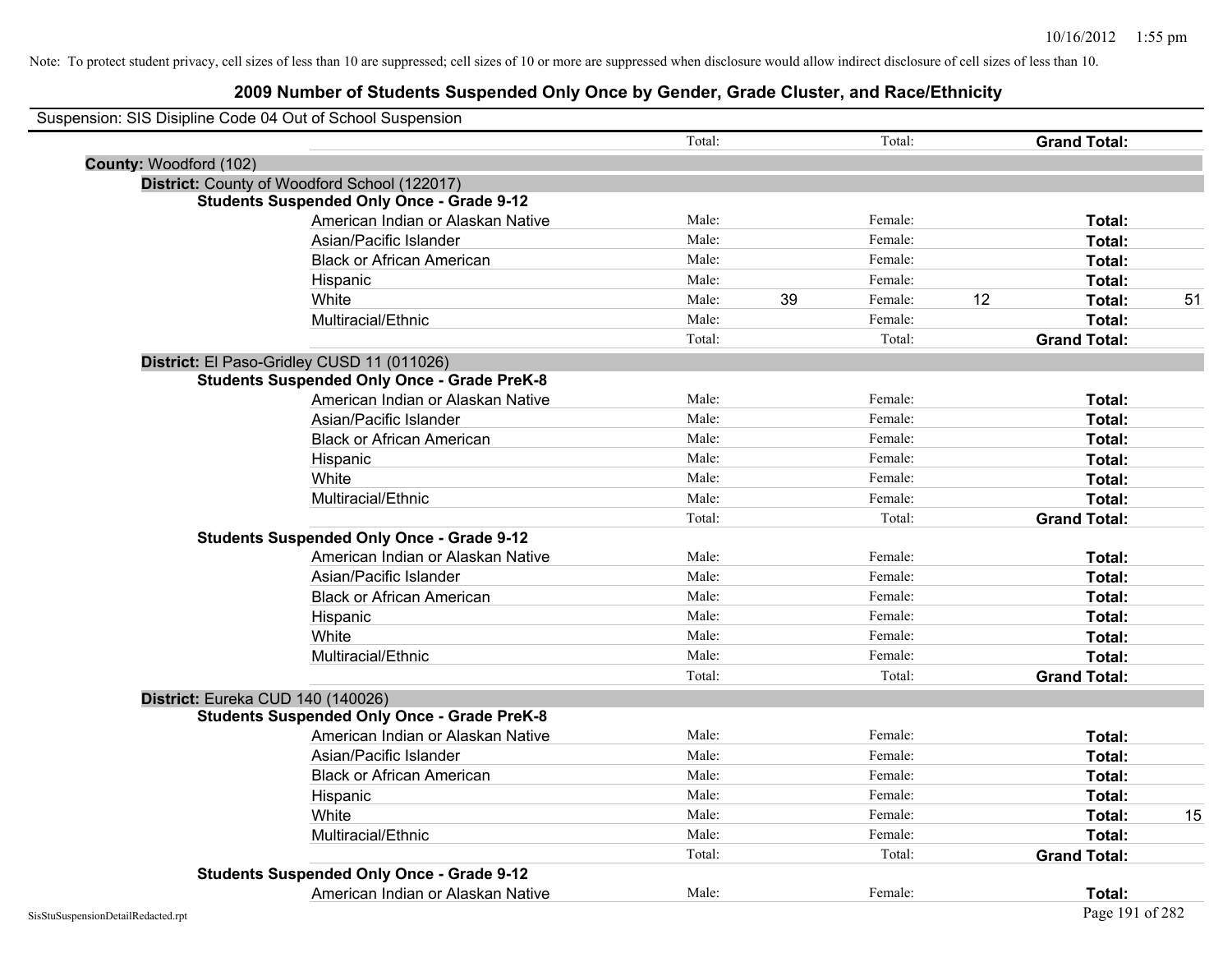| Suspension: SIS Disipline Code 04 Out of School Suspension |                                                    |        |         |                     |    |
|------------------------------------------------------------|----------------------------------------------------|--------|---------|---------------------|----|
|                                                            | Asian/Pacific Islander                             | Male:  | Female: | Total:              |    |
|                                                            | <b>Black or African American</b>                   | Male:  | Female: | Total:              |    |
|                                                            | Hispanic                                           | Male:  | Female: | Total:              |    |
|                                                            | White                                              | Male:  | Female: | Total:              | 27 |
|                                                            | Multiracial/Ethnic                                 | Male:  | Female: | Total:              |    |
|                                                            |                                                    | Total: | Total:  | <b>Grand Total:</b> |    |
| District: Fieldcrest CUSD 6 (006026)                       |                                                    |        |         |                     |    |
|                                                            | <b>Students Suspended Only Once - Grade PreK-8</b> |        |         |                     |    |
|                                                            | American Indian or Alaskan Native                  | Male:  | Female: | Total:              |    |
|                                                            | Asian/Pacific Islander                             | Male:  | Female: | Total:              |    |
|                                                            | <b>Black or African American</b>                   | Male:  | Female: | Total:              |    |
|                                                            | Hispanic                                           | Male:  | Female: | Total:              |    |
|                                                            | White                                              | Male:  | Female: | Total:              |    |
|                                                            | Multiracial/Ethnic                                 | Male:  | Female: | Total:              |    |
|                                                            |                                                    | Total: | Total:  | <b>Grand Total:</b> |    |
|                                                            | <b>Students Suspended Only Once - Grade 9-12</b>   |        |         |                     |    |
|                                                            | American Indian or Alaskan Native                  | Male:  | Female: | Total:              |    |
|                                                            | Asian/Pacific Islander                             | Male:  | Female: | Total:              |    |
|                                                            | <b>Black or African American</b>                   | Male:  | Female: | Total:              |    |
|                                                            | Hispanic                                           | Male:  | Female: | Total:              |    |
|                                                            | White                                              | Male:  | Female: | Total:              | 15 |
|                                                            | Multiracial/Ethnic                                 | Male:  | Female: | Total:              |    |
|                                                            |                                                    | Total: | Total:  | <b>Grand Total:</b> |    |
|                                                            | District: Lowpoint-Washburn CUSD 21 (021026)       |        |         |                     |    |
|                                                            | <b>Students Suspended Only Once - Grade PreK-8</b> |        |         |                     |    |
|                                                            | American Indian or Alaskan Native                  | Male:  | Female: | Total:              |    |
|                                                            | Asian/Pacific Islander                             | Male:  | Female: | Total:              |    |
|                                                            | <b>Black or African American</b>                   | Male:  | Female: | Total:              |    |
|                                                            | Hispanic                                           | Male:  | Female: | Total:              |    |
|                                                            | White                                              | Male:  | Female: | Total:              |    |
|                                                            | Multiracial/Ethnic                                 | Male:  | Female: | Total:              |    |
|                                                            |                                                    | Total: | Total:  | <b>Grand Total:</b> |    |
|                                                            | <b>Students Suspended Only Once - Grade 9-12</b>   |        |         |                     |    |
|                                                            | American Indian or Alaskan Native                  | Male:  | Female: | Total:              |    |
|                                                            | Asian/Pacific Islander                             | Male:  | Female: | Total:              |    |
|                                                            | <b>Black or African American</b>                   | Male:  | Female: | Total:              |    |
|                                                            | Hispanic                                           | Male:  | Female: | Total:              |    |
|                                                            | White                                              | Male:  | Female: | Total:              | 11 |
|                                                            | Multiracial/Ethnic                                 | Male:  | Female: | Total:              |    |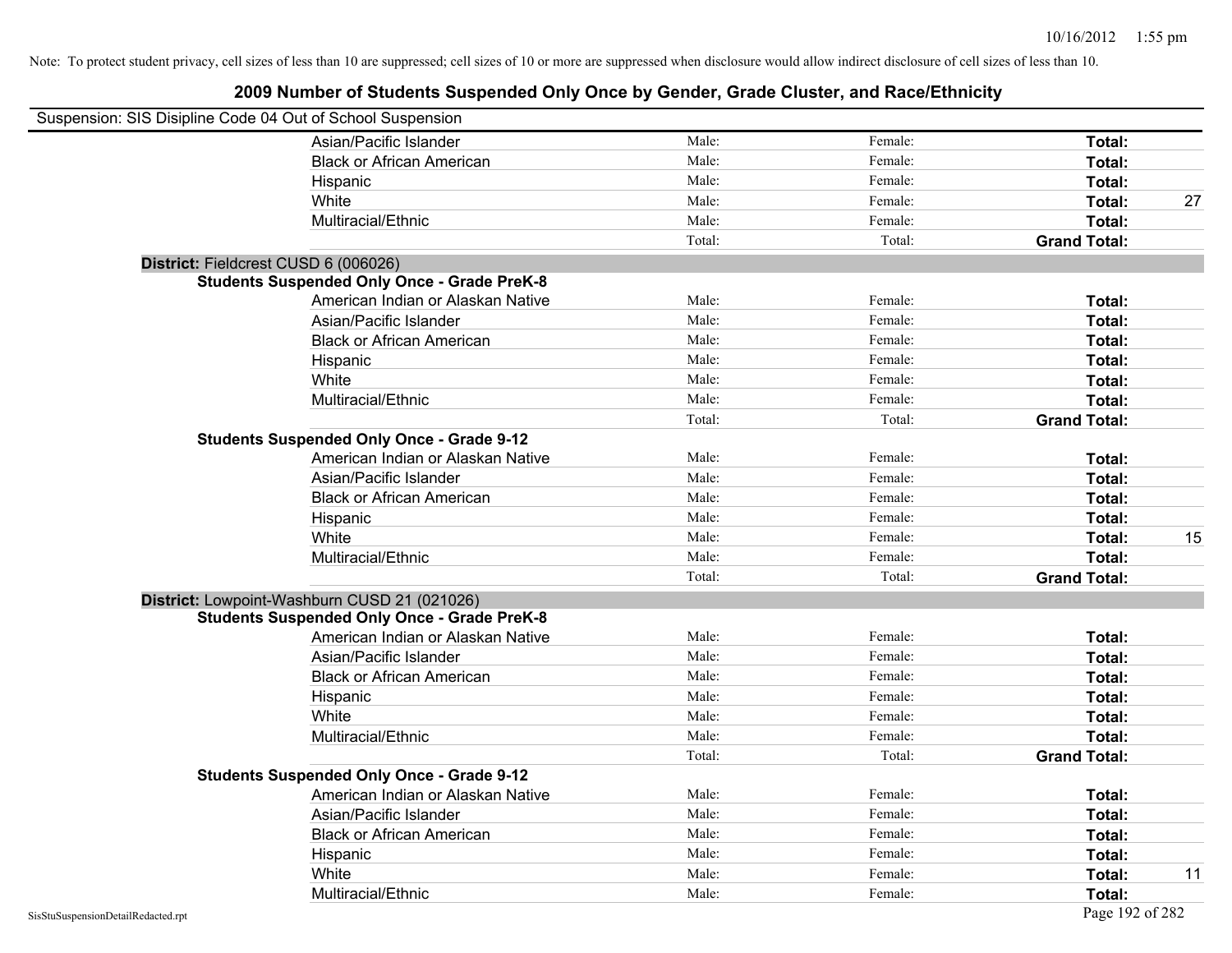| Suspension: SIS Disipline Code 04 Out of School Suspension |                                                    |        |         |                     |
|------------------------------------------------------------|----------------------------------------------------|--------|---------|---------------------|
|                                                            |                                                    | Total: | Total:  | <b>Grand Total:</b> |
| District: Metamora CCSD 1 (001004)                         |                                                    |        |         |                     |
|                                                            | <b>Students Suspended Only Once - Grade PreK-8</b> |        |         |                     |
|                                                            | American Indian or Alaskan Native                  | Male:  | Female: | Total:              |
|                                                            | Asian/Pacific Islander                             | Male:  | Female: | Total:              |
|                                                            | <b>Black or African American</b>                   | Male:  | Female: | Total:              |
|                                                            | Hispanic                                           | Male:  | Female: | Total:              |
|                                                            | White                                              | Male:  | Female: | Total:              |
|                                                            | Multiracial/Ethnic                                 | Male:  | Female: | Total:              |
|                                                            |                                                    | Total: | Total:  | <b>Grand Total:</b> |
| District: Riverview CCSD 2 (002004)                        |                                                    |        |         |                     |
|                                                            | <b>Students Suspended Only Once - Grade PreK-8</b> |        |         |                     |
|                                                            | American Indian or Alaskan Native                  | Male:  | Female: | Total:              |
|                                                            | Asian/Pacific Islander                             | Male:  | Female: | Total:              |
|                                                            | <b>Black or African American</b>                   | Male:  | Female: | Total:              |
|                                                            | Hispanic                                           | Male:  | Female: | Total:              |
|                                                            | White                                              | Male:  | Female: | Total:              |
|                                                            | Multiracial/Ethnic                                 | Male:  | Female: | Total:              |
|                                                            |                                                    | Total: | Total:  | <b>Grand Total:</b> |
| District: Roanoke Benson CUSD 60 (060026)                  |                                                    |        |         |                     |
|                                                            | <b>Students Suspended Only Once - Grade PreK-8</b> |        |         |                     |
|                                                            | American Indian or Alaskan Native                  | Male:  | Female: | Total:              |
|                                                            | Asian/Pacific Islander                             | Male:  | Female: | Total:              |
|                                                            | <b>Black or African American</b>                   | Male:  | Female: | Total:              |
|                                                            | Hispanic                                           | Male:  | Female: | Total:              |
|                                                            | White                                              | Male:  | Female: | Total:              |
|                                                            | Multiracial/Ethnic                                 | Male:  | Female: | Total:              |
|                                                            |                                                    | Total: | Total:  | <b>Grand Total:</b> |
|                                                            | <b>Students Suspended Only Once - Grade 9-12</b>   |        |         |                     |
|                                                            | American Indian or Alaskan Native                  | Male:  | Female: | Total:              |
|                                                            | Asian/Pacific Islander                             | Male:  | Female: | Total:              |
|                                                            | <b>Black or African American</b>                   | Male:  | Female: | Total:              |
|                                                            | Hispanic                                           | Male:  | Female: | Total:              |
|                                                            | White                                              | Male:  | Female: | Total:              |
|                                                            | Multiracial/Ethnic                                 | Male:  | Female: | Total:              |
|                                                            |                                                    | Total: | Total:  | <b>Grand Total:</b> |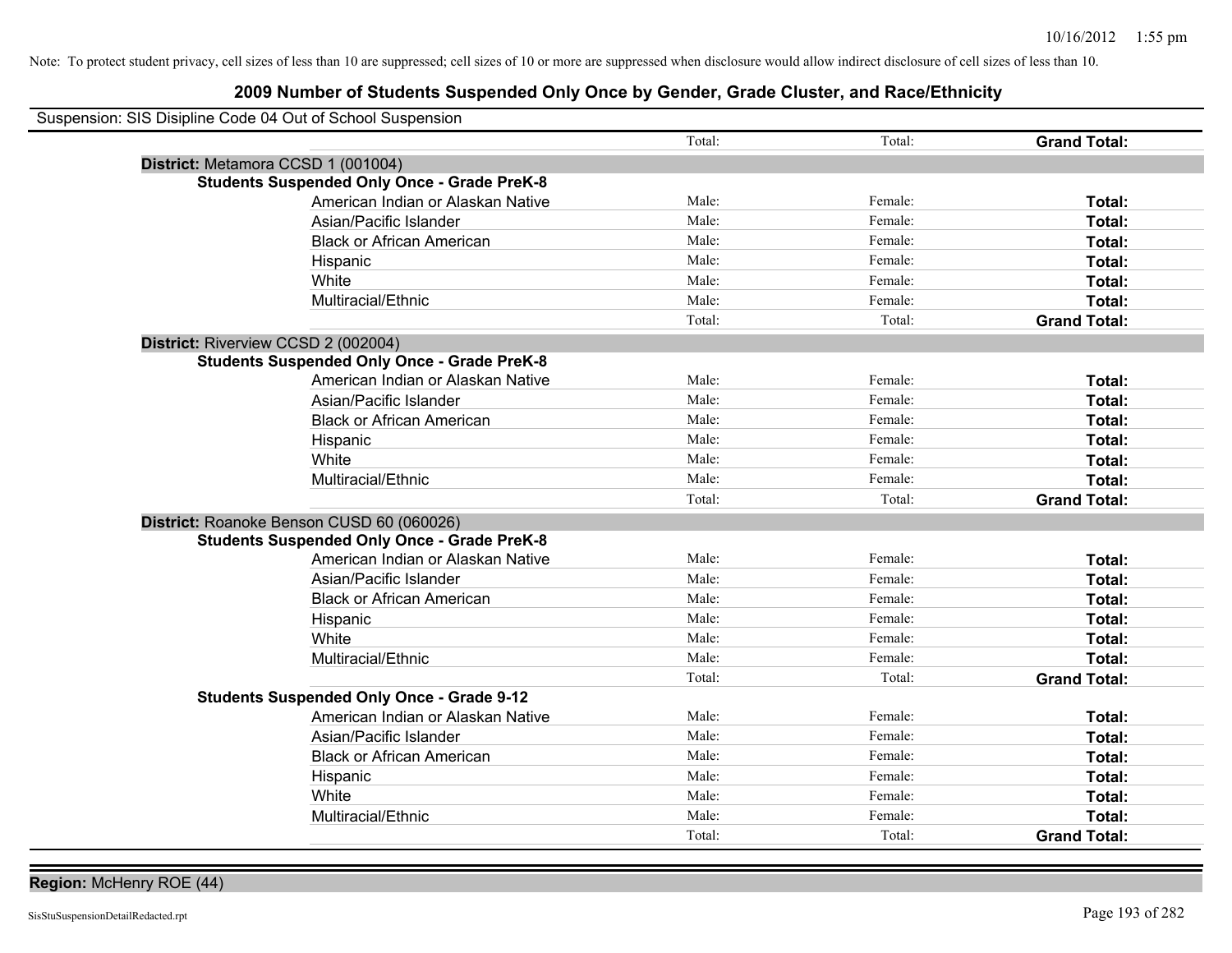| Suspension: SIS Disipline Code 04 Out of School Suspension |
|------------------------------------------------------------|
|------------------------------------------------------------|

| County: Mchenry (063)           |                                                    |        |     |         |    |                     |     |
|---------------------------------|----------------------------------------------------|--------|-----|---------|----|---------------------|-----|
|                                 | District: Alden Hebron SD 19 (019024)              |        |     |         |    |                     |     |
|                                 | <b>Students Suspended Only Once - Grade PreK-8</b> |        |     |         |    |                     |     |
|                                 | American Indian or Alaskan Native                  | Male:  |     | Female: |    | Total:              |     |
|                                 | Asian/Pacific Islander                             | Male:  |     | Female: |    | Total:              |     |
|                                 | <b>Black or African American</b>                   | Male:  |     | Female: |    | Total:              |     |
|                                 | Hispanic                                           | Male:  |     | Female: |    | Total:              |     |
|                                 | White                                              | Male:  |     | Female: |    | Total:              |     |
|                                 | Multiracial/Ethnic                                 | Male:  |     | Female: |    | Total:              |     |
|                                 |                                                    | Total: |     | Total:  |    | <b>Grand Total:</b> |     |
|                                 | <b>Students Suspended Only Once - Grade 9-12</b>   |        |     |         |    |                     |     |
|                                 | American Indian or Alaskan Native                  | Male:  |     | Female: |    | Total:              |     |
|                                 | Asian/Pacific Islander                             | Male:  |     | Female: |    | Total:              |     |
|                                 | <b>Black or African American</b>                   | Male:  |     | Female: |    | Total:              |     |
|                                 | Hispanic                                           | Male:  |     | Female: |    | Total:              |     |
|                                 | White                                              | Male:  |     | Female: |    | Total:              |     |
|                                 | Multiracial/Ethnic                                 | Male:  |     | Female: |    | Total:              |     |
|                                 |                                                    | Total: |     | Total:  |    | <b>Grand Total:</b> |     |
| District: Cary CCSD 26 (026004) |                                                    |        |     |         |    |                     |     |
|                                 | <b>Students Suspended Only Once - Grade PreK-8</b> |        |     |         |    |                     |     |
|                                 | American Indian or Alaskan Native                  | Male:  |     | Female: |    | Total:              |     |
|                                 | Asian/Pacific Islander                             | Male:  |     | Female: |    | Total:              |     |
|                                 | <b>Black or African American</b>                   | Male:  |     | Female: |    | Total:              |     |
|                                 | Hispanic                                           | Male:  |     | Female: |    | Total:              |     |
|                                 | White                                              | Male:  |     | Female: |    | Total:              | 18  |
|                                 | Multiracial/Ethnic                                 | Male:  |     | Female: |    | Total:              |     |
|                                 |                                                    | Total: |     | Total:  |    | <b>Grand Total:</b> |     |
| District: CHSD 155 (155016)     |                                                    |        |     |         |    |                     |     |
|                                 | <b>Students Suspended Only Once - Grade 9-12</b>   |        |     |         |    |                     |     |
|                                 | American Indian or Alaskan Native                  | Male:  |     | Female: |    | Total:              |     |
|                                 | Asian/Pacific Islander                             | Male:  |     | Female: |    | Total:              |     |
|                                 | <b>Black or African American</b>                   | Male:  |     | Female: |    | Total:              |     |
|                                 | Hispanic                                           | Male:  |     | Female: |    | Total:              | 20  |
|                                 | White                                              | Male:  | 136 | Female: | 52 | Total:              | 188 |
|                                 | Multiracial/Ethnic                                 | Male:  |     | Female: |    | Total:              |     |
|                                 |                                                    | Total: | 156 | Total:  | 64 | <b>Grand Total:</b> | 220 |
|                                 |                                                    |        |     |         |    |                     |     |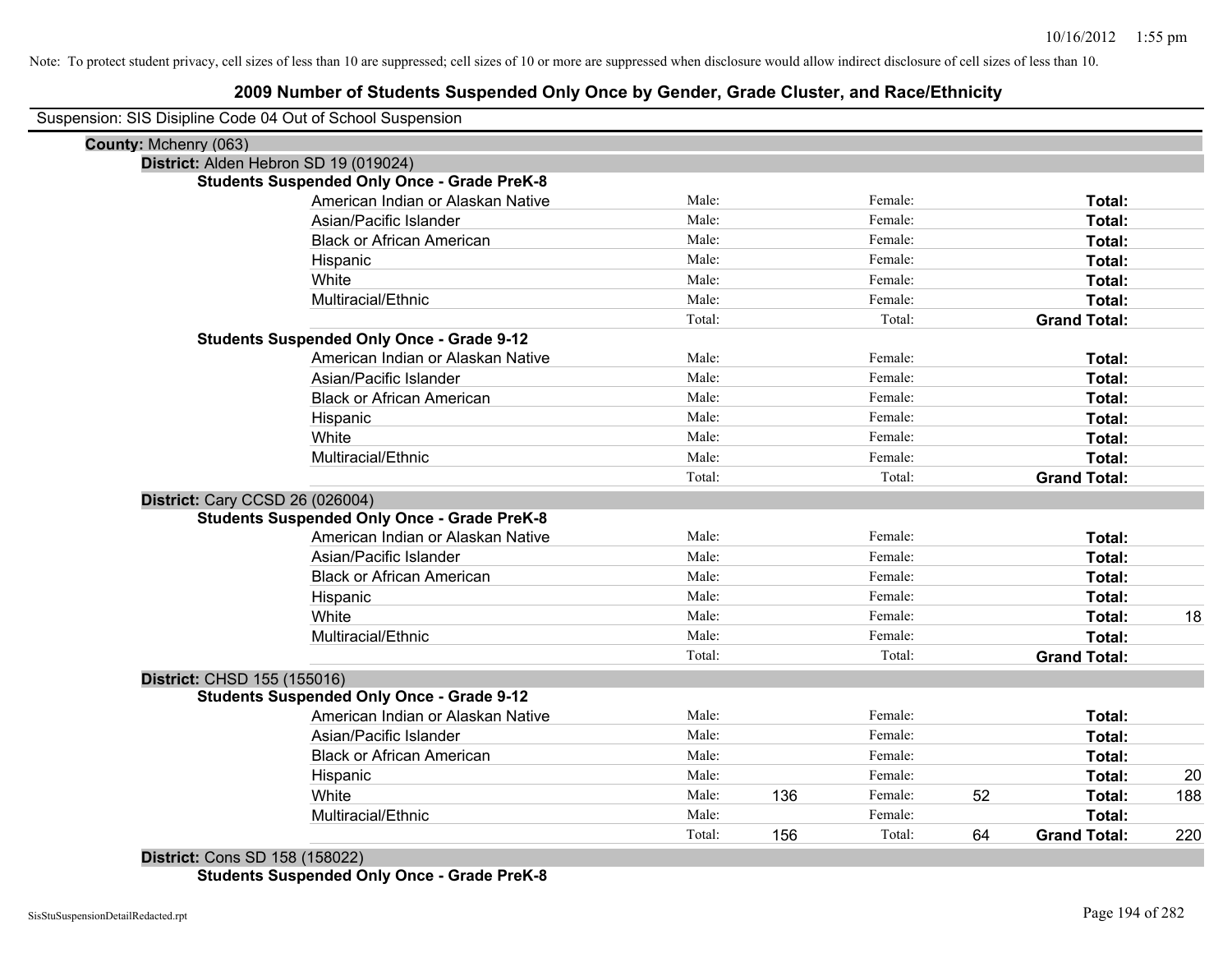| Suspension: SIS Disipline Code 04 Out of School Suspension | וטוווואטו טו טנשטטווט טשטוטט טוויט אין טטווטט אן טטוואטו, טועמט טואטנטו, אווא ושטטובנוווווטונ |                |         |                     |    |
|------------------------------------------------------------|-----------------------------------------------------------------------------------------------|----------------|---------|---------------------|----|
|                                                            | American Indian or Alaskan Native                                                             | Male:          | Female: | Total:              |    |
|                                                            | Asian/Pacific Islander                                                                        | Male:          | Female: | Total:              |    |
|                                                            | <b>Black or African American</b>                                                              | Male:          | Female: | Total:              |    |
|                                                            | Hispanic                                                                                      | Male:          | Female: | Total:              |    |
|                                                            | White                                                                                         | Male:          | Female: | Total:              |    |
|                                                            | Multiracial/Ethnic                                                                            | Male:          | Female: | Total:              |    |
|                                                            |                                                                                               | Total:         | Total:  | <b>Grand Total:</b> |    |
|                                                            | <b>Students Suspended Only Once - Grade 9-12</b>                                              |                |         |                     |    |
|                                                            | American Indian or Alaskan Native                                                             | Male:          | Female: | Total:              |    |
|                                                            | Asian/Pacific Islander                                                                        | Male:          | Female: | Total:              |    |
|                                                            | <b>Black or African American</b>                                                              | Male:          | Female: | Total:              |    |
|                                                            | Hispanic                                                                                      | Male:          | Female: | Total:              | 18 |
|                                                            | White                                                                                         | Male:          | Female: | Total:              | 47 |
|                                                            | Multiracial/Ethnic                                                                            | Male:          | Female: | Total:              |    |
|                                                            |                                                                                               | Total:         | Total:  | <b>Grand Total:</b> |    |
|                                                            | District: Crystal Lake CCSD 47 (047004)                                                       |                |         |                     |    |
|                                                            | <b>Students Suspended Only Once - Grade PreK-8</b>                                            |                |         |                     |    |
|                                                            | American Indian or Alaskan Native                                                             | Male:          | Female: | Total:              |    |
|                                                            | Asian/Pacific Islander                                                                        | Male:          | Female: | Total:              |    |
|                                                            | <b>Black or African American</b>                                                              | Male:          | Female: | Total:              |    |
|                                                            | Hispanic                                                                                      | Male:          | Female: | Total:              | 14 |
|                                                            | White                                                                                         | Male:          | Female: | Total:              | 53 |
|                                                            | Multiracial/Ethnic                                                                            | Male:          | Female: | Total:              |    |
|                                                            |                                                                                               | Total:         | Total:  | <b>Grand Total:</b> |    |
|                                                            | District: Fox River Grove Cons SD 3 (003003)                                                  |                |         |                     |    |
|                                                            | <b>Students Suspended Only Once - Grade PreK-8</b>                                            |                |         |                     |    |
|                                                            | American Indian or Alaskan Native                                                             | Male:          | Female: | Total:              |    |
|                                                            | Asian/Pacific Islander                                                                        | Male:          | Female: | Total:              |    |
|                                                            | <b>Black or African American</b>                                                              | Male:          | Female: | Total:              |    |
|                                                            | Hispanic                                                                                      | Male:          | Female: | Total:              |    |
|                                                            | White                                                                                         | Male:          | Female: | Total:              |    |
|                                                            | Multiracial/Ethnic                                                                            | Male:          | Female: | Total:              |    |
|                                                            |                                                                                               | Total:         | Total:  | <b>Grand Total:</b> |    |
|                                                            | District: Harvard CUSD 50 (050026)                                                            |                |         |                     |    |
|                                                            | <b>Students Suspended Only Once - Grade PreK-8</b>                                            |                |         |                     |    |
|                                                            | American Indian or Alaskan Native                                                             | Male:<br>Male: | Female: | Total:              |    |
|                                                            | Asian/Pacific Islander                                                                        |                | Female: | Total:              |    |
|                                                            | <b>Black or African American</b>                                                              | Male:          | Female: | Total:              |    |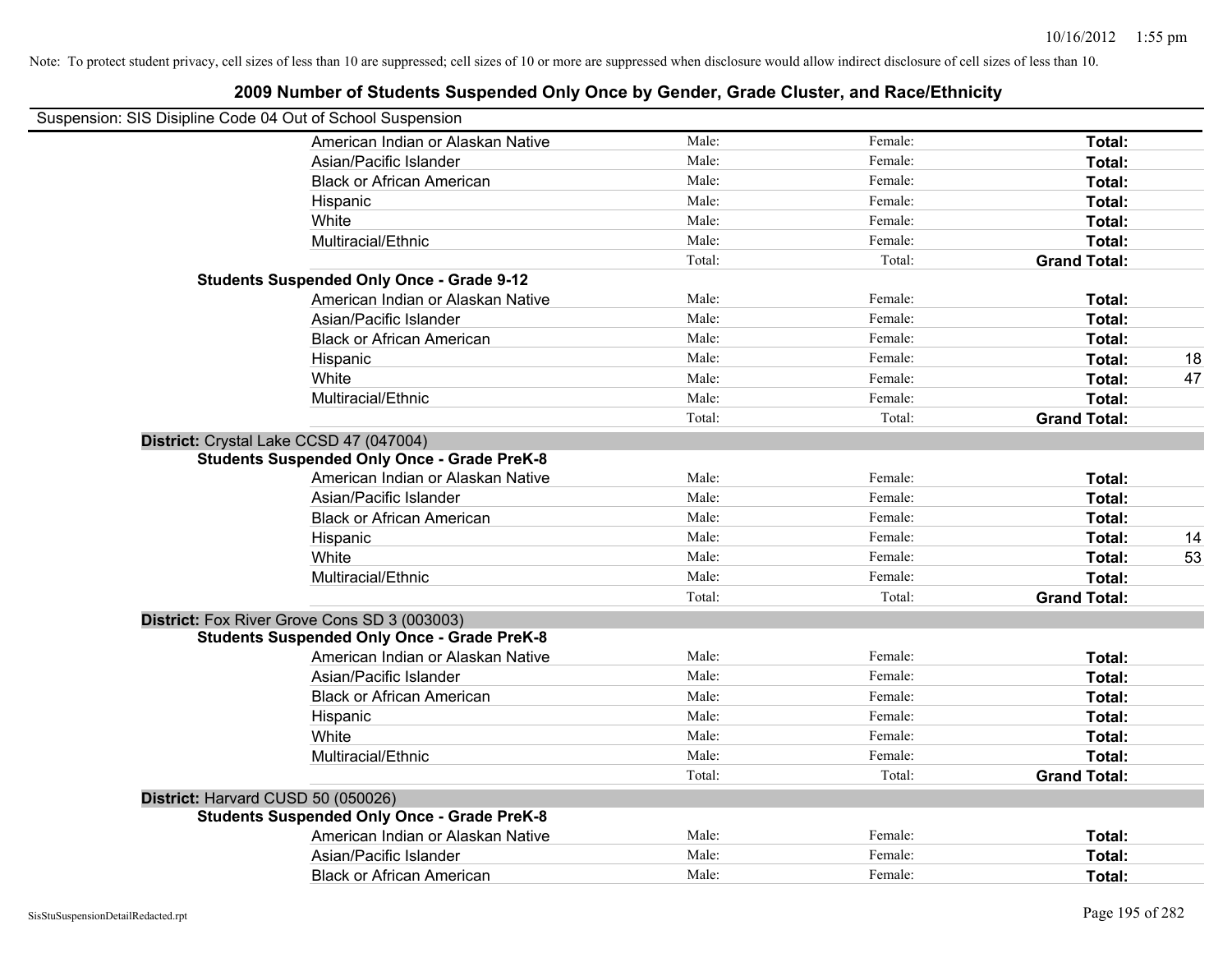| Suspension: SIS Disipline Code 04 Out of School Suspension |                                                    |        |         |                     |    |
|------------------------------------------------------------|----------------------------------------------------|--------|---------|---------------------|----|
|                                                            | Hispanic                                           | Male:  | Female: | Total:              | 14 |
|                                                            | White                                              | Male:  | Female: | Total:              | 10 |
|                                                            | Multiracial/Ethnic                                 | Male:  | Female: | Total:              |    |
|                                                            |                                                    | Total: | Total:  | <b>Grand Total:</b> |    |
|                                                            | <b>Students Suspended Only Once - Grade 9-12</b>   |        |         |                     |    |
|                                                            | American Indian or Alaskan Native                  | Male:  | Female: | Total:              |    |
|                                                            | Asian/Pacific Islander                             | Male:  | Female: | Total:              |    |
|                                                            | <b>Black or African American</b>                   | Male:  | Female: | Total:              |    |
|                                                            | Hispanic                                           | Male:  | Female: | Total:              | 23 |
|                                                            | White                                              | Male:  | Female: | Total:              | 29 |
|                                                            | Multiracial/Ethnic                                 | Male:  | Female: | Total:              |    |
|                                                            |                                                    | Total: | Total:  | <b>Grand Total:</b> |    |
| District: Johnsburg CUSD 12 (012026)                       |                                                    |        |         |                     |    |
|                                                            | <b>Students Suspended Only Once - Grade PreK-8</b> |        |         |                     |    |
|                                                            | American Indian or Alaskan Native                  | Male:  | Female: | Total:              |    |
|                                                            | Asian/Pacific Islander                             | Male:  | Female: | Total:              |    |
|                                                            | <b>Black or African American</b>                   | Male:  | Female: | Total:              |    |
|                                                            | Hispanic                                           | Male:  | Female: | Total:              |    |
|                                                            | White                                              | Male:  | Female: | Total:              | 28 |
|                                                            | Multiracial/Ethnic                                 | Male:  | Female: | Total:              |    |
|                                                            |                                                    | Total: | Total:  | <b>Grand Total:</b> |    |
|                                                            | <b>Students Suspended Only Once - Grade 9-12</b>   |        |         |                     |    |
|                                                            | American Indian or Alaskan Native                  | Male:  | Female: | Total:              |    |
|                                                            | Asian/Pacific Islander                             | Male:  | Female: | Total:              |    |
|                                                            | <b>Black or African American</b>                   | Male:  | Female: | Total:              |    |
|                                                            | Hispanic                                           | Male:  | Female: | Total:              |    |
|                                                            | White                                              | Male:  | Female: | Total:              | 31 |
|                                                            | Multiracial/Ethnic                                 | Male:  | Female: | Total:              |    |
|                                                            |                                                    | Total: | Total:  | <b>Grand Total:</b> |    |
| District: Marengo CHSD 154 (154016)                        |                                                    |        |         |                     |    |
|                                                            | <b>Students Suspended Only Once - Grade 9-12</b>   |        |         |                     |    |
|                                                            | American Indian or Alaskan Native                  | Male:  | Female: | Total:              |    |
|                                                            | Asian/Pacific Islander                             | Male:  | Female: | Total:              |    |
|                                                            | <b>Black or African American</b>                   | Male:  | Female: | Total:              |    |
|                                                            | Hispanic                                           | Male:  | Female: | Total:              |    |
|                                                            | White                                              | Male:  | Female: | Total:              | 28 |
|                                                            | Multiracial/Ethnic                                 | Male:  | Female: | Total:              |    |
|                                                            |                                                    | Total: | Total:  | <b>Grand Total:</b> |    |
|                                                            |                                                    |        |         |                     |    |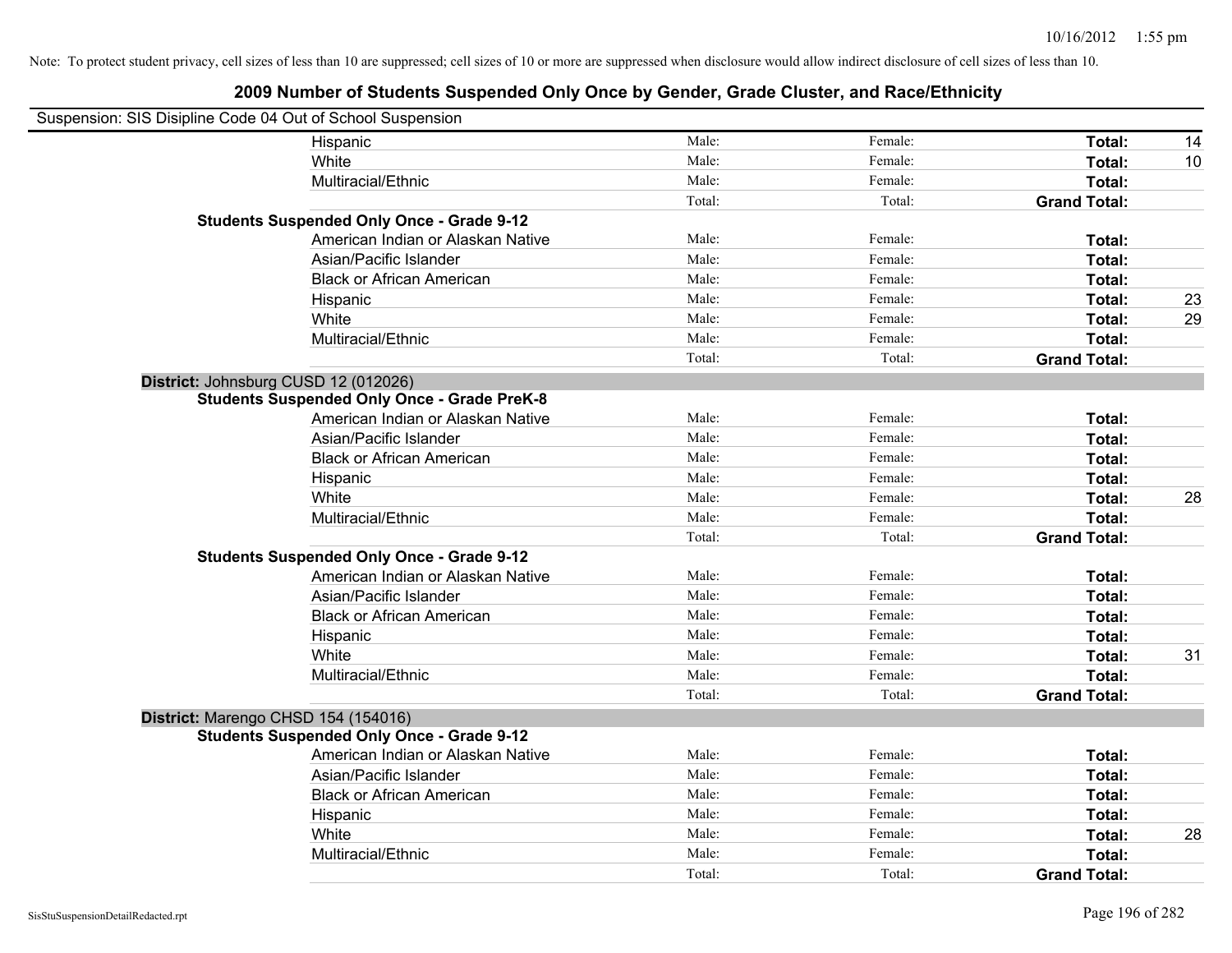# **2009 Number of Students Suspended Only Once by Gender, Grade Cluster, and Race/Ethnicity**

| District: Marengo-Union E Cons D 165 (165003)<br><b>Students Suspended Only Once - Grade PreK-8</b><br>American Indian or Alaskan Native<br>Asian/Pacific Islander | Male:<br>Male:<br>Male: |    |         |    |                     |    |
|--------------------------------------------------------------------------------------------------------------------------------------------------------------------|-------------------------|----|---------|----|---------------------|----|
|                                                                                                                                                                    |                         |    |         |    |                     |    |
|                                                                                                                                                                    |                         |    |         |    |                     |    |
|                                                                                                                                                                    |                         |    | Female: |    | Total:              |    |
|                                                                                                                                                                    |                         |    | Female: |    | Total:              |    |
| <b>Black or African American</b>                                                                                                                                   |                         |    | Female: |    | Total:              |    |
| Hispanic                                                                                                                                                           | Male:                   |    | Female: |    | Total:              |    |
| White                                                                                                                                                              | Male:                   |    | Female: |    | Total:              | 16 |
| Multiracial/Ethnic                                                                                                                                                 | Male:                   |    | Female: |    | Total:              |    |
|                                                                                                                                                                    | Total:                  |    | Total:  |    | <b>Grand Total:</b> |    |
| District: McHenry CCSD 15 (015004)                                                                                                                                 |                         |    |         |    |                     |    |
| <b>Students Suspended Only Once - Grade PreK-8</b>                                                                                                                 |                         |    |         |    |                     |    |
| American Indian or Alaskan Native                                                                                                                                  | Male:                   |    | Female: |    | Total:              |    |
| Asian/Pacific Islander                                                                                                                                             | Male:                   |    | Female: |    | Total:              |    |
| <b>Black or African American</b>                                                                                                                                   | Male:                   |    | Female: |    | Total:              |    |
| Hispanic                                                                                                                                                           | Male:                   |    | Female: |    | Total:              |    |
| White                                                                                                                                                              | Male:                   |    | Female: |    | Total:              | 20 |
| Multiracial/Ethnic                                                                                                                                                 | Male:                   |    | Female: |    | Total:              |    |
|                                                                                                                                                                    | Total:                  |    | Total:  |    | <b>Grand Total:</b> |    |
| District: McHenry CHSD 156 (156016)                                                                                                                                |                         |    |         |    |                     |    |
| <b>Students Suspended Only Once - Grade 9-12</b>                                                                                                                   |                         |    |         |    |                     |    |
| American Indian or Alaskan Native                                                                                                                                  | Male:                   |    | Female: |    | Total:              |    |
| Asian/Pacific Islander                                                                                                                                             | Male:                   |    | Female: |    | Total:              |    |
| <b>Black or African American</b>                                                                                                                                   | Male:                   |    | Female: |    | Total:              |    |
| Hispanic                                                                                                                                                           | Male:                   |    | Female: |    | Total:              | 18 |
| White                                                                                                                                                              | Male:                   | 44 | Female: | 25 | Total:              | 69 |
| Multiracial/Ethnic                                                                                                                                                 | Male:                   |    | Female: |    | Total:              |    |
|                                                                                                                                                                    | Total:                  |    | Total:  |    | <b>Grand Total:</b> |    |
| District: Nippersink SD 2 (002003)                                                                                                                                 |                         |    |         |    |                     |    |
| <b>Students Suspended Only Once - Grade PreK-8</b>                                                                                                                 |                         |    |         |    |                     |    |
| American Indian or Alaskan Native                                                                                                                                  | Male:                   |    | Female: |    | Total:              |    |
| Asian/Pacific Islander                                                                                                                                             | Male:                   |    | Female: |    | Total:              |    |
| <b>Black or African American</b>                                                                                                                                   | Male:                   |    | Female: |    | Total:              |    |
| Hispanic                                                                                                                                                           | Male:                   |    | Female: |    | Total:              |    |
| White                                                                                                                                                              | Male:                   |    | Female: |    | Total:              |    |
| Multiracial/Ethnic                                                                                                                                                 | Male:                   |    | Female: |    | Total:              |    |
|                                                                                                                                                                    | Total:                  |    | Total:  |    | <b>Grand Total:</b> |    |
| District: Prairie Grove CSD 46 (046003)                                                                                                                            |                         |    |         |    |                     |    |

**Students Suspended Only Once - Grade PreK-8**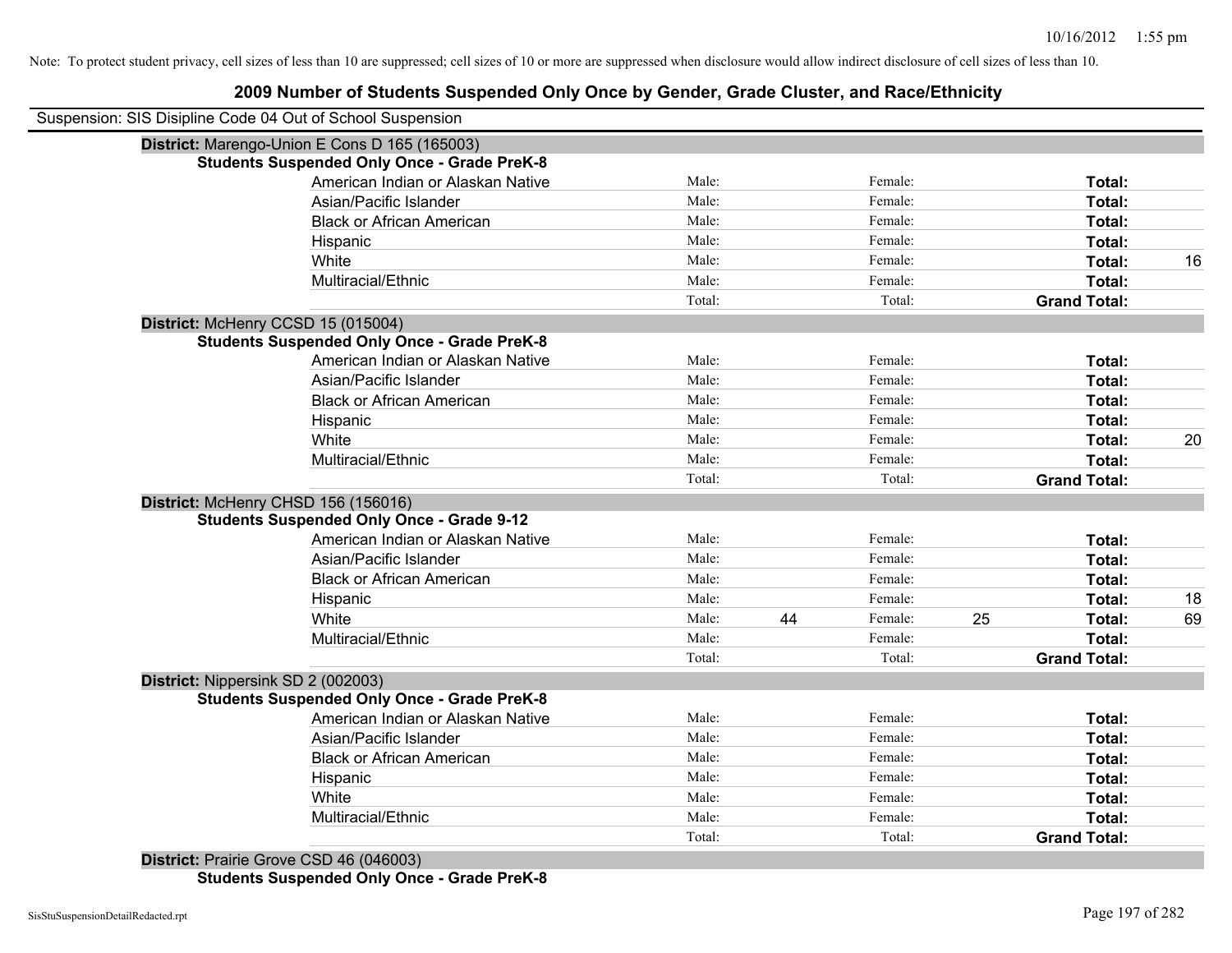| Suspension: SIS Disipline Code 04 Out of School Suspension |        |    |         |    |                     |    |
|------------------------------------------------------------|--------|----|---------|----|---------------------|----|
| American Indian or Alaskan Native                          | Male:  |    | Female: |    | Total:              |    |
| Asian/Pacific Islander                                     | Male:  |    | Female: |    | Total:              |    |
| <b>Black or African American</b>                           | Male:  |    | Female: |    | Total:              |    |
| Hispanic                                                   | Male:  |    | Female: |    | Total:              |    |
| White                                                      | Male:  |    | Female: |    | Total:              |    |
| Multiracial/Ethnic                                         | Male:  |    | Female: |    | Total:              |    |
|                                                            | Total: |    | Total:  |    | <b>Grand Total:</b> |    |
| District: Richmond-Burton CHSD 157 (157016)                |        |    |         |    |                     |    |
| <b>Students Suspended Only Once - Grade 9-12</b>           |        |    |         |    |                     |    |
| American Indian or Alaskan Native                          | Male:  |    | Female: |    | Total:              |    |
| Asian/Pacific Islander                                     | Male:  |    | Female: |    | Total:              |    |
| <b>Black or African American</b>                           | Male:  |    | Female: |    | Total:              |    |
| Hispanic                                                   | Male:  |    | Female: |    | Total:              |    |
| White                                                      | Male:  |    | Female: |    | Total:              | 26 |
| Multiracial/Ethnic                                         | Male:  |    | Female: |    | Total:              |    |
|                                                            | Total: |    | Total:  |    | <b>Grand Total:</b> |    |
| District: Riley CCSD 18 (018004)                           |        |    |         |    |                     |    |
| <b>Students Suspended Only Once - Grade PreK-8</b>         |        |    |         |    |                     |    |
| American Indian or Alaskan Native                          | Male:  |    | Female: |    | Total:              |    |
| Asian/Pacific Islander                                     | Male:  |    | Female: |    | Total:              |    |
| <b>Black or African American</b>                           | Male:  |    | Female: |    | Total:              |    |
| Hispanic                                                   | Male:  |    | Female: |    | Total:              |    |
| White                                                      | Male:  |    | Female: |    | Total:              |    |
| Multiracial/Ethnic                                         | Male:  |    | Female: |    | Total:              |    |
|                                                            | Total: |    | Total:  |    | <b>Grand Total:</b> |    |
| District: Woodstock CUSD 200 (200026)                      |        |    |         |    |                     |    |
| <b>Students Suspended Only Once - Grade PreK-8</b>         |        |    |         |    |                     |    |
| American Indian or Alaskan Native                          | Male:  |    | Female: |    | Total:              |    |
| Asian/Pacific Islander                                     | Male:  |    | Female: |    | Total:              |    |
| <b>Black or African American</b>                           | Male:  |    | Female: |    | Total:              |    |
| Hispanic                                                   | Male:  | 20 | Female: | 10 | Total:              | 30 |
| White                                                      | Male:  |    | Female: |    | Total:              | 46 |
| Multiracial/Ethnic                                         | Male:  |    | Female: |    | Total:              |    |
|                                                            | Total: |    | Total:  |    | <b>Grand Total:</b> |    |
| <b>Students Suspended Only Once - Grade 9-12</b>           |        |    |         |    |                     |    |
| American Indian or Alaskan Native                          | Male:  |    | Female: |    | Total:              |    |
| Asian/Pacific Islander                                     | Male:  |    | Female: |    | Total:              |    |
| <b>Black or African American</b>                           | Male:  |    | Female: |    | Total:              |    |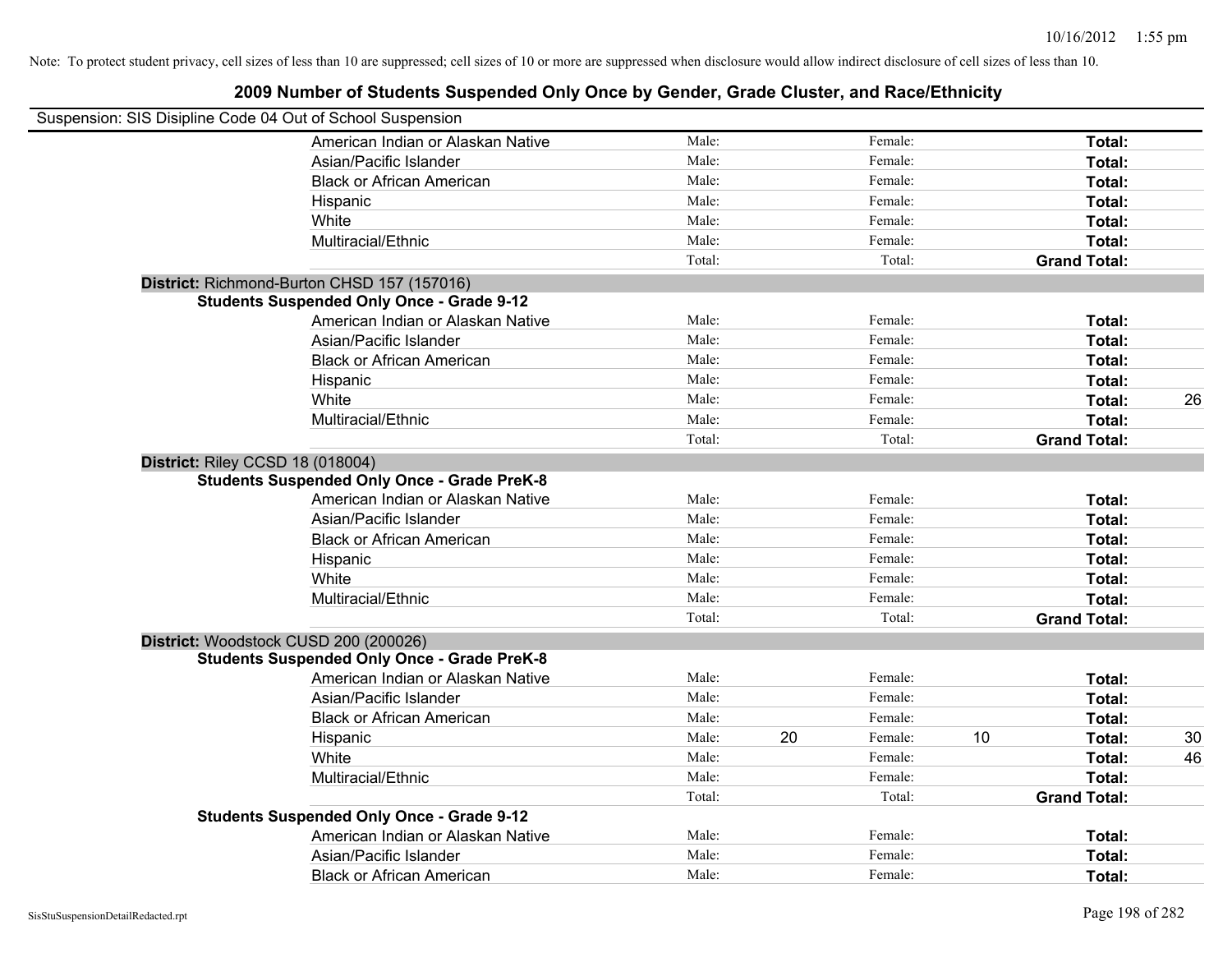| Suspension: SIS Disipline Code 04 Out of School Suspension |                                                    |        |    |         |    |                     |    |
|------------------------------------------------------------|----------------------------------------------------|--------|----|---------|----|---------------------|----|
|                                                            | Hispanic                                           | Male:  |    | Female: |    | Total:              | 22 |
|                                                            | White                                              | Male:  | 30 | Female: | 17 | Total:              | 47 |
|                                                            | Multiracial/Ethnic                                 | Male:  |    | Female: |    | Total:              |    |
|                                                            |                                                    | Total: |    | Total:  |    | <b>Grand Total:</b> |    |
| County: Non-Public School (000)                            |                                                    |        |    |         |    |                     |    |
| District: McHenry ROE (000000)                             |                                                    |        |    |         |    |                     |    |
|                                                            | <b>Students Suspended Only Once - Grade 9-12</b>   |        |    |         |    |                     |    |
|                                                            | American Indian or Alaskan Native                  | Male:  |    | Female: |    | Total:              |    |
|                                                            | Asian/Pacific Islander                             | Male:  |    | Female: |    | Total:              |    |
|                                                            | <b>Black or African American</b>                   | Male:  |    | Female: |    | Total:              |    |
|                                                            | Hispanic                                           | Male:  |    | Female: |    | Total:              |    |
|                                                            | White                                              | Male:  |    | Female: |    | Total:              |    |
|                                                            | Multiracial/Ethnic                                 | Male:  |    | Female: |    | Total:              |    |
|                                                            |                                                    | Total: |    | Total:  |    | <b>Grand Total:</b> |    |
|                                                            |                                                    |        |    |         |    |                     |    |
| Region: Monroe/Randolph ROE (45)                           |                                                    |        |    |         |    |                     |    |
| County: Monroe (067)                                       |                                                    |        |    |         |    |                     |    |
|                                                            | District: Columbia CUSD 4 (004026)                 |        |    |         |    |                     |    |
|                                                            | <b>Students Suspended Only Once - Grade PreK-8</b> |        |    |         |    |                     |    |
|                                                            | American Indian or Alaskan Native                  | Male:  |    | Female: |    | Total:              |    |
|                                                            | Asian/Pacific Islander                             | Male:  |    | Female: |    | Total:              |    |
|                                                            | <b>Black or African American</b>                   | Male:  |    | Female: |    | Total:              |    |
|                                                            | Hispanic                                           | Male:  |    | Female: |    | Total:              |    |
|                                                            | White                                              | Male:  |    | Female: |    | Total:              |    |
|                                                            | Multiracial/Ethnic                                 | Male:  |    | Female: |    | Total:              |    |
|                                                            |                                                    | Total: |    | Total:  |    | <b>Grand Total:</b> |    |
|                                                            | <b>Students Suspended Only Once - Grade 9-12</b>   |        |    |         |    |                     |    |
|                                                            | American Indian or Alaskan Native                  | Male:  |    | Female: |    | Total:              |    |
|                                                            | Asian/Pacific Islander                             | Male:  |    | Female: |    | Total:              |    |
|                                                            | <b>Black or African American</b>                   | Male:  |    | Female: |    | Total:              |    |
|                                                            | Hispanic                                           | Male:  |    | Female: |    | Total:              |    |
|                                                            | White                                              | Male:  | 10 | Female: | 11 | Total:              | 21 |
|                                                            | Multiracial/Ethnic                                 | Male:  |    | Female: |    | Total:              |    |
|                                                            |                                                    | Total: |    | Total:  |    | <b>Grand Total:</b> |    |
|                                                            | District: Valmeyer CUSD 3 (003026)                 |        |    |         |    |                     |    |
|                                                            | <b>Students Suspended Only Once - Grade PreK-8</b> |        |    |         |    |                     |    |
|                                                            | American Indian or Alaskan Native                  | Male:  |    | Female: |    | Total:              |    |
|                                                            | Asian/Pacific Islander                             | Male:  |    | Female: |    | Total:              |    |
|                                                            |                                                    |        |    |         |    |                     |    |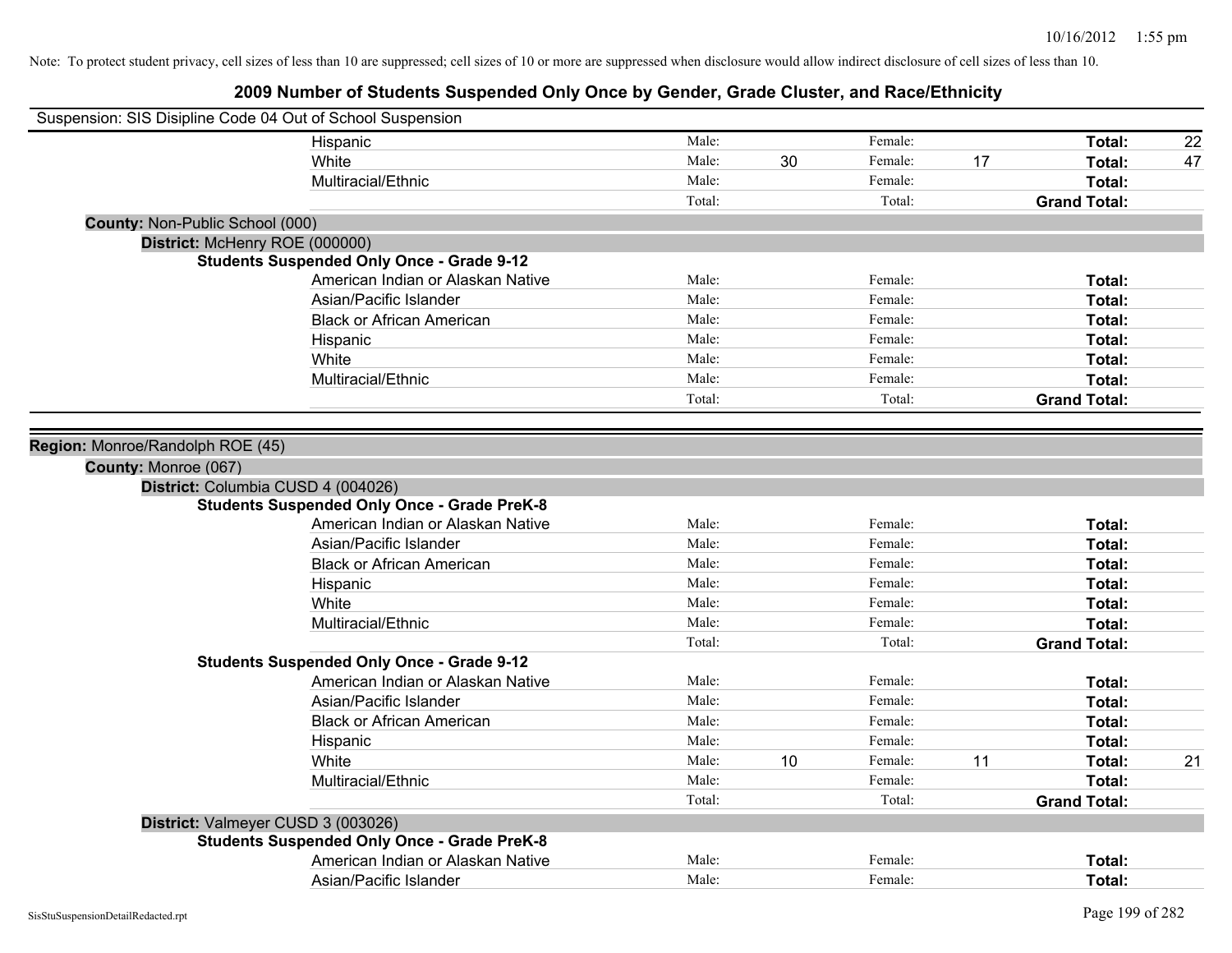| Suspension: SIS Disipline Code 04 Out of School Suspension |                                                    |                 |         |                     |
|------------------------------------------------------------|----------------------------------------------------|-----------------|---------|---------------------|
|                                                            |                                                    | Male:           | Female: |                     |
|                                                            | <b>Black or African American</b>                   | Male:           | Female: | Total:              |
|                                                            | Hispanic                                           | Male:           | Female: | Total:              |
|                                                            | White                                              |                 |         | Total:              |
|                                                            | Multiracial/Ethnic                                 | Male:<br>Total: | Female: | Total:              |
|                                                            | <b>Students Suspended Only Once - Grade 9-12</b>   |                 | Total:  | <b>Grand Total:</b> |
|                                                            | American Indian or Alaskan Native                  | Male:           | Female: | Total:              |
|                                                            | Asian/Pacific Islander                             | Male:           | Female: | Total:              |
|                                                            | <b>Black or African American</b>                   | Male:           | Female: |                     |
|                                                            |                                                    | Male:           |         | Total:              |
|                                                            | Hispanic                                           |                 | Female: | Total:              |
|                                                            | White                                              | Male:           | Female: | Total:              |
|                                                            | Multiracial/Ethnic                                 | Male:           | Female: | Total:              |
|                                                            |                                                    | Total:          | Total:  | <b>Grand Total:</b> |
| District: Waterloo CUSD 5 (005026)                         |                                                    |                 |         |                     |
|                                                            | <b>Students Suspended Only Once - Grade PreK-8</b> |                 |         |                     |
|                                                            | American Indian or Alaskan Native                  | Male:           | Female: | Total:              |
|                                                            | Asian/Pacific Islander                             | Male:           | Female: | Total:              |
|                                                            | <b>Black or African American</b>                   | Male:           | Female: | Total:              |
|                                                            | Hispanic                                           | Male:           | Female: | Total:              |
|                                                            | White                                              | Male:           | Female: | Total:              |
|                                                            | Multiracial/Ethnic                                 | Male:           | Female: | Total:              |
|                                                            |                                                    | Total:          | Total:  | <b>Grand Total:</b> |
| County: Non-Public School (000)                            |                                                    |                 |         |                     |
|                                                            | District: Monroe/Randolph ROE (000000)             |                 |         |                     |
|                                                            | <b>Students Suspended Only Once - Grade 9-12</b>   |                 |         |                     |
|                                                            | American Indian or Alaskan Native                  | Male:           | Female: | Total:              |
|                                                            | Asian/Pacific Islander                             | Male:           | Female: | Total:              |
|                                                            | <b>Black or African American</b>                   | Male:           | Female: | Total:              |
|                                                            | Hispanic                                           | Male:           | Female: | Total:              |
|                                                            | White                                              | Male:           | Female: | 12<br>Total:        |
|                                                            | Multiracial/Ethnic                                 | Male:           | Female: | Total:              |
|                                                            |                                                    | Total:          | Total:  | <b>Grand Total:</b> |
| County: Randolph (079)                                     |                                                    |                 |         |                     |
| District: Chester CUSD 139 (139026)                        |                                                    |                 |         |                     |
|                                                            | <b>Students Suspended Only Once - Grade PreK-8</b> |                 |         |                     |
|                                                            | American Indian or Alaskan Native                  | Male:           | Female: | Total:              |
|                                                            | Asian/Pacific Islander                             | Male:           | Female: | Total:              |
|                                                            | <b>Black or African American</b>                   | Male:           | Female: | Total:              |
|                                                            | Hispanic                                           | Male:           | Female: | Total:              |
| SisStuSuspensionDetailRedacted.rpt                         |                                                    |                 |         | Page 200 of 282     |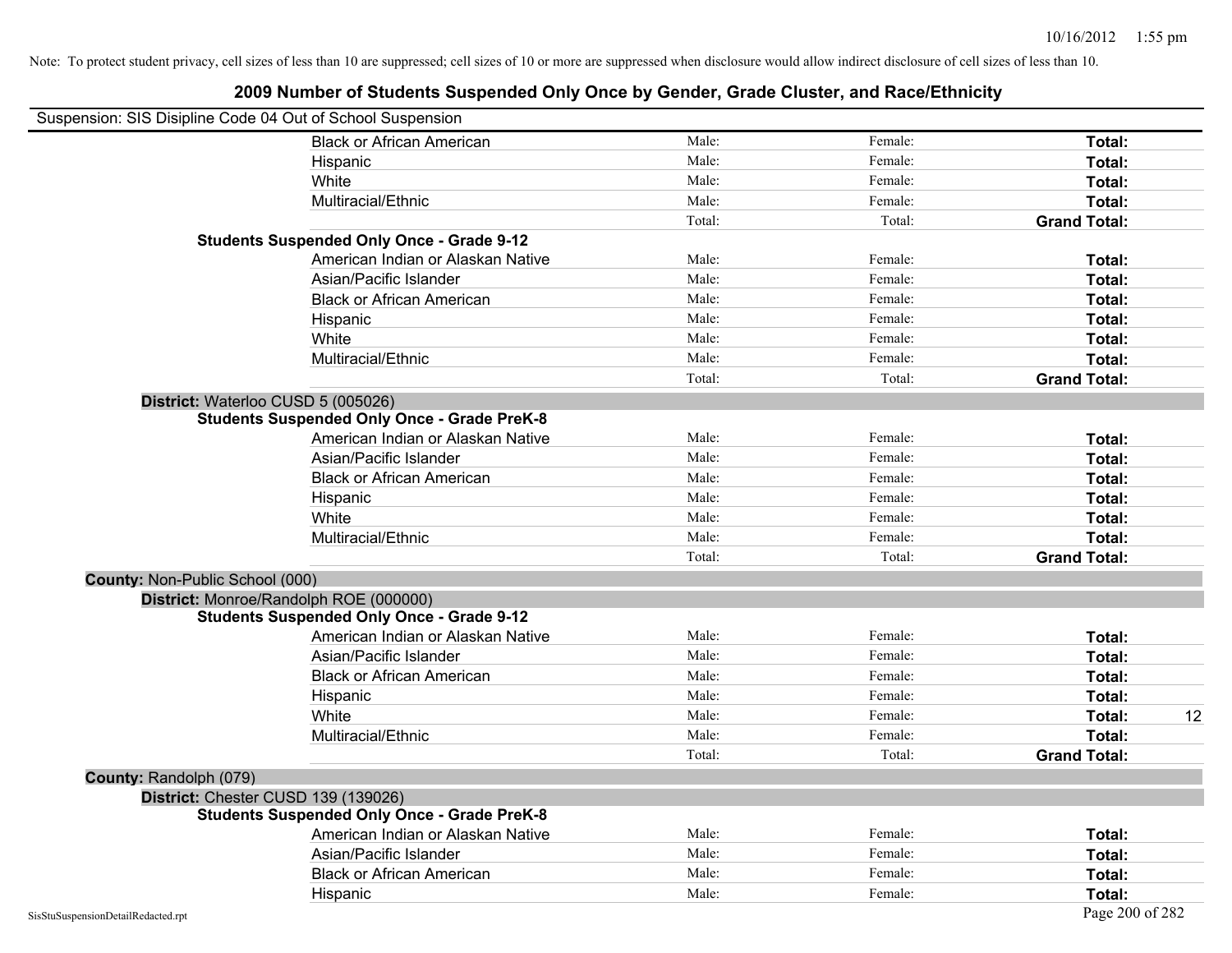#### **2009 Number of Students Suspended Only Once by Gender, Grade Cluster, and Race/Ethnicity**

|                                       | Suspension: SIS Disipline Code 04 Out of School Suspension |        |    |         |    |                     |    |
|---------------------------------------|------------------------------------------------------------|--------|----|---------|----|---------------------|----|
|                                       | White                                                      | Male:  |    | Female: |    | Total:              | 17 |
|                                       | Multiracial/Ethnic                                         | Male:  |    | Female: |    | Total:              |    |
|                                       |                                                            | Total: |    | Total:  |    | <b>Grand Total:</b> |    |
|                                       | <b>Students Suspended Only Once - Grade 9-12</b>           |        |    |         |    |                     |    |
|                                       | American Indian or Alaskan Native                          | Male:  |    | Female: |    | Total:              |    |
|                                       | Asian/Pacific Islander                                     | Male:  |    | Female: |    | Total:              |    |
|                                       | <b>Black or African American</b>                           | Male:  |    | Female: |    | Total:              |    |
|                                       | Hispanic                                                   | Male:  |    | Female: |    | Total:              |    |
|                                       | White                                                      | Male:  | 11 | Female: | 16 | Total:              | 27 |
|                                       | Multiracial/Ethnic                                         | Male:  |    | Female: |    | Total:              |    |
|                                       |                                                            | Total: |    | Total:  |    | <b>Grand Total:</b> |    |
| District: Coulterville USD 1 (001022) |                                                            |        |    |         |    |                     |    |
|                                       | <b>Students Suspended Only Once - Grade PreK-8</b>         |        |    |         |    |                     |    |
|                                       | American Indian or Alaskan Native                          | Male:  |    | Female: |    | Total:              |    |
|                                       | Asian/Pacific Islander                                     | Male:  |    | Female: |    | Total:              |    |
|                                       | <b>Black or African American</b>                           | Male:  |    | Female: |    | Total:              |    |
|                                       | Hispanic                                                   | Male:  |    | Female: |    | Total:              |    |
|                                       | White                                                      | Male:  |    | Female: |    | Total:              |    |
|                                       | Multiracial/Ethnic                                         | Male:  |    | Female: |    | Total:              |    |
|                                       |                                                            | Total: |    | Total:  |    | <b>Grand Total:</b> |    |
|                                       | <b>Students Suspended Only Once - Grade 9-12</b>           |        |    |         |    |                     |    |
|                                       | American Indian or Alaskan Native                          | Male:  |    | Female: |    | Total:              |    |
|                                       | Asian/Pacific Islander                                     | Male:  |    | Female: |    | Total:              |    |
|                                       | <b>Black or African American</b>                           | Male:  |    | Female: |    | Total:              |    |
|                                       | Hispanic                                                   | Male:  |    | Female: |    | Total:              |    |
|                                       | White                                                      | Male:  |    | Female: |    | Total:              |    |
|                                       | Multiracial/Ethnic                                         | Male:  |    | Female: |    | Total:              |    |
|                                       |                                                            | Total: |    | Total:  |    | <b>Grand Total:</b> |    |
|                                       | District: Perandoe Spec Educ District (132061)             |        |    |         |    |                     |    |
|                                       | <b>Students Suspended Only Once - Grade 9-12</b>           |        |    |         |    |                     |    |
|                                       | American Indian or Alaskan Native                          | Male:  |    | Female: |    | Total:              |    |
|                                       | Asian/Pacific Islander                                     | Male:  |    | Female: |    | Total:              |    |
|                                       | <b>Black or African American</b>                           | Male:  |    | Female: |    | Total:              |    |
|                                       | Hispanic                                                   | Male:  |    | Female: |    | Total:              |    |
|                                       | White                                                      | Male:  |    | Female: |    | Total:              |    |
|                                       | Multiracial/Ethnic                                         | Male:  |    | Female: |    | Total:              |    |
|                                       |                                                            | Total: |    | Total:  |    | <b>Grand Total:</b> |    |

**District:** Prairie Du Rocher CCSD 134 (134004)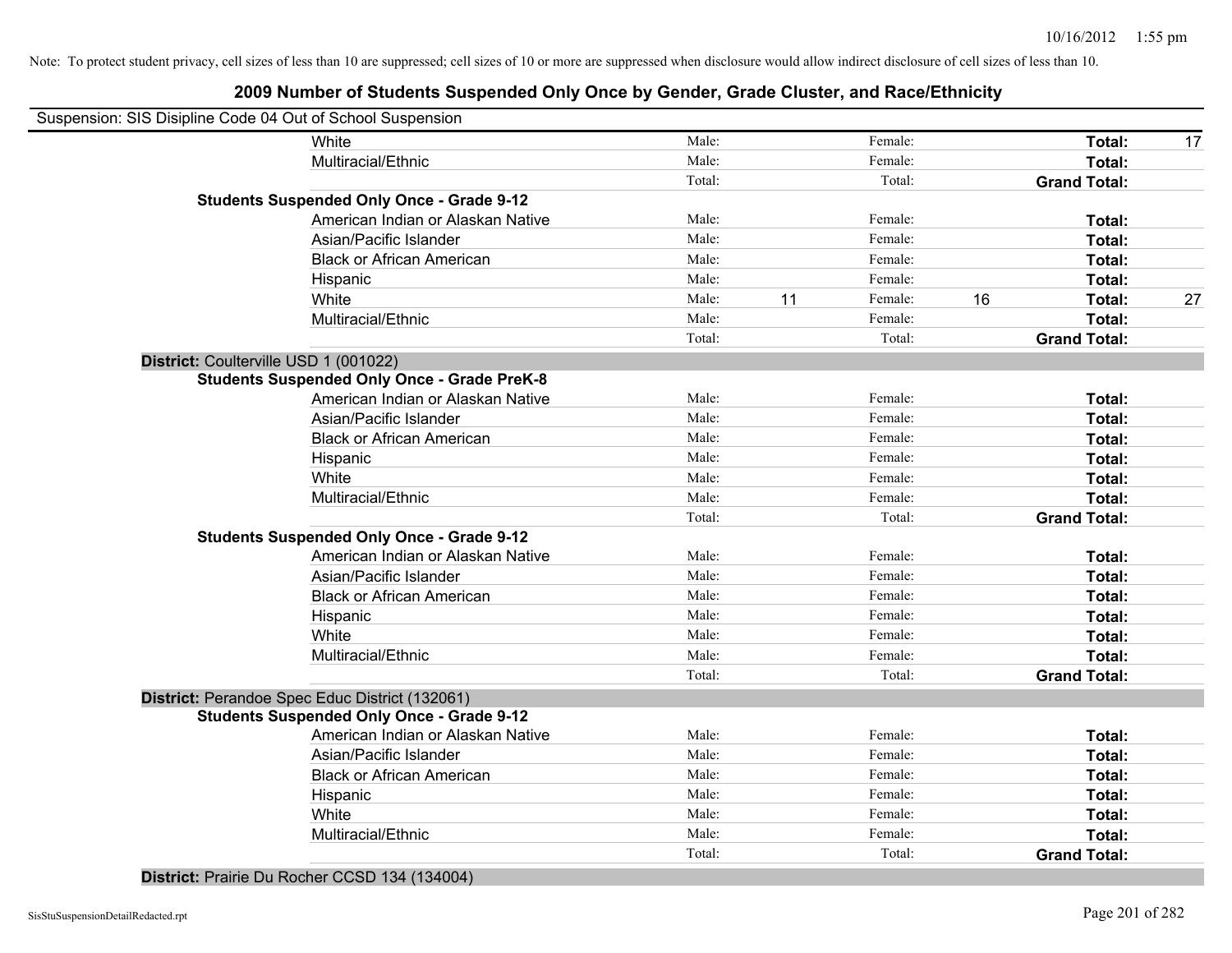| Suspension: SIS Disipline Code 04 Out of School Suspension |                                                    |        |         |                     |    |
|------------------------------------------------------------|----------------------------------------------------|--------|---------|---------------------|----|
|                                                            | <b>Students Suspended Only Once - Grade PreK-8</b> |        |         |                     |    |
|                                                            | American Indian or Alaskan Native                  | Male:  | Female: | Total:              |    |
|                                                            | Asian/Pacific Islander                             | Male:  | Female: | Total:              |    |
|                                                            | <b>Black or African American</b>                   | Male:  | Female: | Total:              |    |
|                                                            | Hispanic                                           | Male:  | Female: | Total:              |    |
|                                                            | White                                              | Male:  | Female: | Total:              |    |
|                                                            | Multiracial/Ethnic                                 | Male:  | Female: | Total:              |    |
|                                                            |                                                    | Total: | Total:  | <b>Grand Total:</b> |    |
| District: Red Bud CUSD 132 (132026)                        |                                                    |        |         |                     |    |
|                                                            | <b>Students Suspended Only Once - Grade PreK-8</b> |        |         |                     |    |
|                                                            | American Indian or Alaskan Native                  | Male:  | Female: | Total:              |    |
|                                                            | Asian/Pacific Islander                             | Male:  | Female: | Total:              |    |
|                                                            | <b>Black or African American</b>                   | Male:  | Female: | Total:              |    |
|                                                            | Hispanic                                           | Male:  | Female: | Total:              |    |
|                                                            | White                                              | Male:  | Female: | Total:              | 17 |
|                                                            | Multiracial/Ethnic                                 | Male:  | Female: | Total:              |    |
|                                                            |                                                    | Total: | Total:  | <b>Grand Total:</b> |    |
|                                                            | <b>Students Suspended Only Once - Grade 9-12</b>   |        |         |                     |    |
|                                                            | American Indian or Alaskan Native                  | Male:  | Female: | Total:              |    |
|                                                            | Asian/Pacific Islander                             | Male:  | Female: | Total:              |    |
|                                                            | <b>Black or African American</b>                   | Male:  | Female: | Total:              |    |
|                                                            | Hispanic                                           | Male:  | Female: | Total:              |    |
|                                                            | White                                              | Male:  | Female: | Total:              | 12 |
|                                                            | Multiracial/Ethnic                                 | Male:  | Female: | Total:              |    |
|                                                            |                                                    | Total: | Total:  | <b>Grand Total:</b> |    |
| District: Sparta CUSD 140 (140026)                         |                                                    |        |         |                     |    |
|                                                            | <b>Students Suspended Only Once - Grade PreK-8</b> |        |         |                     |    |
|                                                            | American Indian or Alaskan Native                  | Male:  | Female: | Total:              |    |
|                                                            | Asian/Pacific Islander                             | Male:  | Female: | Total:              |    |
|                                                            | <b>Black or African American</b>                   | Male:  | Female: | Total:              |    |
|                                                            | Hispanic                                           | Male:  | Female: | Total:              |    |
|                                                            | White                                              | Male:  | Female: | Total:              | 17 |
|                                                            | Multiracial/Ethnic                                 | Male:  | Female: | Total:              |    |
|                                                            |                                                    | Total: | Total:  | <b>Grand Total:</b> |    |
|                                                            | <b>Students Suspended Only Once - Grade 9-12</b>   |        |         |                     |    |
|                                                            | American Indian or Alaskan Native                  | Male:  | Female: | Total:              |    |
|                                                            | Asian/Pacific Islander                             | Male:  | Female: | Total:              |    |
|                                                            | <b>Black or African American</b>                   | Male:  | Female: | Total:              |    |
|                                                            | Hispanic                                           | Male:  | Female: | Total:              |    |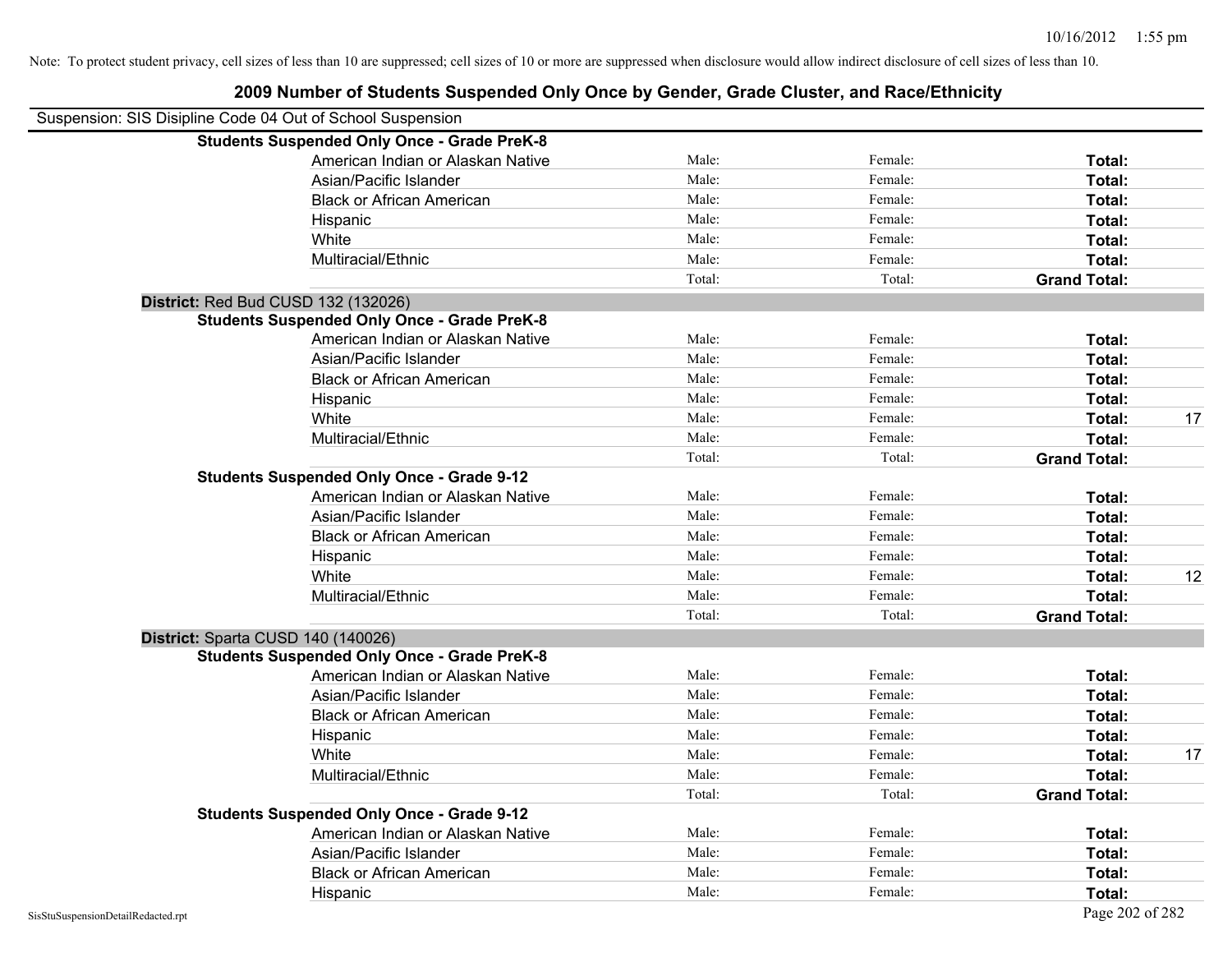| Suspension: SIS Disipline Code 04 Out of School Suspension |                                                    |        |         |                     |
|------------------------------------------------------------|----------------------------------------------------|--------|---------|---------------------|
|                                                            | White                                              | Male:  | Female: | Total:              |
|                                                            | Multiracial/Ethnic                                 | Male:  | Female: | Total:              |
|                                                            |                                                    | Total: | Total:  | <b>Grand Total:</b> |
| District: Steeleville CUSD 138 (138026)                    |                                                    |        |         |                     |
|                                                            | <b>Students Suspended Only Once - Grade 9-12</b>   |        |         |                     |
|                                                            | American Indian or Alaskan Native                  | Male:  | Female: | Total:              |
|                                                            | Asian/Pacific Islander                             | Male:  | Female: | Total:              |
|                                                            | <b>Black or African American</b>                   | Male:  | Female: | Total:              |
|                                                            | Hispanic                                           | Male:  | Female: | Total:              |
|                                                            | White                                              | Male:  | Female: | Total:              |
|                                                            | Multiracial/Ethnic                                 | Male:  | Female: | Total:              |
|                                                            |                                                    | Total: | Total:  | <b>Grand Total:</b> |
|                                                            |                                                    |        |         |                     |
| Region: Non-Public School (77)                             |                                                    |        |         |                     |
| County: Non-Public School (777)                            |                                                    |        |         |                     |
| District: Camelot Schools (027000)                         |                                                    |        |         |                     |
|                                                            | <b>Students Suspended Only Once - Grade PreK-8</b> |        |         |                     |
|                                                            | American Indian or Alaskan Native                  | Male:  | Female: | Total:              |
|                                                            | Asian/Pacific Islander                             | Male:  | Female: | Total:              |
|                                                            | <b>Black or African American</b>                   | Male:  | Female: | Total:              |
|                                                            | Hispanic                                           | Male:  | Female: | Total:              |
|                                                            | White                                              | Male:  | Female: | Total:              |
|                                                            | Multiracial/Ethnic                                 | Male:  | Female: | Total:              |
|                                                            |                                                    | Total: | Total:  | <b>Grand Total:</b> |
|                                                            | District: Epworth Child & Family Services (008200) |        |         |                     |
|                                                            | <b>Students Suspended Only Once - Grade PreK-8</b> |        |         |                     |
|                                                            | American Indian or Alaskan Native                  | Male:  | Female: | Total:              |
|                                                            | Asian/Pacific Islander                             | Male:  | Female: | Total:              |
|                                                            | <b>Black or African American</b>                   | Male:  | Female: | Total:              |
|                                                            | Hispanic                                           | Male:  | Female: | Total:              |
|                                                            | White                                              | Male:  | Female: | Total:              |
|                                                            | Multiracial/Ethnic                                 | Male:  | Female: | Total:              |
|                                                            |                                                    | Total: | Total:  | <b>Grand Total:</b> |
|                                                            | <b>Students Suspended Only Once - Grade 9-12</b>   |        |         |                     |
|                                                            | American Indian or Alaskan Native                  | Male:  | Female: | Total:              |
|                                                            | Asian/Pacific Islander                             | Male:  | Female: | Total:              |
|                                                            | <b>Black or African American</b>                   | Male:  | Female: | Total:              |
|                                                            | Hispanic                                           | Male:  | Female: | Total:              |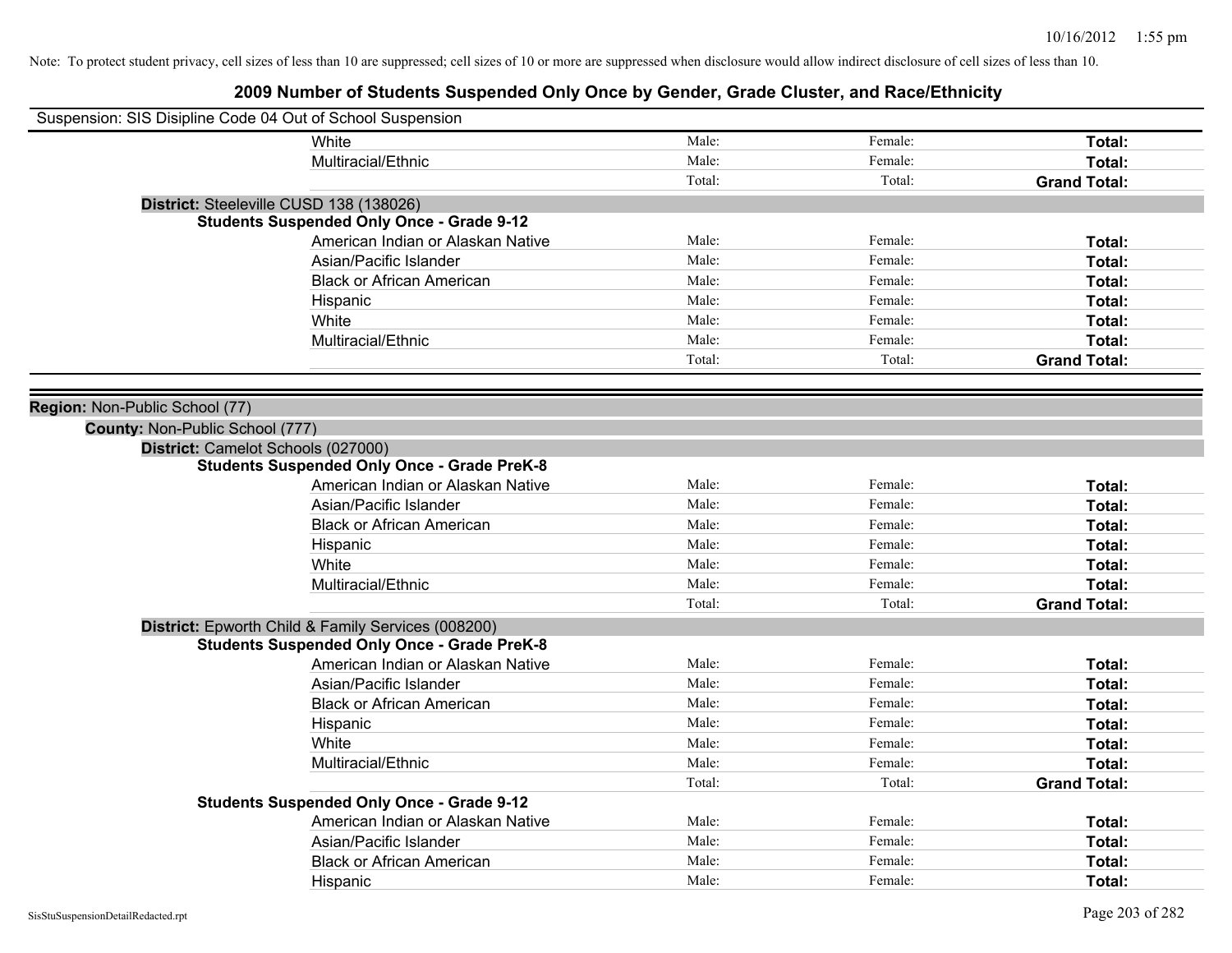| Suspension: SIS Disipline Code 04 Out of School Suspension |        |         |                     |
|------------------------------------------------------------|--------|---------|---------------------|
| <b>White</b>                                               | Male:  | Female: | Total:              |
| Multiracial/Ethnic                                         | Male:  | Female: | Total:              |
|                                                            | Total: | Total:  | <b>Grand Total:</b> |
| District: Logos School (026800)                            |        |         |                     |
| <b>Students Suspended Only Once - Grade PreK-8</b>         |        |         |                     |
| American Indian or Alaskan Native                          | Male:  | Female: | Total:              |
| Asian/Pacific Islander                                     | Male:  | Female: | Total:              |
| <b>Black or African American</b>                           | Male:  | Female: | Total:              |
| Hispanic                                                   | Male:  | Female: | Total:              |
| White                                                      | Male:  | Female: | Total:              |
| Multiracial/Ethnic                                         | Male:  | Female: | Total:              |
|                                                            | Total: | Total:  | <b>Grand Total:</b> |
|                                                            |        |         |                     |
| Region: Peoria ROE (48)                                    |        |         |                     |
| County: Non-Public School (000)                            |        |         |                     |
| District: Peoria ROE (000000)                              |        |         |                     |
| <b>Students Suspended Only Once - Grade PreK-8</b>         |        |         |                     |
| American Indian or Alaskan Native                          | Male:  | Female: | Total:              |
| Asian/Pacific Islander                                     | Male:  | Female: | Total:              |
| <b>Black or African American</b>                           | Male:  | Female: | Total:              |
| Hispanic                                                   | Male:  | Female: | Total:              |
| White                                                      | Male:  | Female: | Total:              |
| Multiracial/Ethnic                                         | Male:  | Female: | Total:              |
|                                                            | Total: | Total:  | <b>Grand Total:</b> |
| <b>Students Suspended Only Once - Grade 9-12</b>           |        |         |                     |
| American Indian or Alaskan Native                          | Male:  | Female: | Total:              |
| Asian/Pacific Islander                                     | Male:  | Female: | Total:              |
| <b>Black or African American</b>                           | Male:  | Female: | Total:              |
| Hispanic                                                   | Male:  | Female: | Total:              |
| White                                                      | Male:  | Female: | Total:              |
| Multiracial/Ethnic                                         | Male:  | Female: | Total:              |
|                                                            | Total: | Total:  | <b>Grand Total:</b> |
| County: Peoria (072)                                       |        |         |                     |
| District: Bartonville SD 66 (066002)                       |        |         |                     |
| <b>Students Suspended Only Once - Grade PreK-8</b>         |        |         |                     |
| American Indian or Alaskan Native                          | Male:  | Female: | Total:              |
| Asian/Pacific Islander                                     | Male:  | Female: | Total:              |
| <b>Black or African American</b>                           | Male:  | Female: | Total:              |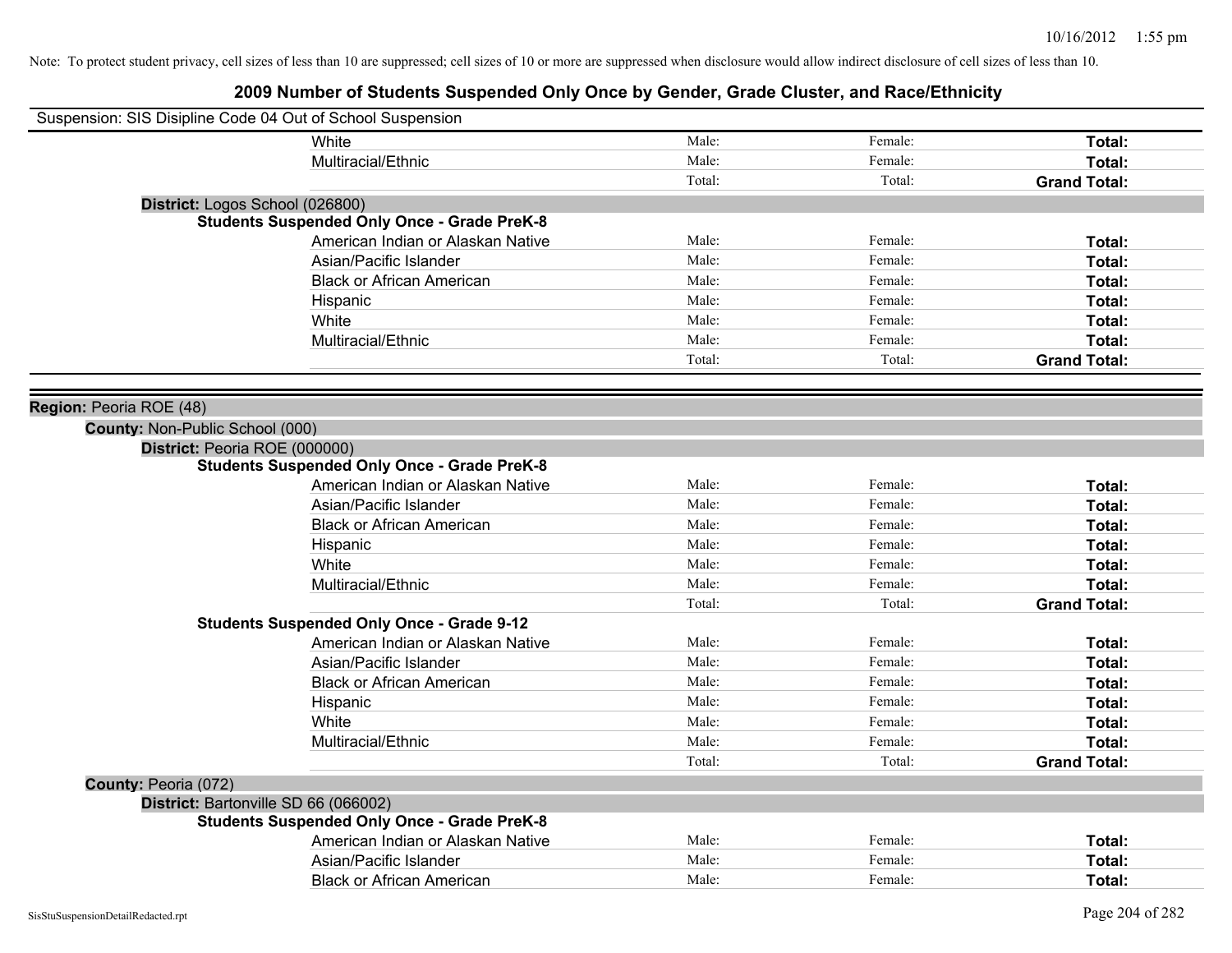| Suspension: SIS Disipline Code 04 Out of School Suspension |                                                    |        |         |                     |    |
|------------------------------------------------------------|----------------------------------------------------|--------|---------|---------------------|----|
|                                                            | Hispanic                                           | Male:  | Female: | Total:              |    |
|                                                            | White                                              | Male:  | Female: | Total:              |    |
|                                                            | Multiracial/Ethnic                                 | Male:  | Female: | Total:              |    |
|                                                            |                                                    | Total: | Total:  | <b>Grand Total:</b> |    |
| District: Brimfield CUSD 309 (309026)                      |                                                    |        |         |                     |    |
|                                                            | <b>Students Suspended Only Once - Grade PreK-8</b> |        |         |                     |    |
|                                                            | American Indian or Alaskan Native                  | Male:  | Female: | Total:              |    |
|                                                            | Asian/Pacific Islander                             | Male:  | Female: | Total:              |    |
|                                                            | <b>Black or African American</b>                   | Male:  | Female: | Total:              |    |
|                                                            | Hispanic                                           | Male:  | Female: | Total:              |    |
|                                                            | White                                              | Male:  | Female: | Total:              |    |
|                                                            | Multiracial/Ethnic                                 | Male:  | Female: | Total:              |    |
|                                                            |                                                    | Total: | Total:  | <b>Grand Total:</b> |    |
|                                                            | <b>Students Suspended Only Once - Grade 9-12</b>   |        |         |                     |    |
|                                                            | American Indian or Alaskan Native                  | Male:  | Female: | Total:              |    |
|                                                            | Asian/Pacific Islander                             | Male:  | Female: | Total:              |    |
|                                                            | <b>Black or African American</b>                   | Male:  | Female: | Total:              |    |
|                                                            | Hispanic                                           | Male:  | Female: | Total:              |    |
|                                                            | White                                              | Male:  | Female: | Total:              |    |
|                                                            | Multiracial/Ethnic                                 | Male:  | Female: | Total:              |    |
|                                                            |                                                    | Total: | Total:  | <b>Grand Total:</b> |    |
| District: Dunlap CUSD 323 (323026)                         |                                                    |        |         |                     |    |
|                                                            | <b>Students Suspended Only Once - Grade PreK-8</b> |        |         |                     |    |
|                                                            | American Indian or Alaskan Native                  | Male:  | Female: | Total:              |    |
|                                                            | Asian/Pacific Islander                             | Male:  | Female: | Total:              |    |
|                                                            | <b>Black or African American</b>                   | Male:  | Female: | Total:              |    |
|                                                            | Hispanic                                           | Male:  | Female: | Total:              |    |
|                                                            | White                                              | Male:  | Female: | Total:              |    |
|                                                            | Multiracial/Ethnic                                 | Male:  | Female: | <b>Total:</b>       |    |
|                                                            |                                                    | Total: | Total:  | <b>Grand Total:</b> | 10 |
|                                                            | <b>Students Suspended Only Once - Grade 9-12</b>   |        |         |                     |    |
|                                                            | American Indian or Alaskan Native                  | Male:  | Female: | Total:              |    |
|                                                            | Asian/Pacific Islander                             | Male:  | Female: | Total:              |    |
|                                                            | <b>Black or African American</b>                   | Male:  | Female: | Total:              |    |
|                                                            | Hispanic                                           | Male:  | Female: | Total:              |    |
|                                                            | White                                              | Male:  | Female: | Total:              | 21 |
|                                                            | Multiracial/Ethnic                                 | Male:  | Female: | Total:              |    |
|                                                            |                                                    | Total: | Total:  | <b>Grand Total:</b> |    |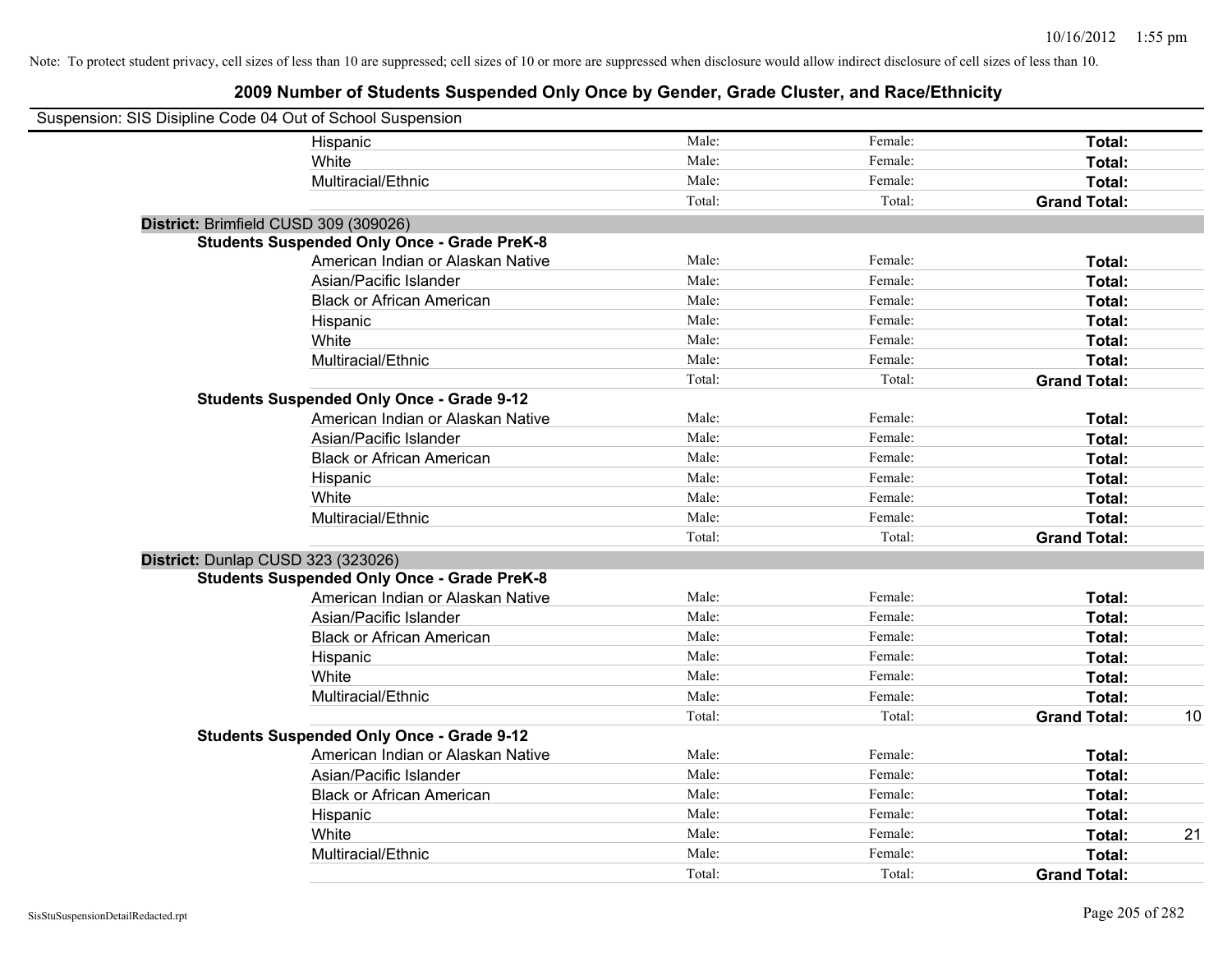| Suspension: SIS Disipline Code 04 Out of School Suspension |        |         |                     |    |
|------------------------------------------------------------|--------|---------|---------------------|----|
| District: Elmwood CUSD 322 (322026)                        |        |         |                     |    |
| <b>Students Suspended Only Once - Grade PreK-8</b>         |        |         |                     |    |
| American Indian or Alaskan Native                          | Male:  | Female: | Total:              |    |
| Asian/Pacific Islander                                     | Male:  | Female: | Total:              |    |
| <b>Black or African American</b>                           | Male:  | Female: | Total:              |    |
| Hispanic                                                   | Male:  | Female: | Total:              |    |
| White                                                      | Male:  | Female: | Total:              |    |
| Multiracial/Ethnic                                         | Male:  | Female: | Total:              |    |
|                                                            | Total: | Total:  | <b>Grand Total:</b> |    |
| <b>Students Suspended Only Once - Grade 9-12</b>           |        |         |                     |    |
| American Indian or Alaskan Native                          | Male:  | Female: | Total:              |    |
| Asian/Pacific Islander                                     | Male:  | Female: | Total:              |    |
| <b>Black or African American</b>                           | Male:  | Female: | Total:              |    |
| Hispanic                                                   | Male:  | Female: | Total:              |    |
| White                                                      | Male:  | Female: | Total:              |    |
| Multiracial/Ethnic                                         | Male:  | Female: | Total:              |    |
|                                                            | Total: | Total:  | <b>Grand Total:</b> |    |
| District: Farmington Central CUSD 265 (265026)             |        |         |                     |    |
| <b>Students Suspended Only Once - Grade PreK-8</b>         |        |         |                     |    |
| American Indian or Alaskan Native                          | Male:  | Female: | Total:              |    |
| Asian/Pacific Islander                                     | Male:  | Female: | Total:              |    |
| <b>Black or African American</b>                           | Male:  | Female: | Total:              |    |
| Hispanic                                                   | Male:  | Female: | Total:              |    |
| White                                                      | Male:  | Female: | Total:              | 20 |
| Multiracial/Ethnic                                         | Male:  | Female: | Total:              |    |
|                                                            | Total: | Total:  | <b>Grand Total:</b> |    |
| <b>Students Suspended Only Once - Grade 9-12</b>           |        |         |                     |    |
| American Indian or Alaskan Native                          | Male:  | Female: | Total:              |    |
| Asian/Pacific Islander                                     | Male:  | Female: | Total:              |    |
| <b>Black or African American</b>                           | Male:  | Female: | Total:              |    |
| Hispanic                                                   | Male:  | Female: | Total:              |    |
| White                                                      | Male:  | Female: | Total:              | 21 |
| Multiracial/Ethnic                                         | Male:  | Female: | Total:              |    |
|                                                            | Total: | Total:  | <b>Grand Total:</b> |    |
| District: Il Valley Central USD 321 (321026)               |        |         |                     |    |
| <b>Students Suspended Only Once - Grade PreK-8</b>         |        |         |                     |    |
| American Indian or Alaskan Native                          | Male:  | Female: | <b>Total:</b>       |    |
| Asian/Pacific Islander                                     | Male:  | Female: | Total:              |    |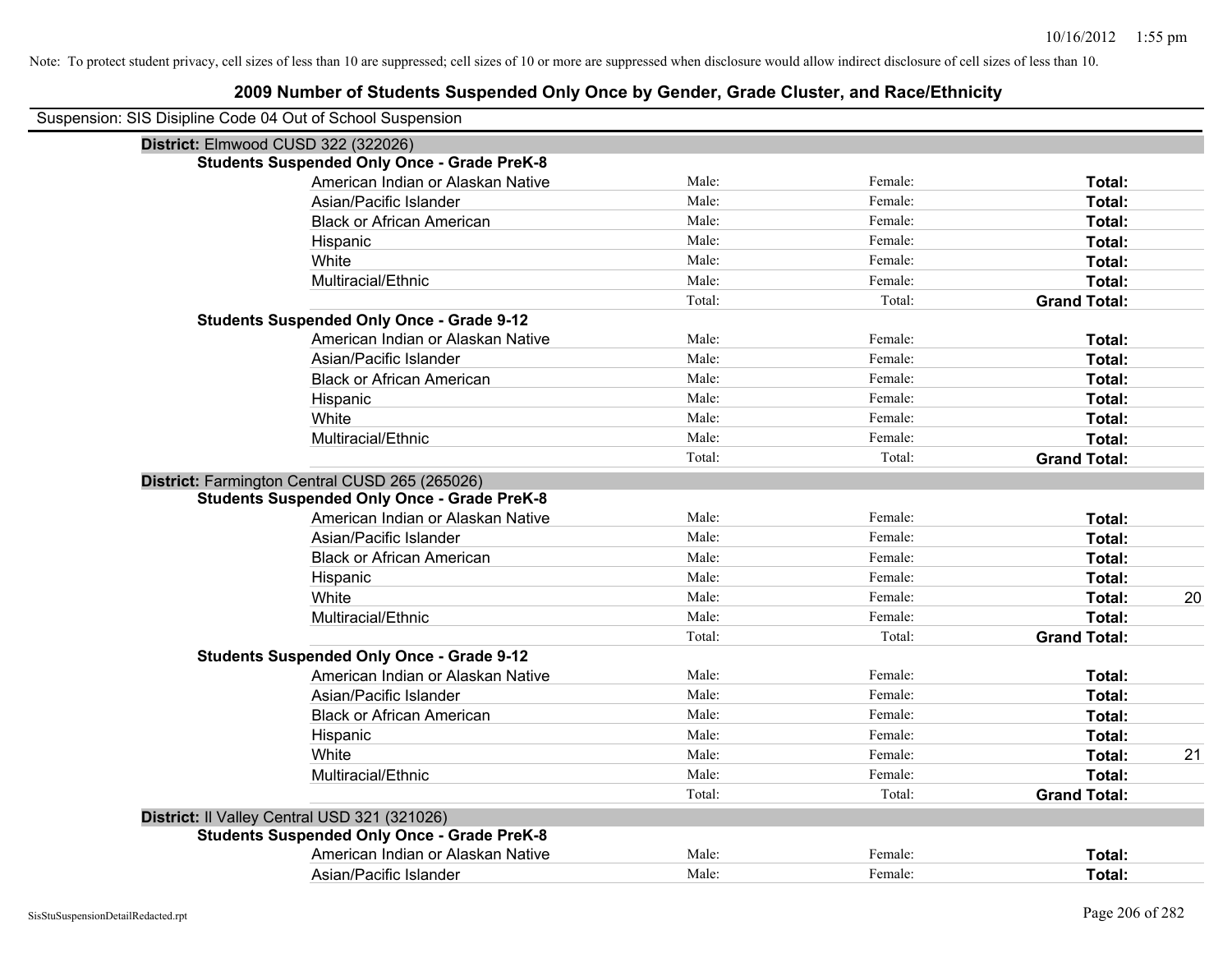| Suspension: SIS Disipline Code 04 Out of School Suspension |                                                    |        |    |         |    |                     |     |
|------------------------------------------------------------|----------------------------------------------------|--------|----|---------|----|---------------------|-----|
|                                                            | <b>Black or African American</b>                   | Male:  |    | Female: |    | Total:              |     |
|                                                            | Hispanic                                           | Male:  |    | Female: |    | Total:              |     |
|                                                            | White                                              | Male:  |    | Female: |    | Total:              | 21  |
|                                                            | Multiracial/Ethnic                                 | Male:  |    | Female: |    | Total:              |     |
|                                                            |                                                    | Total: |    | Total:  |    | <b>Grand Total:</b> |     |
|                                                            | <b>Students Suspended Only Once - Grade 9-12</b>   |        |    |         |    |                     |     |
|                                                            | American Indian or Alaskan Native                  | Male:  |    | Female: |    | Total:              |     |
|                                                            | Asian/Pacific Islander                             | Male:  |    | Female: |    | Total:              |     |
|                                                            | <b>Black or African American</b>                   | Male:  |    | Female: |    | Total:              |     |
|                                                            | Hispanic                                           | Male:  |    | Female: |    | Total:              |     |
|                                                            | White                                              | Male:  |    | Female: |    | Total:              | 17  |
|                                                            | Multiracial/Ethnic                                 | Male:  |    | Female: |    | Total:              |     |
|                                                            |                                                    | Total: |    | Total:  |    | <b>Grand Total:</b> |     |
| District: Illini Bluffs CUSD 327 (327026)                  |                                                    |        |    |         |    |                     |     |
|                                                            | <b>Students Suspended Only Once - Grade PreK-8</b> |        |    |         |    |                     |     |
|                                                            | American Indian or Alaskan Native                  | Male:  |    | Female: |    | Total:              |     |
|                                                            | Asian/Pacific Islander                             | Male:  |    | Female: |    | Total:              |     |
|                                                            | <b>Black or African American</b>                   | Male:  |    | Female: |    | Total:              |     |
|                                                            | Hispanic                                           | Male:  |    | Female: |    | Total:              |     |
|                                                            | White                                              | Male:  |    | Female: |    | Total:              |     |
|                                                            | Multiracial/Ethnic                                 | Male:  |    | Female: |    | Total:              |     |
|                                                            |                                                    | Total: |    | Total:  |    | <b>Grand Total:</b> |     |
|                                                            | <b>Students Suspended Only Once - Grade 9-12</b>   |        |    |         |    |                     |     |
|                                                            | American Indian or Alaskan Native                  | Male:  |    | Female: |    | Total:              |     |
|                                                            | Asian/Pacific Islander                             | Male:  |    | Female: |    | Total:              |     |
|                                                            | <b>Black or African American</b>                   | Male:  |    | Female: |    | Total:              |     |
|                                                            | Hispanic                                           | Male:  |    | Female: |    | Total:              |     |
|                                                            | White                                              | Male:  |    | Female: |    | Total:              | 13  |
|                                                            | Multiracial/Ethnic                                 | Male:  |    | Female: |    | Total:              |     |
|                                                            |                                                    | Total: |    | Total:  |    | <b>Grand Total:</b> |     |
| District: Limestone CHSD 310 (310016)                      |                                                    |        |    |         |    |                     |     |
|                                                            | <b>Students Suspended Only Once - Grade 9-12</b>   |        |    |         |    |                     |     |
|                                                            | American Indian or Alaskan Native                  | Male:  |    | Female: |    | Total:              |     |
|                                                            | Asian/Pacific Islander                             | Male:  |    | Female: |    | Total:              |     |
|                                                            | <b>Black or African American</b>                   | Male:  |    | Female: |    | Total:              | 15  |
|                                                            | Hispanic                                           | Male:  |    | Female: |    | Total:              |     |
|                                                            | White                                              | Male:  | 47 | Female: | 35 | Total:              | 82  |
|                                                            | Multiracial/Ethnic                                 | Male:  |    | Female: |    | Total:              |     |
|                                                            |                                                    | Total: | 60 | Total:  | 47 | <b>Grand Total:</b> | 107 |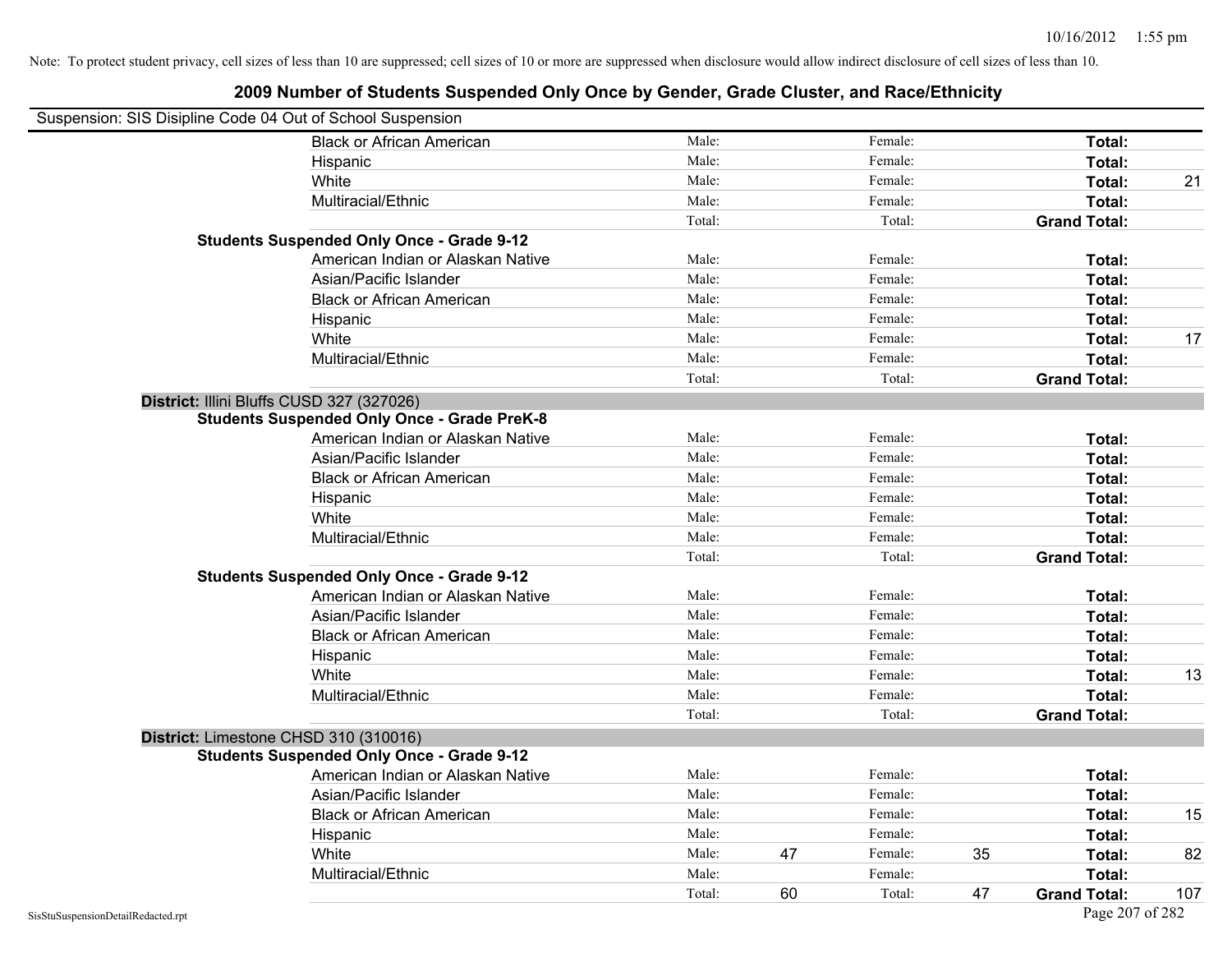#### **2009 Number of Students Suspended Only Once by Gender, Grade Cluster, and Race/Ethnicity**

| Suspension: SIS Disipline Code 04 Out of School Suspension |        |         |                     |    |
|------------------------------------------------------------|--------|---------|---------------------|----|
| District: Limestone Walters CCSD 316 (316004)              |        |         |                     |    |
| <b>Students Suspended Only Once - Grade PreK-8</b>         |        |         |                     |    |
| American Indian or Alaskan Native                          | Male:  | Female: | Total:              |    |
| Asian/Pacific Islander                                     | Male:  | Female: | Total:              |    |
| <b>Black or African American</b>                           | Male:  | Female: | Total:              |    |
| Hispanic                                                   | Male:  | Female: | Total:              |    |
| White                                                      | Male:  | Female: | Total:              |    |
| Multiracial/Ethnic                                         | Male:  | Female: | Total:              |    |
|                                                            | Total: | Total:  | <b>Grand Total:</b> |    |
| District: Monroe SD 70 (070002)                            |        |         |                     |    |
| <b>Students Suspended Only Once - Grade PreK-8</b>         |        |         |                     |    |
| American Indian or Alaskan Native                          | Male:  | Female: | Total:              |    |
| Asian/Pacific Islander                                     | Male:  | Female: | Total:              |    |
| <b>Black or African American</b>                           | Male:  | Female: | Total:              |    |
| Hispanic                                                   | Male:  | Female: | Total:              |    |
| White                                                      | Male:  | Female: | Total:              |    |
| Multiracial/Ethnic                                         | Male:  | Female: | Total:              |    |
|                                                            | Total: | Total:  | <b>Grand Total:</b> |    |
| District: Norwood ESD 63 (063002)                          |        |         |                     |    |
| <b>Students Suspended Only Once - Grade PreK-8</b>         |        |         |                     |    |
| American Indian or Alaskan Native                          | Male:  | Female: | Total:              |    |
| Asian/Pacific Islander                                     | Male:  | Female: | Total:              |    |
| <b>Black or African American</b>                           | Male:  | Female: | Total:              |    |
| Hispanic                                                   | Male:  | Female: | Total:              |    |
| White                                                      | Male:  | Female: | Total:              | 15 |
| Multiracial/Ethnic                                         | Male:  | Female: | Total:              |    |
|                                                            | Total: | Total:  | <b>Grand Total:</b> |    |
| District: Oak Grove SD 68 (068002)                         |        |         |                     |    |
| <b>Students Suspended Only Once - Grade PreK-8</b>         |        |         |                     |    |
| American Indian or Alaskan Native                          | Male:  | Female: | Total:              |    |
| Asian/Pacific Islander                                     | Male:  | Female: | Total:              |    |
| <b>Black or African American</b>                           | Male:  | Female: | Total:              |    |
| Hispanic                                                   | Male:  | Female: | Total:              |    |
| White                                                      | Male:  | Female: | Total:              | 13 |
| Multiracial/Ethnic                                         | Male:  | Female: | Total:              |    |
|                                                            | Total: | Total:  | <b>Grand Total:</b> |    |
| District: Peoria Heights CLISD 325 (325026)                |        |         |                     |    |

**District:** Peoria Heights CUSD 325 (325026) **Students Suspended Only Once - Grade PreK-8**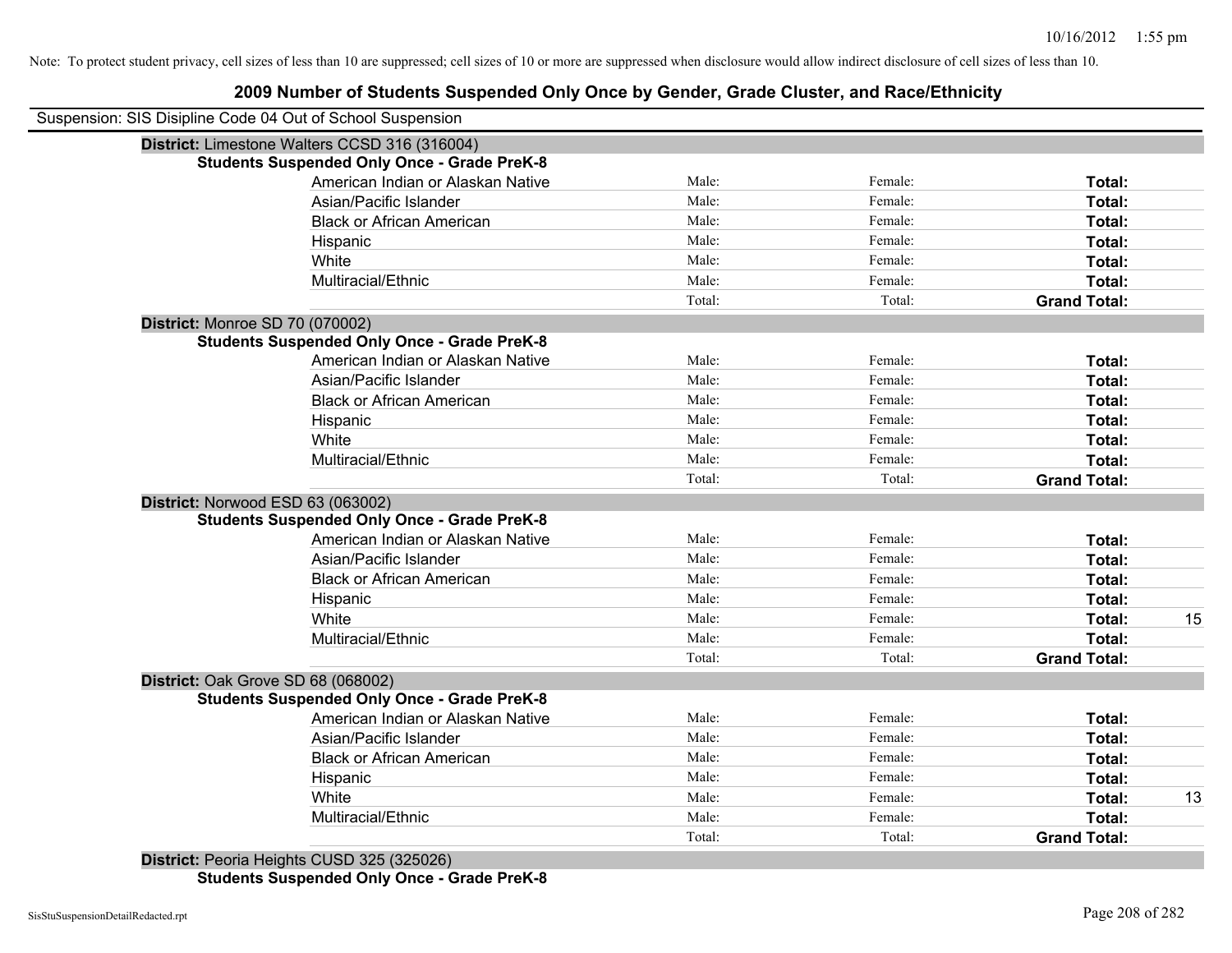### Suspension: SIS Disipline Code 04 Out of School Suspension American Indian or Alaskan Native **Male:** Male: Female: Female: **Total:** Total: Asian/Pacific Islander **Figure 1.1 Contained Asian** Male: Female: **Female: Total: Total: Total: Total: Total: Total: Total: Total: Total: Total: Total: Total: Total: Total: Total: Total: T** Black or African American **American** Male: Male: Female: **Female: Total: Total: Total: Female: Total: Total: Total: Total: Total: Total: Total: Total: Total: Total: Total: Total: Total:** Hispanic **Total:** Male: Female: **Total:** Female: **Total:** Total: **Total:** Female: **Total:** Total: **Total:** Total: **Total:** Total: **Total:** Total: **Total:** Total: **Total:** Total: **Total:** Total: **Total:** Total: **Total:** Tot White **Male:** Male: **Total: 14** Male: **Total: 14** Male: **Total: 14** Male: 14 Multiracial/Ethnic **Total:** Male: Female: **Total:** Female: **Total:** Female: **Total:** Female: **Total:** Female: **Total:** Female: **Total:** Female: **Total:** Female: **Total:** Female: **Total:** Female: **Total:** Female: **Total:** F Total: Total: Total: **Grand Total: Students Suspended Only Once - Grade 9-12** American Indian or Alaskan Native **Male:** Male: Female: Female: **Total:** Total: Asian/Pacific Islander **Figure 1.1 Contact Contact Contact Contact Contact Contact Contact Contact Total: Total:** Black or African American **Figure 1.1 and Total:** Male: Female: Female: **Total: Total:** Total: Hispanic **Total:** Male: Female: **Total:** Female: **Total:** Total: **Total:** Female: **Total:** Total: **Total:** Total: **Total:** Total: **Total:** Total: **Total:** Total: **Total:** Total: **Total:** Total: **Total:** Total: **Total:** Tot White **Male:** Male: **Total: 17** Male: **Total: 17** Male: **Total: 17** Male: 17 Multiracial/Ethnic **Total:** Male: Female: **Total:** Female: **Total:** Female: **Total:** Female: **Total:** Female: **Total:** Female: **Total:** Female: **Total:** Female: **Total:** Female: **Total:** Female: **Total:** Female: **Total:** F Total: Total: Total: Total: **Grand Total:** 27 **District:** Peoria SD 150 (150025) **Students Suspended Only Once - Grade PreK-8** American Indian or Alaskan Native **Male:** Male: Female: Female: **Total:** Total: Asian/Pacific Islander **Figure 1.1 Contained Asian/Pacific Islander Female:** Female: **Total: Total:** Total: Black or African American Male: 190 Female: 112 **Total:** 302 Hispanic Male: Female: **Total:** 14 White **Male:** 41 Female: 19 Total: 60 Multiracial/Ethnic **Total:** Male: Male: Female: **Total:** Female: **Total:** Total: Total: Total: **Grand Total: Students Suspended Only Once - Grade 9-12** American Indian or Alaskan Native **Male:** Male: Female: Female: **Total:** Total: Asian/Pacific Islander **Figure 1.1 Contained Asian/Pacific Islander Female:** Female: **Total: Total:** Total: Black or African American Male: 196 Female: 185 **Total:** 381 Hispanic Male: Female: **Total:** 18 White **Male:** 52 Female: 26 Total: 78 Total: 78 Multiracial/Ethnic **Total:** Male: Male: Female: **Total:** Total: Female: **Total:** Total: Total: Total: **Grand Total: District:** Pleasant Hill SD 69 (069002) **Students Suspended Only Once - Grade PreK-8** American Indian or Alaskan Native **Male:** Male: Female: Female: **Total:** Total: Asian/Pacific Islander **Figure 1.1 Contained Asian** Male: Female: **Female: Total: Total: Total: Total: Total: Total: Total: Total: Total: Total: Total: Total: Total: Total: Total: Total: T** Black or African American **Figure 1.1 and Total:** Male: Female: Female: **Total:** Total: Hispanic **Total:** Male: Female: **Total:** Female: **Total:** Total: **Total:** Female: **Total:** Total: **Total:** Total: **Total:** Total: **Total:** Total: **Total:** Total: **Total:** Total: **Total:** Total: **Total:** Total: **Total:** Tot White **Male:** Male: **Total: 12** Male: **Total: 12** Male: **Total: 12**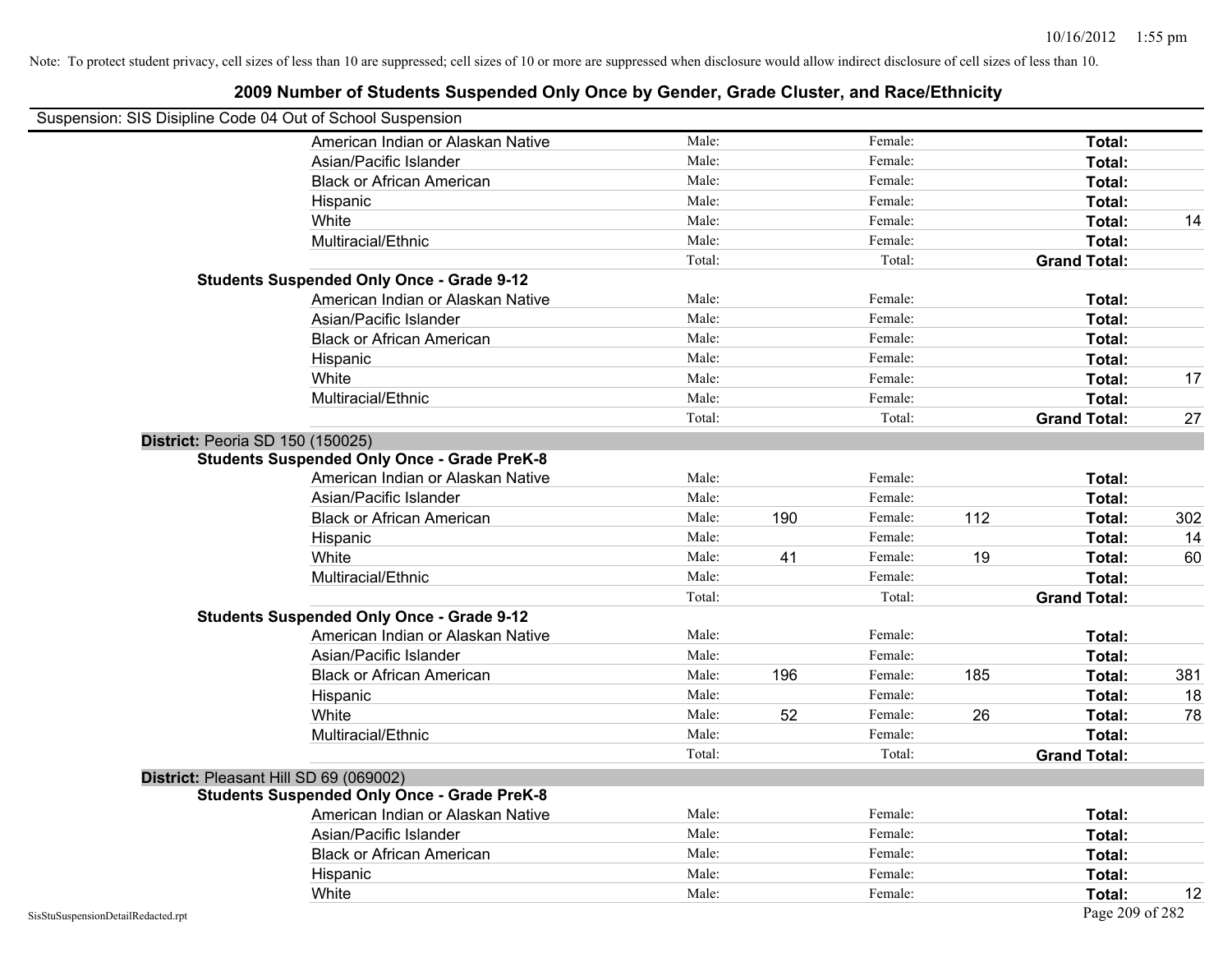| Suspension: SIS Disipline Code 04 Out of School Suspension |                                   |        |         |                     |    |
|------------------------------------------------------------|-----------------------------------|--------|---------|---------------------|----|
| Multiracial/Ethnic                                         |                                   | Male:  | Female: | Total:              |    |
|                                                            |                                   | Total: | Total:  | <b>Grand Total:</b> |    |
| District: Pleasant Valley SD 62 (062002)                   |                                   |        |         |                     |    |
| <b>Students Suspended Only Once - Grade PreK-8</b>         |                                   |        |         |                     |    |
|                                                            | American Indian or Alaskan Native | Male:  | Female: | Total:              |    |
| Asian/Pacific Islander                                     |                                   | Male:  | Female: | Total:              |    |
| <b>Black or African American</b>                           |                                   | Male:  | Female: | Total:              | 15 |
| Hispanic                                                   |                                   | Male:  | Female: | Total:              |    |
| White                                                      |                                   | Male:  | Female: | Total:              |    |
| Multiracial/Ethnic                                         |                                   | Male:  | Female: | Total:              |    |
|                                                            |                                   | Total: | Total:  | <b>Grand Total:</b> |    |
| District: Princeville CUSD 326 (326026)                    |                                   |        |         |                     |    |
| <b>Students Suspended Only Once - Grade PreK-8</b>         |                                   |        |         |                     |    |
|                                                            | American Indian or Alaskan Native | Male:  | Female: | Total:              |    |
| Asian/Pacific Islander                                     |                                   | Male:  | Female: | Total:              |    |
| <b>Black or African American</b>                           |                                   | Male:  | Female: | Total:              |    |
| Hispanic                                                   |                                   | Male:  | Female: | Total:              |    |
| White                                                      |                                   | Male:  | Female: | Total:              |    |
| Multiracial/Ethnic                                         |                                   | Male:  | Female: | Total:              |    |
|                                                            |                                   | Total: | Total:  | <b>Grand Total:</b> |    |
| <b>Students Suspended Only Once - Grade 9-12</b>           |                                   |        |         |                     |    |
|                                                            | American Indian or Alaskan Native | Male:  | Female: | Total:              |    |
| Asian/Pacific Islander                                     |                                   | Male:  | Female: | Total:              |    |
| <b>Black or African American</b>                           |                                   | Male:  | Female: | Total:              |    |
| Hispanic                                                   |                                   | Male:  | Female: | Total:              |    |
| White                                                      |                                   | Male:  | Female: | Total:              |    |
| Multiracial/Ethnic                                         |                                   | Male:  | Female: | Total:              |    |
|                                                            |                                   | Total: | Total:  | <b>Grand Total:</b> |    |
|                                                            |                                   |        |         |                     |    |
| Region: Region 05 North Cook ISC 1 (05)                    |                                   |        |         |                     |    |
| County: Cook (016)                                         |                                   |        |         |                     |    |
| District: Arlington Heights SD 25 (025002)                 |                                   |        |         |                     |    |
| <b>Students Suspended Only Once - Grade PreK-8</b>         |                                   |        |         |                     |    |
|                                                            | American Indian or Alaskan Native | Male:  | Female: | Total:              |    |
| Asian/Pacific Islander                                     |                                   | Male:  | Female: | Total:              |    |
| <b>Black or African American</b>                           |                                   | Male:  | Female: | Total:              |    |
| Hispanic                                                   |                                   | Male:  | Female: | Total:              |    |
| White                                                      |                                   | Male:  | Female: | Total:              | 10 |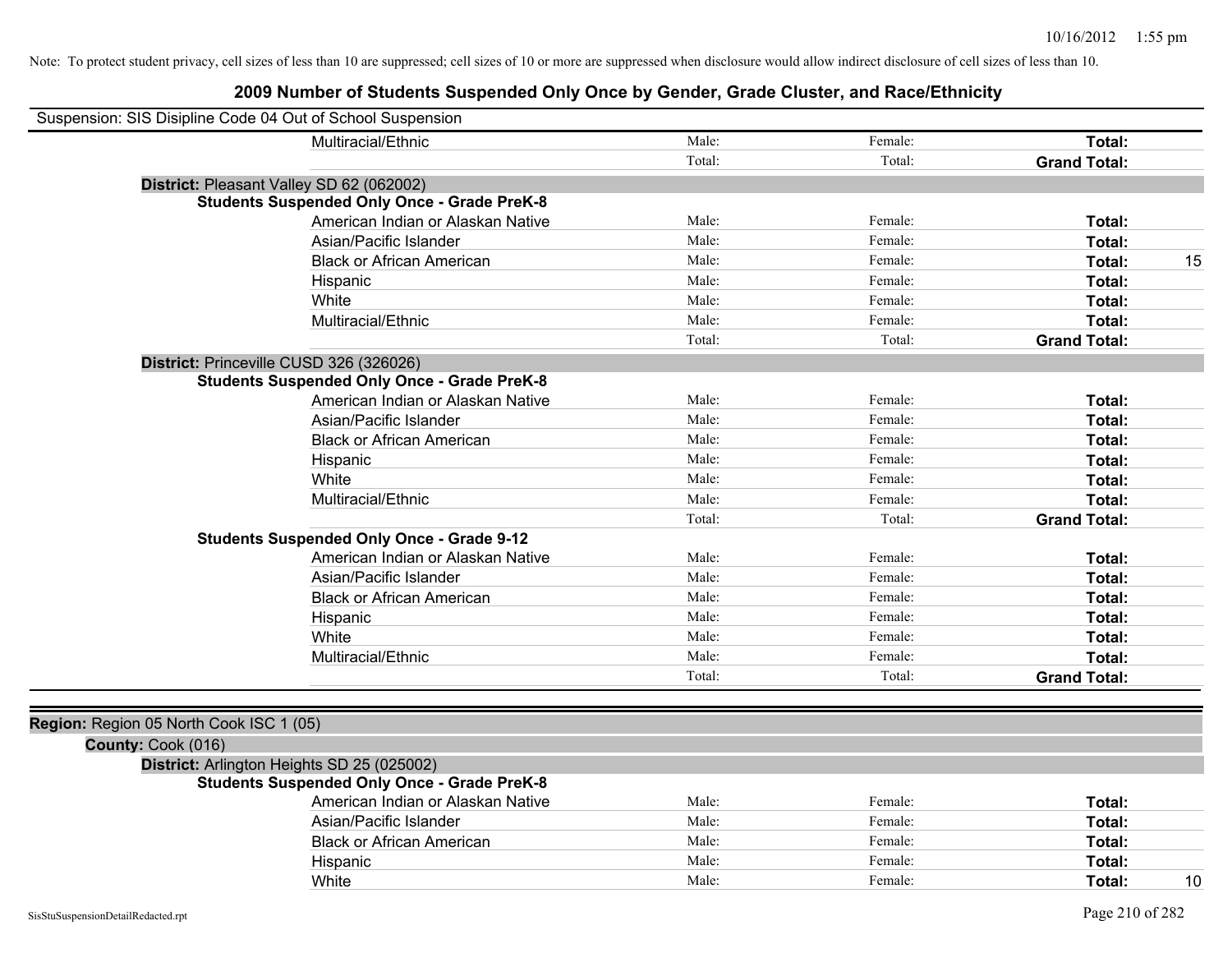| Suspension: SIS Disipline Code 04 Out of School Suspension |                                                    |        |    |         |    |                     |    |
|------------------------------------------------------------|----------------------------------------------------|--------|----|---------|----|---------------------|----|
|                                                            | Multiracial/Ethnic                                 | Male:  |    | Female: |    | Total:              |    |
|                                                            |                                                    | Total: |    | Total:  |    | <b>Grand Total:</b> |    |
| <b>District: Avoca SD 37 (037002)</b>                      |                                                    |        |    |         |    |                     |    |
|                                                            | <b>Students Suspended Only Once - Grade PreK-8</b> |        |    |         |    |                     |    |
|                                                            | American Indian or Alaskan Native                  | Male:  |    | Female: |    | Total:              |    |
|                                                            | Asian/Pacific Islander                             | Male:  |    | Female: |    | Total:              |    |
|                                                            | <b>Black or African American</b>                   | Male:  |    | Female: |    | Total:              |    |
|                                                            | Hispanic                                           | Male:  |    | Female: |    | Total:              |    |
|                                                            | White                                              | Male:  |    | Female: |    | Total:              |    |
|                                                            | Multiracial/Ethnic                                 | Male:  |    | Female: |    | Total:              |    |
|                                                            |                                                    | Total: |    | Total:  |    | <b>Grand Total:</b> |    |
| District: Bridge View Day School (002400)                  |                                                    |        |    |         |    |                     |    |
|                                                            | <b>Students Suspended Only Once - Grade 9-12</b>   |        |    |         |    |                     |    |
|                                                            | American Indian or Alaskan Native                  | Male:  |    | Female: |    | Total:              |    |
|                                                            | Asian/Pacific Islander                             | Male:  |    | Female: |    | Total:              |    |
|                                                            | <b>Black or African American</b>                   | Male:  |    | Female: |    | Total:              |    |
|                                                            | Hispanic                                           | Male:  |    | Female: |    | Total:              |    |
|                                                            | White                                              | Male:  |    | Female: |    | Total:              |    |
|                                                            | Multiracial/Ethnic                                 | Male:  |    | Female: |    | Total:              |    |
|                                                            |                                                    | Total: |    | Total:  |    | <b>Grand Total:</b> |    |
| District: CCSD 62 (062004)                                 |                                                    |        |    |         |    |                     |    |
|                                                            | <b>Students Suspended Only Once - Grade PreK-8</b> |        |    |         |    |                     |    |
|                                                            | American Indian or Alaskan Native                  | Male:  |    | Female: |    | Total:              |    |
|                                                            | Asian/Pacific Islander                             | Male:  |    | Female: |    | Total:              |    |
|                                                            | <b>Black or African American</b>                   | Male:  |    | Female: |    | Total:              |    |
|                                                            | Hispanic                                           | Male:  |    | Female: |    | Total:              | 13 |
|                                                            | White                                              | Male:  |    | Female: |    | Total:              | 18 |
|                                                            | Multiracial/Ethnic                                 | Male:  |    | Female: |    | Total:              |    |
|                                                            |                                                    | Total: |    | Total:  |    | <b>Grand Total:</b> | 42 |
| District: Comm Cons SD 59 (059004)                         |                                                    |        |    |         |    |                     |    |
|                                                            | <b>Students Suspended Only Once - Grade PreK-8</b> |        |    |         |    |                     |    |
|                                                            | American Indian or Alaskan Native                  | Male:  |    | Female: |    | Total:              |    |
|                                                            | Asian/Pacific Islander                             | Male:  |    | Female: |    | Total:              | 11 |
|                                                            | <b>Black or African American</b>                   | Male:  |    | Female: |    | Total:              |    |
|                                                            | Hispanic                                           | Male:  | 36 | Female: | 17 | Total:              | 53 |
|                                                            | White                                              | Male:  |    | Female: |    | Total:              | 21 |
|                                                            | Multiracial/Ethnic                                 | Male:  |    | Female: |    | Total:              |    |
|                                                            |                                                    | Total: |    | Total:  |    | <b>Grand Total:</b> |    |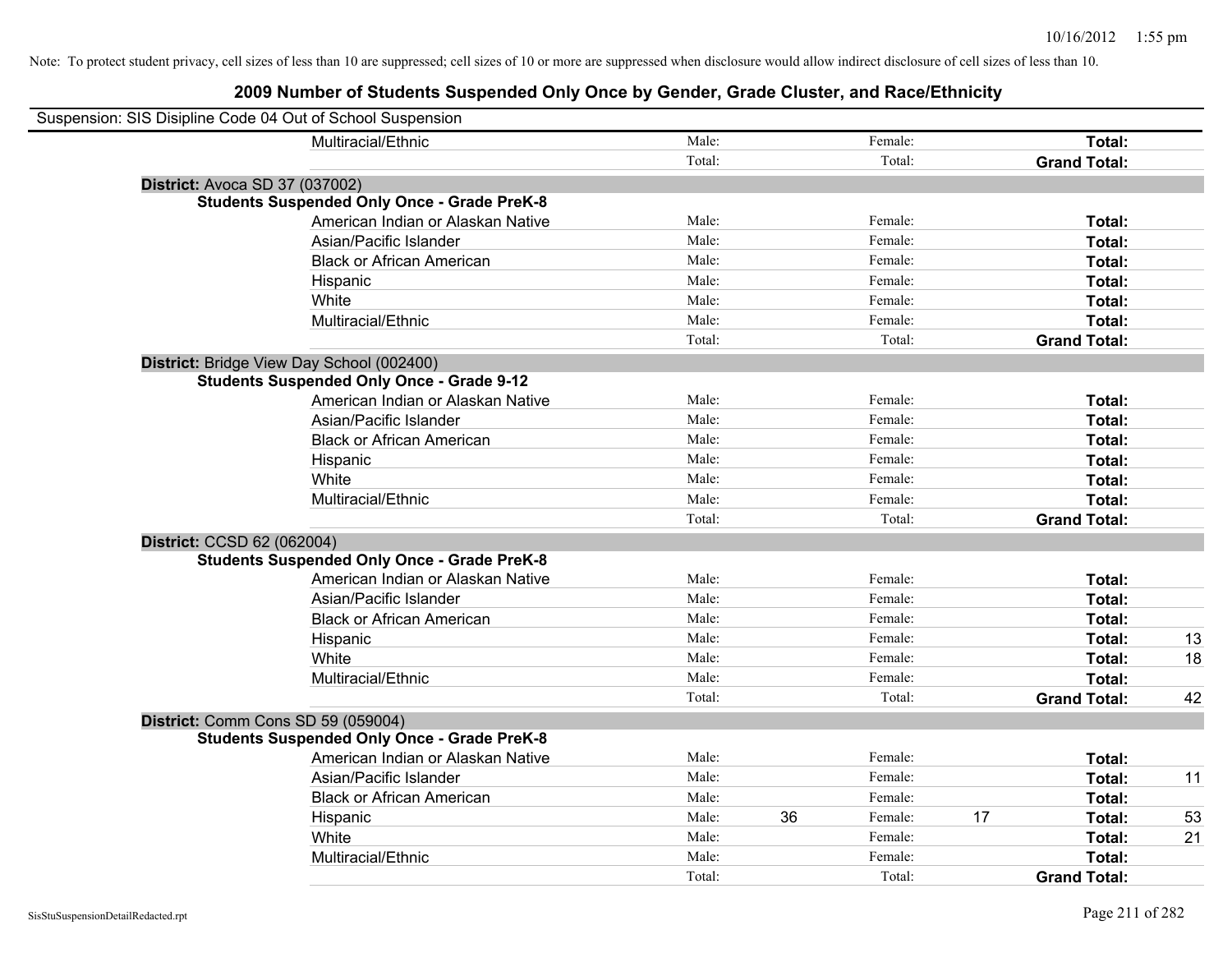#### **2009 Number of Students Suspended Only Once by Gender, Grade Cluster, and Race/Ethnicity**

| Suspension: SIS Disipline Code 04 Out of School Suspension |        |    |         |    |                     |     |
|------------------------------------------------------------|--------|----|---------|----|---------------------|-----|
| District: East Maine SD 63 (063002)                        |        |    |         |    |                     |     |
| <b>Students Suspended Only Once - Grade PreK-8</b>         |        |    |         |    |                     |     |
| American Indian or Alaskan Native                          | Male:  |    | Female: |    | Total:              |     |
| Asian/Pacific Islander                                     | Male:  |    | Female: |    | Total:              | 11  |
| <b>Black or African American</b>                           | Male:  |    | Female: |    | Total:              |     |
| Hispanic                                                   | Male:  |    | Female: |    | Total:              | 16  |
| White                                                      | Male:  |    | Female: |    | Total:              | 20  |
| Multiracial/Ethnic                                         | Male:  |    | Female: |    | Total:              |     |
|                                                            | Total: |    | Total:  |    | <b>Grand Total:</b> |     |
| District: Evanston CCSD 65 (065004)                        |        |    |         |    |                     |     |
| <b>Students Suspended Only Once - Grade PreK-8</b>         |        |    |         |    |                     |     |
| American Indian or Alaskan Native                          | Male:  |    | Female: |    | Total:              |     |
| Asian/Pacific Islander                                     | Male:  |    | Female: |    | Total:              |     |
| <b>Black or African American</b>                           | Male:  | 74 | Female: | 40 | Total:              | 114 |
| Hispanic                                                   | Male:  |    | Female: |    | Total:              | 14  |
| White                                                      | Male:  |    | Female: |    | Total:              | 26  |
| Multiracial/Ethnic                                         | Male:  |    | Female: |    | Total:              |     |
|                                                            | Total: |    | Total:  |    | <b>Grand Total:</b> |     |
| District: Evanston Twp HSD 202 (202017)                    |        |    |         |    |                     |     |
| <b>Students Suspended Only Once - Grade 9-12</b>           |        |    |         |    |                     |     |
| American Indian or Alaskan Native                          | Male:  |    | Female: |    | Total:              |     |
| Asian/Pacific Islander                                     | Male:  |    | Female: |    | Total:              |     |
| <b>Black or African American</b>                           | Male:  | 47 | Female: | 50 | Total:              | 97  |
| Hispanic                                                   | Male:  |    | Female: |    | Total:              | 21  |
| White                                                      | Male:  |    | Female: |    | Total:              | 26  |
| Multiracial/Ethnic                                         | Male:  |    | Female: |    | Total:              |     |
|                                                            | Total: |    | Total:  |    | <b>Grand Total:</b> |     |
| District: Family Guidance Centers Inc (015300)             |        |    |         |    |                     |     |
| <b>Students Suspended Only Once - Grade 9-12</b>           |        |    |         |    |                     |     |
| American Indian or Alaskan Native                          | Male:  |    | Female: |    | Total:              |     |
| Asian/Pacific Islander                                     | Male:  |    | Female: |    | Total:              |     |
| <b>Black or African American</b>                           | Male:  |    | Female: |    | Total:              |     |
| Hispanic                                                   | Male:  |    | Female: |    | Total:              |     |
| White                                                      | Male:  |    | Female: |    | Total:              |     |
| Multiracial/Ethnic                                         | Male:  |    | Female: |    | Total:              |     |
|                                                            | Total: |    | Total:  |    | <b>Grand Total:</b> |     |
| District: Glenview CCSD 34 (034004)                        |        |    |         |    |                     |     |

**Students Suspended Only Once - Grade PreK-8**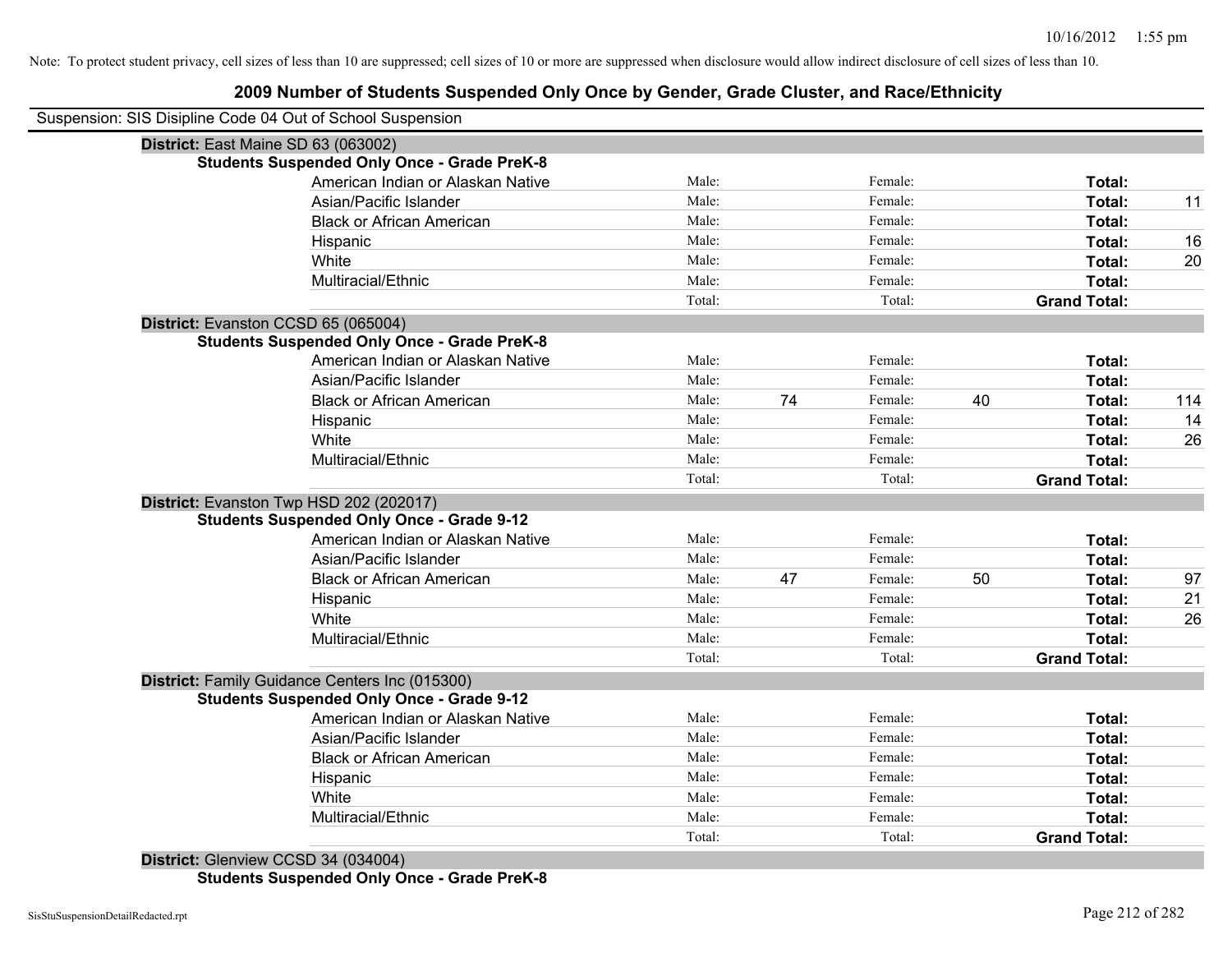| Suspension: SIS Disipline Code 04 Out of School Suspension                                             |                |         |                     |    |
|--------------------------------------------------------------------------------------------------------|----------------|---------|---------------------|----|
| American Indian or Alaskan Native                                                                      | Male:          | Female: | Total:              |    |
| Asian/Pacific Islander                                                                                 | Male:          | Female: | Total:              |    |
| <b>Black or African American</b>                                                                       | Male:          | Female: | Total:              |    |
| Hispanic                                                                                               | Male:          | Female: | Total:              |    |
| White                                                                                                  | Male:          | Female: | Total:              | 11 |
| Multiracial/Ethnic                                                                                     | Male:          | Female: | Total:              |    |
|                                                                                                        | Total:         | Total:  | <b>Grand Total:</b> |    |
| District: Golf ESD 67 (067002)                                                                         |                |         |                     |    |
| <b>Students Suspended Only Once - Grade PreK-8</b>                                                     |                |         |                     |    |
| American Indian or Alaskan Native                                                                      | Male:          | Female: | Total:              |    |
| Asian/Pacific Islander                                                                                 | Male:          | Female: | Total:              |    |
| <b>Black or African American</b>                                                                       | Male:          | Female: | Total:              |    |
| Hispanic                                                                                               | Male:          | Female: | Total:              |    |
| White                                                                                                  | Male:          | Female: | Total:              |    |
| Multiracial/Ethnic                                                                                     | Male:          | Female: | Total:              |    |
|                                                                                                        | Total:         | Total:  | <b>Grand Total:</b> |    |
| District: Keystone Ed Management Services (030500)<br><b>Students Suspended Only Once - Grade 9-12</b> |                |         |                     |    |
| American Indian or Alaskan Native                                                                      | Male:          | Female: | Total:              |    |
| Asian/Pacific Islander                                                                                 | Male:          | Female: | Total:              |    |
| <b>Black or African American</b>                                                                       | Male:          | Female: | Total:              |    |
| Hispanic                                                                                               | Male:<br>Male: | Female: | Total:              |    |
| White                                                                                                  |                | Female: | Total:              |    |
| Multiracial/Ethnic                                                                                     | Male:          | Female: | Total:              |    |
|                                                                                                        | Total:         | Total:  | <b>Grand Total:</b> |    |
| District: Lincolnwood SD 74 (074002)                                                                   |                |         |                     |    |
| <b>Students Suspended Only Once - Grade PreK-8</b><br>American Indian or Alaskan Native                | Male:          | Female: |                     |    |
| Asian/Pacific Islander                                                                                 | Male:          | Female: | Total:              |    |
| <b>Black or African American</b>                                                                       | Male:          | Female: | Total:<br>Total:    |    |
|                                                                                                        | Male:          | Female: | Total:              |    |
| Hispanic<br>White                                                                                      | Male:          | Female: | Total:              |    |
| Multiracial/Ethnic                                                                                     | Male:          | Female: | Total:              |    |
|                                                                                                        | Total:         | Total:  | <b>Grand Total:</b> |    |
|                                                                                                        |                |         |                     |    |
| District: Maine Township HSD 207 (207017)<br><b>Students Suspended Only Once - Grade 9-12</b>          |                |         |                     |    |
| American Indian or Alaskan Native                                                                      | Male:          | Female: | <b>Total:</b>       |    |
| Asian/Pacific Islander                                                                                 | Male:          | Female: | Total:              | 11 |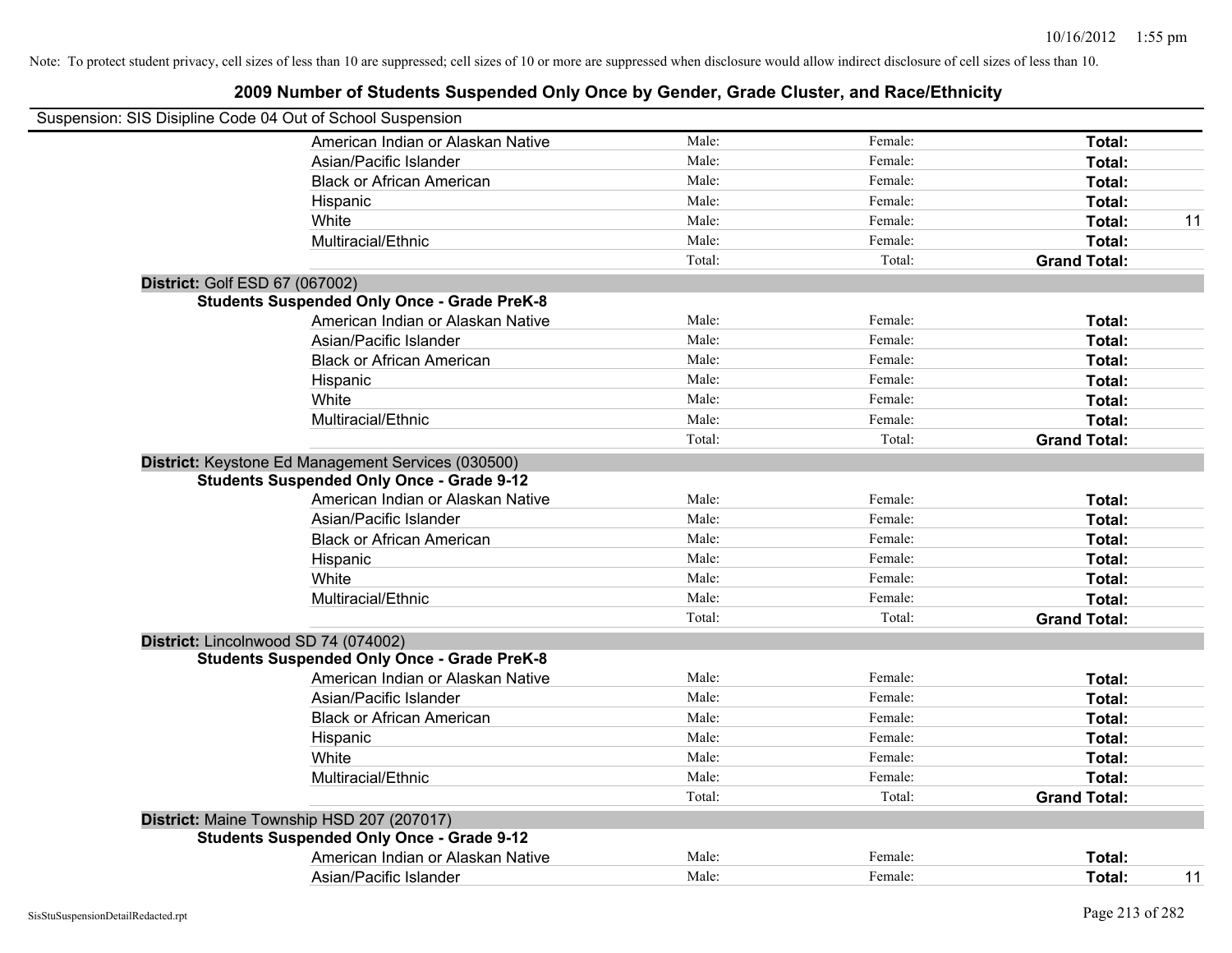| Suspension: SIS Disipline Code 04 Out of School Suspension |        |    |         |    |                     |    |
|------------------------------------------------------------|--------|----|---------|----|---------------------|----|
| <b>Black or African American</b>                           | Male:  |    | Female: |    | Total:              |    |
| Hispanic                                                   | Male:  | 32 | Female: | 16 | Total:              | 48 |
| White                                                      | Male:  | 67 | Female: | 20 | Total:              | 87 |
| Multiracial/Ethnic                                         | Male:  |    | Female: |    | Total:              |    |
|                                                            | Total: |    | Total:  |    | <b>Grand Total:</b> |    |
| District: Morton Grove SD 70 (070002)                      |        |    |         |    |                     |    |
| <b>Students Suspended Only Once - Grade PreK-8</b>         |        |    |         |    |                     |    |
| American Indian or Alaskan Native                          | Male:  |    | Female: |    | Total:              |    |
| Asian/Pacific Islander                                     | Male:  |    | Female: |    | Total:              |    |
| <b>Black or African American</b>                           | Male:  |    | Female: |    | Total:              |    |
| Hispanic                                                   | Male:  |    | Female: |    | Total:              |    |
| White                                                      | Male:  |    | Female: |    | Total:              |    |
| Multiracial/Ethnic                                         | Male:  |    | Female: |    | Total:              |    |
|                                                            | Total: |    | Total:  |    | <b>Grand Total:</b> |    |
| District: Mount Prospect SD 57 (057002)                    |        |    |         |    |                     |    |
| <b>Students Suspended Only Once - Grade PreK-8</b>         |        |    |         |    |                     |    |
| American Indian or Alaskan Native                          | Male:  |    | Female: |    | Total:              |    |
| Asian/Pacific Islander                                     | Male:  |    | Female: |    | Total:              |    |
| <b>Black or African American</b>                           | Male:  |    | Female: |    | Total:              |    |
| Hispanic                                                   | Male:  |    | Female: |    | Total:              |    |
| White                                                      | Male:  |    | Female: |    | Total:              |    |
| Multiracial/Ethnic                                         | Male:  |    | Female: |    | Total:              |    |
|                                                            | Total: |    | Total:  |    | <b>Grand Total:</b> |    |
| District: New Trier Twp HSD 203 (203017)                   |        |    |         |    |                     |    |
| <b>Students Suspended Only Once - Grade 9-12</b>           |        |    |         |    |                     |    |
| American Indian or Alaskan Native                          | Male:  |    | Female: |    | Total:              |    |
| Asian/Pacific Islander                                     | Male:  |    | Female: |    | Total:              |    |
| <b>Black or African American</b>                           | Male:  |    | Female: |    | Total:              |    |
| Hispanic                                                   | Male:  |    | Female: |    | Total:              |    |
| White                                                      | Male:  | 48 | Female: | 13 | Total:              | 61 |
| Multiracial/Ethnic                                         | Male:  |    | Female: |    | Total:              |    |
|                                                            | Total: |    | Total:  |    | <b>Grand Total:</b> | 74 |
| <b>District: Niles ESD 71 (071002)</b>                     |        |    |         |    |                     |    |
| <b>Students Suspended Only Once - Grade PreK-8</b>         |        |    |         |    |                     |    |
| American Indian or Alaskan Native                          | Male:  |    | Female: |    | Total:              |    |
| Asian/Pacific Islander                                     | Male:  |    | Female: |    | Total:              |    |
| <b>Black or African American</b>                           | Male:  |    | Female: |    | Total:              |    |
| Hispanic                                                   | Male:  |    | Female: |    | Total:              |    |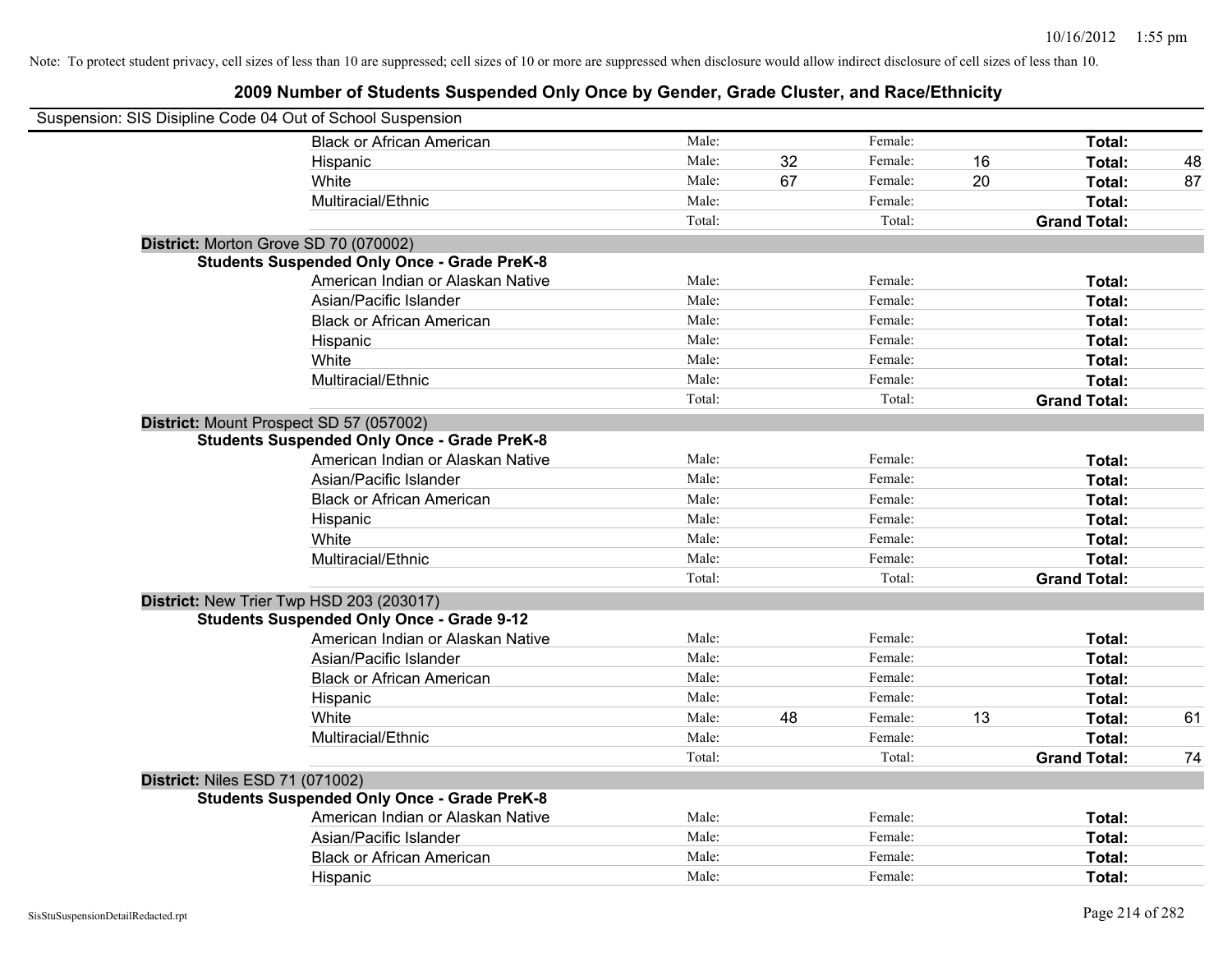| Suspension: SIS Disipline Code 04 Out of School Suspension |                                                    |        |    |         |    |                     |    |
|------------------------------------------------------------|----------------------------------------------------|--------|----|---------|----|---------------------|----|
|                                                            | White                                              | Male:  |    | Female: |    | Total:              |    |
|                                                            | Multiracial/Ethnic                                 | Male:  |    | Female: |    | Total:              |    |
|                                                            |                                                    | Total: |    | Total:  |    | <b>Grand Total:</b> |    |
|                                                            | District: Niles Twp CHSD 219 (219017)              |        |    |         |    |                     |    |
|                                                            | <b>Students Suspended Only Once - Grade 9-12</b>   |        |    |         |    |                     |    |
|                                                            | American Indian or Alaskan Native                  | Male:  |    | Female: |    | Total:              |    |
|                                                            | Asian/Pacific Islander                             | Male:  |    | Female: |    | Total:              | 45 |
|                                                            | <b>Black or African American</b>                   | Male:  | 21 | Female: | 19 | Total:              | 40 |
|                                                            | Hispanic                                           | Male:  | 23 | Female: | 14 | Total:              | 37 |
|                                                            | White                                              | Male:  | 61 | Female: | 37 | Total:              | 98 |
|                                                            | Multiracial/Ethnic                                 | Male:  |    | Female: |    | Total:              | 14 |
|                                                            |                                                    | Total: |    | Total:  |    | <b>Grand Total:</b> |    |
|                                                            | District: Northbrook/Glenview SD 30 (030002)       |        |    |         |    |                     |    |
|                                                            | <b>Students Suspended Only Once - Grade PreK-8</b> |        |    |         |    |                     |    |
|                                                            | American Indian or Alaskan Native                  | Male:  |    | Female: |    | Total:              |    |
|                                                            | Asian/Pacific Islander                             | Male:  |    | Female: |    | Total:              |    |
|                                                            | <b>Black or African American</b>                   | Male:  |    | Female: |    | Total:              |    |
|                                                            | Hispanic                                           | Male:  |    | Female: |    | Total:              |    |
|                                                            | White                                              | Male:  |    | Female: |    | Total:              |    |
|                                                            | Multiracial/Ethnic                                 | Male:  |    | Female: |    | Total:              |    |
|                                                            |                                                    | Total: |    | Total:  |    | <b>Grand Total:</b> |    |
|                                                            | District: Northfield Twp HSD 225 (225017)          |        |    |         |    |                     |    |
|                                                            | <b>Students Suspended Only Once - Grade 9-12</b>   |        |    |         |    |                     |    |
|                                                            | American Indian or Alaskan Native                  | Male:  |    | Female: |    | Total:              |    |
|                                                            | Asian/Pacific Islander                             | Male:  |    | Female: |    | Total:              |    |
|                                                            | <b>Black or African American</b>                   | Male:  |    | Female: |    | Total:              |    |
|                                                            | Hispanic                                           | Male:  |    | Female: |    | Total:              | 15 |
|                                                            | White                                              | Male:  |    | Female: |    | Total:              | 37 |
|                                                            | Multiracial/Ethnic                                 | Male:  |    | Female: |    | Total:              |    |
|                                                            |                                                    | Total: | 45 | Total:  | 17 | <b>Grand Total:</b> | 62 |
| District: Palatine CCSD 15 (015004)                        |                                                    |        |    |         |    |                     |    |
|                                                            | <b>Students Suspended Only Once - Grade PreK-8</b> |        |    |         |    |                     |    |
|                                                            | American Indian or Alaskan Native                  | Male:  |    | Female: |    | Total:              |    |
|                                                            | Asian/Pacific Islander                             | Male:  |    | Female: |    | Total:              |    |
|                                                            | <b>Black or African American</b>                   | Male:  |    | Female: |    | Total:              |    |
|                                                            | Hispanic                                           | Male:  |    | Female: |    | Total:              | 11 |
|                                                            | White                                              | Male:  |    | Female: |    | Total:              | 22 |
|                                                            | Multiracial/Ethnic                                 | Male:  |    | Female: |    | Total:              |    |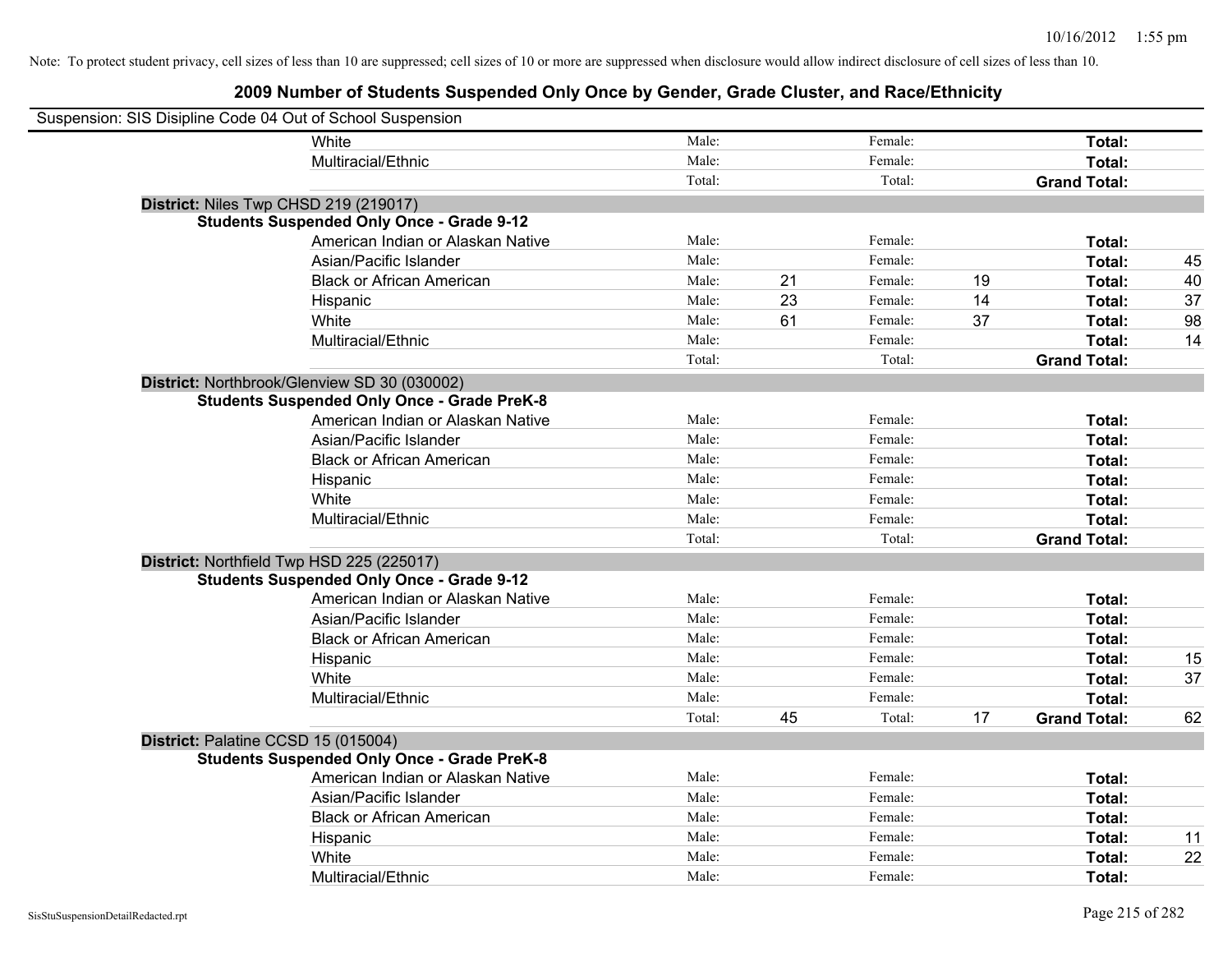| Total:<br>Total:<br>District: Park Ridge CCSD 64 (064004)<br><b>Students Suspended Only Once - Grade PreK-8</b><br>American Indian or Alaskan Native<br>Male:<br>Female:<br>Asian/Pacific Islander<br>Male:<br>Female:<br>Male:<br><b>Black or African American</b><br>Female:<br>Male:<br>Female:<br>Hispanic<br>Male:<br>White<br>Female:<br>Male:<br>Multiracial/Ethnic<br>Female:<br>Total:<br>Total:<br>District: Prospect Heights SD 23 (023002)<br><b>Students Suspended Only Once - Grade PreK-8</b><br>Male:<br>Female:<br>American Indian or Alaskan Native<br>Male:<br>Female:<br>Asian/Pacific Islander<br>Male:<br>Female:<br><b>Black or African American</b><br>Male:<br>Female:<br>Hispanic<br>White<br>Male:<br>Female:<br>Multiracial/Ethnic<br>Male:<br>Female:<br>Total:<br>Total:<br>District: River Trails SD 26 (026002)<br><b>Students Suspended Only Once - Grade PreK-8</b><br>American Indian or Alaskan Native<br>Male:<br>Female:<br>Male:<br>Female:<br>Asian/Pacific Islander<br>Male:<br>Female:<br><b>Black or African American</b><br>Male:<br>Female:<br>Hispanic<br>White<br>Male:<br>Female:<br>Multiracial/Ethnic<br>Male:<br>Female:<br>Total:<br>Total:<br>District: Schaumburg CCSD 54 (054004)<br><b>Students Suspended Only Once - Grade PreK-8</b><br>Male:<br>American Indian or Alaskan Native<br>Female:<br>Male:<br>Female:<br>Asian/Pacific Islander<br>20<br>Male:<br>Female:<br>10<br><b>Black or African American</b><br>Male:<br>Female:<br>Hispanic<br>Female: | Suspension: SIS Disipline Code 04 Out of School Suspension |       |                     |     |
|----------------------------------------------------------------------------------------------------------------------------------------------------------------------------------------------------------------------------------------------------------------------------------------------------------------------------------------------------------------------------------------------------------------------------------------------------------------------------------------------------------------------------------------------------------------------------------------------------------------------------------------------------------------------------------------------------------------------------------------------------------------------------------------------------------------------------------------------------------------------------------------------------------------------------------------------------------------------------------------------------------------------------------------------------------------------------------------------------------------------------------------------------------------------------------------------------------------------------------------------------------------------------------------------------------------------------------------------------------------------------------------------------------------------------------------------------------------------------------------------------------------------|------------------------------------------------------------|-------|---------------------|-----|
|                                                                                                                                                                                                                                                                                                                                                                                                                                                                                                                                                                                                                                                                                                                                                                                                                                                                                                                                                                                                                                                                                                                                                                                                                                                                                                                                                                                                                                                                                                                      |                                                            |       | <b>Grand Total:</b> | 43  |
|                                                                                                                                                                                                                                                                                                                                                                                                                                                                                                                                                                                                                                                                                                                                                                                                                                                                                                                                                                                                                                                                                                                                                                                                                                                                                                                                                                                                                                                                                                                      |                                                            |       |                     |     |
|                                                                                                                                                                                                                                                                                                                                                                                                                                                                                                                                                                                                                                                                                                                                                                                                                                                                                                                                                                                                                                                                                                                                                                                                                                                                                                                                                                                                                                                                                                                      |                                                            |       |                     |     |
|                                                                                                                                                                                                                                                                                                                                                                                                                                                                                                                                                                                                                                                                                                                                                                                                                                                                                                                                                                                                                                                                                                                                                                                                                                                                                                                                                                                                                                                                                                                      |                                                            |       | Total:              |     |
|                                                                                                                                                                                                                                                                                                                                                                                                                                                                                                                                                                                                                                                                                                                                                                                                                                                                                                                                                                                                                                                                                                                                                                                                                                                                                                                                                                                                                                                                                                                      |                                                            |       | Total:              |     |
|                                                                                                                                                                                                                                                                                                                                                                                                                                                                                                                                                                                                                                                                                                                                                                                                                                                                                                                                                                                                                                                                                                                                                                                                                                                                                                                                                                                                                                                                                                                      |                                                            |       | Total:              |     |
|                                                                                                                                                                                                                                                                                                                                                                                                                                                                                                                                                                                                                                                                                                                                                                                                                                                                                                                                                                                                                                                                                                                                                                                                                                                                                                                                                                                                                                                                                                                      |                                                            |       | Total:              |     |
|                                                                                                                                                                                                                                                                                                                                                                                                                                                                                                                                                                                                                                                                                                                                                                                                                                                                                                                                                                                                                                                                                                                                                                                                                                                                                                                                                                                                                                                                                                                      |                                                            |       | Total:              | 13  |
|                                                                                                                                                                                                                                                                                                                                                                                                                                                                                                                                                                                                                                                                                                                                                                                                                                                                                                                                                                                                                                                                                                                                                                                                                                                                                                                                                                                                                                                                                                                      |                                                            |       | Total:              |     |
|                                                                                                                                                                                                                                                                                                                                                                                                                                                                                                                                                                                                                                                                                                                                                                                                                                                                                                                                                                                                                                                                                                                                                                                                                                                                                                                                                                                                                                                                                                                      |                                                            |       | <b>Grand Total:</b> |     |
|                                                                                                                                                                                                                                                                                                                                                                                                                                                                                                                                                                                                                                                                                                                                                                                                                                                                                                                                                                                                                                                                                                                                                                                                                                                                                                                                                                                                                                                                                                                      |                                                            |       |                     |     |
|                                                                                                                                                                                                                                                                                                                                                                                                                                                                                                                                                                                                                                                                                                                                                                                                                                                                                                                                                                                                                                                                                                                                                                                                                                                                                                                                                                                                                                                                                                                      |                                                            |       |                     |     |
|                                                                                                                                                                                                                                                                                                                                                                                                                                                                                                                                                                                                                                                                                                                                                                                                                                                                                                                                                                                                                                                                                                                                                                                                                                                                                                                                                                                                                                                                                                                      |                                                            |       | Total:              |     |
|                                                                                                                                                                                                                                                                                                                                                                                                                                                                                                                                                                                                                                                                                                                                                                                                                                                                                                                                                                                                                                                                                                                                                                                                                                                                                                                                                                                                                                                                                                                      |                                                            |       | Total:              |     |
|                                                                                                                                                                                                                                                                                                                                                                                                                                                                                                                                                                                                                                                                                                                                                                                                                                                                                                                                                                                                                                                                                                                                                                                                                                                                                                                                                                                                                                                                                                                      |                                                            |       | Total:              |     |
|                                                                                                                                                                                                                                                                                                                                                                                                                                                                                                                                                                                                                                                                                                                                                                                                                                                                                                                                                                                                                                                                                                                                                                                                                                                                                                                                                                                                                                                                                                                      |                                                            |       | Total:              |     |
|                                                                                                                                                                                                                                                                                                                                                                                                                                                                                                                                                                                                                                                                                                                                                                                                                                                                                                                                                                                                                                                                                                                                                                                                                                                                                                                                                                                                                                                                                                                      |                                                            |       | Total:              |     |
|                                                                                                                                                                                                                                                                                                                                                                                                                                                                                                                                                                                                                                                                                                                                                                                                                                                                                                                                                                                                                                                                                                                                                                                                                                                                                                                                                                                                                                                                                                                      |                                                            |       | Total:              |     |
|                                                                                                                                                                                                                                                                                                                                                                                                                                                                                                                                                                                                                                                                                                                                                                                                                                                                                                                                                                                                                                                                                                                                                                                                                                                                                                                                                                                                                                                                                                                      |                                                            |       | <b>Grand Total:</b> |     |
|                                                                                                                                                                                                                                                                                                                                                                                                                                                                                                                                                                                                                                                                                                                                                                                                                                                                                                                                                                                                                                                                                                                                                                                                                                                                                                                                                                                                                                                                                                                      |                                                            |       |                     |     |
|                                                                                                                                                                                                                                                                                                                                                                                                                                                                                                                                                                                                                                                                                                                                                                                                                                                                                                                                                                                                                                                                                                                                                                                                                                                                                                                                                                                                                                                                                                                      |                                                            |       |                     |     |
|                                                                                                                                                                                                                                                                                                                                                                                                                                                                                                                                                                                                                                                                                                                                                                                                                                                                                                                                                                                                                                                                                                                                                                                                                                                                                                                                                                                                                                                                                                                      |                                                            |       | Total:              |     |
|                                                                                                                                                                                                                                                                                                                                                                                                                                                                                                                                                                                                                                                                                                                                                                                                                                                                                                                                                                                                                                                                                                                                                                                                                                                                                                                                                                                                                                                                                                                      |                                                            |       | Total:              |     |
|                                                                                                                                                                                                                                                                                                                                                                                                                                                                                                                                                                                                                                                                                                                                                                                                                                                                                                                                                                                                                                                                                                                                                                                                                                                                                                                                                                                                                                                                                                                      |                                                            |       | Total:              |     |
|                                                                                                                                                                                                                                                                                                                                                                                                                                                                                                                                                                                                                                                                                                                                                                                                                                                                                                                                                                                                                                                                                                                                                                                                                                                                                                                                                                                                                                                                                                                      |                                                            |       | Total:              |     |
|                                                                                                                                                                                                                                                                                                                                                                                                                                                                                                                                                                                                                                                                                                                                                                                                                                                                                                                                                                                                                                                                                                                                                                                                                                                                                                                                                                                                                                                                                                                      |                                                            |       | Total:              |     |
|                                                                                                                                                                                                                                                                                                                                                                                                                                                                                                                                                                                                                                                                                                                                                                                                                                                                                                                                                                                                                                                                                                                                                                                                                                                                                                                                                                                                                                                                                                                      |                                                            |       | Total:              |     |
|                                                                                                                                                                                                                                                                                                                                                                                                                                                                                                                                                                                                                                                                                                                                                                                                                                                                                                                                                                                                                                                                                                                                                                                                                                                                                                                                                                                                                                                                                                                      |                                                            |       | <b>Grand Total:</b> | 12  |
|                                                                                                                                                                                                                                                                                                                                                                                                                                                                                                                                                                                                                                                                                                                                                                                                                                                                                                                                                                                                                                                                                                                                                                                                                                                                                                                                                                                                                                                                                                                      |                                                            |       |                     |     |
|                                                                                                                                                                                                                                                                                                                                                                                                                                                                                                                                                                                                                                                                                                                                                                                                                                                                                                                                                                                                                                                                                                                                                                                                                                                                                                                                                                                                                                                                                                                      |                                                            |       |                     |     |
|                                                                                                                                                                                                                                                                                                                                                                                                                                                                                                                                                                                                                                                                                                                                                                                                                                                                                                                                                                                                                                                                                                                                                                                                                                                                                                                                                                                                                                                                                                                      |                                                            |       | Total:              |     |
|                                                                                                                                                                                                                                                                                                                                                                                                                                                                                                                                                                                                                                                                                                                                                                                                                                                                                                                                                                                                                                                                                                                                                                                                                                                                                                                                                                                                                                                                                                                      |                                                            |       | Total:              |     |
|                                                                                                                                                                                                                                                                                                                                                                                                                                                                                                                                                                                                                                                                                                                                                                                                                                                                                                                                                                                                                                                                                                                                                                                                                                                                                                                                                                                                                                                                                                                      |                                                            |       | Total:              | 30  |
|                                                                                                                                                                                                                                                                                                                                                                                                                                                                                                                                                                                                                                                                                                                                                                                                                                                                                                                                                                                                                                                                                                                                                                                                                                                                                                                                                                                                                                                                                                                      |                                                            |       | Total:              | 32  |
|                                                                                                                                                                                                                                                                                                                                                                                                                                                                                                                                                                                                                                                                                                                                                                                                                                                                                                                                                                                                                                                                                                                                                                                                                                                                                                                                                                                                                                                                                                                      | White                                                      | Male: | Total:              | 47  |
| Male:<br>Multiracial/Ethnic<br>Female:                                                                                                                                                                                                                                                                                                                                                                                                                                                                                                                                                                                                                                                                                                                                                                                                                                                                                                                                                                                                                                                                                                                                                                                                                                                                                                                                                                                                                                                                               |                                                            |       | Total:              |     |
| Total:<br>Total:                                                                                                                                                                                                                                                                                                                                                                                                                                                                                                                                                                                                                                                                                                                                                                                                                                                                                                                                                                                                                                                                                                                                                                                                                                                                                                                                                                                                                                                                                                     |                                                            |       | <b>Grand Total:</b> | 121 |

**District:** Skokie SD 68 (068002)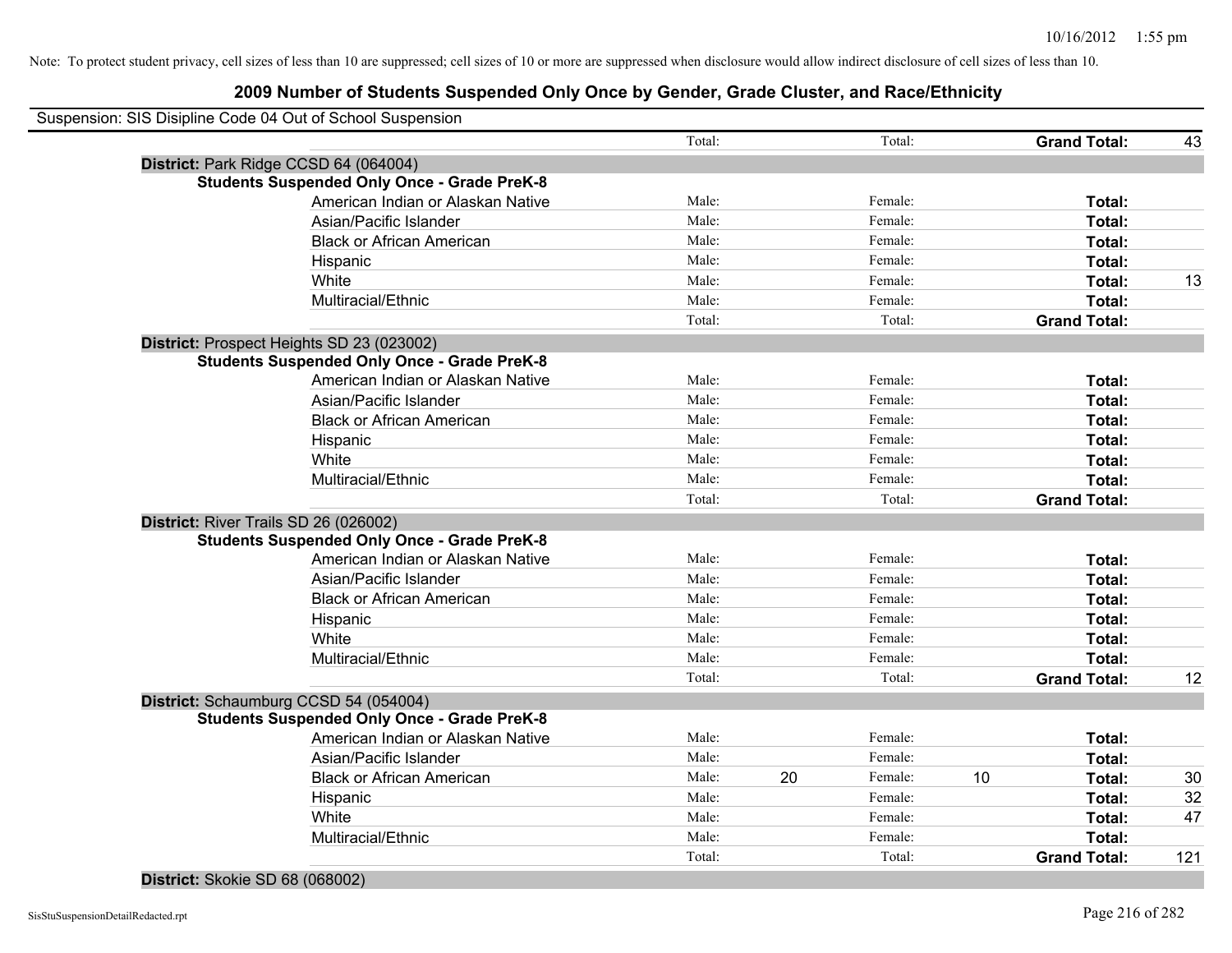| Suspension: SIS Disipline Code 04 Out of School Suspension |                                                    |        |    |         |    |                     |    |
|------------------------------------------------------------|----------------------------------------------------|--------|----|---------|----|---------------------|----|
|                                                            | <b>Students Suspended Only Once - Grade PreK-8</b> |        |    |         |    |                     |    |
|                                                            | American Indian or Alaskan Native                  | Male:  |    | Female: |    | Total:              |    |
|                                                            | Asian/Pacific Islander                             | Male:  |    | Female: |    | Total:              |    |
|                                                            | <b>Black or African American</b>                   | Male:  |    | Female: |    | Total:              |    |
|                                                            | Hispanic                                           | Male:  |    | Female: |    | Total:              |    |
|                                                            | White                                              | Male:  |    | Female: |    | Total:              |    |
|                                                            | Multiracial/Ethnic                                 | Male:  |    | Female: |    | Total:              |    |
|                                                            |                                                    | Total: |    | Total:  |    | <b>Grand Total:</b> | 17 |
| District: Skokie SD 69 (069002)                            |                                                    |        |    |         |    |                     |    |
|                                                            | <b>Students Suspended Only Once - Grade PreK-8</b> |        |    |         |    |                     |    |
|                                                            | American Indian or Alaskan Native                  | Male:  |    | Female: |    | Total:              |    |
|                                                            | Asian/Pacific Islander                             | Male:  |    | Female: |    | Total:              |    |
|                                                            | <b>Black or African American</b>                   | Male:  |    | Female: |    | Total:              | 15 |
|                                                            | Hispanic                                           | Male:  |    | Female: |    | Total:              |    |
|                                                            | White                                              | Male:  |    | Female: |    | Total:              | 13 |
|                                                            | Multiracial/Ethnic                                 | Male:  |    | Female: |    | Total:              |    |
|                                                            |                                                    | Total: | 28 | Total:  | 11 | <b>Grand Total:</b> | 39 |
| District: Skokie SD 73-5 (073502)                          |                                                    |        |    |         |    |                     |    |
|                                                            | <b>Students Suspended Only Once - Grade PreK-8</b> |        |    |         |    |                     |    |
|                                                            | American Indian or Alaskan Native                  | Male:  |    | Female: |    | Total:              |    |
|                                                            | Asian/Pacific Islander                             | Male:  |    | Female: |    | Total:              |    |
|                                                            | <b>Black or African American</b>                   | Male:  |    | Female: |    | Total:              |    |
|                                                            | Hispanic                                           | Male:  |    | Female: |    | Total:              |    |
|                                                            | White                                              | Male:  |    | Female: |    | Total:              |    |
|                                                            | Multiracial/Ethnic                                 | Male:  |    | Female: |    | Total:              |    |
|                                                            |                                                    | Total: |    | Total:  |    | <b>Grand Total:</b> |    |
| District: South Campus (019700)                            |                                                    |        |    |         |    |                     |    |
|                                                            | <b>Students Suspended Only Once - Grade PreK-8</b> |        |    |         |    |                     |    |
|                                                            | American Indian or Alaskan Native                  | Male:  |    | Female: |    | Total:              |    |
|                                                            | Asian/Pacific Islander                             | Male:  |    | Female: |    | Total:              |    |
|                                                            | <b>Black or African American</b>                   | Male:  |    | Female: |    | Total:              |    |
|                                                            | Hispanic                                           | Male:  |    | Female: |    | Total:              |    |
|                                                            | White                                              | Male:  |    | Female: |    | Total:              |    |
|                                                            | Multiracial/Ethnic                                 | Male:  |    | Female: |    | Total:              |    |
|                                                            |                                                    | Total: |    | Total:  |    | <b>Grand Total:</b> |    |
| District: Township HSD 211 (211017)                        |                                                    |        |    |         |    |                     |    |
|                                                            | <b>Students Suspended Only Once - Grade 9-12</b>   |        |    |         |    |                     |    |
|                                                            | American Indian or Alaskan Native                  | Male:  |    | Female: |    | Total:              |    |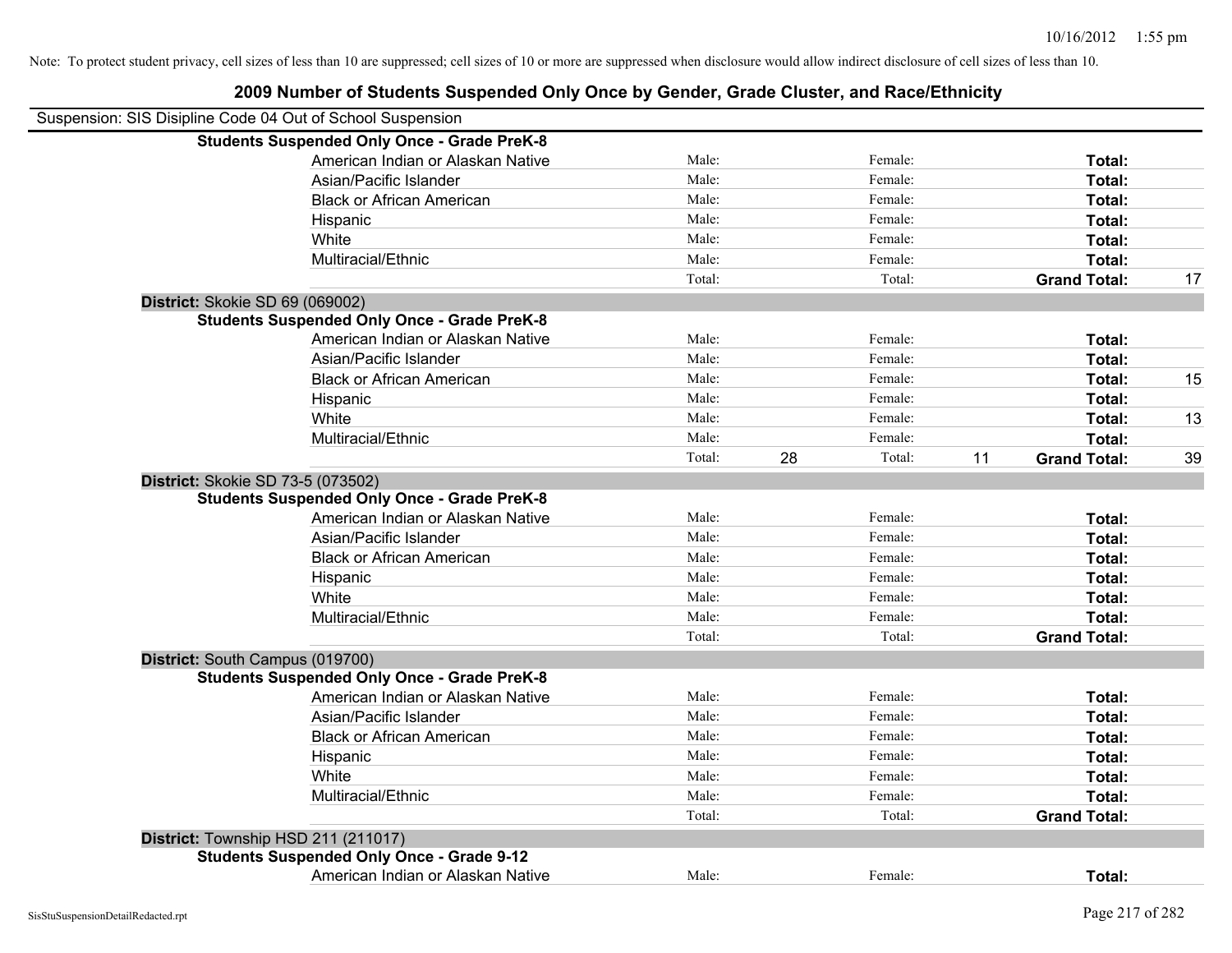| Suspension: SIS Disipline Code 04 Out of School Suspension |        |     |         |    |                     |     |
|------------------------------------------------------------|--------|-----|---------|----|---------------------|-----|
| Asian/Pacific Islander                                     | Male:  |     | Female: |    | Total:              | 24  |
| <b>Black or African American</b>                           | Male:  | 52  | Female: | 43 | Total:              | 95  |
| Hispanic                                                   | Male:  | 91  | Female: | 41 | Total:              | 132 |
| White                                                      | Male:  | 161 | Female: | 53 | Total:              | 214 |
| Multiracial/Ethnic                                         | Male:  |     | Female: |    | Total:              | 11  |
|                                                            | Total: |     | Total:  |    | <b>Grand Total:</b> |     |
| District: Township HSD 214 (214017)                        |        |     |         |    |                     |     |
| <b>Students Suspended Only Once - Grade 9-12</b>           |        |     |         |    |                     |     |
| American Indian or Alaskan Native                          | Male:  |     | Female: |    | Total:              |     |
| Asian/Pacific Islander                                     | Male:  |     | Female: |    | Total:              | 13  |
| <b>Black or African American</b>                           | Male:  | 20  | Female: | 15 | Total:              | 35  |
| Hispanic                                                   | Male:  | 102 | Female: | 57 | Total:              | 159 |
| White                                                      | Male:  | 141 | Female: | 81 | Total:              | 222 |
| Multiracial/Ethnic                                         | Male:  |     | Female: |    | Total:              | 16  |
|                                                            | Total: |     | Total:  |    | <b>Grand Total:</b> |     |
| District: Wheeling CCSD 21 (021004)                        |        |     |         |    |                     |     |
| <b>Students Suspended Only Once - Grade PreK-8</b>         |        |     |         |    |                     |     |
| American Indian or Alaskan Native                          | Male:  |     | Female: |    | Total:              |     |
| Asian/Pacific Islander                                     | Male:  |     | Female: |    | Total:              |     |
| <b>Black or African American</b>                           | Male:  |     | Female: |    | Total:              |     |
| Hispanic                                                   | Male:  |     | Female: |    | Total:              | 18  |
| White                                                      | Male:  |     | Female: |    | Total:              | 17  |
| Multiracial/Ethnic                                         | Male:  |     | Female: |    | Total:              |     |
|                                                            | Total: |     | Total:  |    | <b>Grand Total:</b> |     |
| District: Wilmette SD 39 (039002)                          |        |     |         |    |                     |     |
| <b>Students Suspended Only Once - Grade PreK-8</b>         |        |     |         |    |                     |     |
| American Indian or Alaskan Native                          | Male:  |     | Female: |    | Total:              |     |
| Asian/Pacific Islander                                     | Male:  |     | Female: |    | Total:              |     |
| <b>Black or African American</b>                           | Male:  |     | Female: |    | Total:              |     |
| Hispanic                                                   | Male:  |     | Female: |    | Total:              |     |
| White                                                      | Male:  |     | Female: |    | Total:              | 14  |
| Multiracial/Ethnic                                         | Male:  |     | Female: |    | Total:              |     |
|                                                            | Total: |     | Total:  |    | <b>Grand Total:</b> |     |
| District: Winnetka SD 36 (036002)                          |        |     |         |    |                     |     |
| <b>Students Suspended Only Once - Grade PreK-8</b>         |        |     |         |    |                     |     |
| American Indian or Alaskan Native                          | Male:  |     | Female: |    | Total:              |     |
| Asian/Pacific Islander                                     | Male:  |     | Female: |    | Total:              |     |
| <b>Black or African American</b>                           | Male:  |     | Female: |    | Total:              |     |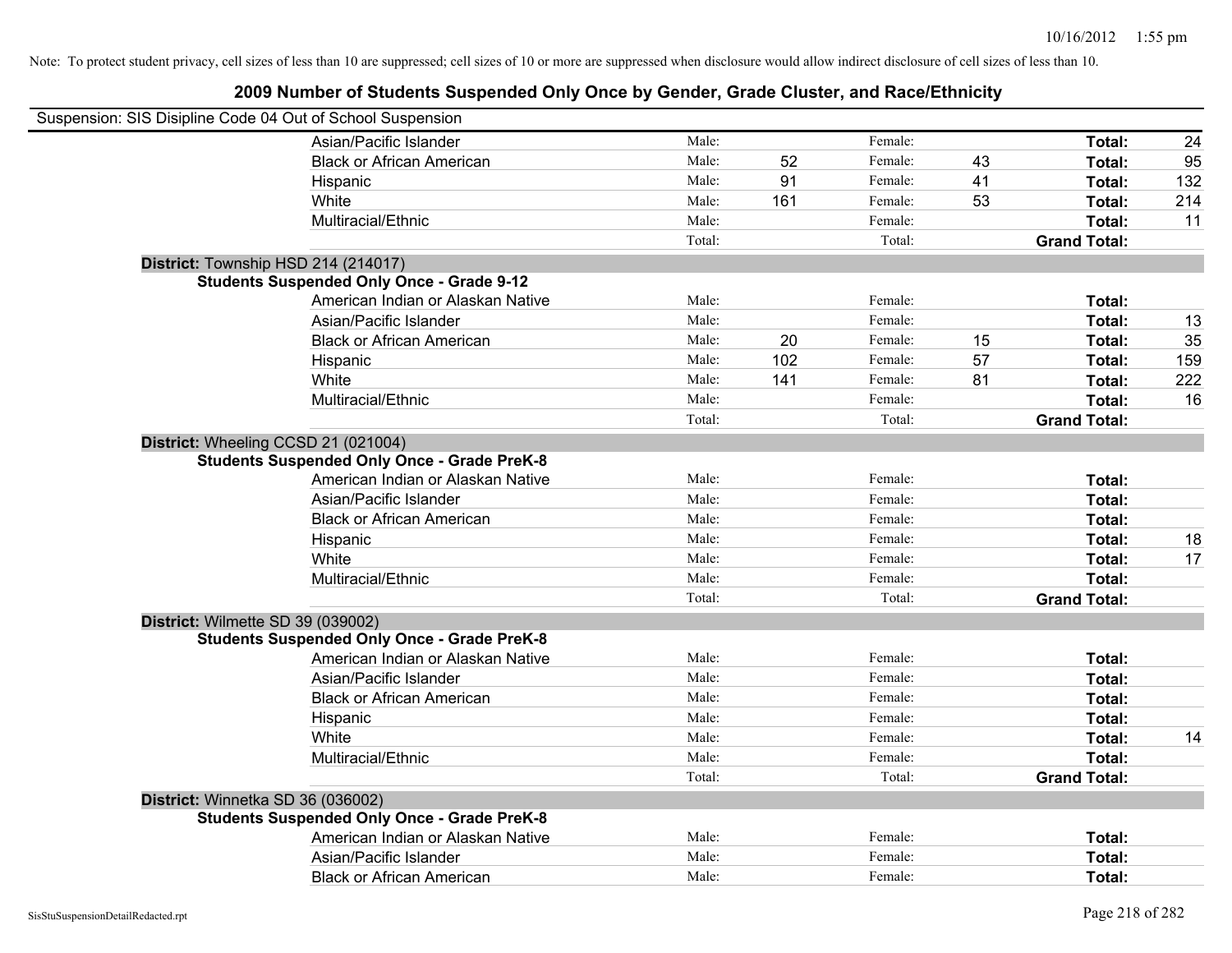| Suspension: SIS Disipline Code 04 Out of School Suspension |                                                    |        |    |         |    |                     |     |
|------------------------------------------------------------|----------------------------------------------------|--------|----|---------|----|---------------------|-----|
|                                                            | Hispanic                                           | Male:  |    | Female: |    | Total:              |     |
|                                                            | White                                              | Male:  |    | Female: |    | Total:              |     |
|                                                            | Multiracial/Ethnic                                 | Male:  |    | Female: |    | Total:              |     |
|                                                            |                                                    | Total: |    | Total:  |    | <b>Grand Total:</b> |     |
| <b>County: Non-Public School (000)</b>                     |                                                    |        |    |         |    |                     |     |
|                                                            | District: Region 05 North Cook ISC 1 (000000)      |        |    |         |    |                     |     |
|                                                            | <b>Students Suspended Only Once - Grade PreK-8</b> |        |    |         |    |                     |     |
|                                                            | American Indian or Alaskan Native                  | Male:  |    | Female: |    | Total:              |     |
|                                                            | Asian/Pacific Islander                             | Male:  |    | Female: |    | Total:              |     |
|                                                            | <b>Black or African American</b>                   | Male:  |    | Female: |    | Total:              |     |
|                                                            | Hispanic                                           | Male:  |    | Female: |    | Total:              |     |
|                                                            | White                                              | Male:  |    | Female: |    | Total:              |     |
|                                                            | Multiracial/Ethnic                                 | Male:  |    | Female: |    | Total:              |     |
|                                                            |                                                    | Total: |    | Total:  |    | <b>Grand Total:</b> |     |
|                                                            |                                                    |        |    |         |    |                     |     |
| Region: Region 06 West Cook ISC 2 (06)                     |                                                    |        |    |         |    |                     |     |
| County: Cook (016)                                         |                                                    |        |    |         |    |                     |     |
| District: Bellwood SD 88 (088002)                          |                                                    |        |    |         |    |                     |     |
|                                                            | <b>Students Suspended Only Once - Grade PreK-8</b> |        |    |         |    |                     |     |
|                                                            | American Indian or Alaskan Native                  | Male:  |    | Female: |    | Total:              |     |
|                                                            | Asian/Pacific Islander                             | Male:  |    | Female: |    | Total:              |     |
|                                                            | <b>Black or African American</b>                   | Male:  | 80 | Female: | 56 | Total:              | 136 |
|                                                            | Hispanic                                           | Male:  | 36 | Female: | 17 | Total:              | 53  |
|                                                            | White                                              | Male:  |    | Female: |    | Total:              |     |
|                                                            | Multiracial/Ethnic                                 | Male:  |    | Female: |    | Total:              |     |
|                                                            |                                                    | Total: |    | Total:  |    | <b>Grand Total:</b> |     |
| District: Berkeley SD 87 (087002)                          |                                                    |        |    |         |    |                     |     |
|                                                            | <b>Students Suspended Only Once - Grade PreK-8</b> |        |    |         |    |                     |     |
|                                                            | American Indian or Alaskan Native                  | Male:  |    | Female: |    | Total:              |     |
|                                                            | Asian/Pacific Islander                             | Male:  |    | Female: |    | Total:              |     |
|                                                            | <b>Black or African American</b>                   | Male:  | 38 | Female: | 15 | Total:              | 53  |
|                                                            | Hispanic                                           | Male:  | 40 | Female: | 22 | Total:              | 62  |
|                                                            | White                                              | Male:  |    | Female: |    | Total:              | 12  |
|                                                            | Multiracial/Ethnic                                 | Male:  |    | Female: |    | Total:              |     |
|                                                            |                                                    | Total: |    | Total:  |    | <b>Grand Total:</b> |     |
| District: Berwyn North SD 98 (098002)                      |                                                    |        |    |         |    |                     |     |
|                                                            | <b>Students Suspended Only Once - Grade PreK-8</b> |        |    |         |    |                     |     |
|                                                            | American Indian or Alaskan Native                  | Male:  |    | Female: |    | Total:              |     |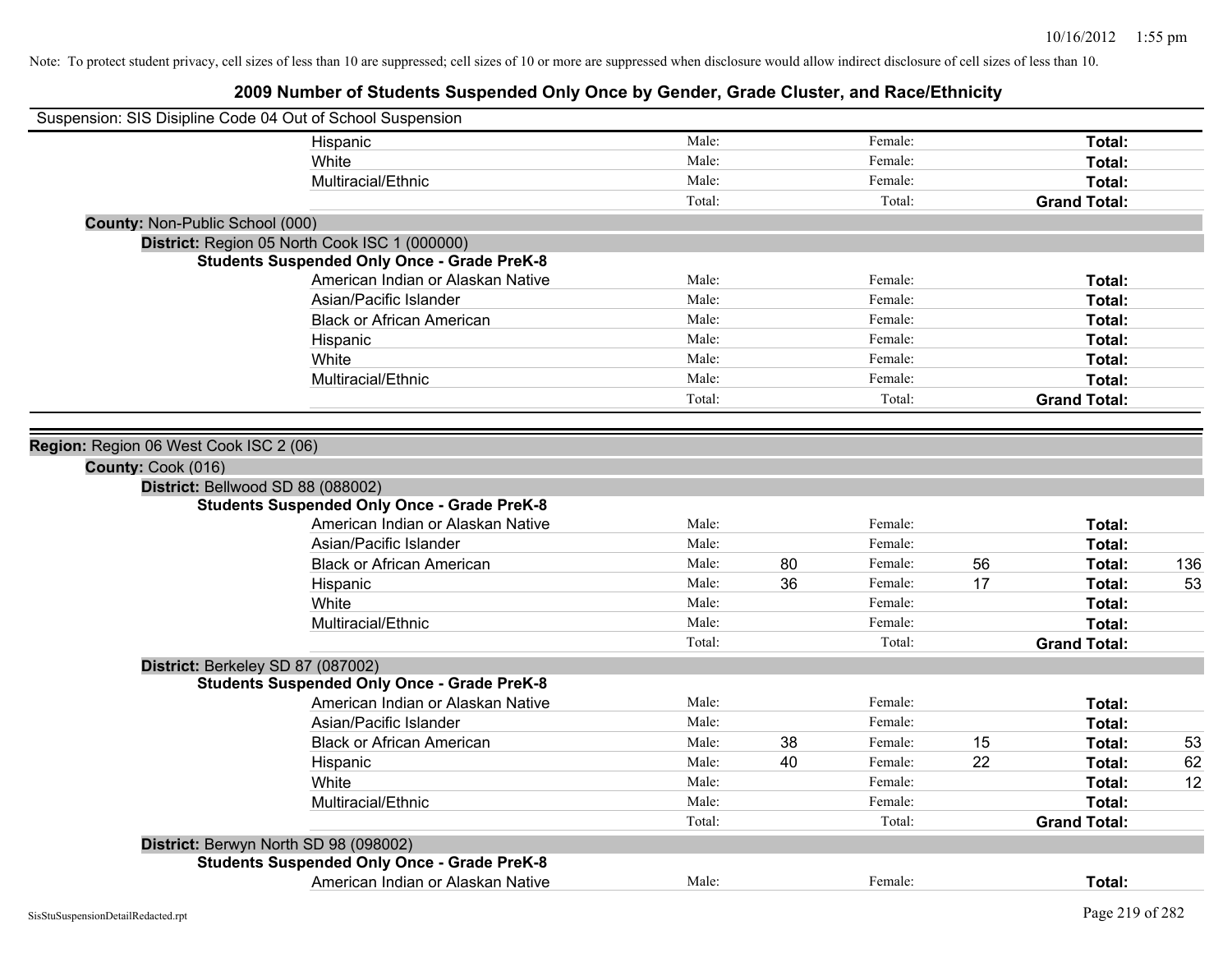| Suspension: SIS Disipline Code 04 Out of School Suspension |                                                    |        |     |         |     |                     |     |
|------------------------------------------------------------|----------------------------------------------------|--------|-----|---------|-----|---------------------|-----|
|                                                            | Asian/Pacific Islander                             | Male:  |     | Female: |     | Total:              |     |
|                                                            | <b>Black or African American</b>                   | Male:  |     | Female: |     | Total:              | 10  |
|                                                            | Hispanic                                           | Male:  |     | Female: |     | Total:              | 24  |
|                                                            | White                                              | Male:  |     | Female: |     | Total:              |     |
|                                                            | Multiracial/Ethnic                                 | Male:  |     | Female: |     | Total:              |     |
|                                                            |                                                    | Total: |     | Total:  |     | <b>Grand Total:</b> |     |
| District: Berwyn South SD 100 (100002)                     |                                                    |        |     |         |     |                     |     |
|                                                            | <b>Students Suspended Only Once - Grade PreK-8</b> |        |     |         |     |                     |     |
|                                                            | American Indian or Alaskan Native                  | Male:  |     | Female: |     | Total:              |     |
|                                                            | Asian/Pacific Islander                             | Male:  |     | Female: |     | Total:              |     |
|                                                            | <b>Black or African American</b>                   | Male:  |     | Female: |     | Total:              |     |
|                                                            | Hispanic                                           | Male:  | 36  | Female: | 15  | Total:              | 51  |
|                                                            | White                                              | Male:  |     | Female: |     | Total:              |     |
|                                                            | Multiracial/Ethnic                                 | Male:  |     | Female: |     | Total:              |     |
|                                                            |                                                    | Total: |     | Total:  |     | <b>Grand Total:</b> | 67  |
| District: Cicero SD 99 (099002)                            |                                                    |        |     |         |     |                     |     |
|                                                            | <b>Students Suspended Only Once - Grade PreK-8</b> |        |     |         |     |                     |     |
|                                                            | American Indian or Alaskan Native                  | Male:  |     | Female: |     | Total:              |     |
|                                                            | Asian/Pacific Islander                             | Male:  |     | Female: |     | Total:              |     |
|                                                            | <b>Black or African American</b>                   | Male:  | 23  | Female: | 11  | Total:              | 34  |
|                                                            | Hispanic                                           | Male:  | 276 | Female: | 107 | Total:              | 383 |
|                                                            | White                                              | Male:  |     | Female: |     | Total:              | 12  |
|                                                            | Multiracial/Ethnic                                 | Male:  |     | Female: |     | Total:              |     |
|                                                            |                                                    | Total: |     | Total:  |     | <b>Grand Total:</b> |     |
|                                                            | District: Elmwood Park CUSD 401 (401026)           |        |     |         |     |                     |     |
|                                                            | <b>Students Suspended Only Once - Grade PreK-8</b> |        |     |         |     |                     |     |
|                                                            | American Indian or Alaskan Native                  | Male:  |     | Female: |     | Total:              |     |
|                                                            | Asian/Pacific Islander                             | Male:  |     | Female: |     | Total:              |     |
|                                                            | <b>Black or African American</b>                   | Male:  |     | Female: |     | Total:              |     |
|                                                            | Hispanic                                           | Male:  |     | Female: |     | Total:              | 19  |
|                                                            | White                                              | Male:  |     | Female: |     | Total:              | 14  |
|                                                            | Multiracial/Ethnic                                 | Male:  |     | Female: |     | Total:              |     |
|                                                            |                                                    | Total: |     | Total:  |     | <b>Grand Total:</b> |     |
|                                                            | <b>Students Suspended Only Once - Grade 9-12</b>   |        |     |         |     |                     |     |
|                                                            | American Indian or Alaskan Native                  | Male:  |     | Female: |     | Total:              |     |
|                                                            | Asian/Pacific Islander                             | Male:  |     | Female: |     | Total:              |     |
|                                                            | <b>Black or African American</b>                   | Male:  |     | Female: |     | <b>Total:</b>       |     |
|                                                            | Hispanic                                           | Male:  |     | Female: |     | Total:              | 25  |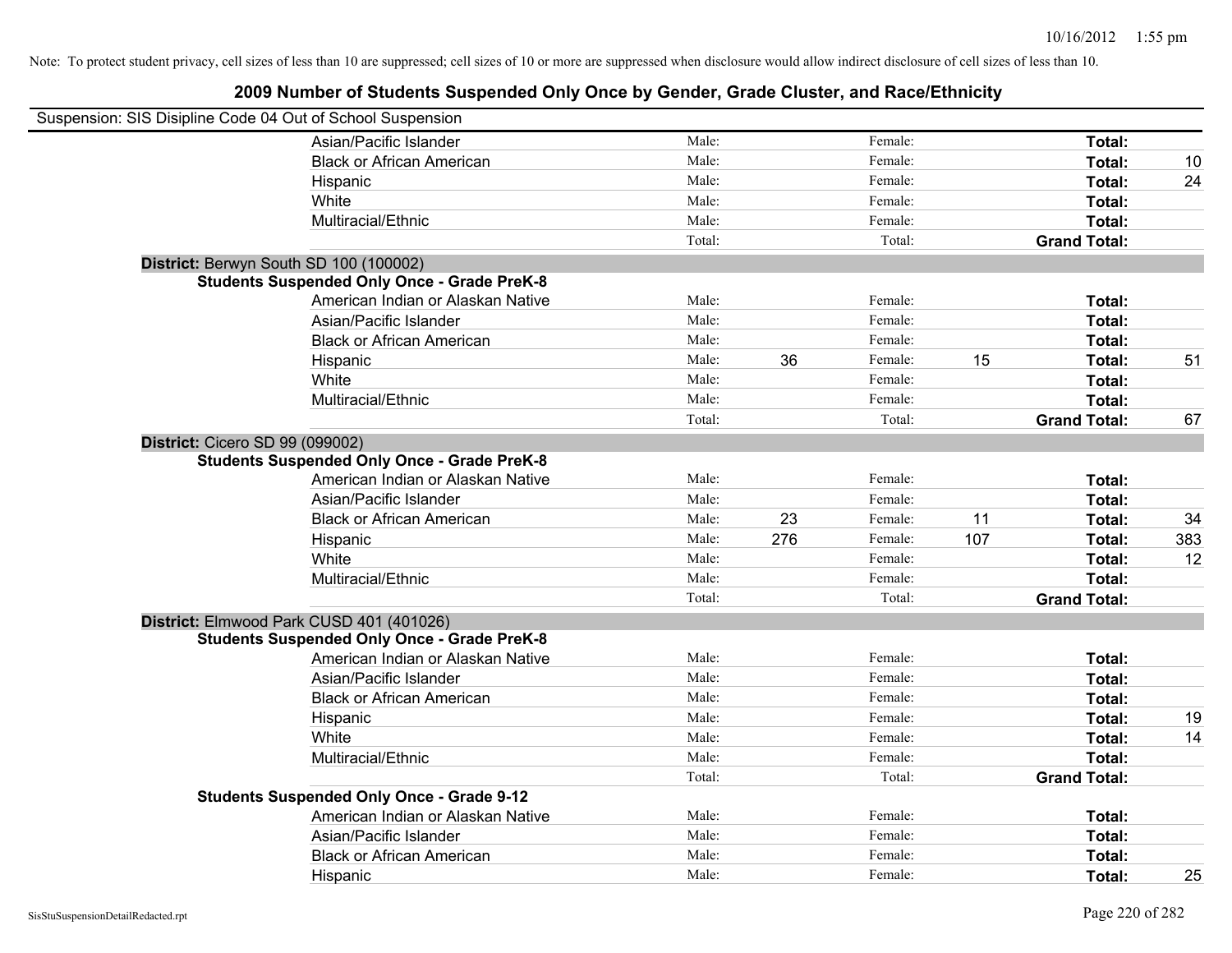| Suspension: SIS Disipline Code 04 Out of School Suspension |                                                    |        |     |         |     |                     |     |
|------------------------------------------------------------|----------------------------------------------------|--------|-----|---------|-----|---------------------|-----|
|                                                            | White                                              | Male:  | 29  | Female: | 10  | Total:              | 39  |
|                                                            | Multiracial/Ethnic                                 | Male:  |     | Female: |     | <b>Total:</b>       |     |
|                                                            |                                                    | Total: |     | Total:  |     | <b>Grand Total:</b> |     |
| District: Forest Park SD 91 (091002)                       |                                                    |        |     |         |     |                     |     |
|                                                            | <b>Students Suspended Only Once - Grade PreK-8</b> |        |     |         |     |                     |     |
|                                                            | American Indian or Alaskan Native                  | Male:  |     | Female: |     | Total:              |     |
|                                                            | Asian/Pacific Islander                             | Male:  |     | Female: |     | Total:              |     |
|                                                            | <b>Black or African American</b>                   | Male:  |     | Female: |     | Total:              | 32  |
|                                                            | Hispanic                                           | Male:  |     | Female: |     | Total:              |     |
|                                                            | White                                              | Male:  |     | Female: |     | Total:              |     |
|                                                            | Multiracial/Ethnic                                 | Male:  |     | Female: |     | Total:              |     |
|                                                            |                                                    | Total: |     | Total:  |     | <b>Grand Total:</b> | 47  |
| District: Franklin Park SD 84 (084002)                     |                                                    |        |     |         |     |                     |     |
|                                                            | <b>Students Suspended Only Once - Grade PreK-8</b> |        |     |         |     |                     |     |
|                                                            | American Indian or Alaskan Native                  | Male:  |     | Female: |     | Total:              |     |
|                                                            | Asian/Pacific Islander                             | Male:  |     | Female: |     | Total:              |     |
|                                                            | <b>Black or African American</b>                   | Male:  |     | Female: |     | Total:              |     |
|                                                            | Hispanic                                           | Male:  |     | Female: |     | Total:              |     |
|                                                            | White                                              | Male:  |     | Female: |     | Total:              |     |
|                                                            | Multiracial/Ethnic                                 | Male:  |     | Female: |     | Total:              |     |
|                                                            |                                                    | Total: |     | Total:  |     | <b>Grand Total:</b> |     |
| District: Hillside SD 93 (093002)                          |                                                    |        |     |         |     |                     |     |
|                                                            | <b>Students Suspended Only Once - Grade PreK-8</b> |        |     |         |     |                     |     |
|                                                            | American Indian or Alaskan Native                  | Male:  |     | Female: |     | Total:              |     |
|                                                            | Asian/Pacific Islander                             | Male:  |     | Female: |     | Total:              |     |
|                                                            | <b>Black or African American</b>                   | Male:  | 18  | Female: | 10  | Total:              | 28  |
|                                                            | Hispanic                                           | Male:  |     | Female: |     | Total:              |     |
|                                                            | White                                              | Male:  |     | Female: |     | Total:              |     |
|                                                            | Multiracial/Ethnic                                 | Male:  |     | Female: |     | Total:              |     |
|                                                            |                                                    | Total: |     | Total:  |     | <b>Grand Total:</b> | 39  |
| <b>District: J S Morton HSD 201 (201017)</b>               |                                                    |        |     |         |     |                     |     |
|                                                            | <b>Students Suspended Only Once - Grade 9-12</b>   |        |     |         |     |                     |     |
|                                                            | American Indian or Alaskan Native                  | Male:  |     | Female: |     | Total:              |     |
|                                                            | Asian/Pacific Islander                             | Male:  |     | Female: |     | Total:              |     |
|                                                            | <b>Black or African American</b>                   | Male:  | 18  | Female: | 19  | Total:              | 37  |
|                                                            | Hispanic                                           | Male:  | 347 | Female: | 215 | Total:              | 562 |
|                                                            | White                                              | Male:  | 32  | Female: | 22  | Total:              | 54  |
|                                                            | Multiracial/Ethnic                                 | Male:  |     | Female: |     | Total:              |     |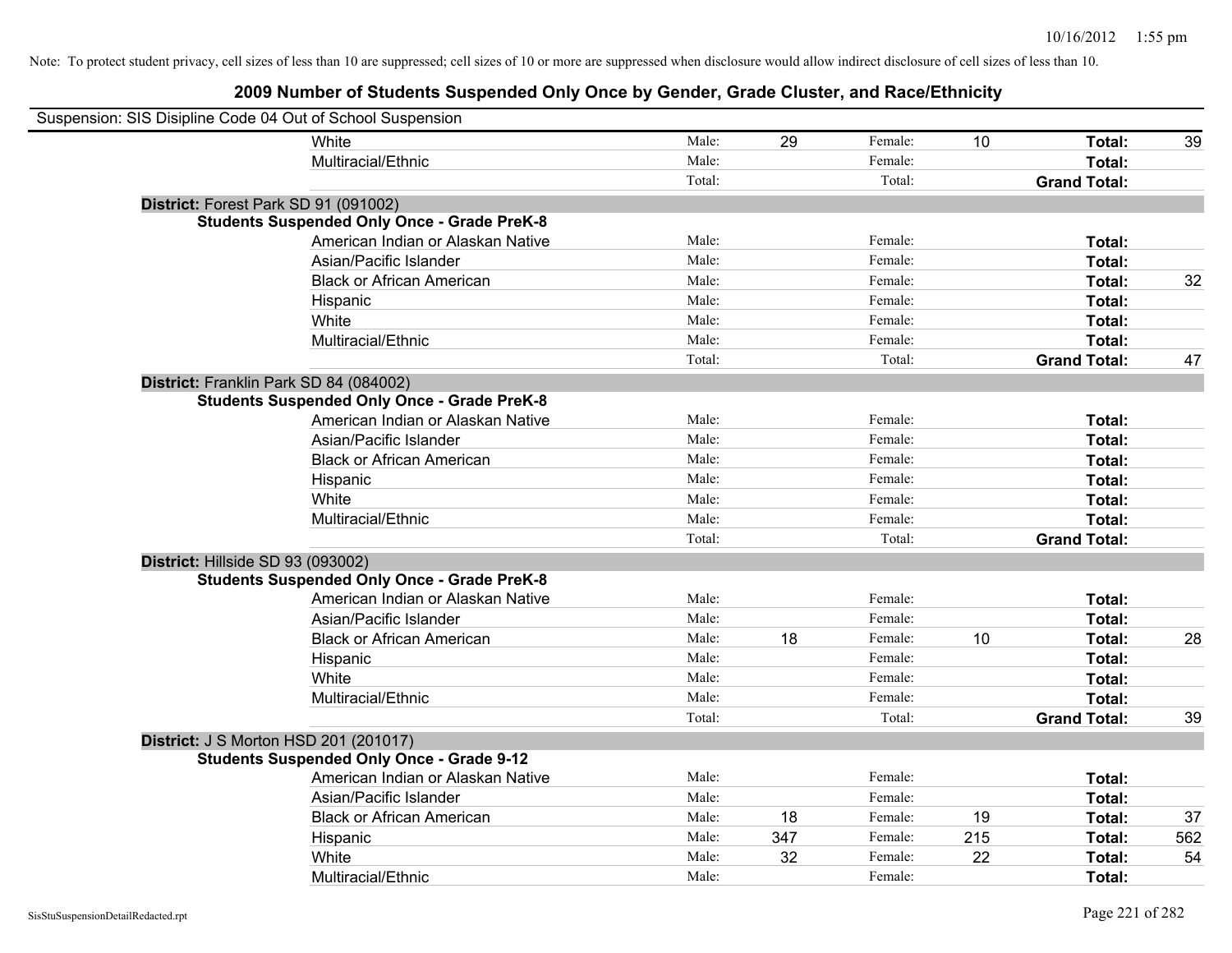### **2009 Number of Students Suspended Only Once by Gender, Grade Cluster, and Race/Ethnicity**

| Suspension: SIS Disipline Code 04 Out of School Suspension |        |         |                     |    |
|------------------------------------------------------------|--------|---------|---------------------|----|
|                                                            | Total: | Total:  | <b>Grand Total:</b> |    |
| District: Komarek SD 94 (094002)                           |        |         |                     |    |
| <b>Students Suspended Only Once - Grade PreK-8</b>         |        |         |                     |    |
| American Indian or Alaskan Native                          | Male:  | Female: | Total:              |    |
| Asian/Pacific Islander                                     | Male:  | Female: | Total:              |    |
| <b>Black or African American</b>                           | Male:  | Female: | Total:              |    |
| Hispanic                                                   | Male:  | Female: | Total:              |    |
| White                                                      | Male:  | Female: | Total:              |    |
| Multiracial/Ethnic                                         | Male:  | Female: | Total:              |    |
|                                                            | Total: | Total:  | <b>Grand Total:</b> | 12 |
| District: La Grange SD 102 (102002)                        |        |         |                     |    |
| <b>Students Suspended Only Once - Grade PreK-8</b>         |        |         |                     |    |
| American Indian or Alaskan Native                          | Male:  | Female: | Total:              |    |
| Asian/Pacific Islander                                     | Male:  | Female: | Total:              |    |
| <b>Black or African American</b>                           | Male:  | Female: | Total:              |    |
| Hispanic                                                   | Male:  | Female: | Total:              |    |
| White                                                      | Male:  | Female: | Total:              | 12 |
| Multiracial/Ethnic                                         | Male:  | Female: | Total:              |    |
|                                                            | Total: | Total:  | <b>Grand Total:</b> | 28 |
| District: La Grange SD 105 South (105002)                  |        |         |                     |    |
| <b>Students Suspended Only Once - Grade PreK-8</b>         |        |         |                     |    |
| American Indian or Alaskan Native                          | Male:  | Female: | Total:              |    |
| Asian/Pacific Islander                                     | Male:  | Female: | Total:              |    |
| <b>Black or African American</b>                           | Male:  | Female: | Total:              |    |
| Hispanic                                                   | Male:  | Female: | Total:              |    |
| White                                                      | Male:  | Female: | Total:              |    |
| Multiracial/Ethnic                                         | Male:  | Female: | Total:              |    |
|                                                            | Total: | Total:  | <b>Grand Total:</b> |    |
| District: LaGrange Highlands SD 106 (106002)               |        |         |                     |    |
| <b>Students Suspended Only Once - Grade PreK-8</b>         |        |         |                     |    |
| American Indian or Alaskan Native                          | Male:  | Female: | Total:              |    |
| Asian/Pacific Islander                                     | Male:  | Female: | Total:              |    |
| <b>Black or African American</b>                           | Male:  | Female: | Total:              |    |
| Hispanic                                                   | Male:  | Female: | Total:              |    |
| White                                                      | Male:  | Female: | Total:              |    |
| Multiracial/Ethnic                                         | Male:  | Female: | Total:              |    |
|                                                            | Total: | Total:  | <b>Grand Total:</b> |    |
|                                                            |        |         |                     |    |

#### **District:** Leyden CHSD 212 (212016)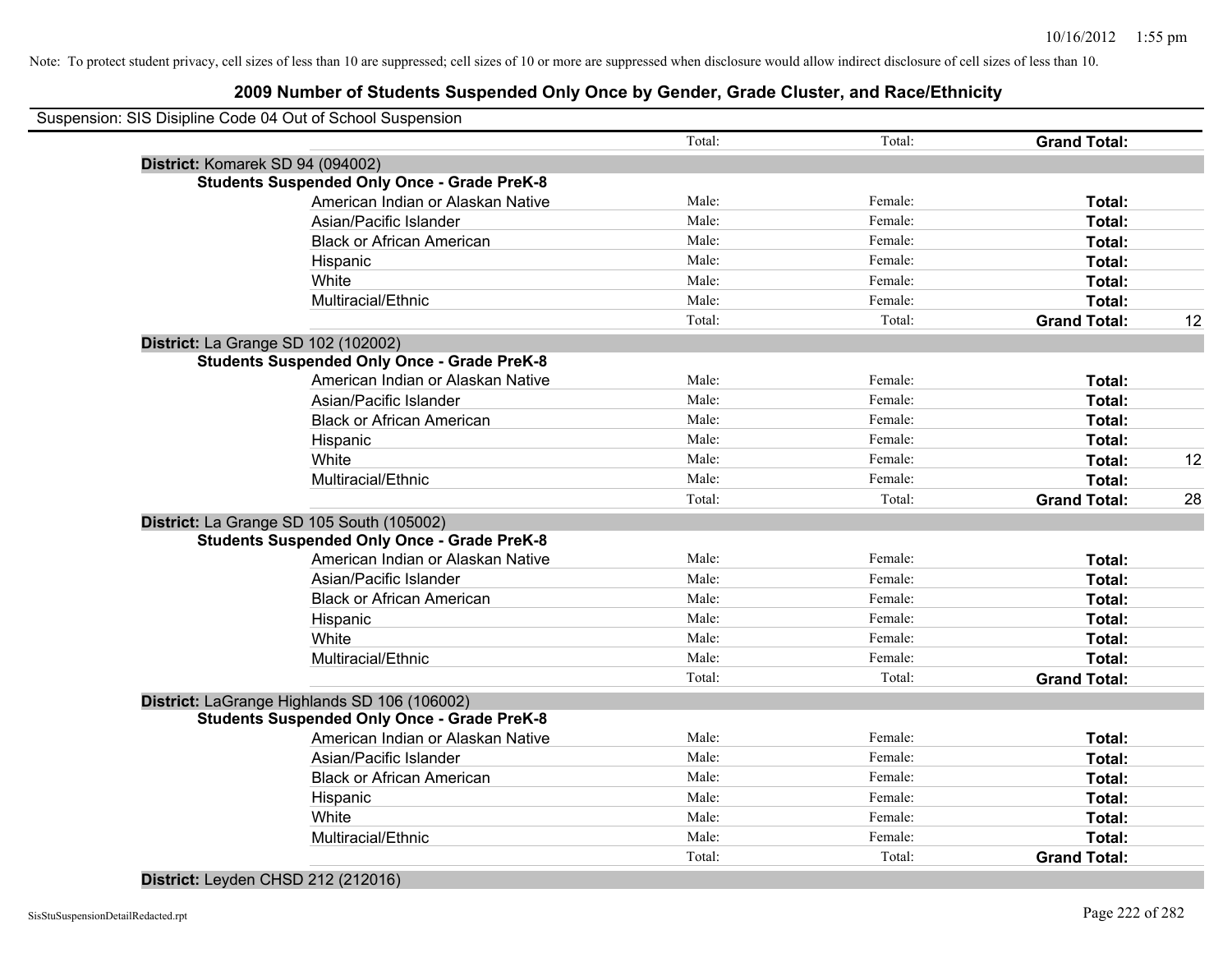| Suspension: SIS Disipline Code 04 Out of School Suspension |        |     |         |     |                     |     |
|------------------------------------------------------------|--------|-----|---------|-----|---------------------|-----|
| <b>Students Suspended Only Once - Grade 9-12</b>           |        |     |         |     |                     |     |
| American Indian or Alaskan Native                          | Male:  |     | Female: |     | Total:              |     |
| Asian/Pacific Islander                                     | Male:  |     | Female: |     | Total:              |     |
| <b>Black or African American</b>                           | Male:  |     | Female: |     | Total:              | 10  |
| Hispanic                                                   | Male:  | 86  | Female: | 60  | Total:              | 146 |
| White                                                      | Male:  | 54  | Female: | 31  | Total:              | 85  |
| Multiracial/Ethnic                                         | Male:  |     | Female: |     | Total:              |     |
|                                                            | Total: | 152 | Total:  | 101 | <b>Grand Total:</b> | 253 |
| District: Lyons SD 103 (103002)                            |        |     |         |     |                     |     |
| <b>Students Suspended Only Once - Grade PreK-8</b>         |        |     |         |     |                     |     |
| American Indian or Alaskan Native                          | Male:  |     | Female: |     | Total:              |     |
| Asian/Pacific Islander                                     | Male:  |     | Female: |     | Total:              |     |
| <b>Black or African American</b>                           | Male:  |     | Female: |     | Total:              |     |
| Hispanic                                                   | Male:  |     | Female: |     | Total:              |     |
| White                                                      | Male:  |     | Female: |     | Total:              |     |
| Multiracial/Ethnic                                         | Male:  |     | Female: |     | Total:              |     |
|                                                            | Total: |     | Total:  |     | <b>Grand Total:</b> |     |
| District: Lyons Twp HSD 204 (204017)                       |        |     |         |     |                     |     |
| <b>Students Suspended Only Once - Grade 9-12</b>           |        |     |         |     |                     |     |
| American Indian or Alaskan Native                          | Male:  |     | Female: |     | Total:              |     |
| Asian/Pacific Islander                                     | Male:  |     | Female: |     | Total:              |     |
| <b>Black or African American</b>                           | Male:  |     | Female: |     | Total:              | 18  |
| Hispanic                                                   | Male:  | 21  | Female: | 18  | Total:              | 39  |
| White                                                      | Male:  | 83  | Female: | 28  | Total:              | 111 |
| Multiracial/Ethnic                                         | Male:  |     | Female: |     | Total:              |     |
|                                                            | Total: |     | Total:  |     | <b>Grand Total:</b> |     |
| District: MacNeal Health Network (014300)                  |        |     |         |     |                     |     |
| <b>Students Suspended Only Once - Grade PreK-8</b>         |        |     |         |     |                     |     |
| American Indian or Alaskan Native                          | Male:  |     | Female: |     | Total:              |     |
| Asian/Pacific Islander                                     | Male:  |     | Female: |     | Total:              |     |
| <b>Black or African American</b>                           | Male:  |     | Female: |     | Total:              |     |
| Hispanic                                                   | Male:  |     | Female: |     | Total:              |     |
| White                                                      | Male:  |     | Female: |     | Total:              |     |
| Multiracial/Ethnic                                         | Male:  |     | Female: |     | Total:              |     |
|                                                            | Total: |     | Total:  |     | <b>Grand Total:</b> |     |
| District: Mannheim SD 83 (083002)                          |        |     |         |     |                     |     |
| <b>Students Suspended Only Once - Grade PreK-8</b>         |        |     |         |     |                     |     |
| American Indian or Alaskan Native                          | Male:  |     | Female: |     | Total:              |     |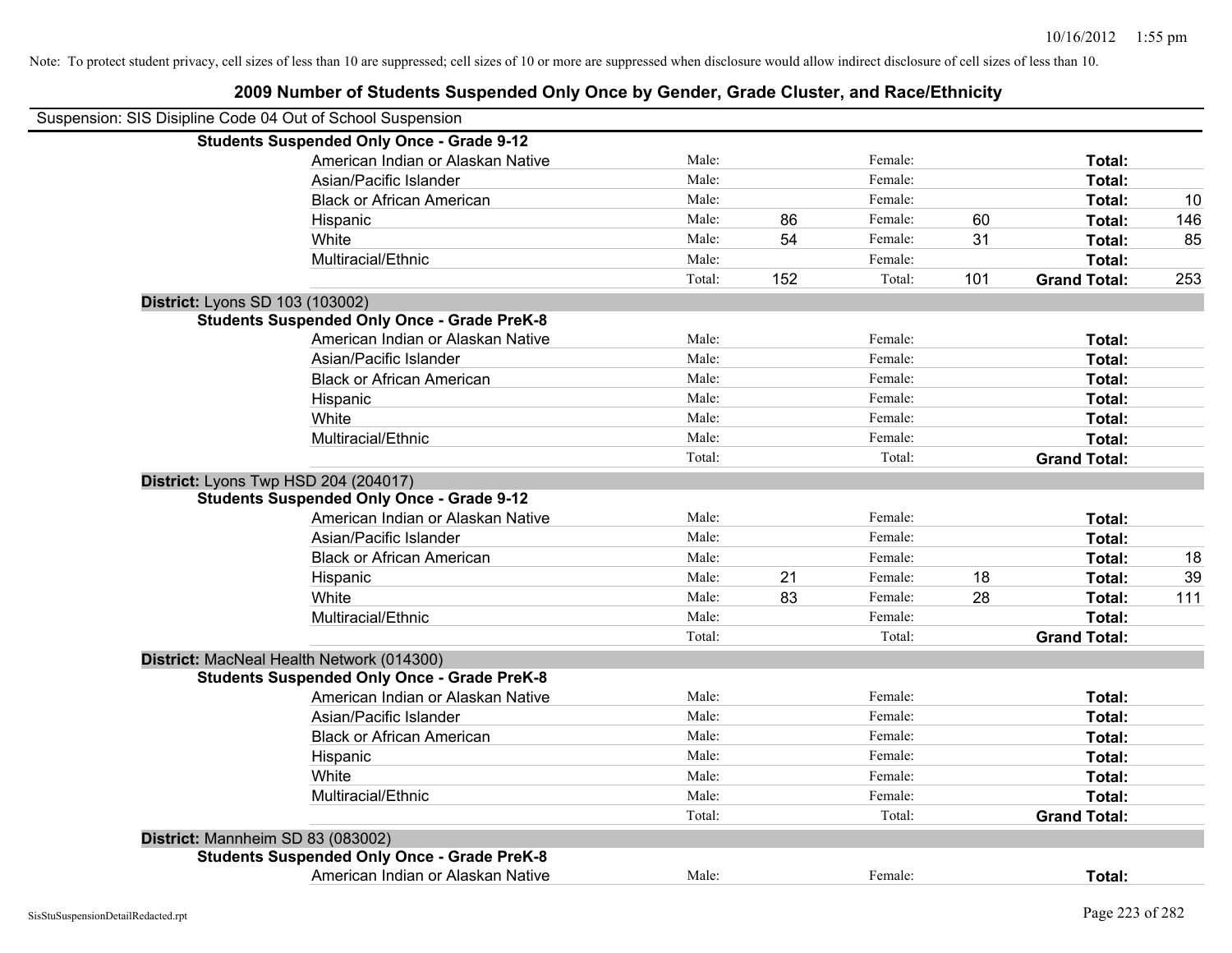| Suspension: SIS Disipline Code 04 Out of School Suspension |        |     |         |    |                     |     |
|------------------------------------------------------------|--------|-----|---------|----|---------------------|-----|
| Asian/Pacific Islander                                     | Male:  |     | Female: |    | Total:              |     |
| <b>Black or African American</b>                           | Male:  |     | Female: |    | Total:              |     |
| Hispanic                                                   | Male:  | 46  | Female: | 28 | Total:              | 74  |
| White                                                      | Male:  |     | Female: |    | Total:              | 21  |
| Multiracial/Ethnic                                         | Male:  |     | Female: |    | Total:              |     |
|                                                            | Total: |     | Total:  |    | <b>Grand Total:</b> |     |
| District: Maywood-Melrose Park-Broadview 89 (089002)       |        |     |         |    |                     |     |
| <b>Students Suspended Only Once - Grade PreK-8</b>         |        |     |         |    |                     |     |
| American Indian or Alaskan Native                          | Male:  |     | Female: |    | Total:              |     |
| Asian/Pacific Islander                                     | Male:  |     | Female: |    | Total:              |     |
| <b>Black or African American</b>                           | Male:  | 145 | Female: | 91 | Total:              | 236 |
| Hispanic                                                   | Male:  | 46  | Female: | 23 | Total:              | 69  |
| White                                                      | Male:  |     | Female: |    | Total:              |     |
| Multiracial/Ethnic                                         | Male:  |     | Female: |    | Total:              |     |
|                                                            | Total: |     | Total:  |    | <b>Grand Total:</b> |     |
| District: Norridge SD 80 (080002)                          |        |     |         |    |                     |     |
| <b>Students Suspended Only Once - Grade PreK-8</b>         |        |     |         |    |                     |     |
| American Indian or Alaskan Native                          | Male:  |     | Female: |    | Total:              |     |
| Asian/Pacific Islander                                     | Male:  |     | Female: |    | Total:              |     |
| <b>Black or African American</b>                           | Male:  |     | Female: |    | Total:              |     |
| Hispanic                                                   | Male:  |     | Female: |    | Total:              |     |
| White                                                      | Male:  |     | Female: |    | Total:              | 12  |
| Multiracial/Ethnic                                         | Male:  |     | Female: |    | Total:              |     |
|                                                            | Total: |     | Total:  |    | <b>Grand Total:</b> |     |
| District: Oak Park - River Forest SD 200 (200013)          |        |     |         |    |                     |     |
| <b>Students Suspended Only Once - Grade 9-12</b>           |        |     |         |    |                     |     |
| American Indian or Alaskan Native                          | Male:  |     | Female: |    | Total:              |     |
| Asian/Pacific Islander                                     | Male:  |     | Female: |    | Total:              |     |
| <b>Black or African American</b>                           | Male:  | 22  | Female: | 17 | Total:              | 39  |
| Hispanic                                                   | Male:  |     | Female: |    | Total:              |     |
| White                                                      | Male:  |     | Female: |    | Total:              |     |
| Multiracial/Ethnic                                         | Male:  |     | Female: |    | Total:              |     |
|                                                            | Total: |     | Total:  |    | <b>Grand Total:</b> | 52  |
| District: Oak Park ESD 97 (097002)                         |        |     |         |    |                     |     |
| <b>Students Suspended Only Once - Grade PreK-8</b>         |        |     |         |    |                     |     |
| American Indian or Alaskan Native                          | Male:  |     | Female: |    | Total:              |     |
| Asian/Pacific Islander                                     | Male:  |     | Female: |    | Total:              |     |
| <b>Black or African American</b>                           | Male:  |     | Female: |    | Total:              | 37  |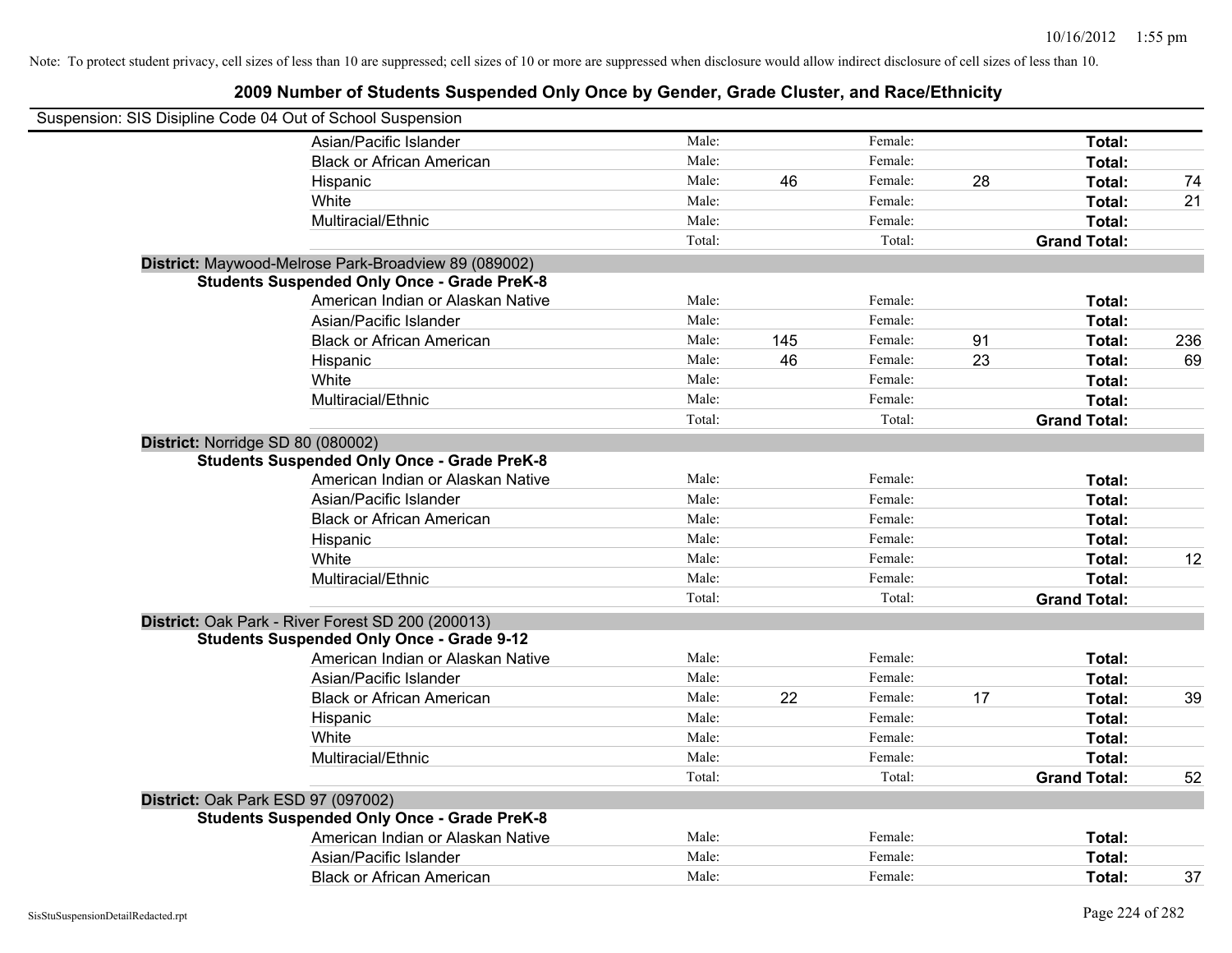| Suspension: SIS Disipline Code 04 Out of School Suspension |                                                    |        |     |         |     |                     |     |
|------------------------------------------------------------|----------------------------------------------------|--------|-----|---------|-----|---------------------|-----|
|                                                            | Hispanic                                           | Male:  |     | Female: |     | Total:              |     |
|                                                            | White                                              | Male:  |     | Female: |     | Total:              | 10  |
|                                                            | Multiracial/Ethnic                                 | Male:  |     | Female: |     | Total:              |     |
|                                                            |                                                    | Total: |     | Total:  |     | <b>Grand Total:</b> |     |
| District: Pennoyer SD 79 (079002)                          |                                                    |        |     |         |     |                     |     |
|                                                            | <b>Students Suspended Only Once - Grade PreK-8</b> |        |     |         |     |                     |     |
|                                                            | American Indian or Alaskan Native                  | Male:  |     | Female: |     | Total:              |     |
|                                                            | Asian/Pacific Islander                             | Male:  |     | Female: |     | Total:              |     |
|                                                            | <b>Black or African American</b>                   | Male:  |     | Female: |     | Total:              |     |
|                                                            | Hispanic                                           | Male:  |     | Female: |     | Total:              |     |
|                                                            | White                                              | Male:  |     | Female: |     | Total:              |     |
|                                                            | Multiracial/Ethnic                                 | Male:  |     | Female: |     | Total:              |     |
|                                                            |                                                    | Total: |     | Total:  |     | <b>Grand Total:</b> |     |
| District: Pleasantdale SD 107 (107002)                     |                                                    |        |     |         |     |                     |     |
|                                                            | <b>Students Suspended Only Once - Grade PreK-8</b> |        |     |         |     |                     |     |
|                                                            | American Indian or Alaskan Native                  | Male:  |     | Female: |     | Total:              |     |
|                                                            | Asian/Pacific Islander                             | Male:  |     | Female: |     | Total:              |     |
|                                                            | <b>Black or African American</b>                   | Male:  |     | Female: |     | Total:              |     |
|                                                            | Hispanic                                           | Male:  |     | Female: |     | Total:              |     |
|                                                            | White                                              | Male:  |     | Female: |     | Total:              |     |
|                                                            | Multiracial/Ethnic                                 | Male:  |     | Female: |     | Total:              |     |
|                                                            |                                                    | Total: |     | Total:  |     | <b>Grand Total:</b> |     |
|                                                            | District: Proviso Area Exceptional Child (803060)  |        |     |         |     |                     |     |
|                                                            | <b>Students Suspended Only Once - Grade 9-12</b>   |        |     |         |     |                     |     |
|                                                            | American Indian or Alaskan Native                  | Male:  |     | Female: |     | Total:              |     |
|                                                            | Asian/Pacific Islander                             | Male:  |     | Female: |     | Total:              |     |
|                                                            | <b>Black or African American</b>                   | Male:  |     | Female: |     | Total:              |     |
|                                                            | Hispanic                                           | Male:  |     | Female: |     | Total:              |     |
|                                                            | White                                              | Male:  |     | Female: |     | Total:              |     |
|                                                            | Multiracial/Ethnic                                 | Male:  |     | Female: |     | Total:              |     |
|                                                            |                                                    | Total: |     | Total:  |     | <b>Grand Total:</b> |     |
| District: Proviso Twp HSD 209 (209017)                     |                                                    |        |     |         |     |                     |     |
|                                                            | <b>Students Suspended Only Once - Grade 9-12</b>   |        |     |         |     |                     |     |
|                                                            | American Indian or Alaskan Native                  | Male:  |     | Female: |     | Total:              |     |
|                                                            | Asian/Pacific Islander                             | Male:  |     | Female: |     | Total:              |     |
|                                                            | <b>Black or African American</b>                   | Male:  | 273 | Female: | 265 | Total:              | 538 |
|                                                            | Hispanic                                           | Male:  | 132 | Female: | 101 | Total:              | 233 |
|                                                            | White                                              | Male:  |     | Female: |     | Total:              | 15  |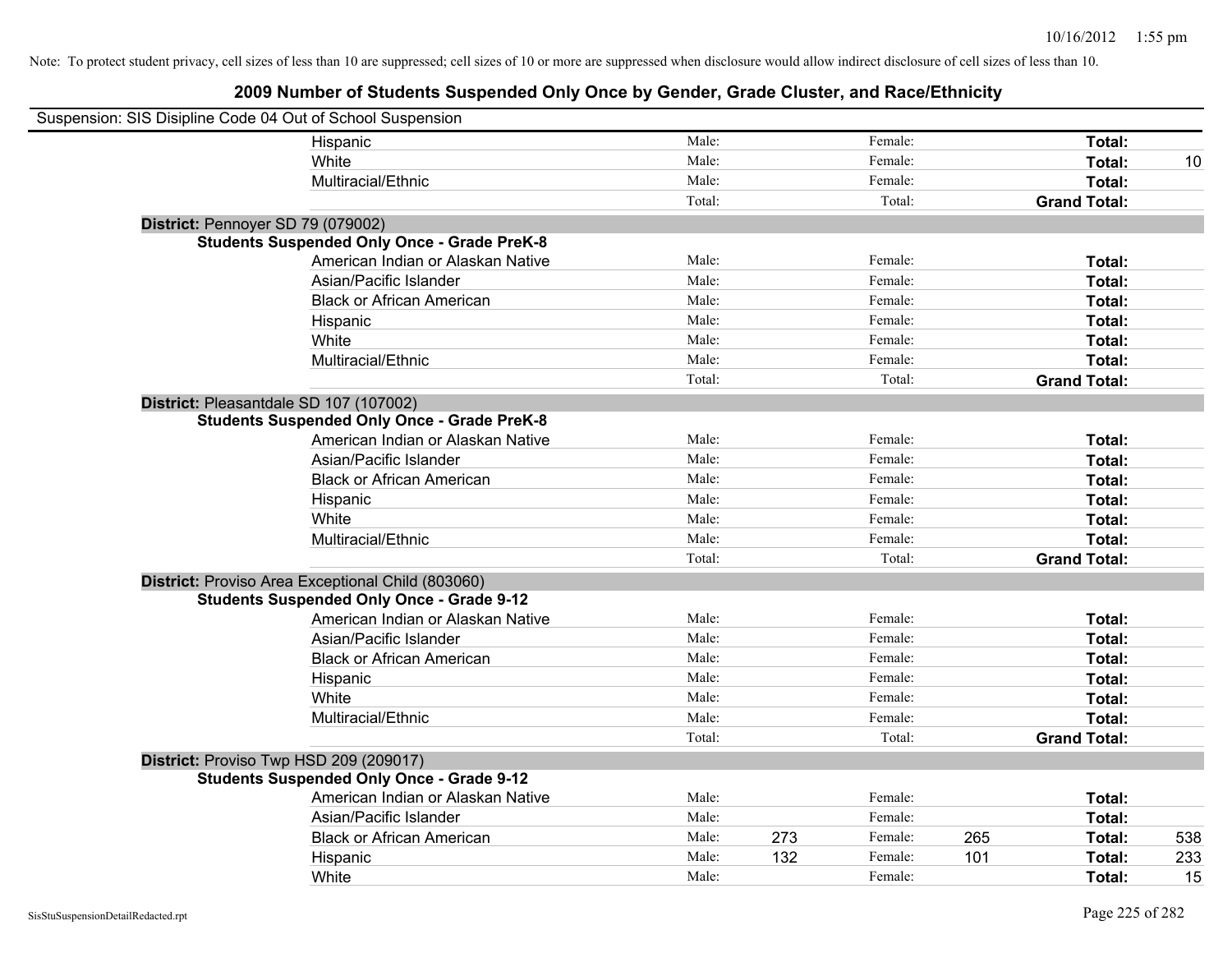| Suspension: SIS Disipline Code 04 Out of School Suspension |                                                    |        |               |    |                     |    |
|------------------------------------------------------------|----------------------------------------------------|--------|---------------|----|---------------------|----|
|                                                            | Multiracial/Ethnic                                 | Male:  | Female:       |    | Total:              |    |
|                                                            |                                                    | Total: | Total:        |    | <b>Grand Total:</b> |    |
| <b>District: Rhodes SD 84-5 (084502)</b>                   |                                                    |        |               |    |                     |    |
|                                                            | <b>Students Suspended Only Once - Grade PreK-8</b> |        |               |    |                     |    |
|                                                            | American Indian or Alaskan Native                  | Male:  | Female:       |    | Total:              |    |
|                                                            | Asian/Pacific Islander                             | Male:  | Female:       |    | Total:              |    |
|                                                            | <b>Black or African American</b>                   | Male:  | Female:       |    | Total:              |    |
|                                                            | Hispanic                                           | Male:  | Female:       |    | Total:              |    |
|                                                            | White                                              | Male:  | Female:       |    | Total:              |    |
|                                                            | Multiracial/Ethnic                                 | Male:  | Female:       |    | Total:              |    |
|                                                            |                                                    | Total: | Total:        |    | <b>Grand Total:</b> | 11 |
| District: Ridgewood CHSD 234 (234016)                      |                                                    |        |               |    |                     |    |
|                                                            | <b>Students Suspended Only Once - Grade 9-12</b>   |        |               |    |                     |    |
|                                                            | American Indian or Alaskan Native                  | Male:  | Female:       |    | Total:              |    |
|                                                            | Asian/Pacific Islander                             | Male:  | Female:       |    | Total:              |    |
|                                                            | <b>Black or African American</b>                   | Male:  | Female:       |    | Total:              |    |
|                                                            | Hispanic                                           | Male:  | Female:       |    | Total:              | 10 |
|                                                            | White                                              | Male:  | 29<br>Female: | 13 | Total:              | 42 |
|                                                            | Multiracial/Ethnic                                 | Male:  | Female:       |    | Total:              |    |
|                                                            |                                                    | Total: | Total:        |    | <b>Grand Total:</b> |    |
| District: River Forest SD 90 (090002)                      |                                                    |        |               |    |                     |    |
|                                                            | <b>Students Suspended Only Once - Grade PreK-8</b> |        |               |    |                     |    |
|                                                            | American Indian or Alaskan Native                  | Male:  | Female:       |    | Total:              |    |
|                                                            | Asian/Pacific Islander                             | Male:  | Female:       |    | Total:              |    |
|                                                            | <b>Black or African American</b>                   | Male:  | Female:       |    | Total:              |    |
|                                                            | Hispanic                                           | Male:  | Female:       |    | Total:              |    |
|                                                            | White                                              | Male:  | Female:       |    | Total:              |    |
|                                                            | Multiracial/Ethnic                                 | Male:  | Female:       |    | Total:              |    |
|                                                            |                                                    | Total: | Total:        |    | <b>Grand Total:</b> |    |
| District: River Grove SD 85-5 (085502)                     |                                                    |        |               |    |                     |    |
|                                                            | <b>Students Suspended Only Once - Grade PreK-8</b> |        |               |    |                     |    |
|                                                            | American Indian or Alaskan Native                  | Male:  | Female:       |    | Total:              |    |
|                                                            | Asian/Pacific Islander                             | Male:  | Female:       |    | Total:              |    |
|                                                            | <b>Black or African American</b>                   | Male:  | Female:       |    | Total:              |    |
|                                                            | Hispanic                                           | Male:  | Female:       |    | Total:              |    |
|                                                            | White                                              | Male:  | Female:       |    | Total:              | 10 |
|                                                            | Multiracial/Ethnic                                 | Male:  | Female:       |    | Total:              |    |
|                                                            |                                                    | Total: | Total:        |    | <b>Grand Total:</b> |    |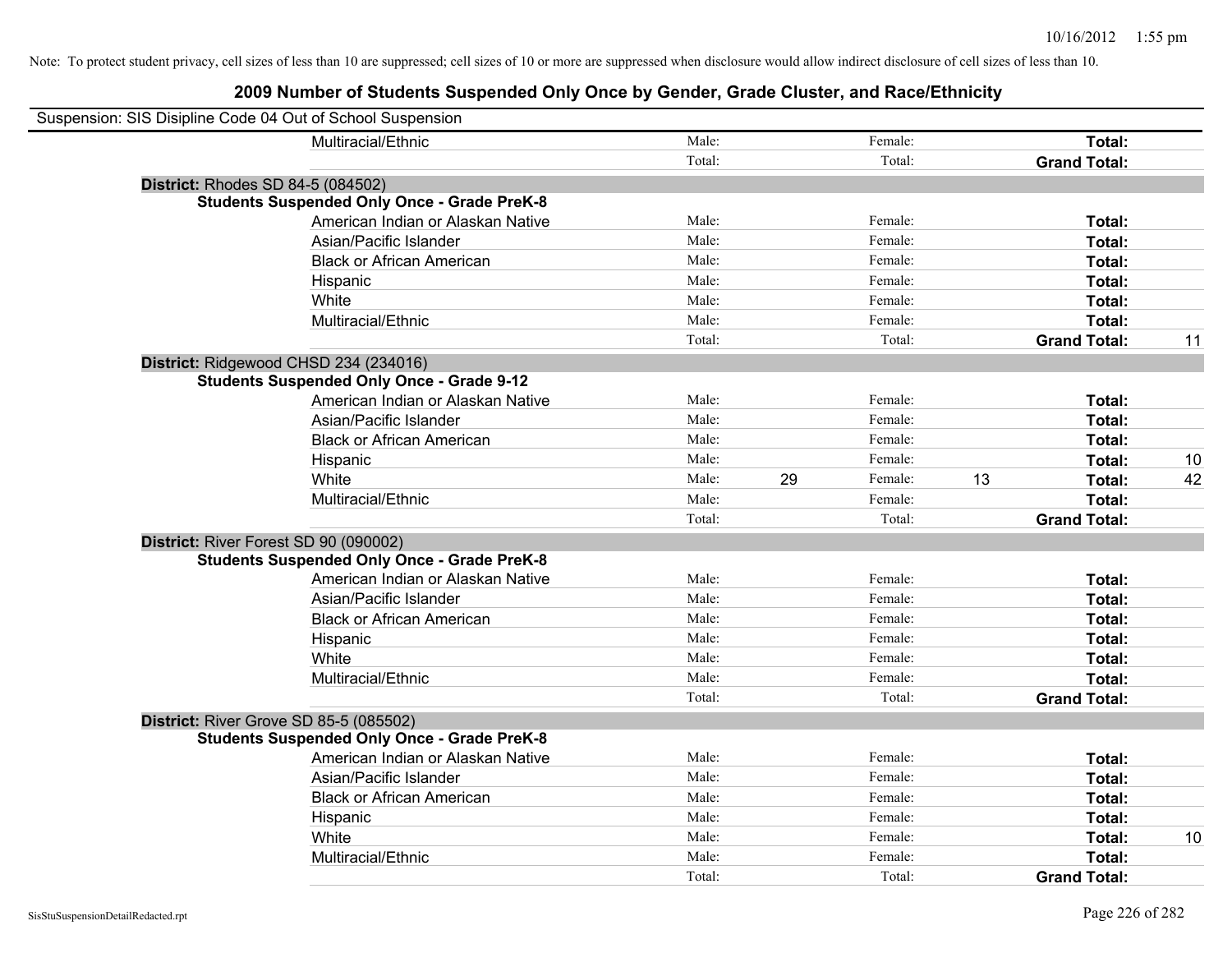### **2009 Number of Students Suspended Only Once by Gender, Grade Cluster, and Race/Ethnicity**

| Suspension: SIS Disipline Code 04 Out of School Suspension |        |    |         |    |                     |    |
|------------------------------------------------------------|--------|----|---------|----|---------------------|----|
| District: Riverside SD 96 (096002)                         |        |    |         |    |                     |    |
| <b>Students Suspended Only Once - Grade PreK-8</b>         |        |    |         |    |                     |    |
| American Indian or Alaskan Native                          | Male:  |    | Female: |    | Total:              |    |
| Asian/Pacific Islander                                     | Male:  |    | Female: |    | Total:              |    |
| <b>Black or African American</b>                           | Male:  |    | Female: |    | Total:              |    |
| Hispanic                                                   | Male:  |    | Female: |    | Total:              |    |
| White                                                      | Male:  |    | Female: |    | Total:              | 13 |
| Multiracial/Ethnic                                         | Male:  |    | Female: |    | Total:              |    |
|                                                            | Total: |    | Total:  |    | <b>Grand Total:</b> |    |
| District: Riverside-Brookfield Twp SD 208 (208017)         |        |    |         |    |                     |    |
| <b>Students Suspended Only Once - Grade 9-12</b>           |        |    |         |    |                     |    |
| American Indian or Alaskan Native                          | Male:  |    | Female: |    | Total:              |    |
| Asian/Pacific Islander                                     | Male:  |    | Female: |    | Total:              |    |
| <b>Black or African American</b>                           | Male:  |    | Female: |    | Total:              |    |
| Hispanic                                                   | Male:  | 16 | Female: | 10 | Total:              | 26 |
| White                                                      | Male:  | 31 | Female: | 10 | Total:              | 41 |
| Multiracial/Ethnic                                         | Male:  |    | Female: |    | Total:              |    |
|                                                            | Total: |    | Total:  |    | <b>Grand Total:</b> | 77 |
| District: Schiller Park SD 81 (081002)                     |        |    |         |    |                     |    |
| <b>Students Suspended Only Once - Grade PreK-8</b>         |        |    |         |    |                     |    |
| American Indian or Alaskan Native                          | Male:  |    | Female: |    | Total:              |    |
| Asian/Pacific Islander                                     | Male:  |    | Female: |    | Total:              |    |
| <b>Black or African American</b>                           | Male:  |    | Female: |    | Total:              |    |
| Hispanic                                                   | Male:  |    | Female: |    | Total:              | 11 |
| White                                                      | Male:  |    | Female: |    | Total:              | 18 |
| Multiracial/Ethnic                                         | Male:  |    | Female: |    | Total:              |    |
|                                                            | Total: |    | Total:  |    | <b>Grand Total:</b> |    |
| District: Streamwood Behavioral Healthcare (021500)        |        |    |         |    |                     |    |
| <b>Students Suspended Only Once - Grade PreK-8</b>         |        |    |         |    |                     |    |
| American Indian or Alaskan Native                          | Male:  |    | Female: |    | Total:              |    |
| Asian/Pacific Islander                                     | Male:  |    | Female: |    | Total:              |    |
| <b>Black or African American</b>                           | Male:  |    | Female: |    | Total:              |    |
| Hispanic                                                   | Male:  |    | Female: |    | Total:              |    |
| White                                                      | Male:  |    | Female: |    | Total:              |    |
| Multiracial/Ethnic                                         | Male:  |    | Female: |    | Total:              |    |
|                                                            | Total: |    | Total:  |    | <b>Grand Total:</b> |    |
| District: Union Ridge SD 86 (086002)                       |        |    |         |    |                     |    |
|                                                            |        |    |         |    |                     |    |

**Students Suspended Only Once - Grade PreK-8**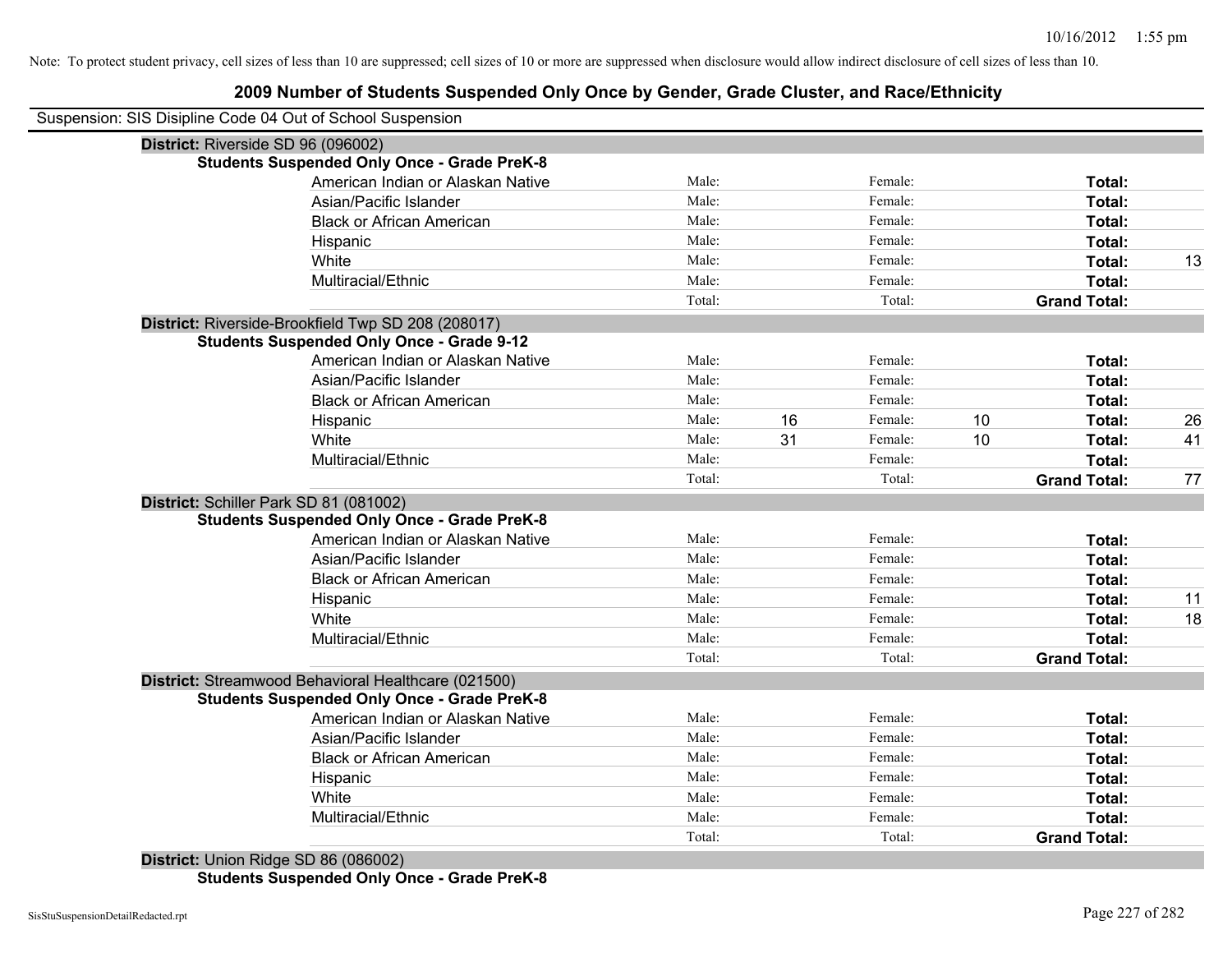|                                        | Suspension: SIS Disipline Code 04 Out of School Suspension |        |              |                           |    |
|----------------------------------------|------------------------------------------------------------|--------|--------------|---------------------------|----|
|                                        | American Indian or Alaskan Native                          | Male:  | Female:      | Total:                    |    |
|                                        | Asian/Pacific Islander                                     | Male:  | Female:      | Total:                    |    |
|                                        | <b>Black or African American</b>                           | Male:  | Female:      | Total:                    |    |
|                                        | Hispanic                                                   | Male:  | Female:      | Total:                    |    |
|                                        | White                                                      | Male:  | Female:      | Total:                    | 15 |
|                                        | Multiracial/Ethnic                                         | Male:  | Female:      | Total:                    |    |
|                                        |                                                            | Total: | Total:       | <b>Grand Total:</b>       |    |
|                                        | District: Westchester SD 92-5 (092502)                     |        |              |                           |    |
|                                        | <b>Students Suspended Only Once - Grade PreK-8</b>         |        |              |                           |    |
|                                        | American Indian or Alaskan Native                          | Male:  | Female:      | Total:                    |    |
|                                        | Asian/Pacific Islander                                     | Male:  | Female:      | Total:                    |    |
|                                        | <b>Black or African American</b>                           | Male:  | Female:      | Total:                    | 17 |
|                                        | Hispanic                                                   | Male:  | Female:      | Total:                    |    |
|                                        | White                                                      | Male:  | Female:      | Total:                    |    |
|                                        | Multiracial/Ethnic                                         | Male:  | Female:      | Total:                    |    |
|                                        |                                                            | Total: | 21<br>Total: | 10<br><b>Grand Total:</b> | 31 |
|                                        | District: Western Springs SD 101 (101002)                  |        |              |                           |    |
|                                        | <b>Students Suspended Only Once - Grade PreK-8</b>         |        |              |                           |    |
|                                        | American Indian or Alaskan Native                          | Male:  | Female:      | Total:                    |    |
|                                        | Asian/Pacific Islander                                     | Male:  | Female:      | Total:                    |    |
|                                        | <b>Black or African American</b>                           | Male:  | Female:      | Total:                    |    |
|                                        | Hispanic                                                   | Male:  | Female:      | Total:                    |    |
|                                        | White                                                      | Male:  | Female:      | Total:                    |    |
|                                        | Multiracial/Ethnic                                         | Male:  | Female:      | Total:                    |    |
|                                        |                                                            | Total: | Total:       | <b>Grand Total:</b>       |    |
| <b>County: Non-Public School (000)</b> |                                                            |        |              |                           |    |
|                                        | District: Region 06 West Cook ISC 2 (000000)               |        |              |                           |    |
|                                        | <b>Students Suspended Only Once - Grade PreK-8</b>         |        |              |                           |    |
|                                        | American Indian or Alaskan Native                          | Male:  | Female:      | Total:                    |    |
|                                        | Asian/Pacific Islander                                     | Male:  | Female:      | Total:                    |    |
|                                        | <b>Black or African American</b>                           | Male:  | Female:      | Total:                    |    |
|                                        | Hispanic                                                   | Male:  | Female:      | Total:                    |    |
|                                        | White                                                      | Male:  | Female:      | Total:                    |    |
|                                        | Multiracial/Ethnic                                         | Male:  | Female:      | Total:                    |    |
|                                        |                                                            | Total: | Total:       | <b>Grand Total:</b>       |    |
|                                        | <b>Students Suspended Only Once - Grade 9-12</b>           |        |              |                           |    |
|                                        | American Indian or Alaskan Native                          | Male:  | Female:      | Total:                    |    |
|                                        | Asian/Pacific Islander                                     | Male:  | Female:      | Total:                    |    |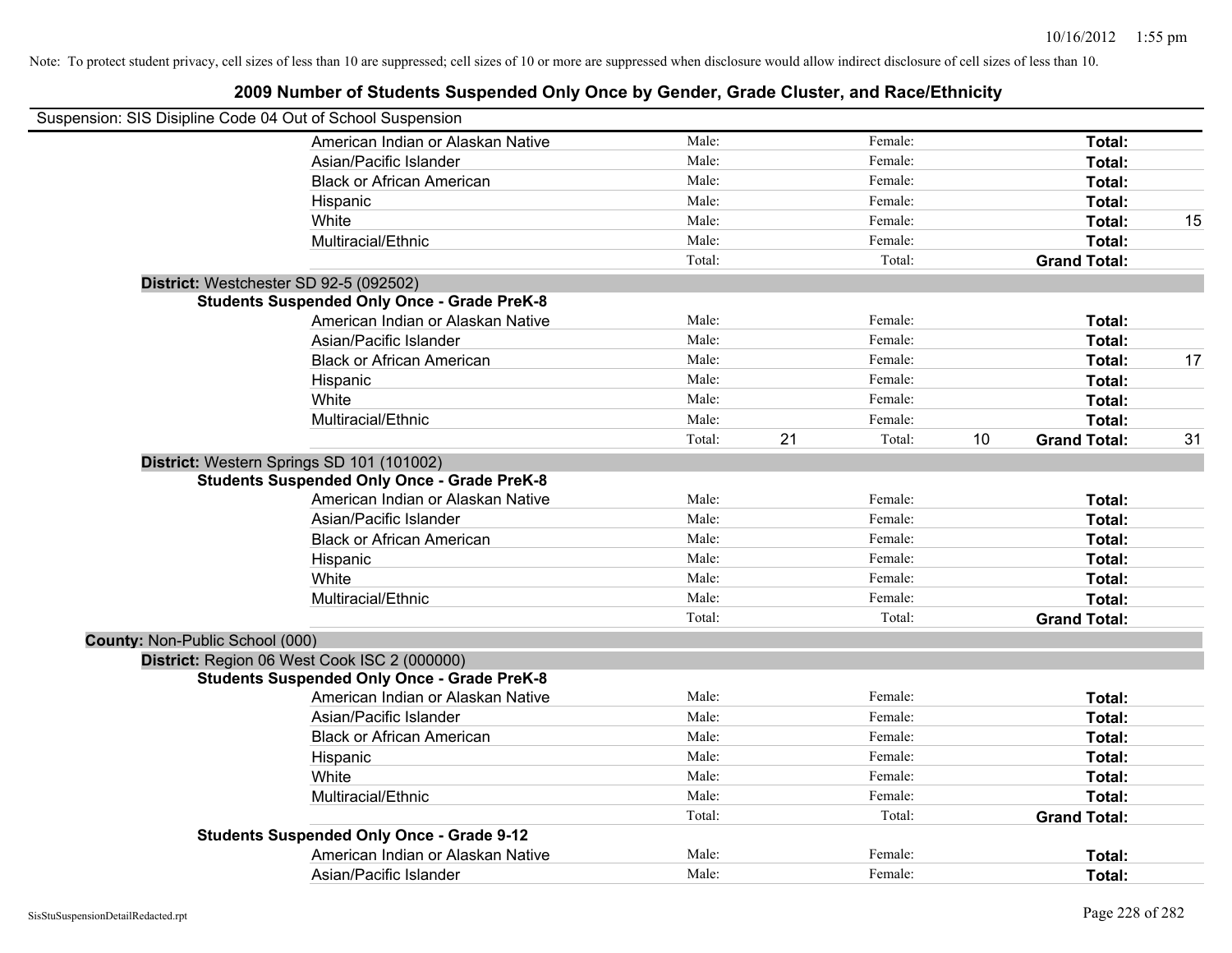|                                         | Suspension: SIS Disipline Code 04 Out of School Suspension |        |         |                     |    |
|-----------------------------------------|------------------------------------------------------------|--------|---------|---------------------|----|
|                                         | <b>Black or African American</b>                           | Male:  | Female: | Total:              |    |
|                                         | Hispanic                                                   | Male:  | Female: | Total:              |    |
|                                         | White                                                      | Male:  | Female: | Total:              |    |
|                                         | Multiracial/Ethnic                                         | Male:  | Female: | Total:              |    |
|                                         |                                                            | Total: | Total:  | <b>Grand Total:</b> |    |
| Region: Region 07 South Cook ISC 4 (07) |                                                            |        |         |                     |    |
| County: Cook (016)                      |                                                            |        |         |                     |    |
|                                         | District: A E R O Spec Educ Coop (806060)                  |        |         |                     |    |
|                                         | <b>Students Suspended Only Once - Grade PreK-8</b>         |        |         |                     |    |
|                                         | American Indian or Alaskan Native                          | Male:  | Female: | Total:              |    |
|                                         | Asian/Pacific Islander                                     | Male:  | Female: | Total:              |    |
|                                         | <b>Black or African American</b>                           | Male:  | Female: | Total:              |    |
|                                         | Hispanic                                                   | Male:  | Female: | Total:              |    |
|                                         | White                                                      | Male:  | Female: | Total:              |    |
|                                         | Multiracial/Ethnic                                         | Male:  | Female: | Total:              |    |
|                                         |                                                            | Total: | Total:  | <b>Grand Total:</b> |    |
|                                         | District: Alsip-Hazlgrn-Oaklwn SD 126 (126002)             |        |         |                     |    |
|                                         | <b>Students Suspended Only Once - Grade PreK-8</b>         |        |         |                     |    |
|                                         | American Indian or Alaskan Native                          | Male:  | Female: | Total:              |    |
|                                         | Asian/Pacific Islander                                     | Male:  | Female: | Total:              |    |
|                                         | <b>Black or African American</b>                           | Male:  | Female: | Total:              |    |
|                                         | Hispanic                                                   | Male:  | Female: | Total:              |    |
|                                         | White                                                      | Male:  | Female: | Total:              |    |
|                                         | Multiracial/Ethnic                                         | Male:  | Female: | Total:              |    |
|                                         |                                                            | Total: | Total:  | <b>Grand Total:</b> | 11 |
|                                         | District: Arbor Park SD 145 (145002)                       |        |         |                     |    |
|                                         | <b>Students Suspended Only Once - Grade PreK-8</b>         |        |         |                     |    |
|                                         | American Indian or Alaskan Native                          | Male:  | Female: | Total:              |    |
|                                         | Asian/Pacific Islander                                     | Male:  | Female: | Total:              |    |
|                                         | <b>Black or African American</b>                           | Male:  | Female: | Total:              |    |
|                                         | Hispanic                                                   | Male:  | Female: | Total:              |    |
|                                         | White                                                      | Male:  | Female: | Total:              |    |
|                                         | Multiracial/Ethnic                                         | Male:  | Female: | Total:              |    |
|                                         |                                                            | Total: | Total:  | <b>Grand Total:</b> | 10 |
|                                         | District: Argo CHSD 217 (217016)                           |        |         |                     |    |
|                                         | <b>Students Suspended Only Once - Grade 9-12</b>           |        |         |                     |    |
|                                         | American Indian or Alaskan Native                          | Male:  | Female: | <b>Total:</b>       |    |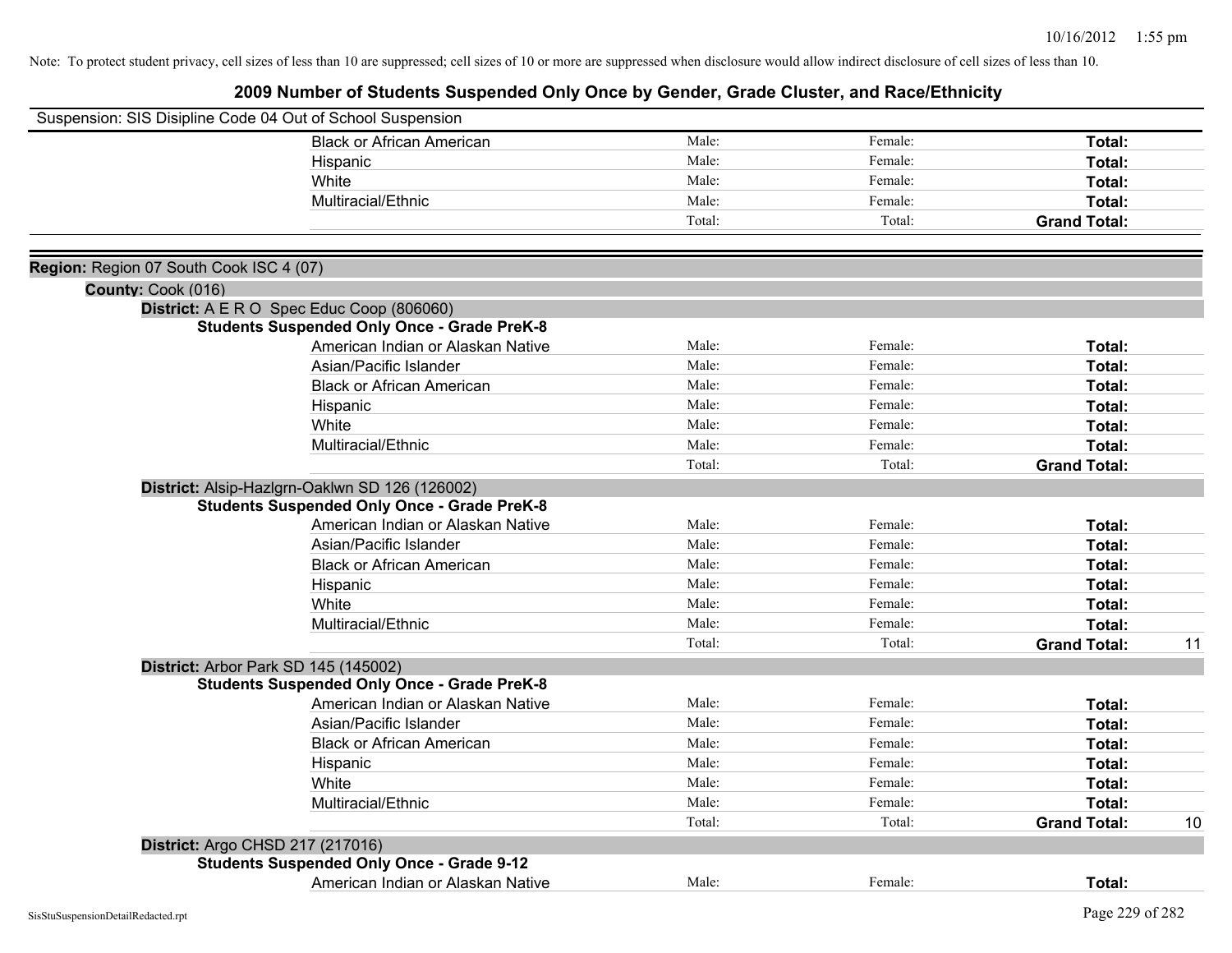| Suspension: SIS Disipline Code 04 Out of School Suspension |        |     |         |     |                     |     |
|------------------------------------------------------------|--------|-----|---------|-----|---------------------|-----|
| Asian/Pacific Islander                                     | Male:  |     | Female: |     | Total:              |     |
| <b>Black or African American</b>                           | Male:  | 24  | Female: | 19  | Total:              | 43  |
| Hispanic                                                   | Male:  | 29  | Female: | 18  | Total:              | 47  |
| White                                                      | Male:  | 36  | Female: | 17  | Total:              | 53  |
| Multiracial/Ethnic                                         | Male:  |     | Female: |     | Total:              |     |
|                                                            | Total: |     | Total:  |     | <b>Grand Total:</b> |     |
| District: Atwood Heights SD 125 (125002)                   |        |     |         |     |                     |     |
| <b>Students Suspended Only Once - Grade PreK-8</b>         |        |     |         |     |                     |     |
| American Indian or Alaskan Native                          | Male:  |     | Female: |     | Total:              |     |
| Asian/Pacific Islander                                     | Male:  |     | Female: |     | Total:              |     |
| <b>Black or African American</b>                           | Male:  |     | Female: |     | Total:              |     |
| Hispanic                                                   | Male:  |     | Female: |     | Total:              |     |
| White                                                      | Male:  |     | Female: |     | Total:              |     |
| Multiracial/Ethnic                                         | Male:  |     | Female: |     | Total:              |     |
|                                                            | Total: |     | Total:  |     | <b>Grand Total:</b> |     |
| District: Bloom Twp HSD 206 (206017)                       |        |     |         |     |                     |     |
| <b>Students Suspended Only Once - Grade 9-12</b>           |        |     |         |     |                     |     |
| American Indian or Alaskan Native                          | Male:  |     | Female: |     | Total:              |     |
| Asian/Pacific Islander                                     | Male:  |     | Female: |     | Total:              |     |
| <b>Black or African American</b>                           | Male:  | 148 | Female: | 121 | Total:              | 269 |
| Hispanic                                                   | Male:  | 63  | Female: | 41  | Total:              | 104 |
| White                                                      | Male:  | 29  | Female: | 18  | Total:              | 47  |
| Multiracial/Ethnic                                         | Male:  |     | Female: |     | Total:              | 13  |
|                                                            | Total: |     | Total:  |     | <b>Grand Total:</b> |     |
| District: Bremen CHSD 228 (228016)                         |        |     |         |     |                     |     |
| <b>Students Suspended Only Once - Grade 9-12</b>           |        |     |         |     |                     |     |
| American Indian or Alaskan Native                          | Male:  |     | Female: |     | Total:              |     |
| Asian/Pacific Islander                                     | Male:  |     | Female: |     | Total:              |     |
| <b>Black or African American</b>                           | Male:  | 144 | Female: | 143 | Total:              | 287 |
| Hispanic                                                   | Male:  | 47  | Female: | 20  | Total:              | 67  |
| White                                                      | Male:  | 62  | Female: | 41  | Total:              | 103 |
| Multiracial/Ethnic                                         | Male:  |     | Female: |     | Total:              |     |
|                                                            | Total: |     | Total:  |     | <b>Grand Total:</b> | 470 |
| District: Brookwood SD 167 (167002)                        |        |     |         |     |                     |     |
| <b>Students Suspended Only Once - Grade PreK-8</b>         |        |     |         |     |                     |     |
| American Indian or Alaskan Native                          | Male:  |     | Female: |     | Total:              |     |
| Asian/Pacific Islander                                     | Male:  |     | Female: |     | Total:              |     |
| <b>Black or African American</b>                           | Male:  |     | Female: |     | Total:              | 26  |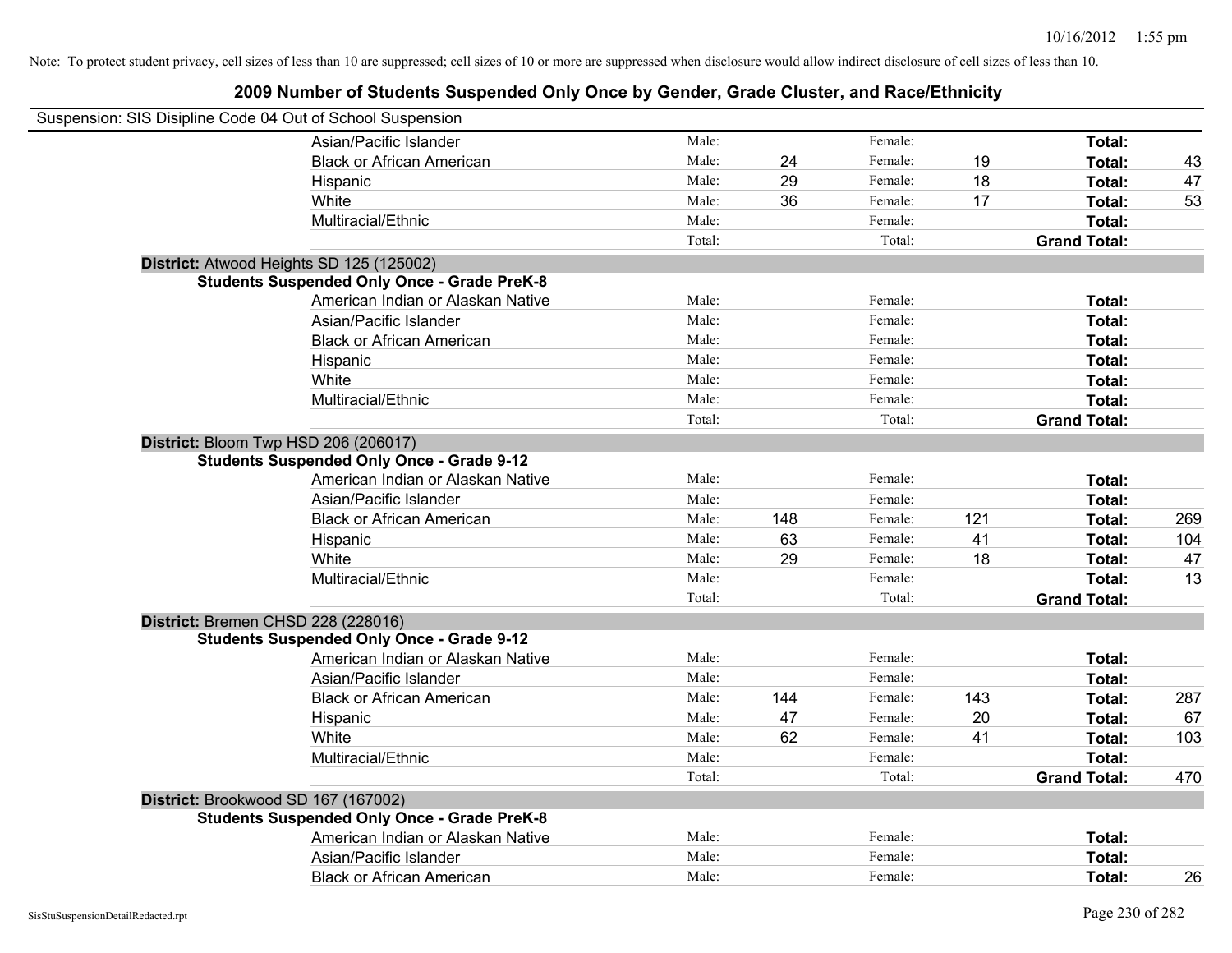| Suspension: SIS Disipline Code 04 Out of School Suspension |                                                    |        |    |         |    |                     |    |
|------------------------------------------------------------|----------------------------------------------------|--------|----|---------|----|---------------------|----|
|                                                            | Hispanic                                           | Male:  |    | Female: |    | Total:              |    |
|                                                            | White                                              | Male:  |    | Female: |    | Total:              |    |
|                                                            | Multiracial/Ethnic                                 | Male:  |    | Female: |    | Total:              |    |
|                                                            |                                                    | Total: |    | Total:  |    | <b>Grand Total:</b> |    |
| District: Burbank SD 111 (111002)                          |                                                    |        |    |         |    |                     |    |
|                                                            | <b>Students Suspended Only Once - Grade PreK-8</b> |        |    |         |    |                     |    |
|                                                            | American Indian or Alaskan Native                  | Male:  |    | Female: |    | Total:              |    |
|                                                            | Asian/Pacific Islander                             | Male:  |    | Female: |    | Total:              |    |
|                                                            | <b>Black or African American</b>                   | Male:  |    | Female: |    | Total:              |    |
|                                                            | Hispanic                                           | Male:  | 16 | Female: | 10 | Total:              | 26 |
|                                                            | White                                              | Male:  | 32 | Female: | 16 | Total:              | 48 |
|                                                            | Multiracial/Ethnic                                 | Male:  |    | Female: |    | Total:              |    |
|                                                            |                                                    | Total: |    | Total:  |    | <b>Grand Total:</b> |    |
| District: Burnham SD 154-5 (154502)                        |                                                    |        |    |         |    |                     |    |
|                                                            | <b>Students Suspended Only Once - Grade PreK-8</b> |        |    |         |    |                     |    |
|                                                            | American Indian or Alaskan Native                  | Male:  |    | Female: |    | Total:              |    |
|                                                            | Asian/Pacific Islander                             | Male:  |    | Female: |    | Total:              |    |
|                                                            | <b>Black or African American</b>                   | Male:  |    | Female: |    | Total:              | 10 |
|                                                            | Hispanic                                           | Male:  |    | Female: |    | Total:              |    |
|                                                            | White                                              | Male:  |    | Female: |    | Total:              |    |
|                                                            | Multiracial/Ethnic                                 | Male:  |    | Female: |    | Total:              |    |
|                                                            |                                                    | Total: |    | Total:  |    | <b>Grand Total:</b> |    |
| District: Calumet City SD 155 (155002)                     |                                                    |        |    |         |    |                     |    |
|                                                            | <b>Students Suspended Only Once - Grade PreK-8</b> |        |    |         |    |                     |    |
|                                                            | American Indian or Alaskan Native                  | Male:  |    | Female: |    | Total:              |    |
|                                                            | Asian/Pacific Islander                             | Male:  |    | Female: |    | Total:              |    |
|                                                            | <b>Black or African American</b>                   | Male:  | 46 | Female: | 25 | Total:              | 71 |
|                                                            | Hispanic                                           | Male:  |    | Female: |    | Total:              |    |
|                                                            | White                                              | Male:  |    | Female: |    | Total:              |    |
|                                                            | Multiracial/Ethnic                                 | Male:  |    | Female: |    | Total:              |    |
|                                                            |                                                    | Total: |    | Total:  |    | <b>Grand Total:</b> |    |
| District: Calumet Public SD 132 (132002)                   |                                                    |        |    |         |    |                     |    |
|                                                            | <b>Students Suspended Only Once - Grade PreK-8</b> |        |    |         |    |                     |    |
|                                                            | American Indian or Alaskan Native                  | Male:  |    | Female: |    | Total:              |    |
|                                                            | Asian/Pacific Islander                             | Male:  |    | Female: |    | Total:              |    |
|                                                            | <b>Black or African American</b>                   | Male:  | 38 | Female: | 18 | Total:              | 56 |
|                                                            | Hispanic                                           | Male:  |    | Female: |    | Total:              |    |
|                                                            | White                                              | Male:  |    | Female: |    | Total:              |    |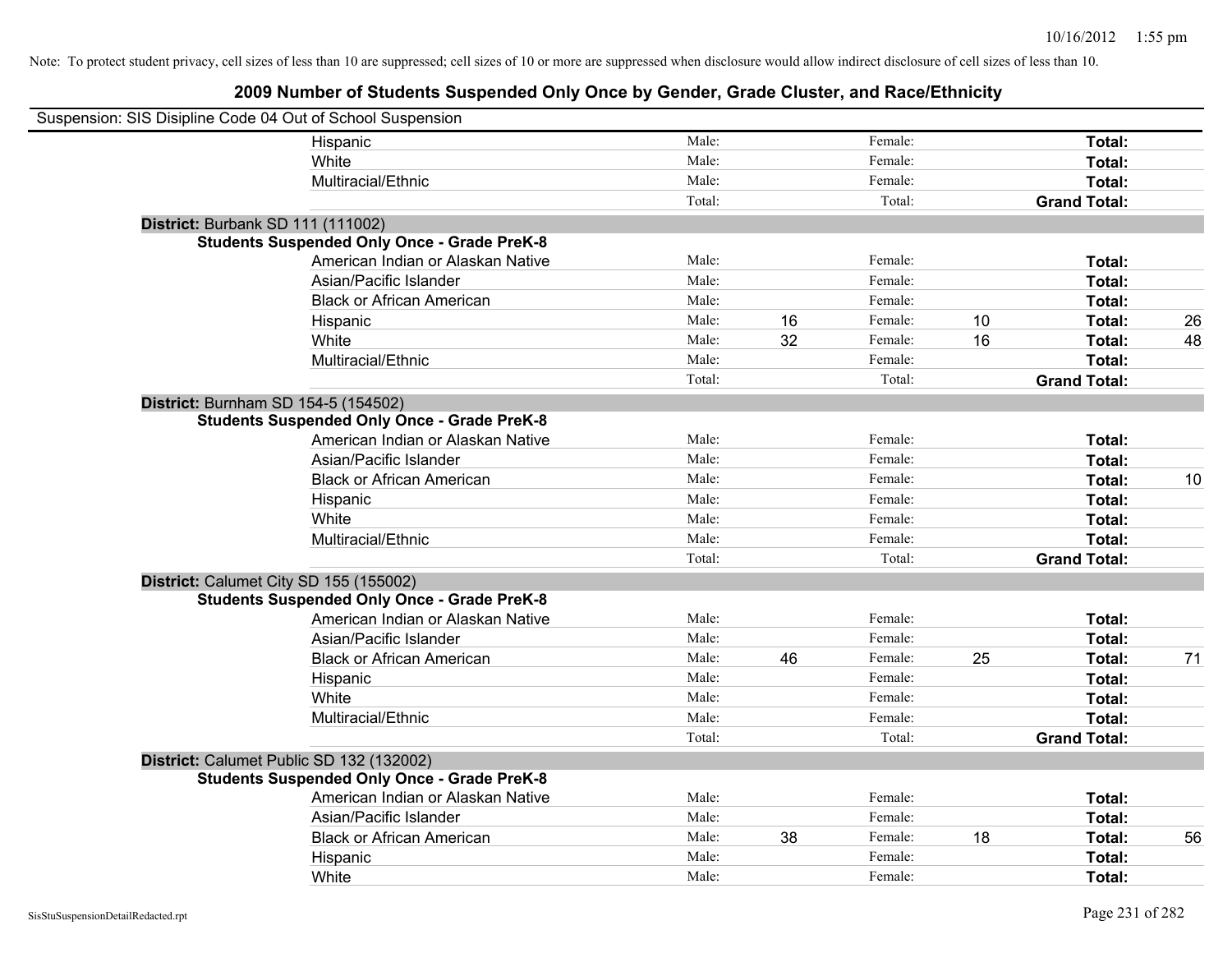| Suspension: SIS Disipline Code 04 Out of School Suspension |                                                    |        |    |         |    |                     |     |
|------------------------------------------------------------|----------------------------------------------------|--------|----|---------|----|---------------------|-----|
|                                                            | Multiracial/Ethnic                                 | Male:  |    | Female: |    | Total:              |     |
|                                                            |                                                    | Total: |    | Total:  |    | <b>Grand Total:</b> |     |
| District: CCSD 146 (146004)                                |                                                    |        |    |         |    |                     |     |
|                                                            | <b>Students Suspended Only Once - Grade PreK-8</b> |        |    |         |    |                     |     |
|                                                            | American Indian or Alaskan Native                  | Male:  |    | Female: |    | Total:              |     |
|                                                            | Asian/Pacific Islander                             | Male:  |    | Female: |    | Total:              |     |
|                                                            | <b>Black or African American</b>                   | Male:  |    | Female: |    | Total:              |     |
|                                                            | Hispanic                                           | Male:  |    | Female: |    | Total:              |     |
|                                                            | White                                              | Male:  |    | Female: |    | Total:              | 31  |
|                                                            | Multiracial/Ethnic                                 | Male:  |    | Female: |    | Total:              |     |
|                                                            |                                                    | Total: | 29 | Total:  | 14 | <b>Grand Total:</b> | 43  |
| District: CCSD 168 (168004)                                |                                                    |        |    |         |    |                     |     |
|                                                            | <b>Students Suspended Only Once - Grade PreK-8</b> |        |    |         |    |                     |     |
|                                                            | American Indian or Alaskan Native                  | Male:  |    | Female: |    | Total:              |     |
|                                                            | Asian/Pacific Islander                             | Male:  |    | Female: |    | Total:              |     |
|                                                            | <b>Black or African American</b>                   | Male:  | 62 | Female: | 43 | Total:              | 105 |
|                                                            | Hispanic                                           | Male:  |    | Female: |    | Total:              |     |
|                                                            | White                                              | Male:  |    | Female: |    | Total:              |     |
|                                                            | Multiracial/Ethnic                                 | Male:  |    | Female: |    | Total:              |     |
|                                                            |                                                    | Total: |    | Total:  |    | <b>Grand Total:</b> | 122 |
| District: Central Stickney SD 110 (110002)                 |                                                    |        |    |         |    |                     |     |
|                                                            | <b>Students Suspended Only Once - Grade PreK-8</b> |        |    |         |    |                     |     |
|                                                            | American Indian or Alaskan Native                  | Male:  |    | Female: |    | Total:              |     |
|                                                            | Asian/Pacific Islander                             | Male:  |    | Female: |    | Total:              |     |
|                                                            | <b>Black or African American</b>                   | Male:  |    | Female: |    | Total:              |     |
|                                                            | Hispanic                                           | Male:  |    | Female: |    | Total:              |     |
|                                                            | White                                              | Male:  |    | Female: |    | Total:              |     |
|                                                            | Multiracial/Ethnic                                 | Male:  |    | Female: |    | Total:              |     |
|                                                            |                                                    | Total: |    | Total:  |    | <b>Grand Total:</b> |     |
| District: Chicago Heights SD 170 (170002)                  |                                                    |        |    |         |    |                     |     |
|                                                            | <b>Students Suspended Only Once - Grade PreK-8</b> |        |    |         |    |                     |     |
|                                                            | American Indian or Alaskan Native                  | Male:  |    | Female: |    | Total:              |     |
|                                                            | Asian/Pacific Islander                             | Male:  |    | Female: |    | Total:              |     |
|                                                            | <b>Black or African American</b>                   | Male:  | 72 | Female: | 52 | Total:              | 124 |
|                                                            | Hispanic                                           | Male:  | 42 | Female: | 18 | Total:              | 60  |
|                                                            | White                                              | Male:  |    | Female: |    | Total:              |     |
|                                                            | Multiracial/Ethnic                                 | Male:  |    | Female: |    | Total:              |     |
|                                                            |                                                    | Total: |    | Total:  |    | <b>Grand Total:</b> | 194 |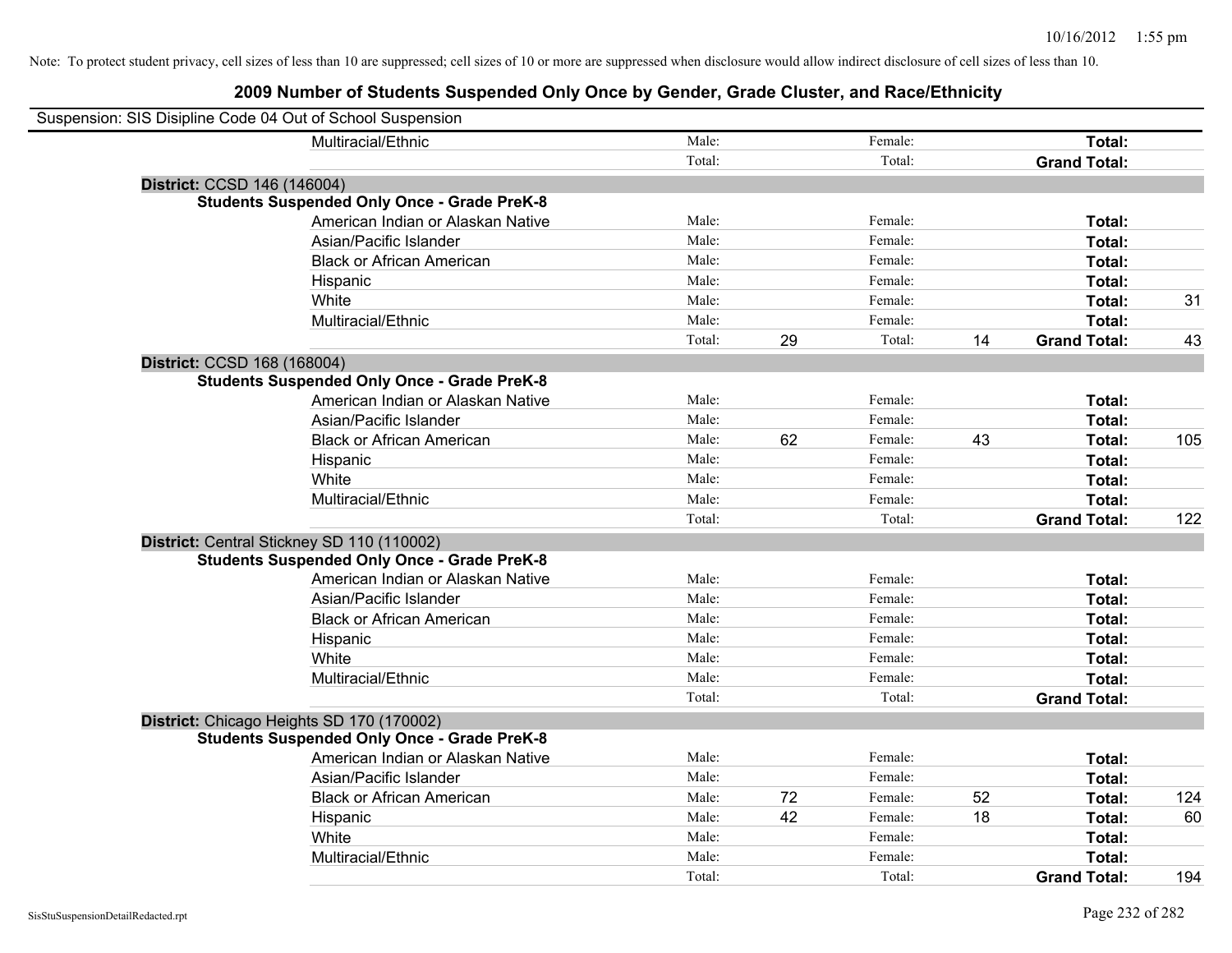### **2009 Number of Students Suspended Only Once by Gender, Grade Cluster, and Race/Ethnicity**

| Suspension: SIS Disipline Code 04 Out of School Suspension |        |     |         |     |                     |     |
|------------------------------------------------------------|--------|-----|---------|-----|---------------------|-----|
| District: Chicago Ridge SD 127-5 (127502)                  |        |     |         |     |                     |     |
| <b>Students Suspended Only Once - Grade PreK-8</b>         |        |     |         |     |                     |     |
| American Indian or Alaskan Native                          | Male:  |     | Female: |     | Total:              |     |
| Asian/Pacific Islander                                     | Male:  |     | Female: |     | Total:              |     |
| <b>Black or African American</b>                           | Male:  |     | Female: |     | Total:              |     |
| Hispanic                                                   | Male:  |     | Female: |     | Total:              |     |
| White                                                      | Male:  |     | Female: |     | Total:              | 19  |
| Multiracial/Ethnic                                         | Male:  |     | Female: |     | Total:              |     |
|                                                            | Total: |     | Total:  |     | <b>Grand Total:</b> |     |
| District: CHSD 218 (218016)                                |        |     |         |     |                     |     |
| <b>Students Suspended Only Once - Grade 9-12</b>           |        |     |         |     |                     |     |
| American Indian or Alaskan Native                          | Male:  |     | Female: |     | Total:              |     |
| Asian/Pacific Islander                                     | Male:  |     | Female: |     | Total:              |     |
| <b>Black or African American</b>                           | Male:  | 116 | Female: | 118 | Total:              | 234 |
| Hispanic                                                   | Male:  | 68  | Female: | 37  | Total:              | 105 |
| White                                                      | Male:  | 97  | Female: | 53  | Total:              | 150 |
| Multiracial/Ethnic                                         | Male:  |     | Female: |     | Total:              | 10  |
|                                                            | Total: |     | Total:  |     | <b>Grand Total:</b> |     |
| District: Cons HSD 230 (230013)                            |        |     |         |     |                     |     |
| <b>Students Suspended Only Once - Grade 9-12</b>           |        |     |         |     |                     |     |
| American Indian or Alaskan Native                          | Male:  |     | Female: |     | Total:              |     |
| Asian/Pacific Islander                                     | Male:  |     | Female: |     | Total:              |     |
| <b>Black or African American</b>                           | Male:  | 23  | Female: | 18  | Total:              | 41  |
| Hispanic                                                   | Male:  | 36  | Female: | 18  | Total:              | 54  |
| White                                                      | Male:  | 257 | Female: | 107 | <b>Total:</b>       | 364 |
| Multiracial/Ethnic                                         | Male:  |     | Female: |     | Total:              | 12  |
|                                                            | Total: |     | Total:  |     | <b>Grand Total:</b> |     |
| District: Country Club Hills SD 160 (160002)               |        |     |         |     |                     |     |
| <b>Students Suspended Only Once - Grade PreK-8</b>         |        |     |         |     |                     |     |
| American Indian or Alaskan Native                          | Male:  |     | Female: |     | Total:              |     |
| Asian/Pacific Islander                                     | Male:  |     | Female: |     | Total:              |     |
| <b>Black or African American</b>                           | Male:  | 90  | Female: | 58  | Total:              | 148 |
| Hispanic                                                   | Male:  |     | Female: |     | Total:              |     |
| White                                                      | Male:  |     | Female: |     | Total:              |     |
| Multiracial/Ethnic                                         | Male:  |     | Female: |     | Total:              |     |
|                                                            | Total: |     | Total:  |     | <b>Grand Total:</b> |     |

**District:** Dolton SD 148 (148002) **Students Suspended Only Once - Grade PreK-8**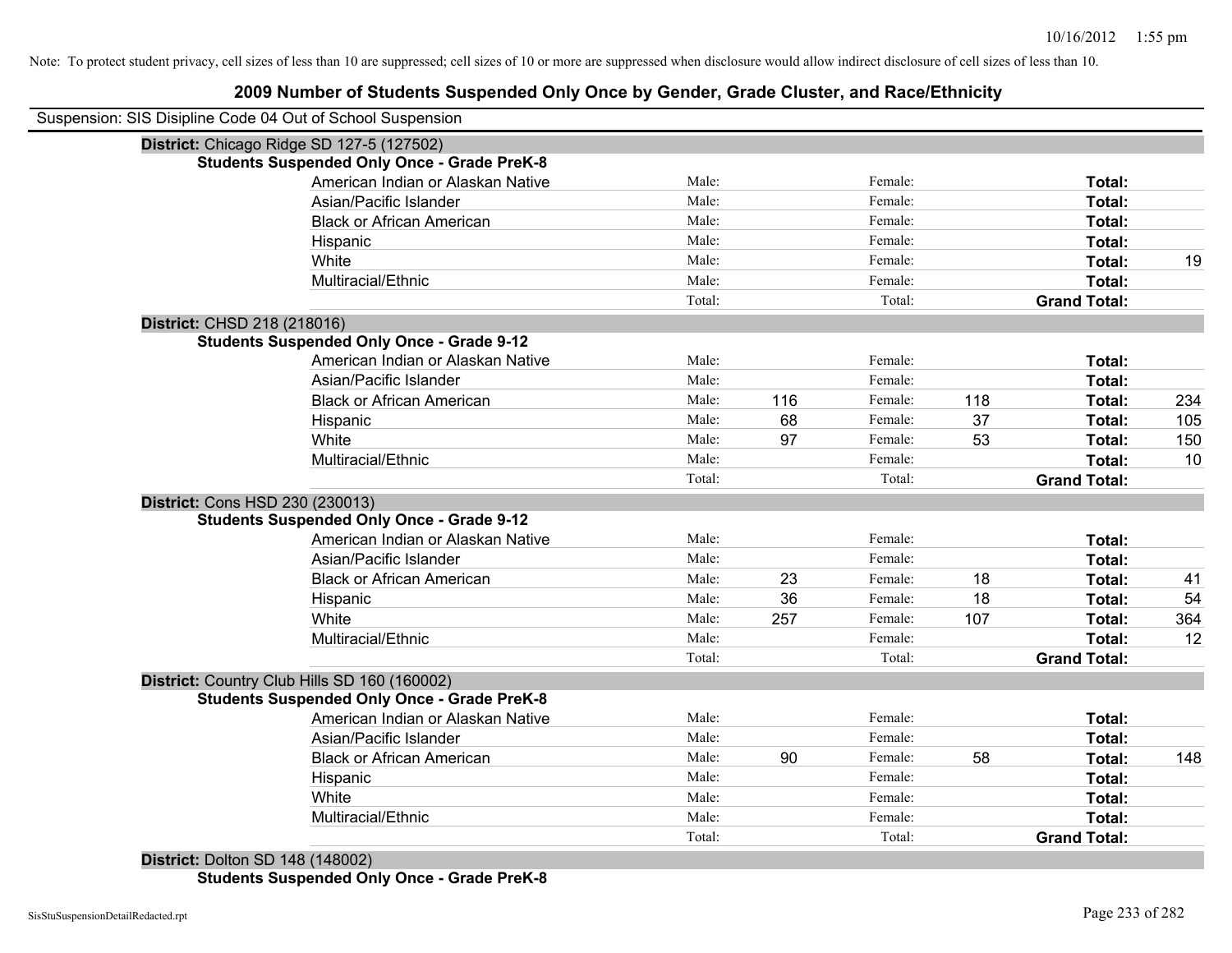| Suspension: SIS Disipline Code 04 Out of School Suspension                                      |        |     |         |    |                     |     |
|-------------------------------------------------------------------------------------------------|--------|-----|---------|----|---------------------|-----|
| American Indian or Alaskan Native                                                               | Male:  |     | Female: |    | Total:              |     |
| Asian/Pacific Islander                                                                          | Male:  |     | Female: |    | Total:              |     |
| <b>Black or African American</b>                                                                | Male:  | 172 | Female: | 73 | Total:              | 245 |
| Hispanic                                                                                        | Male:  |     | Female: |    | Total:              |     |
| White                                                                                           | Male:  |     | Female: |    | Total:              |     |
| Multiracial/Ethnic                                                                              | Male:  |     | Female: |    | Total:              |     |
|                                                                                                 | Total: |     | Total:  |    | <b>Grand Total:</b> |     |
| <b>District: Dolton SD 149 (149002)</b>                                                         |        |     |         |    |                     |     |
| <b>Students Suspended Only Once - Grade PreK-8</b>                                              |        |     |         |    |                     |     |
| American Indian or Alaskan Native                                                               | Male:  |     | Female: |    | Total:              |     |
| Asian/Pacific Islander                                                                          | Male:  |     | Female: |    | Total:              |     |
| <b>Black or African American</b>                                                                | Male:  | 34  | Female: | 10 | Total:              | 44  |
| Hispanic                                                                                        | Male:  |     | Female: |    | Total:              |     |
| White                                                                                           | Male:  |     | Female: |    | Total:              |     |
| Multiracial/Ethnic                                                                              | Male:  |     | Female: |    | Total:              |     |
|                                                                                                 | Total: |     | Total:  |    | <b>Grand Total:</b> |     |
| District: ESD 159 (159002)<br><b>Students Suspended Only Once - Grade PreK-8</b>                |        |     |         |    |                     |     |
| American Indian or Alaskan Native                                                               | Male:  |     | Female: |    | Total:              |     |
| Asian/Pacific Islander                                                                          | Male:  |     | Female: |    | Total:              |     |
| <b>Black or African American</b>                                                                | Male:  | 113 | Female: | 39 | Total:              | 152 |
| Hispanic                                                                                        | Male:  |     | Female: |    | Total:              |     |
| White                                                                                           | Male:  |     | Female: |    | Total:              |     |
| Multiracial/Ethnic                                                                              | Male:  |     | Female: |    | Total:              |     |
|                                                                                                 | Total: |     | Total:  |    | <b>Grand Total:</b> |     |
| District: Evergreen Park CHSD 231 (231016)                                                      |        |     |         |    |                     |     |
| <b>Students Suspended Only Once - Grade 9-12</b><br>American Indian or Alaskan Native           | Male:  |     | Female: |    | Total:              |     |
| Asian/Pacific Islander                                                                          | Male:  |     | Female: |    | Total:              |     |
| <b>Black or African American</b>                                                                | Male:  | 15  | Female: | 11 | Total:              | 26  |
|                                                                                                 | Male:  |     | Female: |    | Total:              |     |
| Hispanic<br>White                                                                               | Male:  |     | Female: |    |                     | 22  |
| Multiracial/Ethnic                                                                              | Male:  |     | Female: |    | Total:<br>Total:    |     |
|                                                                                                 | Total: |     | Total:  |    | <b>Grand Total:</b> |     |
|                                                                                                 |        |     |         |    |                     |     |
| District: Evergreen Park ESD 124 (124002)<br><b>Students Suspended Only Once - Grade PreK-8</b> |        |     |         |    |                     |     |
| American Indian or Alaskan Native                                                               | Male:  |     | Female: |    | Total:              |     |
| Asian/Pacific Islander                                                                          | Male:  |     | Female: |    | Total:              |     |
|                                                                                                 |        |     |         |    |                     |     |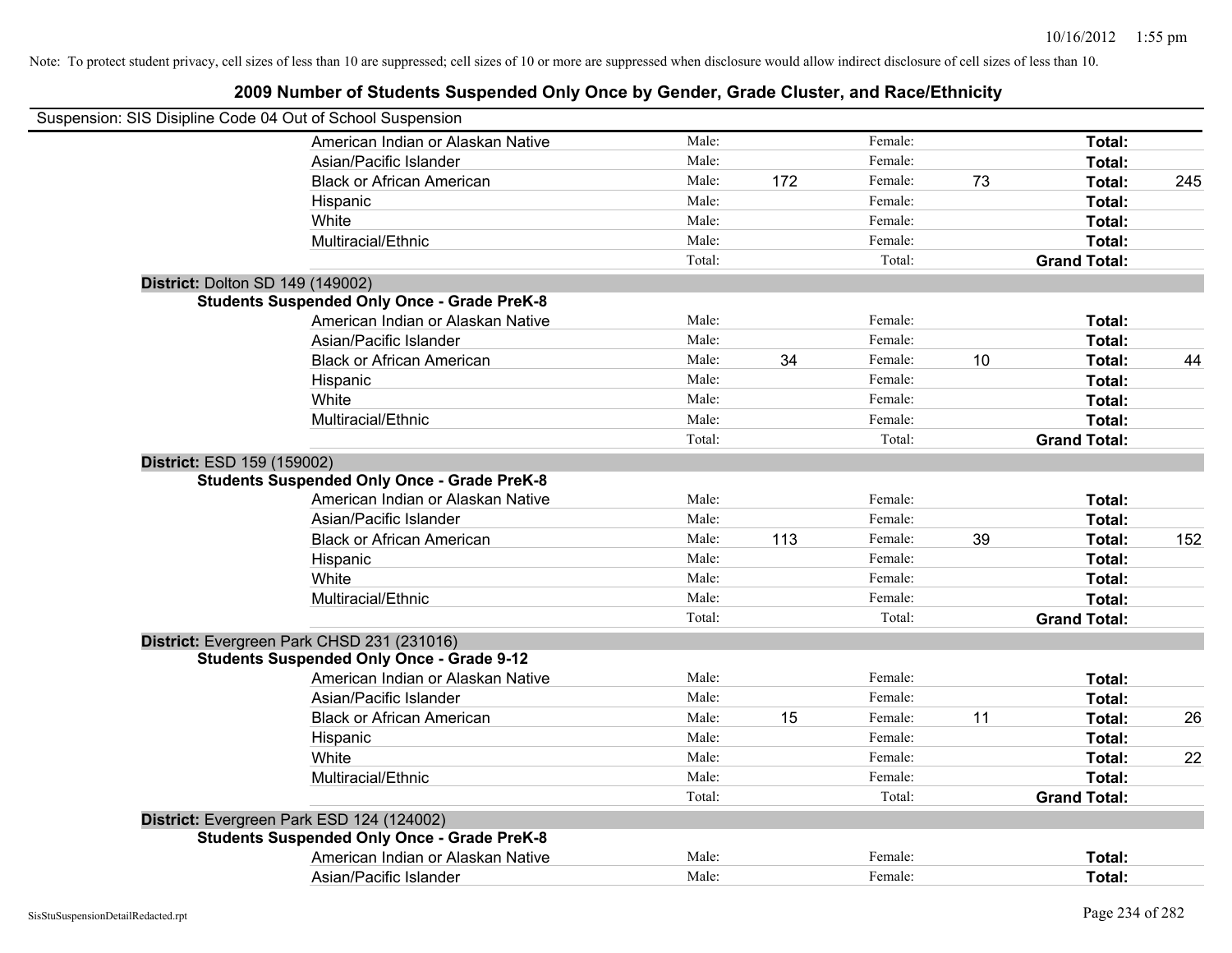| Suspension: SIS Disipline Code 04 Out of School Suspension |        |    |         |    |                     |     |
|------------------------------------------------------------|--------|----|---------|----|---------------------|-----|
| <b>Black or African American</b>                           | Male:  |    | Female: |    | Total:              | 11  |
| Hispanic                                                   | Male:  |    | Female: |    | Total:              |     |
| White                                                      | Male:  |    | Female: |    | Total:              |     |
| Multiracial/Ethnic                                         | Male:  |    | Female: |    | Total:              |     |
|                                                            | Total: |    | Total:  |    | <b>Grand Total:</b> | 21  |
| District: Exc Children Have Opportunities (151061)         |        |    |         |    |                     |     |
| <b>Students Suspended Only Once - Grade PreK-8</b>         |        |    |         |    |                     |     |
| American Indian or Alaskan Native                          | Male:  |    | Female: |    | Total:              |     |
| Asian/Pacific Islander                                     | Male:  |    | Female: |    | Total:              |     |
| <b>Black or African American</b>                           | Male:  |    | Female: |    | Total:              |     |
| Hispanic                                                   | Male:  |    | Female: |    | Total:              |     |
| White                                                      | Male:  |    | Female: |    | Total:              |     |
| Multiracial/Ethnic                                         | Male:  |    | Female: |    | Total:              |     |
|                                                            | Total: |    | Total:  |    | <b>Grand Total:</b> |     |
| District: Flossmoor SD 161 (161002)                        |        |    |         |    |                     |     |
| <b>Students Suspended Only Once - Grade PreK-8</b>         |        |    |         |    |                     |     |
| American Indian or Alaskan Native                          | Male:  |    | Female: |    | Total:              |     |
| Asian/Pacific Islander                                     | Male:  |    | Female: |    | Total:              |     |
| <b>Black or African American</b>                           | Male:  | 94 | Female: | 35 | Total:              | 129 |
| Hispanic                                                   | Male:  |    | Female: |    | Total:              |     |
| White                                                      | Male:  |    | Female: |    | Total:              | 15  |
| Multiracial/Ethnic                                         | Male:  |    | Female: |    | Total:              |     |
|                                                            | Total: |    | Total:  |    | <b>Grand Total:</b> | 154 |
| District: Ford Heights SD 169 (169002)                     |        |    |         |    |                     |     |
| <b>Students Suspended Only Once - Grade PreK-8</b>         |        |    |         |    |                     |     |
| American Indian or Alaskan Native                          | Male:  |    | Female: |    | Total:              |     |
| Asian/Pacific Islander                                     | Male:  |    | Female: |    | Total:              |     |
| <b>Black or African American</b>                           | Male:  | 30 | Female: | 11 | Total:              | 41  |
| Hispanic                                                   | Male:  |    | Female: |    | Total:              |     |
| White                                                      | Male:  |    | Female: |    | Total:              |     |
| Multiracial/Ethnic                                         | Male:  |    | Female: |    | Total:              |     |
|                                                            | Total: |    | Total:  |    | <b>Grand Total:</b> |     |
| District: Forest Ridge SD 142 (142002)                     |        |    |         |    |                     |     |
| <b>Students Suspended Only Once - Grade PreK-8</b>         |        |    |         |    |                     |     |
| American Indian or Alaskan Native                          | Male:  |    | Female: |    | Total:              |     |
| Asian/Pacific Islander                                     | Male:  |    | Female: |    | Total:              |     |
| <b>Black or African American</b>                           | Male:  |    | Female: |    | Total:              |     |
| Hispanic                                                   | Male:  |    | Female: |    | Total:              |     |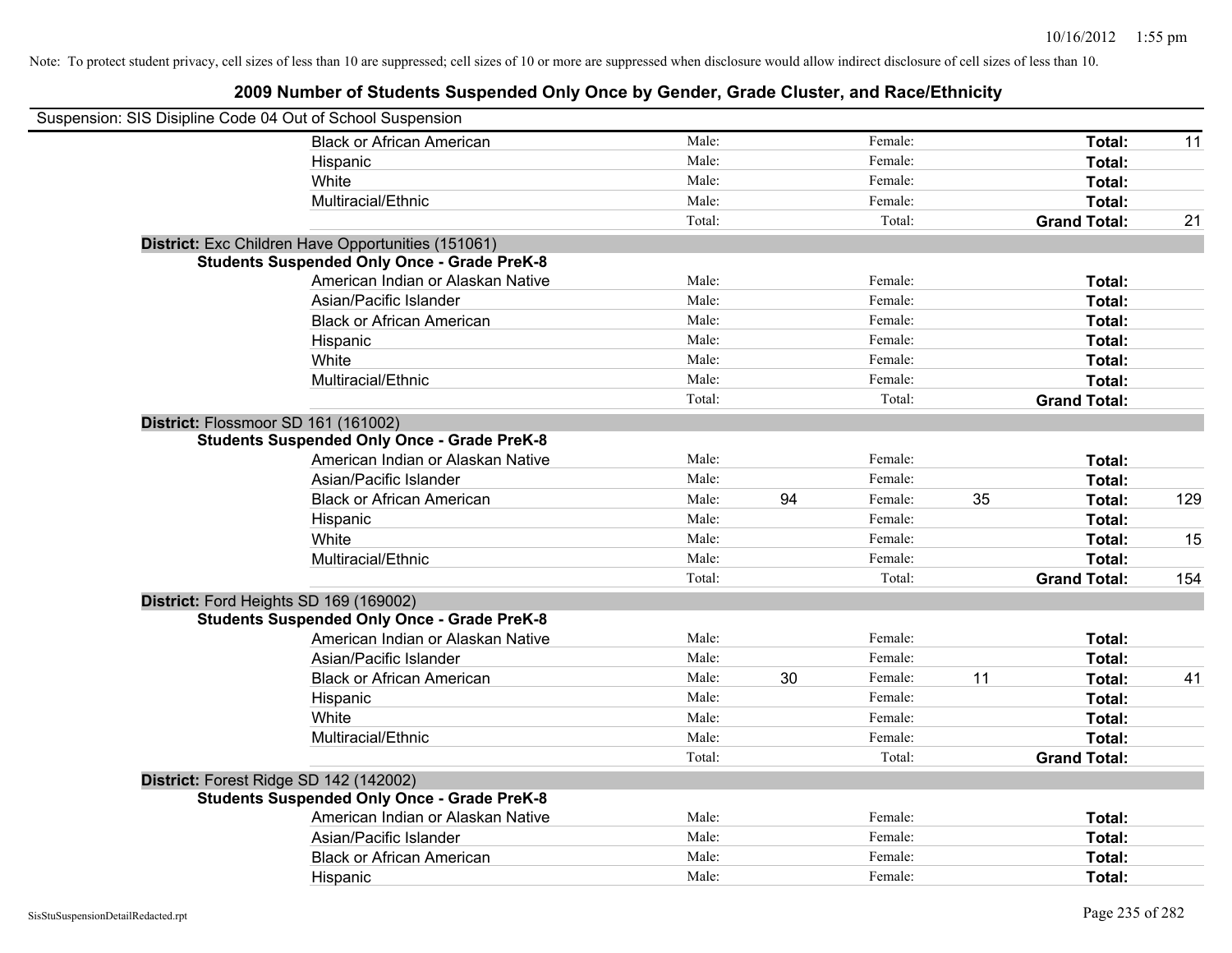| Suspension: SIS Disipline Code 04 Out of School Suspension |                                                    |        |     |         |    |                     |     |
|------------------------------------------------------------|----------------------------------------------------|--------|-----|---------|----|---------------------|-----|
|                                                            | White                                              | Male:  |     | Female: |    | Total:              | 27  |
|                                                            | Multiracial/Ethnic                                 | Male:  |     | Female: |    | Total:              |     |
|                                                            |                                                    | Total: |     | Total:  |    | <b>Grand Total:</b> |     |
|                                                            | District: Gen George Patton SD 133 (133002)        |        |     |         |    |                     |     |
|                                                            | <b>Students Suspended Only Once - Grade PreK-8</b> |        |     |         |    |                     |     |
|                                                            | American Indian or Alaskan Native                  | Male:  |     | Female: |    | Total:              |     |
|                                                            | Asian/Pacific Islander                             | Male:  |     | Female: |    | Total:              |     |
|                                                            | <b>Black or African American</b>                   | Male:  |     | Female: |    | Total:              | 18  |
|                                                            | Hispanic                                           | Male:  |     | Female: |    | Total:              |     |
|                                                            | White                                              | Male:  |     | Female: |    | Total:              |     |
|                                                            | Multiracial/Ethnic                                 | Male:  |     | Female: |    | Total:              |     |
|                                                            |                                                    | Total: |     | Total:  |    | <b>Grand Total:</b> |     |
| <b>District: Harvey SD 152 (152002)</b>                    |                                                    |        |     |         |    |                     |     |
|                                                            | <b>Students Suspended Only Once - Grade PreK-8</b> |        |     |         |    |                     |     |
|                                                            | American Indian or Alaskan Native                  | Male:  |     | Female: |    | Total:              |     |
|                                                            | Asian/Pacific Islander                             | Male:  |     | Female: |    | Total:              |     |
|                                                            | <b>Black or African American</b>                   | Male:  | 162 | Female: | 86 | Total:              | 248 |
|                                                            | Hispanic                                           | Male:  |     | Female: |    | Total:              | 15  |
|                                                            | White                                              | Male:  |     | Female: |    | Total:              |     |
|                                                            | Multiracial/Ethnic                                 | Male:  |     | Female: |    | Total:              |     |
|                                                            |                                                    | Total: |     | Total:  |    | <b>Grand Total:</b> |     |
| District: Hazel Crest SD 152-5 (152502)                    |                                                    |        |     |         |    |                     |     |
|                                                            | <b>Students Suspended Only Once - Grade PreK-8</b> |        |     |         |    |                     |     |
|                                                            | American Indian or Alaskan Native                  | Male:  |     | Female: |    | Total:              |     |
|                                                            | Asian/Pacific Islander                             | Male:  |     | Female: |    | Total:              |     |
|                                                            | <b>Black or African American</b>                   | Male:  | 70  | Female: | 41 | Total:              | 111 |
|                                                            | Hispanic                                           | Male:  |     | Female: |    | Total:              |     |
|                                                            | White                                              | Male:  |     | Female: |    | Total:              |     |
|                                                            | Multiracial/Ethnic                                 | Male:  |     | Female: |    | Total:              |     |
|                                                            |                                                    | Total: |     | Total:  |    | <b>Grand Total:</b> |     |
|                                                            | District: Homewood Flossmoor CHSD 233 (233016)     |        |     |         |    |                     |     |
|                                                            | <b>Students Suspended Only Once - Grade 9-12</b>   |        |     |         |    |                     |     |
|                                                            | American Indian or Alaskan Native                  | Male:  |     | Female: |    | Total:              |     |
|                                                            | Asian/Pacific Islander                             | Male:  |     | Female: |    | Total:              |     |
|                                                            | <b>Black or African American</b>                   | Male:  | 113 | Female: | 75 | Total:              | 188 |
|                                                            | Hispanic                                           | Male:  |     | Female: |    | Total:              |     |
|                                                            | White                                              | Male:  |     | Female: |    | Total:              | 26  |
|                                                            | Multiracial/Ethnic                                 | Male:  |     | Female: |    | Total:              |     |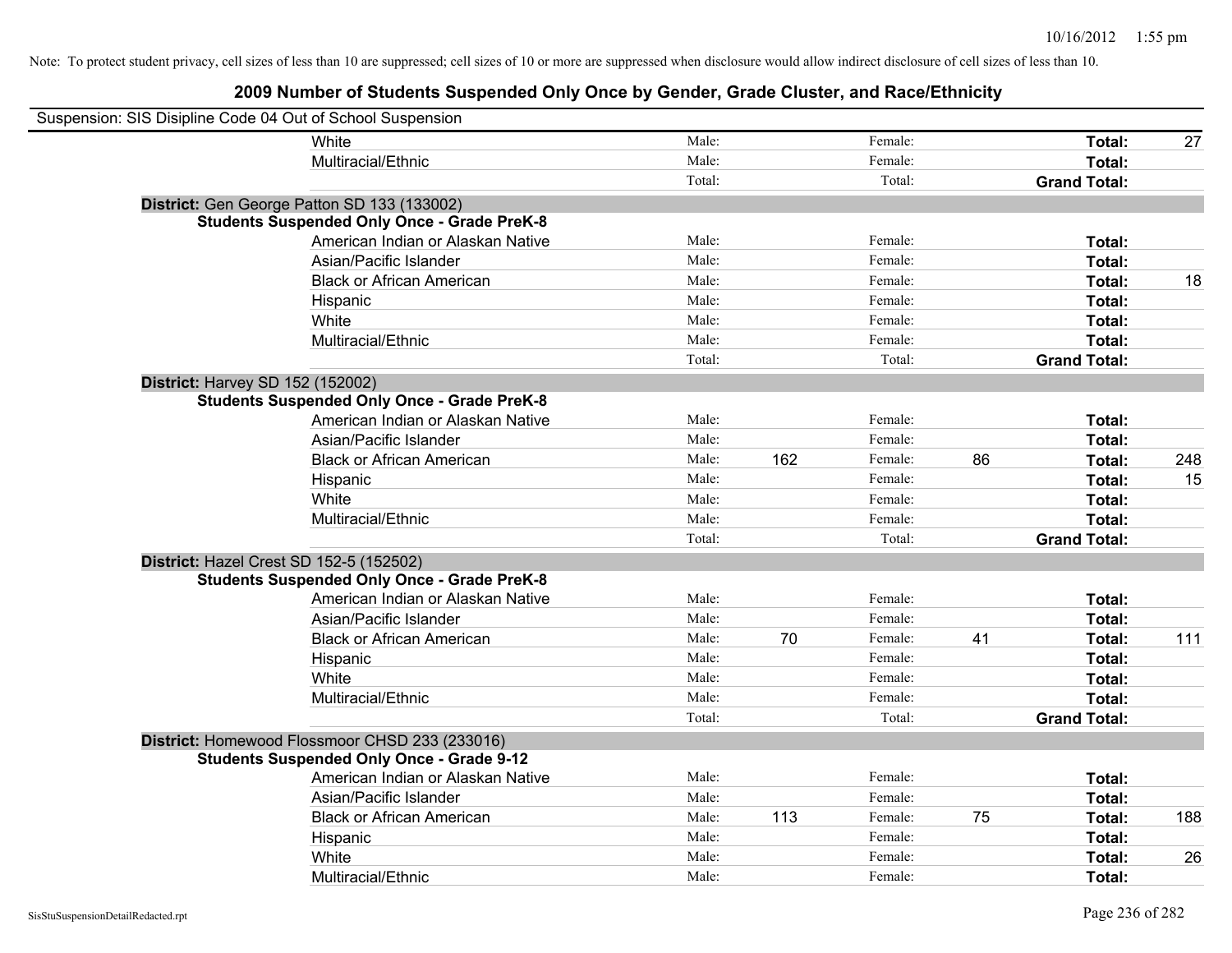### **2009 Number of Students Suspended Only Once by Gender, Grade Cluster, and Race/Ethnicity**

|                                        | Suspension: SIS Disipline Code 04 Out of School Suspension |        |     |         |    |                     |     |
|----------------------------------------|------------------------------------------------------------|--------|-----|---------|----|---------------------|-----|
|                                        |                                                            | Total: | 142 | Total:  | 86 | <b>Grand Total:</b> | 228 |
|                                        | District: Homewood SD 153 (153002)                         |        |     |         |    |                     |     |
|                                        | <b>Students Suspended Only Once - Grade PreK-8</b>         |        |     |         |    |                     |     |
|                                        | American Indian or Alaskan Native                          | Male:  |     | Female: |    | Total:              |     |
|                                        | Asian/Pacific Islander                                     | Male:  |     | Female: |    | Total:              |     |
|                                        | <b>Black or African American</b>                           | Male:  | 28  | Female: | 14 | Total:              | 42  |
|                                        | Hispanic                                                   | Male:  |     | Female: |    | Total:              |     |
|                                        | White                                                      | Male:  |     | Female: |    | Total:              | 17  |
|                                        | Multiracial/Ethnic                                         | Male:  |     | Female: |    | Total:              |     |
|                                        |                                                            | Total: |     | Total:  |    | <b>Grand Total:</b> |     |
|                                        | District: Hoover-Schrum Memorial SD 157 (157002)           |        |     |         |    |                     |     |
|                                        | <b>Students Suspended Only Once - Grade PreK-8</b>         |        |     |         |    |                     |     |
|                                        | American Indian or Alaskan Native                          | Male:  |     | Female: |    | Total:              |     |
|                                        | Asian/Pacific Islander                                     | Male:  |     | Female: |    | Total:              |     |
|                                        | <b>Black or African American</b>                           | Male:  | 71  | Female: | 52 | Total:              | 123 |
|                                        | Hispanic                                                   | Male:  |     | Female: |    | Total:              | 16  |
|                                        | White                                                      | Male:  |     | Female: |    | Total:              |     |
|                                        | Multiracial/Ethnic                                         | Male:  |     | Female: |    | Total:              |     |
|                                        |                                                            | Total: |     | Total:  |    | <b>Grand Total:</b> |     |
|                                        | District: Indian Springs SD 109 (109002)                   |        |     |         |    |                     |     |
|                                        | <b>Students Suspended Only Once - Grade PreK-8</b>         |        |     |         |    |                     |     |
|                                        | American Indian or Alaskan Native                          | Male:  |     | Female: |    | Total:              |     |
|                                        | Asian/Pacific Islander                                     | Male:  |     | Female: |    | Total:              |     |
|                                        | <b>Black or African American</b>                           | Male:  |     | Female: |    | Total:              | 36  |
|                                        | Hispanic                                                   | Male:  |     | Female: |    | Total:              | 15  |
|                                        | White                                                      | Male:  |     | Female: |    | Total:              | 30  |
|                                        | Multiracial/Ethnic                                         | Male:  |     | Female: |    | Total:              |     |
|                                        |                                                            | Total: |     | Total:  |    | <b>Grand Total:</b> |     |
| <b>District: Kirby SD 140 (140002)</b> |                                                            |        |     |         |    |                     |     |
|                                        | <b>Students Suspended Only Once - Grade PreK-8</b>         |        |     |         |    |                     |     |
|                                        | American Indian or Alaskan Native                          | Male:  |     | Female: |    | Total:              |     |
|                                        | Asian/Pacific Islander                                     | Male:  |     | Female: |    | Total:              |     |
|                                        | <b>Black or African American</b>                           | Male:  |     | Female: |    | Total:              |     |
|                                        | Hispanic                                                   | Male:  |     | Female: |    | Total:              |     |
|                                        | White                                                      | Male:  |     | Female: |    | Total:              | 16  |
|                                        | Multiracial/Ethnic                                         | Male:  |     | Female: |    | Total:              |     |
|                                        |                                                            | Total: |     | Total:  |    | <b>Grand Total:</b> |     |
|                                        |                                                            |        |     |         |    |                     |     |

#### **District:** Lemont Twp HSD 210 (210017)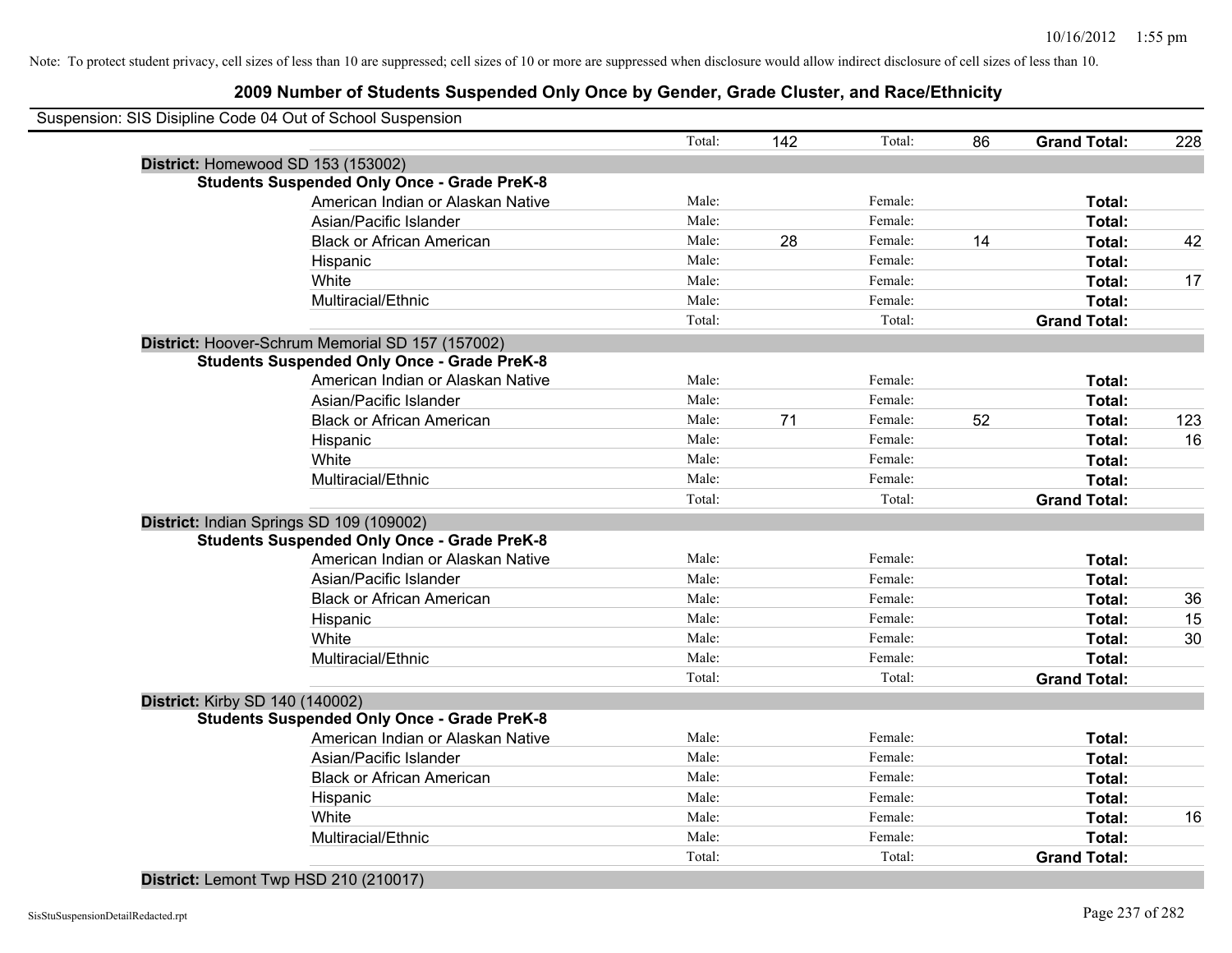| 2009 Number of Students Suspended Only Once by Gender, Grade Cluster, and Race/Ethnicity |        |     |         |    |                     |     |
|------------------------------------------------------------------------------------------|--------|-----|---------|----|---------------------|-----|
| Suspension: SIS Disipline Code 04 Out of School Suspension                               |        |     |         |    |                     |     |
| <b>Students Suspended Only Once - Grade 9-12</b>                                         |        |     |         |    |                     |     |
| American Indian or Alaskan Native                                                        | Male:  |     | Female: |    | Total:              |     |
| Asian/Pacific Islander                                                                   | Male:  |     | Female: |    | Total:              |     |
| <b>Black or African American</b>                                                         | Male:  |     | Female: |    | Total:              |     |
| Hispanic                                                                                 | Male:  |     | Female: |    | Total:              |     |
| White                                                                                    | Male:  |     | Female: |    | Total:              | 28  |
| Multiracial/Ethnic                                                                       | Male:  |     | Female: |    | Total:              |     |
|                                                                                          | Total: |     | Total:  |    | <b>Grand Total:</b> |     |
| District: Lemont-Bromberek CSD 113A (113A02)                                             |        |     |         |    |                     |     |
| <b>Students Suspended Only Once - Grade PreK-8</b>                                       |        |     |         |    |                     |     |
| American Indian or Alaskan Native                                                        | Male:  |     | Female: |    | Total:              |     |
| Asian/Pacific Islander                                                                   | Male:  |     | Female: |    | Total:              |     |
| <b>Black or African American</b>                                                         | Male:  |     | Female: |    | Total:              |     |
| Hispanic                                                                                 | Male:  |     | Female: |    | Total:              |     |
| White                                                                                    | Male:  |     | Female: |    | Total:              | 38  |
| Multiracial/Ethnic                                                                       | Male:  |     | Female: |    | Total:              |     |
|                                                                                          | Total: |     | Total:  |    | <b>Grand Total:</b> |     |
| District: Lincoln ESD 156 (156002)                                                       |        |     |         |    |                     |     |
| <b>Students Suspended Only Once - Grade PreK-8</b>                                       |        |     |         |    |                     |     |
| American Indian or Alaskan Native                                                        | Male:  |     | Female: |    | Total:              |     |
| Asian/Pacific Islander                                                                   | Male:  |     | Female: |    | Total:              |     |
| <b>Black or African American</b>                                                         | Male:  | 33  | Female: | 13 | Total:              | 46  |
| Hispanic                                                                                 | Male:  |     | Female: |    | Total:              |     |
| White                                                                                    | Male:  |     | Female: |    | Total:              |     |
| Multiracial/Ethnic                                                                       | Male:  |     | Female: |    | Total:              |     |
|                                                                                          | Total: |     | Total:  |    | <b>Grand Total:</b> |     |
| District: Matteson ESD 162 (162002)                                                      |        |     |         |    |                     |     |
| <b>Students Suspended Only Once - Grade PreK-8</b>                                       |        |     |         |    |                     |     |
| American Indian or Alaskan Native                                                        | Male:  |     | Female: |    | Total:              |     |
| Asian/Pacific Islander                                                                   | Male:  |     | Female: |    | Total:              |     |
| <b>Black or African American</b>                                                         | Male:  | 129 | Female: | 54 | Total:              | 183 |
| Hispanic                                                                                 | Male:  |     | Female: |    | Total:              |     |
| White                                                                                    | Male:  |     | Female: |    | Total:              |     |
| Multiracial/Ethnic                                                                       | Male:  |     | Female: |    | Total:              |     |
|                                                                                          | Total: |     | Total:  |    | <b>Grand Total:</b> |     |
| District: Midlothian SD 143 (143002)                                                     |        |     |         |    |                     |     |
| <b>Students Suspended Only Once - Grade PreK-8</b>                                       |        |     |         |    |                     |     |
| American Indian or Alaskan Native                                                        | Male:  |     | Female: |    | Total:              |     |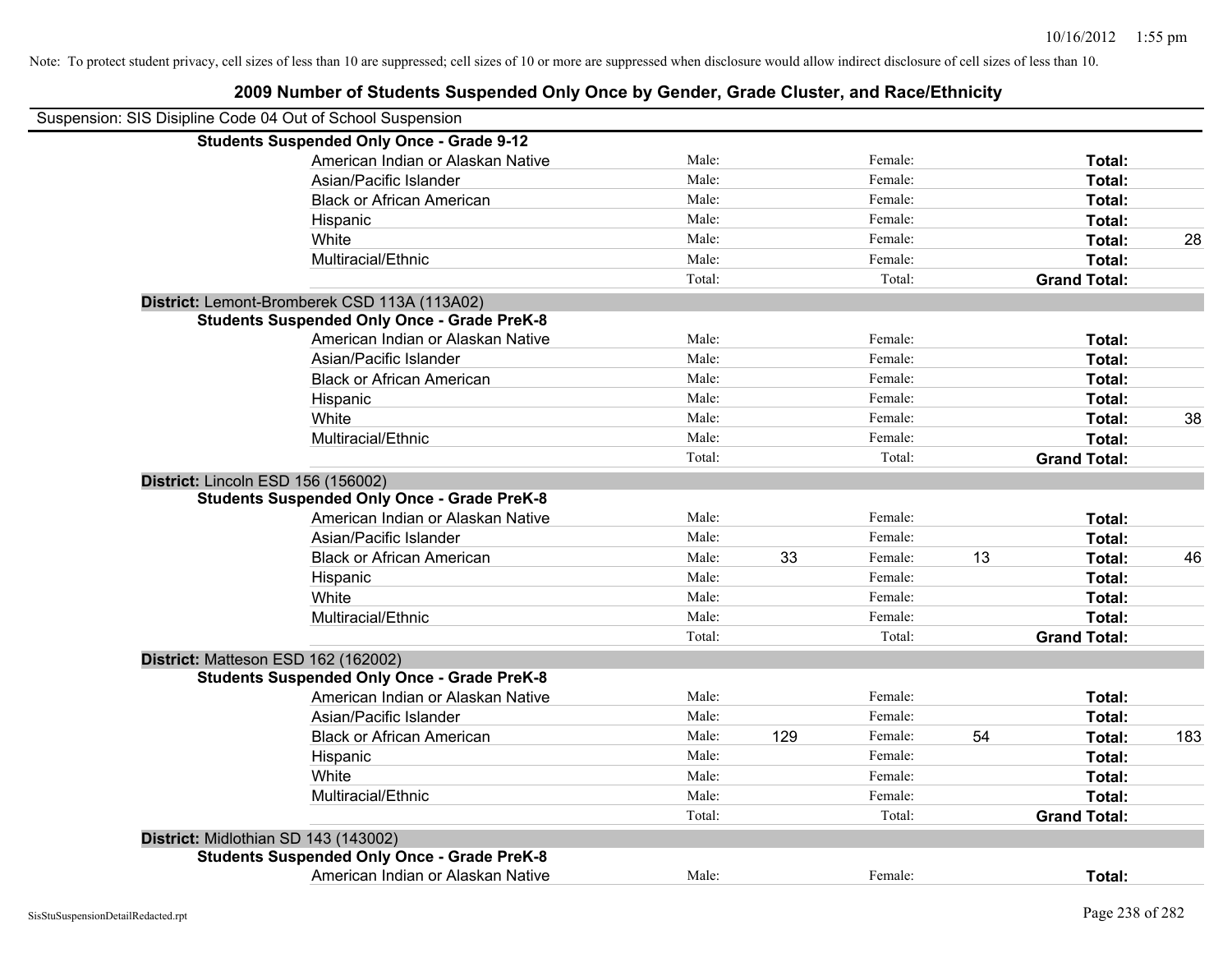| Suspension: SIS Disipline Code 04 Out of School Suspension |                                                    |        |    |         |    |                     |    |
|------------------------------------------------------------|----------------------------------------------------|--------|----|---------|----|---------------------|----|
|                                                            | Asian/Pacific Islander                             | Male:  |    | Female: |    | Total:              |    |
|                                                            | <b>Black or African American</b>                   | Male:  | 27 | Female: | 15 | Total:              | 42 |
|                                                            | Hispanic                                           | Male:  |    | Female: |    | Total:              | 15 |
|                                                            | White                                              | Male:  |    | Female: |    | Total:              | 18 |
|                                                            | Multiracial/Ethnic                                 | Male:  |    | Female: |    | Total:              |    |
|                                                            |                                                    | Total: |    | Total:  |    | <b>Grand Total:</b> |    |
| District: North Palos SD 117 (117002)                      |                                                    |        |    |         |    |                     |    |
|                                                            | <b>Students Suspended Only Once - Grade PreK-8</b> |        |    |         |    |                     |    |
|                                                            | American Indian or Alaskan Native                  | Male:  |    | Female: |    | Total:              |    |
|                                                            | Asian/Pacific Islander                             | Male:  |    | Female: |    | Total:              |    |
|                                                            | <b>Black or African American</b>                   | Male:  |    | Female: |    | Total:              |    |
|                                                            | Hispanic                                           | Male:  |    | Female: |    | Total:              |    |
|                                                            | White                                              | Male:  |    | Female: |    | Total:              | 24 |
|                                                            | Multiracial/Ethnic                                 | Male:  |    | Female: |    | Total:              |    |
|                                                            |                                                    | Total: |    | Total:  |    | <b>Grand Total:</b> | 35 |
| District: Oak Lawn CHSD 229 (229016)                       |                                                    |        |    |         |    |                     |    |
|                                                            | <b>Students Suspended Only Once - Grade 9-12</b>   |        |    |         |    |                     |    |
|                                                            | American Indian or Alaskan Native                  | Male:  |    | Female: |    | Total:              |    |
|                                                            | Asian/Pacific Islander                             | Male:  |    | Female: |    | Total:              |    |
|                                                            | <b>Black or African American</b>                   | Male:  |    | Female: |    | Total:              | 11 |
|                                                            | Hispanic                                           | Male:  | 20 | Female: | 13 | Total:              | 33 |
|                                                            | White                                              | Male:  | 49 | Female: | 38 | <b>Total:</b>       | 87 |
|                                                            | Multiracial/Ethnic                                 | Male:  |    | Female: |    | Total:              |    |
|                                                            |                                                    | Total: |    | Total:  |    | <b>Grand Total:</b> |    |
|                                                            | District: Oak Lawn-Hometown SD 123 (123002)        |        |    |         |    |                     |    |
|                                                            | <b>Students Suspended Only Once - Grade PreK-8</b> |        |    |         |    |                     |    |
|                                                            | American Indian or Alaskan Native                  | Male:  |    | Female: |    | Total:              |    |
|                                                            | Asian/Pacific Islander                             | Male:  |    | Female: |    | Total:              |    |
|                                                            | <b>Black or African American</b>                   | Male:  |    | Female: |    | Total:              |    |
|                                                            | Hispanic                                           | Male:  |    | Female: |    | Total:              |    |
|                                                            | White                                              | Male:  |    | Female: |    | Total:              | 21 |
|                                                            | Multiracial/Ethnic                                 | Male:  |    | Female: |    | Total:              |    |
|                                                            |                                                    | Total: | 21 | Total:  | 16 | <b>Grand Total:</b> | 37 |
| <b>District: Orland SD 135 (135002)</b>                    |                                                    |        |    |         |    |                     |    |
|                                                            | <b>Students Suspended Only Once - Grade PreK-8</b> |        |    |         |    |                     |    |
|                                                            | American Indian or Alaskan Native                  | Male:  |    | Female: |    | Total:              |    |
|                                                            | Asian/Pacific Islander                             | Male:  |    | Female: |    | Total:              |    |
|                                                            | <b>Black or African American</b>                   | Male:  |    | Female: |    | Total:              |    |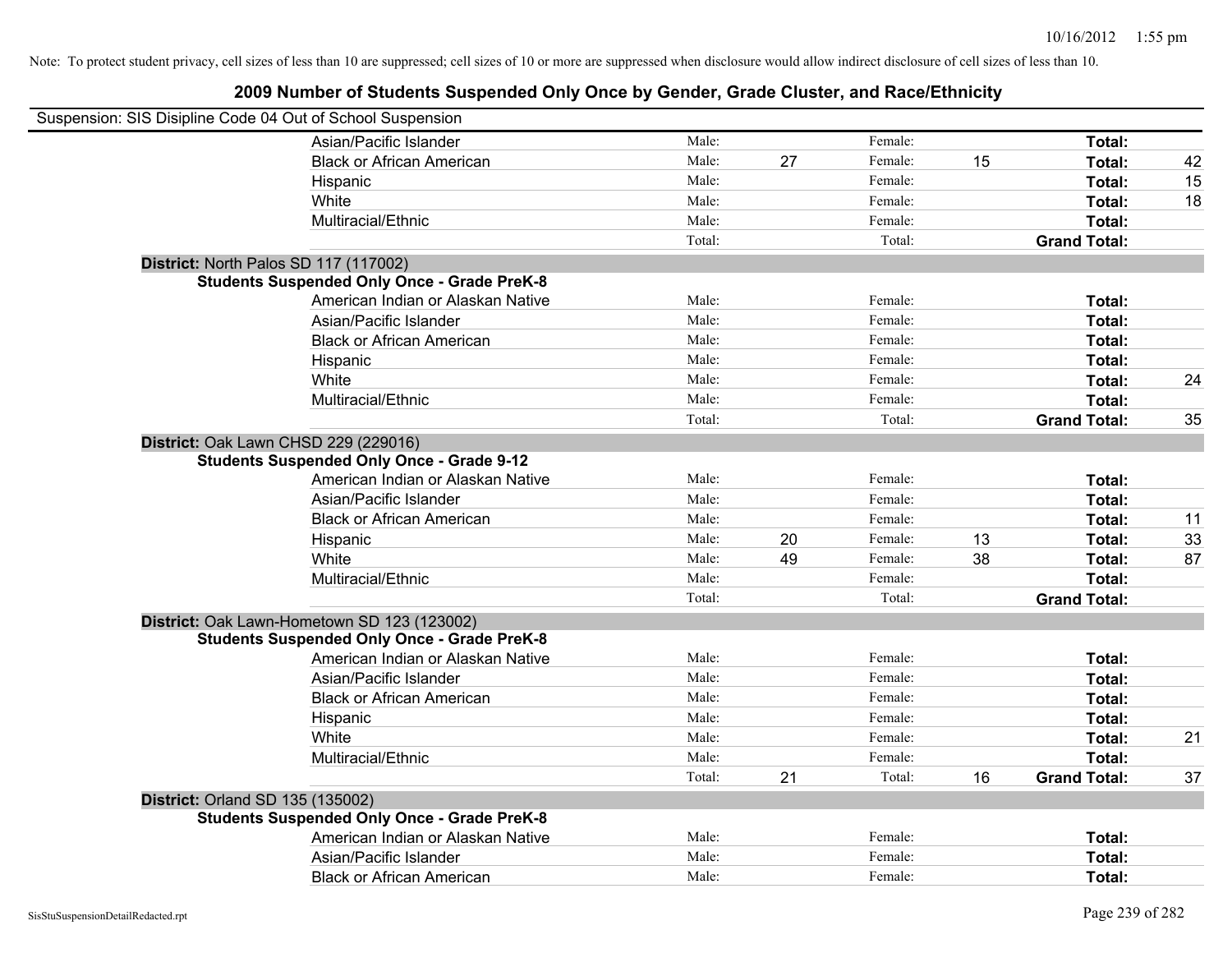| Suspension: SIS Disipline Code 04 Out of School Suspension |                                                    |        |     |         |    |                     |     |
|------------------------------------------------------------|----------------------------------------------------|--------|-----|---------|----|---------------------|-----|
|                                                            | Hispanic                                           | Male:  |     | Female: |    | Total:              |     |
|                                                            | White                                              | Male:  |     | Female: |    | Total:              | 63  |
|                                                            | Multiracial/Ethnic                                 | Male:  |     | Female: |    | Total:              |     |
|                                                            |                                                    | Total: | 74  | Total:  | 10 | <b>Grand Total:</b> | 84  |
| District: Palos CCSD 118 (118004)                          |                                                    |        |     |         |    |                     |     |
|                                                            | <b>Students Suspended Only Once - Grade PreK-8</b> |        |     |         |    |                     |     |
|                                                            | American Indian or Alaskan Native                  | Male:  |     | Female: |    | Total:              |     |
|                                                            | Asian/Pacific Islander                             | Male:  |     | Female: |    | Total:              |     |
|                                                            | <b>Black or African American</b>                   | Male:  |     | Female: |    | Total:              |     |
|                                                            | Hispanic                                           | Male:  |     | Female: |    | Total:              |     |
|                                                            | White                                              | Male:  |     | Female: |    | Total:              | 12  |
|                                                            | Multiracial/Ethnic                                 | Male:  |     | Female: |    | Total:              |     |
|                                                            |                                                    | Total: |     | Total:  |    | <b>Grand Total:</b> |     |
| District: Palos Heights SD 128 (128002)                    |                                                    |        |     |         |    |                     |     |
|                                                            | <b>Students Suspended Only Once - Grade PreK-8</b> |        |     |         |    |                     |     |
|                                                            | American Indian or Alaskan Native                  | Male:  |     | Female: |    | Total:              |     |
|                                                            | Asian/Pacific Islander                             | Male:  |     | Female: |    | Total:              |     |
|                                                            | <b>Black or African American</b>                   | Male:  |     | Female: |    | Total:              |     |
|                                                            | Hispanic                                           | Male:  |     | Female: |    | Total:              |     |
|                                                            | White                                              | Male:  |     | Female: |    | Total:              |     |
|                                                            | Multiracial/Ethnic                                 | Male:  |     | Female: |    | Total:              |     |
|                                                            |                                                    | Total: |     | Total:  |    | <b>Grand Total:</b> |     |
| District: Park Forest SD 163 (163002)                      |                                                    |        |     |         |    |                     |     |
|                                                            | <b>Students Suspended Only Once - Grade PreK-8</b> |        |     |         |    |                     |     |
|                                                            | American Indian or Alaskan Native                  | Male:  |     | Female: |    | Total:              |     |
|                                                            | Asian/Pacific Islander                             | Male:  |     | Female: |    | Total:              |     |
|                                                            | <b>Black or African American</b>                   | Male:  | 117 | Female: | 50 | Total:              | 167 |
|                                                            | Hispanic                                           | Male:  |     | Female: |    | Total:              |     |
|                                                            | White                                              | Male:  |     | Female: |    | Total:              |     |
|                                                            | Multiracial/Ethnic                                 | Male:  |     | Female: |    | Total:              | 10  |
|                                                            |                                                    | Total: |     | Total:  |    | <b>Grand Total:</b> |     |
|                                                            | District: Posen-Robbins ESD 143-5 (143502)         |        |     |         |    |                     |     |
|                                                            | <b>Students Suspended Only Once - Grade PreK-8</b> |        |     |         |    |                     |     |
|                                                            | American Indian or Alaskan Native                  | Male:  |     | Female: |    | Total:              |     |
|                                                            | Asian/Pacific Islander                             | Male:  |     | Female: |    | Total:              |     |
|                                                            | <b>Black or African American</b>                   | Male:  | 54  | Female: | 22 | Total:              | 76  |
|                                                            | Hispanic                                           | Male:  |     | Female: |    | Total:              | 42  |
|                                                            | White                                              | Male:  |     | Female: |    | Total:              |     |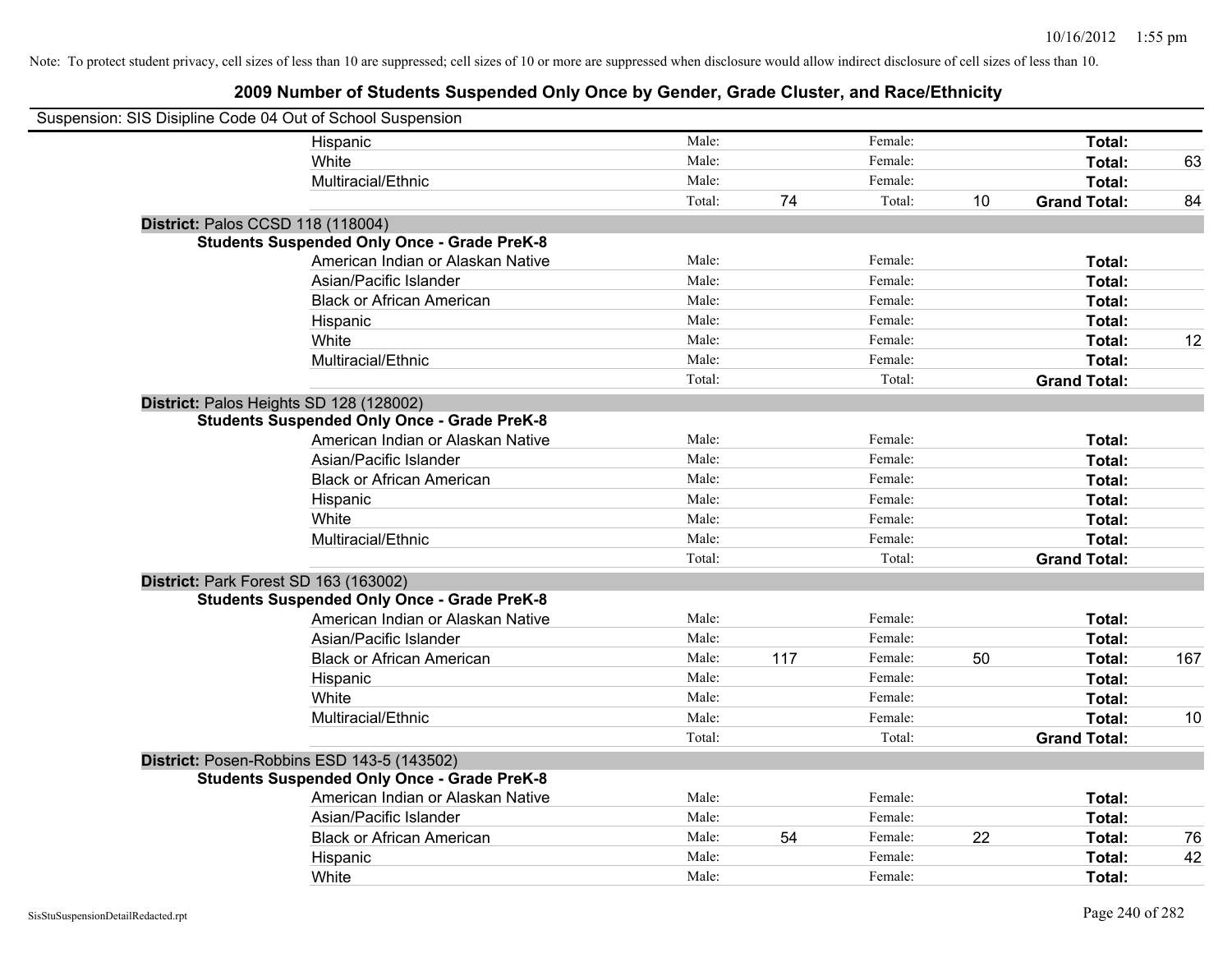| Suspension: SIS Disipline Code 04 Out of School Suspension |                                                    |        |     |         |     |                     |     |
|------------------------------------------------------------|----------------------------------------------------|--------|-----|---------|-----|---------------------|-----|
|                                                            | Multiracial/Ethnic                                 | Male:  |     | Female: |     | Total:              |     |
|                                                            |                                                    | Total: |     | Total:  |     | <b>Grand Total:</b> | 129 |
| District: Prairie-Hills ESD 144 (144002)                   |                                                    |        |     |         |     |                     |     |
|                                                            | <b>Students Suspended Only Once - Grade PreK-8</b> |        |     |         |     |                     |     |
|                                                            | American Indian or Alaskan Native                  | Male:  |     | Female: |     | Total:              |     |
|                                                            | Asian/Pacific Islander                             | Male:  |     | Female: |     | Total:              |     |
|                                                            | <b>Black or African American</b>                   | Male:  | 108 | Female: | 71  | Total:              | 179 |
|                                                            | Hispanic                                           | Male:  |     | Female: |     | Total:              |     |
|                                                            | White                                              | Male:  |     | Female: |     | Total:              |     |
|                                                            | Multiracial/Ethnic                                 | Male:  |     | Female: |     | Total:              |     |
|                                                            |                                                    | Total: |     | Total:  |     | <b>Grand Total:</b> |     |
| District: Reavis Twp HSD 220 (220017)                      |                                                    |        |     |         |     |                     |     |
|                                                            | <b>Students Suspended Only Once - Grade 9-12</b>   |        |     |         |     |                     |     |
|                                                            | American Indian or Alaskan Native                  | Male:  |     | Female: |     | Total:              |     |
|                                                            | Asian/Pacific Islander                             | Male:  |     | Female: |     | Total:              |     |
|                                                            | <b>Black or African American</b>                   | Male:  |     | Female: |     | Total:              |     |
|                                                            | Hispanic                                           | Male:  | 30  | Female: | 20  | Total:              | 50  |
|                                                            | White                                              | Male:  | 42  | Female: | 12  | Total:              | 54  |
|                                                            | Multiracial/Ethnic                                 | Male:  |     | Female: |     | Total:              |     |
|                                                            |                                                    | Total: |     | Total:  |     | <b>Grand Total:</b> |     |
| <b>District: Rich Twp HSD 227 (227017)</b>                 |                                                    |        |     |         |     |                     |     |
|                                                            | <b>Students Suspended Only Once - Grade 9-12</b>   |        |     |         |     |                     |     |
|                                                            | American Indian or Alaskan Native                  | Male:  |     | Female: |     | Total:              |     |
|                                                            | Asian/Pacific Islander                             | Male:  |     | Female: |     | Total:              |     |
|                                                            | <b>Black or African American</b>                   | Male:  | 248 | Female: | 167 | Total:              | 415 |
|                                                            | Hispanic                                           | Male:  |     | Female: |     | Total:              |     |
|                                                            | White                                              | Male:  |     | Female: |     | Total:              | 11  |
|                                                            | Multiracial/Ethnic                                 | Male:  |     | Female: |     | Total:              | 16  |
|                                                            |                                                    | Total: |     | Total:  |     | <b>Grand Total:</b> |     |
| District: Ridgeland SD 122 (122002)                        |                                                    |        |     |         |     |                     |     |
|                                                            | <b>Students Suspended Only Once - Grade PreK-8</b> |        |     |         |     |                     |     |
|                                                            | American Indian or Alaskan Native                  | Male:  |     | Female: |     | Total:              |     |
|                                                            | Asian/Pacific Islander                             | Male:  |     | Female: |     | Total:              |     |
|                                                            | <b>Black or African American</b>                   | Male:  |     | Female: |     | Total:              |     |
|                                                            | Hispanic                                           | Male:  |     | Female: |     | Total:              | 12  |
|                                                            | White                                              | Male:  |     | Female: |     | Total:              | 37  |
|                                                            | Multiracial/Ethnic                                 | Male:  |     | Female: |     | Total:              |     |
|                                                            |                                                    | Total: | 49  | Total:  | 11  | <b>Grand Total:</b> | 60  |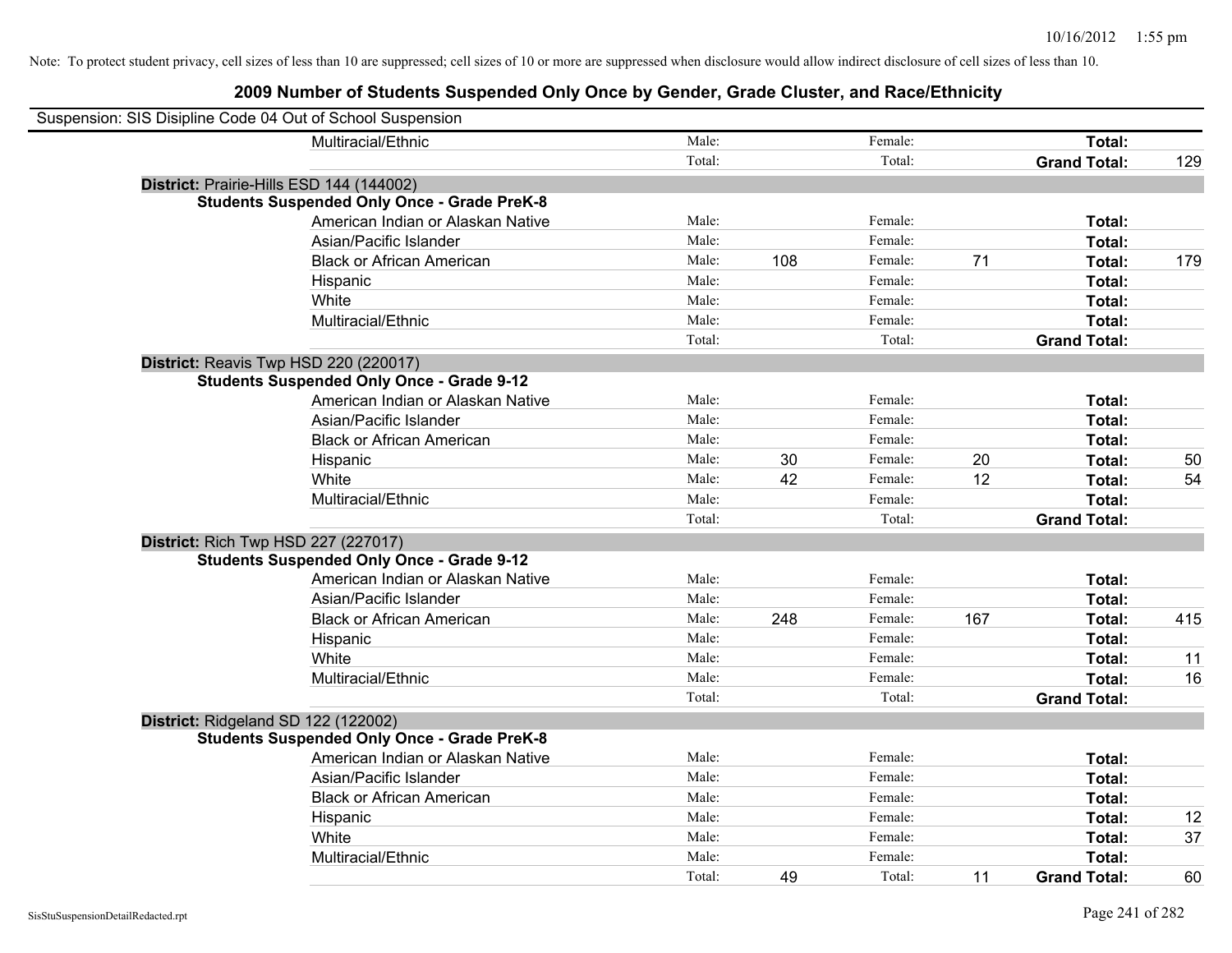#### **2009 Number of Students Suspended Only Once by Gender, Grade Cluster, and Race/Ethnicity**

| Suspension: SIS Disipline Code 04 Out of School Suspension |                                   |        |    |         |    |                     |     |
|------------------------------------------------------------|-----------------------------------|--------|----|---------|----|---------------------|-----|
| District: Sandridge SD 172 (172002)                        |                                   |        |    |         |    |                     |     |
| <b>Students Suspended Only Once - Grade PreK-8</b>         |                                   |        |    |         |    |                     |     |
|                                                            | American Indian or Alaskan Native | Male:  |    | Female: |    | Total:              |     |
| Asian/Pacific Islander                                     |                                   | Male:  |    | Female: |    | Total:              |     |
| <b>Black or African American</b>                           |                                   | Male:  |    | Female: |    | Total:              |     |
| Hispanic                                                   |                                   | Male:  |    | Female: |    | Total:              |     |
| White                                                      |                                   | Male:  |    | Female: |    | Total:              |     |
| Multiracial/Ethnic                                         |                                   | Male:  |    | Female: |    | Total:              |     |
|                                                            |                                   | Total: |    | Total:  |    | <b>Grand Total:</b> | 14  |
| District: South Holland SD 150 (150002)                    |                                   |        |    |         |    |                     |     |
| <b>Students Suspended Only Once - Grade PreK-8</b>         |                                   |        |    |         |    |                     |     |
|                                                            | American Indian or Alaskan Native | Male:  |    | Female: |    | Total:              |     |
| Asian/Pacific Islander                                     |                                   | Male:  |    | Female: |    | Total:              |     |
| <b>Black or African American</b>                           |                                   | Male:  | 62 | Female: | 17 | Total:              | 79  |
| Hispanic                                                   |                                   | Male:  |    | Female: |    | Total:              |     |
| White                                                      |                                   | Male:  |    | Female: |    | Total:              |     |
| Multiracial/Ethnic                                         |                                   | Male:  |    | Female: |    | Total:              |     |
|                                                            |                                   | Total: |    | Total:  |    | <b>Grand Total:</b> |     |
| District: South Holland SD 151 (151002)                    |                                   |        |    |         |    |                     |     |
| <b>Students Suspended Only Once - Grade PreK-8</b>         |                                   |        |    |         |    |                     |     |
|                                                            | American Indian or Alaskan Native | Male:  |    | Female: |    | Total:              |     |
| Asian/Pacific Islander                                     |                                   | Male:  |    | Female: |    | Total:              |     |
| <b>Black or African American</b>                           |                                   | Male:  | 73 | Female: | 35 | Total:              | 108 |
| Hispanic                                                   |                                   | Male:  |    | Female: |    | Total:              | 16  |
| White                                                      |                                   | Male:  |    | Female: |    | Total:              |     |
| Multiracial/Ethnic                                         |                                   | Male:  |    | Female: |    | Total:              |     |
|                                                            |                                   | Total: |    | Total:  |    | <b>Grand Total:</b> |     |
| District: Southwest Cook Coop Spec Ed (142061)             |                                   |        |    |         |    |                     |     |
| <b>Students Suspended Only Once - Grade 9-12</b>           |                                   |        |    |         |    |                     |     |
|                                                            | American Indian or Alaskan Native | Male:  |    | Female: |    | Total:              |     |
| Asian/Pacific Islander                                     |                                   | Male:  |    | Female: |    | Total:              |     |
| <b>Black or African American</b>                           |                                   | Male:  |    | Female: |    | Total:              |     |
| Hispanic                                                   |                                   | Male:  |    | Female: |    | Total:              |     |
| White                                                      |                                   | Male:  |    | Female: |    | Total:              |     |
| Multiracial/Ethnic                                         |                                   | Male:  |    | Female: |    | Total:              |     |
|                                                            |                                   | Total: |    | Total:  |    | <b>Grand Total:</b> |     |

**District:** Steger SD 194 (194002) **Students Suspended Only Once - Grade PreK-8**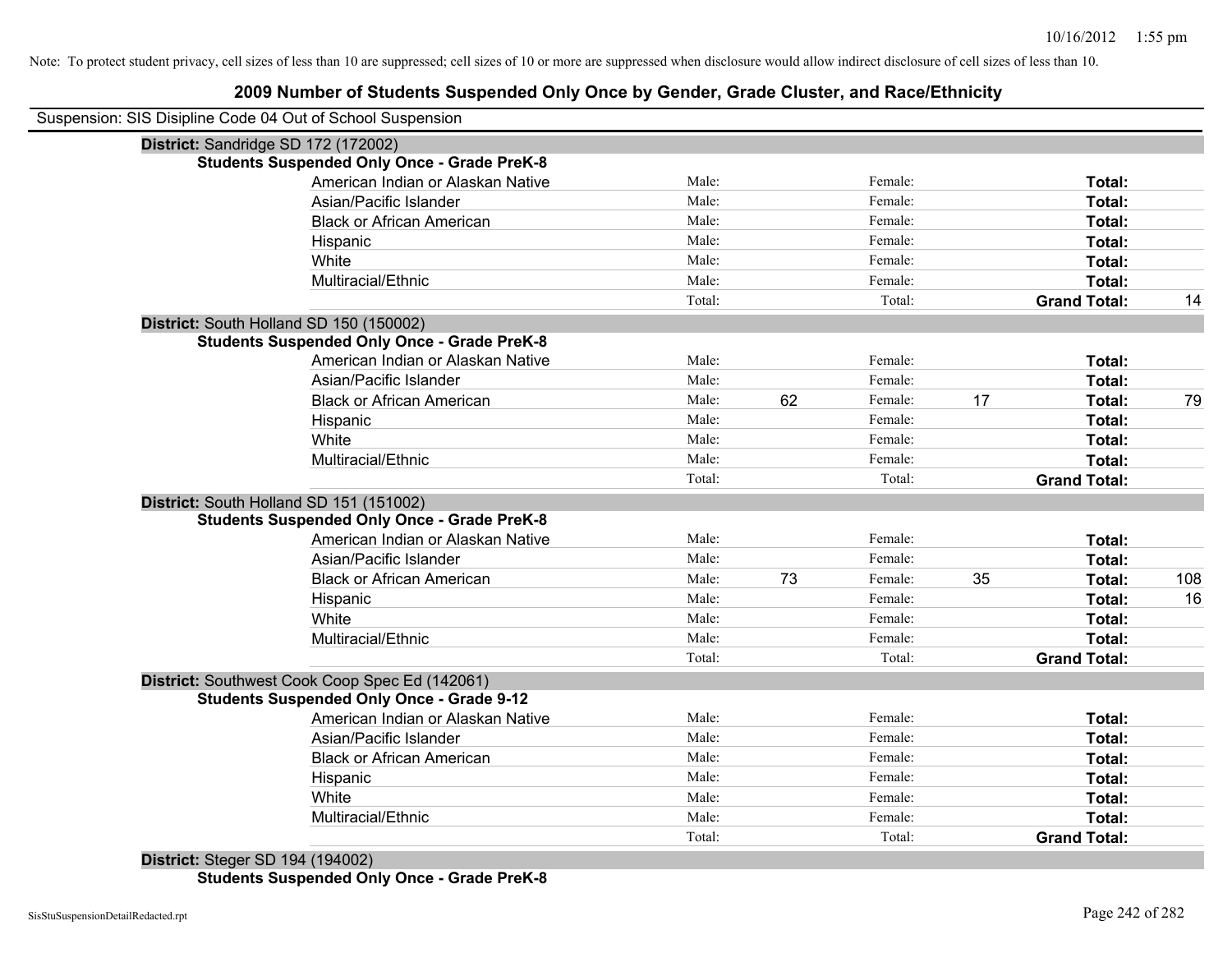| Suspension: SIS Disipline Code 04 Out of School Suspension |                                                                                                        |        |     |         |     |                     |     |
|------------------------------------------------------------|--------------------------------------------------------------------------------------------------------|--------|-----|---------|-----|---------------------|-----|
|                                                            | American Indian or Alaskan Native                                                                      | Male:  |     | Female: |     | Total:              |     |
|                                                            | Asian/Pacific Islander                                                                                 | Male:  |     | Female: |     | Total:              |     |
|                                                            | <b>Black or African American</b>                                                                       | Male:  |     | Female: |     | Total:              | 21  |
|                                                            | Hispanic                                                                                               | Male:  |     | Female: |     | Total:              | 10  |
|                                                            | White                                                                                                  | Male:  |     | Female: |     | Total:              | 33  |
|                                                            | Multiracial/Ethnic                                                                                     | Male:  |     | Female: |     | Total:              | 10  |
|                                                            |                                                                                                        | Total: |     | Total:  |     | <b>Grand Total:</b> |     |
|                                                            | District: Summit SD 104 (104002)                                                                       |        |     |         |     |                     |     |
|                                                            | <b>Students Suspended Only Once - Grade PreK-8</b>                                                     |        |     |         |     |                     |     |
|                                                            | American Indian or Alaskan Native                                                                      | Male:  |     | Female: |     | Total:              |     |
|                                                            | Asian/Pacific Islander                                                                                 | Male:  |     | Female: |     | Total:              |     |
|                                                            | <b>Black or African American</b>                                                                       | Male:  |     | Female: |     | Total:              | 12  |
|                                                            | Hispanic                                                                                               | Male:  |     | Female: |     | Total:              | 29  |
|                                                            | White                                                                                                  | Male:  |     | Female: |     | Total:              |     |
|                                                            | Multiracial/Ethnic                                                                                     | Male:  |     | Female: |     | Total:              |     |
|                                                            |                                                                                                        | Total: |     | Total:  |     | <b>Grand Total:</b> |     |
|                                                            | District: Thornton Fractional Twp HSD 215 (215017)<br><b>Students Suspended Only Once - Grade 9-12</b> |        |     |         |     |                     |     |
|                                                            | American Indian or Alaskan Native                                                                      | Male:  |     | Female: |     | Total:              |     |
|                                                            | Asian/Pacific Islander                                                                                 | Male:  |     | Female: |     | Total:              |     |
|                                                            | <b>Black or African American</b>                                                                       | Male:  | 163 | Female: | 166 | Total:              | 329 |
|                                                            | Hispanic                                                                                               | Male:  | 32  | Female: | 23  | Total:              | 55  |
|                                                            | White                                                                                                  | Male:  | 27  | Female: | 16  | Total:              | 43  |
|                                                            | Multiracial/Ethnic                                                                                     | Male:  |     | Female: |     | Total:              |     |
|                                                            |                                                                                                        | Total: |     | Total:  |     | <b>Grand Total:</b> |     |
|                                                            | District: Thornton SD 154 (154002)<br><b>Students Suspended Only Once - Grade PreK-8</b>               |        |     |         |     |                     |     |
|                                                            | American Indian or Alaskan Native                                                                      | Male:  |     | Female: |     | Total:              |     |
|                                                            | Asian/Pacific Islander                                                                                 | Male:  |     | Female: |     | Total:              |     |
|                                                            | <b>Black or African American</b>                                                                       | Male:  |     | Female: |     | Total:              |     |
|                                                            | Hispanic                                                                                               | Male:  |     | Female: |     | Total:              |     |
|                                                            | White                                                                                                  | Male:  |     | Female: |     | Total:              |     |
|                                                            | Multiracial/Ethnic                                                                                     | Male:  |     | Female: |     | Total:              |     |
|                                                            |                                                                                                        | Total: |     | Total:  |     | <b>Grand Total:</b> | 10  |
|                                                            |                                                                                                        |        |     |         |     |                     |     |
|                                                            | District: Thornton Twp HSD 205 (205017)<br><b>Students Suspended Only Once - Grade PreK-8</b>          |        |     |         |     |                     |     |
|                                                            | American Indian or Alaskan Native                                                                      | Male:  |     | Female: |     | <b>Total:</b>       |     |
|                                                            | Asian/Pacific Islander                                                                                 | Male:  |     | Female: |     | Total:              |     |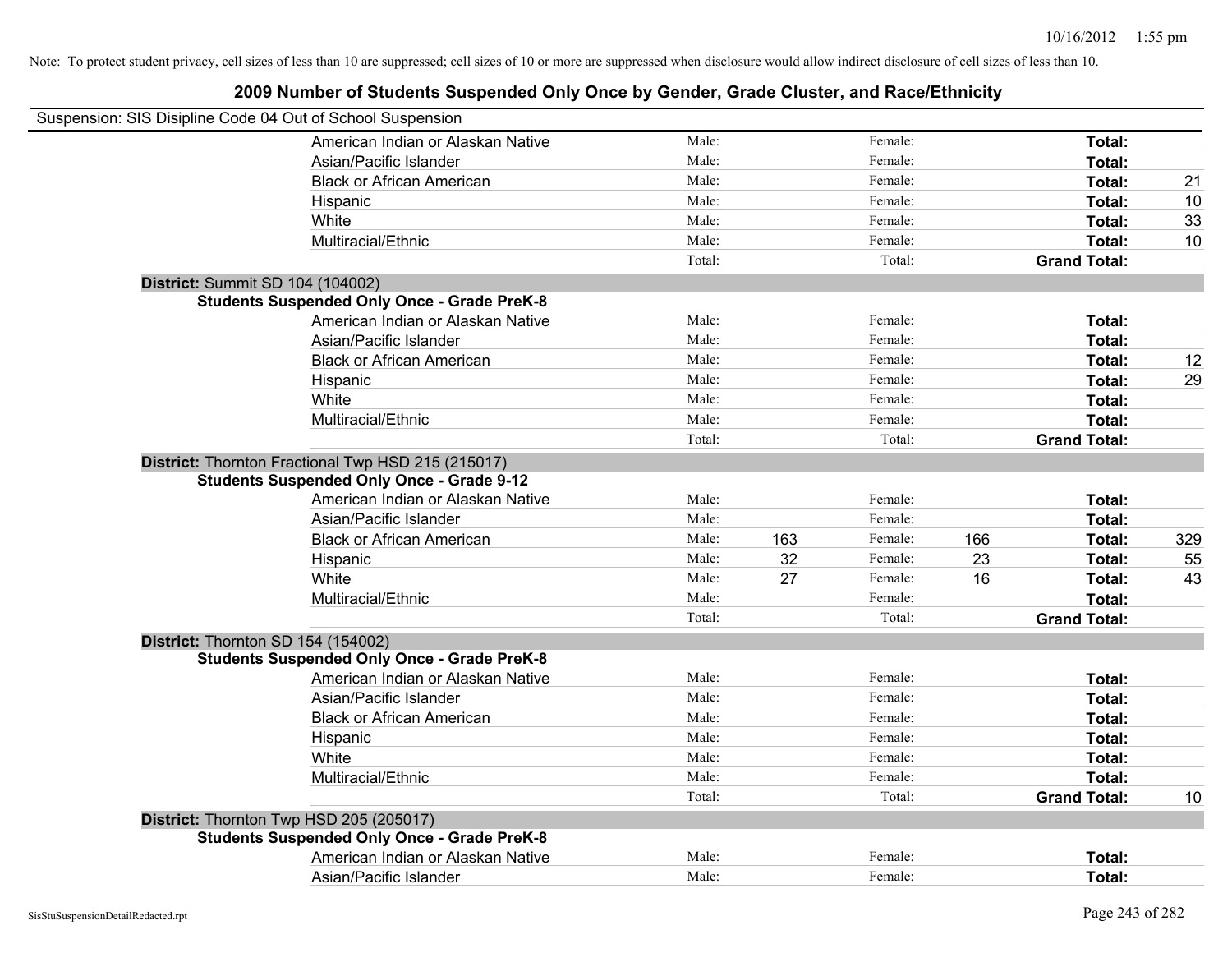|                                 | Suspension: SIS Disipline Code 04 Out of School Suspension |        |     |         |     |                     |       |
|---------------------------------|------------------------------------------------------------|--------|-----|---------|-----|---------------------|-------|
|                                 | <b>Black or African American</b>                           | Male:  |     | Female: |     | Total:              |       |
|                                 | Hispanic                                                   | Male:  |     | Female: |     | Total:              |       |
|                                 | White                                                      | Male:  |     | Female: |     | Total:              |       |
|                                 | Multiracial/Ethnic                                         | Male:  |     | Female: |     | Total:              |       |
|                                 |                                                            | Total: |     | Total:  |     | <b>Grand Total:</b> |       |
|                                 | <b>Students Suspended Only Once - Grade 9-12</b>           |        |     |         |     |                     |       |
|                                 | American Indian or Alaskan Native                          | Male:  |     | Female: |     | Total:              |       |
|                                 | Asian/Pacific Islander                                     | Male:  |     | Female: |     | Total:              |       |
|                                 | <b>Black or African American</b>                           | Male:  | 493 | Female: | 482 | Total:              | 975   |
|                                 | Hispanic                                                   | Male:  | 16  | Female: | 14  | Total:              | 30    |
|                                 | White                                                      | Male:  |     | Female: |     | Total:              |       |
|                                 | Multiracial/Ethnic                                         | Male:  |     | Female: |     | Total:              |       |
|                                 |                                                            | Total: |     | Total:  |     | <b>Grand Total:</b> | 1,019 |
|                                 | District: W Harvey-Dixmoor PSD 147 (147002)                |        |     |         |     |                     |       |
|                                 | <b>Students Suspended Only Once - Grade PreK-8</b>         |        |     |         |     |                     |       |
|                                 | American Indian or Alaskan Native                          | Male:  |     | Female: |     | Total:              |       |
|                                 | Asian/Pacific Islander                                     | Male:  |     | Female: |     | Total:              |       |
|                                 | <b>Black or African American</b>                           | Male:  | 51  | Female: | 24  | Total:              | 75    |
|                                 | Hispanic                                                   | Male:  |     | Female: |     | Total:              |       |
|                                 | White                                                      | Male:  |     | Female: |     | Total:              |       |
|                                 | Multiracial/Ethnic                                         | Male:  |     | Female: |     | Total:              |       |
|                                 |                                                            | Total: |     | Total:  |     | <b>Grand Total:</b> | 85    |
|                                 | District: Willow Springs SD 108 (108002)                   |        |     |         |     |                     |       |
|                                 | <b>Students Suspended Only Once - Grade PreK-8</b>         |        |     |         |     |                     |       |
|                                 | American Indian or Alaskan Native                          | Male:  |     | Female: |     | Total:              |       |
|                                 | Asian/Pacific Islander                                     | Male:  |     | Female: |     | Total:              |       |
|                                 | <b>Black or African American</b>                           | Male:  |     | Female: |     | Total:              |       |
|                                 | Hispanic                                                   | Male:  |     | Female: |     | Total:              |       |
|                                 | White                                                      | Male:  |     | Female: |     | Total:              |       |
|                                 | Multiracial/Ethnic                                         | Male:  |     | Female: |     | Total:              |       |
|                                 |                                                            | Total: |     | Total:  |     | <b>Grand Total:</b> |       |
| County: Non-Public School (000) |                                                            |        |     |         |     |                     |       |
|                                 | District: Region 07 South Cook ISC 4 (000000)              |        |     |         |     |                     |       |
|                                 | <b>Students Suspended Only Once - Grade 9-12</b>           |        |     |         |     |                     |       |
|                                 | American Indian or Alaskan Native                          | Male:  |     | Female: |     | Total:              |       |
|                                 | Asian/Pacific Islander                                     | Male:  |     | Female: |     | Total:              |       |
|                                 | <b>Black or African American</b>                           | Male:  |     | Female: |     | Total:              |       |
|                                 | Hispanic                                                   | Male:  |     | Female: |     | Total:              |       |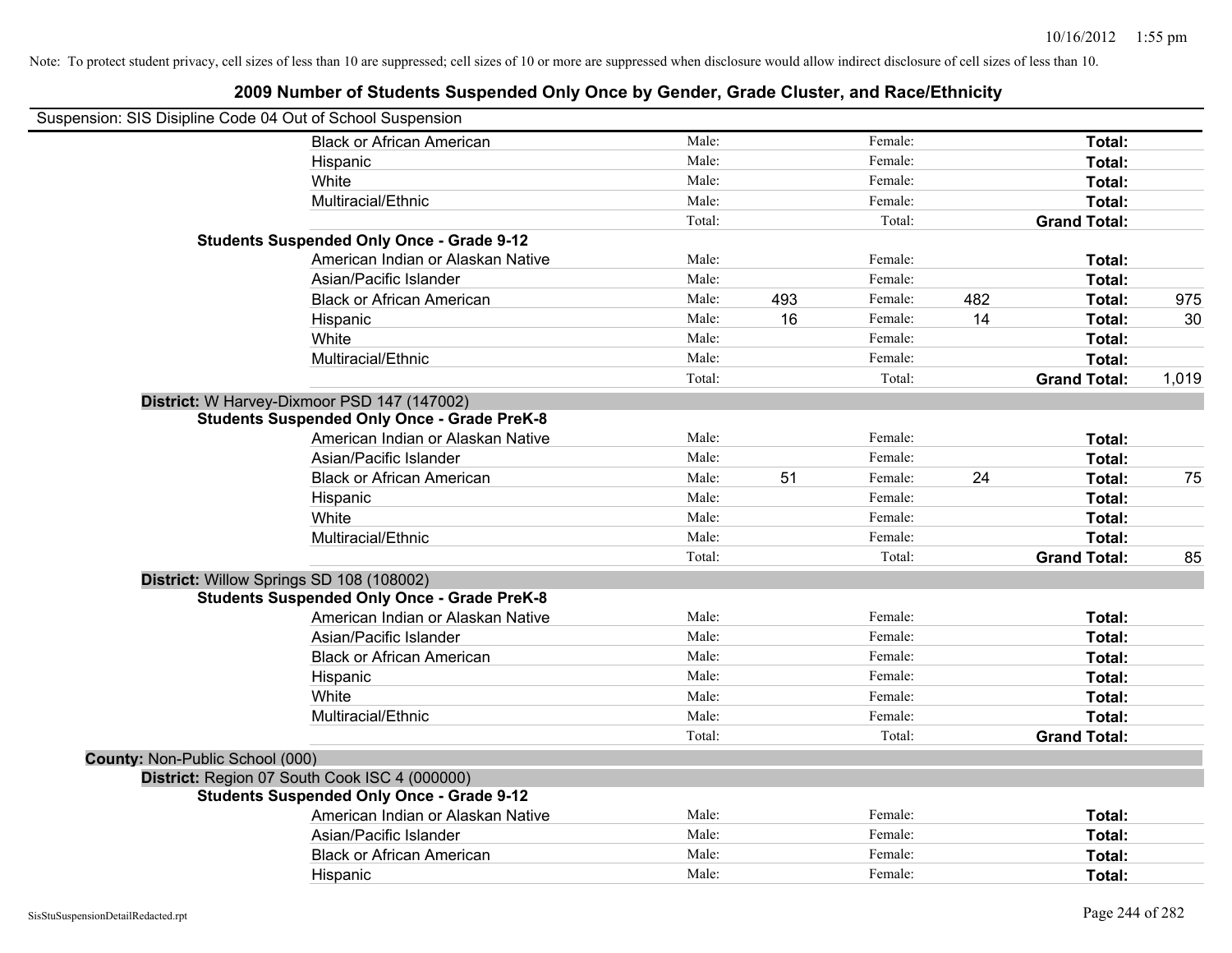|                              | Suspension: SIS Disipline Code 04 Out of School Suspension |        |    |         |    |                     |    |
|------------------------------|------------------------------------------------------------|--------|----|---------|----|---------------------|----|
|                              | White                                                      | Male:  |    | Female: |    | Total:              |    |
|                              | Multiracial/Ethnic                                         | Male:  |    | Female: |    | Total:              |    |
|                              |                                                            | Total: |    | Total:  |    | <b>Grand Total:</b> |    |
| Region: Rock Island ROE (49) |                                                            |        |    |         |    |                     |    |
| County: Rock Island (081)    |                                                            |        |    |         |    |                     |    |
|                              | District: Carbon Cliff-Barstow SD 36 (036002)              |        |    |         |    |                     |    |
|                              | <b>Students Suspended Only Once - Grade PreK-8</b>         |        |    |         |    |                     |    |
|                              | American Indian or Alaskan Native                          | Male:  |    | Female: |    | Total:              |    |
|                              | Asian/Pacific Islander                                     | Male:  |    | Female: |    | Total:              |    |
|                              | <b>Black or African American</b>                           | Male:  |    | Female: |    | Total:              |    |
|                              | Hispanic                                                   | Male:  |    | Female: |    | Total:              |    |
|                              | White                                                      | Male:  |    | Female: |    | Total:              |    |
|                              | Multiracial/Ethnic                                         | Male:  |    | Female: |    | Total:              |    |
|                              |                                                            | Total: |    | Total:  |    | <b>Grand Total:</b> | 13 |
|                              | District: East Moline SD 37 (037002)                       |        |    |         |    |                     |    |
|                              | <b>Students Suspended Only Once - Grade PreK-8</b>         |        |    |         |    |                     |    |
|                              | American Indian or Alaskan Native                          | Male:  |    | Female: |    | Total:              |    |
|                              | Asian/Pacific Islander                                     | Male:  |    | Female: |    | Total:              |    |
|                              | <b>Black or African American</b>                           | Male:  |    | Female: |    | Total:              | 18 |
|                              | Hispanic                                                   | Male:  |    | Female: |    | Total:              | 25 |
|                              | White                                                      | Male:  | 30 | Female: | 11 | Total:              | 41 |
|                              | Multiracial/Ethnic                                         | Male:  |    | Female: |    | Total:              |    |
|                              |                                                            | Total: |    | Total:  |    | <b>Grand Total:</b> |    |
|                              | District: Hampton SD 29 (029002)                           |        |    |         |    |                     |    |
|                              | <b>Students Suspended Only Once - Grade PreK-8</b>         |        |    |         |    |                     |    |
|                              | American Indian or Alaskan Native                          | Male:  |    | Female: |    | Total:              |    |
|                              | Asian/Pacific Islander                                     | Male:  |    | Female: |    | Total:              |    |
|                              | <b>Black or African American</b>                           | Male:  |    | Female: |    | Total:              |    |
|                              | Hispanic                                                   | Male:  |    | Female: |    | Total:              |    |
|                              | White                                                      | Male:  |    | Female: |    | Total:              |    |
|                              | Multiracial/Ethnic                                         | Male:  |    | Female: |    | Total:              |    |
|                              |                                                            | Total: |    | Total:  |    | <b>Grand Total:</b> |    |
|                              | District: Moline USD 40 (040022)                           |        |    |         |    |                     |    |
|                              | <b>Students Suspended Only Once - Grade PreK-8</b>         |        |    |         |    |                     |    |
|                              | American Indian or Alaskan Native                          | Male:  |    | Female: |    | Total:              |    |
|                              | Asian/Pacific Islander                                     | Male:  |    | Female: |    | Total:              |    |
|                              | <b>Black or African American</b>                           | Male:  |    | Female: |    | Total:              | 17 |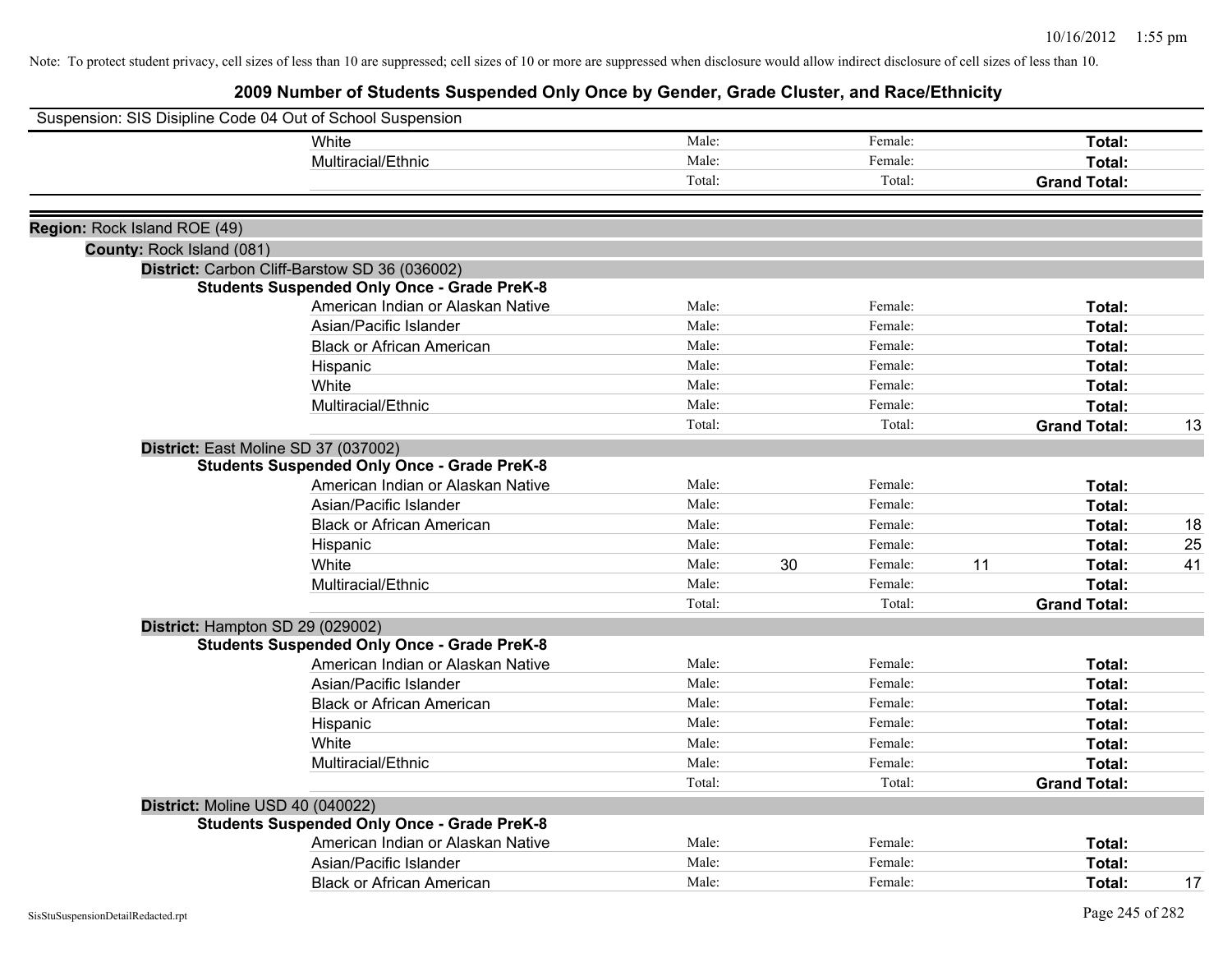| Suspension: SIS Disipline Code 04 Out of School Suspension |        |    |         |    |                     |     |
|------------------------------------------------------------|--------|----|---------|----|---------------------|-----|
| Hispanic                                                   | Male:  | 28 | Female: | 10 | Total:              | 38  |
| White                                                      | Male:  | 49 | Female: | 10 | Total:              | 59  |
| Multiracial/Ethnic                                         | Male:  |    | Female: |    | Total:              | 11  |
|                                                            | Total: |    | Total:  |    | <b>Grand Total:</b> |     |
| <b>Students Suspended Only Once - Grade 9-12</b>           |        |    |         |    |                     |     |
| American Indian or Alaskan Native                          | Male:  |    | Female: |    | Total:              |     |
| Asian/Pacific Islander                                     | Male:  |    | Female: |    | Total:              |     |
| <b>Black or African American</b>                           | Male:  |    | Female: |    | Total:              | 14  |
| Hispanic                                                   | Male:  | 25 | Female: | 17 | Total:              | 42  |
| White                                                      | Male:  | 48 | Female: | 40 | Total:              | 88  |
| Multiracial/Ethnic                                         | Male:  |    | Female: |    | Total:              |     |
|                                                            | Total: | 84 | Total:  | 70 | <b>Grand Total:</b> | 154 |
| District: Riverdale CUSD 100 (100026)                      |        |    |         |    |                     |     |
| <b>Students Suspended Only Once - Grade PreK-8</b>         |        |    |         |    |                     |     |
| American Indian or Alaskan Native                          | Male:  |    | Female: |    | Total:              |     |
| Asian/Pacific Islander                                     | Male:  |    | Female: |    | Total:              |     |
| <b>Black or African American</b>                           | Male:  |    | Female: |    | Total:              |     |
| Hispanic                                                   | Male:  |    | Female: |    | Total:              |     |
| White                                                      | Male:  |    | Female: |    | Total:              | 10  |
| Multiracial/Ethnic                                         | Male:  |    | Female: |    | Total:              |     |
|                                                            | Total: |    | Total:  |    | <b>Grand Total:</b> |     |
| <b>Students Suspended Only Once - Grade 9-12</b>           |        |    |         |    |                     |     |
| American Indian or Alaskan Native                          | Male:  |    | Female: |    | Total:              |     |
| Asian/Pacific Islander                                     | Male:  |    | Female: |    | Total:              |     |
| <b>Black or African American</b>                           | Male:  |    | Female: |    | Total:              |     |
| Hispanic                                                   | Male:  |    | Female: |    | Total:              |     |
| White                                                      | Male:  |    | Female: |    | Total:              | 21  |
| Multiracial/Ethnic                                         | Male:  |    | Female: |    | Total:              |     |
|                                                            | Total: |    | Total:  |    | <b>Grand Total:</b> |     |
| District: Rock Island SD 41 (041025)                       |        |    |         |    |                     |     |
| <b>Students Suspended Only Once - Grade PreK-8</b>         |        |    |         |    |                     |     |
| American Indian or Alaskan Native                          | Male:  |    | Female: |    | Total:              |     |
| Asian/Pacific Islander                                     | Male:  |    | Female: |    | Total:              |     |
| <b>Black or African American</b>                           | Male:  | 93 | Female: | 47 | Total:              | 140 |
| Hispanic                                                   | Male:  |    | Female: |    | Total:              | 18  |
| White                                                      | Male:  | 45 | Female: | 10 | Total:              | 55  |
| Multiracial/Ethnic                                         | Male:  |    | Female: |    | Total:              | 15  |
|                                                            | Total: |    | Total:  |    | <b>Grand Total:</b> |     |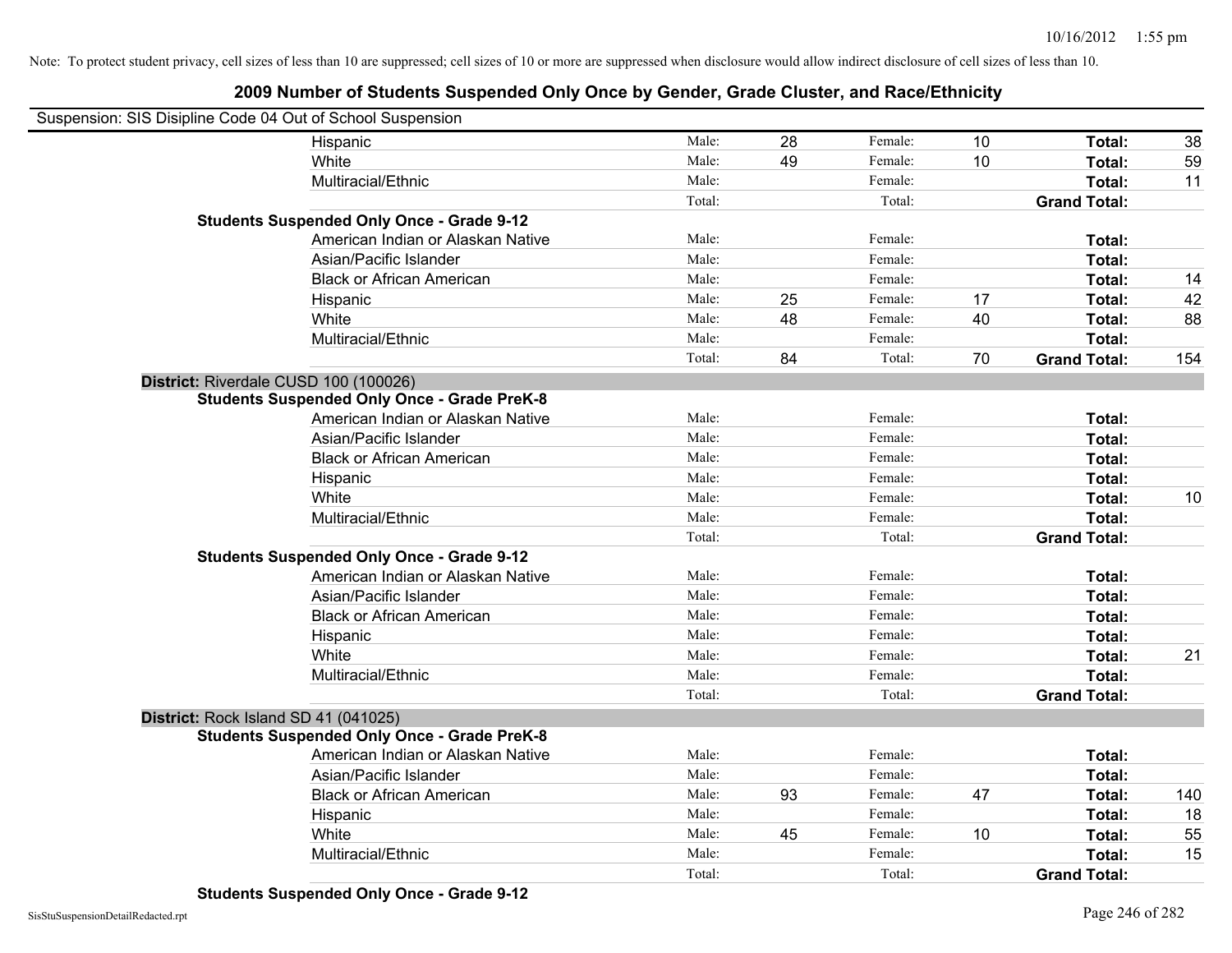| Suspension: SIS Disipline Code 04 Out of School Suspension |                                                    |        |    |         |    |                     |    |
|------------------------------------------------------------|----------------------------------------------------|--------|----|---------|----|---------------------|----|
|                                                            | American Indian or Alaskan Native                  | Male:  |    | Female: |    | Total:              |    |
|                                                            | Asian/Pacific Islander                             | Male:  |    | Female: |    | Total:              |    |
|                                                            | <b>Black or African American</b>                   | Male:  | 50 | Female: | 46 | Total:              | 96 |
|                                                            | Hispanic                                           | Male:  |    | Female: |    | Total:              | 16 |
|                                                            | White                                              | Male:  | 35 | Female: | 30 | Total:              | 65 |
|                                                            | Multiracial/Ethnic                                 | Male:  |    | Female: |    | Total:              | 15 |
|                                                            |                                                    | Total: |    | Total:  |    | <b>Grand Total:</b> |    |
|                                                            | District: Rockridge CUSD 300 (300026)              |        |    |         |    |                     |    |
|                                                            | <b>Students Suspended Only Once - Grade PreK-8</b> |        |    |         |    |                     |    |
|                                                            | American Indian or Alaskan Native                  | Male:  |    | Female: |    | Total:              |    |
|                                                            | Asian/Pacific Islander                             | Male:  |    | Female: |    | Total:              |    |
|                                                            | <b>Black or African American</b>                   | Male:  |    | Female: |    | Total:              |    |
|                                                            | Hispanic                                           | Male:  |    | Female: |    | Total:              |    |
|                                                            | White                                              | Male:  |    | Female: |    | Total:              |    |
|                                                            | Multiracial/Ethnic                                 | Male:  |    | Female: |    | Total:              |    |
|                                                            |                                                    | Total: |    | Total:  |    | <b>Grand Total:</b> |    |
|                                                            | <b>Students Suspended Only Once - Grade 9-12</b>   |        |    |         |    |                     |    |
|                                                            | American Indian or Alaskan Native                  | Male:  |    | Female: |    | Total:              |    |
|                                                            | Asian/Pacific Islander                             | Male:  |    | Female: |    | Total:              |    |
|                                                            | <b>Black or African American</b>                   | Male:  |    | Female: |    | Total:              |    |
|                                                            | Hispanic                                           | Male:  |    | Female: |    | Total:              |    |
|                                                            | White                                              | Male:  |    | Female: |    | Total:              |    |
|                                                            | Multiracial/Ethnic                                 | Male:  |    | Female: |    | Total:              |    |
|                                                            |                                                    | Total: |    | Total:  |    | <b>Grand Total:</b> |    |
|                                                            | District: Sherrard CUSD 200 (200026)               |        |    |         |    |                     |    |
|                                                            | <b>Students Suspended Only Once - Grade PreK-8</b> |        |    |         |    |                     |    |
|                                                            | American Indian or Alaskan Native                  | Male:  |    | Female: |    | Total:              |    |
|                                                            | Asian/Pacific Islander                             | Male:  |    | Female: |    | Total:              |    |
|                                                            | <b>Black or African American</b>                   | Male:  |    | Female: |    | Total:              |    |
|                                                            | Hispanic                                           | Male:  |    | Female: |    | Total:              |    |
|                                                            | White                                              | Male:  |    | Female: |    | Total:              | 20 |
|                                                            | Multiracial/Ethnic                                 | Male:  |    | Female: |    | Total:              |    |
|                                                            |                                                    | Total: |    | Total:  |    | <b>Grand Total:</b> |    |
|                                                            | <b>Students Suspended Only Once - Grade 9-12</b>   |        |    |         |    |                     |    |
|                                                            | American Indian or Alaskan Native                  | Male:  |    | Female: |    | Total:              |    |
|                                                            | Asian/Pacific Islander                             | Male:  |    | Female: |    | Total:              |    |
|                                                            | <b>Black or African American</b>                   | Male:  |    | Female: |    | Total:              |    |
|                                                            | Hispanic                                           | Male:  |    | Female: |    | Total:              |    |
|                                                            | White                                              | Male:  | 26 | Female: | 11 | Total:              | 37 |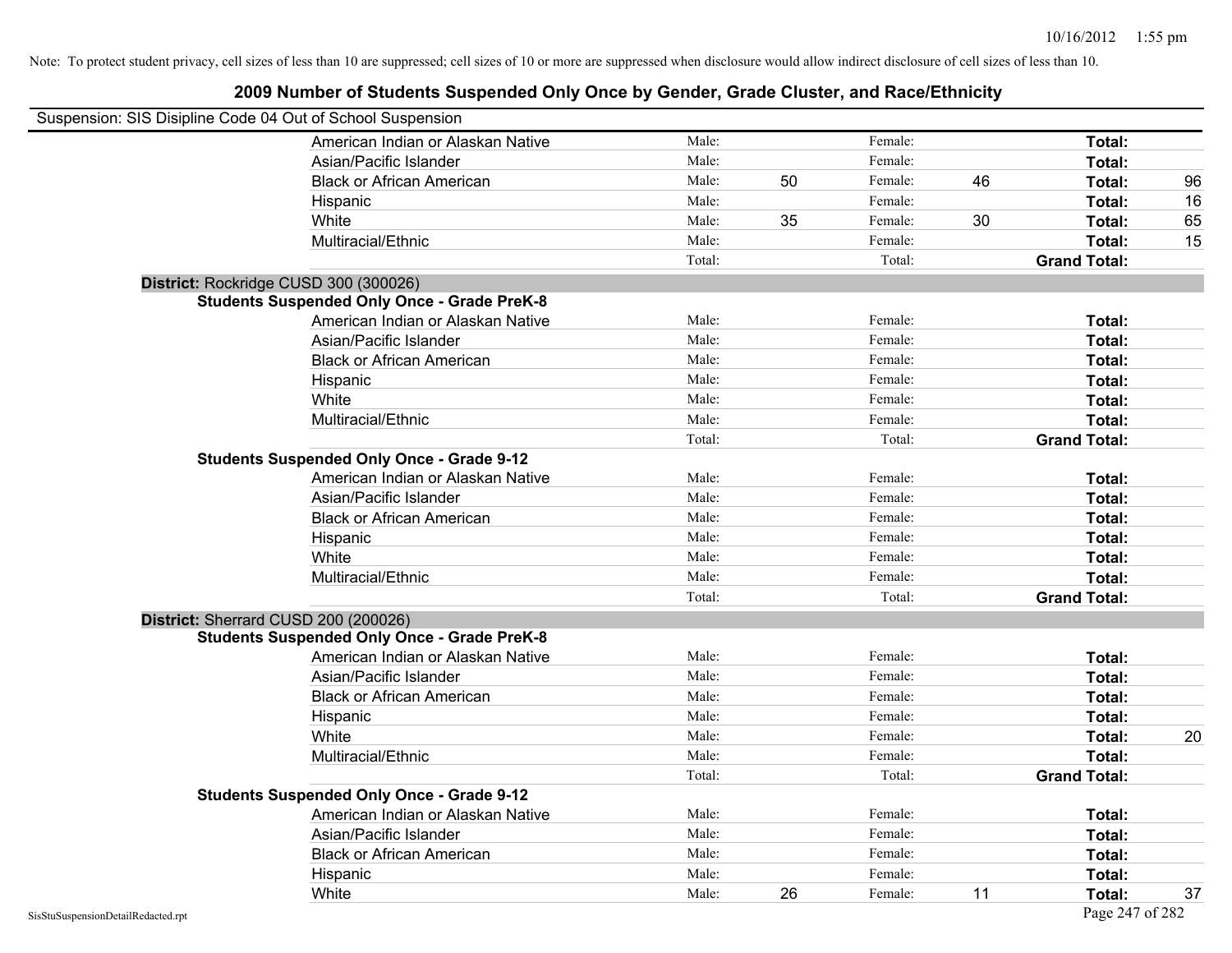| Suspension: SIS Disipline Code 04 Out of School Suspension |                                                    |        |    |         |    |                     |    |
|------------------------------------------------------------|----------------------------------------------------|--------|----|---------|----|---------------------|----|
|                                                            | Multiracial/Ethnic                                 | Male:  |    | Female: |    | Total:              |    |
|                                                            |                                                    | Total: |    | Total:  |    | <b>Grand Total:</b> |    |
| <b>District: Silvis SD 34 (034002)</b>                     |                                                    |        |    |         |    |                     |    |
|                                                            | <b>Students Suspended Only Once - Grade PreK-8</b> |        |    |         |    |                     |    |
|                                                            | American Indian or Alaskan Native                  | Male:  |    | Female: |    | Total:              |    |
|                                                            | Asian/Pacific Islander                             | Male:  |    | Female: |    | Total:              |    |
|                                                            | <b>Black or African American</b>                   | Male:  |    | Female: |    | Total:              |    |
|                                                            | Hispanic                                           | Male:  |    | Female: |    | Total:              |    |
|                                                            | White                                              | Male:  |    | Female: |    | Total:              | 16 |
|                                                            | Multiracial/Ethnic                                 | Male:  |    | Female: |    | Total:              |    |
|                                                            |                                                    | Total: |    | Total:  |    | <b>Grand Total:</b> |    |
|                                                            | District: United Twp HSD 30 (030017)               |        |    |         |    |                     |    |
|                                                            | <b>Students Suspended Only Once - Grade 9-12</b>   |        |    |         |    |                     |    |
|                                                            | American Indian or Alaskan Native                  | Male:  |    | Female: |    | Total:              |    |
|                                                            | Asian/Pacific Islander                             | Male:  |    | Female: |    | Total:              |    |
|                                                            | <b>Black or African American</b>                   | Male:  |    | Female: |    | Total:              | 14 |
|                                                            | Hispanic                                           | Male:  | 18 | Female: | 19 | Total:              | 37 |
|                                                            | White                                              | Male:  | 46 | Female: | 32 | Total:              | 78 |
|                                                            | Multiracial/Ethnic                                 | Male:  |    | Female: |    | Total:              | 16 |
|                                                            |                                                    | Total: |    | Total:  |    | <b>Grand Total:</b> |    |
|                                                            |                                                    |        |    |         |    |                     |    |
| Region: Sangamon ROE (51)                                  |                                                    |        |    |         |    |                     |    |
| County: Sangamon (084)                                     |                                                    |        |    |         |    |                     |    |
|                                                            | District: Auburn CUSD 10 (010026)                  |        |    |         |    |                     |    |
|                                                            | <b>Students Suspended Only Once - Grade PreK-8</b> |        |    |         |    |                     |    |
|                                                            | American Indian or Alaskan Native                  | Male:  |    | Female: |    | Total:              |    |
|                                                            | Asian/Pacific Islander                             | Male:  |    | Female: |    | Total:              |    |
|                                                            | <b>Black or African American</b>                   | Male:  |    | Female: |    | Total:              |    |
|                                                            | Hispanic                                           | Male:  |    | Female: |    | Total:              |    |
|                                                            | White                                              | Male:  |    | Female: |    | Total:              | 22 |
|                                                            | Multiracial/Ethnic                                 | Male:  |    | Female: |    | Total:              |    |
|                                                            |                                                    | Total: |    | Total:  |    | <b>Grand Total:</b> |    |
|                                                            | <b>Students Suspended Only Once - Grade 9-12</b>   |        |    |         |    |                     |    |
|                                                            | American Indian or Alaskan Native                  | Male:  |    | Female: |    | Total:              |    |
|                                                            | Asian/Pacific Islander                             | Male:  |    | Female: |    | Total:              |    |
|                                                            | <b>Black or African American</b>                   | Male:  |    | Female: |    | Total:              |    |
|                                                            | Hispanic                                           | Male:  |    | Female: |    | Total:              |    |
|                                                            | White                                              | Male:  |    | Female: |    | Total:              | 20 |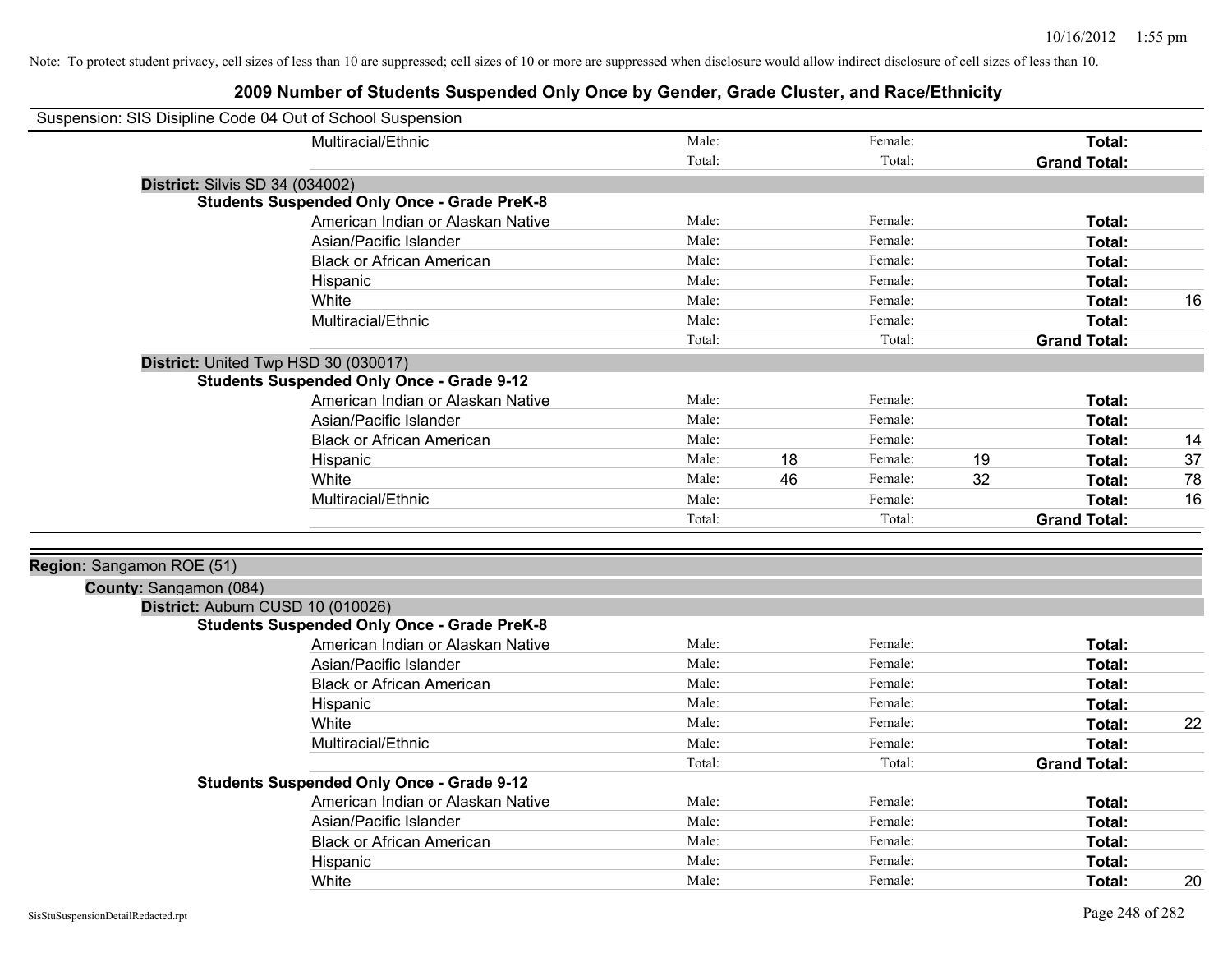| Suspension: SIS Disipline Code 04 Out of School Suspension |        |         |                     |    |
|------------------------------------------------------------|--------|---------|---------------------|----|
| Multiracial/Ethnic                                         | Male:  | Female: | Total:              |    |
|                                                            | Total: | Total:  | <b>Grand Total:</b> |    |
| District: Ball Chatham CUSD 5 (005026)                     |        |         |                     |    |
| <b>Students Suspended Only Once - Grade PreK-8</b>         |        |         |                     |    |
| American Indian or Alaskan Native                          | Male:  | Female: | Total:              |    |
| Asian/Pacific Islander                                     | Male:  | Female: | Total:              |    |
| <b>Black or African American</b>                           | Male:  | Female: | Total:              |    |
| Hispanic                                                   | Male:  | Female: | Total:              |    |
| White                                                      | Male:  | Female: | Total:              | 19 |
| Multiracial/Ethnic                                         | Male:  | Female: | Total:              |    |
|                                                            | Total: | Total:  | <b>Grand Total:</b> |    |
| <b>Students Suspended Only Once - Grade 9-12</b>           |        |         |                     |    |
| American Indian or Alaskan Native                          | Male:  | Female: | Total:              |    |
| Asian/Pacific Islander                                     | Male:  | Female: | Total:              |    |
| <b>Black or African American</b>                           | Male:  | Female: | Total:              |    |
| Hispanic                                                   | Male:  | Female: | Total:              |    |
| White                                                      | Male:  | Female: | Total:              | 27 |
| Multiracial/Ethnic                                         | Male:  | Female: | Total:              |    |
|                                                            | Total: | Total:  | <b>Grand Total:</b> |    |
| District: New Berlin CUSD 16 (016026)                      |        |         |                     |    |
| <b>Students Suspended Only Once - Grade PreK-8</b>         |        |         |                     |    |
| American Indian or Alaskan Native                          | Male:  | Female: | Total:              |    |
| Asian/Pacific Islander                                     | Male:  | Female: | Total:              |    |
| <b>Black or African American</b>                           | Male:  | Female: | Total:              |    |
| Hispanic                                                   | Male:  | Female: | Total:              |    |
| White                                                      | Male:  | Female: | Total:              | 19 |
| Multiracial/Ethnic                                         | Male:  | Female: | Total:              |    |
|                                                            | Total: | Total:  | <b>Grand Total:</b> |    |
| <b>Students Suspended Only Once - Grade 9-12</b>           |        |         |                     |    |
| American Indian or Alaskan Native                          | Male:  | Female: | Total:              |    |
| Asian/Pacific Islander                                     | Male:  | Female: | Total:              |    |
| <b>Black or African American</b>                           | Male:  | Female: | Total:              |    |
| Hispanic                                                   | Male:  | Female: | Total:              |    |
| White                                                      | Male:  | Female: | Total:              | 17 |
| Multiracial/Ethnic                                         | Male:  | Female: | Total:              |    |
|                                                            | Total: | Total:  | <b>Grand Total:</b> |    |
|                                                            |        |         |                     |    |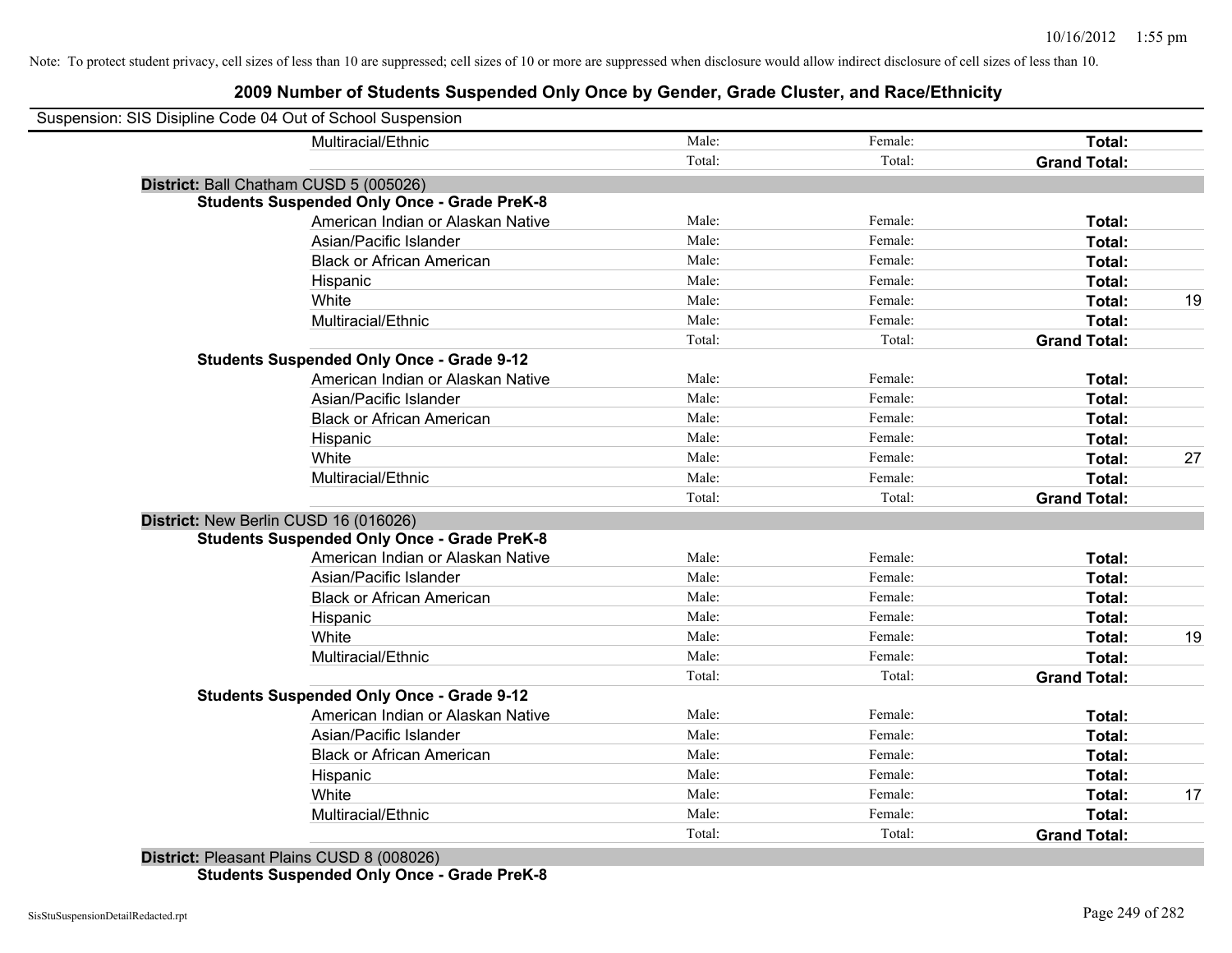## Suspension: SIS Disipline Code 04 Out of School Suspension American Indian or Alaskan Native **Male:** Male: Female: Female: **Total:** Total: Asian/Pacific Islander **Figure 1.1 Contained Asian** Male: Female: Female: **Total:** Total: Black or African American **American** Male: Male: Female: **Female: Total: Total: Total: Female: Total: Total: Total: Total: Total: Total: Total: Total: Total: Total: Total: Total: Total:** Hispanic **Total:** Male: Female: **Total:** Female: **Total:** Total: White **Total:** Male: Female: **Total:** Female: **Total:** Total: Multiracial/Ethnic **Total:** Male: Female: **Total:** Female: **Total:** Female: **Total:** Female: **Total:** Female: **Total:** Female: **Total:** Female: **Total:** Female: **Total:** Female: **Total:** Female: **Total:** Female: **Total:** F Total: Total: Total: **Grand Total: Students Suspended Only Once - Grade 9-12** American Indian or Alaskan Native **Male:** Male: Female: Female: **Total:** Total: Asian/Pacific Islander **Figure 1.1 Contact Contact Contact Contact Contact Contact Contact Contact Total: Total:** Black or African American **Figure 1.1 and Total:** Male: Female: Female: **Total:** Total: Hispanic **Total:** Male: Female: **Total:** Female: **Total:** Total: White **Male:** Male: **Total: 17** Male: **Total: 17** Male: **Total: 17** Male: 17 Multiracial/Ethnic **Total:** Male: Female: **Total:** Female: **Total:** Female: **Total:** Female: **Total:** Female: **Total:** Female: **Total:** Female: **Total:** Female: **Total:** Female: **Total:** Female: **Total:** Female: **Total:** F Total: Total: **Grand Total: District:** Riverton CUSD 14 (014026) **Students Suspended Only Once - Grade PreK-8** American Indian or Alaskan Native **Male:** Male: Female: Female: **Total:** Total: Asian/Pacific Islander **Figure 1.1 Contact 1.1 Contact 1.1 Contact 1.1 Contact 1.1 Contact 1.1 Contact 1.1 Contact 1.1 Contact 1.1 Contact 1.1 Contact 1.1 Contact 1.1 Contact 1.1 Contact 1.1 Contact 1.1 Contact 1.1 Contact** Black or African American **American** Male: Male: Female: **Female: Total: Total: Total: Female: Total: Total: Total: Total: Total: Total: Total: Total: Total: Total: Total: Total: Total:** Hispanic **Total:** Male: Female: **Total:** Female: **Total:** Total: White **Male:** Male: **Total: 13** Male: **Total: 13** Multiracial/Ethnic **Total:** Male: Male: Female: **Total:** Female: **Total:** Total: Total: Total: **Grand Total: Students Suspended Only Once - Grade 9-12** American Indian or Alaskan Native **Male:** Male: Female: Female: **Total:** Total: Asian/Pacific Islander **Figure 1.1 Contained Asian/Pacific Islander Female:** Female: **Total:** Total: Black or African American **Figure 1.1 and Total:** Male: Female: Female: **Total: Total:** Total: Hispanic **Total:** Male: Female: **Total:** Female: **Total:** Total: White **Male:** 24 Female: 24 Total: 48 Multiracial/Ethnic **Total:** Male: Female: **Total:** Female: **Total:** Female: **Total:** Total: Total: Total: **Grand Total: District:** Rochester CUSD 3A (003A26) **Students Suspended Only Once - Grade 9-12** American Indian or Alaskan Native **Male:** Male: Female: Female: **Total:** Total: Asian/Pacific Islander **Figure 1.1 Contained Asian** Male: Female: **Female: Total: Total: Total: Total: Total: Total: Total: Total: Total: Total: Total: Total: Total: Total: Total: Total: T** Black or African American **Figure 1.1 and Total:** Male: Female: Female: **Total:** Total: Hispanic **Total:** Male: Female: **Total:** Female: **Total:** Total: **Total:** Female: **Total:** Total: **Total:** Total: **Total:** Total: **Total:** Total: **Total:** Total: **Total:** Total: **Total:** Total: **Total:** Total: **Total:** Tot White **Male:** Male: **Total: 22** Male: **Total: 22** Male: **Total: 22** Male: **Total:** 22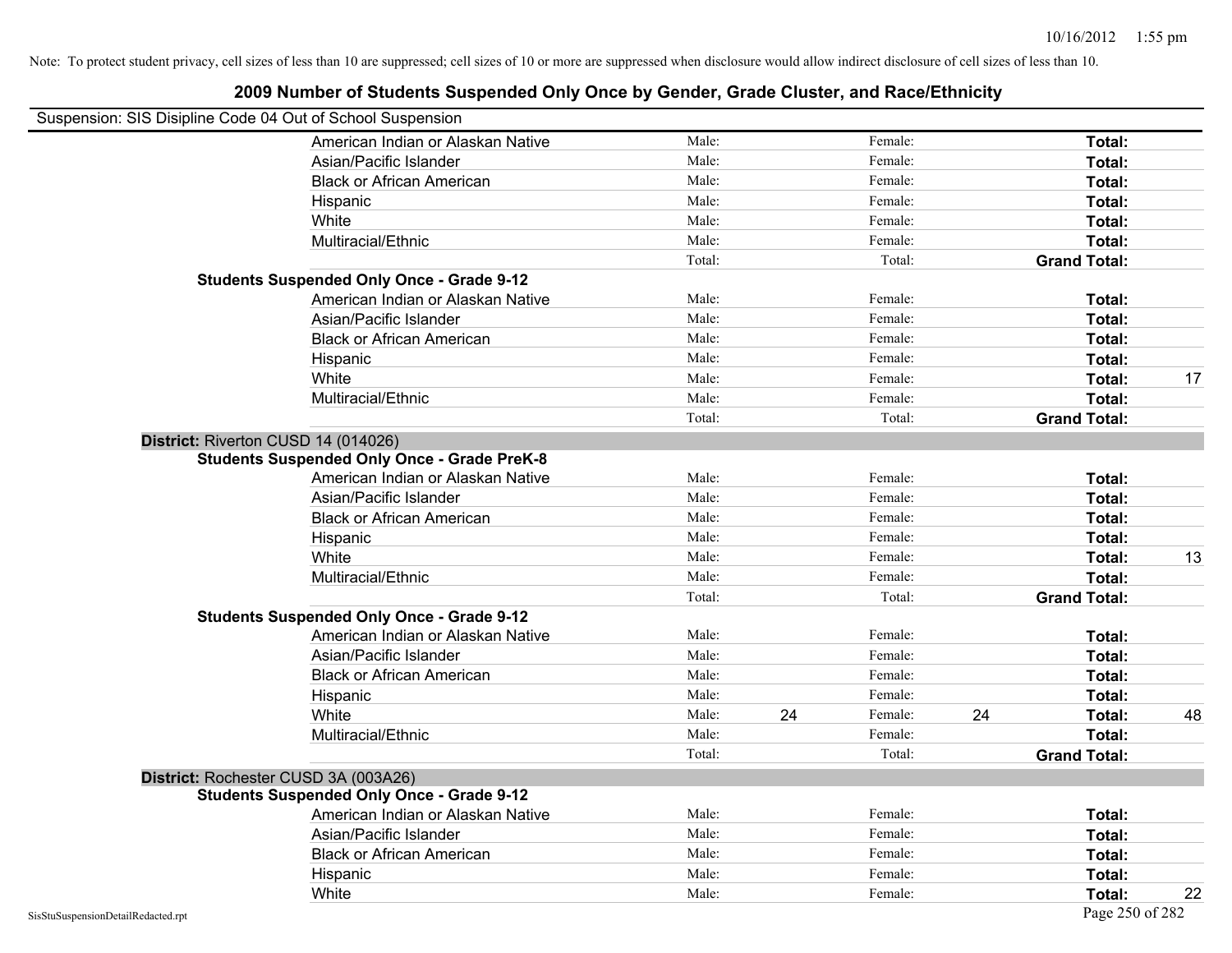### **2009 Number of Students Suspended Only Once by Gender, Grade Cluster, and Race/Ethnicity**

| Suspension: SIS Disipline Code 04 Out of School Suspension |                                                     |        |     |         |     |                     |     |
|------------------------------------------------------------|-----------------------------------------------------|--------|-----|---------|-----|---------------------|-----|
|                                                            | Multiracial/Ethnic                                  | Male:  |     | Female: |     | Total:              |     |
|                                                            |                                                     | Total: |     | Total:  |     | <b>Grand Total:</b> |     |
|                                                            | District: Spfld Diocese Catholic Charities (020400) |        |     |         |     |                     |     |
|                                                            | <b>Students Suspended Only Once - Grade PreK-8</b>  |        |     |         |     |                     |     |
|                                                            | American Indian or Alaskan Native                   | Male:  |     | Female: |     | Total:              |     |
|                                                            | Asian/Pacific Islander                              | Male:  |     | Female: |     | Total:              |     |
|                                                            | <b>Black or African American</b>                    | Male:  |     | Female: |     | Total:              |     |
|                                                            | Hispanic                                            | Male:  |     | Female: |     | Total:              |     |
|                                                            | White                                               | Male:  |     | Female: |     | Total:              |     |
|                                                            | Multiracial/Ethnic                                  | Male:  |     | Female: |     | Total:              |     |
|                                                            |                                                     | Total: |     | Total:  |     | <b>Grand Total:</b> |     |
| District: Springfield SD 186 (186025)                      |                                                     |        |     |         |     |                     |     |
|                                                            | <b>Students Suspended Only Once - Grade PreK-8</b>  |        |     |         |     |                     |     |
|                                                            | American Indian or Alaskan Native                   | Male:  |     | Female: |     | Total:              |     |
|                                                            | Asian/Pacific Islander                              | Male:  |     | Female: |     | Total:              |     |
|                                                            | <b>Black or African American</b>                    | Male:  | 187 | Female: | 99  | Total:              | 286 |
|                                                            | Hispanic                                            | Male:  |     | Female: |     | Total:              |     |
|                                                            | White                                               | Male:  | 125 | Female: | 53  | Total:              | 178 |
|                                                            | Multiracial/Ethnic                                  | Male:  |     | Female: |     | Total:              | 30  |
|                                                            |                                                     | Total: |     | Total:  |     | <b>Grand Total:</b> |     |
|                                                            | <b>Students Suspended Only Once - Grade 9-12</b>    |        |     |         |     |                     |     |
|                                                            | American Indian or Alaskan Native                   | Male:  |     | Female: |     | Total:              |     |
|                                                            | Asian/Pacific Islander                              | Male:  |     | Female: |     | Total:              |     |
|                                                            | <b>Black or African American</b>                    | Male:  | 83  | Female: | 94  | Total:              | 177 |
|                                                            | Hispanic                                            | Male:  |     | Female: |     | Total:              |     |
|                                                            | White                                               | Male:  | 84  | Female: | 74  | Total:              | 158 |
|                                                            | Multiracial/Ethnic                                  | Male:  |     | Female: |     | Total:              | 10  |
|                                                            |                                                     | Total: | 177 | Total:  | 178 | <b>Grand Total:</b> | 355 |
| District: Tri City CUSD 1 (001026)                         |                                                     |        |     |         |     |                     |     |
|                                                            | <b>Students Suspended Only Once - Grade 9-12</b>    |        |     |         |     |                     |     |
|                                                            | American Indian or Alaskan Native                   | Male:  |     | Female: |     | Total:              |     |
|                                                            | Asian/Pacific Islander                              | Male:  |     | Female: |     | Total:              |     |
|                                                            | <b>Black or African American</b>                    | Male:  |     | Female: |     | Total:              |     |
|                                                            | Hispanic                                            | Male:  |     | Female: |     | Total:              |     |
|                                                            | White                                               | Male:  |     | Female: |     | Total:              |     |
|                                                            | Multiracial/Ethnic                                  | Male:  |     | Female: |     | Total:              |     |
|                                                            |                                                     | Total: |     | Total:  |     | <b>Grand Total:</b> |     |

**District:** Williamsville CUSD 15 (015026)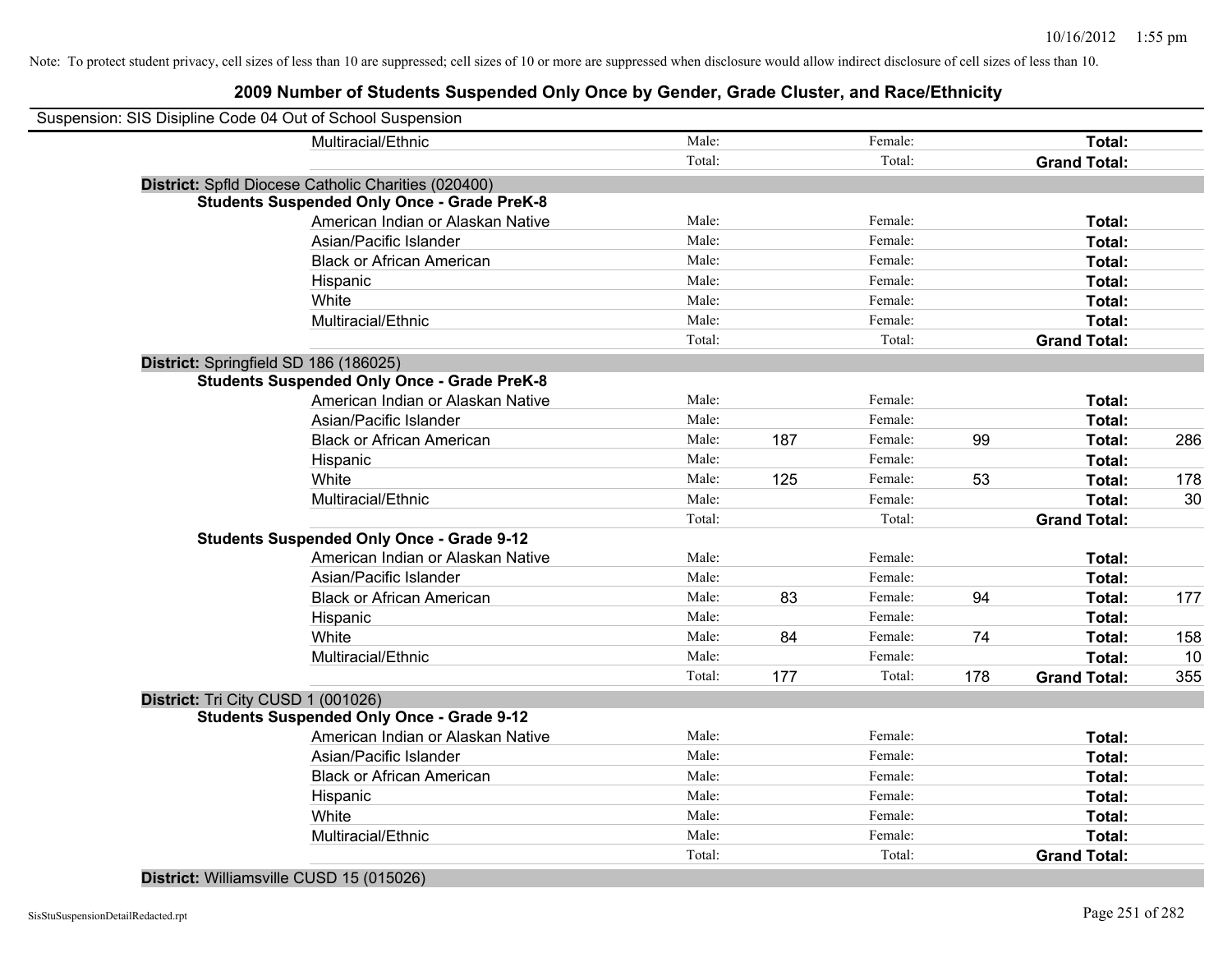| Suspension: SIS Disipline Code 04 Out of School Suspension |                                                     |        |         |                     |    |
|------------------------------------------------------------|-----------------------------------------------------|--------|---------|---------------------|----|
|                                                            | <b>Students Suspended Only Once - Grade PreK-8</b>  |        |         |                     |    |
|                                                            | American Indian or Alaskan Native                   | Male:  | Female: | Total:              |    |
|                                                            | Asian/Pacific Islander                              | Male:  | Female: | Total:              |    |
|                                                            | <b>Black or African American</b>                    | Male:  | Female: | Total:              |    |
|                                                            | Hispanic                                            | Male:  | Female: | Total:              |    |
|                                                            | White                                               | Male:  | Female: | Total:              |    |
|                                                            | Multiracial/Ethnic                                  | Male:  | Female: | Total:              |    |
|                                                            |                                                     | Total: | Total:  | <b>Grand Total:</b> |    |
|                                                            | <b>Students Suspended Only Once - Grade 9-12</b>    |        |         |                     |    |
|                                                            | American Indian or Alaskan Native                   | Male:  | Female: | Total:              |    |
|                                                            | Asian/Pacific Islander                              | Male:  | Female: | Total:              |    |
|                                                            | <b>Black or African American</b>                    | Male:  | Female: | Total:              |    |
|                                                            | Hispanic                                            | Male:  | Female: | Total:              |    |
|                                                            | White                                               | Male:  | Female: | Total:              | 12 |
|                                                            | Multiracial/Ethnic                                  | Male:  | Female: | Total:              |    |
|                                                            |                                                     | Total: | Total:  | <b>Grand Total:</b> |    |
| District: Belle Valley SD 119 (119002)                     |                                                     |        |         |                     |    |
|                                                            | <b>Students Suspended Only Once - Grade PreK-8</b>  |        |         |                     |    |
|                                                            | American Indian or Alaskan Native                   | Male:  | Female: | Total:              |    |
|                                                            | Asian/Pacific Islander                              | Male:  | Female: | Total:              |    |
|                                                            | <b>Black or African American</b>                    | Male:  | Female: | Total:              |    |
|                                                            | Hispanic                                            | Male:  | Female: | Total:              |    |
|                                                            | White                                               | Male:  | Female: | Total:              |    |
|                                                            | Multiracial/Ethnic                                  | Male:  | Female: | Total:              |    |
|                                                            |                                                     | Total: | Total:  | <b>Grand Total:</b> |    |
|                                                            | District: Belleville Area Special Services (801060) |        |         |                     |    |
|                                                            | <b>Students Suspended Only Once - Grade PreK-8</b>  |        |         |                     |    |
|                                                            | American Indian or Alaskan Native                   | Male:  | Female: | Total:              |    |
|                                                            | Asian/Pacific Islander                              | Male:  | Female: | Total:              |    |
|                                                            | <b>Black or African American</b>                    | Male:  | Female: | Total:              |    |
|                                                            | Hispanic                                            | Male:  | Female: | Total:              |    |
|                                                            | White                                               | Male:  | Female: | Total:              |    |
|                                                            | Multiracial/Ethnic                                  | Male:  | Female: | Total:              |    |
|                                                            |                                                     | Total: | Total:  | <b>Grand Total:</b> |    |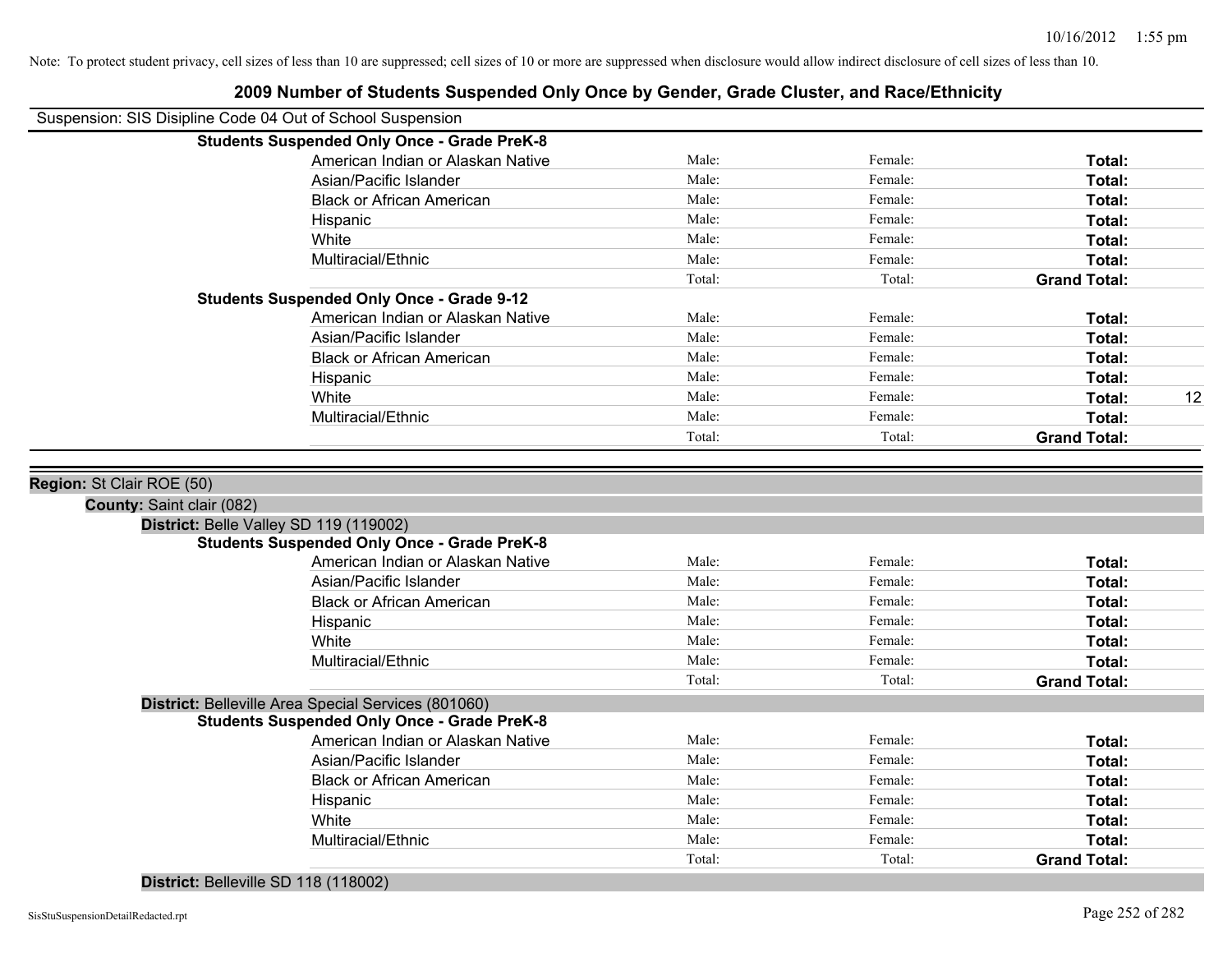| Suspension: SIS Disipline Code 04 Out of School Suspension |                                                    |        |     |         |     |                     |     |
|------------------------------------------------------------|----------------------------------------------------|--------|-----|---------|-----|---------------------|-----|
|                                                            | <b>Students Suspended Only Once - Grade PreK-8</b> |        |     |         |     |                     |     |
|                                                            | American Indian or Alaskan Native                  | Male:  |     | Female: |     | Total:              |     |
|                                                            | Asian/Pacific Islander                             | Male:  |     | Female: |     | Total:              |     |
|                                                            | <b>Black or African American</b>                   | Male:  |     | Female: |     | Total:              | 14  |
|                                                            | Hispanic                                           | Male:  |     | Female: |     | Total:              |     |
|                                                            | White                                              | Male:  |     | Female: |     | Total:              | 16  |
|                                                            | Multiracial/Ethnic                                 | Male:  |     | Female: |     | Total:              |     |
|                                                            |                                                    | Total: |     | Total:  |     | <b>Grand Total:</b> |     |
|                                                            | District: Belleville Twp HSD 201 (201017)          |        |     |         |     |                     |     |
|                                                            | <b>Students Suspended Only Once - Grade 9-12</b>   |        |     |         |     |                     |     |
|                                                            | American Indian or Alaskan Native                  | Male:  |     | Female: |     | Total:              |     |
|                                                            | Asian/Pacific Islander                             | Male:  |     | Female: |     | Total:              |     |
|                                                            | <b>Black or African American</b>                   | Male:  | 155 | Female: | 126 | Total:              | 281 |
|                                                            | Hispanic                                           | Male:  |     | Female: |     | Total:              |     |
|                                                            | White                                              | Male:  | 122 | Female: | 58  | Total:              | 180 |
|                                                            | Multiracial/Ethnic                                 | Male:  |     | Female: |     | Total:              | 20  |
|                                                            |                                                    | Total: | 298 | Total:  | 197 | <b>Grand Total:</b> | 495 |
| District: Cahokia CUSD 187 (187026)                        |                                                    |        |     |         |     |                     |     |
|                                                            | <b>Students Suspended Only Once - Grade PreK-8</b> |        |     |         |     |                     |     |
|                                                            | American Indian or Alaskan Native                  | Male:  |     | Female: |     | Total:              |     |
|                                                            | Asian/Pacific Islander                             | Male:  |     | Female: |     | Total:              |     |
|                                                            | <b>Black or African American</b>                   | Male:  | 239 | Female: | 174 | Total:              | 413 |
|                                                            | Hispanic                                           | Male:  |     | Female: |     | Total:              |     |
|                                                            | White                                              | Male:  |     | Female: |     | Total:              | 26  |
|                                                            | Multiracial/Ethnic                                 | Male:  |     | Female: |     | Total:              |     |
|                                                            |                                                    | Total: |     | Total:  |     | <b>Grand Total:</b> |     |
|                                                            | <b>Students Suspended Only Once - Grade 9-12</b>   |        |     |         |     |                     |     |
|                                                            | American Indian or Alaskan Native                  | Male:  |     | Female: |     | Total:              |     |
|                                                            | Asian/Pacific Islander                             | Male:  |     | Female: |     | Total:              |     |
|                                                            | <b>Black or African American</b>                   | Male:  | 105 | Female: | 109 | Total:              | 214 |
|                                                            | Hispanic                                           | Male:  |     | Female: |     | Total:              |     |
|                                                            | White                                              | Male:  |     | Female: |     | Total:              | 12  |
|                                                            | Multiracial/Ethnic                                 | Male:  |     | Female: |     | Total:              |     |
|                                                            |                                                    | Total: |     | Total:  |     | <b>Grand Total:</b> |     |
| <b>District: Central SD 104 (104002)</b>                   |                                                    |        |     |         |     |                     |     |
|                                                            | <b>Students Suspended Only Once - Grade PreK-8</b> |        |     |         |     |                     |     |
|                                                            | American Indian or Alaskan Native                  | Male:  |     | Female: |     | <b>Total:</b>       |     |
|                                                            | Asian/Pacific Islander                             | Male:  |     | Female: |     | Total:              |     |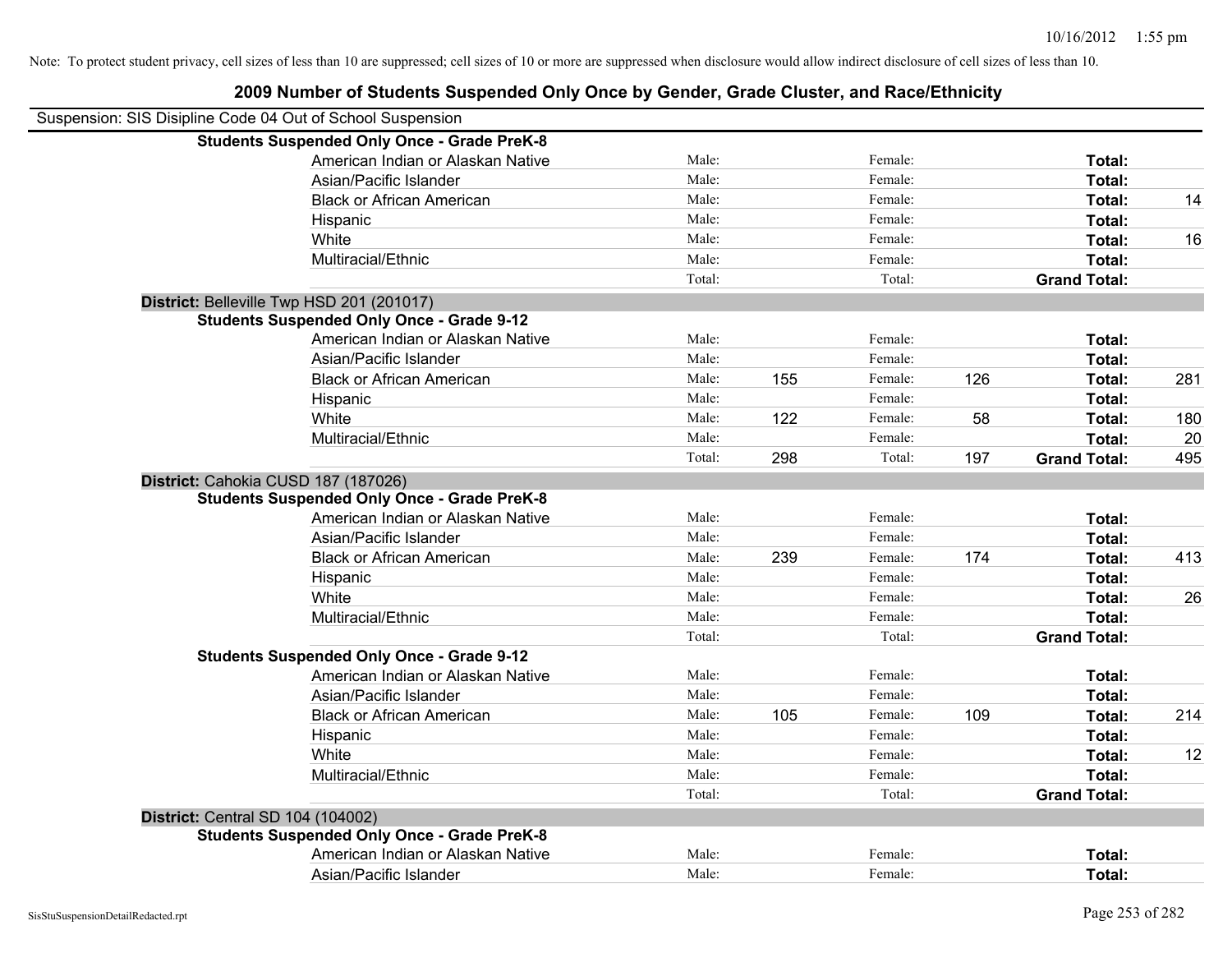| Suspension: SIS Disipline Code 04 Out of School Suspension |                                                    |        |    |         |    |                     |    |
|------------------------------------------------------------|----------------------------------------------------|--------|----|---------|----|---------------------|----|
|                                                            | <b>Black or African American</b>                   | Male:  |    | Female: |    | Total:              |    |
|                                                            | Hispanic                                           | Male:  |    | Female: |    | Total:              |    |
|                                                            | White                                              | Male:  |    | Female: |    | Total:              |    |
|                                                            | Multiracial/Ethnic                                 | Male:  |    | Female: |    | Total:              |    |
|                                                            |                                                    | Total: |    | Total:  |    | <b>Grand Total:</b> | 21 |
| District: Childrens Center for BD (004700)                 |                                                    |        |    |         |    |                     |    |
|                                                            | <b>Students Suspended Only Once - Grade PreK-8</b> |        |    |         |    |                     |    |
|                                                            | American Indian or Alaskan Native                  | Male:  |    | Female: |    | Total:              |    |
|                                                            | Asian/Pacific Islander                             | Male:  |    | Female: |    | Total:              |    |
|                                                            | <b>Black or African American</b>                   | Male:  |    | Female: |    | Total:              |    |
|                                                            | Hispanic                                           | Male:  |    | Female: |    | Total:              |    |
|                                                            | White                                              | Male:  |    | Female: |    | Total:              |    |
|                                                            | Multiracial/Ethnic                                 | Male:  |    | Female: |    | Total:              |    |
|                                                            |                                                    | Total: |    | Total:  |    | <b>Grand Total:</b> |    |
|                                                            | <b>Students Suspended Only Once - Grade 9-12</b>   |        |    |         |    |                     |    |
|                                                            | American Indian or Alaskan Native                  | Male:  |    | Female: |    | Total:              |    |
|                                                            | Asian/Pacific Islander                             | Male:  |    | Female: |    | Total:              |    |
|                                                            | <b>Black or African American</b>                   | Male:  |    | Female: |    | Total:              |    |
|                                                            | Hispanic                                           | Male:  |    | Female: |    | Total:              |    |
|                                                            | White                                              | Male:  |    | Female: |    | Total:              |    |
|                                                            | Multiracial/Ethnic                                 | Male:  |    | Female: |    | Total:              |    |
|                                                            |                                                    | Total: |    | Total:  |    | <b>Grand Total:</b> |    |
| District: Dupo CUSD 196 (196026)                           |                                                    |        |    |         |    |                     |    |
|                                                            | <b>Students Suspended Only Once - Grade PreK-8</b> |        |    |         |    |                     |    |
|                                                            | American Indian or Alaskan Native                  | Male:  |    | Female: |    | Total:              |    |
|                                                            | Asian/Pacific Islander                             | Male:  |    | Female: |    | Total:              |    |
|                                                            | <b>Black or African American</b>                   | Male:  |    | Female: |    | Total:              |    |
|                                                            | Hispanic                                           | Male:  |    | Female: |    | Total:              |    |
|                                                            | White                                              | Male:  | 24 | Female: | 15 | Total:              | 39 |
|                                                            | Multiracial/Ethnic                                 | Male:  |    | Female: |    | Total:              |    |
|                                                            |                                                    | Total: |    | Total:  |    | <b>Grand Total:</b> |    |
|                                                            | <b>Students Suspended Only Once - Grade 9-12</b>   |        |    |         |    |                     |    |
|                                                            | American Indian or Alaskan Native                  | Male:  |    | Female: |    | Total:              |    |
|                                                            | Asian/Pacific Islander                             | Male:  |    | Female: |    | Total:              |    |
|                                                            | <b>Black or African American</b>                   | Male:  |    | Female: |    | Total:              |    |
|                                                            | Hispanic                                           | Male:  |    | Female: |    | Total:              |    |
|                                                            | White                                              | Male:  | 25 | Female: | 15 | Total:              | 40 |
|                                                            | Multiracial/Ethnic                                 | Male:  |    | Female: |    | Total:              |    |
|                                                            |                                                    | Total: |    | Total:  |    | <b>Grand Total:</b> |    |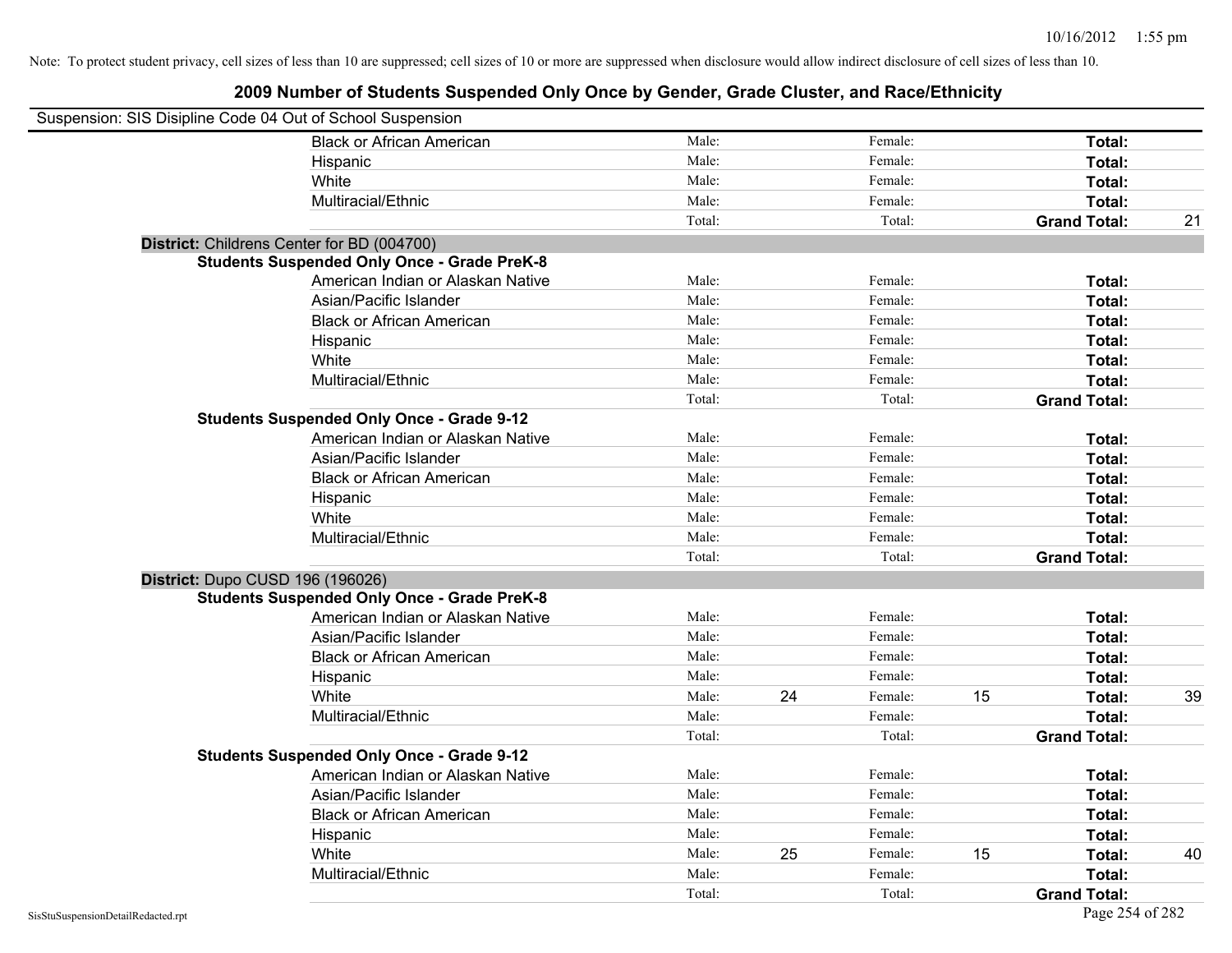| Suspension: SIS Disipline Code 04 Out of School Suspension |                                                    |        |     |         |     |                     |     |
|------------------------------------------------------------|----------------------------------------------------|--------|-----|---------|-----|---------------------|-----|
| District: East St Louis SD 189 (189022)                    |                                                    |        |     |         |     |                     |     |
|                                                            | <b>Students Suspended Only Once - Grade PreK-8</b> |        |     |         |     |                     |     |
|                                                            | American Indian or Alaskan Native                  | Male:  |     | Female: |     | Total:              |     |
|                                                            | Asian/Pacific Islander                             | Male:  |     | Female: |     | Total:              |     |
|                                                            | <b>Black or African American</b>                   | Male:  | 239 | Female: | 180 | Total:              | 419 |
|                                                            | Hispanic                                           | Male:  |     | Female: |     | Total:              |     |
|                                                            | White                                              | Male:  |     | Female: |     | Total:              |     |
|                                                            | Multiracial/Ethnic                                 | Male:  |     | Female: |     | Total:              |     |
|                                                            |                                                    | Total: |     | Total:  |     | <b>Grand Total:</b> |     |
|                                                            | <b>Students Suspended Only Once - Grade 9-12</b>   |        |     |         |     |                     |     |
|                                                            | American Indian or Alaskan Native                  | Male:  |     | Female: |     | Total:              |     |
|                                                            | Asian/Pacific Islander                             | Male:  |     | Female: |     | Total:              |     |
|                                                            | <b>Black or African American</b>                   | Male:  | 124 | Female: | 125 | Total:              | 249 |
|                                                            | Hispanic                                           | Male:  |     | Female: |     | Total:              |     |
|                                                            | White                                              | Male:  |     | Female: |     | Total:              |     |
|                                                            | Multiracial/Ethnic                                 | Male:  |     | Female: |     | Total:              |     |
|                                                            |                                                    | Total: |     | Total:  |     | <b>Grand Total:</b> |     |
| District: Freeburg CCSD 70 (070004)                        |                                                    |        |     |         |     |                     |     |
|                                                            | <b>Students Suspended Only Once - Grade PreK-8</b> |        |     |         |     |                     |     |
|                                                            | American Indian or Alaskan Native                  | Male:  |     | Female: |     | Total:              |     |
|                                                            | Asian/Pacific Islander                             | Male:  |     | Female: |     | Total:              |     |
|                                                            | <b>Black or African American</b>                   | Male:  |     | Female: |     | Total:              |     |
|                                                            | Hispanic                                           | Male:  |     | Female: |     | Total:              |     |
|                                                            | White                                              | Male:  |     | Female: |     | Total:              |     |
|                                                            | Multiracial/Ethnic                                 | Male:  |     | Female: |     | Total:              |     |
|                                                            |                                                    | Total: |     | Total:  |     | <b>Grand Total:</b> |     |
| <b>District: Grant CCSD 110 (110004)</b>                   |                                                    |        |     |         |     |                     |     |
|                                                            | <b>Students Suspended Only Once - Grade PreK-8</b> |        |     |         |     |                     |     |
|                                                            | American Indian or Alaskan Native                  | Male:  |     | Female: |     | Total:              |     |
|                                                            | Asian/Pacific Islander                             | Male:  |     | Female: |     | Total:              |     |
|                                                            | <b>Black or African American</b>                   | Male:  |     | Female: |     | Total:              | 10  |
|                                                            | Hispanic                                           | Male:  |     | Female: |     | Total:              |     |
|                                                            | White                                              | Male:  |     | Female: |     | Total:              |     |
|                                                            | Multiracial/Ethnic                                 | Male:  |     | Female: |     | Total:              |     |
|                                                            |                                                    | Total: |     | Total:  |     | <b>Grand Total:</b> | 23  |
| District: Harmony Emge SD 175 (175002)                     |                                                    |        |     |         |     |                     |     |
|                                                            | <b>Students Suspended Only Once - Grade PreK-8</b> |        |     |         |     |                     |     |
|                                                            | American Indian or Alaskan Native                  | Male:  |     | Female: |     | Total:              |     |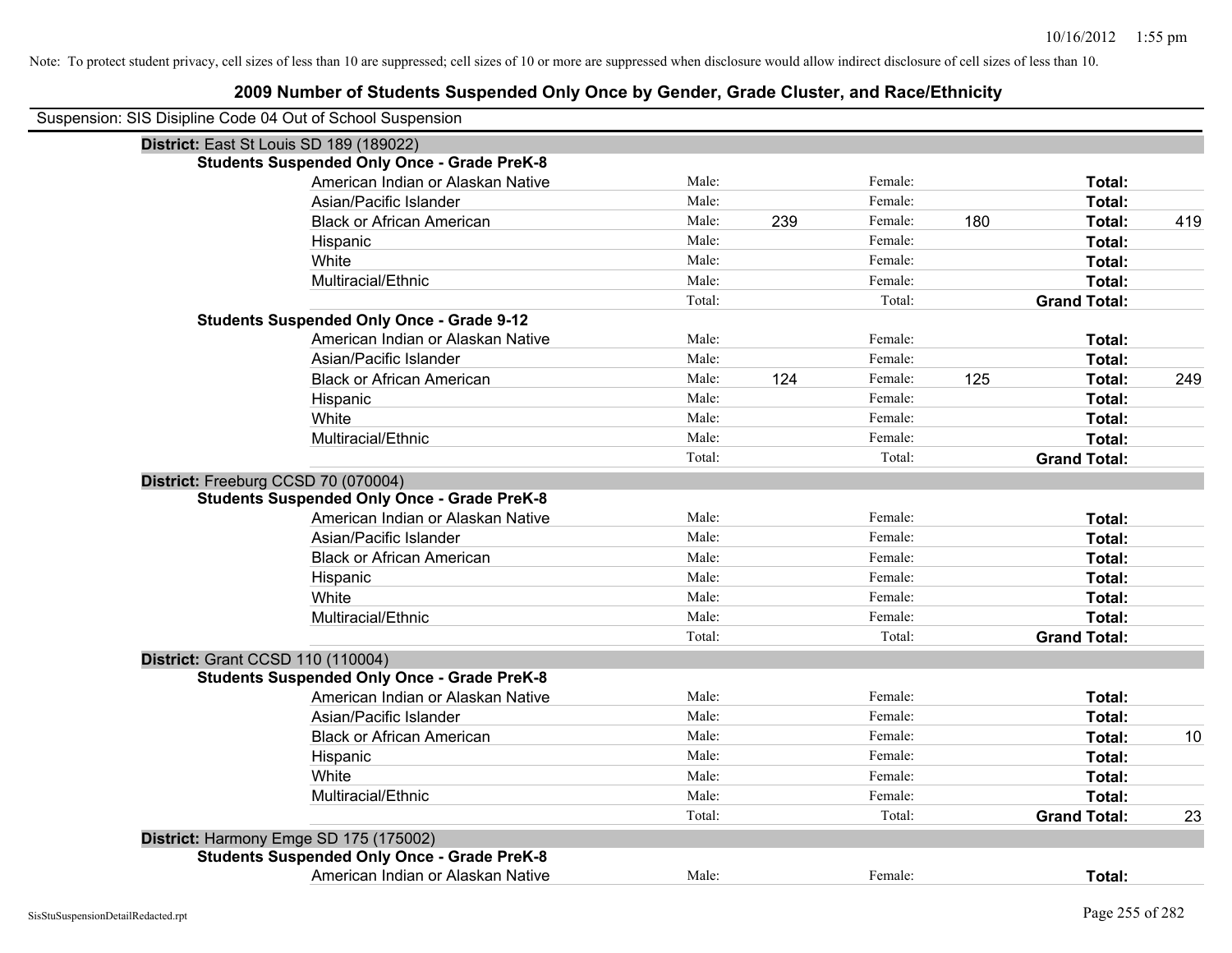| Suspension: SIS Disipline Code 04 Out of School Suspension |                                                    |        |    |         |    |                     |    |
|------------------------------------------------------------|----------------------------------------------------|--------|----|---------|----|---------------------|----|
|                                                            | Asian/Pacific Islander                             | Male:  |    | Female: |    | Total:              |    |
|                                                            | <b>Black or African American</b>                   | Male:  | 15 | Female: | 10 | Total:              | 25 |
|                                                            | Hispanic                                           | Male:  |    | Female: |    | Total:              |    |
|                                                            | White                                              | Male:  |    | Female: |    | Total:              | 14 |
|                                                            | Multiracial/Ethnic                                 | Male:  |    | Female: |    | Total:              |    |
|                                                            |                                                    | Total: |    | Total:  |    | <b>Grand Total:</b> |    |
| District: High Mount SD 116 (116002)                       |                                                    |        |    |         |    |                     |    |
|                                                            | <b>Students Suspended Only Once - Grade PreK-8</b> |        |    |         |    |                     |    |
|                                                            | American Indian or Alaskan Native                  | Male:  |    | Female: |    | Total:              |    |
|                                                            | Asian/Pacific Islander                             | Male:  |    | Female: |    | Total:              |    |
|                                                            | <b>Black or African American</b>                   | Male:  |    | Female: |    | Total:              |    |
|                                                            | Hispanic                                           | Male:  |    | Female: |    | Total:              |    |
|                                                            | White                                              | Male:  |    | Female: |    | Total:              |    |
|                                                            | Multiracial/Ethnic                                 | Male:  |    | Female: |    | Total:              |    |
|                                                            |                                                    | Total: |    | Total:  |    | <b>Grand Total:</b> |    |
| District: Lebanon CUSD 9 (009026)                          |                                                    |        |    |         |    |                     |    |
|                                                            | <b>Students Suspended Only Once - Grade PreK-8</b> |        |    |         |    |                     |    |
|                                                            | American Indian or Alaskan Native                  | Male:  |    | Female: |    | Total:              |    |
|                                                            | Asian/Pacific Islander                             | Male:  |    | Female: |    | Total:              |    |
|                                                            | <b>Black or African American</b>                   | Male:  |    | Female: |    | Total:              |    |
|                                                            | Hispanic                                           | Male:  |    | Female: |    | Total:              |    |
|                                                            | White                                              | Male:  |    | Female: |    | Total:              |    |
|                                                            | Multiracial/Ethnic                                 | Male:  |    | Female: |    | Total:              |    |
|                                                            |                                                    | Total: |    | Total:  |    | <b>Grand Total:</b> |    |
|                                                            | <b>Students Suspended Only Once - Grade 9-12</b>   |        |    |         |    |                     |    |
|                                                            | American Indian or Alaskan Native                  | Male:  |    | Female: |    | Total:              |    |
|                                                            | Asian/Pacific Islander                             | Male:  |    | Female: |    | Total:              |    |
|                                                            | <b>Black or African American</b>                   | Male:  |    | Female: |    | Total:              |    |
|                                                            | Hispanic                                           | Male:  |    | Female: |    | Total:              |    |
|                                                            | White                                              | Male:  |    | Female: |    | Total:              |    |
|                                                            | Multiracial/Ethnic                                 | Male:  |    | Female: |    | Total:              |    |
|                                                            |                                                    | Total: |    | Total:  |    | <b>Grand Total:</b> |    |
| District: Marissa CUSD 40 (040026)                         |                                                    |        |    |         |    |                     |    |
|                                                            | <b>Students Suspended Only Once - Grade PreK-8</b> |        |    |         |    |                     |    |
|                                                            | American Indian or Alaskan Native                  | Male:  |    | Female: |    | Total:              |    |
|                                                            | Asian/Pacific Islander                             | Male:  |    | Female: |    | Total:              |    |
|                                                            | <b>Black or African American</b>                   | Male:  |    | Female: |    | Total:              |    |
|                                                            | Hispanic                                           | Male:  |    | Female: |    | Total:              |    |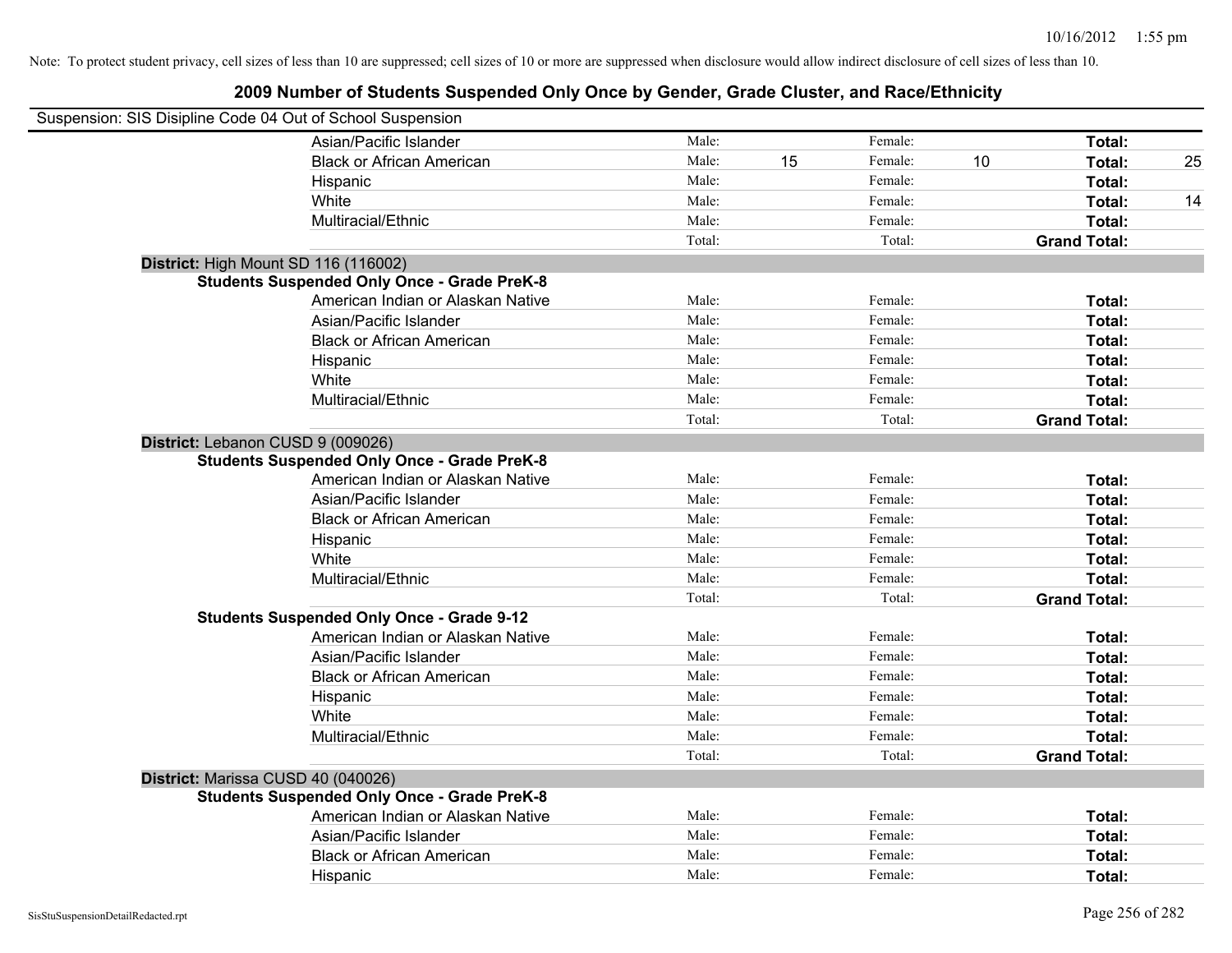| Suspension: SIS Disipline Code 04 Out of School Suspension |                                                    |        |    |         |    |                     |    |
|------------------------------------------------------------|----------------------------------------------------|--------|----|---------|----|---------------------|----|
|                                                            | White                                              | Male:  |    | Female: |    | Total:              | 21 |
|                                                            | Multiracial/Ethnic                                 | Male:  |    | Female: |    | Total:              |    |
|                                                            |                                                    | Total: |    | Total:  |    | <b>Grand Total:</b> |    |
|                                                            | <b>Students Suspended Only Once - Grade 9-12</b>   |        |    |         |    |                     |    |
|                                                            | American Indian or Alaskan Native                  | Male:  |    | Female: |    | Total:              |    |
|                                                            | Asian/Pacific Islander                             | Male:  |    | Female: |    | Total:              |    |
|                                                            | <b>Black or African American</b>                   | Male:  |    | Female: |    | Total:              |    |
|                                                            | Hispanic                                           | Male:  |    | Female: |    | Total:              |    |
|                                                            | White                                              | Male:  |    | Female: |    | Total:              | 11 |
|                                                            | Multiracial/Ethnic                                 | Male:  |    | Female: |    | Total:              |    |
|                                                            |                                                    | Total: |    | Total:  |    | <b>Grand Total:</b> |    |
|                                                            | District: Mascoutah CUD 19 (019026)                |        |    |         |    |                     |    |
|                                                            | <b>Students Suspended Only Once - Grade PreK-8</b> |        |    |         |    |                     |    |
|                                                            | American Indian or Alaskan Native                  | Male:  |    | Female: |    | Total:              |    |
|                                                            | Asian/Pacific Islander                             | Male:  |    | Female: |    | Total:              |    |
|                                                            | <b>Black or African American</b>                   | Male:  |    | Female: |    | Total:              |    |
|                                                            | Hispanic                                           | Male:  |    | Female: |    | Total:              |    |
|                                                            | White                                              | Male:  |    | Female: |    | Total:              | 11 |
|                                                            | Multiracial/Ethnic                                 | Male:  |    | Female: |    | Total:              |    |
|                                                            |                                                    | Total: |    | Total:  |    | <b>Grand Total:</b> | 22 |
|                                                            | <b>Students Suspended Only Once - Grade 9-12</b>   |        |    |         |    |                     |    |
|                                                            | American Indian or Alaskan Native                  | Male:  |    | Female: |    | Total:              |    |
|                                                            | Asian/Pacific Islander                             | Male:  |    | Female: |    | Total:              |    |
|                                                            | <b>Black or African American</b>                   | Male:  |    | Female: |    | Total:              | 14 |
|                                                            | Hispanic                                           | Male:  |    | Female: |    | Total:              |    |
|                                                            | White                                              | Male:  | 33 | Female: | 19 | Total:              | 52 |
|                                                            | Multiracial/Ethnic                                 | Male:  |    | Female: |    | Total:              |    |
|                                                            |                                                    | Total: | 46 | Total:  | 34 | <b>Grand Total:</b> | 80 |
|                                                            | District: Millstadt CCSD 160 (160004)              |        |    |         |    |                     |    |
|                                                            | <b>Students Suspended Only Once - Grade PreK-8</b> |        |    |         |    |                     |    |
|                                                            | American Indian or Alaskan Native                  | Male:  |    | Female: |    | Total:              |    |
|                                                            | Asian/Pacific Islander                             | Male:  |    | Female: |    | Total:              |    |
|                                                            | <b>Black or African American</b>                   | Male:  |    | Female: |    | Total:              |    |
|                                                            | Hispanic                                           | Male:  |    | Female: |    | Total:              |    |
|                                                            | White                                              | Male:  |    | Female: |    | Total:              |    |
|                                                            | Multiracial/Ethnic                                 | Male:  |    | Female: |    | Total:              |    |
|                                                            |                                                    | Total: |    | Total:  |    | <b>Grand Total:</b> |    |
|                                                            | District: New Athens CUSD 60 (060026)              |        |    |         |    |                     |    |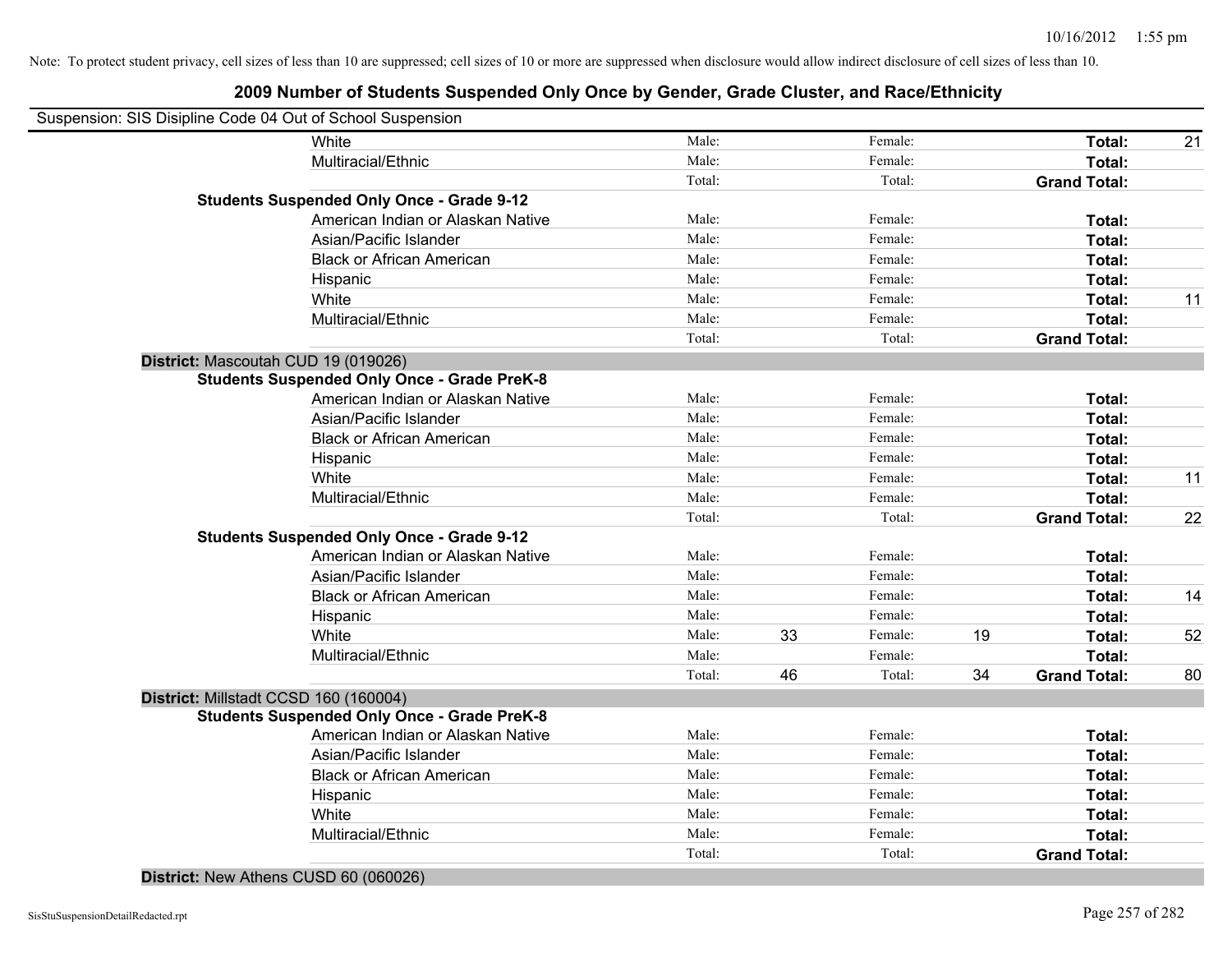| Suspension: SIS Disipline Code 04 Out of School Suspension |        |    |         |    |                     |    |
|------------------------------------------------------------|--------|----|---------|----|---------------------|----|
| <b>Students Suspended Only Once - Grade PreK-8</b>         |        |    |         |    |                     |    |
| American Indian or Alaskan Native                          | Male:  |    | Female: |    | Total:              |    |
| Asian/Pacific Islander                                     | Male:  |    | Female: |    | Total:              |    |
| <b>Black or African American</b>                           | Male:  |    | Female: |    | Total:              |    |
| Hispanic                                                   | Male:  |    | Female: |    | Total:              |    |
| White                                                      | Male:  |    | Female: |    | Total:              |    |
| Multiracial/Ethnic                                         | Male:  |    | Female: |    | Total:              |    |
|                                                            | Total: |    | Total:  |    | <b>Grand Total:</b> |    |
| <b>Students Suspended Only Once - Grade 9-12</b>           |        |    |         |    |                     |    |
| American Indian or Alaskan Native                          | Male:  |    | Female: |    | Total:              |    |
| Asian/Pacific Islander                                     | Male:  |    | Female: |    | Total:              |    |
| <b>Black or African American</b>                           | Male:  |    | Female: |    | Total:              |    |
| Hispanic                                                   | Male:  |    | Female: |    | Total:              |    |
| White                                                      | Male:  |    | Female: |    | Total:              |    |
| Multiracial/Ethnic                                         | Male:  |    | Female: |    | Total:              |    |
|                                                            | Total: |    | Total:  |    | <b>Grand Total:</b> |    |
| District: O Fallon CCSD 90 (090004)                        |        |    |         |    |                     |    |
| <b>Students Suspended Only Once - Grade PreK-8</b>         |        |    |         |    |                     |    |
| American Indian or Alaskan Native                          | Male:  |    | Female: |    | Total:              |    |
| Asian/Pacific Islander                                     | Male:  |    | Female: |    | Total:              |    |
| <b>Black or African American</b>                           | Male:  |    | Female: |    | Total:              | 16 |
| Hispanic                                                   | Male:  |    | Female: |    | Total:              |    |
| White                                                      | Male:  |    | Female: |    | Total:              | 33 |
| Multiracial/Ethnic                                         | Male:  |    | Female: |    | Total:              |    |
|                                                            | Total: |    | Total:  |    | <b>Grand Total:</b> |    |
| District: O Fallon Twp HSD 203 (203017)                    |        |    |         |    |                     |    |
| <b>Students Suspended Only Once - Grade 9-12</b>           |        |    |         |    |                     |    |
| American Indian or Alaskan Native                          | Male:  |    | Female: |    | Total:              |    |
| Asian/Pacific Islander                                     | Male:  |    | Female: |    | Total:              |    |
| <b>Black or African American</b>                           | Male:  | 13 | Female: | 19 | Total:              | 32 |
| Hispanic                                                   | Male:  |    | Female: |    | Total:              |    |
| White                                                      | Male:  | 28 | Female: | 11 | Total:              | 39 |
| Multiracial/Ethnic                                         | Male:  |    | Female: |    | Total:              |    |
|                                                            | Total: |    | Total:  |    | <b>Grand Total:</b> | 83 |
| District: Pontiac-W Holliday SD 105 (105002)               |        |    |         |    |                     |    |
| <b>Students Suspended Only Once - Grade PreK-8</b>         |        |    |         |    |                     |    |
| American Indian or Alaskan Native                          | Male:  |    | Female: |    | Total:              |    |
| Asian/Pacific Islander                                     | Male:  |    | Female: |    | Total:              |    |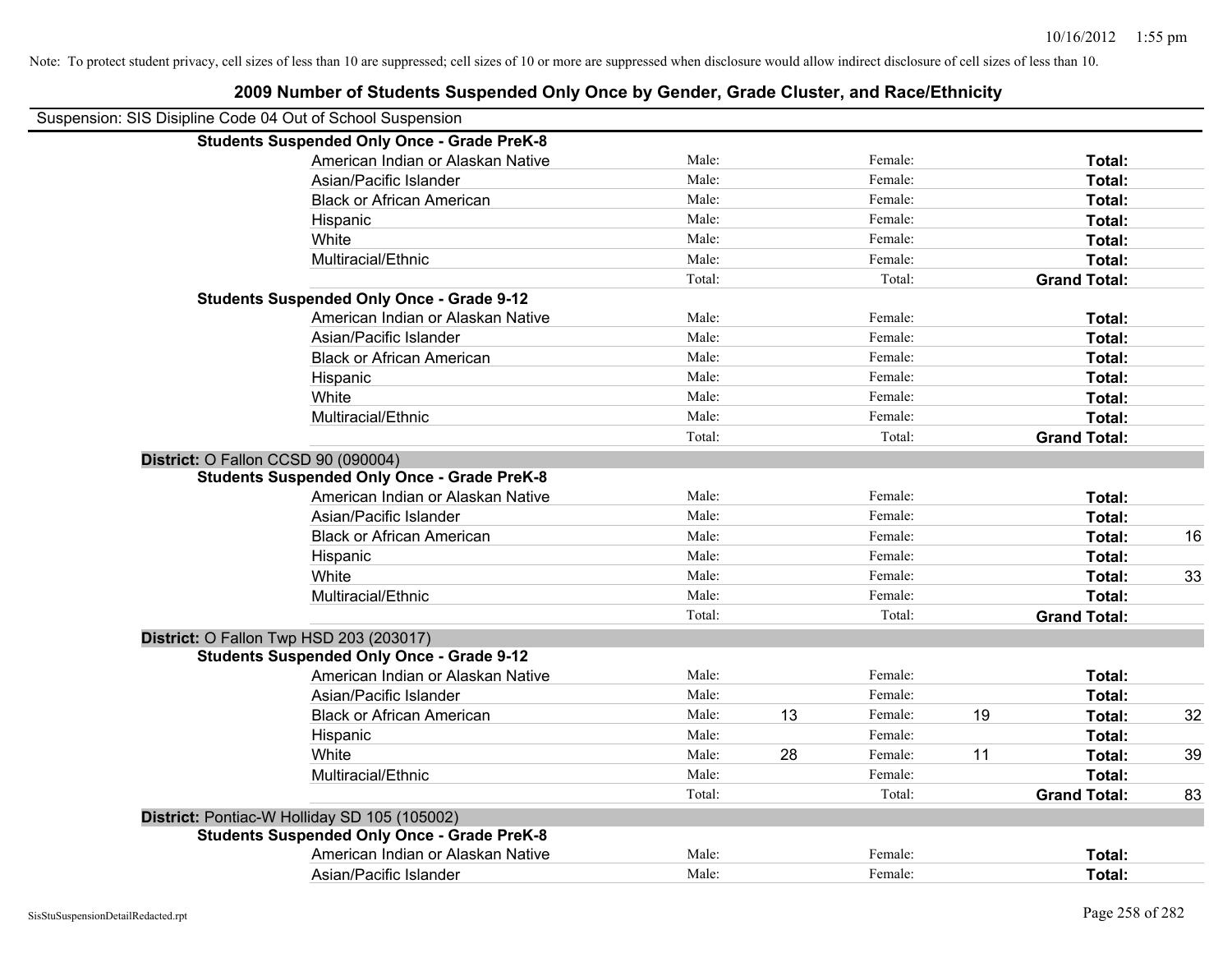| Suspension: SIS Disipline Code 04 Out of School Suspension |        |    |         |    |                     |    |
|------------------------------------------------------------|--------|----|---------|----|---------------------|----|
| <b>Black or African American</b>                           | Male:  |    | Female: |    | Total:              |    |
| Hispanic                                                   | Male:  |    | Female: |    | Total:              |    |
| White                                                      | Male:  |    | Female: |    | Total:              |    |
| Multiracial/Ethnic                                         | Male:  |    | Female: |    | Total:              |    |
|                                                            | Total: |    | Total:  |    | <b>Grand Total:</b> | 11 |
| District: Signal Hill SD 181 (181002)                      |        |    |         |    |                     |    |
| <b>Students Suspended Only Once - Grade PreK-8</b>         |        |    |         |    |                     |    |
| American Indian or Alaskan Native                          | Male:  |    | Female: |    | Total:              |    |
| Asian/Pacific Islander                                     | Male:  |    | Female: |    | Total:              |    |
| <b>Black or African American</b>                           | Male:  |    | Female: |    | Total:              | 10 |
| Hispanic                                                   | Male:  |    | Female: |    | Total:              |    |
| White                                                      | Male:  |    | Female: |    | Total:              |    |
| Multiracial/Ethnic                                         | Male:  |    | Female: |    | Total:              |    |
|                                                            | Total: |    | Total:  |    | <b>Grand Total:</b> | 21 |
| District: Smithton CCSD 130 (130004)                       |        |    |         |    |                     |    |
| <b>Students Suspended Only Once - Grade PreK-8</b>         |        |    |         |    |                     |    |
| American Indian or Alaskan Native                          | Male:  |    | Female: |    | Total:              |    |
| Asian/Pacific Islander                                     | Male:  |    | Female: |    | Total:              |    |
| <b>Black or African American</b>                           | Male:  |    | Female: |    | Total:              |    |
| Hispanic                                                   | Male:  |    | Female: |    | Total:              |    |
| White                                                      | Male:  |    | Female: |    | Total:              |    |
| Multiracial/Ethnic                                         | Male:  |    | Female: |    | Total:              |    |
|                                                            | Total: |    | Total:  |    | <b>Grand Total:</b> |    |
| District: Whiteside SD 115 (115002)                        |        |    |         |    |                     |    |
| <b>Students Suspended Only Once - Grade PreK-8</b>         |        |    |         |    |                     |    |
| American Indian or Alaskan Native                          | Male:  |    | Female: |    | Total:              |    |
| Asian/Pacific Islander                                     | Male:  |    | Female: |    | Total:              |    |
| <b>Black or African American</b>                           | Male:  | 65 | Female: | 19 | Total:              | 84 |
| Hispanic                                                   | Male:  |    | Female: |    | Total:              |    |
| White                                                      | Male:  |    | Female: |    | Total:              | 34 |
| Multiracial/Ethnic                                         | Male:  |    | Female: |    | Total:              |    |
|                                                            | Total: |    | Total:  |    | <b>Grand Total:</b> |    |
| District: Wolf Branch SD 113 (113002)                      |        |    |         |    |                     |    |
| <b>Students Suspended Only Once - Grade PreK-8</b>         |        |    |         |    |                     |    |
| American Indian or Alaskan Native                          | Male:  |    | Female: |    | Total:              |    |
| Asian/Pacific Islander                                     | Male:  |    | Female: |    | Total:              |    |
| <b>Black or African American</b>                           | Male:  |    | Female: |    | Total:              |    |
| Hispanic                                                   | Male:  |    | Female: |    | Total:              |    |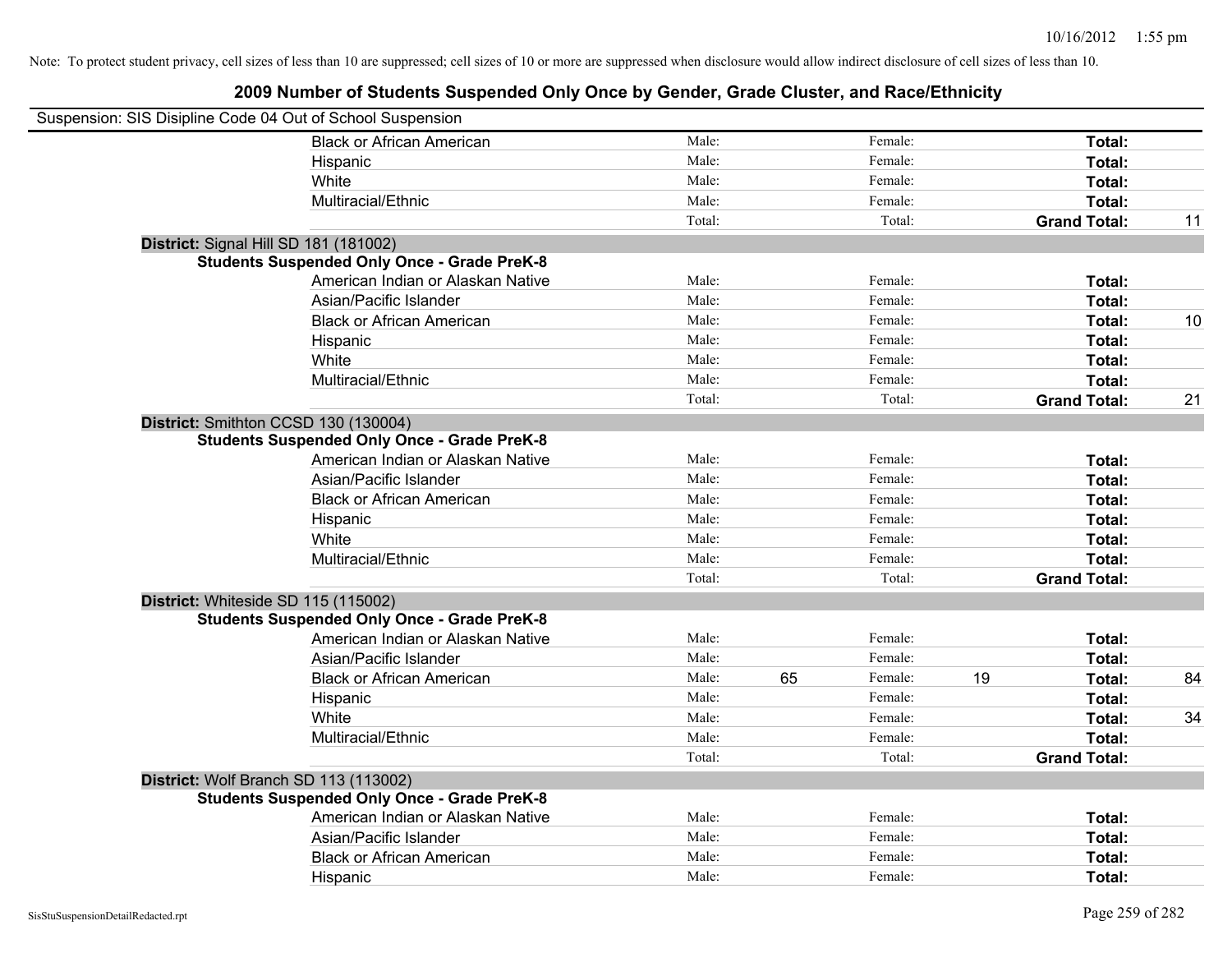| Suspension: SIS Disipline Code 04 Out of School Suspension |                                                    |        |         |                     |    |
|------------------------------------------------------------|----------------------------------------------------|--------|---------|---------------------|----|
|                                                            | White                                              | Male:  | Female: | Total:              |    |
|                                                            | Multiracial/Ethnic                                 | Male:  | Female: | Total:              |    |
|                                                            |                                                    | Total: | Total:  | <b>Grand Total:</b> |    |
| Region: State of ILlinois (65)                             |                                                    |        |         |                     |    |
| County: State Of II (108)                                  |                                                    |        |         |                     |    |
| District: Non-Public School (9010)                         |                                                    |        |         |                     |    |
|                                                            | <b>Students Suspended Only Once - Grade PreK-8</b> |        |         |                     |    |
|                                                            | American Indian or Alaskan Native                  | Male:  | Female: | Total:              |    |
|                                                            | Asian/Pacific Islander                             | Male:  | Female: | Total:              |    |
|                                                            | <b>Black or African American</b>                   | Male:  | Female: | Total:              |    |
|                                                            | Hispanic                                           | Male:  | Female: | Total:              |    |
|                                                            | White                                              | Male:  | Female: | Total:              |    |
|                                                            | Multiracial/Ethnic                                 | Male:  | Female: | Total:              |    |
|                                                            |                                                    | Total: | Total:  | <b>Grand Total:</b> |    |
|                                                            | <b>Students Suspended Only Once - Grade 9-12</b>   |        |         |                     |    |
|                                                            | American Indian or Alaskan Native                  | Male:  | Female: | Total:              |    |
|                                                            | Asian/Pacific Islander                             | Male:  | Female: | Total:              |    |
|                                                            | <b>Black or African American</b>                   | Male:  | Female: | Total:              |    |
|                                                            | Hispanic                                           | Male:  | Female: | Total:              |    |
|                                                            | White                                              | Male:  | Female: | Total:              |    |
|                                                            | Multiracial/Ethnic                                 | Male:  | Female: | Total:              |    |
|                                                            |                                                    | Total: | Total:  | <b>Grand Total:</b> |    |
| District: Non-Public School (9030)                         |                                                    |        |         |                     |    |
|                                                            | <b>Students Suspended Only Once - Grade 9-12</b>   |        |         |                     |    |
|                                                            | American Indian or Alaskan Native                  | Male:  | Female: | Total:              |    |
|                                                            | Asian/Pacific Islander                             | Male:  | Female: | Total:              |    |
|                                                            | <b>Black or African American</b>                   | Male:  | Female: | Total:              |    |
|                                                            | Hispanic                                           | Male:  | Female: | Total:              |    |
|                                                            | White                                              | Male:  | Female: | Total:              | 16 |
|                                                            | Multiracial/Ethnic                                 | Male:  | Female: | Total:              |    |
|                                                            |                                                    | Total: | Total:  | <b>Grand Total:</b> | 27 |
|                                                            |                                                    |        |         |                     |    |
| Region: Tazewell ROE (53)<br>County: Tazewell (090)        |                                                    |        |         |                     |    |
| District: Creve Coeur SD 76 (076002)                       |                                                    |        |         |                     |    |
|                                                            | <b>Students Suspended Only Once - Grade PreK-8</b> |        |         |                     |    |
|                                                            | American Indian or Alaskan Native                  | Male:  | Female: | Total:              |    |
| SisStuSuspensionDetailRedacted.rpt                         |                                                    |        |         | Page 260 of 282     |    |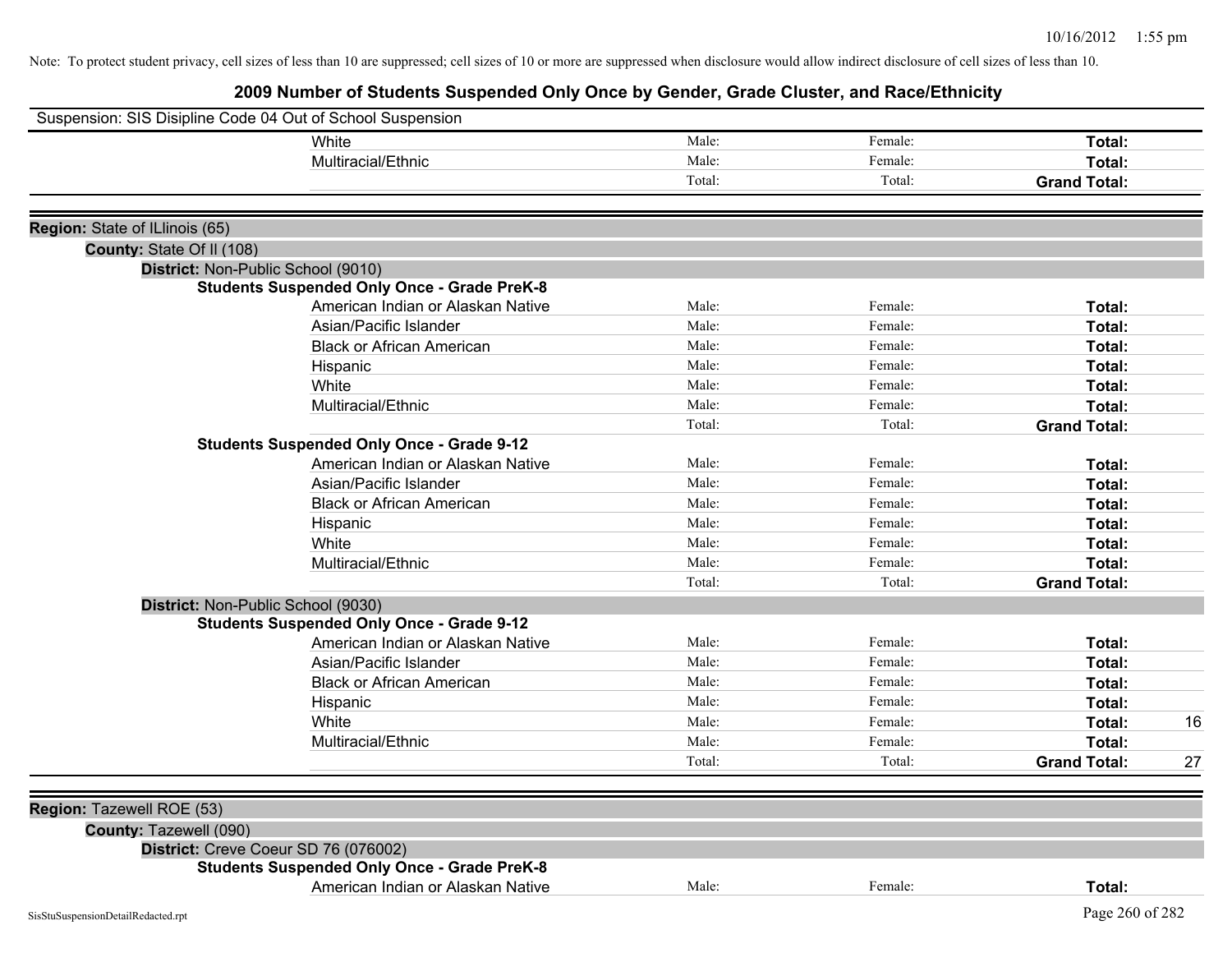| Suspension: SIS Disipline Code 04 Out of School Suspension |                                                    |        |    |         |    |                     |    |
|------------------------------------------------------------|----------------------------------------------------|--------|----|---------|----|---------------------|----|
|                                                            | Asian/Pacific Islander                             | Male:  |    | Female: |    | Total:              |    |
|                                                            | <b>Black or African American</b>                   | Male:  |    | Female: |    | Total:              |    |
|                                                            | Hispanic                                           | Male:  |    | Female: |    | Total:              |    |
|                                                            | White                                              | Male:  | 19 | Female: | 12 | Total:              | 31 |
|                                                            | Multiracial/Ethnic                                 | Male:  |    | Female: |    | Total:              |    |
|                                                            |                                                    | Total: |    | Total:  |    | <b>Grand Total:</b> |    |
|                                                            | District: Deer Creek-Mackinaw CUSD 701 (701026)    |        |    |         |    |                     |    |
|                                                            | <b>Students Suspended Only Once - Grade PreK-8</b> |        |    |         |    |                     |    |
|                                                            | American Indian or Alaskan Native                  | Male:  |    | Female: |    | Total:              |    |
|                                                            | Asian/Pacific Islander                             | Male:  |    | Female: |    | Total:              |    |
|                                                            | <b>Black or African American</b>                   | Male:  |    | Female: |    | Total:              |    |
|                                                            | Hispanic                                           | Male:  |    | Female: |    | Total:              |    |
|                                                            | White                                              | Male:  |    | Female: |    | Total:              |    |
|                                                            | Multiracial/Ethnic                                 | Male:  |    | Female: |    | Total:              |    |
|                                                            |                                                    | Total: |    | Total:  |    | <b>Grand Total:</b> |    |
|                                                            | <b>Students Suspended Only Once - Grade 9-12</b>   |        |    |         |    |                     |    |
|                                                            | American Indian or Alaskan Native                  | Male:  |    | Female: |    | Total:              |    |
|                                                            | Asian/Pacific Islander                             | Male:  |    | Female: |    | Total:              |    |
|                                                            | <b>Black or African American</b>                   | Male:  |    | Female: |    | Total:              |    |
|                                                            | Hispanic                                           | Male:  |    | Female: |    | Total:              |    |
|                                                            | White                                              | Male:  |    | Female: |    | Total:              | 12 |
|                                                            | Multiracial/Ethnic                                 | Male:  |    | Female: |    | Total:              |    |
|                                                            |                                                    | Total: |    | Total:  |    | <b>Grand Total:</b> |    |
| District: Delavan CUSD 703 (703026)                        |                                                    |        |    |         |    |                     |    |
|                                                            | <b>Students Suspended Only Once - Grade PreK-8</b> |        |    |         |    |                     |    |
|                                                            | American Indian or Alaskan Native                  | Male:  |    | Female: |    | Total:              |    |
|                                                            | Asian/Pacific Islander                             | Male:  |    | Female: |    | Total:              |    |
|                                                            | <b>Black or African American</b>                   | Male:  |    | Female: |    | Total:              |    |
|                                                            | Hispanic                                           | Male:  |    | Female: |    | Total:              |    |
|                                                            | White                                              | Male:  |    | Female: |    | Total:              |    |
|                                                            | Multiracial/Ethnic                                 | Male:  |    | Female: |    | Total:              |    |
|                                                            |                                                    | Total: |    | Total:  |    | <b>Grand Total:</b> |    |
|                                                            | <b>Students Suspended Only Once - Grade 9-12</b>   |        |    |         |    |                     |    |
|                                                            | American Indian or Alaskan Native                  | Male:  |    | Female: |    | Total:              |    |
|                                                            | Asian/Pacific Islander                             | Male:  |    | Female: |    | Total:              |    |
|                                                            | <b>Black or African American</b>                   | Male:  |    | Female: |    | Total:              |    |
|                                                            | Hispanic                                           | Male:  |    | Female: |    | Total:              |    |
|                                                            | White                                              | Male:  |    | Female: |    | Total:              | 15 |
|                                                            | Multiracial/Ethnic                                 | Male:  |    | Female: |    | Total:              |    |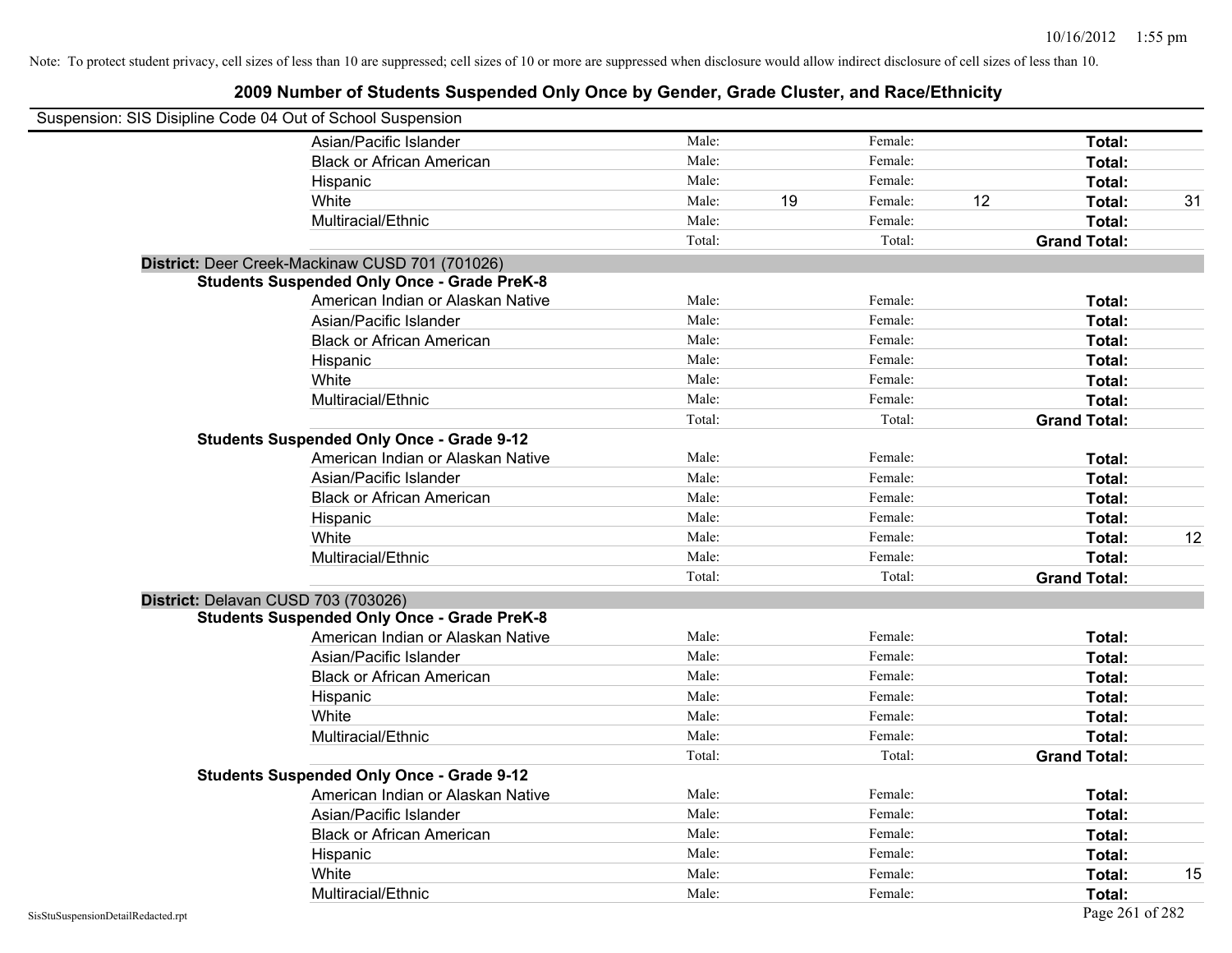## **2009 Number of Students Suspended Only Once by Gender, Grade Cluster, and Race/Ethnicity**

| Suspension: SIS Disipline Code 04 Out of School Suspension |        |    |         |    |                     |     |
|------------------------------------------------------------|--------|----|---------|----|---------------------|-----|
|                                                            | Total: |    | Total:  |    | <b>Grand Total:</b> |     |
| District: District 50 Schools (050002)                     |        |    |         |    |                     |     |
| <b>Students Suspended Only Once - Grade PreK-8</b>         |        |    |         |    |                     |     |
| American Indian or Alaskan Native                          | Male:  |    | Female: |    | Total:              |     |
| Asian/Pacific Islander                                     | Male:  |    | Female: |    | Total:              |     |
| <b>Black or African American</b>                           | Male:  |    | Female: |    | Total:              |     |
| Hispanic                                                   | Male:  |    | Female: |    | Total:              |     |
| White                                                      | Male:  |    | Female: |    | Total:              | 21  |
| Multiracial/Ethnic                                         | Male:  |    | Female: |    | Total:              |     |
|                                                            | Total: |    | Total:  |    | <b>Grand Total:</b> |     |
| District: East Peoria CHSD 309 (309016)                    |        |    |         |    |                     |     |
| <b>Students Suspended Only Once - Grade 9-12</b>           |        |    |         |    |                     |     |
| American Indian or Alaskan Native                          | Male:  |    | Female: |    | Total:              |     |
| Asian/Pacific Islander                                     | Male:  |    | Female: |    | Total:              |     |
| <b>Black or African American</b>                           | Male:  |    | Female: |    | Total:              |     |
| Hispanic                                                   | Male:  |    | Female: |    | Total:              |     |
| White                                                      | Male:  | 84 | Female: | 33 | Total:              | 117 |
| Multiracial/Ethnic                                         | Male:  |    | Female: |    | Total:              |     |
|                                                            | Total: |    | Total:  |    | <b>Grand Total:</b> |     |
| District: East Peoria SD 86 (086002)                       |        |    |         |    |                     |     |
| <b>Students Suspended Only Once - Grade PreK-8</b>         |        |    |         |    |                     |     |
| American Indian or Alaskan Native                          | Male:  |    | Female: |    | Total:              |     |
| Asian/Pacific Islander                                     | Male:  |    | Female: |    | Total:              |     |
| <b>Black or African American</b>                           | Male:  |    | Female: |    | Total:              |     |
| Hispanic                                                   | Male:  |    | Female: |    | Total:              |     |
| White                                                      | Male:  |    | Female: |    | Total:              | 38  |
| Multiracial/Ethnic                                         | Male:  |    | Female: |    | Total:              |     |
|                                                            | Total: |    | Total:  |    | <b>Grand Total:</b> |     |
| District: Morton CUSD 709 (709026)                         |        |    |         |    |                     |     |
| <b>Students Suspended Only Once - Grade PreK-8</b>         |        |    |         |    |                     |     |
| American Indian or Alaskan Native                          | Male:  |    | Female: |    | Total:              |     |
| Asian/Pacific Islander                                     | Male:  |    | Female: |    | Total:              |     |
| <b>Black or African American</b>                           | Male:  |    | Female: |    | Total:              |     |
| Hispanic                                                   | Male:  |    | Female: |    | Total:              |     |
| White                                                      | Male:  |    | Female: |    | Total:              |     |
| Multiracial/Ethnic                                         | Male:  |    | Female: |    | Total:              |     |
|                                                            | Total: |    | Total:  |    | <b>Grand Total:</b> |     |

**Students Suspended Only Once - Grade 9-12**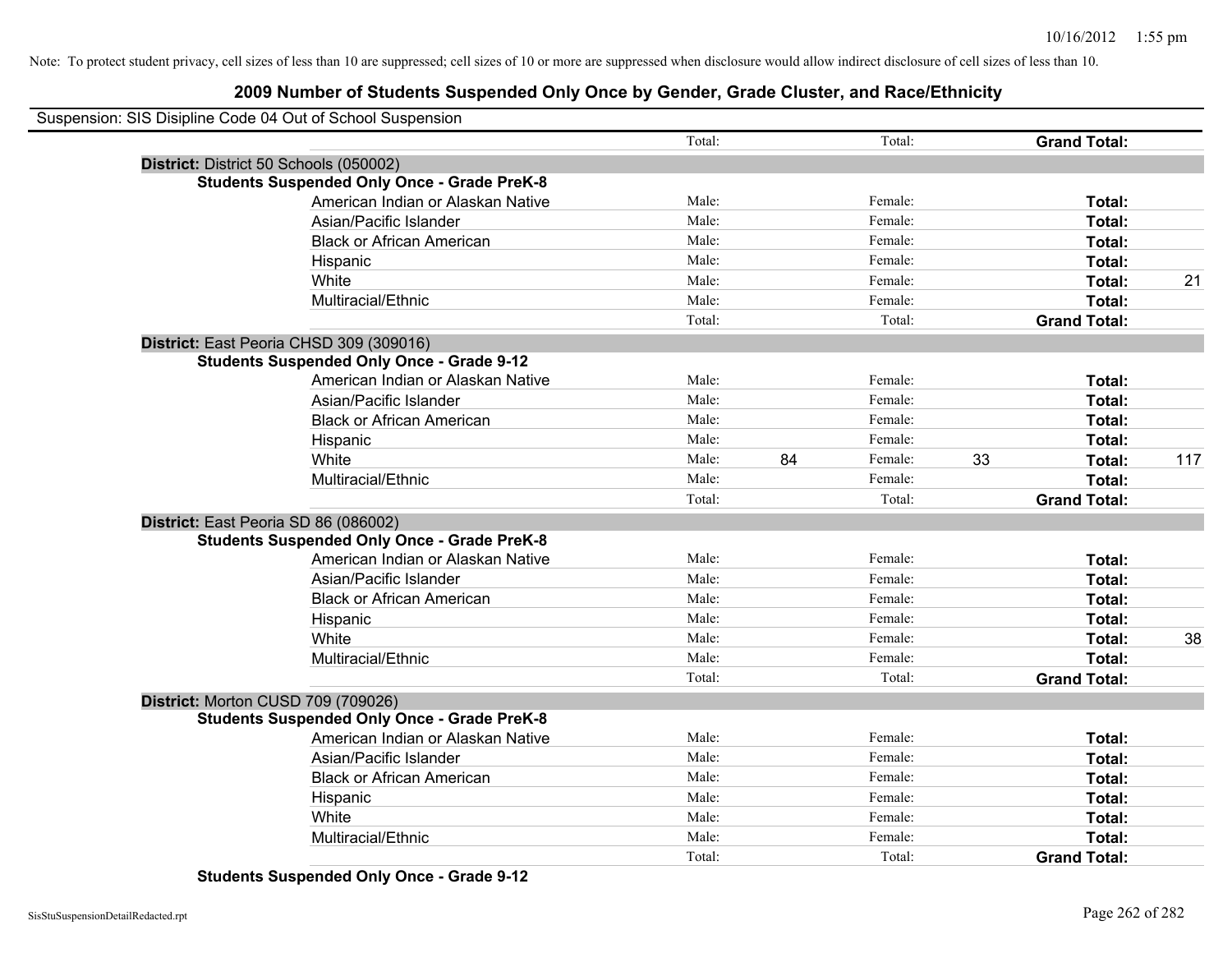| Suspension: SIS Disipline Code 04 Out of School Suspension |                                                    |        |     |         |    |                     |     |
|------------------------------------------------------------|----------------------------------------------------|--------|-----|---------|----|---------------------|-----|
|                                                            | American Indian or Alaskan Native                  | Male:  |     | Female: |    | Total:              |     |
|                                                            | Asian/Pacific Islander                             | Male:  |     | Female: |    | Total:              |     |
|                                                            | <b>Black or African American</b>                   | Male:  |     | Female: |    | Total:              |     |
|                                                            | Hispanic                                           | Male:  |     | Female: |    | Total:              |     |
|                                                            | White                                              | Male:  |     | Female: |    | Total:              | 16  |
|                                                            | Multiracial/Ethnic                                 | Male:  |     | Female: |    | Total:              |     |
|                                                            |                                                    | Total: |     | Total:  |    | <b>Grand Total:</b> |     |
|                                                            | District: N Pekin & Marquette Hght SD 102 (102002) |        |     |         |    |                     |     |
|                                                            | <b>Students Suspended Only Once - Grade PreK-8</b> |        |     |         |    |                     |     |
|                                                            | American Indian or Alaskan Native                  | Male:  |     | Female: |    | Total:              |     |
|                                                            | Asian/Pacific Islander                             | Male:  |     | Female: |    | Total:              |     |
|                                                            | <b>Black or African American</b>                   | Male:  |     | Female: |    | Total:              |     |
|                                                            | Hispanic                                           | Male:  |     | Female: |    | Total:              |     |
|                                                            | White                                              | Male:  |     | Female: |    | Total:              | 11  |
|                                                            | Multiracial/Ethnic                                 | Male:  |     | Female: |    | Total:              |     |
|                                                            |                                                    | Total: |     | Total:  |    | <b>Grand Total:</b> |     |
| District: Pekin CSD 303 (303016)                           |                                                    |        |     |         |    |                     |     |
|                                                            | <b>Students Suspended Only Once - Grade 9-12</b>   |        |     |         |    |                     |     |
|                                                            | American Indian or Alaskan Native                  | Male:  |     | Female: |    | Total:              |     |
|                                                            | Asian/Pacific Islander                             | Male:  |     | Female: |    | Total:              |     |
|                                                            | <b>Black or African American</b>                   | Male:  |     | Female: |    | Total:              |     |
|                                                            | Hispanic                                           | Male:  |     | Female: |    | Total:              |     |
|                                                            | White                                              | Male:  | 104 | Female: | 82 | Total:              | 186 |
|                                                            | Multiracial/Ethnic                                 | Male:  |     | Female: |    | Total:              |     |
|                                                            |                                                    | Total: |     | Total:  |    | <b>Grand Total:</b> |     |
| District: Pekin PSD 108 (108002)                           |                                                    |        |     |         |    |                     |     |
|                                                            | <b>Students Suspended Only Once - Grade PreK-8</b> |        |     |         |    |                     |     |
|                                                            | American Indian or Alaskan Native                  | Male:  |     | Female: |    | Total:              |     |
|                                                            | Asian/Pacific Islander                             | Male:  |     | Female: |    | Total:              |     |
|                                                            | <b>Black or African American</b>                   | Male:  |     | Female: |    | Total:              |     |
|                                                            | Hispanic                                           | Male:  |     | Female: |    | Total:              |     |
|                                                            | White                                              | Male:  | 47  | Female: | 20 | Total:              | 67  |
|                                                            | Multiracial/Ethnic                                 | Male:  |     | Female: |    | Total:              |     |
|                                                            |                                                    | Total: |     | Total:  |    | <b>Grand Total:</b> |     |
|                                                            | <b>Students Suspended Only Once - Grade 9-12</b>   |        |     |         |    |                     |     |
|                                                            | American Indian or Alaskan Native                  | Male:  |     | Female: |    | Total:              |     |
|                                                            | Asian/Pacific Islander                             | Male:  |     | Female: |    | Total:              |     |
|                                                            | <b>Black or African American</b>                   | Male:  |     | Female: |    | Total:              |     |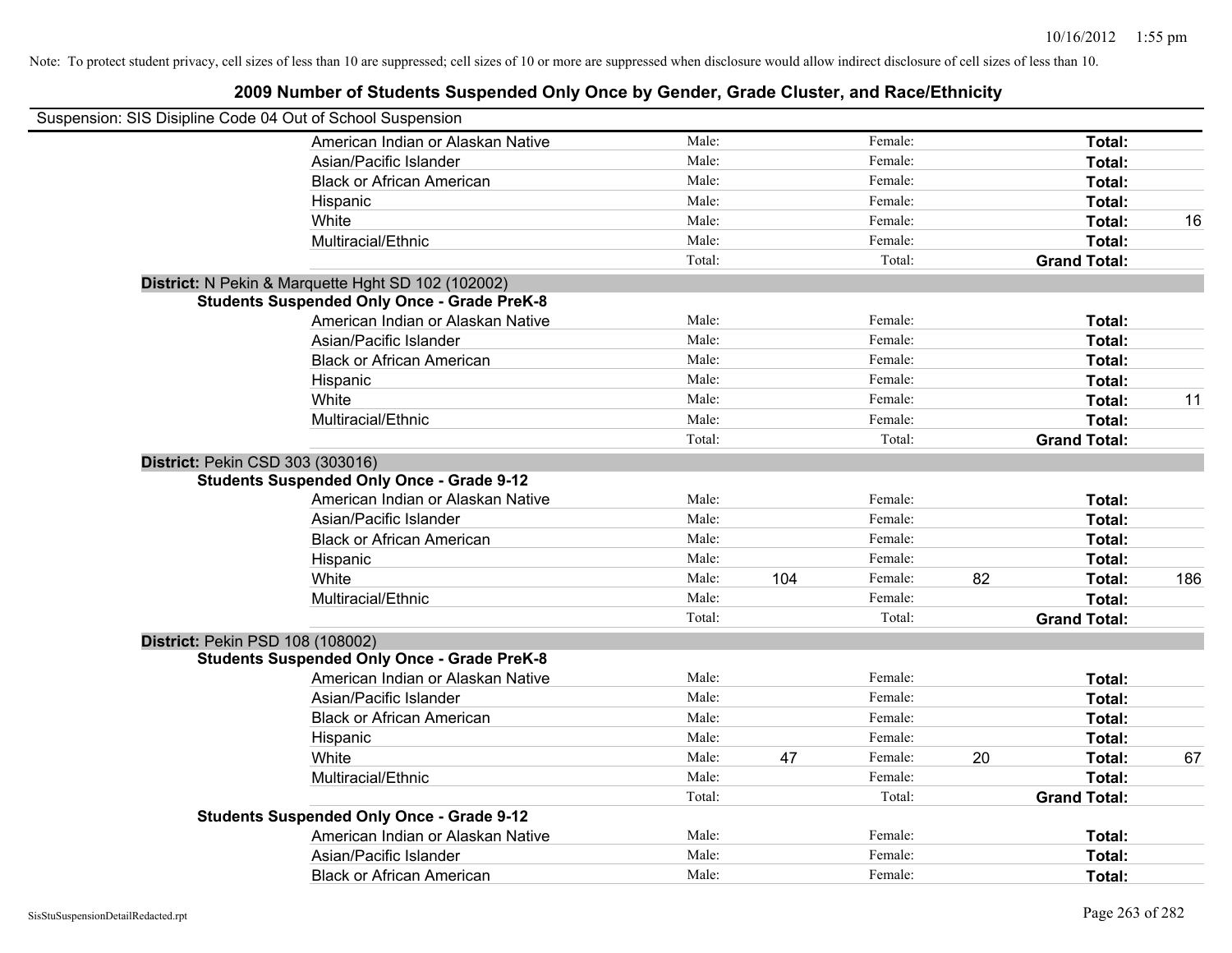| Suspension: SIS Disipline Code 04 Out of School Suspension |                                                    |        |         |                     |  |  |  |
|------------------------------------------------------------|----------------------------------------------------|--------|---------|---------------------|--|--|--|
|                                                            | Hispanic                                           | Male:  | Female: | Total:              |  |  |  |
|                                                            | White                                              | Male:  | Female: | Total:              |  |  |  |
|                                                            | Multiracial/Ethnic                                 | Male:  | Female: | Total:              |  |  |  |
|                                                            |                                                    | Total: | Total:  | <b>Grand Total:</b> |  |  |  |
| District: Rankin CSD 98 (098002)                           |                                                    |        |         |                     |  |  |  |
|                                                            | <b>Students Suspended Only Once - Grade PreK-8</b> |        |         |                     |  |  |  |
|                                                            | American Indian or Alaskan Native                  | Male:  | Female: | Total:              |  |  |  |
|                                                            | Asian/Pacific Islander                             | Male:  | Female: | Total:              |  |  |  |
|                                                            | <b>Black or African American</b>                   | Male:  | Female: | Total:              |  |  |  |
|                                                            | Hispanic                                           | Male:  | Female: | Total:              |  |  |  |
|                                                            | White                                              | Male:  | Female: | Total:              |  |  |  |
|                                                            | Multiracial/Ethnic                                 | Male:  | Female: | Total:              |  |  |  |
|                                                            |                                                    | Total: | Total:  | <b>Grand Total:</b> |  |  |  |
| District: Robein SD 85 (085002)                            |                                                    |        |         |                     |  |  |  |
|                                                            | <b>Students Suspended Only Once - Grade PreK-8</b> |        |         |                     |  |  |  |
|                                                            | American Indian or Alaskan Native                  | Male:  | Female: | Total:              |  |  |  |
|                                                            | Asian/Pacific Islander                             | Male:  | Female: | Total:              |  |  |  |
|                                                            | <b>Black or African American</b>                   | Male:  | Female: | Total:              |  |  |  |
|                                                            | Hispanic                                           | Male:  | Female: | Total:              |  |  |  |
|                                                            | White                                              | Male:  | Female: | Total:              |  |  |  |
|                                                            | Multiracial/Ethnic                                 | Male:  | Female: | Total:              |  |  |  |
|                                                            |                                                    | Total: | Total:  | <b>Grand Total:</b> |  |  |  |
| District: South Pekin SD 137 (137002)                      |                                                    |        |         |                     |  |  |  |
|                                                            | <b>Students Suspended Only Once - Grade PreK-8</b> |        |         |                     |  |  |  |
|                                                            | American Indian or Alaskan Native                  | Male:  | Female: | Total:              |  |  |  |
|                                                            | Asian/Pacific Islander                             | Male:  | Female: | Total:              |  |  |  |
|                                                            | <b>Black or African American</b>                   | Male:  | Female: | Total:              |  |  |  |
|                                                            | Hispanic                                           | Male:  | Female: | Total:              |  |  |  |
|                                                            | White                                              | Male:  | Female: | Total:              |  |  |  |
|                                                            | Multiracial/Ethnic                                 | Male:  | Female: | Total:              |  |  |  |
|                                                            |                                                    | Total: | Total:  | <b>Grand Total:</b> |  |  |  |
| District: Spring Lake CCSD 606 (606004)                    |                                                    |        |         |                     |  |  |  |
|                                                            | <b>Students Suspended Only Once - Grade PreK-8</b> |        |         |                     |  |  |  |
|                                                            | American Indian or Alaskan Native                  | Male:  | Female: | Total:              |  |  |  |
|                                                            | Asian/Pacific Islander                             | Male:  | Female: | Total:              |  |  |  |
|                                                            | <b>Black or African American</b>                   | Male:  | Female: | Total:              |  |  |  |
|                                                            | Hispanic                                           | Male:  | Female: | Total:              |  |  |  |
|                                                            | White                                              | Male:  | Female: | Total:              |  |  |  |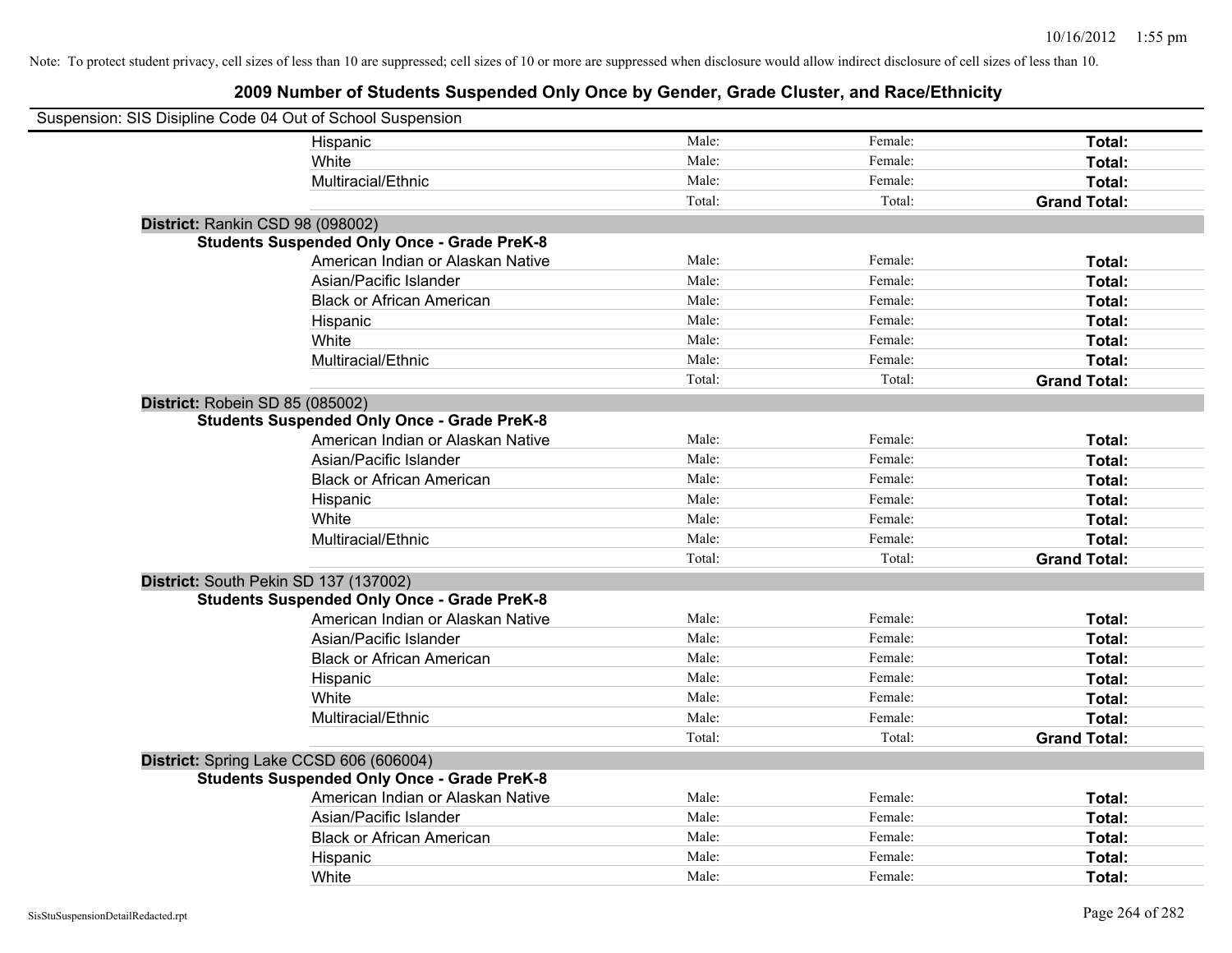| Suspension: SIS Disipline Code 04 Out of School Suspension |                                                    |        |    |         |    |                     |    |
|------------------------------------------------------------|----------------------------------------------------|--------|----|---------|----|---------------------|----|
|                                                            | Multiracial/Ethnic                                 | Male:  |    | Female: |    | Total:              |    |
|                                                            |                                                    | Total: |    | Total:  |    | <b>Grand Total:</b> |    |
| District: Tremont CUSD 702 (702026)                        |                                                    |        |    |         |    |                     |    |
|                                                            | <b>Students Suspended Only Once - Grade PreK-8</b> |        |    |         |    |                     |    |
|                                                            | American Indian or Alaskan Native                  | Male:  |    | Female: |    | Total:              |    |
|                                                            | Asian/Pacific Islander                             | Male:  |    | Female: |    | Total:              |    |
|                                                            | <b>Black or African American</b>                   | Male:  |    | Female: |    | Total:              |    |
|                                                            | Hispanic                                           | Male:  |    | Female: |    | Total:              |    |
|                                                            | White                                              | Male:  |    | Female: |    | Total:              |    |
|                                                            | Multiracial/Ethnic                                 | Male:  |    | Female: |    | Total:              |    |
|                                                            |                                                    | Total: |    | Total:  |    | <b>Grand Total:</b> |    |
|                                                            | <b>Students Suspended Only Once - Grade 9-12</b>   |        |    |         |    |                     |    |
|                                                            | American Indian or Alaskan Native                  | Male:  |    | Female: |    | Total:              |    |
|                                                            | Asian/Pacific Islander                             | Male:  |    | Female: |    | Total:              |    |
|                                                            | <b>Black or African American</b>                   | Male:  |    | Female: |    | Total:              |    |
|                                                            | Hispanic                                           | Male:  |    | Female: |    | Total:              |    |
|                                                            | White                                              | Male:  |    | Female: |    | Total:              |    |
|                                                            | Multiracial/Ethnic                                 | Male:  |    | Female: |    | Total:              |    |
|                                                            |                                                    | Total: |    | Total:  |    | <b>Grand Total:</b> |    |
| District: Washington CHSD 308 (308016)                     |                                                    |        |    |         |    |                     |    |
|                                                            | <b>Students Suspended Only Once - Grade 9-12</b>   |        |    |         |    |                     |    |
|                                                            | American Indian or Alaskan Native                  | Male:  |    | Female: |    | Total:              |    |
|                                                            | Asian/Pacific Islander                             | Male:  |    | Female: |    | Total:              |    |
|                                                            | <b>Black or African American</b>                   | Male:  |    | Female: |    | Total:              |    |
|                                                            | Hispanic                                           | Male:  |    | Female: |    | Total:              |    |
|                                                            | White                                              | Male:  | 37 | Female: | 11 | Total:              | 48 |
|                                                            | Multiracial/Ethnic                                 | Male:  |    | Female: |    | Total:              |    |
|                                                            |                                                    | Total: |    | Total:  |    | <b>Grand Total:</b> |    |
| District: Washington SD 52 (052002)                        |                                                    |        |    |         |    |                     |    |
|                                                            | <b>Students Suspended Only Once - Grade PreK-8</b> |        |    |         |    |                     |    |
|                                                            | American Indian or Alaskan Native                  | Male:  |    | Female: |    | <b>Total:</b>       |    |
|                                                            | Asian/Pacific Islander                             | Male:  |    | Female: |    | Total:              |    |
|                                                            | <b>Black or African American</b>                   | Male:  |    | Female: |    | Total:              |    |
|                                                            | Hispanic                                           | Male:  |    | Female: |    | Total:              |    |
|                                                            | White                                              | Male:  |    | Female: |    | Total:              |    |
|                                                            | Multiracial/Ethnic                                 | Male:  |    | Female: |    | Total:              |    |
|                                                            |                                                    | Total: |    | Total:  |    | <b>Grand Total:</b> |    |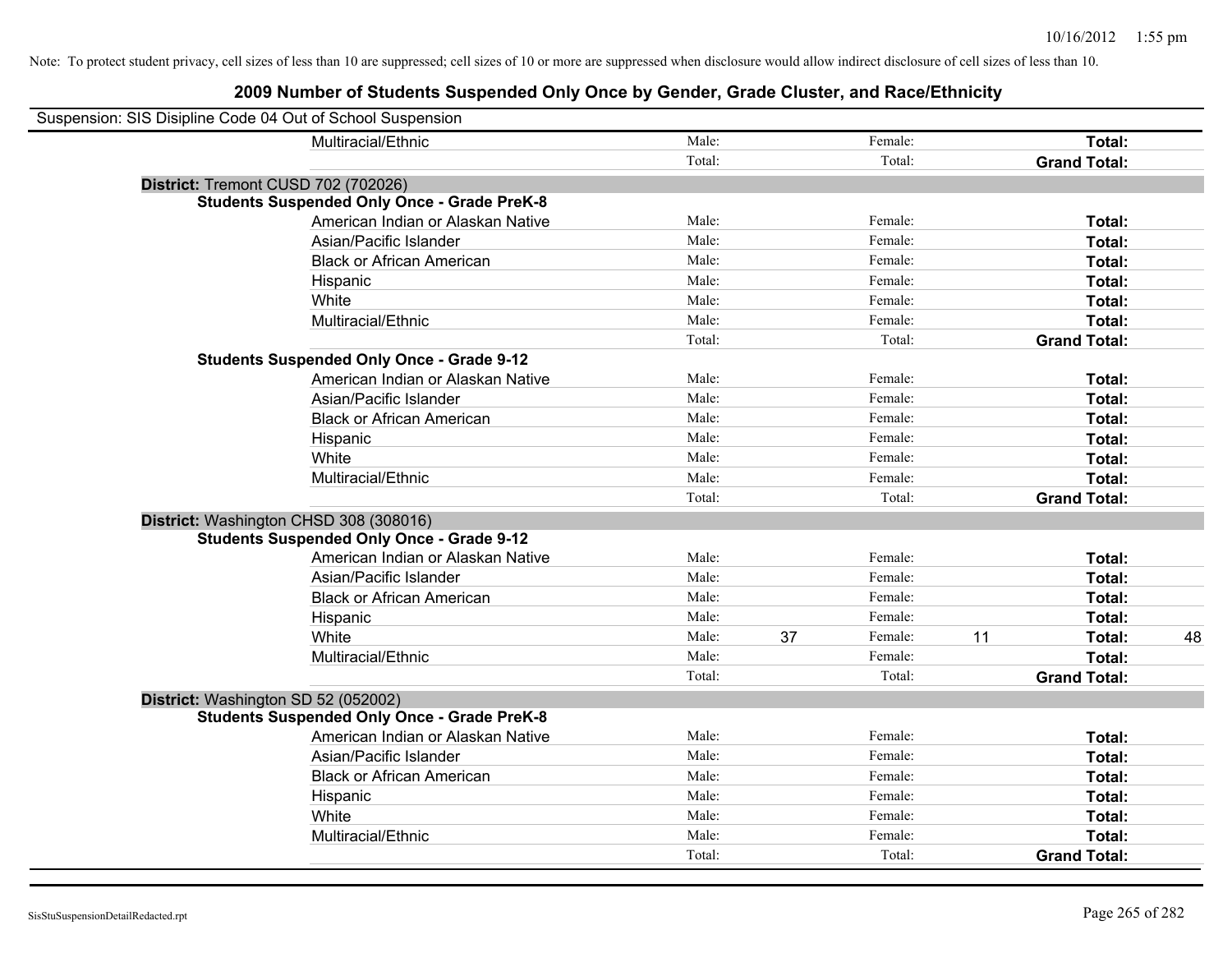## **2009 Number of Students Suspended Only Once by Gender, Grade Cluster, and Race/Ethnicity**

Suspension: SIS Disipline Code 04 Out of School Suspension

|                                | Cappension. Old Disipline Coac of Oat of Concor Cappension |        |         |                     |
|--------------------------------|------------------------------------------------------------|--------|---------|---------------------|
| Region: Vermilion ROE (54)     |                                                            |        |         |                     |
| <b>County: Vermilion (092)</b> |                                                            |        |         |                     |
|                                | District: Armstrong Twp HSD 225 (225017)                   |        |         |                     |
|                                | <b>Students Suspended Only Once - Grade 9-12</b>           |        |         |                     |
|                                | American Indian or Alaskan Native                          | Male:  | Female: | Total:              |
|                                | Asian/Pacific Islander                                     | Male:  | Female: | Total:              |
|                                | <b>Black or African American</b>                           | Male:  | Female: | <b>Total:</b>       |
|                                | Hispanic                                                   | Male:  | Female: | <b>Total:</b>       |
|                                | White                                                      | Male:  | Female: | Total:<br>16        |
|                                | Multiracial/Ethnic                                         | Male:  | Female: | Total:              |
|                                |                                                            | Total: | Total:  | <b>Grand Total:</b> |
|                                | District: Armstrong-Ellis Cons SD 61 (061003)              |        |         |                     |
|                                | <b>Students Suspended Only Once - Grade PreK-8</b>         |        |         |                     |
|                                | American Indian or Alaskan Native                          | Male:  | Female: | Total:              |
|                                | Asian/Pacific Islander                                     | Male:  | Female: | Total:              |
|                                | <b>Black or African American</b>                           | Male:  | Female: | Total:              |
|                                | Hispanic                                                   | Male:  | Female: | Total:              |
|                                | White                                                      | Male:  | Female: | Total:              |
|                                | Multiracial/Ethnic                                         | Male:  | Female: | Total:              |
|                                |                                                            | Total: | Total:  | <b>Grand Total:</b> |
|                                | District: Catlin CUSD 5 (005026)                           |        |         |                     |
|                                | <b>Students Suspended Only Once - Grade PreK-8</b>         |        |         |                     |
|                                | American Indian or Alaskan Native                          | Male:  | Female: | Total:              |
|                                | Asian/Pacific Islander                                     | Male:  | Female: | Total:              |
|                                | <b>Black or African American</b>                           | Male:  | Female: | Total:              |
|                                | Hispanic                                                   | Male:  | Female: | Total:              |
|                                | White                                                      | Male:  | Female: | Total:              |
|                                | Multiracial/Ethnic                                         | Male:  | Female: | Total:              |
|                                |                                                            | Total: | Total:  | <b>Grand Total:</b> |
|                                | <b>Students Suspended Only Once - Grade 9-12</b>           |        |         |                     |
|                                | American Indian or Alaskan Native                          | Male:  | Female: | Total:              |
|                                | Asian/Pacific Islander                                     | Male:  | Female: | Total:              |
|                                | <b>Black or African American</b>                           | Male:  | Female: | <b>Total:</b>       |
|                                | Hispanic                                                   | Male:  | Female: | Total:              |
|                                | White                                                      | Male:  | Female: | Total:              |
|                                | Multiracial/Ethnic                                         | Male:  | Female: | Total:              |
|                                |                                                            | Total: | Total:  | <b>Grand Total:</b> |
|                                |                                                            |        |         |                     |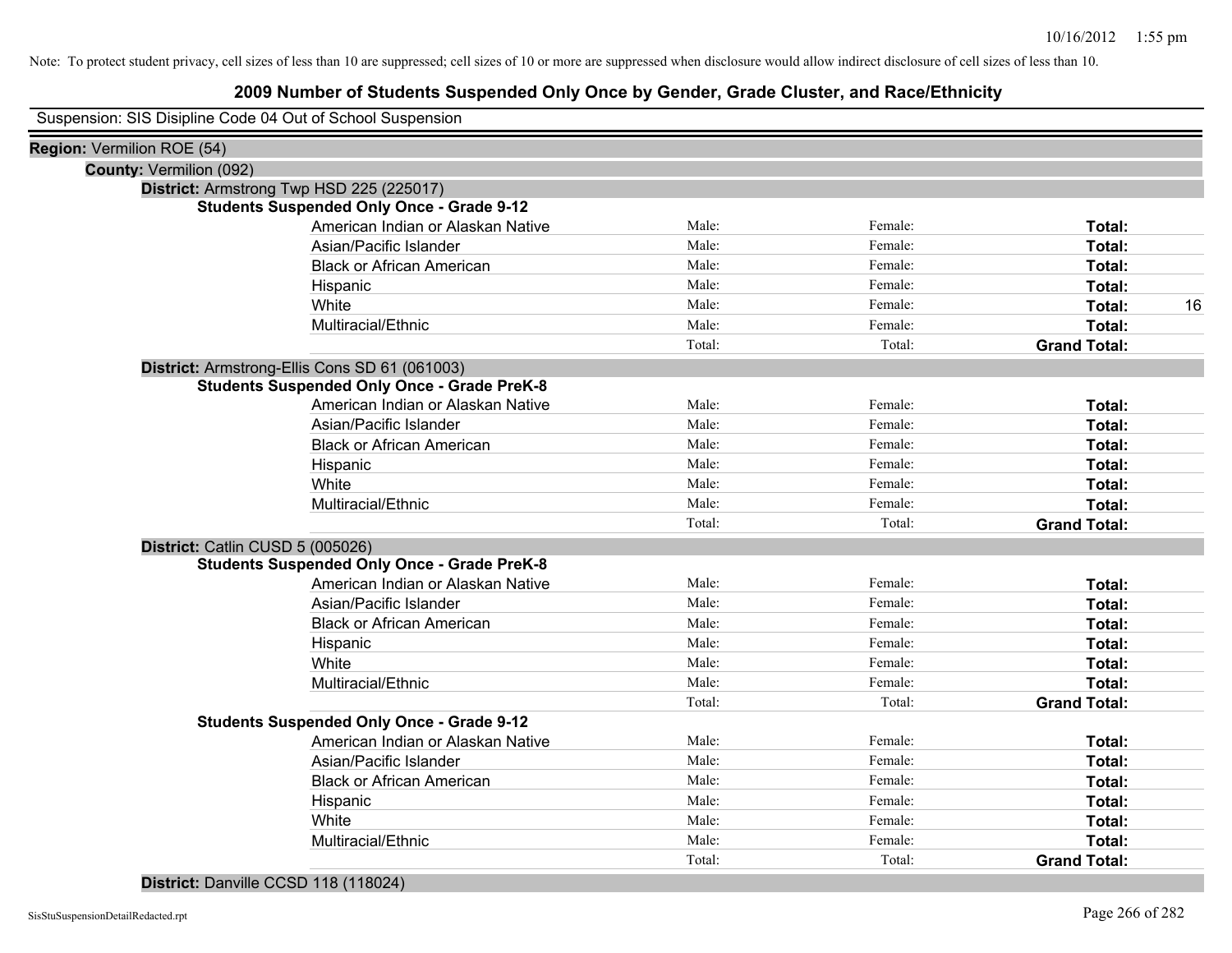|                                    | Suspension: SIS Disipline Code 04 Out of School Suspension<br><b>Students Suspended Only Once - Grade PreK-8</b> |        |     |         |    |                     |     |
|------------------------------------|------------------------------------------------------------------------------------------------------------------|--------|-----|---------|----|---------------------|-----|
|                                    | American Indian or Alaskan Native                                                                                | Male:  |     | Female: |    | Total:              |     |
|                                    | Asian/Pacific Islander                                                                                           | Male:  |     | Female: |    | Total:              |     |
|                                    | <b>Black or African American</b>                                                                                 | Male:  | 134 | Female: | 74 | Total:              | 208 |
|                                    | Hispanic                                                                                                         | Male:  |     | Female: |    | Total:              | 18  |
|                                    | White                                                                                                            | Male:  | 82  | Female: | 20 | Total:              | 102 |
|                                    | Multiracial/Ethnic                                                                                               | Male:  |     | Female: |    | Total:              |     |
|                                    |                                                                                                                  | Total: |     | Total:  |    | <b>Grand Total:</b> |     |
|                                    | <b>Students Suspended Only Once - Grade 9-12</b>                                                                 |        |     |         |    |                     |     |
|                                    | American Indian or Alaskan Native                                                                                | Male:  |     | Female: |    | Total:              |     |
|                                    | Asian/Pacific Islander                                                                                           | Male:  |     | Female: |    | Total:              |     |
|                                    | <b>Black or African American</b>                                                                                 | Male:  | 57  | Female: | 40 | Total:              | 97  |
|                                    | Hispanic                                                                                                         | Male:  |     | Female: |    | Total:              |     |
|                                    | White                                                                                                            | Male:  | 38  | Female: | 35 | Total:              | 73  |
|                                    | Multiracial/Ethnic                                                                                               | Male:  |     | Female: |    | Total:              |     |
|                                    |                                                                                                                  | Total: |     | Total:  |    | <b>Grand Total:</b> | 183 |
|                                    | District: Georgetown-Ridge Farm CUD 4 (004026)                                                                   |        |     |         |    |                     |     |
|                                    | <b>Students Suspended Only Once - Grade PreK-8</b>                                                               |        |     |         |    |                     |     |
|                                    | American Indian or Alaskan Native                                                                                | Male:  |     | Female: |    | Total:              |     |
|                                    | Asian/Pacific Islander                                                                                           | Male:  |     | Female: |    | Total:              |     |
|                                    | <b>Black or African American</b>                                                                                 | Male:  |     | Female: |    | Total:              |     |
|                                    | Hispanic                                                                                                         | Male:  |     | Female: |    | Total:              |     |
|                                    | White                                                                                                            | Male:  | 32  | Female: | 14 | Total:              | 46  |
|                                    | Multiracial/Ethnic                                                                                               | Male:  |     | Female: |    | Total:              |     |
|                                    |                                                                                                                  | Total: |     | Total:  |    | <b>Grand Total:</b> |     |
|                                    | <b>Students Suspended Only Once - Grade 9-12</b>                                                                 |        |     |         |    |                     |     |
|                                    | American Indian or Alaskan Native                                                                                | Male:  |     | Female: |    | Total:              |     |
|                                    | Asian/Pacific Islander                                                                                           | Male:  |     | Female: |    | Total:              |     |
|                                    | <b>Black or African American</b>                                                                                 | Male:  |     | Female: |    | Total:              |     |
|                                    | Hispanic                                                                                                         | Male:  |     | Female: |    | Total:              |     |
|                                    | White                                                                                                            | Male:  |     | Female: |    | Total:              | 22  |
|                                    | Multiracial/Ethnic                                                                                               | Male:  |     | Female: |    | Total:              |     |
|                                    |                                                                                                                  | Total: |     | Total:  |    | <b>Grand Total:</b> |     |
|                                    | District: Hoopeston Area CUSD 11 (011026)                                                                        |        |     |         |    |                     |     |
|                                    | <b>Students Suspended Only Once - Grade PreK-8</b>                                                               |        |     |         |    |                     |     |
|                                    | American Indian or Alaskan Native                                                                                | Male:  |     | Female: |    | Total:              |     |
|                                    | Asian/Pacific Islander                                                                                           | Male:  |     | Female: |    | Total:              |     |
|                                    | <b>Black or African American</b>                                                                                 | Male:  |     | Female: |    | Total:              |     |
|                                    | Hispanic                                                                                                         | Male:  |     | Female: |    | Total:              |     |
| SisStuSuspensionDetailRedacted.rpt |                                                                                                                  |        |     |         |    | Page 267 of 282     |     |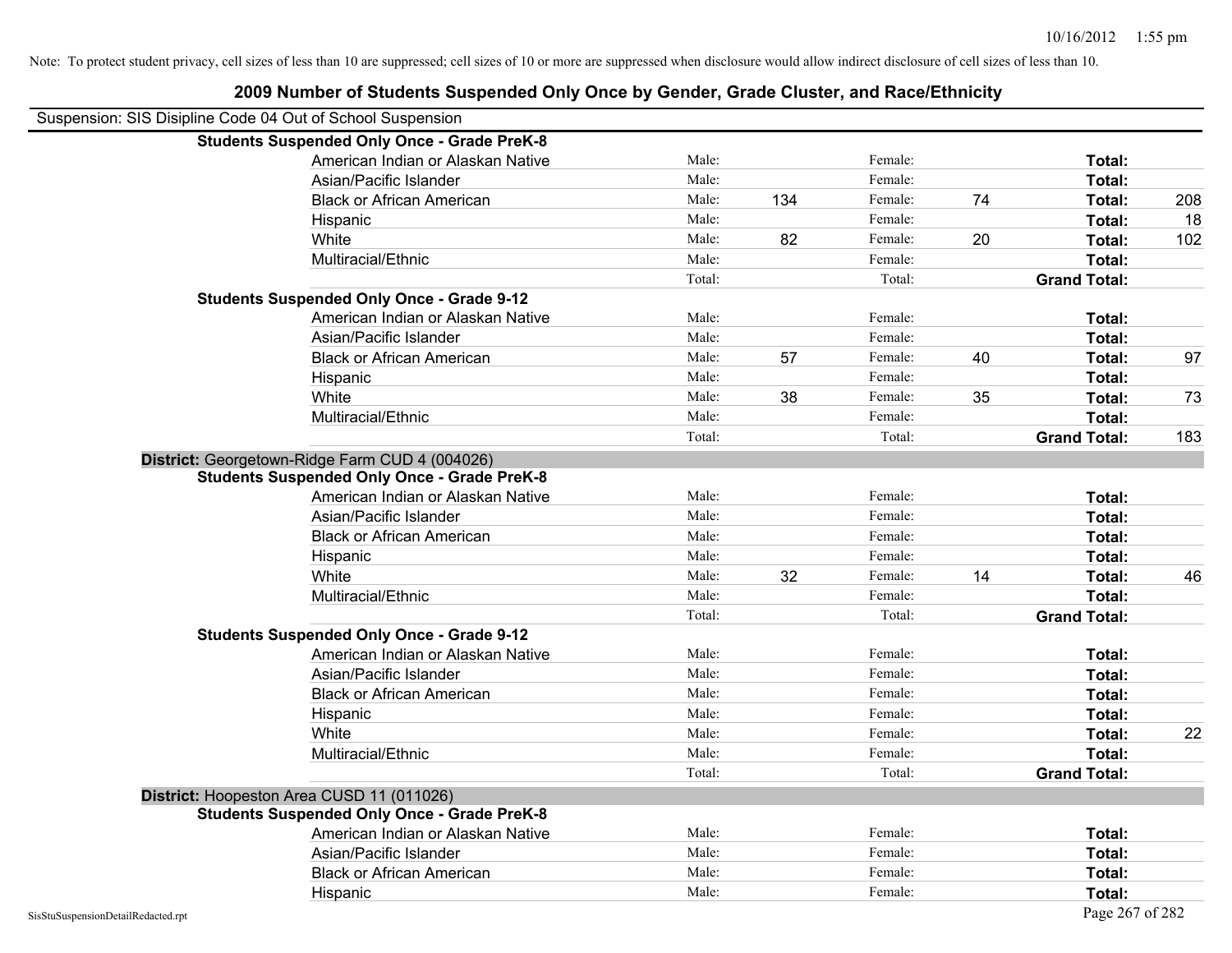| Suspension: SIS Disipline Code 04 Out of School Suspension |                                                    |        |    |         |    |                     |    |
|------------------------------------------------------------|----------------------------------------------------|--------|----|---------|----|---------------------|----|
|                                                            | White                                              | Male:  |    | Female: |    | Total:              | 29 |
|                                                            | Multiracial/Ethnic                                 | Male:  |    | Female: |    | Total:              |    |
|                                                            |                                                    | Total: | 28 | Total:  | 13 | <b>Grand Total:</b> | 41 |
|                                                            | <b>Students Suspended Only Once - Grade 9-12</b>   |        |    |         |    |                     |    |
|                                                            | American Indian or Alaskan Native                  | Male:  |    | Female: |    | Total:              |    |
|                                                            | Asian/Pacific Islander                             | Male:  |    | Female: |    | Total:              |    |
|                                                            | <b>Black or African American</b>                   | Male:  |    | Female: |    | Total:              |    |
|                                                            | Hispanic                                           | Male:  |    | Female: |    | Total:              |    |
|                                                            | White                                              | Male:  | 17 | Female: | 11 | Total:              | 28 |
|                                                            | Multiracial/Ethnic                                 | Male:  |    | Female: |    | Total:              |    |
|                                                            |                                                    | Total: |    | Total:  |    | <b>Grand Total:</b> |    |
| District: Jamaica CUSD 12 (012026)                         |                                                    |        |    |         |    |                     |    |
|                                                            | <b>Students Suspended Only Once - Grade PreK-8</b> |        |    |         |    |                     |    |
|                                                            | American Indian or Alaskan Native                  | Male:  |    | Female: |    | Total:              |    |
|                                                            | Asian/Pacific Islander                             | Male:  |    | Female: |    | Total:              |    |
|                                                            | <b>Black or African American</b>                   | Male:  |    | Female: |    | Total:              |    |
|                                                            | Hispanic                                           | Male:  |    | Female: |    | Total:              |    |
|                                                            | White                                              | Male:  |    | Female: |    | Total:              |    |
|                                                            | Multiracial/Ethnic                                 | Male:  |    | Female: |    | Total:              |    |
|                                                            |                                                    | Total: |    | Total:  |    | <b>Grand Total:</b> |    |
|                                                            | <b>Students Suspended Only Once - Grade 9-12</b>   |        |    |         |    |                     |    |
|                                                            | American Indian or Alaskan Native                  | Male:  |    | Female: |    | Total:              |    |
|                                                            | Asian/Pacific Islander                             | Male:  |    | Female: |    | Total:              |    |
|                                                            | <b>Black or African American</b>                   | Male:  |    | Female: |    | Total:              |    |
|                                                            | Hispanic                                           | Male:  |    | Female: |    | Total:              |    |
|                                                            | White                                              | Male:  |    | Female: |    | Total:              |    |
|                                                            | Multiracial/Ethnic                                 | Male:  |    | Female: |    | Total:              |    |
|                                                            |                                                    | Total: |    | Total:  |    | <b>Grand Total:</b> |    |
| District: Oakwood CUSD 76 (076026)                         |                                                    |        |    |         |    |                     |    |
|                                                            | <b>Students Suspended Only Once - Grade PreK-8</b> |        |    |         |    |                     |    |
|                                                            | American Indian or Alaskan Native                  | Male:  |    | Female: |    | Total:              |    |
|                                                            | Asian/Pacific Islander                             | Male:  |    | Female: |    | Total:              |    |
|                                                            | <b>Black or African American</b>                   | Male:  |    | Female: |    | Total:              |    |
|                                                            | Hispanic                                           | Male:  |    | Female: |    | Total:              |    |
|                                                            | White                                              | Male:  |    | Female: |    | Total:              | 36 |
|                                                            | Multiracial/Ethnic                                 | Male:  |    | Female: |    | Total:              |    |
|                                                            |                                                    | Total: |    | Total:  |    | <b>Grand Total:</b> |    |
|                                                            | <b>Students Suspended Only Once - Grade 9-12</b>   |        |    |         |    |                     |    |
|                                                            | American Indian or Alaskan Native                  | Male:  |    | Female: |    | Total:              |    |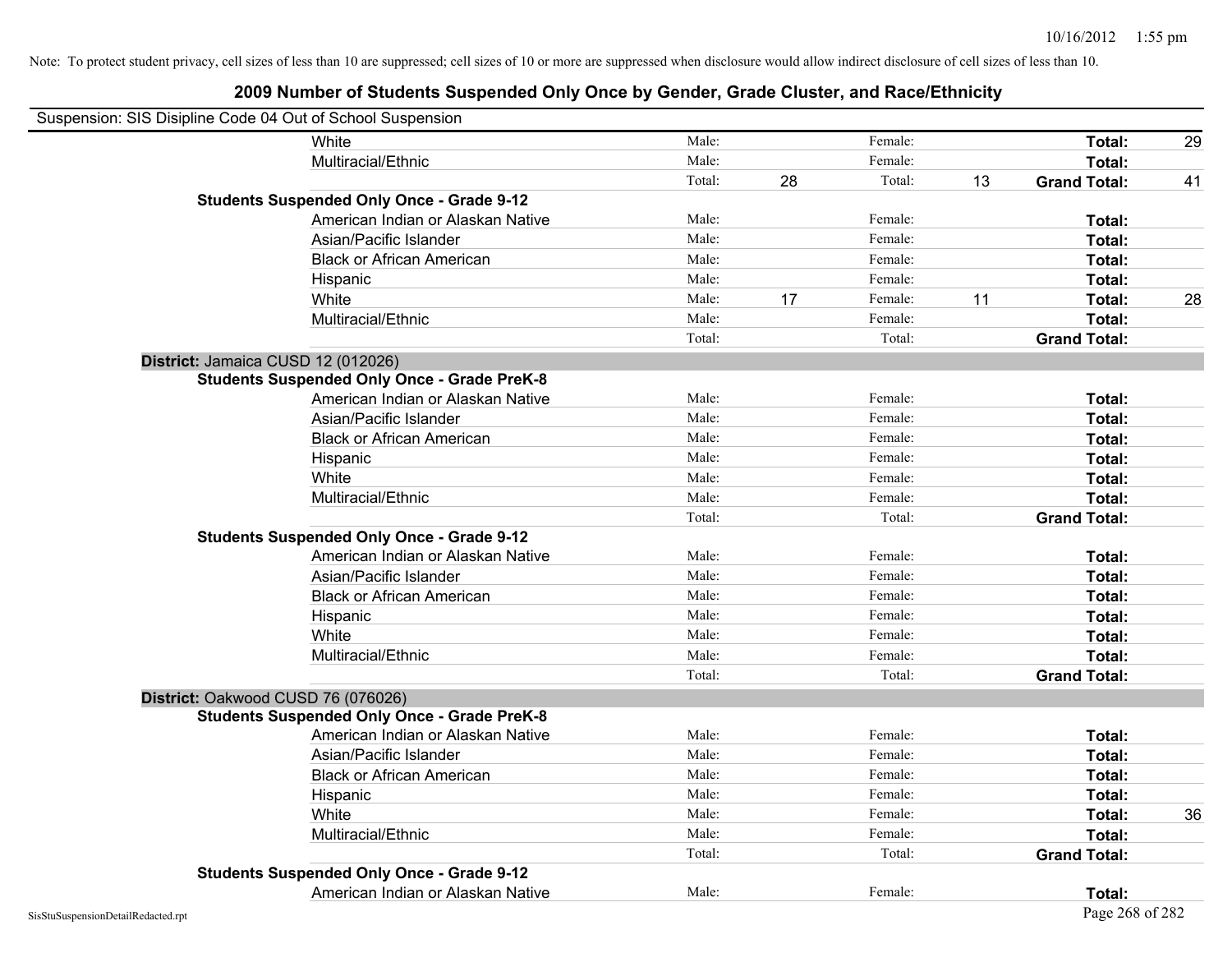| Suspension: SIS Disipline Code 04 Out of School Suspension |                                                    |        |         |                     |    |
|------------------------------------------------------------|----------------------------------------------------|--------|---------|---------------------|----|
|                                                            | Asian/Pacific Islander                             | Male:  | Female: | Total:              |    |
|                                                            | <b>Black or African American</b>                   | Male:  | Female: | Total:              |    |
|                                                            | Hispanic                                           | Male:  | Female: | Total:              |    |
|                                                            | White                                              | Male:  | Female: | Total:              | 26 |
|                                                            | Multiracial/Ethnic                                 | Male:  | Female: | Total:              |    |
|                                                            |                                                    | Total: | Total:  | <b>Grand Total:</b> |    |
| District: Potomac CUSD 10 (010026)                         |                                                    |        |         |                     |    |
|                                                            | <b>Students Suspended Only Once - Grade PreK-8</b> |        |         |                     |    |
|                                                            | American Indian or Alaskan Native                  | Male:  | Female: | Total:              |    |
|                                                            | Asian/Pacific Islander                             | Male:  | Female: | Total:              |    |
|                                                            | <b>Black or African American</b>                   | Male:  | Female: | Total:              |    |
|                                                            | Hispanic                                           | Male:  | Female: | Total:              |    |
|                                                            | White                                              | Male:  | Female: | Total:              |    |
|                                                            | Multiracial/Ethnic                                 | Male:  | Female: | Total:              |    |
|                                                            |                                                    | Total: | Total:  | <b>Grand Total:</b> |    |
| District: Rossville-Alvin CUSD 7 (007026)                  |                                                    |        |         |                     |    |
|                                                            | <b>Students Suspended Only Once - Grade PreK-8</b> |        |         |                     |    |
|                                                            | American Indian or Alaskan Native                  | Male:  | Female: | Total:              |    |
|                                                            | Asian/Pacific Islander                             | Male:  | Female: | Total:              |    |
|                                                            | <b>Black or African American</b>                   | Male:  | Female: | Total:              |    |
|                                                            | Hispanic                                           | Male:  | Female: | Total:              |    |
|                                                            | White                                              | Male:  | Female: | Total:              |    |
|                                                            | Multiracial/Ethnic                                 | Male:  | Female: | Total:              |    |
|                                                            |                                                    | Total: | Total:  | <b>Grand Total:</b> |    |
| District: Westville CUSD 2 (002026)                        |                                                    |        |         |                     |    |
|                                                            | <b>Students Suspended Only Once - Grade PreK-8</b> |        |         |                     |    |
|                                                            | American Indian or Alaskan Native                  | Male:  | Female: | Total:              |    |
|                                                            | Asian/Pacific Islander                             | Male:  | Female: | Total:              |    |
|                                                            | <b>Black or African American</b>                   | Male:  | Female: | Total:              |    |
|                                                            | Hispanic                                           | Male:  | Female: | Total:              |    |
|                                                            | White                                              | Male:  | Female: | Total:              | 29 |
|                                                            | Multiracial/Ethnic                                 | Male:  | Female: | Total:              |    |
|                                                            |                                                    | Total: | Total:  | <b>Grand Total:</b> |    |
|                                                            | <b>Students Suspended Only Once - Grade 9-12</b>   |        |         |                     |    |
|                                                            | American Indian or Alaskan Native                  | Male:  | Female: | Total:              |    |
|                                                            | Asian/Pacific Islander                             | Male:  | Female: | Total:              |    |
|                                                            | <b>Black or African American</b>                   | Male:  | Female: | Total:              |    |
|                                                            | Hispanic                                           | Male:  | Female: | Total:              |    |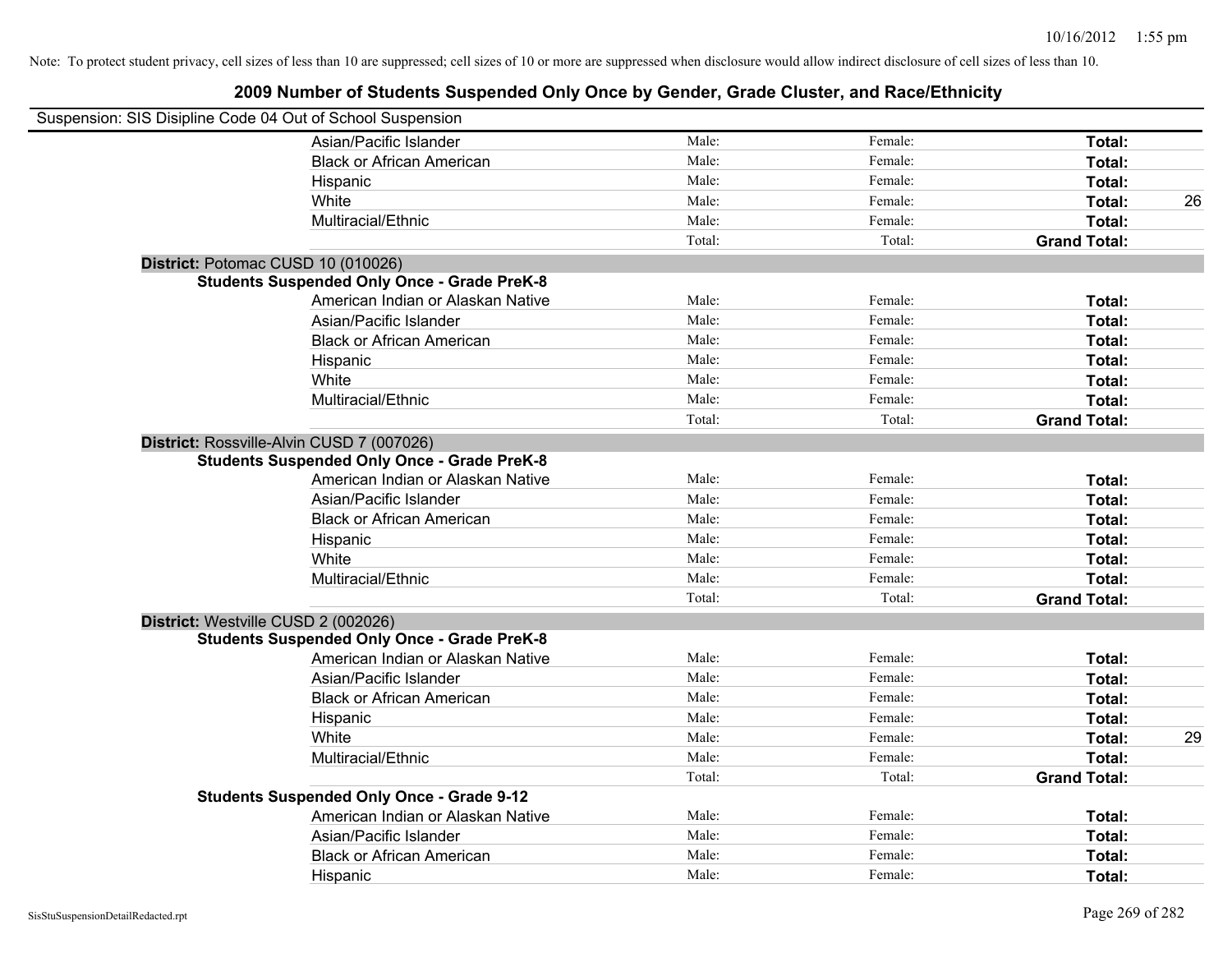|                            | Suspension: SIS Disipline Code 04 Out of School Suspension |        |    |         |    |                     |    |
|----------------------------|------------------------------------------------------------|--------|----|---------|----|---------------------|----|
|                            | White                                                      | Male:  | 25 | Female: | 14 | Total:              | 39 |
|                            | Multiracial/Ethnic                                         | Male:  |    | Female: |    | Total:              |    |
|                            |                                                            | Total: |    | Total:  |    | <b>Grand Total:</b> |    |
| Region: Whiteside ROE (55) |                                                            |        |    |         |    |                     |    |
| County: Whiteside (098)    |                                                            |        |    |         |    |                     |    |
|                            | District: East Coloma SD 12 (012002)                       |        |    |         |    |                     |    |
|                            | <b>Students Suspended Only Once - Grade PreK-8</b>         |        |    |         |    |                     |    |
|                            | American Indian or Alaskan Native                          | Male:  |    | Female: |    | Total:              |    |
|                            | Asian/Pacific Islander                                     | Male:  |    | Female: |    | Total:              |    |
|                            | <b>Black or African American</b>                           | Male:  |    | Female: |    | Total:              |    |
|                            | Hispanic                                                   | Male:  |    | Female: |    | Total:              |    |
|                            | White                                                      | Male:  |    | Female: |    | Total:              |    |
|                            | Multiracial/Ethnic                                         | Male:  |    | Female: |    | Total:              |    |
|                            |                                                            | Total: |    | Total:  |    | <b>Grand Total:</b> |    |
|                            | District: Montmorency CCSD 145 (145004)                    |        |    |         |    |                     |    |
|                            | <b>Students Suspended Only Once - Grade PreK-8</b>         |        |    |         |    |                     |    |
|                            | American Indian or Alaskan Native                          | Male:  |    | Female: |    | Total:              |    |
|                            | Asian/Pacific Islander                                     | Male:  |    | Female: |    | Total:              |    |
|                            | <b>Black or African American</b>                           | Male:  |    | Female: |    | Total:              |    |
|                            | Hispanic                                                   | Male:  |    | Female: |    | Total:              |    |
|                            | White                                                      | Male:  |    | Female: |    | Total:              |    |
|                            | Multiracial/Ethnic                                         | Male:  |    | Female: |    | Total:              |    |
|                            |                                                            | Total: |    | Total:  |    | <b>Grand Total:</b> |    |
|                            | District: Morrison CUSD 6 (006026)                         |        |    |         |    |                     |    |
|                            | <b>Students Suspended Only Once - Grade PreK-8</b>         |        |    |         |    |                     |    |
|                            | American Indian or Alaskan Native                          | Male:  |    | Female: |    | Total:              |    |
|                            | Asian/Pacific Islander                                     | Male:  |    | Female: |    | Total:              |    |
|                            | <b>Black or African American</b>                           | Male:  |    | Female: |    | Total:              |    |
|                            | Hispanic                                                   | Male:  |    | Female: |    | Total:              |    |
|                            | White                                                      | Male:  |    | Female: |    | Total:              |    |
|                            | Multiracial/Ethnic                                         | Male:  |    | Female: |    | Total:              |    |
|                            |                                                            | Total: |    | Total:  |    | <b>Grand Total:</b> |    |
|                            | <b>Students Suspended Only Once - Grade 9-12</b>           |        |    |         |    |                     |    |
|                            | American Indian or Alaskan Native                          | Male:  |    | Female: |    | Total:              |    |
|                            | Asian/Pacific Islander                                     | Male:  |    | Female: |    | Total:              |    |
|                            | <b>Black or African American</b>                           | Male:  |    | Female: |    | Total:              |    |
|                            | Hispanic                                                   | Male:  |    | Female: |    | Total:              |    |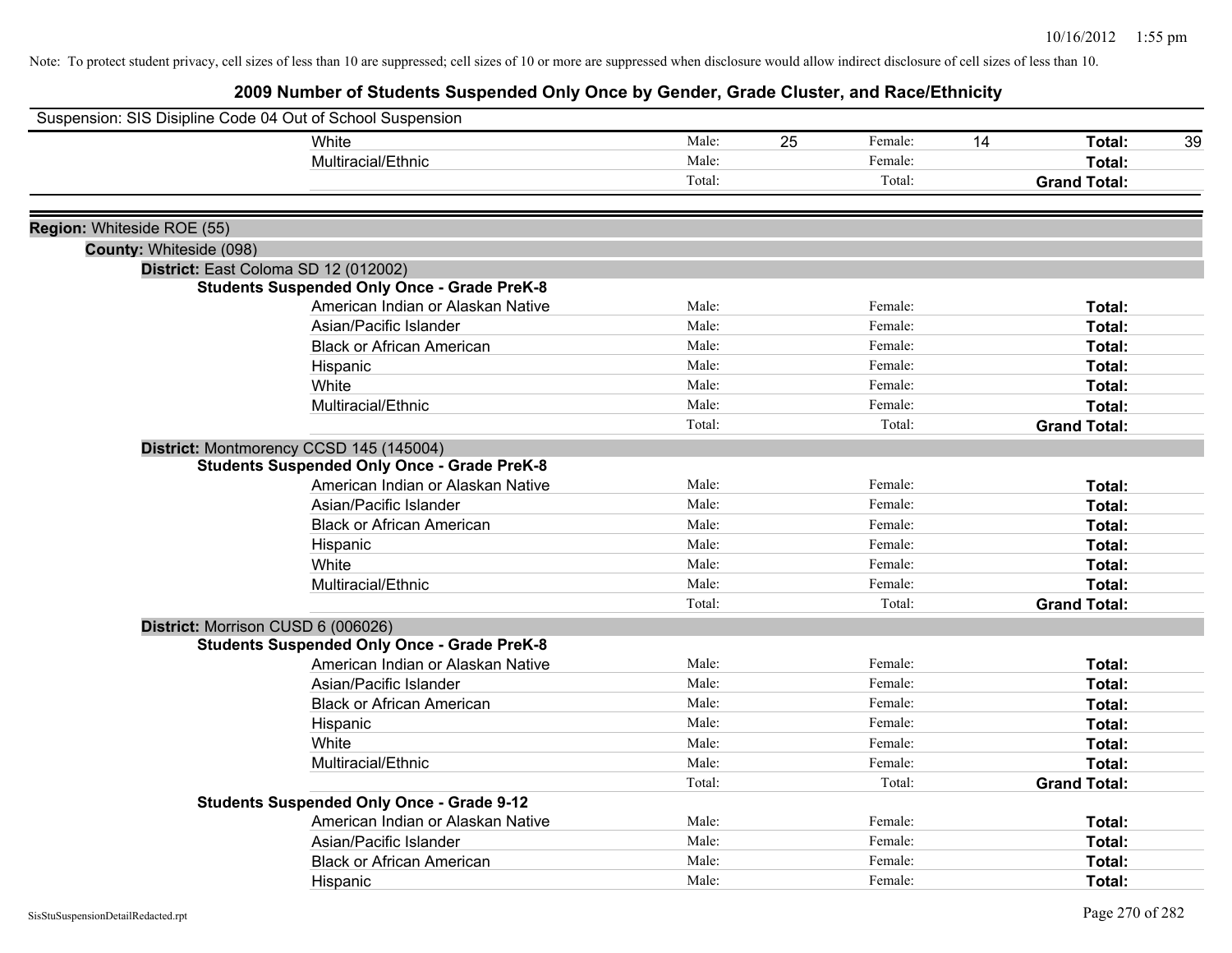| Suspension: SIS Disipline Code 04 Out of School Suspension |                                                      |        |         |                     |    |
|------------------------------------------------------------|------------------------------------------------------|--------|---------|---------------------|----|
|                                                            | White                                                | Male:  | Female: | Total:              |    |
|                                                            | Multiracial/Ethnic                                   | Male:  | Female: | Total:              |    |
|                                                            |                                                      | Total: | Total:  | <b>Grand Total:</b> |    |
| District: Non-Public School (0050)                         |                                                      |        |         |                     |    |
|                                                            | <b>Students Suspended Only Once - Grade 9-12</b>     |        |         |                     |    |
|                                                            | American Indian or Alaskan Native                    | Male:  | Female: | Total:              |    |
|                                                            | Asian/Pacific Islander                               | Male:  | Female: | Total:              |    |
|                                                            | <b>Black or African American</b>                     | Male:  | Female: | Total:              |    |
|                                                            | Hispanic                                             | Male:  | Female: | Total:              |    |
|                                                            | White                                                | Male:  | Female: | Total:              |    |
|                                                            | Multiracial/Ethnic                                   | Male:  | Female: | Total:              |    |
|                                                            |                                                      | Total: | Total:  | <b>Grand Total:</b> |    |
|                                                            | District: Prophetstown-Lyndon-Tampico CUSD3 (003026) |        |         |                     |    |
|                                                            | <b>Students Suspended Only Once - Grade PreK-8</b>   |        |         |                     |    |
|                                                            | American Indian or Alaskan Native                    | Male:  | Female: | Total:              |    |
|                                                            | Asian/Pacific Islander                               | Male:  | Female: | Total:              |    |
|                                                            | <b>Black or African American</b>                     | Male:  | Female: | Total:              |    |
|                                                            | Hispanic                                             | Male:  | Female: | Total:              |    |
|                                                            | White                                                | Male:  | Female: | Total:              |    |
|                                                            | Multiracial/Ethnic                                   | Male:  | Female: | Total:              |    |
|                                                            |                                                      | Total: | Total:  | <b>Grand Total:</b> |    |
|                                                            | <b>Students Suspended Only Once - Grade 9-12</b>     |        |         |                     |    |
|                                                            | American Indian or Alaskan Native                    | Male:  | Female: | Total:              |    |
|                                                            | Asian/Pacific Islander                               | Male:  | Female: | Total:              |    |
|                                                            | <b>Black or African American</b>                     | Male:  | Female: | Total:              |    |
|                                                            | Hispanic                                             | Male:  | Female: | Total:              |    |
|                                                            | White                                                | Male:  | Female: | Total:              |    |
|                                                            | Multiracial/Ethnic                                   | Male:  | Female: | Total:              |    |
|                                                            |                                                      | Total: | Total:  | <b>Grand Total:</b> |    |
| District: River Bend CUSD 2 (002026)                       |                                                      |        |         |                     |    |
|                                                            | <b>Students Suspended Only Once - Grade PreK-8</b>   |        |         |                     |    |
|                                                            | American Indian or Alaskan Native                    | Male:  | Female: | Total:              |    |
|                                                            | Asian/Pacific Islander                               | Male:  | Female: | Total:              |    |
|                                                            | <b>Black or African American</b>                     | Male:  | Female: | Total:              |    |
|                                                            | Hispanic                                             | Male:  | Female: | Total:              |    |
|                                                            | White                                                | Male:  | Female: | Total:              | 24 |
|                                                            | Multiracial/Ethnic                                   | Male:  | Female: | Total:              |    |
|                                                            |                                                      | Total: | Total:  | <b>Grand Total:</b> |    |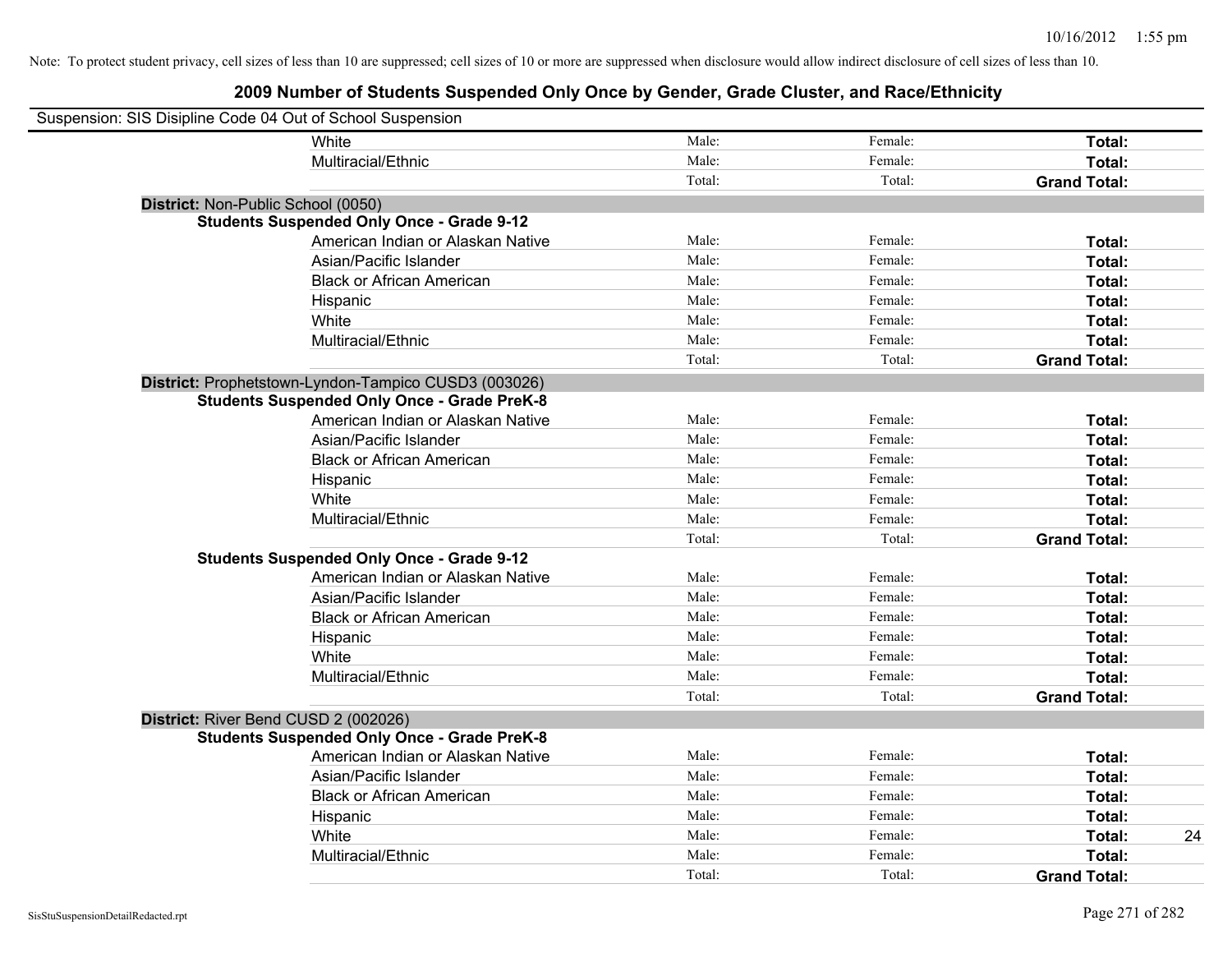|  |  | 2009 Number of Students Suspended Only Once by Gender, Grade Cluster, and Race/Ethnicity |  |
|--|--|------------------------------------------------------------------------------------------|--|
|  |  |                                                                                          |  |

| Suspension: SIS Disipline Code 04 Out of School Suspension                                 |        |         |                     |    |
|--------------------------------------------------------------------------------------------|--------|---------|---------------------|----|
| <b>Students Suspended Only Once - Grade 9-12</b>                                           |        |         |                     |    |
| American Indian or Alaskan Native                                                          | Male:  | Female: | Total:              |    |
| Asian/Pacific Islander                                                                     | Male:  | Female: | Total:              |    |
| <b>Black or African American</b>                                                           | Male:  | Female: | Total:              |    |
| Hispanic                                                                                   | Male:  | Female: | Total:              |    |
| White                                                                                      | Male:  | Female: | Total:              | 29 |
| Multiracial/Ethnic                                                                         | Male:  | Female: | Total:              |    |
|                                                                                            | Total: | Total:  | <b>Grand Total:</b> |    |
| District: Riverdale SD 14 (014002)                                                         |        |         |                     |    |
| <b>Students Suspended Only Once - Grade PreK-8</b>                                         |        |         |                     |    |
| American Indian or Alaskan Native                                                          | Male:  | Female: | Total:              |    |
| Asian/Pacific Islander                                                                     | Male:  | Female: | Total:              |    |
| <b>Black or African American</b>                                                           | Male:  | Female: | Total:              |    |
| Hispanic                                                                                   | Male:  | Female: | Total:              |    |
| White                                                                                      | Male:  | Female: | Total:              |    |
| Multiracial/Ethnic                                                                         | Male:  | Female: | Total:              |    |
|                                                                                            | Total: | Total:  | <b>Grand Total:</b> |    |
| District: Rock Falls ESD 13 (013002)<br><b>Students Suspended Only Once - Grade PreK-8</b> |        |         |                     |    |
| American Indian or Alaskan Native                                                          | Male:  | Female: | Total:              |    |
| Asian/Pacific Islander                                                                     | Male:  | Female: | Total:              |    |
| <b>Black or African American</b>                                                           | Male:  | Female: | Total:              |    |
| Hispanic                                                                                   | Male:  | Female: | Total:              |    |
| White                                                                                      | Male:  | Female: | Total:              |    |
| Multiracial/Ethnic                                                                         | Male:  | Female: | Total:              |    |
|                                                                                            | Total: | Total:  | <b>Grand Total:</b> |    |
| District: Rock Falls Twp HSD 301 (301017)                                                  |        |         |                     |    |
| <b>Students Suspended Only Once - Grade 9-12</b>                                           |        |         |                     |    |
| American Indian or Alaskan Native                                                          | Male:  | Female: | Total:              |    |
| Asian/Pacific Islander                                                                     | Male:  | Female: | Total:              |    |
| <b>Black or African American</b>                                                           | Male:  | Female: | Total:              |    |
| Hispanic                                                                                   | Male:  | Female: | Total:              |    |
| White                                                                                      | Male:  | Female: | Total:              | 27 |
| Multiracial/Ethnic                                                                         | Male:  | Female: | Total:              |    |
|                                                                                            | Total: | Total:  | <b>Grand Total:</b> | 38 |
| District: Sterling CUSD 5 (005026)                                                         |        |         |                     |    |
| <b>Students Suspended Only Once - Grade PreK-8</b>                                         |        |         |                     |    |
| American Indian or Alaskan Native                                                          | Male:  | Female: | Total:              |    |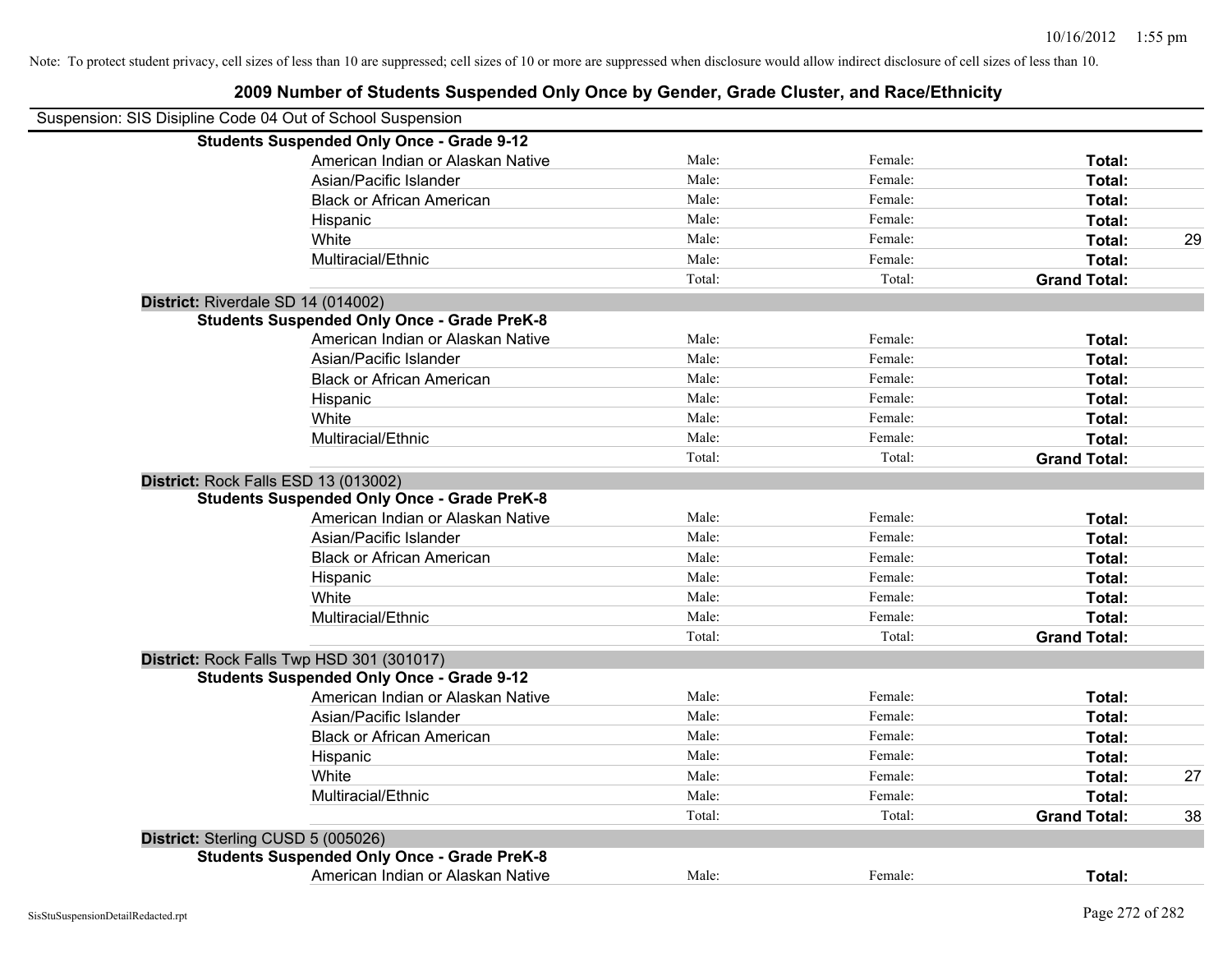|                                                          | Suspension: SIS Disipline Code 04 Out of School Suspension |        |         |                     |    |
|----------------------------------------------------------|------------------------------------------------------------|--------|---------|---------------------|----|
|                                                          | Asian/Pacific Islander                                     | Male:  | Female: | Total:              |    |
|                                                          | <b>Black or African American</b>                           | Male:  | Female: | Total:              |    |
|                                                          | Hispanic                                                   | Male:  | Female: | Total:              |    |
|                                                          | White                                                      | Male:  | Female: | Total:              | 14 |
|                                                          | Multiracial/Ethnic                                         | Male:  | Female: | Total:              |    |
|                                                          |                                                            | Total: | Total:  | <b>Grand Total:</b> | 24 |
|                                                          | <b>Students Suspended Only Once - Grade 9-12</b>           |        |         |                     |    |
|                                                          | American Indian or Alaskan Native                          | Male:  | Female: | Total:              |    |
|                                                          | Asian/Pacific Islander                                     | Male:  | Female: | Total:              |    |
|                                                          | <b>Black or African American</b>                           | Male:  | Female: | Total:              |    |
|                                                          | Hispanic                                                   | Male:  | Female: | Total:              |    |
|                                                          | White                                                      | Male:  | Female: | Total:              |    |
|                                                          | Multiracial/Ethnic                                         | Male:  | Female: | Total:              |    |
|                                                          |                                                            | Total: | Total:  | <b>Grand Total:</b> |    |
| Region: Will ROE (56)<br>County: Non-Public School (000) | District: Will ROE (000000)                                |        |         |                     |    |
|                                                          | <b>Students Suspended Only Once - Grade PreK-8</b>         |        |         |                     |    |
|                                                          | American Indian or Alaskan Native                          | Male:  | Female: | Total:              |    |
|                                                          | Asian/Pacific Islander                                     | Male:  | Female: | Total:              |    |
|                                                          | <b>Black or African American</b>                           | Male:  | Female: | Total:              |    |
|                                                          | Hispanic                                                   | Male:  | Female: | Total:              |    |
|                                                          | White                                                      | Male:  | Female: | Total:              |    |
|                                                          | Multiracial/Ethnic                                         | Male:  | Female: | Total:              |    |
|                                                          |                                                            | Total: | Total:  | <b>Grand Total:</b> |    |
|                                                          | <b>Students Suspended Only Once - Grade 9-12</b>           |        |         |                     |    |
|                                                          | American Indian or Alaskan Native                          | Male:  | Female: | Total:              |    |
|                                                          | Asian/Pacific Islander                                     | Male:  | Female: | Total:              |    |
|                                                          | <b>Black or African American</b>                           | Male:  | Female: | Total:              | 19 |
|                                                          | Hispanic                                                   | Male:  | Female: | Total:              | 20 |
|                                                          | White                                                      | Male:  | Female: | Total:              |    |
|                                                          | Multiracial/Ethnic                                         | Male:  | Female: | Total:              |    |
|                                                          |                                                            | Total: | Total:  | <b>Grand Total:</b> |    |
| <b>County: Will (099)</b>                                |                                                            |        |         |                     |    |
|                                                          | District: Beecher CUSD 200U (200U26)                       |        |         |                     |    |
|                                                          | <b>Students Suspended Only Once - Grade PreK-8</b>         |        |         |                     |    |
|                                                          | American Indian or Alaskan Native                          | Male:  | Female: | Total:              |    |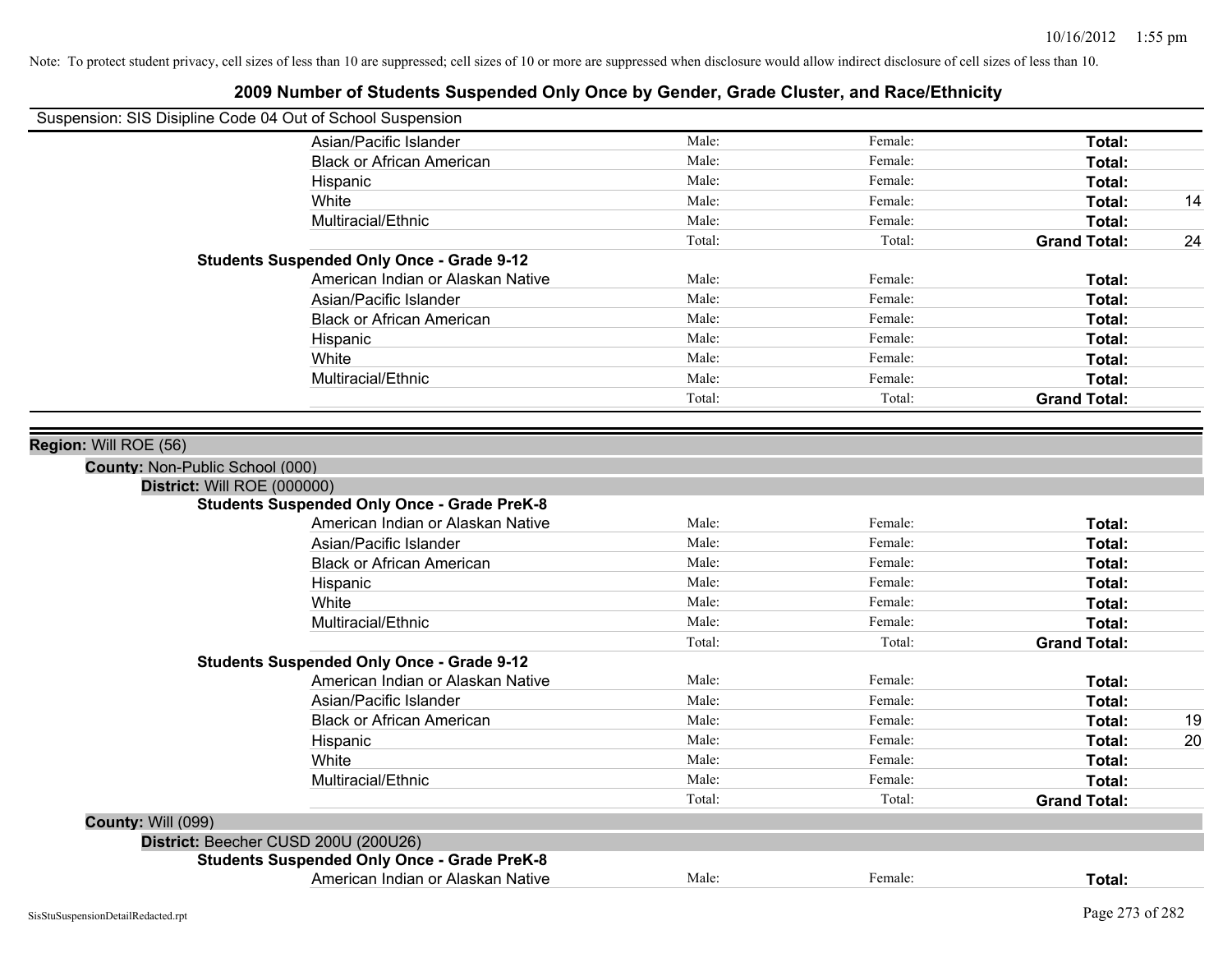| Suspension: SIS Disipline Code 04 Out of School Suspension |                                                    |        |     |         |    |                     |     |
|------------------------------------------------------------|----------------------------------------------------|--------|-----|---------|----|---------------------|-----|
|                                                            | Asian/Pacific Islander                             | Male:  |     | Female: |    | Total:              |     |
|                                                            | <b>Black or African American</b>                   | Male:  |     | Female: |    | Total:              |     |
|                                                            | Hispanic                                           | Male:  |     | Female: |    | Total:              |     |
|                                                            | White                                              | Male:  |     | Female: |    | Total:              | 18  |
|                                                            | Multiracial/Ethnic                                 | Male:  |     | Female: |    | Total:              |     |
|                                                            |                                                    | Total: |     | Total:  |    | <b>Grand Total:</b> |     |
|                                                            | <b>Students Suspended Only Once - Grade 9-12</b>   |        |     |         |    |                     |     |
|                                                            | American Indian or Alaskan Native                  | Male:  |     | Female: |    | Total:              |     |
|                                                            | Asian/Pacific Islander                             | Male:  |     | Female: |    | Total:              |     |
|                                                            | <b>Black or African American</b>                   | Male:  |     | Female: |    | Total:              |     |
|                                                            | Hispanic                                           | Male:  |     | Female: |    | Total:              |     |
|                                                            | White                                              | Male:  |     | Female: |    | Total:              | 14  |
|                                                            | Multiracial/Ethnic                                 | Male:  |     | Female: |    | Total:              |     |
|                                                            |                                                    | Total: |     | Total:  |    | <b>Grand Total:</b> |     |
|                                                            | District: Chaney-Monge SD 88 (088002)              |        |     |         |    |                     |     |
|                                                            | <b>Students Suspended Only Once - Grade PreK-8</b> |        |     |         |    |                     |     |
|                                                            | American Indian or Alaskan Native                  | Male:  |     | Female: |    | Total:              |     |
|                                                            | Asian/Pacific Islander                             | Male:  |     | Female: |    | Total:              |     |
|                                                            | <b>Black or African American</b>                   | Male:  |     | Female: |    | Total:              | 10  |
|                                                            | Hispanic                                           | Male:  |     | Female: |    | Total:              |     |
|                                                            | White                                              | Male:  |     | Female: |    | Total:              |     |
|                                                            | Multiracial/Ethnic                                 | Male:  |     | Female: |    | Total:              |     |
|                                                            |                                                    | Total: |     | Total:  |    | <b>Grand Total:</b> | 21  |
|                                                            | District: Crete Monee CUSD 201U (201U26)           |        |     |         |    |                     |     |
|                                                            | <b>Students Suspended Only Once - Grade PreK-8</b> |        |     |         |    |                     |     |
|                                                            | American Indian or Alaskan Native                  | Male:  |     | Female: |    | Total:              |     |
|                                                            | Asian/Pacific Islander                             | Male:  |     | Female: |    | Total:              |     |
|                                                            | <b>Black or African American</b>                   | Male:  | 128 | Female: | 67 | Total:              | 195 |
|                                                            | Hispanic                                           | Male:  |     | Female: |    | Total:              | 13  |
|                                                            | White                                              | Male:  |     | Female: |    | Total:              | 44  |
|                                                            | Multiracial/Ethnic                                 | Male:  |     | Female: |    | Total:              |     |
|                                                            |                                                    | Total: |     | Total:  |    | <b>Grand Total:</b> |     |
|                                                            | <b>Students Suspended Only Once - Grade 9-12</b>   |        |     |         |    |                     |     |
|                                                            | American Indian or Alaskan Native                  | Male:  |     | Female: |    | Total:              |     |
|                                                            | Asian/Pacific Islander                             | Male:  |     | Female: |    | Total:              |     |
|                                                            | <b>Black or African American</b>                   | Male:  | 94  | Female: | 69 | Total:              | 163 |
|                                                            | Hispanic                                           | Male:  |     | Female: |    | Total:              | 17  |
|                                                            | White                                              | Male:  | 20  | Female: | 25 | Total:              | 45  |
|                                                            | Multiracial/Ethnic                                 | Male:  |     | Female: |    | Total:              |     |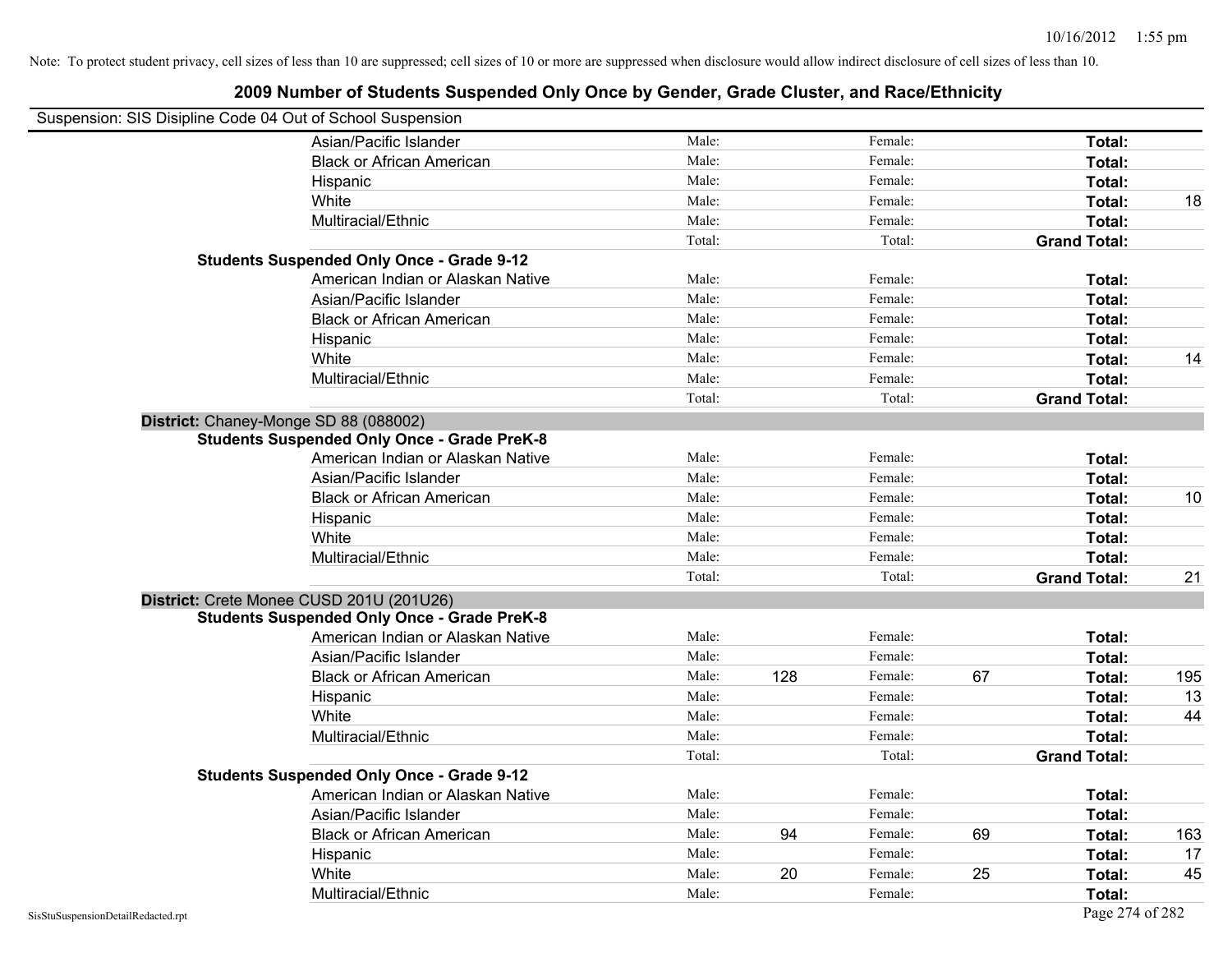## **2009 Number of Students Suspended Only Once by Gender, Grade Cluster, and Race/Ethnicity**

| Suspension: SIS Disipline Code 04 Out of School Suspension |        |         |                     |    |
|------------------------------------------------------------|--------|---------|---------------------|----|
|                                                            | Total: | Total:  | <b>Grand Total:</b> |    |
| District: Elwood CCSD 203 (203004)                         |        |         |                     |    |
| <b>Students Suspended Only Once - Grade PreK-8</b>         |        |         |                     |    |
| American Indian or Alaskan Native                          | Male:  | Female: | Total:              |    |
| Asian/Pacific Islander                                     | Male:  | Female: | Total:              |    |
| <b>Black or African American</b>                           | Male:  | Female: | Total:              |    |
| Hispanic                                                   | Male:  | Female: | Total:              |    |
| White                                                      | Male:  | Female: | Total:              |    |
| Multiracial/Ethnic                                         | Male:  | Female: | Total:              |    |
|                                                            | Total: | Total:  | <b>Grand Total:</b> |    |
| District: Fairmont SD 89 (089002)                          |        |         |                     |    |
| <b>Students Suspended Only Once - Grade PreK-8</b>         |        |         |                     |    |
| American Indian or Alaskan Native                          | Male:  | Female: | Total:              |    |
| Asian/Pacific Islander                                     | Male:  | Female: | Total:              |    |
| <b>Black or African American</b>                           | Male:  | Female: | Total:              | 16 |
| Hispanic                                                   | Male:  | Female: | Total:              |    |
| White                                                      | Male:  | Female: | Total:              |    |
| Multiracial/Ethnic                                         | Male:  | Female: | Total:              |    |
|                                                            | Total: | Total:  | <b>Grand Total:</b> |    |
| District: Frankfort CCSD 157C (157C04)                     |        |         |                     |    |
| <b>Students Suspended Only Once - Grade PreK-8</b>         |        |         |                     |    |
| American Indian or Alaskan Native                          | Male:  | Female: | Total:              |    |
| Asian/Pacific Islander                                     | Male:  | Female: | Total:              |    |
| <b>Black or African American</b>                           | Male:  | Female: | Total:              |    |
| Hispanic                                                   | Male:  | Female: | Total:              |    |
| White                                                      | Male:  | Female: | Total:              | 15 |
| Multiracial/Ethnic                                         | Male:  | Female: | Total:              |    |
|                                                            | Total: | Total:  | <b>Grand Total:</b> |    |
| District: Homer CCSD 33C (033C04)                          |        |         |                     |    |
| <b>Students Suspended Only Once - Grade PreK-8</b>         |        |         |                     |    |
| American Indian or Alaskan Native                          | Male:  | Female: | Total:              |    |
| Asian/Pacific Islander                                     | Male:  | Female: | Total:              |    |
| <b>Black or African American</b>                           | Male:  | Female: | Total:              |    |
| Hispanic                                                   | Male:  | Female: | Total:              |    |
| White                                                      | Male:  | Female: | Total:              | 34 |
| Multiracial/Ethnic                                         | Male:  | Female: | Total:              |    |
|                                                            | Total: | Total:  | <b>Grand Total:</b> |    |

# **District:** Joliet PSD 86 (086005)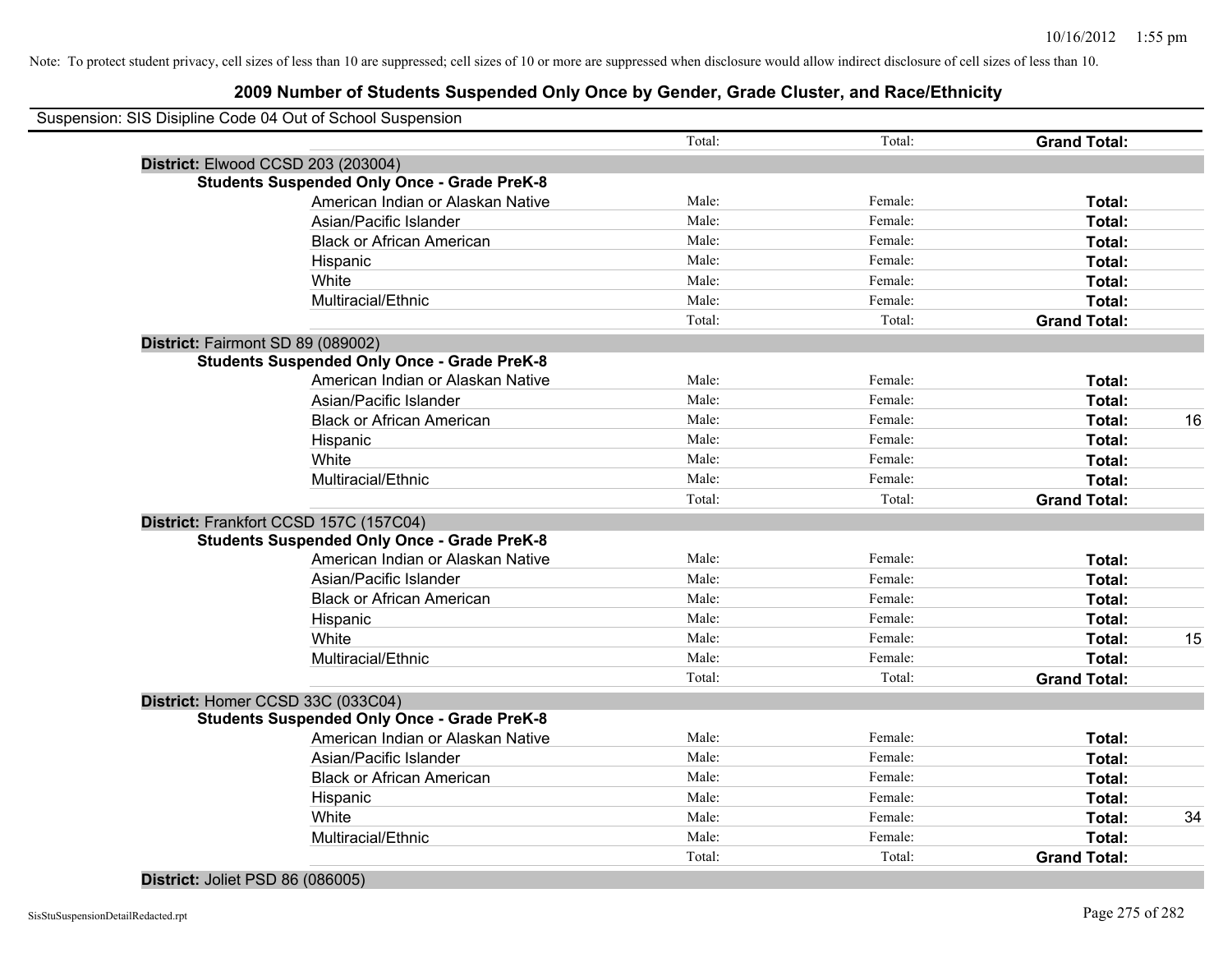| Suspension: SIS Disipline Code 04 Out of School Suspension |                                                     |        |     |         |     |                     |     |
|------------------------------------------------------------|-----------------------------------------------------|--------|-----|---------|-----|---------------------|-----|
|                                                            | <b>Students Suspended Only Once - Grade PreK-8</b>  |        |     |         |     |                     |     |
|                                                            | American Indian or Alaskan Native                   | Male:  |     | Female: |     | Total:              |     |
|                                                            | Asian/Pacific Islander                              | Male:  |     | Female: |     | Total:              |     |
|                                                            | <b>Black or African American</b>                    | Male:  | 143 | Female: | 97  | Total:              | 240 |
|                                                            | Hispanic                                            | Male:  | 114 | Female: | 43  | Total:              | 157 |
|                                                            | White                                               | Male:  |     | Female: |     | Total:              | 56  |
|                                                            | Multiracial/Ethnic                                  | Male:  |     | Female: |     | Total:              | 29  |
|                                                            |                                                     | Total: |     | Total:  |     | <b>Grand Total:</b> |     |
| District: Joliet Twp HSD 204 (204017)                      |                                                     |        |     |         |     |                     |     |
|                                                            | <b>Students Suspended Only Once - Grade 9-12</b>    |        |     |         |     |                     |     |
|                                                            | American Indian or Alaskan Native                   | Male:  |     | Female: |     | Total:              |     |
|                                                            | Asian/Pacific Islander                              | Male:  |     | Female: |     | Total:              |     |
|                                                            | <b>Black or African American</b>                    | Male:  | 124 | Female: | 102 | Total:              | 226 |
|                                                            | Hispanic                                            | Male:  | 75  | Female: | 51  | Total:              | 126 |
|                                                            | White                                               | Male:  | 50  | Female: | 26  | Total:              | 76  |
|                                                            | Multiracial/Ethnic                                  | Male:  |     | Female: |     | Total:              | 10  |
|                                                            |                                                     | Total: |     | Total:  |     | <b>Grand Total:</b> |     |
|                                                            | District: Lincoln Way CHSD 210 (210016)             |        |     |         |     |                     |     |
|                                                            | <b>Students Suspended Only Once - Grade 9-12</b>    |        |     |         |     |                     |     |
|                                                            | American Indian or Alaskan Native                   | Male:  |     | Female: |     | Total:              |     |
|                                                            | Asian/Pacific Islander                              | Male:  |     | Female: |     | Total:              |     |
|                                                            | <b>Black or African American</b>                    | Male:  |     | Female: |     | Total:              |     |
|                                                            | Hispanic                                            | Male:  |     | Female: |     | Total:              |     |
|                                                            | White                                               | Male:  | 62  | Female: | 22  | Total:              | 84  |
|                                                            | Multiracial/Ethnic                                  | Male:  |     | Female: |     | Total:              |     |
|                                                            |                                                     | Total: |     | Total:  |     | <b>Grand Total:</b> | 101 |
|                                                            | District: Lincoln-Way Area Spec Ed JA Dist (843060) |        |     |         |     |                     |     |
|                                                            | <b>Students Suspended Only Once - Grade 9-12</b>    |        |     |         |     |                     |     |
|                                                            | American Indian or Alaskan Native                   | Male:  |     | Female: |     | Total:              |     |
|                                                            | Asian/Pacific Islander                              | Male:  |     | Female: |     | Total:              |     |
|                                                            | <b>Black or African American</b>                    | Male:  |     | Female: |     | Total:              |     |
|                                                            | Hispanic                                            | Male:  |     | Female: |     | Total:              |     |
|                                                            | White                                               | Male:  |     | Female: |     | Total:              |     |
|                                                            | Multiracial/Ethnic                                  | Male:  |     | Female: |     | Total:              |     |
|                                                            |                                                     | Total: |     | Total:  |     | <b>Grand Total:</b> |     |
| District: Lockport SD 91 (091002)                          |                                                     |        |     |         |     |                     |     |
|                                                            | <b>Students Suspended Only Once - Grade PreK-8</b>  |        |     |         |     |                     |     |
|                                                            | American Indian or Alaskan Native                   | Male:  |     | Female: |     | Total:              |     |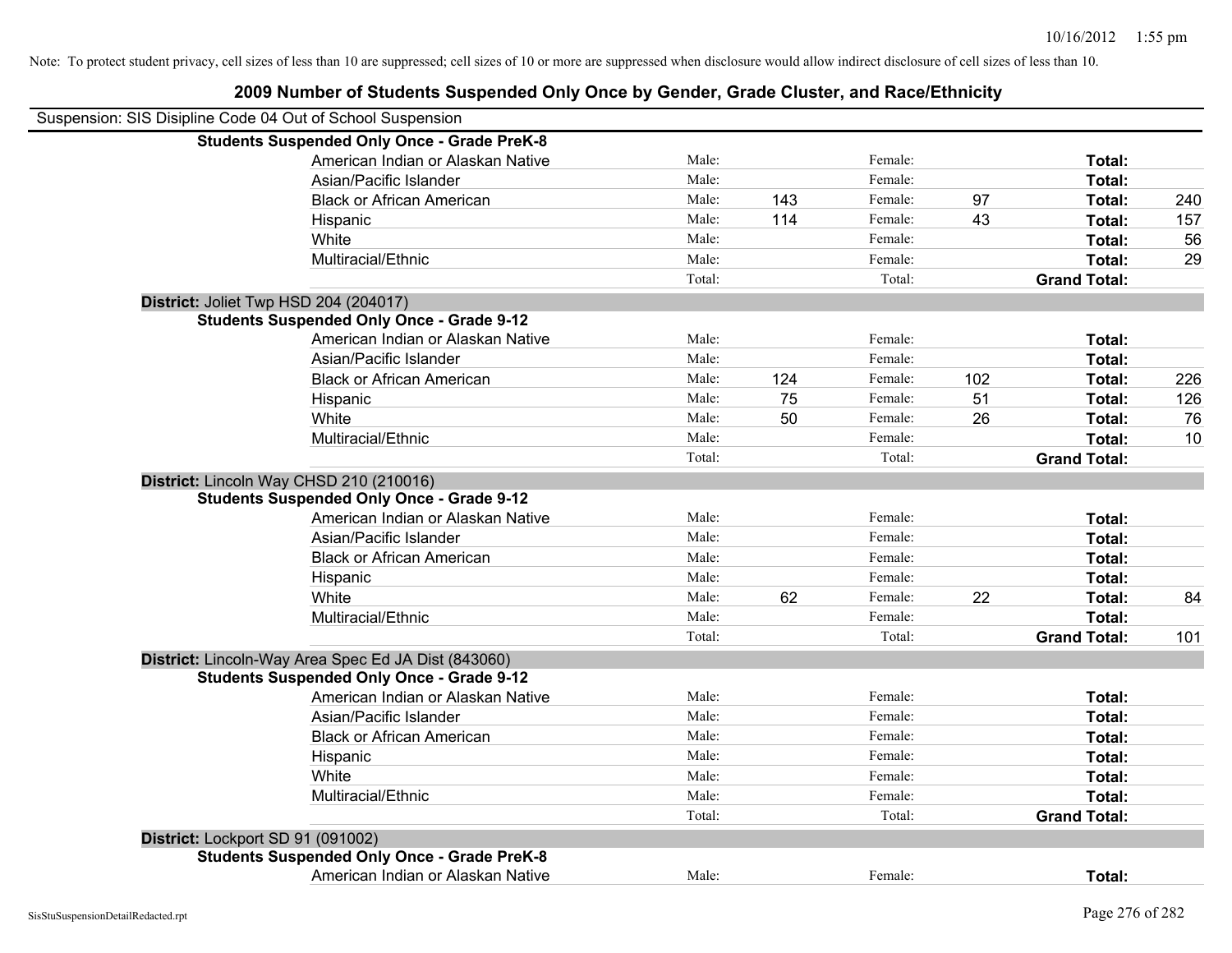| Suspension: SIS Disipline Code 04 Out of School Suspension |        |     |         |    |                     |     |
|------------------------------------------------------------|--------|-----|---------|----|---------------------|-----|
| Asian/Pacific Islander                                     | Male:  |     | Female: |    | Total:              |     |
| <b>Black or African American</b>                           | Male:  |     | Female: |    | Total:              |     |
| Hispanic                                                   | Male:  |     | Female: |    | Total:              |     |
| White                                                      | Male:  |     | Female: |    | Total:              |     |
| Multiracial/Ethnic                                         | Male:  |     | Female: |    | Total:              |     |
|                                                            | Total: |     | Total:  |    | <b>Grand Total:</b> |     |
| District: Lockport Twp HSD 205 (205017)                    |        |     |         |    |                     |     |
| <b>Students Suspended Only Once - Grade 9-12</b>           |        |     |         |    |                     |     |
| American Indian or Alaskan Native                          | Male:  |     | Female: |    | Total:              |     |
| Asian/Pacific Islander                                     | Male:  |     | Female: |    | Total:              |     |
| <b>Black or African American</b>                           | Male:  | 21  | Female: | 26 | Total:              | 47  |
| Hispanic                                                   | Male:  | 26  | Female: | 15 | Total:              | 41  |
| White                                                      | Male:  | 124 | Female: | 68 | Total:              | 192 |
| Multiracial/Ethnic                                         | Male:  |     | Female: |    | Total:              |     |
|                                                            | Total: |     | Total:  |    | <b>Grand Total:</b> | 295 |
| District: Manhattan SD 114 (114002)                        |        |     |         |    |                     |     |
| <b>Students Suspended Only Once - Grade PreK-8</b>         |        |     |         |    |                     |     |
| American Indian or Alaskan Native                          | Male:  |     | Female: |    | Total:              |     |
| Asian/Pacific Islander                                     | Male:  |     | Female: |    | Total:              |     |
| <b>Black or African American</b>                           | Male:  |     | Female: |    | Total:              |     |
| Hispanic                                                   | Male:  |     | Female: |    | Total:              |     |
| White                                                      | Male:  |     | Female: |    | Total:              | 11  |
| Multiracial/Ethnic                                         | Male:  |     | Female: |    | Total:              |     |
|                                                            | Total: |     | Total:  |    | <b>Grand Total:</b> |     |
| District: Mokena SD 159 (159002)                           |        |     |         |    |                     |     |
| <b>Students Suspended Only Once - Grade PreK-8</b>         |        |     |         |    |                     |     |
| American Indian or Alaskan Native                          | Male:  |     | Female: |    | Total:              |     |
| Asian/Pacific Islander                                     | Male:  |     | Female: |    | Total:              |     |
| <b>Black or African American</b>                           | Male:  |     | Female: |    | Total:              |     |
| Hispanic                                                   | Male:  |     | Female: |    | Total:              |     |
| White                                                      | Male:  |     | Female: |    | Total:              | 33  |
| Multiracial/Ethnic                                         | Male:  |     | Female: |    | Total:              |     |
|                                                            | Total: |     | Total:  |    | <b>Grand Total:</b> |     |
| District: New Lenox SD 122 (122002)                        |        |     |         |    |                     |     |
| <b>Students Suspended Only Once - Grade PreK-8</b>         |        |     |         |    |                     |     |
| American Indian or Alaskan Native                          | Male:  |     | Female: |    | Total:              |     |
| Asian/Pacific Islander                                     | Male:  |     | Female: |    | Total:              |     |
| <b>Black or African American</b>                           | Male:  |     | Female: |    | Total:              |     |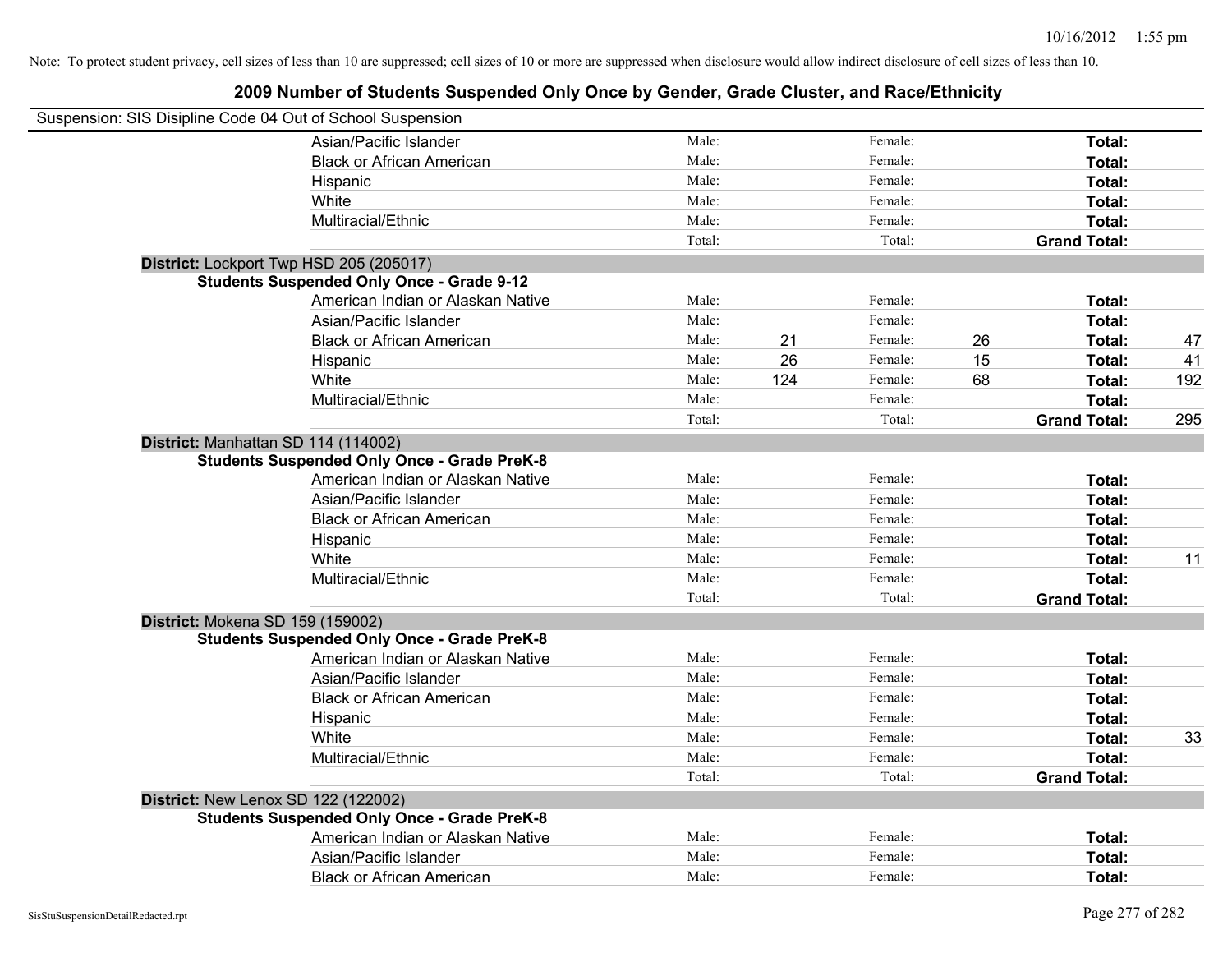| Suspension: SIS Disipline Code 04 Out of School Suspension |                                                    |        |     |         |    |                     |     |
|------------------------------------------------------------|----------------------------------------------------|--------|-----|---------|----|---------------------|-----|
|                                                            | Hispanic                                           | Male:  |     | Female: |    | Total:              |     |
|                                                            | White                                              | Male:  |     | Female: |    | Total:              | 36  |
|                                                            | Multiracial/Ethnic                                 | Male:  |     | Female: |    | Total:              |     |
|                                                            |                                                    | Total: |     | Total:  |    | <b>Grand Total:</b> |     |
| District: Peotone CUSD 207U (207U26)                       |                                                    |        |     |         |    |                     |     |
|                                                            | <b>Students Suspended Only Once - Grade PreK-8</b> |        |     |         |    |                     |     |
|                                                            | American Indian or Alaskan Native                  | Male:  |     | Female: |    | Total:              |     |
|                                                            | Asian/Pacific Islander                             | Male:  |     | Female: |    | Total:              |     |
|                                                            | <b>Black or African American</b>                   | Male:  |     | Female: |    | Total:              |     |
|                                                            | Hispanic                                           | Male:  |     | Female: |    | Total:              |     |
|                                                            | White                                              | Male:  |     | Female: |    | Total:              | 15  |
|                                                            | Multiracial/Ethnic                                 | Male:  |     | Female: |    | Total:              |     |
|                                                            |                                                    | Total: |     | Total:  |    | <b>Grand Total:</b> |     |
|                                                            | <b>Students Suspended Only Once - Grade 9-12</b>   |        |     |         |    |                     |     |
|                                                            | American Indian or Alaskan Native                  | Male:  |     | Female: |    | Total:              |     |
|                                                            | Asian/Pacific Islander                             | Male:  |     | Female: |    | Total:              |     |
|                                                            | <b>Black or African American</b>                   | Male:  |     | Female: |    | Total:              |     |
|                                                            | Hispanic                                           | Male:  |     | Female: |    | Total:              |     |
|                                                            | White                                              | Male:  |     | Female: |    | Total:              | 32  |
|                                                            | Multiracial/Ethnic                                 | Male:  |     | Female: |    | Total:              |     |
|                                                            |                                                    | Total: |     | Total:  |    | <b>Grand Total:</b> |     |
| District: Plainfield SD 202 (202022)                       |                                                    |        |     |         |    |                     |     |
|                                                            | <b>Students Suspended Only Once - Grade PreK-8</b> |        |     |         |    |                     |     |
|                                                            | American Indian or Alaskan Native                  | Male:  |     | Female: |    | Total:              |     |
|                                                            | Asian/Pacific Islander                             | Male:  |     | Female: |    | Total:              |     |
|                                                            | <b>Black or African American</b>                   | Male:  | 47  | Female: | 18 | Total:              | 65  |
|                                                            | Hispanic                                           | Male:  | 60  | Female: | 38 | Total:              | 98  |
|                                                            | White                                              | Male:  | 119 | Female: | 50 | Total:              | 169 |
|                                                            | Multiracial/Ethnic                                 | Male:  |     | Female: |    | Total:              | 19  |
|                                                            |                                                    | Total: |     | Total:  |    | <b>Grand Total:</b> |     |
|                                                            | <b>Students Suspended Only Once - Grade 9-12</b>   |        |     |         |    |                     |     |
|                                                            | American Indian or Alaskan Native                  | Male:  |     | Female: |    | Total:              |     |
|                                                            | Asian/Pacific Islander                             | Male:  |     | Female: |    | Total:              | 14  |
|                                                            | <b>Black or African American</b>                   | Male:  | 48  | Female: | 25 | Total:              | 73  |
|                                                            | Hispanic                                           | Male:  | 81  | Female: | 38 | Total:              | 119 |
|                                                            | White                                              | Male:  | 165 | Female: | 50 | Total:              | 215 |
|                                                            | Multiracial/Ethnic                                 | Male:  |     | Female: |    | Total:              | 11  |
|                                                            |                                                    | Total: |     | Total:  |    | <b>Grand Total:</b> |     |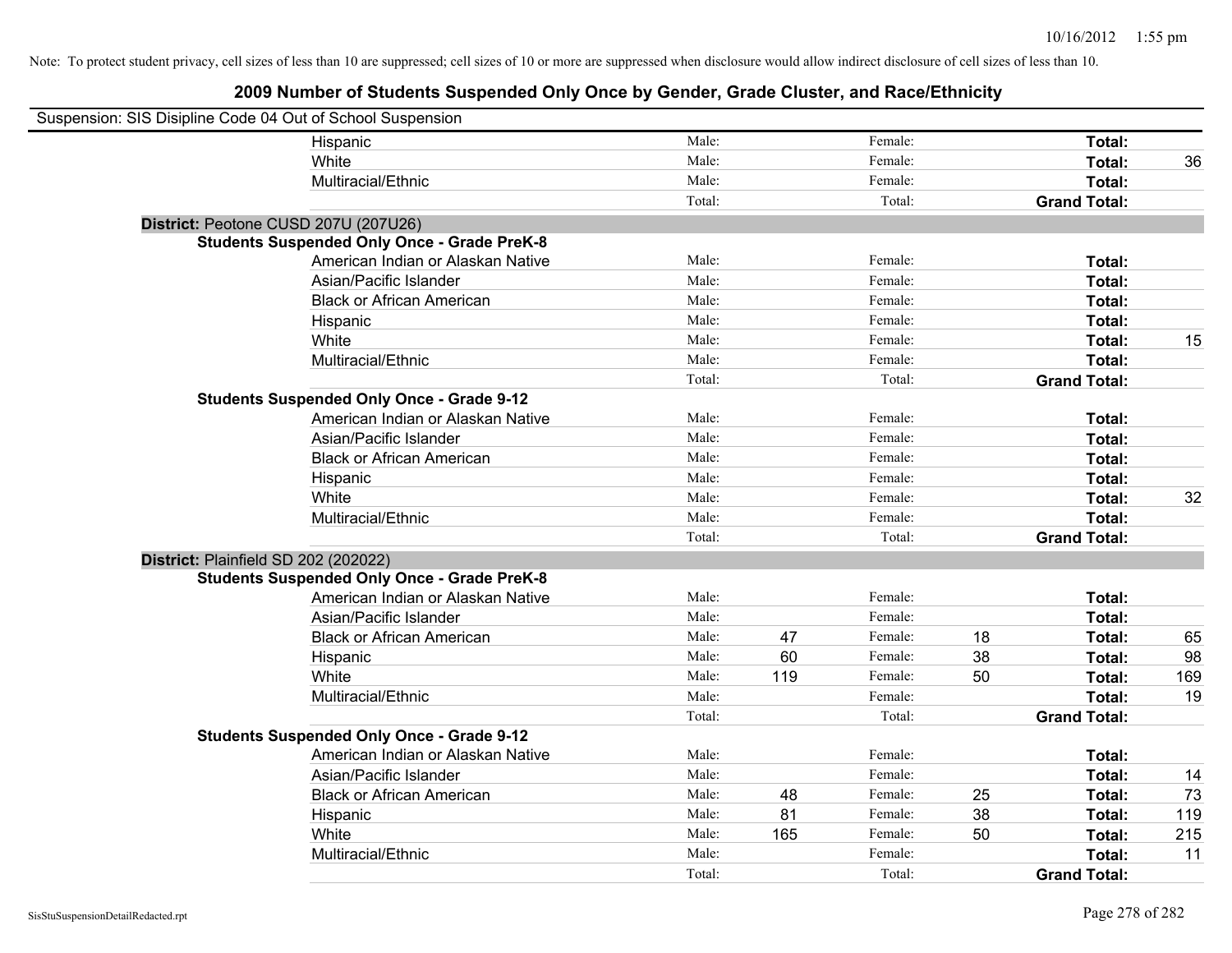| Suspension: SIS Disipline Code 04 Out of School Suspension |                                                    |        |               |                     |    |
|------------------------------------------------------------|----------------------------------------------------|--------|---------------|---------------------|----|
|                                                            | District: Reed Custer CUSD 255U (255U26)           |        |               |                     |    |
|                                                            | <b>Students Suspended Only Once - Grade PreK-8</b> |        |               |                     |    |
|                                                            | American Indian or Alaskan Native                  | Male:  | Female:       | Total:              |    |
|                                                            | Asian/Pacific Islander                             | Male:  | Female:       | Total:              |    |
|                                                            | <b>Black or African American</b>                   | Male:  | Female:       | Total:              |    |
|                                                            | Hispanic                                           | Male:  | Female:       | Total:              |    |
|                                                            | White                                              | Male:  | Female:       | Total:              | 13 |
|                                                            | Multiracial/Ethnic                                 | Male:  | Female:       | Total:              |    |
|                                                            |                                                    | Total: | Total:        | <b>Grand Total:</b> |    |
|                                                            | <b>Students Suspended Only Once - Grade 9-12</b>   |        |               |                     |    |
|                                                            | American Indian or Alaskan Native                  | Male:  | Female:       | Total:              |    |
|                                                            | Asian/Pacific Islander                             | Male:  | Female:       | Total:              |    |
|                                                            | <b>Black or African American</b>                   | Male:  | Female:       | Total:              |    |
|                                                            | Hispanic                                           | Male:  | Female:       | Total:              |    |
|                                                            | White                                              | Male:  | 26<br>Female: | 20<br>Total:        | 46 |
|                                                            | Multiracial/Ethnic                                 | Male:  | Female:       | Total:              |    |
|                                                            |                                                    | Total: | Total:        | <b>Grand Total:</b> |    |
| District: Richland GSD 88A (088A02)                        |                                                    |        |               |                     |    |
|                                                            | <b>Students Suspended Only Once - Grade PreK-8</b> |        |               |                     |    |
|                                                            | American Indian or Alaskan Native                  | Male:  | Female:       | Total:              |    |
|                                                            | Asian/Pacific Islander                             | Male:  | Female:       | Total:              |    |
|                                                            | <b>Black or African American</b>                   | Male:  | Female:       | Total:              |    |
|                                                            | Hispanic                                           | Male:  | Female:       | Total:              |    |
|                                                            | White                                              | Male:  | Female:       | Total:              |    |
|                                                            | Multiracial/Ethnic                                 | Male:  | Female:       | Total:              |    |
|                                                            |                                                    | Total: | Total:        | <b>Grand Total:</b> | 16 |
| District: Rockdale SD 84 (084002)                          |                                                    |        |               |                     |    |
|                                                            | <b>Students Suspended Only Once - Grade PreK-8</b> |        |               |                     |    |
|                                                            | American Indian or Alaskan Native                  | Male:  | Female:       | Total:              |    |
|                                                            | Asian/Pacific Islander                             | Male:  | Female:       | Total:              |    |
|                                                            | <b>Black or African American</b>                   | Male:  | Female:       | Total:              |    |
|                                                            | Hispanic                                           | Male:  | Female:       | Total:              |    |
|                                                            | White                                              | Male:  | Female:       | Total:              |    |
|                                                            | Multiracial/Ethnic                                 | Male:  | Female:       | Total:              |    |
|                                                            |                                                    | Total: | Total:        | <b>Grand Total:</b> |    |
|                                                            | District: S Will Co Coop for Spec Ed (255U61)      |        |               |                     |    |
|                                                            | <b>Students Suspended Only Once - Grade 9-12</b>   |        |               |                     |    |
|                                                            | American Indian or Alaskan Native                  | Male:  | Female:       | Total:              |    |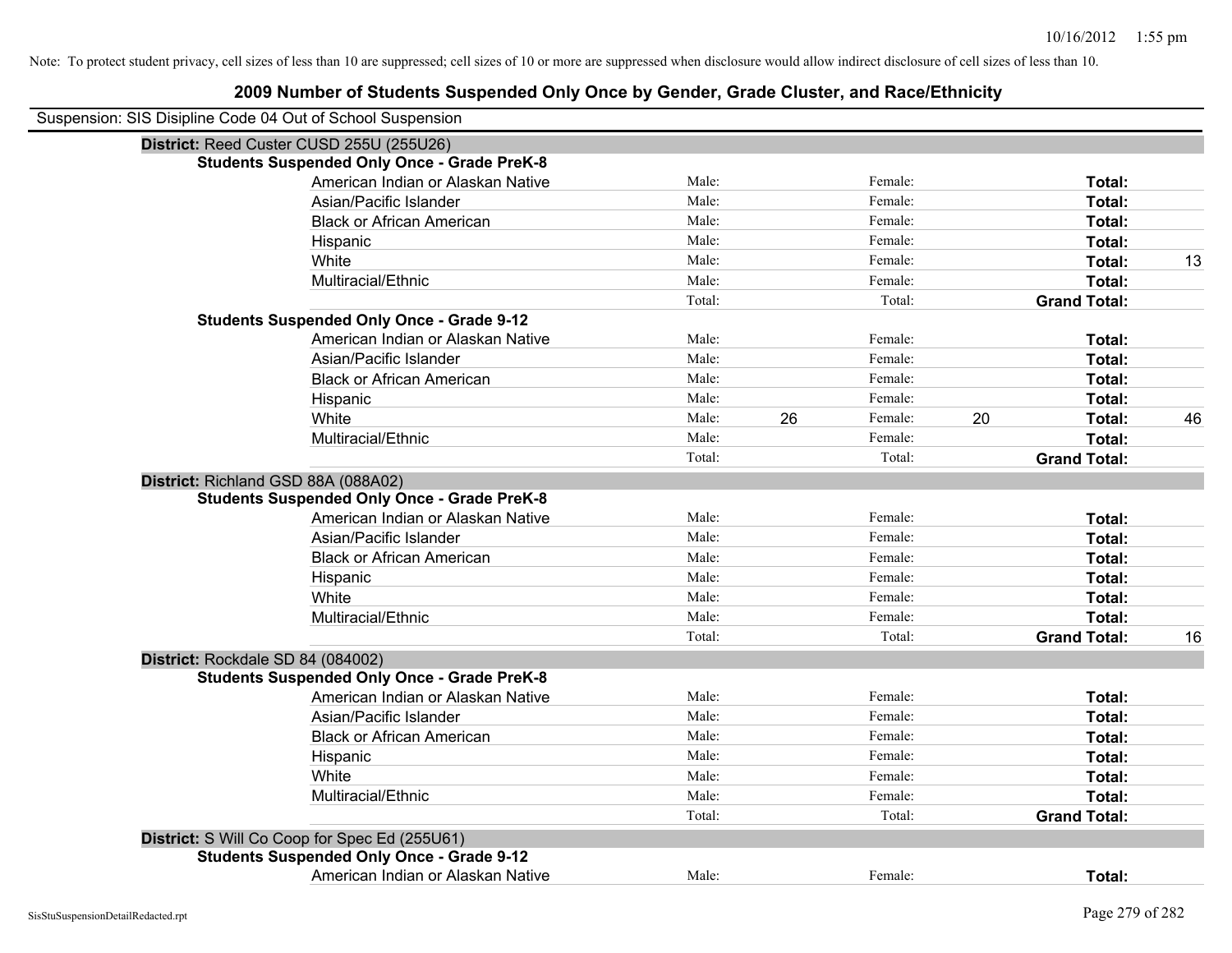| Suspension: SIS Disipline Code 04 Out of School Suspension |                                                    |        |                |                     |     |
|------------------------------------------------------------|----------------------------------------------------|--------|----------------|---------------------|-----|
|                                                            | Asian/Pacific Islander                             | Male:  | Female:        | Total:              |     |
|                                                            | <b>Black or African American</b>                   | Male:  | Female:        | Total:              |     |
|                                                            | Hispanic                                           | Male:  | Female:        | Total:              |     |
|                                                            | White                                              | Male:  | Female:        | Total:              |     |
|                                                            | Multiracial/Ethnic                                 | Male:  | Female:        | Total:              |     |
|                                                            |                                                    | Total: | Total:         | <b>Grand Total:</b> |     |
|                                                            | District: Summit Hill SD 161 (161002)              |        |                |                     |     |
|                                                            | <b>Students Suspended Only Once - Grade PreK-8</b> |        |                |                     |     |
|                                                            | American Indian or Alaskan Native                  | Male:  | Female:        | Total:              |     |
|                                                            | Asian/Pacific Islander                             | Male:  | Female:        | Total:              |     |
|                                                            | <b>Black or African American</b>                   | Male:  | Female:        | Total:              |     |
|                                                            | Hispanic                                           | Male:  | Female:        | Total:              |     |
|                                                            | White                                              | Male:  | Female:        | Total:              | 27  |
|                                                            | Multiracial/Ethnic                                 | Male:  | Female:        | Total:              |     |
|                                                            |                                                    | Total: | Total:         | <b>Grand Total:</b> |     |
|                                                            | District: Troy CCSD 30C (030C04)                   |        |                |                     |     |
|                                                            | <b>Students Suspended Only Once - Grade PreK-8</b> |        |                |                     |     |
|                                                            | American Indian or Alaskan Native                  | Male:  | Female:        | Total:              |     |
|                                                            | Asian/Pacific Islander                             | Male:  | Female:        | Total:              |     |
|                                                            | <b>Black or African American</b>                   | Male:  | Female:        | Total:              | 20  |
|                                                            | Hispanic                                           | Male:  | Female:        | Total:              | 21  |
|                                                            | White                                              | Male:  | Female:        | Total:              | 45  |
|                                                            | Multiracial/Ethnic                                 | Male:  | Female:        | Total:              |     |
|                                                            |                                                    | Total: | Total:         | <b>Grand Total:</b> |     |
| <b>District: Union SD 81 (081002)</b>                      |                                                    |        |                |                     |     |
|                                                            | <b>Students Suspended Only Once - Grade PreK-8</b> |        |                |                     |     |
|                                                            | American Indian or Alaskan Native                  | Male:  | Female:        | Total:              |     |
|                                                            | Asian/Pacific Islander                             | Male:  | Female:        | Total:              |     |
|                                                            | <b>Black or African American</b>                   | Male:  | Female:        | Total:              |     |
|                                                            | Hispanic                                           | Male:  | Female:        | Total:              |     |
|                                                            | White                                              | Male:  | Female:        | Total:              |     |
|                                                            | Multiracial/Ethnic                                 | Male:  | Female:        | Total:              |     |
|                                                            |                                                    | Total: | Total:         | <b>Grand Total:</b> |     |
|                                                            | District: Valley View CUSD 365U (365U26)           |        |                |                     |     |
|                                                            | <b>Students Suspended Only Once - Grade PreK-8</b> |        |                |                     |     |
|                                                            | American Indian or Alaskan Native                  | Male:  | Female:        | Total:              |     |
|                                                            | Asian/Pacific Islander                             | Male:  | Female:        | Total:              |     |
|                                                            | <b>Black or African American</b>                   | Male:  | 110<br>Female: | 63<br>Total:        | 173 |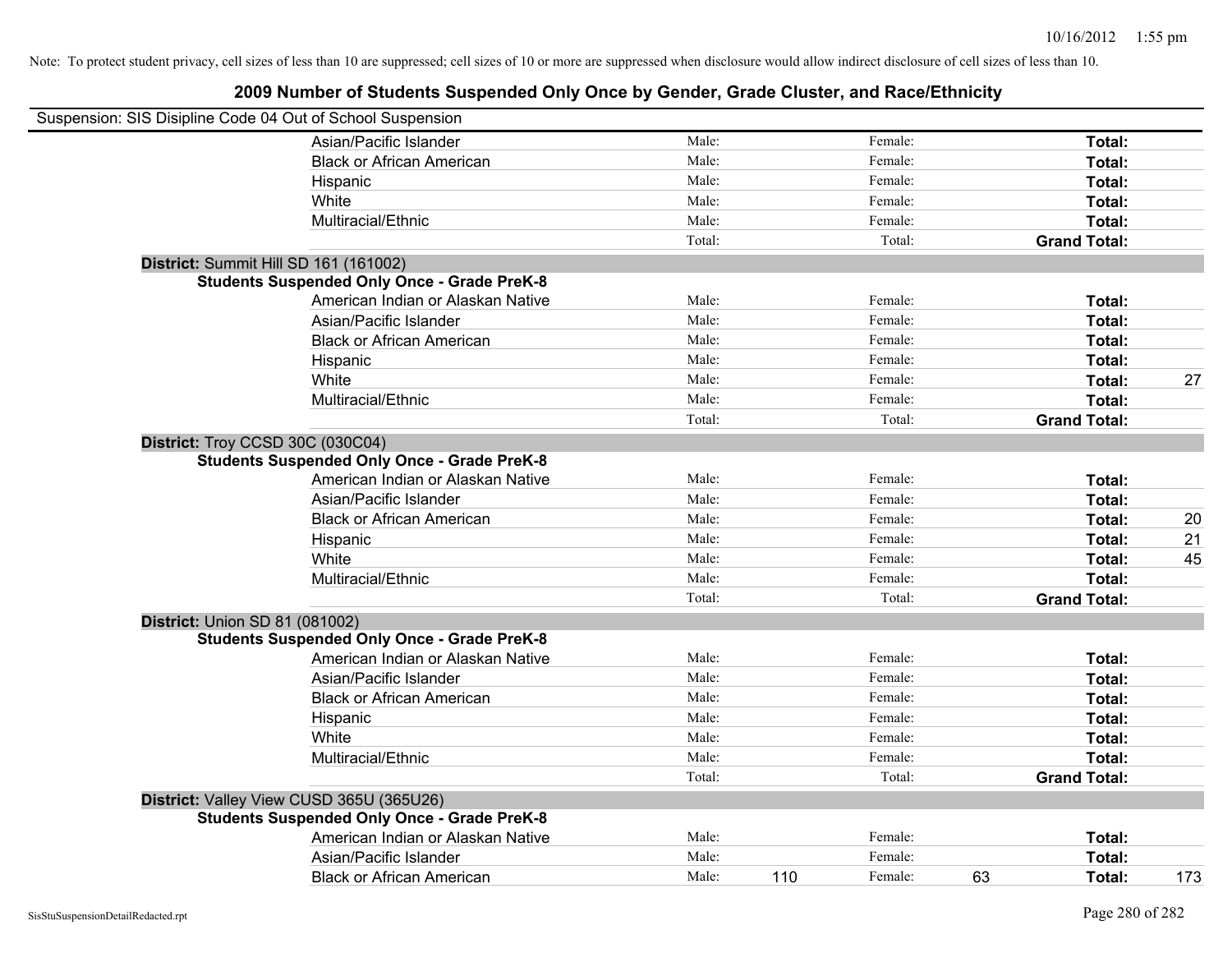| Suspension: SIS Disipline Code 04 Out of School Suspension |        |    |         |    |                     |     |
|------------------------------------------------------------|--------|----|---------|----|---------------------|-----|
| Hispanic                                                   | Male:  | 94 | Female: | 33 | Total:              | 127 |
| White                                                      | Male:  | 82 | Female: | 22 | Total:              | 104 |
| Multiracial/Ethnic                                         | Male:  |    | Female: |    | Total:              | 13  |
|                                                            | Total: |    | Total:  |    | <b>Grand Total:</b> |     |
| <b>Students Suspended Only Once - Grade 9-12</b>           |        |    |         |    |                     |     |
| American Indian or Alaskan Native                          | Male:  |    | Female: |    | Total:              |     |
| Asian/Pacific Islander                                     | Male:  |    | Female: |    | Total:              |     |
| <b>Black or African American</b>                           | Male:  | 56 | Female: | 46 | Total:              | 102 |
| Hispanic                                                   | Male:  | 68 | Female: | 35 | Total:              | 103 |
| White                                                      | Male:  | 34 | Female: | 14 | Total:              | 48  |
| Multiracial/Ethnic                                         | Male:  |    | Female: |    | Total:              |     |
|                                                            | Total: |    | Total:  |    | <b>Grand Total:</b> |     |
| District: Will County SD 92 (092002)                       |        |    |         |    |                     |     |
| <b>Students Suspended Only Once - Grade PreK-8</b>         |        |    |         |    |                     |     |
| American Indian or Alaskan Native                          | Male:  |    | Female: |    | Total:              |     |
| Asian/Pacific Islander                                     | Male:  |    | Female: |    | Total:              |     |
| <b>Black or African American</b>                           | Male:  |    | Female: |    | Total:              |     |
| Hispanic                                                   | Male:  |    | Female: |    | Total:              |     |
| White                                                      | Male:  |    | Female: |    | Total:              | 15  |
| Multiracial/Ethnic                                         | Male:  |    | Female: |    | Total:              |     |
|                                                            | Total: |    | Total:  |    | <b>Grand Total:</b> |     |
| District: Wilmington CUSD 209U (209U26)                    |        |    |         |    |                     |     |
| <b>Students Suspended Only Once - Grade PreK-8</b>         |        |    |         |    |                     |     |
| American Indian or Alaskan Native                          | Male:  |    | Female: |    | Total:              |     |
| Asian/Pacific Islander                                     | Male:  |    | Female: |    | Total:              |     |
| <b>Black or African American</b>                           | Male:  |    | Female: |    | Total:              |     |
| Hispanic                                                   | Male:  |    | Female: |    | Total:              |     |
| White                                                      | Male:  |    | Female: |    | Total:              | 17  |
| Multiracial/Ethnic                                         | Male:  |    | Female: |    | Total:              |     |
|                                                            | Total: |    | Total:  |    | <b>Grand Total:</b> |     |
| <b>Students Suspended Only Once - Grade 9-12</b>           |        |    |         |    |                     |     |
| American Indian or Alaskan Native                          | Male:  |    | Female: |    | Total:              |     |
| Asian/Pacific Islander                                     | Male:  |    | Female: |    | Total:              |     |
| <b>Black or African American</b>                           | Male:  |    | Female: |    | Total:              |     |
| Hispanic                                                   | Male:  |    | Female: |    | Total:              |     |
| White                                                      | Male:  |    | Female: |    | Total:              | 35  |
| Multiracial/Ethnic                                         | Male:  |    | Female: |    | Total:              |     |
|                                                            | Total: |    | Total:  |    | <b>Grand Total:</b> |     |